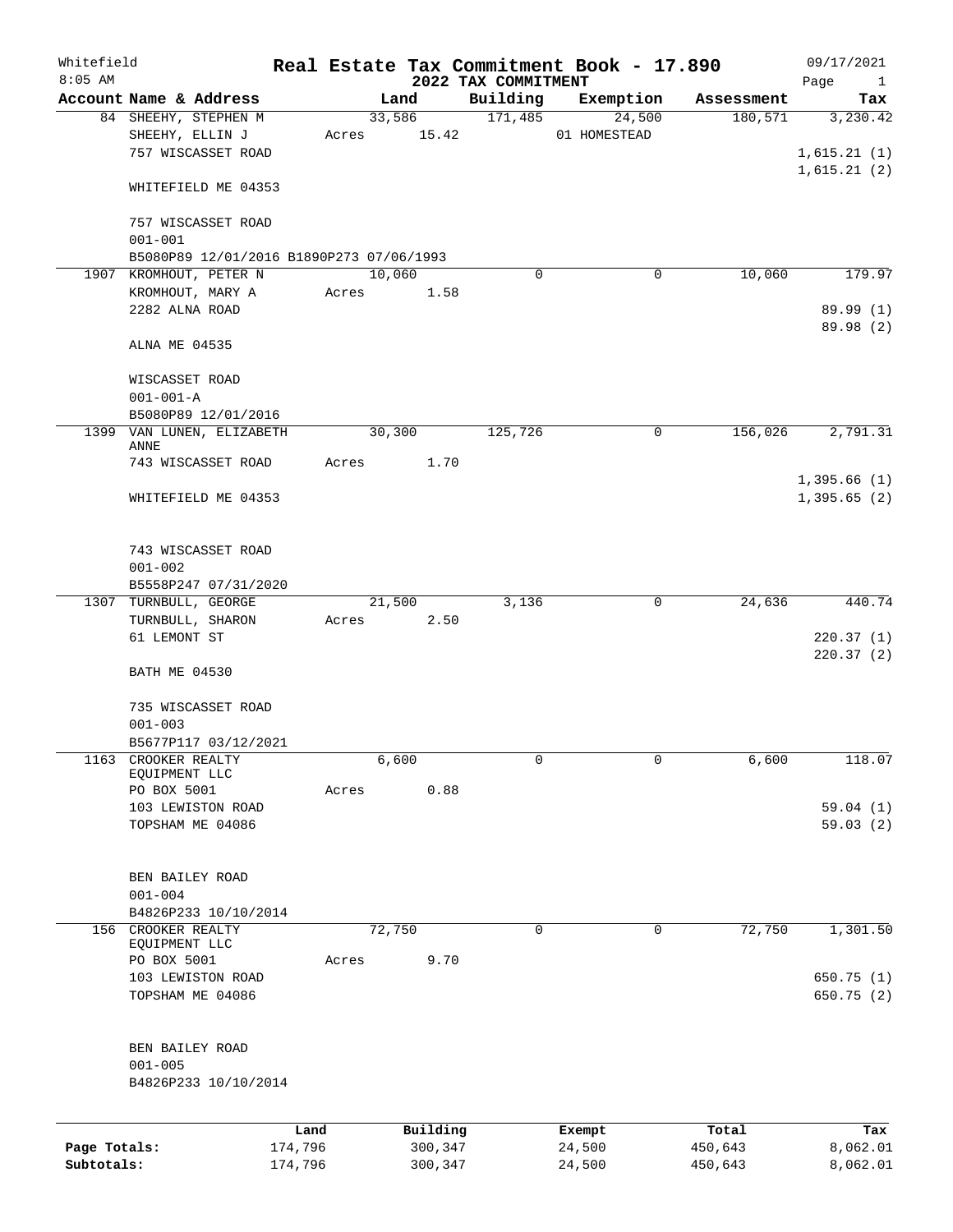| Whitefield<br>$8:05$ AM |                                                     |                 |                | 2022 TAX COMMITMENT | Real Estate Tax Commitment Book - 17.890 |            | 09/17/2021<br>Page<br>2    |
|-------------------------|-----------------------------------------------------|-----------------|----------------|---------------------|------------------------------------------|------------|----------------------------|
|                         | Account Name & Address                              |                 | Land           | Building            | Exemption                                | Assessment | Tax                        |
|                         | 1014 CROOKER REALTY<br>EQUIPMENT LLC<br>PO BOX 5001 | Acres           | 61,500<br>8.20 | $\mathsf{O}$        | $\Omega$                                 | 61,500     | 1,100.23                   |
|                         | 103 LEWISTON ROAD<br>TOPSHAM ME 04086               |                 |                |                     |                                          |            | 550.12(1)<br>550.11(2)     |
|                         |                                                     |                 |                |                     |                                          |            |                            |
|                         | BEN BAILEY ROAD<br>$001 - 006$                      |                 |                |                     |                                          |            |                            |
|                         | B4826P233 10/10/2014                                |                 |                |                     |                                          |            |                            |
|                         | 807 STODDER, ERIN J                                 |                 | 35,250         | 186,102             | 0                                        | 221,352    | 3,959.99                   |
|                         | 489 WISCASSET ROAD                                  | Acres           | 5.00           |                     |                                          |            | 1,980.00(1)                |
|                         | WHITEFIELD ME 04353                                 |                 |                |                     |                                          |            | 1,979.99(2)                |
|                         | 489 WISCASSET ROAD<br>$001 - 006 - A$               |                 |                |                     |                                          |            |                            |
|                         | B4826P7 10/08/2014                                  |                 |                |                     |                                          |            |                            |
|                         | 917 CROOKER REALTY<br>EQUIPMENT LLC                 |                 | 405,000        | 0                   | 0                                        | 405,000    | 7,245.45                   |
|                         | PO BOX 5001                                         | Acres           | 54.00          |                     |                                          |            |                            |
|                         | 103 LEWISTON ROAD<br>TOPSHAM ME 04086               |                 |                |                     |                                          |            | 3,622.73(1)<br>3,622.72(2) |
|                         | PALMER ROAD<br>$001 - 007$                          |                 |                |                     |                                          |            |                            |
|                         | B4826P233 10/10/2014<br>684 HANLEY, MARK S          |                 | 92,250         | 0                   | 0                                        | 92,250     | 1,650.35                   |
|                         | HANLEY, JEWEL R<br>477 FOGLER ROAD                  | Acres           | 12.30          |                     |                                          |            | 825.18(1)                  |
|                         | BREMEN ME 04353                                     |                 |                |                     |                                          |            | 825.17(2)                  |
|                         | PALMER ROAD<br>$001 - 008$                          |                 |                |                     |                                          |            |                            |
|                         | B4616P149 01/11/2013                                |                 |                |                     |                                          |            |                            |
|                         | 265 JORDAN, CLAYTON S &<br>MARY E                   |                 | 5,850          | 0                   | $\Omega$                                 | 5,850      | 104.66                     |
|                         | 8 BLUEBERRY LANE                                    | Acres           | 3.90           |                     |                                          |            | 52.33(1)                   |
|                         | WHITEFIELD ME 04353                                 |                 |                |                     |                                          |            | 52.33(2)                   |
|                         | BLUEBERRY LANE                                      |                 |                |                     |                                          |            |                            |
|                         | $001 - 009$<br>B4953P302 12/01/2015                 |                 |                |                     |                                          |            |                            |
|                         | 414 JORDAN, CLAYTON S &<br>MARY E                   |                 | 2,250          | 0                   | 0                                        | 2,250      | 40.25                      |
|                         | 8 BLUEBERRY LANE                                    | Acres           | 1.50           |                     |                                          |            | 20.13(1)                   |
|                         | WHITEFIELD ME 04353                                 |                 |                |                     |                                          |            | 20.12(2)                   |
|                         | BLUEBERRY LANE                                      |                 |                |                     |                                          |            |                            |
|                         | $001 - 010$<br>B4953P302 12/01/2015                 |                 |                |                     |                                          |            |                            |
|                         |                                                     |                 | Building       |                     |                                          | Total      | Tax                        |
| Page Totals:            |                                                     | Land<br>602,100 | 186,102        |                     | Exempt<br>0                              | 788,202    | 14,100.93                  |
| Subtotals:              |                                                     | 776,896         | 486,449        |                     | 24,500                                   | 1,238,845  | 22,162.94                  |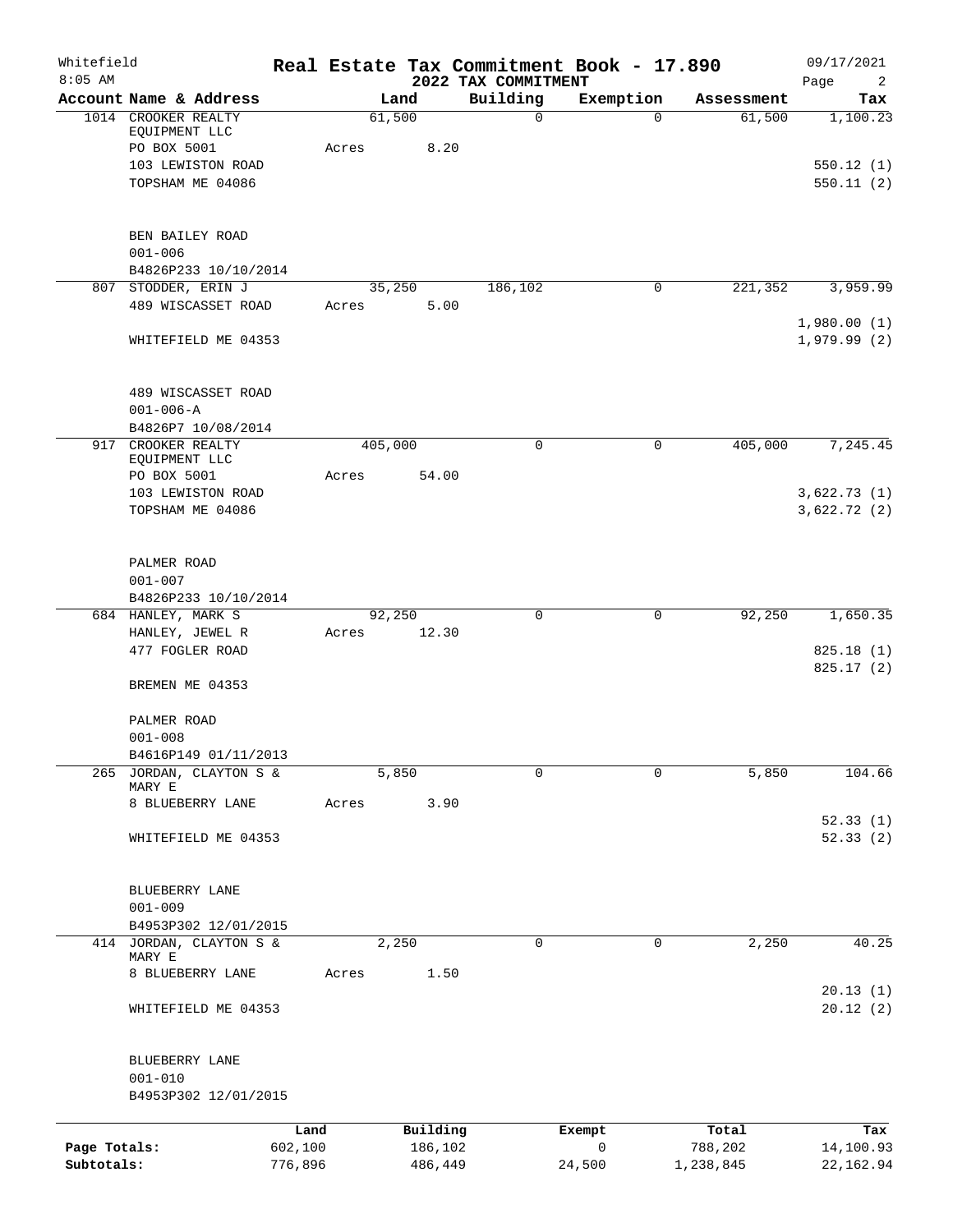| Whitefield |                                                    |       | Real Estate Tax Commitment Book - 17.890 |                     |              |            |                                 |
|------------|----------------------------------------------------|-------|------------------------------------------|---------------------|--------------|------------|---------------------------------|
| $8:05$ AM  |                                                    |       |                                          | 2022 TAX COMMITMENT |              |            | Page<br>$\overline{\mathbf{3}}$ |
|            | Account Name & Address                             |       | Land                                     | Building            | Exemption    | Assessment | Tax                             |
|            | 777 JORDAN, CLAYTON & MARY                         |       | 79,194                                   | 77,247              | $\Omega$     | 156,441    | 2,798.73                        |
|            | ELIZABETH<br>8 BLUEBERRY LANE                      | Acres | 24.49                                    |                     |              |            |                                 |
|            |                                                    |       |                                          |                     |              |            | 1,399.37(1)                     |
|            | WHITEFIELD ME 04353                                |       |                                          |                     |              |            | 1,399.36(2)                     |
|            |                                                    |       |                                          |                     |              |            |                                 |
|            |                                                    |       |                                          |                     |              |            |                                 |
|            | 3 BLUEBERRY LANE                                   |       |                                          |                     |              |            |                                 |
|            | $001 - 011$                                        |       |                                          |                     |              |            |                                 |
|            | B4345P126 11/24/2010<br>589 JORDAN, CLAYTON & MARY |       | $\Omega$                                 | 21,844              | 21,844       | $\Omega$   | 0.00                            |
|            | Е                                                  |       |                                          |                     |              |            |                                 |
|            | 8 BLUEBERRY LANE                                   |       |                                          |                     | 01 HOMESTEAD |            |                                 |
|            |                                                    |       |                                          |                     |              |            |                                 |
|            | WHITEFIELD ME 04353                                |       |                                          |                     |              |            |                                 |
|            |                                                    |       |                                          |                     |              |            |                                 |
|            | 8 BLUEBERRY LANE                                   |       |                                          |                     |              |            |                                 |
|            | $001 - 011 - ON$                                   |       |                                          |                     |              |            |                                 |
|            | 478 SPROUL, ARNOLD W &                             |       | 49,243                                   | $\Omega$            | 0            | 49,243     | 880.96                          |
|            | ERNESTINE P TRUSTEES                               |       |                                          |                     |              |            |                                 |
|            | SPROUL, ARNOLD W &                                 | Acres | 38.45                                    |                     |              |            |                                 |
|            | ERNESTINE P TRUST                                  |       |                                          |                     |              |            |                                 |
|            | 60 BALSAM DRIVE                                    |       |                                          |                     |              |            | 440.48 (1)<br>440.48 (2)        |
|            | HALLOWELL ME 04347                                 |       |                                          |                     |              |            |                                 |
|            |                                                    |       |                                          |                     |              |            |                                 |
|            | PALMER ROAD                                        |       |                                          |                     |              |            |                                 |
|            | $001 - 012$                                        |       |                                          |                     |              |            |                                 |
|            | B2304P89 01/22/1998                                |       |                                          |                     |              |            |                                 |
|            | 364 SHERWOOD, ROBERT L                             |       | 29,250                                   | $\Omega$            | $\mathbf 0$  | 29,250     | 523.28                          |
|            | 319 BOLTON HILL                                    | Acres | 10.00                                    |                     |              |            |                                 |
|            |                                                    |       |                                          |                     |              |            | 261.64(1)                       |
|            | AUGUSTA ME 04330                                   |       |                                          |                     |              |            | 261.64(2)                       |
|            |                                                    |       |                                          |                     |              |            |                                 |
|            | THAYER ROAD                                        |       |                                          |                     |              |            |                                 |
|            | $001 - 013$                                        |       |                                          |                     |              |            |                                 |
|            | B4871P220 03/27/2015                               |       |                                          |                     |              |            |                                 |
|            | 1290 SPROUL, ARNOLD W &                            |       | 38,745                                   | $\Omega$            | $\Omega$     | 38,745     | 693.15                          |
|            | ERNESTINE P TRUSTEES                               |       |                                          |                     |              |            |                                 |
|            | SPROUL, ARNOLD W &<br>ERNESTINE P TRUST            | Acres | 22.30                                    |                     |              |            |                                 |
|            | 60 BALSAM DRIVE                                    |       |                                          |                     |              |            | 346.58(1)                       |
|            |                                                    |       |                                          |                     |              |            | 346.57(2)                       |
|            | HALLOWELL ME 04347                                 |       |                                          |                     |              |            |                                 |
|            |                                                    |       |                                          |                     |              |            |                                 |
|            | PALMER ROAD<br>$001 - 014$                         |       |                                          |                     |              |            |                                 |
|            | B2304P89 01/22/1998                                |       |                                          |                     |              |            |                                 |
|            |                                                    |       |                                          |                     |              |            |                                 |

|              | Land    | Building | Exempt | Total     | Tax       |
|--------------|---------|----------|--------|-----------|-----------|
| Page Totals: | 196,432 | 99,091   | 21,844 | 273,679   | 4,896.12  |
| Subtotals:   | 973,328 | 585,540  | 46,344 | 1,512,524 | 27,059.06 |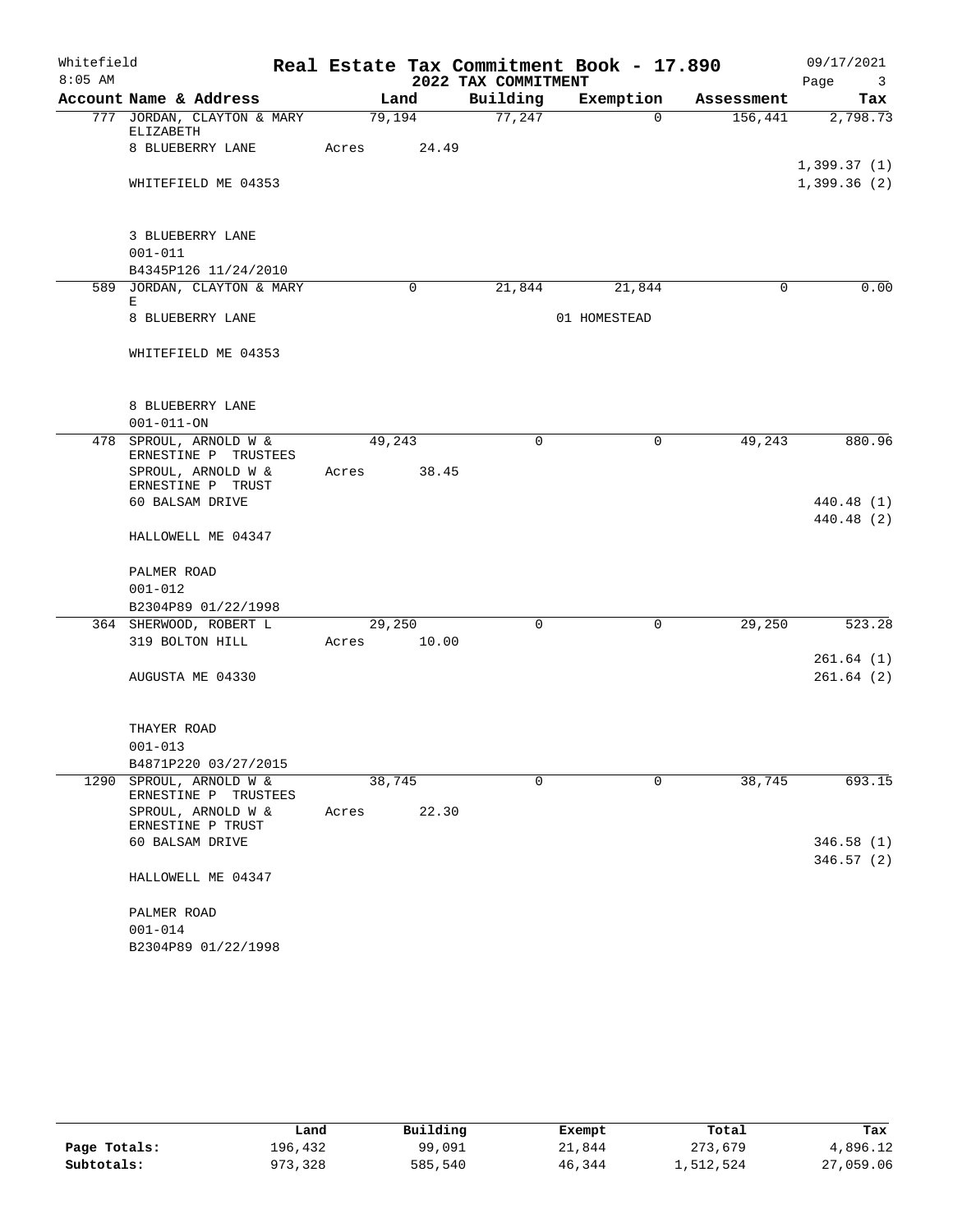| Whitefield<br>$8:05$ AM |                                     | Real Estate Tax Commitment Book - 17.890 |                 | 2022 TAX COMMITMENT |        |                                  |            | 09/17/2021<br>Page<br>$\overline{4}$ |
|-------------------------|-------------------------------------|------------------------------------------|-----------------|---------------------|--------|----------------------------------|------------|--------------------------------------|
|                         | Account Name & Address              |                                          | Land            | Building            |        | Exemption                        | Assessment | Tax                                  |
|                         | 871 MERRILL, DENNIS L &             |                                          | 34,200          | 132,151             |        | 30,380                           | 135,971    | 2,432.52                             |
|                         | NANCY A<br>125 PALMER ROAD          | Acres                                    | 4.30            |                     |        |                                  |            |                                      |
|                         |                                     |                                          |                 |                     |        | 01 HOMESTEAD<br>05 VET EXEMPTION |            | 1,216.26(1)                          |
|                         | WHITEFIELD ME 04353                 |                                          |                 |                     |        |                                  |            | 1,216.26(2)                          |
|                         |                                     |                                          |                 |                     |        |                                  |            |                                      |
|                         |                                     |                                          |                 |                     |        |                                  |            |                                      |
|                         | 125 PALMER ROAD                     |                                          |                 |                     |        |                                  |            |                                      |
|                         | $001 - 015$                         |                                          |                 |                     |        |                                  |            |                                      |
|                         | B1442P116 12/10/1987                |                                          |                 |                     |        |                                  |            |                                      |
|                         | 1123 SPRAGUE'S HALLOW LLC           |                                          | 37,900<br>21.00 | $\Omega$            |        | 0                                | 37,900     | 678.03                               |
|                         | 241 LESSNER ROAD                    | Acres                                    |                 |                     |        |                                  |            | 339.02(1)                            |
|                         | DAMARISCOTTA ME 04543               |                                          |                 |                     |        |                                  |            | 339.01 (2)                           |
|                         |                                     |                                          |                 |                     |        |                                  |            |                                      |
|                         |                                     |                                          |                 |                     |        |                                  |            |                                      |
|                         | PALMER ROAD                         |                                          |                 |                     |        |                                  |            |                                      |
|                         | $001 - 016$<br>B5180P33 09/14/2017  |                                          |                 |                     |        |                                  |            |                                      |
|                         | 21 MERRILL, DENNIS L                |                                          | 23,300          | $\mathbf 0$         |        | 0                                | 23,300     | 416.84                               |
|                         | MERRILL, NANCY A                    | Acres                                    | 3.70            |                     |        |                                  |            |                                      |
|                         | 125 PALMER ROAD                     |                                          |                 |                     |        |                                  |            | 208.42(1)                            |
|                         |                                     |                                          |                 |                     |        |                                  |            | 208.42(2)                            |
|                         | WHITEFIELD ME 04353                 |                                          |                 |                     |        |                                  |            |                                      |
|                         | 107 PALMER ROAD                     |                                          |                 |                     |        |                                  |            |                                      |
|                         | $001 - 017$                         |                                          |                 |                     |        |                                  |            |                                      |
|                         | B4031P7 07/23/2008                  |                                          |                 |                     |        |                                  |            |                                      |
|                         | 1393 SPRAGUE'S HALLOW LLC           |                                          | 74,325          | $\mathbf 0$         |        | $\mathbf 0$                      | 74,325     | 1,329.67                             |
|                         | 241 LESSNER ROAD                    | Acres                                    | 9.91            |                     |        |                                  |            |                                      |
|                         |                                     |                                          |                 |                     |        |                                  |            | 664.84 (1)                           |
|                         | DAMARISCOTTA ME 04543               |                                          |                 |                     |        |                                  |            | 664.83(2)                            |
|                         |                                     |                                          |                 |                     |        |                                  |            |                                      |
|                         | PALMER ROAD                         |                                          |                 |                     |        |                                  |            |                                      |
|                         | $001 - 018$                         |                                          |                 |                     |        |                                  |            |                                      |
|                         | B5180P33 09/14/2017                 |                                          |                 |                     |        |                                  |            |                                      |
| 359                     | CROOKER REALTY                      |                                          | 264,675         | 0                   |        | 0                                | 264,675    | 4,735.04                             |
|                         | EQUIPMENT LLC<br>PO BOX 5001        | Acres                                    | 35.29           |                     |        |                                  |            |                                      |
|                         | 103 LEWISTON ROAD                   |                                          |                 |                     |        |                                  |            | 2,367.52 (1)                         |
|                         | TOPSHAM ME 04086                    |                                          |                 |                     |        |                                  |            | 2,367.52(2)                          |
|                         |                                     |                                          |                 |                     |        |                                  |            |                                      |
|                         |                                     |                                          |                 |                     |        |                                  |            |                                      |
|                         | PALMER ROAD                         |                                          |                 |                     |        |                                  |            |                                      |
|                         | $001 - 019$<br>B4826P233 10/10/2014 |                                          |                 |                     |        |                                  |            |                                      |
|                         | 1159 MAHEUX, SHERRY L               |                                          | 40,850          | 163,103             |        | 24,500                           | 179,453    | 3,210.41                             |
|                         | 126 THAYER ROAD                     | Acres                                    | 12.00           |                     |        | 01 HOMESTEAD                     |            |                                      |
|                         |                                     |                                          |                 |                     |        |                                  |            | 1,605.21(1)                          |
|                         | WHITEFIELD ME 04353                 |                                          |                 |                     |        |                                  |            | 1,605.20(2)                          |
|                         |                                     |                                          |                 |                     |        |                                  |            |                                      |
|                         | 126 THAYER ROAD                     |                                          |                 |                     |        |                                  |            |                                      |
|                         | $001 - 019 - A$                     |                                          |                 |                     |        |                                  |            |                                      |
|                         | B5525P231 05/21/2020                |                                          |                 |                     |        |                                  |            |                                      |
|                         |                                     |                                          |                 |                     |        |                                  |            |                                      |
|                         |                                     |                                          |                 |                     |        |                                  |            |                                      |
|                         |                                     | Land                                     | Building        |                     | Exempt |                                  | Total      | Tax                                  |

|              | Lanu      | <b>BUILQING</b> | Lxempt  | TOLAT     | 1ax.      |
|--------------|-----------|-----------------|---------|-----------|-----------|
| Page Totals: | 475,250   | 295,254         | 54,880  | 715,624   | 12,802.51 |
| Subtotals:   | 1,448,578 | 880,794         | 101,224 | 2,228,148 | 39,861.57 |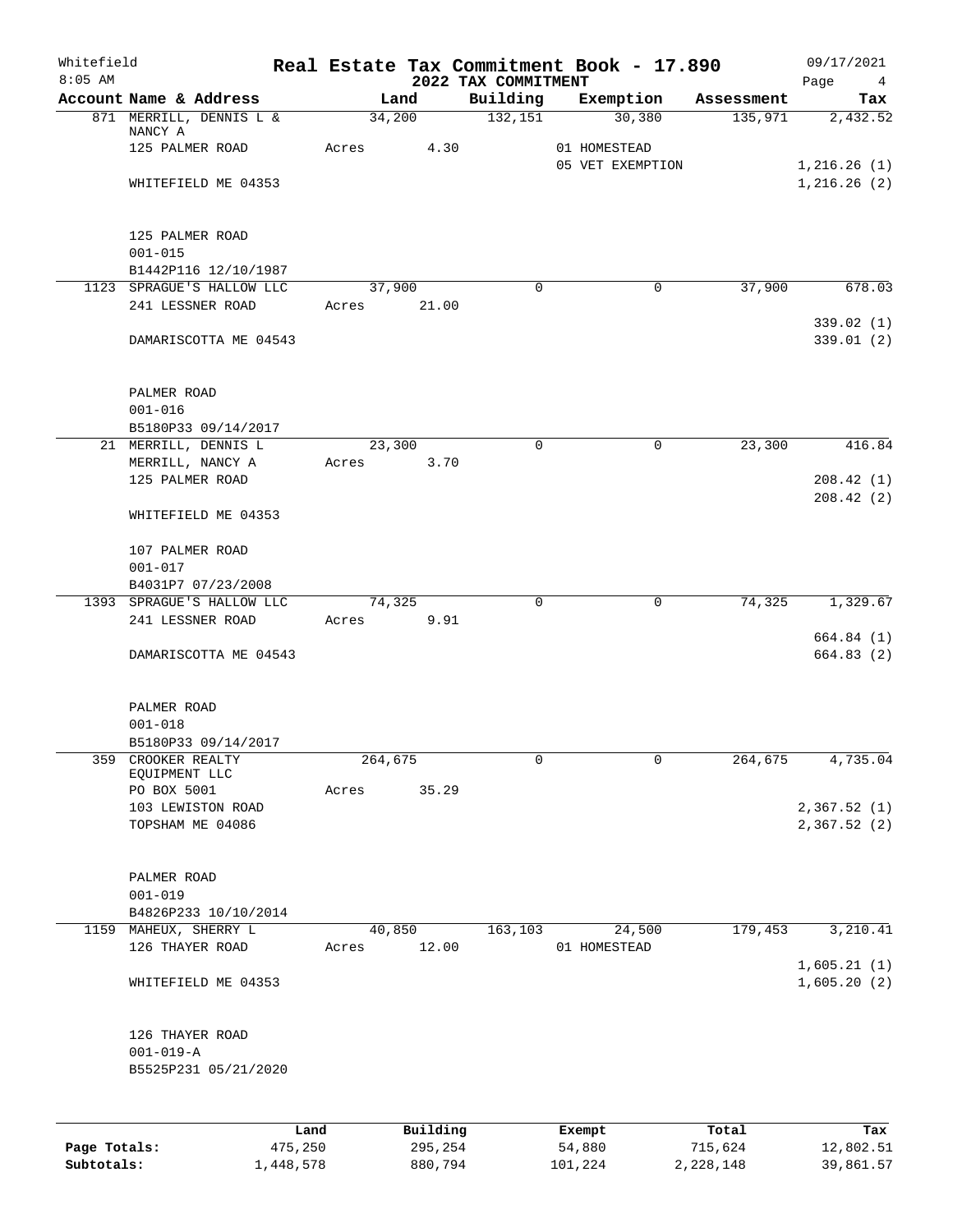| Whitefield<br>$8:05$ AM |                                                                   |                 |       |                     |                                 | Real Estate Tax Commitment Book - 17.890 |                  | 09/17/2021             |
|-------------------------|-------------------------------------------------------------------|-----------------|-------|---------------------|---------------------------------|------------------------------------------|------------------|------------------------|
|                         | Account Name & Address                                            |                 |       | Land                | 2022 TAX COMMITMENT<br>Building | Exemption                                | Assessment       | Page<br>5<br>Tax       |
|                         | 53 MAHEUX, SHERRY L                                               |                 |       | 41,800              | $\mathbf 0$                     | $\Omega$                                 | 41,800           | 747.80                 |
|                         | 126 THAYER ROAD                                                   |                 | Acres | 27.00               |                                 |                                          |                  |                        |
|                         |                                                                   |                 |       |                     |                                 |                                          |                  | 373.90(1)              |
|                         | WHITEFIELD ME 04353                                               |                 |       |                     |                                 |                                          |                  | 373.90(2)              |
|                         |                                                                   |                 |       |                     |                                 |                                          |                  |                        |
|                         | THAYER ROAD                                                       |                 |       |                     |                                 |                                          |                  |                        |
|                         | $001 - 020$                                                       |                 |       |                     |                                 |                                          |                  |                        |
|                         | B5525P231 05/21/2020 B5496P142 02/24/2020 B5175P117<br>08/31/2017 |                 |       |                     |                                 |                                          |                  |                        |
|                         | 843 JEWETT, MICHAEL D &                                           |                 |       | 32,250              | $\mathbf 0$                     | $\Omega$                                 | 32,250           | 576.95                 |
|                         | REGINA L<br>571 WISCASSET ROAD                                    |                 | Acres | 3.00                |                                 |                                          |                  |                        |
|                         |                                                                   |                 |       |                     |                                 |                                          |                  | 288.48 (1)             |
|                         | WHITEFIELD ME 04353                                               |                 |       |                     |                                 |                                          |                  | 288.47 (2)             |
|                         | 158 THAYER ROAD                                                   |                 |       |                     |                                 |                                          |                  |                        |
|                         | $001 - 020 - A$                                                   |                 |       |                     |                                 |                                          |                  |                        |
|                         | B4511P106 04/09/2012                                              |                 |       |                     |                                 |                                          |                  |                        |
|                         | 480 KILEY, MICHAEL P                                              |                 |       | 30,114              | $\Omega$                        | $\Omega$                                 | 30,114           | 538.74                 |
|                         | 33 WATER STREET                                                   |                 | Acres | 11.08               |                                 |                                          |                  |                        |
|                         | DAMARISCOTTA ME 04543                                             |                 |       |                     |                                 |                                          |                  | 269.37(1)<br>269.37(2) |
|                         |                                                                   |                 |       |                     |                                 |                                          |                  |                        |
|                         | THAYER ROAD<br>$001 - 021$                                        |                 |       |                     |                                 |                                          |                  |                        |
|                         | B2209P91 12/31/1996                                               |                 |       |                     |                                 |                                          |                  |                        |
|                         | 1245 BLAGDEN, ROBERT L                                            |                 |       | 42,125              | $\mathbf 0$                     | 0                                        | 42,125           | 753.62                 |
|                         | 842 GARDINER ROAD                                                 |                 | Acres | 27.50               |                                 |                                          |                  |                        |
|                         | WISCASSET ME 04578                                                |                 |       |                     |                                 |                                          |                  | 376.81(1)<br>376.81(2) |
|                         |                                                                   |                 |       |                     |                                 |                                          |                  |                        |
|                         | THAYER ROAD<br>$001 - 021 - A$                                    |                 |       |                     |                                 |                                          |                  |                        |
|                         | B3891P59 08/07/2007                                               |                 |       |                     |                                 |                                          |                  |                        |
|                         | 833 BURNS, IAN                                                    |                 |       | 30,630              | 158,367                         | 0                                        | 188,997          | 3,381.16               |
|                         | BOWER, CAITLYN                                                    |                 | Acres | 1.92                |                                 |                                          |                  |                        |
|                         | PO BOX 7                                                          |                 |       |                     |                                 |                                          |                  | 1,690.58(1)            |
|                         | DAMARISCOTTA ME 04543                                             |                 |       |                     |                                 |                                          |                  | 1,690.58(2)            |
|                         | 170 THAYER ROAD                                                   |                 |       |                     |                                 |                                          |                  |                        |
|                         | $001 - 021 - B$                                                   |                 |       |                     |                                 |                                          |                  |                        |
|                         | B5592P111 09/28/2020                                              |                 |       |                     |                                 |                                          |                  |                        |
| 155                     | KNOWLES, DANIEL F &                                               |                 |       | 50,500              | 62,695                          | 24,500                                   | 88,695           | 1,586.75               |
|                         | SHEILA A<br>228 THAYER ROAD                                       |                 | Acres | 25.00               |                                 | 01 HOMESTEAD                             |                  |                        |
|                         |                                                                   |                 |       |                     |                                 |                                          |                  | 793.38 (1)             |
|                         | WHITEFIELD ME 04353                                               |                 |       |                     |                                 |                                          |                  | 793.37 (2)             |
|                         |                                                                   |                 |       |                     |                                 |                                          |                  |                        |
|                         | 228 THAYER ROAD<br>$001 - 022$                                    |                 |       |                     |                                 |                                          |                  |                        |
|                         | B2170P59 07/31/1996                                               |                 |       |                     |                                 |                                          |                  |                        |
|                         |                                                                   |                 |       |                     |                                 |                                          |                  |                        |
| Page Totals:            |                                                                   | Land<br>227,419 |       | Building<br>221,062 |                                 | Exempt<br>24,500                         | Total<br>423,981 | Tax<br>7,585.02        |
| Subtotals:              |                                                                   | 1,675,997       |       | 1,101,856           |                                 | 125,724                                  | 2,652,129        | 47, 446.59             |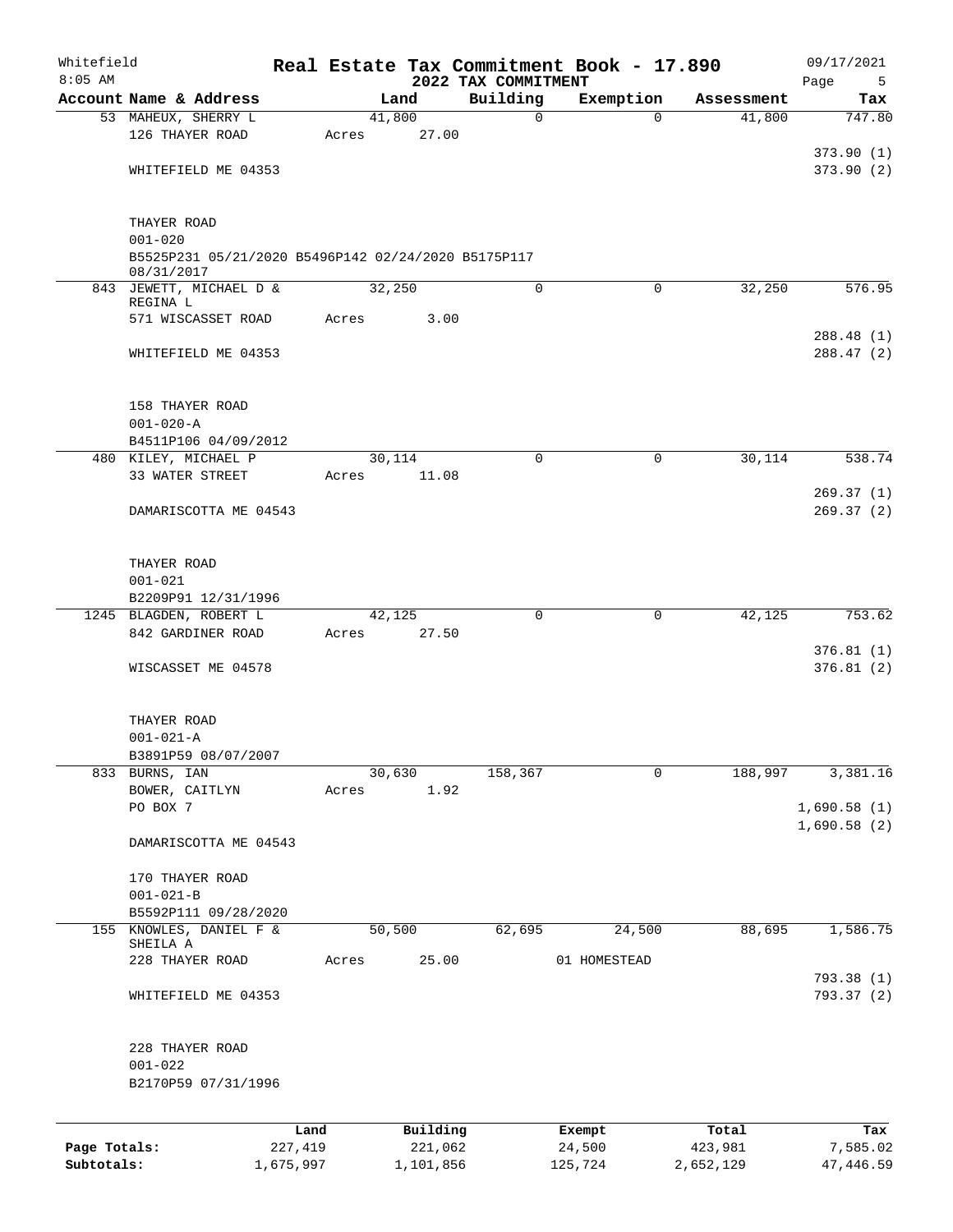| Whitefield<br>$8:05$ AM |                             |                       |       |        | 2022 TAX COMMITMENT | Real Estate Tax Commitment Book - 17.890 |            | 09/17/2021<br>Page<br>6 |
|-------------------------|-----------------------------|-----------------------|-------|--------|---------------------|------------------------------------------|------------|-------------------------|
| Account Name & Address  |                             |                       |       | Land   | Building            | Exemption                                | Assessment | Tax                     |
|                         |                             | 87 COLLADO, ANTONIO   |       | 42,722 | 137,142             | 24,500                                   | 155,364    | 2,779.46                |
|                         | COLLADO, ANNA               |                       | Acres | 14.34  |                     | 01 HOMESTEAD                             |            |                         |
|                         | 300 THAYER ROAD             |                       |       |        |                     |                                          |            | 1,389.73(1)             |
|                         |                             | WHITEFIELD ME 04353   |       |        |                     |                                          |            | 1,389.73(2)             |
|                         | 300 THAYER ROAD             |                       |       |        |                     |                                          |            |                         |
|                         | $001 - 023$                 |                       |       |        |                     |                                          |            |                         |
|                         |                             | B4270P270 04/15/2010  |       |        |                     |                                          |            |                         |
|                         | 951 HUBERT, JANE            |                       |       | 840    | $\mathbf 0$         | 0                                        | 840        | 15.03                   |
|                         | 364 NASH ROAD               |                       | Acres | 0.56   |                     |                                          |            | 7.52(1)                 |
|                         |                             | PITTSTON ME 04345     |       |        |                     |                                          |            | 7.51(2)                 |
|                         | THAYER ROAD                 |                       |       |        |                     |                                          |            |                         |
|                         | $001 - 024$                 |                       |       |        |                     |                                          |            |                         |
|                         | 561 HUBERT, JANE H          |                       |       | 13,900 | $\mathbf 0$         | 0                                        | 13,900     | 248.67                  |
|                         | 364 NASH ROAD               |                       | Acres | 13.00  |                     |                                          |            |                         |
|                         |                             |                       |       |        |                     |                                          |            | 124.34(1)               |
|                         |                             | PITTSTON ME 04345     |       |        |                     |                                          |            | 124.33(2)               |
|                         | THAYER ROAD                 |                       |       |        |                     |                                          |            |                         |
|                         | $001 - 025$                 |                       |       |        |                     |                                          |            |                         |
|                         |                             | B3052P117 05/09/2003  |       |        |                     |                                          |            |                         |
|                         | 810 MACLAINE, JOHN          |                       |       | 60,900 | 95,643              | 0                                        | 156,543    | 2,800.55                |
|                         |                             | MACLAINE, KATIE A     | Acres | 41.00  |                     |                                          |            |                         |
|                         | 249 THAYER ROAD             |                       |       |        |                     |                                          |            | 1,400.28(1)             |
|                         | WHITEFIELD ME<br>04353-3840 |                       |       |        |                     |                                          |            | 1,400.27(2)             |
|                         | 249 THAYER ROAD             |                       |       |        |                     |                                          |            |                         |
|                         | $001 - 026$                 |                       |       |        |                     |                                          |            |                         |
|                         |                             | B5485P229 01/29/2020  |       |        |                     |                                          |            |                         |
|                         | 1744 WOOD, ERIC M           |                       |       | 30,050 | 0                   | 0                                        | 30,050     | 537.59                  |
|                         | PO BOX 394                  |                       | Acres | 11.00  |                     |                                          |            |                         |
|                         |                             | BOOTHBAY ME 04537     |       |        |                     |                                          |            | 268.80(1)<br>268.79(2)  |
|                         | THAYER ROAD                 |                       |       |        |                     |                                          |            |                         |
|                         | $001 - 026 - A$             |                       |       |        |                     |                                          |            |                         |
|                         |                             | B3451P313 03/07/2005  |       |        |                     |                                          |            |                         |
|                         |                             | 1359 ALLENS BLUEBERRY |       | 91,205 | $\Omega$            | 0                                        | 91,205     | 1,631.66                |
|                         | FREEZER INC                 |                       |       |        |                     |                                          |            |                         |
|                         | PO BOX 536                  |                       | Acres | 118.91 |                     |                                          |            |                         |
|                         |                             | ELLSWORTH ME 04605    |       |        |                     |                                          |            | 815.83(1)<br>815.83(2)  |
|                         |                             |                       |       |        |                     |                                          |            |                         |
|                         |                             | CROCKER AVENUE SOUTH  |       |        |                     |                                          |            |                         |
|                         | $001 - 027$                 |                       |       |        |                     |                                          |            |                         |
|                         |                             | B2454P181 05/06/1999  |       |        |                     |                                          |            |                         |
|                         |                             |                       |       |        |                     |                                          |            |                         |

|              | Land      | Building  | Exempt  | Total     | Tax       |
|--------------|-----------|-----------|---------|-----------|-----------|
| Page Totals: | 239,617   | 232,785   | 24,500  | 447,902   | 8,012.96  |
| Subtotals:   | 1,915,614 | 1,334,641 | 150.224 | 3,100,031 | 55,459.55 |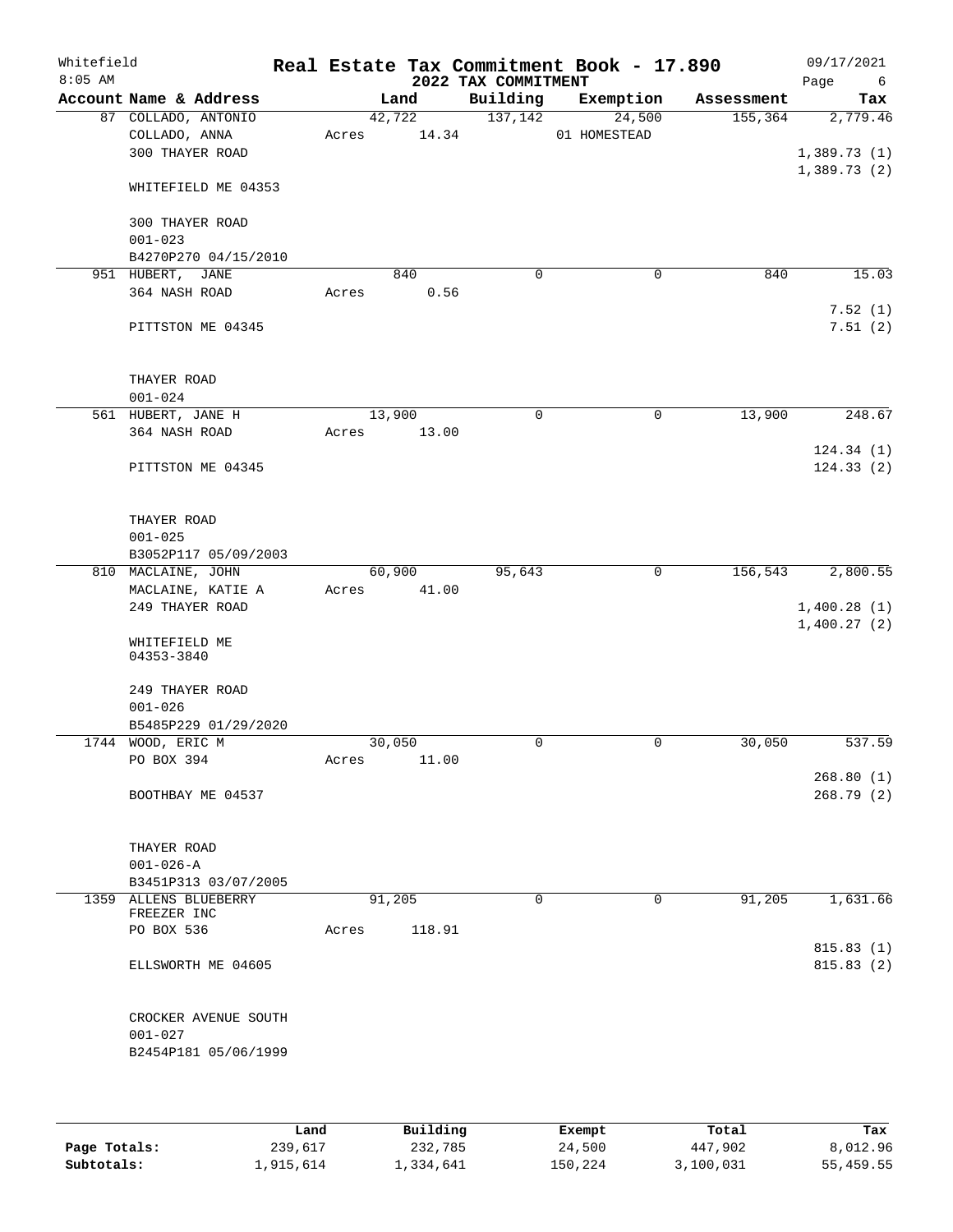| Whitefield<br>$8:05$ AM |                                              |             |        | 2022 TAX COMMITMENT | Real Estate Tax Commitment Book - 17.890 |            | 09/17/2021<br>Page<br>$\overline{7}$ |
|-------------------------|----------------------------------------------|-------------|--------|---------------------|------------------------------------------|------------|--------------------------------------|
|                         | Account Name & Address                       |             | Land   | Building            | Exemption                                | Assessment | Tax                                  |
|                         | 1101 KILEY, MICHAEL                          |             | 38,850 | 79,607              | $\Omega$                                 | 118,457    | 2,119.20                             |
|                         | 189 THAYER ROAD                              | Acres       | 9.50   |                     |                                          |            |                                      |
|                         |                                              |             |        |                     |                                          |            | 1,059.60(1)                          |
|                         | WHITEFIELD ME 04353                          |             |        |                     |                                          |            | 1,059.60(2)                          |
|                         |                                              |             |        |                     |                                          |            |                                      |
|                         | 189 THAYER ROAD                              |             |        |                     |                                          |            |                                      |
|                         | $001 - 028$                                  |             |        |                     |                                          |            |                                      |
|                         | B2209P91 12/31/1996<br>86 ERICKSON (COUTTS), |             | 30,000 | 26,202              | 24,500                                   | 31,702     | 567.15                               |
|                         | CASSANDRA JANE BARRETT                       |             |        |                     |                                          |            |                                      |
|                         | 169 THAYER ROAD                              | Acres       | 0.67   |                     | 01 HOMESTEAD                             |            |                                      |
|                         |                                              |             |        |                     |                                          |            | 283.58(1)                            |
|                         | WHITEFIELD ME 04353                          |             |        |                     |                                          |            | 283.57(2)                            |
|                         | 169 THAYER ROAD                              |             |        |                     |                                          |            |                                      |
|                         | $001 - 029$                                  |             |        |                     |                                          |            |                                      |
|                         | B2600P211 09/05/2000                         |             |        |                     |                                          |            |                                      |
|                         | 1576 GURNEY, JEFFREY T                       |             | 42,370 | 89,083              | 0                                        | 131,453    | 2,351.69                             |
|                         | GURNEY, LAURA M                              | Acres       | 13.90  |                     |                                          |            |                                      |
|                         | 159 THAYER ROAD                              |             |        |                     |                                          |            | 1, 175.85(1)                         |
|                         | WHITEFIELD ME 04353                          |             |        |                     |                                          |            | 1, 175.84 (2)                        |
|                         | 159 THAYER ROAD                              |             |        |                     |                                          |            |                                      |
|                         | $001 - 030$                                  |             |        |                     |                                          |            |                                      |
|                         | B5201P83 11/09/2017                          |             |        |                     |                                          |            |                                      |
| 1967                    | WHITTEN-DRUMMOND, KYLE                       |             | 10,000 | 65,203              | 0                                        | 75,203     | 1,345.38                             |
|                         | R<br>159 THAYER ROAD                         |             |        |                     |                                          |            |                                      |
|                         |                                              |             |        |                     |                                          |            | 672.69(1)                            |
|                         | WHITEFIELD ME 04353                          |             |        |                     |                                          |            | 672.69(2)                            |
|                         |                                              |             |        |                     |                                          |            |                                      |
|                         | 149 THAYER ROAD                              |             |        |                     |                                          |            |                                      |
|                         | $001 - 030 - ON$                             |             |        |                     |                                          |            |                                      |
|                         | 323 SMITH, NORMAN A                          | 33,750      |        |                     | 52,528 24,500                            | 61,778     | 1,105.21                             |
|                         | 129 THAYER ROAD                              | Acres       | 4.00   |                     | 01 HOMESTEAD                             |            |                                      |
|                         |                                              |             |        |                     |                                          |            | 552.61(1)                            |
|                         | WHITEFIELD ME 04353                          |             |        |                     |                                          |            | 552.60(2)                            |
|                         |                                              |             |        |                     |                                          |            |                                      |
|                         | 129 THAYER ROAD<br>$001 - 031$               |             |        |                     |                                          |            |                                      |
|                         | B2012P321 10/05/1994                         |             |        |                     |                                          |            |                                      |
|                         | 24 STAFFORD, CORY                            |             | 54,400 | 61,417              | $\Omega$                                 | 115,817    | 2,071.97                             |
|                         | 109 THAYER ROAD                              | Acres 31.00 |        |                     |                                          |            |                                      |
|                         |                                              |             |        |                     |                                          |            | 1,035.99(1)                          |
|                         | WHITEFIELD ME 04353                          |             |        |                     |                                          |            | 1,035.98(2)                          |
|                         | 109 THAYER ROAD                              |             |        |                     |                                          |            |                                      |
|                         | $001 - 032$                                  |             |        |                     |                                          |            |                                      |
|                         | B4445P299 05/03/2011                         |             |        |                     |                                          |            |                                      |
|                         |                                              |             |        |                     |                                          |            |                                      |
|                         |                                              |             |        |                     |                                          |            |                                      |

|              | Land      | Building  | Exempt  | Total     | Tax       |
|--------------|-----------|-----------|---------|-----------|-----------|
| Page Totals: | 209,370   | 374,040   | 49,000  | 534,410   | 9,560.60  |
| Subtotals:   | 2,124,984 | 1,708,681 | 199,224 | 3,634,441 | 65,020.15 |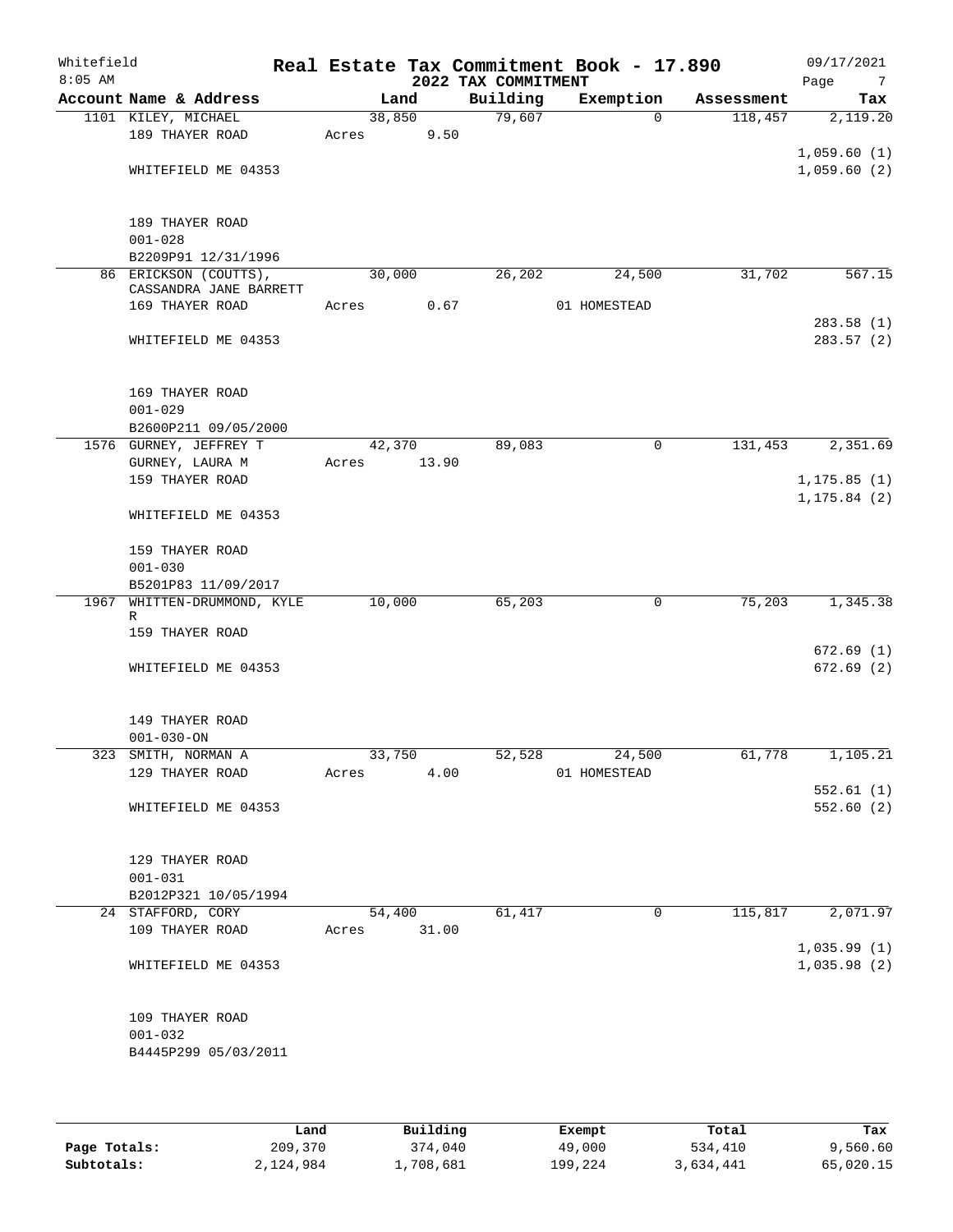| Whitefield<br>$8:05$ AM    |                                                |                      |         |                     | 2022 TAX COMMITMENT | Real Estate Tax Commitment Book - 17.890 |                      | 09/17/2021<br>Page<br>8 |
|----------------------------|------------------------------------------------|----------------------|---------|---------------------|---------------------|------------------------------------------|----------------------|-------------------------|
|                            | Account Name & Address                         |                      |         | Land                | Building            | Exemption                                | Assessment           | Tax                     |
|                            | 1526 POTTER, STEVEN C SR &                     |                      |         | 30,750              | 39,695              | 24,500                                   | 45,945               | 821.96                  |
|                            | KIM M<br>101 THAYER ROAD                       |                      | Acres   | 2.00                |                     | 01 HOMESTEAD                             |                      |                         |
|                            |                                                |                      |         |                     |                     |                                          |                      | 410.98(1)               |
|                            | WHITEFIELD ME 04353                            |                      |         |                     |                     |                                          |                      | 410.98 (2)              |
|                            | 101 THAYER ROAD                                |                      |         |                     |                     |                                          |                      |                         |
|                            | $001 - 033$                                    |                      |         |                     |                     |                                          |                      |                         |
|                            | B3471P206 04/27/2005                           |                      |         |                     |                     |                                          |                      |                         |
|                            | 1436 CROOKER REALTY<br>EQUIPMENT LLC           |                      |         | 87,750              | $\mathbf 0$         | $\mathbf 0$                              | 87,750               | 1,569.85                |
|                            | PO BOX 5001                                    |                      | Acres   | 11.70               |                     |                                          |                      |                         |
|                            | 103 LEWISTON ROAD                              |                      |         |                     |                     |                                          |                      | 784.93 (1)              |
|                            | TOPSHAM ME 04086                               |                      |         |                     |                     |                                          |                      | 784.92 (2)              |
|                            | THAYER ROAD                                    |                      |         |                     |                     |                                          |                      |                         |
|                            | $001 - 034$                                    |                      |         |                     |                     |                                          |                      |                         |
|                            | B4826P233 10/10/2014                           |                      |         |                     |                     |                                          |                      |                         |
|                            | 1020 CROOKER REALTY<br>EQUIPMENT LLC           |                      |         | 532,500             | $\Omega$            | $\Omega$                                 | 532,500              | 9,526.42                |
|                            | PO BOX 5001                                    |                      | Acres   | 71.00               |                     |                                          |                      |                         |
|                            | 103 LEWISTON ROAD                              |                      |         |                     |                     |                                          |                      | 4,763.21(1)             |
|                            | TOPSHAM ME 04086                               |                      |         |                     |                     |                                          |                      | 4,763.21(2)             |
|                            | THAYER ROAD                                    |                      |         |                     |                     |                                          |                      |                         |
|                            | $001 - 035$                                    |                      |         |                     |                     |                                          |                      |                         |
|                            | B4826P233 10/10/2014                           |                      |         |                     |                     |                                          |                      |                         |
|                            | 177 CROOKER REALTY<br>EQUIPMENT LLC            |                      | 171,000 |                     | 0                   | $\mathbf 0$                              | 171,000              | 3,059.19                |
|                            | PO BOX 5001                                    |                      | Acres   | 22.80               |                     |                                          |                      |                         |
|                            | 103 LEWISTON ROAD                              |                      |         |                     |                     |                                          |                      | 1,529.60(1)             |
|                            | TOPSHAM ME 04086                               |                      |         |                     |                     |                                          |                      | 1,529.59(2)             |
|                            | 715 WISCASSET ROAD                             |                      |         |                     |                     |                                          |                      |                         |
|                            | $001 - 035 - A$                                |                      |         |                     |                     |                                          |                      |                         |
|                            | B4826P233 10/10/2014 B1382P2                   |                      |         |                     |                     |                                          |                      |                         |
|                            | 1310 HODGKINS, GREGORY D<br>645 WISCASSET ROAD |                      | Acres   | 30,450<br>1.80      | 0                   | $\mathbf 0$                              | 30,450               | 544.75                  |
|                            |                                                |                      |         |                     |                     |                                          |                      | 272.38(1)               |
|                            | WHITEFIELD ME 04353                            |                      |         |                     |                     |                                          |                      | 272.37(2)               |
|                            | 645 WISCASSET ROAD                             |                      |         |                     |                     |                                          |                      |                         |
|                            | $001 - 036$                                    |                      |         |                     |                     |                                          |                      |                         |
|                            | B4769P78 04/04/2014                            |                      |         |                     |                     |                                          |                      |                         |
|                            | 1113 HODGKINS, GREGORY D                       |                      |         | 0                   | 9,399               | 0                                        | 9,399                | 168.15                  |
|                            | 652 WISCASSET ROAD                             |                      |         |                     |                     |                                          |                      | 84.08 (1)               |
|                            | WHITEFIELD ME 04353                            |                      |         |                     |                     |                                          |                      | 84.07 (2)               |
|                            | 645 WISCASSET ROAD                             |                      |         |                     |                     |                                          |                      |                         |
|                            | $001 - 036 - ON$                               |                      |         |                     |                     |                                          |                      |                         |
|                            |                                                | Land                 |         | Building            |                     | Exempt                                   | Total                | Tax                     |
| Page Totals:<br>Subtotals: |                                                | 852,450<br>2,977,434 |         | 49,094<br>1,757,775 |                     | 24,500<br>223,724                        | 877,044<br>4,511,485 | 15,690.32<br>80,710.47  |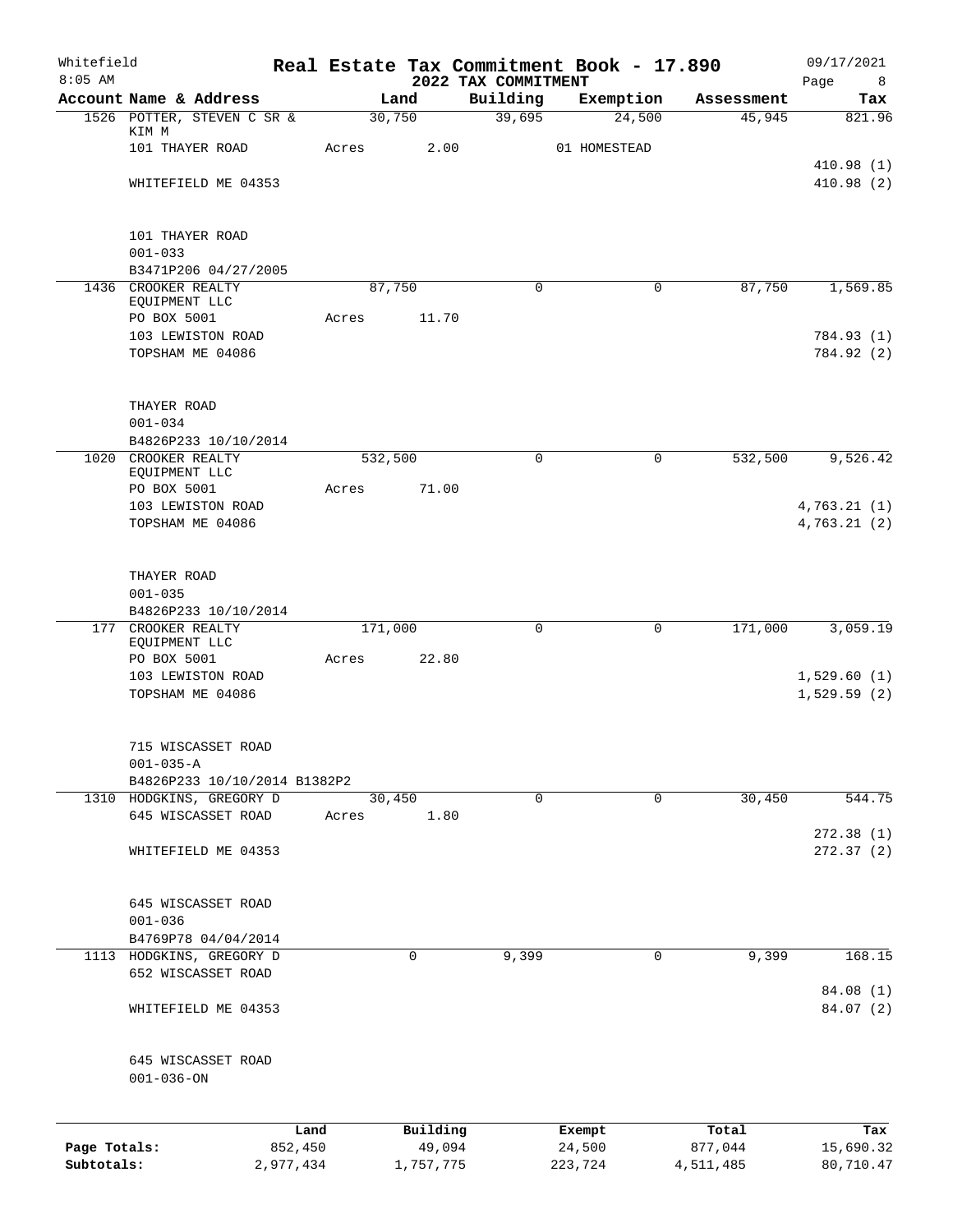| Whitefield<br>$8:05$ AM |                                                               |                 |       | 2022 TAX COMMITMENT | Real Estate Tax Commitment Book - 17.890 |            | 09/17/2021<br>Page<br>9    |
|-------------------------|---------------------------------------------------------------|-----------------|-------|---------------------|------------------------------------------|------------|----------------------------|
|                         | Account Name & Address                                        |                 | Land  | Building            | Exemption                                | Assessment | Tax                        |
|                         | 1227 LINCOLN, LEROY &<br><b>ROXANNE</b>                       | 30,000          |       | 59,365              | 24,500                                   | 64,865     | 1,160.43                   |
|                         | 635 WISCASSET ROAD                                            | Acres           | 0.91  |                     | 01 HOMESTEAD                             |            | 580.22(1)                  |
|                         | WHITEFIELD ME 04353                                           |                 |       |                     |                                          |            | 580.21 (2)                 |
|                         | 635 WISCASSET ROAD<br>$001 - 037$                             |                 |       |                     |                                          |            |                            |
|                         | B1336P347 09/24/1986                                          | 64,995          |       | 90,870              | 0                                        | 155,865    | 2,788.42                   |
|                         | 914 MCDONALD, STEVEN P<br>581 WISCASSET ROAD                  | Acres           | 47.30 |                     |                                          |            |                            |
|                         | WHITEFIELD ME 04353                                           |                 |       |                     |                                          |            | 1,394.21(1)<br>1,394.21(2) |
|                         | 581 WISCASSET ROAD<br>$001 - 038$                             |                 |       |                     |                                          |            |                            |
|                         | B2617P266 11/16/2000                                          |                 |       |                     |                                          |            |                            |
|                         | 117 LANE, BONNIE E<br>625 WISCASSET ROAD                      | 32,850<br>Acres | 3.40  | 71,163              | 24,500<br>01 HOMESTEAD                   | 79,513     | 1,422.49                   |
|                         |                                                               |                 |       |                     |                                          |            | 711.25(1)                  |
|                         | WHITEFIELD ME 04353                                           |                 |       |                     |                                          |            | 711.24(2)                  |
|                         | 625 WISCASSET ROAD<br>$001 - 038 - A$                         |                 |       |                     |                                          |            |                            |
|                         | B4980P60 02/22/2016                                           |                 |       |                     |                                          |            |                            |
|                         | 272 ZHAO, QI LING<br>615 WISCASSET ROAD                       | 39,250<br>Acres | 10.00 | 60,168              | 0                                        | 99,418     | 1,778.59                   |
|                         | WHITEFIELD ME 04353                                           |                 |       |                     |                                          |            | 889.30 (1)<br>889.29 (2)   |
|                         | 615 WISCASSET ROAD<br>$001 - 038 - B$<br>B5552P1 07/14/2020   |                 |       |                     |                                          |            |                            |
|                         | 207 HARRISON, CASEY M                                         | 35,810          |       | 71,860              | 24,500                                   | 83,170     | 1,487.91                   |
|                         | 605 WISCASSET ROAD                                            | Acres           | 5.70  |                     | 01 HOMESTEAD                             |            | 743.96 (1)                 |
|                         | WHITEFIELD ME 04353                                           |                 |       |                     |                                          |            | 743.95(2)                  |
|                         | 605 WISCASSET ROAD<br>$001 - 038 - C$<br>B5143P299 06/09/2017 |                 |       |                     |                                          |            |                            |
|                         | 1138 MILLER, KURT E JR                                        | 24,950          |       | $\Omega$            | 0                                        | 24,950     | 446.36                     |
|                         | 6 CLARK LANE                                                  | Acres           | 4.80  |                     |                                          |            | 223.18(1)                  |
|                         | WHITEFIELD ME 04353                                           |                 |       |                     |                                          |            | 223.18(2)                  |
|                         | 563 WISCASSET ROAD<br>$001 - 038 - D$<br>B3983P272 03/31/2008 |                 |       |                     |                                          |            |                            |
|                         |                                                               |                 |       |                     |                                          |            |                            |

|              | Land      | Building  | Exempt  | Total     | Tax       |
|--------------|-----------|-----------|---------|-----------|-----------|
| Page Totals: | 227,855   | 353,426   | 73,500  | 507,781   | 9,084.20  |
| Subtotals:   | 3,205,289 | 2,111,201 | 297,224 | 5,019,266 | 89,794.67 |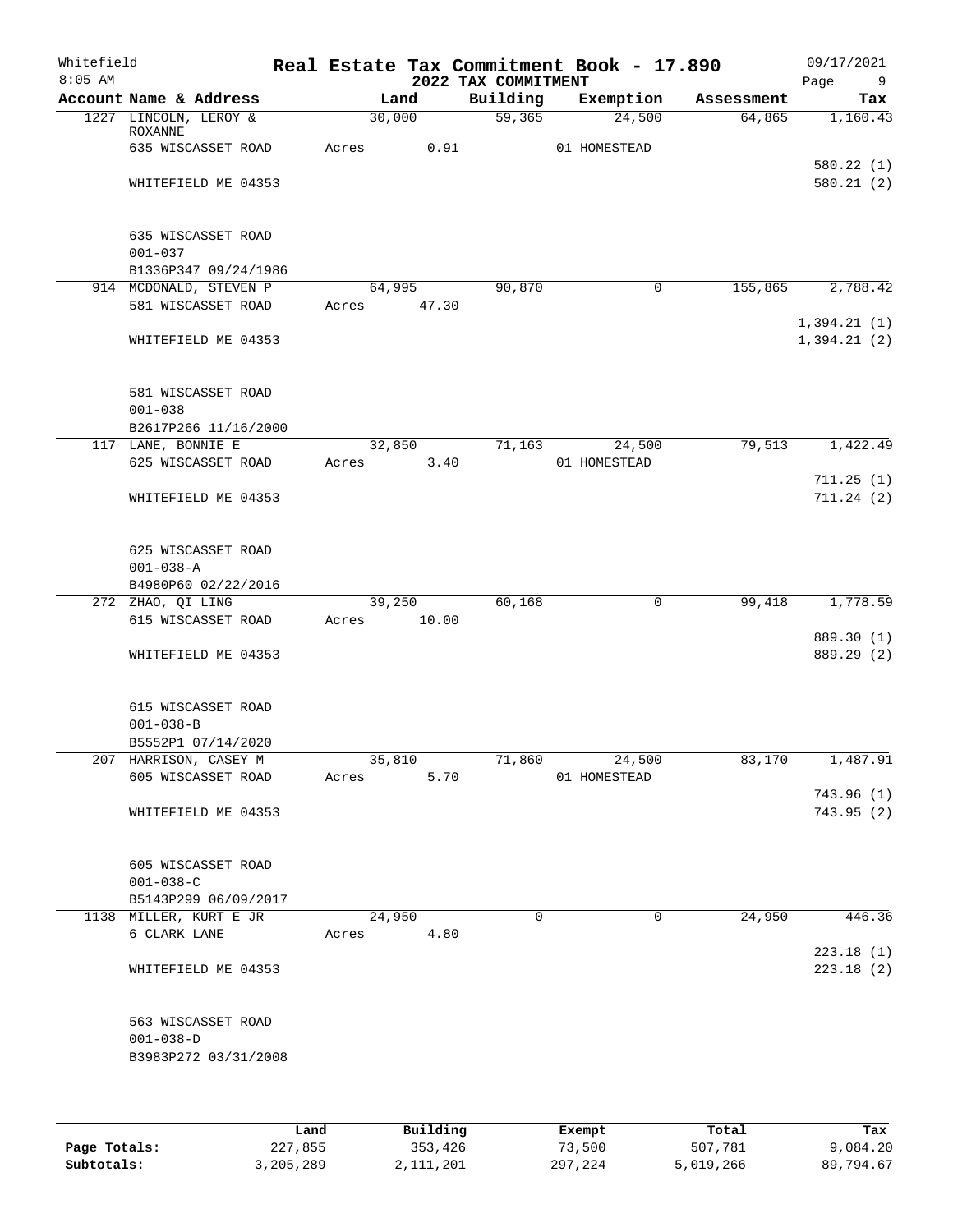| Whitefield<br>$8:05$ AM |                                           |       |        |       | 2022 TAX COMMITMENT | Real Estate Tax Commitment Book - 17.890 |            | 09/17/2021<br>Page<br>10   |
|-------------------------|-------------------------------------------|-------|--------|-------|---------------------|------------------------------------------|------------|----------------------------|
|                         | Account Name & Address                    |       | Land   |       | Building            | Exemption                                | Assessment | Tax                        |
|                         | 523 JEWETT, MICHAEL                       |       | 30,750 |       | 256, 247            | 24,500                                   | 262,497    | 4,696.07                   |
|                         | 571 WISCASSET ROAD                        | Acres |        | 2.00  |                     | 01 HOMESTEAD                             |            |                            |
|                         | WHITEFIELD ME 04353                       |       |        |       |                     |                                          |            | 2,348.04(1)<br>2,348.03(2) |
|                         |                                           |       |        |       |                     |                                          |            |                            |
|                         | 571 WISCASSET ROAD                        |       |        |       |                     |                                          |            |                            |
|                         | $001 - 039$                               |       |        |       |                     |                                          |            |                            |
|                         | 1657 KYPRAGORAS, ANDROS D                 |       | 34,260 |       | 92,851              | 24,500                                   | 102,611    | 1,835.71                   |
|                         | 541 WISCASSET ROAD                        | Acres |        | 4.34  |                     | 01 HOMESTEAD                             |            |                            |
|                         |                                           |       |        |       |                     |                                          |            | 917.86(1)                  |
|                         | WHITEFIELD ME 04353                       |       |        |       |                     |                                          |            | 917.85(2)                  |
|                         | 541 WISCASSET ROAD                        |       |        |       |                     |                                          |            |                            |
|                         | $001 - 040$                               |       |        |       |                     |                                          |            |                            |
|                         | B3728P8 08/23/2006                        |       |        |       |                     |                                          |            |                            |
|                         | 766 JEWETT, BENJAMIN M                    |       | 32,250 |       | 254,059             | 24,500                                   | 261,809    | 4,683.76                   |
|                         | 573 WISCASSET ROAD                        | Acres |        | 3.00  |                     | 01 HOMESTEAD                             |            |                            |
|                         |                                           |       |        |       |                     |                                          |            | 2,341.88(1)                |
|                         | WHITEFIELD ME 04353                       |       |        |       |                     |                                          |            | 2,341.88(2)                |
|                         |                                           |       |        |       |                     |                                          |            |                            |
|                         |                                           |       |        |       |                     |                                          |            |                            |
|                         | 573 WISCASSET ROAD                        |       |        |       |                     |                                          |            |                            |
|                         | $001 - 040 - A$                           |       |        |       |                     |                                          |            |                            |
|                         | B3446P273 02/28/2005 B3442P41 02/22/2005  |       |        |       |                     |                                          |            |                            |
|                         | 1154 GOULD, LUCAS D<br>575 WISCASSET ROAD |       | 30,150 | 1.60  | 110,386             | 0                                        | 140,536    | 2,514.19                   |
|                         |                                           | Acres |        |       |                     |                                          |            | 1, 257.10(1)               |
|                         | WHITEFIELD ME 04353                       |       |        |       |                     |                                          |            | 1, 257.09(2)               |
|                         |                                           |       |        |       |                     |                                          |            |                            |
|                         | 575 WISCASSET ROAD                        |       |        |       |                     |                                          |            |                            |
|                         | $001 - 040 - B$                           |       |        |       |                     |                                          |            |                            |
|                         | B4337P91 10/29/2010                       |       |        |       |                     |                                          |            |                            |
|                         | 1719 JEWETT, BENJAMIN M                   |       | 26,130 |       | $\mathbf 0$         | $\mathbf 0$                              | 26,130     | 467.47                     |
|                         | 573 WISCASSET ROAD                        | Acres |        | 6.10  |                     |                                          |            |                            |
|                         |                                           |       |        |       |                     |                                          |            | 233.74 (1)                 |
|                         | WHITEFIELD ME 04353                       |       |        |       |                     |                                          |            | 233.73(2)                  |
|                         |                                           |       |        |       |                     |                                          |            |                            |
|                         |                                           |       |        |       |                     |                                          |            |                            |
|                         | WISCASSET ROAD<br>$001 - 040 - C$         |       |        |       |                     |                                          |            |                            |
|                         | B3442P41 02/22/2005                       |       |        |       |                     |                                          |            |                            |
|                         | 1757 GALVIN, EDWARD D                     |       | 65,240 |       | $\mathbf 0$         | 0                                        | 65,240     | 1,167.14                   |
|                         | REVOCABLE TRUST                           |       |        |       |                     |                                          |            |                            |
|                         | GALVIN, EDWARD D                          | Acres |        | 66.98 |                     |                                          |            |                            |
|                         | TRUSTEE                                   |       |        |       |                     |                                          |            |                            |
|                         | 52 OCEAN DRIVE                            |       |        |       |                     |                                          |            | 583.57 (1)<br>583.57 (2)   |
|                         | BRUNSWICK ME 04011                        |       |        |       |                     |                                          |            |                            |
|                         |                                           |       |        |       |                     |                                          |            |                            |
|                         | WISCASSET ROAD                            |       |        |       |                     |                                          |            |                            |
|                         | $001 - 040 - D$<br>B3968P79 07/23/2008    |       |        |       |                     |                                          |            |                            |
|                         |                                           |       |        |       |                     |                                          |            |                            |
|                         |                                           |       |        |       |                     |                                          |            |                            |
|                         |                                           |       |        |       |                     |                                          |            |                            |

|              | Land      | Building  | Exempt  | Total     | Tax        |
|--------------|-----------|-----------|---------|-----------|------------|
| Page Totals: | 218,780   | 713,543   | 73,500  | 858,823   | 15,364.34  |
| Subtotals:   | 3,424,069 | 2,824,744 | 370,724 | 5,878,089 | 105,159.01 |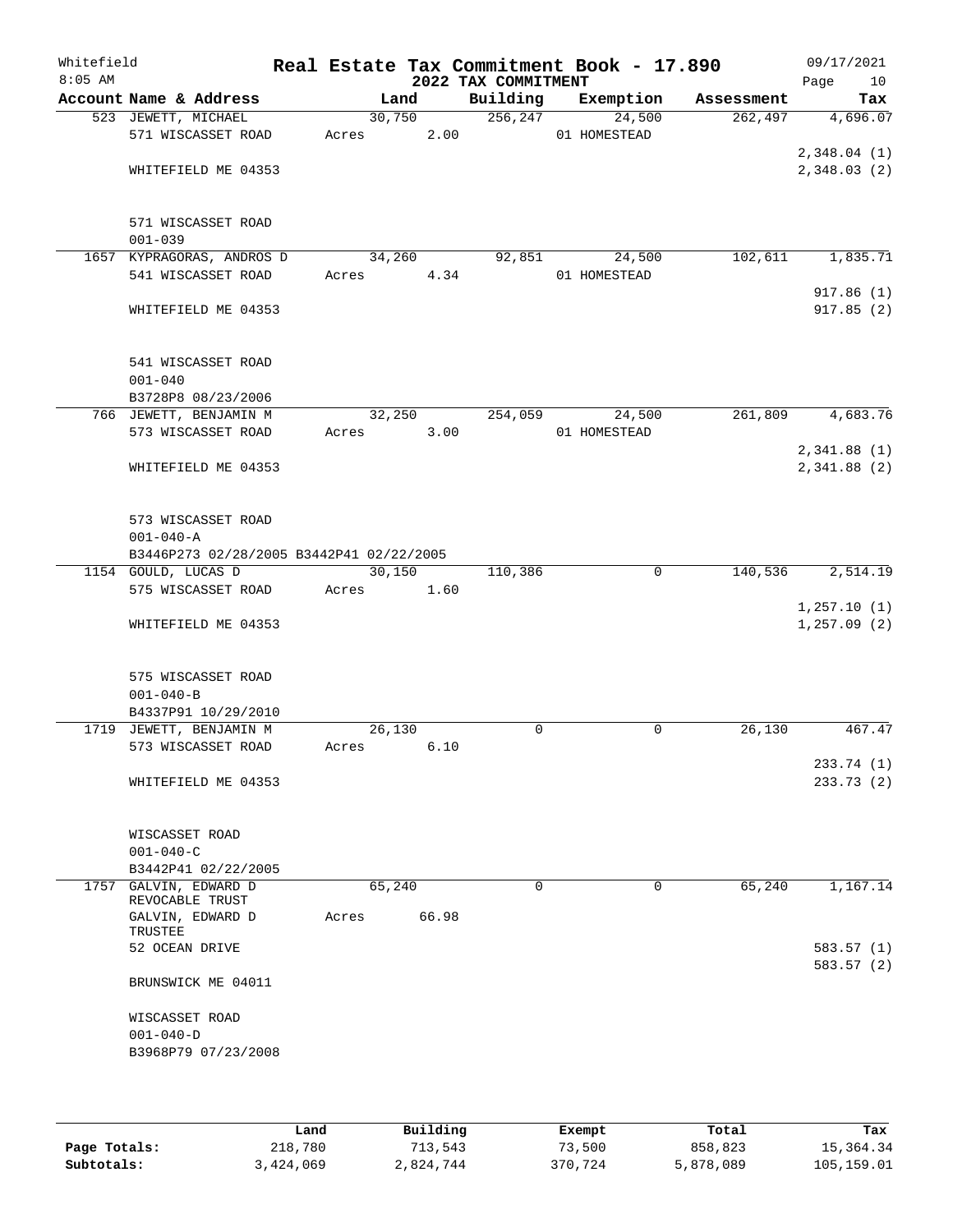| Whitefield<br>$8:05$ AM |                                     |       |        |       |                                 | Real Estate Tax Commitment Book - 17.890 |                        | 09/17/2021            |    |
|-------------------------|-------------------------------------|-------|--------|-------|---------------------------------|------------------------------------------|------------------------|-----------------------|----|
|                         | Account Name & Address              |       | Land   |       | 2022 TAX COMMITMENT<br>Building | Exemption                                |                        | Page                  | 11 |
|                         | 362 SHEEPSCOT HOLLOW LLC            |       | 62,000 |       | 368,104                         | $\Omega$                                 | Assessment<br>430, 104 | Tax<br>7,694.56       |    |
|                         | 28 NILSEN LANE                      | Acres |        | 35.00 |                                 |                                          |                        |                       |    |
|                         |                                     |       |        |       |                                 |                                          |                        | 3,847.28(1)           |    |
|                         | WHITEFIELD ME 04353                 |       |        |       |                                 |                                          |                        | 3,847.28(2)           |    |
|                         | 28 NILSEN LANE                      |       |        |       |                                 |                                          |                        |                       |    |
|                         | $001 - 041$                         |       |        |       |                                 |                                          |                        |                       |    |
|                         | B4743P302 12/19/2013                |       |        |       |                                 |                                          |                        |                       |    |
|                         | 734 SHEEPSCOT HOLLOW LLC            |       | 7,708  |       | $\Omega$                        | 0                                        | 7,708                  | 137.90                |    |
|                         | 28 NILSEN LANE                      | Acres |        | 5.26  |                                 |                                          |                        |                       |    |
|                         | WHITEFIELD ME 04353                 |       |        |       |                                 |                                          |                        | 68.95(1)<br>68.95 (2) |    |
|                         |                                     |       |        |       |                                 |                                          |                        |                       |    |
|                         | <b>NILSEN LANE</b>                  |       |        |       |                                 |                                          |                        |                       |    |
|                         | $001 - 041 - RR$                    |       |        |       |                                 |                                          |                        |                       |    |
|                         | B4743P302 12/19/2013                |       |        |       |                                 |                                          |                        |                       |    |
|                         | 1600 OAKES, DWIGHT A &<br>CYNTHIA L |       | 9,820  |       | 0                               | 0                                        | 9,820                  | 175.68                |    |
|                         | 488 WISCASSET ROAD                  | Acres |        | 7.90  |                                 |                                          |                        | 87.84(1)              |    |
|                         | WHITEFIELD ME 04353                 |       |        |       |                                 |                                          |                        | 87.84 (2)             |    |
|                         | WISCASSET ROAD                      |       |        |       |                                 |                                          |                        |                       |    |
|                         | $001 - 043$                         |       |        |       |                                 |                                          |                        |                       |    |
|                         | B1186P29 05/03/1984                 |       |        |       |                                 |                                          |                        |                       |    |
|                         | 839 OAKES, DWIGHT A &<br>CYNTHIA    |       | 62,000 |       | 7,031                           | 30,380                                   | 38,651                 | 691.47                |    |
|                         | 488 WISCASSET ROAD                  | Acres |        | 35.00 |                                 | 01 HOMESTEAD                             |                        |                       |    |
|                         |                                     |       |        |       |                                 | 05 VET EXEMPTION                         |                        | 345.74 (1)            |    |
|                         | WHITEFIELD ME 04353                 |       |        |       |                                 |                                          |                        | 345.73 (2)            |    |
|                         | 488 WISCASSET ROAD                  |       |        |       |                                 |                                          |                        |                       |    |
|                         | $001 - 044$                         |       |        |       |                                 |                                          |                        |                       |    |
|                         | B1186P29 05/03/1984                 |       |        |       |                                 |                                          |                        |                       |    |
|                         | 481 ZEEB, NOEL C                    |       | 16,620 |       | 0                               | 0                                        | 16,620                 | 297.33                |    |
|                         | ZEEB, PETER J                       | Acres |        | 16.40 |                                 |                                          |                        |                       |    |
|                         | 36 LONGFELLOW AVENUE                |       |        |       |                                 |                                          |                        | 148.67(1)             |    |
|                         | BRUNSWICK ME 04011                  |       |        |       |                                 |                                          |                        | 148.66(2)             |    |
|                         | WISCASSET ROAD                      |       |        |       |                                 |                                          |                        |                       |    |
|                         | $001 - 045$                         |       |        |       |                                 |                                          |                        |                       |    |
|                         | B5023P64 06/28/2016                 |       |        |       |                                 |                                          |                        |                       |    |

|              | Land      | Building  | Exempt  | Total     | Tax        |
|--------------|-----------|-----------|---------|-----------|------------|
| Page Totals: | 158.148   | 375,135   | 30,380  | 502,903   | 8,996.94   |
| Subtotals:   | 3,582,217 | 3,199,879 | 401,104 | 6,380,992 | 114,155.95 |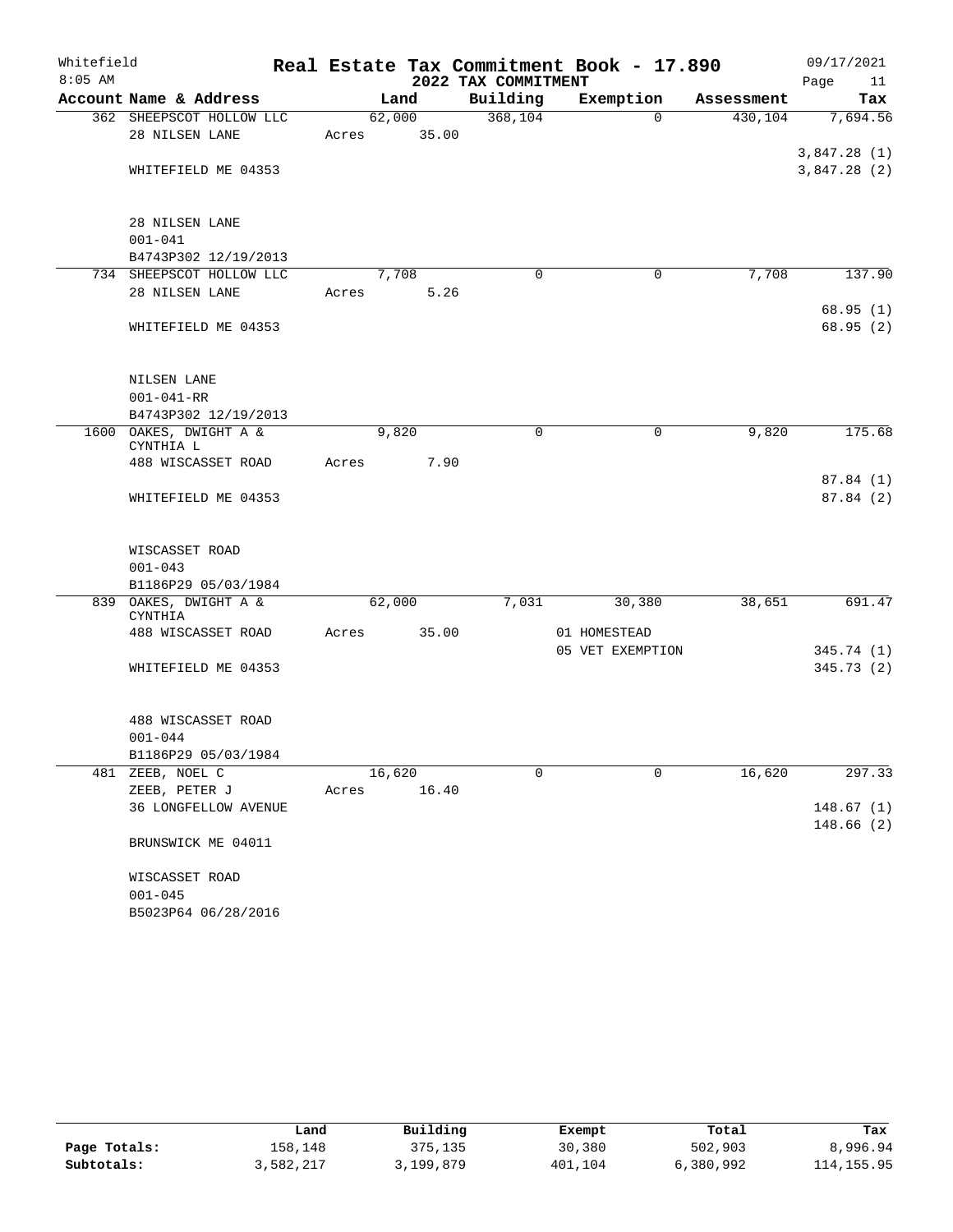| Whitefield |                                                                                                                          |        |       |                     | Real Estate Tax Commitment Book - 17.890 |            | 09/17/2021                  |
|------------|--------------------------------------------------------------------------------------------------------------------------|--------|-------|---------------------|------------------------------------------|------------|-----------------------------|
| $8:05$ AM  |                                                                                                                          |        |       | 2022 TAX COMMITMENT |                                          |            | Page<br>12                  |
|            | Account Name & Address                                                                                                   |        | Land  | Building            | Exemption                                | Assessment | Tax                         |
|            | 1316 CYRUS, CATHERINE V &<br>CLARK, SAMUEL THAYER<br>CYRUS & CLARK, WILLIAM<br>D & CLARK, MATTHEW JOHN<br>CYRUS TRUSTEES | 56,800 |       | 78,813              | $\Omega$                                 | 135,613    | 2,426.12                    |
|            | SWEET FERN LANE REAL<br>ESTATE TRUST & ZEEB,<br>HOLLY                                                                    | Acres  | 27.00 |                     |                                          |            |                             |
|            | 36 LONGFELLOW AVENUE                                                                                                     |        |       |                     |                                          |            | 1,213.06(1)<br>1, 213.06(2) |
|            | BRUNSWICK ME 04011                                                                                                       |        |       |                     |                                          |            |                             |
|            | 96 SWEET FERN LANE                                                                                                       |        |       |                     |                                          |            |                             |
|            | $001 - 046$                                                                                                              |        |       |                     |                                          |            |                             |
|            | B5546P57 07/01/2020                                                                                                      |        |       |                     |                                          |            |                             |
|            | 962 ZEEB, NOEL C                                                                                                         | 61,750 | 60.00 | 0                   | 0                                        | 61,750     | 1,104.71                    |
|            | ZEEB, PETER J<br>32 SODEN STREET                                                                                         | Acres  |       |                     |                                          |            | 552.36(1)                   |
|            |                                                                                                                          |        |       |                     |                                          |            | 552.35(2)                   |
|            | CAMBRIDGE MA 02139                                                                                                       |        |       |                     |                                          |            |                             |
|            | WISCASSET ROAD                                                                                                           |        |       |                     |                                          |            |                             |
|            | $001 - 048$                                                                                                              |        |       |                     |                                          |            |                             |
|            | B5023P60 06/28/2016<br>1597 ZEEB, NOEL C                                                                                 | 28,400 |       | $\mathbf 0$         | $\mathbf 0$                              | 28,400     | 508.08                      |
|            | ZEEB, PETER J                                                                                                            | Acres  | 26.00 |                     |                                          |            |                             |
|            | 32 SODEN STREET                                                                                                          |        |       |                     |                                          |            | 254.04(1)<br>254.04(2)      |
|            | CAMBRIDGE MA 02139                                                                                                       |        |       |                     |                                          |            |                             |
|            | SWEET FERN LANE                                                                                                          |        |       |                     |                                          |            |                             |
|            | $001 - 049$                                                                                                              |        |       |                     |                                          |            |                             |
|            | B5023P60 06/28/2016                                                                                                      |        |       |                     |                                          |            |                             |
|            | 1631 NEWTON, DAVID R<br>TRUSTEE                                                                                          | 16,540 |       | 0                   | 0                                        | 16,540     | 295.90                      |
|            | NEWTON FAMILY REAL<br>ESTATE TRUST                                                                                       | Acres  | 16.30 |                     |                                          |            |                             |
|            | 932 BALLTOWN ROAD                                                                                                        |        |       |                     |                                          |            | 147.95(1)<br>147.95(2)      |
|            | NISKAYUNA NY 12309                                                                                                       |        |       |                     |                                          |            |                             |
|            | WISCASSET ROAD                                                                                                           |        |       |                     |                                          |            |                             |
|            | $001 - 050$                                                                                                              |        |       |                     |                                          |            |                             |
| 411        | B2610P245 10/27/2000<br>NEWTON FAMILY REAL                                                                               |        |       |                     | 0                                        | 205,703    | 3,680.03                    |
|            | ESTATE TRUST<br>NEWTON, DAVID R TRUSTEE Acres                                                                            | 54,850 | 24.00 | 150,853             |                                          |            |                             |
|            | 932 BALLTOWN ROAD                                                                                                        |        |       |                     |                                          |            | 1,840.02(1)                 |
|            |                                                                                                                          |        |       |                     |                                          |            | 1,840.01(2)                 |
|            | NISKAYUNA NY 12309                                                                                                       |        |       |                     |                                          |            |                             |
|            | 158 SWEET FERN LANE                                                                                                      |        |       |                     |                                          |            |                             |
|            | $001 - 051$                                                                                                              |        |       |                     |                                          |            |                             |

|              | Land      | Building  | Exempt  | Total     | Tax          |
|--------------|-----------|-----------|---------|-----------|--------------|
| Page Totals: | 218,340   | 229,666   |         | 448,006   | 8,014.84     |
| Subtotals:   | 3,800,557 | 3,429,545 | 401,104 | 6,828,998 | 122, 170. 79 |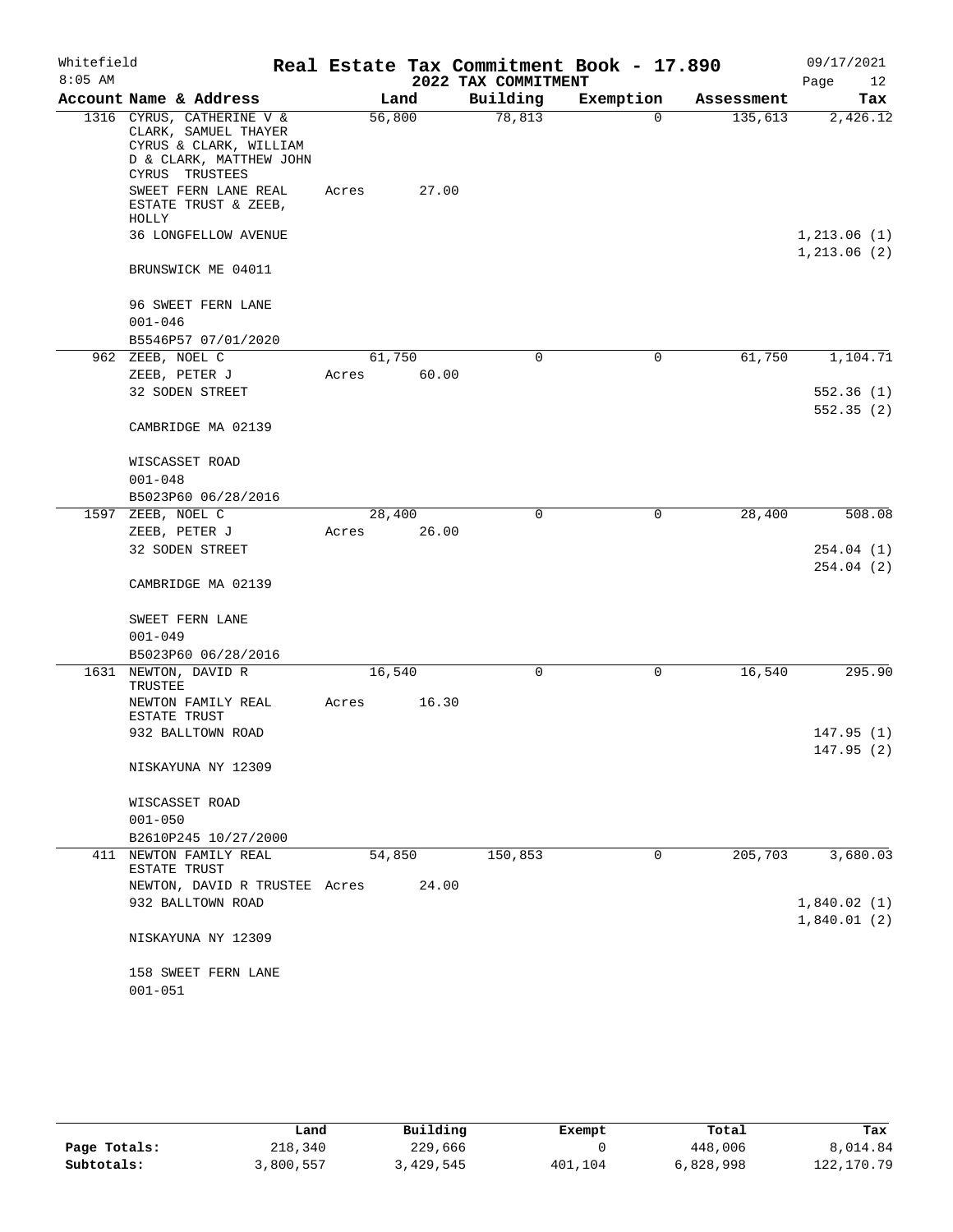| Whitefield<br>$8:05$ AM    |                                                |       |                      | 2022 TAX COMMITMENT | Real Estate Tax Commitment Book - 17.890 |                      | 09/17/2021<br>Page<br>13    |
|----------------------------|------------------------------------------------|-------|----------------------|---------------------|------------------------------------------|----------------------|-----------------------------|
|                            | Account Name & Address                         |       | Land                 | Building            | Exemption                                | Assessment           | Tax                         |
|                            | 99 HODGKINS, GREGORY D,<br>DARYL L, DOREEN L   |       | 33,450               | 134,629             | 24,500                                   | 143,579              | 2,568.63                    |
|                            | SAWYER, CHERYL H                               | Acres | 3.80                 |                     | 01 HOMESTEAD                             |                      |                             |
|                            | 645 WISCASSET ROAD                             |       |                      |                     |                                          |                      | 1,284.32(1)<br>1, 284.31(2) |
|                            | WHITEFIELD ME 04353                            |       |                      |                     |                                          |                      |                             |
|                            | 652 WISCASSET ROAD<br>$001 - 052$              |       |                      |                     |                                          |                      |                             |
|                            | B5005P114 05/17/2016                           |       |                      |                     |                                          |                      |                             |
|                            | 1656 HODGKINS, GREGORY D,<br>DARYL L, DOREEN L |       | 15,020               | $\Omega$            | 0                                        | 15,020               | 268.71                      |
|                            | SAWYER, CHERYL H                               | Acres | 14.40                |                     |                                          |                      |                             |
|                            | 645 WISCASSET ROAD                             |       |                      |                     |                                          |                      | 134.36(1)<br>134.35(2)      |
|                            | WHITEFIELD ME 04353                            |       |                      |                     |                                          |                      |                             |
|                            | WISCASSET ROAD                                 |       |                      |                     |                                          |                      |                             |
|                            | $001 - 053$                                    |       |                      |                     |                                          |                      |                             |
|                            | B5005P114 05/17/2016                           |       |                      |                     |                                          |                      |                             |
|                            | 870 HODGKINS, GREGORY D,<br>DARYL L, DOREEN L  |       | 14,468               | $\mathbf 0$         | 0                                        | 14,468               | 258.83                      |
|                            | SAWYER, CHERYL H                               | Acres | 7.46                 |                     |                                          |                      |                             |
|                            | 645 WISCASSET ROAD                             |       |                      |                     |                                          |                      | 129.42(1)<br>129.41(2)      |
|                            | WHITEFIELD ME 04353                            |       |                      |                     |                                          |                      |                             |
|                            | WISCASSET ROAD                                 |       |                      |                     |                                          |                      |                             |
|                            | $001 - 054$                                    |       |                      |                     |                                          |                      |                             |
|                            | B5005P114 05/17/2016                           |       |                      |                     |                                          |                      |                             |
|                            | 497 HODGKINS, GREGORY D,<br>DARYL L, DOREEN L  |       | 22,550               | $\mathbf 0$         | 0                                        | 22,550               | 403.42                      |
|                            | SAWYER, CHERYL H                               | Acres | 3.20                 |                     |                                          |                      |                             |
|                            | 645 WISCASSET ROAD                             |       |                      |                     |                                          |                      | 201.71(1)<br>201.71(2)      |
|                            | WHITEFIELD ME 04353                            |       |                      |                     |                                          |                      |                             |
|                            | WISCASSET ROAD                                 |       |                      |                     |                                          |                      |                             |
|                            | $001 - 055$<br>B5005P114 05/17/2016            |       |                      |                     |                                          |                      |                             |
|                            | 750 LINCOLN, ERNESTINE B                       |       | 30,000               | 79,220              | 30,380                                   | 78,840               | 1,410.45                    |
|                            | 692 WISCASSET ROAD                             | Acres | 1.00                 |                     | 01 HOMESTEAD                             |                      |                             |
|                            |                                                |       |                      |                     | 05 VET EXEMPTION                         |                      | 705.23(1)                   |
|                            | WHITEFIELD ME 04353                            |       |                      |                     |                                          |                      | 705.22(2)                   |
|                            |                                                |       |                      |                     |                                          |                      |                             |
|                            | 692 WISCASSET ROAD<br>$001 - 056$              |       |                      |                     |                                          |                      |                             |
|                            | B771P18 05/18/1973                             |       |                      |                     |                                          |                      |                             |
| 1180                       | WHITMORE, JOSEPH D                             |       | 36,034               | 0                   | 0                                        | 36,034               | 644.65                      |
|                            | 516 RIVER ROAD                                 | Acres | 18.48                |                     |                                          |                      |                             |
|                            | LEBANON ME 04027                               |       |                      |                     |                                          |                      | 322.33 (1)<br>322.32 (2)    |
|                            |                                                |       |                      |                     |                                          |                      |                             |
|                            | WISCASSET ROAD<br>$001 - 057 - 001$            |       |                      |                     |                                          |                      |                             |
|                            |                                                |       |                      |                     |                                          |                      |                             |
|                            |                                                | Land  | Building             |                     | Exempt                                   | Total                | Tax                         |
| Page Totals:<br>Subtotals: | 151,522<br>3,952,079                           |       | 213,849<br>3,643,394 |                     | 54,880<br>455,984                        | 310,491<br>7,139,489 | 5,554.69<br>127,725.48      |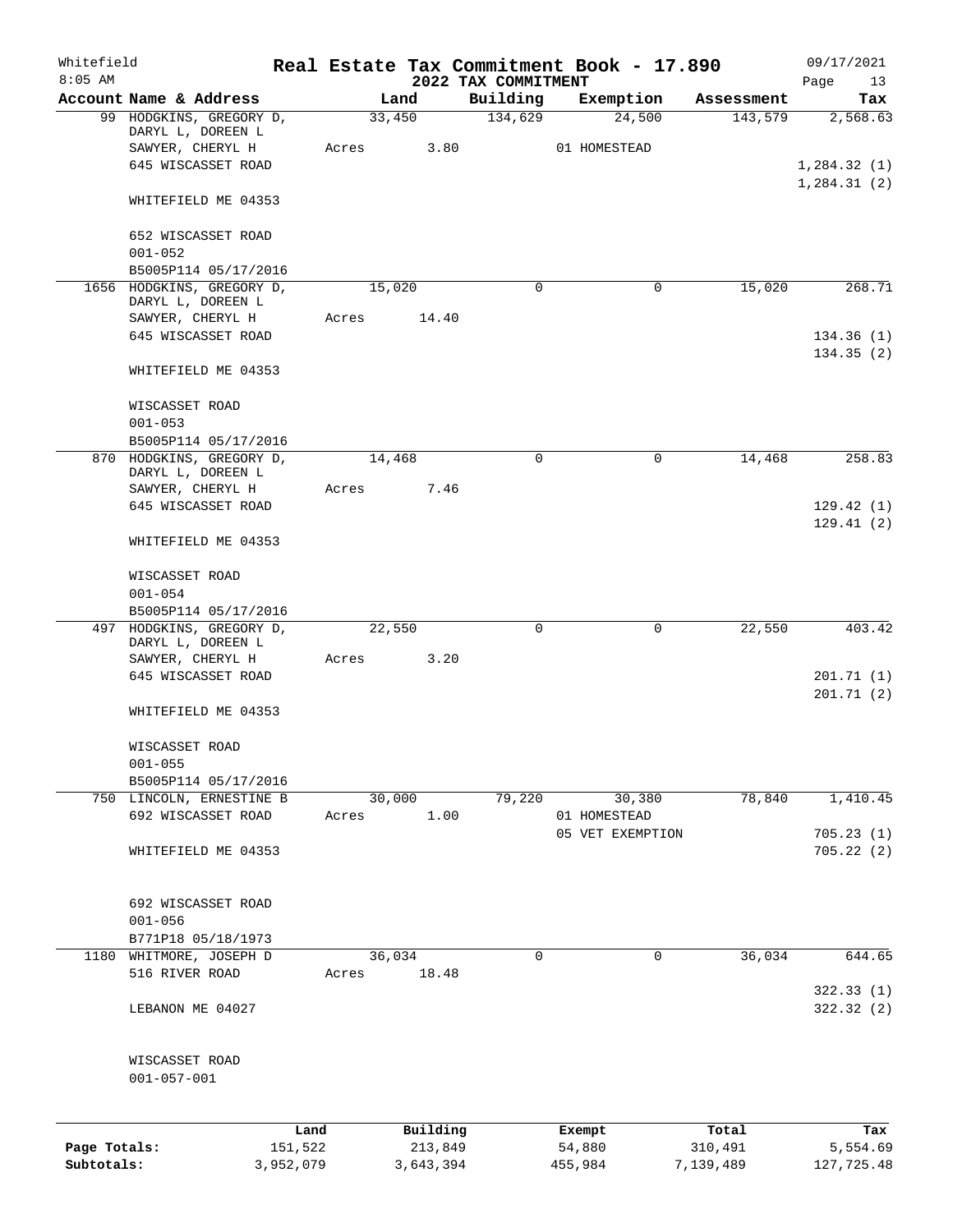| Whitefield<br>$8:05$ AM |                                     |       |        |          |                                 | Real Estate Tax Commitment Book - 17.890 |            | 09/17/2021             |
|-------------------------|-------------------------------------|-------|--------|----------|---------------------------------|------------------------------------------|------------|------------------------|
|                         | Account Name & Address              |       | Land   |          | 2022 TAX COMMITMENT<br>Building | Exemption                                | Assessment | Page<br>14<br>Tax      |
|                         | 231 GALLUP, C WESTCOTT III          |       | 42,370 |          | 206, 733                        | $\mathbf 0$                              | 249,103    | 4,456.45               |
|                         | GALLUP, SUSAN M                     | Acres |        | 13.90    |                                 |                                          |            |                        |
|                         | 714 WISCASSET ROAD                  |       |        |          |                                 |                                          |            | 2, 228.23(1)           |
|                         |                                     |       |        |          |                                 |                                          |            | 2, 228.22 (2)          |
|                         | WHITEFIELD ME 04353                 |       |        |          |                                 |                                          |            |                        |
|                         | 714 WISCASSET ROAD                  |       |        |          |                                 |                                          |            |                        |
|                         | $001 - 057 - 004$                   |       |        |          |                                 |                                          |            |                        |
|                         | B3754P267 10/12/2006                |       |        |          |                                 |                                          |            |                        |
|                         | 1018 GALLUP, C WESTCOTT III         |       | 37,370 |          | $\Omega$                        | 0                                        | 37,370     | 668.55                 |
|                         | GALLUP, SUSAN M                     | Acres |        | 13.90    |                                 |                                          |            |                        |
|                         | 714 WISCASSET ROAD                  |       |        |          |                                 |                                          |            | 334.28(1)              |
|                         |                                     |       |        |          |                                 |                                          |            | 334.27(2)              |
|                         | WHITEFIELD ME 04353                 |       |        |          |                                 |                                          |            |                        |
|                         | WISCASSET ROAD                      |       |        |          |                                 |                                          |            |                        |
|                         | $001 - 058$                         |       |        |          |                                 |                                          |            |                        |
|                         | B3754P267 10/12/2006                |       |        |          |                                 |                                          |            |                        |
|                         | 175 WALLACE, DONNA J                |       | 8,000  |          | $\mathbf 0$                     | $\mathbf 0$                              | 8,000      | 143.12                 |
|                         |                                     |       |        |          |                                 |                                          |            |                        |
|                         | WALLACE, DAVID N                    | Acres |        | 2.00     |                                 |                                          |            |                        |
|                         | 2271 ALNA ROAD                      |       |        |          |                                 |                                          |            | 71.56(1)               |
|                         | ALNA ME 04535                       |       |        |          |                                 |                                          |            | 71.56(2)               |
|                         | PETTICOAT ACRES LANE                |       |        |          |                                 |                                          |            |                        |
|                         |                                     |       |        |          |                                 |                                          |            |                        |
|                         | $001 - 058 - A$                     |       |        |          |                                 |                                          |            |                        |
|                         | B5497P83 02/25/2020                 |       |        |          |                                 |                                          |            |                        |
|                         | 1428 PIPKIN, RICHARD & IDA<br>HEIRS |       | 9,500  |          | $\mathbf 0$                     | $\mathbf 0$                              | 9,500      | 169.96                 |
|                         | THAYER, PATRICK A                   | Acres |        | 3.00     |                                 |                                          |            |                        |
|                         | 12 PETTICOAT ACRES LANE             |       |        |          |                                 |                                          |            | 84.98 (1)<br>84.98 (2) |
|                         | WHITEFIELD ME 04353                 |       |        |          |                                 |                                          |            |                        |
|                         | PETTICOAT ACRES LANE                |       |        |          |                                 |                                          |            |                        |
|                         | $001 - 058 - B$                     |       |        |          |                                 |                                          |            |                        |
|                         | B589P301 08/27/1963                 |       |        |          |                                 |                                          |            |                        |
| 285                     | THAYER, PATRICK A &                 |       | 38,930 |          | 55,093                          | 24,500                                   | 69,523     | 1,243.77               |
|                         | EDGERLY, SARAMAE E                  |       |        |          |                                 |                                          |            |                        |
|                         | 12 PETTICOAT ACRES LANE Acres       |       |        | 9.60     |                                 | 01 HOMESTEAD                             |            |                        |
|                         |                                     |       |        |          |                                 |                                          |            | 621.89(1)              |
|                         | WHITEFIELD ME 04353                 |       |        |          |                                 |                                          |            | 621.88(2)              |
|                         |                                     |       |        |          |                                 |                                          |            |                        |
|                         | 12 PETTICOAT ACRES LANE             |       |        |          |                                 |                                          |            |                        |
|                         | $001 - 058 - C$                     |       |        |          |                                 |                                          |            |                        |
|                         | B4011P263 05/31/2008                |       |        |          |                                 |                                          |            |                        |
|                         | 1215 BENT, SUSAN Y                  |       | 30,300 |          | 74,581                          | 24,500                                   | 80,381     | 1,438.02               |
|                         | PO BOX 63                           | Acres |        | 1.70     |                                 | 01 HOMESTEAD                             |            |                        |
|                         | NOBLEBORO ME 04555                  |       |        |          |                                 |                                          |            | 719.01(1)<br>719.01(2) |
|                         |                                     |       |        |          |                                 |                                          |            |                        |
|                         | 754 WISCASSET ROAD                  |       |        |          |                                 |                                          |            |                        |
|                         | $001 - 058 - D$                     |       |        |          |                                 |                                          |            |                        |
|                         | B4867P223 03/13/2015                |       |        |          |                                 |                                          |            |                        |
|                         |                                     |       |        |          |                                 |                                          |            |                        |
|                         | Land                                |       |        | Building |                                 |                                          | Total      | Tax                    |
| Page Totals:            | 166,470                             |       |        | 336,407  |                                 | Exempt<br>49,000                         | 453,877    | 8,119.87               |

**Subtotals:** 4,118,549 3,979,801 504,984 7,593,366 135,845.35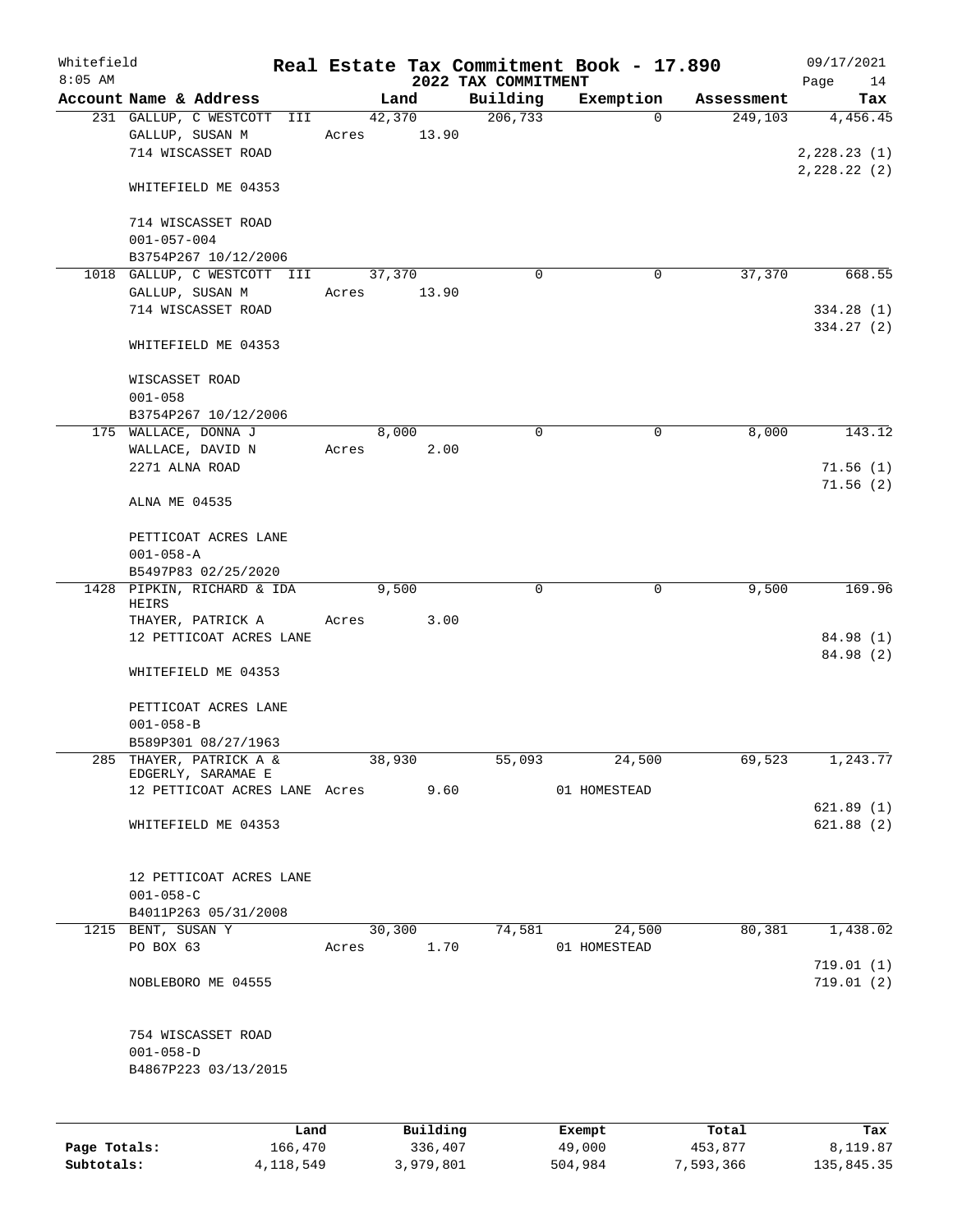| Whitefield<br>$8:05$ AM |                                                                           |            |                      | 2022 TAX COMMITMENT | Real Estate Tax Commitment Book - 17.890   |                               | 09/17/2021<br>Page<br>15           |
|-------------------------|---------------------------------------------------------------------------|------------|----------------------|---------------------|--------------------------------------------|-------------------------------|------------------------------------|
|                         | Account Name & Address                                                    |            | Land                 |                     |                                            | Building Exemption Assessment | Tax                                |
|                         | 1816 THAYER, HALLIS A II<br>7 PETTICOAT ACRES LANE<br>WHITEFIELD ME 04353 | Acres      | 31,590<br>2.56       | 88,440              | 30,380<br>01 HOMESTEAD<br>05 VET EXEMPTION | 89,650                        | 1,603.84<br>801.92(1)<br>801.92(2) |
|                         | 7 PETTICOAT ACRES LANE<br>$001 - 058 - E$<br>B4011P259 05/31/2008         |            |                      |                     |                                            |                               |                                    |
|                         | 1646 THAYER, HALLIS A I &                                                 |            | 30,450               | 51,415              | 24,500                                     | 57, 365                       | 1,026.26                           |
|                         | GAIL C                                                                    |            |                      |                     |                                            |                               |                                    |
|                         | 778 WISCASSET ROAD                                                        |            | Acres 1.80           |                     | 01 HOMESTEAD                               |                               |                                    |
|                         | WHITEFIELD ME 04353                                                       |            |                      |                     |                                            |                               | 513.13(1)<br>513.13(2)             |
|                         | 778 WISCASSET ROAD<br>$001 - 059$                                         |            |                      |                     |                                            |                               |                                    |
|                         | B4782P276 05/28/2014                                                      |            |                      |                     |                                            |                               |                                    |
|                         | 670 LANK, LINDA<br>41 FOURTH STREET                                       |            | 20,000<br>Acres 1.50 | $\mathbf 0$         | 0                                          | 20,000                        | 357.80                             |
|                         | BRISTOL CT 06010                                                          |            |                      |                     |                                            |                               | 178.90(1)<br>178.90(2)             |
|                         | WISCASSET ROAD<br>$001 - 060$                                             |            |                      |                     |                                            |                               |                                    |
|                         | 1112 CENTRAL MAINE POWER                                                  |            | 153,000              | $\Omega$            | 0                                          | 153,000                       | 2,737.17                           |
|                         | C/O AVANGRID MANAGEMENT Acres<br>COMPANY-LOCAL TAX                        |            | 51.00                |                     |                                            |                               |                                    |
|                         | ONE CITY CENTER, 5TH<br><b>FLOOR</b>                                      |            |                      |                     |                                            |                               | 1,368.59(1)                        |
|                         | PORTLAND ME 04101                                                         |            |                      |                     |                                            |                               | 1,368.58(2)                        |
|                         | WISCASSET ROAD<br>$001 - 061$                                             |            |                      |                     |                                            |                               |                                    |
|                         | 1517 CENTRAL MAINE POWER<br>C/O AVANGRID MANAGEMENT                       | 12,556,810 |                      | 0                   | 0                                          | 12,556,810                    | 224,641.33                         |
|                         | COMPANY-LOCAL TAX<br>ONE CITY CENTER, 5TH                                 |            |                      |                     |                                            |                               | 112,320.67                         |
|                         | FLOOR<br>PORTLAND ME 04101                                                |            |                      |                     |                                            |                               | 112,320.66                         |
|                         | WISCASSET ROAD<br>$001 - 061 - ON$                                        |            |                      |                     |                                            |                               |                                    |
|                         | 781 FLANAGAN, LEWIS                                                       |            | 25,250               | $\Omega$            | $\mathbf{0}$                               | 25,250                        | 451.72                             |
|                         | 46 HEAD TIDE ROAD                                                         | Acres      | 5.00                 |                     |                                            |                               | 225.86(1)                          |
|                         | ALNA ME 04535                                                             |            |                      |                     |                                            |                               | 225.86 (2)                         |
|                         | WISCASSET ROAD                                                            |            |                      |                     |                                            |                               |                                    |
|                         | $001 - 062$                                                               |            |                      |                     |                                            |                               |                                    |
|                         | B5477P232 01/03/2020                                                      |            |                      |                     |                                            |                               |                                    |
|                         | Land                                                                      |            | Building             |                     | Exempt                                     | Total                         | Tax                                |

|              | nana       | <u>DULLULUM</u> | <b>BY CITING</b> | ----       | $-0.0$     |
|--------------|------------|-----------------|------------------|------------|------------|
| Page Totals: | 12,817,100 | 139,855         | 54,880           | 12,902,075 | 230,818.12 |
| Subtotals:   | 16,935,649 | 4,119,656       | 559,864          | 20,495,441 | 366,663.47 |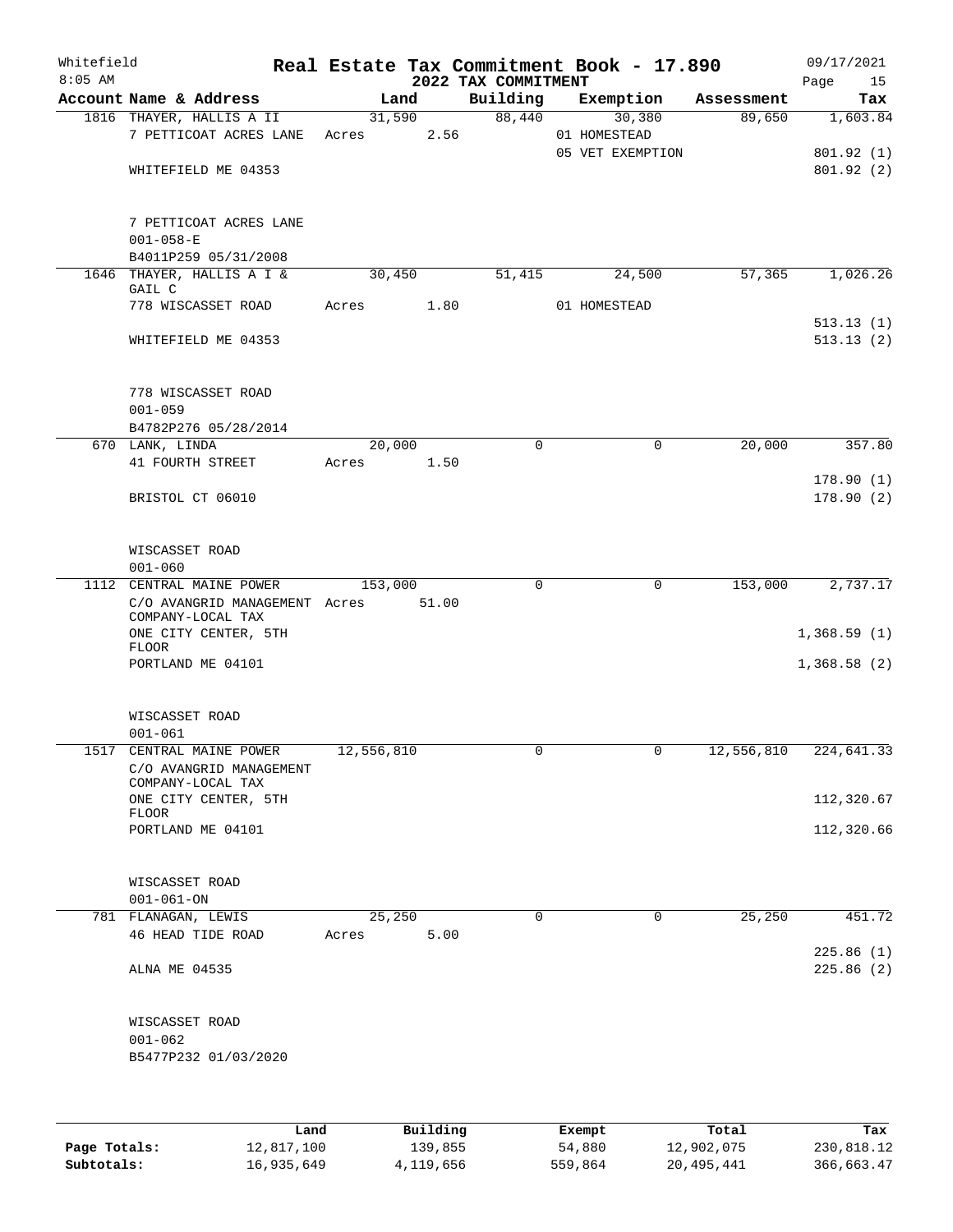| Whitefield<br>$8:05$ AM |                                                                                                     |       |                 | 2022 TAX COMMITMENT | Real Estate Tax Commitment Book - 17.890 |            | 09/17/2021<br>Page<br>16         |
|-------------------------|-----------------------------------------------------------------------------------------------------|-------|-----------------|---------------------|------------------------------------------|------------|----------------------------------|
|                         | Account Name & Address                                                                              |       | Land            | Building            | Exemption                                | Assessment | Tax                              |
|                         | 494 WISCASSET AND QUEBEC<br>RAILROAD<br>C/O LES FOSSEL,<br>TREASURER<br>PO BOX 525<br>ALNA ME 04535 | Acres | 29,081<br>34.74 | $\mathbf 0$         | $\Omega$                                 | 29,081     | 520.26<br>260.13(1)<br>260.13(2) |
|                         | NARROW GAGE RAILROAD<br>$001 - 099 - RR$<br>B2787P91 01/10/2002                                     |       |                 |                     |                                          |            |                                  |
|                         | 764 LIPP, FREDERICK<br>643 HEAD TIDE ROAD                                                           | Acres | 30,000<br>0.69  | 67,048              | $\mathbf 0$                              | 97,048     | 1,736.19                         |
|                         | WHITEFIELD ME 04353                                                                                 |       |                 |                     |                                          |            | 868.10(1)<br>868.09 (2)          |
|                         | 643 HEAD TIDE ROAD<br>$002 - 001$<br>B1554P269 06/14/1989                                           |       |                 |                     |                                          |            |                                  |
|                         | 438 LIPP, FREDERICK                                                                                 |       | 11,420          | $\mathbf 0$         | 0                                        | 11,420     | 204.30                           |
|                         | 643 HEAD TIDE ROAD                                                                                  | Acres | 9.90            |                     |                                          |            |                                  |
|                         | WHITEFIELD ME 04353                                                                                 |       |                 |                     |                                          |            | 102.15(1)<br>102.15(2)           |
|                         | HEAD TIDE ROAD<br>$002 - 002$                                                                       |       |                 |                     |                                          |            |                                  |
|                         | B1554P269 06/14/1989<br>309 LIPP, FREDERICK                                                         |       | 3,150           | 0                   | $\mathbf 0$                              | 3,150      | 56.35                            |
|                         | 643 HEAD TIDE ROAD                                                                                  | Acres | 2.10            |                     |                                          |            |                                  |
|                         | WHITEFIELD ME 04353                                                                                 |       |                 |                     |                                          |            | 28.18(1)<br>28.17(2)             |
|                         | HEAD TIDE ROAD<br>$002 - 003$<br>B1554P267 06/14/1989                                               |       |                 |                     |                                          |            |                                  |
|                         | 1087 LIPP, FREDERICK                                                                                |       | 8,300           | 0                   | 0                                        | 8,300      | 148.49                           |
|                         | 643 HEAD TIDE ROAD                                                                                  | Acres | 2.20            |                     |                                          |            |                                  |
|                         | WHITEFIELD ME 04353                                                                                 |       |                 |                     |                                          |            | 74.25(1)<br>74.24(2)             |
|                         | HEAD TIDE ROAD<br>$002 - 003 - A$<br>B1554P267 06/14/1989                                           |       |                 |                     |                                          |            |                                  |
|                         | 1442 WRIGHT, VIRGINIA B                                                                             |       | 45,050          | 55,812              | 24,500                                   | 76,362     | 1,366.12                         |
|                         | 593 HEAD TIDE ROAD                                                                                  | Acres | 11.00           |                     | 01 HOMESTEAD                             |            |                                  |
|                         | WHITEFIELD ME 04353                                                                                 |       |                 |                     |                                          |            | 683.06 (1)<br>683.06 (2)         |
|                         | 593 HEAD TIDE ROAD<br>$002 - 005$<br>B4114P166 03/18/2009                                           |       |                 |                     |                                          |            |                                  |
|                         |                                                                                                     | Land  | Building        |                     | Exempt                                   | Total      | Tax                              |

|              | ------     | --------- | -------- | -----      | ----       |
|--------------|------------|-----------|----------|------------|------------|
| Page Totals: | 127,001    | 122,860   | 24,500   | 225,361    | 4,031.71   |
| Subtotals:   | 17,062,650 | 4,242,516 | 584,364  | 20,720,802 | 370,695.18 |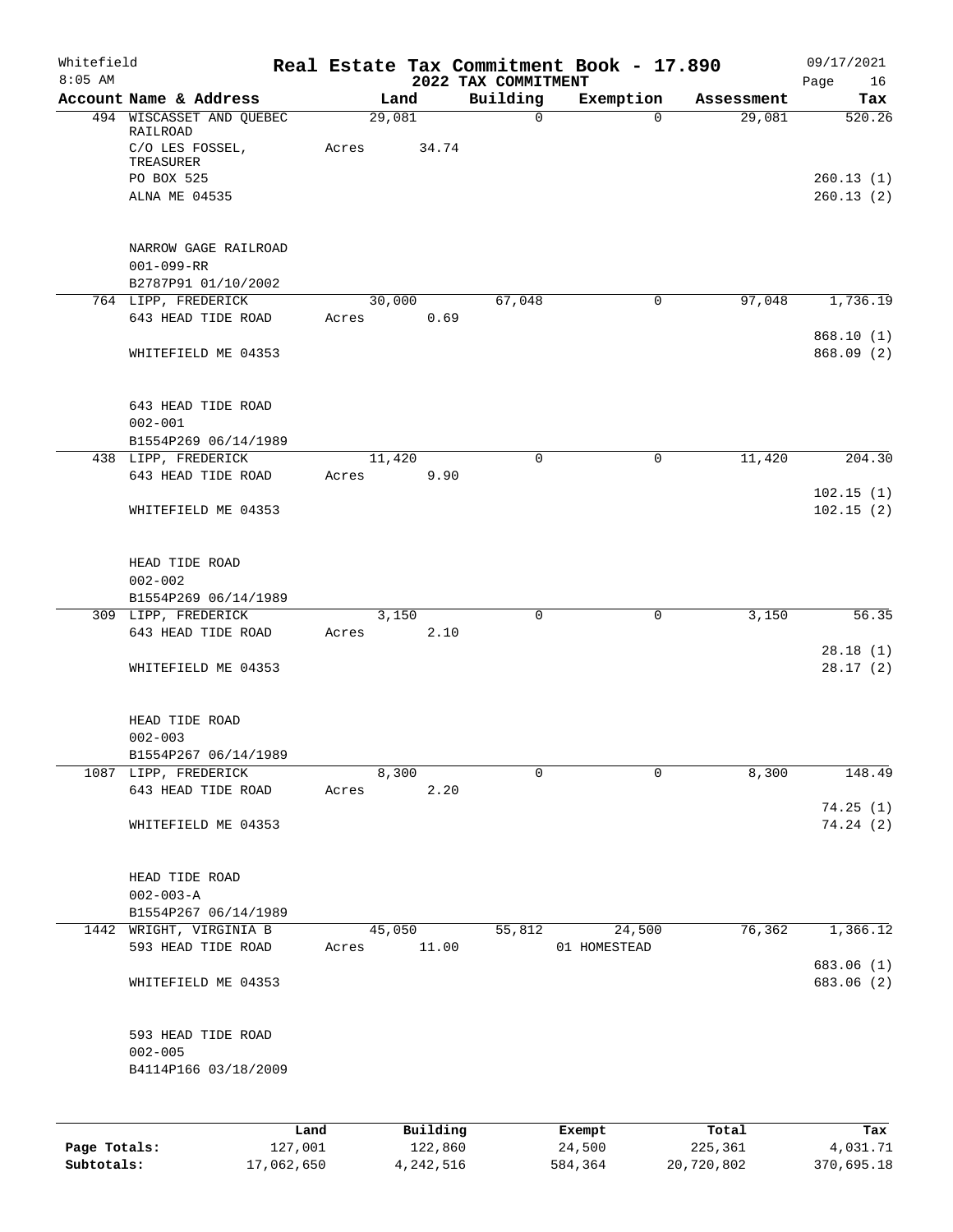| Whitefield<br>$8:05$ AM |                                                |       |                     | 2022 TAX COMMITMENT | Real Estate Tax Commitment Book - 17.890 |            | 09/17/2021<br>Page<br>17 |
|-------------------------|------------------------------------------------|-------|---------------------|---------------------|------------------------------------------|------------|--------------------------|
|                         | Account Name & Address                         |       | Land                | Building            | Exemption                                | Assessment | Tax                      |
|                         | 571 HILLMAN, CHERYL A &                        |       | 30,750              | 117,545             | 24,500                                   | 123,795    | 2,214.69                 |
|                         | JEFFREY A                                      |       |                     |                     |                                          |            |                          |
|                         | 591 HEAD TIDE ROAD                             | Acres | 2.00                |                     | 01 HOMESTEAD                             |            | 1, 107.35(1)             |
|                         | WHITEFIELD ME 04353                            |       |                     |                     |                                          |            | 1, 107.34(2)             |
|                         |                                                |       |                     |                     |                                          |            |                          |
|                         |                                                |       |                     |                     |                                          |            |                          |
|                         | 591 HEAD TIDE ROAD                             |       |                     |                     |                                          |            |                          |
|                         | $002 - 005 - A$                                |       |                     |                     |                                          |            |                          |
|                         | B2124P196 02/16/1996                           |       |                     |                     |                                          |            |                          |
|                         | 1691 LACKEY, REBECCA WRIGHT<br>LACKEY, FRANK W |       | 32,250<br>3.00      | 78,885              | 24,500<br>01 HOMESTEAD                   | 86,635     | 1,549.90                 |
|                         | 603 HEAD TIDE ROAD                             | Acres |                     |                     |                                          |            | 774.95(1)                |
|                         |                                                |       |                     |                     |                                          |            | 774.95(2)                |
|                         | WHITEFIELD ME 04353                            |       |                     |                     |                                          |            |                          |
|                         | 603 HEAD TIDE ROAD                             |       |                     |                     |                                          |            |                          |
|                         | $002 - 005 - B$                                |       |                     |                     |                                          |            |                          |
|                         | B3023P250 06/26/2003                           |       |                     |                     |                                          |            |                          |
|                         | 78 DERECKTOR, ELIZABETH                        |       | 47,155              | 76,222              | 0                                        | 123,377    | 2, 207.21                |
|                         | BROWN, PETER                                   | Acres | 25.70               |                     |                                          |            |                          |
|                         | 557 HEAD TIDE ROAD                             |       |                     |                     |                                          |            | 1, 103.61(1)             |
|                         |                                                |       |                     |                     |                                          |            | 1, 103.60(2)             |
|                         | WHITEFIELD ME 04353                            |       |                     |                     |                                          |            |                          |
|                         |                                                |       | TG - SW-11 & MW-9.7 |                     |                                          |            |                          |
|                         | 557 HEAD TIDE ROAD<br>$002 - 006$              |       |                     |                     |                                          |            |                          |
|                         | B4024P194 07/02/2008                           |       |                     |                     |                                          |            |                          |
|                         | 1798 CRONKHITE, JUSTIN                         |       | 35,210              | $\mathbf 0$         | $\mathbf 0$                              | 35,210     | 629.91                   |
|                         | CRONKHITE, COURTNEY                            | Acres | 11.20               |                     |                                          |            |                          |
|                         | 140 BENNER LANE                                |       |                     |                     |                                          |            | 314.96(1)                |
|                         |                                                |       |                     |                     |                                          |            | 314.95(2)                |
|                         | WHITEFIELD ME 04353                            |       |                     |                     |                                          |            |                          |
|                         | 587 HEAD TIDE ROAD                             |       |                     |                     |                                          |            |                          |
|                         | $002 - 006 - A$                                |       |                     |                     |                                          |            |                          |
|                         | B5583P147 09/14/2020                           |       |                     |                     |                                          |            |                          |
|                         | 1635 MIDCOAST CONSERVANCY                      |       | 54,200              | 120,995             | 0                                        | 175,195    | 3,134.24                 |
|                         | PO BOX 439                                     | Acres | 23.00               |                     |                                          |            |                          |
|                         |                                                |       |                     |                     |                                          |            | 1,567.12(1)              |
|                         | EDGECOMB ME 04556                              |       |                     |                     |                                          |            | 1,567.12(2)              |
|                         |                                                |       |                     |                     |                                          |            |                          |
|                         |                                                |       |                     |                     |                                          |            |                          |
|                         | 547 HEAD TIDE ROAD<br>$002 - 007$              |       |                     |                     |                                          |            |                          |
|                         | B5632P177 12/10/2020                           |       |                     |                     |                                          |            |                          |
|                         | 335 TRASK, AUSTIN & COLEEN                     |       | 51,323              | $\Omega$            | $\mathbf 0$                              | 51,323     | 918.17                   |
|                         | 1647 ALNA ROAD                                 | Acres | 41.65               |                     |                                          |            |                          |
|                         |                                                |       |                     |                     |                                          |            | 459.09 (1)               |
|                         | ALNA ME 04535                                  |       |                     |                     |                                          |            | 459.08 (2)               |
|                         |                                                |       |                     |                     |                                          |            |                          |
|                         | HOLLYWOOD BOULEVARD                            |       |                     |                     |                                          |            |                          |
|                         | $002 - 008$                                    |       |                     |                     |                                          |            |                          |
|                         | B767P194 04/23/1973                            |       |                     |                     |                                          |            |                          |
|                         |                                                |       |                     |                     |                                          |            |                          |
|                         |                                                |       |                     |                     |                                          |            |                          |
|                         |                                                |       |                     |                     |                                          |            |                          |

|              | Land         | Building  | Exempt  | Total        | Tax         |
|--------------|--------------|-----------|---------|--------------|-------------|
| Page Totals: | 250,888      | 393,647   | 49,000  | 595,535      | 10,654.12   |
| Subtotals:   | 17, 313, 538 | 4,636,163 | 633,364 | 21, 316, 337 | 381, 349.30 |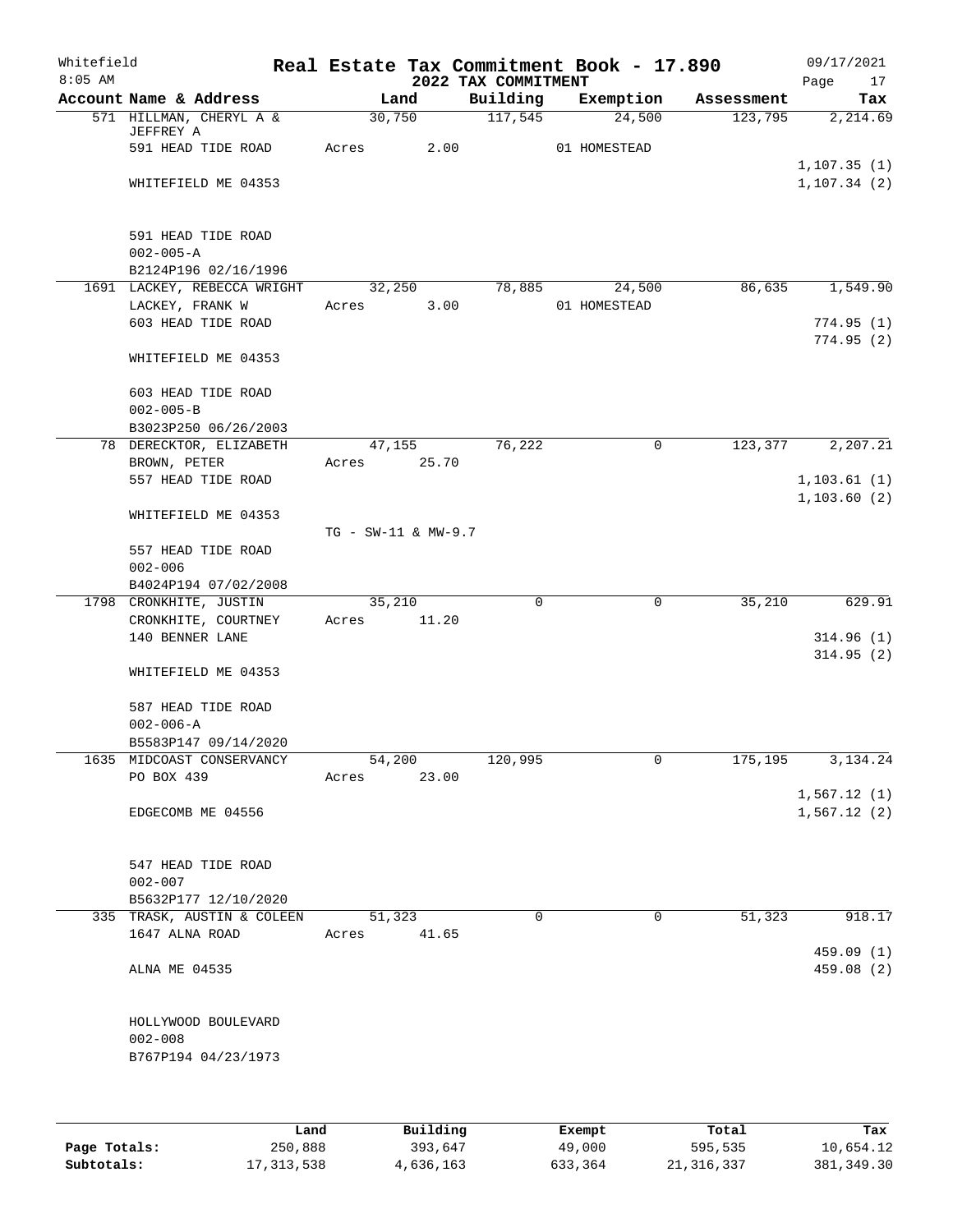| Whitefield<br>$8:05$ AM |                                           |                |                         | 2022 TAX COMMITMENT | Real Estate Tax Commitment Book - 17.890 |            | 09/17/2021<br>Page<br>18 |
|-------------------------|-------------------------------------------|----------------|-------------------------|---------------------|------------------------------------------|------------|--------------------------|
|                         | Account Name & Address                    |                | Land                    | Building            | Exemption                                | Assessment | Tax                      |
|                         | 487 MCGRATH, THOMAS E &                   |                | 30,750                  | 182,967             | $\Omega$                                 | 213,717    | 3,823.40                 |
|                         | PATRICIA J                                |                |                         |                     |                                          |            |                          |
|                         | 15 HOLLYWOOD BOULEVARD                    | Acres          | 2.00                    |                     |                                          |            |                          |
|                         |                                           |                |                         |                     |                                          |            | 1,911.70(1)              |
|                         | WHITEFIELD ME 04353                       |                |                         |                     |                                          |            | 1,911.70(2)              |
|                         |                                           |                |                         |                     |                                          |            |                          |
|                         | 15 HOLLYWOOD BOULEVARD                    |                |                         |                     |                                          |            |                          |
|                         | $002 - 008 - A$                           |                |                         |                     |                                          |            |                          |
|                         | B3010P201 03/03/2003                      |                |                         |                     |                                          |            |                          |
|                         | 946 HOUGHTON, GEOFFREY                    |                | 37,356                  | $\Omega$            | 0                                        | 37,356     | 668.30                   |
|                         | 522 HEAD TIDE ROAD                        | Acres          | 30.92                   |                     |                                          |            |                          |
|                         |                                           |                |                         |                     |                                          |            | 334.15(1)                |
|                         | WHITEFIELD ME 04353                       |                |                         |                     |                                          |            | 334.15(2)                |
|                         |                                           |                |                         |                     |                                          |            |                          |
|                         | HEAD TIDE ROAD                            | $TG - MW - 20$ |                         |                     |                                          |            |                          |
|                         | $002 - 009$                               |                |                         |                     |                                          |            |                          |
|                         | B3837P173 04/13/2007 B2626P251 12/15/2000 |                |                         |                     |                                          |            |                          |
|                         | 92 HOUGHTON, GEOFFREY P                   |                | 53,600                  | 95,245              | 24,500                                   | 124,345    | 2,224.53                 |
|                         | HOUGHTON, JAMIE                           | Acres          | 5.40                    |                     | 01 HOMESTEAD                             |            |                          |
|                         | 522 HEAD TIDE ROAD                        |                |                         |                     |                                          |            | 1, 112.27(1)             |
|                         |                                           |                |                         |                     |                                          |            | 1, 112.26(2)             |
|                         | WHITEFIELD ME 04353                       |                |                         |                     |                                          |            |                          |
|                         |                                           |                |                         |                     |                                          |            |                          |
|                         | 522 HEAD TIDE ROAD                        |                |                         |                     |                                          |            |                          |
|                         | $002 - 009 - A$                           |                |                         |                     |                                          |            |                          |
|                         | B5189P177 10/12/2017                      |                |                         | 0                   | 0                                        | 2,100      | 37.57                    |
|                         | 1077 KING, EILEEN E<br>PO BOX 26          | Acres          | 2,100<br>1.40           |                     |                                          |            |                          |
|                         |                                           |                |                         |                     |                                          |            | 18.79(1)                 |
|                         | WEST BOOTHBAY HARBOR ME                   |                |                         |                     |                                          |            | 18.78(2)                 |
|                         | 04575                                     |                |                         |                     |                                          |            |                          |
|                         |                                           |                |                         |                     |                                          |            |                          |
|                         |                                           |                |                         |                     |                                          |            |                          |
|                         | HEAD TIDE ROAD<br>$002 - 010$             |                |                         |                     |                                          |            |                          |
|                         | B4140P70 05/12/2009                       |                |                         |                     |                                          |            |                          |
| 1475                    | DERECKTOR, ELIZABETH &                    |                | 12,945                  | 0                   | $\Omega$                                 | 12,945     | 231.59                   |
|                         | BROWN, PETER                              |                |                         |                     |                                          |            |                          |
|                         | 557 HEAD TIDE ROAD                        | Acres          | 41.30                   |                     |                                          |            |                          |
|                         |                                           |                |                         |                     |                                          |            | 115.80(1)                |
|                         | WHITEFIELD ME 04353                       |                |                         |                     |                                          |            | 115.79(2)                |
|                         |                                           |                |                         |                     |                                          |            |                          |
|                         | HEAD TIDE ROAD                            |                | TG - SW-20.30 & MW-17.5 |                     |                                          |            |                          |
|                         | $002 - 011$                               |                |                         |                     |                                          |            |                          |
|                         | B4024P194 07/02/2008                      |                |                         |                     |                                          |            |                          |
|                         | 1800 LIPP, KIMBERLY A &                   |                | 41,280                  | 0                   | 0                                        | 41,280     | 738.50                   |
|                         | FREDERICK L                               |                |                         |                     |                                          |            |                          |
|                         | 643 HEAD TIDE ROAD                        | Acres          | 26.20                   |                     |                                          |            |                          |
|                         |                                           |                |                         |                     |                                          |            | 369.25(1)                |
|                         | WHITEFIELD ME 04353                       |                |                         |                     |                                          |            | 369.25(2)                |
|                         |                                           |                |                         |                     |                                          |            |                          |
|                         | HEAD TIDE ROAD                            |                |                         |                     |                                          |            |                          |
|                         | $002 - 011 - A$                           |                |                         |                     |                                          |            |                          |
|                         | B3887P124 07/31/2007                      |                |                         |                     |                                          |            |                          |
|                         |                                           |                |                         |                     |                                          |            |                          |
|                         | Land                                      |                | Building                |                     | Exempt                                   | Total      | Tax                      |
| Page Totals:            | 178,031                                   |                | 278,212                 |                     | 24,500                                   | 431,743    | 7,723.89                 |
| Subtotals:              | 17,491,569                                |                | 4,914,375               |                     | 657,864                                  | 21,748,080 | 389,073.19               |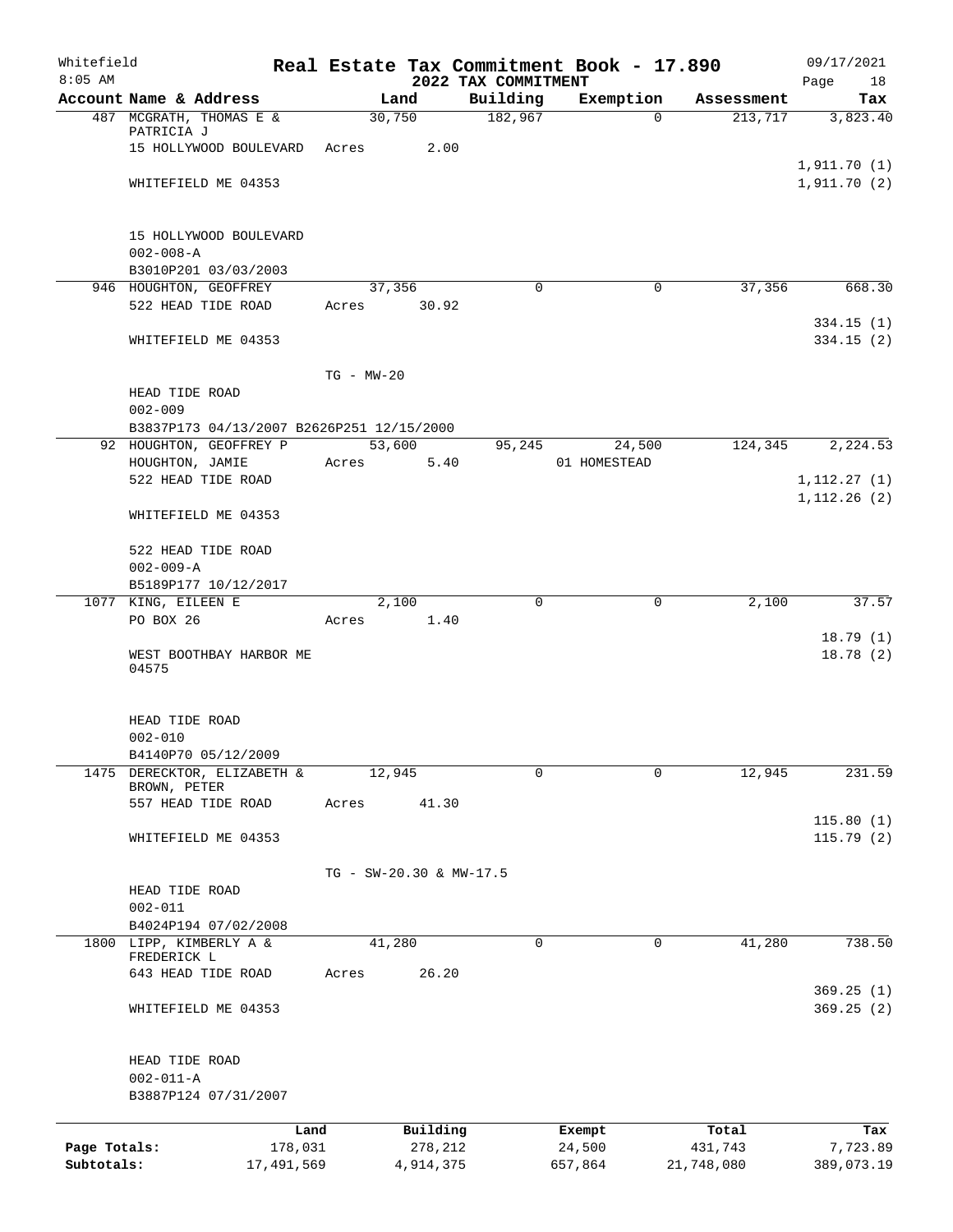| Whitefield<br>$8:05$ AM |                                            |        |           |                                 | Real Estate Tax Commitment Book - 17.890 |              | 09/17/2021              |
|-------------------------|--------------------------------------------|--------|-----------|---------------------------------|------------------------------------------|--------------|-------------------------|
|                         | Account Name & Address                     |        | Land      | 2022 TAX COMMITMENT<br>Building | Exemption                                | Assessment   | Page<br>19<br>Tax       |
|                         | 1811 DALKE, WILLIAM F III &                | 20,150 |           | 0                               | $\Omega$                                 | 20,150       | 360.48                  |
|                         | SYLVIA S                                   |        |           |                                 |                                          |              |                         |
|                         | 238 HOLLYWOOD BOULEVARD Acres              |        | 21.00     |                                 |                                          |              |                         |
|                         | WHITEFIELD ME 04353                        |        |           |                                 |                                          |              | 180.24(1)<br>180.24(2)  |
|                         |                                            |        |           |                                 |                                          |              |                         |
|                         | HEAD TIDE ROAD                             |        |           |                                 |                                          |              |                         |
|                         | $002 - 011 - B$                            |        |           |                                 |                                          |              |                         |
|                         | B3898P274 08/10/2007                       |        |           |                                 |                                          |              |                         |
|                         | 1962 BEAL, ADELINE                         |        | 20,000    | 0                               | 0                                        | 20,000       | 357.80                  |
|                         | BEAL, CODY                                 | Acres  | 1.50      |                                 |                                          |              |                         |
|                         | 682 OCEAN POINT ROAD                       |        |           |                                 |                                          |              | 178.90(1)<br>178.90(2)  |
|                         | EAST BOOTHBAY ME 04544                     |        |           |                                 |                                          |              |                         |
|                         | 574 HEAD TIDE ROAD                         |        |           |                                 |                                          |              |                         |
|                         | $002 - 011 - C$                            |        |           |                                 |                                          |              |                         |
|                         | B5520P274 04/06/2020                       |        |           |                                 |                                          |              |                         |
| 1175                    | THOMAS LORANCE & GARY                      | 37,900 |           | $\mathbf 0$                     | 0                                        | 37,900       | 678.03                  |
|                         | WALTZ<br>PO BOX 523                        | Acres  | 21.00     |                                 |                                          |              |                         |
|                         |                                            |        |           |                                 |                                          |              | 339.02 (1)              |
|                         | BOOTHBAY ME 04537                          |        |           |                                 |                                          |              | 339.01(2)               |
|                         | HOLLYWOOD BOULEVARD                        |        |           |                                 |                                          |              |                         |
|                         | $002 - 012$                                |        |           |                                 |                                          |              |                         |
|                         | B3984P28 03/31/2008                        |        |           |                                 |                                          |              |                         |
|                         | 279 WALTZ, GARY A                          |        | 30,735    | 88,833                          | 24,500                                   | 95,068       | 1,700.77                |
|                         | WALTZ, GWENDOLYN E                         | Acres  | 1.99      |                                 | 01 HOMESTEAD                             |              |                         |
|                         | 297 HOLLYWOOD BOULEVARD                    |        |           |                                 |                                          |              | 850.39(1)<br>850.38 (2) |
|                         | WHITEFIELD ME 04353                        |        |           |                                 |                                          |              |                         |
|                         | 297 HOLLYWOOD BOULEVARD                    |        |           |                                 |                                          |              |                         |
|                         | $002 - 012 - A$                            |        |           |                                 |                                          |              |                         |
|                         | B4511P240 04/10/2012                       |        |           |                                 |                                          |              |                         |
| 1533                    | WALTZ, GARY A &<br><b>GWENDOLYN E</b>      | 30,735 |           | 30,656                          | 0                                        | 61,391       | 1,098.28                |
|                         | 297 HOLLYWOOD BOULEVARD Acres              |        | 1.99      |                                 |                                          |              |                         |
|                         |                                            |        |           |                                 |                                          |              | 549.14 (1)              |
|                         | WHITEFIELD ME 04353                        |        |           |                                 |                                          |              | 549.14(2)               |
|                         |                                            |        |           |                                 |                                          |              |                         |
|                         | 291 HOLLYWOOD BOULEVARD<br>$002 - 012 - B$ |        |           |                                 |                                          |              |                         |
|                         | B4511P238 04/10/2012                       |        |           |                                 |                                          |              |                         |
|                         | 451 SANBORN, KEITH D &                     | 47,900 |           | 173,267                         | 30,380                                   | 190,787      | 3, 413.18               |
|                         | ROSEMARY L<br>620 HEAD TIDE ROAD           | Acres  | 21.00     |                                 | 01 HOMESTEAD                             |              |                         |
|                         |                                            |        |           |                                 | 07 NMR VET & WIDOW                       |              | 1,706.59(1)             |
|                         | WHITEFIELD ME 04353                        |        |           |                                 |                                          |              | 1,706.59(2)             |
|                         | 620 HEAD TIDE ROAD                         |        |           |                                 |                                          |              |                         |
|                         | $002 - 012 - C$                            |        |           |                                 |                                          |              |                         |
|                         | B3839P246 04/17/2007 B2801P12 01/31/2002   |        |           |                                 |                                          |              |                         |
|                         | Land                                       |        | Building  |                                 | Exempt                                   | Total        | Tax                     |
| Page Totals:            | 187,420                                    |        | 292,756   |                                 | 54,880                                   | 425,296      | 7,608.54                |
| Subtotals:              | 17,678,989                                 |        | 5,207,131 |                                 | 712,744                                  | 22, 173, 376 | 396,681.73              |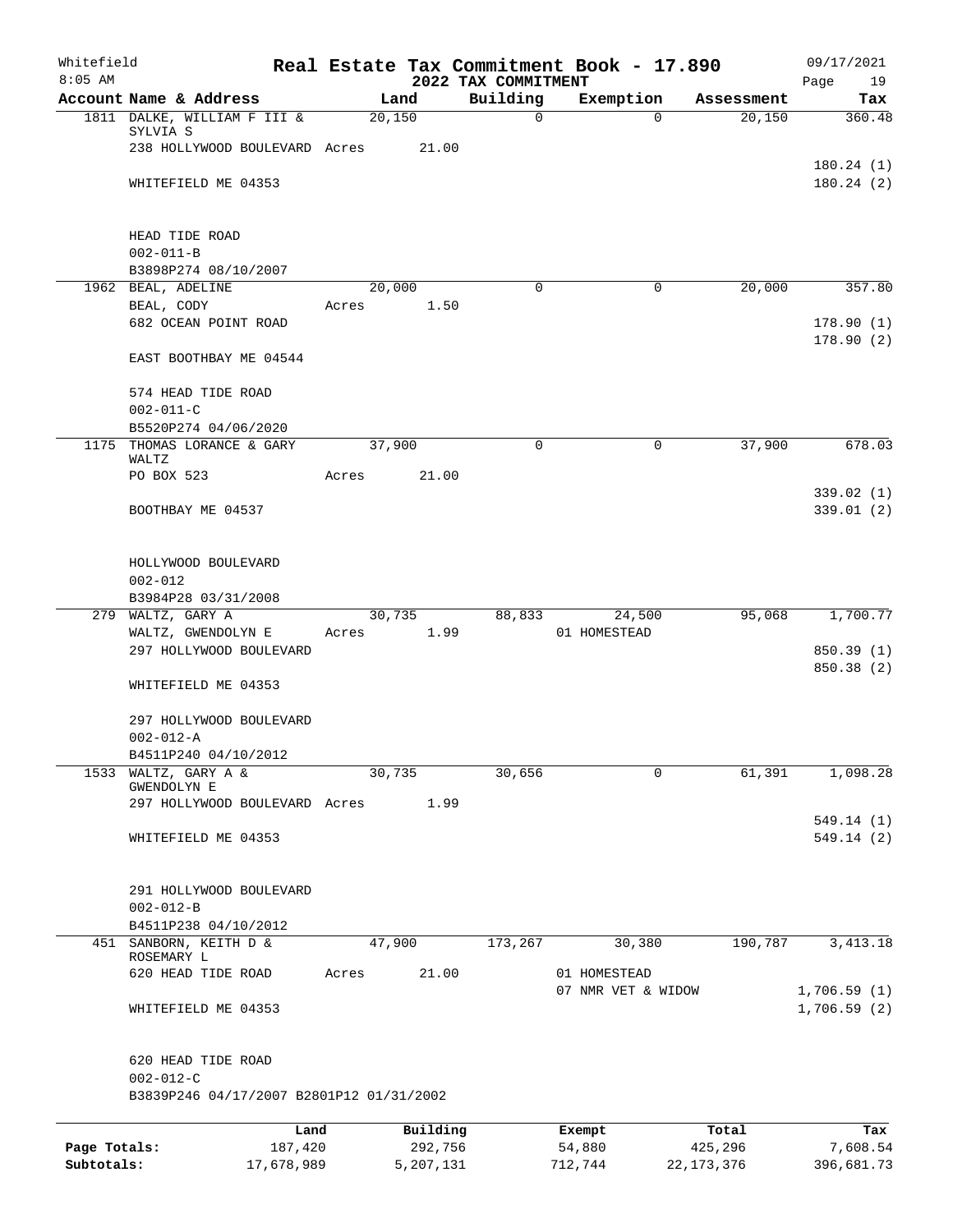| Whitefield<br>$8:05$ AM |                                                               |                  |                       | 2022 TAX COMMITMENT | Real Estate Tax Commitment Book - 17.890 |              | 09/17/2021<br>Page<br>20   |
|-------------------------|---------------------------------------------------------------|------------------|-----------------------|---------------------|------------------------------------------|--------------|----------------------------|
|                         | Account Name & Address                                        |                  | Land                  | Building            | Exemption                                | Assessment   | Tax                        |
|                         | 1319 WRIGHT, BARBARA L<br>HEIRS                               | 32,250           |                       | 35,896              | $\Omega$                                 | 68,146       | 1,219.13                   |
|                         | TINA M GOLDEN - PERS<br><b>REP</b>                            | Acres            | 3.00                  |                     |                                          |              |                            |
|                         | 41 GOLDEN APPLE DRIVE<br>#10                                  |                  |                       |                     |                                          |              | 609.57(1)                  |
|                         | WISCASSET ME 04578                                            |                  |                       |                     |                                          |              | 609.56(2)                  |
|                         | 307 HOLLYWOOD BOULEVARD                                       |                  |                       |                     |                                          |              |                            |
|                         | $002 - 012 - D$                                               |                  |                       |                     |                                          |              |                            |
|                         | B4644P77 03/26/2013 B1395P30 06/04/1987                       | 36,690           |                       |                     | 0                                        | 77,753       | 1,391.00                   |
|                         | 1055 LIPP, FREDERICK<br>643 HEAD TIDE ROAD                    | Acres            | 6.80                  | 41,063              |                                          |              |                            |
|                         |                                                               |                  |                       |                     |                                          |              | 695.50 (1)                 |
|                         | WHITEFIELD ME 04353                                           |                  |                       |                     |                                          |              | 695.50(2)                  |
|                         | 640 HEAD TIDE ROAD<br>$002 - 013$                             |                  |                       |                     |                                          |              |                            |
|                         | B1554P271 06/14/1989                                          |                  |                       |                     |                                          |              |                            |
|                         | 431 NIELSEN, LIANNA C                                         |                  | 48,374                | 144,559             | 24,500                                   | 168,433      | 3,013.27                   |
|                         | NIELSEN, KAREN & PAUL                                         | Acres            | 38.45                 |                     | 01 HOMESTEAD                             |              |                            |
|                         | 193 HOLLYWOOD BOULEVARD                                       |                  |                       |                     |                                          |              | 1,506.64(1)                |
|                         |                                                               |                  |                       |                     |                                          |              | 1,506.63(2)                |
|                         | WHITEFIELD ME 04353                                           | $TG - MW - 31.6$ |                       |                     |                                          |              |                            |
|                         | 193 HOLLYWOOD BOULEVARD                                       |                  |                       |                     |                                          |              |                            |
|                         | $002 - 018$                                                   |                  |                       |                     |                                          |              |                            |
|                         | B5423P16 08/22/2019                                           |                  |                       |                     |                                          |              |                            |
|                         | 1142 MOSKOVITZ, DAVID H                                       | 310,941          |                       | 257,755             | 24,500                                   | 544,196      | 9,735.67                   |
|                         | JONES, BARBARA A                                              | Acres            | 771.00                |                     | 01 HOMESTEAD                             |              |                            |
|                         | 204 HOLLYWOOD BOULEVARD                                       |                  |                       |                     |                                          |              | 4,867.84(1)                |
|                         |                                                               |                  |                       |                     |                                          |              | 4,867.83 (2)               |
|                         | WHITEFIELD ME 04353                                           |                  |                       |                     |                                          |              |                            |
|                         |                                                               |                  | TG - SW-51 & MW-646.5 |                     |                                          |              |                            |
|                         | 204 HOLLYWOOD BOULEVARD<br>$002 - 021$                        |                  |                       |                     |                                          |              |                            |
|                         | B1680P19 03/22/1991                                           |                  |                       |                     |                                          |              |                            |
|                         | 283 DALKE, WILLIAM & SYLVIA                                   |                  | 35,330                | 105,004             | 24,500                                   | 115,834      | 2,072.27                   |
|                         | 238 HOLLYWOOD BOULEVARD Acres                                 |                  | 5.10                  |                     | 01 HOMESTEAD                             |              |                            |
|                         | WHITEFIELD ME 04353                                           |                  |                       |                     |                                          |              | 1,036.14(1)<br>1,036.13(2) |
|                         | 238 HOLLYWOOD BOULEVARD<br>$002 - 021 - A$                    |                  |                       |                     |                                          |              |                            |
|                         | B1951P232 02/02/1994                                          |                  |                       |                     |                                          |              |                            |
|                         | 1783 CIFRINO, EMMA A &<br>WRIGHT, AMORY B CIFRINO<br>TRUSTEES | 40,850           |                       | 121,203             | 24,500                                   | 137,553      | 2,460.82                   |
|                         | FOREST EDGE FARM TRUST                                        | Acres            | 12.00                 |                     | 01 HOMESTEAD                             |              |                            |
|                         | 256 HOLLYWOOD BOULEVARD                                       |                  |                       |                     |                                          |              | 1,230.41(1)                |
|                         | WHITEFIELD ME 04353                                           |                  |                       |                     |                                          |              | 1, 230.41(2)               |
|                         | 256 HOLLYWOOD BOULEVARD                                       |                  |                       |                     |                                          |              |                            |
|                         | $002 - 022$                                                   |                  |                       |                     |                                          |              |                            |
|                         | B5474P1 11/27/2019                                            |                  |                       |                     |                                          |              |                            |
|                         | Land                                                          |                  | Building              |                     | Exempt                                   | Total        | Tax                        |
| Page Totals:            | 504,435                                                       |                  | 705,480               |                     | 98,000                                   | 1,111,915    | 19,892.16                  |
| Subtotals:              | 18, 183, 424                                                  |                  | 5,912,611             |                     | 810,744                                  | 23, 285, 291 | 416,573.89                 |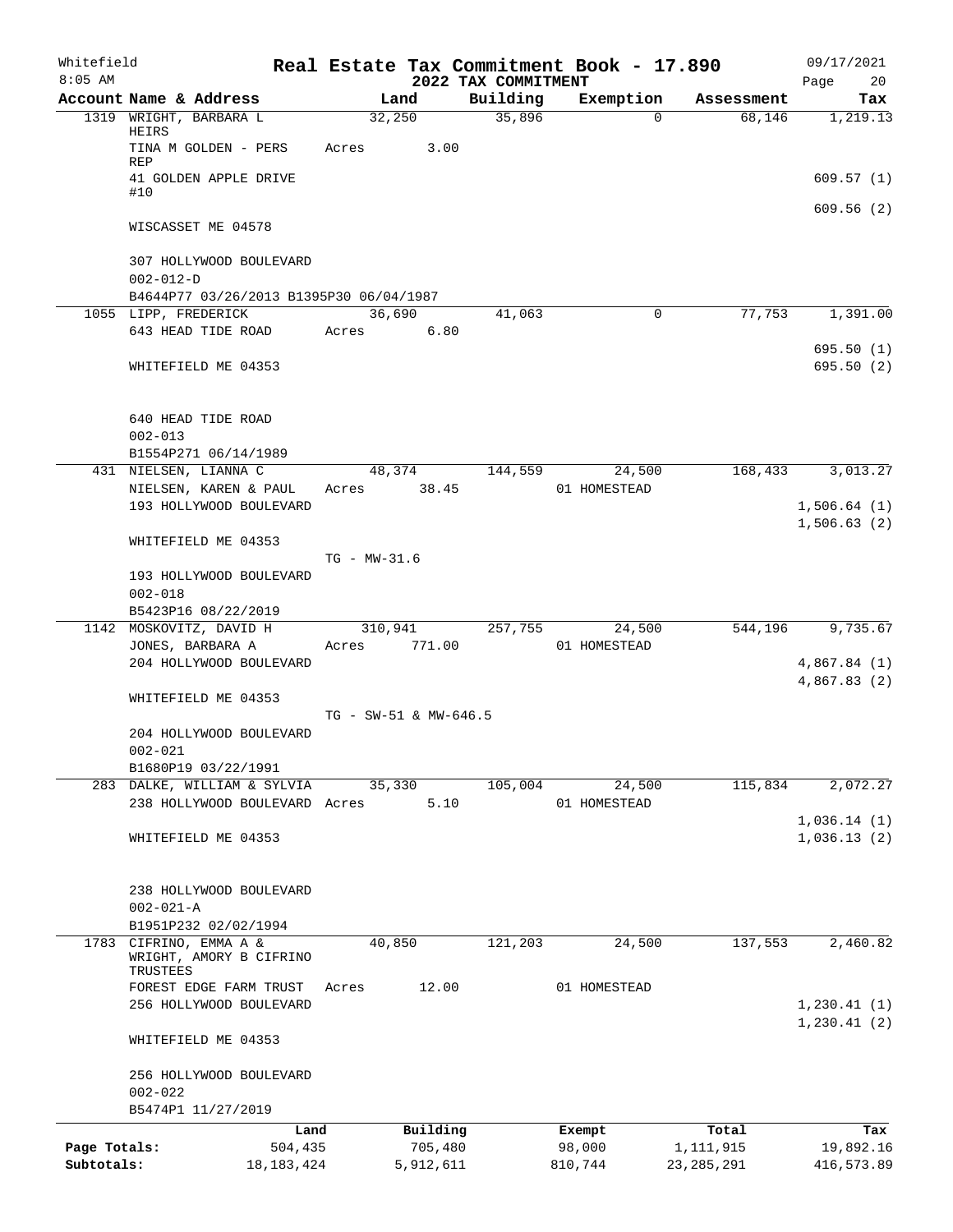| Whitefield<br>$8:05$ AM |                                                                 |                 |       | 2022 TAX COMMITMENT | Real Estate Tax Commitment Book - 17.890 |            | 09/17/2021<br>Page<br>21 |
|-------------------------|-----------------------------------------------------------------|-----------------|-------|---------------------|------------------------------------------|------------|--------------------------|
|                         | Account Name & Address                                          |                 | Land  | Building            | Exemption                                | Assessment | Tax                      |
|                         | 1649 MIETE, PAUL H JR<br>MIETE, SHIRLEY E<br>328 WEST ALNA ROAD | 14,700<br>Acres | 14.00 | $\mathbf 0$         | $\Omega$                                 | 14,700     | 262.98<br>131.49(1)      |
|                         | WISCASSET ME 04578                                              |                 |       |                     |                                          |            | 131.49(2)                |
|                         | HOLLYWOOD BOULEVARD<br>$002 - 022 - A$                          |                 |       |                     |                                          |            |                          |
|                         | B2032P252 12/28/1994<br>978 BROWN, DAVID G &                    | 7,580           |       | $\mathbf 0$         | 0                                        | 7,580      | 135.61                   |
|                         | PRUDENCE J TRUSTEES<br>BROWN FAMILY                             | Acres           | 5.10  |                     |                                          |            |                          |
|                         | IRREVOCABLE TRUST<br>450 NASH ROAD                              |                 |       |                     |                                          |            | 67.81(1)                 |
|                         | PITTSTON ME 04345                                               |                 |       |                     |                                          |            | 67.80(2)                 |
|                         | PITTSTON TOWN LINE<br>$003 - 001$                               |                 |       |                     |                                          |            |                          |
|                         | B5335P303 12/12/2018                                            |                 |       |                     |                                          |            |                          |
|                         | 657 EASTMAN, GEORGE M JR<br>EASTMAN, LYNETTE R                  | 13,100<br>Acres | 12.00 | $\Omega$            | $\mathbf 0$                              | 13,100     | 234.36                   |
|                         | 468 NASH ROAD                                                   |                 |       |                     |                                          |            | 117.18(1)<br>117.18(2)   |
|                         | PITTSTON ME 04345                                               |                 |       |                     |                                          |            |                          |
|                         | PITTSTON TOWN LINE<br>$003 - 002$                               |                 |       |                     |                                          |            |                          |
|                         | B5590P110 09/11/2020                                            |                 |       |                     |                                          |            |                          |
|                         | 1790 CHADWICK, LYNN ANN                                         | 26,450          |       | $\mathbf 0$         | $\mathbf 0$                              | 26,450     | 473.19                   |
|                         | 491 NASH ROAD                                                   | Acres           | 6.50  |                     |                                          |            |                          |
|                         | PITTSTON ME 04345                                               |                 |       |                     |                                          |            | 236.60(1)<br>236.59(2)   |
|                         | PITTSTON TOWN LINE<br>$003 - 003$                               |                 |       |                     |                                          |            |                          |
|                         | B3766P306 10/04/2006                                            |                 |       |                     |                                          |            |                          |
|                         | 1612 FOYE, THERESA                                              | 8,860           |       | 0                   | 0                                        | 8,860      | 158.51                   |
|                         | PO BOX 16                                                       | Acres           | 6.70  |                     |                                          |            | 79.26(1)                 |
|                         | ALNA ME 04535-0016                                              |                 |       |                     |                                          |            | 79.25(2)                 |
|                         | PITTSTON TOWN LINE                                              |                 |       |                     |                                          |            |                          |
|                         | $003 - 003 - A$<br>B3766P106 10/20/2006                         |                 |       |                     |                                          |            |                          |
|                         | 1479 HANNA, LAURA VERONICA                                      | 41,150          |       | $\mathbf 0$         | $\mathbf 0$                              | 41,150     | 736.17                   |
|                         | C/O BEVERLY J CHARLES                                           | Acres           | 26.00 |                     |                                          |            |                          |
|                         | 135 COUNTY LINE ROAD<br>REIGELSVILLE PA 18077                   |                 |       |                     |                                          |            | 368.09(1)<br>368.08(2)   |
|                         | PITTSTON TOWN LINE<br>$003 - 004$                               |                 |       |                     |                                          |            |                          |
|                         | B4976P222 02/08/2016 B4976P219 02/08/2016                       |                 |       |                     |                                          |            |                          |
|                         |                                                                 |                 |       |                     |                                          |            |                          |

|              | Land       | Building  | Exempt  | Total      | Tax        |
|--------------|------------|-----------|---------|------------|------------|
| Page Totals: | 111,840    |           |         | 111,840    | 2,000.82   |
| Subtotals:   | 18,295,264 | 5,912,611 | 810,744 | 23,397,131 | 418,574.71 |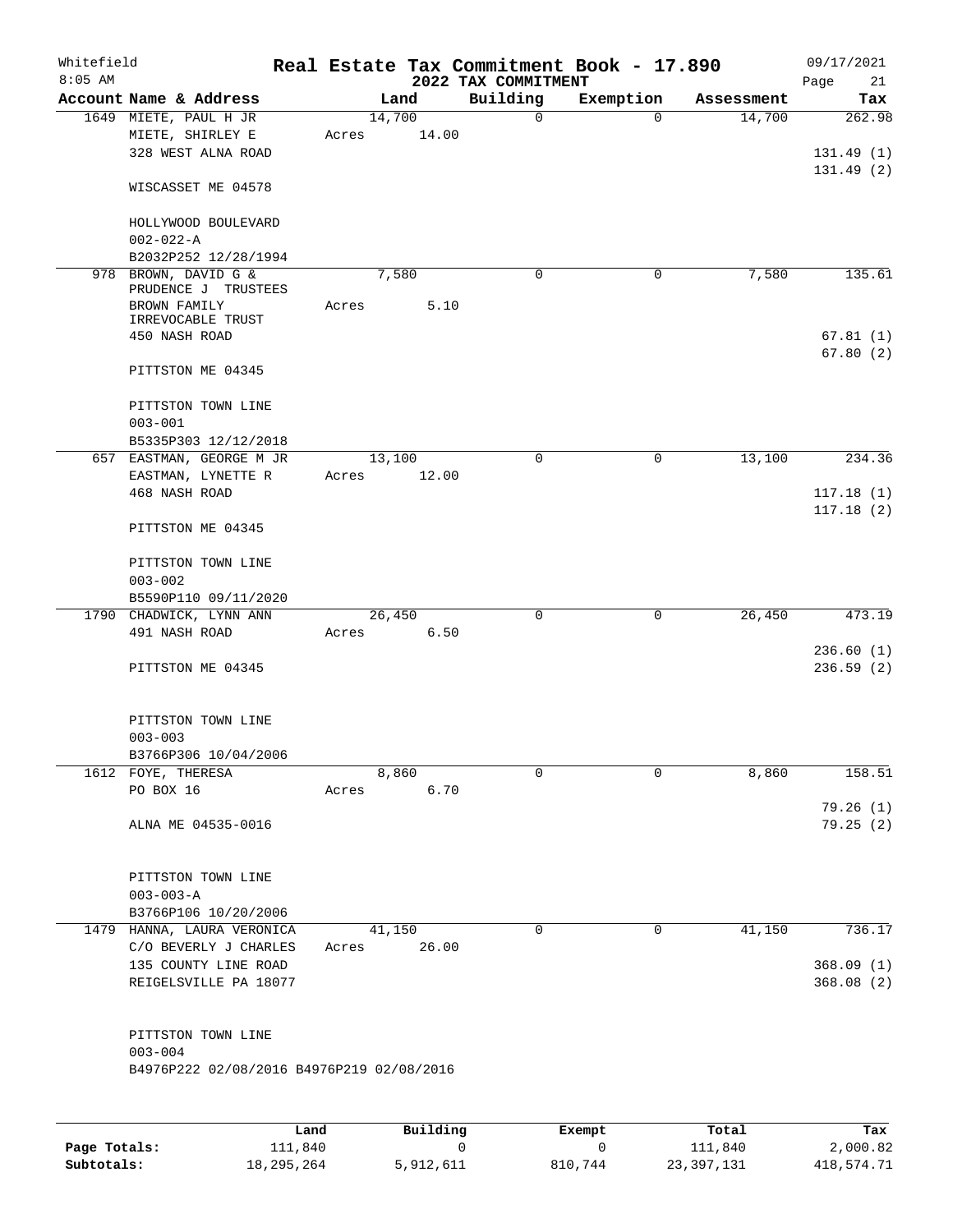| Whitefield<br>$8:05$ AM |                                                              |             |       | 2022 TAX COMMITMENT | Real Estate Tax Commitment Book - 17.890 |            | 09/17/2021<br>Page<br>22 |
|-------------------------|--------------------------------------------------------------|-------------|-------|---------------------|------------------------------------------|------------|--------------------------|
|                         | Account Name & Address                                       |             | Land  | Building            | Exemption                                | Assessment | Tax                      |
|                         | 1084 ORTIZ, EDUARDO E &<br>CHERYL J                          | 63,250      |       | $\mathsf{O}$        | $\Omega$                                 | 63,250     | 1,131.54                 |
|                         | 575 NASH ROAD                                                | Acres       | 63.00 |                     |                                          |            |                          |
|                         | PITTSTON ME 04345                                            |             |       |                     |                                          |            | 565.77(1)<br>565.77(2)   |
|                         | PITTSTON TOWN LINE,<br>$003 - 005$                           |             |       |                     |                                          |            |                          |
|                         | 1334 SYMES, DAVID & REBECCA                                  | 24,008      |       | $\Omega$            | $\mathbf{0}$                             | 24,008     | 429.50                   |
|                         | 605 NASH ROAD                                                | Acres 59.30 |       |                     |                                          |            | 214.75(1)                |
|                         | PITTSTON ME 04345                                            |             |       |                     |                                          |            | 214.75(2)                |
|                         | RADDEN LANE<br>$003 - 006$                                   |             |       |                     |                                          |            |                          |
|                         | B1143P63 06/07/1983                                          |             |       |                     |                                          |            |                          |
|                         | 241 CHADWICK, LAWRENCE JOHN<br>JR & ROBERT EDWARD            | 25,650      |       | $\mathbf 0$         | 0                                        | 25,650     | 458.88                   |
|                         | FOYE, THERESA ANN<br>34 CHADWICK LANE                        | Acres       | 5.50  |                     |                                          |            | 229.44(1)                |
|                         | PITTSTON ME 04345                                            |             |       |                     |                                          |            | 229.44(2)                |
|                         | RADDEN LANE<br>$003 - 007$                                   |             |       |                     |                                          |            |                          |
|                         | B1709P294 08/08/1991                                         |             |       |                     |                                          |            |                          |
|                         | 1601 STADE, HILDA M & HAROLD                                 |             | 360   | $\mathbf 0$         | $\mathbf 0$                              | 360        | 6.44                     |
|                         | 1309 EAST PITTSTON ROAD Acres                                |             | 0.24  |                     |                                          |            | 3.22(1)                  |
|                         | PITTSTON ME 04345                                            |             |       |                     |                                          |            | 3.22(2)                  |
|                         | PITTSTON ROAD<br>$003 - 008$                                 |             |       |                     |                                          |            |                          |
|                         | B2458P96 05/18/1999                                          |             |       |                     |                                          |            |                          |
|                         | 752 STADE, HILDA M & HAROLD<br>1309 EAST PITTSTON ROAD Acres | 1,500       | 1.00  | 0                   |                                          | 1,500      | 26.84                    |
|                         |                                                              |             |       |                     |                                          |            | 13.42(1)                 |
|                         | PITTSTON ME 04345                                            |             |       |                     |                                          |            | 13.42(2)                 |
|                         | BRIGID LANE                                                  |             |       |                     |                                          |            |                          |
|                         | $003 - 008 - A$<br>B2458P96 05/18/1999                       |             |       |                     |                                          |            |                          |
|                         | 343 BARON, ERNEST F JR                                       | 15,000      |       | 47,806              | 0                                        | 62,806     | 1,123.60                 |
|                         | BARON, JENNIFER E                                            | Acres       | 0.38  |                     |                                          |            |                          |
|                         | 1307 EAST PITTSTON ROAD                                      |             |       |                     |                                          |            | 561.80(1)                |
|                         | PITTSTON ME 04345                                            |             |       |                     |                                          |            | 561.80(2)                |
|                         | 420 PITTSTON ROAD                                            |             |       |                     |                                          |            |                          |
|                         | $003 - 008 - B$<br>B2096P131 10/23/1995                      |             |       |                     |                                          |            |                          |
|                         |                                                              |             |       |                     |                                          |            |                          |

|              | Land       | Building  | Exempt  | Total      | Tax        |
|--------------|------------|-----------|---------|------------|------------|
| Page Totals: | 129,768    | 47,806    |         | 177.574    | 3,176.80   |
| Subtotals:   | 18,425,032 | 5,960,417 | 810,744 | 23,574,705 | 421,751.51 |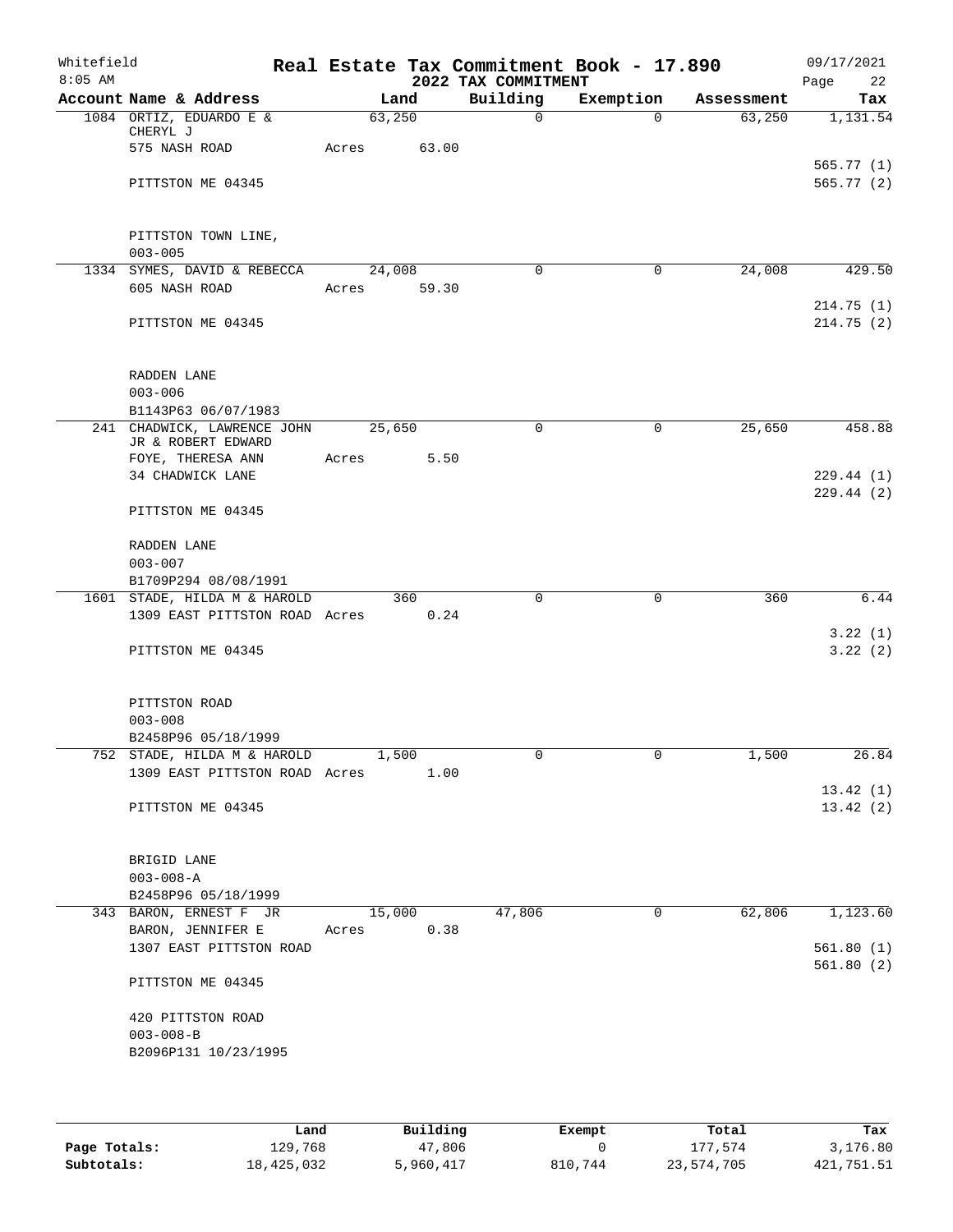| Whitefield<br>$8:05$ AM |                                          |        |       | 2022 TAX COMMITMENT | Real Estate Tax Commitment Book - 17.890 |            | 09/17/2021<br>Page<br>23 |
|-------------------------|------------------------------------------|--------|-------|---------------------|------------------------------------------|------------|--------------------------|
|                         | Account Name & Address                   | Land   |       | Building            | Exemption                                | Assessment | Tax                      |
|                         | 569 KALCENKO, ALEXANDER                  | 36,450 |       | 2,871               | $\Omega$                                 | 39,321     | 703.45                   |
|                         | 380 PITTSTON ROAD                        | Acres  | 6.50  |                     |                                          |            |                          |
|                         |                                          |        |       |                     |                                          |            | 351.73 (1)               |
|                         | WHITEFIELD ME 04353                      |        |       |                     |                                          |            | 351.72(2)                |
|                         |                                          |        |       |                     |                                          |            |                          |
|                         | PITTSTON ROAD                            |        |       |                     |                                          |            |                          |
|                         | $003 - 009$                              |        |       |                     |                                          |            |                          |
|                         | B2942P221 11/05/2002                     |        |       |                     |                                          |            |                          |
|                         | 1382 KALCENKO, ALEX & GLADYS             | 33,900 |       | 84,977              | $\mathbf 0$                              | 118,877    | 2,126.71                 |
|                         | 380 PITTSTON ROAD                        | Acres  | 4.10  |                     |                                          |            |                          |
|                         |                                          |        |       |                     |                                          |            | 1,063.36(1)              |
|                         | WHITEFIELD ME 04353                      |        |       |                     |                                          |            | 1,063.35(2)              |
|                         |                                          |        |       |                     |                                          |            |                          |
|                         |                                          |        |       |                     |                                          |            |                          |
|                         | 380 PITTSTON ROAD                        |        |       |                     |                                          |            |                          |
|                         | $003 - 009 - A$<br>954 SOULE, GEOFFREY B | 36,690 |       | 95,733              | $\mathbf 0$                              | 132,423    | 2,369.05                 |
|                         | SAUNDERS, MORGAN D                       | Acres  | 6.80  |                     |                                          |            |                          |
|                         | 390 PITTSTON ROAD                        |        |       |                     |                                          |            | 1, 184.53(1)             |
|                         |                                          |        |       |                     |                                          |            | 1, 184.52(2)             |
|                         | WHITEFIELD ME 04353                      |        |       |                     |                                          |            |                          |
|                         | 390 PITTSTON ROAD                        |        |       |                     |                                          |            |                          |
|                         | $003 - 009 - B$                          |        |       |                     |                                          |            |                          |
|                         | B5248P80 04/19/2018                      |        |       |                     |                                          |            |                          |
|                         | 719 KAKASENKO, LYDIA                     | 40,500 |       | $\Omega$            | 0                                        | 40,500     | 724.55                   |
|                         | 189 CAMDEN HILL ROAD #2 Acres            |        | 25.00 |                     |                                          |            |                          |
|                         |                                          |        |       |                     |                                          |            | 362.28(1)                |
|                         | NEW MILFORD CT 06776                     |        |       |                     |                                          |            | 362.27 (2)               |
|                         |                                          |        |       |                     |                                          |            |                          |
|                         | PITTSTON ROAD                            |        |       |                     |                                          |            |                          |
|                         | $003 - 010$                              |        |       |                     |                                          |            |                          |
|                         | B4927P50 09/10/2015                      |        |       |                     |                                          |            |                          |
|                         | 1124 DYER, ISAAC W III &<br>ISAAC C      | 72,850 |       | 178,062             | 0                                        | 250,912    | 4,488.82                 |
|                         | DYER, ERIC W                             | Acres  | 62.20 |                     |                                          |            |                          |
|                         | 20 UPPER NARROWS LANE                    |        |       |                     |                                          |            | 2, 244.41 (1)            |
|                         |                                          |        |       |                     |                                          |            | 2, 244.41 (2)            |
|                         | WINTHROP ME 04364                        |        |       |                     |                                          |            |                          |
|                         | 338 PITTSTON ROAD                        |        |       |                     |                                          |            |                          |
|                         | $003 - 011$                              |        |       |                     |                                          |            |                          |
|                         | B2972P13 12/27/2002                      |        |       |                     |                                          |            |                          |
|                         | 812 BERRY, JONATHAN &                    | 42,266 |       | 104,563             | 0                                        | 146,829    | 2,626.77                 |
|                         | JESSICA<br>335 PITTSTON ROAD             | Acres  | 13.77 |                     |                                          |            |                          |
|                         |                                          |        |       |                     |                                          |            | 1, 313.39(1)             |
|                         | WHITEFIELD ME 04353                      |        |       |                     |                                          |            | 1,313.38(2)              |
|                         |                                          |        |       |                     |                                          |            |                          |
|                         | 335 PITTSTON ROAD                        |        |       |                     |                                          |            |                          |
|                         | $003 - 012$                              |        |       |                     |                                          |            |                          |
|                         | B4285P252 06/14/2010                     |        |       |                     |                                          |            |                          |
|                         |                                          |        |       |                     |                                          |            |                          |

|              | Land       | Building  | Exempt  | Total      | Tax        |
|--------------|------------|-----------|---------|------------|------------|
| Page Totals: | 262,656    | 466,206   |         | 728,862    | 13,039.35  |
| Subtotals:   | 18,687,688 | 6,426,623 | 810,744 | 24,303,567 | 434,790.86 |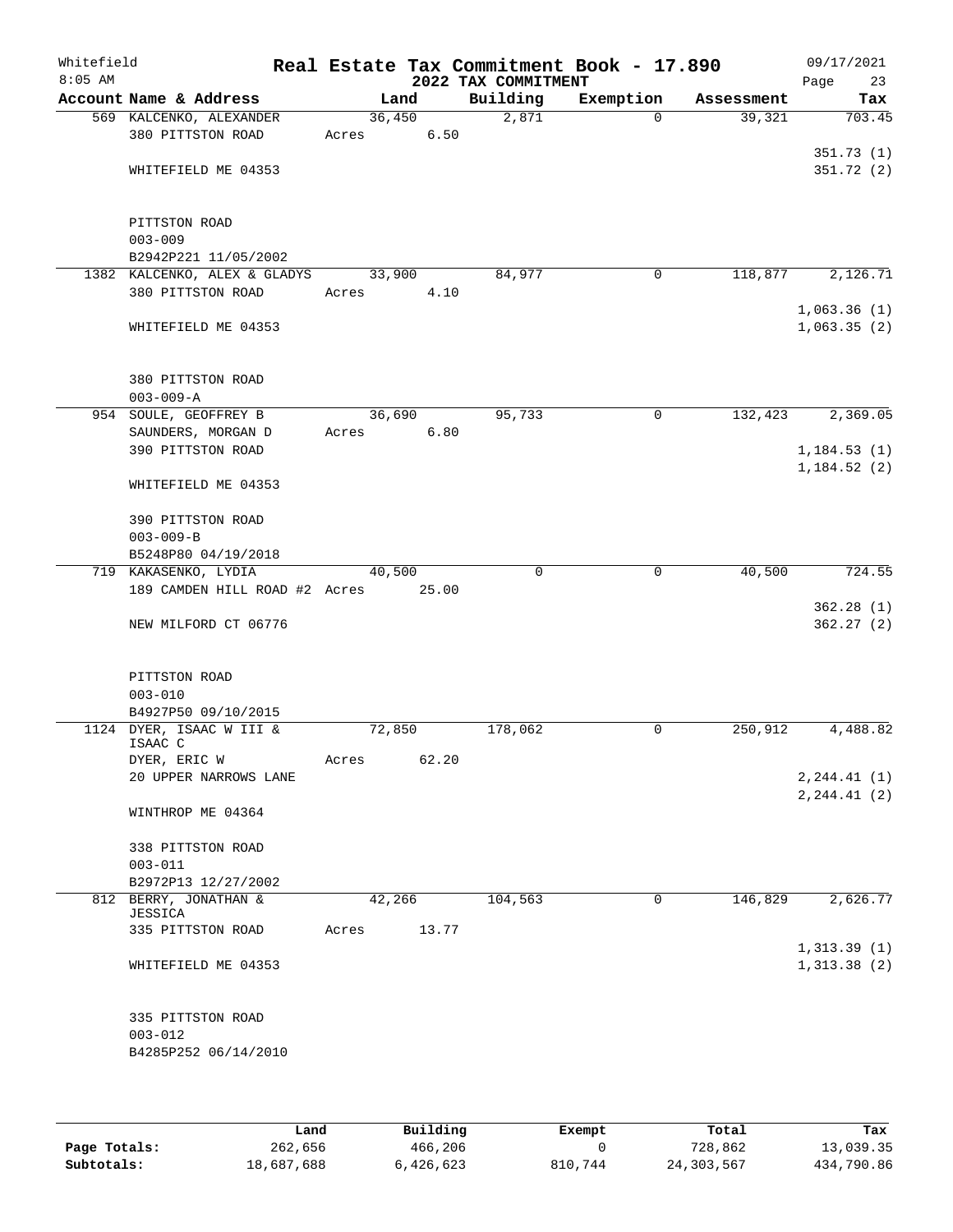| Whitefield<br>$8:05$ AM |                      |                                          |       |             |       | 2022 TAX COMMITMENT | Real Estate Tax Commitment Book - 17.890 |            | 09/17/2021<br>Page<br>24 |
|-------------------------|----------------------|------------------------------------------|-------|-------------|-------|---------------------|------------------------------------------|------------|--------------------------|
|                         |                      | Account Name & Address                   |       | Land        |       | Building            | Exemption                                | Assessment | Tax                      |
|                         | ISAAC C              | 665 DYER, ISAAC W III &                  |       | 67,725      |       | $\mathbf 0$         | $\Omega$                                 | 67,725     | 1,211.60                 |
|                         |                      | DYER, ERIC W<br>20 UPPER NARROWS LANE    | Acres |             | 71.95 |                     |                                          |            | 605.80(1)                |
|                         |                      | WINTHROP ME 04364                        |       |             |       |                     |                                          |            | 605.80(2)                |
|                         | $003 - 013$          | HEMLOCK LANE                             |       |             |       |                     |                                          |            |                          |
|                         |                      | B2972P13 12/27/2002                      |       |             |       |                     |                                          |            |                          |
|                         |                      | 557 JONES, EMILY                         |       | 40,750      |       | 21,526              | 30,380                                   | 31,896     | 570.62                   |
|                         |                      | 295 PITTSTON ROAD                        | Acres |             | 2.00  |                     | 05 VET EXEMPTION                         |            |                          |
|                         |                      | WHITEFIELD ME 04353                      |       |             |       |                     | 01 HOMESTEAD                             |            | 285.31(1)<br>285.31(2)   |
|                         | $003 - 014$          | 295 PITTSTON ROAD                        |       |             |       |                     |                                          |            |                          |
|                         |                      | 1314 BROWN, LLOYD                        |       | $\mathbf 0$ |       | 9,600               | $\mathbf 0$                              | 9,600      | 171.74                   |
|                         | PO BOX 72            |                                          |       |             |       |                     |                                          |            |                          |
|                         |                      | WHITEFIELD ME 04353                      |       |             |       |                     |                                          |            | 85.87(1)<br>85.87(2)     |
|                         |                      | 295 PITTSTON ROAD<br>$003 - 014 - AON$   |       |             |       |                     |                                          |            |                          |
|                         |                      | 357 PEASLEE, DONALD C &                  |       | $\mathbf 0$ |       | 50,102              | 24,500                                   | 25,602     | 458.02                   |
|                         | GEORGIA<br>PO BOX 72 |                                          |       |             |       |                     | 01 HOMESTEAD                             |            |                          |
|                         |                      |                                          |       |             |       |                     |                                          |            | 229.01(1)                |
|                         |                      | WHITEFIELD ME 04353                      |       |             |       |                     |                                          |            | 229.01(2)                |
|                         | $003 - 014 - ON$     | 291 PITTSTON ROAD                        |       |             |       |                     |                                          |            |                          |
|                         |                      | 168 STEVENS, WILLIAM R                   |       | 30,000      |       | 71,080              | $\mathbf 0$                              | 101,080    | 1,808.32                 |
|                         |                      | 439 EAGLE LANE                           | Acres |             | 1.18  |                     |                                          |            |                          |
|                         |                      | VACAVILLE CA 95687                       |       |             |       |                     |                                          |            | 904.16(1)<br>904.16(2)   |
|                         | $003 - 015$          | 285 PITTSTON ROAD                        |       |             |       |                     |                                          |            |                          |
|                         |                      | B4869P111 03/19/2015                     |       |             |       |                     |                                          |            |                          |
|                         |                      | 455 ACKERMAN, JULIA H                    |       | 30,450      |       | 106,613             | 24,500                                   | 112,563    | 2,013.75                 |
|                         |                      | 263 PITTSTON ROAD                        | Acres |             | 1.80  |                     | 01 HOMESTEAD                             |            | 1,006.88(1)              |
|                         |                      | WHITEFIELD ME 04353                      |       |             |       |                     |                                          |            | 1,006.87(2)              |
|                         | $003 - 016$          | 263 PITTSTON ROAD<br>B3855P70 05/24/2007 |       |             |       |                     |                                          |            |                          |

|              | Land       | Building  | Exempt  | Total      | Tax        |
|--------------|------------|-----------|---------|------------|------------|
| Page Totals: | 168,925    | 258,921   | 79,380  | 348,466    | 6.234.05   |
| Subtotals:   | 18,856,613 | 6,685,544 | 890,124 | 24,652,033 | 441,024.91 |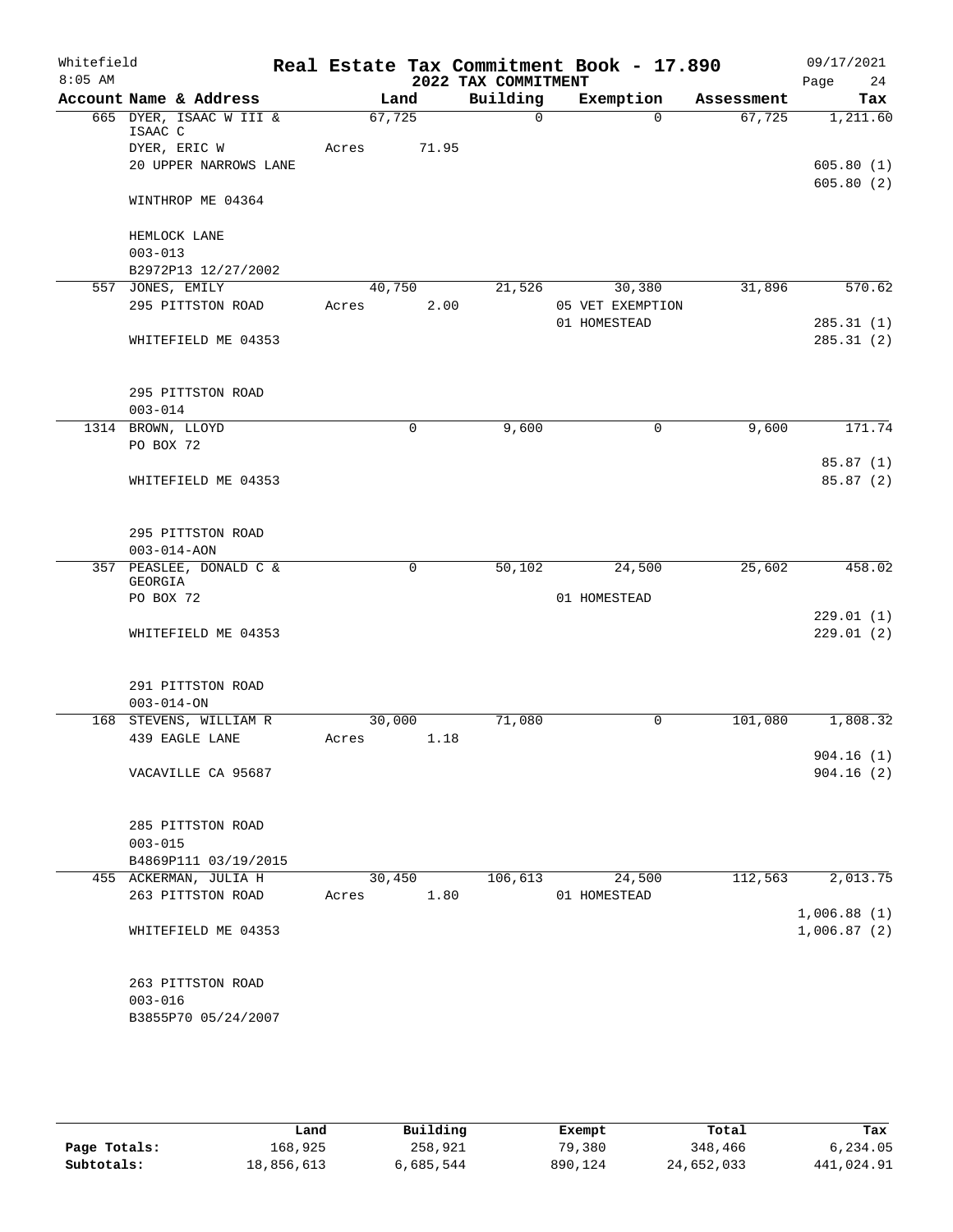| Whitefield<br>$8:05$ AM |                                                                        |                 |                 | 2022 TAX COMMITMENT | Real Estate Tax Commitment Book - 17.890   |            | 09/17/2021<br>Page<br>25 |
|-------------------------|------------------------------------------------------------------------|-----------------|-----------------|---------------------|--------------------------------------------|------------|--------------------------|
|                         | Account Name & Address                                                 |                 | Land            | Building            | Exemption                                  | Assessment | Tax                      |
|                         | 373 DANCER, LOUISE P<br>9 TROTTER LANE                                 | Acres           | 42,210<br>13.70 | 18,049              | 30,380<br>05 VET EXEMPTION<br>01 HOMESTEAD | 29,879     | 534.54<br>267.27(1)      |
|                         | WHITEFIELD ME 04353                                                    |                 |                 |                     |                                            |            | 267.27(2)                |
|                         | 9 TROTTER LANE<br>$003 - 017$                                          |                 |                 |                     |                                            |            |                          |
|                         | B658P481 06/10/1970<br>1164 WILLARD, BILLIE G                          |                 | 30,750          | 68,983              | 24,500                                     | 75,233     | 1,345.92                 |
|                         | 261 PITTSTON ROAD                                                      | Acres           | 2.00            |                     | 01 HOMESTEAD                               |            |                          |
|                         | WHITEFIELD ME 04353                                                    |                 |                 |                     |                                            |            | 672.96(1)<br>672.96 (2)  |
|                         | 261 PITTSTON ROAD<br>$003 - 017 - A$                                   |                 |                 |                     |                                            |            |                          |
|                         | B4978P138 02/16/2016<br>726 DANCER, BETHANY A                          |                 | 30,000          | 23,879              | 24,500                                     | 29,379     | 525.59                   |
|                         | 3 TROTTER LANE                                                         | Acres           | 1.20            |                     | 01 HOMESTEAD                               |            |                          |
|                         | WHITEFIELD ME 04353                                                    |                 |                 |                     |                                            |            | 262.80(1)<br>262.79(2)   |
|                         | 3 TROTTER LANE<br>$003 - 018$                                          |                 |                 |                     |                                            |            |                          |
|                         | B5320P76 10/26/2018 B987P247 02/26/1979<br>1321 FAIRSERVICE, MICHAEL O | 30,840          |                 | 168,250             | $\mathbf 0$                                | 199,090    | 3,561.72                 |
|                         | JR.                                                                    |                 |                 |                     |                                            |            |                          |
|                         | 25 HEMLOCK LANE                                                        | Acres           | 2.06            |                     |                                            |            | 1,780.86(1)              |
|                         | WHITEFIELD ME 04353                                                    |                 |                 |                     |                                            |            | 1,780.86(2)              |
|                         | 25 HEMLOCK LANE<br>$003 - 019$                                         |                 |                 |                     |                                            |            |                          |
|                         | B4790P120 06/17/2014 B2410P136 12/15/1998                              |                 |                 |                     |                                            |            |                          |
|                         | 22 SHEEPSCOT HOLLOW LLC<br>28 NILSEN LANE                              | 48,100<br>Acres | 29.00           | 0                   | 0                                          | 48,100     | 860.51                   |
|                         |                                                                        |                 |                 |                     |                                            |            | 430.26 (1)               |
|                         | WHITEFIELD ME 04353                                                    |                 |                 |                     |                                            |            | 430.25(2)                |
|                         | NILSEN LANE<br>$004 - 001$                                             |                 |                 |                     |                                            |            |                          |
|                         | B4743P302 12/19/2013                                                   |                 |                 |                     |                                            |            |                          |
|                         | 818 HARDMAN, DAVID                                                     |                 | 30,195          | 141,997             | 24,500                                     | 147,692    | 2,642.21                 |
|                         | 10 NILSEN LANE                                                         | Acres           | 1.63            |                     | 01 HOMESTEAD                               |            | 1,321.11(1)              |
|                         | WHITEFIELD ME 04353                                                    |                 |                 |                     |                                            |            | 1,321.10(2)              |
|                         | 10 NILSEN LANE<br>$004 - 001 - A$                                      |                 |                 |                     |                                            |            |                          |
|                         | B4781P203 05/22/2014 B2008P249 09/15/1994                              |                 |                 |                     |                                            |            |                          |

|              | Land       | Building  | Exempt  | Total      | Tax        |
|--------------|------------|-----------|---------|------------|------------|
| Page Totals: | 212,095    | 421,158   | 103,880 | 529,373    | 9,470.49   |
| Subtotals:   | 19,068,708 | 7,106,702 | 994,004 | 25,181,406 | 450,495.40 |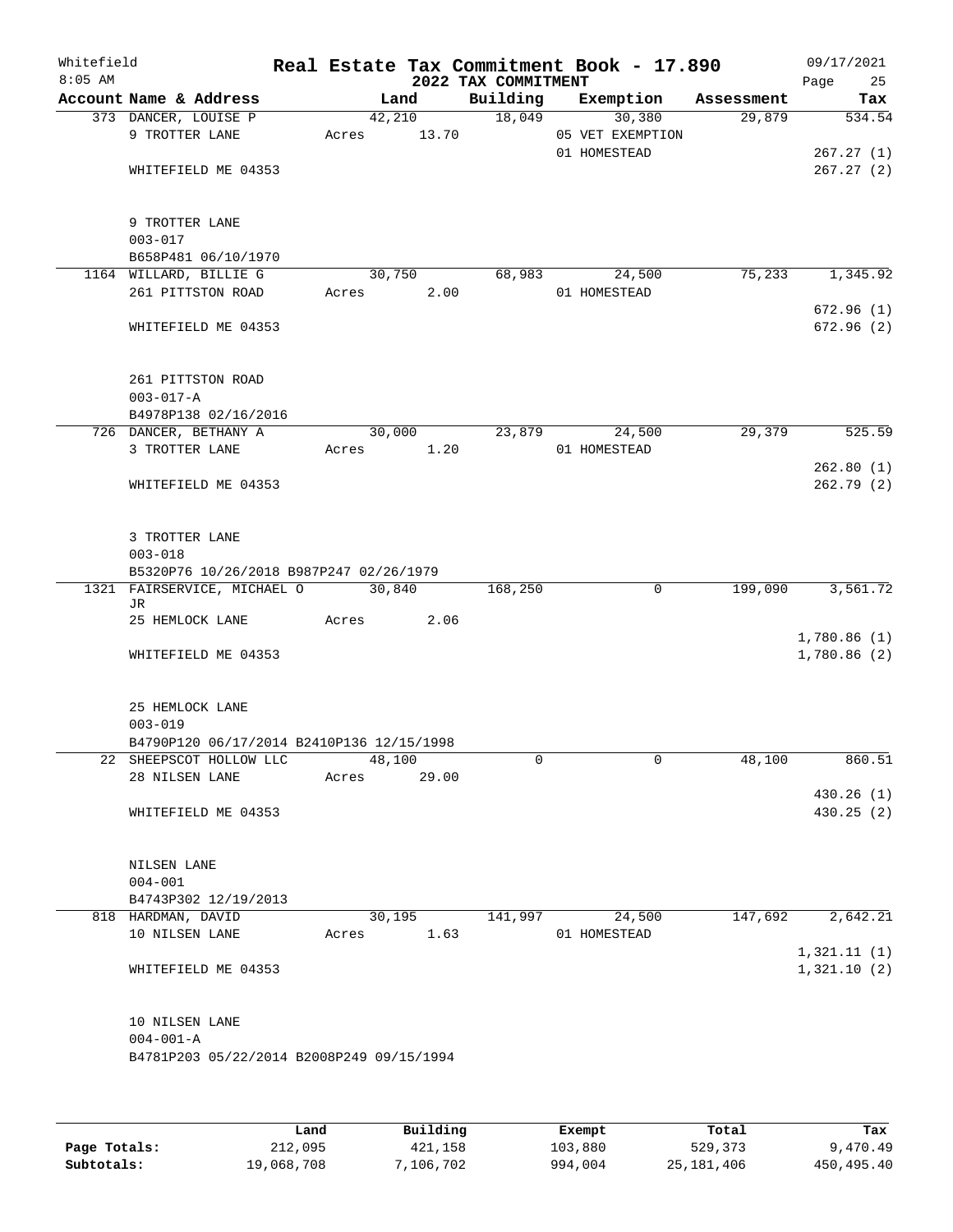| Whitefield<br>$8:05$ AM |                                                          |       |            |          | 2022 TAX COMMITMENT | Real Estate Tax Commitment Book - 17.890 |            | 09/17/2021        |
|-------------------------|----------------------------------------------------------|-------|------------|----------|---------------------|------------------------------------------|------------|-------------------|
|                         | Account Name & Address                                   |       | Land       |          | Building            | Exemption                                | Assessment | Page<br>26<br>Tax |
|                         | 1356 BENNETT, RACHEL E                                   |       | 30,480     |          | 102,651             | 24,500                                   | 108,631    | 1,943.41          |
|                         | 432 WISCASSET ROAD                                       |       | Acres 1.82 |          |                     | 01 HOMESTEAD                             |            |                   |
|                         |                                                          |       |            |          |                     |                                          |            | 971.71 (1)        |
|                         | WHITEFIELD ME 04353                                      |       |            |          |                     |                                          |            | 971.70(2)         |
|                         |                                                          |       |            |          |                     |                                          |            |                   |
|                         | 432 WISCASSET ROAD                                       |       |            |          |                     |                                          |            |                   |
|                         | $004 - 002$<br>B5402P207 06/28/2019 B4729P257 11/05/2013 |       |            |          |                     |                                          |            |                   |
|                         | 502 HARDMAN, DAVID                                       |       | 20,000     |          | 25,162              | 0                                        | 45,162     | 807.95            |
|                         | 10 NILSEN LANE                                           | Acres |            | 1.10     |                     |                                          |            |                   |
|                         |                                                          |       |            |          |                     |                                          |            | 403.98(1)         |
|                         | WHITEFIELD ME 04353                                      |       |            |          |                     |                                          |            | 403.97(2)         |
|                         | 444 WISCASSET ROAD                                       |       |            |          |                     |                                          |            |                   |
|                         | $004 - 002 - A$                                          |       |            |          |                     |                                          |            |                   |
|                         | B2008P249 09/15/1994                                     |       |            |          |                     |                                          |            |                   |
|                         | 1263 LEWIS, BRYANT & CANDACE                             |       | 30,000     |          | 65,437              | 24,500                                   | 70,937     | 1,269.06          |
|                         | 420 WISCASSET ROAD                                       | Acres |            | 1.10     |                     | 01 HOMESTEAD                             |            |                   |
|                         |                                                          |       |            |          |                     |                                          |            | 634.53(1)         |
|                         | WHITEFIELD ME 04353                                      |       |            |          |                     |                                          |            | 634.53(2)         |
|                         |                                                          |       |            |          |                     |                                          |            |                   |
|                         | 420 WISCASSET ROAD                                       |       |            |          |                     |                                          |            |                   |
|                         | $004 - 003$                                              |       |            |          |                     |                                          |            |                   |
|                         | B4827P181 10/14/2014                                     |       |            |          |                     |                                          |            |                   |
|                         | 1432 SPROUL, LORETTA JEAN                                |       | 30,000     |          | 16,281              | $\mathbf 0$                              | 46,281     | 827.97            |
|                         | 416 WISCASSET ROAD                                       | Acres |            | 1.30     |                     |                                          |            |                   |
|                         |                                                          |       |            |          |                     |                                          |            | 413.99(1)         |
|                         | WHITEFIELD ME 04353                                      |       |            |          |                     |                                          |            | 413.98 (2)        |
|                         | 416 WISCASSET ROAD                                       |       |            |          |                     |                                          |            |                   |
|                         | $004 - 003 - A$                                          |       |            |          |                     |                                          |            |                   |
|                         | B5618P132 11/13/2020                                     |       |            |          |                     |                                          |            |                   |
|                         | 512 WEISS, ANN E TRUSTEE                                 |       | 7,740      |          | 0                   | 0                                        | 7,740      | 138.47            |
|                         | WEISS, ANN E LIVING                                      | Acres |            | 5.30     |                     |                                          |            |                   |
|                         | TRUST                                                    |       |            |          |                     |                                          |            |                   |
|                         | 403 WISCASSET ROAD                                       |       |            |          |                     |                                          |            | 69.24(1)          |
|                         | WHITEFIELD ME 04353                                      |       |            |          |                     |                                          |            | 69.23(2)          |
|                         | WISCASSET ROAD                                           |       |            |          |                     |                                          |            |                   |
|                         | $004 - 004$                                              |       |            |          |                     |                                          |            |                   |
|                         | B2604P275 10/04/2000                                     |       |            |          |                     |                                          |            |                   |
|                         | 126 CENTRAL MAINE POWER                                  |       | 147,000    |          | $\Omega$            | 0                                        | 147,000    | 2,629.83          |
|                         | C/O AVANGRID MANAGEMENT Acres<br>COMPANY-LOCAL TAX       |       |            | 49.00    |                     |                                          |            |                   |
|                         | ONE CITY CENTER, 5TH                                     |       |            |          |                     |                                          |            | 1,314.92(1)       |
|                         | <b>FLOOR</b>                                             |       |            |          |                     |                                          |            |                   |
|                         | PORTLAND ME 04101                                        |       |            |          |                     |                                          |            | 1,314.91(2)       |
|                         | WISCASSET ROAD                                           |       |            |          |                     |                                          |            |                   |
|                         | $004 - 005$                                              |       |            |          |                     |                                          |            |                   |
|                         |                                                          |       |            |          |                     |                                          |            |                   |
|                         |                                                          |       |            |          |                     |                                          |            |                   |
|                         |                                                          | Land  |            | Building |                     | Exempt                                   | Total      | Tax               |

|              | ------     | --------- | --------- | -----      | ----       |
|--------------|------------|-----------|-----------|------------|------------|
| Page Totals: | 265,220    | 209,531   | 49,000    | 425,751    | 7,616.69   |
| Subtotals:   | 19,333,928 | 7,316,233 | 1,043,004 | 25,607,157 | 458,112.09 |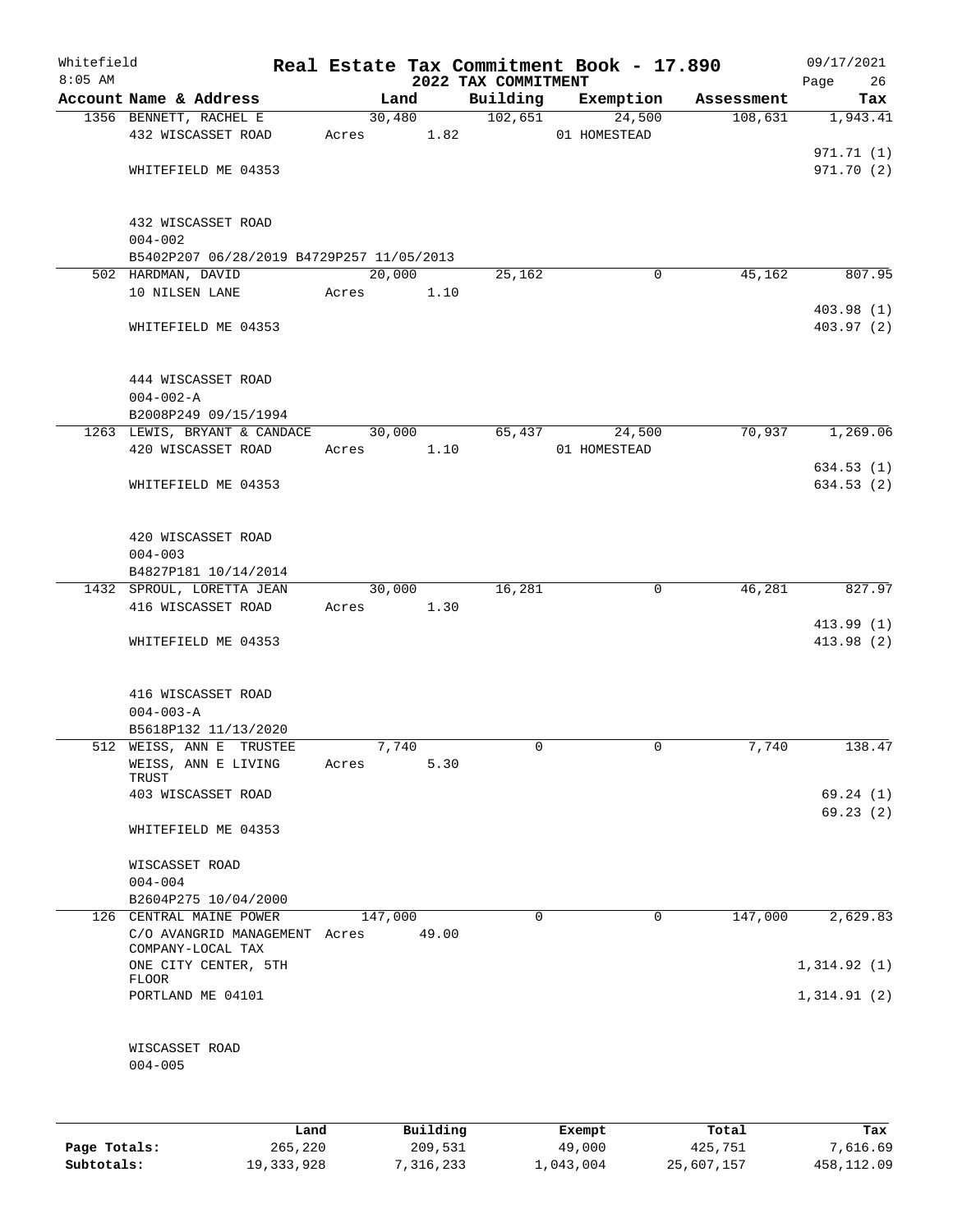| Whitefield<br>$8:05$ AM |                              |                    |        | 2022 TAX COMMITMENT | Real Estate Tax Commitment Book - 17.890 |            | 09/17/2021<br>27<br>Page |
|-------------------------|------------------------------|--------------------|--------|---------------------|------------------------------------------|------------|--------------------------|
|                         | Account Name & Address       |                    | Land   | Building            | Exemption                                | Assessment | Tax                      |
|                         | 372 CHIAPPINI, WALTER R      | 152,408            |        | 104,019             | $\Omega$                                 | 256,427    | 4,587.48                 |
|                         | STANLEY, VIRGINIA L          | Acres              | 229.50 |                     |                                          |            |                          |
|                         | 491 WISCASSET ROAD           |                    |        |                     |                                          |            | 2, 293.74 (1)            |
|                         |                              |                    |        |                     |                                          |            | 2, 293.74 (2)            |
|                         | WHITEFIELD ME 04353          |                    |        |                     |                                          |            |                          |
|                         |                              | TG- MW-165 & HW-33 |        |                     |                                          |            |                          |
|                         | 495 WISCASSET ROAD           |                    |        |                     |                                          |            |                          |
|                         | $004 - 006$                  |                    |        |                     |                                          |            |                          |
|                         | B4721P124 10/09/2013         |                    |        |                     |                                          |            |                          |
|                         | 1722 MINER, ANDREW C         | 30,000             |        | 99,772              | 24,500                                   | 105,272    | 1,883.32                 |
|                         | 503 WISCASSET ROAD           | Acres              | 1.50   |                     | 01 HOMESTEAD                             |            |                          |
|                         |                              |                    |        |                     |                                          |            | 941.66(1)<br>941.66(2)   |
|                         | WHITEFIELD ME 04353          |                    |        |                     |                                          |            |                          |
|                         |                              |                    |        |                     |                                          |            |                          |
|                         | 503 WISCASSET ROAD           |                    |        |                     |                                          |            |                          |
|                         | $004 - 006 - A$              |                    |        |                     |                                          |            |                          |
|                         | B4712P144 09/18/2013         |                    |        |                     |                                          |            |                          |
|                         | 1723 CHIAPPINI, WALTER R     |                    | 0      | 169,560             | 24,500                                   | 145,060    | 2,595.12                 |
|                         | 491 WISCASSET ROAD           |                    |        |                     | 01 HOMESTEAD                             |            |                          |
|                         |                              |                    |        |                     |                                          |            | 1,297.56(1)              |
|                         | WHITEFIELD ME 04353          |                    |        |                     |                                          |            | 1,297.56(2)              |
|                         |                              |                    |        |                     |                                          |            |                          |
|                         |                              |                    |        |                     |                                          |            |                          |
|                         | 491 WISCASSET ROAD           |                    |        |                     |                                          |            |                          |
|                         | $004 - 006 - ON - 2$         |                    |        |                     |                                          |            |                          |
|                         | 879 MOUROVIC, JOHN L         | 50,330             |        | 171,471             | 24,500                                   | 197,301    | 3,529.71                 |
|                         | PEPPER, JUDITH A             | Acres              | 17.60  |                     | 01 HOMESTEAD                             |            |                          |
|                         | 402 WISCASSET ROAD           |                    |        |                     |                                          |            | 1,764.86(1)              |
|                         |                              |                    |        |                     |                                          |            | 1,764.85(2)              |
|                         | WHITEFIELD ME 04353          |                    |        |                     |                                          |            |                          |
|                         |                              |                    |        |                     |                                          |            |                          |
|                         | 402 WISCASSET ROAD           |                    |        |                     |                                          |            |                          |
|                         | $004 - 007$                  |                    |        |                     |                                          |            |                          |
|                         | B3746P62 09/14/2006          |                    |        |                     |                                          |            |                          |
|                         | 629 WEISS, ANN E TRUSTEE     | 37,330             |        | 142,605             | 24,500                                   | 155,435    | 2,780.73                 |
|                         | WEISS, ANN E LOVING<br>TRUST | Acres              | 7.60   |                     | 01 HOMESTEAD                             |            |                          |
|                         | 403 WISCASSET ROAD           |                    |        |                     |                                          |            | 1,390.37(1)              |
|                         |                              |                    |        |                     |                                          |            | 1,390.36(2)              |
|                         | WHITEFIELD ME 04353          |                    |        |                     |                                          |            |                          |
|                         |                              |                    |        |                     |                                          |            |                          |
|                         | 403 WISCASSET ROAD           |                    |        |                     |                                          |            |                          |
|                         | $004 - 008$                  |                    |        |                     |                                          |            |                          |
|                         | B1574P122 09/13/1989         |                    |        |                     |                                          |            |                          |
| 1260                    | WEISS, ANN E TRUSTEE         | 9,100              |        | 0                   | 0                                        | 9,100      | 162.80                   |
|                         | WEISS, ANN E LOVING          | Acres              | 7.00   |                     |                                          |            |                          |
|                         | TRUST                        |                    |        |                     |                                          |            |                          |
|                         | 403 WISCASSET ROAD           |                    |        |                     |                                          |            | 81.40(1)                 |
|                         |                              |                    |        |                     |                                          |            | 81.40(2)                 |
|                         | WHITEFIELD ME 04353          |                    |        |                     |                                          |            |                          |
|                         | WISCASSET ROAD               |                    |        |                     |                                          |            |                          |
|                         | $004 - 009$                  |                    |        |                     |                                          |            |                          |
|                         | B1574P122 09/13/1989         |                    |        |                     |                                          |            |                          |
|                         |                              |                    |        |                     |                                          |            |                          |
|                         |                              |                    |        |                     |                                          |            |                          |

|              | Land       | Building  | Exempt    | Total      | Tax        |
|--------------|------------|-----------|-----------|------------|------------|
| Page Totals: | 279,168    | 687,427   | 98,000    | 868,595    | 15,539.16  |
| Subtotals:   | 19,613,096 | 8,003,660 | 1,141,004 | 26,475,752 | 473,651.25 |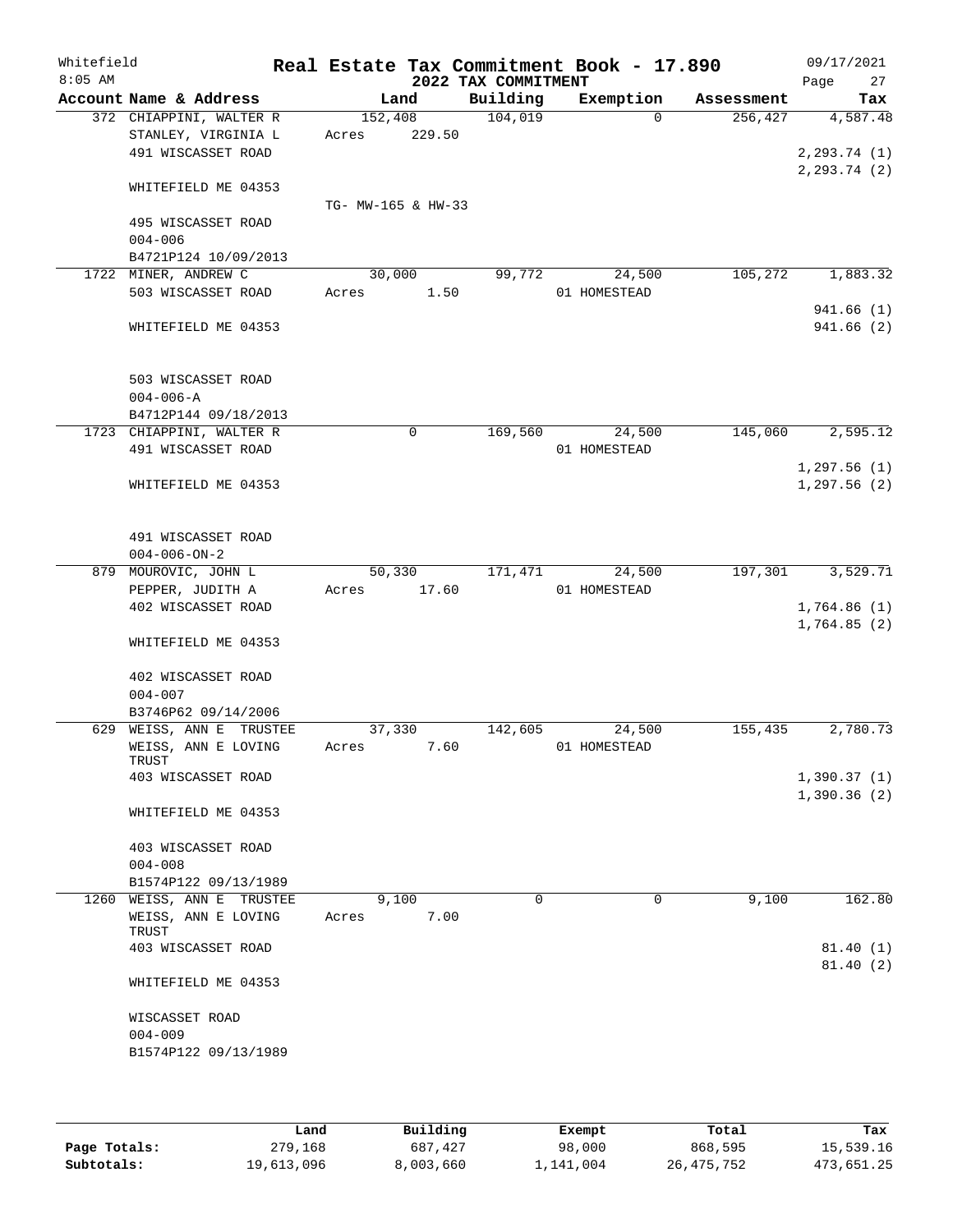| Whitefield<br>$8:05$ AM |                                               |                    |                    | 2022 TAX COMMITMENT | Real Estate Tax Commitment Book - 17.890 |            | 09/17/2021<br>28<br>Page   |
|-------------------------|-----------------------------------------------|--------------------|--------------------|---------------------|------------------------------------------|------------|----------------------------|
|                         | Account Name & Address                        |                    | Land               | Building            | Exemption                                | Assessment | Tax                        |
|                         | 1421 STENECK, ROBERT S &<br>JOANNE            |                    | 44,570             | 162, 325            | 24,500                                   | 182,395    | 3,263.05                   |
|                         | 390 WISCASSET ROAD                            | Acres              | 10.40              |                     | 01 HOMESTEAD                             |            |                            |
|                         |                                               |                    |                    |                     |                                          |            | 1,631.53(1)                |
|                         | WHITEFIELD ME 04353                           |                    |                    |                     |                                          |            | 1,631.52(2)                |
|                         | 390 WISCASSET ROAD                            |                    |                    |                     |                                          |            |                            |
|                         | $004 - 010$                                   |                    | 38,669             | 137,194             | 0                                        | 175,863    |                            |
|                         | 771 DAVEY, REGINA A<br>89 SHAMROCK AVENUE     | Acres              | 14.00              |                     |                                          |            | 3,146.19                   |
|                         | DAMARISCOTTA ME 04543                         |                    |                    |                     |                                          |            | 1,573.10(1)<br>1,573.09(2) |
|                         |                                               | $TG - SW-5 & MW-3$ |                    |                     |                                          |            |                            |
|                         | 381 WISCASSET ROAD<br>$004 - 011$             |                    |                    |                     |                                          |            |                            |
|                         | B4306P89 08/17/2010                           |                    |                    |                     |                                          |            |                            |
|                         | 1514 DAVEY, REGINA A                          |                    | 16,373             | $\mathbf 0$         | $\mathbf 0$                              | 16,373     | 292.91                     |
|                         | 89 SHAMROCK LANE                              | Acres              | 48.00              |                     |                                          |            |                            |
|                         |                                               |                    |                    |                     |                                          |            | 146.46(1)                  |
|                         | DAMARISCOTTA ME 04543                         |                    |                    |                     |                                          |            | 146.45(2)                  |
|                         |                                               |                    | TG - SW-20 & MW-28 |                     |                                          |            |                            |
|                         | CROCKER AVENUE NORTH                          |                    |                    |                     |                                          |            |                            |
|                         | $004 - 012$<br>B2206P300 12/23/1996           |                    |                    |                     |                                          |            |                            |
|                         | 1401 STENECK, ROBERT S &                      |                    | 44,410             | 16,422              | 0                                        | 60,832     | 1,088.28                   |
|                         | <b>JOANNE</b>                                 |                    |                    |                     |                                          |            |                            |
|                         | 390 WISCASSET ROAD                            | Acres              | 10.20              |                     |                                          |            |                            |
|                         | WHITEFIELD ME 04353                           |                    |                    |                     |                                          |            | 544.14(1)<br>544.14 (2)    |
|                         | 370 WISCASSET ROAD                            |                    |                    |                     |                                          |            |                            |
|                         | $004 - 013$                                   |                    |                    |                     |                                          |            |                            |
|                         | 1250 MATTUCCI, RICHARD E &                    |                    | 60,250             | 93,409              | 24,500                                   | 129,159    | 2,310.65                   |
|                         | BROWN, SANDRA J<br>373 WISCASSET ROAD         |                    | 40.00              |                     |                                          |            |                            |
|                         |                                               | Acres              |                    |                     | 01 HOMESTEAD                             |            | 1, 155.33(1)               |
|                         | WHITEFIELD ME 04353                           |                    |                    |                     |                                          |            | 1, 155.32(2)               |
|                         | 373 WISCASSET ROAD                            |                    |                    |                     |                                          |            |                            |
|                         | $004 - 014$                                   |                    |                    |                     |                                          |            |                            |
|                         | B1145P6 06/17/1983<br>867 MATTUCCI, RICHARD & |                    | 24,700             | $\mathbf 0$         | 0                                        | 24,700     | 441.88                     |
|                         | BROWN, SANDRA                                 |                    |                    |                     |                                          |            |                            |
|                         | 373 WISCASSET ROAD                            | Acres              | 28.00              |                     |                                          |            | 220.94(1)                  |
|                         | WHITEFIELD ME 04353                           |                    |                    |                     |                                          |            | 220.94(2)                  |
|                         | WISCASSET ROAD                                |                    |                    |                     |                                          |            |                            |
|                         | $004 - 015$<br>B1145P6 06/17/1983             |                    |                    |                     |                                          |            |                            |
|                         |                                               |                    |                    |                     |                                          |            |                            |
|                         |                                               |                    |                    |                     |                                          |            |                            |
|                         |                                               |                    |                    |                     |                                          |            |                            |

|              | Land       | Building  | Exempt    | Total      | Tax          |
|--------------|------------|-----------|-----------|------------|--------------|
| Page Totals: | 228,972    | 409,350   | 49,000    | 589,322    | 10,542.96    |
| Subtotals:   | 19,842,068 | 8,413,010 | 1,190,004 | 27,065,074 | 484, 194. 21 |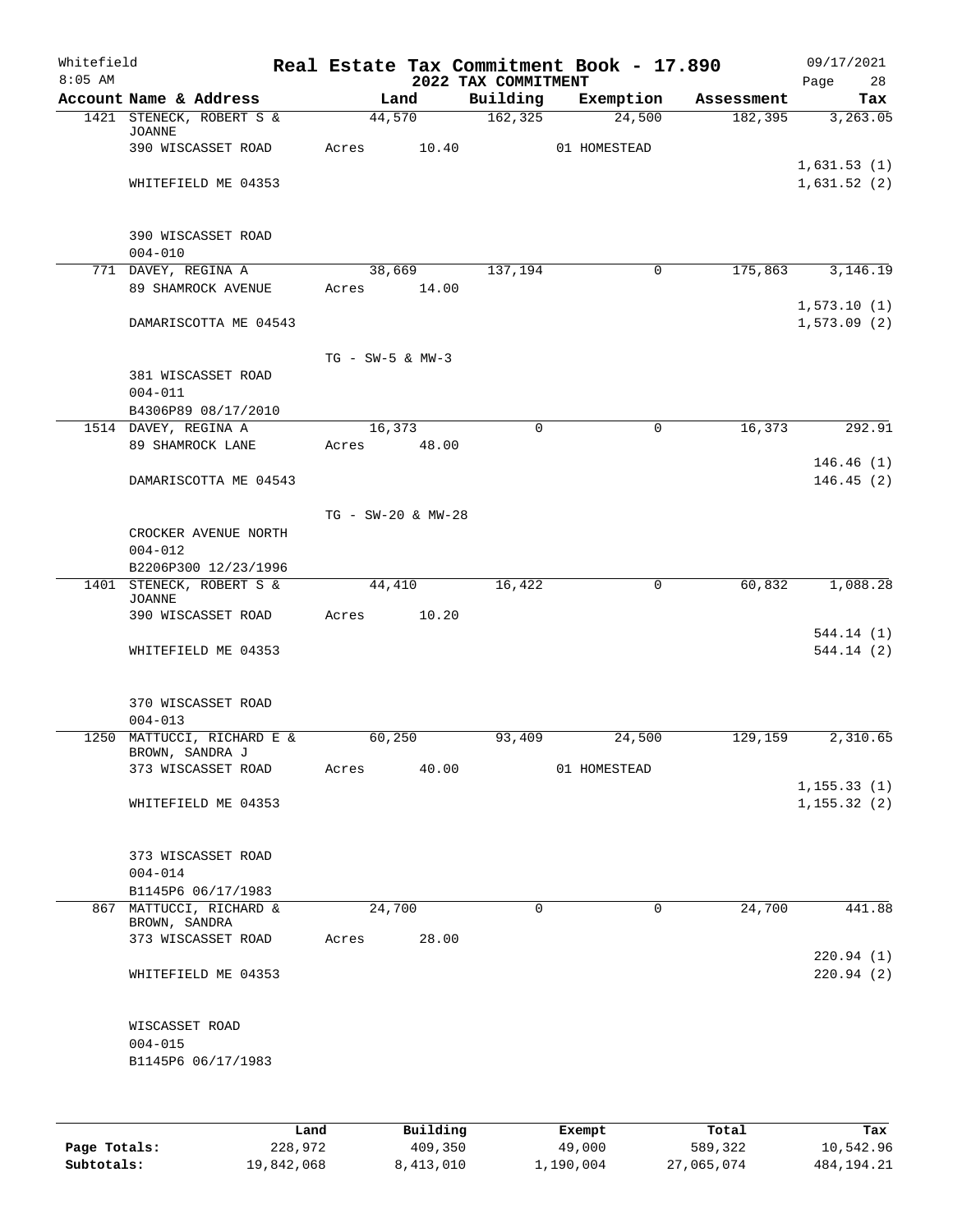| Whitefield<br>$8:05$ AM |                                                                          | Real Estate Tax Commitment Book - 17.890 | 2022 TAX COMMITMENT |                |            | 09/17/2021<br>29<br>Page   |
|-------------------------|--------------------------------------------------------------------------|------------------------------------------|---------------------|----------------|------------|----------------------------|
|                         | Account Name & Address                                                   | Land                                     | Building            | Exemption      | Assessment | Tax                        |
|                         | 1413 STENECK, ROBERT S &<br>JOANNE                                       | 6,600                                    | $\Omega$            | $\Omega$       | 6,600      | 118.07                     |
|                         | 390 WISCASSET ROAD                                                       | 4.40<br>Acres                            |                     |                |            |                            |
|                         |                                                                          |                                          |                     |                |            | 59.04(1)                   |
|                         | WHITEFIELD ME 04353                                                      |                                          |                     |                |            | 59.03(2)                   |
|                         | CROCKER AVENUE NORTH                                                     |                                          |                     |                |            |                            |
|                         | $004 - 015 - 001$                                                        |                                          |                     |                |            |                            |
|                         | 1119 DELVECCHIO, JOHN R                                                  | 52,900                                   | 153,380             | 24,500         | 181,780    | 3,252.04                   |
|                         | DELVECCHIO, BARBARA W                                                    | 21.00<br>Acres                           |                     | 01 HOMESTEAD   |            |                            |
|                         | 358 WISCASSET ROAD                                                       |                                          |                     |                |            | 1,626.02(1)<br>1,626.02(2) |
|                         | WHITEFIELD ME 04353                                                      |                                          |                     |                |            |                            |
|                         | 358 WISCASSET ROAD                                                       |                                          |                     |                |            |                            |
|                         | $004 - 016$                                                              |                                          |                     |                |            |                            |
|                         | B1450P171 01/22/1988                                                     |                                          |                     |                |            |                            |
|                         | 1060 FOSTER, ROBERT F &<br>ALBERTA                                       | 31,450                                   | $\mathbf 0$         | $\mathbf 0$    | 31,450     | 562.64                     |
|                         | PO BOX 31                                                                | 6.50<br>Acres                            |                     |                |            |                            |
|                         | SOUTHPORT ME 04576                                                       |                                          |                     |                |            | 281.32(1)<br>281.32(2)     |
|                         | WISCASSET ROAD<br>$004 - 017$<br>B823P1575 10/15/1974 B775P95 06/22/1973 |                                          |                     |                |            |                            |
|                         | 1391 DENHAM, ROY                                                         | 54,842                                   | 116,888             | 24,500         | 147,230    | 2,633.94                   |
|                         | 309 WISCASSET ROAD                                                       | 31.68<br>Acres                           |                     | 01 HOMESTEAD   |            |                            |
|                         |                                                                          |                                          |                     |                |            | 1,316.97(1)                |
|                         | WHITEFIELD ME 04353                                                      |                                          |                     |                |            | 1,316.97(2)                |
|                         | 309 WISCASSET ROAD                                                       |                                          |                     |                |            |                            |
|                         | $004 - 018$                                                              |                                          |                     |                |            |                            |
|                         | B3150P60 09/18/2003<br>530 THOMAS, JOSH P                                | 41,690                                   |                     | 232,414 24,500 |            | $249,604$ 4,465.42         |
|                         | THOMAS, ZOE B                                                            | 13.05<br>Acres                           |                     | 01 HOMESTEAD   |            |                            |
|                         | 10 MISTY MOUNTAIN LANE                                                   |                                          |                     |                |            | 2, 232.71(1)               |
|                         |                                                                          |                                          |                     |                |            | 2, 232.71 (2)              |
|                         | WHITEFIELD ME 04353                                                      |                                          |                     |                |            |                            |
|                         | 10 MISTY MOUNTAIN LANE                                                   |                                          |                     |                |            |                            |
|                         | $004 - 018 - A$                                                          |                                          |                     |                |            |                            |
|                         | B5310P113 10/01/2018                                                     |                                          |                     |                |            |                            |
|                         | 1761 PRUITT, COREY                                                       | 32,310                                   | 142,813             | 24,500         | 150,623    | 2,694.65                   |
|                         | PRUITT, AMBER<br>55 MISTY MOUNTAIN LANE                                  | Acres 3.04                               |                     | 01 HOMESTEAD   |            | 1,347.33(1)                |
|                         |                                                                          |                                          |                     |                |            | 1,347.32(2)                |
|                         | WHITEFIELD ME 04353                                                      |                                          |                     |                |            |                            |
|                         | 55 MISTY MOUNTAIN LANE                                                   |                                          |                     |                |            |                            |
|                         | $004 - 018 - B$                                                          |                                          |                     |                |            |                            |
|                         | B5419P194 08/13/2019                                                     |                                          |                     |                |            |                            |
|                         |                                                                          |                                          |                     |                |            |                            |

|              | Land       | Building  | Exempt    | Total      | Tax        |
|--------------|------------|-----------|-----------|------------|------------|
| Page Totals: | 219,792    | 645,495   | 98,000    | 767,287    | 13,726.76  |
| Subtotals:   | 20,061,860 | 9,058,505 | 1,288,004 | 27,832,361 | 497,920.97 |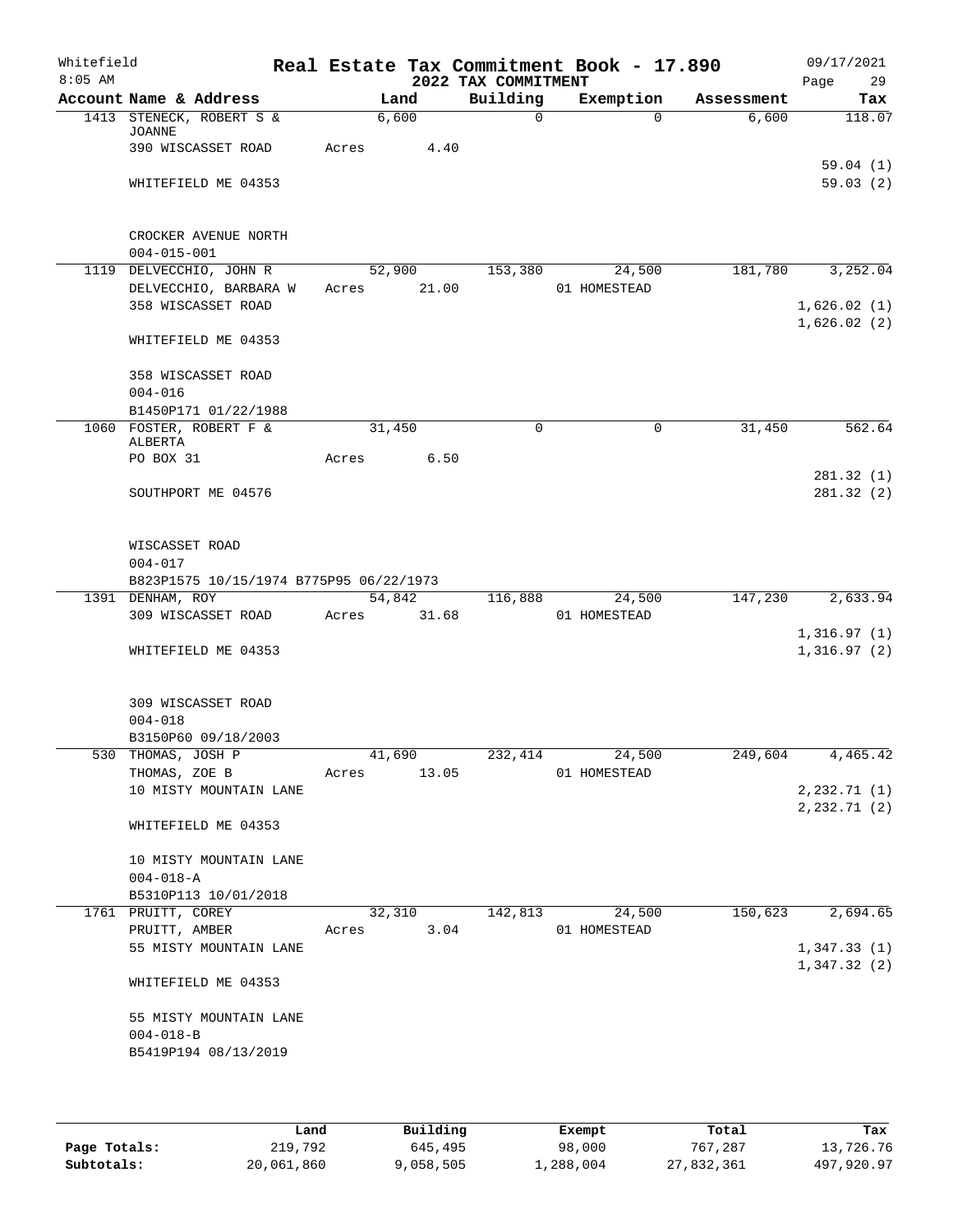| Whitefield<br>$8:05$ AM |                                           |       |        |          | 2022 TAX COMMITMENT | Real Estate Tax Commitment Book - 17.890 |            | 09/17/2021<br>Page<br>30 |
|-------------------------|-------------------------------------------|-------|--------|----------|---------------------|------------------------------------------|------------|--------------------------|
|                         | Account Name & Address                    |       | Land   |          | Building            | Exemption                                | Assessment | Tax                      |
|                         | 1824 FOURNIER, ROBERT                     |       | 30,826 |          | 42,609              | $\mathbf{0}$                             | 73,435     | 1,313.75                 |
|                         | FOURNIER, SHARON                          | Acres |        | 8.22     |                     |                                          |            |                          |
|                         | 143 HAYDEN ROWE STREET                    |       |        |          |                     |                                          |            | 656.88(1)                |
|                         |                                           |       |        |          |                     |                                          |            | 656.87(2)                |
|                         | HOPKINGON MA 01748                        |       |        |          |                     |                                          |            |                          |
|                         | 47 MISTY MOUNTAIN LANE                    |       |        |          |                     |                                          |            |                          |
|                         | $004 - 018 - C$                           |       |        |          |                     |                                          |            |                          |
|                         | B4073P177 11/21/2008                      |       |        |          |                     |                                          |            |                          |
|                         | 354 THOMAS, JOSH P                        |       | 10,828 |          | $\Omega$            | 0                                        | 10,828     | 193.71                   |
|                         | THOMAS, ZOE B                             | Acres |        | 9.16     |                     |                                          |            |                          |
|                         | 10 MISTY MOUNTAIN LANE                    |       |        |          |                     |                                          |            | 96.86(1)                 |
|                         |                                           |       |        |          |                     |                                          |            | 96.85(2)                 |
|                         | WHITEFIELD ME 04353                       |       |        |          |                     |                                          |            |                          |
|                         | WISCASSET ROAD                            |       |        |          |                     |                                          |            |                          |
|                         | $004 - 019$                               |       |        |          |                     |                                          |            |                          |
|                         | B5310P113 10/02/2018                      |       |        |          |                     |                                          |            |                          |
|                         | 46 PENNOCK, CHRISTOPHER &                 |       | 41,450 |          | 76,738              | 24,500                                   | 93,688     | 1,676.08                 |
|                         | KRISTIN                                   |       |        |          |                     |                                          |            |                          |
|                         | 292 WISCASSET ROAD                        | Acres |        | 6.50     |                     | 01 HOMESTEAD                             |            |                          |
|                         |                                           |       |        |          |                     |                                          |            | 838.04 (1)               |
|                         | WHITEFIELD ME 04353                       |       |        |          |                     |                                          |            | 838.04 (2)               |
|                         | 292 WISCASSET ROAD                        |       |        |          |                     |                                          |            |                          |
|                         | $004 - 020$                               |       |        |          |                     |                                          |            |                          |
|                         | B3040P160 04/22/2003                      |       |        |          |                     |                                          |            |                          |
|                         | 447 PENNOCK, KRISTIN L &<br>CHRISTOPHER R |       | 31,690 |          | $\mathbf 0$         | $\mathbf 0$                              | 31,690     | 566.93                   |
|                         | WILLIAMSON NATALIE                        | Acres |        | 6.80     |                     |                                          |            |                          |
|                         | 292 WISCASSET ROAD                        |       |        |          |                     |                                          |            | 283.47(1)                |
|                         |                                           |       |        |          |                     |                                          |            | 283.46(2)                |
|                         | WHITEFIELD ME 04353                       |       |        |          |                     |                                          |            |                          |
|                         |                                           |       |        |          |                     |                                          |            |                          |
|                         | WISCASSET ROAD<br>$004 - 021$             |       |        |          |                     |                                          |            |                          |
|                         | B4841P288 11/26/2014                      |       |        |          |                     |                                          |            |                          |
|                         | 124 CAMPBELL, NEILAND N JR                |       | 41,210 |          | 180,652             | 24,500                                   | 197,362    | 3,530.81                 |
|                         | 286 WISCASSET ROAD                        | Acres |        | 6.20     |                     | 01 HOMESTEAD                             |            |                          |
|                         |                                           |       |        |          |                     |                                          |            | 1,765.41(1)              |
|                         | WHITEFIELD ME 04353                       |       |        |          |                     |                                          |            | 1,765.40(2)              |
|                         |                                           |       |        |          |                     |                                          |            |                          |
|                         | 286 WISCASSET ROAD                        |       |        |          |                     |                                          |            |                          |
|                         | $004 - 022$                               |       |        |          |                     |                                          |            |                          |
|                         | B2772P134 12/13/2001                      |       |        |          |                     |                                          |            |                          |
|                         | 1071 MORGAN, MARY A                       |       | 53,750 |          | 63,250              | 24,500                                   | 92,500     | 1,654.83                 |
|                         | 266 WISCASSET ROAD                        | Acres |        | 30.00    |                     | 01 HOMESTEAD                             |            |                          |
|                         |                                           |       |        |          |                     |                                          |            | 827.42 (1)               |
|                         | WHITEFIELD ME 04353                       |       |        |          |                     |                                          |            | 827.41 (2)               |
|                         |                                           |       |        |          |                     |                                          |            |                          |
|                         | 266 WISCASSET ROAD                        |       |        |          |                     |                                          |            |                          |
|                         | $004 - 023$                               |       |        |          |                     |                                          |            |                          |
|                         | B2437P47 03/04/1999                       |       |        |          |                     |                                          |            |                          |
|                         |                                           |       |        |          |                     |                                          |            |                          |
|                         | Land                                      |       |        | Building |                     | Exempt                                   | Total      | Tax                      |

|              | ------     | --------- | --------- | -----      | ----       |
|--------------|------------|-----------|-----------|------------|------------|
| Page Totals: | 209,754    | 363,249   | 73,500    | 499,503    | 8,936.11   |
| Subtotals:   | 20,271,614 | 9,421,754 | 1,361,504 | 28,331,864 | 506,857.08 |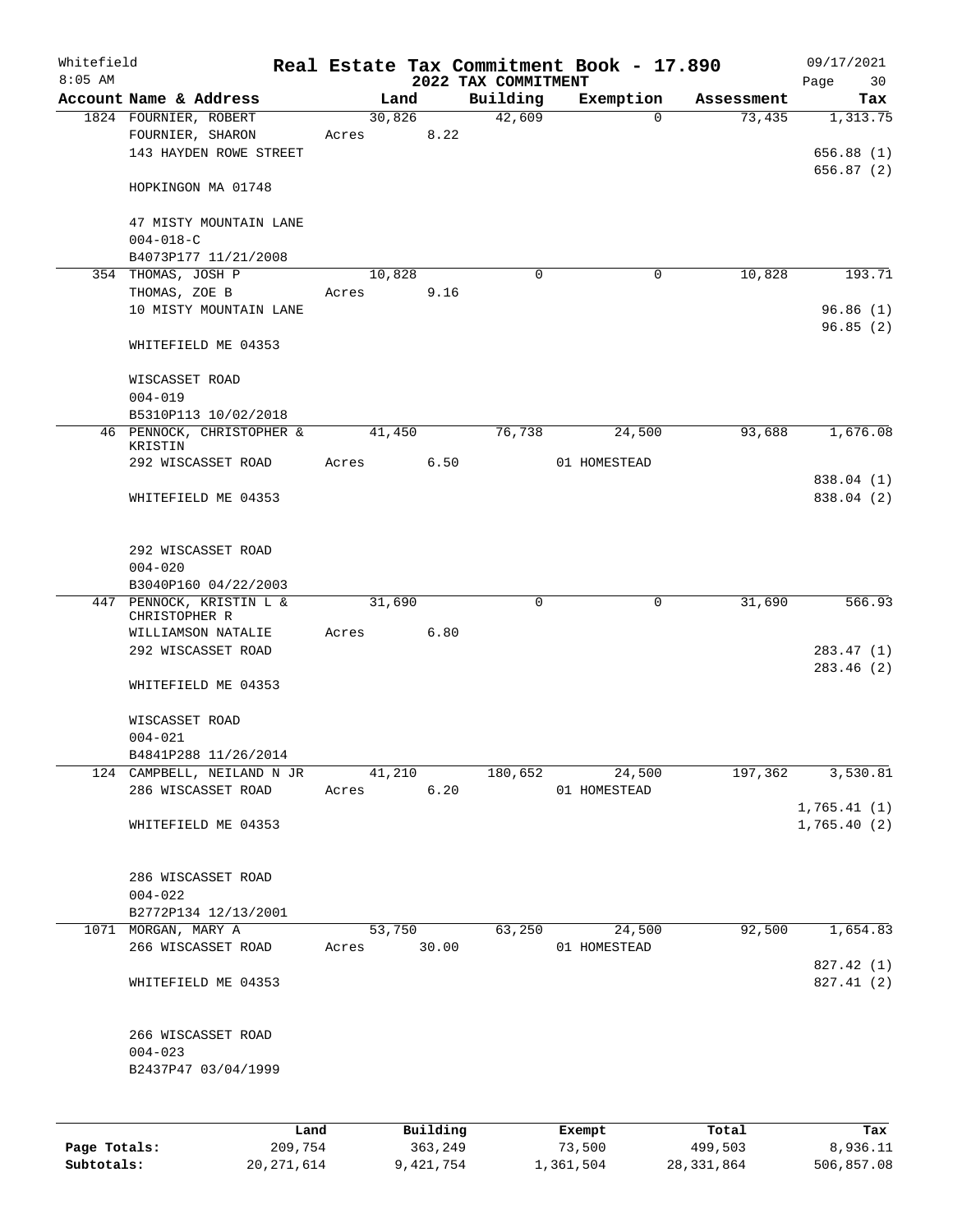| Whitefield<br>$8:05$ AM |                                          |       |        | 2022 TAX COMMITMENT | Real Estate Tax Commitment Book - 17.890 |            | 09/17/2021<br>Page<br>31 |
|-------------------------|------------------------------------------|-------|--------|---------------------|------------------------------------------|------------|--------------------------|
|                         | Account Name & Address                   |       | Land   | Building            | Exemption                                | Assessment | Tax                      |
|                         | 181 MORGAN, MARY A                       |       | 30,750 | 69,406              | $\Omega$                                 | 100, 156   | 1,791.79                 |
|                         | 266 WISCASSET ROAD                       | Acres | 2.00   |                     |                                          |            |                          |
|                         |                                          |       |        |                     |                                          |            | 895.90 (1)               |
|                         | WHITEFIELD ME 04353                      |       |        |                     |                                          |            | 895.89 (2)               |
|                         |                                          |       |        |                     |                                          |            |                          |
|                         | 268 WISCASSET ROAD                       |       |        |                     |                                          |            |                          |
|                         | $004 - 023 - A$                          |       |        |                     |                                          |            |                          |
|                         | B1388P134 05/08/1987                     |       |        |                     |                                          |            |                          |
|                         | 942 MANCHESTER, MARTHA J                 |       | 51,550 | $\Omega$            | 0                                        | 51,550     | 922.23                   |
|                         | 77 MILL ROAD                             | Acres | 42.00  |                     |                                          |            |                          |
|                         |                                          |       |        |                     |                                          |            | 461.12(1)                |
|                         | EDGECOMB ME 04556                        |       |        |                     |                                          |            | 461.11(2)                |
|                         |                                          |       |        |                     |                                          |            |                          |
|                         | WISCASSET ROAD                           |       |        |                     |                                          |            |                          |
|                         | $004 - 024$                              |       |        |                     |                                          |            |                          |
|                         | B2063P211                                |       |        |                     |                                          |            |                          |
|                         | 118 XAVIER, MYRIAM M                     |       | 31,500 | 73,912              | 24,500                                   | 80,912     | 1,447.52                 |
|                         | 253 WISCASSET ROAD                       | Acres | 2.50   |                     | 01 HOMESTEAD                             |            |                          |
|                         |                                          |       |        |                     |                                          |            | 723.76 (1)               |
|                         | WHITEFIELD ME 04353                      |       |        |                     |                                          |            | 723.76(2)                |
|                         |                                          |       |        |                     |                                          |            |                          |
|                         | 253 WISCASSET ROAD                       |       |        |                     |                                          |            |                          |
|                         | $004 - 024 - A$                          |       |        |                     |                                          |            |                          |
|                         | B4007P121 05/23/2008                     |       |        |                     |                                          |            |                          |
|                         | 529 MANCHESTER, MARTHA J                 |       | 5,700  | $\mathbf{0}$        | $\mathbf 0$                              | 5,700      | 101.97                   |
|                         | 77 MILL ROAD                             | Acres | 3.80   |                     |                                          |            |                          |
|                         |                                          |       |        |                     |                                          |            | 50.99(1)                 |
|                         | EDGECOMB ME 04556                        |       |        |                     |                                          |            | 50.98(2)                 |
|                         |                                          |       |        |                     |                                          |            |                          |
|                         | WISCASSET ROAD                           |       |        |                     |                                          |            |                          |
|                         | $004 - 025$                              |       |        |                     |                                          |            |                          |
|                         | B2063P211 06/07/1995                     |       |        |                     |                                          |            |                          |
|                         | 785 VILLENEUVE, WILLIAM J &              |       | 82,525 | 139,360             | 24,500                                   | 197,385    | 3,531.22                 |
|                         | JUDITH M                                 |       |        |                     | 01 HOMESTEAD                             |            |                          |
|                         | 10 FAWN LANE                             | Acres | 45.00  |                     |                                          |            | 1,765.61(1)              |
|                         | WHITEFIELD ME 04353                      |       |        |                     |                                          |            | 1,765.61(2)              |
|                         |                                          |       |        |                     |                                          |            |                          |
|                         |                                          |       |        |                     |                                          |            |                          |
|                         | 10 FAWN LANE                             |       |        |                     |                                          |            |                          |
|                         | $004 - 026$                              |       |        |                     |                                          |            |                          |
|                         | B4213P46 10/19/2009                      |       |        |                     |                                          |            |                          |
|                         | 1318 KITTREDGE, JOEL &<br>NICOLETTE      |       | 37,650 | 131,268             | 24,500                                   | 144,418    | 2,583.64                 |
|                         | P O BOX 123                              | Acres | 8.00   |                     | 01 HOMESTEAD                             |            |                          |
|                         |                                          |       |        |                     |                                          |            | 1, 291.82(1)             |
|                         | WHITEFIELD ME 04353                      |       |        |                     |                                          |            | 1, 291.82(2)             |
|                         |                                          |       |        |                     |                                          |            |                          |
|                         |                                          |       |        |                     |                                          |            |                          |
|                         | 7 SPRUCE LANE<br>$004 - 027$             |       |        |                     |                                          |            |                          |
|                         | B4759P305 02/27/2014 B2208P84 12/27/1996 |       |        |                     |                                          |            |                          |
|                         |                                          |       |        |                     |                                          |            |                          |
|                         |                                          |       |        |                     |                                          |            |                          |
|                         |                                          |       |        |                     |                                          |            |                          |

|              | Land       | Building  | Exempt    | Total      | Tax        |
|--------------|------------|-----------|-----------|------------|------------|
| Page Totals: | 239,675    | 413,946   | 73,500    | 580,121    | 10,378.37  |
| Subtotals:   | 20,511,289 | 9,835,700 | 1,435,004 | 28,911,985 | 517,235.45 |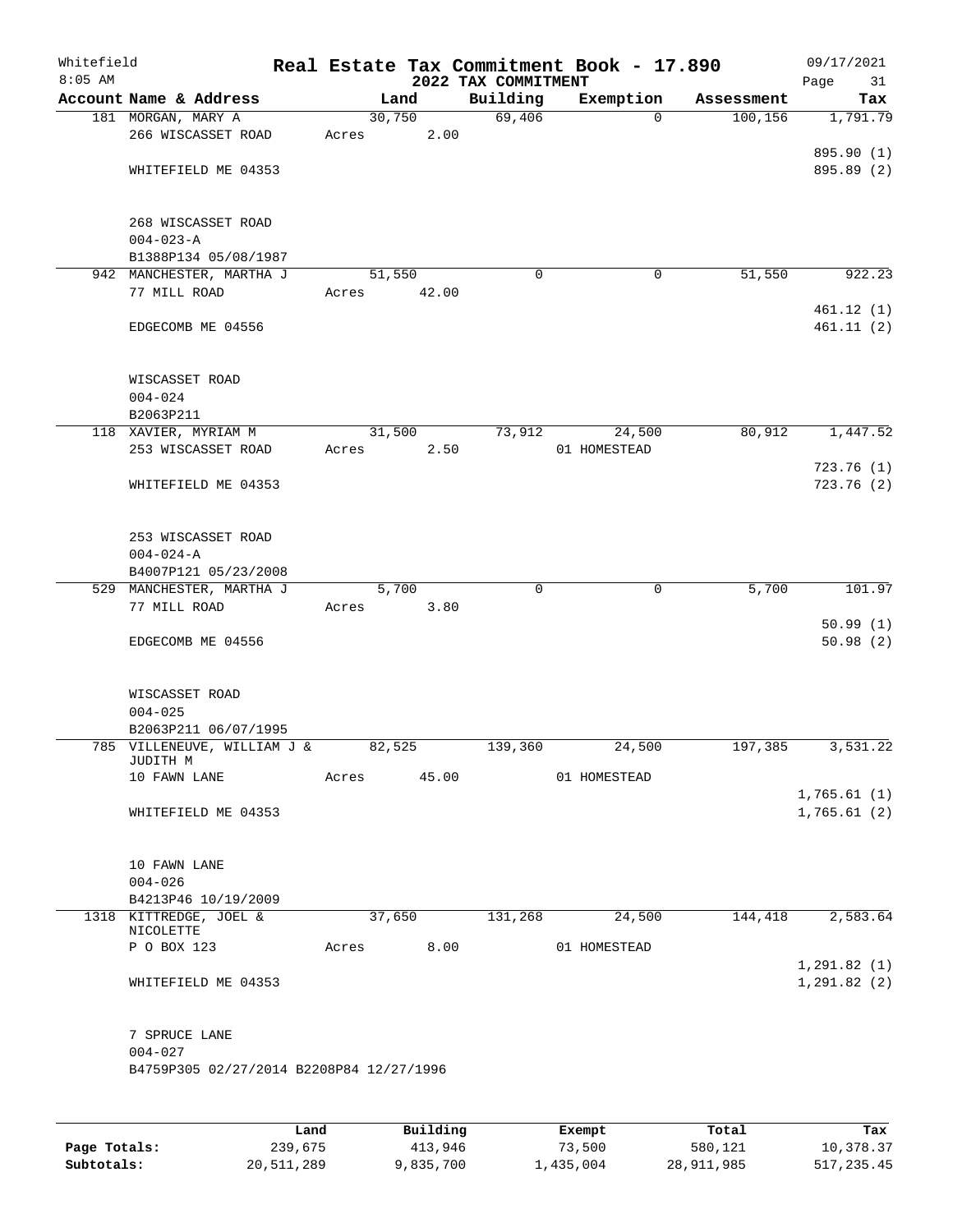| Whitefield<br>$8:05$ AM |                                                                    |                 |       | 2022 TAX COMMITMENT | Real Estate Tax Commitment Book - 17.890 |            | 09/17/2021<br>32<br>Page |
|-------------------------|--------------------------------------------------------------------|-----------------|-------|---------------------|------------------------------------------|------------|--------------------------|
|                         | Account Name & Address                                             |                 | Land  | Building            | Exemption                                | Assessment | Tax                      |
|                         | 62 KITTREDGE, JOEL C<br>KITTREDGE, NICOLETTE<br>ANNE<br>PO BOX 123 | 35,900<br>Acres | 2.10  | 110,861             | $\Omega$                                 | 146,761    | 2,625.55<br>1,312.78(1)  |
|                         | WHITEFIELD ME 04353                                                |                 |       |                     |                                          |            | 1,312.77(2)              |
|                         | 9 SPRUCE LANE<br>$004 - 027 - B$                                   |                 |       |                     |                                          |            |                          |
|                         | B4898P290 06/22/2015<br>1052 TIMKO, MARK                           | 66,750          |       | 111,581             | $\mathbf 0$                              | 178,331    | 3,190.34                 |
|                         | 451 ERICO AVENUE                                                   | Acres           | 70.00 |                     |                                          |            | 1,595.17(1)              |
|                         | ELIZABETH NJ 07202                                                 |                 |       |                     |                                          |            | 1,595.17(2)              |
|                         | 5 FAWN LANE<br>$004 - 028$<br>B4915P251 08/07/2015                 |                 |       |                     |                                          |            |                          |
|                         | 25 BALDWIN, ASHLEY                                                 | 35,000          |       | 100,245             | $\mathsf{O}$                             | 135,245    | 2,419.53                 |
|                         | MARKMANN, KYLE<br>214 WISCASSET ROAD                               | Acres           | 1.50  |                     |                                          |            | 1, 209.77(1)             |
|                         | WHITEFIELD ME 04353                                                |                 |       |                     |                                          |            | 1,209.76(2)              |
|                         | 214 WISCASSET ROAD<br>$004 - 029$                                  |                 |       |                     |                                          |            |                          |
|                         | B5655P250 01/29/2021                                               |                 |       |                     |                                          |            |                          |
|                         | 1537 CHASE, RICHARD R                                              | 42,650          |       | 1,933               | $\mathbf 0$                              | 44,583     | 797.59                   |
|                         | 175 WISCASSET ROAD                                                 | Acres           | 8.00  |                     |                                          |            |                          |
|                         | WHITEFIELD ME 04353                                                |                 |       |                     |                                          |            | 398.80 (1)<br>398.79 (2) |
|                         | 164 WISCASSET ROAD<br>$004 - 030$                                  |                 |       |                     |                                          |            |                          |
|                         | 274 CHASE, RICHARD R                                               | 86,250          |       | 80,608              | 30,380                                   | 136,478    | 2,441.59                 |
|                         | 175 WISCASSET ROAD                                                 | Acres           | 89.00 |                     | 01 HOMESTEAD<br>05 VET EXEMPTION         |            | 1,220.80(1)              |
|                         | WHITEFIELD ME 04353                                                |                 |       |                     |                                          |            | 1,220.79(2)              |
|                         | 175 WISCASSET ROAD<br>$004 - 031$                                  |                 |       |                     |                                          |            |                          |
|                         | B1433P280                                                          |                 |       |                     |                                          |            |                          |
|                         | 1641 GRADY, STEVEN J<br>8 JEWETT LANE                              | 33,170<br>Acres | 14.90 | 0                   | 0                                        | 33,170     | 593.41<br>296.71 (1)     |
|                         | WHITEFIELD ME 04353                                                |                 |       |                     |                                          |            | 296.70 (2)               |
|                         | CROCKER AVENUE NORTH<br>$004 - 032$<br>B4826P78 10/08/2014         |                 |       |                     |                                          |            |                          |

|              | Land       | Building   | Exempt    | Total      | Tax          |
|--------------|------------|------------|-----------|------------|--------------|
| Page Totals: | 299,720    | 405,228    | 30,380    | 674,568    | 12,068.01    |
| Subtotals:   | 20,811,009 | 10,240,928 | 1,465,384 | 29,586,553 | 529, 303. 46 |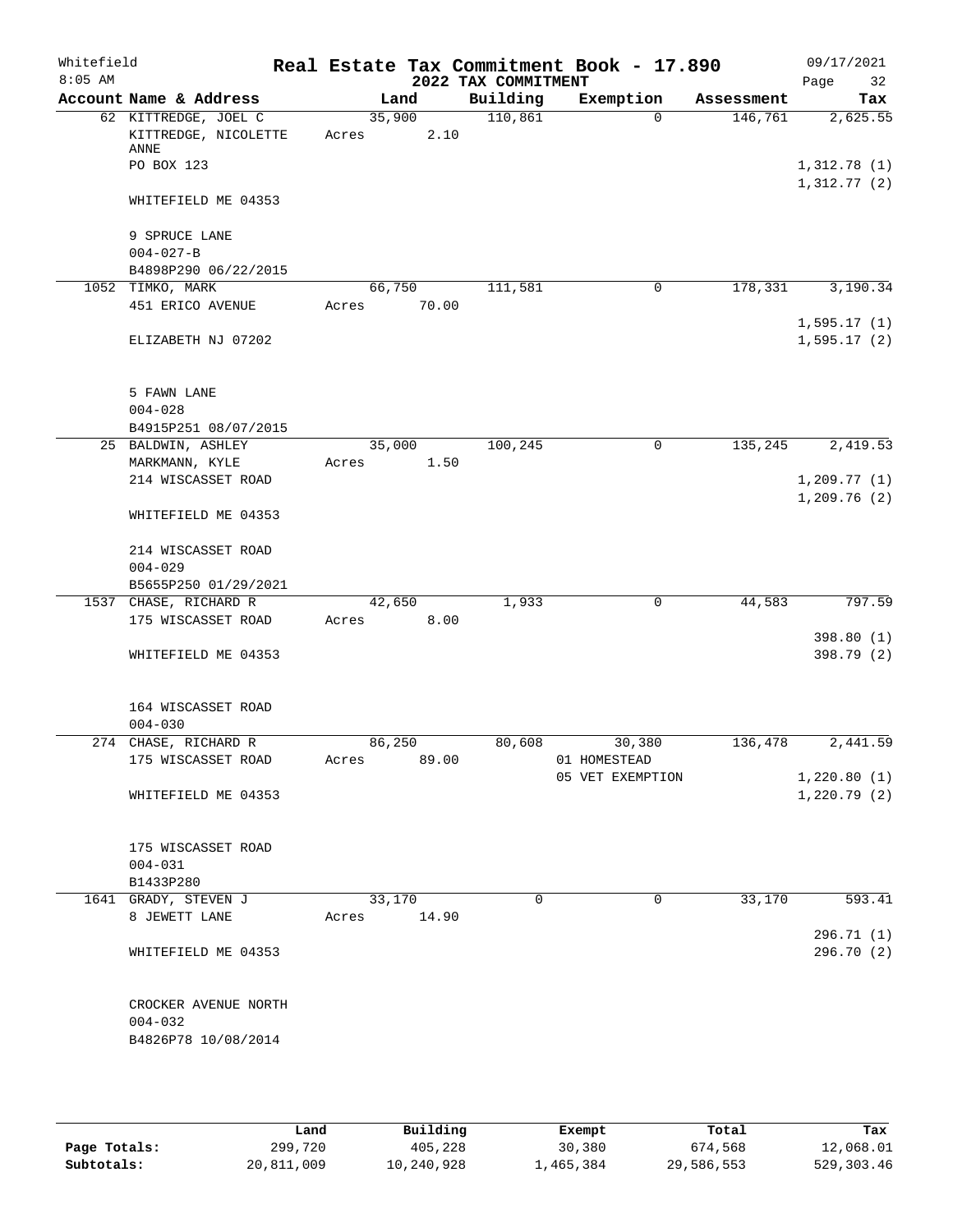| Whitefield<br>$8:05$ AM |                                           |       |        |       | 2022 TAX COMMITMENT | Real Estate Tax Commitment Book - 17.890 |            | 09/17/2021<br>Page<br>33 |
|-------------------------|-------------------------------------------|-------|--------|-------|---------------------|------------------------------------------|------------|--------------------------|
|                         | Account Name & Address                    |       | Land   |       | Building            | Exemption                                | Assessment | Tax                      |
|                         | 1522 CHASE, ROBERTA                       |       | 4,800  |       | $\mathsf{O}$        | $\Omega$                                 | 4,800      | 85.87                    |
|                         | 79 WISCASSET ROAD                         | Acres |        | 3.20  |                     |                                          |            |                          |
|                         |                                           |       |        |       |                     |                                          |            | 42.94(1)                 |
|                         | WHITEFIELD ME 04353                       |       |        |       |                     |                                          |            | 42.93(2)                 |
|                         |                                           |       |        |       |                     |                                          |            |                          |
|                         | CROCKER AVENUE NORTH                      |       |        |       |                     |                                          |            |                          |
|                         | $004 - 033$<br>B2837P130 04/11/2002       |       |        |       |                     |                                          |            |                          |
|                         | 1390 CHASE, ROBERTA                       |       | 4,800  |       | $\mathbf 0$         | $\mathbf 0$                              | 4,800      | 85.87                    |
|                         | 79 WISCASSET ROAD                         | Acres |        | 3.20  |                     |                                          |            |                          |
|                         |                                           |       |        |       |                     |                                          |            | 42.94 (1)                |
|                         | WHITEFIELD ME 04353                       |       |        |       |                     |                                          |            | 42.93 (2)                |
|                         | CROCKER AVENUE NORTH                      |       |        |       |                     |                                          |            |                          |
|                         | $004 - 034$                               |       |        |       |                     |                                          |            |                          |
|                         | B1517P149 11/30/1988                      |       |        |       |                     |                                          |            |                          |
|                         | 407 CHASE, ROBERTA                        |       | 13,020 |       | 0                   | 0                                        | 13,020     | 232.93                   |
|                         | 79 WISCASSET ROAD                         | Acres |        | 11.90 |                     |                                          |            |                          |
|                         |                                           |       |        |       |                     |                                          |            | 116.47(1)                |
|                         | WHITEFIELD ME 04353                       |       |        |       |                     |                                          |            | 116.46(2)                |
|                         | CROCKER AVENUE NORTH                      |       |        |       |                     |                                          |            |                          |
|                         | $004 - 035$                               |       |        |       |                     |                                          |            |                          |
|                         | B1517P149 11/30/1988                      |       |        |       |                     |                                          |            |                          |
|                         | 1270 ROGERS, WILLIAM                      |       | 28,450 |       | 3,500               | $\mathbf 0$                              | 31,950     | 571.59                   |
|                         | PO BOX 57                                 | Acres |        | 9.00  |                     |                                          |            |                          |
|                         |                                           |       |        |       |                     |                                          |            | 285.80(1)                |
|                         | NEW VINEYARD ME 04956                     |       |        |       |                     |                                          |            | 285.79 (2)               |
|                         | CROCKER AVENUE NORTH                      |       |        |       |                     |                                          |            |                          |
|                         | $004 - 036$                               |       |        |       |                     |                                          |            |                          |
|                         | B5160P166 07/28/2017                      |       |        |       |                     |                                          |            |                          |
|                         | 1905 ROGERS, WILLIAM                      |       | 28,450 |       | $\mathbf 0$         | 0                                        | 28,450     | 508.97                   |
|                         | PO BOX 57                                 | Acres |        | 9.00  |                     |                                          |            |                          |
|                         |                                           |       |        |       |                     |                                          |            | 254.49(1)                |
|                         | NEW VINEYARD ME 04956                     |       |        |       |                     |                                          |            | 254.48(2)                |
|                         | CROCKER AVENUE NORTH                      |       |        |       |                     |                                          |            |                          |
|                         | $004 - 036 - 001$                         |       |        |       |                     |                                          |            |                          |
|                         | B5202P6 11/16/2017                        |       |        |       |                     |                                          |            |                          |
|                         | 1190 GRADY, STEVEN J                      |       | 16,250 |       | $\Omega$            | 0                                        | 16,250     | 290.71                   |
|                         | 8 JEWETT LANE                             | Acres |        | 15.00 |                     |                                          |            |                          |
|                         |                                           |       |        |       |                     |                                          |            | 145.36(1)                |
|                         | WHITEFIELD ME 04353                       |       |        |       |                     |                                          |            | 145.35(2)                |
|                         | CROCKER AVENUE NORTH                      |       |        |       |                     |                                          |            |                          |
|                         | $004 - 037$                               |       |        |       |                     |                                          |            |                          |
|                         | B4882P226 05/04/2015 B2540P325 02/14/2000 |       |        |       |                     |                                          |            |                          |
|                         |                                           |       |        |       |                     |                                          |            |                          |

|              | Land       | Building   | Exempt    | Total      | Tax        |
|--------------|------------|------------|-----------|------------|------------|
| Page Totals: | 95,770     | 3,500      |           | 99,270     | 1,775.94   |
| Subtotals:   | 20,906,779 | 10,244,428 | ⊥,465,384 | 29,685,823 | 531,079.40 |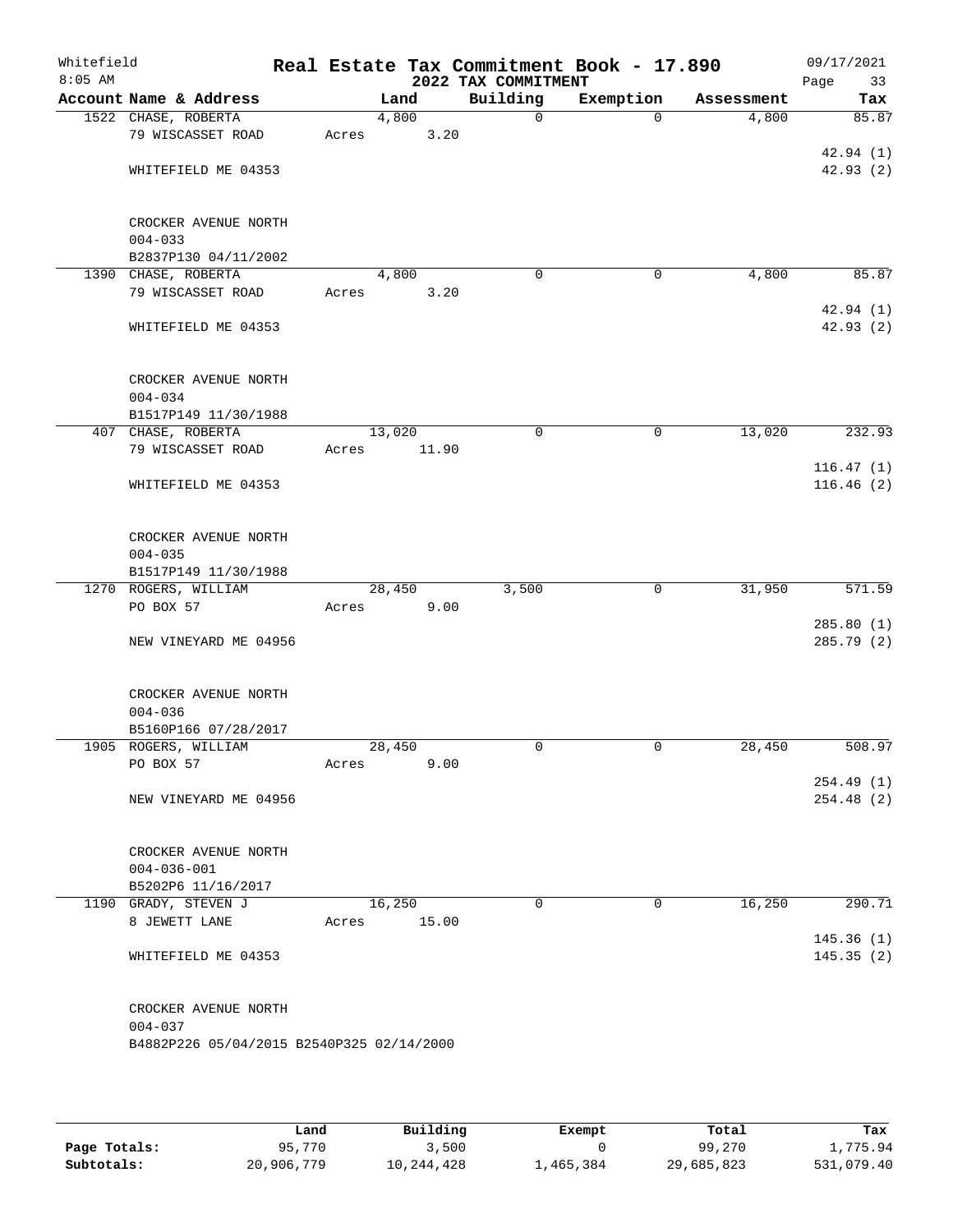| Whitefield<br>$8:05$ AM    |                                              |                         |       |              |                                 | Real Estate Tax Commitment Book - 17.890 |                       | 09/17/2021               |
|----------------------------|----------------------------------------------|-------------------------|-------|--------------|---------------------------------|------------------------------------------|-----------------------|--------------------------|
|                            | Account Name & Address                       |                         |       | Land         | 2022 TAX COMMITMENT<br>Building | Exemption                                | Assessment            | Page<br>34<br>Tax        |
|                            | 910 CEDERLUND, GREG                          |                         |       | 31,650       | $\mathbf 0$                     | $\Omega$                                 | 31,650                | 566.22                   |
|                            | 28 TRAILS END                                |                         | Acres | 13.00        |                                 |                                          |                       |                          |
|                            |                                              |                         |       |              |                                 |                                          |                       | 283.11(1)                |
|                            | FREEPORT ME 04032                            |                         |       |              |                                 |                                          |                       | 283.11(2)                |
|                            | CROCKER AVENUE NORTH                         |                         |       |              |                                 |                                          |                       |                          |
|                            | $004 - 038$                                  |                         |       |              |                                 |                                          |                       |                          |
|                            | B1630P331 07/06/1990<br>518 CHASE, RICHARD R |                         |       | 37,562       | $\Omega$                        | 0                                        | 37,562                | 671.98                   |
|                            | 175 WISCASSET ROAD                           |                         | Acres | 20.48        |                                 |                                          |                       |                          |
|                            |                                              |                         |       |              |                                 |                                          |                       | 335.99(1)                |
|                            | WHITEFIELD ME 04353                          |                         |       |              |                                 |                                          |                       | 335.99 (2)               |
|                            | CROCKER AVENUE NORTH                         |                         |       |              |                                 |                                          |                       |                          |
|                            | $004 - 039$                                  |                         |       |              |                                 |                                          |                       |                          |
|                            | 666 GRADY, STEVEN J<br>TRUSTEE               |                         |       | 33,250       | $\mathbf 0$                     | 0                                        | 33,250                | 594.84                   |
|                            | GRADY, STEVEN J REAL<br>ESTATE TRUST         |                         | Acres | 15.00        |                                 |                                          |                       |                          |
|                            | 8 JEWETT LANE                                |                         |       |              |                                 |                                          |                       | 297.42 (1)<br>297.42 (2) |
|                            | WHITEFIELD ME 04353                          |                         |       |              |                                 |                                          |                       |                          |
|                            | CROCKER AVENUE NORTH                         |                         |       |              |                                 |                                          |                       |                          |
|                            | $004 - 039 - A$                              |                         |       |              |                                 |                                          |                       |                          |
|                            | B5526P100 05/29/2020                         |                         |       |              |                                 |                                          |                       |                          |
|                            | 358 KELLEY, EUGENE W &<br>JAMES W            |                         |       | 56,935       | $\mathbf 0$                     | 0                                        | 56,935                | 1,018.57                 |
|                            | 226 ATLANTIC AVENUE                          |                         | Acres | 50.37        |                                 |                                          |                       | 509.29(1)                |
|                            | BOOTHBAY HARBOR ME<br>04538                  |                         |       |              |                                 |                                          |                       | 509.28(2)                |
|                            | CROCKER AVENUE NORTH                         |                         |       |              |                                 |                                          |                       |                          |
|                            | $004 - 041$                                  |                         |       |              |                                 |                                          |                       |                          |
|                            | 77 KELLEY, EUGENE W &<br>JAMES W             |                         |       | 97,250       | 0                               | 0                                        | 97,250                | 1,739.80                 |
|                            | 226 ATLANTIC AVENUE                          |                         | Acres | 131.00       |                                 |                                          |                       |                          |
|                            |                                              |                         |       |              |                                 |                                          |                       | 869.90 (1)               |
|                            | BOOTHBAY HARBOR ME<br>04538                  |                         |       |              |                                 |                                          |                       | 869.90 (2)               |
|                            | CROCKER AVENUE NORTH                         |                         |       |              |                                 |                                          |                       |                          |
|                            | $004 - 042$                                  |                         |       |              |                                 |                                          |                       |                          |
|                            | B4884P290 05/12/2015                         |                         |       |              |                                 |                                          |                       |                          |
|                            | 928 CHASE, RICHARD R                         |                         |       | 12,300       | 0                               | 0                                        | 12,300                | 220.05                   |
|                            | 175 WISCASSET ROAD                           |                         | Acres | 11.00        |                                 |                                          |                       | 110.03(1)                |
|                            | WHITEFIELD ME 04353                          |                         |       |              |                                 |                                          |                       | 110.02(2)                |
|                            | CROCKER AVENUE SOUTH                         |                         |       |              |                                 |                                          |                       |                          |
|                            | $004 - 043$                                  |                         |       |              |                                 |                                          |                       |                          |
|                            | B1433P279 10/30/1987                         |                         |       |              |                                 |                                          |                       |                          |
|                            |                                              | Land                    |       | Building     |                                 | Exempt                                   | Total                 | Tax                      |
| Page Totals:<br>Subtotals: |                                              | 268,947<br>21, 175, 726 |       | 10, 244, 428 | 0                               | 0<br>1,465,384                           | 268,947<br>29,954,770 | 4,811.46<br>535,890.86   |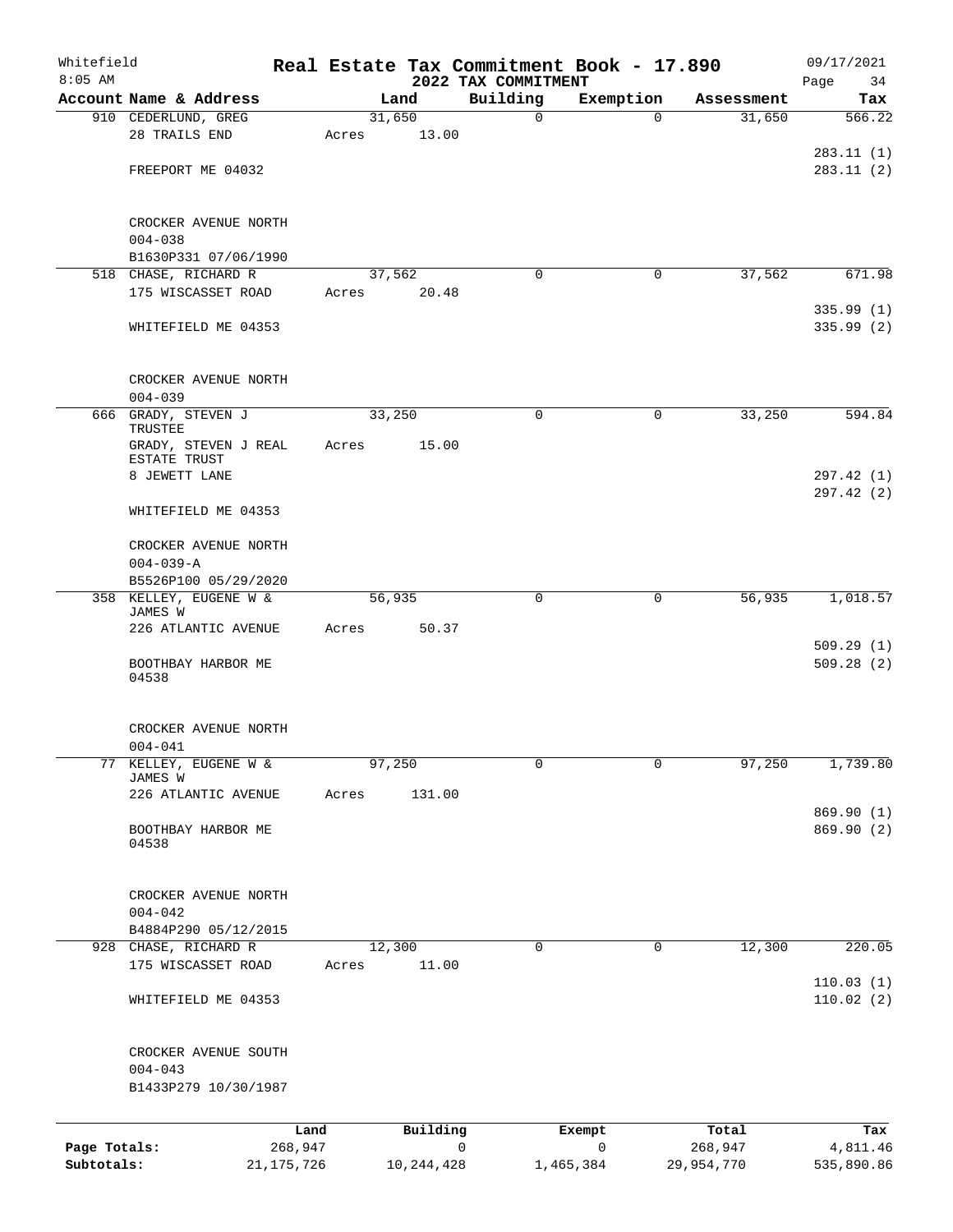| Whitefield<br>$8:05$ AM |                                      |         |       |          |          | 2022 TAX COMMITMENT | Real Estate Tax Commitment Book - 17.890 |            | 09/17/2021<br>Page<br>35 |
|-------------------------|--------------------------------------|---------|-------|----------|----------|---------------------|------------------------------------------|------------|--------------------------|
|                         | Account Name & Address               |         |       | Land     |          | Building            | Exemption                                | Assessment | Tax                      |
|                         | 832 CHASE, ROBERTA                   |         |       | 104, 250 |          | $\mathbf 0$         | $\Omega$                                 | 104,250    | 1,865.03                 |
|                         | 79 WISCASSET ROAD                    |         | Acres |          | 145.00   |                     |                                          |            |                          |
|                         |                                      |         |       |          |          |                     |                                          |            | 932.52(1)                |
|                         | WHITEFIELD ME 04353                  |         |       |          |          |                     |                                          |            | 932.51(2)                |
|                         |                                      |         |       |          |          |                     |                                          |            |                          |
|                         |                                      |         |       |          |          |                     |                                          |            |                          |
|                         | CROCKER AVENUE SOUTH                 |         |       |          |          |                     |                                          |            |                          |
|                         | $004 - 044$                          |         |       |          |          |                     |                                          |            |                          |
|                         | B1517P146 11/30/1988                 |         |       |          |          |                     |                                          |            |                          |
|                         | 1638 KEEP, WESLEY R &<br>CONSTANCE L |         |       | 36,050   |          | 99,101              | 24,500                                   | 110,651    | 1,979.55                 |
|                         | 276 PITTSTON ROAD                    |         | Acres |          | 6.00     |                     | 01 HOMESTEAD                             |            |                          |
|                         |                                      |         |       |          |          |                     |                                          |            | 989.78 (1)               |
|                         | WHITEFIELD ME 04353                  |         |       |          |          |                     |                                          |            | 989.77 (2)               |
|                         |                                      |         |       |          |          |                     |                                          |            |                          |
|                         |                                      |         |       |          |          |                     |                                          |            |                          |
|                         | 276 PITTSTON ROAD                    |         |       |          |          |                     |                                          |            |                          |
|                         | $004 - 044 - A$                      |         |       |          |          |                     |                                          |            |                          |
|                         | B3313P238 06/22/2004                 |         |       |          |          |                     |                                          |            |                          |
| 1232                    | DYER, ISAAC W III &                  |         |       | 76,750   |          | $\mathbf 0$         | $\mathbf 0$                              | 76,750     | 1,373.06                 |
|                         | ISAAC C                              |         |       |          |          |                     |                                          |            |                          |
|                         | DYER, ERIC W                         |         | Acres |          | 90.00    |                     |                                          |            |                          |
|                         | 20 UPPER NARROWS LANE                |         |       |          |          |                     |                                          |            | 686.53(1)                |
|                         |                                      |         |       |          |          |                     |                                          |            | 686.53(2)                |
|                         | WINTHROP ME 04364                    |         |       |          |          |                     |                                          |            |                          |
|                         |                                      |         |       |          |          |                     |                                          |            |                          |
|                         | HEMLOCK LANE                         |         |       |          |          |                     |                                          |            |                          |
|                         | $004 - 044 - B$                      |         |       |          |          |                     |                                          |            |                          |
|                         | B2972P13 12/27/2002                  |         |       |          |          |                     |                                          |            |                          |
|                         | 658 LABONTE, TRISHA C                |         |       | 30,150   |          | 11,123              | 0                                        | 41,273     | 738.37                   |
|                         | 274 PITTSTON ROAD                    |         | Acres |          | 1.60     |                     |                                          |            |                          |
|                         | WHITEFIELD ME 04353                  |         |       |          |          |                     |                                          |            | 369.19(1)<br>369.18(2)   |
|                         |                                      |         |       |          |          |                     |                                          |            |                          |
|                         |                                      |         |       |          |          |                     |                                          |            |                          |
|                         | 274 PITTSTON ROAD                    |         |       |          |          |                     |                                          |            |                          |
|                         | $004 - 044 - B - 1$                  |         |       |          |          |                     |                                          |            |                          |
|                         | B5523P259 05/21/2020                 |         |       |          |          |                     |                                          |            |                          |
|                         | 1455 RAFTERY, RYAN P & GRACE         |         |       | 38,150   |          | 0                   | 0                                        | 38,150     | 682.50                   |
|                         | т                                    |         |       |          |          |                     |                                          |            |                          |
|                         | 130 MORTON ROAD                      |         | Acres |          | 13.60    |                     |                                          |            |                          |
|                         |                                      |         |       |          |          |                     |                                          |            | 341.25(1)                |
|                         | YARMOUTH ME 04096                    |         |       |          |          |                     |                                          |            | 341.25(2)                |
|                         |                                      |         |       |          |          |                     |                                          |            |                          |
|                         |                                      |         |       |          |          |                     |                                          |            |                          |
|                         | PITTSTON ROAD                        |         |       |          |          |                     |                                          |            |                          |
|                         | $004 - 044 - B - 2$                  |         |       |          |          |                     |                                          |            |                          |
|                         | B4370P251 02/01/2011                 |         |       |          |          |                     |                                          |            |                          |
|                         | 120 CHASE, RICHARD R                 |         |       | 35,750   |          | 0                   | 0                                        | 35,750     | 639.57                   |
|                         | 175 WISCASSET ROAD                   |         | Acres |          | 45.00    |                     |                                          |            |                          |
|                         |                                      |         |       |          |          |                     |                                          |            | 319.79(1)                |
|                         | WHITEFIELD ME 04353                  |         |       |          |          |                     |                                          |            | 319.78(2)                |
|                         |                                      |         |       |          |          |                     |                                          |            |                          |
|                         |                                      |         |       |          |          |                     |                                          |            |                          |
|                         | CROCKER AVENUE NORTH                 |         |       |          |          |                     |                                          |            |                          |
|                         | $004 - 044 - C$                      |         |       |          |          |                     |                                          |            |                          |
|                         |                                      |         |       |          |          |                     |                                          |            |                          |
|                         |                                      |         |       |          |          |                     |                                          |            |                          |
|                         |                                      | Land    |       |          | Building |                     | Exempt                                   | Total      | Tax                      |
| Page Totals:            |                                      | 321,100 |       |          | 110,224  |                     | 24,500                                   | 406,824    | 7,278.08                 |

**Subtotals:** 21,496,826 10,354,652 1,489,884 30,361,594 543,168.94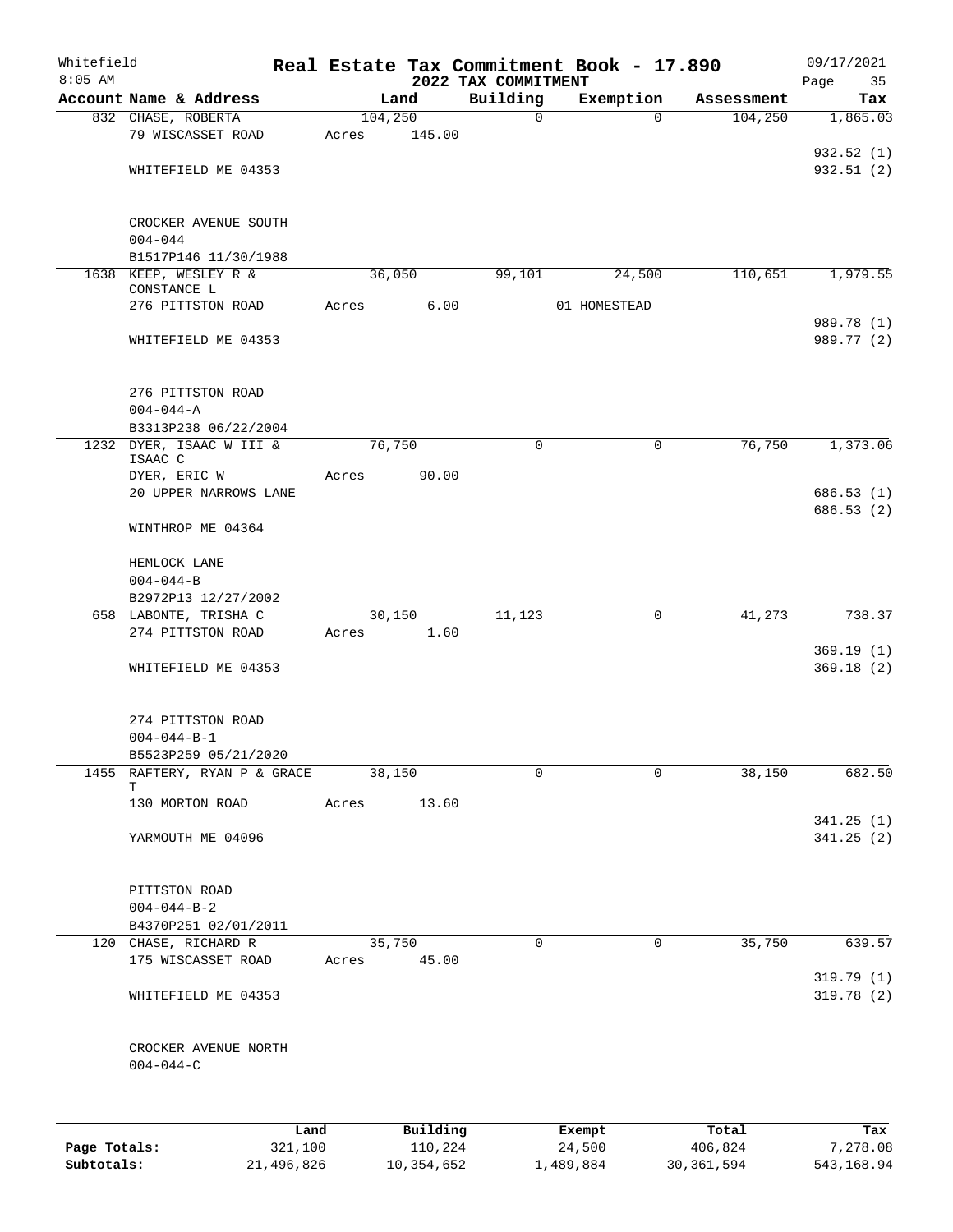| Whitefield<br>$8:05$ AM |                                                                 |             |        |      | 2022 TAX COMMITMENT | Real Estate Tax Commitment Book - 17.890 |             |             | 09/17/2021<br>Page<br>36 |
|-------------------------|-----------------------------------------------------------------|-------------|--------|------|---------------------|------------------------------------------|-------------|-------------|--------------------------|
|                         | Account Name & Address                                          |             | Land   |      | Building            | Exemption                                |             | Assessment  | Tax                      |
|                         | 1010 GREGORY, ALAN                                              |             | 36,690 |      | 78,857              | 24,500                                   |             | 91,047      | 1,628.83                 |
|                         | GREGORY, WENDY L                                                | Acres       |        | 6.80 |                     | 01 HOMESTEAD                             |             |             |                          |
|                         | 238 PITTSTON ROAD                                               |             |        |      |                     |                                          |             |             | 814.42 (1)               |
|                         | WHITEFIELD ME 04353                                             |             |        |      |                     |                                          |             |             | 814.41 (2)               |
|                         | 238 PITTSTON ROAD                                               |             |        |      |                     |                                          |             |             |                          |
|                         | $004 - 044 - D$                                                 |             |        |      |                     |                                          |             |             |                          |
|                         | B4894P25 06/09/2015                                             |             |        |      |                     |                                          |             |             |                          |
|                         | 776 BUCKINGHAM, TERRI ANN                                       |             | 6,150  |      | $\mathbf 0$         |                                          | $\mathbf 0$ | 6,150       | 110.02                   |
|                         | PO BOX 592                                                      | Acres       |        | 4.10 |                     |                                          |             |             |                          |
|                         |                                                                 |             |        |      |                     |                                          |             |             | 55.01(1)                 |
|                         | MANCHESTER ME 04351                                             |             |        |      |                     |                                          |             |             | 55.01(2)                 |
|                         | PITTSTON ROAD                                                   |             |        |      |                     |                                          |             |             |                          |
|                         | $004 - 044 - E$                                                 |             |        |      |                     |                                          |             |             |                          |
|                         | B5058P210 08/23/2016                                            |             |        |      |                     |                                          |             |             |                          |
|                         | 1904 GRADY, STEVEN J                                            |             | 33,250 |      | 0                   |                                          | $\mathbf 0$ | 33,250      | 594.84                   |
|                         | 8 JEWITT LANE                                                   | Acres 15.00 |        |      |                     |                                          |             |             |                          |
|                         | WHITEFIELD ME 04353                                             |             |        |      |                     |                                          |             |             | 297.42 (1)<br>297.42(2)  |
|                         | CROCKER AVENUE SOUTH<br>$004 - 044 - F$<br>B5086P284 12/10/2016 |             |        |      |                     |                                          |             |             |                          |
|                         | 448 HELM, GREG A                                                |             | 37,226 |      | 123,196             | 24,500                                   |             | 135,922     | 2,431.64                 |
|                         | 184 PITTSTON ROAD                                               | Acres       |        | 7.47 |                     | 01 HOMESTEAD                             |             |             |                          |
|                         |                                                                 |             |        |      |                     |                                          |             |             | 1, 215.82(1)             |
|                         | WHITEFIELD ME 04353                                             |             |        |      |                     |                                          |             |             | 1, 215.82(2)             |
|                         | 184 PITTSTON ROAD<br>$004 - 045$                                |             |        |      |                     |                                          |             |             |                          |
|                         | B5078P267 11/22/2016                                            |             |        |      |                     |                                          |             |             |                          |
|                         | 699 DANIELS, GRACE L                                            |             | 51,500 |      | 36,372              | 24,500                                   |             | 63,372      | 1, 133.73                |
|                         | DANIELS, JOHN M                                                 | Acres       |        | 4.00 |                     | 01 HOMESTEAD                             |             |             |                          |
|                         | 204 PITTSTON ROAD                                               |             |        |      |                     |                                          |             |             | 566.87(1)                |
|                         | WHITEFIELD ME 04353                                             |             |        |      |                     |                                          |             |             | 566.86(2)                |
|                         | 204 PITTSTON ROAD                                               |             |        |      |                     |                                          |             |             |                          |
|                         | $004 - 046$                                                     |             |        |      |                     |                                          |             |             |                          |
|                         | B5443P273 10/11/2019                                            |             |        |      |                     |                                          |             |             |                          |
|                         | 1140 DANIELS, DALE                                              |             | 0      |      | 6,230               | 6,230                                    |             | $\mathbf 0$ | 0.00                     |
|                         | 210 PITTSTON ROAD                                               |             |        |      |                     | 01 HOMESTEAD                             |             |             |                          |
|                         |                                                                 |             |        |      |                     |                                          |             |             |                          |
|                         | WHITEFIELD ME 04353                                             |             |        |      |                     |                                          |             |             |                          |
|                         | 210 PITTSTON ROAD<br>$004 - 046 - ON$                           |             |        |      |                     |                                          |             |             |                          |
|                         |                                                                 |             |        |      |                     |                                          |             |             |                          |
|                         |                                                                 |             |        |      |                     |                                          |             |             |                          |

|              | Land       | Building   | Exempt    | Total      | Tax        |
|--------------|------------|------------|-----------|------------|------------|
| Page Totals: | 164,816    | 244,655    | 79,730    | 329,741    | 5,899.06   |
| Subtotals:   | 21,661,642 | 10,599,307 | 1,569,614 | 30,691,335 | 549,068.00 |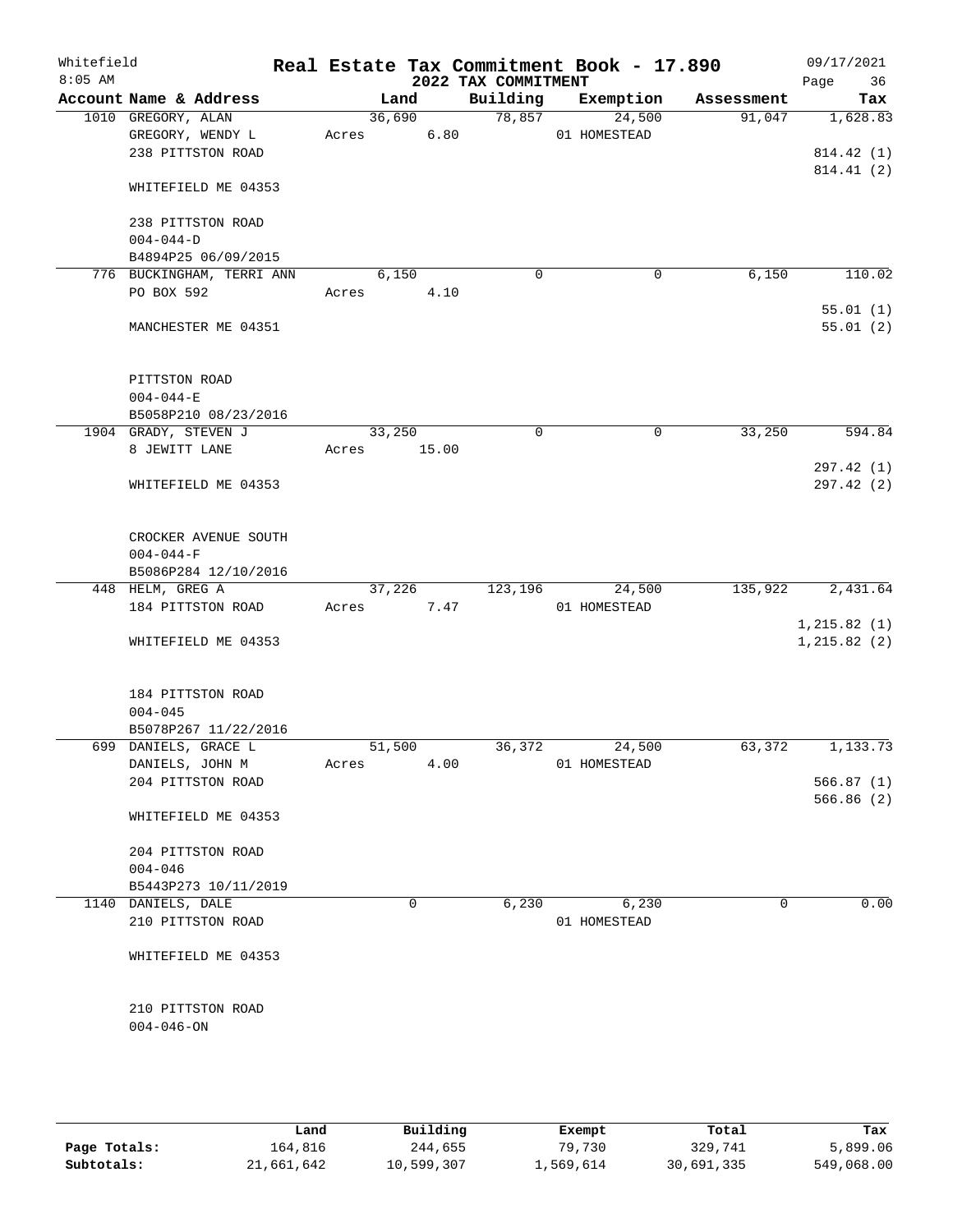| Whitefield |                                                            |        |       |                                      | Real Estate Tax Commitment Book - 17.890 |            | 09/17/2021             |
|------------|------------------------------------------------------------|--------|-------|--------------------------------------|------------------------------------------|------------|------------------------|
| $8:05$ AM  |                                                            |        |       | 2022 TAX COMMITMENT                  |                                          |            | 37<br>Page             |
|            | Account Name & Address                                     | Land   |       | Building                             | Exemption                                | Assessment | Tax                    |
|            | 1258 SULLIVAN, MICHAEL G JR<br>& MARLENE                   | 40,150 |       | 29,593                               | $\Omega$                                 | 69,743     | 1,247.70               |
|            | 222 PITTSTON ROAD                                          | Acres  | 1.60  |                                      |                                          |            |                        |
|            | WHITEFIELD ME 04353                                        |        |       |                                      |                                          |            | 623.85(1)<br>623.85(2) |
|            |                                                            |        |       |                                      |                                          |            |                        |
|            | 218 PITTSTON ROAD                                          |        |       |                                      |                                          |            |                        |
|            | $004 - 047$                                                |        |       |                                      |                                          |            |                        |
|            | B1915P12 10/01/1993                                        |        |       |                                      |                                          |            |                        |
|            | 1058 SULLIVAN, MICHAEL G JR<br>& MARLENE                   |        | 0     | 24,579                               | 24,579                                   | $\Omega$   | 0.00                   |
|            | 222 PITTSTON ROAD                                          |        |       |                                      | 01 HOMESTEAD                             |            |                        |
|            |                                                            |        |       |                                      | 05 VET EXEMPTION                         |            |                        |
|            | WHITEFIELD ME 04353                                        |        |       |                                      |                                          |            |                        |
|            |                                                            |        |       |                                      |                                          |            |                        |
|            | 222 PITTSTON ROAD<br>$004 - 047 - ON$                      |        |       |                                      |                                          |            |                        |
|            | 958 DENHAM, ARTHUR & ELAINE                                | 32,550 |       | 58,697                               | 30,380                                   | 60,867     | 1,088.91               |
|            | 230 PITTSTON ROAD                                          | Acres  | 3.20  |                                      | 05 VET EXEMPTION                         |            |                        |
|            |                                                            |        |       |                                      | 01 HOMESTEAD                             |            | 544.46 (1)             |
|            | WHITEFIELD ME 04353                                        |        |       |                                      |                                          |            | 544.45(2)              |
|            |                                                            |        |       |                                      |                                          |            |                        |
|            |                                                            |        |       |                                      |                                          |            |                        |
|            | 230 PITTSTON ROAD                                          |        |       |                                      |                                          |            |                        |
|            | $004 - 048$                                                |        |       |                                      |                                          |            |                        |
|            | B613P350 05/02/1966                                        |        |       |                                      |                                          |            |                        |
|            | 1618 DAXLAND, KARL GUSTAV &<br>MARY LOU JENDRY<br>TRUSTEES | 59,565 |       | 92,375                               | 0                                        | 151,940    | 2,718.21               |
|            | DAXLAND-DRIFT ROAD                                         | Acres  | 25.10 |                                      |                                          |            |                        |
|            | REALTY TRUST                                               |        |       |                                      |                                          |            |                        |
|            | PO BOX 251                                                 |        |       |                                      |                                          |            | 1,359.11(1)            |
|            |                                                            |        |       |                                      |                                          |            | 1,359.10(2)            |
|            | ALNA ME 04535                                              |        |       |                                      |                                          |            |                        |
|            | 527 HEAD TIDE ROAD                                         |        |       |                                      |                                          |            |                        |
|            | $005 - 001$                                                |        |       |                                      |                                          |            |                        |
|            | B4586P40 10/29/2012                                        |        |       |                                      |                                          |            |                        |
|            | 1882 BERGERON, MARK D                                      | 31,470 |       | 142,010                              | 0                                        | 173,480    | 3,103.56               |
|            | BERGERON, MARIE A                                          | Acres  | 2.48  |                                      |                                          |            |                        |
|            | 109 APPLE RIDGE ROAD                                       |        |       |                                      |                                          |            | 1,551.78(1)            |
|            |                                                            |        |       |                                      |                                          |            | 1,551.78(2)            |
|            | WEST SPRINGFIELD MA                                        |        |       |                                      |                                          |            |                        |
|            | 01089                                                      |        |       |                                      |                                          |            |                        |
|            |                                                            |        |       | Located off to the side of 527 HT RD |                                          |            |                        |
|            | HEAD TIDE ROAD                                             |        |       |                                      |                                          |            |                        |
|            | $005 - 001 - A$                                            |        |       |                                      |                                          |            |                        |
|            | B4971P100 01/22/2016                                       |        |       |                                      |                                          |            |                        |

|              | Land       | Building   | Exempt    | Total        | Tax        |
|--------------|------------|------------|-----------|--------------|------------|
| Page Totals: | 163,735    | 347,254    | 54,959    | 456,030      | 8,158.38   |
| Subtotals:   | 21,825,377 | 10,946,561 | 1,624,573 | 31, 147, 365 | 557,226.38 |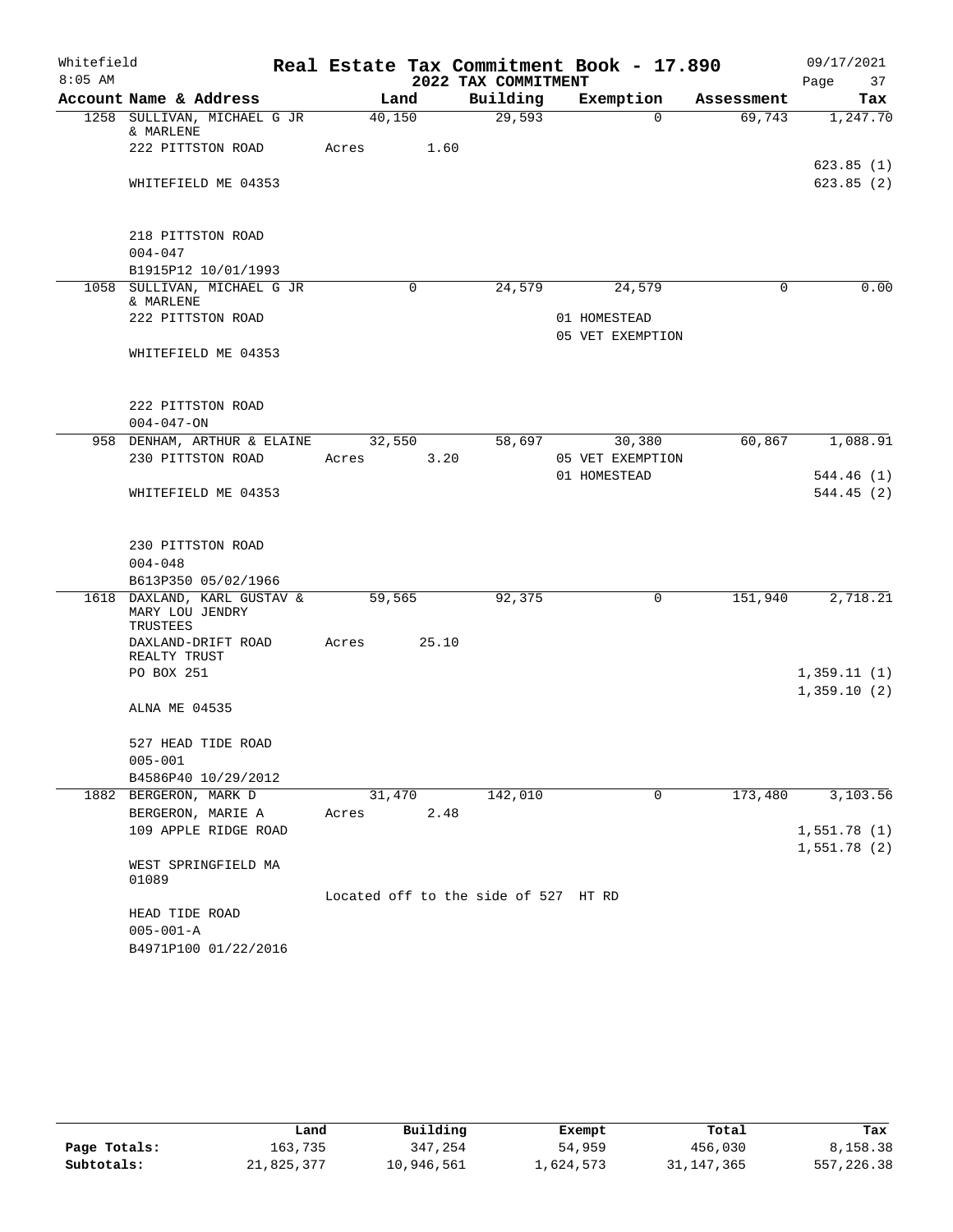| Whitefield<br>$8:05$ AM    |                                                                   |                       |       |                       | 2022 TAX COMMITMENT | Real Estate Tax Commitment Book - 17.890 |                       | 09/17/2021<br>Page         |
|----------------------------|-------------------------------------------------------------------|-----------------------|-------|-----------------------|---------------------|------------------------------------------|-----------------------|----------------------------|
|                            | Account Name & Address                                            |                       |       | Land                  | Building            | Exemption                                | Assessment            | 38<br>Tax                  |
|                            | 1292 SLAYMAN, CLIFFORD L                                          |                       |       | 40,500                | $\mathbf 0$         | $\Omega$                                 | 40,500                | 724.55                     |
|                            | TRUSTEE<br>SLAYMAN, CLIFFORD L<br>REVOCABLE TRUST<br>5 BRIAR LANE |                       | Acres | 25.00                 |                     |                                          |                       | 362.28(1)                  |
|                            | HAMDEN CT 06511                                                   |                       |       |                       |                     |                                          |                       | 362.27(2)                  |
|                            |                                                                   |                       |       |                       |                     |                                          |                       |                            |
|                            | HEAD TIDE ROAD<br>$005 - 002$<br>B5255P117 05/04/2018             |                       |       |                       |                     |                                          |                       |                            |
|                            | 1211 HUNNIBELL, SHERRILL                                          |                       |       | 49,050                | 89,816              | 0                                        | 138,866               | 2,484.31                   |
|                            | 95 CHESTNUT STREET                                                |                       | Acres | 16.00                 |                     |                                          |                       | 1,242.16(1)                |
|                            | REHOBOTH MA 02769                                                 |                       |       |                       |                     |                                          |                       | 1, 242.15(2)               |
|                            | 461 HEAD TIDE ROAD<br>$005 - 003$                                 |                       |       |                       |                     |                                          |                       |                            |
|                            | B2164P257 07/15/1996                                              |                       |       |                       |                     |                                          |                       |                            |
|                            | 486 TALACKO, DEBORAH A &<br>LYNN J                                |                       |       | 47,802                | 179,271             | 24,500                                   | 202,573               | 3,624.03                   |
|                            | 425 HEAD TIDE ROAD                                                |                       | Acres | 14.44                 |                     | 01 HOMESTEAD                             |                       |                            |
|                            | WHITEFIELD ME 04353                                               |                       |       |                       |                     |                                          |                       | 1,812.02(1)<br>1,812.01(2) |
|                            | 425 HEAD TIDE ROAD<br>$005 - 004$                                 |                       |       |                       |                     |                                          |                       |                            |
|                            | B4024P111 06/26/2008                                              |                       |       |                       |                     |                                          |                       |                            |
|                            | 1247 MORONEY, VANESSA H<br>REVOCABLE TRUST                        |                       |       | 38,298                | $\mathbf 0$         | 0                                        | 38,298                | 685.15                     |
|                            | HITZ, KYLEE L<br>142 BEDFORD ROAD                                 |                       | Acres | 15.06                 |                     |                                          |                       | 342.58(1)                  |
|                            | CARLISLE MA 01741                                                 |                       |       |                       |                     |                                          |                       | 342.57 (2)                 |
|                            | HEAD TIDE ROAD<br>$005 - 004 - A$                                 |                       |       |                       |                     |                                          |                       |                            |
|                            | B5453P74 10/25/2019                                               |                       |       |                       |                     |                                          |                       |                            |
|                            | 57 TOWNSEND, DANIEL S<br>TOWNSEND, KARYN V                        |                       | Acres | 56,826<br>27.04       | 116,206             | 24,500<br>01 HOMESTEAD                   | 148,532               | 2,657.24                   |
|                            | 411 HEAD TIDE ROAD                                                |                       |       |                       |                     |                                          |                       | 1,328.62(1)                |
|                            | WHITEFIELD ME 04353                                               |                       |       |                       |                     |                                          |                       | 1,328.62(2)                |
|                            | 411 HEAD TIDE ROAD                                                |                       |       |                       |                     |                                          |                       |                            |
|                            | $005 - 005$                                                       |                       |       |                       |                     |                                          |                       |                            |
|                            | B2364P281 07/23/1998                                              |                       |       |                       |                     |                                          |                       |                            |
|                            | 834 HAVEN, GREGORY W                                              |                       |       | 30,000                | 127,133             | 0                                        | 157,133               | 2,811.11                   |
|                            | 373 HEAD TIDE ROAD                                                |                       | Acres | 0.55                  |                     |                                          |                       | 1,405.56(1)                |
|                            | WHITEFIELD ME 04353                                               |                       |       |                       |                     |                                          |                       | 1,405.55(2)                |
|                            | 373 HEAD TIDE ROAD<br>$005 - 007$                                 |                       |       |                       |                     |                                          |                       |                            |
|                            | B3760P153 10/19/2006                                              |                       |       |                       |                     |                                          |                       |                            |
|                            |                                                                   | Land                  |       | Building              |                     | Exempt                                   | Total                 | Tax                        |
| Page Totals:<br>Subtotals: |                                                                   | 262,476<br>22,087,853 |       | 512,426<br>11,458,987 |                     | 49,000<br>1,673,573                      | 725,902<br>31,873,267 | 12,986.39<br>570, 212.77   |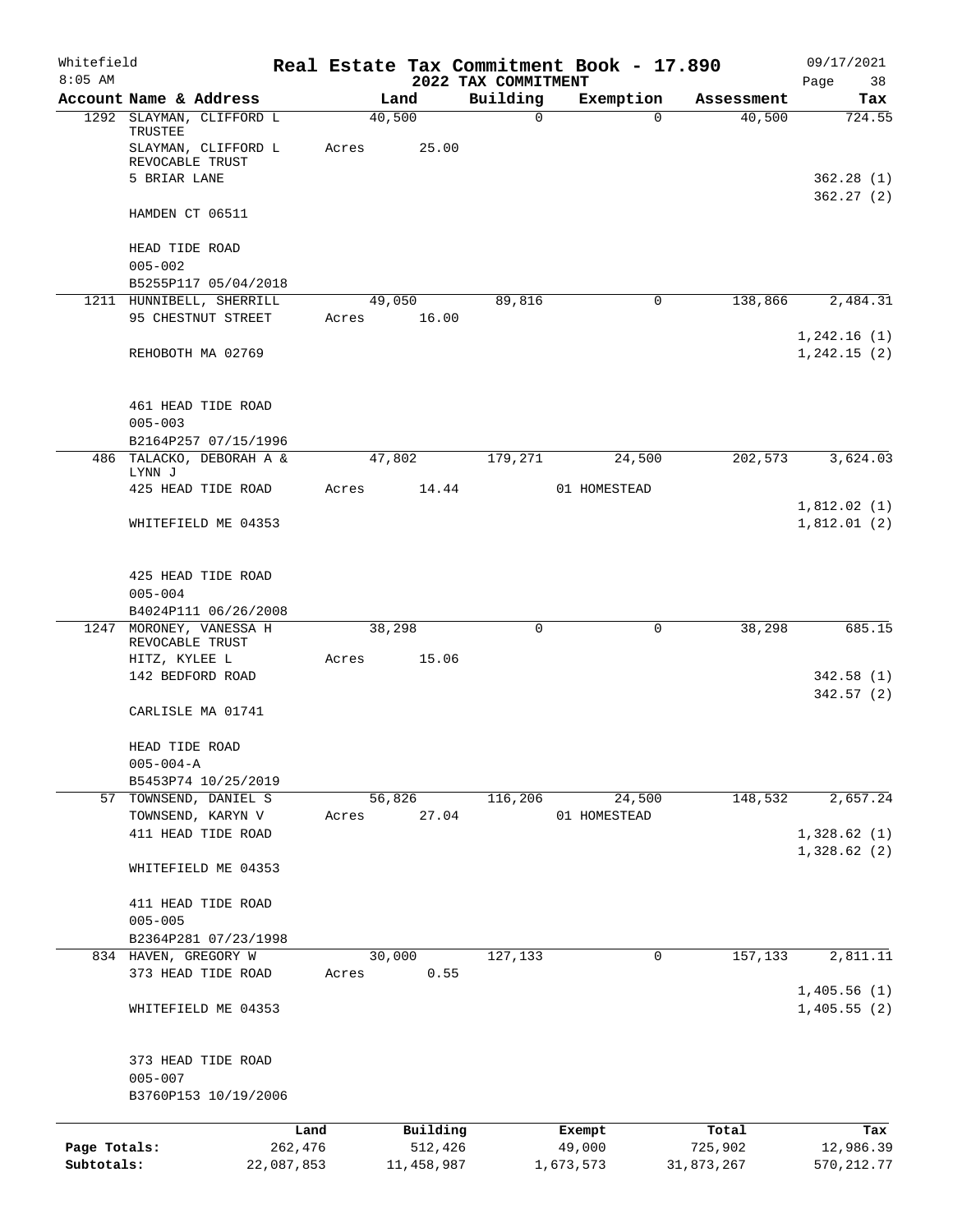| Whitefield   |                                                |            |       |            | Real Estate Tax Commitment Book - 17.890 |                  |            |            | 09/17/2021                   |
|--------------|------------------------------------------------|------------|-------|------------|------------------------------------------|------------------|------------|------------|------------------------------|
| $8:05$ AM    | Account Name & Address                         |            |       | Land       | 2022 TAX COMMITMENT<br>Building          | Exemption        |            | Assessment | 39<br>Page<br>Tax            |
|              | 1395 KITTREDGE, RIE                            |            |       | 40,250     | 132,394                                  |                  | 24,500     | 148, 144   | 2,650.30                     |
|              | 367 HEAD TIDE ROAD                             |            | Acres | 5.00       |                                          | 01 HOMESTEAD     |            |            |                              |
|              |                                                |            |       |            |                                          |                  |            |            | 1,325.15(1)                  |
|              | WHITEFIELD ME 04353                            |            |       |            |                                          |                  |            |            | 1,325.15(2)                  |
|              | 367 HEAD TIDE ROAD                             |            |       |            |                                          |                  |            |            |                              |
|              | $005 - 007 - 001$                              |            |       |            |                                          |                  |            |            |                              |
|              | 574 DE LISLE, ROBERT C<br>TRUSTEE              |            |       | 45,850     | 116,608                                  |                  | 24,500     | 137,958    | 2,468.07                     |
|              | DE LISLE, ROBERT C<br>REVOCABLE TRUST          |            | Acres | 12.00      |                                          | 01 HOMESTEAD     |            |            |                              |
|              | 337 HEAD TIDE ROAD                             |            |       |            |                                          |                  |            |            | 1,234.04(1)                  |
|              | WHITEFIELD ME 04353<br>3701                    |            |       |            |                                          |                  |            |            | 1, 234.03(2)                 |
|              | 337 HEAD TIDE ROAD                             |            |       |            |                                          |                  |            |            |                              |
|              | $005 - 008$                                    |            |       |            |                                          |                  |            |            |                              |
|              | B4941P121 10/21/2015<br>1208 RUSSELL, PHILIP & |            |       | 56,150     | 99,532                                   |                  | 30,380     | 125,302    | 2,241.65                     |
|              | BARBARA                                        |            |       |            |                                          |                  |            |            |                              |
|              | 271 HEAD TIDE ROAD                             |            | Acres | 26.00      |                                          | 01 HOMESTEAD     |            |            |                              |
|              | WHITEFIELD ME 04353                            |            |       |            |                                          | 05 VET EXEMPTION |            |            | 1, 120.83(1)<br>1, 120.82(2) |
|              | 271 HEAD TIDE ROAD                             |            |       |            |                                          |                  |            |            |                              |
|              | $005 - 009$                                    |            |       |            |                                          |                  |            |            |                              |
|              | 307 SIMPSON, CHRISTOPHER P                     |            |       | 46,890     | 172,650                                  |                  | 24,500     | 195,040    | 3,489.27                     |
|              | & LAURIE                                       |            |       |            |                                          |                  |            |            |                              |
|              | 251 HEAD TIDE ROAD                             |            | Acres | 13.30      |                                          | 01 HOMESTEAD     |            |            | 1,744.64(1)                  |
|              | WHITEFIELD ME 04353                            |            |       |            |                                          |                  |            |            | 1,744.63(2)                  |
|              | 251 HEAD TIDE ROAD                             |            |       |            |                                          |                  |            |            |                              |
|              | $005 - 010$                                    |            |       |            |                                          |                  |            |            |                              |
|              | B1456P56 02/25/1988                            |            |       |            |                                          |                  |            |            |                              |
|              | 713 MASON, CEDRIC L &<br>BEVERLY               |            |       | 63,300     | 95,323                                   |                  | 24,500     | 134,123    | 2,399.46                     |
|              | 241 HEAD TIDE ROAD                             |            | Acres | 37.00      |                                          | 01 HOMESTEAD     |            |            |                              |
|              |                                                |            |       |            |                                          |                  |            |            | 1, 199.73(1)                 |
|              | WHITEFIELD ME 04353                            |            |       |            |                                          |                  |            |            | 1, 199.73(2)                 |
|              | 241 HEAD TIDE ROAD<br>$005 - 011$              |            |       |            |                                          |                  |            |            |                              |
|              | B637P469 03/12/1969                            |            |       |            |                                          |                  |            |            |                              |
|              | 1434 BUSHNELL, MICHAEL L                       |            |       | 20,600     | 0                                        |                  | 0          | 20,600     | 368.53                       |
|              | 16 SHERBROOKE DRIVE                            |            | Acres | 1.90       |                                          |                  |            |            |                              |
|              | PRINCETON JCT NJ 08550                         |            |       |            |                                          |                  |            |            | 184.27(1)<br>184.26(2)       |
|              |                                                |            |       |            |                                          |                  |            |            |                              |
|              | HEAD TIDE ROAD<br>$005 - 012$                  |            |       |            |                                          |                  |            |            |                              |
|              | B1031P146 05/30/1980                           |            |       |            |                                          |                  |            |            |                              |
|              |                                                | Land       |       | Building   |                                          | Exempt           |            | Total      | Tax                          |
| Page Totals: |                                                | 273,040    |       | 616,507    |                                          | 128,380          | 761,167    |            | 13,617.28                    |
| Subtotals:   |                                                | 22,360,893 |       | 12,075,494 |                                          | 1,801,953        | 32,634,434 |            | 583,830.05                   |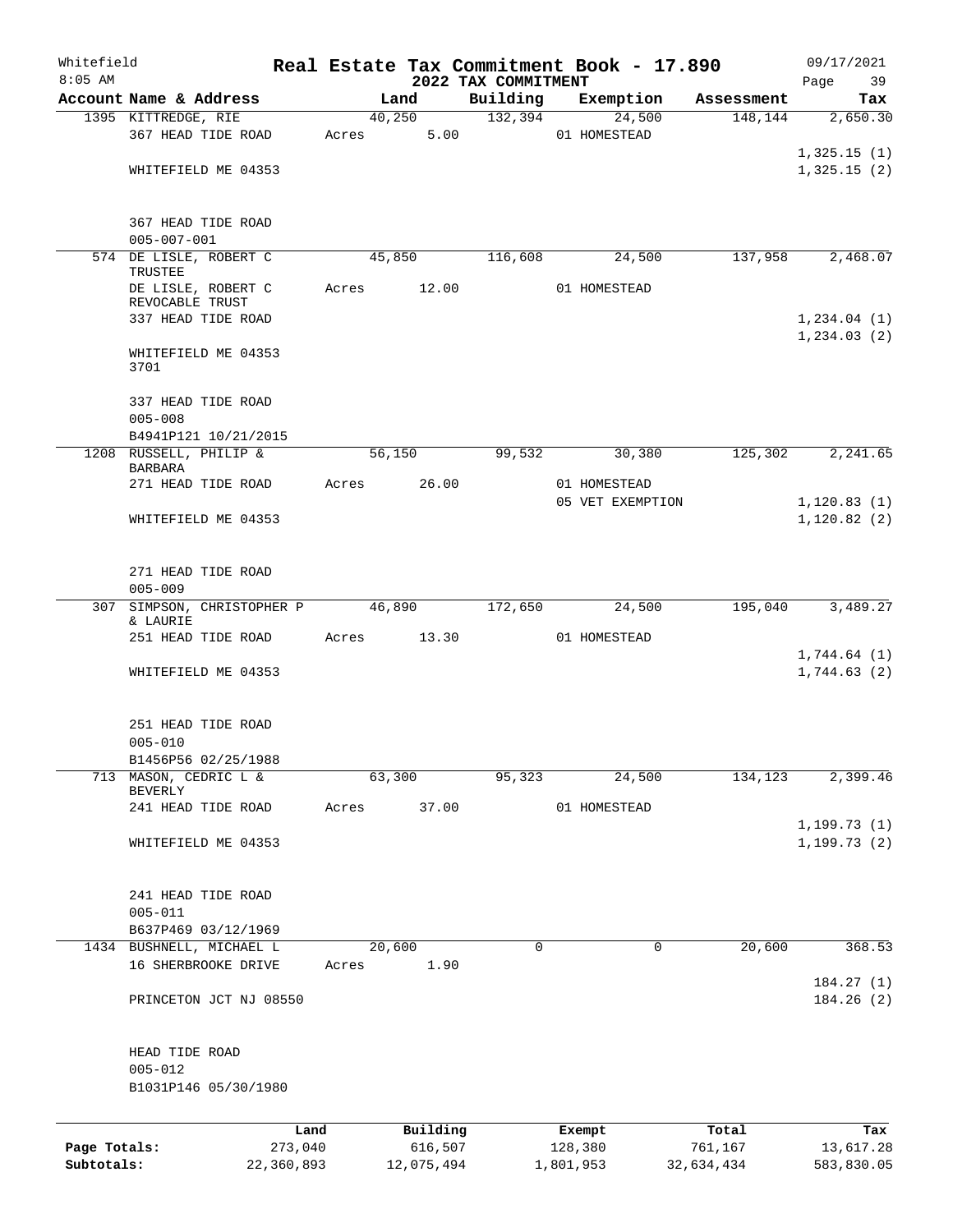| Whitefield |                                     |       |        |                         | Real Estate Tax Commitment Book - 17.890 |            | 09/17/2021   |
|------------|-------------------------------------|-------|--------|-------------------------|------------------------------------------|------------|--------------|
| $8:05$ AM  |                                     |       |        | 2022 TAX COMMITMENT     |                                          |            | Page<br>40   |
|            | Account Name & Address              |       | Land   | Building                | Exemption                                | Assessment | Tax          |
|            | 1339 LINCOLN, CARROLL &<br>KATHLEEN |       | 30,000 | 66,416                  | 24,500                                   | 71,916     | 1,286.58     |
|            | 230 HEAD TIDE ROAD                  | Acres | 1.20   |                         | 01 HOMESTEAD                             |            |              |
|            |                                     |       |        |                         |                                          |            | 643.29 (1)   |
|            | WHITEFIELD ME 04353                 |       |        |                         |                                          |            | 643.29(2)    |
|            | 230 HEAD TIDE ROAD<br>$005 - 013$   |       |        |                         |                                          |            |              |
|            | B1092P15 01/26/1982                 |       |        |                         |                                          |            |              |
|            | 1192 MORESCO, ANNEKE                |       | 76,750 | $\Omega$                | $\mathbf 0$                              | 76,750     | 1,373.06     |
|            | LARSEN, RICHARD SCOTT               | Acres | 70.00  |                         |                                          |            |              |
|            | 9459 S. TURKEY CREEK                |       |        |                         |                                          |            | 686.53(1)    |
|            | ROAD                                |       |        |                         |                                          |            |              |
|            | MORRISON CO 80465                   |       |        |                         |                                          |            | 686.53 (2)   |
|            | HEAD TIDE ROAD                      |       |        |                         |                                          |            |              |
|            | $005 - 014$                         |       |        |                         |                                          |            |              |
|            | B5451P123 10/30/2019                |       |        |                         |                                          |            |              |
|            | 819 PIMENTAL, M ANTOINETTE          |       | 30,000 | 72,054                  | 24,500                                   | 77,554     | 1,387.44     |
|            | 246 HEAD TIDE ROAD                  | Acres | 0.99   |                         | 01 HOMESTEAD                             |            |              |
|            |                                     |       |        |                         |                                          |            | 693.72 (1)   |
|            | WHITEFIELD ME 04353                 |       |        |                         |                                          |            | 693.72 (2)   |
|            | 246 HEAD TIDE ROAD                  |       |        |                         |                                          |            |              |
|            | $005 - 015$                         |       |        |                         |                                          |            |              |
|            | B2495P341 09/03/1999                |       |        |                         |                                          |            |              |
|            | 1043 JOSLYN, EVELYN & RODNEY        |       | 53,100 | 76,283                  | 24,500                                   | 104,883    | 1,876.36     |
|            | 266 HEAD TIDE ROAD                  | Acres | 29.00  |                         | 01 HOMESTEAD                             |            |              |
|            |                                     |       |        |                         |                                          |            | 938.18(1)    |
|            | WHITEFIELD ME 04353                 |       |        |                         |                                          |            | 938.18(2)    |
|            | 266 HEAD TIDE ROAD                  |       |        |                         |                                          |            |              |
|            | $005 - 016$                         |       |        |                         |                                          |            |              |
|            | B2185P334 09/30/1996                |       |        |                         |                                          |            |              |
|            | 993 JOSLYN, DANIEL &<br>CHERYLE     |       | 33,750 | 133,597                 | 24,500                                   | 142,847    | 2,555.53     |
|            | 280 HEAD TIDE ROAD                  |       |        | Acres 4.00 01 HOMESTEAD |                                          |            |              |
|            |                                     |       |        |                         |                                          |            | 1, 277.77(1) |
|            | WHITEFIELD ME 04353                 |       |        |                         |                                          |            | 1,277.76(2)  |
|            | 280 HEAD TIDE ROAD                  |       |        |                         |                                          |            |              |
|            | $005 - 017$                         |       |        |                         |                                          |            |              |
|            | B943P135 01/05/1978                 |       |        |                         |                                          |            |              |

|              | Land       | Building   | Exempt    | Total      | Tax        |
|--------------|------------|------------|-----------|------------|------------|
| Page Totals: | 223,600    | 348,350    | 98,000    | 473,950    | 8,478.97   |
| Subtotals:   | 22,584,493 | 12,423,844 | ⊥,899,953 | 33,108,384 | 592,309.02 |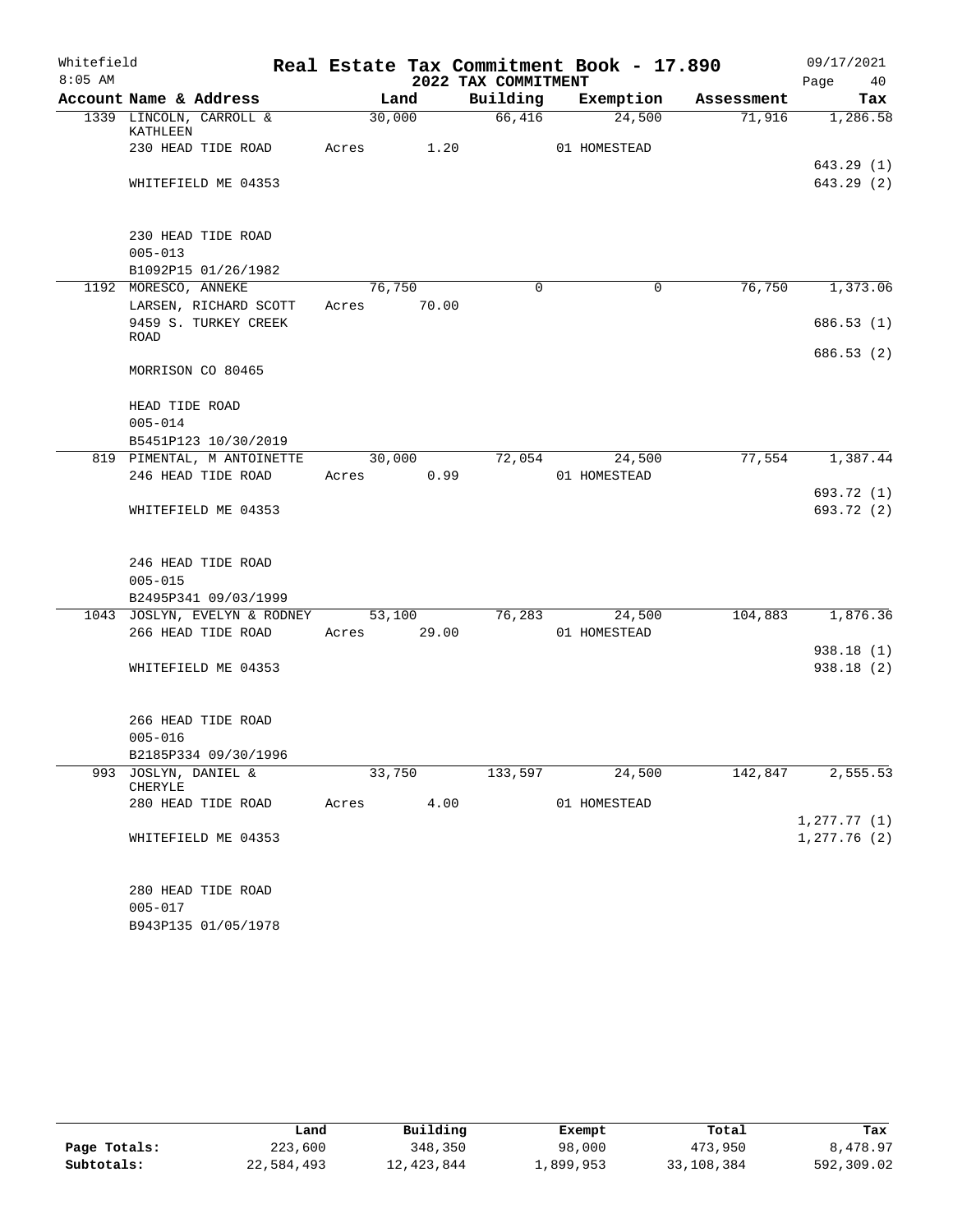| Whitefield |                                                    |       |         |                     | Real Estate Tax Commitment Book - 17.890 |            | 09/17/2021                 |
|------------|----------------------------------------------------|-------|---------|---------------------|------------------------------------------|------------|----------------------------|
| $8:05$ AM  |                                                    |       |         | 2022 TAX COMMITMENT |                                          |            | Page<br>41                 |
|            | Account Name & Address                             |       | Land    | Building            | Exemption                                | Assessment | Tax                        |
|            | 472 DE LISLE, ROBERT C<br>TRUSTEE                  |       | 20, 300 | $\mathbf 0$         | $\Omega$                                 | 20, 300    | 363.17                     |
|            | DE LISLE, ROBERT C<br>REVOCABLE TRUST              | Acres | 1.70    |                     |                                          |            |                            |
|            | 337 HEAD TIDE ROAD                                 |       |         |                     |                                          |            | 181.59(1)                  |
|            |                                                    |       |         |                     |                                          |            | 181.58(2)                  |
|            | WHITEFIELD ME 04353<br>3701                        |       |         |                     |                                          |            |                            |
|            | HEAD TIDE ROAD                                     |       |         |                     |                                          |            |                            |
|            | $005 - 018 - A$                                    |       |         |                     |                                          |            |                            |
|            | B4941P121 10/21/2015                               |       |         |                     |                                          |            |                            |
| 290        | GERARDI, CHRISTOPHER R<br>& VICKIE                 |       | 79,750  | 54,725              | 24,500                                   | 109,975    | 1,967.45                   |
|            | 358 HEADTIDE ROAD                                  | Acres | 76.00   |                     | 01 HOMESTEAD                             |            |                            |
|            |                                                    |       |         |                     |                                          |            | 983.73 (1)                 |
|            | WHITEFIELD ME 04353                                |       |         |                     |                                          |            | 983.72 (2)                 |
|            | 358 HEAD TIDE ROAD                                 |       |         |                     |                                          |            |                            |
|            | $005 - 019$                                        |       |         |                     |                                          |            |                            |
|            | B1705P75 07/18/1991<br>1637 GERARDI, CHRISTOPHER R |       | 34,050  | 47,657              | 0                                        | 81,707     | 1,461.74                   |
|            | GERARDI, VICKIE A                                  | Acres | 4.20    |                     |                                          |            |                            |
|            | 358 HEAD TIDE ROAD                                 |       |         |                     |                                          |            | 730.87(1)                  |
|            |                                                    |       |         |                     |                                          |            | 730.87(2)                  |
|            | WHITEFIELD ME 04353                                |       |         |                     |                                          |            |                            |
|            | 378 HEAD TIDE ROAD                                 |       |         |                     |                                          |            |                            |
|            | $005 - 020$                                        |       |         |                     |                                          |            |                            |
|            | B5130P268 05/08/2017                               |       |         |                     |                                          |            |                            |
| 422        | SPROUL, KATHY H<br>TRUSTEE                         |       | 46,370  | 150,278             | 24,500                                   | 172,148    | 3,079.73                   |
|            | SPROUL, KATHY HOWARD<br>GST TRUST                  | Acres | 18.90   |                     | 01 HOMESTEAD                             |            |                            |
|            | 398 HEAD TIDE ROAD                                 |       |         |                     |                                          |            | 1,539.87(1)                |
|            | WHITEFIELD ME 04353                                |       |         |                     |                                          |            | 1,539.86(2)                |
|            | 398 HEAD TIDE ROAD                                 |       |         |                     |                                          |            |                            |
|            | $005 - 021$                                        |       |         |                     |                                          |            |                            |
|            | B4593P255 11/15/2012                               |       |         |                     |                                          |            |                            |
|            | 1184 CLARK'S ENTERPRISES,<br>LLC                   |       | 35,322  | 136,679             | 0                                        | 172,001    | 3,077.10                   |
|            | 735 EAST POND ROAD                                 | Acres | 5.09    |                     |                                          |            |                            |
|            | NOBLEBORO ME 04555                                 |       |         |                     |                                          |            | 1,538.55(1)<br>1,538.55(2) |
|            |                                                    |       |         |                     |                                          |            |                            |
|            | 414 HEAD TIDE ROAD                                 |       |         |                     |                                          |            |                            |
|            | $005 - 021 - A$                                    |       |         |                     |                                          |            |                            |
|            | B5657P145 02/01/2021 B5650P98 01/15/2021           |       |         |                     |                                          |            |                            |

|              | Land       | Building   | Exempt    | Total      | Tax        |
|--------------|------------|------------|-----------|------------|------------|
| Page Totals: | 215,792    | 389,339    | 49,000    | 556,131    | 9,949.19   |
| Subtotals:   | 22,800,285 | 12,813,183 | .,948,953 | 33,664,515 | 602,258.21 |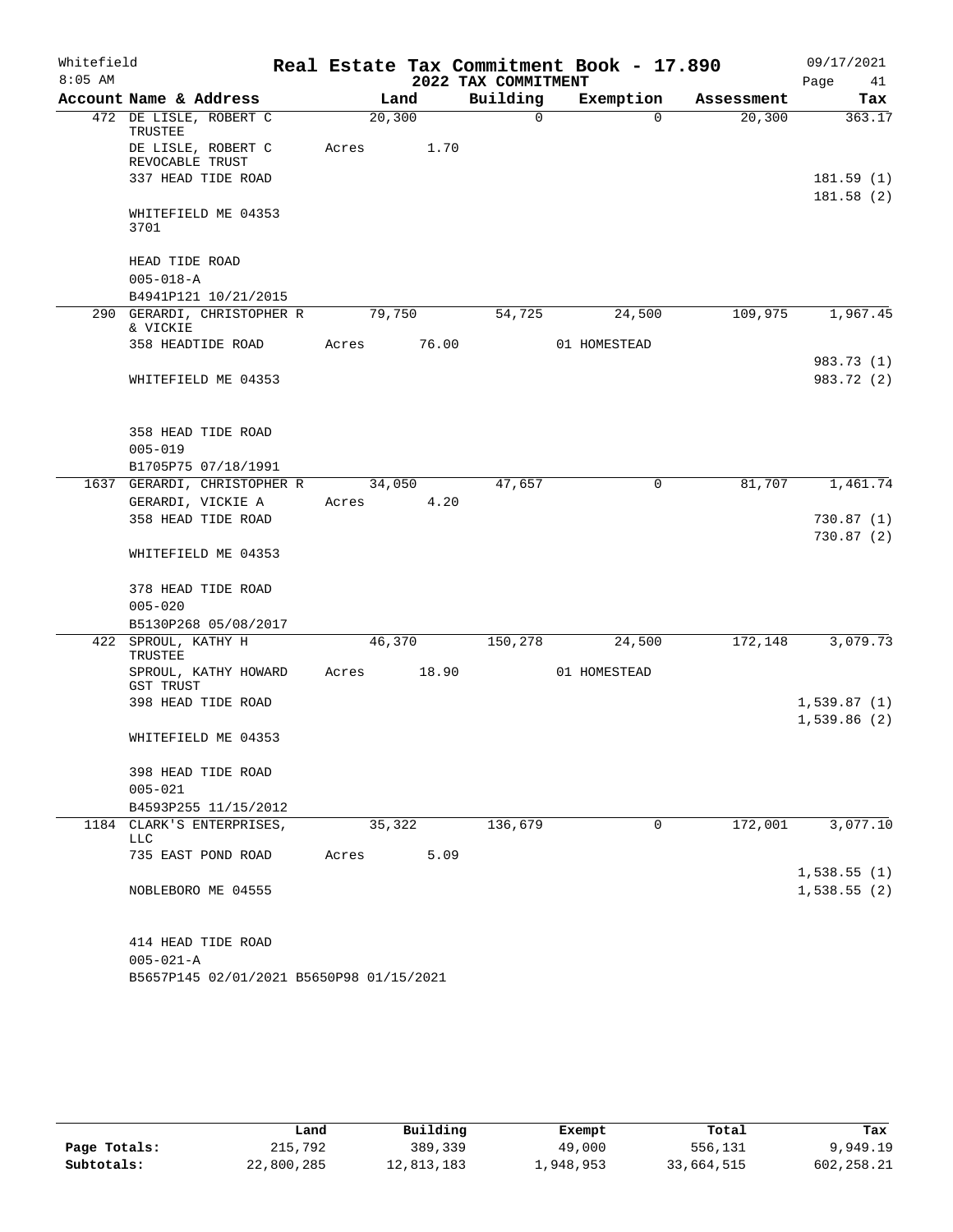| Whitefield<br>$8:05$ AM |                                             |       |              | 2022 TAX COMMITMENT | Real Estate Tax Commitment Book - 17.890 |              | 09/17/2021<br>Page<br>42 |
|-------------------------|---------------------------------------------|-------|--------------|---------------------|------------------------------------------|--------------|--------------------------|
|                         | Account Name & Address                      |       | Land         | Building            | Exemption                                | Assessment   | Tax                      |
|                         | 106 MITMAN, WILLIAM & KAREN                 |       | 49,200       | 118,528             | 24,500                                   | 143,228      | 2,562.35                 |
|                         | PO BOX 243                                  | Acres | 23.00        |                     | 01 HOMESTEAD                             |              |                          |
|                         |                                             |       |              |                     |                                          |              | 1,281.18(1)              |
|                         | ALNA ME 04535                               |       |              |                     |                                          |              | 1,281.17(2)              |
|                         |                                             |       |              |                     |                                          |              |                          |
|                         |                                             |       |              |                     |                                          |              |                          |
|                         | 442 HEAD TIDE ROAD                          |       |              |                     |                                          |              |                          |
|                         | $005 - 022$                                 |       |              |                     |                                          |              |                          |
|                         | B2067P124 06/22/1995                        |       |              |                     |                                          |              |                          |
|                         | 1593 MITMAN, KAREN                          |       | 26,770       | $\Omega$            | 0                                        | 26,770       | 478.92                   |
|                         | PO BOX 243                                  | Acres | 6.90         |                     |                                          |              |                          |
|                         |                                             |       |              |                     |                                          |              | 239.46(1)                |
|                         | ALNA ME 04535                               |       |              |                     |                                          |              | 239.46(2)                |
|                         |                                             |       |              |                     |                                          |              |                          |
|                         |                                             |       |              |                     |                                          |              |                          |
|                         | 22 HOLLYWOOD BOULEVARD                      |       |              |                     |                                          |              |                          |
|                         | $005 - 023$                                 |       |              |                     |                                          |              |                          |
|                         | B5066P236 10/19/2016                        |       |              |                     |                                          |              |                          |
|                         | 858 HAMILTON, CHRISTOPHER C<br>& PATRICIA M |       | 24,650       | 3,595               | 0                                        | 28,245       | 505.30                   |
|                         | 6 SOUTH FOWLES LANE                         | Acres | 4.60         |                     |                                          |              |                          |
|                         |                                             |       |              |                     |                                          |              | 252.65(1)                |
|                         | WHITEFIELD ME 04353                         |       |              |                     |                                          |              | 252.65(2)                |
|                         |                                             |       |              |                     |                                          |              |                          |
|                         |                                             |       |              |                     |                                          |              |                          |
|                         | HOLLYWOOD BOULEVARD                         |       |              |                     |                                          |              |                          |
|                         | $005 - 024$                                 |       |              |                     |                                          |              |                          |
|                         | B2576P328 07/03/2000                        |       |              |                     |                                          |              |                          |
|                         | 8 LEAR, ROBERT A                            |       | 31,650       | 134,514             | 24,500                                   | 141,664      | 2,534.37                 |
|                         | LEAR (POTTER),                              | Acres | 2.60         |                     | 01 HOMESTEAD                             |              |                          |
|                         | CHRISTINE M                                 |       |              |                     |                                          |              |                          |
|                         | 40 HOLLYWOOD BOULEVARD                      |       |              |                     |                                          |              | 1, 267.19(1)             |
|                         |                                             |       |              |                     |                                          |              | 1, 267.18(2)             |
|                         | WHITEFIELD ME 04353                         |       |              |                     |                                          |              |                          |
|                         | 40 HOLLYWOOD BOULEVARD                      |       |              |                     |                                          |              |                          |
|                         | $005 - 024 - A$                             |       |              |                     |                                          |              |                          |
|                         | B1519P108 12/09/1988                        |       |              |                     |                                          |              |                          |
| 473                     | HAMILTON, CHRISTOPHER C                     |       | 52,125       | 87,737              | 24,500                                   | 115,362      | 2,063.83                 |
|                         | & PATRICIA M                                |       |              |                     |                                          |              |                          |
|                         | 6 SOUTH FOWLES LANE                         | Acres | 27.50        |                     | 01 HOMESTEAD                             |              |                          |
|                         |                                             |       |              |                     |                                          |              | 1,031.92(1)              |
|                         | WHITEFIELD ME 04353                         |       |              |                     |                                          |              | 1,031.91(2)              |
|                         |                                             |       |              |                     |                                          |              |                          |
|                         |                                             |       |              |                     |                                          |              |                          |
|                         | 6 SOUTH FOWLES LANE                         |       |              |                     |                                          |              |                          |
|                         | $005 - 025$                                 |       |              |                     |                                          |              |                          |
|                         | B2576P328 07/03/2000                        |       |              |                     |                                          |              |                          |
|                         | 1264 BOLDUC, SETH                           |       | 23,000       | 0                   | 0                                        | 23,000       | 411.47                   |
|                         | ATKINS, LUCY                                | Acres | 3.50         |                     |                                          |              |                          |
|                         | 36 SOUTH FOWLES LANE                        |       |              |                     |                                          |              | 205.74(1)                |
|                         |                                             |       |              |                     |                                          |              | 205.73 (2)               |
|                         | WHITEFIELD ME 04353                         |       |              |                     |                                          |              |                          |
|                         |                                             |       |              |                     |                                          |              |                          |
|                         | HOLLYWOOD BOULEVARD<br>$005 - 025 - A$      |       |              |                     |                                          |              |                          |
|                         | B5263P132 06/01/2019                        |       |              |                     |                                          |              |                          |
|                         |                                             |       |              |                     |                                          |              |                          |
|                         |                                             |       |              |                     |                                          |              |                          |
|                         | Land                                        |       | Building     |                     | Exempt                                   | Total        | Tax                      |
| Page Totals:            | 207,395                                     |       | 344,374      |                     | 73,500                                   | 478,269      | 8,556.24                 |
| Subtotals:              | 23,007,680                                  |       | 13, 157, 557 |                     | 2,022,453                                | 34, 142, 784 | 610,814.45               |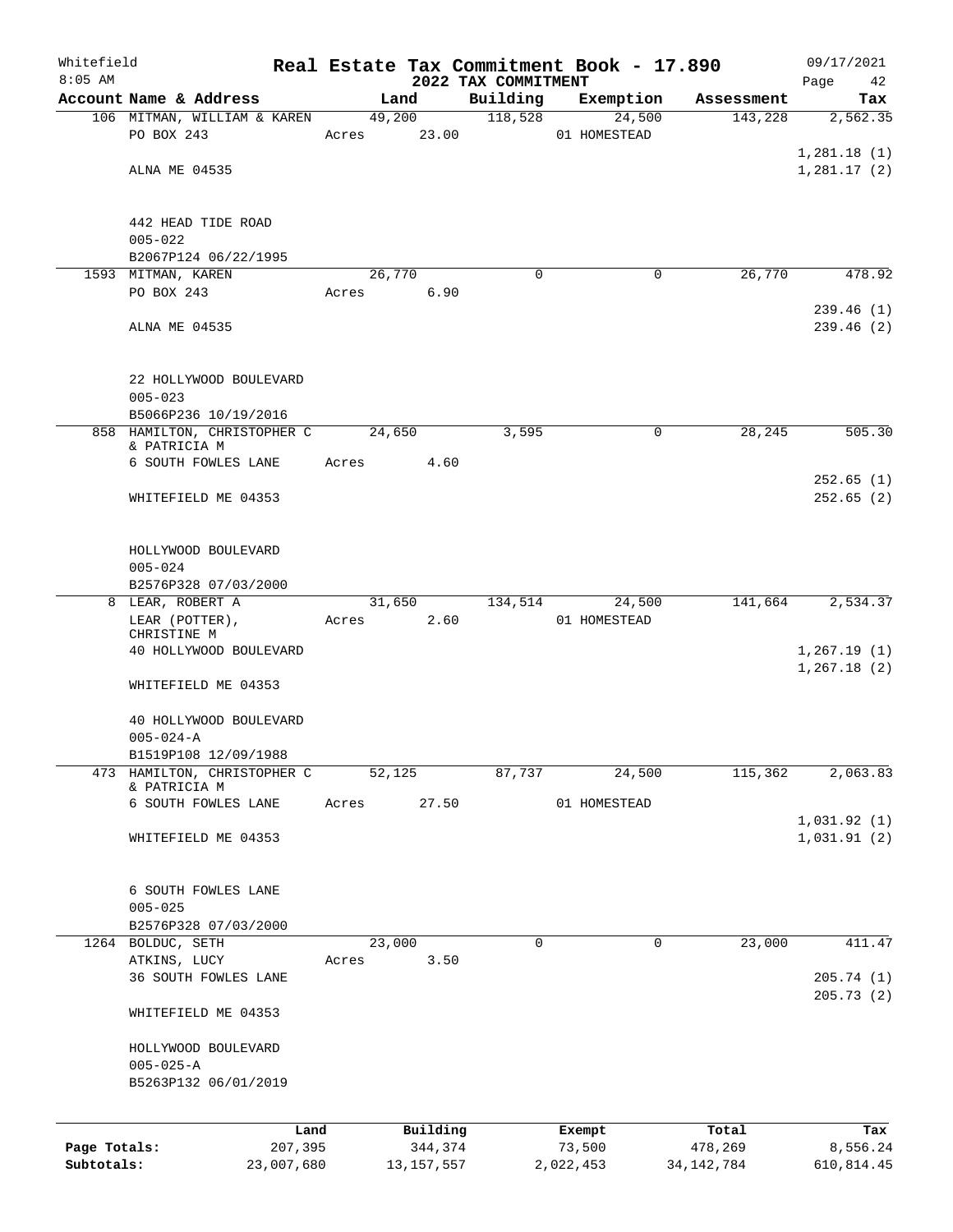| Whitefield   |                                           |              |       |        |            |                                 | Real Estate Tax Commitment Book - 17.890 |                      | 09/17/2021             |
|--------------|-------------------------------------------|--------------|-------|--------|------------|---------------------------------|------------------------------------------|----------------------|------------------------|
| $8:05$ AM    | Account Name & Address                    |              |       | Land   |            | 2022 TAX COMMITMENT<br>Building |                                          |                      | Page<br>43             |
|              | 758 BOLDUC, SETH                          |              |       | 34,050 |            | 76,632                          | Exemption<br>24,500                      | Assessment<br>86,182 | Tax<br>1,541.80        |
|              | ATKINS, LUCY                              |              | Acres |        | 4.20       |                                 | 01 HOMESTEAD                             |                      |                        |
|              | 36 SOUTH FOWLES LANE                      |              |       |        |            |                                 |                                          |                      | 770.90(1)              |
|              |                                           |              |       |        |            |                                 |                                          |                      | 770.90(2)              |
|              | WHITEFIELD ME 04353                       |              |       |        |            |                                 |                                          |                      |                        |
|              | 36 SOUTH FOWLES LANE<br>$005 - 026$       |              |       |        |            |                                 |                                          |                      |                        |
|              | B5263P132 06/01/2019 B1838P213 12/17/1992 |              |       |        |            |                                 |                                          |                      |                        |
|              | 1291 MITCHELL, GERALD E &                 |              |       | 30,000 |            | 30,226                          | $\mathbf 0$                              | 60,226               | 1,077.44               |
|              | DONNA LEE                                 |              |       |        |            |                                 |                                          |                      |                        |
|              | PO BOX 61                                 |              | Acres |        | 1.20       |                                 |                                          |                      |                        |
|              |                                           |              |       |        |            |                                 |                                          |                      | 538.72 (1)             |
|              | BATH ME 04530                             |              |       |        |            |                                 |                                          |                      | 538.72 (2)             |
|              | SOUTH FOWLES LANE                         |              |       |        |            |                                 |                                          |                      |                        |
|              | $005 - 027$                               |              |       |        |            |                                 |                                          |                      |                        |
|              | B922P2 07/12/1977                         |              |       |        |            |                                 |                                          |                      |                        |
|              | 986 RUSSELL, PHILIP J &                   |              |       | 8,460  |            | $\mathbf 0$                     | 0                                        | 8,460                | 151.35                 |
|              | <b>BARBARA</b>                            |              |       |        |            |                                 |                                          |                      |                        |
|              | 271 HEAD TIDE ROAD                        |              | Acres |        | 6.20       |                                 |                                          |                      |                        |
|              |                                           |              |       |        |            |                                 |                                          |                      | 75.68(1)               |
|              | WHITEFIELD ME 04353                       |              |       |        |            |                                 |                                          |                      | 75.67(2)               |
|              | SOUTH FOWLES LANE                         |              |       |        |            |                                 |                                          |                      |                        |
|              | $005 - 028$                               |              |       |        |            |                                 |                                          |                      |                        |
|              | B578P40 11/08/1962                        |              |       |        |            |                                 |                                          |                      |                        |
|              | 1019 BOLDUC, SETH                         |              |       | 7,500  |            | 3,767                           | 0                                        | 11,267               | 201.57                 |
|              | ATKINS, LUCY                              |              | Acres |        | 5.00       |                                 |                                          |                      |                        |
|              | 36 SOUTH FOWLES LANE                      |              |       |        |            |                                 |                                          |                      | 100.79(1)<br>100.78(2) |
|              | WHITEFIELD ME 04353                       |              |       |        |            |                                 |                                          |                      |                        |
|              | SOUTH FOWLES LANE                         |              |       |        |            |                                 |                                          |                      |                        |
|              | $005 - 031 - A$                           |              |       |        |            |                                 |                                          |                      |                        |
|              | B5263P132 06/01/2019                      |              |       |        |            |                                 |                                          |                      |                        |
|              | 1586 O'MAHONEY, BRIAN J                   |              |       | 45,490 |            | 151,404                         | 24,500                                   | 172,394              | 3,084.13               |
|              | STONE, KRISTIN M                          |              | Acres |        | 17.80      |                                 | 01 HOMESTEAD                             |                      |                        |
|              | 90 HOLLYWOOD BOULEVARD                    |              |       |        |            |                                 |                                          |                      | 1,542.07(1)            |
|              | WHITEFIELD ME 04353                       |              |       |        |            |                                 |                                          |                      | 1,542.06(2)            |
|              | 90 HOLLYWOOD BOULEVARD                    |              |       |        |            |                                 |                                          |                      |                        |
|              | $005 - 032$                               |              |       |        |            |                                 |                                          |                      |                        |
|              | B3128P144 08/19/2003                      |              |       |        |            |                                 |                                          |                      |                        |
|              | 701 YOUNGS, WILLIAM M &                   |              |       | 31,800 |            | 146,798                         | 0                                        | 178,598              | 3,195.12               |
|              | CAROL N                                   |              |       |        | 2.70       |                                 |                                          |                      |                        |
|              | PO BOX 67                                 |              | Acres |        |            |                                 |                                          |                      | 1,597.56(1)            |
|              | STUEBEN ME 04680                          |              |       |        |            |                                 |                                          |                      | 1,597.56(2)            |
|              |                                           |              |       |        |            |                                 |                                          |                      |                        |
|              | 118 HOLLYWOOD BOULEVARD                   |              |       |        |            |                                 |                                          |                      |                        |
|              | $005 - 032 - A$                           |              |       |        |            |                                 |                                          |                      |                        |
|              | B4969P221 01/15/2016                      |              |       |        |            |                                 |                                          |                      |                        |
|              |                                           | Land         |       |        | Building   |                                 | Exempt                                   | Total                | Tax                    |
| Page Totals: |                                           | 157,300      |       |        | 408,827    |                                 | 49,000                                   | 517,127              | 9,251.41               |
| Subtotals:   |                                           | 23, 164, 980 |       |        | 13,566,384 |                                 | 2,071,453                                | 34,659,911           | 620,065.86             |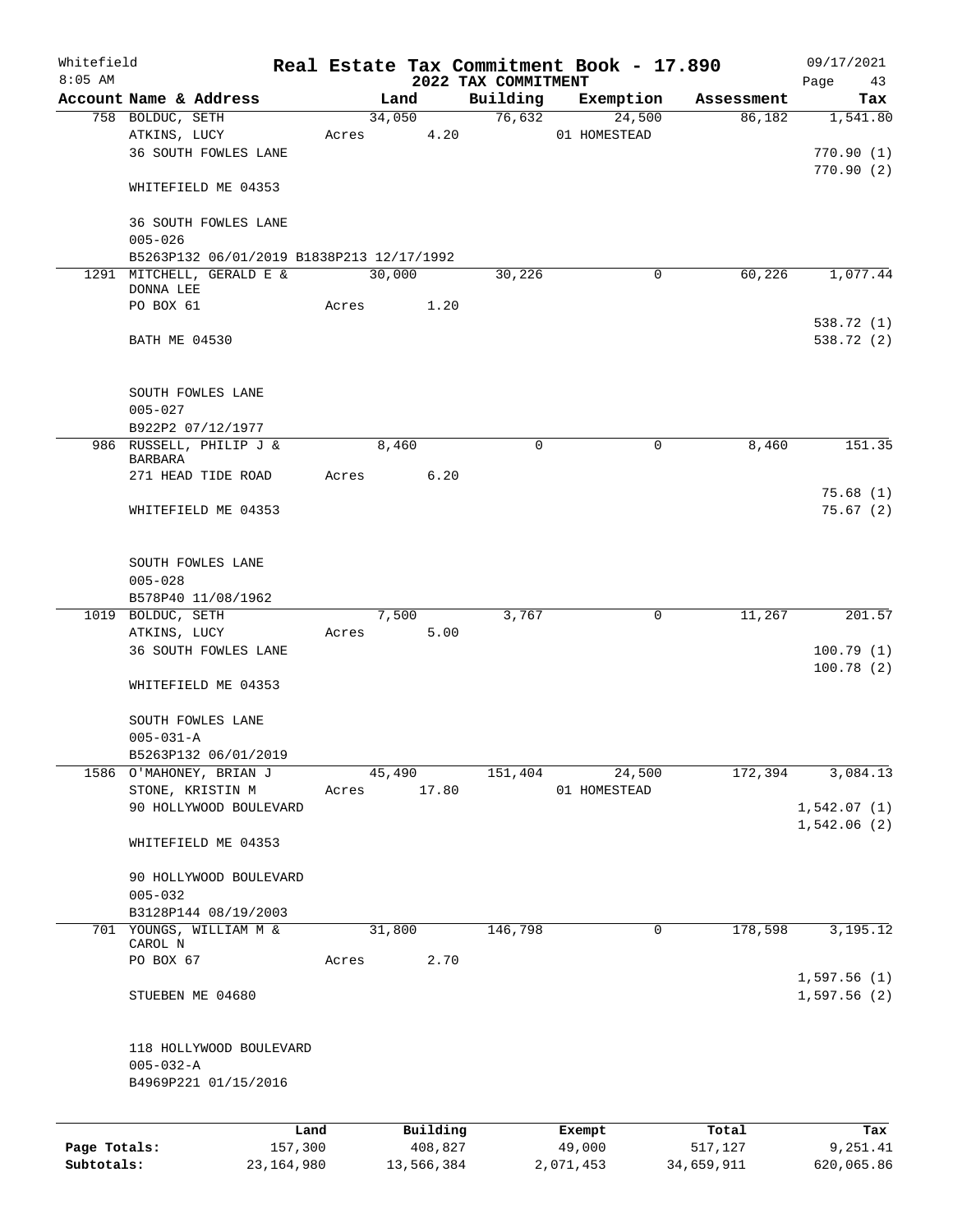| Whitefield<br>$8:05$ AM |                                                 |       |                | 2022 TAX COMMITMENT | Real Estate Tax Commitment Book - 17.890 |            | 09/17/2021<br>Page<br>44      |
|-------------------------|-------------------------------------------------|-------|----------------|---------------------|------------------------------------------|------------|-------------------------------|
|                         | Account Name & Address                          |       | Land           | Building            | Exemption                                | Assessment | Tax                           |
|                         | 1913 NIELSEN, PAUL TRUSTEE<br>NIELSEN, JUDITH A | Acres | 31,050<br>2.20 | 134,961             | 24,500<br>01 HOMESTEAD                   | 141,511    | 2,531.63                      |
|                         | TRUST<br>193 HOLLYWOOD BOULEVARD                |       |                |                     |                                          |            | 1, 265.82(1)                  |
|                         | WHITEFIELD ME 04353                             |       |                |                     |                                          |            | 1, 265.81(2)                  |
|                         | 21 SOUTH FOWLES LANE                            |       |                |                     |                                          |            |                               |
|                         | $005 - 032 - C$<br>B5266P102 05/17/2018         |       |                |                     |                                          |            |                               |
|                         | 1690 GORRILL, STEPHEN W &                       |       | 36,850         | 125,907             | 24,500                                   | 138,257    | 2,473.42                      |
|                         | LOUISA R                                        |       |                |                     |                                          |            |                               |
|                         | 74 HOLLYWOOD BOULEVARD                          | Acres | 7.00           |                     | 01 HOMESTEAD                             |            | 1, 236.71(1)                  |
|                         | WHITEFIELD ME 04353                             |       |                |                     |                                          |            | 1, 236.71(2)                  |
|                         | 74 HOLLYWOOD BOULEVARD<br>$005 - 032 - D$       |       |                |                     |                                          |            |                               |
|                         | B2911P1 09/13/2002                              |       |                |                     |                                          |            |                               |
|                         | 1469 SEIDMAN, NANCY                             |       | 210            | $\Omega$            | 0                                        | 210        | 3.76                          |
|                         | 9 CLEVELAND STREET                              | Acres | 0.14           |                     |                                          |            |                               |
|                         | CAMBRIDGE MA 02138                              |       |                |                     |                                          |            | 1.88(1)<br>1.88(2)            |
|                         | HOLLYWOOD BOULEVARD<br>$005 - 033$              |       |                |                     |                                          |            |                               |
|                         | B2910P304 09/13/2002                            |       |                |                     |                                          |            |                               |
|                         | 1331 SEIDMAN, NANCY                             |       | 27,090         | $\mathbf 0$         | $\mathbf 0$                              | 27,090     | 484.64                        |
|                         | 9 CLEVELAND STREET                              | Acres | 7.30           |                     |                                          |            |                               |
|                         | CAMBRIDGE MA 02138                              |       |                |                     |                                          |            | 242.32 (1)<br>242.32 (2)      |
|                         | HOLLYWOOD BOULEVARD<br>$005 - 034$              |       |                |                     |                                          |            |                               |
|                         | B2910P304 09/13/2002                            |       |                |                     |                                          |            |                               |
|                         | 1512 YUND, PHILIP O                             |       | 42,746         | 123,949             | 24,500                                   | 142,195    | 2,543.87                      |
|                         | 179 HOLLYWOOD BOULEVARD Acres                   |       | 14.37          |                     | 01 HOMESTEAD                             |            |                               |
|                         | WHITEFIELD ME 04353                             |       |                |                     |                                          |            | 1, 271.94 (1)<br>1, 271.93(2) |
|                         | 179 HOLLYWOOD BOULEVARD                         |       |                |                     |                                          |            |                               |
|                         | $005 - 034 - A$                                 |       |                |                     |                                          |            |                               |
|                         | B2270P44 09/10/1997                             |       |                |                     |                                          |            |                               |
|                         | 75 YUND, PHILIP                                 |       | 22,250         | 605                 | $\mathbf 0$                              | 22,855     | 408.88                        |
|                         | MEIDEL, SUSANNE<br>179 HOLLYWOOD BOULEVARD      | Acres | 3.00           |                     |                                          |            | 204.44 (1)                    |
|                         | WHITEFIELD ME 04353                             |       |                |                     |                                          |            | 204.44(2)                     |
|                         | HOLLYWOOD BOULEVARD<br>$005 - 034 - B$          |       |                |                     |                                          |            |                               |
|                         | B3910P100 09/09/2007                            |       |                |                     |                                          |            |                               |
|                         |                                                 |       |                |                     |                                          |            |                               |
|                         | Land                                            |       | Building       |                     | Exempt                                   | Total      | Tax                           |
| Page Totals:            | 160,196                                         |       | 385,422        |                     | 73,500                                   | 472,118    | 8,446.20                      |

**Subtotals:** 23,325,176 13,951,806 2,144,953 35,132,029 628,512.06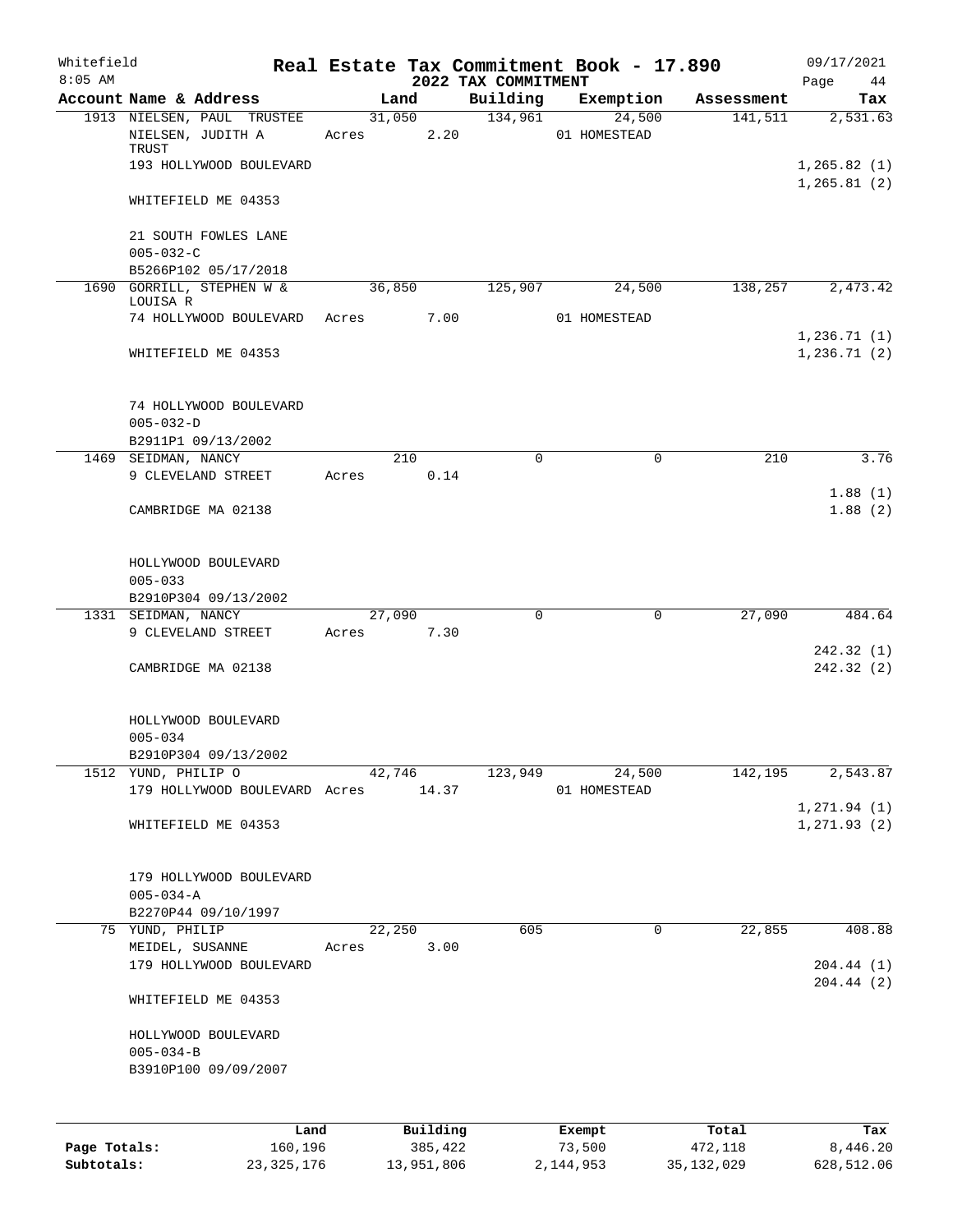| Whitefield<br>$8:05$ AM |                                                                                       |             |                | 2022 TAX COMMITMENT | Real Estate Tax Commitment Book - 17.890 |            | 09/17/2021<br>Page<br>45      |
|-------------------------|---------------------------------------------------------------------------------------|-------------|----------------|---------------------|------------------------------------------|------------|-------------------------------|
|                         | Account Name & Address                                                                | Land        |                | Building            | Exemption                                | Assessment | Tax                           |
|                         | 1626 POULIN, ALICE L<br>35 HOLLYWOOD BOULEVARD                                        | Acres       | 31,350<br>2.40 | 135,297             | 24,500<br>01 HOMESTEAD                   | 142,147    | 2,543.01                      |
|                         | WHITEFIELD ME 04353                                                                   |             |                |                     |                                          |            | 1, 271.51 (1)<br>1, 271.50(2) |
|                         | 35 HOLLYWOOD BOULEVARD<br>$005 - 034 - C$<br>B5169P91 08/09/2017 B2109P115 12/14/1995 |             |                |                     |                                          |            |                               |
|                         | 1552 SEIDMAN, NANCY L                                                                 | 27,250      |                | $\Omega$            | 0                                        | 27,250     | 487.50                        |
|                         | 9 CLEVELAND STREET                                                                    | Acres       | 7.50           |                     |                                          |            | 243.75 (1)                    |
|                         | CAMBRIDGE MA 02138                                                                    |             |                |                     |                                          |            | 243.75 (2)                    |
|                         | HOLLYWOOD BOULEVARD<br>$005 - 034 - D$                                                |             |                |                     |                                          |            |                               |
|                         | B3210P220 12/19/2003<br>927 FAIRSERVICE, MICHAEL O                                    | 70,250      |                | 7,076               | $\mathbf 0$                              | 77,326     | 1,383.36                      |
|                         | 17 HEMLOCK LANE                                                                       | Acres       | 57.00          |                     |                                          |            |                               |
|                         |                                                                                       |             |                |                     |                                          |            | 691.68(1)                     |
|                         | WHITEFIELD ME 04353                                                                   |             |                |                     |                                          |            | 691.68(2)                     |
|                         | 17 HEMLOCK LANE<br>$006 - 001$                                                        |             |                |                     |                                          |            |                               |
|                         | B5673P243 03/01/2021                                                                  |             |                |                     |                                          |            |                               |
|                         | 36 MCEVOY, PAUL                                                                       | 77,645      |                | $\Omega$            | $\overline{0}$                           | 77,645     | 1,389.07                      |
|                         | 12 E CRISMAN ROAD                                                                     | Acres 91.79 |                |                     |                                          |            |                               |
|                         | HARDWICK NJ 07825 9696                                                                |             |                |                     |                                          |            | 694.54 (1)<br>694.53 (2)      |
|                         | BRIGID LANE<br>$006 - 002$<br>B2616P40 11/13/2000                                     |             |                |                     |                                          |            |                               |
|                         | 801 ELWELL, MICHAEL H                                                                 | 30,900      |                | 146,502             | 24,500                                   | 152,902    | 2,735.42                      |
|                         | PO BOX 681                                                                            | Acres       | 2.10           |                     | 01 HOMESTEAD                             |            |                               |
|                         | NEWCASTLE ME 04553                                                                    |             |                |                     |                                          |            | 1,367.71(1)<br>1,367.71(2)    |
|                         | 44 BRIGID LANE<br>$006 - 002 - A$                                                     |             |                |                     |                                          |            |                               |
|                         | B4772P154 04/22/2014                                                                  |             |                |                     |                                          |            |                               |
|                         | 1006 MCEVOY, PAUL                                                                     | 20,750      |                | 0                   | 0                                        | 20,750     | 371.22                        |
|                         | 12 E CRISMAN ROAD                                                                     | Acres       | 2.00           |                     |                                          |            |                               |
|                         | HARDWICK NJ 07825 9696                                                                |             |                |                     |                                          |            | 185.61(1)<br>185.61(2)        |
|                         | BRIGID LANE<br>$006 - 002 - B$<br>B2616P40 11/13/2000                                 |             |                |                     |                                          |            |                               |

|              | Land       | Building   | Exempt    | Total      | Tax          |
|--------------|------------|------------|-----------|------------|--------------|
| Page Totals: | 258,145    | 288,875    | 49,000    | 498,020    | 8,909.58     |
| Subtotals:   | 23,583,321 | 14,240,681 | 2,193,953 | 35,630,049 | 637, 421, 64 |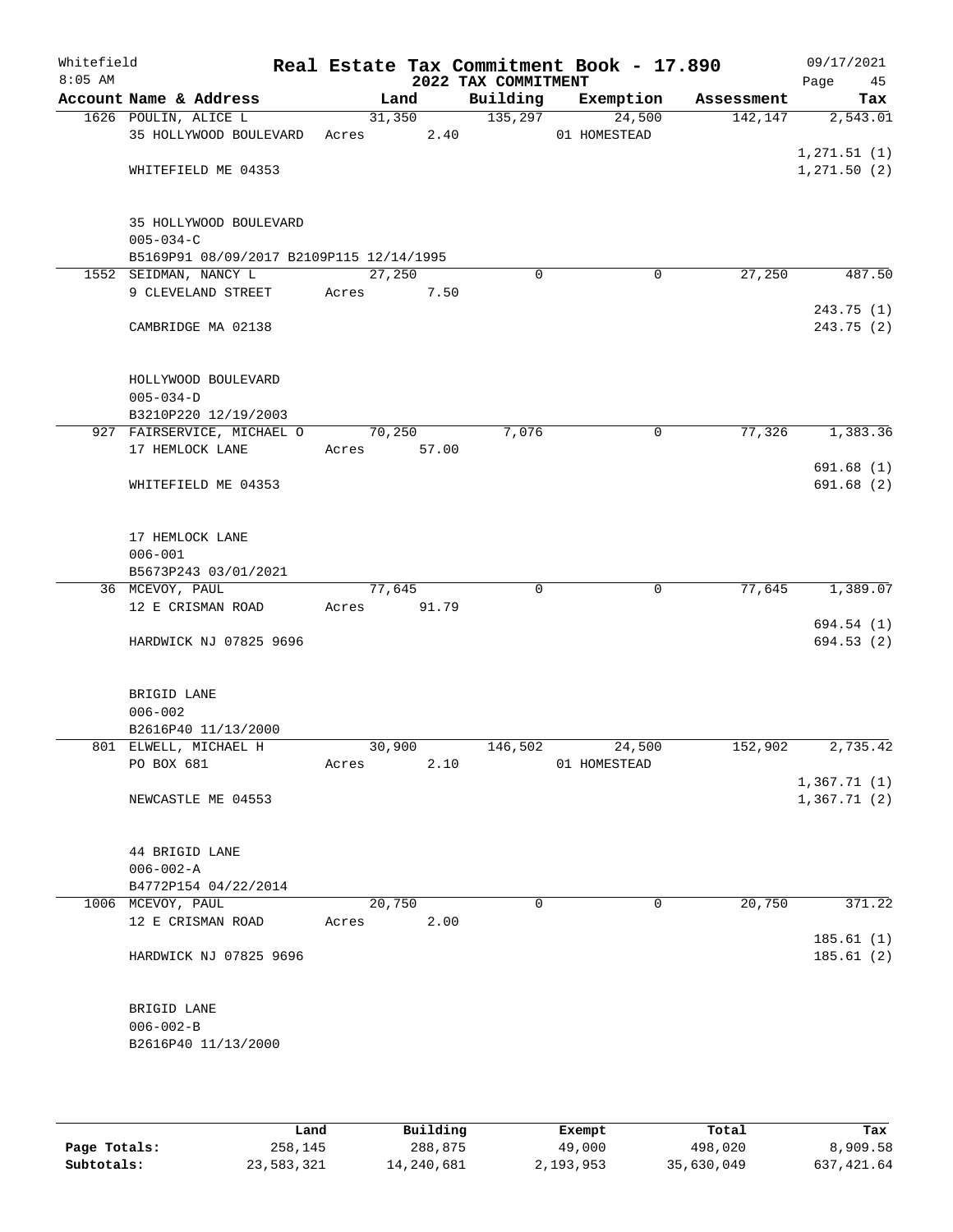| $8:05$ AM | Whitefield                            |       |        |                | 2022 TAX COMMITMENT | Real Estate Tax Commitment Book - 17.890 |            | 09/17/2021<br>Page<br>46 |
|-----------|---------------------------------------|-------|--------|----------------|---------------------|------------------------------------------|------------|--------------------------|
|           | Account Name & Address                |       | Land   |                | Building            | Exemption                                | Assessment | Tax                      |
|           | 1873 WHEELER, DAVID A                 |       | 23,120 |                | $\mathbf 0$         | $\Omega$                                 | 23,120     | 413.62                   |
|           | PO BOX 307                            | Acres |        | 3.58           |                     |                                          |            |                          |
|           |                                       |       |        |                |                     |                                          |            | 206.81(1)                |
|           | DRESDEN ME 04342                      |       |        |                |                     |                                          |            | 206.81(2)                |
|           | BRIGID LANE                           |       |        |                |                     |                                          |            |                          |
|           | $006 - 002 - C$                       |       |        |                |                     |                                          |            |                          |
|           | B5324P276 11/06/2018                  |       |        |                |                     |                                          |            |                          |
|           | 1718 ELWELL, MICHAEL H                |       | 23,915 |                | 0                   | 0                                        | 23,915     | 427.84                   |
|           | PO BOX 681                            | Acres |        | 4.11           |                     |                                          |            |                          |
|           |                                       |       |        |                |                     |                                          |            | 213.92(1)                |
|           | NEWCASTLE ME 04553                    |       |        |                |                     |                                          |            | 213.92(2)                |
|           | BRIGID LANE                           |       |        |                |                     |                                          |            |                          |
|           | $006 - 002 - D$                       |       |        |                |                     |                                          |            |                          |
|           | B4772P154 04/22/2014                  |       |        |                |                     |                                          |            |                          |
|           | 1570 WILLARD, WILLIAM J &             |       | 30,610 |                | $\mathbf 0$         | $\mathbf 0$                              | 30,610     | 547.61                   |
|           | PAULINE A & WILLIAM H                 |       |        |                |                     |                                          |            |                          |
|           | 115 HANLEY ROAD                       | Acres |        | 11.70          |                     |                                          |            |                          |
|           | PITTSTON ME 04345                     |       |        |                |                     |                                          |            | 273.81(1)<br>273.80(2)   |
|           | PHILBRICK LANE                        |       |        |                |                     |                                          |            |                          |
|           | $006 - 003$                           |       |        |                |                     |                                          |            |                          |
|           | B4971P185 01/25/2016                  |       |        |                |                     |                                          |            |                          |
|           | 1472 VALLIERES, MELISSA P &<br>GARY C |       | 40,050 |                | 154,947             | 24,500                                   | 170,497    | 3,050.19                 |
|           | 131 HANLEY ROAD                       | Acres |        | 11.00          |                     | 01 HOMESTEAD                             |            |                          |
|           |                                       |       |        |                |                     |                                          |            | 1,525.10(1)              |
|           | PITTSTON ME 04345                     |       |        |                |                     |                                          |            | 1,525.09(2)              |
|           | 131 HANLEY ROAD,                      |       |        |                |                     |                                          |            |                          |
|           | $006 - 004$                           |       |        |                |                     |                                          |            |                          |
|           | B3650P314 03/23/2006                  |       |        |                |                     |                                          |            |                          |
|           | 1069 FROEHLICH, PETER E               |       | 59,600 |                | 157,394             | 24,500                                   | 192,494    | 3,443.72                 |
|           | 230 PHILBRICK LANE                    |       |        | Acres 39.00    |                     | 01 HOMESTEAD                             |            |                          |
|           |                                       |       |        |                |                     |                                          |            | 1,721.86(1)              |
|           | WHITEFIELD ME 04353                   |       |        |                |                     |                                          |            | 1,721.86 (2)             |
|           | 230 PHILBRICK LANE                    |       |        |                |                     |                                          |            |                          |
|           | $006 - 005$                           |       |        |                |                     |                                          |            |                          |
|           | B4389P293 04/06/2011                  |       |        |                |                     |                                          |            |                          |
|           | 1280 KIMBALL, CHRISTINE               |       |        | 38,450<br>9.00 |                     | 53,159<br>24,500                         | 67,109     | 1,200.58                 |
|           | 172 PHILBRICK LANE                    |       | Acres  |                |                     | 01 HOMESTEAD                             |            | 600.29(1)                |
|           | WHITEFIELD ME 04353                   |       |        |                |                     |                                          |            | 600.29(2)                |
|           | 172 PHILBRICK LANE                    |       |        |                |                     |                                          |            |                          |
|           | $006 - 006$                           |       |        |                |                     |                                          |            |                          |
|           | B1293P169 03/18/1986                  |       |        |                |                     |                                          |            |                          |
|           |                                       | Land  |        | Building       |                     | Exempt                                   | Total      | Tax                      |

|              | uanu       | <b>DULLULLY</b> | <b>EACHIPL</b> | TOLAT      | 1 an       |
|--------------|------------|-----------------|----------------|------------|------------|
| Page Totals: | 215,745    | 365,500         | 73,500         | 507,745    | 9,083.56   |
| Subtotals:   | 23,799,066 | 14,606,181      | 2,267,453      | 36,137,794 | 646,505.20 |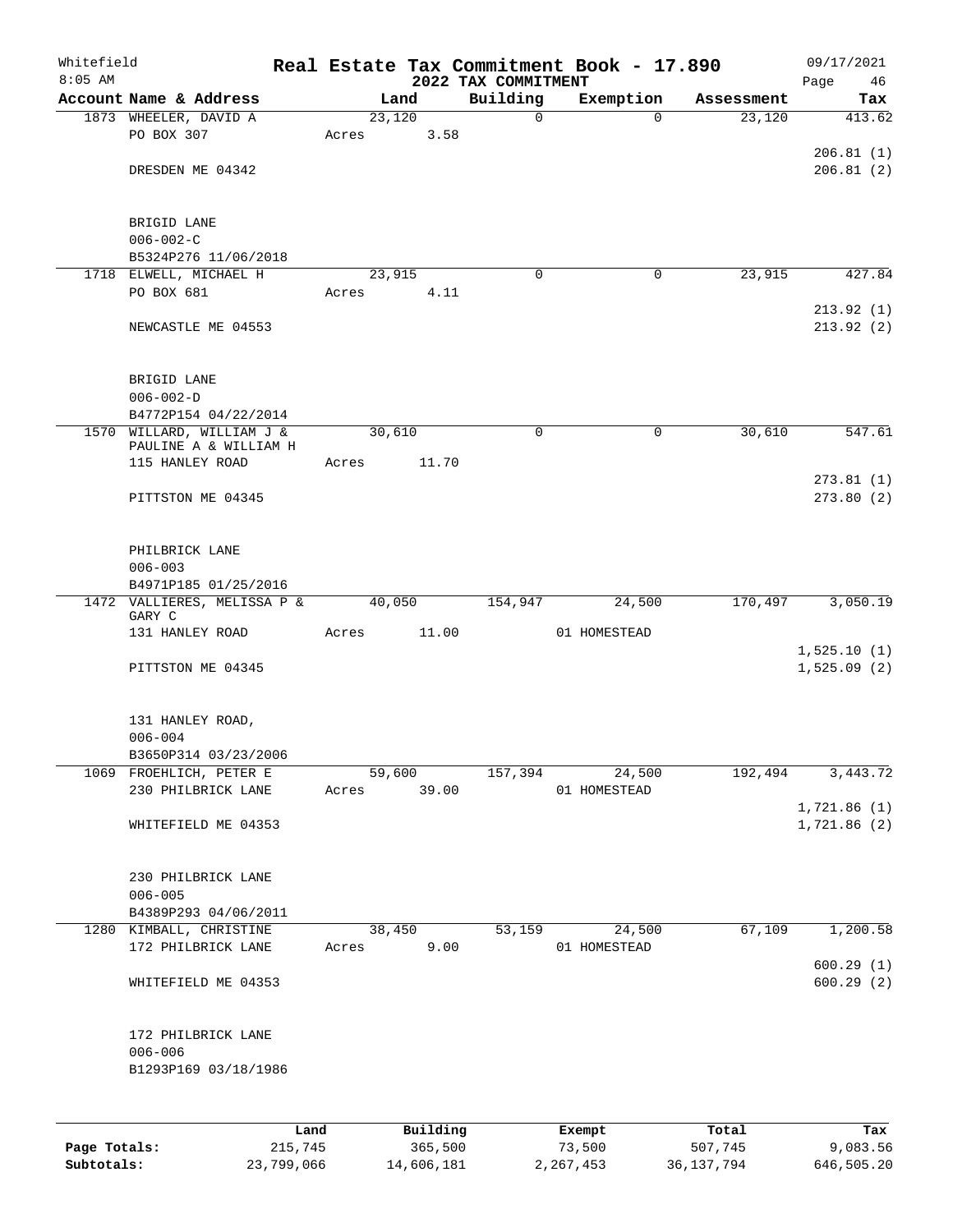| Whitefield<br>$8:05$ AM |                                           |       |                 |                                 | Real Estate Tax Commitment Book - 17.890 |            | 09/17/2021                 |
|-------------------------|-------------------------------------------|-------|-----------------|---------------------------------|------------------------------------------|------------|----------------------------|
|                         | Account Name & Address                    |       | Land            | 2022 TAX COMMITMENT<br>Building | Exemption                                | Assessment | Page<br>47<br>Tax          |
|                         | 194 HOLM, KENNETH D &                     |       | 90, 185         | 215,221                         | 24,500                                   | 280,906    | 5,025.41                   |
|                         | HILARY<br>118 PHILBRICK LANE              | Acres | 96.87           |                                 | 01 HOMESTEAD                             |            |                            |
|                         |                                           |       |                 |                                 |                                          |            | 2,512.71(1)                |
|                         | WHITEFIELD ME 04353                       |       |                 |                                 |                                          |            | 2,512.70 (2)               |
|                         |                                           |       |                 |                                 |                                          |            |                            |
|                         | 118 PHILBRICK LANE<br>$006 - 007$         |       |                 |                                 |                                          |            |                            |
|                         | B1766P85 04/09/1992                       |       |                 |                                 |                                          |            |                            |
|                         | 1734 BALBO, SUZANNE E                     |       | 31,185          | 60,189                          | 0                                        | 91,374     | 1,634.68                   |
|                         | TOWLE, WILLIAM C                          | Acres | 2.29            |                                 |                                          |            |                            |
|                         | 737 TOWNHOUSE ROAD                        |       |                 |                                 |                                          |            | 817.34 (1)                 |
|                         | WHITEFIELD ME 04353                       |       |                 |                                 |                                          |            | 817.34 (2)                 |
|                         | 148 PHILBRICK LANE                        |       |                 |                                 |                                          |            |                            |
|                         | $006 - 007 - A$<br>B5535P100 06/17/2020   |       |                 |                                 |                                          |            |                            |
|                         | 1562 HALL, GEORGE W JR &                  |       | 35,394          | 0                               | 0                                        | 35,394     | 633.20                     |
|                         | GEORGE W                                  |       |                 |                                 |                                          |            |                            |
|                         | 822 TOWNHOUSE ROAD                        | Acres | 17.68           |                                 |                                          |            | 316.60(1)                  |
|                         | WHITEFIELD ME 04353                       |       |                 |                                 |                                          |            | 316.60(2)                  |
|                         | PHILBRICK LANE                            |       |                 |                                 |                                          |            |                            |
|                         | $006 - 008$                               |       |                 |                                 |                                          |            |                            |
|                         | 708 BARTLETT, KENNETH A                   |       | 35,250          | 135,062                         | 24,500                                   | 145,812    | 2,608.58                   |
|                         | BARTLETT, KIMBERLY S                      | Acres | 5.00            |                                 | 01 HOMESTEAD                             |            |                            |
|                         | 104 PHILBRICK LANE                        |       |                 |                                 |                                          |            | 1,304.29(1)<br>1,304.29(2) |
|                         | WHITEFIELD ME 04353                       |       |                 |                                 |                                          |            |                            |
|                         | 104 PHILBRICK LANE                        |       |                 |                                 |                                          |            |                            |
|                         | $006 - 008 - A$                           |       |                 |                                 |                                          |            |                            |
|                         | B4941P140 10/21/2015                      |       |                 |                                 |                                          |            |                            |
|                         | 531 HOLM, KENNETH D<br>118 PHILBRICK LANE | Acres | 12,236<br>10.92 |                                 |                                          | 12,236     | 218.90                     |
|                         |                                           |       |                 |                                 |                                          |            | 109.45(1)                  |
|                         | WHITEFIELD ME 04353                       |       |                 |                                 |                                          |            | 109.45(2)                  |
|                         | PHILBRICK LANE                            |       |                 |                                 |                                          |            |                            |
|                         | $006 - 009$                               |       |                 |                                 |                                          |            |                            |
|                         | B5392P51 06/04/2019                       |       |                 |                                 |                                          |            |                            |
|                         | 678 MOREY, DONALD D & LOIS<br>G TRUSTEES  |       | 69,800          | $\mathbf 0$                     | $\Omega$                                 | 69,800     | 1,248.72                   |
|                         | MOREY, DONALD D & LOIS<br>G LIVING TRUST  | Acres | 96.50           |                                 |                                          |            |                            |
|                         | 5 PHILBRICK LANE                          |       |                 |                                 |                                          |            | 624.36(1)                  |
|                         | WHITEFIELD ME 04353                       |       |                 |                                 |                                          |            | 624.36(2)                  |
|                         | PHILBRICK LANE<br>$006 - 010$             |       |                 |                                 |                                          |            |                            |
|                         | B4268P10 04/12/2010                       |       |                 |                                 |                                          |            |                            |
|                         |                                           |       |                 |                                 |                                          |            |                            |
|                         | Land                                      |       | Building        |                                 | Exempt                                   | Total      | Tax                        |
| Page Totals:            | 274,050                                   |       | 410,472         |                                 | 49,000                                   | 635,522    | 11,369.49                  |

**Subtotals:** 24,073,116 15,016,653 2,316,453 36,773,316 657,874.69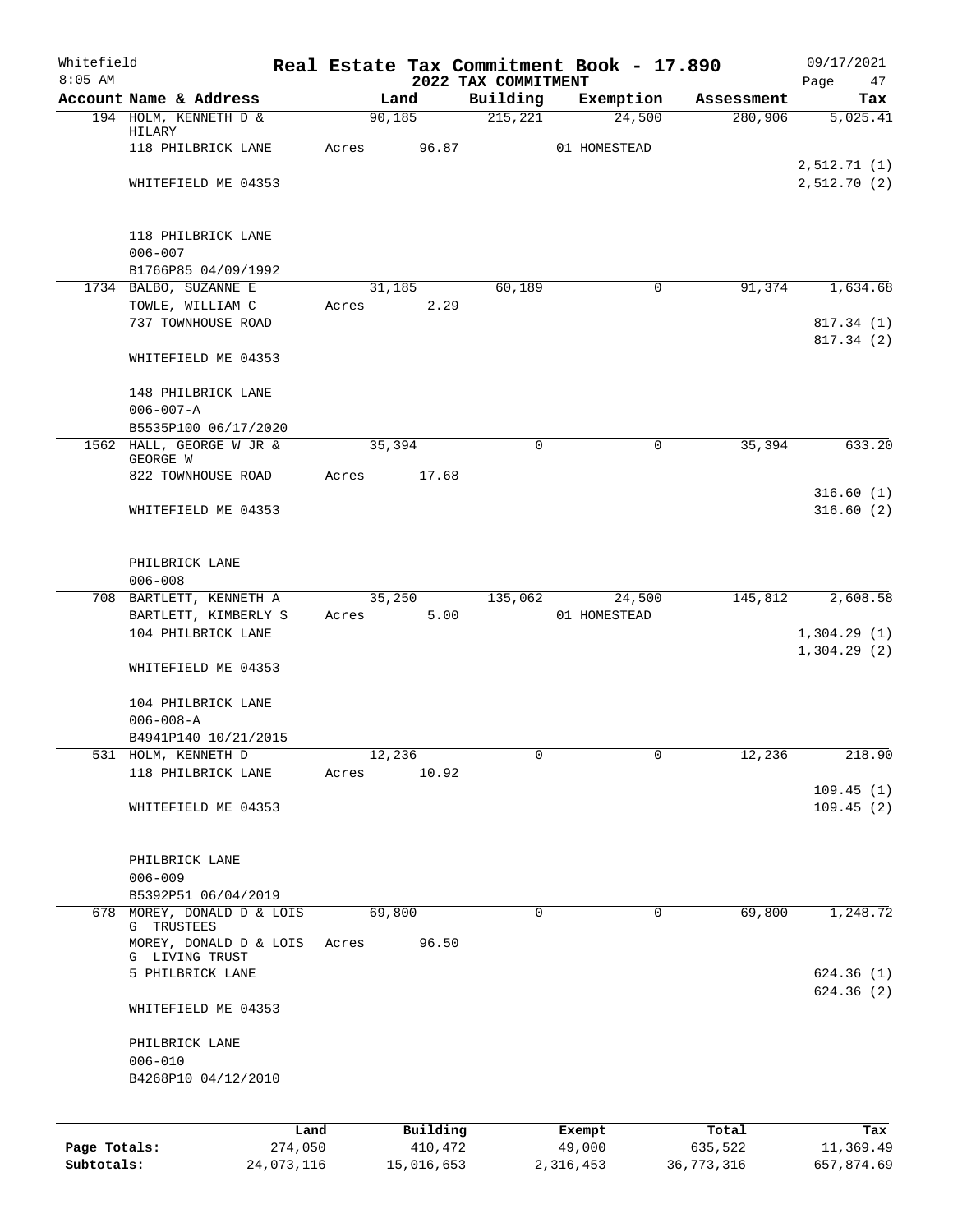| Whitefield<br>$8:05$ AM |                                                                      | Real Estate Tax Commitment Book - 17.890 | 2022 TAX COMMITMENT |             |            | 09/17/2021<br>48<br>Page |
|-------------------------|----------------------------------------------------------------------|------------------------------------------|---------------------|-------------|------------|--------------------------|
|                         | Account Name & Address                                               | Land                                     | Building            | Exemption   | Assessment | Tax                      |
|                         | 1481 VIRGIN, DEBORAH J MOREY<br>VIRGIN, WAYNE H<br>59 PHILBRICK LANE | 32,250<br>3.00<br>Acres                  | 88,034              | $\Omega$    | 120,284    | 2,151.88<br>1,075.94(1)  |
|                         | WHITEFIELD ME 04353                                                  |                                          |                     |             |            | 1,075.94(2)              |
|                         | 59 PHILBRICK LANE<br>$006 - 010 - A$                                 |                                          |                     |             |            |                          |
|                         | B2614P87 11/06/2000                                                  |                                          |                     |             |            |                          |
|                         | 1114 GRADY, STEVEN J<br>8 JEWETT LANE                                | 74,500<br>85.50<br>Acres                 | $\mathbf 0$         | 0           | 74,500     | 1,332.81<br>666.41(1)    |
|                         | WHITEFIELD ME 04353                                                  |                                          |                     |             |            | 666.40(2)                |
|                         | PHILBRICK LANE<br>$006 - 011$<br>B4951P237 11/20/2015                |                                          |                     |             |            |                          |
|                         | 213 DURRELL, GENE                                                    | 13,100                                   | $\mathbf 0$         | $\mathbf 0$ | 13,100     | 234.36                   |
|                         | DURRELL, TRACY<br>213 HUNTS MEADOW ROAD                              | 12.00<br>Acres                           |                     |             |            | 117.18(1)                |
|                         | PITTSTON ME 04345                                                    |                                          |                     |             |            | 117.18(2)                |
|                         | PHILBRICK LANE<br>$006 - 011 - A$                                    |                                          |                     |             |            |                          |
|                         | B5248P146 04/06/2018                                                 |                                          |                     |             |            |                          |
|                         | 432 HALL, GEORGE W JR                                                | 35,650                                   | $\mathbf 0$         | $\mathbf 0$ | 35,650     | 637.78                   |
|                         | 822 TOWNHOUSE ROAD                                                   | 18.00<br>Acres                           |                     |             |            | 318.89(1)                |
|                         | WHITEFIELD ME 04353                                                  |                                          |                     |             |            | 318.89(2)                |
|                         | PHILBRICK LANE<br>$006 - 011 - B$                                    |                                          |                     |             |            |                          |
|                         | B1417P148 08/26/1987                                                 |                                          |                     |             |            |                          |
|                         | 783 MONDINO, MITCHELL &<br>TARA                                      | 50,790                                   | $\mathbf 0$         | $\mathbf 0$ | 50,790     | 908.63                   |
|                         | LARRABEE, JOHN & ANN<br>PO BOX 483                                   | 40.83<br>Acres                           |                     |             |            | 454.32 (1)<br>454.31 (2) |
|                         | EAST FALMOUTH MA 02536                                               |                                          |                     |             |            |                          |
|                         | PHILBRICK LANE                                                       |                                          |                     |             |            |                          |
|                         | $006 - 012$                                                          |                                          |                     |             |            |                          |
|                         | B1459P184 03/15/1988<br>1577 HOLM, HILARY H TRUSTEE                  | 23,750                                   | $\Omega$            | 0           | 23,750     | 424.89                   |
|                         | HOLM, HILARY                                                         | 4.00<br>Acres                            |                     |             |            |                          |
|                         | 118 PHILBRICK LANE                                                   |                                          |                     |             |            | 212.45(1)<br>212.44(2)   |
|                         | WHITEFIELD ME 04353                                                  |                                          |                     |             |            |                          |
|                         | PHILBRICK LANE                                                       |                                          |                     |             |            |                          |
|                         | $006 - 012 - A$<br>B3383P297 10/19/2004                              |                                          |                     |             |            |                          |
|                         |                                                                      |                                          |                     |             |            |                          |

|              | Land       | Building   | Exempt    | Total      | Tax        |
|--------------|------------|------------|-----------|------------|------------|
| Page Totals: | 230,040    | 88,034     |           | 318,074    | 5,690.35   |
| Subtotals:   | 24,303,156 | 15,104,687 | 2,316,453 | 37,091,390 | 663,565.04 |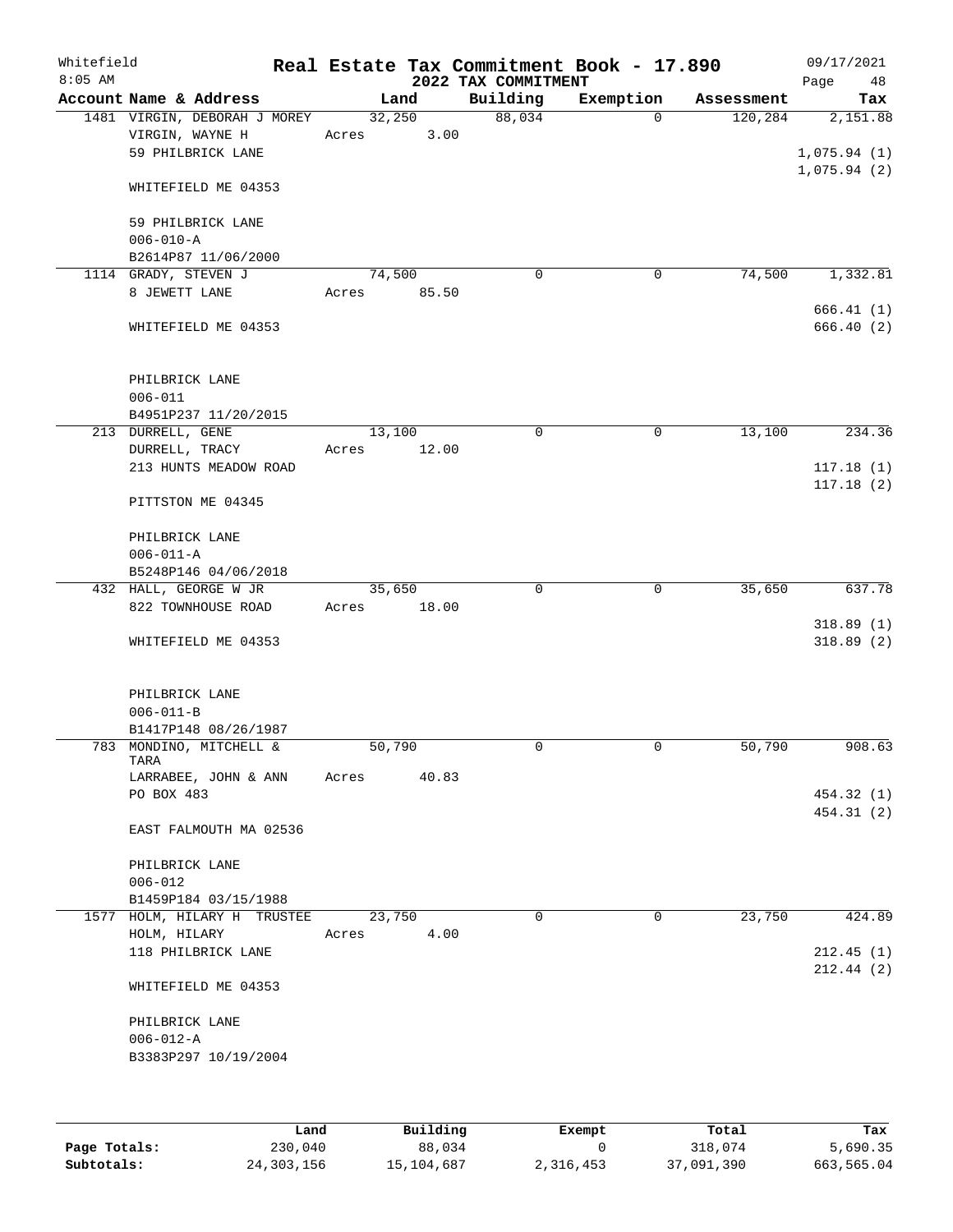| Whitefield<br>$8:05$ AM |                                           |       |                 | 2022 TAX COMMITMENT | Real Estate Tax Commitment Book - 17.890 |            | 09/17/2021        |
|-------------------------|-------------------------------------------|-------|-----------------|---------------------|------------------------------------------|------------|-------------------|
|                         | Account Name & Address                    |       | Land            | Building            | Exemption                                | Assessment | Page<br>49<br>Tax |
|                         | 1170 TOWLE, WILLIAM A                     |       | 60,796          | 39,244              | 0                                        | 100,040    | 1,789.72          |
|                         | 95 SALMON FALLS ROAD                      | Acres | 40.84           |                     |                                          |            |                   |
|                         |                                           |       |                 |                     |                                          |            | 894.86 (1)        |
|                         | ROCHESTER NH 03868                        |       |                 |                     |                                          |            | 894.86 (2)        |
|                         |                                           |       |                 |                     |                                          |            |                   |
|                         |                                           |       |                 |                     |                                          |            |                   |
|                         | 111 PHILBRICK LANE                        |       |                 |                     |                                          |            |                   |
|                         | $006 - 012 - B$                           |       |                 |                     |                                          |            |                   |
|                         | B1581P106 10/18/1989<br>47 OBER, JANET M  |       | 34,515          | 94,637              | 24,500                                   | 104,652    | 1,872.22          |
|                         | 123 PHILBRICK LANE                        | Acres | 4.51            |                     | 01 HOMESTEAD                             |            |                   |
|                         |                                           |       |                 |                     |                                          |            | 936.11(1)         |
|                         | WHITEFIELD ME 04353                       |       |                 |                     |                                          |            | 936.11(2)         |
|                         |                                           |       |                 |                     |                                          |            |                   |
|                         |                                           |       |                 |                     |                                          |            |                   |
|                         | 123 PHILBRICK LANE                        |       |                 |                     |                                          |            |                   |
|                         | $006 - 012 - C$                           |       |                 |                     |                                          |            |                   |
|                         | B1799P57 07/24/1992                       |       |                 |                     |                                          |            |                   |
|                         | 650 GLOVER, DENISE<br>AVANTAGGIO, FRANK G | Acres | 40,850<br>12.00 | 44,783              | 0                                        | 85,633     | 1,531.97          |
|                         | 13230 SE 256 STREET                       |       |                 |                     |                                          |            | 765.99(1)         |
|                         |                                           |       |                 |                     |                                          |            | 765.98(2)         |
|                         | KENT WA 98042                             |       |                 |                     |                                          |            |                   |
|                         |                                           |       |                 |                     |                                          |            |                   |
|                         | 189 PHILBRICK LANE                        |       |                 |                     |                                          |            |                   |
|                         | $006 - 013$                               |       |                 |                     |                                          |            |                   |
|                         | B5385P164 05/10/2019                      |       |                 |                     |                                          |            |                   |
|                         | 544 HAINES, DONNA & JONES,<br>PHILIP H    |       | 68,750          | 3,771               | $\mathbf 0$                              | 72,521     | 1,297.40          |
|                         | PO BOX 481                                | Acres | 54.00           |                     |                                          |            |                   |
|                         |                                           |       |                 |                     |                                          |            | 648.70 (1)        |
|                         | BREWSTER MA 02631                         |       |                 |                     |                                          |            | 648.70 (2)        |
|                         | PHILBRICK LANE                            |       |                 |                     |                                          |            |                   |
|                         | $006 - 014$                               |       |                 |                     |                                          |            |                   |
|                         | B1759P125 03/20/1992                      |       |                 |                     |                                          |            |                   |
|                         | 160 HALL, GEORGE W IV                     |       | 30,290          | 0                   | 0                                        | 30,290     | 541.89            |
|                         | 822 TOWNHOUSE ROAD                        | Acres | 11.30           |                     |                                          |            |                   |
|                         |                                           |       |                 |                     |                                          |            | 270.95(1)         |
|                         | WHITEFIELD ME 04353                       |       |                 |                     |                                          |            | 270.94(2)         |
|                         |                                           |       |                 |                     |                                          |            |                   |
|                         | PHILBRICK LANE<br>$006 - 015$             |       |                 |                     |                                          |            |                   |
|                         | B1635P29 07/25/1990                       |       |                 |                     |                                          |            |                   |
|                         | 410 MCKEE, JACALYN A                      |       | 21,500          | $\Omega$            | $\mathbf 0$                              | 21,500     | 384.64            |
|                         | 42 HANLEY ROAD                            | Acres | 2.50            |                     |                                          |            |                   |
|                         |                                           |       |                 |                     |                                          |            | 192.32 (1)        |
|                         | PITTSTON ME 04345                         |       |                 |                     |                                          |            | 192.32(2)         |
|                         | PHILBRICK LANE                            |       |                 |                     |                                          |            |                   |
|                         | $006 - 016$                               |       |                 |                     |                                          |            |                   |
|                         | B2390P103 10/15/1998                      |       |                 |                     |                                          |            |                   |
|                         |                                           |       |                 |                     |                                          |            |                   |
|                         |                                           |       |                 |                     |                                          |            |                   |
|                         | Land.                                     |       | Building        |                     | $F$ vomnt                                | $T$ ctal   |                   |

|              | Land       | Building   | Exempt    | Total      | Tax        |
|--------------|------------|------------|-----------|------------|------------|
| Page Totals: | 256,701    | 182,435    | 24,500    | 414,636    | 7,417.84   |
| Subtotals:   | 24,559,857 | 15,287,122 | 2,340,953 | 37,506,026 | 670,982.88 |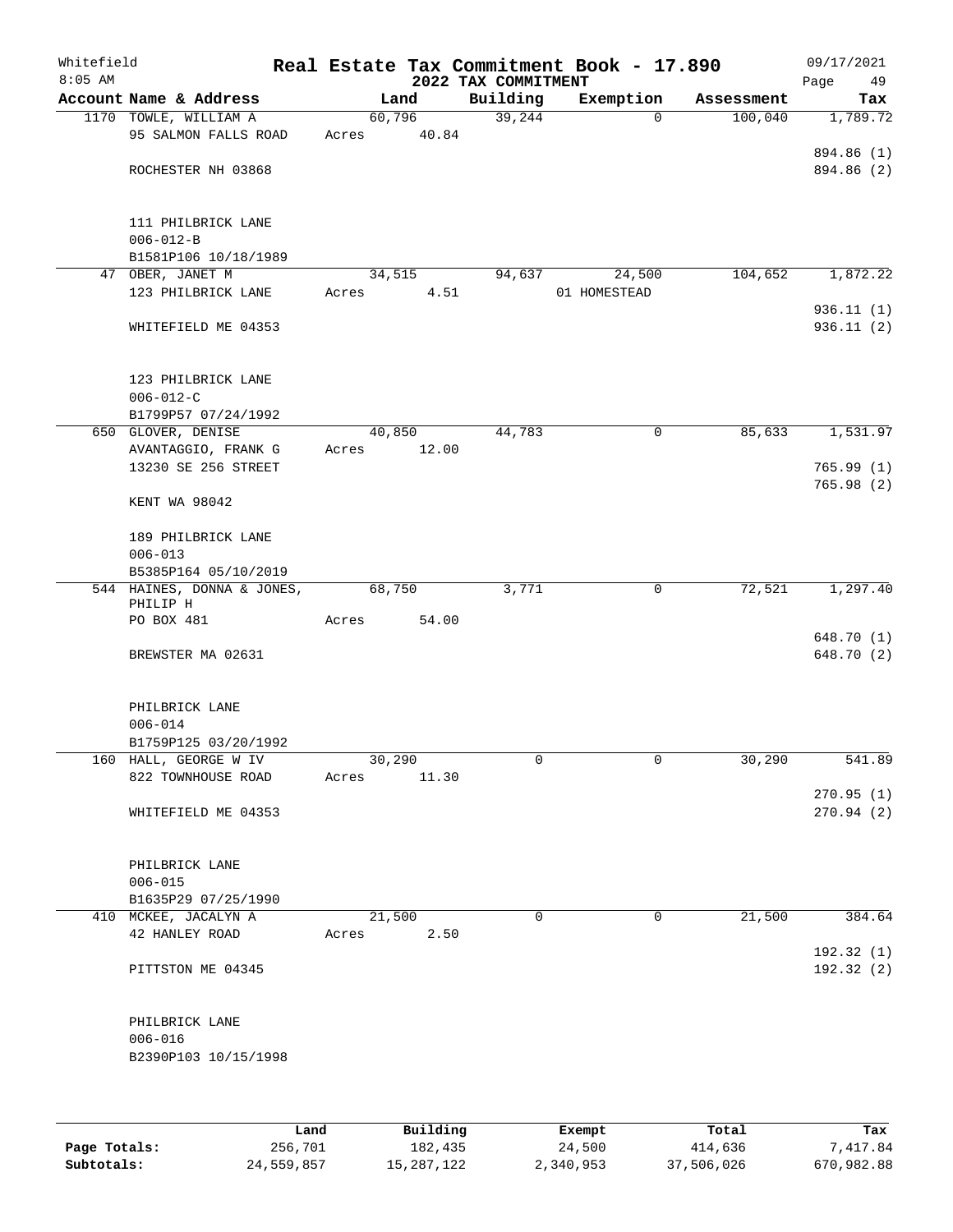| Whitefield<br>$8:05$ AM |                                              |       |                 | 2022 TAX COMMITMENT | Real Estate Tax Commitment Book - 17.890 |            | 09/17/2021<br>50<br>Page |
|-------------------------|----------------------------------------------|-------|-----------------|---------------------|------------------------------------------|------------|--------------------------|
|                         | Account Name & Address                       |       | Land            | Building            | Exemption                                | Assessment | Tax                      |
|                         | 327 SHEA, ARLENE                             |       | 20,800          | $\mathsf{O}$        | $\Omega$                                 | 20,800     | 372.11                   |
|                         | 73 HUNTS MEADOW ROAD                         | Acres | 22.00           |                     |                                          |            |                          |
|                         |                                              |       |                 |                     |                                          |            | 186.06(1)                |
|                         | PITTSTON ME 04345                            |       |                 |                     |                                          |            | 186.05(2)                |
|                         |                                              |       |                 |                     |                                          |            |                          |
|                         | PHILBRICK LANE                               |       |                 |                     |                                          |            |                          |
|                         | $006 - 017$                                  |       |                 |                     |                                          |            |                          |
| 690                     | DAVIS, ARTHUR K &                            |       | 8,380           | $\mathbf 0$         | $\mathbf 0$                              | 8,380      | 149.92                   |
|                         | SHIRLEY M                                    |       |                 |                     |                                          |            |                          |
|                         | 87 HUNTS MEADOW ROAD                         | Acres | 6.10            |                     |                                          |            |                          |
|                         |                                              |       |                 |                     |                                          |            | 74.96(1)                 |
|                         | PITTSTON ME 04345                            |       |                 |                     |                                          |            | 74.96(2)                 |
|                         |                                              |       |                 |                     |                                          |            |                          |
|                         | HUNTS MEADOW ROAD                            |       |                 |                     |                                          |            |                          |
|                         | $006 - 018$                                  |       |                 |                     |                                          |            |                          |
|                         | B4729P244 11/05/2013                         |       |                 |                     | $\mathbf 0$                              |            |                          |
|                         | 1308 TRUDEAU, DEAN M<br>TRUDEAU, ELIZABETH C | Acres | 49,850<br>24.00 | 117,191             |                                          | 167,041    | 2,988.36                 |
|                         | 44 HEIDI LANE                                |       |                 |                     |                                          |            | 1,494.18(1)              |
|                         |                                              |       |                 |                     |                                          |            | 1,494.18(2)              |
|                         | PITTSTON ME 04345                            |       |                 |                     |                                          |            |                          |
|                         | 19 HEIDI LANE                                |       |                 |                     |                                          |            |                          |
|                         | $006 - 019$                                  |       |                 |                     |                                          |            |                          |
|                         | B5149P227 06/23/2017                         |       |                 |                     |                                          |            |                          |
|                         | 386 SHEA, DIANE                              |       | 35,100          | $\Omega$            | $\Omega$                                 | 35,100     | 627.94                   |
|                         | 153 HUNTS MEADOW ROAD                        | Acres | 44.00           |                     |                                          |            |                          |
|                         | PITTSTON ME 04345                            |       |                 |                     |                                          |            | 313.97(1)<br>313.97(2)   |
|                         |                                              |       |                 |                     |                                          |            |                          |
|                         | SOUTH HUNTS MEADOW ROAD                      |       |                 |                     |                                          |            |                          |
|                         | $006 - 020$                                  |       |                 |                     |                                          |            |                          |
|                         | 1683 FRASCONE, TERRI A                       |       | 35,650          | 73,541              | 24,500                                   | 84,691     | 1,515.12                 |
|                         | 221 HUNTS MEADOW ROAD                        | Acres | 5.50            |                     | 01 HOMESTEAD                             |            |                          |
|                         |                                              |       |                 |                     |                                          |            | 757.56 (1)               |
|                         | PITTSTON ME 04345                            |       |                 |                     |                                          |            | 757.56(2)                |
|                         |                                              |       |                 |                     |                                          |            |                          |
|                         |                                              |       |                 |                     |                                          |            |                          |
|                         | 221 SOUTH HUNTS MEADOW                       |       |                 |                     |                                          |            |                          |
|                         | $006 - 021 - 1$<br>B5074P101 11/10/2016      |       |                 |                     |                                          |            |                          |
|                         | 1684 DURRELL, GENE A & TRACY                 |       | 35,490          | 201,181             | 24,500                                   | 212,171    | 3,795.74                 |
|                         | 213 HUNTS MEADOW ROAD                        | Acres | 5.30            |                     | 01 HOMESTEAD                             |            |                          |
|                         |                                              |       |                 |                     |                                          |            | 1,897.87(1)              |
|                         | PITTSTON ME 04345                            |       |                 |                     |                                          |            | 1,897.87(2)              |
|                         |                                              |       |                 |                     |                                          |            |                          |
|                         | 213 SOUTH HUNTS MEADOW                       |       |                 |                     |                                          |            |                          |
|                         | $006 - 021 - 2$                              |       |                 |                     |                                          |            |                          |
|                         | B4704P207 08/28/2013                         |       |                 |                     |                                          |            |                          |
|                         |                                              |       |                 |                     |                                          |            |                          |

|              | Land       | Building   | Exempt    | Total      | Tax         |
|--------------|------------|------------|-----------|------------|-------------|
| Page Totals: | 185,270    | 391,913    | 49,000    | 528,183    | 9,449.19    |
| Subtotals:   | 24,745,127 | 15,679,035 | 2,389,953 | 38,034,209 | 680, 432.07 |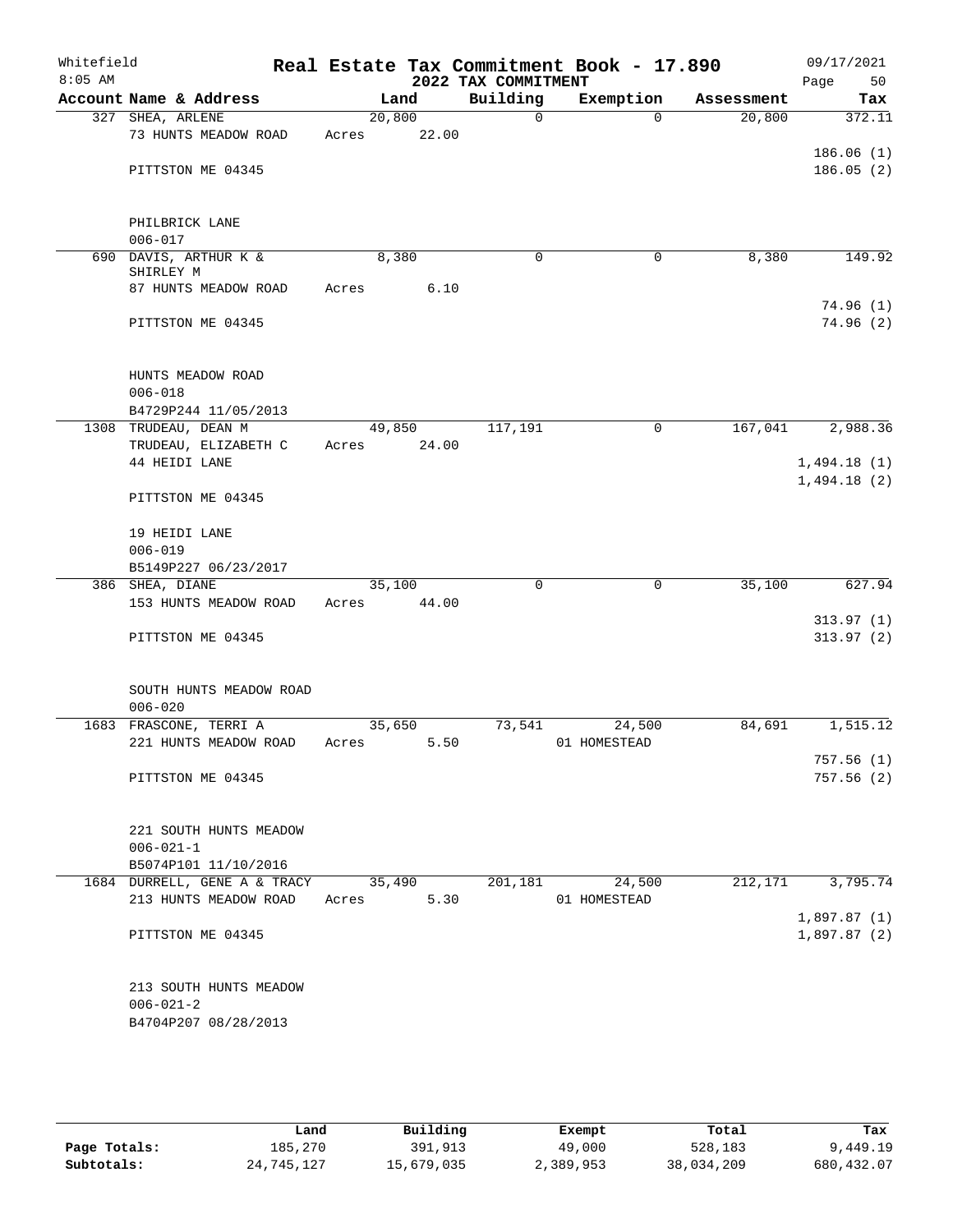| Whitefield<br>$8:05$ AM |                                            |      |       |        |          | 2022 TAX COMMITMENT | Real Estate Tax Commitment Book - 17.890 |            | 09/17/2021<br>Page<br>51 |
|-------------------------|--------------------------------------------|------|-------|--------|----------|---------------------|------------------------------------------|------------|--------------------------|
|                         | Account Name & Address                     |      |       | Land   |          | Building            | Exemption                                | Assessment | Tax                      |
|                         | 1685 RIDEOUT, RICHARD G                    |      |       | 7,580  |          | 10,226              | $\Omega$                                 | 17,806     | 318.55                   |
|                         | 211 HUNTS MEADOW ROAD                      |      | Acres |        | 5.10     |                     |                                          |            |                          |
|                         |                                            |      |       |        |          |                     |                                          |            | 159.28(1)                |
|                         | PITTSTON ME 04345                          |      |       |        |          |                     |                                          |            | 159.27(2)                |
|                         |                                            |      |       |        |          |                     |                                          |            |                          |
|                         | 211 SOUTH HUNTS MEADOW                     |      |       |        |          |                     |                                          |            |                          |
|                         | $006 - 021 - 3$                            |      |       |        |          |                     |                                          |            |                          |
|                         | B2913P1 09/17/2002                         |      |       |        |          |                     |                                          |            |                          |
|                         | 1686 VOGEL, EMILY ANN                      |      |       | 7,200  |          | $\Omega$            | 0                                        | 7,200      | 128.81                   |
|                         | VOGEL, MATTHEW PHILIP                      |      | Acres |        | 4.80     |                     |                                          |            |                          |
|                         | 205 HUNTS MEADOW ROAD                      |      |       |        |          |                     |                                          |            | 64.41(1)                 |
|                         |                                            |      |       |        |          |                     |                                          |            | 64.40(2)                 |
|                         | PITTSTON ME 04345                          |      |       |        |          |                     |                                          |            |                          |
|                         | SOUTH HUNTS MEADOW ROAD                    |      |       |        |          |                     |                                          |            |                          |
|                         | $006 - 021 - 4$                            |      |       |        |          |                     |                                          |            |                          |
|                         | B5315P100 10/15/2018                       |      |       |        |          |                     |                                          |            |                          |
|                         | 1687 MARSTON, KALEB                        |      |       | 6,900  |          | $\mathbf 0$         | $\mathbf 0$                              | 6,900      | 123.44                   |
|                         | 190 HUNTS MEADOW ROAD                      |      | Acres |        | 4.60     |                     |                                          |            |                          |
|                         |                                            |      |       |        |          |                     |                                          |            | 61.72(1)                 |
|                         | PITTSTON ME 04345                          |      |       |        |          |                     |                                          |            | 61.72(2)                 |
|                         |                                            |      |       |        |          |                     |                                          |            |                          |
|                         |                                            |      |       |        |          |                     |                                          |            |                          |
|                         | SOUTH HUNTS MEADOW ROAD<br>$006 - 021 - 5$ |      |       |        |          |                     |                                          |            |                          |
|                         | B5143P27 05/30/2017                        |      |       |        |          |                     |                                          |            |                          |
|                         | 1688 MARSTON, ROBERT & MARY                |      |       | 6,450  |          | 0                   | $\mathbf 0$                              | 6,450      | 115.39                   |
|                         | 183 HUNTS MEADOW ROAD                      |      | Acres |        | 4.30     |                     |                                          |            |                          |
|                         |                                            |      |       |        |          |                     |                                          |            | 57.70(1)                 |
|                         | PITTSTON ME 04345                          |      |       |        |          |                     |                                          |            | 57.69(2)                 |
|                         |                                            |      |       |        |          |                     |                                          |            |                          |
|                         |                                            |      |       |        |          |                     |                                          |            |                          |
|                         | SOUTH HUNTS MEADOW ROAD                    |      |       |        |          |                     |                                          |            |                          |
|                         | $006 - 021 - 6$<br>B2869P179 06/14/2002    |      |       |        |          |                     |                                          |            |                          |
|                         | 1404 CROMWELL, RYAN                        |      |       | 37,712 |          | 153,849             | 0                                        | 191,561    | 3,427.03                 |
|                         | CHRISTOPER                                 |      |       |        |          |                     |                                          |            |                          |
|                         | BUMA, JAMIE MICHELA                        |      | Acres |        | 20.78    |                     |                                          |            |                          |
|                         | 400 SOUTH HUNTS MEADOW                     |      |       |        |          |                     |                                          |            | 1,713.52(1)              |
|                         | ROAD                                       |      |       |        |          |                     |                                          |            |                          |
|                         | WHITEFIELD ME 04353                        |      |       |        |          |                     |                                          |            | 1,713.51(2)              |
|                         |                                            |      |       |        |          |                     |                                          |            |                          |
|                         | 400 SOUTH HUNTS MEADOW                     |      |       |        |          |                     |                                          |            |                          |
|                         | $006 - 021 - A$                            |      |       |        |          |                     |                                          |            |                          |
|                         | B5023P83 06/30/2016                        |      |       |        |          |                     |                                          |            |                          |
|                         | 1848 WAKEFIELD, ALEXANDER S                |      |       | 45,362 |          | 108,606             | 0                                        | 153,968    | 2,754.49                 |
|                         | 20 IRISH LANE                              |      | Acres |        | 17.64    |                     |                                          |            |                          |
|                         |                                            |      |       |        |          |                     |                                          |            | 1,377.25(1)              |
|                         | WHITEFIELD ME 04353                        |      |       |        |          |                     |                                          |            | 1,377.24(2)              |
|                         |                                            |      |       |        |          |                     |                                          |            |                          |
|                         | 20 IRISH LANE                              |      |       |        |          |                     |                                          |            |                          |
|                         | $006 - 021 - B$                            |      |       |        |          |                     |                                          |            |                          |
|                         | B5165P163 08/02/2017                       |      |       |        |          |                     |                                          |            |                          |
|                         |                                            |      |       |        |          |                     |                                          |            |                          |
|                         |                                            |      |       |        |          |                     |                                          |            |                          |
|                         |                                            | Land |       |        | Building |                     | Exempt                                   | Total      | Tax                      |
| Page Totals:            | 111,204                                    |      |       |        | 272,681  |                     | 0                                        | 383,885    | 6,867.71                 |

**Subtotals:** 24,856,331 15,951,716 2,389,953 38,418,094 687,299.78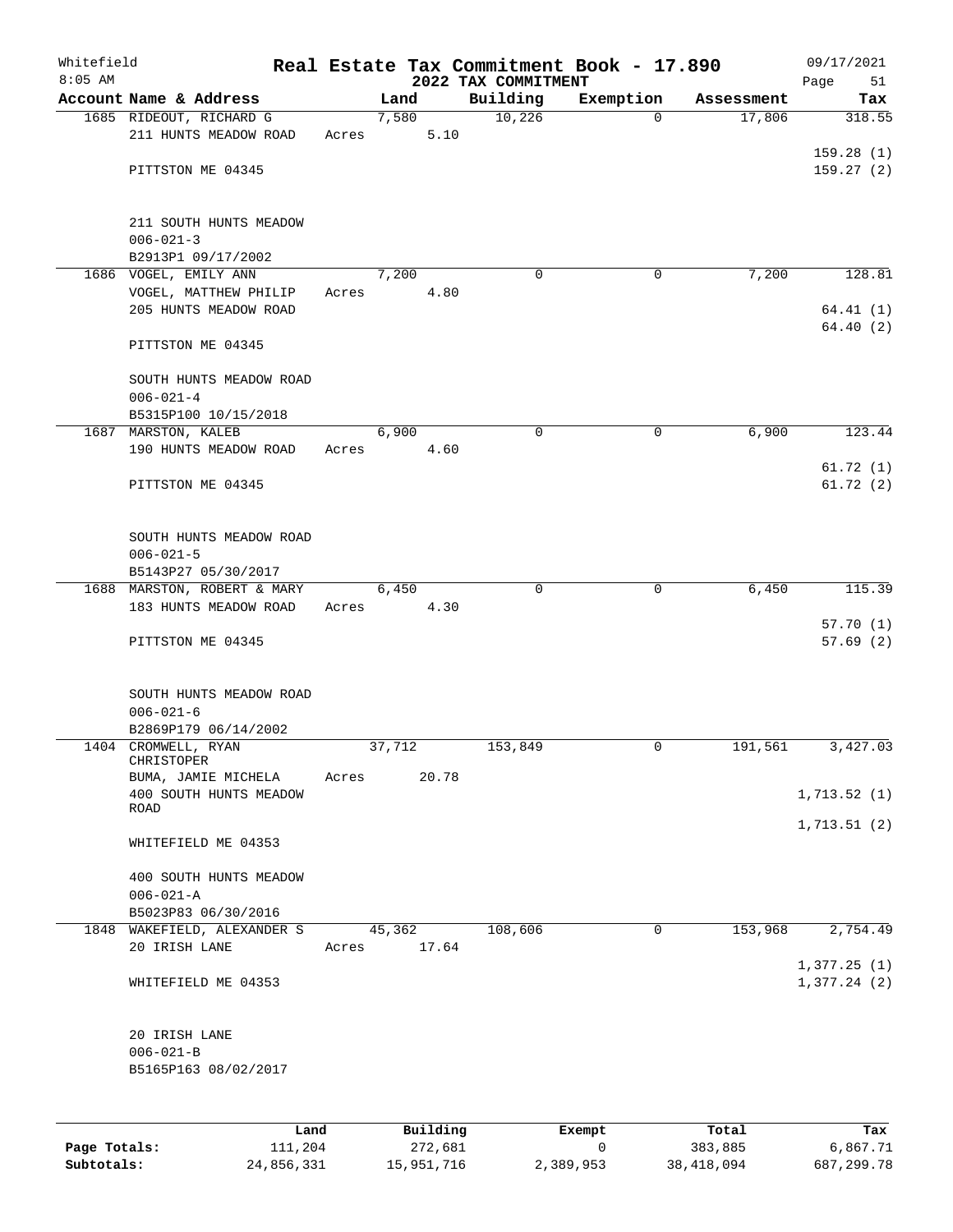| Whitefield<br>$8:05$ AM |                                       |       |                   |                                 | Real Estate Tax Commitment Book - 17.890 |              | 09/17/2021        |
|-------------------------|---------------------------------------|-------|-------------------|---------------------------------|------------------------------------------|--------------|-------------------|
|                         | Account Name & Address                |       | Land              | 2022 TAX COMMITMENT<br>Building | Exemption                                | Assessment   | Page<br>52<br>Tax |
|                         |                                       |       | 25,072            | 61,034                          | 24,500                                   | 61,606       | 1,102.13          |
|                         | 1881 BRILLANT, JEAN L<br>7 IRISH LANE |       |                   |                                 |                                          |              |                   |
|                         |                                       | Acres | 1.59              |                                 | 01 HOMESTEAD                             |              |                   |
|                         |                                       |       |                   |                                 |                                          |              | 551.07(1)         |
|                         | WHITEFIELD ME 04353                   |       |                   |                                 |                                          |              | 551.06(2)         |
|                         | 7 IRISH LANE                          |       |                   |                                 |                                          |              |                   |
|                         | $006 - 021 - C$                       |       |                   |                                 |                                          |              |                   |
|                         | B5053P196 09/16/2016                  |       |                   |                                 |                                          |              |                   |
|                         | 454 TOTMAN, LYNN M TRUSTEE            |       | 41,548            | 187,394                         | 0                                        | 228,942      | 4,095.77          |
|                         | FULTON, CAROL A<br>IRREVOCABLE TRUST  | Acres | 30.00             |                                 |                                          |              |                   |
|                         | 1685 MAIN STREET                      |       |                   |                                 |                                          |              | 2,047.89(1)       |
|                         |                                       |       |                   |                                 |                                          |              | 2,047.88 (2)      |
|                         | PHIPPSBURG ME 04562                   |       |                   |                                 |                                          |              |                   |
|                         |                                       |       | TG - MW-22 & HW-5 |                                 |                                          |              |                   |
|                         | 390 SOUTH HUNTS MEADOW                |       |                   |                                 |                                          |              |                   |
|                         | $006 - 022$                           |       |                   |                                 |                                          |              |                   |
|                         | B4754P108 02/03/2014                  |       |                   |                                 |                                          |              |                   |
|                         | 698 CORUM, MICHAEL J JR               |       | 37,650            | 74,223                          | 24,500                                   | 87,373       | 1,563.10          |
|                         | 221 PITTSTON ROAD                     | Acres | 8.00              |                                 | 01 HOMESTEAD                             |              |                   |
|                         |                                       |       |                   |                                 |                                          |              | 781.55(1)         |
|                         | WHITEFIELD ME 04353                   |       |                   |                                 |                                          |              | 781.55(2)         |
|                         |                                       |       |                   |                                 |                                          |              |                   |
|                         |                                       |       |                   |                                 |                                          |              |                   |
|                         | 221 PITTSTON ROAD                     |       |                   |                                 |                                          |              |                   |
|                         | $007 - 001$                           |       |                   |                                 |                                          |              |                   |
|                         | B5242P15 03/23/2018                   |       |                   |                                 |                                          |              |                   |
|                         | 1501 CURRAN, JOSEPH F &               |       | 30,750            | 154,935                         | 24,500                                   | 161,185      | 2,883.60          |
|                         | STACIE M                              |       |                   |                                 |                                          |              |                   |
|                         | 215 PITTSTON ROAD                     | Acres | 2.00              |                                 | 01 HOMESTEAD                             |              |                   |
|                         |                                       |       |                   |                                 |                                          |              | 1,441.80(1)       |
|                         | WHITEFIELD ME 04353                   |       |                   |                                 |                                          |              | 1,441.80(2)       |
|                         | 215 PITTSTON ROAD                     |       |                   |                                 |                                          |              |                   |
|                         | $007 - 001 - A$                       |       |                   |                                 |                                          |              |                   |
|                         | B2857P128 05/22/2002                  |       |                   |                                 |                                          |              |                   |
| 403                     | MARCUS, PAUL                          |       | 41,250            | 166,315                         | 24,500                                   | 183,065      | 3,275.03          |
|                         | 185 PITTSTON ROAD                     | Acres | 12.50             |                                 | 01 HOMESTEAD                             |              |                   |
|                         |                                       |       |                   |                                 |                                          |              | 1,637.52(1)       |
|                         | WHITEFIELD ME 04353                   |       |                   |                                 |                                          |              | 1,637.51(2)       |
|                         |                                       |       |                   |                                 |                                          |              |                   |
|                         |                                       |       |                   |                                 |                                          |              |                   |
|                         | 185 PITTSTON ROAD                     |       |                   |                                 |                                          |              |                   |
|                         | $007 - 002$                           |       |                   |                                 |                                          |              |                   |
|                         | B3781P167 12/05/2006                  |       |                   |                                 |                                          |              |                   |
|                         | 275 GILMAN, DONNA M                   |       | 32,250            | 27,388                          | 30,380                                   | 29,258       | 523.43            |
|                         | YBARRA, PAULA J                       | Acres | 3.00              |                                 | 01 HOMESTEAD                             |              |                   |
|                         | 10918 MIDLAND BRIDGE                  |       |                   |                                 | 05 VET EXEMPTION                         |              | 261.72(1)         |
|                         | ROAD                                  |       |                   |                                 |                                          |              |                   |
|                         | HUDSON FL 34677                       |       |                   |                                 |                                          |              | 261.71(2)         |
|                         |                                       |       |                   |                                 |                                          |              |                   |
|                         | 171 PITTSTON ROAD                     |       |                   |                                 |                                          |              |                   |
|                         | $007 - 003$                           |       |                   |                                 |                                          |              |                   |
|                         | B5478P89 01/08/2020                   |       |                   |                                 |                                          |              |                   |
|                         |                                       |       |                   |                                 |                                          |              |                   |
|                         | Land                                  |       | Building          |                                 | Exempt                                   | Total        | Tax               |
| Page Totals:            | 208,520                               |       | 671,289           |                                 | 128,380                                  | 751,429      | 13,443.06         |
| Subtotals:              | 25,064,851                            |       | 16,623,005        |                                 | 2,518,333                                | 39, 169, 523 | 700,742.84        |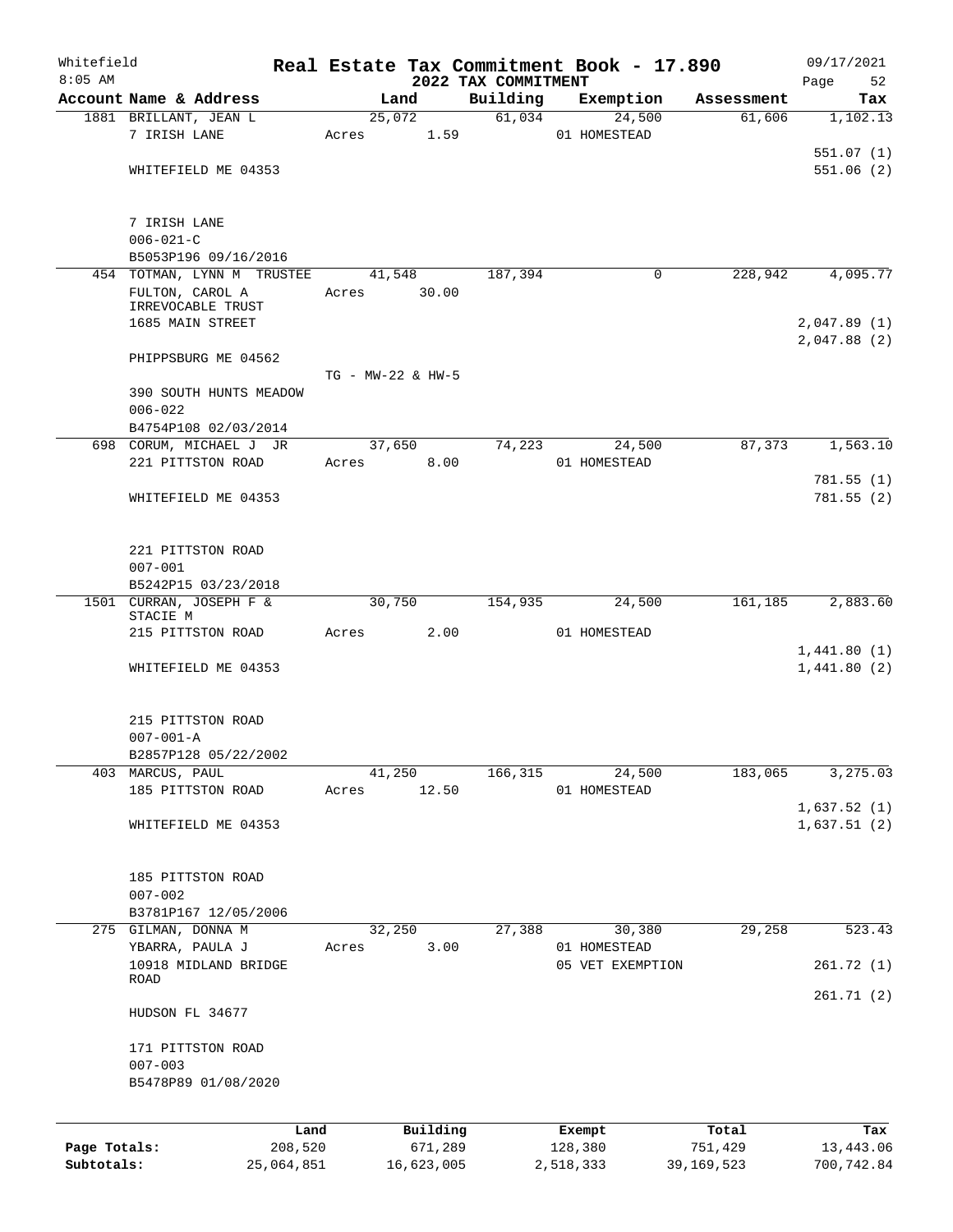| Whitefield<br>$8:05$ AM |                                                   |       |                  | 2022 TAX COMMITMENT | Real Estate Tax Commitment Book - 17.890 |            | 09/17/2021<br>Page<br>53 |
|-------------------------|---------------------------------------------------|-------|------------------|---------------------|------------------------------------------|------------|--------------------------|
|                         | Account Name & Address                            |       | Land             | Building            | Exemption                                | Assessment | Tax                      |
|                         | 1179 WEYMOUTH, KITTYANNE F                        |       | 32,850           | 177,536             | 24,500                                   | 185,886    | 3,325.50                 |
|                         | 161 PITTSTON ROAD                                 | Acres | 3.40             |                     | 01 HOMESTEAD                             |            |                          |
|                         |                                                   |       |                  |                     |                                          |            | 1,662.75(1)              |
|                         | WHITEFIELD ME 04353                               |       |                  |                     |                                          |            | 1,662.75(2)              |
|                         |                                                   |       |                  |                     |                                          |            |                          |
|                         |                                                   |       |                  |                     |                                          |            |                          |
|                         | 161 PITTSTON ROAD                                 |       |                  |                     |                                          |            |                          |
|                         | $007 - 004$                                       |       |                  |                     |                                          |            |                          |
|                         | B4762P59 03/10/2014                               |       |                  |                     |                                          |            |                          |
|                         | 1614 HOLM, KENNETH & HILARY<br>118 PHILBRICK LANE | Acres | 65,000<br>102.00 | $\Omega$            | $\mathbf 0$                              | 65,000     | 1,162.85                 |
|                         |                                                   |       |                  |                     |                                          |            | 581.43(1)                |
|                         | WHITEFIELD ME 04353                               |       |                  |                     |                                          |            | 581.42(2)                |
|                         |                                                   |       |                  |                     |                                          |            |                          |
|                         |                                                   |       |                  |                     |                                          |            |                          |
|                         | PITTSTON ROAD                                     |       |                  |                     |                                          |            |                          |
|                         | $007 - 005$                                       |       |                  |                     |                                          |            |                          |
|                         | B1958P248 03/03/1994                              |       |                  |                     |                                          |            |                          |
|                         | 1072 MECK, WATSON L & EDITH                       |       | 105,750          | 131,686             | 0                                        | 237,436    | 4,247.73                 |
|                         | М                                                 |       |                  |                     |                                          |            |                          |
|                         | 980 MANOR LANE                                    | Acres | 128.00           |                     |                                          |            |                          |
|                         |                                                   |       |                  |                     |                                          |            | 2, 123.87(1)             |
|                         | SOUTHHAMPTON PA 18966                             |       |                  |                     |                                          |            | 2,123.86(2)              |
|                         |                                                   |       |                  |                     |                                          |            |                          |
|                         | 136 PITTSTON ROAD                                 |       |                  |                     |                                          |            |                          |
|                         | $007 - 006$                                       |       |                  |                     |                                          |            |                          |
|                         | B1893P284 07/16/1993                              |       |                  |                     |                                          |            |                          |
|                         | 1602 CENTRAL MAINE POWER                          |       | 63,000           | $\Omega$            | $\mathbf 0$                              | 63,000     | 1,127.07                 |
|                         | C/O AVANGRID MANAGEMENT Acres                     |       | 21.00            |                     |                                          |            |                          |
|                         | COMPANY-LOCAL TAX                                 |       |                  |                     |                                          |            |                          |
|                         | ONE CITY CENTER, 5TH                              |       |                  |                     |                                          |            | 563.54(1)                |
|                         | <b>FLOOR</b>                                      |       |                  |                     |                                          |            |                          |
|                         | PORTLAND ME 04101                                 |       |                  |                     |                                          |            | 563.53(2)                |
|                         |                                                   |       |                  |                     |                                          |            |                          |
|                         | WEST PITTSTON ROAD                                |       |                  |                     |                                          |            |                          |
|                         | $007 - 007$                                       |       |                  |                     |                                          |            |                          |
| 1347                    | CENTRAL MAINE POWER                               |       | 123,000          | 0                   | $\mathbf 0$                              | 123,000    | 2,200.47                 |
|                         | C/O AVANGRID MANAGEMENT Acres                     |       | 41.00            |                     |                                          |            |                          |
|                         | COMPANY-LOCAL TAX                                 |       |                  |                     |                                          |            |                          |
|                         | ONE CITY CENTER, 5TH<br><b>FLOOR</b>              |       |                  |                     |                                          |            | 1,100.24(1)              |
|                         | PORTLAND ME 04101                                 |       |                  |                     |                                          |            | 1,100.23(2)              |
|                         |                                                   |       |                  |                     |                                          |            |                          |
|                         |                                                   |       |                  |                     |                                          |            |                          |
|                         | WEST PITTSTON ROAD                                |       |                  |                     |                                          |            |                          |
|                         | $007 - 008$                                       |       |                  |                     |                                          |            |                          |
| 310                     | HART, GREGORY M & LISA                            |       | 37,962           | 266,257             | 30,380                                   | 273,839    | 4,898.98                 |
|                         | J<br>11 CROCKER AVENUE NORTH Acres                |       | 8.39             |                     | 01 HOMESTEAD                             |            |                          |
|                         |                                                   |       |                  |                     | 05 VET EXEMPTION                         |            | 2,449.49(1)              |
|                         | WHITEFIELD ME 04353                               |       |                  |                     |                                          |            | 2,449.49(2)              |
|                         |                                                   |       |                  |                     |                                          |            |                          |
|                         |                                                   |       |                  |                     |                                          |            |                          |
|                         | 11 CROCKER AVENUE NORTH                           |       |                  |                     |                                          |            |                          |
|                         | $007 - 009$                                       |       |                  |                     |                                          |            |                          |
|                         | B2857P269 05/23/2002                              |       |                  |                     |                                          |            |                          |
|                         |                                                   |       |                  |                     |                                          |            |                          |
|                         | Land                                              |       | Building         |                     | Exempt                                   | Total      | Tax                      |
| Page Totals:            | 427,562                                           |       | 575,479          |                     | 54,880                                   | 948,161    | 16,962.60                |
| Subtotals:              | 25, 492, 413                                      |       | 17,198,484       |                     | 2,573,213                                | 40,117,684 | 717,705.44               |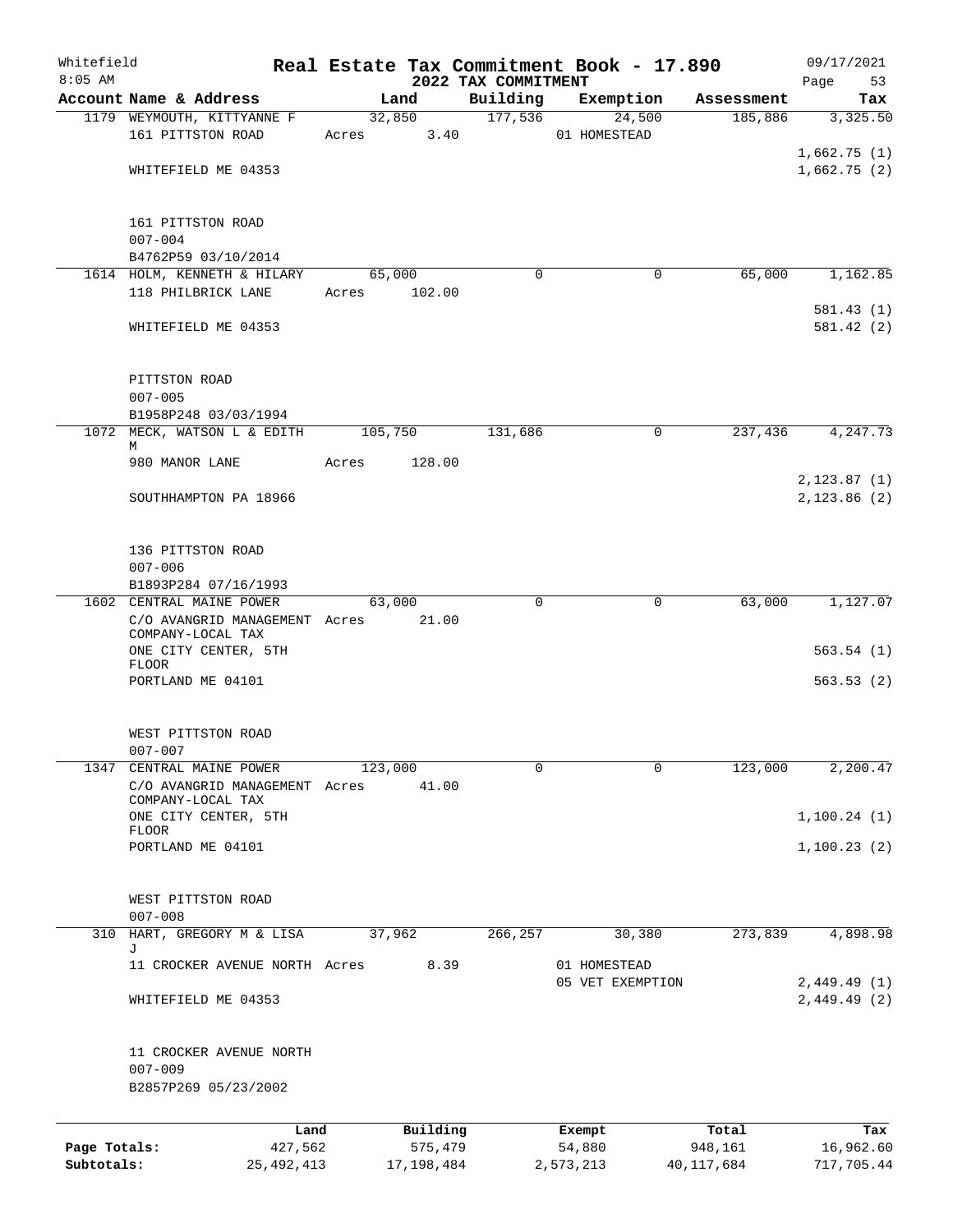| Whitefield |                                          | Real Estate Tax Commitment Book - 17.890 | 09/17/2021 |             |              |            |                        |
|------------|------------------------------------------|------------------------------------------|------------|-------------|--------------|------------|------------------------|
| $8:05$ AM  |                                          |                                          | Page<br>54 |             |              |            |                        |
|            | Account Name & Address                   |                                          | Land       | Building    | Exemption    | Assessment | Tax                    |
|            | 428 HEATON-JONES, JENNIFER<br>А          | 30,850                                   |            | $\mathbf 0$ | $\Omega$     | 30,850     | 551.91                 |
|            | 679 MAIN STREET, SOUTH Acres 12.00       |                                          |            |             |              |            |                        |
|            | BRIDGEWATER CT 06752                     |                                          |            |             |              |            | 275.96(1)<br>275.95(2) |
|            |                                          |                                          |            |             |              |            |                        |
|            | CROCKER AVENUE NORTH<br>$007 - 010$      |                                          |            |             |              |            |                        |
|            | B5554P316 07/23/2020                     |                                          |            |             |              |            |                        |
|            | 1224 HEATON-JONES, JENNIFER<br>Α         | 22,250                                   |            | $\Omega$    | 0            | 22,250     | 398.05                 |
|            | 679 MAIN STREET, SOUTH Acres             |                                          | 3.00       |             |              |            |                        |
|            |                                          |                                          |            |             |              |            | 199.03(1)              |
|            | BRIDGEWATER CT 06752                     |                                          |            |             |              |            | 199.02(2)              |
|            | CROCKER AVENUE NORTH                     |                                          |            |             |              |            |                        |
|            | $007 - 010 - A$                          |                                          |            |             |              |            |                        |
|            | B5554P316 07/23/2020                     |                                          |            |             |              |            |                        |
|            | 1477 FRANDSEN, DOROTHY M                 |                                          | 44,850     | 83,266      | 24,500       | 103,616    | 1,853.69               |
|            | 14 PITTSTON ROAD                         | Acres                                    | 17.00      |             | 01 HOMESTEAD |            |                        |
|            |                                          |                                          |            |             |              |            | 926.85(1)              |
|            | WHITEFIELD ME 04353                      |                                          |            |             |              |            | 926.84(2)              |
|            | 14 PITTSTON ROAD                         |                                          |            |             |              |            |                        |
|            | $007 - 011$                              |                                          |            |             |              |            |                        |
|            | B4178P55 07/22/2009 B2556P143 04/20/2000 |                                          |            |             |              |            |                        |
|            | 525 HALL, GEORGE W JR                    | 64,750                                   |            | $\Omega$    | $\mathbf 0$  | 64,750     | 1,158.38               |
|            | PIACOPOLOS, HAROLD                       | Acres 66.00                              |            |             |              |            |                        |
|            | 822 TOWNHOUSE ROAD                       |                                          |            |             |              |            | 579.19(1)              |
|            | WHITEFIELD ME 04353                      |                                          |            |             |              |            | 579.19(2)              |
|            | 48 PINE CREST LANE                       |                                          |            |             |              |            |                        |
|            | $007 - 012$                              |                                          |            |             |              |            |                        |
|            | B1572P147 09/05/1989                     |                                          |            |             |              |            |                        |
|            | 446 SHEAFFER, JOHNNA<br>HARRIGAN         |                                          | 4,500      | 0           | 0            | 4,500      | 80.51                  |
|            | 71 PINE CREST LANE                       | Acres                                    | 3.00       |             |              |            |                        |
|            | WHITEFIELD ME 04353                      |                                          |            |             |              |            | 40.26(1)<br>40.25(2)   |
|            | 78 PINE CREST LANE                       |                                          |            |             |              |            |                        |
|            | $007 - 013$                              |                                          |            |             |              |            |                        |
|            | B4222P209 11/16/2009                     |                                          |            |             |              |            |                        |

|              | Land       | Building | Exempt    | Total      | Tax        |
|--------------|------------|----------|-----------|------------|------------|
| Page Totals: | 167,200    | 83,266   | 24,500    | 225,966    | 4,042.54   |
| Subtotals:   | 25,659,613 | ,281,750 | 2,597,713 | 40,343,650 | 721,747.98 |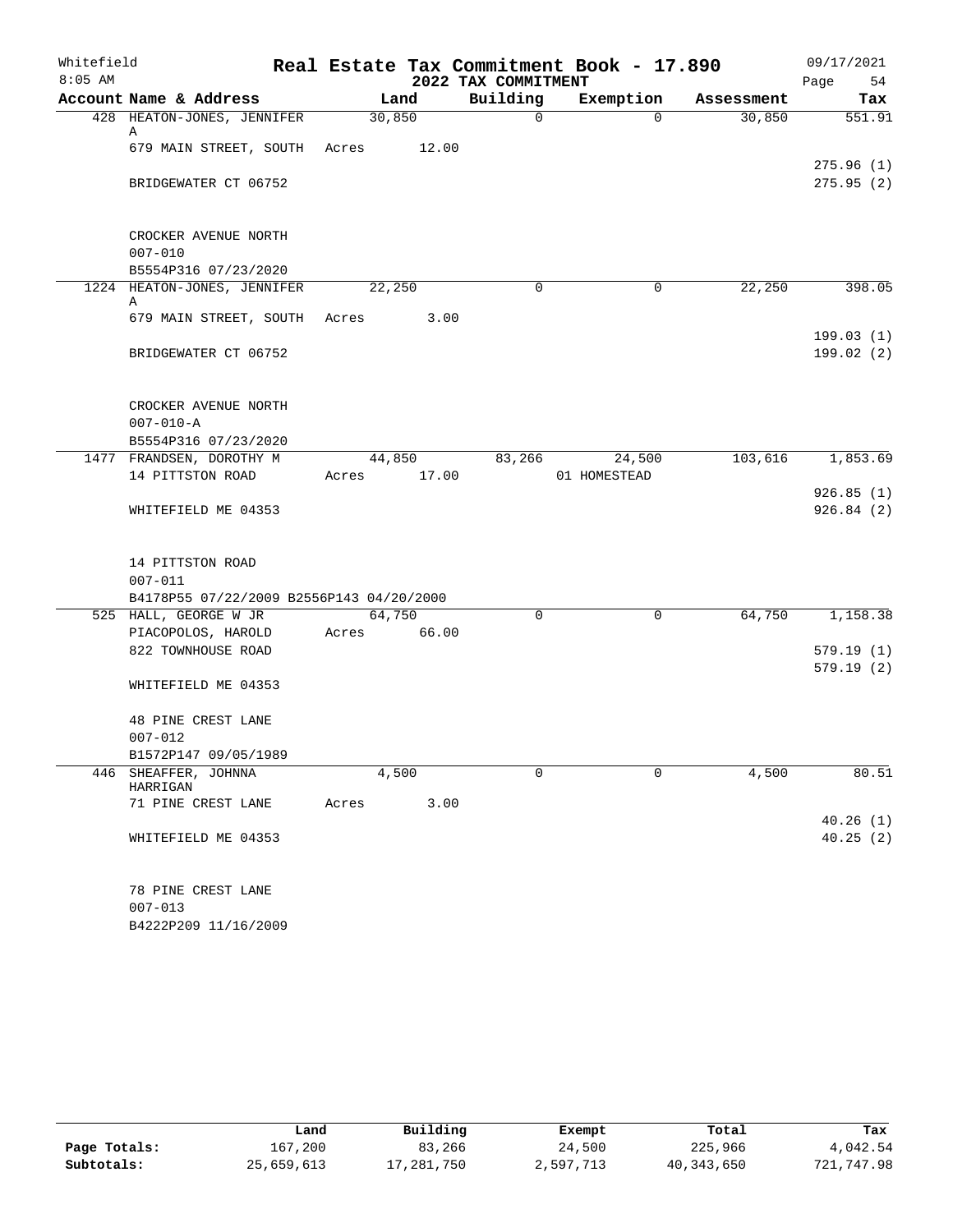| Whitefield<br>$8:05$ AM |                                              |       |               | 2022 TAX COMMITMENT | Real Estate Tax Commitment Book - 17.890 |              | 09/17/2021<br>55<br>Page |
|-------------------------|----------------------------------------------|-------|---------------|---------------------|------------------------------------------|--------------|--------------------------|
|                         | Account Name & Address                       |       | Land          | Building            | Exemption                                | Assessment   | Tax                      |
|                         | 298 DANCER, HELLEN BRAWN<br>ESTATE OF        |       | 56,090        | 118,471             | $\Omega$                                 | 174,561      | 3,122.90                 |
|                         | BOURQUE, LOIS D PER<br><b>REP</b>            | Acres | 33.60         |                     |                                          |              |                          |
|                         | C/O- LOIS DANCER<br>BOURQUE                  |       |               |                     |                                          |              | 1,561.45(1)              |
|                         | PO BOX 57<br>WHITEFIELD ME 04353             |       |               |                     |                                          |              | 1,561.45(2)              |
|                         | 21 VILLAGE VIEW LANE<br>$007 - 014$          |       |               |                     |                                          |              |                          |
|                         | B5507P120 04/08/2020                         |       |               |                     |                                          |              |                          |
|                         | 1845 WRIGHT, CHASE L<br>17 VILLAGE VIEW LANE | Acres | 4,920<br>2.78 | 0                   | $\mathbf 0$                              | 4,920        | 88.02                    |
|                         | WHITEFIELD ME 04353                          |       |               |                     |                                          |              | 44.01 (1)<br>44.01 (2)   |
|                         | VILLAGE VIEW LANE<br>$007 - 014 - A$         |       |               |                     |                                          |              |                          |
|                         | B5673P27 03/03/2021                          |       |               |                     |                                          |              |                          |
|                         | 1846 WRIGHT, CHASE L                         |       | 35,410        | 67,996              | 0                                        | 103,406      | 1,849.93                 |
|                         | 17 VILLAGE VIEW LANE                         | Acres | 5.20          |                     |                                          |              | 924.97(1)                |
|                         | WHITEFIELD ME 04353                          |       |               |                     |                                          |              | 924.96(2)                |
|                         |                                              |       |               |                     |                                          |              |                          |
|                         | 17 VILLAGE VIEW LANE<br>$007 - 014 - B$      |       |               |                     |                                          |              |                          |
|                         | B5673P27 03/02/2021                          |       |               |                     |                                          |              |                          |
| 1560                    | SHEAFFER, LESTER EDWIN                       |       | 58,875        | 203,031             | 30,380                                   | 231,526      | 4,142.00                 |
|                         | JR<br>SHEAFFER, JOHNNA EDITH<br>HARRIGAN     | Acres | 22.50         |                     | 01 HOMESTEAD                             |              |                          |
|                         | 71 PINE CREST LANE                           |       |               |                     | 05 VET EXEMPTION                         |              | 2,071.00(1)              |
|                         | WHITEFIELD ME 04353                          |       |               |                     |                                          |              | 2,071.00(2)              |
|                         | 71 PINE CREST LANE<br>$007 - 015$            |       |               |                     |                                          |              |                          |
|                         | B5122P226 03/22/2017                         |       |               |                     |                                          |              |                          |
|                         | 158 SHEEPSCOT LINKS                          |       | 36,370        | 129,780             | 0                                        | 166,150      | 2,972.42                 |
|                         | 821 TOWNHOUSE ROAD                           | Acres | 6.40          |                     |                                          |              | 1,486.21(1)              |
|                         | WHITEFIELD ME 04353                          |       |               |                     |                                          |              | 1,486.21(2)              |
|                         | TOWNHOUSE ROAD                               |       |               |                     |                                          |              |                          |
|                         | $007 - 016$                                  |       |               |                     |                                          |              |                          |
|                         | B5345P121 01/14/2019<br>91 SHEEPSCOT LINKS   |       | 30,000        | 47,190              | 0                                        | 77,190       | 1,380.93                 |
|                         | 821 TOWNHOUSE ROAD                           | Acres | 1.10          |                     |                                          |              |                          |
|                         | WHITEFIELD ME 04353                          |       |               |                     |                                          |              | 690.47 (1)<br>690.46 (2) |
|                         |                                              |       |               |                     |                                          |              |                          |
|                         | 821 TOWNHOUSE ROAD<br>$007 - 017$            |       |               |                     |                                          |              |                          |
|                         | B2548P108 03/22/2000                         |       |               |                     |                                          |              |                          |
|                         | Land                                         |       | Building      |                     | Exempt                                   | Total        | Tax                      |
| Page Totals:            | 221,665                                      |       | 566,468       |                     | 30,380                                   | 757,753      | 13,556.20                |
| Subtotals:              | 25,881,278                                   |       | 17,848,218    |                     | 2,628,093                                | 41, 101, 403 | 735, 304.18              |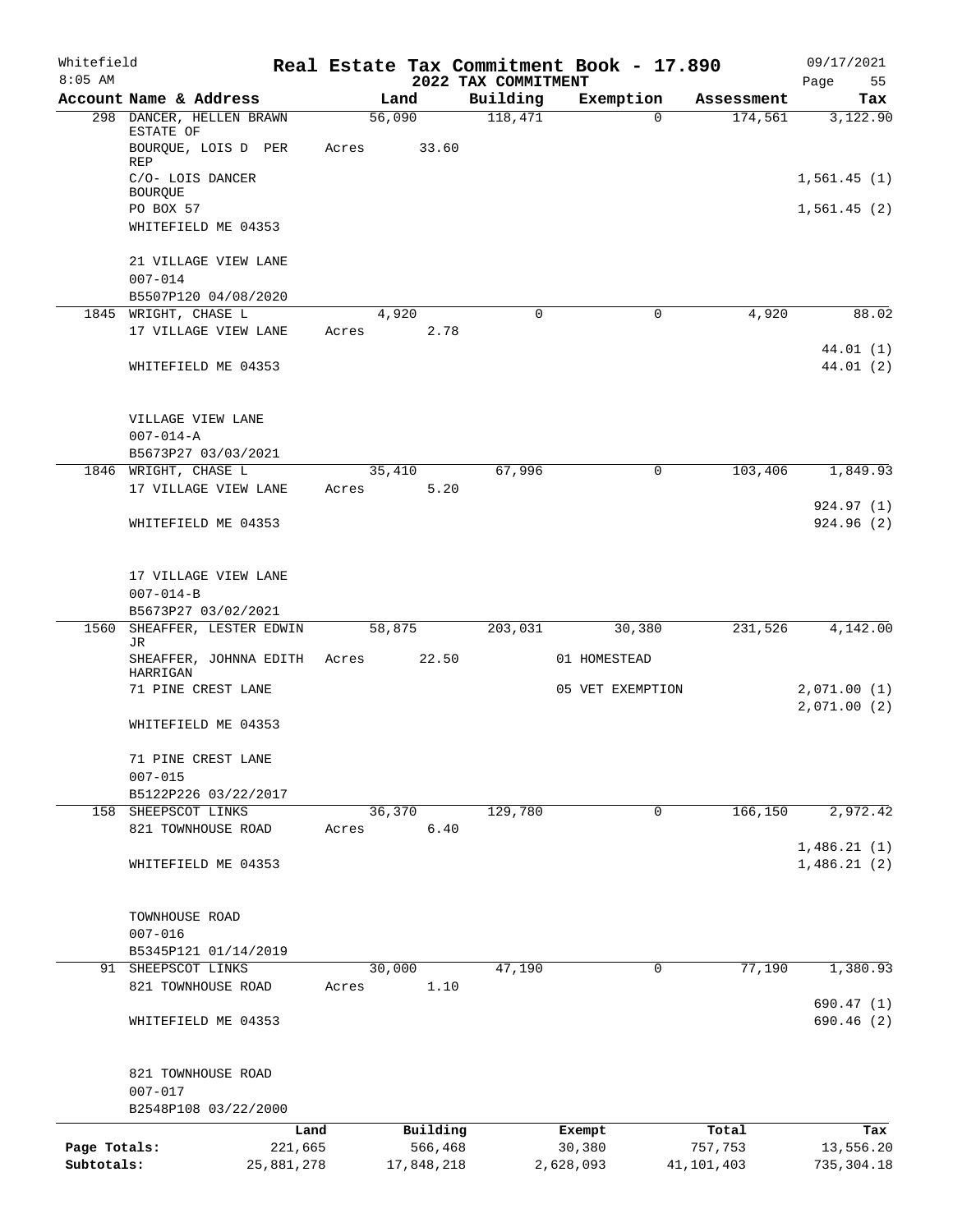| Whitefield<br>$8:05$ AM |                                                                                       |       |                | 2022 TAX COMMITMENT | Real Estate Tax Commitment Book - 17.890 |            | 09/17/2021<br>56<br>Page    |
|-------------------------|---------------------------------------------------------------------------------------|-------|----------------|---------------------|------------------------------------------|------------|-----------------------------|
|                         | Account Name & Address                                                                |       | Land           | Building            | Exemption                                | Assessment | Tax                         |
|                         | 862 VOIGT, PAUL D & DEBORAH<br>795 TOWNHOUSE ROAD                                     | Acres | 30,000<br>1.10 | 106, 299            | 24,500<br>01 HOMESTEAD                   | 111,799    | 2,000.08                    |
|                         | WHITEFIELD ME 04353                                                                   |       |                |                     |                                          |            | 1,000.04(1)<br>1,000.04(2)  |
|                         | 795 TOWNHOUSE ROAD<br>$007 - 017 - A$                                                 |       |                |                     |                                          |            |                             |
|                         | B1317P75 07/09/1986                                                                   |       |                |                     |                                          |            |                             |
|                         | 436 SHEEPSCOT LINKS                                                                   |       | 114,395        | 0                   | 0                                        | 114,395    | 2,046.53                    |
|                         | 821 TOWNHOUSE ROAD                                                                    | Acres | 5.00           |                     |                                          |            |                             |
|                         | WHITEFIELD ME 04353                                                                   |       |                |                     |                                          |            | 1,023.27(1)<br>1,023.26(2)  |
|                         | TOWNHOUSE ROAD<br>$007 - 018$                                                         |       |                |                     |                                          |            |                             |
|                         | B5345P121 01/14/2019                                                                  |       |                |                     |                                          |            |                             |
|                         | 1228 TOWLE, WILLIAM C                                                                 |       | 39,978         | 268,524             | 24,500                                   | 284,002    | 5,080.80                    |
|                         | BALBO, SUZANNE E                                                                      | Acres | 10.91          |                     | 01 HOMESTEAD                             |            |                             |
|                         | 737 TOWNHOUSE ROAD                                                                    |       |                |                     |                                          |            | 2,540.40(1)                 |
|                         | WHITEFIELD ME 04353                                                                   |       |                |                     |                                          |            | 2,540.40(2)                 |
|                         | 737 TOWNHOUSE ROAD<br>$007 - 018 - A$                                                 |       |                |                     |                                          |            |                             |
|                         | B5275P299 01/14/2019 B5332P309 10/27/2018 B5240P132<br>03/11/2018 B5043P32 08/11/2016 |       |                |                     |                                          |            |                             |
|                         | 1357 BUMPS, SHELDON & DIANNE                                                          |       | 35,842         | 90,162              | $\mathbf 0$                              | 126,004    | 2,254.21                    |
|                         | 1346 LAKEVIEW DRIVE                                                                   | Acres | 5.74           |                     |                                          |            |                             |
|                         | CHINA ME 04358                                                                        |       |                |                     |                                          |            | 1,127.11(1)<br>1, 127.10(2) |
|                         | 769 TOWNHOUSE ROAD<br>$007 - 018 - C$                                                 |       |                |                     |                                          |            |                             |
|                         | B5345P114 01/14/2019                                                                  |       |                |                     |                                          |            |                             |
|                         | 1430 SHEEPSCOT LINKS                                                                  |       | 20,900         | 0                   | 0                                        | 20,900     | 373.90                      |
|                         | 821 TOWNHOUSE ROAD                                                                    | Acres | 2.10           |                     |                                          |            |                             |
|                         | WHITEFIELD ME 04353                                                                   |       |                |                     |                                          |            | 186.95(1)<br>186.95(2)      |
|                         | TOWNHOUSE ROAD<br>$007 - 018 - E$                                                     |       |                |                     |                                          |            |                             |
|                         | B2548P102 03/22/2000                                                                  |       |                |                     |                                          |            |                             |
|                         | 1921 HALL, GEORGE W IV                                                                |       | 34,106         | $\Omega$            | 0                                        | 34,106     | 610.16                      |
|                         | HALL, MARY ANN                                                                        | Acres | 16.07          |                     |                                          |            |                             |
|                         | 822 TOWNHOUSE ROAD                                                                    |       |                |                     |                                          |            | 305.08(1)<br>305.08(2)      |
|                         | WHITEFIELD ME 04353                                                                   |       |                |                     |                                          |            |                             |
|                         | TOWNHOUSE ROAD<br>$007 - 018 - F$                                                     |       |                |                     |                                          |            |                             |
|                         | B5345P129 01/14/2019                                                                  |       |                |                     |                                          |            |                             |
|                         |                                                                                       |       |                |                     |                                          |            |                             |
|                         |                                                                                       |       |                |                     |                                          |            |                             |

|              | Land         | Building     | Exempt    | Total      | Tax        |
|--------------|--------------|--------------|-----------|------------|------------|
| Page Totals: | 275,221      | 464,985      | 49,000    | 691,206    | 12,365.68  |
| Subtotals:   | 26, 156, 499 | 18, 313, 203 | 2,677,093 | 41,792,609 | 747,669.86 |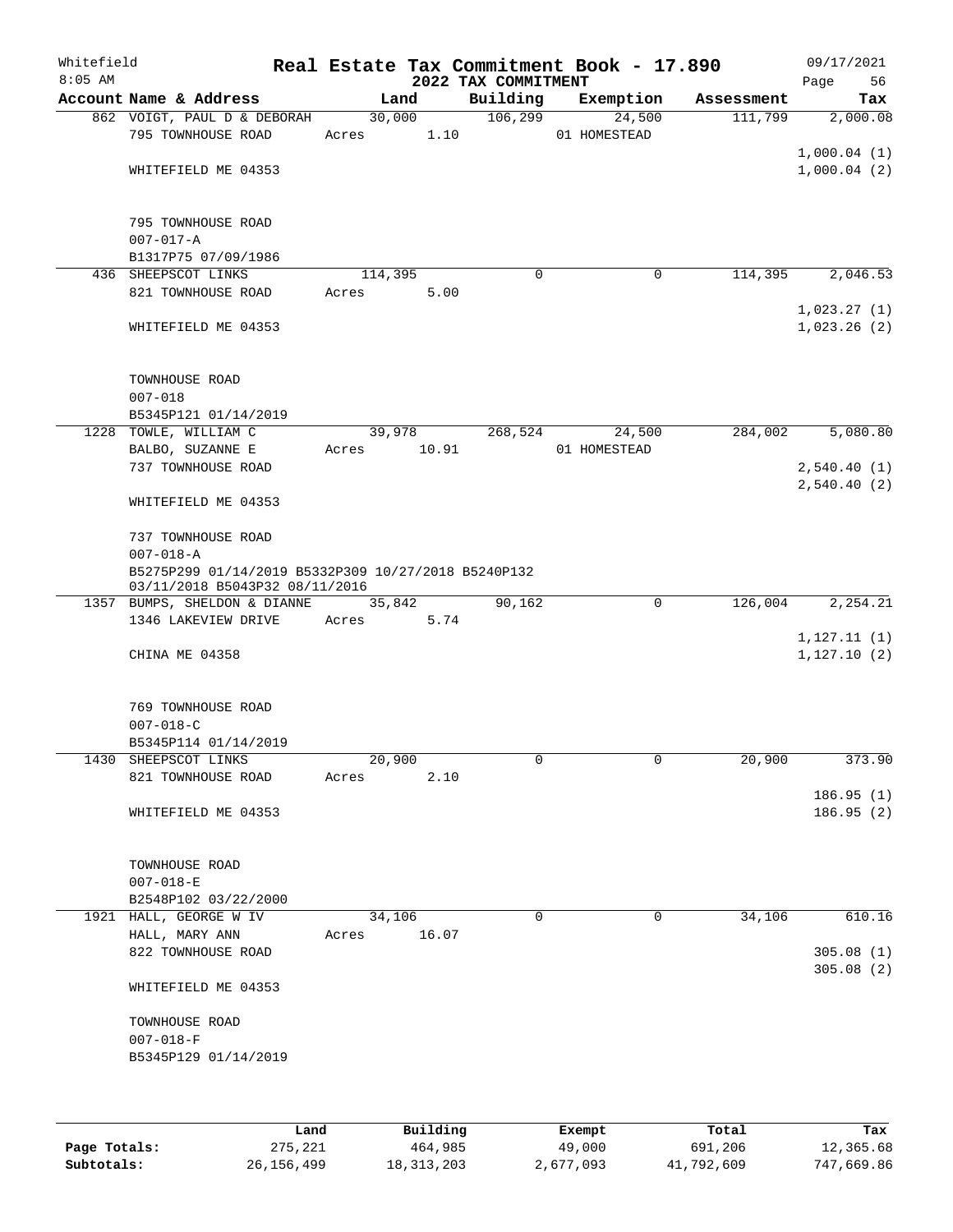| Whitefield<br>$8:05$ AM |                                                                       |         |       |        |          | 2022 TAX COMMITMENT | Real Estate Tax Commitment Book - 17.890 |                      | 09/17/2021<br>Page<br>57   |
|-------------------------|-----------------------------------------------------------------------|---------|-------|--------|----------|---------------------|------------------------------------------|----------------------|----------------------------|
|                         | Account Name & Address                                                |         |       | Land   |          | Building            | Exemption                                | Assessment           | Tax                        |
|                         | 1924 HALL, GEORGE WILLIAM IV<br>BUMPS, DIANNE &<br>HALL-KARASS, SUSAN |         | Acres | 27,762 | 8.14     | 0                   | $\Omega$                                 | 27,762               | 496.66                     |
|                         | 822 TOWNHOUSE ROAD                                                    |         |       |        |          |                     |                                          |                      | 248.33(1)<br>248.33(2)     |
|                         | WHITEFIELD ME 04353                                                   |         |       |        |          |                     |                                          |                      |                            |
|                         | TOWNHOUSE ROAD<br>$007 - 018 - G$                                     |         |       |        |          |                     |                                          |                      |                            |
|                         | B5345P118 01/14/2019<br>1053 HOLM, KENNETH D                          |         |       | 1,950  |          | 0                   | 0                                        | 1,950                | 34.89                      |
|                         | 118 PHILBRICK LANE                                                    |         | Acres |        | 1.30     |                     |                                          |                      | 17.45(1)                   |
|                         | WHITEFIELD ME 04353                                                   |         |       |        |          |                     |                                          |                      | 17.44(2)                   |
|                         | TOWNHOUSE ROAD<br>$007 - 019$                                         |         |       |        |          |                     |                                          |                      |                            |
|                         | B5392P51 06/04/2019                                                   |         |       |        |          |                     |                                          |                      |                            |
|                         | 1122 SCHOFIELD, MATTHEW J<br>RABBIN, JESSICA R                        |         | Acres | 34,200 | 4.30     | 156,478             | $\mathsf{O}$                             | 190,678              | 3, 411.23                  |
|                         | 35 NORRIS STREET                                                      |         |       |        |          |                     |                                          |                      | 1,705.62(1)<br>1,705.61(2) |
|                         | CAMBRIDGE MA 02140                                                    |         |       |        |          |                     |                                          |                      |                            |
|                         | 721 TOWNHOUSE ROAD<br>$007 - 021$                                     |         |       |        |          |                     |                                          |                      |                            |
|                         | B5279P28 07/11/2018                                                   |         |       |        |          |                     |                                          |                      |                            |
|                         | 191 PEASLEE, BARBARA H<br><b>ESTATE</b>                               |         |       | 30,900 |          | 42,234              | 0                                        | 73,134               | 1,308.37                   |
|                         | PEASLEE, PHILIP S PER<br>REP                                          |         | Acres |        | 2.10     |                     |                                          |                      |                            |
|                         | 699 TOWNHOUSE ROAD                                                    |         |       |        |          |                     |                                          |                      | 654.19 (1)<br>654.18(2)    |
|                         | WHITEFIELD ME 04353                                                   |         |       |        |          |                     |                                          |                      |                            |
|                         | 699 TOWNHOUSE ROAD<br>$007 - 022$                                     |         |       |        |          |                     |                                          |                      |                            |
|                         | B5113P58 03/13/2017                                                   |         |       |        |          |                     |                                          |                      |                            |
|                         | 98 MOREY, TIMOTHY J                                                   |         |       | 35,410 |          | 186,806             | 24,500                                   | 197,716              | 3,537.14                   |
|                         | MOREY, VICKY J<br>695 TOWNHOUSE ROAD                                  |         | Acres |        | 5.20     |                     | 01 HOMESTEAD                             |                      | 1,768.57(1)                |
|                         | WHITEFIELD ME 04353                                                   |         |       |        |          |                     |                                          |                      | 1,768.57(2)                |
|                         |                                                                       |         |       |        |          |                     |                                          |                      |                            |
|                         | 695 TOWNHOUSE ROAD<br>$007 - 023$                                     |         |       |        |          |                     |                                          |                      |                            |
|                         | B5060P94 09/30/2016 B5028P86 07/13/2016                               |         |       |        |          |                     |                                          |                      |                            |
|                         | 1628 GIBSON-GRIFFIN, BRIGID<br>34 PHILBRICK LANE                      |         | Acres | 30,000 | 1.30     | 146,452             | 24,500<br>01 HOMESTEAD                   | $1\overline{51,952}$ | 2,718.42                   |
|                         | WHITEFIELD ME 04353                                                   |         |       |        |          |                     |                                          |                      | 1,359.21(1)<br>1,359.21(2) |
|                         | 34 PHILBRICK LANE<br>$007 - 024$                                      |         |       |        |          |                     |                                          |                      |                            |
|                         | B4017P260 06/19/2008                                                  |         |       |        |          |                     |                                          |                      |                            |
|                         |                                                                       | Land    |       |        | Building |                     | Exempt                                   | Total                | Tax                        |
| Page Totals:            |                                                                       | 160,222 |       |        | 531,970  |                     | 49,000                                   | 643,192              | 11,506.71                  |

**Subtotals:** 26,316,721 18,845,173 2,726,093 42,435,801 759,176.57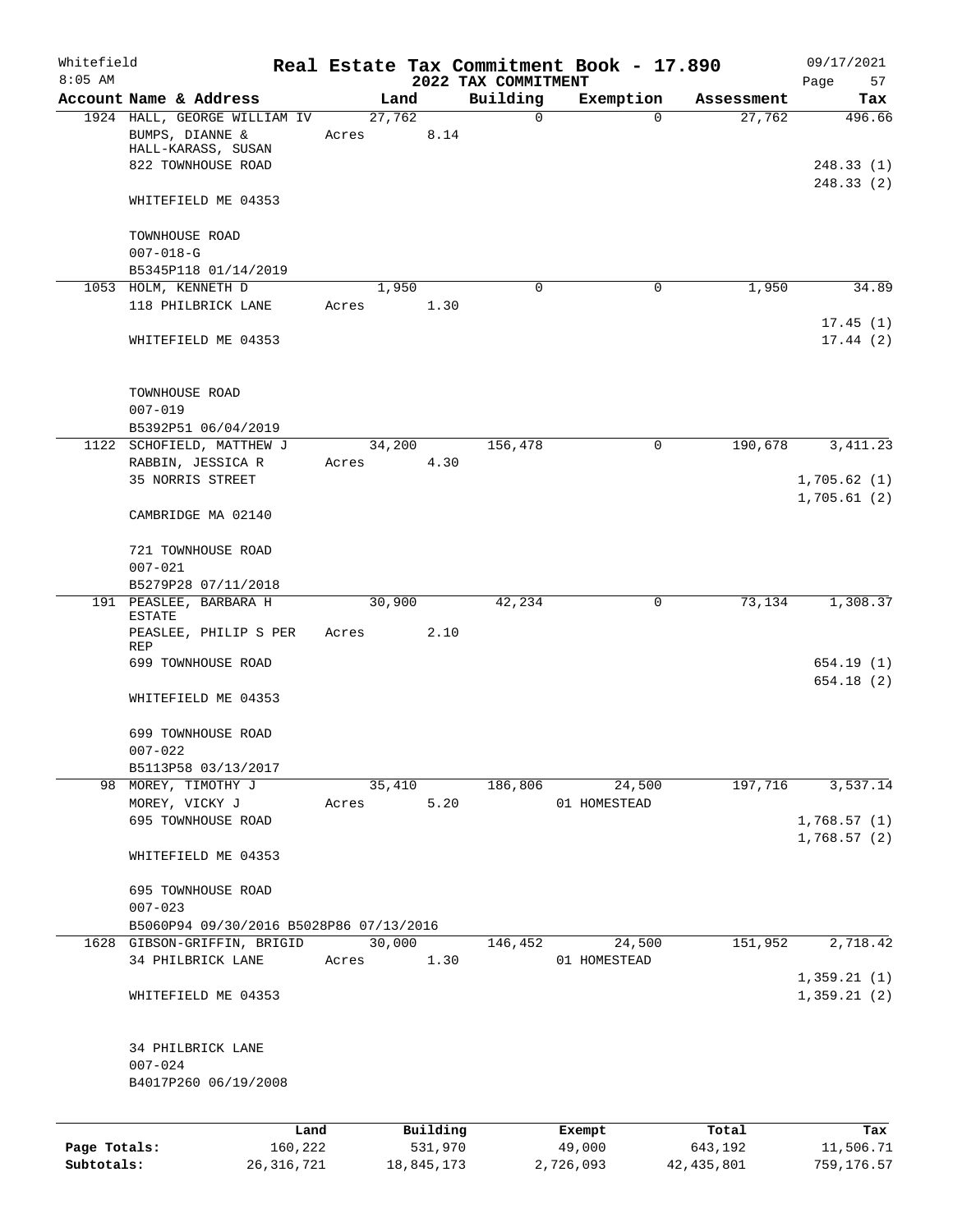| Whitefield |                                              |        |       |                     | Real Estate Tax Commitment Book - 17.890 |            | 09/17/2021                 |
|------------|----------------------------------------------|--------|-------|---------------------|------------------------------------------|------------|----------------------------|
| $8:05$ AM  |                                              |        |       | 2022 TAX COMMITMENT |                                          |            | 58<br>Page                 |
|            | Account Name & Address                       |        | Land  | Building            | Exemption                                | Assessment | Tax                        |
|            | 1229 MOREY, DONALD D & LOIS<br>TRUSTEES<br>G | 34,800 |       | 169,015             | 30,380                                   | 173,435    | 3,102.75                   |
|            | MOREY, DONALD D & LOIS<br>G LIVING TRUST     | Acres  | 4.70  |                     | 01 HOMESTEAD                             |            |                            |
|            | 5 PHILBRICK LANE                             |        |       |                     | 09 REV TRUST VET.                        |            | 1,551.38(1)<br>1,551.37(2) |
|            | WHITEFIELD ME 04353                          |        |       |                     |                                          |            |                            |
|            | 5 PHILBRICK LANE                             |        |       |                     |                                          |            |                            |
|            | $007 - 025$                                  |        |       |                     |                                          |            |                            |
|            | B4268P10 04/12/2010                          |        |       |                     |                                          |            |                            |
|            | 382 BURGESS, JASON D &<br>MICHELE A          | 35,250 |       | 149,531             | 24,500                                   | 160,281    | 2,867.43                   |
|            | 29 PHILBRICK LANE                            | Acres  | 5.00  |                     | 01 HOMESTEAD                             |            |                            |
|            |                                              |        |       |                     |                                          |            | 1,433.72(1)                |
|            | WHITEFIELD ME 04353                          |        |       |                     |                                          |            | 1,433.71(2)                |
|            | 29 PHILBRICK LANE                            |        |       |                     |                                          |            |                            |
|            | $007 - 025 - A$                              |        |       |                     |                                          |            |                            |
|            | B3029P162 04/02/2003                         |        |       |                     |                                          |            |                            |
|            | 369 KING, GEORGE L                           | 27,500 |       | 10,872              | 24,500                                   | 13,872     | 248.17                     |
|            | 657 TOWNHOUSE ROAD                           | Acres  | 0.53  |                     | 01 HOMESTEAD                             |            |                            |
|            |                                              |        |       |                     |                                          |            | 124.09(1)                  |
|            | WHITEFIELD ME 04353                          |        |       |                     |                                          |            | 124.08(2)                  |
|            | 657 TOWNHOUSE ROAD                           |        |       |                     |                                          |            |                            |
|            | $007 - 027$                                  |        |       |                     |                                          |            |                            |
|            | B5206P135 03/21/2017                         |        |       |                     |                                          |            |                            |
|            | 113 TORSEY, STEPHEN V &<br>HOLLY R           | 43,786 |       | 62,654              | 30,380                                   | 76,060     | 1,360.71                   |
|            | 651 TOWNHOUSE ROAD                           | Acres  | 15.67 |                     | 01 HOMESTEAD                             |            |                            |
|            |                                              |        |       |                     | 07 NMR VET & WIDOW                       |            | 680.36(1)                  |
|            | WHITEFIELD ME 04353                          |        |       |                     |                                          |            | 680.35(2)                  |
|            | 651 TOWNHOUSE ROAD                           |        |       |                     |                                          |            |                            |
|            | $007 - 028$                                  |        |       |                     |                                          |            |                            |
|            | B2513P117 11/01/1999                         | 29,570 |       |                     |                                          |            |                            |
| 700        | TIBBETTS, BARRY J &<br><b>ELAINE</b>         |        |       | $\mathbf 0$         | $\mathbf 0$                              | 29,570     | 529.01                     |
|            | 61 TOWNHOUSE ROAD                            | Acres  | 10.40 |                     |                                          |            |                            |
|            | WHITEFIELD ME 04353                          |        |       |                     |                                          |            | 264.51(1)<br>264.50(2)     |
|            | TOWNHOUSE ROAD                               |        |       |                     |                                          |            |                            |
|            | $007 - 029$                                  |        |       |                     |                                          |            |                            |

B1421P295 09/17/1987

|              | Land       | Building   | Exempt    | Total      | Tax        |
|--------------|------------|------------|-----------|------------|------------|
| Page Totals: | 170,906    | 392,072    | 109,760   | 453,218    | 8,108.07   |
| Subtotals:   | 26,487,627 | 19,237,245 | 2,835,853 | 42,889,019 | 767,284.64 |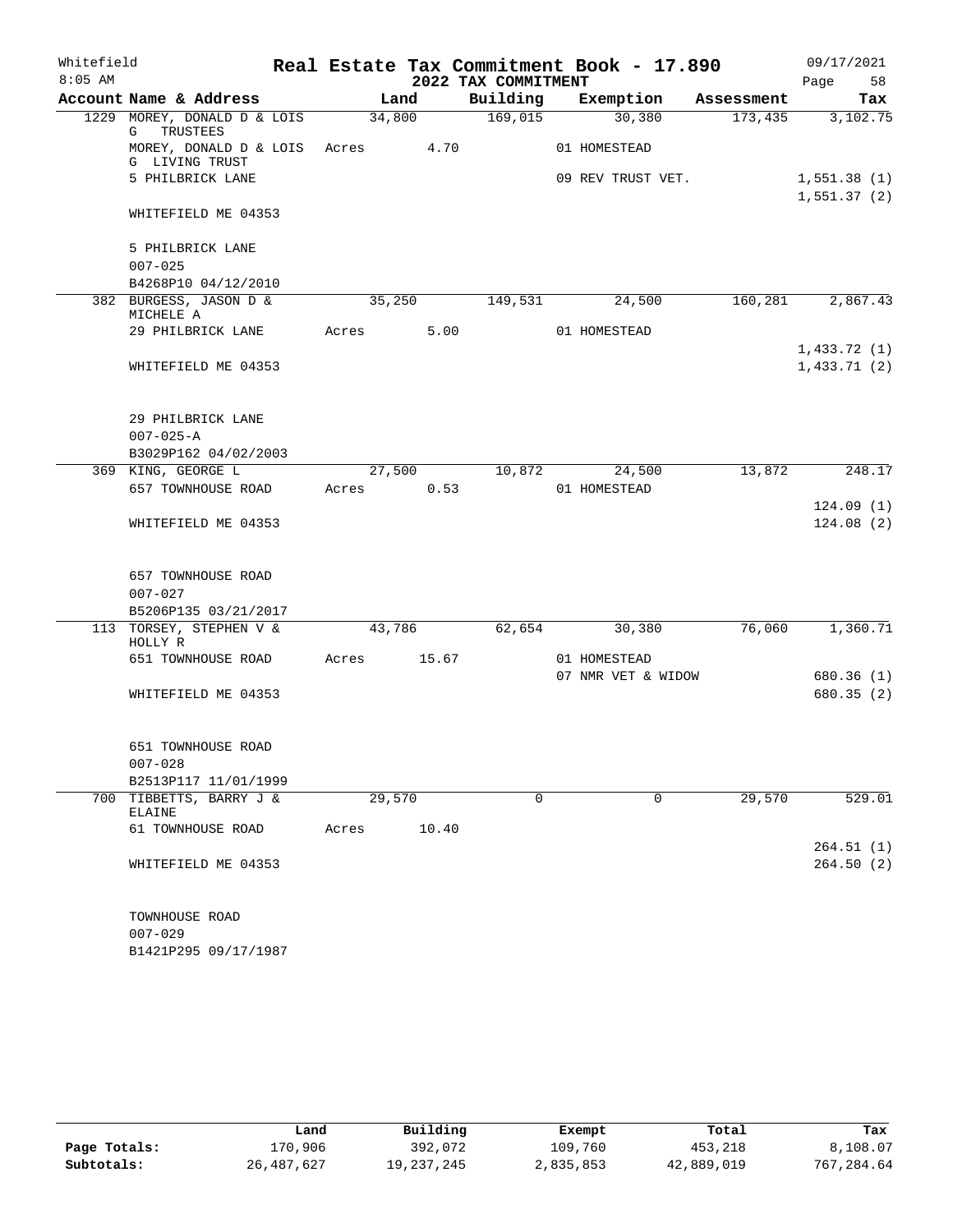| Whitefield<br>$8:05$ AM |                     |                                                                             |                          |         |      | 2022 TAX COMMITMENT | Real Estate Tax Commitment Book - 17.890 |             |            | Page | 09/17/2021<br>59            |
|-------------------------|---------------------|-----------------------------------------------------------------------------|--------------------------|---------|------|---------------------|------------------------------------------|-------------|------------|------|-----------------------------|
|                         |                     | Account Name & Address                                                      |                          | Land    |      | Building            | Exemption                                |             | Assessment |      | Tax                         |
|                         | REP                 | 577 BOYNTON, MARY M EST OF<br>BOYNTON, ROGER JR PER<br>347 BOTTOM HILL ROAD | Acres                    | 30,000  | 0.82 | 600                 |                                          | $\Omega$    | 30,600     |      | 547.43<br>273.72(1)         |
|                         |                     | AUGUSTA ME 04330                                                            |                          |         |      |                     |                                          |             |            |      | 273.71(2)                   |
|                         | $007 - 030$         | 638 TOWNHOUSE ROAD                                                          |                          |         |      |                     |                                          |             |            |      |                             |
|                         |                     | B3932P234 11/13/2007                                                        |                          |         |      |                     |                                          |             |            |      |                             |
|                         | 971 MERRILL, OWEN B |                                                                             |                          | 35,890  |      | 40,670              |                                          | 0           | 76,560     |      | 1,369.66                    |
|                         | MERRILL, MONA       |                                                                             | Acres                    |         | 5.80 |                     |                                          |             |            |      |                             |
|                         |                     | 648 TOWNHOUSE ROAD                                                          |                          |         |      |                     |                                          |             |            |      | 684.83 (1)                  |
|                         |                     | WHITEFIELD ME 04353                                                         |                          |         |      |                     |                                          |             |            |      | 684.83 (2)                  |
|                         | $007 - 031$         | 648 TOWNHOUSE ROAD                                                          |                          |         |      |                     |                                          |             |            |      |                             |
|                         |                     | B1535P74 03/01/1989                                                         |                          |         |      |                     |                                          |             |            |      |                             |
|                         |                     | 693 HALL, GEORGE W IV<br>822 TOWNHOUSE ROAD                                 | Acres                    | 41,370  | 6.40 | 26,396              |                                          | 0           | 67,766     |      | 1,212.33                    |
|                         |                     |                                                                             |                          |         |      |                     |                                          |             |            |      | 606.17(1)                   |
|                         |                     | WHITEFIELD ME 04353                                                         |                          |         |      |                     |                                          |             |            |      | 606.16(2)                   |
|                         | $007 - 032$         | 678 TOWNHOUSE ROAD                                                          |                          |         |      |                     |                                          |             |            |      |                             |
|                         |                     | B4814P220 09/03/2014                                                        |                          |         |      |                     |                                          |             |            |      |                             |
|                         | 1694 CHASE, DAVID A |                                                                             |                          | 51,215  |      | 129,630             |                                          | $\mathbf 0$ | 180,845    |      | 3,235.32                    |
|                         | CHASE, BETTY J      |                                                                             | Acres                    | 34.00   |      |                     |                                          |             |            |      |                             |
|                         |                     | 23 MERRYMEETING DRIVE                                                       |                          |         |      |                     |                                          |             |            |      | 1,617.66(1)<br>1,617.66 (2) |
|                         |                     | PORTLAND ME 04103                                                           | TG- SW-7, MW-21 & HW-1.5 |         |      |                     |                                          |             |            |      |                             |
|                         |                     | 55 SALMON POOL LANE                                                         |                          |         |      |                     |                                          |             |            |      |                             |
|                         | $007 - 033$         |                                                                             |                          |         |      |                     |                                          |             |            |      |                             |
|                         |                     | B805P231 05/10/1974                                                         |                          |         |      |                     |                                          |             |            |      |                             |
|                         |                     | 566 SCHOFIELD, MATTHEW J                                                    |                          | 63, 820 |      | 11,303              |                                          | 0           | 75,123     |      | $1,343.\overline{95}$       |
|                         |                     | RABBAN, JESSICA R                                                           | Acres                    | 37.80   |      |                     |                                          |             |            |      |                             |
|                         |                     | 35 NORRIS STREET                                                            |                          |         |      |                     |                                          |             |            |      | 671.98(1)<br>671.97(2)      |
|                         |                     | CAMBRIDGE MA 02140                                                          |                          |         |      |                     |                                          |             |            |      |                             |
|                         | TOWNHOUSE ROAD      |                                                                             |                          |         |      |                     |                                          |             |            |      |                             |
|                         | $007 - 033 - A$     |                                                                             |                          |         |      |                     |                                          |             |            |      |                             |
|                         |                     | B5279P28 07/11/2018                                                         |                          |         |      |                     |                                          |             |            |      |                             |
|                         |                     | 435 GARCIA, SUZANNE H                                                       |                          | 39,506  |      | 93,541              |                                          | 24,500      | 108,547    |      | 1,941.91                    |
|                         |                     | 754 TOWNHOUSE ROAD                                                          | Acres                    | 10.32   |      |                     | 01 HOMESTEAD                             |             |            |      | 970.96(1)                   |
|                         |                     | WHITEFIELD ME 04353                                                         |                          |         |      |                     |                                          |             |            |      | 970.95(2)                   |
|                         | $007 - 034$         | 754 TOWNHOUSE ROAD<br>B1387P226 05/05/1987                                  |                          |         |      |                     |                                          |             |            |      |                             |
|                         |                     |                                                                             |                          |         |      |                     |                                          |             |            |      |                             |

|              | Land       | Building   | Exempt    | Total      | Tax        |
|--------------|------------|------------|-----------|------------|------------|
| Page Totals: | 261,801    | 302,140    | 24,500    | 539,441    | 9.650.60   |
| Subtotals:   | 26,749,428 | 19,539,385 | 2,860,353 | 43,428,460 | 776,935.24 |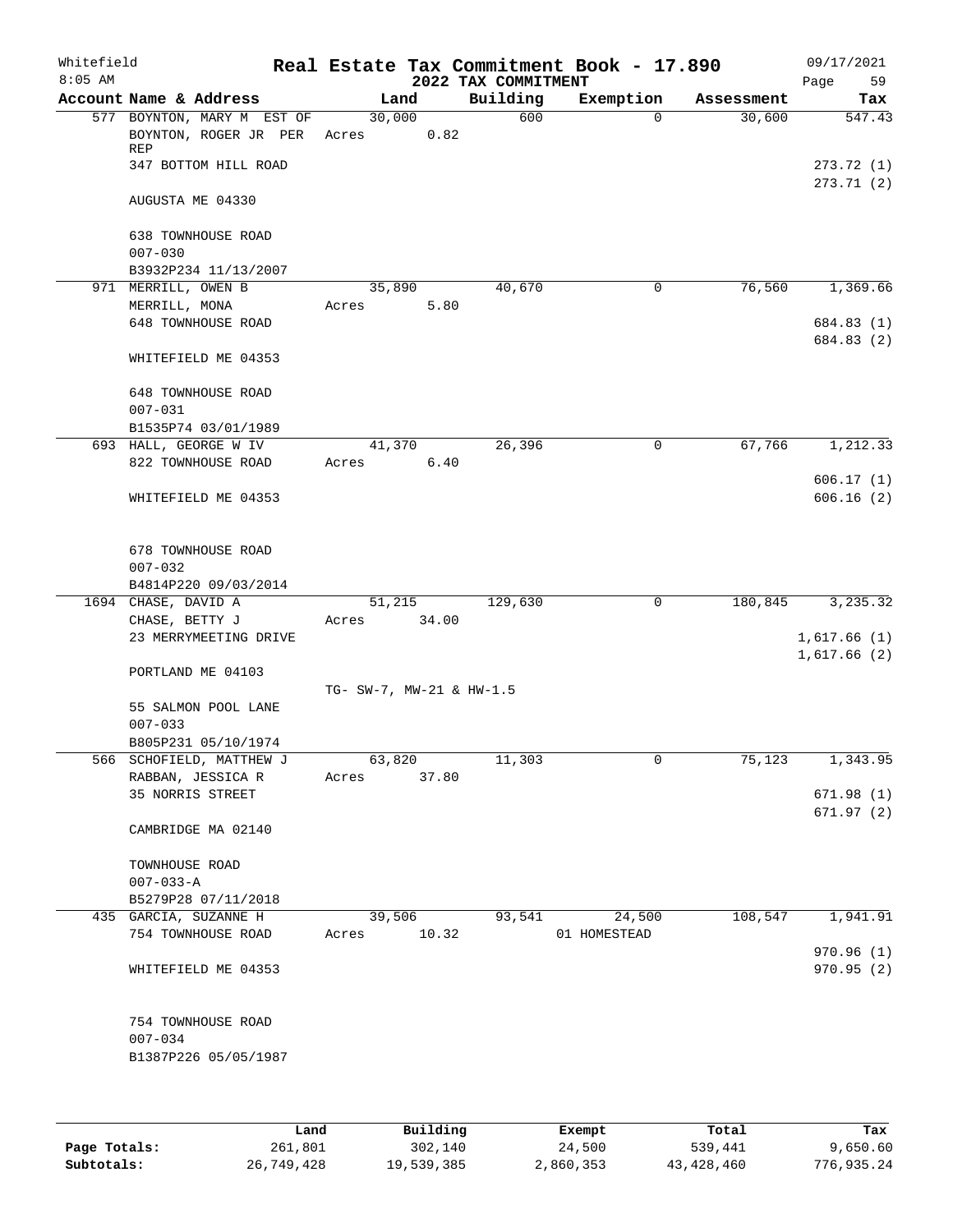| Whitefield<br>$8:05$ AM |                                             |                 |       | 2022 TAX COMMITMENT | Real Estate Tax Commitment Book - 17.890 |            | 09/17/2021<br>60<br>Page |
|-------------------------|---------------------------------------------|-----------------|-------|---------------------|------------------------------------------|------------|--------------------------|
|                         | Account Name & Address                      | Land            |       | Building            | Exemption                                | Assessment | Tax                      |
|                         | 1679 CREAMER, MARK A<br>CREAMER, KIMBERLY L | 30,720<br>Acres | 1.98  | 91,503              | 24,500<br>01 HOMESTEAD                   | 97,723     | 1,748.26                 |
|                         | 768 TOWNHOUSE ROAD                          |                 |       |                     |                                          |            | 874.13 (1)               |
|                         |                                             |                 |       |                     |                                          |            | 874.13(2)                |
|                         | WHITEFIELD ME 04353                         |                 |       |                     |                                          |            |                          |
|                         | 768 TOWNHOUSE ROAD                          |                 |       |                     |                                          |            |                          |
|                         | $007 - 034 - A$                             |                 |       |                     |                                          |            |                          |
|                         | B5012P24 06/03/2016                         |                 |       |                     |                                          |            |                          |
|                         | 1117 PAUL, GORDON A                         | 30,000          |       | 67,490              | 24,500                                   | 72,990     | 1,305.79                 |
|                         | 63 SOUTH MOUNTAIN ROAD                      | Acres           | 0.82  |                     | 01 HOMESTEAD                             |            |                          |
|                         | JEFFERSON ME 04348-4025                     |                 |       |                     |                                          |            | 652.90(1)<br>652.89 (2)  |
|                         |                                             |                 |       |                     |                                          |            |                          |
|                         | 790 TOWNHOUSE ROAD                          |                 |       |                     |                                          |            |                          |
|                         | $007 - 035$                                 |                 |       |                     |                                          |            |                          |
|                         | B3909P148 09/14/2007                        |                 |       |                     |                                          |            |                          |
|                         | 278 SHEEPSCOT LINKS                         | 20,660          |       | 0                   | 0                                        | 20,660     | 369.61                   |
|                         | 821 TOWNHOUSE ROAD                          | Acres           | 1.94  |                     |                                          |            |                          |
|                         | WHITEFIELD ME 04353                         |                 |       |                     |                                          |            | 184.81(1)<br>184.80(2)   |
|                         | TOWNHOUSE ROAD                              |                 |       |                     |                                          |            |                          |
|                         | $007 - 036$                                 |                 |       |                     |                                          |            |                          |
|                         | B5345P125 01/14/2019                        |                 |       |                     |                                          |            |                          |
|                         | 1923 HALL, GEORGE W IV                      | 34,250          |       | 0                   | $\mathbf 0$                              | 34,250     | 612.73                   |
|                         | HALL, MARY ANN                              | Acres           | 10.00 |                     |                                          |            |                          |
|                         | 822 TOWNHOUSE ROAD                          |                 |       |                     |                                          |            | 306.37(1)                |
|                         | WHITEFIELD ME 04353                         |                 |       |                     |                                          |            | 306.36(2)                |
|                         |                                             |                 |       |                     |                                          |            |                          |
|                         | TOWNHOUSE ROAD                              |                 |       |                     |                                          |            |                          |
|                         | $007 - 036 - 1$<br>B5345P125 01/14/2019     |                 |       |                     |                                          |            |                          |
|                         | 237 SHEEPSCOT LINKS                         | 73,637          |       | 0                   | $\mathbf 0$                              | 73,637     | 1,317.37                 |
|                         | 821 TOWNHOUSE ROAD                          | Acres           | 3.00  |                     |                                          |            |                          |
|                         |                                             |                 |       |                     |                                          |            | 658.69(1)                |
|                         | WHITEFIELD ME 04353                         |                 |       |                     |                                          |            | 658.68 (2)               |
|                         |                                             |                 |       |                     |                                          |            |                          |
|                         | TOWNHOUSE ROAD                              |                 |       |                     |                                          |            |                          |
|                         | $007 - 037$                                 |                 |       |                     |                                          |            |                          |
|                         | B5345P111 01/14/2019                        |                 |       |                     |                                          |            |                          |
|                         | 999 HALL, GEORGE W JR &<br>MARYANN          | 39,335          |       | 172,968             | 24,500                                   | 187,803    | 3,359.80                 |
|                         | 822 TOWNHOUSE ROAD                          | Acres           | 4.39  |                     | 01 HOMESTEAD                             |            |                          |
|                         |                                             |                 |       |                     |                                          |            | 1,679.90(1)              |
|                         | WHITEFIELD ME 04353                         |                 |       |                     |                                          |            | 1,679.90(2)              |
|                         | 822 TOWNHOUSE ROAD                          |                 |       |                     |                                          |            |                          |
|                         | $007 - 037 - A$                             |                 |       |                     |                                          |            |                          |
|                         | B5345P111 01/14/2019                        |                 |       |                     |                                          |            |                          |
|                         |                                             |                 |       |                     |                                          |            |                          |
|                         |                                             |                 |       |                     |                                          |            |                          |

|              | Land       | Building   | Exempt    | Total      | Tax        |
|--------------|------------|------------|-----------|------------|------------|
| Page Totals: | 228,602    | 331,961    | 73,500    | 487,063    | 8,713.56   |
| Subtotals:   | 26,978,030 | 19,871,346 | 2,933,853 | 43,915,523 | 785,648.80 |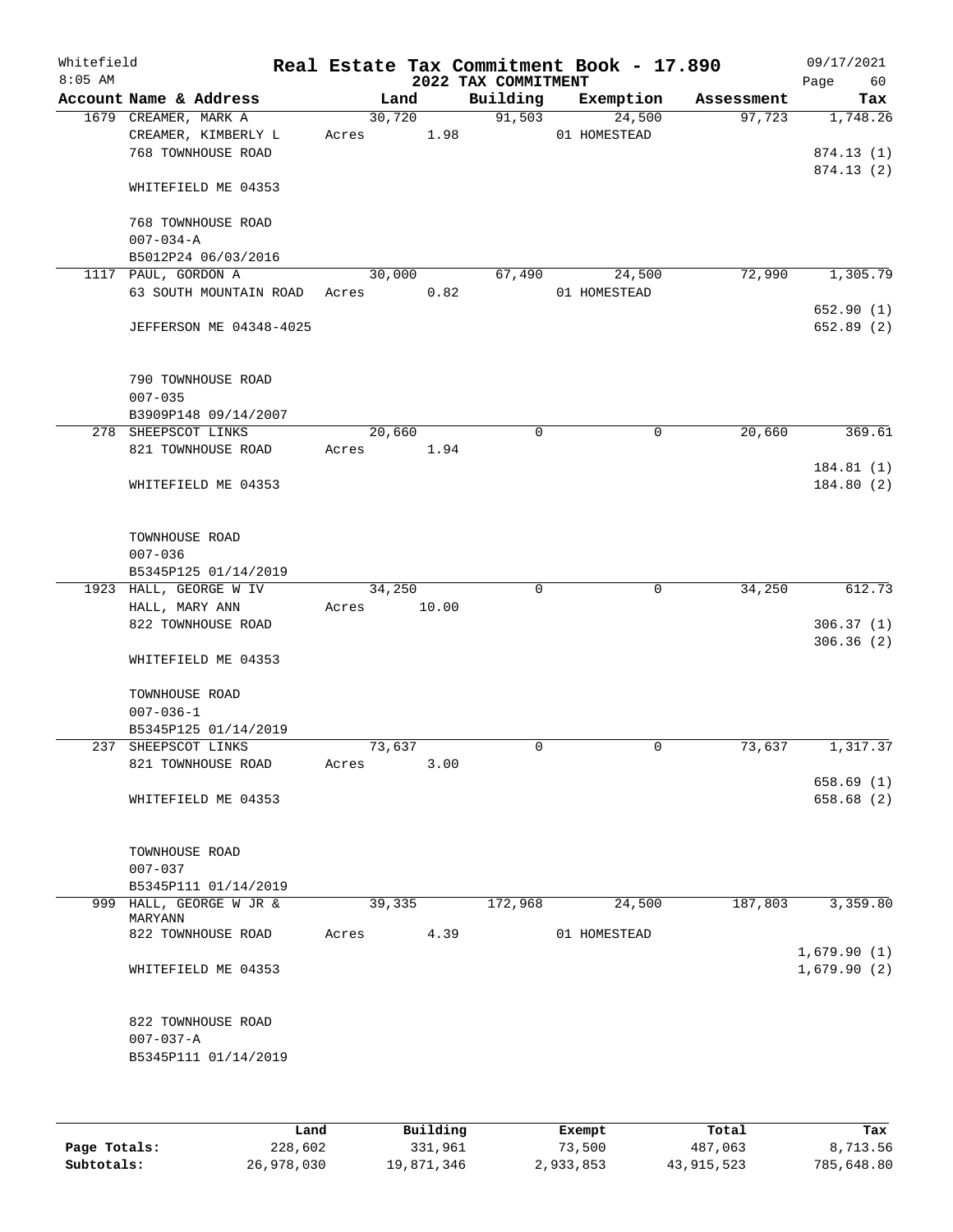| Whitefield |                                                             |       |                |          |                     | Real Estate Tax Commitment Book - 17.890 |                      | 09/17/2021    |
|------------|-------------------------------------------------------------|-------|----------------|----------|---------------------|------------------------------------------|----------------------|---------------|
| $8:05$ AM  |                                                             |       |                |          | 2022 TAX COMMITMENT |                                          |                      | Page<br>61    |
|            | Account Name & Address                                      |       | Land<br>22,879 |          | Building<br>0       | Exemption<br>$\mathbf 0$                 | Assessment<br>22,879 | Tax<br>409.31 |
|            | 1922 SHEEPSCOT LINKS<br>821 TOWNHOUSE ROAD                  | Acres |                | 1.00     |                     |                                          |                      |               |
|            |                                                             |       |                |          |                     |                                          |                      | 204.66(1)     |
|            | WHITEFIELD ME 04353                                         |       |                |          |                     |                                          |                      | 204.65(2)     |
|            |                                                             |       |                |          |                     |                                          |                      |               |
|            | TOWNHOUSE ROAD                                              |       |                |          |                     |                                          |                      |               |
|            | $007 - 037 - A - 1$                                         |       |                |          |                     |                                          |                      |               |
|            | B5345P106 01/14/2019                                        |       |                |          |                     |                                          |                      |               |
|            | 1598 PAICOPOLOS, HAROLD G JR                                |       | 35,900         |          | 143,254             | 0                                        | 179,154              | 3,205.07      |
|            | & DEBORAH<br>21 CRYSTAL DRIVE                               | Acres |                | 2.10     |                     |                                          |                      |               |
|            |                                                             |       |                |          |                     |                                          |                      | 1,602.54(1)   |
|            | STONEHAM MA 02180                                           |       |                |          |                     |                                          |                      | 1,602.53(2)   |
|            |                                                             |       |                |          |                     |                                          |                      |               |
|            | 866 TOWNHOUSE ROAD                                          |       |                |          |                     |                                          |                      |               |
|            | $007 - 038$                                                 |       |                |          |                     |                                          |                      |               |
|            | 1186 HARTMAN, HERBERT W                                     |       | 35,600         |          | 109,098             | 24,500<br>01 HOMESTEAD                   | 120,198              | 2,150.34      |
|            | HARTMAN, LUCY MARTIN<br>872 TOWNHOUSE ROAD                  | Acres |                | 1.90     |                     |                                          |                      | 1,075.17(1)   |
|            |                                                             |       |                |          |                     |                                          |                      | 1,075.17(2)   |
|            | WHITEFIELD ME 04353                                         |       |                |          |                     |                                          |                      |               |
|            | 872 TOWNHOUSE ROAD                                          |       |                |          |                     |                                          |                      |               |
|            | $007 - 039$                                                 |       |                |          |                     |                                          |                      |               |
|            | B1209P10 09/20/1984                                         |       |                |          |                     |                                          |                      |               |
|            | 618 WISCASSET, WATERVILLE &<br>FARMINGTON RAILWAY<br>MUSEUM |       | 14,380         |          | 0                   | 0                                        | 14,380               | 257.26        |
|            | PO BOX 242                                                  | Acres |                | 13.60    |                     |                                          |                      |               |
|            |                                                             |       |                |          |                     |                                          |                      | 128.63(1)     |
|            | ALNA ME 04535                                               |       |                |          |                     |                                          |                      | 128.63(2)     |
|            | CORNER EAST RIVER ROAD                                      |       |                |          |                     |                                          |                      |               |
|            | $007 - 040$                                                 |       |                |          |                     |                                          |                      |               |
|            | B2524P215 12/14/1999                                        |       |                |          |                     |                                          |                      |               |
|            | 1056 FENDERSON, MARK                                        |       | 34,730         |          | 0                   | 0                                        | 34,730               | 621.32        |
|            | PO BOX 39                                                   | Acres |                | 10.60    |                     |                                          |                      |               |
|            |                                                             |       |                |          |                     |                                          |                      | 310.66(1)     |
|            | WHITEFIELD ME 04353                                         |       |                |          |                     |                                          |                      | 310.66(2)     |
|            | EAST RIVER ROAD                                             |       |                |          |                     |                                          |                      |               |
|            | $007 - 041$                                                 |       |                |          |                     |                                          |                      |               |
|            | B1110P94 08/02/1992                                         |       |                |          |                     |                                          |                      |               |
|            | 733 FENDERSON, MARK                                         |       | 49,701         |          | 20,220              | 0                                        | 69,921               | 1,250.89      |
|            | PO BOX 39                                                   | Acres |                | 24.54    |                     |                                          |                      |               |
|            |                                                             |       |                |          |                     |                                          |                      | 625.45(1)     |
|            | WHITEFIELD ME 04353                                         |       |                |          |                     |                                          |                      | 625.44(2)     |
|            | 889 EAST RIVER ROAD                                         |       |                |          |                     |                                          |                      |               |
|            | $007 - 042$                                                 |       |                |          |                     |                                          |                      |               |
|            | B1110P94 08/01/0982                                         |       |                |          |                     |                                          |                      |               |
|            |                                                             |       |                |          |                     |                                          |                      |               |
|            |                                                             | Land  |                | Building |                     | Exempt                                   | Total                | Tax           |

|              | Land       | Building   | Exempt    | Total      | Tax        |
|--------------|------------|------------|-----------|------------|------------|
| Page Totals: | 193,190    | 272,572    | 24,500    | 441,262    | 7,894.19   |
| Subtotals:   | 27,171,220 | 20,143,918 | 2,958,353 | 44,356,785 | 793,542.99 |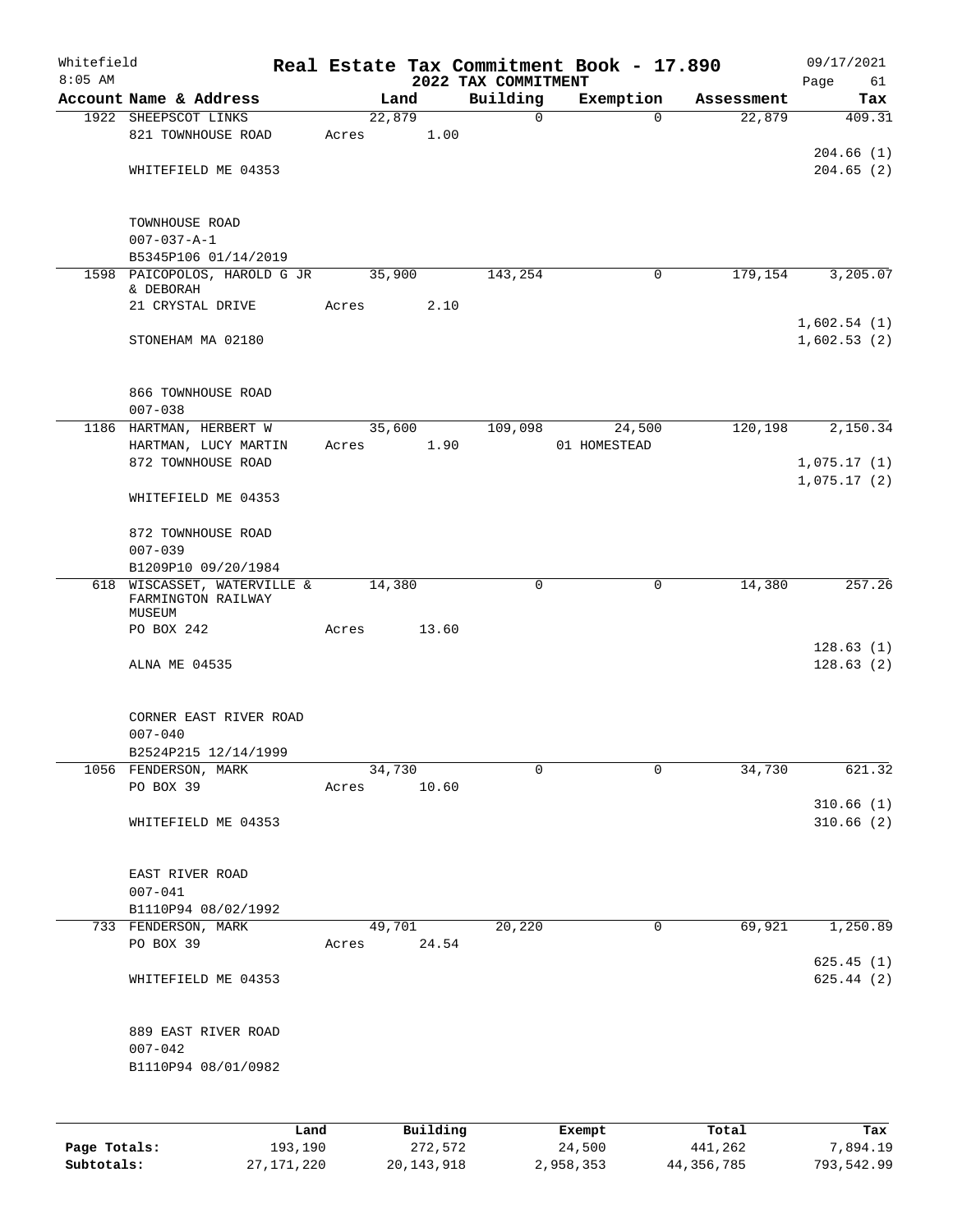| Whitefield<br>$8:05$ AM |                                     |       |        |          | 2022 TAX COMMITMENT | Real Estate Tax Commitment Book - 17.890 |            | 09/17/2021<br>62<br>Page   |
|-------------------------|-------------------------------------|-------|--------|----------|---------------------|------------------------------------------|------------|----------------------------|
|                         | Account Name & Address              |       | Land   |          | Building            | Exemption                                | Assessment | Tax                        |
|                         | 1121 CHASE, FAYE P                  |       | 34,200 |          | 102,768             | 30,380                                   | 106,588    | 1,906.86                   |
|                         | 845 EAST RIVER ROAD                 | Acres |        | 4.30     |                     | 05 VET EXEMPTION                         |            |                            |
|                         |                                     |       |        |          |                     | 01 HOMESTEAD                             |            | 953.43(1)                  |
|                         | WHITEFIELD ME 04353                 |       |        |          |                     |                                          |            | 953.43(2)                  |
|                         |                                     |       |        |          |                     |                                          |            |                            |
|                         | 845 EAST RIVER ROAD                 |       |        |          |                     |                                          |            |                            |
|                         | $007 - 045$                         |       |        |          |                     |                                          |            |                            |
|                         | B2522P144 12/06/1999                |       |        |          |                     |                                          |            |                            |
|                         | 1402 CHASE, FAYE P                  |       | 10,250 |          | $\Omega$            | 0                                        | 10,250     | 183.37                     |
|                         | 845 EAST RIVER ROAD                 | Acres |        | 3.50     |                     |                                          |            |                            |
|                         |                                     |       |        |          |                     |                                          |            | 91.69(1)                   |
|                         | WHITEFIELD ME 04353                 |       |        |          |                     |                                          |            | 91.68(2)                   |
|                         | EAST RIVER ROAD                     |       |        |          |                     |                                          |            |                            |
|                         | $007 - 046$                         |       |        |          |                     |                                          |            |                            |
|                         | B2522P144 12/06/1999                |       |        |          |                     |                                          |            |                            |
| 306 FORD, JOSEPH K      |                                     |       | 22,100 |          | $\mathbf 0$         | $\mathbf 0$                              | 22,100     | 395.37                     |
|                         | 795 BUNKER HILL ROAD                | Acres |        |          |                     |                                          |            |                            |
|                         |                                     |       |        | 2.90     |                     |                                          |            |                            |
|                         |                                     |       |        |          |                     |                                          |            | 197.69(1)                  |
|                         | JEFFERSON ME 04348                  |       |        |          |                     |                                          |            | 197.68(2)                  |
|                         | EAST RIVER ROAD                     |       |        |          |                     |                                          |            |                            |
|                         | $007 - 047$                         |       |        |          |                     |                                          |            |                            |
|                         | B5280P293 06/23/2018                |       |        |          |                     |                                          |            |                            |
|                         | 14 SACKS, MARIE L & JULIAN          |       | 64,100 |          | 182,342             | 24,500                                   | 221,942    | 3,970.54                   |
|                         | H TRUSTEES<br>SACKS, MARIE L LIVING | Acres |        | 56.00    |                     | 01 HOMESTEAD                             |            |                            |
|                         | TRUST                               |       |        |          |                     |                                          |            |                            |
|                         | 749 EAST RIVER ROAD                 |       |        |          |                     |                                          |            | 1,985.27(1)<br>1,985.27(2) |
|                         | WHITEFIELD ME 04353                 |       |        |          |                     |                                          |            |                            |
|                         | 749 EAST RIVER ROAD                 |       |        |          |                     |                                          |            |                            |
|                         | $007 - 048$                         |       |        |          |                     |                                          |            |                            |
|                         | B1955P117 02/17/1994                |       |        |          |                     |                                          |            |                            |
|                         | 630 SMITH, STEPHEN C                |       | 30,000 |          | 123,137             | 0                                        | 153,137    | 2,739.62                   |
|                         | SMITH, MARY LOU                     | Acres |        | 0.87     |                     |                                          |            |                            |
|                         | 279 EAST RIVER RD                   |       |        |          |                     |                                          |            | 1,369.81(1)                |
|                         |                                     |       |        |          |                     |                                          |            | 1,369.81(2)                |
|                         | WHITEFIELD ME 04353                 |       |        |          |                     |                                          |            |                            |
|                         | 755 EAST RIVER ROAD                 |       |        |          |                     |                                          |            |                            |
|                         | $007 - 049$                         |       |        |          |                     |                                          |            |                            |
|                         | B5501P308 02/22/2020                |       |        |          |                     |                                          |            |                            |
|                         | 66 GIOIA, JAMES                     |       | 27,385 |          | 0                   | $\mathsf{O}$                             | 27,385     | 489.92                     |
|                         | 278 MAINE AVENUE                    | Acres |        | 3.09     |                     |                                          |            |                            |
|                         |                                     |       |        |          |                     |                                          |            | 244.96 (1)                 |
|                         | FARMINGDALE ME 04344                |       |        |          |                     |                                          |            | 244.96 (2)                 |
|                         |                                     |       |        |          |                     |                                          |            |                            |
|                         | EAST RIVER ROAD                     |       |        |          |                     |                                          |            |                            |
|                         | $007 - 050$                         |       |        |          |                     |                                          |            |                            |
|                         | B5128P177 04/26/2017                |       |        |          |                     |                                          |            |                            |
|                         |                                     |       |        |          |                     |                                          |            |                            |
|                         | Land                                |       |        | Building |                     | Exempt                                   | Total      | Tax                        |

| Page Totals: | 188,035      | 408,247    | 54,880    | 541,402    | 9,685.68   |
|--------------|--------------|------------|-----------|------------|------------|
| Subtotals:   | 27, 359, 255 | 20,552,165 | 3,013,233 | 44,898,187 | 803,228.67 |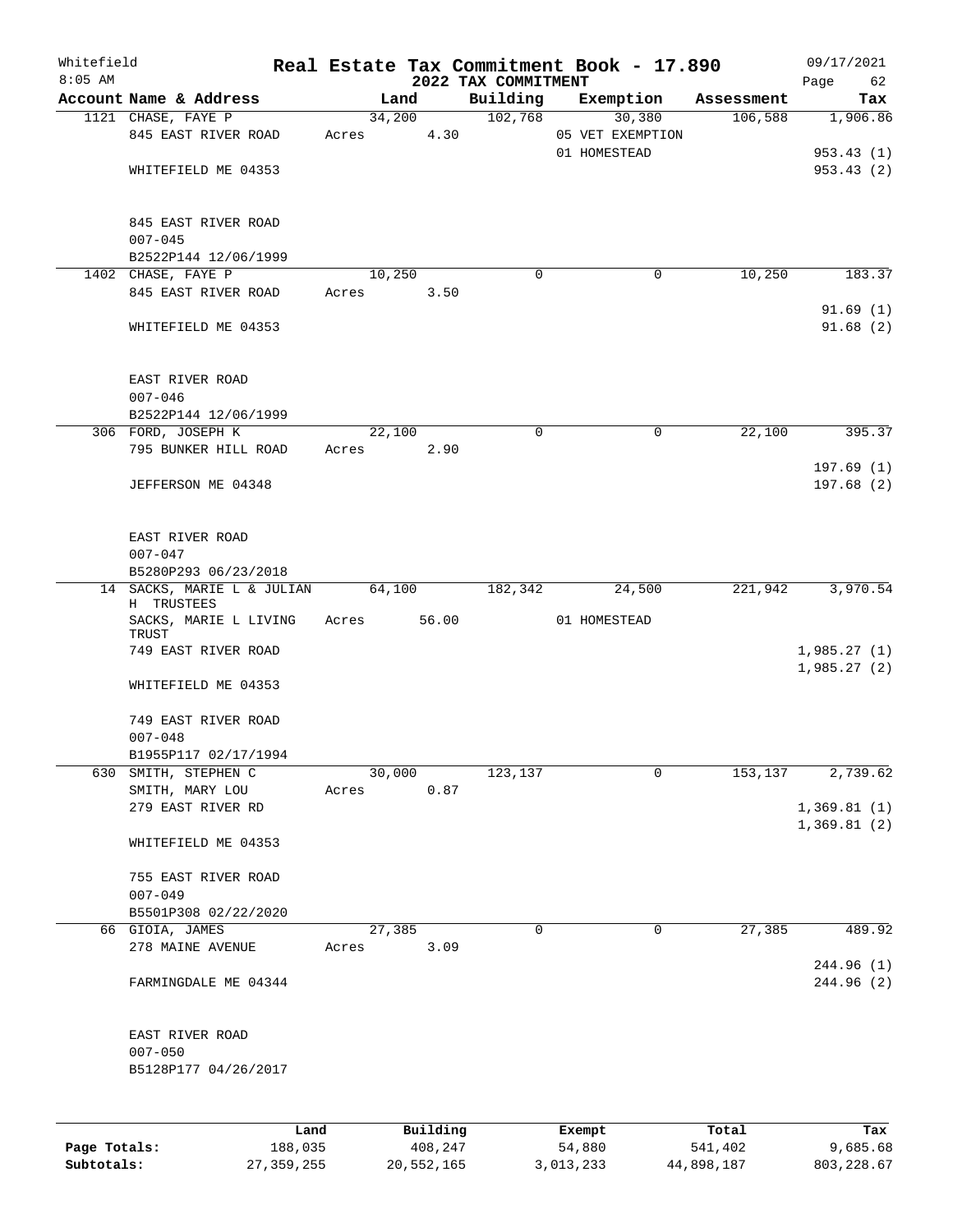| Whitefield<br>$8:05$ AM |                                          |       |                     | 2022 TAX COMMITMENT | Real Estate Tax Commitment Book - 17.890 |                  | 09/17/2021<br>Page<br>63 |
|-------------------------|------------------------------------------|-------|---------------------|---------------------|------------------------------------------|------------------|--------------------------|
|                         | Account Name & Address                   |       | Land                | Building            | Exemption                                | Assessment       | Tax                      |
|                         | 856 SACKS, JULIAN & MARIE L<br>TRUSTEES  |       | 1,290               | $\mathbf 0$         | $\Omega$                                 | 1,290            | 23.08                    |
|                         | SACKS, MARIE L LIVING<br>TRUST           | Acres | 0.86                |                     |                                          |                  |                          |
|                         | 749 EAST RIVER ROAD                      |       |                     |                     |                                          |                  | 11.54(1)<br>11.54(2)     |
|                         | WHITEFIELD ME 04353                      |       |                     |                     |                                          |                  |                          |
|                         | EAST RIVER ROAD                          |       |                     |                     |                                          |                  |                          |
|                         | $007 - 050 - A$<br>B2575P156 06/29/2000  |       |                     |                     |                                          |                  |                          |
|                         | 822 GALLAGHER, SHAWN R                   |       | 37,625              | 133,154             | 24,500                                   | 146,279          | 2,616.93                 |
|                         | BANCROFT, ELIZABETH                      | Acres | 3.25                |                     | 01 HOMESTEAD                             |                  |                          |
|                         | 729 EAST RIVER ROAD                      |       |                     |                     |                                          |                  | 1,308.47(1)              |
|                         | WHITEFIELD ME 04353                      |       |                     |                     |                                          |                  | 1,308.46(2)              |
|                         | 729 EAST RIVER ROAD                      |       |                     |                     |                                          |                  |                          |
|                         | $007 - 050 - B$                          |       |                     |                     |                                          |                  |                          |
|                         | B4887P167 05/19/2015                     |       |                     |                     |                                          |                  |                          |
|                         | 1036 HENDRIX, HENRY J II                 |       | 33,530              | 0                   | 0                                        | 33,530           | 599.85                   |
|                         | HENDRIX, PENNY K                         | Acres | 9.10                |                     |                                          |                  |                          |
|                         | 7417 WILLOBROOK ROAD                     |       |                     |                     |                                          |                  | 299.93(1)<br>299.92 (2)  |
|                         | FAIRFAX STATION VA<br>22039              |       |                     |                     |                                          |                  |                          |
|                         | EAST RIVER ROAD                          |       |                     |                     |                                          |                  |                          |
|                         | $007 - 051$                              |       |                     |                     |                                          |                  |                          |
|                         | B5395P22 06/17/2019<br>136 YODER, MOSE J |       | 62,750              | 97,662              | 24,500                                   | 135,912          | 2,431.47                 |
|                         | YODER, ANNE M                            | Acres | 62.00               |                     | 01 HOMESTEAD                             |                  |                          |
|                         | 712 EAST RIVER ROAD                      |       |                     |                     |                                          |                  | 1, 215.74(1)             |
|                         |                                          |       |                     |                     |                                          |                  | 1, 215.73(2)             |
|                         | WHITEFIELD ME 04353                      |       |                     |                     |                                          |                  |                          |
|                         | 712 EAST RIVER ROAD                      |       |                     |                     |                                          |                  |                          |
|                         | $007 - 052$                              |       |                     |                     |                                          |                  |                          |
|                         | B5023P106 06/29/2016                     |       |                     |                     |                                          |                  |                          |
|                         | 3 NATIONSTAR MORTGAGE LLC                |       | 30,000              | 113,036             | 0                                        | 143,036          | 2,558.91                 |
|                         | C/O CHAMPION MORTGAGE<br>PO BOX 619093   | Acres | 1.50                |                     |                                          |                  | 1,279.46(1)              |
|                         | DALLAS TX 75261                          |       |                     |                     |                                          |                  | 1, 279.45(2)             |
|                         |                                          |       |                     |                     |                                          |                  |                          |
|                         | 736 EAST RIVER ROAD                      |       |                     |                     |                                          |                  |                          |
|                         | $007 - 053$                              |       |                     |                     |                                          |                  |                          |
|                         | B5495P60 03/02/2020 B4071P253 11/18/2008 |       |                     |                     |                                          |                  |                          |
|                         | 821 BROWN, LUCILLE D                     |       | 36,210              | 73,664              | 24,500                                   | 85,374           | 1,527.34                 |
|                         | BROWN, SCOTT W                           | Acres | 6.20                |                     | 01 HOMESTEAD                             |                  |                          |
|                         | 509 HEATH ROAD                           |       |                     |                     |                                          |                  | 763.67(1)<br>763.67(2)   |
|                         | WHITEFIELD ME 04353                      |       |                     |                     |                                          |                  |                          |
|                         | 509 HEATH ROAD                           |       |                     |                     |                                          |                  |                          |
|                         | $007 - 053 - A$                          |       |                     |                     |                                          |                  |                          |
|                         | B5073P44 11/08/2016                      |       |                     |                     |                                          |                  |                          |
|                         |                                          |       |                     |                     |                                          |                  |                          |
| Page Totals:            | Land<br>201,405                          |       | Building<br>417,516 |                     | Exempt<br>73,500                         | Total<br>545,421 | Tax<br>9,757.58          |
| Subtotals:              | 27,560,660                               |       | 20,969,681          |                     | 3,086,733                                | 45, 443, 608     | 812,986.25               |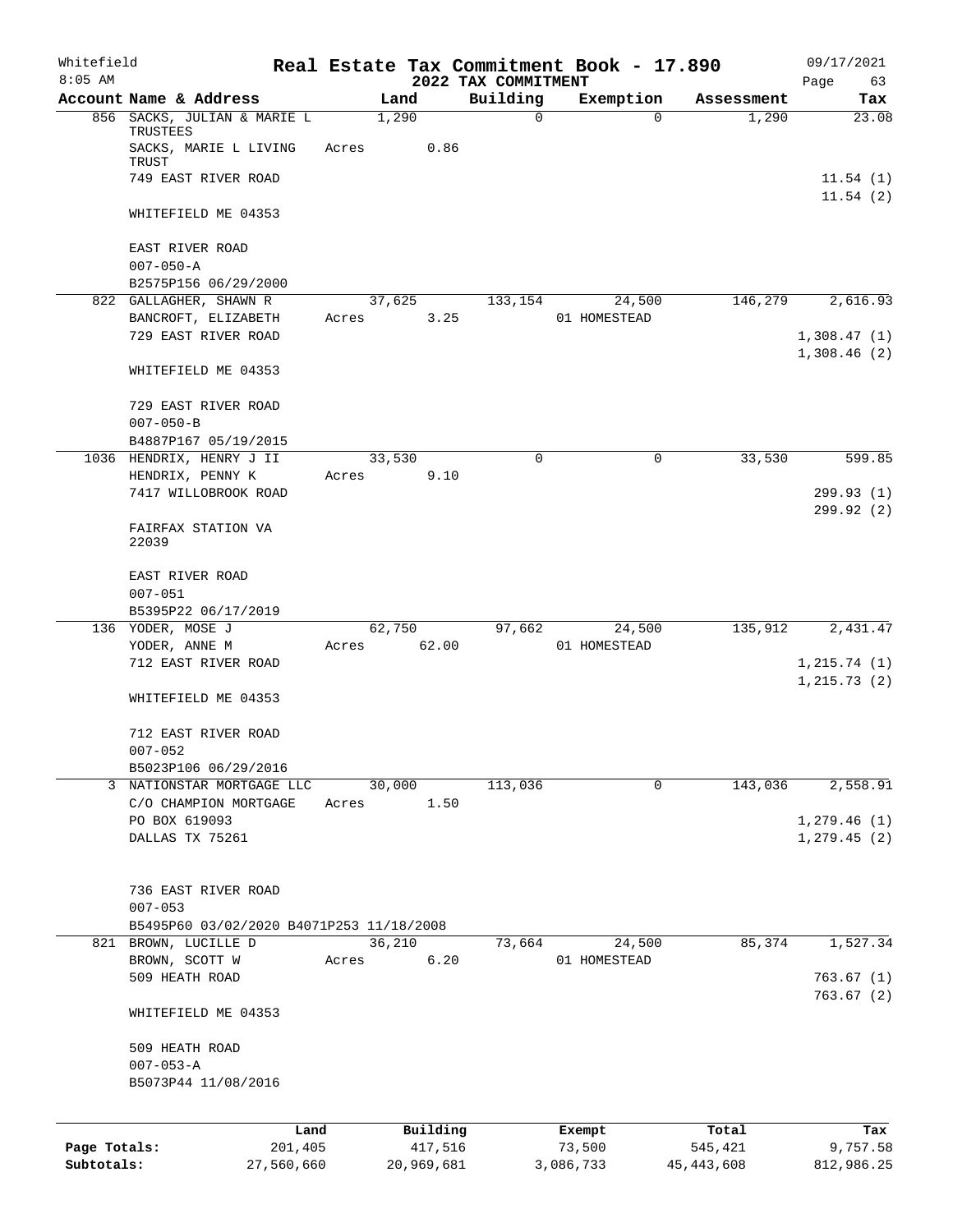| Whitefield   |                                                 |            |       |        |            |                                 | Real Estate Tax Commitment Book - 17.890 |            | 09/17/2021             |
|--------------|-------------------------------------------------|------------|-------|--------|------------|---------------------------------|------------------------------------------|------------|------------------------|
| $8:05$ AM    | Account Name & Address                          |            |       | Land   |            | 2022 TAX COMMITMENT<br>Building | Exemption                                | Assessment | 64<br>Page<br>Tax      |
|              | 1034 WILSON, CHARLES R                          |            |       | 36,386 |            | 141,512                         | $\Omega$                                 | 177,898    | 3,182.60               |
|              | PO BOX 202                                      |            | Acres |        | 6.42       |                                 |                                          |            |                        |
|              |                                                 |            |       |        |            |                                 |                                          |            | 1,591.30(1)            |
|              | WHITEFIELD ME 04353                             |            |       |        |            |                                 |                                          |            | 1,591.30(2)            |
|              | 33 TOWNSEND BROOK LANE                          |            |       |        |            |                                 |                                          |            |                        |
|              | $007 - 053 - B$<br>B5405P265 07/12/2019         |            |       |        |            |                                 |                                          |            |                        |
|              | 1771 BUGGIA, LAWRENCE B JR                      |            |       | 22,385 |            | $\Omega$                        | 0                                        | 22,385     | 400.47                 |
|              | TRUSTEE                                         |            |       |        |            |                                 |                                          |            |                        |
|              | BUGGIA, LAWRENCE B JR                           |            | Acres |        | 3.09       |                                 |                                          |            |                        |
|              | LIVING TRUST<br>PO BOX 123                      |            |       |        |            |                                 |                                          |            | 200.24(1)              |
|              |                                                 |            |       |        |            |                                 |                                          |            | 200.23(2)              |
|              | MONMOUTH ME 04259                               |            |       |        |            |                                 |                                          |            |                        |
|              | EAST RIVER ROAD                                 |            |       |        |            |                                 |                                          |            |                        |
|              | $007 - 053 - C$                                 |            |       |        |            |                                 |                                          |            |                        |
|              | B5303P284 09/11/2018                            |            |       |        |            |                                 |                                          |            |                        |
|              | 1748 SEIDERS, RAYMOND P SR &<br>JUDITH A        |            |       | 30,450 |            | 69,537                          | 24,500                                   | 75,487     | 1,350.46               |
|              | 8 TOWNSEND BROOK LANE                           |            | Acres |        | 1.80       |                                 | 01 HOMESTEAD                             |            |                        |
|              | WHITEFIELD ME 04353                             |            |       |        |            |                                 |                                          |            | 675.23(1)<br>675.23(2) |
|              |                                                 |            |       |        |            |                                 |                                          |            |                        |
|              | 8 TOWNSEND BROOK LANE                           |            |       |        |            |                                 |                                          |            |                        |
|              | $007 - 053 - D$                                 |            |       |        |            |                                 |                                          |            |                        |
|              | B3576P278 10/21/2005                            |            |       |        |            |                                 |                                          |            |                        |
|              | 1827 YODER, MOSE                                |            |       | 28,314 |            | 41,012                          | 0                                        | 69,326     | 1,240.24               |
|              | YODER, ANNA<br>712 EAST RIVER ROAD              |            | Acres |        | 8.83       |                                 |                                          |            | 620.12(1)              |
|              |                                                 |            |       |        |            |                                 |                                          |            | 620.12(2)              |
|              | WHITEFIELD ME 04353                             |            |       |        |            |                                 |                                          |            |                        |
|              | 748 EAST RIVER ROAD                             |            |       |        |            |                                 |                                          |            |                        |
|              | $007 - 053 - E$                                 |            |       |        |            |                                 |                                          |            |                        |
|              | B5116P234 03/24/2017                            |            |       |        |            |                                 |                                          |            |                        |
|              | 1558 SABAN, JAMES W                             |            |       | 31,650 |            | 70,430                          | 24,500                                   | 77,580     | 1,387.91               |
|              | SABAN, AMY L<br>758 EAST RIVER ROAD             |            | Acres |        | 2.60       |                                 | 01 HOMESTEAD                             |            | 693.96(1)              |
|              |                                                 |            |       |        |            |                                 |                                          |            | 693.95(2)              |
|              | WHITEFIELD ME 04353                             |            |       |        |            |                                 |                                          |            |                        |
|              | 758 EAST RIVER ROAD                             |            |       |        |            |                                 |                                          |            |                        |
|              | $007 - 054$                                     |            |       |        |            |                                 |                                          |            |                        |
|              | B5241P223 03/28/2018                            |            |       |        |            |                                 |                                          |            |                        |
|              | 1161 HUTCHINS, DONALD E II &<br><b>LEONETTE</b> |            |       | 32,280 |            | 116,869                         | 24,500                                   | 124,649    | 2,229.97               |
|              | 770 EAST RIVER ROAD                             |            | Acres |        | 3.02       |                                 | 01 HOMESTEAD                             |            |                        |
|              |                                                 |            |       |        |            |                                 |                                          |            | 1, 114.99(1)           |
|              | WHITEFIELD ME 04353                             |            |       |        |            |                                 |                                          |            | 1, 114.98(2)           |
|              | 770 EAST RIVER ROAD                             |            |       |        |            |                                 |                                          |            |                        |
|              | $007 - 055$                                     |            |       |        |            |                                 |                                          |            |                        |
|              | B1592P74 12/12/1989                             |            |       |        |            |                                 |                                          |            |                        |
|              |                                                 | Land       |       |        | Building   |                                 | Exempt                                   | Total      | Tax                    |
| Page Totals: |                                                 | 181,465    |       |        | 439,360    |                                 | 73,500                                   | 547,325    | 9,791.65               |
| Subtotals:   |                                                 | 27,742,125 |       |        | 21,409,041 |                                 | 3,160,233                                | 45,990,933 | 822,777.90             |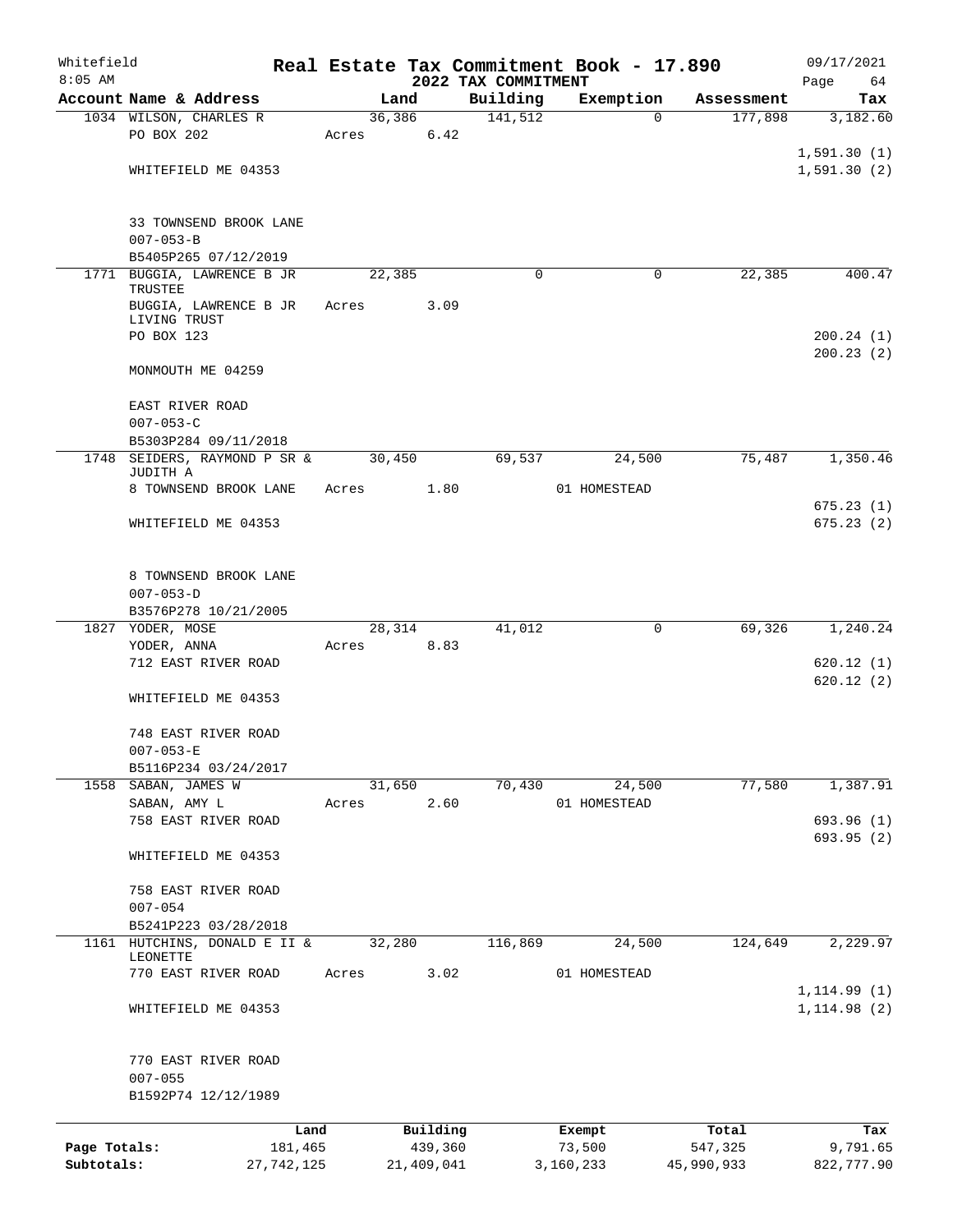| Whitefield<br>$8:05$ AM |                                                 |                 |       | 2022 TAX COMMITMENT | Real Estate Tax Commitment Book - 17.890 |            | 09/17/2021<br>Page<br>65   |
|-------------------------|-------------------------------------------------|-----------------|-------|---------------------|------------------------------------------|------------|----------------------------|
|                         | Account Name & Address                          |                 | Land  | Building            | Exemption                                | Assessment | Tax                        |
|                         | 304 SUMABAT, PRISCILLA M<br>776 EAST RIVER ROAD | 30,000<br>Acres | 1.26  | 60,782              | 24,500<br>01 HOMESTEAD                   | 66,282     | 1,185.78                   |
|                         | WHITEFIELD ME 04353                             |                 |       |                     |                                          |            | 592.89(1)<br>592.89(2)     |
|                         | 776 EAST RIVER ROAD<br>$007 - 055 - A$          |                 |       |                     |                                          |            |                            |
|                         | B1633P170 07/17/1990                            |                 |       |                     |                                          |            |                            |
|                         | 1422 PIERPAN, THOMAS E &<br>JENNIFER A          | 42,578          |       | 181,704             | 30,380                                   | 193,902    | 3,468.91                   |
|                         | 563 HEATH ROAD                                  | Acres           | 14.16 |                     | 01 HOMESTEAD                             |            |                            |
|                         | WHITEFIELD ME 04353                             |                 |       |                     | 07 NMR VET & WIDOW                       |            | 1,734.46(1)<br>1,734.45(2) |
|                         | 563 HEATH ROAD<br>$007 - 056$                   |                 |       |                     |                                          |            |                            |
|                         | B3351P93 08/19/2004                             | 34,560          |       | 201,933             | 24,500                                   | 211,993    | 3,792.55                   |
|                         | 1732 CUSHING, GEORGE D<br>545 HEATH ROAD        | Acres           | 4.54  |                     | 01 HOMESTEAD                             |            |                            |
|                         | WHITEFIELD ME 04353                             |                 |       |                     |                                          |            | 1,896.28(1)<br>1,896.27(2) |
|                         | 545 HEATH ROAD<br>$007 - 056 - A$               |                 |       |                     |                                          |            |                            |
|                         | B2471P231 06/24/1999                            |                 |       |                     |                                          |            |                            |
|                         | 1335 LINCOLN, GARY J<br>525 HEATH ROAD          | 30,150<br>Acres | 1.60  | 44,884              | 24,500<br>01 HOMESTEAD                   | 50,534     | 904.05                     |
|                         |                                                 |                 |       |                     |                                          |            | 452.03(1)                  |
|                         | WHITEFIELD ME 04353                             |                 |       |                     |                                          |            | 452.02 (2)                 |
|                         | 525 HEATH ROAD<br>$007 - 057$                   |                 |       |                     |                                          |            |                            |
|                         | B1141P168 05/23/1983                            |                 |       |                     |                                          |            |                            |
|                         | 31 WESTBYE, ELEANOR                             | 22,100          |       | 1,239               | 0                                        | 23,339     | 417.53                     |
|                         | 486 HEATH ROAD                                  | Acres           | 2.90  |                     |                                          |            | 208.77(1)                  |
|                         | WHITEFIELD ME 04353                             |                 |       |                     |                                          |            | 208.76(2)                  |
|                         | HEATH ROAD                                      |                 |       |                     |                                          |            |                            |
|                         | $007 - 058$                                     |                 |       |                     |                                          |            |                            |
|                         | B1947P211 01/19/1994                            |                 |       |                     |                                          |            |                            |
|                         | 645 GOULD, DENNIS A                             | 30,300          |       | 174,023             | 24,500                                   | 179,823    | 3,217.03                   |
|                         | GOULD, DEBRA J<br>471 HEATH ROAD                | Acres           | 1.70  |                     | 01 HOMESTEAD                             |            | 1,608.52(1)                |
|                         |                                                 |                 |       |                     |                                          |            | 1,608.51(2)                |
|                         | WHITEFIELD ME 04353                             |                 |       |                     |                                          |            |                            |
|                         | 471 HEATH ROAD                                  |                 |       |                     |                                          |            |                            |
|                         | $007 - 059$<br>B5542P317 06/26/2020             |                 |       |                     |                                          |            |                            |
|                         |                                                 |                 |       |                     |                                          |            |                            |

|              | Land       | Building   | Exempt    | Total      | Tax        |
|--------------|------------|------------|-----------|------------|------------|
| Page Totals: | 189,688    | 664,565    | 128,380   | 725,873    | 12,985.85  |
| Subtotals:   | 27,931,813 | 22,073,606 | 3,288,613 | 46,716,806 | 835,763.75 |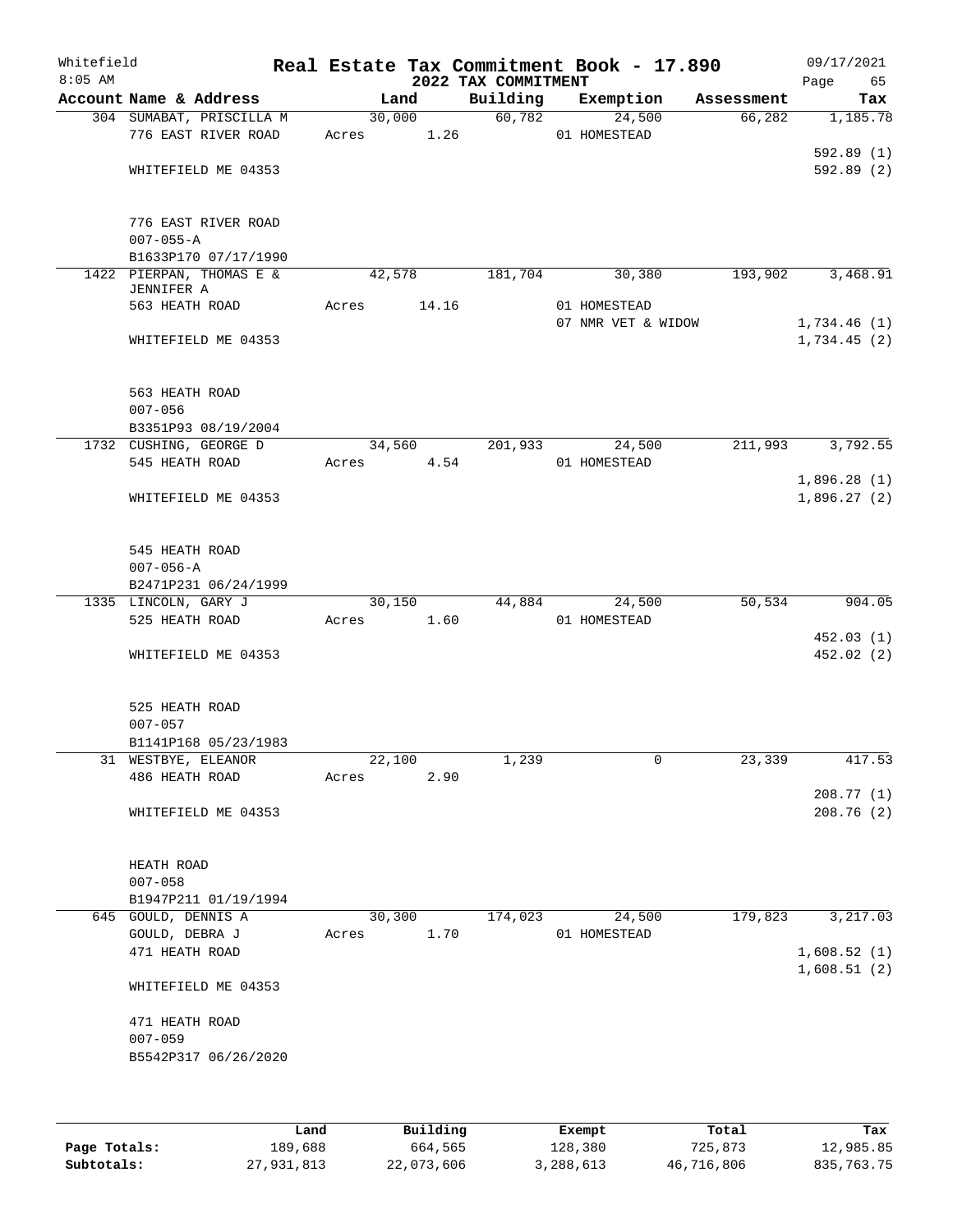| Whitefield   |                                                           |                          |          |                                 | Real Estate Tax Commitment Book - 17.890 |                      | 09/17/2021             |
|--------------|-----------------------------------------------------------|--------------------------|----------|---------------------------------|------------------------------------------|----------------------|------------------------|
| $8:05$ AM    | Account Name & Address                                    |                          |          | 2022 TAX COMMITMENT<br>Building |                                          |                      | Page<br>66             |
|              | 1377 DETRAGLIA, KATEY FORD &                              | 56,672                   | Land     | $\mathbf 0$                     | Exemption<br>$\Omega$                    | Assessment<br>56,672 | Tax<br>1,013.86        |
|              | FRANK A TRUSTEES<br>DETRAGLIA, KATEY FORD<br>FAMILY TRUST | Acres                    | 84.00    |                                 |                                          |                      |                        |
|              | 17 PINE HILL LANE                                         |                          |          |                                 |                                          |                      | 506.93(1)<br>506.93(2) |
|              | SUDBURY MA 01776                                          | TG - SW-60, MW-15 & HW-4 |          |                                 |                                          |                      |                        |
|              | HEATH ROAD<br>$007 - 060$                                 |                          |          |                                 |                                          |                      |                        |
|              | B4739P38 12/04/2013                                       |                          |          |                                 |                                          |                      |                        |
|              | 1328 THERIAULT, DALTON                                    | 37,978                   |          | 29,133                          | $\mathbf 0$                              | 67,111               | 1,200.62               |
|              | 718 S CLARY ROAD                                          | Acres                    | 8.41     |                                 |                                          |                      | 600.31(1)              |
|              | JEFFERSON ME 04348                                        |                          |          |                                 |                                          |                      | 600.31(2)              |
|              | 848 EAST RIVER ROAD                                       |                          |          |                                 |                                          |                      |                        |
|              | $007 - 063$<br>B5659P54 02/05/2021                        |                          |          |                                 |                                          |                      |                        |
|              | 1219 BARNES, ROBERT S II                                  | 34,810                   |          | 2,000                           | 0                                        | 36,810               | 658.53                 |
|              | 868 EAST RIVER ROAD                                       | Acres                    | 16.95    |                                 |                                          |                      |                        |
|              |                                                           |                          |          |                                 |                                          |                      | 329.27(1)              |
|              | WHITEFIELD ME 04353                                       |                          |          |                                 |                                          |                      | 329.26(2)              |
|              | 868 EAST RIVER ROAD                                       |                          |          |                                 |                                          |                      |                        |
|              | $007 - 064$                                               |                          |          |                                 |                                          |                      |                        |
|              | B3983P271 03/31/2008                                      |                          |          |                                 |                                          |                      |                        |
|              | 193 HARMON, ELIZABETH CHASE                               | 43,490                   |          | 117,076                         | 24,500                                   | 136,066              | 2,434.22               |
|              | 892 EAST RIVER ROAD                                       | Acres                    | 15.30    |                                 | 01 HOMESTEAD                             |                      | 1, 217.11(1)           |
|              | WHITEFIELD ME 04353                                       |                          |          |                                 |                                          |                      | 1, 217.11(2)           |
|              | 892 EAST RIVER ROAD                                       |                          |          |                                 |                                          |                      |                        |
|              | $007 - 065$                                               |                          |          |                                 |                                          |                      |                        |
|              | B1637P32 08/06/1990                                       |                          |          |                                 |                                          |                      |                        |
|              | 1111 CAPEN, GLEN A                                        | 30,000                   |          | 69,100                          | 24,500                                   | 74,600               | 1,334.59               |
|              | 910 EAST RIVER ROAD                                       | Acres                    | 1.00     |                                 | 01 HOMESTEAD                             |                      | 667.30(1)              |
|              | WHITEFIELD ME 04353                                       |                          |          |                                 |                                          |                      | 667.29 (2)             |
|              | 910 EAST RIVER ROAD                                       |                          |          |                                 |                                          |                      |                        |
|              | $007 - 066$                                               |                          |          |                                 |                                          |                      |                        |
|              | B2707P193 07/19/2001                                      |                          |          |                                 |                                          |                      |                        |
|              | 974 MCGEE PROPERTIES LLC<br>537 HIGH STREET               | 45,000<br>Acres          | 6.00     | $\mathbf 0$                     | $\mathbf 0$                              | 45,000               | 805.05                 |
|              | WEST GARDINER ME 04345                                    |                          |          |                                 |                                          |                      | 402.53(1)<br>402.52(2) |
|              | 36 HEAD TIDE ROAD<br>$007 - 067$                          |                          |          |                                 |                                          |                      |                        |
|              | B5237P115 03/09/2018                                      |                          |          |                                 |                                          |                      |                        |
|              |                                                           |                          |          |                                 |                                          |                      |                        |
|              | Land                                                      |                          | Building |                                 | Exempt                                   | Total                | Tax                    |
| Page Totals: | 247,950                                                   |                          | 217,309  |                                 | 49,000                                   | 416,259              | 7,446.87               |

**Subtotals:** 28,179,763 22,290,915 3,337,613 47,133,065 843,210.62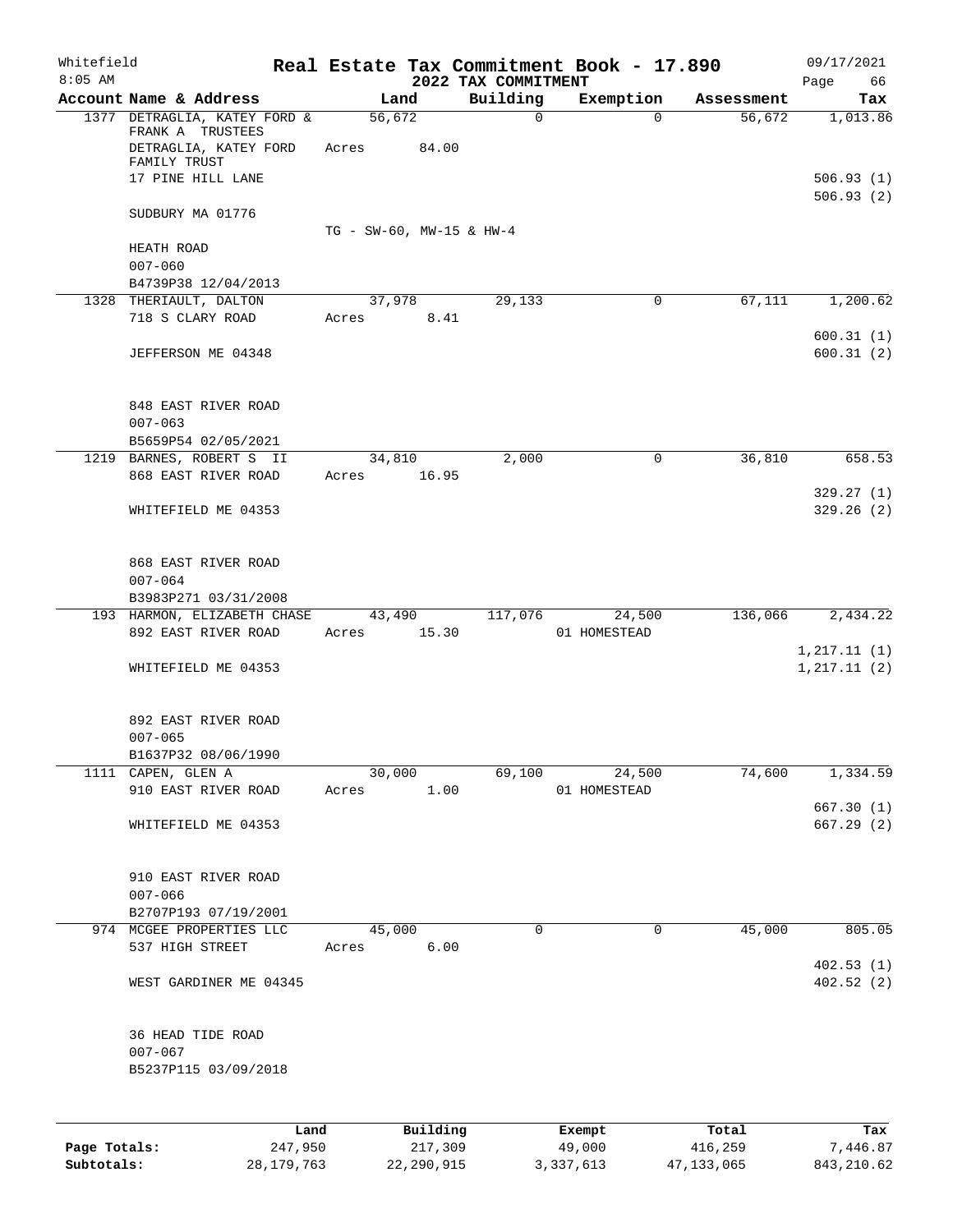| Whitefield                 |                                    |                         |       |        |                       |                                 | Real Estate Tax Commitment Book - 17.890 |                        | 09/17/2021                 |
|----------------------------|------------------------------------|-------------------------|-------|--------|-----------------------|---------------------------------|------------------------------------------|------------------------|----------------------------|
| $8:05$ AM                  | Account Name & Address             |                         |       | Land   |                       | 2022 TAX COMMITMENT<br>Building | Exemption                                | Assessment             | 67<br>Page<br>Tax          |
|                            | 729 CONRAD, ELIZABETH &            |                         |       | 66,750 |                       | 97,350                          |                                          | 164, 100<br>$\Omega$   | 2,935.75                   |
|                            | RICHARD                            |                         |       |        |                       |                                 |                                          |                        |                            |
|                            | 3 WASHINGTON COURT                 |                         | Acres |        | 50.00                 |                                 |                                          |                        |                            |
|                            | KENNEBUNKPORT ME 04046             |                         |       |        |                       |                                 |                                          |                        | 1,467.88(1)<br>1,467.87(2) |
|                            |                                    |                         |       |        |                       |                                 |                                          |                        |                            |
|                            | 26 BOYNTON LANE                    |                         |       |        |                       |                                 |                                          |                        |                            |
|                            | $007 - 068$                        |                         |       |        |                       |                                 |                                          |                        |                            |
|                            | B3865P259 06/15/2007               |                         |       |        |                       |                                 |                                          |                        |                            |
|                            | 273 CONRAD, RICHARD &              |                         |       | 30,150 |                       | 0                               |                                          | $\mathbf 0$<br>30,150  | 539.38                     |
|                            | ELIZABETH<br>3 WASHINGTON COURT    |                         | Acres |        | 1.60                  |                                 |                                          |                        |                            |
|                            |                                    |                         |       |        |                       |                                 |                                          |                        | 269.69(1)                  |
|                            | KENNEBUNKPORT ME 04046             |                         |       |        |                       |                                 |                                          |                        | 269.69(2)                  |
|                            |                                    |                         |       |        |                       |                                 |                                          |                        |                            |
|                            | 2 BOYNTON LANE                     |                         |       |        |                       |                                 |                                          |                        |                            |
|                            | $007 - 069$                        |                         |       |        |                       |                                 |                                          |                        |                            |
|                            | B3914P43 09/26/2007                |                         |       |        |                       |                                 |                                          |                        |                            |
|                            | 778 GOTTLIEB, NOAH D &             |                         |       | 20,750 |                       | 1,552                           |                                          | 22,302<br>0            | 398.98                     |
|                            | ELIZABETH R<br>94 HEAD TIDE ROAD   |                         | Acres |        | 2.00                  |                                 |                                          |                        |                            |
|                            |                                    |                         |       |        |                       |                                 |                                          |                        | 199.49(1)                  |
|                            | WHITEFIELD ME 04353                |                         |       |        |                       |                                 |                                          |                        | 199.49(2)                  |
|                            |                                    |                         |       |        |                       |                                 |                                          |                        |                            |
|                            |                                    |                         |       |        |                       |                                 |                                          |                        |                            |
|                            | 94 HEAD TIDE ROAD<br>$007 - 070$   |                         |       |        |                       |                                 |                                          |                        |                            |
|                            | B3476P23 05/05/2005                |                         |       |        |                       |                                 |                                          |                        |                            |
|                            | 1167 TESSIER, PHILLIPPE L          |                         |       | 60,900 |                       | 160,798                         |                                          | $\mathbf 0$<br>221,698 | 3,966.18                   |
|                            | GOETZMAN, KATHY A                  |                         | Acres |        | 41.00                 |                                 |                                          |                        |                            |
|                            | 116 HEAD TIDE ROAD                 |                         |       |        |                       |                                 |                                          |                        | 1,983.09(1)                |
|                            | WHITEFIELD ME                      |                         |       |        |                       |                                 |                                          |                        | 1,983.09(2)                |
|                            | 04353-3721                         |                         |       |        |                       |                                 |                                          |                        |                            |
|                            |                                    |                         |       |        |                       |                                 |                                          |                        |                            |
|                            | 116 HEAD TIDE ROAD<br>$007 - 071$  |                         |       |        |                       |                                 |                                          |                        |                            |
|                            | B5503P154 03/25/2020               |                         |       |        |                       |                                 |                                          |                        |                            |
|                            | 837 GRADY, BETTY A                 |                         |       | 36,050 |                       | 87,491                          |                                          | $\mathbf 0$<br>123,541 | 2,210.15                   |
|                            | 130 HEAD TIDE ROAD                 |                         | Acres |        | 6.00                  |                                 |                                          |                        |                            |
|                            |                                    |                         |       |        |                       |                                 |                                          |                        | 1,105.08(1)                |
|                            | WHITEFIELD ME 04353                |                         |       |        |                       |                                 |                                          |                        | 1, 105.07(2)               |
|                            |                                    |                         |       |        |                       |                                 |                                          |                        |                            |
|                            | 130 HEAD TIDE ROAD                 |                         |       |        |                       |                                 |                                          |                        |                            |
|                            | $007 - 072$                        |                         |       |        |                       |                                 |                                          |                        |                            |
|                            | B5244P168 04/04/2018               |                         |       |        |                       |                                 |                                          |                        |                            |
| 1640                       | GRADY, STEVEN &<br><b>JENNIFER</b> |                         |       | 64,729 |                       | 185,419                         | 24,500                                   | 225,648                | 4,036.84                   |
|                            | 8 JEWETT LANE                      |                         | Acres |        | 46.89                 |                                 | 01 HOMESTEAD                             |                        |                            |
|                            |                                    |                         |       |        |                       |                                 |                                          |                        | 2,018.42(1)                |
|                            | WHITEFIELD ME 04353                |                         |       |        |                       |                                 |                                          |                        | 2,018.42(2)                |
|                            |                                    |                         |       |        |                       |                                 |                                          |                        |                            |
|                            | 8 JEWETT LANE                      |                         |       |        |                       |                                 |                                          |                        |                            |
|                            | $007 - 072 - A$                    |                         |       |        |                       |                                 |                                          |                        |                            |
|                            | B1220P152 12/05/1984               |                         |       |        |                       |                                 |                                          |                        |                            |
|                            |                                    | Land                    |       |        | Building              |                                 | Exempt                                   | Total                  | Tax                        |
| Page Totals:<br>Subtotals: |                                    | 279,329<br>28, 459, 092 |       |        | 532,610<br>22,823,525 |                                 | 24,500<br>3, 362, 113                    | 787,439<br>47,920,504  | 14,087.28<br>857,297.90    |
|                            |                                    |                         |       |        |                       |                                 |                                          |                        |                            |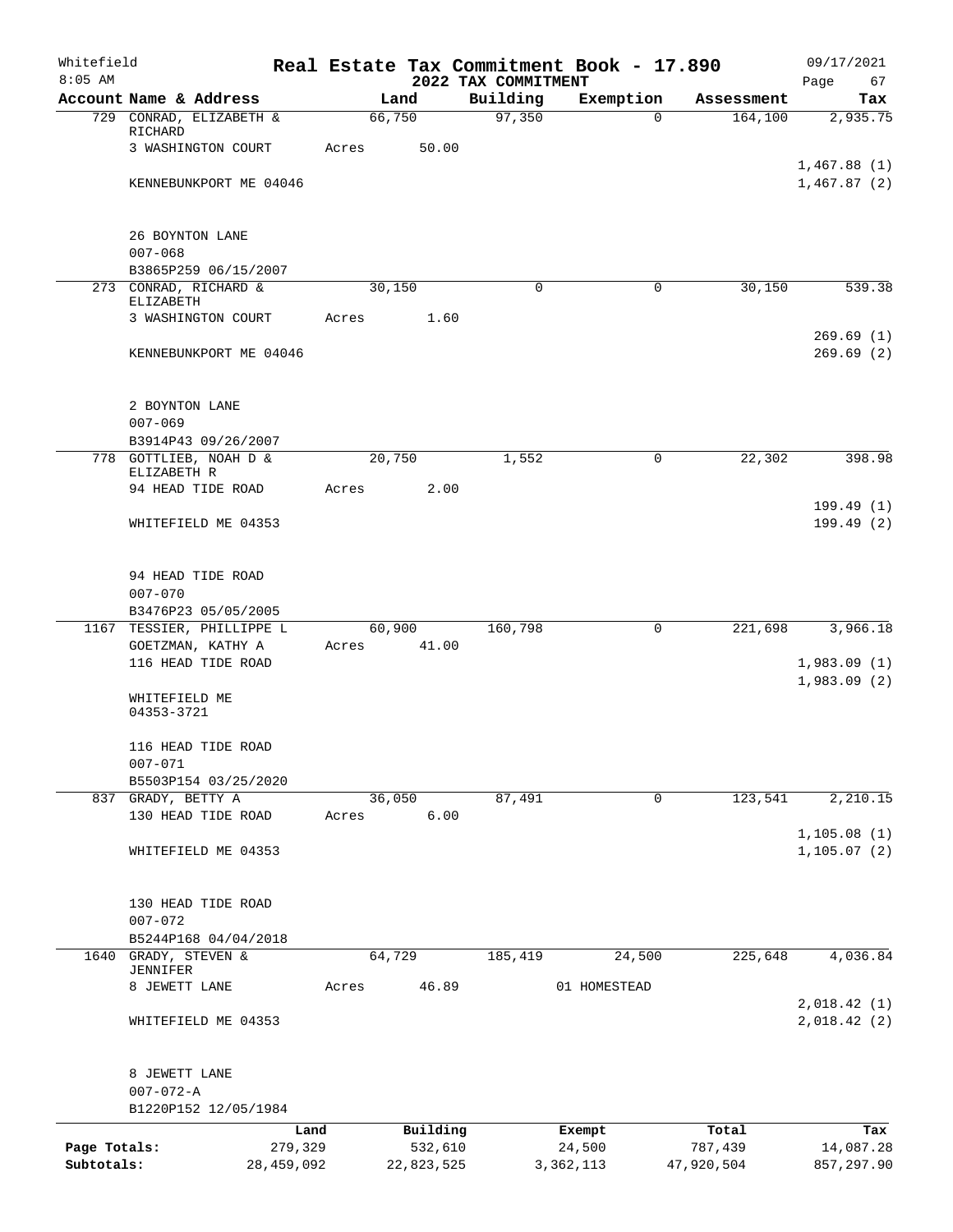| Whitefield |                                                               |        | 09/17/2021<br>Real Estate Tax Commitment Book - 17.890 |                     |              |            |             |  |  |
|------------|---------------------------------------------------------------|--------|--------------------------------------------------------|---------------------|--------------|------------|-------------|--|--|
| $8:05$ AM  |                                                               |        |                                                        | 2022 TAX COMMITMENT |              |            | Page<br>68  |  |  |
|            | Account Name & Address                                        |        | Land                                                   | Building            | Exemption    | Assessment | Tax         |  |  |
|            | 762 NILES, STEPHEN M<br>TRUSTEE                               | 60,700 |                                                        | 106,729             | $\Omega$     | 167,429    | 2,995.30    |  |  |
|            | NILES FAMILY                                                  | Acres  | 33.00                                                  |                     |              |            |             |  |  |
|            | IRREVOCABLE TRUST                                             |        |                                                        |                     |              |            |             |  |  |
|            | 1831 WASHINGTON AVE                                           |        |                                                        |                     |              |            | 1,497.65(1) |  |  |
|            |                                                               |        |                                                        |                     |              |            | 1,497.65(2) |  |  |
|            | PORTLAND ME 04103                                             |        |                                                        |                     |              |            |             |  |  |
|            | 177 HEAD TIDE ROAD                                            |        |                                                        |                     |              |            |             |  |  |
|            | $007 - 073$                                                   |        |                                                        |                     |              |            |             |  |  |
|            | B5417P91 07/26/2019                                           |        |                                                        |                     |              |            |             |  |  |
|            | 641 CRISSMAN, JAMES H &<br>LOUISA M TRUSTEES                  | 48,250 |                                                        | 161,108             | 0            | 209,358    | 3,745.41    |  |  |
|            | CRISSMAN, JAMES H 2009<br>TRUST & CRISSMAN,<br>LOUISA M TRUST | Acres  | 15.00                                                  |                     |              |            |             |  |  |
|            | 3 BRIGHAM STREET                                              |        |                                                        |                     |              |            | 1,872.71(1) |  |  |
|            |                                                               |        |                                                        |                     |              |            | 1,872.70(2) |  |  |
|            | WATERTOWN MA 02472                                            |        |                                                        |                     |              |            |             |  |  |
|            | 149 HEAD TIDE ROAD                                            |        |                                                        |                     |              |            |             |  |  |
|            | $007 - 074$                                                   |        |                                                        |                     |              |            |             |  |  |
|            | B5680P31 03/05/2021                                           |        |                                                        |                     |              |            |             |  |  |
|            | 221 GRADY, BETTY A                                            | 26,850 |                                                        | $\Omega$            | 0            | 26,850     | 480.35      |  |  |
|            | 130 HEAD TIDE ROAD                                            | Acres  | 7.00                                                   |                     |              |            |             |  |  |
|            |                                                               |        |                                                        |                     |              |            | 240.18(1)   |  |  |
|            | WHITEFIELD ME 04353                                           |        |                                                        |                     |              |            | 240.17 (2)  |  |  |
|            | HEAD TIDE ROAD                                                |        |                                                        |                     |              |            |             |  |  |
|            | $007 - 075$                                                   |        |                                                        |                     |              |            |             |  |  |
|            | B5244P168 04/04/2018                                          |        |                                                        |                     |              |            |             |  |  |
|            | 507 GOTTLIEB, MARTHA J                                        |        | 41,370                                                 | 71,830              | 24,500       | 88,700     | 1,586.84    |  |  |
|            | 93 HEAD TIDE ROAD                                             | Acres  | 6.40                                                   |                     | 01 HOMESTEAD |            |             |  |  |
|            |                                                               |        |                                                        |                     |              |            | 793.42(1)   |  |  |
|            | WHITEFIELD ME 04353                                           |        |                                                        |                     |              |            | 793.42 (2)  |  |  |
|            | 93 HEAD TIDE ROAD                                             |        |                                                        |                     |              |            |             |  |  |
|            | $007 - 076$                                                   |        |                                                        |                     |              |            |             |  |  |
|            | B1915P47 10/01/1993                                           |        |                                                        |                     |              |            |             |  |  |
|            | 393 CHASE, ROBERTA                                            |        | 77,750                                                 | 177,096             | 24,500       | 230,346    | 4,120.89    |  |  |
|            | 79 WISCASSET ROAD                                             | Acres  | 72.00                                                  |                     | 01 HOMESTEAD |            |             |  |  |
|            |                                                               |        |                                                        |                     |              |            | 2,060.45(1) |  |  |
|            | WHITEFIELD ME 04353                                           |        |                                                        |                     |              |            | 2,060.44(2) |  |  |
|            | 79 WISCASSET ROAD                                             |        |                                                        |                     |              |            |             |  |  |
|            | $007 - 077$                                                   |        |                                                        |                     |              |            |             |  |  |
|            | B1517P144 11/30/1988                                          |        |                                                        |                     |              |            |             |  |  |

|              | Land       | Building   | Exempt    | Total      | Tax         |
|--------------|------------|------------|-----------|------------|-------------|
| Page Totals: | 254,920    | 516,763    | 49,000    | 722,683    | 12,928.79   |
| Subtotals:   | 28,714,012 | 23,340,288 | 3,411,113 | 48,643,187 | 870, 226.69 |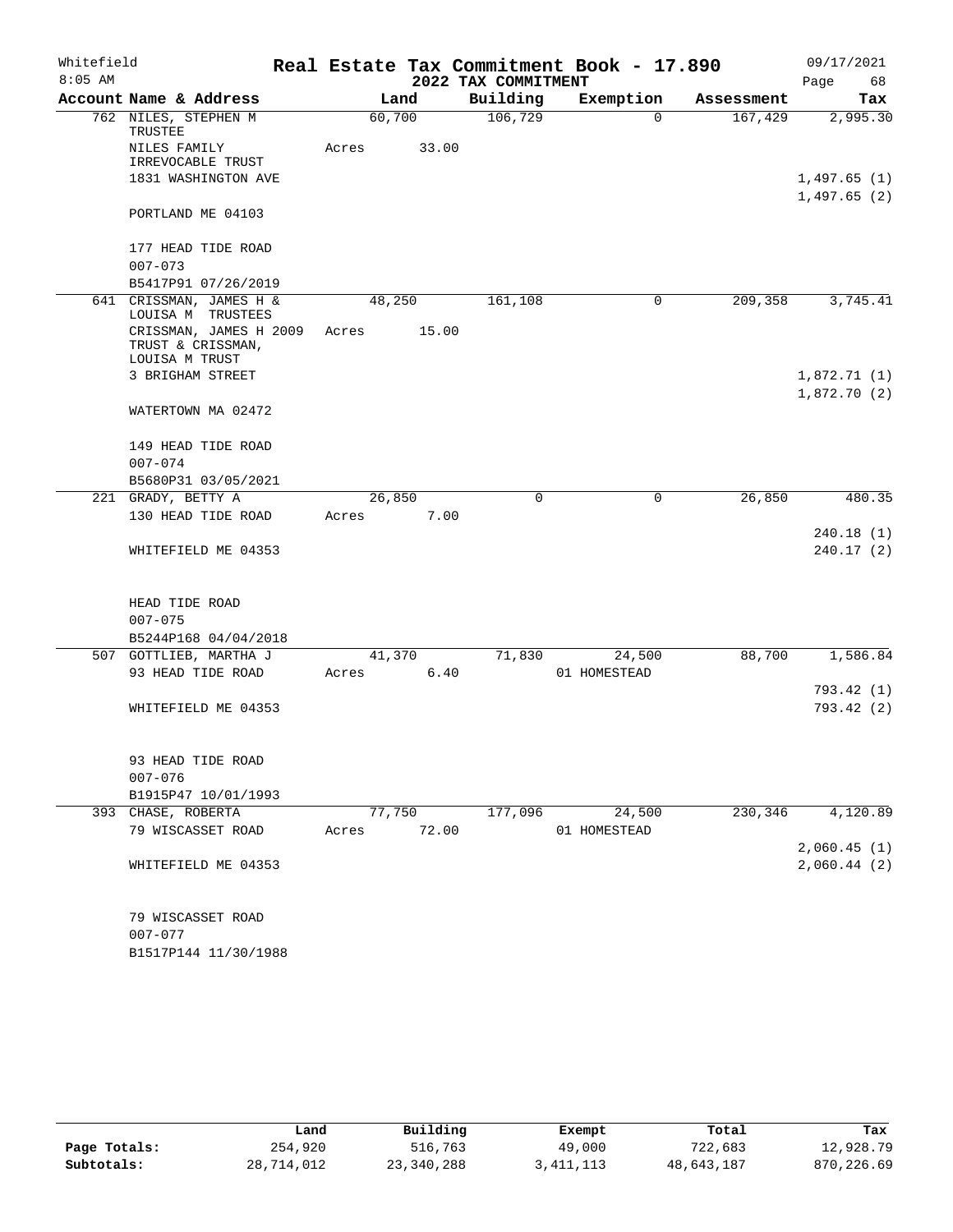| Whitefield<br>$8:05$ AM |                          |       |         | 2022 TAX COMMITMENT | Real Estate Tax Commitment Book - 17.890 |            | 09/17/2021<br>Page | 69        |
|-------------------------|--------------------------|-------|---------|---------------------|------------------------------------------|------------|--------------------|-----------|
|                         | Account Name & Address   |       | Land    | Building            | Exemption                                | Assessment |                    | Tax       |
|                         | 408 SHAW, MICHAEL C &    |       | 63,338  | 209,004             | 30,380                                   | 241,962    |                    | 4,328.70  |
|                         | JEANNE D                 |       |         |                     |                                          |            |                    |           |
|                         | 430 HEATH ROAD           | Acres | 44.75   |                     | 07 NMR VET & WIDOW<br>01 HOMESTEAD       |            | 2, 164.35(1)       |           |
|                         | WHITEFIELD ME 04353      |       |         |                     |                                          |            | 2, 164.35(2)       |           |
|                         |                          |       |         |                     |                                          |            |                    |           |
|                         |                          |       |         |                     |                                          |            |                    |           |
|                         | 430 HEATH ROAD           |       |         |                     |                                          |            |                    |           |
|                         | $008 - 001$              |       |         |                     |                                          |            |                    |           |
|                         | B5146P39 06/19/2017      |       |         |                     |                                          |            |                    |           |
|                         | 1207 ANDERSON, ANTHONY J |       | 37,650  | 208,249             | 0                                        | 245,899    |                    | 4,399.13  |
|                         | ANDERSON, KENDRA E       | Acres | 8.00    |                     |                                          |            |                    |           |
|                         | 442 HEATH ROAD           |       |         |                     |                                          |            | 2,199.57(1)        |           |
|                         | WHITEFIELD ME 04353      |       |         |                     |                                          |            | 2,199.56(2)        |           |
|                         |                          |       |         |                     |                                          |            |                    |           |
|                         | 442 HEATH ROAD           |       |         |                     |                                          |            |                    |           |
|                         | $008 - 001 - A$          |       |         |                     |                                          |            |                    |           |
|                         | B5343P194 01/02/2019     |       |         |                     |                                          |            |                    |           |
|                         | 94 WESTBYE, ERIC F       |       | 107,890 | 132,392             | 24,500                                   | 215,782    |                    | 3,860.34  |
|                         | WESTBYE, ELEANOR         | Acres | 132.28  |                     | 01 HOMESTEAD                             |            |                    |           |
|                         | 486 HEATH ROAD           |       |         |                     |                                          |            | 1,930.17(1)        |           |
|                         |                          |       |         |                     |                                          |            | 1,930.17(2)        |           |
|                         | WHITEFIELD ME 04353      |       |         |                     |                                          |            |                    |           |
|                         | 486 HEATH ROAD           |       |         |                     |                                          |            |                    |           |
|                         | $008 - 002$              |       |         |                     |                                          |            |                    |           |
|                         | B1947P213 01/19/1994     |       |         |                     |                                          |            |                    |           |
|                         | 1708 GILHOOLEY, EDWARD G |       | 51,618  | 164,666             | 24,500                                   | 191,784    |                    | 3,431.02  |
|                         | 444 HEATH ROAD           | Acres | 26.72   |                     | 01 HOMESTEAD                             |            |                    |           |
|                         |                          |       |         |                     |                                          |            | 1,715.51(1)        |           |
|                         | WHITEFIELD ME 04353      |       |         |                     |                                          |            | 1,715.51(2)        |           |
|                         |                          |       |         |                     |                                          |            |                    |           |
|                         | 444 HEATH ROAD           |       |         |                     |                                          |            |                    |           |
|                         | $008 - 002 - A$          |       |         |                     |                                          |            |                    |           |
|                         | B4288P41 06/18/2010      |       |         |                     |                                          |            |                    |           |
| 1644                    | SMALL, FRANK E &         |       | 36,050  | 85,956              | 30,380                                   | 91,626     |                    | 1,639.19  |
|                         | MABELINE                 |       |         |                     |                                          |            |                    |           |
|                         | 506 HEATH ROAD           | Acres | 6.00    |                     | 01 HOMESTEAD                             |            |                    |           |
|                         |                          |       |         |                     | 05 VET EXEMPTION                         |            |                    | 819.60(1) |
|                         | WHITEFIELD ME 04353      |       |         |                     |                                          |            |                    | 819.59(2) |
|                         |                          |       |         |                     |                                          |            |                    |           |
|                         | 506 HEATH ROAD           |       |         |                     |                                          |            |                    |           |
|                         | $008 - 003$              |       |         |                     |                                          |            |                    |           |
|                         | 1540 MILLER, JONI H      |       | 32,400  | 93,148              | 0                                        | 125,548    |                    | 2,246.05  |
|                         | MILLER, KATIE S          | Acres | 3.10    |                     |                                          |            |                    |           |
|                         | 520 HEATH ROAD           |       |         |                     |                                          |            | 1, 123.03(1)       |           |
|                         |                          |       |         |                     |                                          |            | 1, 123.02(2)       |           |
|                         | WHITEFIELD ME 04353      |       |         |                     |                                          |            |                    |           |
|                         | 520 HEATH ROAD           |       |         |                     |                                          |            |                    |           |
|                         | $008 - 004$              |       |         |                     |                                          |            |                    |           |
|                         | B5177P14 09/06/2017      |       |         |                     |                                          |            |                    |           |
|                         |                          |       |         |                     |                                          |            |                    |           |
|                         |                          |       |         |                     |                                          |            |                    |           |

|              | Land       | Building     | Exempt    | Total      | Tax          |
|--------------|------------|--------------|-----------|------------|--------------|
| Page Totals: | 328,946    | 893,415      | 109,760   | 1,112,601  | 19,904.43    |
| Subtotals:   | 29,042,958 | 24, 233, 703 | 3,520,873 | 49,755,788 | 890, 131, 12 |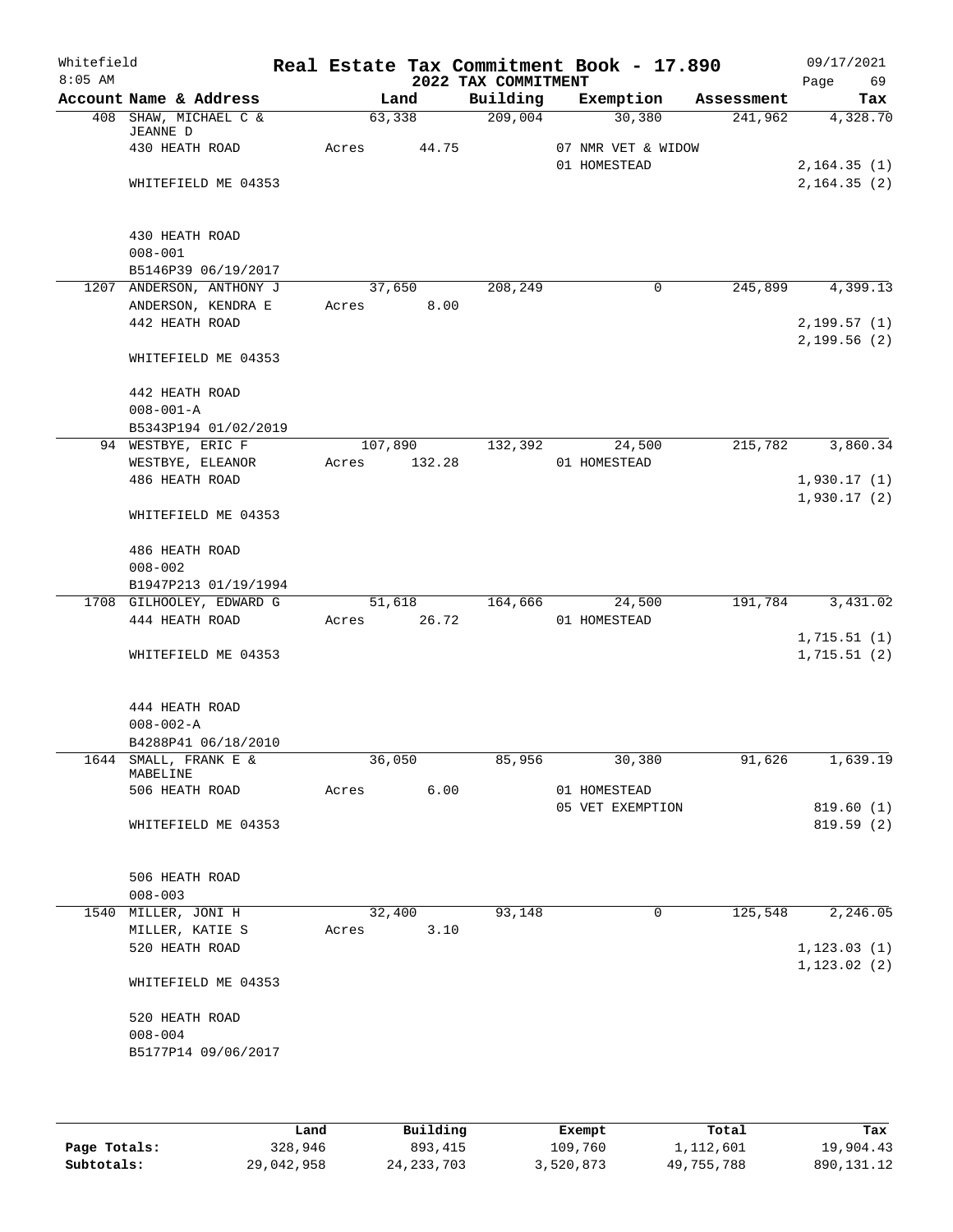| Whitefield   |                                     |         |       |        |          |                                 | Real Estate Tax Commitment Book - 17.890 |            | 09/17/2021             |
|--------------|-------------------------------------|---------|-------|--------|----------|---------------------------------|------------------------------------------|------------|------------------------|
| $8:05$ AM    | Account Name & Address              |         |       | Land   |          | 2022 TAX COMMITMENT<br>Building | Exemption                                | Assessment | 70<br>Page<br>Tax      |
|              | 492 GRADY, JAMISON A                |         |       | 37,250 |          | 131, 173                        | 24,500                                   | 143,923    | 2,574.78               |
|              | 64 JEWETT LANE                      |         | Acres |        | 20.00    |                                 | 01 HOMESTEAD                             |            |                        |
|              |                                     |         |       |        |          |                                 |                                          |            | 1,287.39(1)            |
|              | WHITEFIELD ME 04353                 |         |       |        |          |                                 |                                          |            | 1, 287.39(2)           |
|              |                                     |         |       |        |          |                                 |                                          |            |                        |
|              |                                     |         |       |        |          |                                 |                                          |            |                        |
|              | 64 JEWETT LANE                      |         |       |        |          |                                 |                                          |            |                        |
|              | $008 - 005 - A$                     |         |       |        |          |                                 |                                          |            |                        |
|              | B4402P285 05/27/2011                |         |       |        |          |                                 |                                          |            |                        |
|              | 1313 NENONEN, DAVID A               |         |       | 45,700 |          | $\Omega$                        | 0                                        | 45,700     | 817.57                 |
|              | 11 PEARL BROOK ROAD                 |         | Acres |        | 33.00    |                                 |                                          |            |                        |
|              |                                     |         |       |        |          |                                 |                                          |            | 408.79 (1)             |
|              | W TOWNSEND MA 01474                 |         |       |        |          |                                 |                                          |            | 408.78 (2)             |
|              |                                     |         |       |        |          |                                 |                                          |            |                        |
|              |                                     |         |       |        |          |                                 |                                          |            |                        |
|              | JEWETT LANE<br>$008 - 007$          |         |       |        |          |                                 |                                          |            |                        |
|              | B2161P314 07/02/1996                |         |       |        |          |                                 |                                          |            |                        |
|              | 1012 DAUPHIN, DONALD E              |         |       | 49,200 |          | 15,065                          | 0                                        | 64,265     | 1,149.70               |
|              | TRUSTEE                             |         |       |        |          |                                 |                                          |            |                        |
|              | DAUPHIN FAMILY REAL                 |         | Acres |        | 23.00    |                                 |                                          |            |                        |
|              | ESTATE TRUST                        |         |       |        |          |                                 |                                          |            |                        |
|              | 14 SPRUCE STREET                    |         |       |        |          |                                 |                                          |            | 574.85(1)              |
|              |                                     |         |       |        |          |                                 |                                          |            | 574.85(2)              |
|              | <b>BATH ME 04530</b>                |         |       |        |          |                                 |                                          |            |                        |
|              | 39 JEWETT LANE                      |         |       |        |          |                                 |                                          |            |                        |
|              |                                     |         |       |        |          |                                 |                                          |            |                        |
|              | $008 - 008$<br>B2453P151 05/04/1999 |         |       |        |          |                                 |                                          |            |                        |
|              | 169 GRADY, JENNIFER H               |         |       | 31,500 |          | 45,290                          | 0                                        | 76,790     | 1,373.77               |
|              | GRADY, STEVEN J                     |         | Acres |        | 2.50     |                                 |                                          |            |                        |
|              | 8 JEWETT LANE                       |         |       |        |          |                                 |                                          |            | 686.89(1)              |
|              |                                     |         |       |        |          |                                 |                                          |            | 686.88 (2)             |
|              | WHITEFIELD ME 04353                 |         |       |        |          |                                 |                                          |            |                        |
|              |                                     |         |       |        |          |                                 |                                          |            |                        |
|              | 39 JEWETT LANE                      |         |       |        |          |                                 |                                          |            |                        |
|              | $008 - 008 - A$                     |         |       |        |          |                                 |                                          |            |                        |
|              | B5157P24 06/21/2017                 |         |       |        |          |                                 |                                          |            |                        |
| 594          | GUENARD, JOSHUA A                   |         |       | 40,450 |          | 97,068                          | 0                                        | 137,518    | 2,460.20               |
|              | GUENARD, KAYLA M                    |         | Acres |        | 11.50    |                                 |                                          |            |                        |
|              | 66 CRABAPPLE LANE                   |         |       |        |          |                                 |                                          |            | 1,230.10(1)            |
|              |                                     |         |       |        |          |                                 |                                          |            | 1,230.10(2)            |
|              | WHITEFIELD ME 04353                 |         |       |        |          |                                 |                                          |            |                        |
|              |                                     |         |       |        |          |                                 |                                          |            |                        |
|              | 66 CRABAPPLE LANE                   |         |       |        |          |                                 |                                          |            |                        |
|              | $008 - 009$                         |         |       |        |          |                                 |                                          |            |                        |
|              | B5530P137 06/08/2020                |         |       |        |          |                                 |                                          |            |                        |
|              | 1963 COTE, WENDY L                  |         |       | 29,810 |          | 0                               | 0                                        | 29,810     | 533.30                 |
|              | COTE, WARREN J                      |         | Acres |        | 10.70    |                                 |                                          |            |                        |
|              | 154 BARBER ROAD                     |         |       |        |          |                                 |                                          |            | 266.65(1)<br>266.65(2) |
|              | RANDOLPH ME 04346                   |         |       |        |          |                                 |                                          |            |                        |
|              |                                     |         |       |        |          |                                 |                                          |            |                        |
|              | 19 CRABAPPLE LANE                   |         |       |        |          |                                 |                                          |            |                        |
|              | $008 - 009 - 001$                   |         |       |        |          |                                 |                                          |            |                        |
|              | B5531P31 06/08/2020                 |         |       |        |          |                                 |                                          |            |                        |
|              |                                     |         |       |        |          |                                 |                                          |            |                        |
|              |                                     |         |       |        |          |                                 |                                          |            |                        |
|              |                                     | Land    |       |        | Building |                                 | Exempt                                   | Total      | Tax                    |
| Page Totals: |                                     | 233,910 |       |        | 288,596  |                                 | 24,500                                   | 498,006    | 8,909.32               |

**Subtotals:** 29,276,868 24,522,299 3,545,373 50,253,794 899,040.44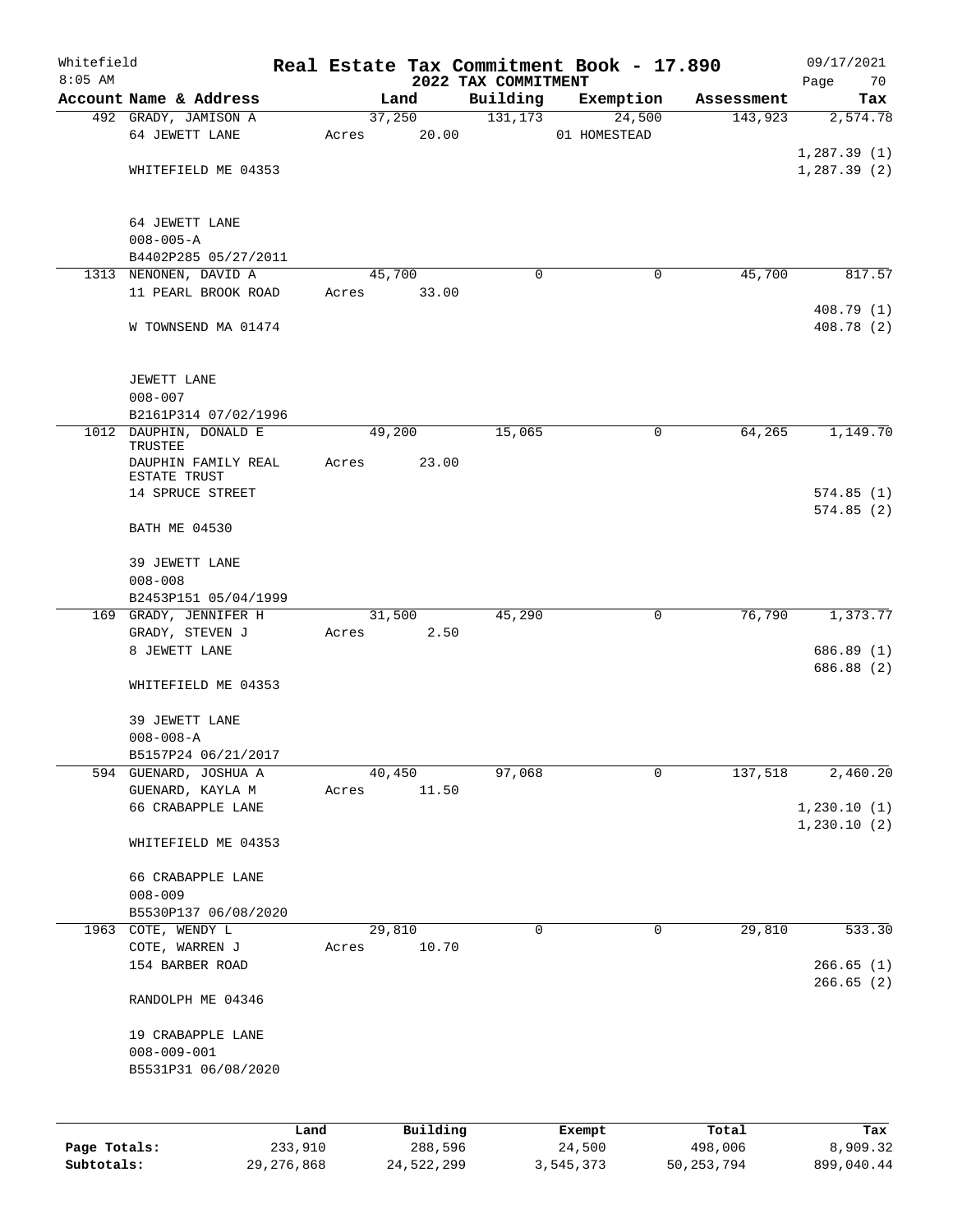| Whitefield<br>$8:05$ AM |                                                                                    |       |                     | 2022 TAX COMMITMENT | Real Estate Tax Commitment Book - 17.890 |                  | 09/17/2021<br>71<br>Page               |
|-------------------------|------------------------------------------------------------------------------------|-------|---------------------|---------------------|------------------------------------------|------------------|----------------------------------------|
|                         | Account Name & Address                                                             |       | Land                | Building            | Exemption                                | Assessment       | Tax                                    |
|                         | 751 GRADY, JORDAN C<br>GRADY, MERYL A<br>9 JEWETT LANE                             | Acres | 32,250<br>3.00      | 138,939             | 24,500<br>01 HOMESTEAD                   | 146,689          | 2,624.27<br>1,312.14(1)<br>1,312.13(2) |
|                         | WHITEFIELD ME 04353<br>9 JEWETT LANE<br>$008 - 010$                                |       |                     |                     |                                          |                  |                                        |
|                         | B5360P173 03/01/2019                                                               |       |                     |                     |                                          |                  |                                        |
|                         | 1146 BRONN, CLIFTON                                                                |       | 41,570              | $\mathbf 0$         | 0                                        | 41,570           | 743.69                                 |
|                         | 176 HEAD TIDE ROAD                                                                 | Acres | 12.90               |                     |                                          |                  | 371.85(1)                              |
|                         | WHITEFIELD ME 04353                                                                |       |                     |                     |                                          |                  | 371.84(2)                              |
|                         | HEAD TIDE ROAD<br>$008 - 011$                                                      |       |                     |                     |                                          |                  |                                        |
|                         | B5117P227 03/01/2017 B5076P84 11/09/2016 B2197P74<br>11/13/1996                    |       |                     |                     |                                          |                  |                                        |
|                         | 287 MCLEAN, JAMES A                                                                |       | 35,570              | 125,803             | 24,500                                   | 136,873          | 2,448.66                               |
|                         | 168 HEAD TIDE ROAD                                                                 | Acres | 5.40                |                     | 01 HOMESTEAD                             |                  | 1, 224.33(1)                           |
|                         | WHITEFIELD ME<br>04353-3717                                                        |       |                     |                     |                                          |                  | 1, 224.33(2)                           |
|                         | 168 HEAD TIDE ROAD<br>$008 - 011 - A$<br>B5245P223 04/09/2018                      |       |                     |                     |                                          |                  |                                        |
|                         | 1541 BOND, AARON J & STACEY                                                        |       | 30,150              | 90,891              | 24,500                                   | 96,541           | 1,727.12                               |
|                         | М<br>158 HEAD TIDE ROAD                                                            | Acres | 1.60                |                     | 01 HOMESTEAD                             |                  |                                        |
|                         | WHITEFIELD ME 04353                                                                |       |                     |                     |                                          |                  | 863.56(1)<br>863.56(2)                 |
|                         | 158 HEAD TIDE ROAD<br>$008 - 011 - B$<br>B2707P116 07/13/2000 B2559P119 04/27/2000 |       |                     |                     |                                          |                  |                                        |
|                         | 1673 MAIN (BRONN), DONNA                                                           |       | $\Omega$            | 18,220              | $\Omega$                                 | 18,220           | 325.96                                 |
|                         | 43 ANGEL LINE LANE                                                                 |       |                     |                     |                                          |                  |                                        |
|                         | WHITEFIELD ME 04353                                                                |       |                     |                     |                                          |                  | 162.98(1)<br>162.98(2)                 |
|                         | 43 ANGEL LINE LANE<br>$008 - 011 - C$                                              |       |                     |                     |                                          |                  |                                        |
|                         | B2410P136 12/15/1998                                                               |       |                     |                     |                                          |                  |                                        |
|                         | 1966 BRONN, GEORGE<br>80 ANGEL LINE LANE                                           |       | 0                   | 3,673               | 0                                        | 3,673            | 65.71                                  |
|                         | WHITEFIELD ME 04353                                                                |       |                     |                     |                                          |                  | 32.86(1)<br>32.85(2)                   |
|                         | 80 ANGEL LINE LANE<br>$008 - 011 - ON$                                             |       |                     |                     |                                          |                  |                                        |
|                         |                                                                                    |       |                     |                     |                                          |                  |                                        |
| Page Totals:            | 139,540                                                                            | Land  | Building<br>377,526 |                     | Exempt<br>73,500                         | Total<br>443,566 | Tax<br>7,935.41                        |

**Subtotals:** 29,416,408 24,899,825 3,618,873 50,697,360 906,975.85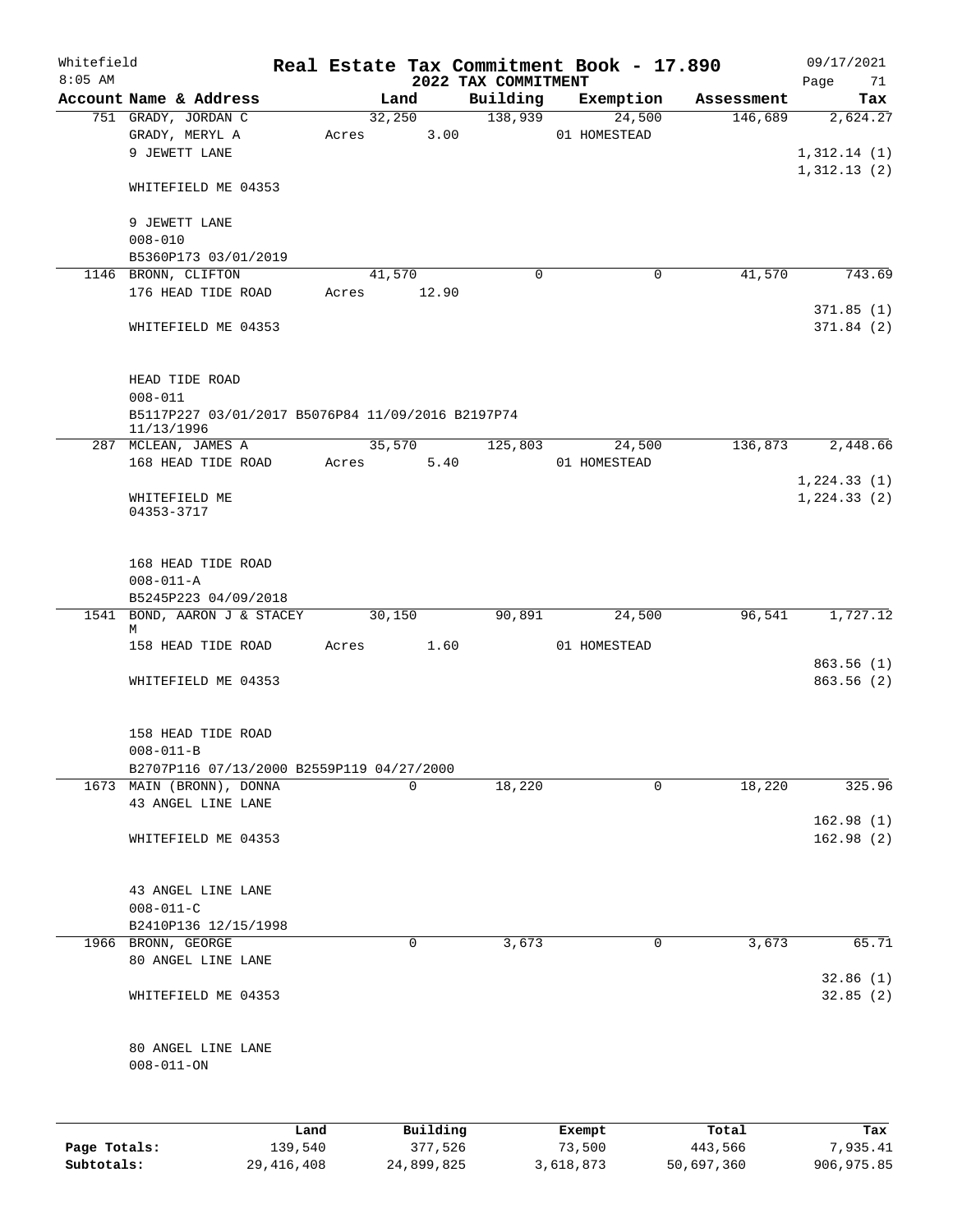| Whitefield<br>$8:05$ AM |                                                 | Real Estate Tax Commitment Book - 17.890 | 2022 TAX COMMITMENT |                        |            | 09/17/2021<br>Page<br>72     |
|-------------------------|-------------------------------------------------|------------------------------------------|---------------------|------------------------|------------|------------------------------|
|                         | Account Name & Address                          | Land                                     | Building            | Exemption              | Assessment | Tax                          |
|                         | 847 BRONN, CLIFTON GEORGE<br>176 HEAD TIDE ROAD | 33,300<br>3.70<br>Acres                  | 131,075             | 24,500<br>01 HOMESTEAD | 139,875    | 2,502.36                     |
|                         |                                                 |                                          |                     |                        |            | 1,251.18(1)                  |
|                         | WHITEFIELD ME 04353                             |                                          |                     |                        |            | 1,251.18(2)                  |
|                         | 176 HEAD TIDE ROAD<br>$008 - 012$               |                                          |                     |                        |            |                              |
|                         | B957P80 05/30/1978                              |                                          |                     |                        |            |                              |
|                         | 739 JONES, SCOTT V                              | 76,000                                   | 62,846              | 24,500                 | 114,346    | 2,045.65                     |
|                         | JONES, SHARON                                   | 68.50<br>Acres                           |                     | 01 HOMESTEAD           |            |                              |
|                         | 194 HEAD TIDE ROAD                              |                                          |                     |                        |            | 1,022.83(1)<br>1,022.82(2)   |
|                         | WHITEFIELD ME 04353                             |                                          |                     |                        |            |                              |
|                         | 194 HEAD TIDE ROAD                              |                                          |                     |                        |            |                              |
|                         | $008 - 013$                                     |                                          |                     |                        |            |                              |
|                         | B5380P180 05/07/2019                            |                                          |                     |                        |            |                              |
|                         | 1630 JONES, SCOTT V                             | 22,385                                   | 0                   | 0                      | 22,385     | 400.47                       |
|                         | JONES, SHARON                                   | 3.09<br>Acres                            |                     |                        |            |                              |
|                         | 194 HEAD TIDE ROAD                              |                                          |                     |                        |            | 200.24(1)<br>200.23(2)       |
|                         | WHITEFIELD ME 04353                             |                                          |                     |                        |            |                              |
|                         | HEAD TIDE ROAD                                  |                                          |                     |                        |            |                              |
|                         | $008 - 014$                                     |                                          |                     |                        |            |                              |
|                         | B5380P180 05/07/2019                            |                                          |                     |                        |            |                              |
|                         | 1261 DIGIACOMO, GABRIEL                         | 62,330                                   | $\Omega$            | 0                      | 62,330     | 1,115.08                     |
|                         | 35 TOWNHOUSE ROAD                               | 43.20<br>Acres                           |                     |                        |            |                              |
|                         | WHITEFIELD ME 04353                             |                                          |                     |                        |            | 557.54(1)<br>557.54(2)       |
|                         |                                                 |                                          |                     |                        |            |                              |
|                         | NORTH FOWLES LANE                               |                                          |                     |                        |            |                              |
|                         | $008 - 015$                                     |                                          |                     |                        |            |                              |
|                         | B5486P151 02/03/2020                            |                                          |                     |                        |            |                              |
|                         | 1953 RHEA, WILLIAM BRIAN                        | 37,250                                   | 110,679             | 24,500                 | 123,429    | 2,208.14                     |
|                         | PO BOX 66                                       | 20.00<br>Acres                           |                     | 01 HOMESTEAD           |            |                              |
|                         |                                                 |                                          |                     |                        |            | 1, 104.07(1)<br>1, 104.07(2) |
|                         | WHITEFIELD ME<br>04353-0066                     |                                          |                     |                        |            |                              |
|                         |                                                 |                                          |                     |                        |            |                              |
|                         | 69 NORTH FOWLES LANE<br>$008 - 015 - 001$       |                                          |                     |                        |            |                              |
|                         | B5411P43 07/26/2019                             |                                          |                     |                        |            |                              |
|                         | 1520 GRADY, STEVEN J                            | 110,600                                  | $\Omega$            | 0                      | 110,600    | 1,978.63                     |
|                         | 8 JEWETT LANE                                   | 157.70<br>Acres                          |                     |                        |            |                              |
|                         |                                                 |                                          |                     |                        |            | 989.32 (1)                   |
|                         | WHITEFIELD ME 04353                             |                                          |                     |                        |            | 989.31 (2)                   |
|                         | WEARY POND ROAD SOUTH                           |                                          |                     |                        |            |                              |
|                         | $008 - 016$                                     |                                          |                     |                        |            |                              |
|                         | B5213P10 12/14/2017                             |                                          |                     |                        |            |                              |
|                         |                                                 |                                          |                     |                        |            |                              |
|                         |                                                 |                                          |                     |                        |            |                              |

|              | Land       | Building     | Exempt    | Total      | Tax        |
|--------------|------------|--------------|-----------|------------|------------|
| Page Totals: | 341,865    | 304,600      | 73,500    | 572,965    | 10,250.33  |
| Subtotals:   | 29,758,273 | 25, 204, 425 | 3,692,373 | 51,270,325 | 917,226.18 |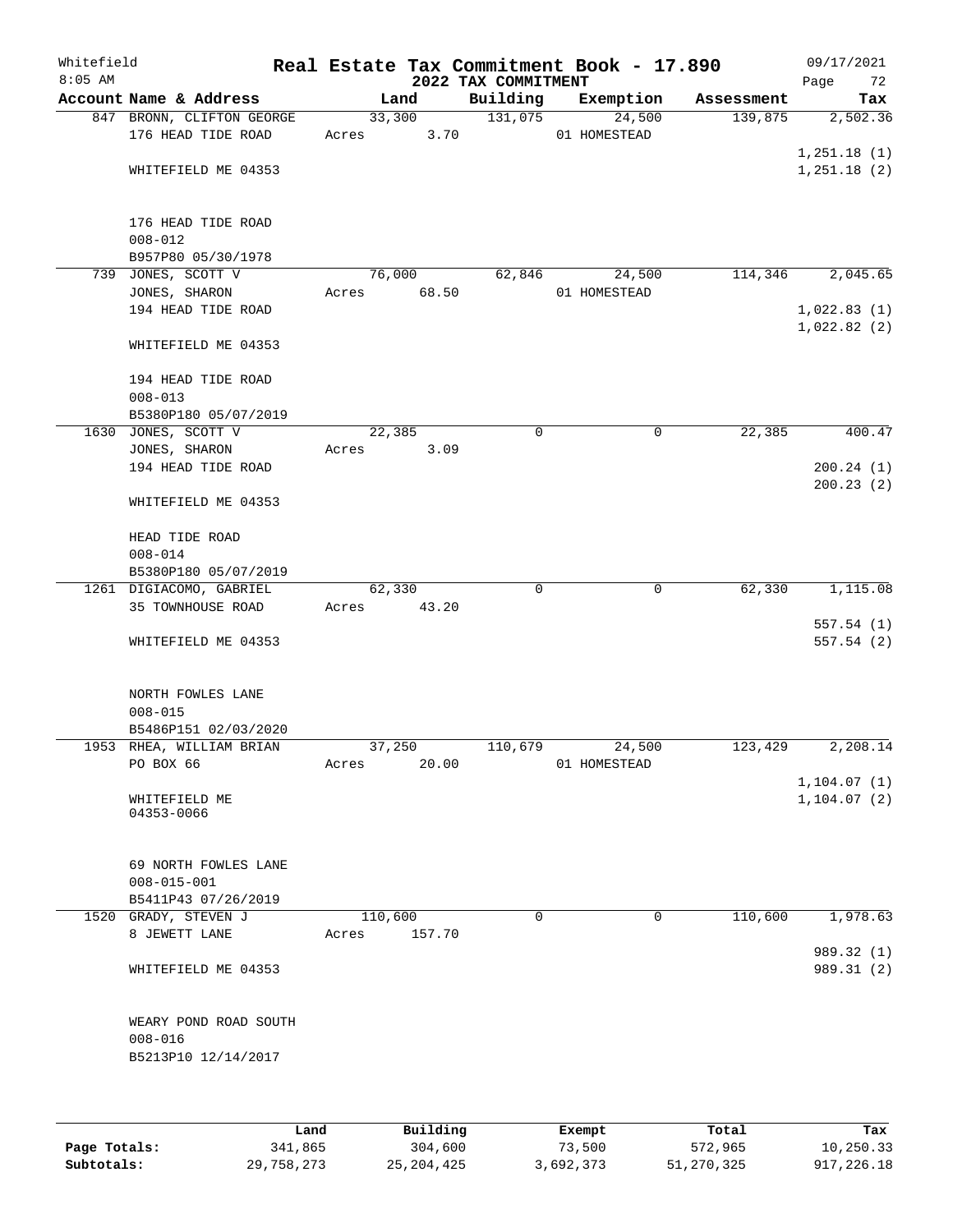| Whitefield<br>$8:05$ AM |                                                 |             |        | 2022 TAX COMMITMENT | Real Estate Tax Commitment Book - 17.890 |            | 09/17/2021<br>Page<br>73 |
|-------------------------|-------------------------------------------------|-------------|--------|---------------------|------------------------------------------|------------|--------------------------|
|                         | Account Name & Address                          |             | Land   | Building            | Exemption                                | Assessment | Tax                      |
|                         | 735 GETCHELL, DANA                              | 48,300      |        | 0                   | $\Omega$                                 | 48,300     | 864.09                   |
|                         | PO BOX 185                                      | Acres       | 37.00  |                     |                                          |            |                          |
|                         |                                                 |             |        |                     |                                          |            | 432.05(1)                |
|                         | WHITEFIELD ME 04353                             |             |        |                     |                                          |            | 432.04 (2)               |
|                         | WEARY POND ROAD SOUTH<br>$008 - 019$            |             |        |                     |                                          |            |                          |
|                         | B2351P184 06/17/1998                            |             |        |                     |                                          |            |                          |
|                         | 811 DAUPHIN, KATHY E                            |             | 62,980 | 31,989              | 0                                        | 94,969     | 1,699.00                 |
|                         | DAUPHIN, HAROLD E                               | Acres       | 52.46  |                     |                                          |            |                          |
|                         | PO BOX 112                                      |             |        |                     |                                          |            | 849.50 (1)               |
|                         | WHITEFIELD ME 04353                             |             |        |                     |                                          |            | 849.50 (2)               |
|                         | WEARY POND ROAD SOUTH                           |             |        |                     |                                          |            |                          |
|                         | $008 - 020$                                     |             |        |                     |                                          |            |                          |
|                         | B3914P199 09/26/2007<br>493 MULLINS, ANGELA M & | 49,600      |        | 0                   | $\mathsf{O}$                             | 49,600     | 887.34                   |
|                         | BRIAN                                           |             |        |                     |                                          |            |                          |
|                         | 115 MESSERVY DRIVE                              | Acres       | 39.00  |                     |                                          |            |                          |
|                         |                                                 |             |        |                     |                                          |            | 443.67 (1)               |
|                         | EASLEY SC 29642                                 |             |        |                     |                                          |            | 443.67 (2)               |
|                         | WEARY POND ROAD SOUTH                           |             |        |                     |                                          |            |                          |
|                         | $008 - 022$                                     |             |        |                     |                                          |            |                          |
|                         | B1346P331 11/04/1986                            |             |        |                     |                                          |            |                          |
|                         | 409 GETCHELL, DANA                              |             | 46,350 | 0                   | 0                                        | 46,350     | 829.20                   |
|                         | PO BOX 185                                      | Acres       | 34.00  |                     |                                          |            |                          |
|                         |                                                 |             |        |                     |                                          |            | 414.60(1)                |
|                         | WHITEFIELD ME 04353                             |             |        |                     |                                          |            | 414.60(2)                |
|                         | WEARY POND ROAD SOUTH                           |             |        |                     |                                          |            |                          |
|                         | $008 - 023$                                     |             |        |                     |                                          |            |                          |
|                         | 1342 GETCHELL, DANA                             | 23,400      |        | 0                   | 0                                        | 23,400     | 418.63                   |
|                         | PO BOX 185                                      | Acres       | 26.00  |                     |                                          |            |                          |
|                         |                                                 |             |        |                     |                                          |            | 209.32(1)                |
|                         | WHITEFIELD ME 04353                             |             |        |                     |                                          |            | 209.31(2)                |
|                         | WEARY POND ROAD SOUTH                           |             |        |                     |                                          |            |                          |
|                         | $008 - 024$                                     |             |        |                     |                                          |            |                          |
|                         | 885 GETCHELL, DANA                              |             | 55,500 | 27,226              | 30,380                                   | 52,346     | 936.47                   |
|                         | PO BOX 185                                      | Acres 25.00 |        |                     | 07 NMR VET & WIDOW                       |            |                          |
|                         |                                                 |             |        |                     | 01 HOMESTEAD                             |            | 468.24(1)                |
|                         | WHITEFIELD ME 04353                             |             |        |                     |                                          |            | 468.23(2)                |
|                         | 173 WEARY POND ROAD                             |             |        |                     |                                          |            |                          |
|                         | $008 - 025$                                     |             |        |                     |                                          |            |                          |
|                         |                                                 |             |        |                     |                                          |            |                          |

|              | Land       | Building     | Exempt    | Total      | Tax        |
|--------------|------------|--------------|-----------|------------|------------|
| Page Totals: | 286,130    | 59,215       | 30,380    | 314,965    | 5,634.73   |
| Subtotals:   | 30,044,403 | 25, 263, 640 | 3,722,753 | 51,585,290 | 922,860.91 |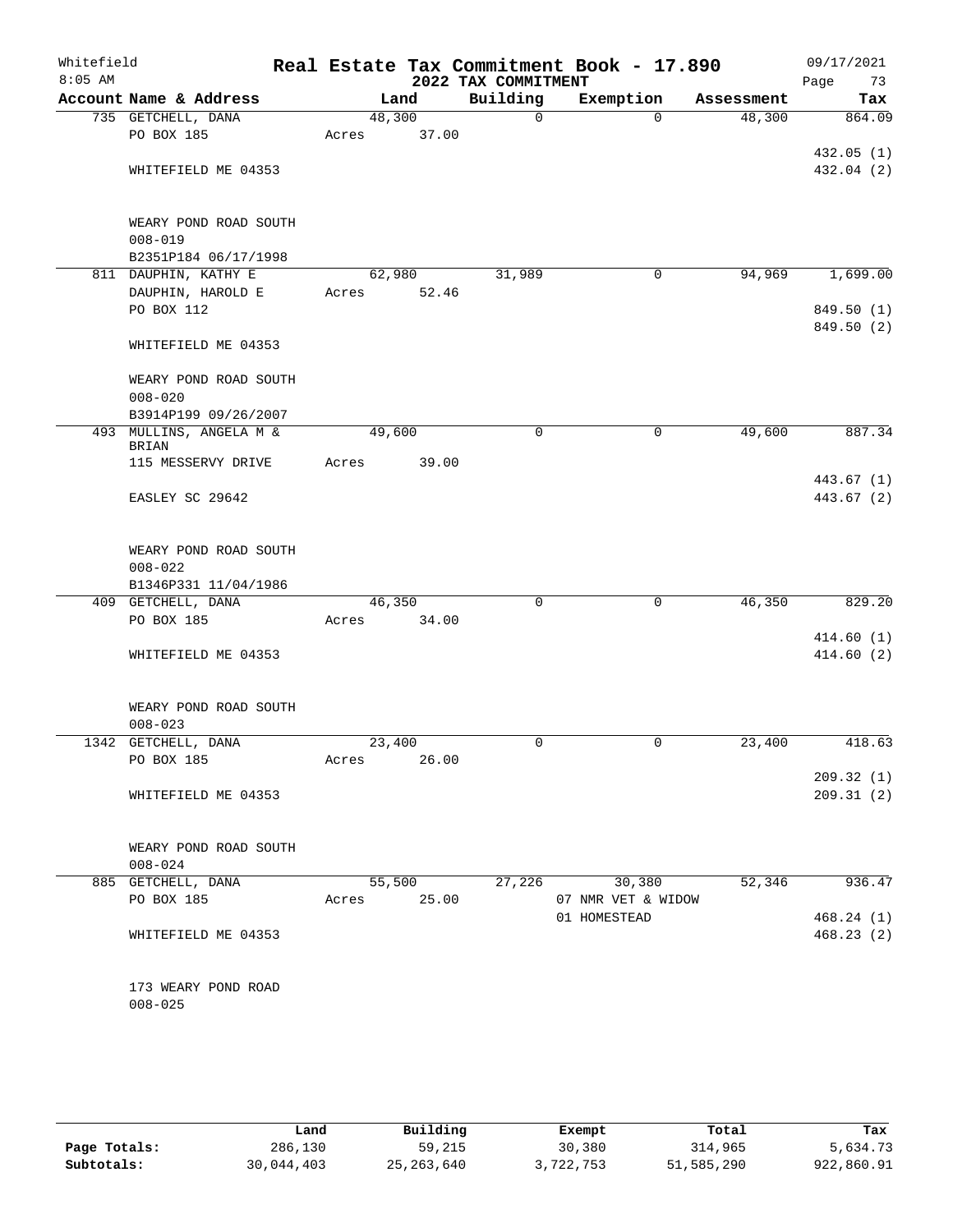| Whitefield |                   |                            |          |       |                     | Real Estate Tax Commitment Book - 17.890 |            | 09/17/2021 |
|------------|-------------------|----------------------------|----------|-------|---------------------|------------------------------------------|------------|------------|
| $8:05$ AM  |                   |                            |          |       | 2022 TAX COMMITMENT |                                          |            | 74<br>Page |
|            |                   | Account Name & Address     |          | Land  | Building            | Exemption                                | Assessment | Tax        |
|            |                   | 159 HENDRIX, PENNY & HENRY | 22,750   |       | $\Omega$            | $\Omega$                                 | 22,750     | 407.00     |
|            |                   | 7417 WILLOWBROOK ROAD      | Acres    | 25.00 |                     |                                          |            |            |
|            |                   | FAIRFAX STATION VA         |          |       |                     |                                          |            | 203.50(1)  |
|            | 22039             |                            |          |       |                     |                                          |            | 203.50(2)  |
|            |                   |                            |          |       |                     |                                          |            |            |
|            |                   |                            |          |       |                     |                                          |            |            |
|            |                   | STEARNS BROOK LANE         |          |       |                     |                                          |            |            |
|            | $008 - 026$       | B2344P29 05/29/1998        |          |       |                     |                                          |            |            |
|            |                   | 40 HENDRIX, HENRY JEROME   | 29,250   |       | 0                   | $\mathbf 0$                              | 29,250     | 523.28     |
|            | II                |                            |          |       |                     |                                          |            |            |
|            |                   | HENDRIX, PENNY K           | Acres    | 10.00 |                     |                                          |            |            |
|            |                   | 7417 WILLOBROOK ROAD       |          |       |                     |                                          |            | 261.64(1)  |
|            |                   |                            |          |       |                     |                                          |            | 261.64(2)  |
|            | 22039             | FAIRFAX STATION VA         |          |       |                     |                                          |            |            |
|            |                   |                            |          |       |                     |                                          |            |            |
|            |                   | STEARNS BROOK LANE         |          |       |                     |                                          |            |            |
|            | $008 - 027$       |                            |          |       |                     |                                          |            |            |
|            |                   | B2332P62 04/27/1998        |          |       |                     |                                          |            |            |
|            | PENNY K           | 1444 HENDRIX, HENRY J II & | 43,336   |       | $\mathbf 0$         | $\mathbf 0$                              | 43,336     | 775.28     |
|            |                   | 7417 WILLOWBROOK ROAD      | Acres    | 21.67 |                     |                                          |            |            |
|            |                   |                            |          |       |                     |                                          |            | 387.64(1)  |
|            |                   | FAIRFAX STATION VA         |          |       |                     |                                          |            | 387.64(2)  |
|            | 22039             |                            |          |       |                     |                                          |            |            |
|            |                   |                            |          |       |                     |                                          |            |            |
|            |                   | STEARNS BROOK LANE         |          |       |                     |                                          |            |            |
|            | $008 - 028$       |                            |          |       |                     |                                          |            |            |
|            |                   | B3867P84 06/19/2007        |          |       |                     |                                          |            |            |
|            |                   | 1015 HENDRIX, HENRY J II & | 37,250   |       | 18,224              | 0                                        | 55,474     | 992.43     |
|            | PENNY             | 7417 WILLOWBROOK ROAD      | Acres    | 20.00 |                     |                                          |            |            |
|            |                   |                            |          |       |                     |                                          |            | 496.22 (1) |
|            |                   | FAIRFAX STATION VA         |          |       |                     |                                          |            | 496.21(2)  |
|            | 22039             |                            |          |       |                     |                                          |            |            |
|            |                   |                            |          |       |                     |                                          |            |            |
|            |                   | STEARNS BROOK LANE         |          |       |                     |                                          |            |            |
|            | $008 - 029$       |                            |          |       |                     |                                          |            |            |
|            |                   | B2554P111 04/13/2000       |          |       |                     |                                          |            |            |
|            | 258 BURGE, ROBERT |                            |          | 4,479 | $\Omega$            | 0                                        | 4,479      | 80.13      |
|            | 33 WYMAN ROAD     |                            | Acres    | 26.00 |                     |                                          |            |            |
|            |                   |                            |          |       |                     |                                          |            | 40.07(1)   |
|            |                   | LEXINGTON MA 02420         |          |       |                     |                                          |            | 40.06(2)   |
|            |                   |                            | TG- MW-7 |       |                     |                                          |            |            |
|            |                   | STEARNS BROOK LANE         |          |       |                     |                                          |            |            |
|            | $008 - 030$       |                            |          |       |                     |                                          |            |            |
|            |                   | B4723P302 10/18/2013       |          |       |                     |                                          |            |            |

|              | Land       | Building     | Exempt    | Total      | Tax        |
|--------------|------------|--------------|-----------|------------|------------|
| Page Totals: | 137,065    | 18,224       |           | 155,289    | 2,778.12   |
| Subtotals:   | 30,181,468 | 25, 281, 864 | 3,722,753 | 51,740,579 | 925,639.03 |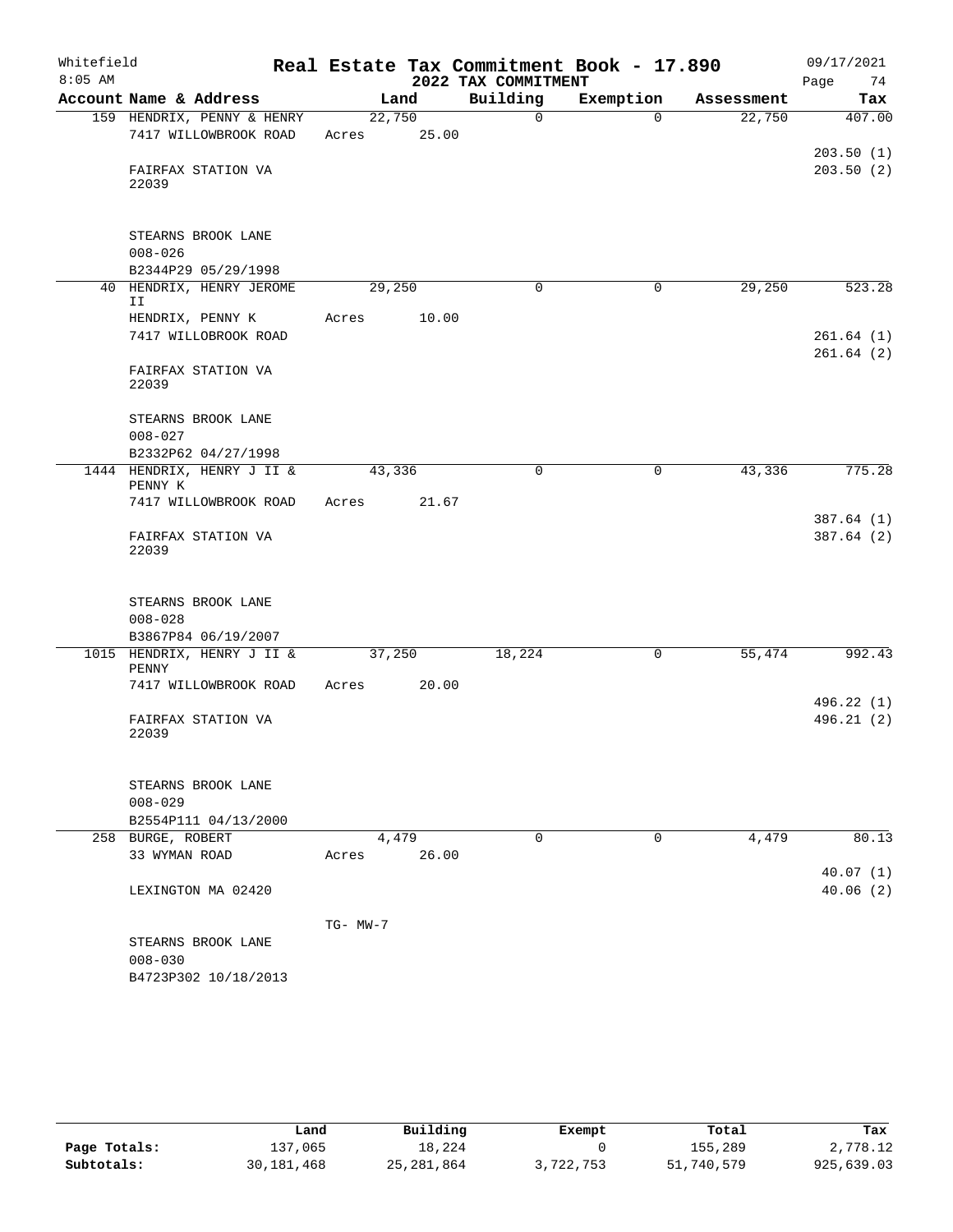| Whitefield<br>$8:05$ AM |                                     |              |        | 2022 TAX COMMITMENT | Real Estate Tax Commitment Book - 17.890 |            | 09/17/2021<br>Page<br>75 |
|-------------------------|-------------------------------------|--------------|--------|---------------------|------------------------------------------|------------|--------------------------|
|                         | Account Name & Address              |              | Land   | Building            | Exemption                                | Assessment | Tax                      |
|                         | 653 BURGE, ROBERT                   |              | 4,616  | 0                   | $\Omega$                                 | 4,616      | 82.58                    |
|                         | 33 WYMAN ROAD                       | Acres        | 22.00  |                     |                                          |            |                          |
|                         |                                     |              |        |                     |                                          |            | 41.29(1)                 |
|                         | LEXINGTON MA 02420                  |              |        |                     |                                          |            | 41.29(2)                 |
|                         |                                     |              |        |                     |                                          |            |                          |
|                         |                                     | $TG-MW-9$    |        |                     |                                          |            |                          |
|                         | STEARNS BROOK LANE<br>$008 - 031$   |              |        |                     |                                          |            |                          |
|                         | B4723P302 10/18/2013                |              |        |                     |                                          |            |                          |
|                         | 371 BURGE, ROBERT                   | 87,845       |        | $\mathbf 0$         | 0                                        | 87,845     | 1,571.55                 |
|                         | 33 WYMAN ROAD                       | Acres        | 269.00 |                     |                                          |            |                          |
|                         |                                     |              |        |                     |                                          |            | 785.78 (1)               |
|                         | LEXINGTON MA 02420                  |              |        |                     |                                          |            | 785.77 (2)               |
|                         |                                     |              |        |                     |                                          |            |                          |
|                         |                                     | TG- MW-227   |        |                     |                                          |            |                          |
|                         | STEARNS BROOK LANE                  |              |        |                     |                                          |            |                          |
|                         | $008 - 032$                         |              |        |                     |                                          |            |                          |
|                         | B4723P302 10/18/2013                |              |        |                     |                                          |            |                          |
|                         | 248 GETCHELL, DANA                  | 25,250       |        | $\mathbf 0$         | 0                                        | 25, 250    | 451.72                   |
|                         | PO BOX 185                          | Acres        | 5.00   |                     |                                          |            |                          |
|                         | WHITEFIELD ME 04353                 |              |        |                     |                                          |            | 225.86(1)<br>225.86(2)   |
|                         |                                     |              |        |                     |                                          |            |                          |
|                         |                                     |              |        |                     |                                          |            |                          |
|                         | STEARNS BROOK LANE                  |              |        |                     |                                          |            |                          |
|                         | $008 - 033$                         |              |        |                     |                                          |            |                          |
|                         | 144 BURGE, ROBERT                   |              | 4,353  | $\mathbf 0$         | 0                                        | 4,353      | 77.88                    |
|                         | 33 WYMAN ROAD                       | Acres        | 14.00  |                     |                                          |            |                          |
|                         |                                     |              |        |                     |                                          |            | 38.94(1)                 |
|                         | LEXINGTON MA 02420                  |              |        |                     |                                          |            | 38.94(2)                 |
|                         |                                     | TG- MW-11    |        |                     |                                          |            |                          |
|                         | STEARNS BROOK LANE                  |              |        |                     |                                          |            |                          |
|                         | $008 - 034$                         |              |        |                     |                                          |            |                          |
|                         | B4723P302 10/18/2013                |              |        |                     |                                          |            |                          |
|                         | 1405 BURGE, ROBERT                  | 61,399       |        | 83,789              | 0                                        | 145,188    | 2,597.41                 |
|                         | 33 WYMAN ROAD                       | Acres        | 73.00  |                     |                                          |            |                          |
|                         |                                     |              |        |                     |                                          |            | 1,298.71(1)              |
|                         | LEXINGTON MA 02420                  |              |        |                     |                                          |            | 1, 298.70(2)             |
|                         |                                     |              |        |                     |                                          |            |                          |
|                         |                                     |              |        |                     |                                          |            |                          |
|                         | JEFFERSON TOWN LINE                 |              |        |                     |                                          |            |                          |
|                         | $008 - 035$<br>B4723P302 10/18/2013 |              |        |                     |                                          |            |                          |
|                         | 1652 RAUCH, MILLICENT FORD          | 27,299       |        | 0                   | $\mathbf 0$                              | 27,299     | 488.38                   |
|                         | FORD, WILLIAM S & FORD, Acres       |              | 77.00  |                     |                                          |            |                          |
|                         | PETER L                             |              |        |                     |                                          |            |                          |
|                         | 3 GETCHELL LANE                     |              |        |                     |                                          |            | 244.19(1)                |
|                         |                                     |              |        |                     |                                          |            | 244.19(2)                |
|                         | HALLOWELL ME 04347                  |              |        |                     |                                          |            |                          |
|                         |                                     | $TG - MW-73$ |        |                     |                                          |            |                          |
|                         | JEFFERSON TOWN LINE                 |              |        |                     |                                          |            |                          |
|                         | $008 - 036$<br>B5048P48 08/19/2016  |              |        |                     |                                          |            |                          |
|                         |                                     |              |        |                     |                                          |            |                          |
|                         |                                     |              |        |                     |                                          |            |                          |

|              | Land         | Building     | Exempt    | Total      | Tax        |
|--------------|--------------|--------------|-----------|------------|------------|
| Page Totals: | 210,762      | 83,789       |           | 294,551    | 5,269.52   |
| Subtotals:   | 30, 392, 230 | 25, 365, 653 | 3,722,753 | 52,035,130 | 930,908.55 |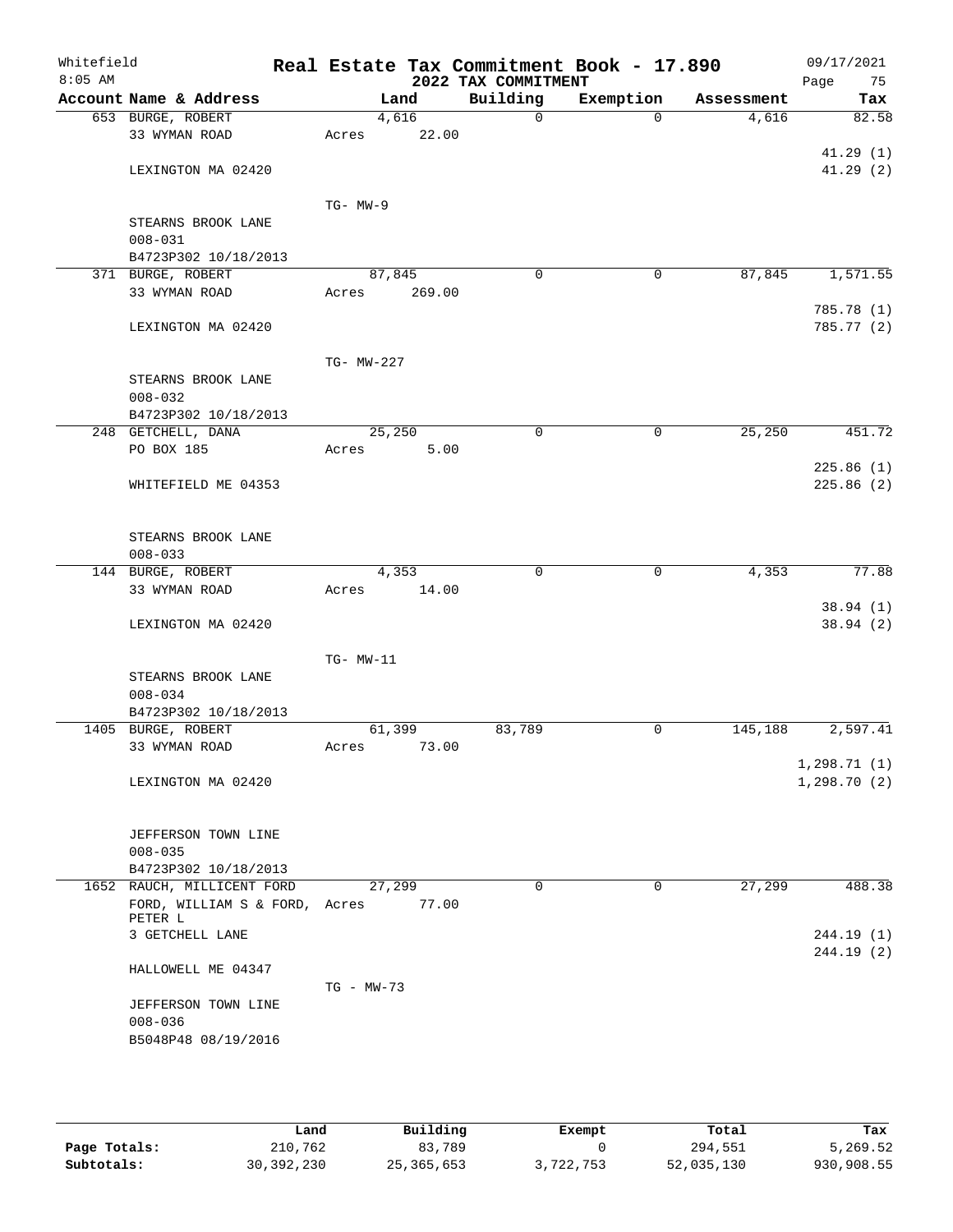| Whitefield<br>$8:05$ AM |                                                          |            |           |              |                                 | Real Estate Tax Commitment Book - 17.890 |            | 09/17/2021                 |
|-------------------------|----------------------------------------------------------|------------|-----------|--------------|---------------------------------|------------------------------------------|------------|----------------------------|
|                         | Account Name & Address                                   |            |           | Land         | 2022 TAX COMMITMENT<br>Building | Exemption                                | Assessment | Page<br>76<br>Tax          |
|                         | 1568 BURGE, ROBERT                                       |            |           | 8,475        | 0                               | $\Omega$                                 | 8,475      | 151.62                     |
|                         | 33 WYMAN ROAD                                            |            | Acres     | 23.00        |                                 |                                          |            | 75.81(1)                   |
|                         | LEXINGTON MA 02420                                       |            |           |              |                                 |                                          |            | 75.81(2)                   |
|                         |                                                          |            | TG- MW-23 |              |                                 |                                          |            |                            |
|                         | WEARY POND ROAD SOUTH<br>$008 - 037$                     |            |           |              |                                 |                                          |            |                            |
|                         | B4723P302 10/18/2013                                     |            |           |              |                                 |                                          |            |                            |
|                         | 266 TUTTLE, ROBERT &<br>ANGELINE                         |            | 39,200    |              | 0                               | 0                                        | 39,200     | 701.29                     |
|                         | 31 SOUTH BAY ROAD                                        |            | Acres     | 23.00        |                                 |                                          |            | 350.65(1)                  |
|                         | FRANKLIN ME 04634                                        |            |           |              |                                 |                                          |            | 350.64(2)                  |
|                         | WEARY POND ROAD SOUTH<br>$008 - 038$                     |            |           |              |                                 |                                          |            |                            |
|                         | B2647P227 03/01/2001                                     |            |           |              |                                 |                                          |            |                            |
|                         | 872 TUTTLE, LISA                                         |            |           | 58,950       | 120,081                         | 24,500                                   | 154,531    | 2,764.56                   |
|                         | 2 SOUTH WEARY POND ROAD Acres                            |            |           | 38.00        |                                 | 01 HOMESTEAD                             |            |                            |
|                         |                                                          |            |           |              |                                 |                                          |            | 1,382.28(1)                |
|                         | WHITEFIELD ME 04353                                      |            |           |              |                                 |                                          |            | 1,382.28(2)                |
|                         | 2 WEARY POND ROAD SOUTH<br>$008 - 039$                   |            |           |              |                                 |                                          |            |                            |
|                         | B2977P19 01/06/2003                                      |            |           |              |                                 |                                          |            |                            |
|                         | 334 MORTON LUMBER INC                                    |            | 155,002   |              | 0                               | 0                                        | 155,002    | 2,772.99                   |
|                         | 14 ELM STREET<br>BIDDEFORD ME 04005                      |            | Acres     | 537.00       |                                 |                                          |            | 1,386.50(1)<br>1,386.49(2) |
|                         |                                                          |            |           |              |                                 |                                          |            |                            |
|                         |                                                          |            |           |              | TG - SW-157.5, MW-204 & HW-98   |                                          |            |                            |
|                         | SOUTH FOWLES LANE                                        |            |           |              |                                 |                                          |            |                            |
|                         | $008 - 040$<br>B1601P239 02/02/1990 B1601P237 02/02/1990 |            |           |              |                                 |                                          |            |                            |
| 737                     | MAINE WOODS AND WATERS                                   |            |           | 22,250       | 0                               | $\mathbf{0}$                             | 22,250     | 398.05                     |
|                         | <b>LLC</b>                                               |            |           |              |                                 |                                          |            |                            |
|                         | 99 BOW STREET                                            |            | Acres     | 3.00         |                                 |                                          |            | 199.03 (1)                 |
|                         | FREEPORT ME 04032                                        |            |           |              |                                 |                                          |            | 199.02 (2)                 |
|                         | SOUTH FOWLES LANE                                        |            |           |              |                                 |                                          |            |                            |
|                         | $008 - 041$                                              |            |           |              |                                 |                                          |            |                            |
|                         | B5393P227 06/13/2019                                     |            |           |              |                                 |                                          |            |                            |
|                         | 1949 CROMWELL, JACKSON                                   |            |           | 25,250       | $\mathbf 0$                     | $\mathbf 0$                              | 25,250     | 451.72                     |
|                         | HARTILL, ELISE C                                         |            | Acres     | 5.00         |                                 |                                          |            |                            |
|                         | 1226 MAIN ROAD                                           |            |           |              |                                 |                                          |            | 225.86(1)<br>225.86(2)     |
|                         | WESTPORT ISLAND ME<br>04578                              |            |           |              |                                 |                                          |            |                            |
|                         | 88 NORTH FOWLES LANE<br>$008 - 041 - A$                  |            |           |              |                                 |                                          |            |                            |
|                         | B5483P216 01/24/2020                                     |            |           |              |                                 |                                          |            |                            |
|                         |                                                          | Land       |           | Building     |                                 | Exempt                                   | Total      | Tax                        |
| Page Totals:            |                                                          | 309,127    |           | 120,081      |                                 | 24,500                                   | 404,708    | 7,240.23                   |
| Subtotals:              |                                                          | 30,701,357 |           | 25, 485, 734 |                                 | 3,747,253                                | 52,439,838 | 938,148.78                 |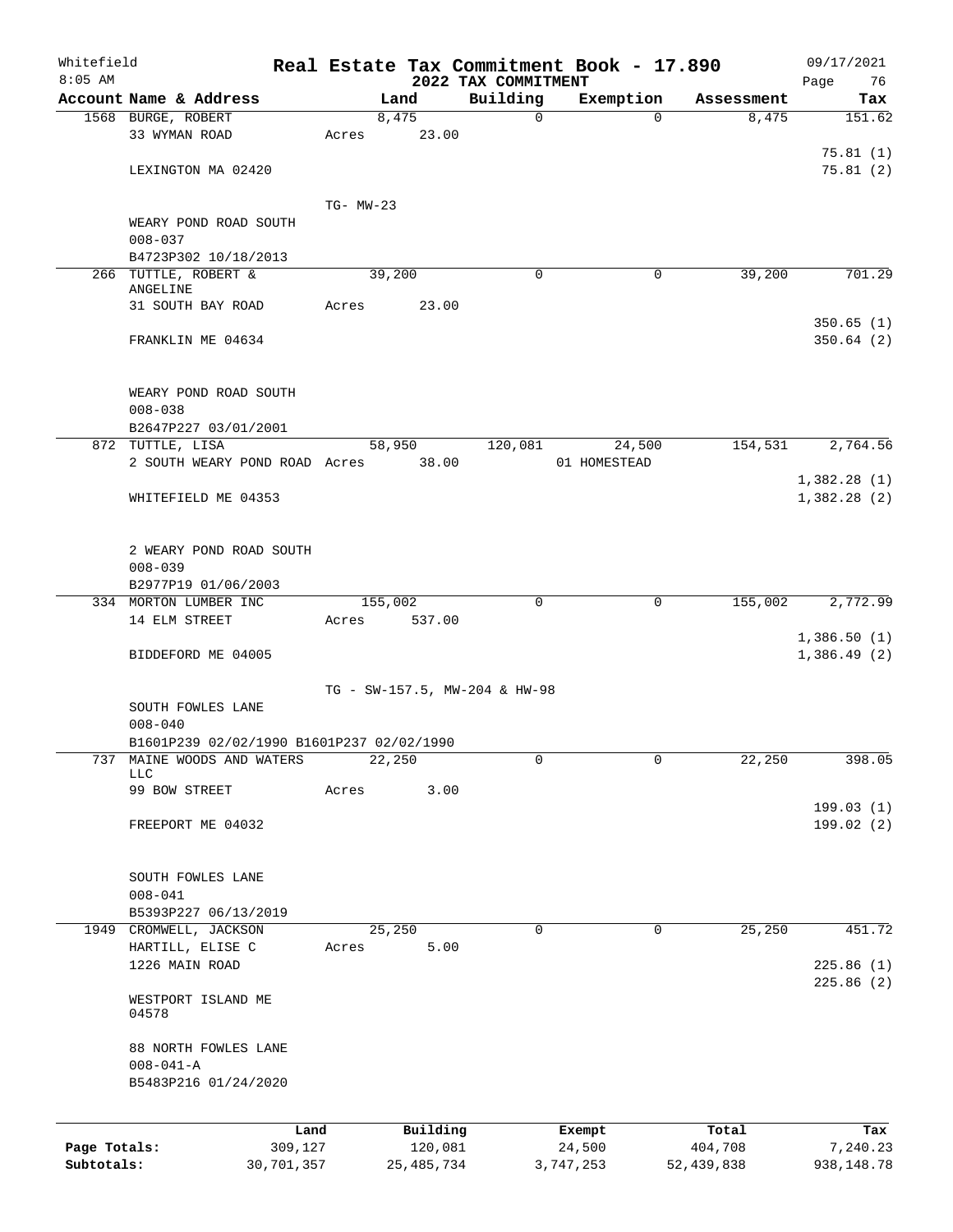| Whitefield |                             |         |        |                     | Real Estate Tax Commitment Book - 17.890 |            | 09/17/2021  |
|------------|-----------------------------|---------|--------|---------------------|------------------------------------------|------------|-------------|
| $8:05$ AM  |                             |         |        | 2022 TAX COMMITMENT |                                          |            | Page<br>77  |
|            | Account Name & Address      |         | Land   | Building            | Exemption                                | Assessment | Tax         |
|            | 5 NORTON, SEAN JUSTIN       | 20, 300 |        | $\mathbf 0$         | $\Omega$                                 | 20, 300    | 363.17      |
|            | 246 HUNTS MEADOW ROAD       | Acres   | 1.70   |                     |                                          |            |             |
|            |                             |         |        |                     |                                          |            | 181.59(1)   |
|            | PITTSTON ME 04345           |         |        |                     |                                          |            | 181.58(2)   |
|            |                             |         |        |                     |                                          |            |             |
|            | SOUTH HUNTS MEADOW ROAD     |         |        |                     |                                          |            |             |
|            | $009 - 001$                 |         |        |                     |                                          |            |             |
|            | B5631P54 12/07/2020         |         |        |                     |                                          |            |             |
|            | 985 PHILLIPS, CAREY R       | 21,650  |        | $\Omega$            | 0                                        | 21,650     | 387.32      |
|            | YATES, KATHERINE A          | Acres   | 2.60   |                     |                                          |            |             |
|            | 132 JAMES DAVISON           |         |        |                     |                                          |            | 193.66(1)   |
|            | HARRIET ROAD                |         |        |                     |                                          |            |             |
|            | DALZELL SC 29040            |         |        |                     |                                          |            | 193.66(2)   |
|            |                             |         |        |                     |                                          |            |             |
|            | PITTSTON TOWN LINE          |         |        |                     |                                          |            |             |
|            | $009 - 001 - A$             |         |        |                     |                                          |            |             |
|            | B3329P305 07/23/2004        |         |        |                     |                                          |            |             |
|            | 1374 LEMIEUX, EARL R        | 31,500  |        | 102,738             | 24,500                                   | 109,738    | 1,963.21    |
|            | LEMIEUX, ROBERT E JR        | Acres   | 2.50   |                     | 01 HOMESTEAD                             |            |             |
|            | 377 SOUTH HUNTS MEADOW      |         |        |                     |                                          |            | 981.61 (1)  |
|            | ROAD                        |         |        |                     |                                          |            |             |
|            |                             |         |        |                     |                                          |            | 981.60 (2)  |
|            | WHITEFIELD ME 04353         |         |        |                     |                                          |            |             |
|            | 377 SOUTH HUNTS MEADOW      |         |        |                     |                                          |            |             |
|            | $009 - 002$                 |         |        |                     |                                          |            |             |
|            | B5335P142 12/22/2018        |         |        |                     |                                          |            |             |
|            | 1249 VAN LUNEN, MARK        |         | 38,850 | 142,663             | 0                                        | 181,513    | 3, 247.27   |
|            | VAN LUNEN, DEBORAH J        | Acres   | 9.50   |                     |                                          |            |             |
|            | 359 SOUTH HUNTS MEADOW      |         |        |                     |                                          |            | 1,623.64(1) |
|            | ROAD                        |         |        |                     |                                          |            |             |
|            |                             |         |        |                     |                                          |            | 1,623.63(2) |
|            | WHITEFIELD ME 04353<br>3428 |         |        |                     |                                          |            |             |
|            |                             |         |        |                     |                                          |            |             |
|            | 359 SOUTH HUNTS MEADOW      |         |        |                     |                                          |            |             |
|            | $009 - 003$                 |         |        |                     |                                          |            |             |
|            | B5154P210 07/10/2017        |         |        |                     |                                          |            |             |
|            | 528 CAPUTO, CORY            | 33,650  |        | 0                   | 0                                        | 33,650     | 602.00      |
|            | 576 COOPERS MILLS ROAD      | Acres   | 15.50  |                     |                                          |            | 301.00(1)   |
|            | WINDSOR ME 04363            |         |        |                     |                                          |            | 301.00(2)   |
|            |                             |         |        |                     |                                          |            |             |
|            |                             |         |        |                     |                                          |            |             |
|            | SOUTH HUNTS MEADOW ROAD     |         |        |                     |                                          |            |             |
|            | $009 - 004$                 |         |        |                     |                                          |            |             |

B4490P20 02/08/2012

|              | Land       | Building     | Exempt    | Total      | Tax        |
|--------------|------------|--------------|-----------|------------|------------|
| Page Totals: | 145,950    | 245,401      | 24,500    | 366,851    | 6,562.97   |
| Subtotals:   | 30,847,307 | 25, 731, 135 | 3,771,753 | 52,806,689 | 944,711.75 |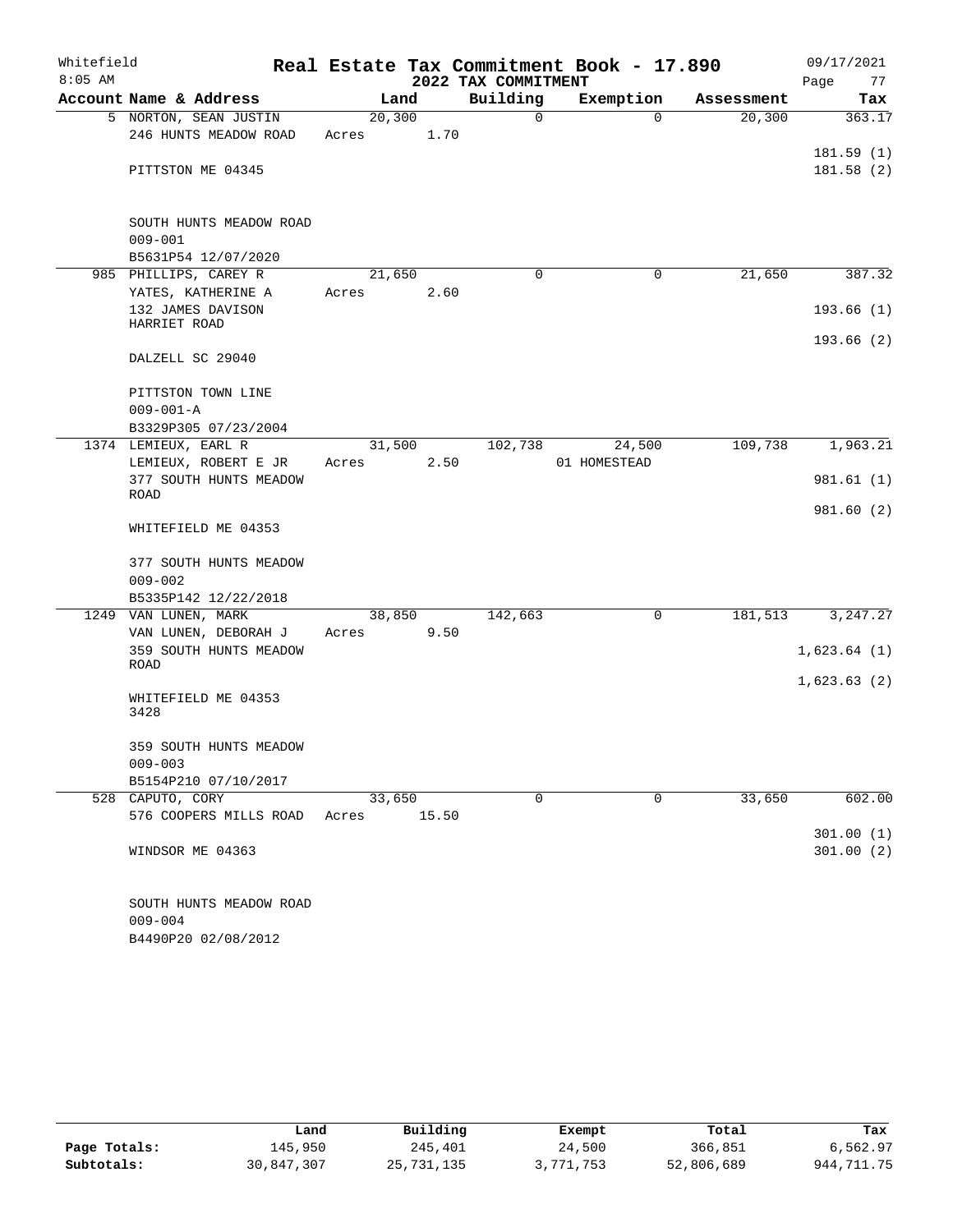| Whitefield |                                                         |                 |        |                     | Real Estate Tax Commitment Book - 17.890 |            | 09/17/2021    |
|------------|---------------------------------------------------------|-----------------|--------|---------------------|------------------------------------------|------------|---------------|
| $8:05$ AM  |                                                         |                 |        | 2022 TAX COMMITMENT |                                          |            | Page<br>78    |
|            | Account Name & Address                                  |                 | Land   | Building            | Exemption                                | Assessment | Tax           |
|            | 1322 WITHEE, DAVID C &<br>CAROLEE F                     | 44,450          |        | 217,487             | 24,500                                   | 237,437    | 4, 247.75     |
|            | 325 SOUTH HUNTS MEADOW Acres 16.50<br>ROAD              |                 |        |                     | 01 HOMESTEAD                             |            |               |
|            |                                                         |                 |        |                     |                                          |            | 2, 123.88(1)  |
|            | WHITEFIELD ME 04353                                     |                 |        |                     |                                          |            | 2, 123.87 (2) |
|            | 325 SOUTH HUNTS MEADOW                                  |                 |        |                     |                                          |            |               |
|            | $009 - 004 - A$                                         |                 |        |                     |                                          |            |               |
|            | B2588P65 08/09/2000<br>1553 CAPUTO, CURRY T             |                 | 44,050 | 168,313             | 24,500                                   | 187,863    | 3,360.87      |
|            | LANI, ANDREA E                                          | Acres           | 16.00  |                     | 01 HOMESTEAD                             |            |               |
|            | 317 SOUTH HUNTS MEADOW<br>ROAD                          |                 |        |                     |                                          |            | 1,680.44(1)   |
|            | WHITEFIELD ME 04353                                     |                 |        |                     |                                          |            | 1,680.43(2)   |
|            |                                                         |                 |        |                     |                                          |            |               |
|            | 317 SOUTH HUNTS MEADOW                                  |                 |        |                     |                                          |            |               |
|            | $009 - 004 - B$                                         |                 |        |                     |                                          |            |               |
|            | B4492P252 02/16/2012                                    |                 |        |                     |                                          |            |               |
|            | 909 BUMFORD, JASPER W<br>251 SOUTH HUNTS MEADOW<br>ROAD | 34,800<br>Acres | 4.70   | 7,484               | 24,500<br>01 HOMESTEAD                   | 17,784     | 318.16        |
|            |                                                         |                 |        |                     |                                          |            | 159.08(1)     |
|            | WHITEFIELD ME 04353                                     |                 |        |                     |                                          |            | 159.08(2)     |
|            | 251 SOUTH HUNTS MEADOW                                  |                 |        |                     |                                          |            |               |
|            | $009 - 005 - A$                                         |                 |        |                     |                                          |            |               |
|            | B4162P262 05/18/2009                                    |                 |        |                     |                                          |            |               |
|            | 1696 TRUMAN, DEBRA E &<br>ROBERT A                      | 33,900          |        | 76,244              | 24,500                                   | 85,644     | 1,532.17      |
|            | 269 SOUTH HUNTS MEADOW<br>RD                            | Acres           | 4.10   |                     | 01 HOMESTEAD                             |            |               |
|            |                                                         |                 |        |                     |                                          |            | 766.09(1)     |
|            | WHITEFIELD ME 04353                                     |                 |        |                     |                                          |            | 766.08(2)     |
|            | 269 SOUTH HUNTS MEADOW                                  |                 |        |                     |                                          |            |               |
|            | $009 - 005 - B$<br>B2839P49 04/17/2002                  |                 |        |                     |                                          |            |               |
|            | 1030 ST PETER, CHARLES E JR,<br><b>ESTATE</b>           | 32,250          |        | 51,673              | $\Omega$                                 | 83,923     | 1,501.38      |
|            | STROUT, CYNTHIA P PER<br>REP                            | Acres           | 3.00   |                     |                                          |            |               |
|            | 244 SOUTH HUNTS MEADOW<br>ROAD                          |                 |        |                     |                                          |            | 750.69(1)     |
|            | WHITEFIELD ME 04353                                     |                 |        |                     |                                          |            | 750.69(2)     |
|            | 227 SOUTH HUNTS MEADOW                                  |                 |        |                     |                                          |            |               |
|            | $009 - 006$                                             |                 |        |                     |                                          |            |               |
|            | B2726P222 08/30/2001                                    |                 |        |                     |                                          |            |               |

|              | Land       | Building     | Exempt    | Total        | Tax        |
|--------------|------------|--------------|-----------|--------------|------------|
|              |            |              |           |              |            |
| Page Totals: | 189.450    | 521,201      | 98,000    | 612,651      | 10,960.33  |
| Subtotals:   | 31,036,757 | 26, 252, 336 | 3,869,753 | 53, 419, 340 | 955,672.08 |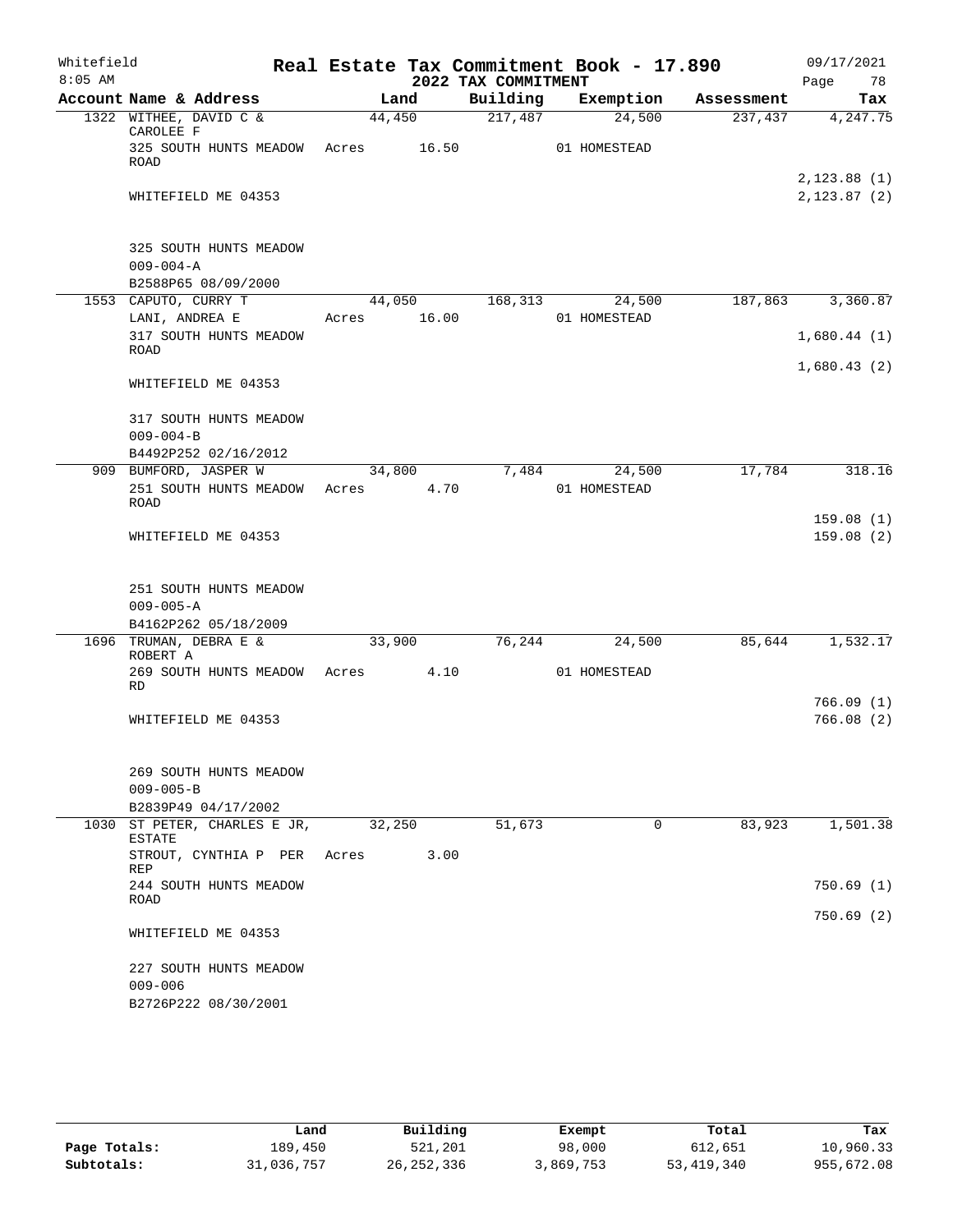| Whitefield |                                                                  | Real Estate Tax Commitment Book - 17.890 |                | 09/17/2021          |                        |            |                            |
|------------|------------------------------------------------------------------|------------------------------------------|----------------|---------------------|------------------------|------------|----------------------------|
| $8:05$ AM  |                                                                  |                                          |                | 2022 TAX COMMITMENT |                        |            | Page<br>79                 |
|            | Account Name & Address                                           |                                          | Land           | Building            | Exemption              | Assessment | Tax                        |
|            | 1148 DEATON, HERBERT<br>199 SOUTH HUNTS MEADOW<br>ROAD           | Acres                                    | 32,250<br>3.00 | 160,084             | 24,500<br>01 HOMESTEAD | 167,834    | 3,002.55                   |
|            | WHITEFIELD ME 04353                                              |                                          |                |                     |                        |            | 1,501.28(1)<br>1,501.27(2) |
|            | 199 SOUTH HUNTS MEADOW<br>$009 - 006 - A$<br>B4613P19 12/31/2012 |                                          |                |                     |                        |            |                            |
|            | 1389 ST PETER, RICHARD L                                         | 40,000                                   |                | $\Omega$            | $\mathbf 0$            | 40,000     | 715.60                     |
|            | ST PETER, KRISTEN R                                              | Acres                                    | 52.00          |                     |                        |            |                            |
|            | PO BOX 45                                                        |                                          |                |                     |                        |            | 357.80(1)<br>357.80(2)     |
|            | WHITEFIELD ME 04353                                              |                                          |                |                     |                        |            |                            |
|            | 207 SOUTH HUNTS MEADOW                                           |                                          |                |                     |                        |            |                            |
|            | $009 - 006 - B$                                                  |                                          |                |                     |                        |            |                            |
|            | B5258P100 05/18/2018                                             |                                          |                |                     |                        |            |                            |
|            | 895 MEYER, ERIC L                                                |                                          | 4,562          | $\mathbf 0$         | $\mathbf 0$            | 4,562      | 81.61                      |
|            | 154 SOUTH HUNTS MEADOW<br><b>ROAD</b>                            | Acres                                    | 21.66          |                     |                        |            |                            |
|            | WHITEFIELD ME 04353                                              |                                          |                |                     |                        |            | 40.81(1)<br>40.80(2)       |
|            | SOUTH HUNTS MEADOW ROAD<br>$009 - 007$                           |                                          |                |                     |                        |            |                            |
|            | B4906P83 07/10/2015                                              |                                          |                |                     |                        |            |                            |
|            | 82 COLPITT, CHRISTINE M<br>104 SOUTH HUNTS MEADOW<br>ROAD        | 37,250<br>Acres 20.00                    |                | 0                   | 0                      | 37,250     | 666.40                     |
|            |                                                                  |                                          |                |                     |                        |            | 333.20(1)                  |
|            | WHITEFIELD ME 04353                                              |                                          |                |                     |                        |            | 333.20(2)                  |
|            | SOUTH HUNTS MEADOW ROAD<br>$009 - 007 - A$                       |                                          |                |                     |                        |            |                            |
|            | B1682P39 04/03/1991                                              |                                          |                |                     |                        |            |                            |
|            | 646 COLPITT, THOMAS JR &<br>CHRISTINE                            |                                          | 38,130         | 135,314             | 24,500                 | 148,944    | 2,664.61                   |
|            | 104 SOUTH HUNTS MEADOW<br>ROAD                                   | Acres                                    | 8.60           |                     | 01 HOMESTEAD           |            |                            |
|            |                                                                  |                                          |                |                     |                        |            | 1,332.31(1)                |
|            | WHITEFIELD ME 04353                                              |                                          |                |                     |                        |            | 1,332.30(2)                |
|            | 104 SOUTH HUNTS MEADOW                                           |                                          |                |                     |                        |            |                            |

009-008

|              | Land       | Building   | Exempt    | Total      | Tax        |
|--------------|------------|------------|-----------|------------|------------|
| Page Totals: | 152,192    | 295,398    | 49,000    | 398,590    | 7,130.77   |
| Subtotals:   | 31,188,949 | 26,547,734 | 3,918,753 | 53,817,930 | 962,802.85 |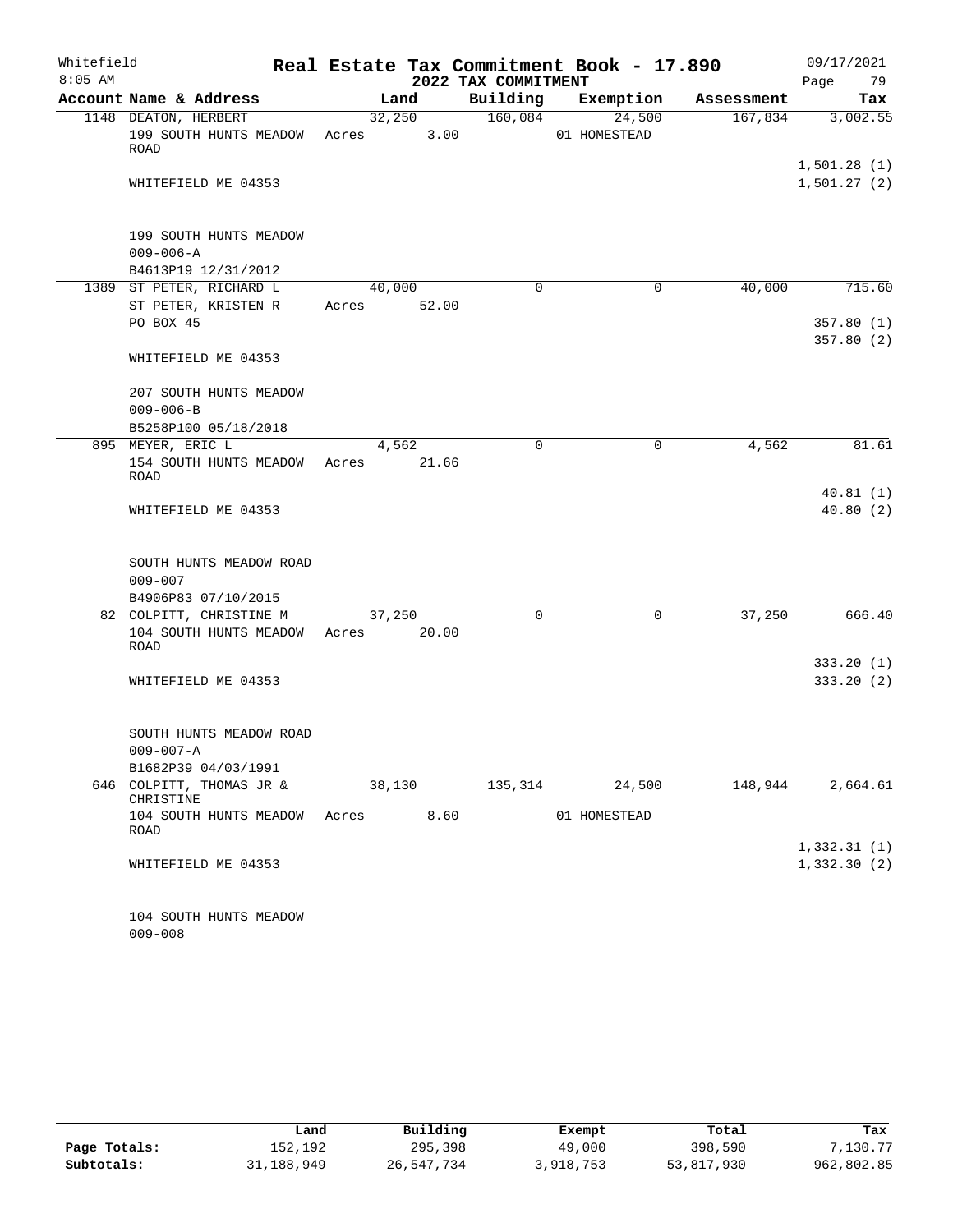| Whitefield |                                                                   |       |        |                     | Real Estate Tax Commitment Book - 17.890 |            | 09/17/2021                 |
|------------|-------------------------------------------------------------------|-------|--------|---------------------|------------------------------------------|------------|----------------------------|
| $8:05$ AM  |                                                                   |       |        | 2022 TAX COMMITMENT |                                          |            | Page<br>80                 |
|            | Account Name & Address                                            |       | Land   | Building            | Exemption                                | Assessment | Tax                        |
|            | 1246 MEYER, ERIC & MCKENZIE,<br>PATRICIA                          |       | 37,000 | 148,262             | 24,500                                   | 160,762    | 2,876.03                   |
|            | 154 SOUTH HUNTS MEADOW Acres 19.00<br><b>ROAD</b>                 |       |        |                     | 01 HOMESTEAD                             |            |                            |
|            | WHITEFIELD ME 04353                                               |       |        |                     |                                          |            | 1,438.02(1)<br>1,438.01(2) |
|            | 154 SOUTH HUNTS MEADOW<br>$009 - 009$<br>B4602P288 12/07/2012     |       |        |                     |                                          |            |                            |
|            | 395 MEYER, ERIC                                                   |       | 47,900 | 152,570             | 0                                        | 200,470    | 3,586.41                   |
|            | 154 SOUTH HUNTS MEADOW<br>ROAD                                    | Acres | 21.00  |                     |                                          |            |                            |
|            | WHITEFIELD ME 04353                                               |       |        |                     |                                          |            | 1,793.21(1)<br>1,793.20(2) |
|            | 188 SOUTH HUNTS MEADOW<br>$009 - 009 - A$<br>B5284P286 07/25/2018 |       |        |                     |                                          |            |                            |
|            | 592 COLPITT, CHRISTINE M                                          |       | 7,500  | $\Omega$            | $\mathbf 0$                              | 7,500      | 134.18                     |
|            | 104 SOUTH HUNTS MEADOW<br>ROAD                                    | Acres | 5.00   |                     |                                          |            |                            |
|            | WHITEFIELD ME 04353                                               |       |        |                     |                                          |            | 67.09(1)<br>67.09(2)       |
|            | SOUTH HUNTS MEADOW ROAD<br>$009 - 009 - B$<br>B1682P39 04/03/1991 |       |        |                     |                                          |            |                            |
|            | 355 LEVER, LEO                                                    |       | 37,650 | 54,003              | 30,380                                   | 61,273     | 1,096.17                   |
|            | 200 SOUTH HUNTS MEADOW<br>ROAD                                    | Acres | 8.00   |                     | 08 NON WD VET & WID                      |            |                            |
|            | WHITEFIELD ME 04353                                               |       |        |                     | 01 HOMESTEAD                             |            | 548.09(1)<br>548.08(2)     |
|            | 200 SOUTH HUNTS MEADOW<br>$009 - 010$<br>B1086P171 11/18/1981     |       |        |                     |                                          |            |                            |
|            | 792 SMITH, EMERY P                                                |       | 47,250 | 207,531             | 24,500                                   | 230,281    | 4,119.73                   |
|            | ST PETER, CYNTHIA P                                               | Acres | 20.00  |                     | 01 HOMESTEAD                             |            |                            |
|            | 244 SOUTH HUNTS MEADOW<br>ROAD                                    |       |        |                     |                                          |            | 2,059.87(1)                |
|            | WHITEFIELD ME 04353                                               |       |        |                     |                                          |            | 2,059.86(2)                |
|            | 244 SOUTH HUNTS MEADOW<br>$009 - 011$<br>B4545P116 07/16/2012     |       |        |                     |                                          |            |                            |

|              | Land       | Building   | Exempt    | Total      | Tax        |  |
|--------------|------------|------------|-----------|------------|------------|--|
| Page Totals: | 177,300    | 562,366    | 79,380    | 660,286    | 11,812.52  |  |
| Subtotals:   | 31,366,249 | 27,110,100 | 3,998,133 | 54,478,216 | 974,615.37 |  |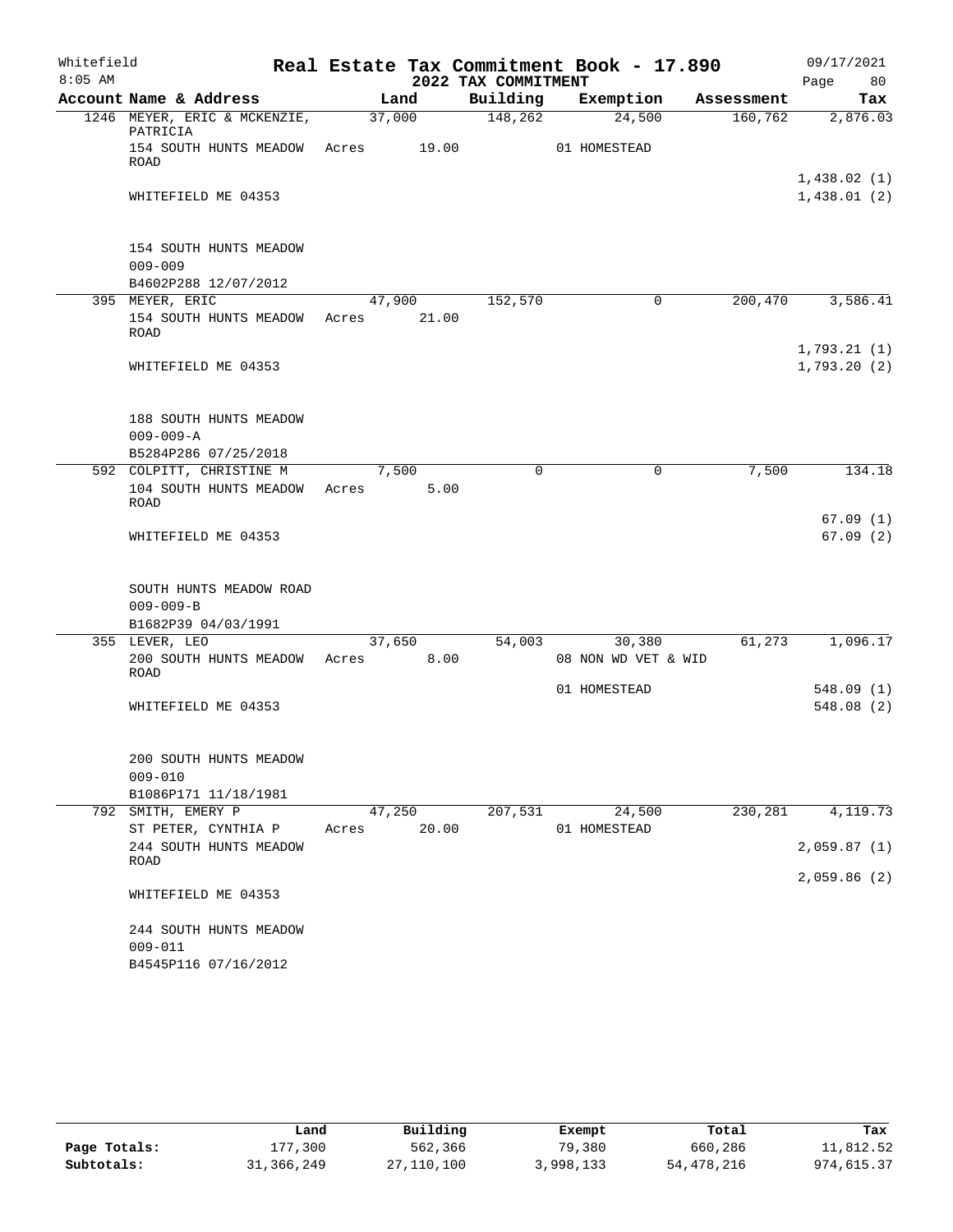| Whitefield<br>$8:05$ AM |                                                |       |             | 2022 TAX COMMITMENT | Real Estate Tax Commitment Book - 17.890 |            | 09/17/2021<br>Page<br>81    |
|-------------------------|------------------------------------------------|-------|-------------|---------------------|------------------------------------------|------------|-----------------------------|
|                         | Account Name & Address                         |       | Land        | Building            | Exemption                                | Assessment | Tax                         |
|                         | 1498 STEWART, GREGORY F &<br>KATHY L           |       | 51,800      | 213,390             | 24,500                                   | 240,690    | 4,305.94                    |
|                         | 173 ROONEY LANE                                | Acres | 27.00       |                     | 01 HOMESTEAD                             |            | 2,152.97(1)                 |
|                         | WHITEFIELD ME 04353                            |       |             |                     |                                          |            | 2,152.97(2)                 |
|                         | 173 ROONEY LANE                                |       |             |                     |                                          |            |                             |
|                         | $009 - 012$<br>B2262P295 08/13/1997            |       |             |                     |                                          |            |                             |
|                         | 1423 PATTON, STEPHEN R                         |       | 45,330      | 115,821             | 24,500                                   | 136,651    | 2,444.69                    |
|                         | HANNERS, LISE A<br>121 ROONEY LANE             | Acres | 17.60       |                     | 01 HOMESTEAD                             |            | 1,222.35(1)<br>1, 222.34(2) |
|                         | WHITEFIELD ME 04353                            |       |             |                     |                                          |            |                             |
|                         | 121 ROONEY LANE<br>$009 - 013$                 |       |             |                     |                                          |            |                             |
|                         | B4558P149 08/13/2012                           |       |             |                     |                                          |            |                             |
|                         | 1852 COLPITT, THOMAS JR                        |       | 22,100      | $\mathbf 0$         | 0                                        | 22,100     | 395.37                      |
|                         | COLPITT, CHRISTINE M<br>104 SOUTH HUNTS MEADOW | Acres | 24.00       |                     |                                          |            | 197.69(1)                   |
|                         | <b>ROAD</b>                                    |       |             |                     |                                          |            | 197.68 (2)                  |
|                         | WHITEFIELD ME 04353                            |       |             |                     |                                          |            |                             |
|                         | SOUTH HUNTS MEADOW ROAD<br>$009 - 013 - A$     |       |             |                     |                                          |            |                             |
|                         | B4563P137 08/27/2012                           |       |             |                     |                                          |            |                             |
|                         | 1859 MCMORROW, MICHAEL                         |       | 51,800      | 137,507             | 30,380                                   | 158,927    | 2,843.20                    |
|                         | MCMORROW, DORIS JANE<br>139 ROONEY LANE        |       | Acres 27.00 |                     | 05 VET EXEMPTION<br>01 HOMESTEAD         |            | 1,421.60(1)                 |
|                         |                                                |       |             |                     |                                          |            | 1,421.60(2)                 |
|                         | WHITEFIELD ME 04353                            |       |             |                     |                                          |            |                             |
|                         | 139 ROONEY LANE                                |       |             |                     |                                          |            |                             |
|                         | $009 - 013 - B$<br>B4582P86 10/18/2012         |       |             |                     |                                          |            |                             |
|                         | 860 THORNTON, ALAN T JR                        |       | 31,665      | 9,429               | 0                                        | 41,094     | 735.17                      |
|                         | THORNTON, MELISSA A                            | Acres | 2.61        |                     |                                          |            |                             |
|                         | 16 HENRY LANE                                  |       |             |                     |                                          |            | 367.59(1)                   |
|                         | WHITEFIELD ME 04353                            |       |             |                     |                                          |            | 367.58(2)                   |
|                         | 26 BRANCH LANE                                 |       |             |                     |                                          |            |                             |
|                         | $009 - 015$                                    |       |             |                     |                                          |            |                             |
|                         | B5307P110 09/19/2018<br>15 MORIN, PETER A      |       | 37,706      | 96,545              | 24,500                                   | 109,751    | 1,963.45                    |
|                         | MORIN, THERESA                                 | Acres | 8.07        |                     | 01 HOMESTEAD                             |            |                             |
|                         | 42 BRANCH LANE                                 |       |             |                     |                                          |            | 981.73 (1)                  |
|                         | WHITEFIELD ME 04353                            |       |             |                     |                                          |            | 981.72 (2)                  |
|                         | 42 BRANCH LANE                                 |       |             |                     |                                          |            |                             |
|                         | $009 - 015 - A$                                |       |             |                     |                                          |            |                             |
|                         | B3422P263 12/21/2004                           |       |             |                     |                                          |            |                             |
|                         |                                                | Land  | Building    |                     | Exempt                                   | Total      | Tax                         |
|                         |                                                |       |             |                     |                                          |            |                             |

|              | -----      | --------   | -------   | -----      | .          |
|--------------|------------|------------|-----------|------------|------------|
| Page Totals: | 240,401    | 572,692    | 103,880   | 709,213    | 12,687.82  |
| Subtotals:   | 31,606,650 | 27,682,792 | 4,102,013 | 55,187,429 | 987,303.19 |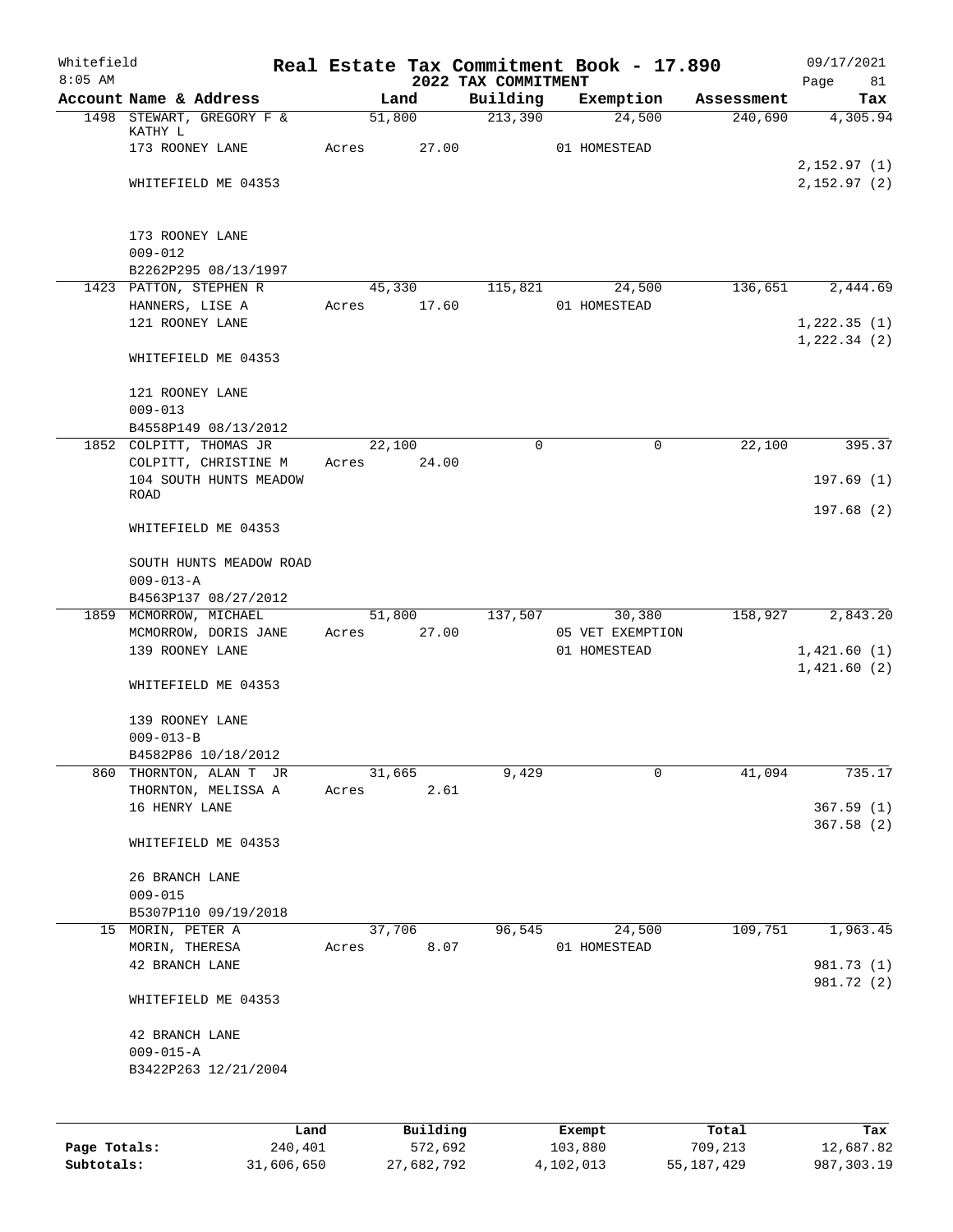| Whitefield<br>$8:05$ AM |                                           |       |        | 2022 TAX COMMITMENT | Real Estate Tax Commitment Book - 17.890 |            | 09/17/2021<br>Page<br>82   |
|-------------------------|-------------------------------------------|-------|--------|---------------------|------------------------------------------|------------|----------------------------|
|                         | Account Name & Address                    |       | Land   | Building            | Exemption                                | Assessment | Tax                        |
|                         | 1126 MORIN, PETER A                       |       | 14,500 | $\mathbf 0$         | $\mathbf 0$                              | 14,500     | 259.40                     |
|                         | 42 BRANCH LANE                            | Acres | 13.75  |                     |                                          |            |                            |
|                         |                                           |       |        |                     |                                          |            | 129.70(1)                  |
|                         | WHITEFIELD ME 04353                       |       |        |                     |                                          |            | 129.70(2)                  |
|                         | BRANCH LANE                               |       |        |                     |                                          |            |                            |
|                         | $009 - 016$                               |       |        |                     |                                          |            |                            |
|                         | B1799P344 07/28/1992                      |       |        |                     |                                          |            |                            |
|                         | 1 PATTON, STEPHEN R                       |       | 26,930 | 6,637               | 0                                        | 33,567     | 600.51                     |
|                         | HANNERS, LISE A                           | Acres | 7.10   |                     |                                          |            |                            |
|                         | 121 ROONEY LANE                           |       |        |                     |                                          |            | 300.26(1)<br>300.25(2)     |
|                         | WHITEFIELD ME 04353                       |       |        |                     |                                          |            |                            |
|                         | ROONEY LANE                               |       |        |                     |                                          |            |                            |
|                         | $009 - 017$                               |       |        |                     |                                          |            |                            |
|                         | B4558P149 08/13/2012<br>1853 MORIN, PETER |       | 16,060 | $\mathbf 0$         | $\mathbf 0$                              | 16,060     | 287.31                     |
|                         | 42 BRANCH LANE                            | Acres | 15.70  |                     |                                          |            |                            |
|                         |                                           |       |        |                     |                                          |            | 143.66 (1)                 |
|                         | WHITEFIELD ME 04353                       |       |        |                     |                                          |            | 143.65 (2)                 |
|                         | BRANCH LANE                               |       |        |                     |                                          |            |                            |
|                         | $009 - 017 - A$                           |       |        |                     |                                          |            |                            |
|                         | B4615P311 01/10/2013                      |       |        |                     |                                          |            |                            |
|                         | 1745 HATCH, JAMES                         |       | 27,010 | $\Omega$            | $\mathbf 0$                              | 27,010     | 483.21                     |
|                         | JENNINGS, PATRICIA                        | Acres | 7.20   |                     |                                          |            |                            |
|                         | 248 LOWER ROUND POND                      |       |        |                     |                                          |            | 241.61(1)                  |
|                         | ROAD                                      |       |        |                     |                                          |            | 241.60(2)                  |
|                         | BRISTOL ME 04539                          |       |        |                     |                                          |            |                            |
|                         | ROONEY LANE                               |       |        |                     |                                          |            |                            |
|                         | $009 - 017 - B$                           |       |        |                     |                                          |            |                            |
|                         | 1412 CUSHING, RUTH                        |       | 19,500 | 0                   | 0                                        | 19,500     | 348.86                     |
|                         | 465 TOWNHOUSE ROAD                        | Acres | 20.00  |                     |                                          |            |                            |
|                         |                                           |       |        |                     |                                          |            | 174.43(1)                  |
|                         | WHITEFIELD ME 04353                       |       |        |                     |                                          |            | 174.43(2)                  |
|                         | ROONEY LANE, OFF OF                       |       |        |                     |                                          |            |                            |
|                         | $009 - 018$                               |       |        |                     |                                          |            |                            |
|                         | B5320P110 09/28/2018                      |       |        |                     |                                          |            |                            |
|                         | 377 OBER, FRANKLIN A                      |       | 59,600 | 96, 127             | $\overline{0}$                           | 155,727    | 2,785.96                   |
|                         | 172 ROONEY LANE                           | Acres | 39.00  |                     |                                          |            |                            |
|                         | WHITEFIELD ME 04353                       |       |        |                     |                                          |            | 1,392.98(1)<br>1,392.98(2) |
|                         |                                           |       |        |                     |                                          |            |                            |
|                         | 172 ROONEY LANE                           |       |        |                     |                                          |            |                            |
|                         | $009 - 019$                               |       |        |                     |                                          |            |                            |
|                         | B1796P141 07/16/1992                      |       |        |                     |                                          |            |                            |

|              | Land       | Building   | Exempt    | Total        | Tax        |
|--------------|------------|------------|-----------|--------------|------------|
| Page Totals: | 163,600    | 102,764    |           | 266,364      | 4,765.25   |
| Subtotals:   | 31,770,250 | 27,785,556 | 4,102,013 | 55, 453, 793 | 992,068.44 |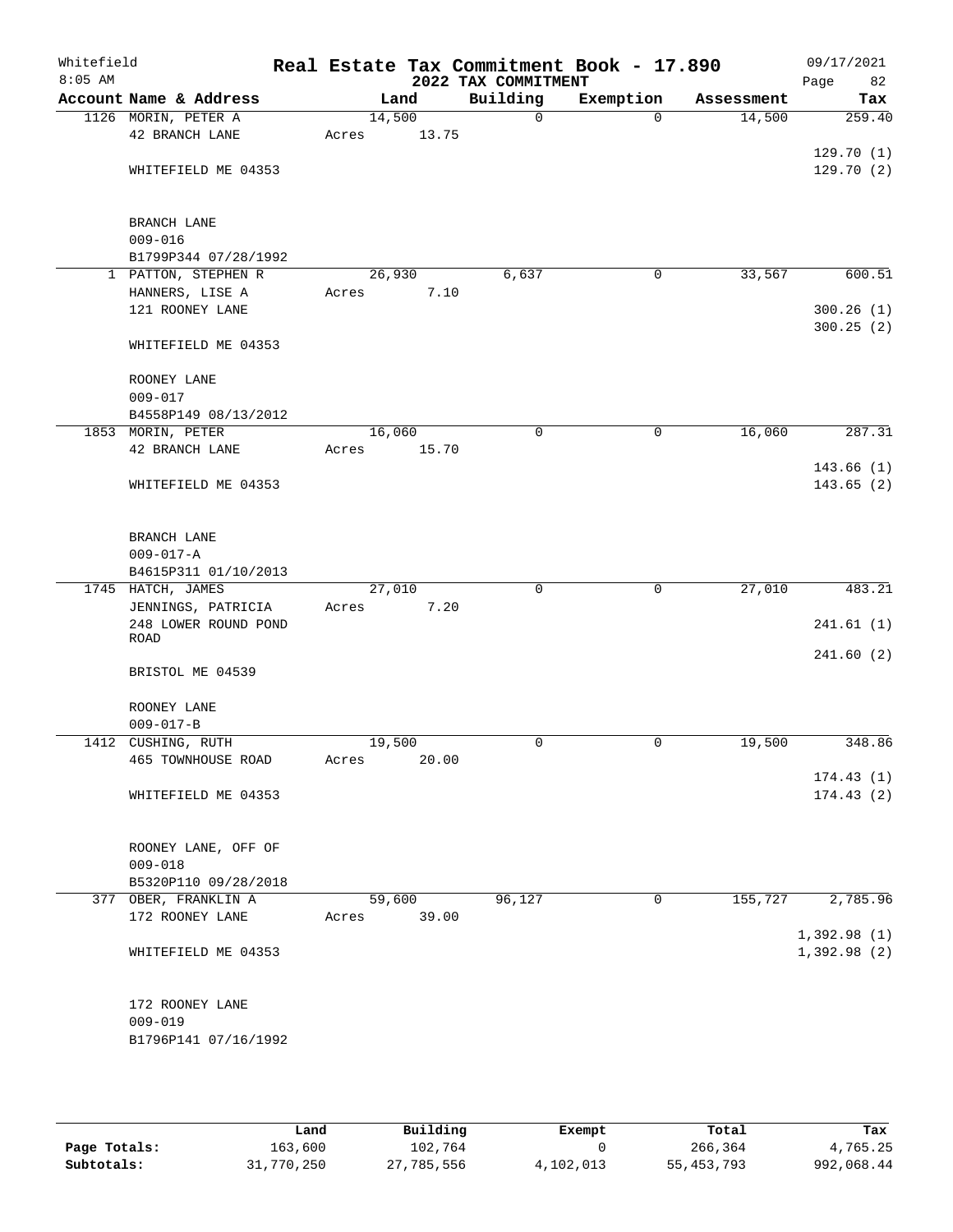| Whitefield<br>$8:05$ AM |                                                                   |        |       | 2022 TAX COMMITMENT | Real Estate Tax Commitment Book - 17.890 |            | 09/17/2021<br>Page<br>83   |
|-------------------------|-------------------------------------------------------------------|--------|-------|---------------------|------------------------------------------|------------|----------------------------|
|                         | Account Name & Address                                            |        | Land  | Building            | Exemption                                | Assessment | Tax                        |
|                         | 76 SMITH, EMERY P                                                 | 47,500 |       | 0                   | $\Omega$                                 | 47,500     | 849.78                     |
|                         | ST PETER, CYNTHIA P                                               | Acres  | 67.00 |                     |                                          |            |                            |
|                         | 244 SOUTH HUNTS MEADOW<br>ROAD                                    |        |       |                     |                                          |            | 424.89 (1)                 |
|                         | WHITEFIELD ME 04353                                               |        |       |                     |                                          |            | 424.89 (2)                 |
|                         | SOUTH HUNTS MEADOW ROAD<br>$009 - 020$                            |        |       |                     |                                          |            |                            |
|                         | B4545P116 07/16/2012                                              |        |       |                     |                                          |            |                            |
|                         | 463 POMERLEAU, CONRAD &<br>STEPHANIE                              | 26,000 |       | $\Omega$            | $\mathbf 0$                              | 26,000     | 465.14                     |
|                         | 282 SOUTH HUNTS MEADOW<br>ROAD                                    | Acres  | 30.00 |                     |                                          |            |                            |
|                         | WHITEFIELD ME 04353                                               |        |       |                     |                                          |            | 232.57(1)<br>232.57(2)     |
|                         | ROONEY LANE<br>$009 - 021$                                        |        |       |                     |                                          |            |                            |
|                         | B4669P89 05/30/2013                                               |        |       |                     |                                          |            |                            |
|                         | 172 WHITE, ROBIN                                                  | 44,050 |       | 46,808              | 24,500                                   | 66,358     | 1,187.14                   |
|                         | 264 SOUTH HUNTS MEADOW<br>ROAD                                    | Acres  | 16.00 |                     | 01 HOMESTEAD                             |            |                            |
|                         | WHITEFIELD ME 04353                                               |        |       |                     |                                          |            | 593.57 (1)<br>593.57(2)    |
|                         | 264 SOUTH HUNTS MEADOW<br>$009 - 022$                             |        |       |                     |                                          |            |                            |
|                         | B4669P89 05/30/2013                                               |        |       |                     |                                          |            |                            |
|                         | 1825 SMITH, JORDAN                                                | 30,000 |       | 252,234             | 24,500                                   | 257,734    | 4,610.86                   |
|                         | 258 SOUTH HUNTS MEADOW<br>ROAD                                    | Acres  | 1.50  |                     | 01 HOMESTEAD                             |            |                            |
|                         | WHITEFIELD ME 04353                                               |        |       |                     |                                          |            | 2,305.43(1)<br>2,305.43(2) |
|                         |                                                                   |        |       |                     |                                          |            |                            |
|                         | 258 SOUTH HUNTS MEADOW<br>$009 - 022 - A$                         |        |       |                     |                                          |            |                            |
|                         | B4872P172 04/01/2015                                              |        |       |                     |                                          |            |                            |
|                         | 312 ST PETER, CYNTHIA P &<br>SMITH, EMERY P                       | 25,786 |       | $\Omega$            | 0                                        | 25,786     | 461.31                     |
|                         | 244 SOUTH HUNTS MEADOW<br>ROAD                                    | Acres  | 5.67  |                     |                                          |            |                            |
|                         | WHITEFIELD ME 04353                                               |        |       |                     |                                          |            | 230.66(1)<br>230.65(2)     |
|                         | SOUTH HUNTS MEADOW ROAD<br>$009 - 022 - B$<br>B4682P73 07/01/2013 |        |       |                     |                                          |            |                            |

|              | Land       | Building   | Exempt      | Total      | Tax        |  |
|--------------|------------|------------|-------------|------------|------------|--|
| Page Totals: | 173,336    | 299,042    | 49,000      | 423,378    | 7,574.23   |  |
| Subtotals:   | 31,943,586 | 28,084,598 | 4, 151, 013 | 55,877,171 | 999,642.67 |  |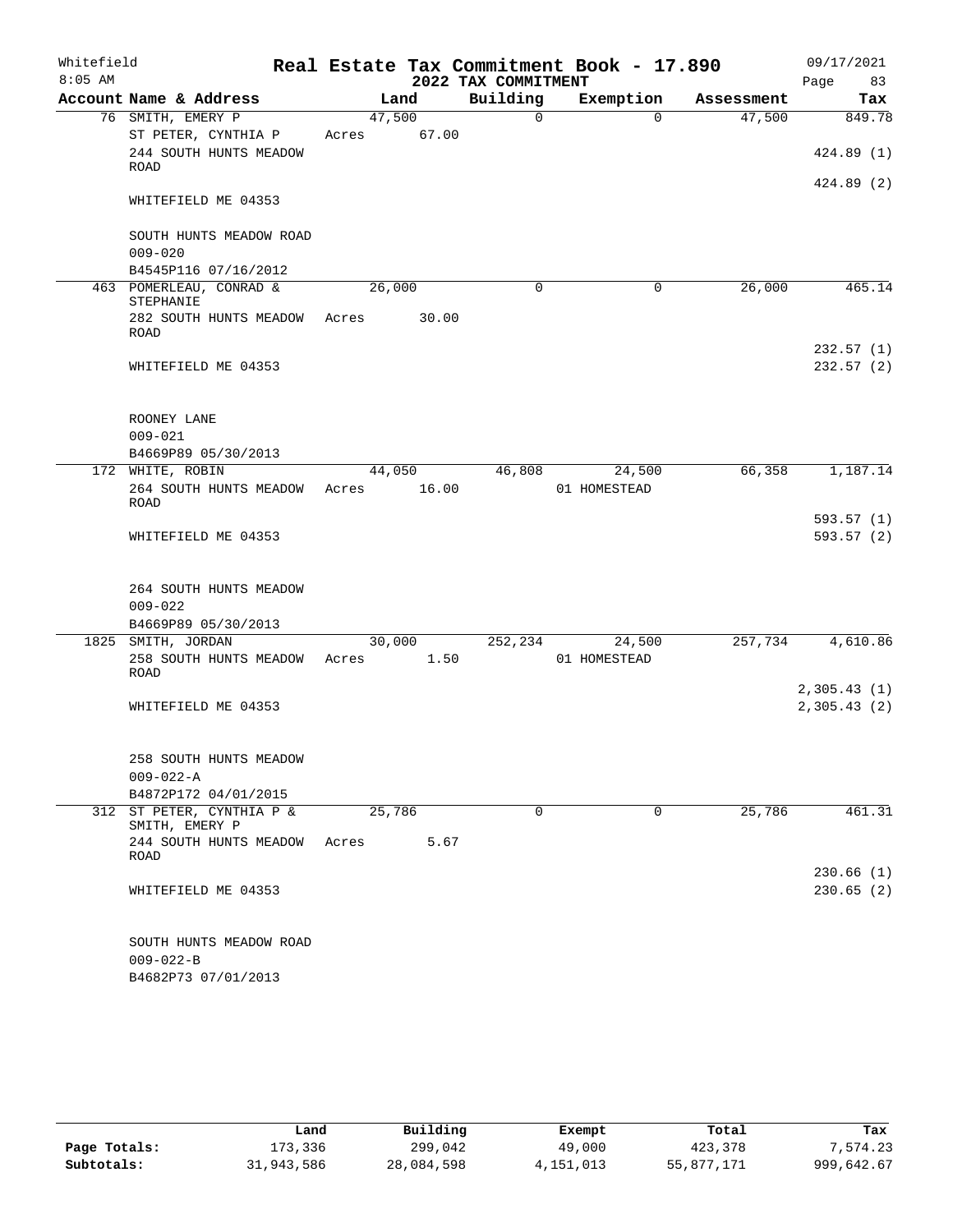| Whitefield |                                                  |        |        |                     | Real Estate Tax Commitment Book - 17.890 |            | 09/17/2021  |
|------------|--------------------------------------------------|--------|--------|---------------------|------------------------------------------|------------|-------------|
| $8:05$ AM  |                                                  |        |        | 2022 TAX COMMITMENT |                                          |            | 84<br>Page  |
|            | Account Name & Address                           |        | Land   | Building            | Exemption                                | Assessment | Tax         |
|            | 7 POMERLEAU, CONRAD A                            | 58,790 |        | $\Omega$            | $\Omega$                                 | 58,790     | 1,051.75    |
|            | POMERLEAU, STEPHANIE R<br>282 SOUTH HUNTS MEADOW | Acres  | 54.08  |                     |                                          |            |             |
|            | ROAD                                             |        |        |                     |                                          |            | 525.88(1)   |
|            | WHITEFIELD ME 04353                              |        |        |                     |                                          |            | 525.87(2)   |
|            | SOUTH HUNTS MEADOW ROAD                          |        |        |                     |                                          |            |             |
|            | $009 - 023$                                      |        |        |                     |                                          |            |             |
|            | B2533P27 01/13/2000                              |        |        |                     |                                          |            |             |
|            | 189 POMERLEAU, CONRAD &                          |        | 87,555 | 205,331             | 24,500                                   | 268,386    | 4,801.43    |
|            | STEPHANIE<br>282 SOUTH HUNTS MEADOW<br>ROAD      | Acres  | 91.61  |                     | 01 HOMESTEAD                             |            |             |
|            |                                                  |        |        |                     |                                          |            | 2,400.72(1) |
|            | WHITEFIELD ME 04353                              |        |        |                     |                                          |            | 2,400.71(2) |
|            | 282 SOUTH HUNTS MEADOW                           |        |        |                     |                                          |            |             |
|            | $009 - 023 - A$                                  |        |        |                     |                                          |            |             |
|            | B1527P350 01/25/1989                             |        |        |                     |                                          |            |             |
|            | 1976 POMERLEAU, DEREK                            | 22,715 |        | $\Omega$            | $\mathbf 0$                              | 22,715     | 406.37      |
|            | 282 SO HUNTS MEADOW<br><b>ROAD</b>               | Acres  | 3.31   |                     |                                          |            | 203.19(1)   |
|            | WHITEFIELD ME 04353                              |        |        |                     |                                          |            | 203.18(2)   |
|            |                                                  |        |        |                     |                                          |            |             |
|            | SOUTH HUNTS MEADOW ROAD                          |        |        |                     |                                          |            |             |
|            | $009 - 023 - B$                                  |        |        |                     |                                          |            |             |
|            | B5672P44 03/02/2021                              |        |        |                     |                                          |            |             |
|            | 921 DALEY, PHYLLIS A                             |        | 87,250 | 93,252              | 24,500                                   | 156,002    | 2,790.88    |
|            | 342 SOUTH HUNTS MEADOW<br>ROAD                   | Acres  | 91.00  |                     | 01 HOMESTEAD                             |            |             |
|            |                                                  |        |        |                     |                                          |            | 1,395.44(1) |
|            | WHITEFIELD ME 04353                              |        |        |                     |                                          |            | 1,395.44(2) |
|            | 342 SOUTH HUNTS MEADOW                           |        |        |                     |                                          |            |             |
|            | $009 - 024$                                      |        |        |                     |                                          |            |             |
|            | B1405P305 07/13/1987                             |        |        |                     |                                          |            |             |
|            | 541 BRYANT, RANDALL B                            |        | 32,250 | 122,960             | 24,500                                   | 130,710    | 2,338.40    |
|            | 354 SOUTH HUNTS MEADOW<br>ROAD                   | Acres  | 3.00   |                     | 01 HOMESTEAD                             |            |             |
|            |                                                  |        |        |                     |                                          |            | 1,169.20(1) |
|            | WHITEFIELD ME 04353                              |        |        |                     |                                          |            | 1,169.20(2) |
|            | 354 SOUTH HUNTS MEADOW                           |        |        |                     |                                          |            |             |
|            | $009 - 025$                                      |        |        |                     |                                          |            |             |
|            | B5068P185 10/19/2016                             |        |        |                     |                                          |            |             |

|              | Land         | Building   | Exempt    | Total      | Tax          |
|--------------|--------------|------------|-----------|------------|--------------|
| Page Totals: | 288,560      | 421,543    | 73,500    | 636,603    | 11,388.83    |
| Subtotals:   | 32, 232, 146 | 28,506,141 | 4,224,513 | 56,513,774 | 1,011,031.50 |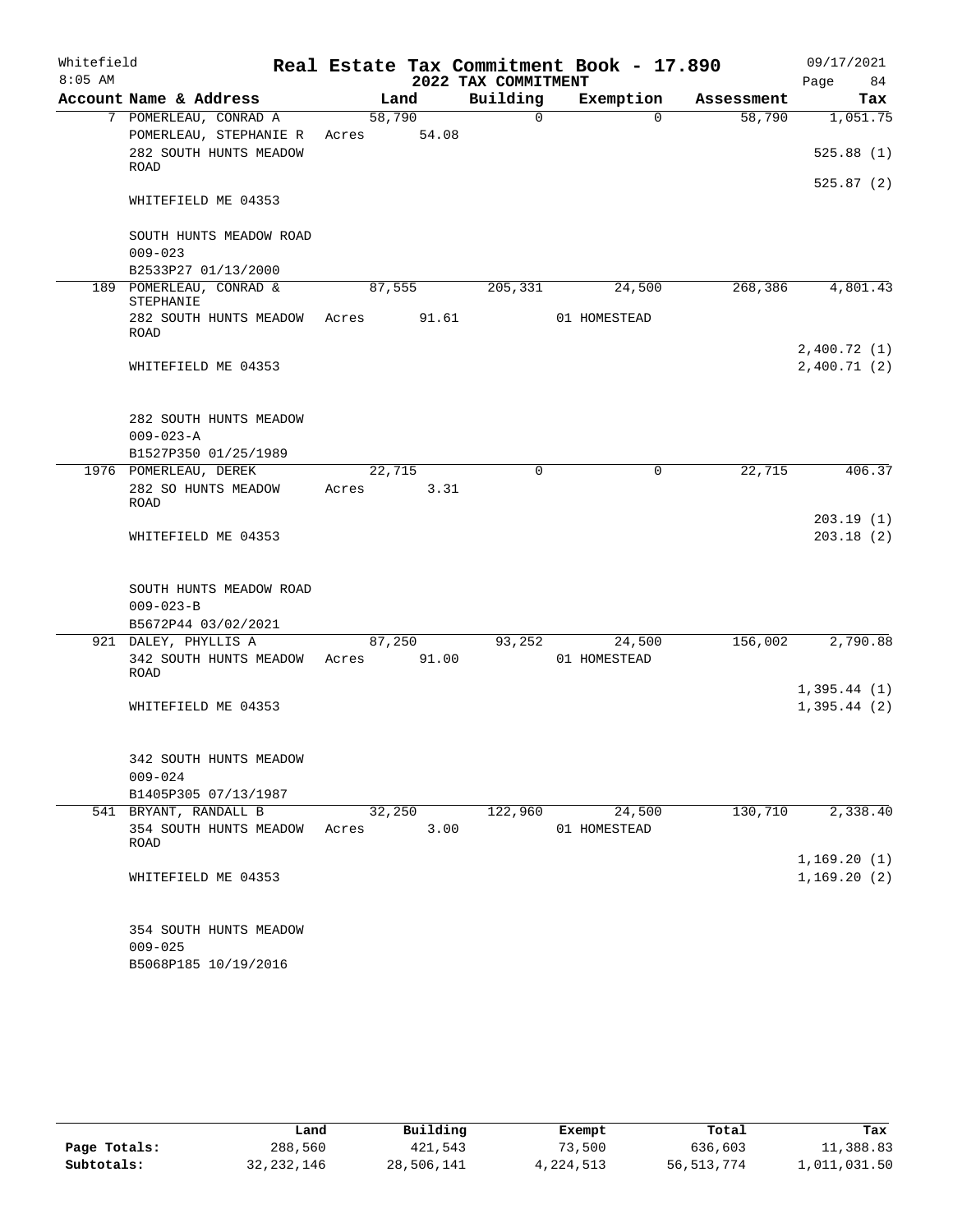| Whitefield<br>$8:05$ AM |                                                                       |       |                 | Real Estate Tax Commitment Book - 17.890<br>2022 TAX COMMITMENT |             |            | 09/17/2021             |
|-------------------------|-----------------------------------------------------------------------|-------|-----------------|-----------------------------------------------------------------|-------------|------------|------------------------|
|                         | Account Name & Address                                                |       | Land            | Building                                                        | Exemption   | Assessment | Page<br>85<br>Tax      |
|                         | 798 TORSEY, STEPHEN V &                                               |       | 25,903          | $\mathbf 0$                                                     | $\Omega$    | 25,903     | 463.40                 |
|                         | HOLLY R<br>651 TOWNHOUSE ROAD                                         |       |                 |                                                                 |             |            |                        |
|                         |                                                                       | Acres | 29.85           |                                                                 |             |            | 231.70(1)              |
|                         | WHITEFIELD ME 04353                                                   |       |                 |                                                                 |             |            | 231.70(2)              |
|                         |                                                                       |       |                 |                                                                 |             |            |                        |
|                         | TOWNHOUSE ROAD, BACK OF                                               |       |                 |                                                                 |             |            |                        |
|                         | $009 - 026$                                                           |       |                 |                                                                 |             |            |                        |
|                         | B4277P134 05/14/2010                                                  |       |                 |                                                                 |             |            |                        |
|                         | 1372 TIBBETTS, BARRY J &<br><b>ELAINE</b>                             |       | 1,500           | $\mathbf 0$                                                     | $\mathbf 0$ | 1,500      | 26.84                  |
|                         | 61 TOWNHOUSE ROAD                                                     | Acres | 1.00            |                                                                 |             |            |                        |
|                         |                                                                       |       |                 |                                                                 |             |            | 13.42(1)               |
|                         | WHITEFIELD ME 04353                                                   |       |                 |                                                                 |             |            | 13.42(2)               |
|                         | WEST OF CMP CORR                                                      |       |                 |                                                                 |             |            |                        |
|                         | $009 - 027$                                                           |       |                 |                                                                 |             |            |                        |
|                         | B4658P268 05/07/2013 B1421P295 09/11/1987<br>1037 TORSEY, STEPHEN V & |       | 29,237          | $\Omega$                                                        | $\Omega$    | 29,237     | 523.05                 |
|                         | HOLLY R                                                               |       |                 |                                                                 |             |            |                        |
|                         | 651 TOWNHOUSE ROAD                                                    | Acres | 34.98           |                                                                 |             |            |                        |
|                         | WHITEFIELD ME 04353                                                   |       |                 |                                                                 |             |            | 261.53(1)<br>261.52(2) |
|                         |                                                                       |       |                 |                                                                 |             |            |                        |
|                         | TOWNHOUSE ROAD, BACK OF<br>$009 - 028$                                |       |                 |                                                                 |             |            |                        |
|                         | B2513P117 11/01/1999                                                  |       |                 |                                                                 |             |            |                        |
|                         | 6 KELCH, BYRON J                                                      |       | 26,000          | $\Omega$                                                        | $\mathbf 0$ | 26,000     | 465.14                 |
|                         | KELCH, KATHLEEN V                                                     | Acres | 30.00           |                                                                 |             |            |                        |
|                         | 493 WEST RIVER ROAD                                                   |       |                 |                                                                 |             |            | 232.57(1)<br>232.57(2) |
|                         | PALATKA FL 32177                                                      |       |                 |                                                                 |             |            |                        |
|                         | SOUTH HUNTS MEADOW ROAD                                               |       |                 |                                                                 |             |            |                        |
|                         | $009 - 029$                                                           |       |                 |                                                                 |             |            |                        |
|                         | B1729P195 11/13/1991                                                  |       |                 |                                                                 |             |            |                        |
|                         | 1521 BENNE, THOMAS & PAULA<br>587 TOWNHOUSE ROAD                      | Acres | 24,700<br>28.00 | $\Omega$                                                        | $\Omega$    | 24,700     | 441.88                 |
|                         |                                                                       |       |                 |                                                                 |             |            | 220.94(1)              |
|                         | WHITEFIELD ME 04353                                                   |       |                 |                                                                 |             |            | 220.94(2)              |
|                         | TOWNHOUSE ROAD                                                        |       |                 |                                                                 |             |            |                        |
|                         | $009 - 030$                                                           |       |                 |                                                                 |             |            |                        |
|                         | B1047P106 11/03/1980                                                  |       |                 |                                                                 |             |            |                        |
|                         | 295 PAGURKO, JOHN J III<br>571 TOWNHOUSE ROAD                         | Acres | 23,400<br>26.00 | $\mathbf 0$                                                     | 0           | 23,400     | 418.63                 |
|                         |                                                                       |       |                 |                                                                 |             |            | 209.32(1)              |
|                         | WHITEFIELD ME 04353                                                   |       |                 |                                                                 |             |            | 209.31(2)              |
|                         | TOWNHOUSE ROAD                                                        |       |                 |                                                                 |             |            |                        |
|                         | $009 - 031$                                                           |       |                 |                                                                 |             |            |                        |
|                         | B3113P268 07/30/2003                                                  |       |                 |                                                                 |             |            |                        |
|                         | Land                                                                  |       | Building        |                                                                 | Exempt      | Total      | Tax                    |
| Page Totals:            | 130,740                                                               |       |                 | 0                                                               | 0           | 130,740    | 2,338.94               |

**Subtotals:** 32,362,886 28,506,141 4,224,513 56,644,514 1,013,370.44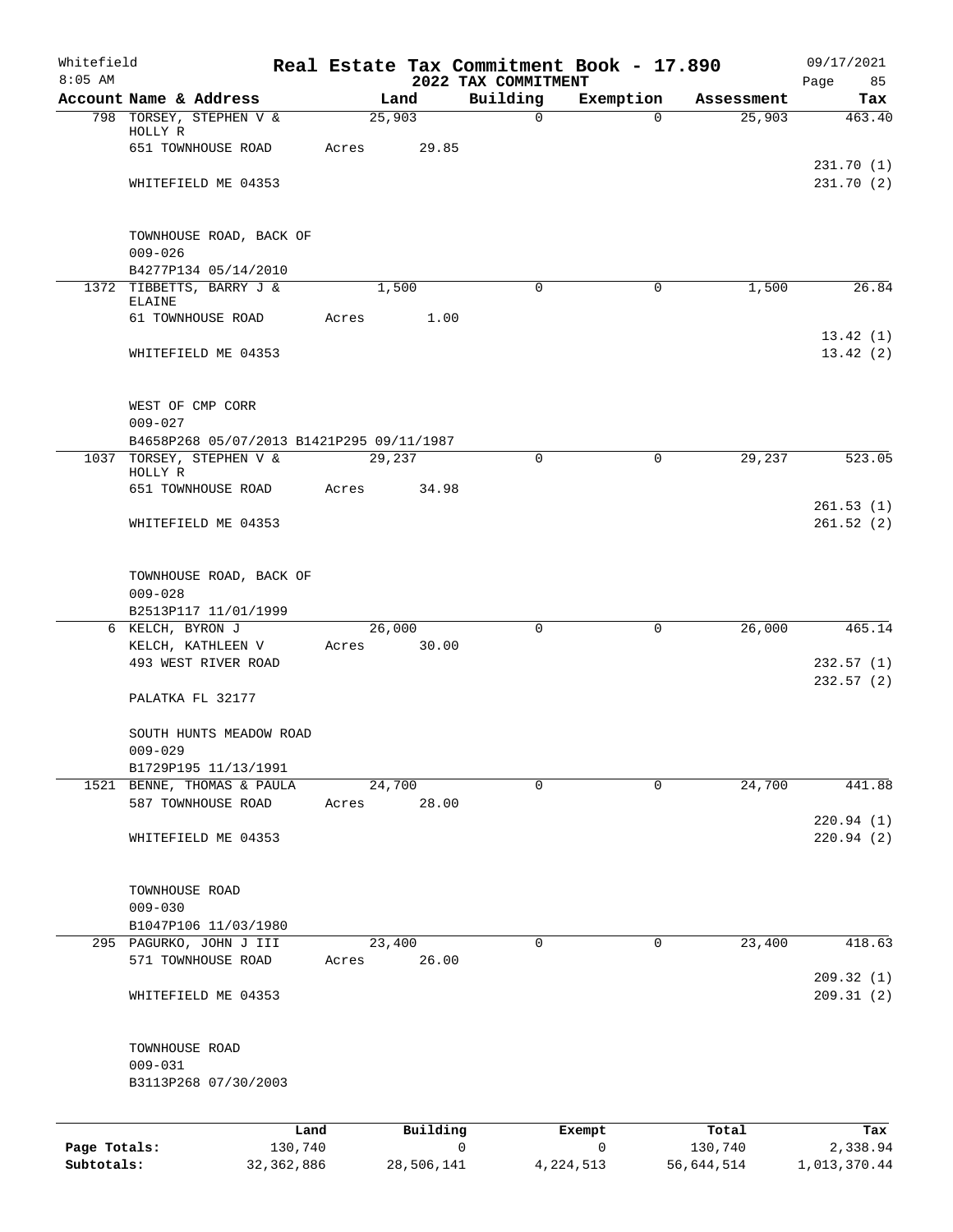| 2022 TAX COMMITMENT<br>Account Name & Address<br>Building<br>Exemption<br>Land<br>Assessment<br>Tax<br>1623 BINNS, DENNIS R & JANET<br>13,740<br>13,740<br>$\mathbf 0$<br>0<br>509 TOWNHOUSE ROAD<br>12.80<br>Acres<br>WHITEFIELD ME 04353<br>TOWNHOUSE ROAD, BACK OF<br>$009 - 032$<br>B2484P233 08/03/1999<br>1551 PATTON, STEPHEN R<br>25,890<br>25,890<br>$\Omega$<br>0<br>HANNERS, LISE A<br>Acres<br>5.80<br>121 ROONEY ROAD<br>231.58(2)<br>WHITEFIELD ME 04353<br>ROONEY LANE<br>$009 - 033$<br>B4843P298 12/04/2014<br>1429 HATCH, JAMES B<br>1,575<br>$\mathbf 0$<br>$\mathbf 0$<br>1,575<br>1.05<br>JENNINGS, PATRICIA A<br>Acres<br>248 LOWER ROUND POND<br><b>ROAD</b><br>14.09(2)<br>BRISTOL ME 04539 3214<br>ROONEY LANE<br>$009 - 034$<br>B2497P302 09/09/1999<br>1777 SULLIVAN, JEFFREY M &<br>31,200<br>190,555<br>221,755<br>3,967.20<br>0<br>ANGELA L<br>126 WINDSOR STREET<br>2.30<br>Acres<br>RANDOLPH ME 04346<br>91 ROONEY LANE<br>$009 - 035 - A$<br>B4634P1 02/27/2013<br>SULLIVAN, JEFFREY M<br>21,050<br>$\mathbf 0$<br>21,050<br>376.58<br>1779<br>0<br>126 WINDSOR STREET<br>Acres<br>2.20<br>RANDOLPH ME 04346<br>ROONEY LANE<br>$009 - 035 - B$<br>B4792P269 06/25/2014<br>23,693<br>0<br>66,783<br>1,194.75<br>284 KELCH, BYRON & KATHLEEN<br>43,090<br>493 WEST RIVER ROAD<br>14.80<br>Acres<br>PALATKA FL 32177<br>611 TOWNHOUSE ROAD<br>$010 - 001$<br>B1729P195 11/13/1991<br>Building<br>Total<br>Land<br>Exempt<br>Tax<br>Page Totals:<br>136,545<br>214,248<br>0<br>350,793<br>6,275.69 | Whitefield<br>$8:05$ AM |  |  | Real Estate Tax Commitment Book - 17.890 | 09/17/2021  |
|---------------------------------------------------------------------------------------------------------------------------------------------------------------------------------------------------------------------------------------------------------------------------------------------------------------------------------------------------------------------------------------------------------------------------------------------------------------------------------------------------------------------------------------------------------------------------------------------------------------------------------------------------------------------------------------------------------------------------------------------------------------------------------------------------------------------------------------------------------------------------------------------------------------------------------------------------------------------------------------------------------------------------------------------------------------------------------------------------------------------------------------------------------------------------------------------------------------------------------------------------------------------------------------------------------------------------------------------------------------------------------------------------------------------------------------------------------------------------------------------------------------------------------|-------------------------|--|--|------------------------------------------|-------------|
|                                                                                                                                                                                                                                                                                                                                                                                                                                                                                                                                                                                                                                                                                                                                                                                                                                                                                                                                                                                                                                                                                                                                                                                                                                                                                                                                                                                                                                                                                                                                 |                         |  |  |                                          | 86<br>Page  |
|                                                                                                                                                                                                                                                                                                                                                                                                                                                                                                                                                                                                                                                                                                                                                                                                                                                                                                                                                                                                                                                                                                                                                                                                                                                                                                                                                                                                                                                                                                                                 |                         |  |  |                                          | 245.81      |
|                                                                                                                                                                                                                                                                                                                                                                                                                                                                                                                                                                                                                                                                                                                                                                                                                                                                                                                                                                                                                                                                                                                                                                                                                                                                                                                                                                                                                                                                                                                                 |                         |  |  |                                          |             |
|                                                                                                                                                                                                                                                                                                                                                                                                                                                                                                                                                                                                                                                                                                                                                                                                                                                                                                                                                                                                                                                                                                                                                                                                                                                                                                                                                                                                                                                                                                                                 |                         |  |  |                                          | 122.91(1)   |
|                                                                                                                                                                                                                                                                                                                                                                                                                                                                                                                                                                                                                                                                                                                                                                                                                                                                                                                                                                                                                                                                                                                                                                                                                                                                                                                                                                                                                                                                                                                                 |                         |  |  |                                          | 122.90(2)   |
|                                                                                                                                                                                                                                                                                                                                                                                                                                                                                                                                                                                                                                                                                                                                                                                                                                                                                                                                                                                                                                                                                                                                                                                                                                                                                                                                                                                                                                                                                                                                 |                         |  |  |                                          |             |
|                                                                                                                                                                                                                                                                                                                                                                                                                                                                                                                                                                                                                                                                                                                                                                                                                                                                                                                                                                                                                                                                                                                                                                                                                                                                                                                                                                                                                                                                                                                                 |                         |  |  |                                          |             |
|                                                                                                                                                                                                                                                                                                                                                                                                                                                                                                                                                                                                                                                                                                                                                                                                                                                                                                                                                                                                                                                                                                                                                                                                                                                                                                                                                                                                                                                                                                                                 |                         |  |  |                                          |             |
|                                                                                                                                                                                                                                                                                                                                                                                                                                                                                                                                                                                                                                                                                                                                                                                                                                                                                                                                                                                                                                                                                                                                                                                                                                                                                                                                                                                                                                                                                                                                 |                         |  |  |                                          |             |
|                                                                                                                                                                                                                                                                                                                                                                                                                                                                                                                                                                                                                                                                                                                                                                                                                                                                                                                                                                                                                                                                                                                                                                                                                                                                                                                                                                                                                                                                                                                                 |                         |  |  |                                          | 463.17      |
|                                                                                                                                                                                                                                                                                                                                                                                                                                                                                                                                                                                                                                                                                                                                                                                                                                                                                                                                                                                                                                                                                                                                                                                                                                                                                                                                                                                                                                                                                                                                 |                         |  |  |                                          |             |
|                                                                                                                                                                                                                                                                                                                                                                                                                                                                                                                                                                                                                                                                                                                                                                                                                                                                                                                                                                                                                                                                                                                                                                                                                                                                                                                                                                                                                                                                                                                                 |                         |  |  |                                          | 231.59(1)   |
|                                                                                                                                                                                                                                                                                                                                                                                                                                                                                                                                                                                                                                                                                                                                                                                                                                                                                                                                                                                                                                                                                                                                                                                                                                                                                                                                                                                                                                                                                                                                 |                         |  |  |                                          |             |
|                                                                                                                                                                                                                                                                                                                                                                                                                                                                                                                                                                                                                                                                                                                                                                                                                                                                                                                                                                                                                                                                                                                                                                                                                                                                                                                                                                                                                                                                                                                                 |                         |  |  |                                          |             |
|                                                                                                                                                                                                                                                                                                                                                                                                                                                                                                                                                                                                                                                                                                                                                                                                                                                                                                                                                                                                                                                                                                                                                                                                                                                                                                                                                                                                                                                                                                                                 |                         |  |  |                                          |             |
|                                                                                                                                                                                                                                                                                                                                                                                                                                                                                                                                                                                                                                                                                                                                                                                                                                                                                                                                                                                                                                                                                                                                                                                                                                                                                                                                                                                                                                                                                                                                 |                         |  |  |                                          |             |
|                                                                                                                                                                                                                                                                                                                                                                                                                                                                                                                                                                                                                                                                                                                                                                                                                                                                                                                                                                                                                                                                                                                                                                                                                                                                                                                                                                                                                                                                                                                                 |                         |  |  |                                          |             |
|                                                                                                                                                                                                                                                                                                                                                                                                                                                                                                                                                                                                                                                                                                                                                                                                                                                                                                                                                                                                                                                                                                                                                                                                                                                                                                                                                                                                                                                                                                                                 |                         |  |  |                                          | 28.18       |
|                                                                                                                                                                                                                                                                                                                                                                                                                                                                                                                                                                                                                                                                                                                                                                                                                                                                                                                                                                                                                                                                                                                                                                                                                                                                                                                                                                                                                                                                                                                                 |                         |  |  |                                          |             |
|                                                                                                                                                                                                                                                                                                                                                                                                                                                                                                                                                                                                                                                                                                                                                                                                                                                                                                                                                                                                                                                                                                                                                                                                                                                                                                                                                                                                                                                                                                                                 |                         |  |  |                                          | 14.09(1)    |
|                                                                                                                                                                                                                                                                                                                                                                                                                                                                                                                                                                                                                                                                                                                                                                                                                                                                                                                                                                                                                                                                                                                                                                                                                                                                                                                                                                                                                                                                                                                                 |                         |  |  |                                          |             |
|                                                                                                                                                                                                                                                                                                                                                                                                                                                                                                                                                                                                                                                                                                                                                                                                                                                                                                                                                                                                                                                                                                                                                                                                                                                                                                                                                                                                                                                                                                                                 |                         |  |  |                                          |             |
|                                                                                                                                                                                                                                                                                                                                                                                                                                                                                                                                                                                                                                                                                                                                                                                                                                                                                                                                                                                                                                                                                                                                                                                                                                                                                                                                                                                                                                                                                                                                 |                         |  |  |                                          |             |
|                                                                                                                                                                                                                                                                                                                                                                                                                                                                                                                                                                                                                                                                                                                                                                                                                                                                                                                                                                                                                                                                                                                                                                                                                                                                                                                                                                                                                                                                                                                                 |                         |  |  |                                          |             |
|                                                                                                                                                                                                                                                                                                                                                                                                                                                                                                                                                                                                                                                                                                                                                                                                                                                                                                                                                                                                                                                                                                                                                                                                                                                                                                                                                                                                                                                                                                                                 |                         |  |  |                                          |             |
|                                                                                                                                                                                                                                                                                                                                                                                                                                                                                                                                                                                                                                                                                                                                                                                                                                                                                                                                                                                                                                                                                                                                                                                                                                                                                                                                                                                                                                                                                                                                 |                         |  |  |                                          |             |
|                                                                                                                                                                                                                                                                                                                                                                                                                                                                                                                                                                                                                                                                                                                                                                                                                                                                                                                                                                                                                                                                                                                                                                                                                                                                                                                                                                                                                                                                                                                                 |                         |  |  |                                          |             |
|                                                                                                                                                                                                                                                                                                                                                                                                                                                                                                                                                                                                                                                                                                                                                                                                                                                                                                                                                                                                                                                                                                                                                                                                                                                                                                                                                                                                                                                                                                                                 |                         |  |  |                                          |             |
|                                                                                                                                                                                                                                                                                                                                                                                                                                                                                                                                                                                                                                                                                                                                                                                                                                                                                                                                                                                                                                                                                                                                                                                                                                                                                                                                                                                                                                                                                                                                 |                         |  |  |                                          | 1,983.60(1) |
|                                                                                                                                                                                                                                                                                                                                                                                                                                                                                                                                                                                                                                                                                                                                                                                                                                                                                                                                                                                                                                                                                                                                                                                                                                                                                                                                                                                                                                                                                                                                 |                         |  |  |                                          | 1,983.60(2) |
|                                                                                                                                                                                                                                                                                                                                                                                                                                                                                                                                                                                                                                                                                                                                                                                                                                                                                                                                                                                                                                                                                                                                                                                                                                                                                                                                                                                                                                                                                                                                 |                         |  |  |                                          |             |
|                                                                                                                                                                                                                                                                                                                                                                                                                                                                                                                                                                                                                                                                                                                                                                                                                                                                                                                                                                                                                                                                                                                                                                                                                                                                                                                                                                                                                                                                                                                                 |                         |  |  |                                          |             |
|                                                                                                                                                                                                                                                                                                                                                                                                                                                                                                                                                                                                                                                                                                                                                                                                                                                                                                                                                                                                                                                                                                                                                                                                                                                                                                                                                                                                                                                                                                                                 |                         |  |  |                                          |             |
|                                                                                                                                                                                                                                                                                                                                                                                                                                                                                                                                                                                                                                                                                                                                                                                                                                                                                                                                                                                                                                                                                                                                                                                                                                                                                                                                                                                                                                                                                                                                 |                         |  |  |                                          |             |
|                                                                                                                                                                                                                                                                                                                                                                                                                                                                                                                                                                                                                                                                                                                                                                                                                                                                                                                                                                                                                                                                                                                                                                                                                                                                                                                                                                                                                                                                                                                                 |                         |  |  |                                          |             |
|                                                                                                                                                                                                                                                                                                                                                                                                                                                                                                                                                                                                                                                                                                                                                                                                                                                                                                                                                                                                                                                                                                                                                                                                                                                                                                                                                                                                                                                                                                                                 |                         |  |  |                                          |             |
|                                                                                                                                                                                                                                                                                                                                                                                                                                                                                                                                                                                                                                                                                                                                                                                                                                                                                                                                                                                                                                                                                                                                                                                                                                                                                                                                                                                                                                                                                                                                 |                         |  |  |                                          | 188.29(1)   |
|                                                                                                                                                                                                                                                                                                                                                                                                                                                                                                                                                                                                                                                                                                                                                                                                                                                                                                                                                                                                                                                                                                                                                                                                                                                                                                                                                                                                                                                                                                                                 |                         |  |  |                                          | 188.29(2)   |
|                                                                                                                                                                                                                                                                                                                                                                                                                                                                                                                                                                                                                                                                                                                                                                                                                                                                                                                                                                                                                                                                                                                                                                                                                                                                                                                                                                                                                                                                                                                                 |                         |  |  |                                          |             |
|                                                                                                                                                                                                                                                                                                                                                                                                                                                                                                                                                                                                                                                                                                                                                                                                                                                                                                                                                                                                                                                                                                                                                                                                                                                                                                                                                                                                                                                                                                                                 |                         |  |  |                                          |             |
|                                                                                                                                                                                                                                                                                                                                                                                                                                                                                                                                                                                                                                                                                                                                                                                                                                                                                                                                                                                                                                                                                                                                                                                                                                                                                                                                                                                                                                                                                                                                 |                         |  |  |                                          |             |
|                                                                                                                                                                                                                                                                                                                                                                                                                                                                                                                                                                                                                                                                                                                                                                                                                                                                                                                                                                                                                                                                                                                                                                                                                                                                                                                                                                                                                                                                                                                                 |                         |  |  |                                          |             |
|                                                                                                                                                                                                                                                                                                                                                                                                                                                                                                                                                                                                                                                                                                                                                                                                                                                                                                                                                                                                                                                                                                                                                                                                                                                                                                                                                                                                                                                                                                                                 |                         |  |  |                                          |             |
|                                                                                                                                                                                                                                                                                                                                                                                                                                                                                                                                                                                                                                                                                                                                                                                                                                                                                                                                                                                                                                                                                                                                                                                                                                                                                                                                                                                                                                                                                                                                 |                         |  |  |                                          |             |
|                                                                                                                                                                                                                                                                                                                                                                                                                                                                                                                                                                                                                                                                                                                                                                                                                                                                                                                                                                                                                                                                                                                                                                                                                                                                                                                                                                                                                                                                                                                                 |                         |  |  |                                          | 597.38 (1)  |
|                                                                                                                                                                                                                                                                                                                                                                                                                                                                                                                                                                                                                                                                                                                                                                                                                                                                                                                                                                                                                                                                                                                                                                                                                                                                                                                                                                                                                                                                                                                                 |                         |  |  |                                          | 597.37 (2)  |
|                                                                                                                                                                                                                                                                                                                                                                                                                                                                                                                                                                                                                                                                                                                                                                                                                                                                                                                                                                                                                                                                                                                                                                                                                                                                                                                                                                                                                                                                                                                                 |                         |  |  |                                          |             |
|                                                                                                                                                                                                                                                                                                                                                                                                                                                                                                                                                                                                                                                                                                                                                                                                                                                                                                                                                                                                                                                                                                                                                                                                                                                                                                                                                                                                                                                                                                                                 |                         |  |  |                                          |             |
|                                                                                                                                                                                                                                                                                                                                                                                                                                                                                                                                                                                                                                                                                                                                                                                                                                                                                                                                                                                                                                                                                                                                                                                                                                                                                                                                                                                                                                                                                                                                 |                         |  |  |                                          |             |
|                                                                                                                                                                                                                                                                                                                                                                                                                                                                                                                                                                                                                                                                                                                                                                                                                                                                                                                                                                                                                                                                                                                                                                                                                                                                                                                                                                                                                                                                                                                                 |                         |  |  |                                          |             |
|                                                                                                                                                                                                                                                                                                                                                                                                                                                                                                                                                                                                                                                                                                                                                                                                                                                                                                                                                                                                                                                                                                                                                                                                                                                                                                                                                                                                                                                                                                                                 |                         |  |  |                                          |             |
|                                                                                                                                                                                                                                                                                                                                                                                                                                                                                                                                                                                                                                                                                                                                                                                                                                                                                                                                                                                                                                                                                                                                                                                                                                                                                                                                                                                                                                                                                                                                 |                         |  |  |                                          |             |
|                                                                                                                                                                                                                                                                                                                                                                                                                                                                                                                                                                                                                                                                                                                                                                                                                                                                                                                                                                                                                                                                                                                                                                                                                                                                                                                                                                                                                                                                                                                                 |                         |  |  |                                          |             |
|                                                                                                                                                                                                                                                                                                                                                                                                                                                                                                                                                                                                                                                                                                                                                                                                                                                                                                                                                                                                                                                                                                                                                                                                                                                                                                                                                                                                                                                                                                                                 |                         |  |  |                                          |             |

**Subtotals:** 32,499,431 28,720,389 4,224,513 56,995,307 1,019,646.13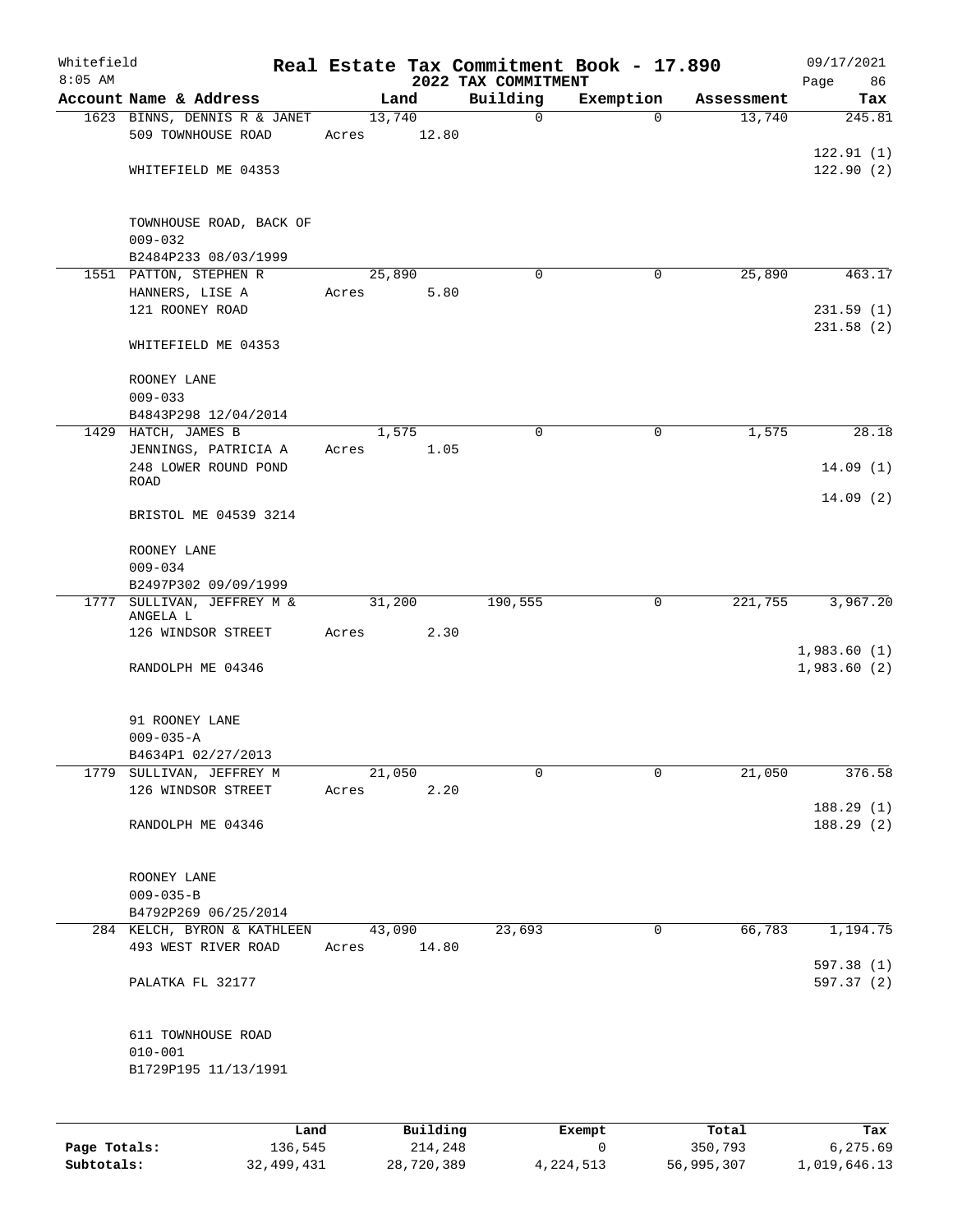| Whitefield<br>$8:05$ AM |                                    |        |        | 2022 TAX COMMITMENT | Real Estate Tax Commitment Book - 17.890 |                |            | 09/17/2021<br>Page<br>87 |
|-------------------------|------------------------------------|--------|--------|---------------------|------------------------------------------|----------------|------------|--------------------------|
|                         | Account Name & Address             |        | Land   | Building            | Exemption                                |                | Assessment | Tax                      |
|                         | 1648 BENNE, THOMAS & PAULA         |        | 45,330 | $\overline{58,216}$ | 24,500                                   |                | 79,046     | 1,414.13                 |
|                         | 587 TOWNHOUSE ROAD                 | Acres  | 17.60  |                     | 01 HOMESTEAD                             |                |            |                          |
|                         |                                    |        |        |                     |                                          |                |            | 707.07(1)                |
|                         | WHITEFIELD ME 04353                |        |        |                     |                                          |                |            | 707.06(2)                |
|                         |                                    |        |        |                     |                                          |                |            |                          |
|                         | 587 TOWNHOUSE ROAD                 |        |        |                     |                                          |                |            |                          |
|                         | $010 - 002$                        |        |        |                     |                                          |                |            |                          |
|                         | B4347P146 12/01/2010               |        |        |                     |                                          |                |            |                          |
|                         | 1529 PAGURKO, JOHN J III           |        | 52,450 | 75,957              | 24,500                                   |                | 103,907    | 1,858.90                 |
|                         | 571 TOWNHOUSE ROAD                 | Acres  | 28.00  |                     | 01 HOMESTEAD                             |                |            |                          |
|                         |                                    |        |        |                     |                                          |                |            | 929.45(1)                |
|                         | WHITEFIELD ME 04353                |        |        |                     |                                          |                |            | 929.45 (2)               |
|                         |                                    |        |        |                     |                                          |                |            |                          |
|                         | 571 TOWNHOUSE ROAD                 |        |        |                     |                                          |                |            |                          |
|                         | $010 - 003$                        |        |        |                     |                                          |                |            |                          |
|                         | B3113P268 07/30/2003               |        |        |                     |                                          |                |            |                          |
|                         | 68 BURTON, ANDREW                  |        | 30,840 | 91,049              | 24,500                                   |                | 97,389     | 1,742.29                 |
|                         | BURTON, KIERSTEN                   | Acres  | 2.06   |                     | 01 HOMESTEAD                             |                |            |                          |
|                         | 553 TOWNHOUSE ROAD                 |        |        |                     |                                          |                |            | 871.15(1)                |
|                         |                                    |        |        |                     |                                          |                |            | 871.14 (2)               |
|                         | WHITEFIELD ME 04353                |        |        |                     |                                          |                |            |                          |
|                         | 553 TOWNHOUSE ROAD                 |        |        |                     |                                          |                |            |                          |
|                         | $010 - 003 - A$                    |        |        |                     |                                          |                |            |                          |
|                         | B5181P229 09/15/2017               |        |        |                     |                                          |                |            |                          |
|                         | 774 CHASE, RICHARD R               |        | 30,000 | 5,644               |                                          | $\overline{0}$ | 35,644     | 637.67                   |
|                         | CHASE, MAUREEN                     | Acres  | 1.30   |                     |                                          |                |            |                          |
|                         | 175 WISCASSET ROAD                 |        |        |                     |                                          |                |            | 318.84(1)                |
|                         |                                    |        |        |                     |                                          |                |            | 318.83(2)                |
|                         | WHITEFIELD ME 04353                |        |        |                     |                                          |                |            |                          |
|                         |                                    |        |        |                     |                                          |                |            |                          |
|                         | 543 TOWNHOUSE ROAD                 |        |        |                     |                                          |                |            |                          |
|                         | $010 - 004$<br>B1164P71 10/20/1983 |        |        |                     |                                          |                |            |                          |
|                         | 413 BINNS, DENNIS & JANET          | 79,750 |        | 184,914             | 24,500                                   |                | 240,164    | 4,296.53                 |
|                         | 509 TOWNHOUSE ROAD                 | Acres  | 70.00  |                     | 01 HOMESTEAD                             |                |            |                          |
|                         |                                    |        |        |                     |                                          |                |            | 2,148.27(1)              |
|                         | WHITEFIELD ME 04353                |        |        |                     |                                          |                |            | 2, 148.26 (2)            |
|                         |                                    |        |        |                     |                                          |                |            |                          |
|                         |                                    |        |        |                     |                                          |                |            |                          |
|                         | 509 TOWNHOUSE ROAD                 |        |        |                     |                                          |                |            |                          |
|                         | $010 - 005$                        |        |        |                     |                                          |                |            |                          |
|                         | B748P103 10/12/1972                |        |        |                     |                                          |                |            |                          |
| 619                     | WILSON, KENNETH &<br>ROXANNE       | 30,105 |        | 157,507             | 24,500                                   |                | 163,112    | 2,918.07                 |
|                         | 499 TOWNHOUSE ROAD                 | Acres  | 1.57   |                     | 01 HOMESTEAD                             |                |            |                          |
|                         |                                    |        |        |                     |                                          |                |            | 1,459.04(1)              |
|                         | WHITEFIELD ME 04353                |        |        |                     |                                          |                |            | 1,459.03(2)              |
|                         |                                    |        |        |                     |                                          |                |            |                          |
|                         |                                    |        |        |                     |                                          |                |            |                          |
|                         | 499 TOWNHOUSE ROAD                 |        |        |                     |                                          |                |            |                          |
|                         | $010 - 006$                        |        |        |                     |                                          |                |            |                          |
|                         | B925P27 08/08/1977                 |        |        |                     |                                          |                |            |                          |
|                         |                                    |        |        |                     |                                          |                |            |                          |
|                         |                                    |        |        |                     |                                          |                |            |                          |

|              | Land       | Building     | Exempt    | Total      | Tax          |
|--------------|------------|--------------|-----------|------------|--------------|
| Page Totals: | 268,475    | 573,287      | 122,500   | 719,262    | 12,867.59    |
| Subtotals:   | 32,767,906 | 29, 293, 676 | 4,347,013 | 57,714,569 | 1,032,513.72 |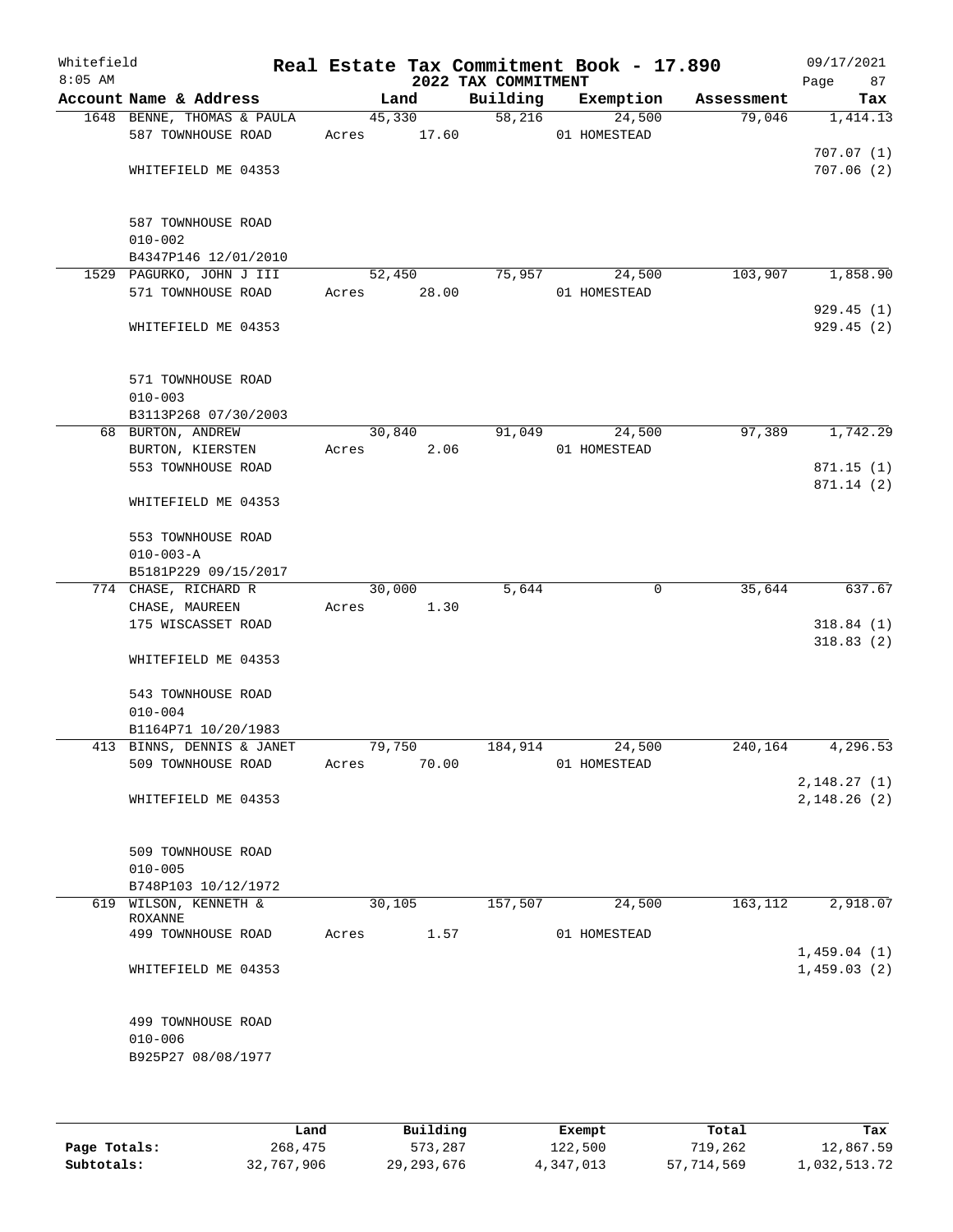| Whitefield<br>$8:05$ AM |                                 |        |       | 2022 TAX COMMITMENT | Real Estate Tax Commitment Book - 17.890 |            | 09/17/2021<br>88<br>Page |
|-------------------------|---------------------------------|--------|-------|---------------------|------------------------------------------|------------|--------------------------|
|                         | Account Name & Address          |        | Land  | Building            | Exemption                                | Assessment | Tax                      |
|                         | 1199 COCO, ANTHONY & SABRINA    | 30,000 |       | 4,937               | $\Omega$                                 | 34,937     | 625.02                   |
|                         | 487 TOWNHOUSE ROAD              | Acres  | 1.00  |                     |                                          |            |                          |
|                         |                                 |        |       |                     |                                          |            | 312.51(1)                |
|                         | WHITEFIELD ME 04353             |        |       |                     |                                          |            | 312.51(2)                |
|                         | 493 TOWNHOUSE ROAD              |        |       |                     |                                          |            |                          |
|                         | $010 - 007$                     |        |       |                     |                                          |            |                          |
|                         | B3768P161 11/08/2006            |        |       |                     |                                          |            |                          |
|                         | 878 WILSON, ROXANNE R &         | 52,870 |       | $\mathbf 0$         | 0                                        | 52,870     | 945.84                   |
|                         | KENNETH R<br>499 TOWNHOUSE ROAD | Acres  | 44.03 |                     |                                          |            |                          |
|                         |                                 |        |       |                     |                                          |            | 472.92 (1)               |
|                         | WHITEFIELD ME 04353             |        |       |                     |                                          |            | 472.92 (2)               |
|                         | TOWNHOUSE ROAD                  |        |       |                     |                                          |            |                          |
|                         | $010 - 008$                     |        |       |                     |                                          |            |                          |
|                         | B3966P39 02/15/2008             |        |       |                     |                                          |            |                          |
|                         | 51 CUSHING, RUTH ELLEN          | 33,315 |       | 41,501              | 24,500                                   | 50,316     | 900.15                   |
|                         | 465 TOWNHOUSE ROAD              | Acres  | 3.71  |                     | 01 HOMESTEAD                             |            |                          |
|                         |                                 |        |       |                     |                                          |            | 450.08(1)                |
|                         | WHITEFIELD ME 04353             |        |       |                     |                                          |            | 450.07(2)                |
|                         | 465 TOWNHOUSE ROAD              |        |       |                     |                                          |            |                          |
|                         | $010 - 008 - A$                 |        |       |                     |                                          |            |                          |
|                         | B1548P22 05/11/1989             |        |       |                     |                                          |            |                          |
| 1659                    | ARW PROPERTIES                  |        | 0     | 20,612              | 0                                        | 20,612     | 368.75                   |
|                         | 485 TOWNHOUSE ROAD              |        |       |                     |                                          |            |                          |
|                         | WHITEFIELD ME 04353             |        |       |                     |                                          |            | 184.38(1)<br>184.37(2)   |
|                         |                                 |        |       |                     |                                          |            |                          |
|                         | 477 TOWNHOUSE ROAD              |        |       |                     |                                          |            |                          |
|                         | $010 - 008 - A - ON$            |        |       |                     |                                          |            |                          |
|                         | 1294 COCO, ANTHONY & SABRINA    | 30,750 |       | 159,445             | 0                                        | 190,195    | 3,402.59                 |
|                         | 487 TOWNHOUSE ROAD              | Acres  | 2.00  |                     |                                          |            |                          |
|                         |                                 |        |       |                     |                                          |            | 1,701.30(1)              |
|                         | WHITEFIELD ME 04353             |        |       |                     |                                          |            | 1,701.29(2)              |
|                         | 487 TOWNHOUSE ROAD              |        |       |                     |                                          |            |                          |
|                         | $010 - 008 - B$                 |        |       |                     |                                          |            |                          |
|                         | B1844P89 01/04/1993             |        |       |                     |                                          |            |                          |
|                         | 206 BINNS, DENNIS R & JANET     | 20,450 |       | 997                 | $\Omega$                                 | 21,447     | 383.69                   |
|                         | 509 TOWNHOUSE ROAD              | Acres  | 1.80  |                     |                                          |            |                          |
|                         | WHITEFIELD ME 04353             |        |       |                     |                                          |            | 191.85 (1)<br>191.84 (2) |
|                         |                                 |        |       |                     |                                          |            |                          |
|                         | TOWNHOUSE ROAD                  |        |       |                     |                                          |            |                          |
|                         | $010 - 008 - C$                 |        |       |                     |                                          |            |                          |
|                         | B2484P233 08/03/1999            |        |       |                     |                                          |            |                          |

|              | Land       | Building   | Exempt    | Total      | Tax          |
|--------------|------------|------------|-----------|------------|--------------|
| Page Totals: | 167,385    | 227,492    | 24,500    | 370,377    | 6.626.04     |
| Subtotals:   | 32,935,291 | 29,521,168 | 4,371,513 | 58,084,946 | 1,039,139.76 |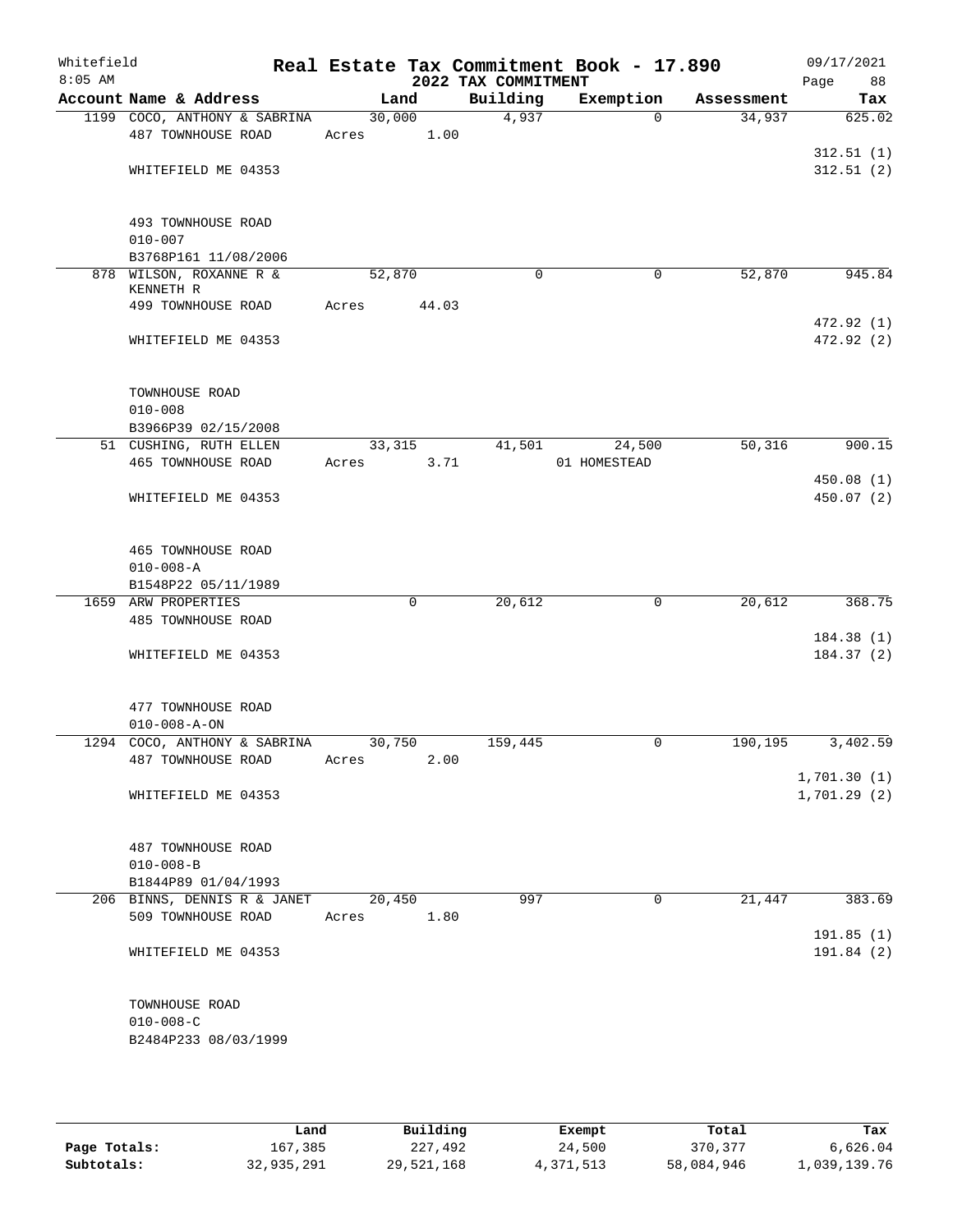| Whitefield<br>$8:05$ AM    |                                       |         |                       |                                 | Real Estate Tax Commitment Book - 17.890 |                       | 09/17/2021                |
|----------------------------|---------------------------------------|---------|-----------------------|---------------------------------|------------------------------------------|-----------------------|---------------------------|
|                            | Account Name & Address                |         | Land                  | 2022 TAX COMMITMENT<br>Building | Exemption                                | Assessment            | Page<br>89<br>Tax         |
|                            | 1803 WILSON, ANDREW R                 |         | 37,706                | 195,166                         | 24,500                                   | 208, 372              | 3,727.78                  |
|                            | WILSON, JULIE A                       | Acres   |                       | 8.07                            | 01 HOMESTEAD                             |                       |                           |
|                            | 485 TOWN HOUSE ROAD                   |         |                       |                                 |                                          |                       | 1,863.89(1)               |
|                            |                                       |         |                       |                                 |                                          |                       | 1,863.89(2)               |
|                            | WHITEFIELD ME 04353                   |         |                       |                                 |                                          |                       |                           |
|                            |                                       |         |                       |                                 |                                          |                       |                           |
|                            | 485 TOWNHOUSE ROAD                    |         |                       |                                 |                                          |                       |                           |
|                            | $010 - 008 - D$                       |         |                       |                                 |                                          |                       |                           |
|                            | B3955P83 01/11/2008                   |         |                       |                                 |                                          |                       |                           |
|                            | 1804 THOMPSON, SILAS &                |         | 35,410                | 75,371                          | 24,500                                   | 86,281                | 1,543.57                  |
|                            | JENNIFER<br>481 TOWNHOUSE ROAD        | Acres   |                       | 5.20                            | 01 HOMESTEAD                             |                       |                           |
|                            |                                       |         |                       |                                 |                                          |                       | 771.79(1)                 |
|                            | WHITEFIELD ME 04353                   |         |                       |                                 |                                          |                       | 771.78(2)                 |
|                            |                                       |         |                       |                                 |                                          |                       |                           |
|                            |                                       |         |                       |                                 |                                          |                       |                           |
|                            | 481 TOWNHOUSE ROAD                    |         |                       |                                 |                                          |                       |                           |
|                            | $010 - 008 - E$                       |         |                       |                                 |                                          |                       |                           |
|                            | B4312P206 09/03/2010                  |         |                       |                                 |                                          |                       |                           |
|                            | 1303 CUSHING, RUTH                    |         | 44,500                | $\mathbf 0$                     | 0                                        | 44,500                | 796.11                    |
|                            | 465 TOWNHOUSE ROAD                    |         | Acres 30.00           |                                 |                                          |                       |                           |
|                            |                                       |         |                       |                                 |                                          |                       | 398.06(1)                 |
|                            | WHITEFIELD ME 04353                   |         |                       |                                 |                                          |                       | 398.05(2)                 |
|                            |                                       |         |                       |                                 |                                          |                       |                           |
|                            |                                       |         |                       |                                 |                                          |                       |                           |
|                            | 535 TOWNHOUSE ROAD                    |         |                       |                                 |                                          |                       |                           |
|                            | $010 - 008 - G$                       |         |                       |                                 |                                          |                       |                           |
|                            | B5320P110 09/28/2018                  |         |                       |                                 |                                          |                       |                           |
| 1525                       | SZELOG, THOMAS M & LEE                |         | 75,235                | 115,844                         | 24,500                                   | 166,579               | 2,980.10                  |
|                            | ANN                                   |         |                       |                                 |                                          |                       |                           |
|                            | PO BOX 36                             |         | 66.97<br>Acres        |                                 | 01 HOMESTEAD                             |                       | 1,490.05(1)               |
|                            | WHITEFIELD ME 04353                   |         |                       |                                 |                                          |                       | 1,490.05(2)               |
|                            |                                       |         |                       |                                 |                                          |                       |                           |
|                            |                                       |         |                       |                                 |                                          |                       |                           |
|                            | 453 TOWNHOUSE ROAD                    |         |                       |                                 |                                          |                       |                           |
|                            | $010 - 009$                           |         |                       |                                 |                                          |                       |                           |
|                            | B2156P135 06/18/1996                  |         |                       |                                 |                                          |                       |                           |
|                            | 671 GLEASON, TUCKER J                 |         | 31,875                | 71,926                          | 24,500                                   | 79,301                | 1,418.69                  |
|                            | GLEASON, KELLY J                      | Acres   |                       | 2.75                            | 01 HOMESTEAD                             |                       |                           |
|                            | 431 TOWNHOUSE ROAD                    |         |                       |                                 |                                          |                       | 709.35(1)                 |
|                            |                                       |         |                       |                                 |                                          |                       | 709.34(2)                 |
|                            | WHITEFIELD ME 04353                   |         |                       |                                 |                                          |                       |                           |
|                            | 3409                                  |         |                       |                                 |                                          |                       |                           |
|                            |                                       |         |                       |                                 |                                          |                       |                           |
|                            | 431 TOWNHOUSE ROAD<br>$010 - 009 - A$ |         |                       |                                 |                                          |                       |                           |
|                            | B5169P71 08/15/2017                   |         |                       |                                 |                                          |                       |                           |
|                            | 12 HALL, EDWARD J                     |         | 53,100                | 9,846                           | 0                                        | 62,946                | 1,126.10                  |
|                            | 301 BRIARWOOD LANE                    | Acres   | 29.00                 |                                 |                                          |                       |                           |
|                            |                                       |         |                       |                                 |                                          |                       | 563.05(1)                 |
|                            | NEW BERN NC 28560                     |         |                       |                                 |                                          |                       | 563.05(2)                 |
|                            |                                       |         |                       |                                 |                                          |                       |                           |
|                            |                                       |         |                       |                                 |                                          |                       |                           |
|                            | 411 TOWNHOUSE ROAD                    |         |                       |                                 |                                          |                       |                           |
|                            | $010 - 010$                           |         |                       |                                 |                                          |                       |                           |
|                            | B5462P7 11/25/2019                    |         |                       |                                 |                                          |                       |                           |
|                            |                                       |         |                       |                                 |                                          |                       |                           |
|                            |                                       |         |                       |                                 |                                          |                       |                           |
|                            |                                       | Land    | Building              |                                 | Exempt                                   | Total                 | Tax                       |
| Page Totals:<br>Subtotals: | 33, 213, 117                          | 277,826 | 468,153<br>29,989,321 |                                 | 98,000<br>4,469,513                      | 647,979<br>58,732,925 | 11,592.35<br>1,050,732.11 |
|                            |                                       |         |                       |                                 |                                          |                       |                           |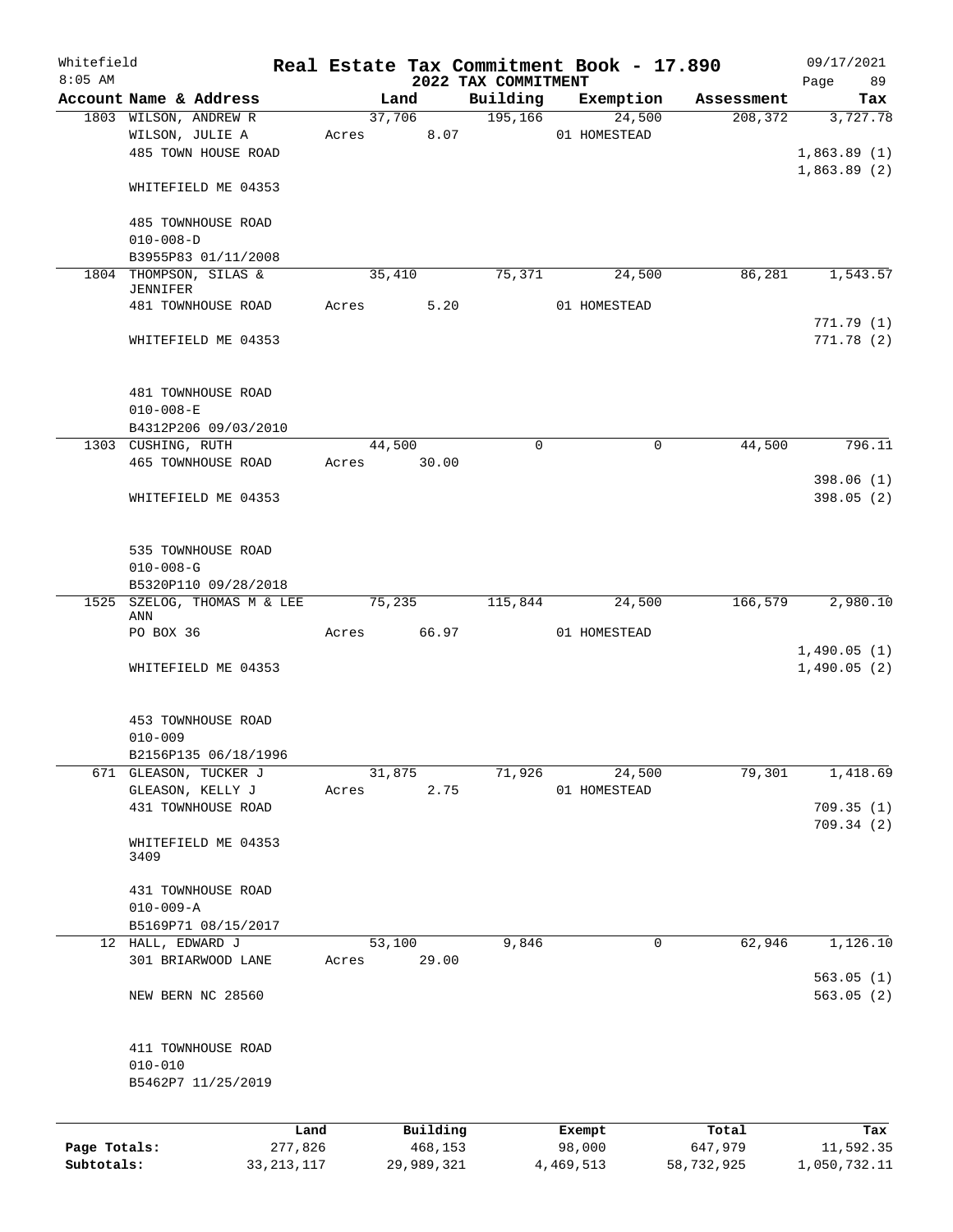| Whitefield<br>$8:05$ AM |                                                                                |       |                 | 2022 TAX COMMITMENT | Real Estate Tax Commitment Book - 17.890 |            | 09/17/2021<br>90<br>Page           |
|-------------------------|--------------------------------------------------------------------------------|-------|-----------------|---------------------|------------------------------------------|------------|------------------------------------|
|                         | Account Name & Address                                                         |       | Land            | Building            | Exemption                                | Assessment | Tax                                |
|                         | 1064 RIPLEY, NANCY HEIRS<br>RIPLEY, IVA M PERS REP Acres<br>371 TOWNHOUSE ROAD |       | 85,100<br>86.70 | $\mathbf 0$         | $\Omega$                                 | 85,100     | 1,522.44<br>761.22(1)<br>761.22(2) |
|                         | WHITEFIELD ME 04353                                                            |       |                 |                     |                                          |            |                                    |
|                         | 5 BLUE GOOSE LANE<br>$010 - 011$                                               |       |                 |                     |                                          |            |                                    |
|                         | B4828P232 10/16/2014 B956P231 05/24/1978<br>1218 GOVE, SHEILA I                |       | 30,000          | 20,932              | 0                                        | 50,932     | 911.17                             |
|                         | GOVE, ROBERT L                                                                 | Acres | 1.50            |                     |                                          |            |                                    |
|                         | 27 BAKER ROAD                                                                  |       |                 |                     |                                          |            | 455.59(1)<br>455.58 (2)            |
|                         | WINDSOR ME 04363                                                               |       |                 |                     |                                          |            |                                    |
|                         | 353 TOWNHOUSE ROAD<br>$010 - 011 - A$                                          |       |                 |                     |                                          |            |                                    |
|                         | B5134P86 05/10/2017                                                            |       |                 |                     |                                          |            |                                    |
|                         | 1437 MANSFIELD, BURTON H &<br>KATHY L                                          |       | 30,885          | 34,974              | 24,500                                   | 41,359     | 739.91                             |
|                         | 373 TOWNHOUSE ROAD                                                             | Acres | 2.09            |                     | 01 HOMESTEAD                             |            |                                    |
|                         | WHITEFIELD ME 04353                                                            |       |                 |                     |                                          |            | 369.96(1)<br>369.95(2)             |
|                         | 373 TOWNHOUSE ROAD<br>$010 - 011 - B$                                          |       |                 |                     |                                          |            |                                    |
|                         | B1803P112 08/12/1992                                                           |       |                 |                     |                                          |            |                                    |
|                         | 1373 JOHNSON, ROBERT                                                           |       | 20,450          | 0                   | 0                                        | 20,450     | 365.85                             |
|                         | PO BOX 145                                                                     | Acres | 1.80            |                     |                                          |            | 182.93(1)                          |
|                         | ESSEX MA 01929                                                                 |       |                 |                     |                                          |            | 182.92(2)                          |
|                         | TOWNHOUSE ROAD                                                                 |       |                 |                     |                                          |            |                                    |
|                         | $010 - 011 - C$                                                                |       |                 |                     |                                          |            |                                    |
|                         | B4823P277 10/02/2014                                                           |       |                 |                     |                                          |            |                                    |
|                         | 614 LIBBY, DWAYNE P &<br>SHERRY L<br>29 BLUE GOOSE LANE                        | Acres | 31,665<br>2.61  | 8,772               | 24,500<br>01 HOMESTEAD                   | 15,937     | 285.11                             |
|                         |                                                                                |       |                 |                     |                                          |            | 142.56(1)                          |
|                         | WHITEFIELD ME 04353                                                            |       |                 |                     |                                          |            | 142.55(2)                          |
|                         | 29 BLUE GOOSE LANE                                                             |       |                 |                     |                                          |            |                                    |
|                         | $010 - 011 - D$                                                                |       |                 |                     |                                          |            |                                    |
|                         | B3288P4 05/13/2004<br>385 MICHAUD, SHANE B &                                   |       | 36,290          | 86,004              | 24,500                                   | 97,794     | 1,749.53                           |
|                         | RIPLEY, IVA                                                                    |       |                 |                     |                                          |            |                                    |
|                         | 371 TOWNHOUSE ROAD                                                             | Acres | 6.30            |                     | 01 HOMESTEAD                             |            | 874.77 (1)                         |
|                         | WHITEFIELD ME 04353                                                            |       |                 |                     |                                          |            | 874.76 (2)                         |
|                         | 371 TOWNHOUSE ROAD<br>$010 - 011 - E$<br>B2259P62 07/31/1997                   |       |                 |                     |                                          |            |                                    |
|                         | Land                                                                           |       | Building        |                     | Exempt                                   | Total      | Tax                                |
| Page Totals:            | 234,390                                                                        |       | 150,682         |                     | 73,500                                   | 311,572    | 5,574.01                           |

**Subtotals:** 33,447,507 30,140,003 4,543,013 59,044,497 1,056,306.12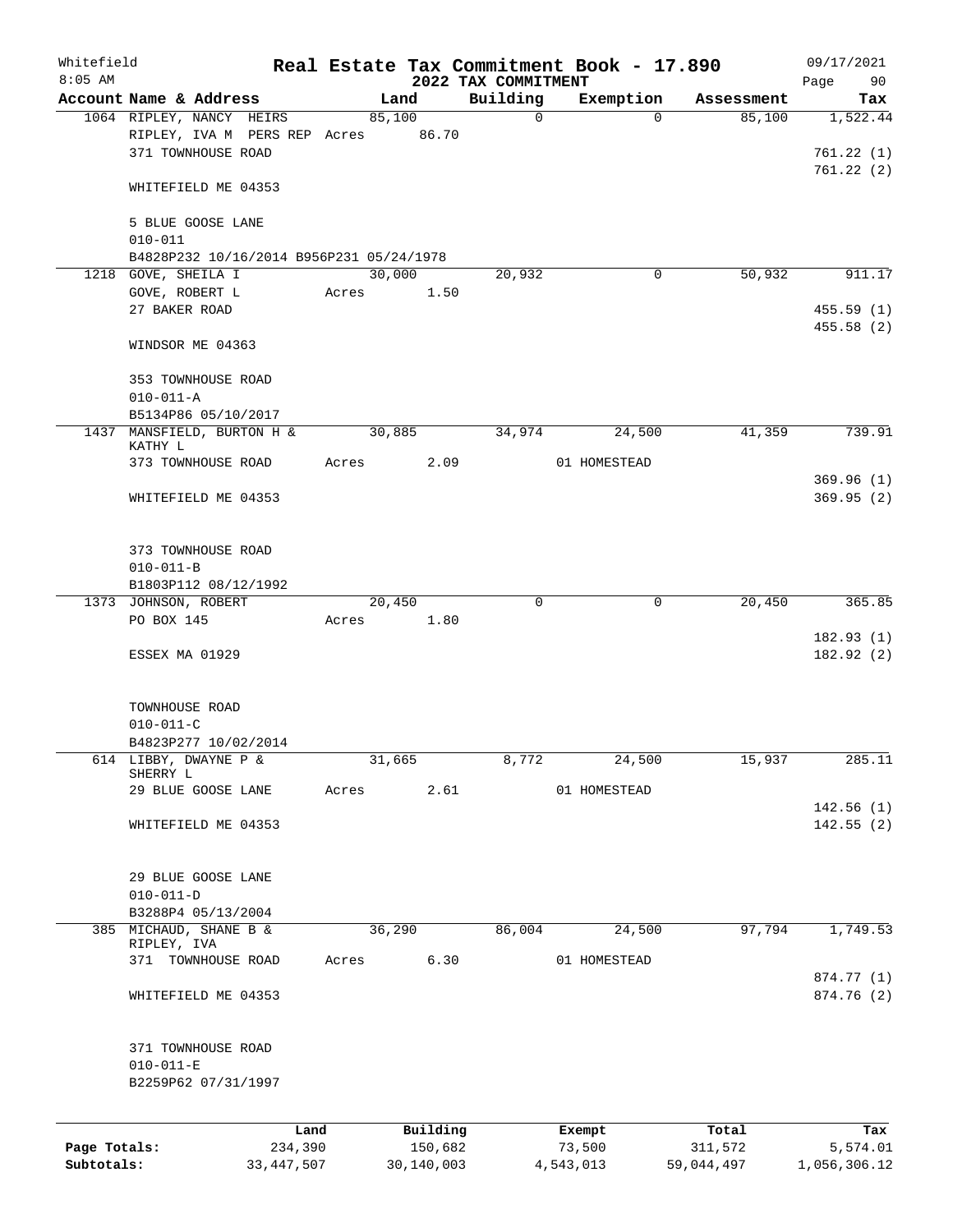| Whitefield<br>$8:05$ AM |                                       |        |        | 2022 TAX COMMITMENT | Real Estate Tax Commitment Book - 17.890 |            | 09/17/2021<br>91<br>Page   |
|-------------------------|---------------------------------------|--------|--------|---------------------|------------------------------------------|------------|----------------------------|
|                         | Account Name & Address                |        | Land   | Building            | Exemption                                | Assessment | Tax                        |
|                         | 349 ALLEN, GERALD L                   |        | 30,600 | 15,626              | 24,500                                   | 21,726     | 388.68                     |
|                         | GILLEY, BRETT E                       | Acres  | 1.90   |                     | 01 HOMESTEAD                             |            |                            |
|                         | 56 BLUE GOOSE LANE                    |        |        |                     |                                          |            | 194.34(1)                  |
|                         | WHITEFIELD ME 04353                   |        |        |                     |                                          |            | 194.34(2)                  |
|                         | 56 BLUE GOOSE LANE<br>$010 - 011 - F$ |        |        |                     |                                          |            |                            |
|                         | B5382P18 05/08/2019                   |        |        |                     |                                          |            |                            |
|                         | 1955 RIDEOUT, EMIL C JR               |        | 20,150 | 13,576              | 0                                        | 33,726     | 603.36                     |
|                         | RIDEOUT, ARDELL M                     | Acres  | 1.60   |                     |                                          |            |                            |
|                         | 50 BLUE GOOSE LANE                    |        |        |                     |                                          |            | 301.68(1)                  |
|                         |                                       |        |        |                     |                                          |            | 301.68(2)                  |
|                         | WHITEFIELD ME 04353                   |        |        |                     |                                          |            |                            |
|                         | 50 BLUE GOOSE LANE                    |        |        |                     |                                          |            |                            |
|                         | $010 - 011 - F - 1$                   |        |        |                     |                                          |            |                            |
|                         | B5382P18 05/08/2019                   |        |        |                     |                                          |            |                            |
|                         | 1826 MOULTON, MARY L                  |        | 35,250 | 16,229              | 24,500                                   | 26,979     | 482.65                     |
|                         | 365 TOWNHOUSE ROAD                    | Acres  | 5.00   |                     | 01 HOMESTEAD                             |            |                            |
|                         |                                       |        |        |                     |                                          |            | 241.33(1)                  |
|                         | WHITEFIELD ME 04353                   |        |        |                     |                                          |            | 241.32 (2)                 |
|                         | 365 TOWNHOUSE ROAD                    |        |        |                     |                                          |            |                            |
|                         | $010 - 011 - G$                       |        |        |                     |                                          |            |                            |
|                         | B4224P292 11/20/2009                  |        |        |                     |                                          |            |                            |
|                         | 130 RIDEOUT, NICHOLAS                 |        | 36,210 | 46,064              | 0                                        | 82,274     | 1,471.88                   |
|                         | RIDEOUT, MARY                         | Acres  | 6.20   |                     |                                          |            |                            |
|                         | 33 BLUE GOOSE LANE                    |        |        |                     |                                          |            | 735.94(1)                  |
|                         |                                       |        |        |                     |                                          |            | 735.94(2)                  |
|                         | WHITEFIELD ME 04353                   |        |        |                     |                                          |            |                            |
|                         | 33 BLUE GOOSE LANE                    |        |        |                     |                                          |            |                            |
|                         | $010 - 012$                           |        |        |                     |                                          |            |                            |
|                         | B4126P228 04/10/2009                  |        |        |                     |                                          |            |                            |
|                         | 1546 CHASE, C PATRICK &               | 55,870 |        | 139,958             | 24,500                                   | 171,328    | 3,065.06                   |
|                         | ROBIN                                 |        |        |                     |                                          |            |                            |
|                         | PO BOX 142                            | Acres  | 66.50  |                     | 01 HOMESTEAD                             |            |                            |
|                         |                                       |        |        |                     |                                          |            | 1,532.53(1)                |
|                         | WHITEFIELD ME 04353                   |        |        |                     |                                          |            | 1,532.53(2)                |
|                         | 333 TOWNHOUSE ROAD                    |        |        |                     |                                          |            |                            |
|                         | $010 - 014$                           |        |        |                     |                                          |            |                            |
|                         | 1151 PRESCOTT, CALVIN &<br>WILMA      |        | 37,450 | 113,738             | 30,380                                   | 120,808    | 2,161.26                   |
|                         | 21 EAST DEXTER LANE                   | Acres  | 14.00  |                     | 01 HOMESTEAD                             |            |                            |
|                         | WHITEFIELD ME 04353                   |        |        |                     | 05 VET EXEMPTION                         |            | 1,080.63(1)<br>1,080.63(2) |
|                         |                                       |        |        |                     |                                          |            |                            |
|                         | 21 EAST DEXTER LANE                   |        |        |                     |                                          |            |                            |
|                         | $010 - 015$                           |        |        |                     |                                          |            |                            |
|                         | B3734P192 09/06/2006                  |        |        |                     |                                          |            |                            |
|                         |                                       |        |        |                     |                                          |            |                            |
|                         |                                       |        |        |                     |                                          |            |                            |

|              | Land       | Building   | Exempt    | Total      | Tax          |
|--------------|------------|------------|-----------|------------|--------------|
| Page Totals: | 215,530    | 345,191    | 103,880   | 456.841    | 8,172.89     |
| Subtotals:   | 33,663,037 | 30,485,194 | 4,646,893 | 59,501,338 | 1,064,479.01 |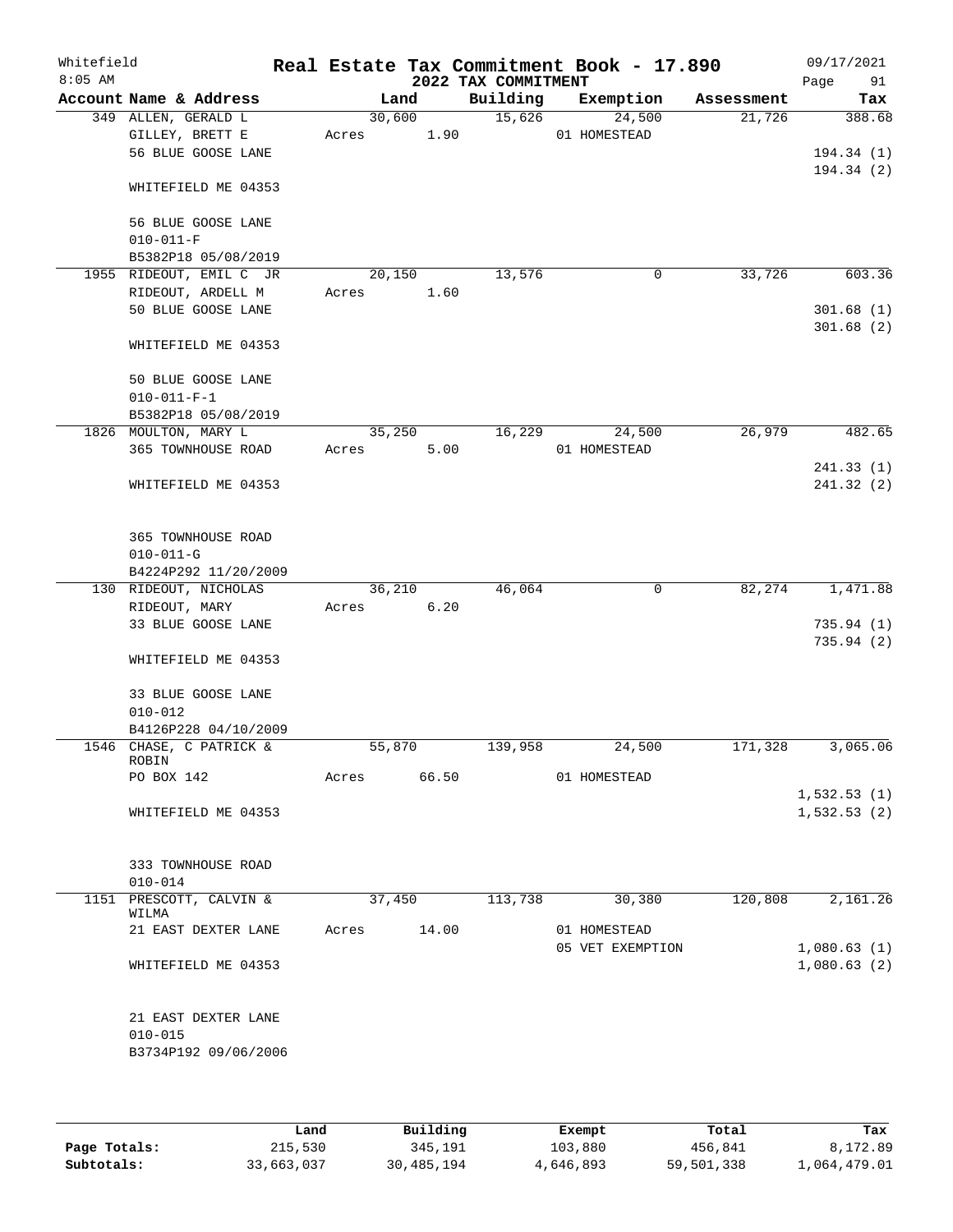| Whitefield<br>$8:05$ AM |                                           |       |                | Real Estate Tax Commitment Book - 17.890<br>2022 TAX COMMITMENT |                                    |            | 09/17/2021<br>Page<br>92 |
|-------------------------|-------------------------------------------|-------|----------------|-----------------------------------------------------------------|------------------------------------|------------|--------------------------|
|                         | Account Name & Address                    |       | Land           | Building                                                        | Exemption                          | Assessment | Tax                      |
|                         | 1414 RUSSO, ALAN & LINDA                  |       | 44,570         | 164, 545                                                        | 24,500                             | 184,615    | 3,302.76                 |
|                         | 332 TOWNHOUSE ROAD                        | Acres | 10.40          |                                                                 | 01 HOMESTEAD                       |            |                          |
|                         |                                           |       |                |                                                                 |                                    |            | 1,651.38(1)              |
|                         | WHITEFIELD ME 04353                       |       |                |                                                                 |                                    |            | 1,651.38(2)              |
|                         |                                           |       |                |                                                                 |                                    |            |                          |
|                         | 332 TOWNHOUSE ROAD                        |       |                |                                                                 |                                    |            |                          |
|                         | $010 - 016$                               |       |                |                                                                 |                                    |            |                          |
|                         | B2350P197 06/15/1998                      |       |                |                                                                 |                                    |            |                          |
|                         | 542 JACQUES, JOHN P JR                    |       | 34,800         | 18,342                                                          | 30,380                             | 22,762     | 407.21                   |
|                         | 322 TOWNHOUSE ROAD                        | Acres | 4.70           |                                                                 | 05 VET EXEMPTION                   |            |                          |
|                         |                                           |       |                |                                                                 | 01 HOMESTEAD                       |            | 203.61(1)                |
|                         | WHITEFIELD ME 04353                       |       |                |                                                                 |                                    |            | 203.60(2)                |
|                         |                                           |       |                |                                                                 |                                    |            |                          |
|                         | 322 TOWNHOUSE ROAD                        |       |                |                                                                 |                                    |            |                          |
|                         | $010 - 016 - A$                           |       |                |                                                                 |                                    |            |                          |
|                         | B1877P83 05/28/1993                       |       |                |                                                                 |                                    |            |                          |
|                         | 121 MACFARLAND, BRIAN                     |       | 38,750         | 600                                                             | 0                                  | 39,350     | 703.97                   |
|                         | MACFARLAND, CHRISTINA                     | Acres | 4.00           |                                                                 |                                    |            |                          |
|                         | 32 PENSION RIDGE ROAD                     |       |                |                                                                 |                                    |            | 351.99(1)                |
|                         |                                           |       |                |                                                                 |                                    |            | 351.98(2)                |
|                         | BOOTHBAY ME 04537                         |       |                |                                                                 |                                    |            |                          |
|                         |                                           |       |                |                                                                 |                                    |            |                          |
|                         | 330 TOWNHOUSE ROAD                        |       |                |                                                                 |                                    |            |                          |
|                         | $010 - 016 - B$                           |       |                |                                                                 |                                    |            |                          |
|                         | B5186P168 09/29/2017                      |       |                |                                                                 |                                    |            |                          |
|                         | 1326 LOMBARDI, CELINE                     |       | 47,194         | 805                                                             | 0                                  | 47,999     | 858.70                   |
|                         | AMBRIZ, JOSE                              | Acres | 13.68          |                                                                 |                                    |            |                          |
|                         | 396 TOWNHOUSE ROAD                        |       |                |                                                                 |                                    |            | 429.35(1)                |
|                         |                                           |       |                |                                                                 |                                    |            | 429.35(2)                |
|                         | WHITEFIELD ME<br>04353-3406               |       |                |                                                                 |                                    |            |                          |
|                         |                                           |       |                |                                                                 |                                    |            |                          |
|                         | 396 TOWNHOUSE ROAD                        |       |                |                                                                 |                                    |            |                          |
|                         | $010 - 017$                               |       |                |                                                                 |                                    |            |                          |
|                         | B5069P159 10/31/2016 B4828P232 10/16/2014 |       |                |                                                                 |                                    |            |                          |
|                         | 469 RIDEOUT, ARDELL M                     |       | 30,000         | 81,038                                                          | 24,500                             | 86,538     | 1,548.16                 |
|                         | 50 BLUE GOOSE LANE                        | Acres | 1.50           |                                                                 | 01 HOMESTEAD                       |            |                          |
|                         |                                           |       |                |                                                                 |                                    |            | 774.08(1)                |
|                         | WHITEFIELD ME 04353                       |       |                |                                                                 |                                    |            | 774.08(2)                |
|                         |                                           |       |                |                                                                 |                                    |            |                          |
|                         |                                           |       |                |                                                                 |                                    |            |                          |
|                         | 380 TOWNHOUSE ROAD                        |       |                |                                                                 |                                    |            |                          |
|                         | $010 - 017 - A$                           |       |                |                                                                 |                                    |            |                          |
|                         | B2636P165 01/18/2001                      |       |                |                                                                 |                                    |            |                          |
|                         | 683 HADDAD, THOMAS & LEILA                |       | 41,450<br>6.50 | 20,907                                                          | 30,380                             | 31,977     | 572.07                   |
|                         | 354 TOWNHOUSE ROAD                        | Acres |                |                                                                 | 01 HOMESTEAD<br>07 NMR VET & WIDOW |            | 286.04(1)                |
|                         | WHITEFIELD ME 04353                       |       |                |                                                                 |                                    |            | 286.03(2)                |
|                         |                                           |       |                |                                                                 |                                    |            |                          |
|                         |                                           |       |                |                                                                 |                                    |            |                          |
|                         | 354 TOWNHOUSE ROAD                        |       |                |                                                                 |                                    |            |                          |
|                         | $010 - 017 - B$                           |       |                |                                                                 |                                    |            |                          |
|                         | B2151P75 05/31/1996                       |       |                |                                                                 |                                    |            |                          |
|                         |                                           |       |                |                                                                 |                                    |            |                          |
|                         |                                           |       |                |                                                                 |                                    |            |                          |
|                         |                                           |       |                |                                                                 |                                    |            |                          |

|              | Land       | Building   | Exempt    | Total      | Tax          |
|--------------|------------|------------|-----------|------------|--------------|
| Page Totals: | 236,764    | 286,237    | 109,760   | 413,241    | 7,392.87     |
| Subtotals:   | 33,899,801 | 30,771,431 | 4,756,653 | 59,914,579 | 1,071,871.88 |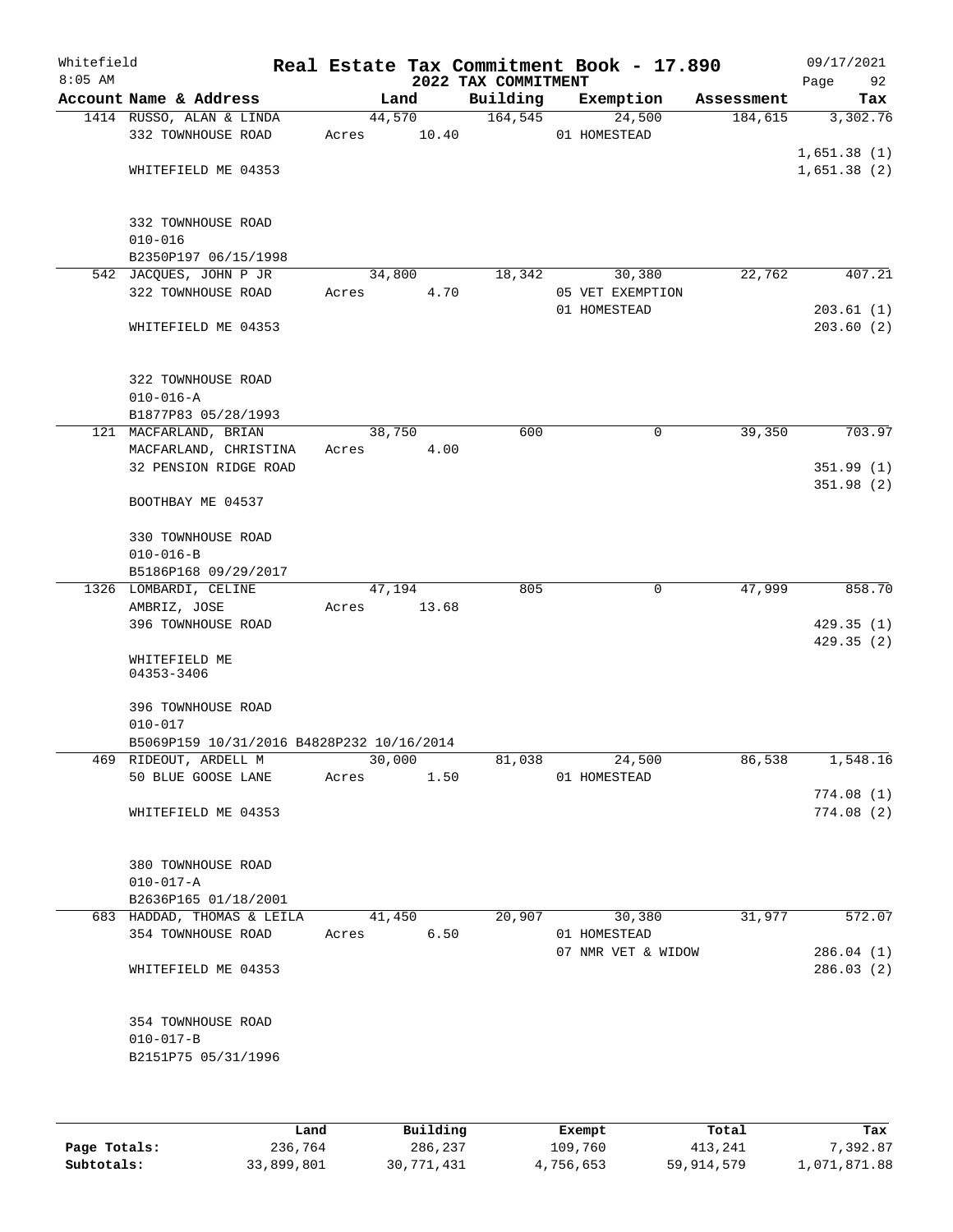| Whitefield<br>$8:05$ AM |                                                                   |       |        | 2022 TAX COMMITMENT | Real Estate Tax Commitment Book - 17.890 |            | 09/17/2021<br>Page<br>93 |
|-------------------------|-------------------------------------------------------------------|-------|--------|---------------------|------------------------------------------|------------|--------------------------|
|                         | Account Name & Address                                            |       | Land   | Building            | Exemption                                | Assessment | Tax                      |
|                         | 1240 DIKET, LINWOOD T                                             |       | 44,762 | 81,216              | 24,500                                   | 101,478    | 1,815.44                 |
|                         | 372 TOWNHOUSE ROAD                                                | Acres | 10.64  |                     | 01 HOMESTEAD                             |            |                          |
|                         |                                                                   |       |        |                     |                                          |            | 907.72(1)                |
|                         | WHITEFIELD ME 04353                                               |       |        |                     |                                          |            | 907.72(2)                |
|                         | 372 TOWNHOUSE ROAD                                                |       |        |                     |                                          |            |                          |
|                         | $010 - 017 - F$                                                   |       |        |                     |                                          |            |                          |
|                         | B2384P228 09/28/1998                                              |       |        |                     |                                          |            |                          |
|                         | 20 BRANN, REGINALD T                                              |       | 38,750 | 11,027              | 0                                        | 49,777     | 890.51                   |
|                         | 1294 EAST PITTSTON ROAD Acres                                     |       | 4.00   |                     |                                          |            |                          |
|                         | PITTSTON ME 04345-5725                                            |       |        |                     |                                          |            | 445.26(1)<br>445.25(2)   |
|                         |                                                                   |       |        |                     |                                          |            |                          |
|                         | 410 TOWNHOUSE ROAD                                                |       |        |                     |                                          |            |                          |
|                         | $010 - 018$                                                       |       |        |                     |                                          |            |                          |
|                         | B5597P297 08/26/2020 B5126P127 04/20/2017<br>637 DAVIS, MATTHEW A |       | 30,630 | 15,614              | $\mathbf 0$                              | 46,244     | 827.31                   |
|                         | 428 TOWNHOUSE ROAD                                                | Acres | 1.92   |                     |                                          |            |                          |
|                         |                                                                   |       |        |                     |                                          |            | 413.66(1)                |
|                         | WHITEFIELD ME 04353                                               |       |        |                     |                                          |            | 413.65(2)                |
|                         |                                                                   |       |        |                     |                                          |            |                          |
|                         | 428 TOWNHOUSE ROAD                                                |       |        |                     |                                          |            |                          |
|                         | $010 - 019$                                                       |       |        |                     |                                          |            |                          |
|                         | B2240P318 05/22/1997                                              |       |        |                     |                                          |            |                          |
|                         | 338 STONE, FREDRICK C &<br>LAURIE D                               |       | 71,770 | 182,572             | 30,380                                   | 223,962    | 4,006.68                 |
|                         | PO BOX 8                                                          | Acres | 20.90  |                     | 01 HOMESTEAD                             |            |                          |
|                         |                                                                   |       |        |                     | 07 NMR VET & WIDOW                       |            | 2,003.34(1)              |
|                         | WHITEFIELD ME 04353                                               |       |        |                     |                                          |            | 2,003.34(2)              |
|                         | 450 TOWNHOUSE ROAD                                                |       |        |                     |                                          |            |                          |
|                         | $010 - 020$                                                       |       |        |                     |                                          |            |                          |
|                         | 1451 CUSHING, JONATHAN J                                          |       | 46,474 | 139,663             | 24,500                                   | 161,637    | 2,891.69                 |
|                         | 470 TOWNHOUSE ROAD                                                | Acres | 12.78  |                     | 01 HOMESTEAD                             |            |                          |
|                         | WHITEFIELD ME 04353                                               |       |        |                     |                                          |            | 1,445.85(1)              |
|                         |                                                                   |       |        |                     |                                          |            | 1,445.84(2)              |
|                         | 470 TOWNHOUSE ROAD                                                |       |        |                     |                                          |            |                          |
|                         | $010 - 022$                                                       |       |        |                     |                                          |            |                          |
|                         | B4890P249 06/01/2015                                              |       |        |                     |                                          |            |                          |
|                         | 553 THOMPSON, DARLENE                                             |       | 40,810 | 10, 104             | 30,380                                   | 20,534     | 367.35                   |
|                         | 478 TOWNHOUSE ROAD                                                | Acres | 5.70   |                     | 01 HOMESTEAD                             |            |                          |
|                         |                                                                   |       |        |                     | 07 NMR VET & WIDOW                       |            | 183.68(1)                |
|                         | WHITEFIELD ME 04353                                               |       |        |                     |                                          |            | 183.67(2)                |
|                         | 478 TOWNHOUSE ROAD                                                |       |        |                     |                                          |            |                          |
|                         | $010 - 022 - A$                                                   |       |        |                     |                                          |            |                          |
|                         | B1892P134 07/13/1993                                              |       |        |                     |                                          |            |                          |
|                         |                                                                   |       |        |                     |                                          |            |                          |

|              | Land         | Building     | Exempt    | Total      | Tax          |
|--------------|--------------|--------------|-----------|------------|--------------|
| Page Totals: | 273,196      | 440,196      | 109,760   | 603,632    | 10,798.98    |
| Subtotals:   | 34, 172, 997 | 31, 211, 627 | 4,866,413 | 60,518,211 | 1,082,670.86 |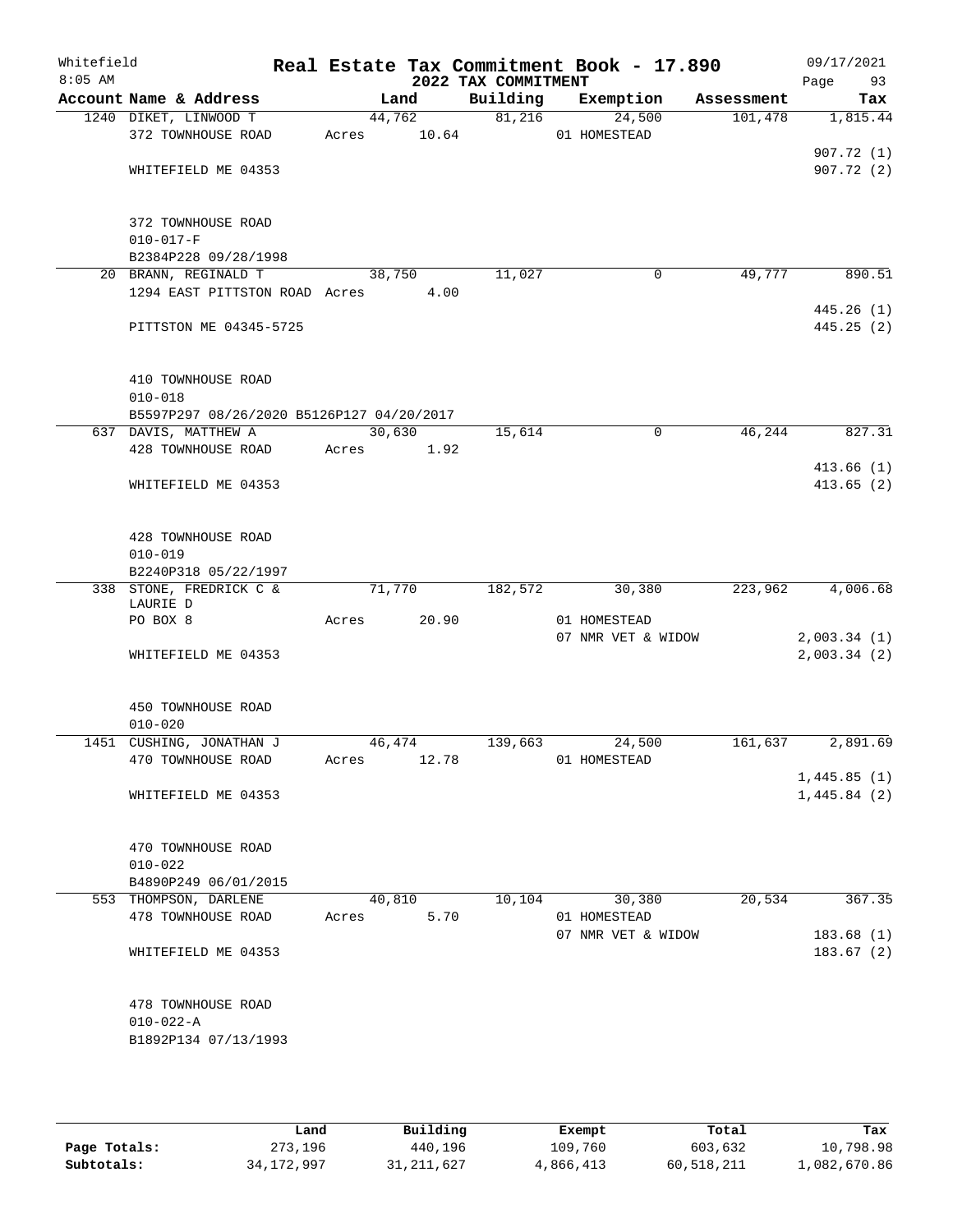| Whitefield   |                        |                                           |       |        |            |                                 | Real Estate Tax Commitment Book - 17.890 |            | 09/17/2021        |
|--------------|------------------------|-------------------------------------------|-------|--------|------------|---------------------------------|------------------------------------------|------------|-------------------|
| $8:05$ AM    | Account Name & Address |                                           |       | Land   |            | 2022 TAX COMMITMENT<br>Building | Exemption                                | Assessment | Page<br>94<br>Tax |
|              | 769 COCO, ANTHONY F    |                                           |       | 40,666 |            | 103,017                         | $\Omega$                                 | 143,683    | 2,570.49          |
|              | COCO, SABRINA D        |                                           | Acres |        | 5.52       |                                 |                                          |            |                   |
|              | 487 TOWNHOUSE ROAD     |                                           |       |        |            |                                 |                                          |            | 1, 285.25(1)      |
|              |                        |                                           |       |        |            |                                 |                                          |            | 1, 285.24(2)      |
|              | WHITEFIELD ME 04353    |                                           |       |        |            |                                 |                                          |            |                   |
|              |                        |                                           |       |        |            |                                 |                                          |            |                   |
|              | 486 TOWNHOUSE ROAD     |                                           |       |        |            |                                 |                                          |            |                   |
|              | $010 - 022 - B$        |                                           |       |        |            |                                 |                                          |            |                   |
|              | B5344P77 01/10/2019    |                                           |       |        |            |                                 |                                          |            |                   |
|              | 1333 COCO, ANTHONY F & |                                           |       | 40,250 |            | 55,773                          | $\mathbf 0$                              | 96,023     | 1,717.85          |
|              | SABRINA D              |                                           |       |        |            |                                 |                                          |            |                   |
|              | 487 TOWNHOUSE ROAD     |                                           | Acres |        | 5.00       |                                 |                                          |            |                   |
|              |                        |                                           |       |        |            |                                 |                                          |            | 858.93 (1)        |
|              | WHITEFIELD ME 04353    |                                           |       |        |            |                                 |                                          |            | 858.92 (2)        |
|              |                        |                                           |       |        |            |                                 |                                          |            |                   |
|              |                        |                                           |       |        |            |                                 |                                          |            |                   |
|              | 492 TOWNHOUSE ROAD     |                                           |       |        |            |                                 |                                          |            |                   |
|              | $010 - 023$            |                                           |       |        |            |                                 |                                          |            |                   |
|              | B4933P200 09/28/2016   | 1222 GARDNER-BEST, CHRISTINE              |       | 48,250 |            | 135,327                         | 24,500                                   | 159,077    | 2,845.89          |
|              | Е                      |                                           |       |        |            |                                 |                                          |            |                   |
|              | 508 TOWNHOUSE ROAD     |                                           | Acres |        | 15.00      |                                 | 01 HOMESTEAD                             |            |                   |
|              |                        |                                           |       |        |            |                                 |                                          |            | 1,422.95(1)       |
|              | WHITEFIELD ME 04353    |                                           |       |        |            |                                 |                                          |            | 1,422.94(2)       |
|              |                        |                                           |       |        |            |                                 |                                          |            |                   |
|              |                        |                                           |       |        |            |                                 |                                          |            |                   |
|              | 508 TOWNHOUSE ROAD     |                                           |       |        |            |                                 |                                          |            |                   |
|              | $010 - 024$            |                                           |       |        |            |                                 |                                          |            |                   |
|              |                        | B5606P061 10/19/2020 B5564P248 08/10/2020 |       |        |            |                                 |                                          |            |                   |
|              | 1038 MAYERS, NATASHA   |                                           |       | 87,900 |            | 46,753                          | 24,500                                   | 110,153    | 1,970.64          |
|              | 538 TOWNHOUSE ROAD     |                                           | Acres | 22.50  |            |                                 | 01 HOMESTEAD                             |            |                   |
|              |                        |                                           |       |        |            |                                 |                                          |            | 985.32 (1)        |
|              | WHITEFIELD ME 04353    |                                           |       |        |            |                                 |                                          |            | 985.32(2)         |
|              |                        |                                           |       |        |            |                                 |                                          |            |                   |
|              |                        |                                           |       |        |            |                                 |                                          |            |                   |
|              | 538 TOWNHOUSE ROAD     |                                           |       |        |            |                                 |                                          |            |                   |
|              | $010 - 026$            |                                           |       |        |            |                                 |                                          |            |                   |
|              | B2541P119 02/15/2000   |                                           |       |        |            |                                 |                                          |            |                   |
|              | 983 LORD, LINDSEY      |                                           |       | 41,850 |            | 146,617                         | 0                                        | 188,467    | 3,371.67          |
|              | POWERS, JACOB          |                                           | Acres |        | 7.00       |                                 |                                          |            |                   |
|              | 12 HARDWICK ROAD       |                                           |       |        |            |                                 |                                          |            | 1,685.84(1)       |
|              |                        |                                           |       |        |            |                                 |                                          |            | 1,685.83(2)       |
|              | BOOTHBAY ME 04537      |                                           |       |        |            |                                 |                                          |            |                   |
|              | 550 TOWNHOUSE ROAD     |                                           |       |        |            |                                 |                                          |            |                   |
|              | $010 - 027$            |                                           |       |        |            |                                 |                                          |            |                   |
|              | B5409P182 07/23/2019   |                                           |       |        |            |                                 |                                          |            |                   |
| 1320         |                        | BALL, THOMAS P & VIOLET                   |       | 40,730 |            | 139,878                         | 30,380                                   | 150,228    | 2,687.58          |
|              | R                      |                                           |       |        |            |                                 |                                          |            |                   |
|              | 560 TOWNHOUSE ROAD     |                                           | Acres |        | 5.60       |                                 | 05 VET EXEMPTION                         |            |                   |
|              |                        |                                           |       |        |            |                                 | 01 HOMESTEAD                             |            | 1,343.79(1)       |
|              | WHITEFIELD ME 04353    |                                           |       |        |            |                                 |                                          |            | 1,343.79(2)       |
|              |                        |                                           |       |        |            |                                 |                                          |            |                   |
|              |                        |                                           |       |        |            |                                 |                                          |            |                   |
|              | 560 TOWNHOUSE ROAD     |                                           |       |        |            |                                 |                                          |            |                   |
|              | $010 - 028$            |                                           |       |        |            |                                 |                                          |            |                   |
|              | B2595P61 09/05/2000    |                                           |       |        |            |                                 |                                          |            |                   |
|              |                        |                                           |       |        |            |                                 |                                          |            |                   |
|              |                        | Land                                      |       |        | Building   |                                 | Exempt                                   | Total      | Tax               |
| Page Totals: |                        | 299,646                                   |       |        | 627,365    |                                 | 79,380                                   | 847,631    | 15, 164. 12       |
| Subtotals:   |                        | 34, 472, 643                              |       |        | 31,838,992 |                                 | 4,945,793                                | 61,365,842 | 1,097,834.98      |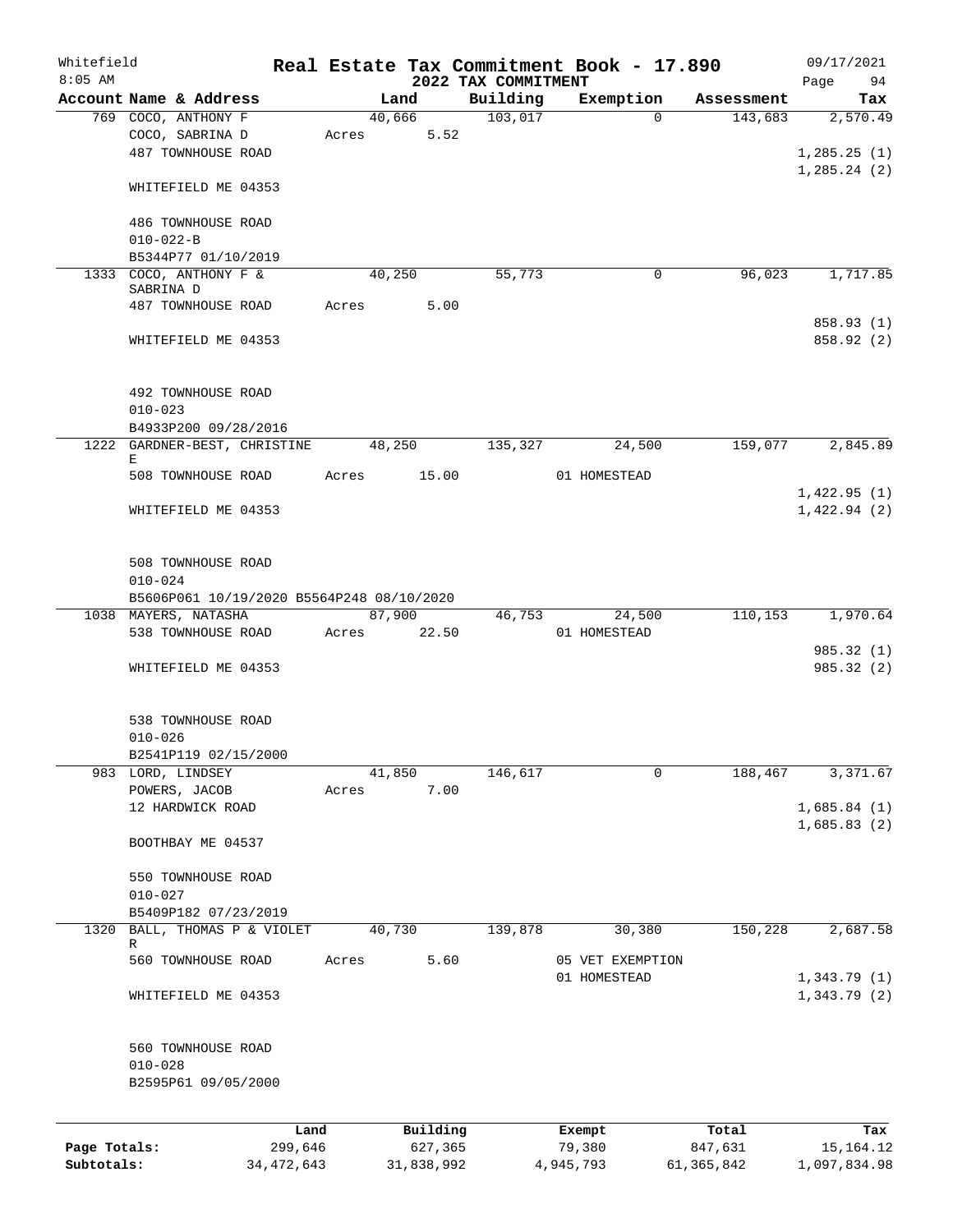| Whitefield<br>$8:05$ AM |                                           |       |        | 2022 TAX COMMITMENT | Real Estate Tax Commitment Book - 17.890 |        |            | 09/17/2021<br>Page<br>95 |
|-------------------------|-------------------------------------------|-------|--------|---------------------|------------------------------------------|--------|------------|--------------------------|
|                         | Account Name & Address                    |       | Land   | Building            | Exemption                                |        | Assessment | Tax                      |
|                         | 464 HOPPE, DIANE B                        |       | 44,250 | 109,955             |                                          | 24,500 | 129,705    | 2,320.42                 |
|                         | PO BOX 104                                | Acres | 10.00  |                     | 01 HOMESTEAD                             |        |            |                          |
|                         |                                           |       |        |                     |                                          |        |            | 1,160.21(1)              |
|                         | WHITEFIELD ME 04353                       |       |        |                     |                                          |        |            | 1, 160.21(2)             |
|                         |                                           |       |        |                     |                                          |        |            |                          |
|                         |                                           |       |        |                     |                                          |        |            |                          |
|                         | 572 TOWNHOUSE ROAD                        |       |        |                     |                                          |        |            |                          |
|                         | $010 - 028 - A$<br>B2469P127 06/18/1999   |       |        |                     |                                          |        |            |                          |
|                         | 282 EKHOLM, ERIK & JUDITH                 |       | 48,130 | 140,763             |                                          | 24,500 | 164, 393   | 2,940.99                 |
|                         | 44 MERIGOLD FARM LANE                     | Acres | 14.85  |                     | 01 HOMESTEAD                             |        |            |                          |
|                         |                                           |       |        |                     |                                          |        |            | 1,470.50(1)              |
|                         | WHITEFIELD ME 04353                       |       |        |                     |                                          |        |            | 1,470.49(2)              |
|                         |                                           |       |        |                     |                                          |        |            |                          |
|                         |                                           |       |        |                     |                                          |        |            |                          |
|                         | 44 MERIGOLD FARM LANE                     |       |        |                     |                                          |        |            |                          |
|                         | $010 - 029$                               |       |        |                     |                                          |        |            |                          |
|                         | 1096 EKHOLM, SUSANNA M                    |       | 41,450 | 1,412               |                                          | 0      | 42,862     | 766.80                   |
|                         | C/O ERIK EKHOLM                           | Acres | 6.50   |                     |                                          |        |            |                          |
|                         | 44 MERIGOLD FARM LANE                     |       |        |                     |                                          |        |            | 383.40 (1)               |
|                         | WHITEFIELD ME 04353                       |       |        |                     |                                          |        |            | 383.40 (2)               |
|                         |                                           |       |        |                     |                                          |        |            |                          |
|                         |                                           |       |        |                     |                                          |        |            |                          |
|                         | 30 MERIGOLD FARM LANE                     |       |        |                     |                                          |        |            |                          |
|                         | $010 - 029 - A$                           |       |        |                     |                                          |        |            |                          |
|                         | B1828P108 11/12/1992                      |       |        |                     |                                          |        |            |                          |
|                         | 149 POSSEMATO, MARIO                      |       | 41,282 | 158,948             |                                          | 0      | 200,230    | 3,582.11                 |
|                         | 1 STARVIEW DRIVE                          | Acres | 6.29   |                     |                                          |        |            |                          |
|                         |                                           |       |        |                     |                                          |        |            | 1,791.06(1)              |
|                         | HILLSBOROUGH NJ 08844                     |       |        |                     |                                          |        |            | 1,791.05(2)              |
|                         |                                           |       |        |                     |                                          |        |            |                          |
|                         | <b>632 TOWNHOUSE ROAD</b>                 |       |        |                     |                                          |        |            |                          |
|                         | $010 - 030$                               |       |        |                     |                                          |        |            |                          |
|                         | B5395P169 04/26/2019 B5189P222 10/13/2017 |       |        |                     |                                          |        |            |                          |
|                         | 926 BUMPS, GLENN                          |       | 25,000 | 453                 |                                          | 0      | 25,453     | 455.35                   |
|                         | 21 FERRY ROAD                             | Acres | 1.50   |                     |                                          |        |            |                          |
|                         |                                           |       |        |                     |                                          |        |            | 227.68(1)                |
|                         | SIDNEY ME 04330                           |       |        |                     |                                          |        |            | 227.67(2)                |
|                         |                                           |       |        |                     |                                          |        |            |                          |
|                         |                                           |       |        |                     |                                          |        |            |                          |
|                         | TOWNHOUSE ROAD                            |       |        |                     |                                          |        |            |                          |
|                         | $010 - 030 - A$                           |       |        |                     |                                          |        |            |                          |
|                         | B4389P4 04/05/2011                        |       |        |                     |                                          |        |            |                          |
|                         | 1713 RIDEOUT, JERRY T &                   |       | 31,065 | 275,138             |                                          | 0      | 306, 203   | 5,477.97                 |
|                         | GEORGENE M<br>624 TOWNHOUSE ROAD          | Acres | 2.21   |                     |                                          |        |            |                          |
|                         |                                           |       |        |                     |                                          |        |            | 2,738.99(1)              |
|                         | WHITEFIELD ME 04353                       |       |        |                     |                                          |        |            | 2,738.98 (2)             |
|                         |                                           |       |        |                     |                                          |        |            |                          |
|                         |                                           |       |        |                     |                                          |        |            |                          |
|                         | 624 TOWNHOUSE ROAD                        |       |        |                     |                                          |        |            |                          |
|                         | $010 - 030 - B$                           |       |        |                     |                                          |        |            |                          |
|                         | B3220P63 01/08/2004                       |       |        |                     |                                          |        |            |                          |
|                         |                                           |       |        |                     |                                          |        |            |                          |
|                         |                                           |       |        |                     |                                          |        |            |                          |

|              | Land       | Building   | Exempt    | Total      | Tax            |
|--------------|------------|------------|-----------|------------|----------------|
| Page Totals: | 231,177    | 686,669    | 49,000    | 868,846    | 15,543.64      |
| Subtotals:   | 34,703,820 | 32,525,661 | 4,994,793 | 62,234,688 | 1, 113, 378.62 |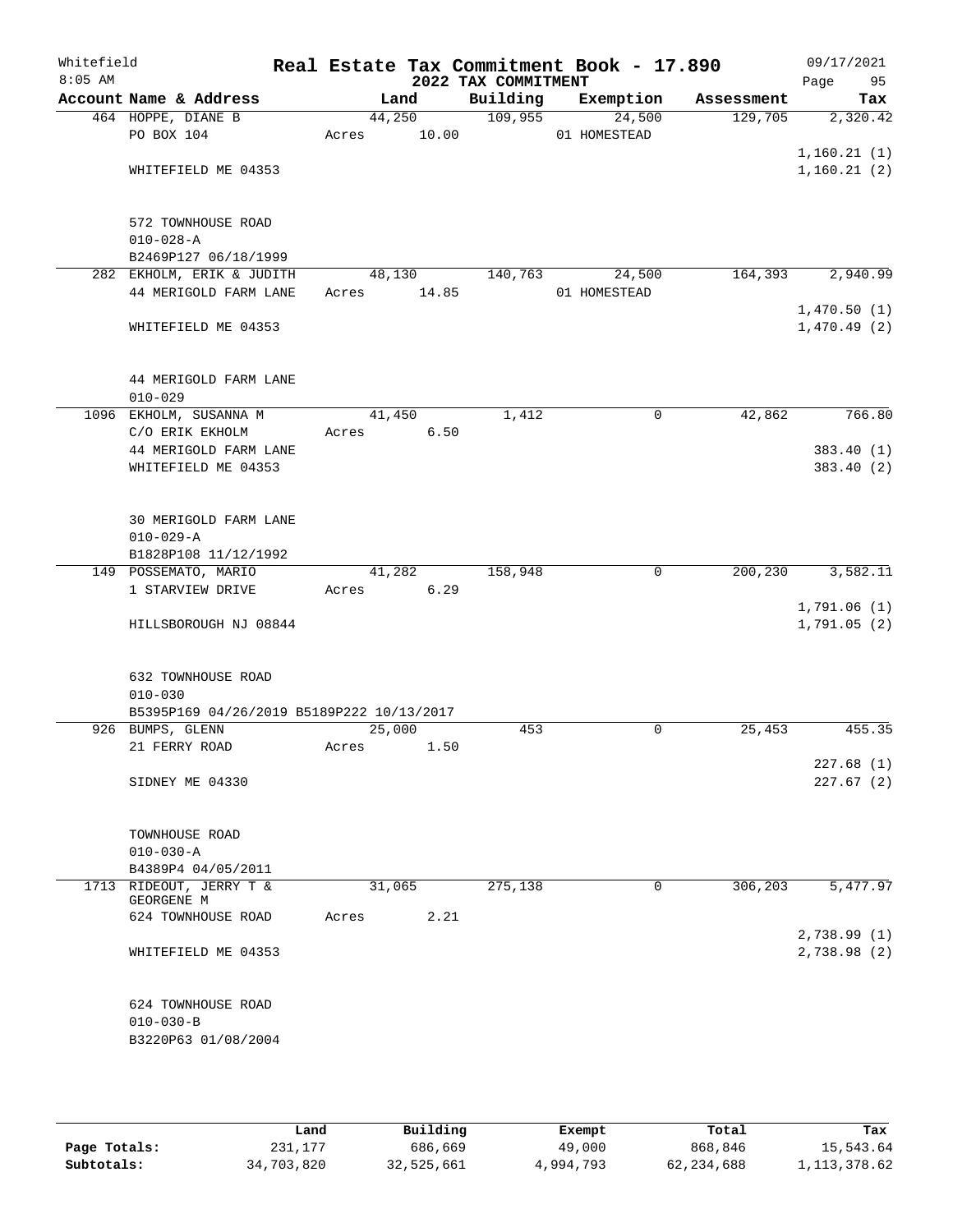| Whitefield<br>$8:05$ AM |                                                                   |                          |       | 2022 TAX COMMITMENT | Real Estate Tax Commitment Book - 17.890 |            | 09/17/2021<br>Page<br>96   |
|-------------------------|-------------------------------------------------------------------|--------------------------|-------|---------------------|------------------------------------------|------------|----------------------------|
|                         | Account Name & Address                                            | Land                     |       | Building            | Exemption                                | Assessment | Tax                        |
|                         | 573 SABATINE, ONOFRIO &<br>MILDRED                                | 83,250                   |       | 96,032              | 24,500                                   | 154,782    | 2,769.05                   |
|                         | 661 EAST RIVER ROAD                                               | Acres                    | 73.00 |                     | 01 HOMESTEAD                             |            |                            |
|                         | WHITEFIELD ME 04353                                               |                          |       |                     |                                          |            | 1,384.53(1)<br>1,384.52(2) |
|                         | 661 EAST RIVER ROAD<br>$010 - 031$                                |                          |       |                     |                                          |            |                            |
|                         | 1936 SABATINE, ONOFRIO B                                          | 15,450                   |       | $\Omega$            | $\mathbf 0$                              | 15,450     | 276.40                     |
|                         | 661 EAST RIVER ROAD                                               | Acres                    | 10.00 |                     |                                          |            |                            |
|                         | WHITEFIELD ME 04353                                               |                          |       |                     |                                          |            | 138.20(1)<br>138.20 (2)    |
|                         | EAST RIVER ROAD<br>$010 - 031 - 1$<br>B5481P156 01/17/2020        |                          |       |                     |                                          |            |                            |
|                         | 250 HOSTETLER, DENNIS N                                           | 70,450                   |       | 117,323             | 24,500                                   | 163,273    | 2,920.95                   |
|                         | HOSTETLER, AMELIA L                                               | Acres 48.00              |       |                     | 01 HOMESTEAD                             |            |                            |
|                         | 599 EAST RIVER ROAD                                               |                          |       |                     |                                          |            | 1,460.48(1)                |
|                         | WHITEFIELD ME 04353                                               |                          |       |                     |                                          |            | 1,460.47(2)                |
|                         | 599 EAST RIVER ROAD<br>$010 - 032$                                |                          |       |                     |                                          |            |                            |
|                         | B5088P30 12/16/2016 B2374P201                                     |                          |       |                     |                                          |            |                            |
|                         | 171 SELL, LOUIS & CATHERINE                                       | 55,449                   |       | 153,866             | 24,500                                   | 184,815    | 3,306.34                   |
|                         | 571 EAST RIVER ROAD                                               | Acres                    | 46.00 |                     | 01 HOMESTEAD                             |            |                            |
|                         | WHITEFIELD ME 04353                                               |                          |       |                     |                                          |            | 1,653.17(1)<br>1,653.17(2) |
|                         |                                                                   | TG - SW-13, MW-18 & HW-6 |       |                     |                                          |            |                            |
|                         | 571 EAST RIVER ROAD<br>$010 - 033$                                |                          |       |                     |                                          |            |                            |
|                         | B2292P302 12/03/1997                                              |                          |       |                     |                                          |            |                            |
|                         | 1062 MATHIEU, AMY                                                 | 30,000                   |       | 59,304              | 24,500                                   | 64,804     | 1,159.34                   |
|                         | 549 EAST RIVER ROAD                                               | Acres                    | 0.70  |                     | 01 HOMESTEAD                             |            |                            |
|                         |                                                                   |                          |       |                     |                                          |            | 579.67(1)                  |
|                         | WHITEFIELD ME 04353                                               |                          |       |                     |                                          |            | 579.67(2)                  |
|                         | 549 EAST RIVER ROAD<br>$010 - 034$                                |                          |       |                     |                                          |            |                            |
|                         | B5422P246 08/22/2019 B4649P273 04/09/2013 B4649P272<br>04/09/2013 |                          |       |                     |                                          |            |                            |
|                         | 201 WHEELER, MICHAEL F                                            | 20,000                   |       | $\Omega$            | $\Omega$                                 | 20,000     | 357.80                     |
|                         | 537 EAST RIVER ROAD                                               | Acres                    | 1.00  |                     |                                          |            | 178.90(1)                  |
|                         | WHITEFIELD ME 04353                                               |                          |       |                     |                                          |            | 178.90(2)                  |
|                         | EAST RIVER ROAD<br>$010 - 034 - A$<br>B1657P57 11/13/1990         |                          |       |                     |                                          |            |                            |
|                         |                                                                   |                          |       |                     |                                          |            |                            |

|              | Land       | Building   | Exempt    | Total      | Tax          |
|--------------|------------|------------|-----------|------------|--------------|
| Page Totals: | 274,599    | 426,525    | 98,000    | 603,124    | 10,789.88    |
| Subtotals:   | 34,978,419 | 32,952,186 | 5,092,793 | 62,837,812 | 1,124,168.50 |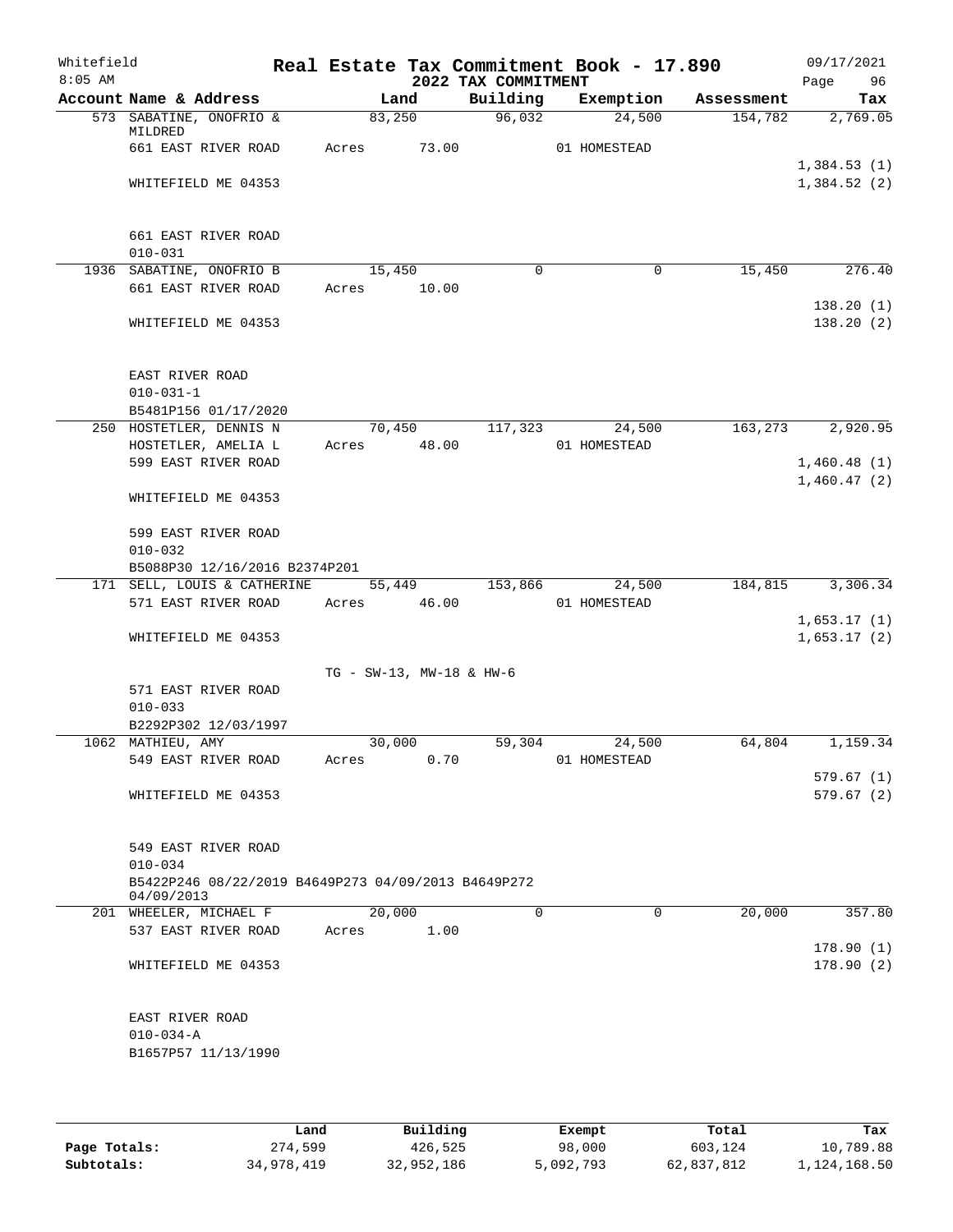| Whitefield<br>$8:05$ AM |                                                     |       |                 | 2022 TAX COMMITMENT | Real Estate Tax Commitment Book - 17.890 |            | 09/17/2021<br>Page<br>97    |
|-------------------------|-----------------------------------------------------|-------|-----------------|---------------------|------------------------------------------|------------|-----------------------------|
|                         | Account Name & Address                              |       | Land            | Building            | Exemption                                | Assessment | Tax                         |
|                         | 664 WHEELER, MICHAEL F<br>537 EAST RIVER ROAD       | Acres | 47,900<br>21.00 | 47,887              | 30,380<br>01 HOMESTEAD                   | 65,407     | 1,170.13                    |
|                         |                                                     |       |                 |                     | 05 VET EXEMPTION                         |            | 585.07(1)                   |
|                         | WHITEFIELD ME 04353                                 |       |                 |                     |                                          |            | 585.06(2)                   |
|                         | 537 EAST RIVER ROAD                                 |       |                 |                     |                                          |            |                             |
|                         | $010 - 035$                                         |       |                 |                     |                                          |            |                             |
|                         | B4649P274 04/09/2013                                |       |                 |                     |                                          |            |                             |
|                         | 1531 TORBERT, JAMES R                               |       | 30,000          | 61,510              | 24,500                                   | 67,010     | 1,198.81                    |
|                         | 527 EAST RIVER ROAD                                 | Acres | 0.90            |                     | 01 HOMESTEAD                             |            |                             |
|                         | WHITEFIELD ME 04353                                 |       |                 |                     |                                          |            | 599.41(1)<br>599.40(2)      |
|                         | 527 EAST RIVER ROAD                                 |       |                 |                     |                                          |            |                             |
|                         | $010 - 036$                                         |       |                 |                     |                                          |            |                             |
|                         | B5399P26 06/24/2019                                 |       |                 |                     |                                          |            |                             |
|                         | 1456 TORBERT, JAMES R                               |       | 48,100          | 35,902              | 0                                        | 84,002     | 1,502.80                    |
|                         | 527 EAST RIVER ROAD                                 | Acres | 29.00           |                     |                                          |            | 751.40(1)                   |
|                         | WHITEFIELD ME 04353                                 |       |                 |                     |                                          |            | 751.40(2)                   |
|                         | 511 EAST RIVER ROAD                                 |       |                 |                     |                                          |            |                             |
|                         | $010 - 037$                                         |       |                 |                     |                                          |            |                             |
|                         | B5399P26 06/24/2019                                 |       |                 |                     |                                          |            |                             |
|                         | 1191 WATERS, HENRY C III                            |       | 55,500          | 93,881              | $\mathbf 0$                              | 149,381    | 2,672.43                    |
|                         | WATERS, BEATRIZ<br>2373 LAZY RIVER DRIVE            | Acres | 25.00           |                     |                                          |            | 1,336.22(1)<br>1,336.21(2)  |
|                         | RALEIGH NC 27630                                    |       |                 |                     |                                          |            |                             |
|                         | 485 EAST RIVER ROAD                                 |       |                 |                     |                                          |            |                             |
|                         | $010 - 038$                                         |       |                 |                     |                                          |            |                             |
|                         | B4830P209 10/23/2014<br>784 MORSE, KATHERINE E LIFE |       | 58,750          | 139,737             | 24,500                                   | 173,987    | 3,112.63                    |
|                         | <b>ESTATE</b>                                       |       |                 |                     |                                          |            |                             |
|                         | CONDON, PETER A &<br>JERRETT C                      | Acres | 30.00           |                     | 01 HOMESTEAD                             |            |                             |
|                         | 461 EAST RIVER ROAD                                 |       |                 |                     |                                          |            | 1,556.32(1)<br>1, 556.31(2) |
|                         | WHITEFIELD ME 04353                                 |       |                 |                     |                                          |            |                             |
|                         | 461 EAST RIVER ROAD<br>$010 - 039$                  |       |                 |                     |                                          |            |                             |
|                         | B4288P295 06/21/2010                                |       |                 |                     |                                          |            |                             |
|                         | 218 CONLEY, GAIL P                                  |       | 54,370          | 132,629             | 24,500                                   | 162,499    | 2,907.11                    |
|                         | CONLEY, STEPHEN                                     | Acres | 36.00           |                     | 01 HOMESTEAD                             |            |                             |
|                         | PO BOX 22                                           |       |                 |                     |                                          |            | 1,453.56(1)<br>1,453.55(2)  |
|                         | WHITEFIELD ME 04353                                 |       |                 |                     |                                          |            |                             |
|                         | 433 EAST RIVER ROAD<br>$010 - 040$                  |       |                 |                     |                                          |            |                             |
|                         |                                                     |       |                 |                     |                                          |            |                             |

|              | Land         | Building   | Exempt    | Total      | Tax          |
|--------------|--------------|------------|-----------|------------|--------------|
| Page Totals: | 294,620      | 511,546    | 103,880   | 702,286    | 12,563.91    |
| Subtotals:   | 35, 273, 039 | 33,463,732 | 5,196,673 | 63,540,098 | 1,136,732.41 |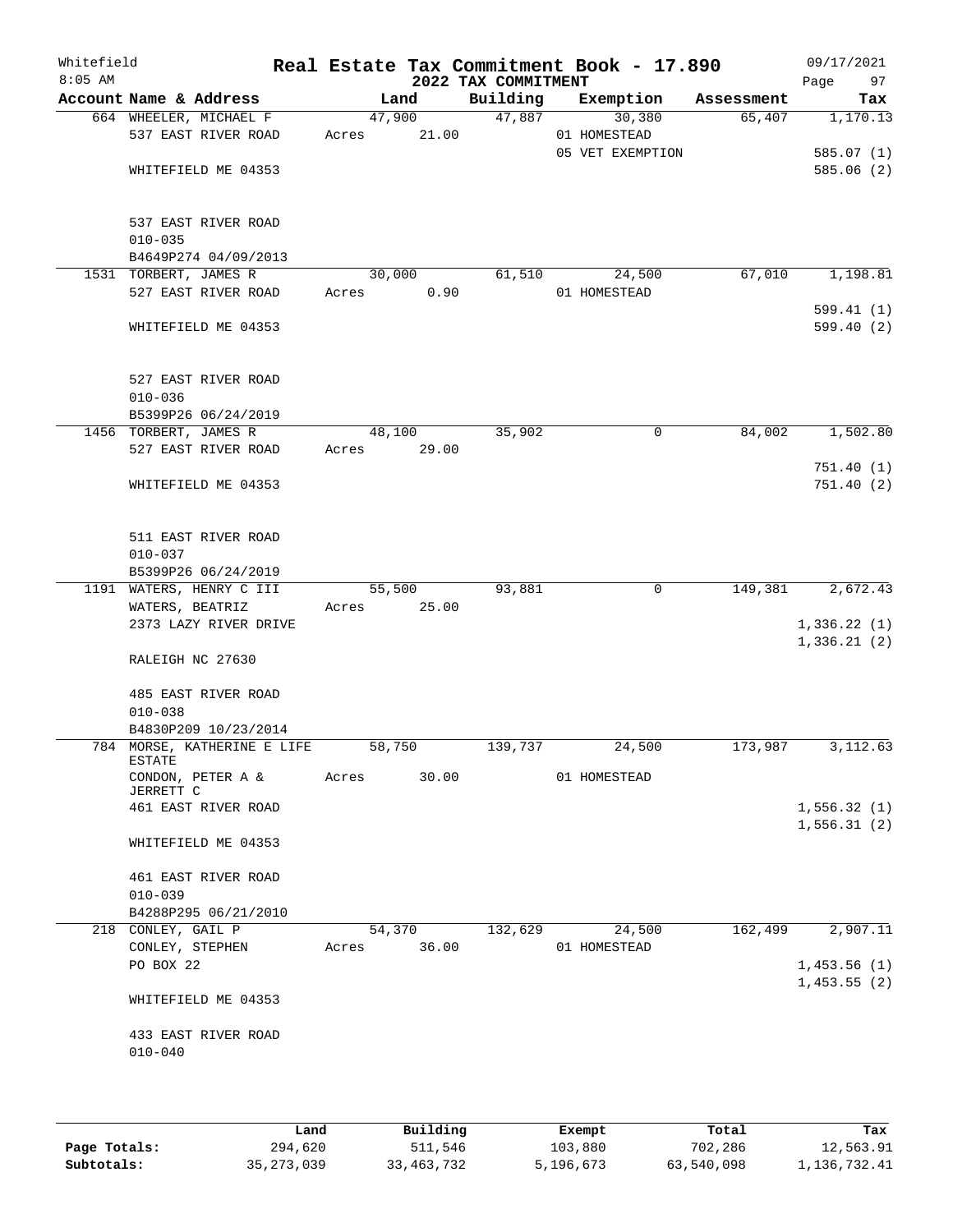| Whitefield<br>$8:05$ AM |                                     |          |                  |        | 2022 TAX COMMITMENT                | Real Estate Tax Commitment Book - 17.890 |            | 09/17/2021<br>98<br>Page |
|-------------------------|-------------------------------------|----------|------------------|--------|------------------------------------|------------------------------------------|------------|--------------------------|
|                         | Account Name & Address              |          | Land             |        | Building                           | Exemption                                | Assessment | Tax                      |
|                         | 638 BERRY, ANDREW B                 |          | 55,825           |        | 163,041                            | 24,500                                   | 194,366    | 3,477.21                 |
|                         | PO BOX 120                          | Acres    | 25.50            |        |                                    | 01 HOMESTEAD                             |            |                          |
|                         |                                     |          |                  |        |                                    |                                          |            | 1,738.61(1)              |
|                         | WHITEFIELD ME 04353                 |          |                  |        |                                    |                                          |            | 1,738.60(2)              |
|                         |                                     |          |                  |        |                                    |                                          |            |                          |
|                         |                                     |          |                  |        |                                    |                                          |            |                          |
|                         | 399 EAST RIVER ROAD                 |          |                  |        |                                    |                                          |            |                          |
|                         | $010 - 041$                         |          |                  |        |                                    |                                          |            |                          |
|                         | B1298P71 04/17/1986                 |          |                  |        |                                    |                                          |            |                          |
|                         | 1367 SMITH, STEPHEN                 |          | 67,500           |        | 120,746                            | 24,500                                   | 163,746    | 2,929.42                 |
|                         | SMITH, MILVA                        | Acres    |                  | 51.50  |                                    | 01 HOMESTEAD                             |            |                          |
|                         | PO BOX 38                           |          |                  |        |                                    |                                          |            | 1,464.71(1)              |
|                         |                                     |          |                  |        |                                    |                                          |            | 1,464.71(2)              |
|                         | WHITEFIELD ME 04353                 |          |                  |        |                                    |                                          |            |                          |
|                         |                                     |          |                  |        |                                    |                                          |            |                          |
|                         | 357 EAST RIVER ROAD                 |          |                  |        |                                    |                                          |            |                          |
|                         | $010 - 042$                         |          |                  |        |                                    |                                          |            |                          |
|                         | B5213P130 11/28/2017                |          |                  |        |                                    |                                          |            |                          |
|                         | 1238 SMITH, STEPHEN & MILVA         |          | 24,301           |        | $\mathbf 0$                        | $\mathbf 0$                              | 24,301     | 434.74                   |
|                         | PO BOX 38                           | Acres    |                  | 74.00  |                                    |                                          |            |                          |
|                         |                                     |          |                  |        |                                    |                                          |            | 217.37(1)                |
|                         | WHITEFIELD ME 04353                 |          |                  |        |                                    |                                          |            | 217.37(2)                |
|                         |                                     |          |                  |        |                                    |                                          |            |                          |
|                         |                                     |          |                  |        |                                    |                                          |            |                          |
|                         | TOWN FARM LANE                      |          |                  |        |                                    |                                          |            |                          |
|                         | $010 - 043$<br>B4340P234 11/10/2010 |          |                  |        |                                    |                                          |            |                          |
|                         | 1135 SMITH, STEPHEN C               |          | 89,310           |        | 0                                  | $\overline{0}$                           | 89,310     | 1,597.76                 |
|                         | PO BOX 38                           | Acres    |                  | 145.40 |                                    |                                          |            |                          |
|                         |                                     |          |                  |        |                                    |                                          |            | 798.88 (1)               |
|                         | WHITEFIELD ME 04353                 |          |                  |        |                                    |                                          |            | 798.88 (2)               |
|                         |                                     |          |                  |        |                                    |                                          |            |                          |
|                         |                                     |          |                  |        | TG - SW-7, MW-66 & HW-11 / 011-006 |                                          |            |                          |
|                         |                                     | COMBINED |                  |        |                                    |                                          |            |                          |
|                         | TOWN FARM LANE                      |          |                  |        |                                    |                                          |            |                          |
|                         | $010 - 044$                         |          |                  |        |                                    |                                          |            |                          |
|                         | B4656P224 05/01/2013                |          |                  |        |                                    |                                          |            |                          |
|                         | 707 SMITH, STEPHEN & MILVA          |          | 2,610            |        | 0                                  | 0                                        | 2,610      | 46.69                    |
|                         | PO BOX 38                           | Acres    |                  | 8.62   |                                    |                                          |            |                          |
|                         |                                     |          |                  |        |                                    |                                          |            | 23.35(1)                 |
|                         | WHITEFIELD ME 04353                 |          |                  |        |                                    |                                          |            | 23.34(2)                 |
|                         |                                     |          |                  |        |                                    |                                          |            |                          |
|                         |                                     |          | $TG - MW - 8.62$ |        |                                    |                                          |            |                          |
|                         | EAST RIVER & TOWN FARM              |          |                  |        |                                    |                                          |            |                          |
|                         | $010 - 045$                         |          |                  |        |                                    |                                          |            |                          |
|                         | B4340P234 11/10/2010                |          |                  |        |                                    |                                          |            |                          |
|                         | 1731 VITALIS, NED A                 |          | 23,780           |        | $\Omega$                           | $\mathbf 0$                              | 23,780     | 425.42                   |
|                         | PO BOX 2065                         | Acres    |                  | 4.02   |                                    |                                          |            |                          |
|                         |                                     |          |                  |        |                                    |                                          |            | 212.71(1)                |
|                         | AUGUSTA ME 04338                    |          |                  |        |                                    |                                          |            | 212.71(2)                |
|                         |                                     |          |                  |        |                                    |                                          |            |                          |
|                         |                                     |          |                  |        |                                    |                                          |            |                          |
|                         | EAST RIVER ROAD                     |          |                  |        |                                    |                                          |            |                          |
|                         | $010 - 045 - A$                     |          |                  |        |                                    |                                          |            |                          |
|                         | B3325P277 06/28/2004                |          |                  |        |                                    |                                          |            |                          |
|                         |                                     |          |                  |        |                                    |                                          |            |                          |
|                         |                                     |          |                  |        |                                    |                                          |            |                          |
|                         |                                     |          |                  |        |                                    |                                          |            |                          |

|              | Land       | Building   | Exempt    | Total      | Tax          |
|--------------|------------|------------|-----------|------------|--------------|
| Page Totals: | 263,326    | 283,787    | 49,000    | 498,113    | 8,911.24     |
| Subtotals:   | 35,536,365 | 33,747,519 | 5,245,673 | 64,038,211 | 1,145,643.65 |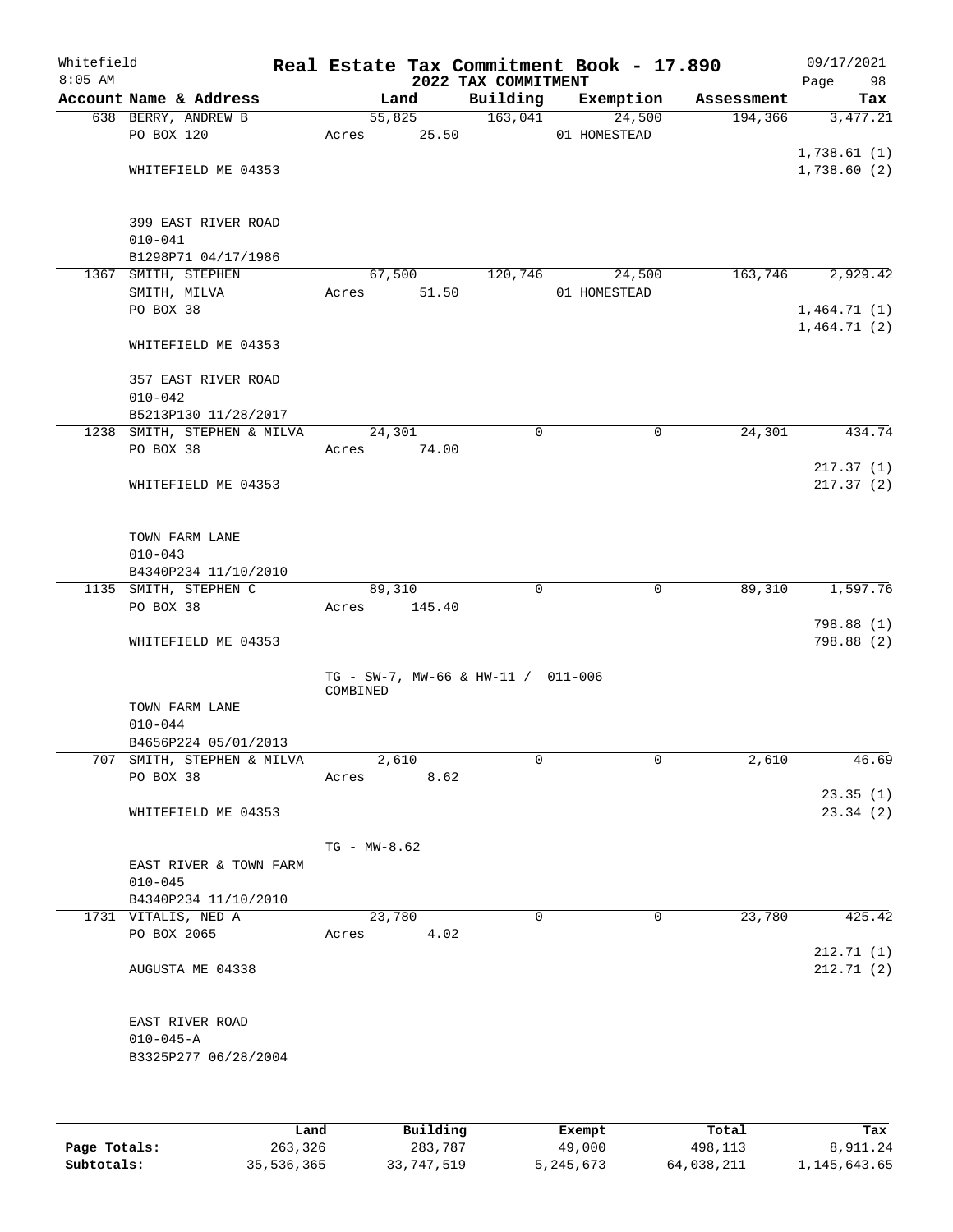| Whitefield<br>$8:05$ AM |                                       |                |          | 2022 TAX COMMITMENT | Real Estate Tax Commitment Book - 17.890 |            | 09/17/2021<br>Page<br>99 |
|-------------------------|---------------------------------------|----------------|----------|---------------------|------------------------------------------|------------|--------------------------|
|                         | Account Name & Address                |                | Land     | Building            | Exemption                                | Assessment | Tax                      |
|                         | 1742 SMITH, STEPHEN & MILVA           |                | 390      | $\mathsf{O}$        | $\Omega$                                 | 390        | 6.98                     |
|                         | PO BOX 38                             | Acres          | 1.87     |                     |                                          |            |                          |
|                         |                                       |                |          |                     |                                          |            | 3.49(1)                  |
|                         | WHITEFIELD ME 04353                   |                |          |                     |                                          |            | 3.49(2)                  |
|                         |                                       |                |          |                     |                                          |            |                          |
|                         |                                       |                |          |                     |                                          |            |                          |
|                         | TOWN FARM LANE                        |                |          |                     |                                          |            |                          |
|                         | $010 - 045 - B$                       |                |          |                     |                                          |            |                          |
|                         | B4340P234 11/01/2010                  |                |          |                     |                                          |            |                          |
|                         | 979 LINCOLN, MAHLON JR                |                | 30,300   | 79,173              | 30,380                                   | 79,093     | 1,414.97                 |
|                         | 394 EAST RIVER ROAD                   | Acres          | 1.70     |                     | 01 HOMESTEAD                             |            |                          |
|                         |                                       |                |          |                     | 05 VET EXEMPTION                         |            | 707.49(1)                |
|                         | WHITEFIELD ME 04353                   |                |          |                     |                                          |            | 707.48(2)                |
|                         |                                       |                |          |                     |                                          |            |                          |
|                         | 394 EAST RIVER ROAD                   |                |          |                     |                                          |            |                          |
|                         | $010 - 046$                           |                |          |                     |                                          |            |                          |
|                         | B1169P291 12/01/1983                  |                |          |                     |                                          |            |                          |
|                         | 1523 BERRY, ANDREW B                  |                | 74,250   | 144,968             | 0                                        | 219,218    | 3,921.81                 |
|                         | PO BOX 120                            | Acres          | 65.00    |                     |                                          |            |                          |
|                         |                                       |                |          |                     |                                          |            | 1,960.91(1)              |
|                         | WHITEFIELD ME 04353                   |                |          |                     |                                          |            | 1,960.90(2)              |
|                         |                                       |                |          |                     |                                          |            |                          |
|                         |                                       |                |          |                     |                                          |            |                          |
|                         | 55 TOWN FARM LANE                     |                |          |                     |                                          |            |                          |
|                         | $010 - 047$                           |                |          |                     |                                          |            |                          |
|                         | B1298P71 04/17/1986                   |                |          |                     |                                          |            |                          |
|                         | 1259 CONLEY, GAIL P                   |                | 22,550   | $\mathbf 0$         | $\mathbf 0$                              | 22,550     | 403.42                   |
|                         | CONLEY, STEPHEN                       | Acres          | 54.00    |                     |                                          |            |                          |
|                         | PO BOX 22                             |                |          |                     |                                          |            | 201.71(1)                |
|                         | WHITEFIELD ME 04353                   |                |          |                     |                                          |            | 201.71(2)                |
|                         |                                       |                |          |                     |                                          |            |                          |
|                         | EAST RIVER ROAD                       |                |          |                     |                                          |            |                          |
|                         | $010 - 048$                           |                |          |                     |                                          |            |                          |
|                         | B4628P193 02/12/2013                  |                |          |                     |                                          |            |                          |
|                         | 235 SMITH, STEPHEN & MILVA            |                | 9,212    | 0                   | $\mathbf 0$                              | 9,212      | 164.80                   |
|                         | PO BOX 38                             | Acres          | 25.00    |                     |                                          |            |                          |
|                         |                                       |                |          |                     |                                          |            | 82.40(1)                 |
|                         | WHITEFIELD ME 04353                   |                |          |                     |                                          |            | 82.40(2)                 |
|                         |                                       |                |          |                     |                                          |            |                          |
|                         |                                       | $TG - MW - 25$ |          |                     |                                          |            |                          |
|                         | EAST RIVER ROAD                       |                |          |                     |                                          |            |                          |
|                         | $010 - 049$                           |                |          |                     |                                          |            |                          |
|                         | B4340P234 11/10/2010                  |                |          |                     |                                          |            |                          |
| 1032                    | CUNNINGHAM, CLIFTON L<br>EST OF<br>JR |                | 11,500   | 0                   | 0                                        | 11,500     | 205.74                   |
|                         | CUNNINGHAM, JOANNE N                  | Acres          | 10.00    |                     |                                          |            |                          |
|                         | PER REP                               |                |          |                     |                                          |            |                          |
|                         | 169A SOUTH STREET                     |                |          |                     |                                          |            | 102.87(1)                |
|                         |                                       |                |          |                     |                                          |            | 102.87(2)                |
|                         | MARLBOROUGH MA 01742                  |                |          |                     |                                          |            |                          |
|                         |                                       |                |          |                     |                                          |            |                          |
|                         | EAST RIVER ROAD                       |                |          |                     |                                          |            |                          |
|                         | $010 - 049 - A$                       |                |          |                     |                                          |            |                          |
|                         | B4419P224 07/19/2011                  |                |          |                     |                                          |            |                          |
|                         |                                       |                |          |                     |                                          |            |                          |
|                         |                                       |                |          |                     |                                          |            |                          |
|                         |                                       | Land           | Building |                     | Exempt                                   | Total      | Tax                      |

**Page Totals:** 148,202 224,141 30,380 341,963 6,117.72 **Subtotals:** 35,684,567 33,971,660 5,276,053 64,380,174 1,151,761.37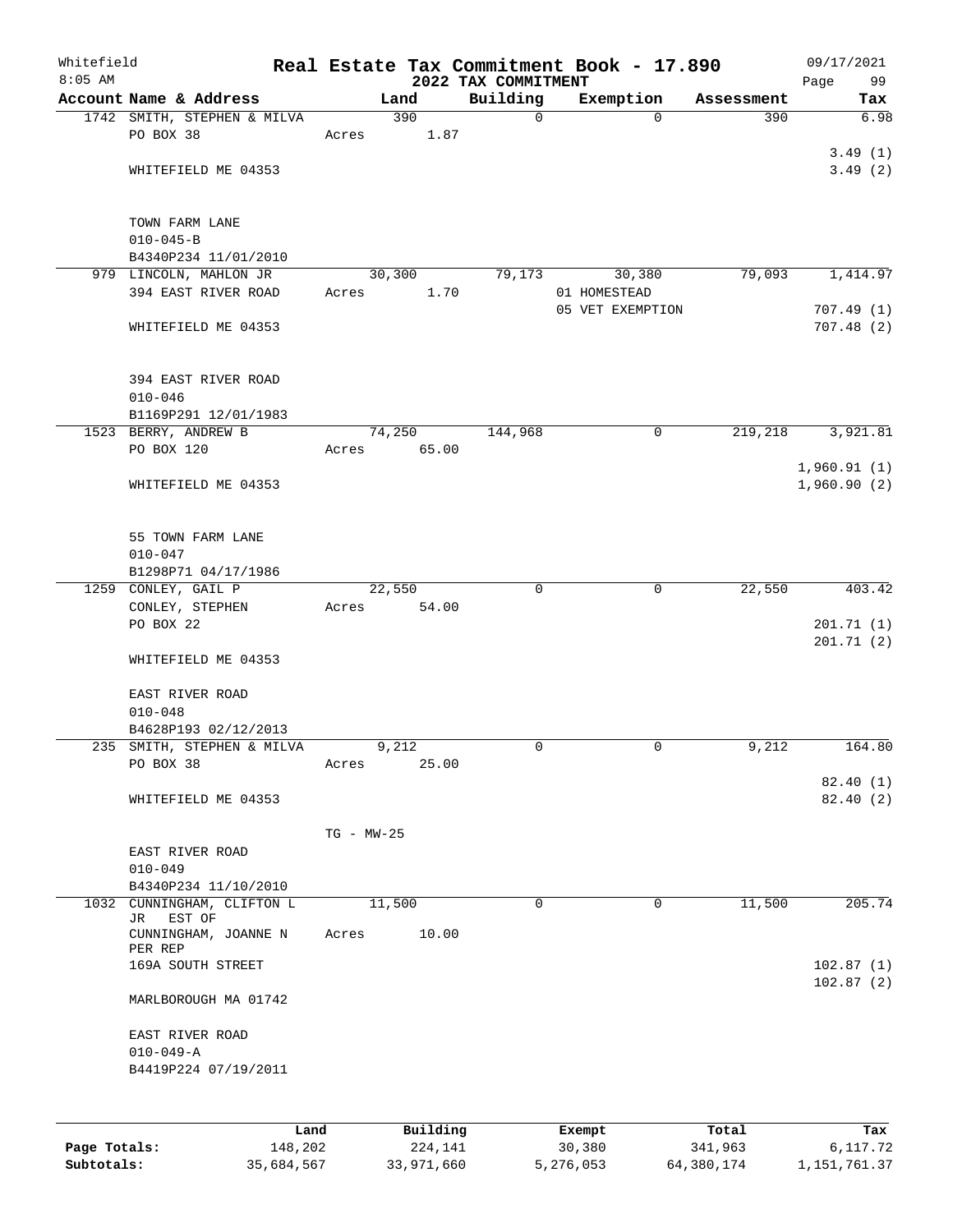| Whitefield   |                                                   |       |                 |                                 | Real Estate Tax Commitment Book - 17.890 |            | 09/17/2021                  |
|--------------|---------------------------------------------------|-------|-----------------|---------------------------------|------------------------------------------|------------|-----------------------------|
| $8:05$ AM    | Account Name & Address                            |       | Land            | 2022 TAX COMMITMENT<br>Building | Exemption                                | Assessment | Page<br>100<br>Tax          |
|              | 1304 MORSE, KATHERINE E LIFE                      |       | 57,750          | $\mathbf 0$                     | $\Omega$                                 | 57,750     | 1,033.15                    |
|              | ESTATE<br>CONDON, PETER A &<br><b>JERRET C</b>    | Acres | 52.00           |                                 |                                          |            |                             |
|              | 461 EAST RIVER ROAD                               |       |                 |                                 |                                          |            | 516.58(1)<br>516.57(2)      |
|              | WHITEFIELD ME 04353                               |       |                 |                                 |                                          |            |                             |
|              | EAST RIVER ROAD<br>$010 - 050$                    |       |                 |                                 |                                          |            |                             |
|              | B4288P295 06/21/2010                              |       |                 |                                 |                                          |            |                             |
|              | 423 CONDON, JON M                                 |       | 30,000          | 181,695                         | 24,500                                   | 187, 195   | 3,348.92                    |
|              | 466 EAST RIVER ROAD                               | Acres | 1.50            |                                 | 01 HOMESTEAD                             |            | 1,674.46(1)                 |
|              | WHITEFIELD ME 04353                               |       |                 |                                 |                                          |            | 1,674.46(2)                 |
|              | 466 EAST RIVER ROAD<br>$010 - 050 - A$            |       |                 |                                 |                                          |            |                             |
|              | B4390P161 04/11/2011                              |       |                 |                                 |                                          |            |                             |
|              | 622 WATERS, HENRY C III                           |       | 7,500           | 0                               | 0                                        | 7,500      | 134.18                      |
|              | WATERS, BEATRIZ                                   | Acres | 5.00            |                                 |                                          |            |                             |
|              | 2373 LAZY RIVER DRIVE                             |       |                 |                                 |                                          |            | 67.09(1)<br>67.09(2)        |
|              | RALEIGH NC 27630                                  |       |                 |                                 |                                          |            |                             |
|              | EAST RIVER ROAD                                   |       |                 |                                 |                                          |            |                             |
|              | $010 - 051$                                       |       |                 |                                 |                                          |            |                             |
|              | B5060P79 10/06/2016                               |       |                 | 9,058                           | 0                                        | 65,158     | 1,165.68                    |
|              | 1381 WATERS, HENRY C III<br>WATERS, BEATRIZ       | Acres | 56,100<br>49.00 |                                 |                                          |            |                             |
|              | 2373 LAZY RIVER DRIVE                             |       |                 |                                 |                                          |            | 582.84(1)<br>582.84 (2)     |
|              | RALEIGH NC 27630                                  |       |                 |                                 |                                          |            |                             |
|              | EAST RIVER ROAD                                   |       |                 |                                 |                                          |            |                             |
|              | $010 - 052$                                       |       |                 |                                 |                                          |            |                             |
|              | B4830P209 10/23/2014<br>1255 SWARTZENTRUBER, LEVI |       | 60,250          | 108,049                         | 0                                        | 168,299    | 3,010.87                    |
|              | SWARTZENTRUBER, ANNA                              | Acres | 51.00           |                                 |                                          |            |                             |
|              | 510 EAST RIVER ROAD                               |       |                 |                                 |                                          |            | 1,505.44(1)<br>1, 505.43(2) |
|              | WHITEFIELD ME 04353                               |       |                 |                                 |                                          |            |                             |
|              | 510 EAST RIVER ROAD                               |       |                 |                                 |                                          |            |                             |
|              | $010 - 053$                                       |       |                 |                                 |                                          |            |                             |
|              | B5649P98 08/12/2020<br>756 TORBERT, JAMES R       |       | 34,950          | 149,813                         | 0                                        | 184,763    | 3,305.41                    |
|              | 527 EAST RIVER ROAD                               | Acres | 4.80            |                                 |                                          |            |                             |
|              | WHITEFIELD ME 04353                               |       |                 |                                 |                                          |            | 1,652.71(1)<br>1,652.70(2)  |
|              | 528 EAST RIVER ROAD                               |       |                 |                                 |                                          |            |                             |
|              | $010 - 055$                                       |       |                 |                                 |                                          |            |                             |
|              | B5399P26 06/24/2019                               |       |                 |                                 |                                          |            |                             |
|              |                                                   |       |                 |                                 |                                          |            |                             |
|              | Land                                              |       | Building        |                                 | Exempt                                   | Total      | Tax                         |
| Page Totals: | 246,550                                           |       | 448,615         |                                 | 24,500                                   | 670,665    | 11,998.21                   |

**Subtotals:** 35,931,117 34,420,275 5,300,553 65,050,839 1,163,759.58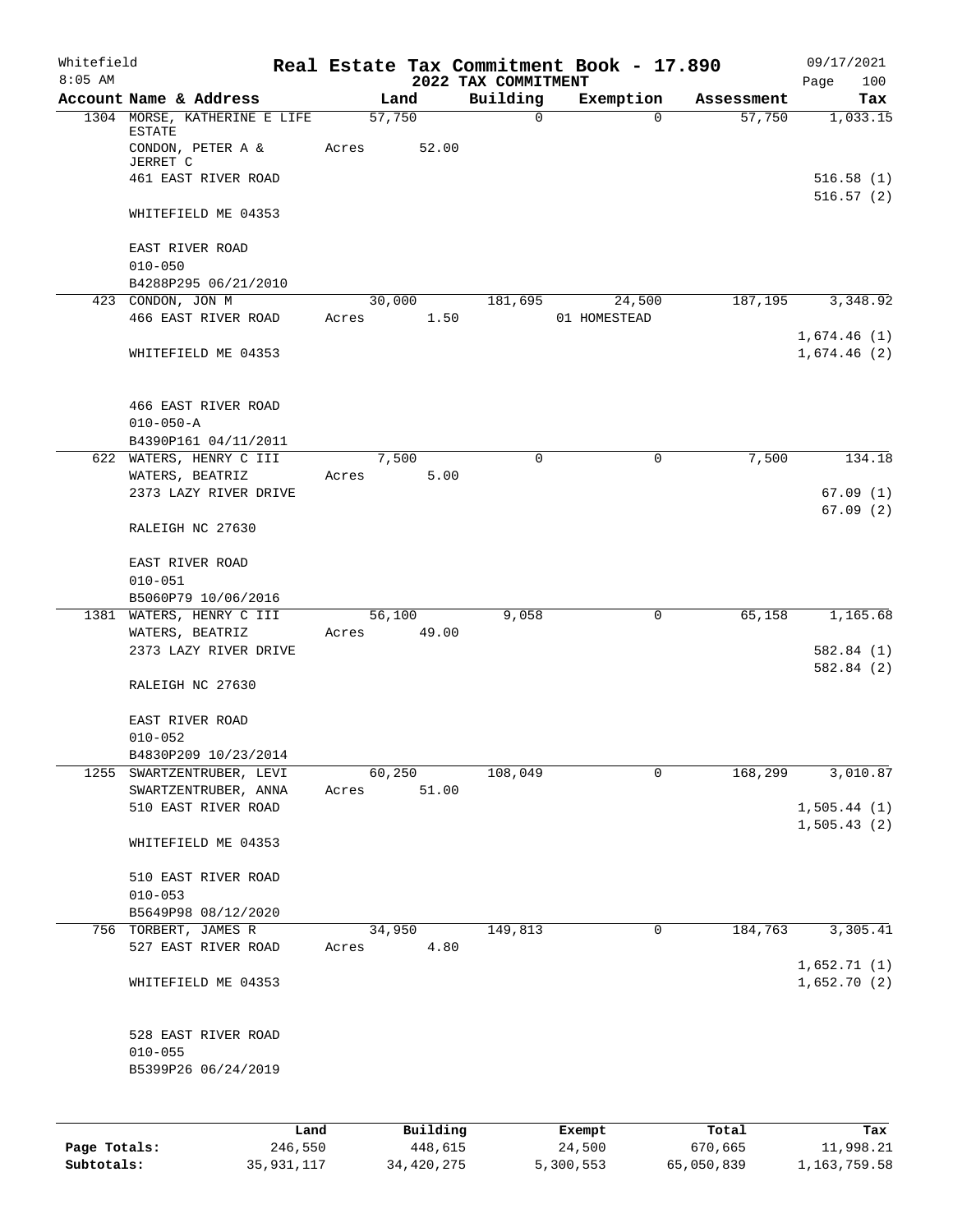| Whitefield<br>$8:05$ AM |                                           | Real Estate Tax Commitment Book - 17.890 | 2022 TAX COMMITMENT |              |            | 09/17/2021<br>101<br>Page |
|-------------------------|-------------------------------------------|------------------------------------------|---------------------|--------------|------------|---------------------------|
|                         | Account Name & Address                    | Land                                     | Building            | Exemption    | Assessment | Tax                       |
|                         | 957 BERINSKY, HELENE J                    | 49,371                                   | 0                   | $\Omega$     | 49,371     | 883.25                    |
|                         | 48 HILLCREST ROAD                         | 82.00<br>Acres                           |                     |              |            |                           |
|                         |                                           |                                          |                     |              |            | 441.63(1)                 |
|                         | WAKEFIELD RI 02879                        |                                          |                     |              |            | 441.62 (2)                |
|                         |                                           |                                          |                     |              |            |                           |
|                         |                                           | TG- SW-4, MW-53 & HW-10                  |                     |              |            |                           |
|                         | EAST RIVER ROAD                           |                                          |                     |              |            |                           |
|                         | $010 - 056$                               |                                          |                     |              |            |                           |
|                         | B658P273 03/17/1970                       |                                          |                     |              |            |                           |
|                         | 146 MITCHELL, CHRISTI A                   | 35,810                                   | 130,295             | 24,500       | 141,605    | 2,533.31                  |
|                         | 556 EAST RIVER ROAD                       | 5.70<br>Acres                            |                     | 01 HOMESTEAD |            |                           |
|                         |                                           |                                          |                     |              |            | 1,266.66(1)               |
|                         | WHITEFIELD ME 04353                       |                                          |                     |              |            | 1, 266.65(2)              |
|                         |                                           |                                          |                     |              |            |                           |
|                         |                                           |                                          |                     |              |            |                           |
|                         | 556 EAST RIVER ROAD                       |                                          |                     |              |            |                           |
|                         | $010 - 056 - A$                           |                                          |                     |              |            |                           |
|                         | B5381P298 05/13/2019 B2462P292 06/02/1999 |                                          |                     |              |            |                           |
|                         | 901 YODER, NOAH D                         | 63,250                                   | 131,194             | 24,500       | 169,944    | 3,040.30                  |
|                         | YODER, MATTIE M                           | 54.00<br>Acres                           |                     | 01 HOMESTEAD |            |                           |
|                         | 586 EAST RIVER ROAD                       |                                          |                     |              |            | 1,520.15(1)               |
|                         |                                           |                                          |                     |              |            | 1,520.15(2)               |
|                         | WHITEFIELD ME                             |                                          |                     |              |            |                           |
|                         | 04353-3511                                |                                          |                     |              |            |                           |
|                         | 586 EAST RIVER ROAD                       |                                          |                     |              |            |                           |
|                         | $010 - 057$                               |                                          |                     |              |            |                           |
|                         | B5170P113 08/16/2017                      |                                          |                     |              |            |                           |
|                         | 1244 HOSTETLER, DENNIS N                  | 28,600                                   | $\Omega$            | $\mathbf 0$  | 28,600     | 511.65                    |
|                         | HOSTETLER, AMELIA L                       | 34.00<br>Acres                           |                     |              |            |                           |
|                         | 599 EAST RIVER ROAD                       |                                          |                     |              |            | 255.83(1)                 |
|                         |                                           |                                          |                     |              |            | 255.82(2)                 |
|                         | WHITEFIELD ME 04353                       |                                          |                     |              |            |                           |
|                         |                                           |                                          |                     |              |            |                           |
|                         | EAST RIVER ROAD                           |                                          |                     |              |            |                           |
|                         | $010 - 058$                               |                                          |                     |              |            |                           |
|                         | B5088P30 12/16/2016                       |                                          |                     |              |            |                           |
|                         | 212 HOSTETLER, DENNIS N                   | 51,690                                   | 10,952              | 0            | 62,642     | 1,120.67                  |
|                         | HOSTETLER, AMELIA L                       | 37.60<br>Acres                           |                     |              |            |                           |
|                         | 599 EAST RIVER ROAD                       |                                          |                     |              |            | 560.34(1)                 |
|                         |                                           |                                          |                     |              |            | 560.33(2)                 |
|                         | WHITEFIELD ME 04353                       |                                          |                     |              |            |                           |
|                         |                                           |                                          |                     |              |            |                           |
|                         | 640 EAST RIVER ROAD                       |                                          |                     |              |            |                           |
|                         | $010 - 059$                               |                                          |                     |              |            |                           |
|                         | B5088P30 12/16/2016                       |                                          |                     |              |            |                           |
|                         | 950 JACKSON, GLENDON                      | 36,290                                   | 18,704              | 0            | 54,994     | 983.84                    |
|                         | 9 HAIG PLACE, APT. #406 Acres             | 6.30                                     |                     |              |            |                           |
|                         |                                           |                                          |                     |              |            | 491.92 (1)                |
|                         | DUNEDIN FL 34698                          |                                          |                     |              |            | 491.92 (2)                |
|                         |                                           |                                          |                     |              |            |                           |
|                         |                                           |                                          |                     |              |            |                           |
|                         | 652 EAST RIVER ROAD                       |                                          |                     |              |            |                           |
|                         | $010 - 060$                               |                                          |                     |              |            |                           |
|                         | B4146P58 05/26/2009                       |                                          |                     |              |            |                           |
|                         |                                           |                                          |                     |              |            |                           |
|                         |                                           |                                          |                     |              |            |                           |
|                         |                                           |                                          |                     |              |            |                           |

|              | Land         | Building   | Exempt    | Total      | Tax          |
|--------------|--------------|------------|-----------|------------|--------------|
| Page Totals: | 265,011      | 291,145    | 49,000    | 507,156    | 9,073.02     |
| Subtotals:   | 36, 196, 128 | 34,711,420 | 5,349,553 | 65,557,995 | 1,172,832.60 |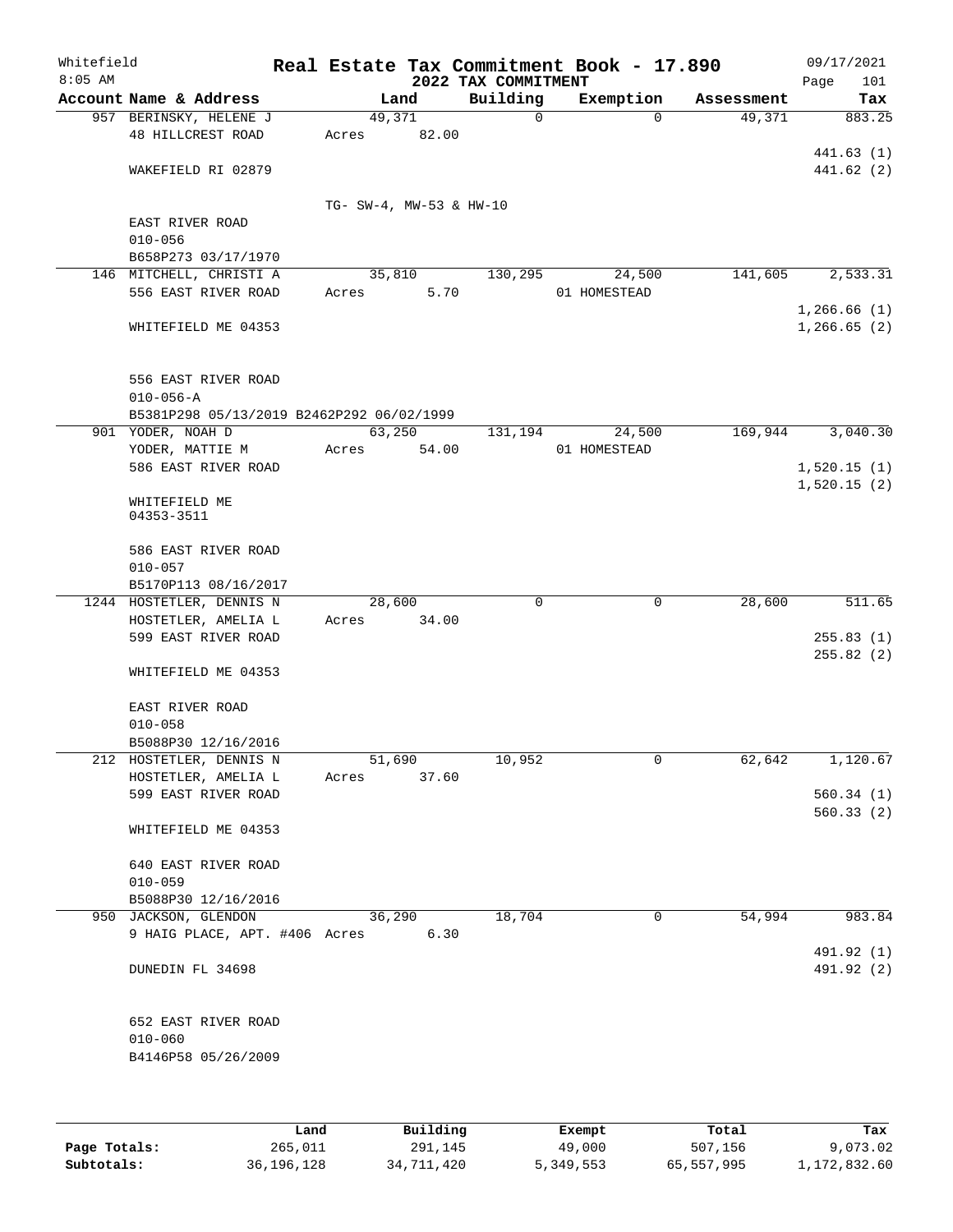| Whitefield<br>$8:05$ AM |                                                                        |         |       | 2022 TAX COMMITMENT | Real Estate Tax Commitment Book - 17.890 |            | 09/17/2021<br>Page<br>102 |
|-------------------------|------------------------------------------------------------------------|---------|-------|---------------------|------------------------------------------|------------|---------------------------|
|                         | Account Name & Address                                                 |         | Land  | Building            | Exemption                                | Assessment | Tax                       |
|                         | 1332 JACKSON, DAVID & ROSE                                             | 78,250  |       | 127,000             | $\Omega$                                 | 205, 250   | 3,671.92                  |
|                         | 670 EAST RIVER ROAD                                                    | Acres   | 73.00 |                     |                                          |            |                           |
|                         |                                                                        |         |       |                     |                                          |            | 1,835.96(1)               |
|                         | WHITEFIELD ME 04353                                                    |         |       |                     |                                          |            | 1,835.96(2)               |
|                         |                                                                        |         |       |                     |                                          |            |                           |
|                         |                                                                        |         |       |                     |                                          |            |                           |
|                         | 670 EAST RIVER ROAD                                                    |         |       |                     |                                          |            |                           |
|                         | $010 - 061$                                                            |         |       |                     |                                          |            |                           |
|                         | 1027 JACKSON, GLENDON                                                  | 32,930  |       | $\mathbf 0$         | 0                                        | 32,930     | 589.12                    |
|                         | 9 HAIG PLACE, APT. #406 Acres                                          |         | 14.60 |                     |                                          |            |                           |
|                         | DUNEDIN FL 34698                                                       |         |       |                     |                                          |            | 294.56(1)<br>294.56(2)    |
|                         |                                                                        |         |       |                     |                                          |            |                           |
|                         |                                                                        |         |       |                     |                                          |            |                           |
|                         | EAST RIVER ROAD                                                        |         |       |                     |                                          |            |                           |
|                         | $010 - 062$                                                            |         |       |                     |                                          |            |                           |
|                         | B4146P58 05/26/2009                                                    |         |       |                     |                                          |            |                           |
|                         | 892 JACKSON, DAVID W                                                   |         | 9,900 | $\mathbf 0$         | $\mathbf 0$                              | 9,900      | 177.11                    |
|                         | 670 EAST RIVER ROAD                                                    | Acres   | 8.00  |                     |                                          |            |                           |
|                         |                                                                        |         |       |                     |                                          |            | 88.56 (1)                 |
|                         | WHITEFIELD ME 04353                                                    |         |       |                     |                                          |            | 88.55(2)                  |
|                         |                                                                        |         |       |                     |                                          |            |                           |
|                         |                                                                        |         |       |                     |                                          |            |                           |
|                         | EAST RIVER ROAD                                                        |         |       |                     |                                          |            |                           |
|                         | $010 - 063$                                                            |         |       |                     |                                          |            |                           |
|                         | B2445P19 04/01/1999                                                    |         |       |                     |                                          |            |                           |
|                         | 805 JACKSON, DAVID W                                                   | 44,411  |       | 13,855              | $\mathbf 0$                              | 58,266     | 1,042.38                  |
|                         | 670 EAST RIVER ROAD                                                    | Acres   | 42.94 |                     |                                          |            |                           |
|                         |                                                                        |         |       |                     |                                          |            | 521.19(1)                 |
|                         | WHITEFIELD ME 04353                                                    |         |       |                     |                                          |            | 521.19(2)                 |
|                         |                                                                        |         |       |                     |                                          |            |                           |
|                         | HEATH ROAD                                                             |         |       |                     |                                          |            |                           |
|                         | $010 - 064$                                                            |         |       |                     |                                          |            |                           |
|                         | 997 JACKSON, DANIEL R                                                  | 30,840  |       | 156,589             | 24,500                                   | 162,929    | 2,914.80                  |
|                         | 419 HEATH ROAD                                                         | Acres   | 2.06  |                     | 01 HOMESTEAD                             |            |                           |
|                         |                                                                        |         |       |                     |                                          |            | 1,457.40(1)               |
|                         | WHITEFIELD ME 04353                                                    |         |       |                     |                                          |            | 1,457.40(2)               |
|                         | 3527                                                                   |         |       |                     |                                          |            |                           |
|                         |                                                                        |         |       |                     |                                          |            |                           |
|                         |                                                                        |         |       |                     |                                          |            |                           |
|                         | 400 HEATH ROAD                                                         |         |       |                     |                                          |            |                           |
|                         | $010 - 064 - A$<br>B4417P132 07/13/2011 B3505P249 06/27/2005 B3304P302 |         |       |                     |                                          |            |                           |
|                         | 03/11/2004                                                             |         |       |                     |                                          |            |                           |
|                         | 1452 JACKSON, DAVID W                                                  | 56, 263 |       | $\Omega$            | $\Omega$                                 | 56,263     | 1,006.55                  |
|                         | 670 EAST RIVER ROAD                                                    | Acres   | 49.25 |                     |                                          |            |                           |
|                         |                                                                        |         |       |                     |                                          |            | 503.28(1)                 |
|                         | WHITEFIELD ME 04353                                                    |         |       |                     |                                          |            | 503.27(2)                 |
|                         |                                                                        |         |       |                     |                                          |            |                           |
|                         |                                                                        |         |       |                     |                                          |            |                           |
|                         | HEATH ROAD                                                             |         |       |                     |                                          |            |                           |
|                         | $010 - 065$                                                            |         |       |                     |                                          |            |                           |
|                         |                                                                        |         |       |                     |                                          |            |                           |

|              | Land       | Building   | Exempt    | Total      | Tax          |
|--------------|------------|------------|-----------|------------|--------------|
| Page Totals: | 252,594    | 297,444    | 24,500    | 525,538    | 9,401.88     |
| Subtotals:   | 36,448,722 | 35,008,864 | 5,374,053 | 66,083,533 | 1,182,234.48 |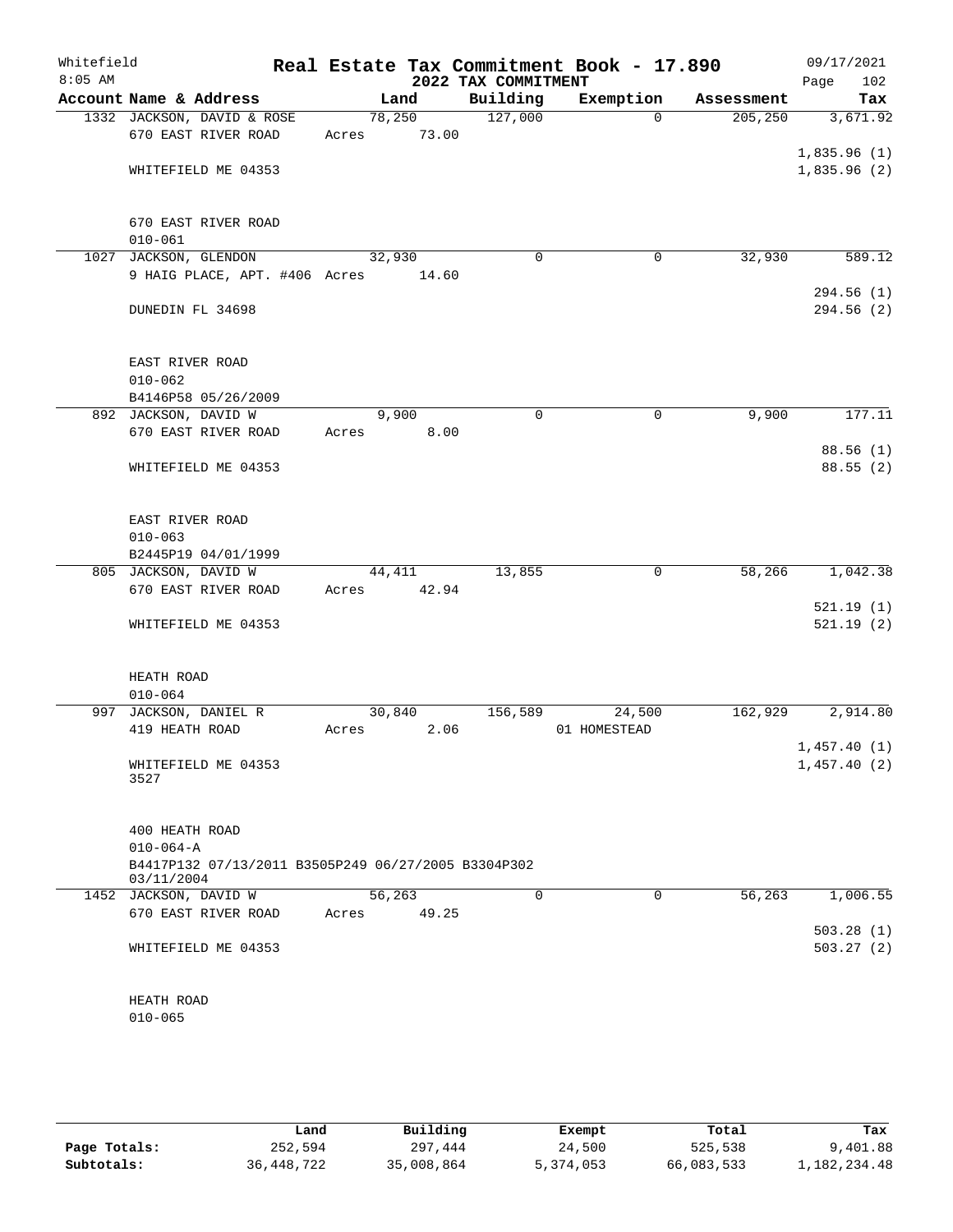| Whitefield<br>$8:05$ AM    |                               |                       |                       | 2022 TAX COMMITMENT | Real Estate Tax Commitment Book - 17.890 |                       | 09/17/2021<br>103<br>Page |
|----------------------------|-------------------------------|-----------------------|-----------------------|---------------------|------------------------------------------|-----------------------|---------------------------|
|                            | Account Name & Address        |                       | Land                  | Building            | Exemption                                | Assessment            | Tax                       |
|                            | 556 DELISLE, CHRISTOPHER M    |                       | 31,875                | 185,327             | 24,500                                   | 192,702               | 3,447.44                  |
|                            | & TARA R                      |                       |                       |                     |                                          |                       |                           |
|                            | 377 HEATH ROAD                | Acres                 | 2.75                  |                     | 01 HOMESTEAD                             |                       |                           |
|                            |                               |                       |                       |                     |                                          |                       | 1,723.72(1)               |
|                            | WHITEFIELD ME 04353           |                       |                       |                     |                                          |                       | 1,723.72(2)               |
|                            | 377 HEATH ROAD                |                       |                       |                     |                                          |                       |                           |
|                            | $010 - 065 - A$               |                       |                       |                     |                                          |                       |                           |
|                            | B3355P23 08/25/2004           |                       |                       |                     |                                          |                       |                           |
|                            | 649 DELISLE, CHRISTOPHER      |                       | 43,750                | $\Omega$            | $\Omega$                                 | 43,750                | 782.69                    |
|                            | DELISLE, TARA                 | Acres                 | 30.00                 |                     |                                          |                       |                           |
|                            | 377 HEATH ROAD                |                       |                       |                     |                                          |                       | 391.35(1)<br>391.34 (2)   |
|                            | WHITEFIELD ME 04353           |                       |                       |                     |                                          |                       |                           |
|                            | HEATH ROAD                    |                       |                       |                     |                                          |                       |                           |
|                            | $011 - 001$                   |                       |                       |                     |                                          |                       |                           |
|                            | B5179P58 09/05/2017           |                       |                       |                     |                                          |                       |                           |
|                            | 370 RADONIS, KEITH            |                       | 66,100                | 302,978             | 24,500                                   | 344,578               | 6,164.50                  |
|                            | RADONIS, VALORI J             | Acres                 | 49.00                 |                     | 01 HOMESTEAD                             |                       |                           |
|                            | 295 HEATH ROAD                |                       |                       |                     |                                          |                       | 3,082.25(1)               |
|                            | WHITEFIELD ME 04353           |                       |                       |                     |                                          |                       | 3,082.25(2)               |
|                            | 295 HEATH ROAD                |                       |                       |                     |                                          |                       |                           |
|                            | $011 - 002$                   |                       |                       |                     |                                          |                       |                           |
|                            | B4989P42 03/24/2016           |                       |                       |                     |                                          |                       |                           |
|                            | 246 HEATH, JOSEPH R HEIRS     |                       | 43,100                | 0                   | 0                                        | 43,100                | 771.06                    |
|                            | C/O CHERYL & JOSEPH<br>HEATH  | Acres                 | 29.00                 |                     |                                          |                       |                           |
|                            | 27 HEATH ROAD                 |                       |                       |                     |                                          |                       | 385.53(1)                 |
|                            | PITTSTON ME 04345             |                       |                       |                     |                                          |                       | 385.53(2)                 |
|                            | HEATH ROAD                    |                       |                       |                     |                                          |                       |                           |
|                            | $011 - 003$                   |                       |                       |                     |                                          |                       |                           |
|                            | B534P221 05/31/1957           |                       |                       |                     |                                          |                       |                           |
| 145                        | MAGUIRE, ANN MARIE<br>TRUSTEE |                       | 58,690                | 81,467              | 0                                        | 140,157               | 2,507.41                  |
|                            | MAGUIRE, ANN MARIE<br>TRUST   | Acres                 | 37.60                 |                     |                                          |                       |                           |
|                            | PO BOX 364                    |                       |                       |                     |                                          |                       | 1, 253.71(1)              |
|                            | SWANS ISLAND ME 04685         |                       |                       |                     |                                          |                       | 1, 253.70(2)              |
|                            |                               |                       |                       |                     |                                          |                       |                           |
|                            | 235 HEATH ROAD                |                       |                       |                     |                                          |                       |                           |
|                            | $011 - 004$                   |                       |                       |                     |                                          |                       |                           |
|                            | B5252P47 04/24/2018           |                       |                       |                     |                                          |                       |                           |
|                            | 1407 CONLEY, GAIL P           |                       | 9,185                 | 0                   | 0                                        | 9,185                 | 164.32                    |
|                            | CONLEY, STEPHEN               | Acres                 | 16.50                 |                     |                                          |                       |                           |
|                            | PO BOX 22                     |                       |                       |                     |                                          |                       | 82.16(1)                  |
|                            | WHITEFIELD ME 04353           |                       |                       |                     |                                          |                       | 82.16(2)                  |
|                            | HEATH ROAD, OFF OF            |                       |                       |                     |                                          |                       |                           |
|                            | $011 - 005$                   |                       |                       |                     |                                          |                       |                           |
|                            | B4628P193 02/12/2013          |                       |                       |                     |                                          |                       |                           |
|                            |                               | Land                  | Building              |                     | Exempt                                   | Total                 | Tax                       |
| Page Totals:<br>Subtotals: |                               | 252,700<br>36,701,422 | 569,772<br>35,578,636 |                     | 49,000<br>5,423,053                      | 773,472<br>66,857,005 | 13,837.42<br>1,196,071.90 |
|                            |                               |                       |                       |                     |                                          |                       |                           |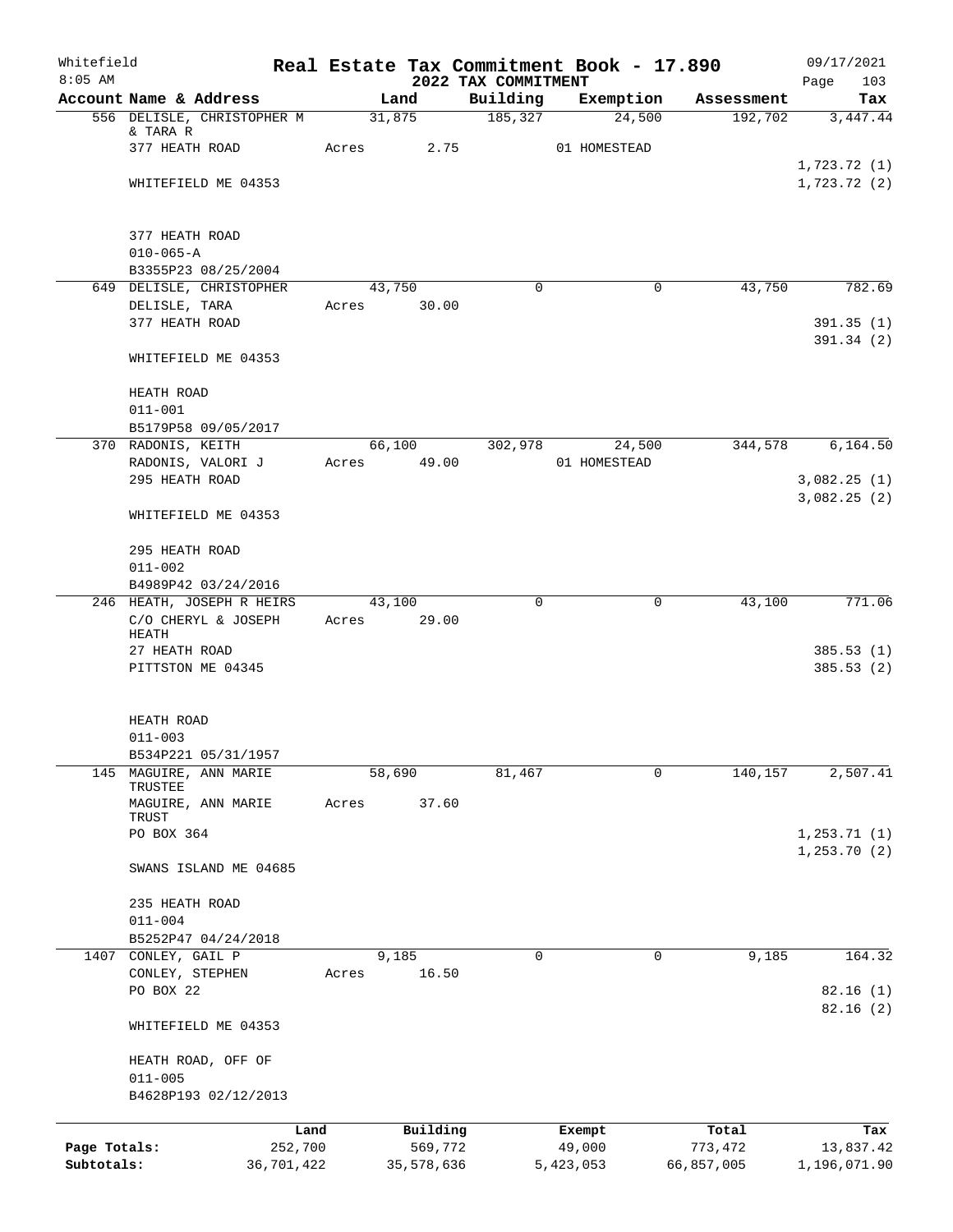| Whitefield   |                                         |                 |                 |                     |                                 | Real Estate Tax Commitment Book - 17.890 |                  | 09/17/2021                  |
|--------------|-----------------------------------------|-----------------|-----------------|---------------------|---------------------------------|------------------------------------------|------------------|-----------------------------|
| $8:05$ AM    | Account Name & Address                  |                 |                 | Land                | 2022 TAX COMMITMENT<br>Building | Exemption                                | Assessment       | Page<br>104<br>Tax          |
|              | 1569 BERTRAND, RAYMOND D                |                 | 79,750          |                     | $\mathbf 0$                     | $\Omega$                                 | 79,750           | 1,426.73                    |
|              | 679 PLYMOUTH ST                         |                 | Acres           | 96.00               |                                 |                                          |                  |                             |
|              |                                         |                 |                 |                     |                                 |                                          |                  | 713.37(1)                   |
|              | MIDDLEBORO MA 02346                     |                 |                 |                     |                                 |                                          |                  | 713.36(2)                   |
|              |                                         |                 |                 |                     |                                 |                                          |                  |                             |
|              | HEATH ROAD                              |                 |                 |                     |                                 |                                          |                  |                             |
|              | $011 - 007$                             |                 |                 |                     |                                 |                                          |                  |                             |
|              | B5495P152 02/28/2020                    |                 |                 |                     |                                 |                                          |                  |                             |
|              | 998 DUBE, DYLAN M<br>53 HEATH ROAD      |                 | 37,442<br>Acres | 7.74                | 92,880                          | 0                                        | 130,322          | 2,331.46                    |
|              |                                         |                 |                 |                     |                                 |                                          |                  | 1, 165.73(1)                |
|              | WHITEFIELD ME 04353                     |                 |                 |                     |                                 |                                          |                  | 1, 165.73(2)                |
|              |                                         |                 |                 |                     |                                 |                                          |                  |                             |
|              | 53 HEATH ROAD                           |                 |                 |                     |                                 |                                          |                  |                             |
|              | $011 - 010$                             |                 |                 |                     |                                 |                                          |                  |                             |
|              | B5483P72 01/23/2020                     |                 |                 |                     |                                 |                                          |                  |                             |
|              | 154 PAULSON, NANCY J                    |                 | 34,500          |                     | 141,645                         | 24,500                                   | 151,645          | 2,712.93                    |
|              | 137 HEATH ROAD                          |                 | Acres           | 4.50                |                                 | 01 HOMESTEAD                             |                  | 1,356.47(1)                 |
|              | WHITEFIELD ME 04353                     |                 |                 |                     |                                 |                                          |                  | 1,356.46(2)                 |
|              |                                         |                 |                 |                     |                                 |                                          |                  |                             |
|              |                                         |                 |                 |                     |                                 |                                          |                  |                             |
|              | 137 HEATH ROAD<br>$011 - 010 - A$       |                 |                 |                     |                                 |                                          |                  |                             |
|              | B3541P1 08/22/2005                      |                 |                 |                     |                                 |                                          |                  |                             |
|              | 1406 SANBORN, STEPHEN &                 |                 | 24,875          |                     | $\mathbf 0$                     | $\mathbf 0$                              | 24,875           | 445.01                      |
|              | CAROL<br>PO BOX 229                     |                 | Acres           | 4.75                |                                 |                                          |                  |                             |
|              |                                         |                 |                 |                     |                                 |                                          |                  | 222.51(1)                   |
|              | DRESDEN ME 04342                        |                 |                 |                     |                                 |                                          |                  | 222.50(2)                   |
|              |                                         |                 |                 |                     |                                 |                                          |                  |                             |
|              | HEATH ROAD                              |                 |                 |                     |                                 |                                          |                  |                             |
|              | $011 - 010 - B$                         |                 |                 |                     |                                 |                                          |                  |                             |
|              | B2688P50 06/11/2001                     |                 |                 |                     |                                 |                                          |                  |                             |
| 313          | CHAPMAN, KENNETH S<br>ESTATE            |                 | 30,540          |                     | 101,819                         | 0                                        | 132,359          | 2,367.90                    |
|              | FOSTER, SHEILA MAE PER                  |                 | Acres           | 1.86                |                                 |                                          |                  |                             |
|              | REP                                     |                 |                 |                     |                                 |                                          |                  |                             |
|              | 538 LAUREL HILL ROAD                    |                 |                 |                     |                                 |                                          |                  | 1,183.95(1)<br>1, 183.95(2) |
|              | NORWICH CT 06360                        |                 |                 |                     |                                 |                                          |                  |                             |
|              |                                         |                 |                 |                     |                                 |                                          |                  |                             |
|              | 93 HEATH ROAD                           |                 |                 |                     |                                 |                                          |                  |                             |
|              | $011 - 010 - C$<br>B5582P211 09/11/2020 |                 |                 |                     |                                 |                                          |                  |                             |
|              | 1860 RICHARDS, JONATHAN L &             |                 | 25,562          |                     | $\mathbf 0$                     | 0                                        | 25,562           | 457.30                      |
|              | MARLENE M                               |                 |                 |                     |                                 |                                          |                  |                             |
|              | 241 BARTON ROAD                         |                 | Acres           | 5.39                |                                 |                                          |                  | 228.65(1)                   |
|              | WINDSOR ME 04363                        |                 |                 |                     |                                 |                                          |                  | 228.65(2)                   |
|              |                                         |                 |                 |                     |                                 |                                          |                  |                             |
|              |                                         |                 |                 |                     |                                 |                                          |                  |                             |
|              | 39 HEATH ROAD<br>$011 - 010 - D$        |                 |                 |                     |                                 |                                          |                  |                             |
|              | B4291P4 06/28/2010                      |                 |                 |                     |                                 |                                          |                  |                             |
|              |                                         |                 |                 |                     |                                 |                                          |                  |                             |
| Page Totals: |                                         | Land<br>232,669 |                 | Building<br>336,344 |                                 | Exempt<br>24,500                         | Total<br>544,513 | Tax<br>9,741.33             |
| Subtotals:   |                                         | 36,934,091      |                 | 35, 914, 980        |                                 | 5, 447, 553                              | 67,401,518       | 1,205,813.23                |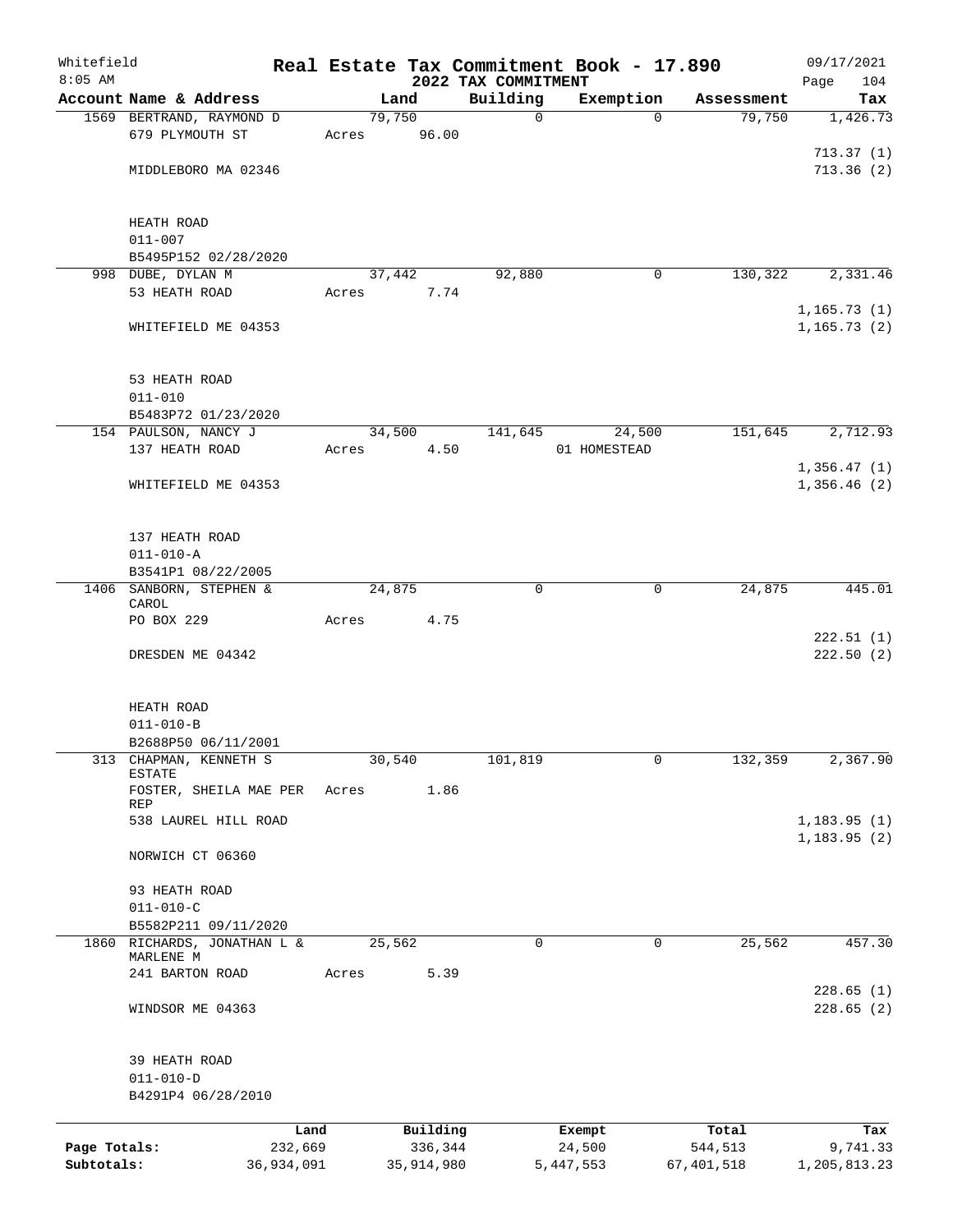| Whitefield<br>$8:05$ AM |                                                  |                    |        | 2022 TAX COMMITMENT | Real Estate Tax Commitment Book - 17.890 |            | 09/17/2021<br>Page<br>105  |
|-------------------------|--------------------------------------------------|--------------------|--------|---------------------|------------------------------------------|------------|----------------------------|
|                         | Account Name & Address                           |                    | Land   | Building            | Exemption                                | Assessment | Tax                        |
|                         | 1876 RAFTERY, RYAN P & GRACE                     | 73,185             |        | 1,696               | $\Omega$                                 | 74,881     | 1,339.62                   |
|                         | т<br>130 MORTON ROAD                             | Acres              | 82.87  |                     |                                          |            |                            |
|                         |                                                  |                    |        |                     |                                          |            | 669.81(1)                  |
|                         | YARMOUTH ME 04096                                |                    |        |                     |                                          |            | 669.81 (2)                 |
|                         |                                                  |                    |        |                     |                                          |            |                            |
|                         |                                                  |                    |        |                     |                                          |            |                            |
|                         | 75 HEATH ROAD                                    |                    |        |                     |                                          |            |                            |
|                         | $011 - 010 - E$                                  |                    |        |                     |                                          |            |                            |
|                         | B4905P86 07/08/2015                              |                    |        |                     |                                          |            |                            |
|                         | 1118 NYE, CAROLINE P &<br>FRANCIS, CHRISTOPHER J |                    | 57,933 | 101,018             | 24,500                                   | 134,451    | 2,405.33                   |
|                         | 156 HEATH ROAD                                   | Acres              | 96.00  |                     | 01 HOMESTEAD                             |            |                            |
|                         |                                                  |                    |        |                     |                                          |            | 1,202.67(1)                |
|                         | WHITEFIELD ME 04353                              |                    |        |                     |                                          |            | 1,202.66(2)                |
|                         |                                                  |                    |        |                     |                                          |            |                            |
|                         |                                                  | TG - SW-17 & MW-56 |        |                     |                                          |            |                            |
|                         | 156 HEATH ROAD                                   |                    |        |                     |                                          |            |                            |
|                         | $011 - 012$                                      |                    |        |                     |                                          |            |                            |
|                         | B4091P160 01/26/2009<br>1022 MAGUIRE, ANN MARIE  | 62,795             |        | $\Omega$            | $\mathbf 0$                              | 62,795     | 1,123.40                   |
|                         | PO BOX 364                                       | Acres 62.09        |        |                     |                                          |            |                            |
|                         |                                                  |                    |        |                     |                                          |            | 561.70(1)                  |
|                         | SWANS ISLAND ME 04685                            |                    |        |                     |                                          |            | 561.70(2)                  |
|                         |                                                  |                    |        |                     |                                          |            |                            |
|                         |                                                  |                    |        |                     |                                          |            |                            |
|                         | HEATH ROAD                                       |                    |        |                     |                                          |            |                            |
|                         | $011 - 013$                                      |                    |        |                     |                                          |            |                            |
|                         | 1869 ROBINS, CHRISTOPHER A                       |                    | 48,368 | 169,388             | 0                                        | 217,756    | 3,895.65                   |
|                         | ROBINS, CAROL P                                  | Acres 21.72        |        |                     |                                          |            |                            |
|                         | 228 HEATH ROAD                                   |                    |        |                     |                                          |            | 1,947.83(1)<br>1,947.82(2) |
|                         | WHITEFIELD ME 04353                              |                    |        |                     |                                          |            |                            |
|                         |                                                  |                    |        |                     |                                          |            |                            |
|                         | 228 HEATH ROAD                                   |                    |        |                     |                                          |            |                            |
|                         | $011 - 013 - A$                                  |                    |        |                     |                                          |            |                            |
|                         | B4546P48 07/17/2012                              |                    |        |                     |                                          |            |                            |
|                         | 262 AASE, H TODD                                 | 30,922             |        | 0                   | 0                                        | 30,922     | 553.19                     |
|                         | RICHARDS, DANIEL W                               | Acres              | 12.09  |                     |                                          |            |                            |
|                         | 4840 W MONTARA CIRCLE                            |                    |        |                     |                                          |            | 276.60(1)<br>276.59(2)     |
|                         | LAS VEGAS NV 89121                               |                    |        |                     |                                          |            |                            |
|                         |                                                  |                    |        |                     |                                          |            |                            |
|                         | HEATH ROAD                                       |                    |        |                     |                                          |            |                            |
|                         | $011 - 014$                                      |                    |        |                     |                                          |            |                            |
|                         | B1647P20 09/24/1990                              |                    |        |                     |                                          |            |                            |
|                         | 1067 SIMMONS, CHARLES A                          | 20,945             |        | $\mathbf 0$         | $\mathbf 0$                              | 20,945     | 374.71                     |
|                         | PO BOX 261                                       | Acres              | 2.13   |                     |                                          |            |                            |
|                         |                                                  |                    |        |                     |                                          |            | 187.36 (1)                 |
|                         | NOBLEBORO ME 04555                               |                    |        |                     |                                          |            | 187.35(2)                  |
|                         |                                                  |                    |        |                     |                                          |            |                            |
|                         | HEATH ROAD                                       |                    |        |                     |                                          |            |                            |
|                         | $011 - 014 - A$                                  |                    |        |                     |                                          |            |                            |
|                         | B5490P8 11/18/2019                               |                    |        |                     |                                          |            |                            |
|                         |                                                  |                    |        |                     |                                          |            |                            |
|                         |                                                  |                    |        |                     |                                          |            |                            |
|                         |                                                  |                    |        |                     |                                          |            |                            |

|              | Land         | Building   | Exempt    | Total      | Tax          |
|--------------|--------------|------------|-----------|------------|--------------|
| Page Totals: | 294,148      | 272,102    | 24,500    | 541,750    | 9,691.90     |
| Subtotals:   | 37, 228, 239 | 36,187,082 | 5,472,053 | 67,943,268 | 1,215,505.13 |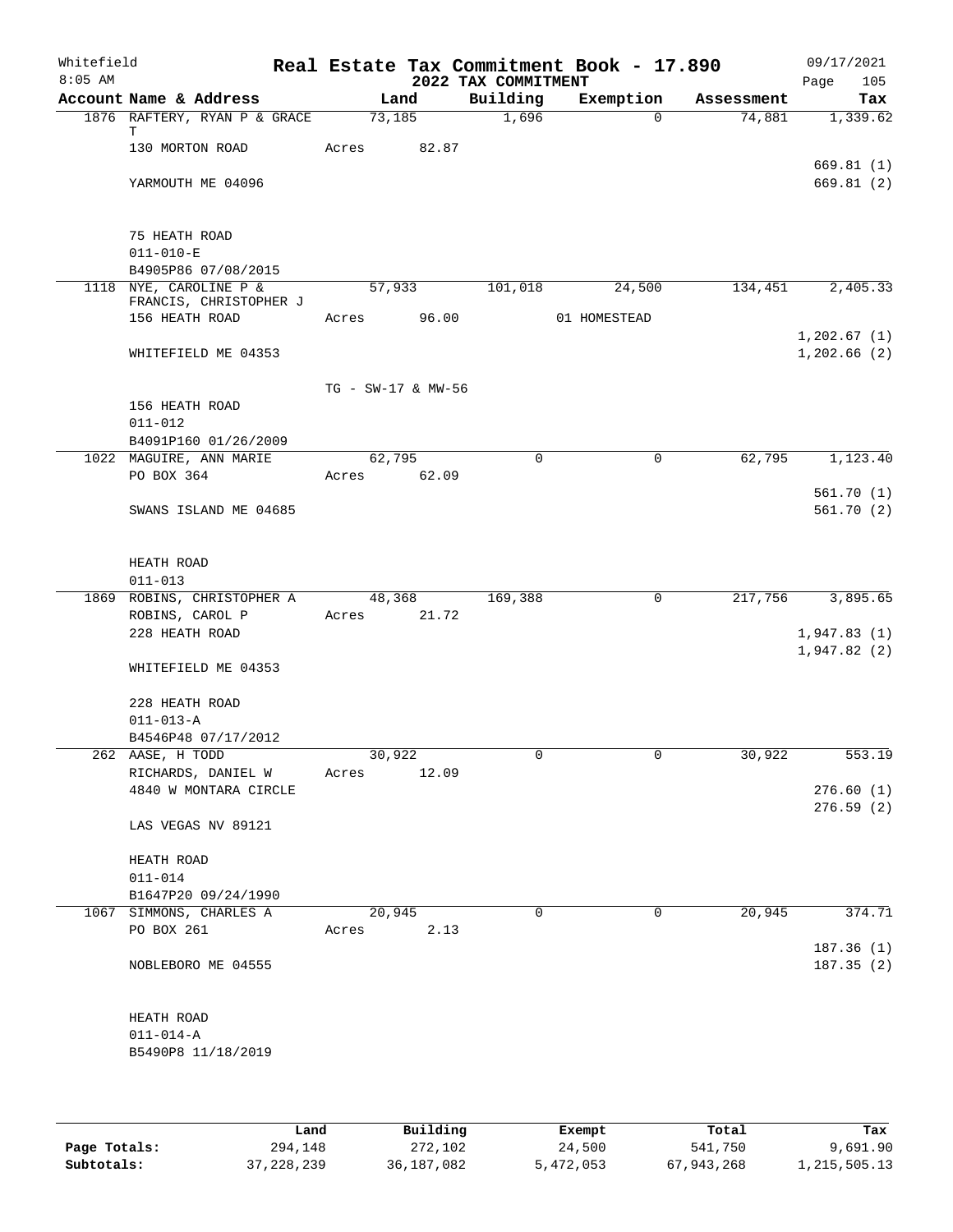| Whitefield   |                                             |         |                     |                                 | Real Estate Tax Commitment Book - 17.890 |                  | 09/17/2021                 |
|--------------|---------------------------------------------|---------|---------------------|---------------------------------|------------------------------------------|------------------|----------------------------|
| $8:05$ AM    | Account Name & Address                      |         | Land                | 2022 TAX COMMITMENT<br>Building | Exemption                                | Assessment       | Page<br>106<br>Tax         |
|              | 1273 BLAKE, EARL C & GALE M                 |         | 30,780              | 104,870                         | $\Omega$                                 | 135,650          | 2,426.78                   |
|              | 256 HEATH ROAD                              | Acres   | 2.02                |                                 |                                          |                  |                            |
|              |                                             |         |                     |                                 |                                          |                  | 1, 213.39(1)               |
|              | WHITEFIELD ME 04353                         |         |                     |                                 |                                          |                  | 1, 213.39(2)               |
|              |                                             |         |                     |                                 |                                          |                  |                            |
|              | 256 HEATH ROAD                              |         |                     |                                 |                                          |                  |                            |
|              | $011 - 014 - B$<br>B1985P242 06/15/1994     |         |                     |                                 |                                          |                  |                            |
|              | 1759 SIMMONS, CHARLES A                     |         | 30,855              | 5,606                           | $\mathbf 0$                              | 36,461           | 652.29                     |
|              | PO BOX 261                                  | Acres   | 2.07                |                                 |                                          |                  |                            |
|              | NOBLEBORO ME 04555                          |         |                     |                                 |                                          |                  | 326.15(1)<br>326.14(2)     |
|              |                                             |         |                     |                                 |                                          |                  |                            |
|              | 274 HEATH ROAD<br>$011 - 014 - C$           |         |                     |                                 |                                          |                  |                            |
|              | B5490P8 11/18/2019                          |         |                     |                                 |                                          |                  |                            |
|              | 1495 RADONIS, KEITH                         | 103,250 |                     | 0                               | $\mathbf 0$                              | 103, 250         | 1,847.14                   |
|              | RADONIS, VALORI J                           | Acres   | 143.00              |                                 |                                          |                  |                            |
|              | 295 HEATH ROAD                              |         |                     |                                 |                                          |                  | 923.57 (1)                 |
|              | WHITEFIELD ME 04353                         |         |                     |                                 |                                          |                  | 923.57 (2)                 |
|              | HEATH ROAD                                  |         |                     |                                 |                                          |                  |                            |
|              | $011 - 015$                                 |         |                     |                                 |                                          |                  |                            |
|              | B4989P42 03/24/2016                         |         |                     | $\Omega$                        | $\mathbf 0$                              |                  |                            |
|              | 744 DELISLE, CHRISTOPHER<br>DELISLE, TARA   | Acres   | 15,500<br>15.00     |                                 |                                          | 15,500           | 277.30                     |
|              | 377 HEATH ROAD                              |         |                     |                                 |                                          |                  | 138.65(1)                  |
|              | WHITEFIELD ME 04353                         |         |                     |                                 |                                          |                  | 138.65 (2)                 |
|              |                                             |         |                     |                                 |                                          |                  |                            |
|              | HEATH ROAD<br>$011 - 016$                   |         |                     |                                 |                                          |                  |                            |
|              | B5179P60 09/05/2017                         |         |                     |                                 |                                          |                  |                            |
|              | 696 HAYDEN, SCOTT D                         |         | 34,800              | 265,657                         | 24,500                                   | 275,957          | 4,936.87                   |
|              | 388 HEATH ROAD                              | Acres   | 4.70                |                                 | 01 HOMESTEAD                             |                  |                            |
|              | WHITEFIELD ME                               |         |                     |                                 |                                          |                  | 2,468.44(1)<br>2,468.43(2) |
|              | 04353-3528                                  |         |                     |                                 |                                          |                  |                            |
|              | 388 HEATH ROAD                              |         |                     |                                 |                                          |                  |                            |
|              | $011 - 017$                                 |         |                     |                                 |                                          |                  |                            |
|              | B5338P27 12/14/2018<br>1459 HAYDEN, SCOTT D |         | 52,629              | 0                               | $\mathbf 0$                              | 52,629           | 941.53                     |
|              | 388 HEATH ROAD                              | Acres   | 43.66               |                                 |                                          |                  |                            |
|              | WHITEFIELD ME                               |         |                     |                                 |                                          |                  | 470.77 (1)<br>470.76 (2)   |
|              | 04353-3528                                  |         |                     |                                 |                                          |                  |                            |
|              | HEATH ROAD                                  |         |                     |                                 |                                          |                  |                            |
|              | $011 - 017 - A$                             |         |                     |                                 |                                          |                  |                            |
|              | B5338P27 12/14/2018                         |         |                     |                                 |                                          |                  |                            |
|              |                                             |         |                     |                                 |                                          |                  |                            |
| Page Totals: | 267,814                                     | Land    | Building<br>376,133 |                                 | Exempt<br>24,500                         | Total<br>619,447 | Tax<br>11,081.91           |
|              |                                             |         |                     |                                 |                                          |                  |                            |

**Subtotals:** 37,496,053 36,563,215 5,496,553 68,562,715 1,226,587.04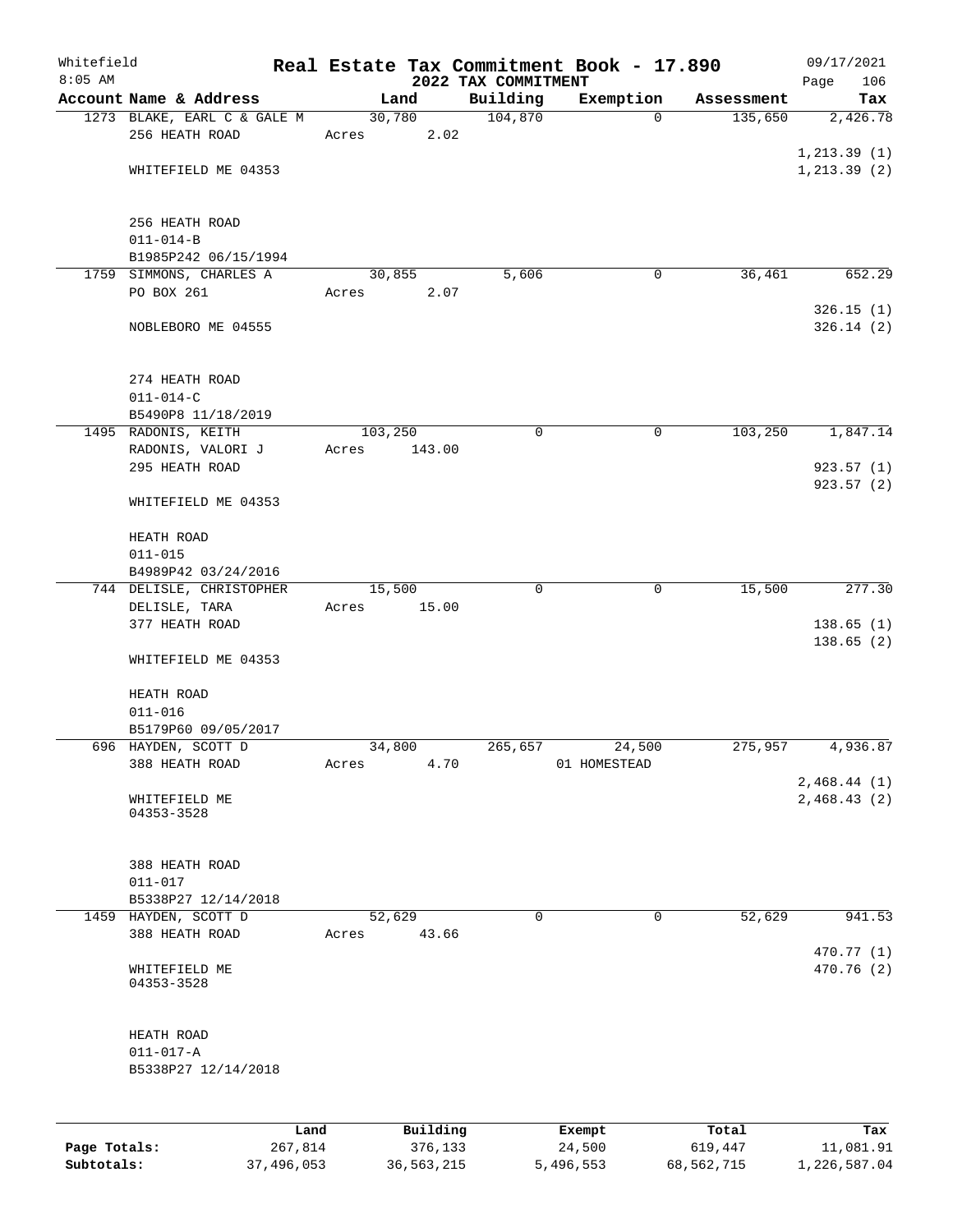| Whitefield<br>$8:05$ AM |                                      |              |            | 2022 TAX COMMITMENT | Real Estate Tax Commitment Book - 17.890 |            | 09/17/2021<br>107<br>Page  |
|-------------------------|--------------------------------------|--------------|------------|---------------------|------------------------------------------|------------|----------------------------|
|                         | Account Name & Address               |              | Land       | Building            | Exemption                                | Assessment | Tax                        |
|                         | 397 DAUPHIN, KATHY E                 |              | 31,570     | $\mathbf 0$         | $\Omega$                                 | 31,570     | 564.79                     |
|                         | DAUPHIN, HAROLD E<br>PO BOX 112      | Acres        | 12.90      |                     |                                          |            | 282.40 (1)                 |
|                         | WHITEFIELD ME 04353                  |              |            |                     |                                          |            | 282.39(2)                  |
|                         | WEARY POND ROAD NORTH<br>$011 - 018$ |              |            |                     |                                          |            |                            |
|                         | B4680P52 06/27/2013                  |              |            |                     |                                          |            |                            |
|                         | 1016 RADONIS, KEITH                  |              | 15,500     | $\Omega$            | 0                                        | 15,500     | 277.30                     |
|                         | RADONIS, VALORI J                    | Acres        | 15.00      |                     |                                          |            |                            |
|                         | 295 HEATH ROAD                       |              |            |                     |                                          |            | 138.65(1)<br>138.65(2)     |
|                         | WHITEFIELD ME 04353                  |              |            |                     |                                          |            |                            |
|                         | WEARY POND ROAD NORTH<br>$011 - 019$ |              |            |                     |                                          |            |                            |
|                         | B4989P68 03/24/2016                  |              |            |                     |                                          |            |                            |
|                         | 716 MARPLE, ANTHONY F &<br>MARIANNE  |              | 6,364      | $\mathbf 0$         | $\mathbf 0$                              | 6,364      | 113.85                     |
|                         | 340 HILTON ROAD                      | Acres        | 18.00      |                     |                                          |            |                            |
|                         |                                      |              |            |                     |                                          |            | 56.93(1)                   |
|                         | WHITEFIELD ME 04353                  |              |            |                     |                                          |            | 56.92(2)                   |
|                         |                                      | $TG - MW-17$ |            |                     |                                          |            |                            |
|                         | HILTON ROAD                          |              |            |                     |                                          |            |                            |
|                         | $011 - 020$                          |              |            |                     |                                          |            |                            |
|                         | B1254P209 08/05/1985                 |              |            |                     |                                          |            |                            |
|                         | 1515 ELVIN, CHARLES W &              |              | 37,042     | 0                   | 0                                        | 37,042     | 662.68                     |
|                         | CHARLENE M                           |              |            |                     |                                          |            |                            |
|                         | 371 HILTON ROAD                      | Acres        | 19.74      |                     |                                          |            | 331.34 (1)                 |
|                         | WHITEFIELD ME 04353                  |              |            |                     |                                          |            | 331.34(2)                  |
|                         | HILTON ROAD                          |              |            |                     |                                          |            |                            |
|                         | $011 - 020 - A$                      |              |            |                     |                                          |            |                            |
|                         | B1254P213 08/05/1985                 |              |            |                     |                                          |            |                            |
| 1076                    | CHELLIS, JONATHAN<br>WENDELL         |              | 39,818     | 178,910             | 24,500                                   | 194,228    | 3, 474.74                  |
|                         | CHELLIS, ELIZABETH<br>FRANCES        | Acres        | 10.71      |                     | 01 HOMESTEAD                             |            |                            |
|                         | 62 HEATH ROAD                        |              |            |                     |                                          |            | 1,737.37(1)<br>1,737.37(2) |
|                         | WHITEFIELD ME 04353                  |              |            |                     |                                          |            |                            |
|                         | 62 HEATH ROAD                        |              |            |                     |                                          |            |                            |
|                         | $011 - 020 - B$                      |              |            |                     |                                          |            |                            |
|                         | B5197P214 10/20/2017                 |              |            |                     |                                          |            |                            |
|                         | 1081 MANCHESTER, ROBERT S &          |              | 50,175     | 131,689             | 30,380                                   | 151,484    | 2,710.05                   |
|                         | LINDA K                              |              |            |                     |                                          |            |                            |
|                         | PO BOX 4                             | Acres        | 24.50      |                     | 07 NMR VET & WIDOW<br>01 HOMESTEAD       |            | 1,355.03(1)                |
|                         | WHITEFIELD ME 04353                  |              |            |                     |                                          |            | 1,355.02(2)                |
|                         |                                      |              |            |                     |                                          |            |                            |
|                         | 100 WEARY POND ROAD<br>$011 - 021$   |              |            |                     |                                          |            |                            |
|                         | B4906P320 07/13/2015                 |              |            |                     |                                          |            |                            |
|                         |                                      | Land         | Building   |                     | Exempt                                   | Total      | Tax                        |
| Page Totals:            | 180,469                              |              | 310,599    |                     | 54,880                                   | 436,188    | 7,803.41                   |
| Subtotals:              | 37,676,522                           |              | 36,873,814 |                     | 5,551,433                                | 68,998,903 | 1,234,390.45               |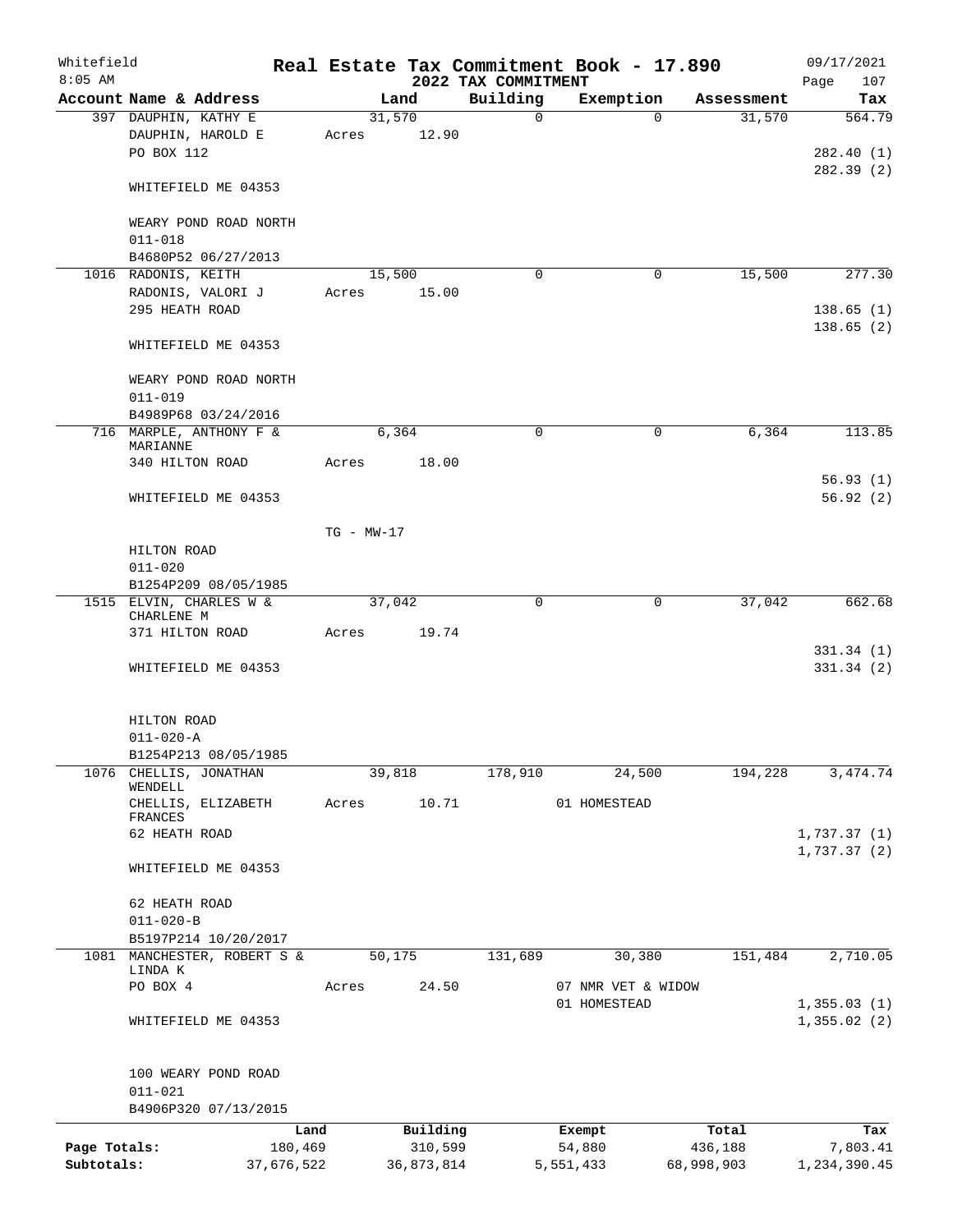| Whitefield<br>$8:05$ AM |                                      |       |        | 2022 TAX COMMITMENT | Real Estate Tax Commitment Book - 17.890 |            | 09/17/2021<br>108<br>Page |
|-------------------------|--------------------------------------|-------|--------|---------------------|------------------------------------------|------------|---------------------------|
|                         | Account Name & Address               |       | Land   | Building            | Exemption                                | Assessment | Tax                       |
|                         | 786 GETCHELL, DANA H                 |       | 45,050 | $\mathbf 0$         | $\mathbf 0$                              | 45,050     | 805.94                    |
|                         | PO BOX 185                           | Acres | 32.00  |                     |                                          |            |                           |
|                         |                                      |       |        |                     |                                          |            | 402.97(1)                 |
|                         | WHITEFIELD ME 04353                  |       |        |                     |                                          |            | 402.97(2)                 |
|                         | WEARY POND ROAD SOUTH                |       |        |                     |                                          |            |                           |
|                         | $011 - 022$                          |       |        |                     |                                          |            |                           |
|                         | B2701P64 07/06/2001                  |       |        |                     |                                          |            |                           |
|                         | 662 DALTON, CYNTHIA                  |       | 40,760 | $\Omega$            | 0                                        | 40,760     | 729.20                    |
|                         | DALTON, RICHARD A JR                 | Acres | 25.40  |                     |                                          |            |                           |
|                         | 1790 LITCHI COURT                    |       |        |                     |                                          |            | 364.60(1)                 |
|                         | ORANGE PARK FL 32073                 |       |        |                     |                                          |            | 364.60(2)                 |
|                         | WEARY POND ROAD NORTH                |       |        |                     |                                          |            |                           |
|                         | $011 - 023$                          |       |        |                     |                                          |            |                           |
|                         | B5612P19 10/30/2020                  |       |        |                     |                                          |            |                           |
|                         | 1198 RADONIS, KEITH                  |       | 26,850 | $\mathbf 0$         | $\mathbf 0$                              | 26,850     | 480.35                    |
|                         | RADONIS, VALORI J                    | Acres | 7.00   |                     |                                          |            |                           |
|                         | 295 HEATH ROAD                       |       |        |                     |                                          |            | 240.18(1)                 |
|                         | WHITEFIELD ME 04353                  |       |        |                     |                                          |            | 240.17(2)                 |
|                         | WEARY POND ROAD NORTH                |       |        |                     |                                          |            |                           |
|                         | $011 - 025$                          |       |        |                     |                                          |            |                           |
|                         | B4989P68 03/24/2016                  |       |        |                     |                                          |            |                           |
|                         | 415 DAUPHIN, KATHY E                 |       | 26,130 | $\Omega$            | 0                                        | 26,130     | 467.47                    |
|                         | DAUPHIN, HAROLD E                    | Acres | 6.10   |                     |                                          |            |                           |
|                         | PO BOX 112                           |       |        |                     |                                          |            | 233.74 (1)<br>233.73 (2)  |
|                         | WHITEFIELD ME 04353                  |       |        |                     |                                          |            |                           |
|                         | WEARY POND ROAD NORTH<br>$011 - 026$ |       |        |                     |                                          |            |                           |
|                         | B4680P52 06/27/2013                  |       |        |                     |                                          |            |                           |
|                         | 331 BRINZOW, ALEXANDER               |       | 600    | 0                   | 0                                        | 600        | 10.73                     |
|                         | 136 SMITH ROAD                       | Acres | 0.40   |                     |                                          |            |                           |
|                         |                                      |       |        |                     |                                          |            | 5.37(1)                   |
|                         | FARMINGDALE ME 04344                 |       |        |                     |                                          |            | 5.36(2)                   |
|                         |                                      |       |        |                     |                                          |            |                           |
|                         | WEARY POND ROAD SOUTH                |       |        |                     |                                          |            |                           |
|                         | $011 - 027$                          |       |        |                     |                                          |            |                           |
|                         | B934P145 10/17/1977                  |       |        |                     |                                          |            |                           |
|                         | 88 GRADY, STEVEN J                   |       | 45,050 | 5,868               | 0                                        | 50,918     | 910.92                    |
|                         | 8 JEWETT LANE                        | Acres | 32.00  |                     |                                          |            |                           |
|                         |                                      |       |        |                     |                                          |            | 455.46 (1)                |
|                         | WHITEFIELD ME 04353                  |       |        |                     |                                          |            | 455.46(2)                 |
|                         | WEARY POND ROAD SOUTH                |       |        |                     |                                          |            |                           |
|                         | $011 - 028$                          |       |        |                     |                                          |            |                           |
|                         | B5073P226 11/08/2016                 |       |        |                     |                                          |            |                           |
|                         |                                      |       |        |                     |                                          |            |                           |

|              | Land       | Building   | Exempt    | Total      | Tax          |
|--------------|------------|------------|-----------|------------|--------------|
| Page Totals: | 184,440    | 5,868      |           | 190,308    | 3,404.61     |
| Subtotals:   | 37,860,962 | 36,879,682 | 5,551,433 | 69,189,211 | 1,237,795.06 |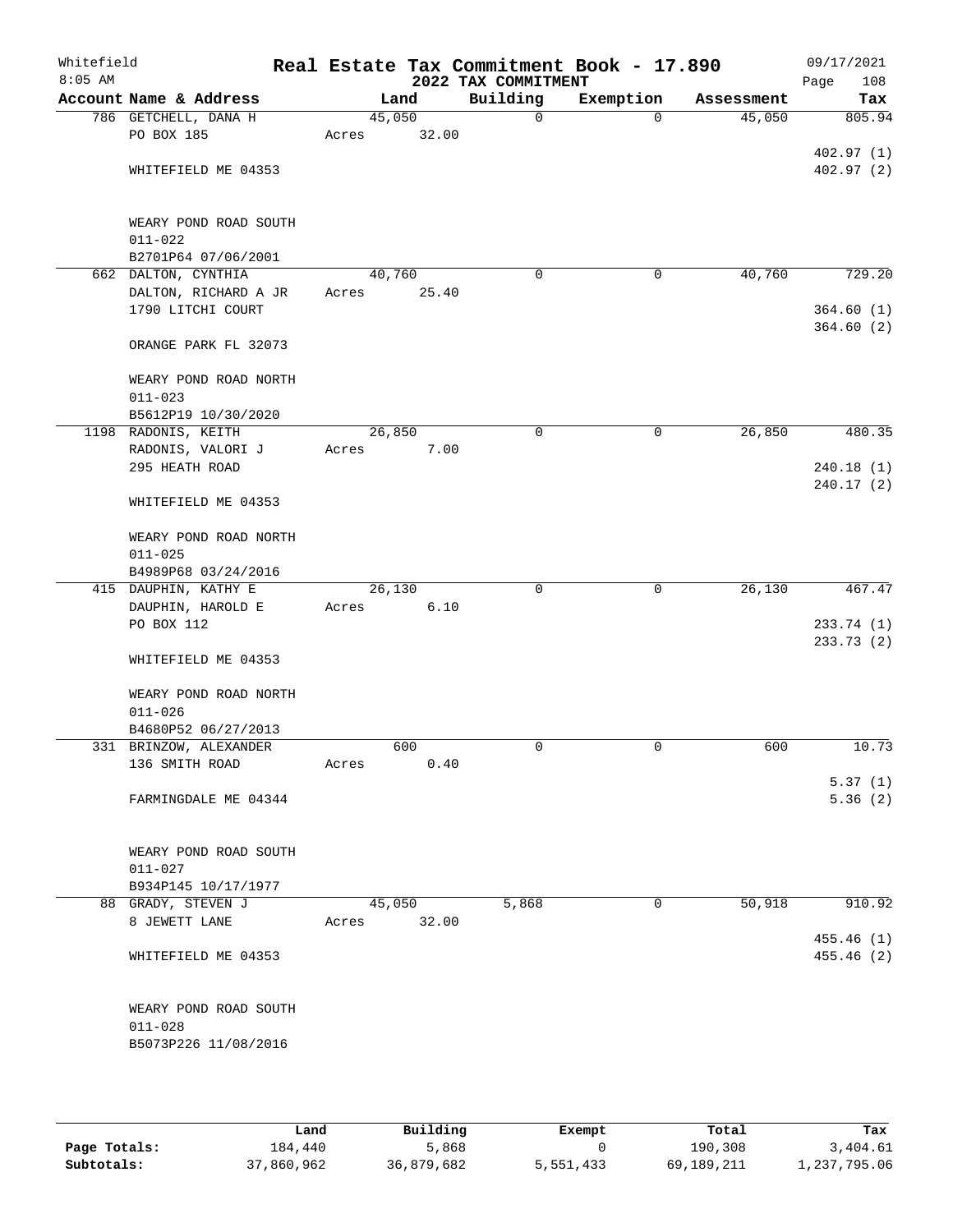| Account Name & Address<br>Building<br>Exemption<br>Land<br>59,750<br>1311 ANDERSON, ROBERT<br>$\mathbf 0$<br>$\Omega$<br>PETERSON, ANDREW<br>56.00<br>Acres<br>290 COWELL ROAD<br>WRENTHAM MA 02093<br>STEARNS BROOK LANE<br>$011 - 029$<br>B5656P240 02/01/2021<br>545 BEACH, JAMES A<br>45,729<br>$\mathbf 0$<br>0<br>116 PURINGTON AVENUE<br>83.00<br>Acres<br>AUGUSTA ME 04330<br>TG- MW-55 & HW-20<br>STEARNS BROOK LANE<br>$011 - 030$<br>B4490P52 02/08/2012 B2101P225 11/13/1995<br>49,600<br>1567 WOODBURY, BRIAN<br>0<br>0<br>1007 ALEXANDER REED<br>Acres<br>39.00<br>ROAD<br>RICHMOND ME 04357<br>STEARNS BROOK LANE<br>$011 - 031$<br>B2152P336 06/07/1996<br>157,751<br>$\mathbf 0$<br>1755 CAMPBELL, DENNIST<br>37,250<br>7.50<br>CAMPBELL, ELIZABETH M<br>Acres<br>372 ATKINS ROAD<br>JEFFERSON ME 04348<br>372 STEARNS BROOK LANE<br>$011 - 032 - 1$<br>B3504P35 06/23/2005<br>642 ROLLINS, KARA C &<br>26,850<br>166,534<br>24,500<br>RONALD E<br>356 ATKINS ROAD<br>Acres<br>7.00<br>01 HOMESTEAD<br>JEFFERSON ME 04348<br>356 STEARNS BROOK LN -<br>$011 - 032 - 2$<br>B4752P251 01/27/2014<br>1756 ENGSTROM, KRAIG JR<br>26,370<br>$\mathbf 0$<br>$\mathbf 0$ | 109<br>Page                 |            | Real Estate Tax Commitment Book - 17.890 | 2022 TAX COMMITMENT |      |       |                 | Whitefield<br>$8:05$ AM |
|------------------------------------------------------------------------------------------------------------------------------------------------------------------------------------------------------------------------------------------------------------------------------------------------------------------------------------------------------------------------------------------------------------------------------------------------------------------------------------------------------------------------------------------------------------------------------------------------------------------------------------------------------------------------------------------------------------------------------------------------------------------------------------------------------------------------------------------------------------------------------------------------------------------------------------------------------------------------------------------------------------------------------------------------------------------------------------------------------------------------------------------------------------------------------------|-----------------------------|------------|------------------------------------------|---------------------|------|-------|-----------------|-------------------------|
|                                                                                                                                                                                                                                                                                                                                                                                                                                                                                                                                                                                                                                                                                                                                                                                                                                                                                                                                                                                                                                                                                                                                                                                    | Tax                         | Assessment |                                          |                     |      |       |                 |                         |
|                                                                                                                                                                                                                                                                                                                                                                                                                                                                                                                                                                                                                                                                                                                                                                                                                                                                                                                                                                                                                                                                                                                                                                                    | 1,068.93                    | 59,750     |                                          |                     |      |       |                 |                         |
|                                                                                                                                                                                                                                                                                                                                                                                                                                                                                                                                                                                                                                                                                                                                                                                                                                                                                                                                                                                                                                                                                                                                                                                    | 534.47(1)                   |            |                                          |                     |      |       |                 |                         |
|                                                                                                                                                                                                                                                                                                                                                                                                                                                                                                                                                                                                                                                                                                                                                                                                                                                                                                                                                                                                                                                                                                                                                                                    | 534.46(2)                   |            |                                          |                     |      |       |                 |                         |
|                                                                                                                                                                                                                                                                                                                                                                                                                                                                                                                                                                                                                                                                                                                                                                                                                                                                                                                                                                                                                                                                                                                                                                                    |                             |            |                                          |                     |      |       |                 |                         |
|                                                                                                                                                                                                                                                                                                                                                                                                                                                                                                                                                                                                                                                                                                                                                                                                                                                                                                                                                                                                                                                                                                                                                                                    |                             |            |                                          |                     |      |       |                 |                         |
|                                                                                                                                                                                                                                                                                                                                                                                                                                                                                                                                                                                                                                                                                                                                                                                                                                                                                                                                                                                                                                                                                                                                                                                    |                             |            |                                          |                     |      |       |                 |                         |
|                                                                                                                                                                                                                                                                                                                                                                                                                                                                                                                                                                                                                                                                                                                                                                                                                                                                                                                                                                                                                                                                                                                                                                                    | 818.09                      | 45,729     |                                          |                     |      |       |                 |                         |
|                                                                                                                                                                                                                                                                                                                                                                                                                                                                                                                                                                                                                                                                                                                                                                                                                                                                                                                                                                                                                                                                                                                                                                                    | 409.05(1)                   |            |                                          |                     |      |       |                 |                         |
|                                                                                                                                                                                                                                                                                                                                                                                                                                                                                                                                                                                                                                                                                                                                                                                                                                                                                                                                                                                                                                                                                                                                                                                    | 409.04 (2)                  |            |                                          |                     |      |       |                 |                         |
|                                                                                                                                                                                                                                                                                                                                                                                                                                                                                                                                                                                                                                                                                                                                                                                                                                                                                                                                                                                                                                                                                                                                                                                    |                             |            |                                          |                     |      |       |                 |                         |
|                                                                                                                                                                                                                                                                                                                                                                                                                                                                                                                                                                                                                                                                                                                                                                                                                                                                                                                                                                                                                                                                                                                                                                                    |                             |            |                                          |                     |      |       |                 |                         |
|                                                                                                                                                                                                                                                                                                                                                                                                                                                                                                                                                                                                                                                                                                                                                                                                                                                                                                                                                                                                                                                                                                                                                                                    |                             |            |                                          |                     |      |       |                 |                         |
|                                                                                                                                                                                                                                                                                                                                                                                                                                                                                                                                                                                                                                                                                                                                                                                                                                                                                                                                                                                                                                                                                                                                                                                    | 887.34                      | 49,600     |                                          |                     |      |       |                 |                         |
|                                                                                                                                                                                                                                                                                                                                                                                                                                                                                                                                                                                                                                                                                                                                                                                                                                                                                                                                                                                                                                                                                                                                                                                    |                             |            |                                          |                     |      |       |                 |                         |
|                                                                                                                                                                                                                                                                                                                                                                                                                                                                                                                                                                                                                                                                                                                                                                                                                                                                                                                                                                                                                                                                                                                                                                                    |                             |            |                                          |                     |      |       |                 |                         |
|                                                                                                                                                                                                                                                                                                                                                                                                                                                                                                                                                                                                                                                                                                                                                                                                                                                                                                                                                                                                                                                                                                                                                                                    | 443.67 (1)                  |            |                                          |                     |      |       |                 |                         |
|                                                                                                                                                                                                                                                                                                                                                                                                                                                                                                                                                                                                                                                                                                                                                                                                                                                                                                                                                                                                                                                                                                                                                                                    | 443.67 (2)                  |            |                                          |                     |      |       |                 |                         |
|                                                                                                                                                                                                                                                                                                                                                                                                                                                                                                                                                                                                                                                                                                                                                                                                                                                                                                                                                                                                                                                                                                                                                                                    |                             |            |                                          |                     |      |       |                 |                         |
|                                                                                                                                                                                                                                                                                                                                                                                                                                                                                                                                                                                                                                                                                                                                                                                                                                                                                                                                                                                                                                                                                                                                                                                    |                             |            |                                          |                     |      |       |                 |                         |
|                                                                                                                                                                                                                                                                                                                                                                                                                                                                                                                                                                                                                                                                                                                                                                                                                                                                                                                                                                                                                                                                                                                                                                                    |                             |            |                                          |                     |      |       |                 |                         |
|                                                                                                                                                                                                                                                                                                                                                                                                                                                                                                                                                                                                                                                                                                                                                                                                                                                                                                                                                                                                                                                                                                                                                                                    | 3,488.57                    | 195,001    |                                          |                     |      |       |                 |                         |
|                                                                                                                                                                                                                                                                                                                                                                                                                                                                                                                                                                                                                                                                                                                                                                                                                                                                                                                                                                                                                                                                                                                                                                                    |                             |            |                                          |                     |      |       |                 |                         |
|                                                                                                                                                                                                                                                                                                                                                                                                                                                                                                                                                                                                                                                                                                                                                                                                                                                                                                                                                                                                                                                                                                                                                                                    | 1,744.29(1)<br>1,744.28(2)  |            |                                          |                     |      |       |                 |                         |
|                                                                                                                                                                                                                                                                                                                                                                                                                                                                                                                                                                                                                                                                                                                                                                                                                                                                                                                                                                                                                                                                                                                                                                                    |                             |            |                                          |                     |      |       |                 |                         |
|                                                                                                                                                                                                                                                                                                                                                                                                                                                                                                                                                                                                                                                                                                                                                                                                                                                                                                                                                                                                                                                                                                                                                                                    |                             |            |                                          |                     |      |       |                 |                         |
|                                                                                                                                                                                                                                                                                                                                                                                                                                                                                                                                                                                                                                                                                                                                                                                                                                                                                                                                                                                                                                                                                                                                                                                    |                             |            |                                          |                     |      |       |                 |                         |
|                                                                                                                                                                                                                                                                                                                                                                                                                                                                                                                                                                                                                                                                                                                                                                                                                                                                                                                                                                                                                                                                                                                                                                                    |                             |            |                                          |                     |      |       |                 |                         |
|                                                                                                                                                                                                                                                                                                                                                                                                                                                                                                                                                                                                                                                                                                                                                                                                                                                                                                                                                                                                                                                                                                                                                                                    | 3,021.33                    | 168,884    |                                          |                     |      |       |                 |                         |
|                                                                                                                                                                                                                                                                                                                                                                                                                                                                                                                                                                                                                                                                                                                                                                                                                                                                                                                                                                                                                                                                                                                                                                                    |                             |            |                                          |                     |      |       |                 |                         |
|                                                                                                                                                                                                                                                                                                                                                                                                                                                                                                                                                                                                                                                                                                                                                                                                                                                                                                                                                                                                                                                                                                                                                                                    | 1, 510.67(1)<br>1,510.66(2) |            |                                          |                     |      |       |                 |                         |
|                                                                                                                                                                                                                                                                                                                                                                                                                                                                                                                                                                                                                                                                                                                                                                                                                                                                                                                                                                                                                                                                                                                                                                                    |                             |            |                                          |                     |      |       |                 |                         |
|                                                                                                                                                                                                                                                                                                                                                                                                                                                                                                                                                                                                                                                                                                                                                                                                                                                                                                                                                                                                                                                                                                                                                                                    |                             |            |                                          |                     |      |       |                 |                         |
|                                                                                                                                                                                                                                                                                                                                                                                                                                                                                                                                                                                                                                                                                                                                                                                                                                                                                                                                                                                                                                                                                                                                                                                    |                             |            |                                          |                     |      |       |                 |                         |
|                                                                                                                                                                                                                                                                                                                                                                                                                                                                                                                                                                                                                                                                                                                                                                                                                                                                                                                                                                                                                                                                                                                                                                                    | 471.76                      | 26,370     |                                          |                     |      |       |                 |                         |
|                                                                                                                                                                                                                                                                                                                                                                                                                                                                                                                                                                                                                                                                                                                                                                                                                                                                                                                                                                                                                                                                                                                                                                                    |                             |            |                                          |                     | 6.40 | Acres | 39 COOKSON LANE |                         |
| WHITEFIELD ME 04353                                                                                                                                                                                                                                                                                                                                                                                                                                                                                                                                                                                                                                                                                                                                                                                                                                                                                                                                                                                                                                                                                                                                                                | 235.88(1)<br>235.88(2)      |            |                                          |                     |      |       |                 |                         |
| STEARNS BROOK LANE                                                                                                                                                                                                                                                                                                                                                                                                                                                                                                                                                                                                                                                                                                                                                                                                                                                                                                                                                                                                                                                                                                                                                                 |                             |            |                                          |                     |      |       |                 |                         |
| $011 - 032 - 3$                                                                                                                                                                                                                                                                                                                                                                                                                                                                                                                                                                                                                                                                                                                                                                                                                                                                                                                                                                                                                                                                                                                                                                    |                             |            |                                          |                     |      |       |                 |                         |
| B3534P295 08/16/2005                                                                                                                                                                                                                                                                                                                                                                                                                                                                                                                                                                                                                                                                                                                                                                                                                                                                                                                                                                                                                                                                                                                                                               |                             |            |                                          |                     |      |       |                 |                         |
|                                                                                                                                                                                                                                                                                                                                                                                                                                                                                                                                                                                                                                                                                                                                                                                                                                                                                                                                                                                                                                                                                                                                                                                    |                             |            |                                          |                     |      |       |                 |                         |
| Building<br>Total<br>Land<br>Exempt<br>Page Totals:<br>245,549<br>324,285<br>24,500<br>545,334                                                                                                                                                                                                                                                                                                                                                                                                                                                                                                                                                                                                                                                                                                                                                                                                                                                                                                                                                                                                                                                                                     | Tax<br>9,756.02             |            |                                          |                     |      |       |                 |                         |

**Subtotals:** 38,106,511 37,203,967 5,575,933 69,734,545 1,247,551.08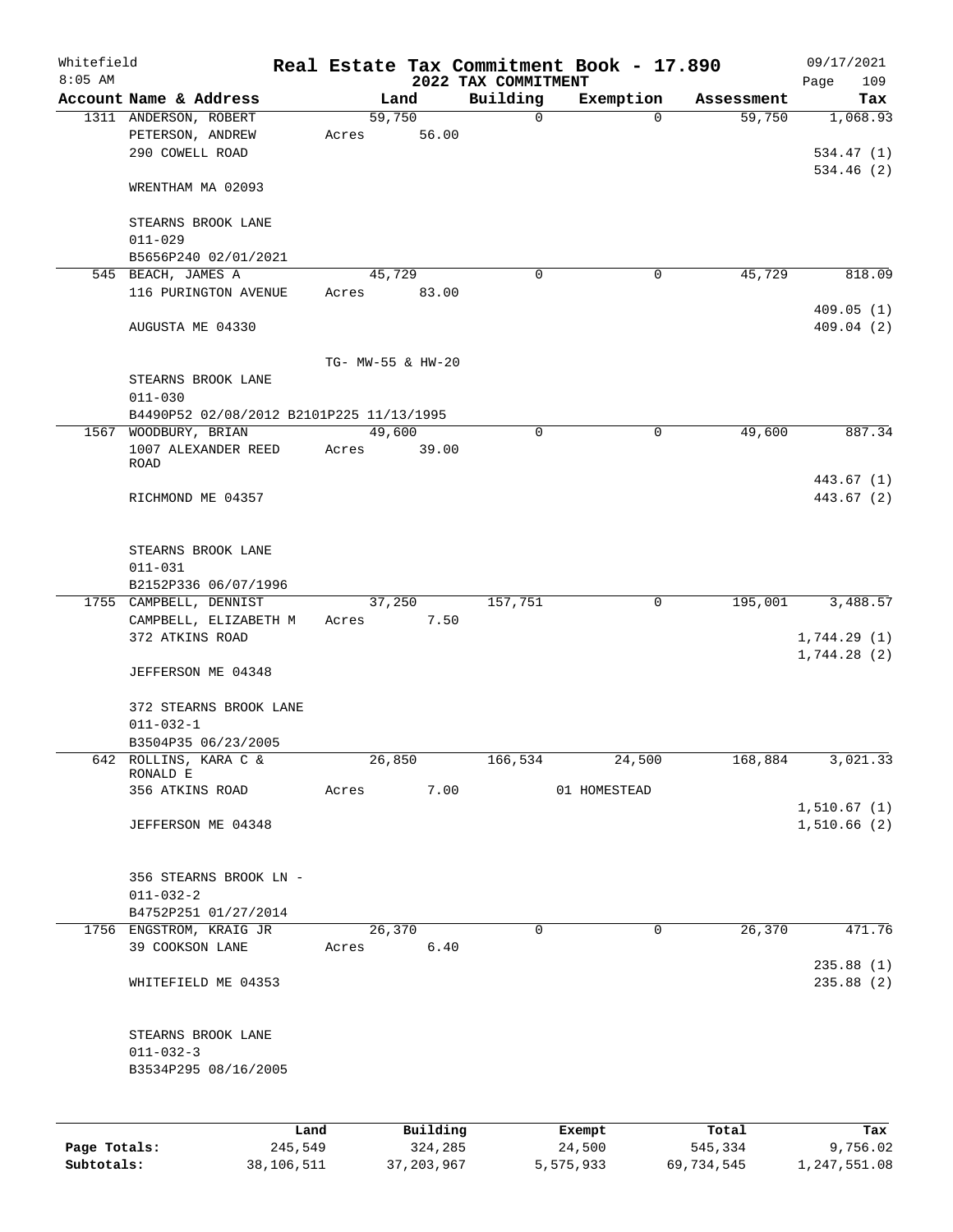| Whitefield<br>$8:05$ AM |                                              |       |            | 2022 TAX COMMITMENT | Real Estate Tax Commitment Book - 17.890 |            | 09/17/2021<br>Page<br>110 |
|-------------------------|----------------------------------------------|-------|------------|---------------------|------------------------------------------|------------|---------------------------|
|                         | Account Name & Address                       |       | Land       | Building            | Exemption                                | Assessment | Tax                       |
|                         | 1754 BASSETT, JAMIE C &                      |       | 36,050     | $\mathsf{O}$        | $\Omega$                                 | 36,050     | 644.93                    |
|                         | TERRI J                                      |       |            |                     |                                          |            |                           |
|                         | PO BOX 13                                    | Acres | 18.50      |                     |                                          |            |                           |
|                         | JEFFERSON ME 04348                           |       |            |                     |                                          |            | 322.47(1)<br>322.46(2)    |
|                         |                                              |       |            |                     |                                          |            |                           |
|                         |                                              |       |            |                     |                                          |            |                           |
|                         | STEARNS BROOK LANE                           |       |            |                     |                                          |            |                           |
|                         | $011 - 032 - 4$                              |       |            |                     |                                          |            |                           |
|                         | B3483P69 05/16/2005                          |       |            |                     |                                          |            |                           |
|                         | 535 WOODBURY, FREDERICK                      |       | 47,780     | $\mathbf 0$         | $\mathbf 0$                              | 47,780     | 854.78                    |
|                         | 348 POND ROAD                                | Acres | 36.20      |                     |                                          |            |                           |
|                         | NEWCASTLE ME 04553                           |       |            |                     |                                          |            | 427.39(1)<br>427.39 (2)   |
|                         |                                              |       |            |                     |                                          |            |                           |
|                         |                                              |       |            |                     |                                          |            |                           |
|                         | <b>JEFFERSON LINE</b>                        |       |            |                     |                                          |            |                           |
|                         | $011 - 033$                                  |       |            |                     |                                          |            |                           |
|                         | 34 GREEN, ROBERT D II                        |       | 32,450     | $\mathbf 0$         | 0                                        | 32,450     | 580.53                    |
|                         | MCDONOUGH, MARY LEE $\&$<br>GREEN, WILLIAM H | Acres | 14.00      |                     |                                          |            |                           |
|                         | 625 WISCASSETT ROAD                          |       |            |                     |                                          |            | 290.27(1)                 |
|                         |                                              |       |            |                     |                                          |            | 290.26(2)                 |
|                         | WHITEFIELD ME 04353                          |       |            |                     |                                          |            |                           |
|                         |                                              |       |            |                     |                                          |            |                           |
|                         | HILTON ROAD                                  |       |            |                     |                                          |            |                           |
|                         | $011 - 035$<br>B1105P176 06/28/1982          |       |            |                     |                                          |            |                           |
|                         | 251 BOYNTON, DAVID A                         |       | 70,150     | $\mathbf 0$         | 0                                        | 70,150     | 1,254.98                  |
|                         | PO BOX 87                                    | Acres | 80.00      |                     |                                          |            |                           |
|                         |                                              |       |            |                     |                                          |            | 627.49(1)                 |
|                         | WHITEFIELD ME 04353                          |       |            |                     |                                          |            | 627.49(2)                 |
|                         |                                              |       |            |                     |                                          |            |                           |
|                         |                                              |       |            |                     |                                          |            |                           |
|                         | HILTON ROAD<br>$011 - 036$                   |       |            |                     |                                          |            |                           |
|                         | B5666P33 02/18/2021                          |       |            |                     |                                          |            |                           |
|                         | 197 NILES, SHANE H & JODIE                   |       | 31,500     | 78,039              | 24,500                                   | 85,039     | 1,521.35                  |
|                         | L.                                           |       |            |                     |                                          |            |                           |
|                         | 513 HILTON ROAD                              |       | Acres 2.50 |                     | 01 HOMESTEAD                             |            |                           |
|                         |                                              |       |            |                     |                                          |            | 760.68(1)                 |
|                         | WHITEFIELD ME 04353                          |       |            |                     |                                          |            | 760.67(2)                 |
|                         |                                              |       |            |                     |                                          |            |                           |
|                         | 513 HILTON ROAD                              |       |            |                     |                                          |            |                           |
|                         | $011 - 037$                                  |       |            |                     |                                          |            |                           |
|                         | B2086P91 09/08/1995                          |       |            |                     |                                          |            |                           |
|                         | 526 PALMER, MICHAEL L                        |       | 21,500     | $\mathbf{0}$        | $\mathbf 0$                              | 21,500     | 384.64                    |
|                         | PO BOX 333                                   |       | Acres 2.50 |                     |                                          |            | 192.32(1)                 |
|                         | SO. CHINA ME 04358                           |       |            |                     |                                          |            | 192.32 (2)                |
|                         |                                              |       |            |                     |                                          |            |                           |
|                         |                                              |       |            |                     |                                          |            |                           |
|                         | HILTON ROAD                                  |       |            |                     |                                          |            |                           |
|                         | $011 - 038$                                  |       |            |                     |                                          |            |                           |
|                         | B4865P296 03/05/2015                         |       |            |                     |                                          |            |                           |
|                         |                                              |       |            |                     |                                          |            |                           |
|                         |                                              |       |            |                     |                                          |            |                           |
|                         |                                              | Land  | Building   |                     | Exempt                                   | Total      | Tax                       |

|              | ------       | ---------  | --------  | -----      | ----         |
|--------------|--------------|------------|-----------|------------|--------------|
| Page Totals: | 239,430      | 78,039     | 24,500    | 292,969    | 5, 241, 21   |
| Subtotals:   | 38, 345, 941 | 37,282,006 | 5,600,433 | 70,027,514 | 1,252,792.29 |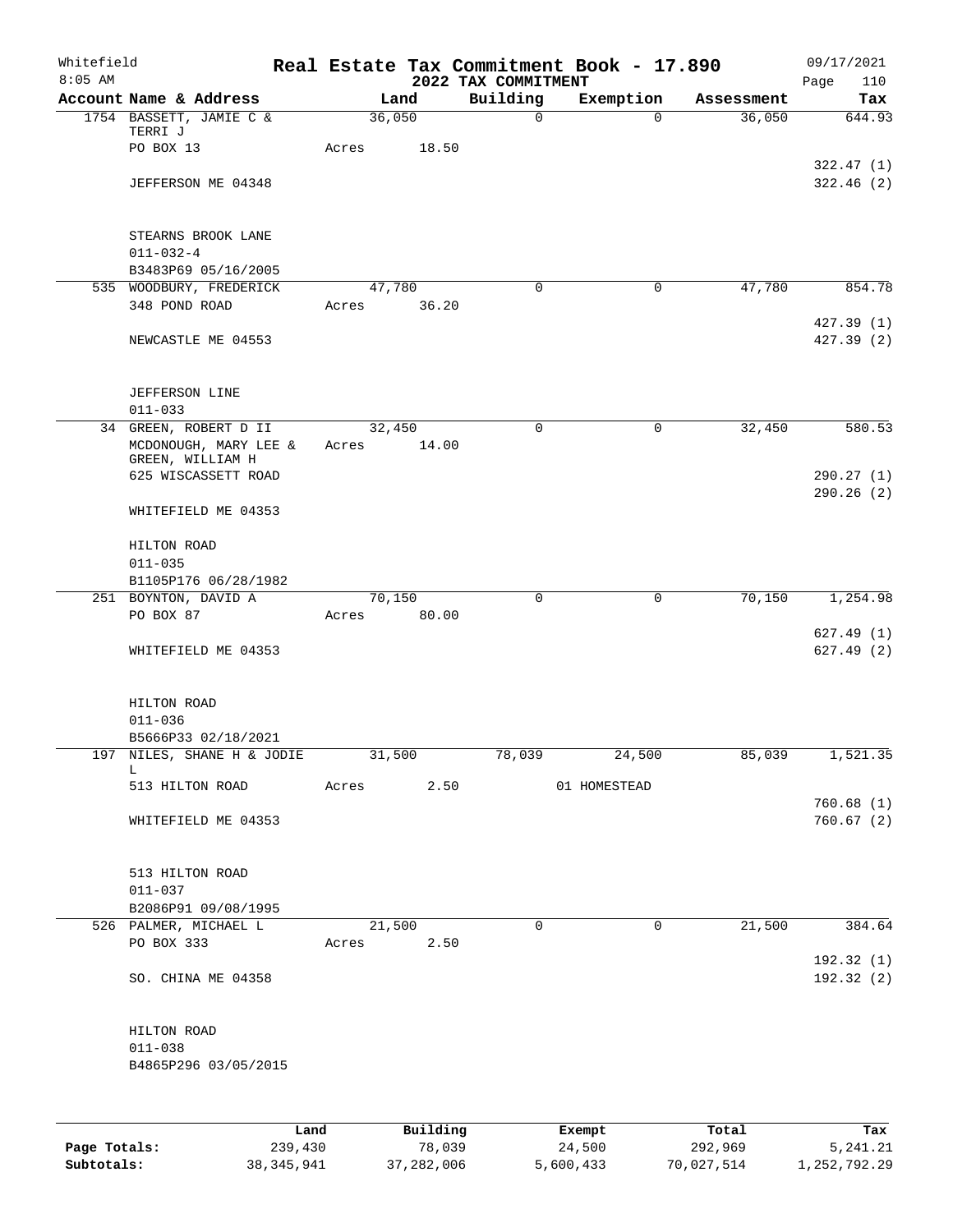| Whitefield |                            |                                              |                          |        |                     | Real Estate Tax Commitment Book - 17.890 |            | 09/17/2021                 |
|------------|----------------------------|----------------------------------------------|--------------------------|--------|---------------------|------------------------------------------|------------|----------------------------|
| $8:05$ AM  |                            |                                              |                          |        | 2022 TAX COMMITMENT |                                          |            | 111<br>Page                |
|            |                            | Account Name & Address                       |                          | Land   | Building            | Exemption                                | Assessment | Tax                        |
|            |                            | 1152 SNYDER, CORINNA S &<br>ABIGAIL TRUSTEES |                          | 39,278 | $\Omega$            | $\Omega$                                 | 39,278     | 702.68                     |
|            | TRUST                      | NORTH WHITEFIELD REALTY Acres                |                          | 23.12  |                     |                                          |            |                            |
|            |                            | 2122 ALBEMARLE TERRACE                       |                          |        |                     |                                          |            | 351.34(1)<br>351.34(2)     |
|            |                            | BROOKLYN NY 11226 3906                       |                          |        |                     |                                          |            |                            |
|            | HILTON ROAD<br>$011 - 039$ |                                              |                          |        |                     |                                          |            |                            |
|            |                            | B4971P276 01/25/2016                         |                          |        |                     |                                          |            |                            |
| 579        | III                        | ZOGLIO, RICHARD CLIFTON                      |                          | 45,170 | $\Omega$            | $\mathbf 0$                              | 45,170     | 808.09                     |
|            |                            | 421 HILTON ROAD                              | Acres                    | 17.40  |                     |                                          |            |                            |
|            |                            | WHITEFIELD ME 04353                          |                          |        |                     |                                          |            | 404.05(1)<br>404.04(2)     |
|            |                            | 421 HILTON ROAD                              |                          |        |                     |                                          |            |                            |
|            | $011 - 040$                |                                              |                          |        |                     |                                          |            |                            |
|            |                            | B5398P145 06/21/2019                         |                          |        |                     |                                          |            |                            |
|            | CHARLENE M                 | 1017 ELVIN, CHARLES W &                      |                          | 46,450 | 125,057             | 24,500                                   | 147,007    | 2,629.96                   |
|            |                            | 371 HILTON ROAD                              | Acres                    | 19.00  |                     | 01 HOMESTEAD                             |            |                            |
|            |                            | WHITEFIELD ME 04353                          |                          |        |                     |                                          |            | 1,314.98(1)<br>1,314.98(2) |
|            |                            | 371 HILTON ROAD                              |                          |        |                     |                                          |            |                            |
|            | $011 - 041$                |                                              |                          |        |                     |                                          |            |                            |
|            |                            | B874P117 04/08/1976                          |                          |        |                     |                                          |            |                            |
|            | CHARLENE M                 | 1049 ELVIN, CHARLES W &                      |                          | 31,626 | $\Omega$            | $\Omega$                                 | 31,626     | 565.79                     |
|            |                            | 371 HILTON ROAD                              | Acres                    | 12.97  |                     |                                          |            |                            |
|            |                            | WHITEFIELD ME 04353                          |                          |        |                     |                                          |            | 282.90(1)<br>282.89(2)     |
|            |                            |                                              |                          |        |                     |                                          |            |                            |
|            | HILTON ROAD<br>$011 - 042$ |                                              |                          |        |                     |                                          |            |                            |
|            |                            | B1254P213 08/05/1985                         |                          |        |                     |                                          |            |                            |
|            | MARIANNE                   | 1499 MARPLE, ANTHONY F &                     | 101,699                  |        | 166,958             | 24,500                                   | 244,157    | 4,367.97                   |
|            |                            | 340 HILTON ROAD                              | Acres                    | 187.00 |                     | 01 HOMESTEAD                             |            | 2,183.99(1)                |
|            |                            | WHITEFIELD ME 04353                          |                          |        |                     |                                          |            | 2,183.98(2)                |
|            |                            |                                              | TG - SW-7, MW-58 & HW-50 |        |                     |                                          |            |                            |
|            |                            | 340 HILTON ROAD                              |                          |        |                     |                                          |            |                            |
|            | $011 - 042 - A$            |                                              |                          |        |                     |                                          |            |                            |
|            |                            | B1221P226 12/19/1984                         |                          |        |                     |                                          |            |                            |

|              | Land       | Building   | Exempt    | Total      | Tax          |
|--------------|------------|------------|-----------|------------|--------------|
| Page Totals: | 264,223    | 292,015    | 49,000    | 507,238    | 9,074.49     |
| Subtotals:   | 38,610,164 | 37,574,021 | 5,649,433 | 70,534,752 | 1,261,866.78 |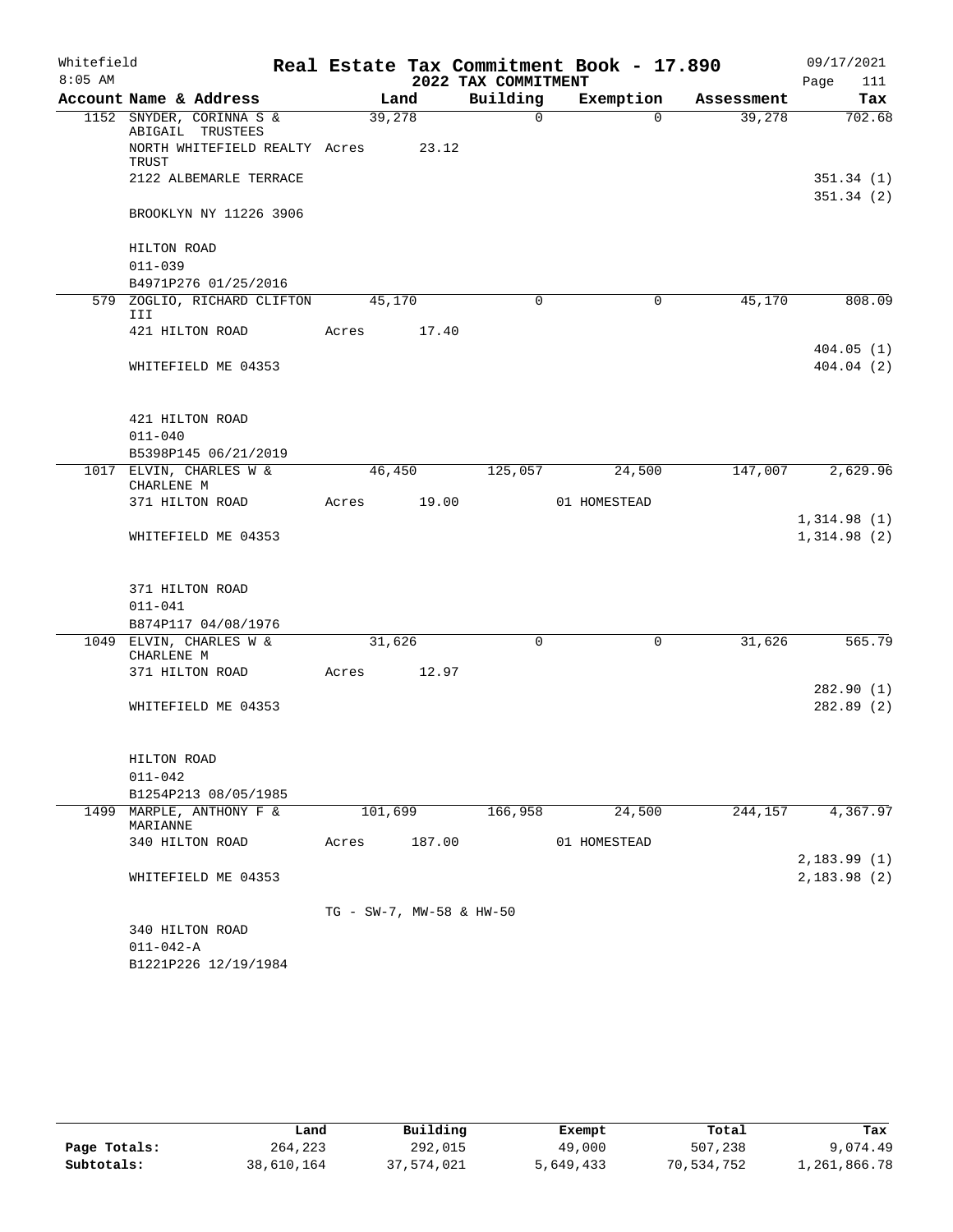| Whitefield |                                                   |       |             |                                 | Real Estate Tax Commitment Book - 17.890 |            | 09/17/2021               |
|------------|---------------------------------------------------|-------|-------------|---------------------------------|------------------------------------------|------------|--------------------------|
| $8:05$ AM  | Account Name & Address                            |       | Land        | 2022 TAX COMMITMENT<br>Building | Exemption                                | Assessment | Page<br>112<br>Tax       |
|            | 470 SNYDER, CORINNA S &                           |       | 64,150      | 81,372                          | $\Omega$                                 | 145,522    | 2,603.39                 |
|            | ABIGAIL TRUSTEES<br>NORTH WHITEFIELD REALTY Acres |       | 46.00       |                                 |                                          |            |                          |
|            | TRUST<br>2122 ALBEMARLE TERRACE                   |       |             |                                 |                                          |            | 1,301.70(1)              |
|            |                                                   |       |             |                                 |                                          |            | 1,301.69(2)              |
|            | BROOKLYN NY 11226 3906                            |       |             |                                 |                                          |            |                          |
|            | 484 HILTON ROAD                                   |       |             |                                 |                                          |            |                          |
|            | $011 - 044$<br>B4971P276 01/25/2016               |       |             |                                 |                                          |            |                          |
|            | 1080 ALLEN, GEORGE C                              |       | 37,900      | 0                               | 0                                        | 37,900     | 678.03                   |
|            | PROPERTY TRUST<br>PO BOX 536                      | Acres | 21.00       |                                 |                                          |            |                          |
|            |                                                   |       |             |                                 |                                          |            | 339.02(1)                |
|            | ELLSWORTH ME 04605                                |       |             |                                 |                                          |            | 339.01(2)                |
|            | HILTON ROAD                                       |       |             |                                 |                                          |            |                          |
|            | $011 - 045$                                       |       |             |                                 |                                          |            |                          |
|            | B2620P87 11/27/2000                               |       |             |                                 |                                          |            |                          |
|            | 325 BOYNTON, DAVID A                              |       | 34,746      | $\mathbf 0$                     | 0                                        | 34,746     | 621.61                   |
|            | PO BOX 87                                         | Acres | 16.87       |                                 |                                          |            | 310.81(1)                |
|            | WHITEFIELD ME 04353                               |       |             |                                 |                                          |            | 310.80(2)                |
|            | HILTON ROAD                                       |       |             |                                 |                                          |            |                          |
|            | $011 - 046$                                       |       |             |                                 |                                          |            |                          |
|            | B5666P33 02/18/2021                               |       |             |                                 |                                          |            |                          |
|            | 134 MURRAY, KENNETH SR                            |       | $\mathbf 0$ | 747                             | 0                                        | 747        | 13.36                    |
|            | C/O RICHARD MURRAY SR<br>19 DEANS LANE            |       |             |                                 |                                          |            | 6.68(1)                  |
|            | BOWDOIN ME 04287                                  |       |             |                                 |                                          |            | 6.68(2)                  |
|            |                                                   |       |             |                                 |                                          |            |                          |
|            | HILTON ROAD                                       |       |             |                                 |                                          |            |                          |
|            | $011 - 046 - ON$                                  |       |             |                                 |                                          |            |                          |
|            | 271 WALMER, JACOB R                               |       | 32,415      | 96,797                          | 30,380                                   | 98,832     | 1,768.10                 |
|            | 52 HEATH ROAD                                     | Acres | 3.11        |                                 | 01 HOMESTEAD                             |            |                          |
|            |                                                   |       |             |                                 | 05 VET EXEMPTION                         |            | 884.05 (1)<br>884.05 (2) |
|            | WHITEFIELD ME 04353                               |       |             |                                 |                                          |            |                          |
|            | 52 HEATH ROAD                                     |       |             |                                 |                                          |            |                          |
|            | $011 - 047$                                       |       |             |                                 |                                          |            |                          |
|            | B4816P137 09/09/2014 B1871P131 05/06/1993         |       |             |                                 |                                          |            |                          |
|            | 1915 RIBEIRO, PAULA                               |       | 26,562      | $\mathbf 0$                     | 0                                        | 26,562     | 475.19                   |
|            | RIBEIRO, JOHN<br>204 DUNCASTER ROAD               | Acres | 6.64        |                                 |                                          |            | 237.60(1)                |
|            |                                                   |       |             |                                 |                                          |            | 237.59(2)                |
|            | BLOOMFIELD CT 06002                               |       |             |                                 |                                          |            |                          |
|            | HEATH ROAD                                        |       |             |                                 |                                          |            |                          |
|            | $011 - 17A - 1$                                   |       |             |                                 |                                          |            |                          |
|            | B5205P166 11/22/2018                              |       |             |                                 |                                          |            |                          |
|            |                                                   |       |             |                                 |                                          |            |                          |
|            |                                                   | Land  | Building    |                                 | Exempt                                   | Total      | Tax                      |

|              | Land       | Building   | Exempt    | Total      | Tax          |
|--------------|------------|------------|-----------|------------|--------------|
| Page Totals: | 195,773    | 178,916    | 30,380    | 344,309    | 6,159.68     |
| Subtotals:   | 38,805,937 | 37,752,937 | 5,679,813 | 70,879,061 | 1,268,026.46 |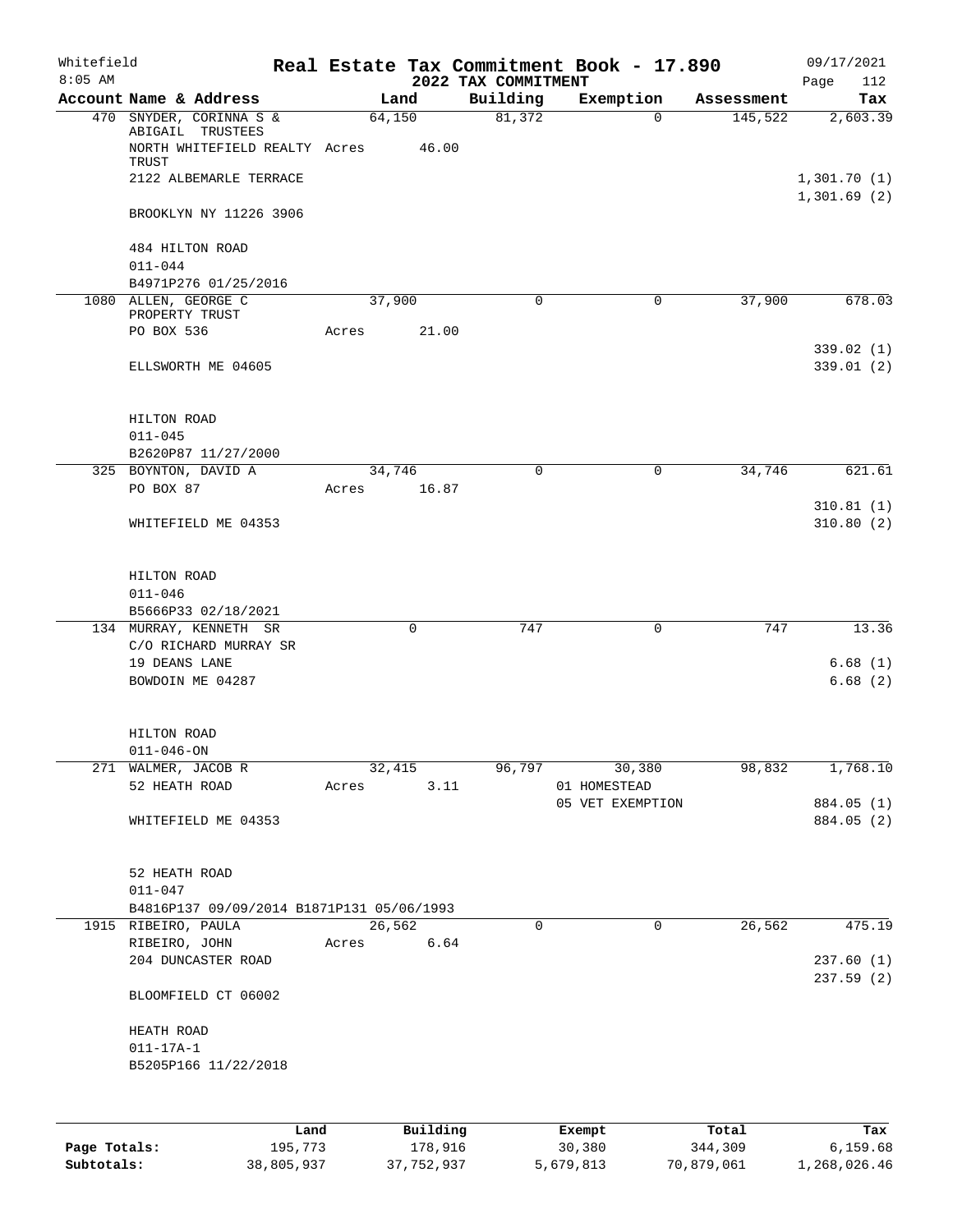| Whitefield |                                               |       |        |                     | Real Estate Tax Commitment Book - 17.890 |            | 09/17/2021                 |
|------------|-----------------------------------------------|-------|--------|---------------------|------------------------------------------|------------|----------------------------|
| $8:05$ AM  |                                               |       |        | 2022 TAX COMMITMENT |                                          |            | Page<br>113                |
|            | Account Name & Address                        |       | Land   | Building            | Exemption                                | Assessment | Tax                        |
|            | 318 ANDERSON, PATRICIA S &<br>H BRADFORD      |       | 62,200 | 116,479             | 24,500                                   | 154,179    | 2,758.26                   |
|            | ANDERSON, ERIN E &<br>JOHNSON, MICHAEL S      | Acres | 43.00  |                     | 01 HOMESTEAD                             |            |                            |
|            | 67 SOUTH HUNTS MEADOW<br><b>ROAD</b>          |       |        |                     |                                          |            | 1,379.13(1)                |
|            | WHITEFIELD ME 04353                           |       |        |                     |                                          |            | 1,379.13(2)                |
|            |                                               |       |        |                     |                                          |            |                            |
|            | 67 SOUTH HUNTS MEADOW                         |       |        |                     |                                          |            |                            |
|            | $012 - 001$                                   |       |        |                     |                                          |            |                            |
|            | B4497P255 03/02/2012                          |       | 150    | $\Omega$            | $\mathbf 0$                              |            | 2.68                       |
|            | 503 MOONEY, EDWIN C &<br><b>COLETTE</b>       |       |        |                     |                                          | 150        |                            |
|            | 49 JOYS POND LANE                             | Acres | 1.50   |                     |                                          |            | 1.34(1)                    |
|            | WHITEFIELD ME 04353                           |       |        |                     |                                          |            | 1.34(2)                    |
|            |                                               |       |        |                     |                                          |            |                            |
|            | GARDINER ROAD                                 |       |        |                     |                                          |            |                            |
|            | $012 - 001 - A$                               |       |        |                     |                                          |            |                            |
|            | 1661 MOONEY, EDWIN C &<br><b>COLETTE</b>      |       | 67,780 | 243,967             | 24,500                                   | 287,247    | 5,138.85                   |
|            | 49 JOYS POND LANE                             | Acres | 45.00  |                     | 01 HOMESTEAD                             |            |                            |
|            | WHITEFIELD ME 04353                           |       |        |                     |                                          |            | 2,569.43(1)<br>2,569.42(2) |
|            |                                               |       |        |                     |                                          |            |                            |
|            | 49 JOYS POND LANE                             |       |        |                     |                                          |            |                            |
|            | $012 - 001 - B$                               |       |        |                     |                                          |            |                            |
|            | B1254P128 08/02/1985                          |       |        |                     |                                          |            |                            |
|            | 1061 BESSEY, BROCK A & ERIN<br>Е              |       | 42,690 | 229,015             | 24,500                                   | 247,205    | 4,422.50                   |
|            | 72 SOUTH HUNTS MEADOW<br><b>ROAD</b>          | Acres | 14.30  |                     | 01 HOMESTEAD                             |            |                            |
|            |                                               |       |        |                     |                                          |            | 2, 211.25 (1)              |
|            | WHITEFIELD ME 04353                           |       |        |                     |                                          |            | 2, 211.25 (2)              |
|            |                                               |       |        |                     |                                          |            |                            |
|            | 72 SOUTH HUNTS MEADOW<br>$012 - 002$          |       |        |                     |                                          |            |                            |
|            | B4283P82 06/08/2010                           |       |        |                     |                                          |            |                            |
|            | 919 WELLS, JENNIFER L &<br>KENNETH C TRUSTEES |       | 61,680 | 172,221             | 0                                        | 233,901    | 4,184.49                   |
|            | WELLS, JENNIFER L &                           | Acres | 42.20  |                     |                                          |            |                            |
|            | KENNETH C LIVING TRUSTS                       |       |        |                     |                                          |            |                            |
|            | 11 RED FOX LANE                               |       |        |                     |                                          |            | 2,092.25(1)<br>2,092.24(2) |
|            | WHITEFIELD ME 04353                           |       |        |                     |                                          |            |                            |
|            | 11 RED FOX LANE                               |       |        |                     |                                          |            |                            |
|            | $012 - 003$                                   |       |        |                     |                                          |            |                            |
|            | B5677P178 03/15/2021                          |       |        |                     |                                          |            |                            |

|              | Land       | Building   | Exempt    | Total      | Tax          |
|--------------|------------|------------|-----------|------------|--------------|
| Page Totals: | 234,500    | 761,682    | 73,500    | 922,682    | 16,506.78    |
| Subtotals:   | 39,040,437 | 38,514,619 | 5,753,313 | 71,801,743 | 1,284,533.24 |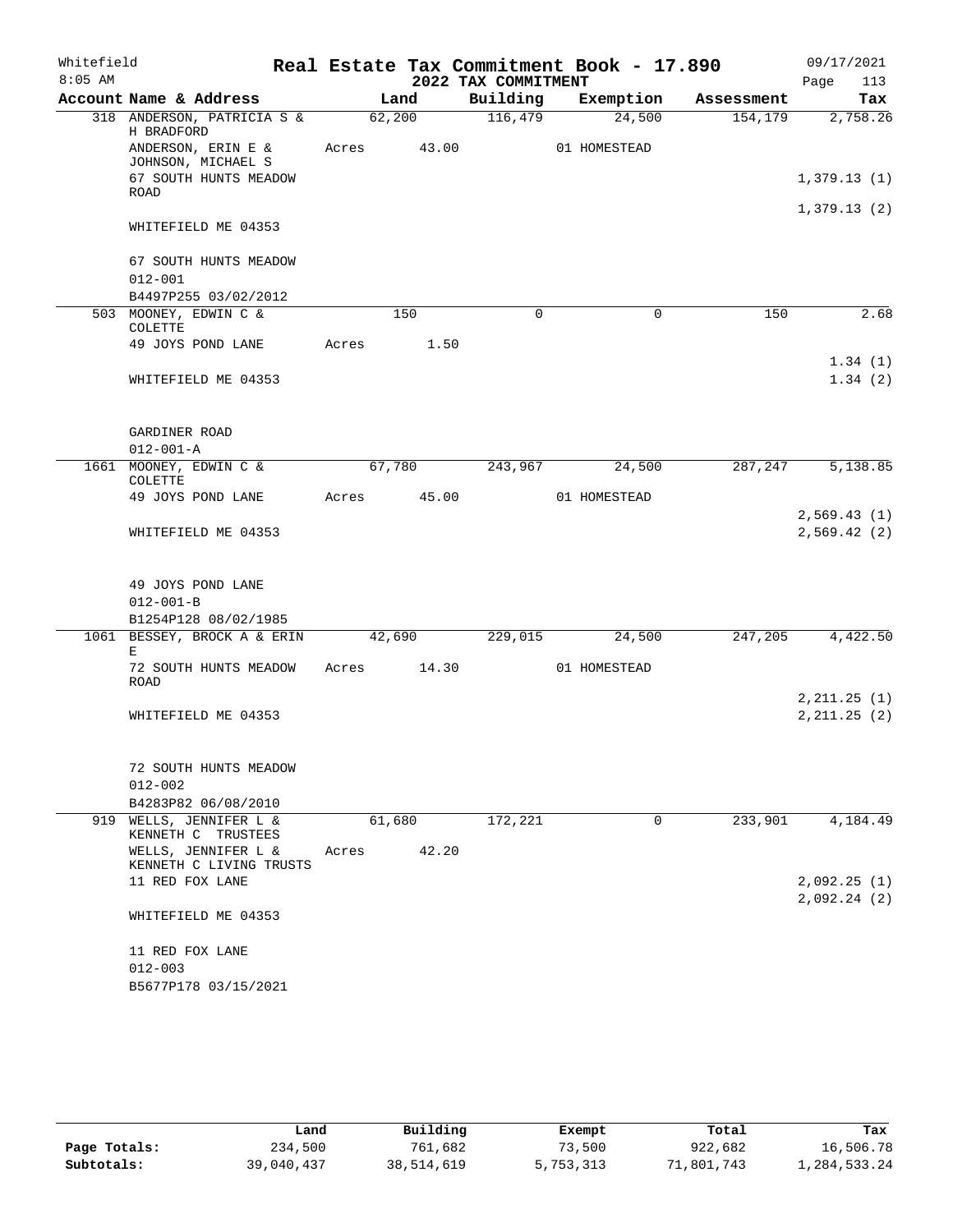| Whitefield<br>$8:05$ AM |                                                                   |       |                     | 2022 TAX COMMITMENT | Real Estate Tax Commitment Book - 17.890 |                  | 09/17/2021<br>114<br>Page |
|-------------------------|-------------------------------------------------------------------|-------|---------------------|---------------------|------------------------------------------|------------------|---------------------------|
|                         | Account Name & Address                                            |       | Land                | Building            | Exemption                                | Assessment       | Tax                       |
|                         | 1780 SPRAGUE, NICHOLAS T<br>SPRAGUE, CHELSEA N<br>26 RED FOX LANE | Acres | 30,450<br>1.80      | 149, 417            | $\Omega$                                 | 179,867          | 3,217.82<br>1,608.91(1)   |
|                         | WHITEFIELD ME 04353                                               |       |                     |                     |                                          |                  | 1,608.91(2)               |
|                         | 26 RED FOX LANE<br>$012 - 003 - A$                                |       |                     |                     |                                          |                  |                           |
|                         | B5138P235 05/25/2017<br>613 FORD, MARY LOUISE                     |       | 31,050              | 66,414              | 24,500                                   | 72,964           | 1,305.33                  |
|                         | 18 SOUTH HUNTS MEADOW<br>RD.                                      | Acres | 1.95                |                     | 01 HOMESTEAD                             |                  |                           |
|                         | WHITEFIELD ME 04353                                               |       |                     |                     |                                          |                  | 652.67(1)<br>652.66(2)    |
|                         | 18 SOUTH HUNTS MEADOW<br>$012 - 004$<br>B4743P292 12/19/2013      |       |                     |                     |                                          |                  |                           |
|                         | 443 NEAL-PAAKKONEN, ALICE A                                       |       | 32,700              | 116,666             | 24,500                                   | 124,866          | 2,233.85                  |
|                         | PAAKKONEN, ZACHARY M<br>9 SOUTH HUNTS MEADOW<br><b>ROAD</b>       | Acres | 3.30                |                     | 01 HOMESTEAD                             |                  | 1, 116.93(1)              |
|                         | WHITEFIELD ME 04353                                               |       |                     |                     |                                          |                  | 1, 116.92(2)              |
|                         | 9 SOUTH HUNTS MEADOW<br>$012 - 005$<br>B5367P277 04/01/2019       |       |                     |                     |                                          |                  |                           |
|                         | 695 MT VERNON AVE, LLC                                            |       | 30,000              | 146,981             | 0                                        | 176,981          | 3,166.19                  |
|                         | 17 HOSPITAL STREET                                                | Acres | 0.86                |                     |                                          |                  | 1,583.10(1)               |
|                         | AUGUSTA ME 04330                                                  |       |                     |                     |                                          |                  | 1,583.09(2)               |
|                         | 6 SOUTH HUNTS MEADOW<br>$012 - 006$                               |       |                     |                     |                                          |                  |                           |
|                         | B5530P40 06/05/2020                                               |       |                     |                     |                                          |                  |                           |
|                         | 599 GROVER, NANCY A<br>16846 ONWARD DRIVE                         | Acres | 1,035<br>0.69       | 0                   | $\Omega$                                 | 1,035            | 18.52                     |
|                         | WESTFIELD IN 46074                                                |       |                     |                     |                                          |                  | 9.26(1)<br>9.26(2)        |
|                         | GARDINER ROAD<br>$012 - 007$<br>B578P366                          |       |                     |                     |                                          |                  |                           |
|                         | 953 GROVER, NANCY A                                               |       | 660                 | 0                   | 0                                        | 660              | 11.81                     |
|                         | 16846 ONWARD DRIVE                                                | Acres | 0.44                |                     |                                          |                  | 5.91(1)                   |
|                         | WESTFIELD IN 46074                                                |       |                     |                     |                                          |                  | 5.90(2)                   |
|                         | GARDINER ROAD<br>$012 - 008$<br>B578P366 05/27/1963               |       |                     |                     |                                          |                  |                           |
|                         |                                                                   |       |                     |                     |                                          |                  |                           |
| Page Totals:            | Land<br>125,895                                                   |       | Building<br>479,478 |                     | Exempt<br>49,000                         | Total<br>556,373 | Tax<br>9,953.52           |

**Subtotals:** 39,166,332 38,994,097 5,802,313 72,358,116 1,294,486.76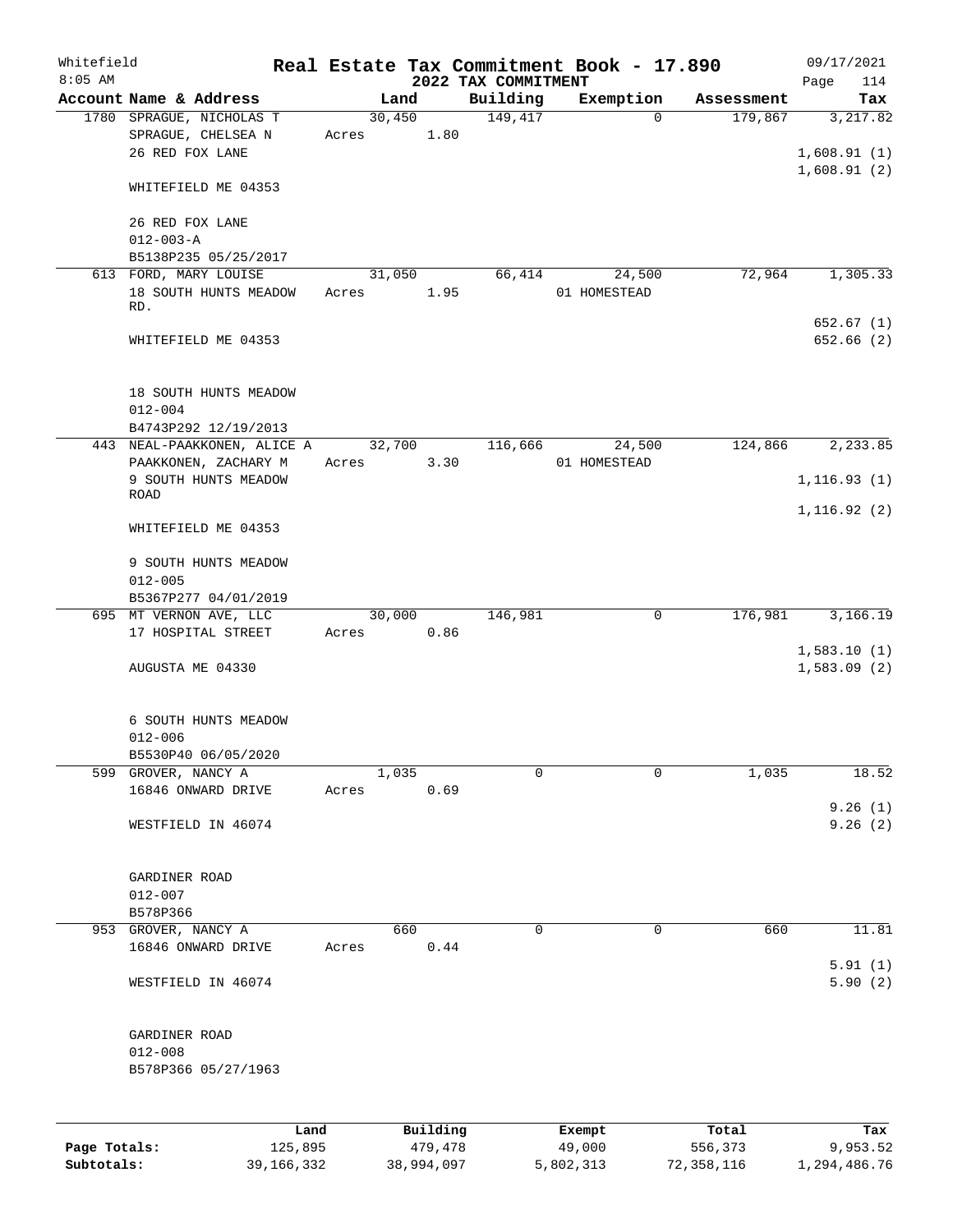| Whitefield<br>$8:05$ AM |                                             |             |        | 2022 TAX COMMITMENT | Real Estate Tax Commitment Book - 17.890 |          | 09/17/2021<br>115<br>Page |
|-------------------------|---------------------------------------------|-------------|--------|---------------------|------------------------------------------|----------|---------------------------|
|                         | Account Name & Address                      | Land        |        |                     | Building Exemption Assessment            |          | Tax                       |
|                         | 1559 FREEMAN, EDWARD & JOYCE                | 71,750      |        | 116,796             | 30,380                                   | 158, 166 | 2,829.59                  |
|                         | PO BOX 535                                  | Acres 60.00 |        |                     | 05 VET EXEMPTION                         |          |                           |
|                         |                                             |             |        |                     | 01 HOMESTEAD                             |          | 1,414.80(1)               |
|                         | GARDINER ME 04345                           |             |        |                     |                                          |          | 1,414.79(2)               |
|                         |                                             |             |        |                     |                                          |          |                           |
|                         |                                             |             |        |                     |                                          |          |                           |
|                         | 577 GARDINER ROAD                           |             |        |                     |                                          |          |                           |
|                         | $012 - 009$                                 |             |        |                     |                                          |          |                           |
|                         | 1844 DOOLEY, EDWARD A                       | 22,085      |        | $\mathbf 0$         | 0                                        | 22,085   | 395.10                    |
|                         | TRUMAN-DOOLEY, VICTORIA Acres 2.89<br>Α     |             |        |                     |                                          |          |                           |
|                         | 811 EIGHTH TERRACE                          |             |        |                     |                                          |          | 197.55(1)                 |
|                         |                                             |             |        |                     |                                          |          | 197.55(2)                 |
|                         | PALM BEACH GARDENS FL                       |             |        |                     |                                          |          |                           |
|                         | 33418                                       |             |        |                     |                                          |          |                           |
|                         |                                             |             |        |                     |                                          |          |                           |
|                         | JOYS POND LANE                              |             |        |                     |                                          |          |                           |
|                         | $012 - 009 - A$                             |             |        |                     |                                          |          |                           |
|                         | B4157P2 06/12/2009<br>1850 FREEMAN, STEVE A | 30,765      |        | 71,876              | 24,500                                   | 78,141   | 1,397.94                  |
|                         | 10 HUNTS MEADOW                             | Acres       | 2.01   |                     | 01 HOMESTEAD                             |          |                           |
|                         |                                             |             |        |                     |                                          |          | 698.97(1)                 |
|                         | WHITEFIELD ME 04353                         |             |        |                     |                                          |          | 698.97 (2)                |
|                         |                                             |             |        |                     |                                          |          |                           |
|                         |                                             |             |        |                     |                                          |          |                           |
|                         | 10 HUNTS MEADOW ROAD                        |             |        |                     |                                          |          |                           |
|                         | $012 - 009 - B$                             |             |        |                     |                                          |          |                           |
|                         | B4251P93 02/17/2010                         |             |        |                     |                                          |          |                           |
|                         | 48 FREEMAN, KENNETH &<br>DOROTHY            | 31,260      |        | 75,475              | 24,500                                   | 82,235   | 1,471.18                  |
|                         | 18 HUNTS MEADOW ROAD Acres 2.34             |             |        |                     | 01 HOMESTEAD                             |          |                           |
|                         |                                             |             |        |                     |                                          |          | 735.59(1)                 |
|                         | WHITEFIELD ME 04353                         |             |        |                     |                                          |          | 735.59(2)                 |
|                         |                                             |             |        |                     |                                          |          |                           |
|                         |                                             |             |        |                     |                                          |          |                           |
|                         | 18 HUNTS MEADOW ROAD                        |             |        |                     |                                          |          |                           |
|                         | $012 - 010$                                 |             |        |                     |                                          |          |                           |
|                         | 450 LYSOBEY, JEANNE                         | 30,000      |        | 92,338              | 24,500                                   | 97,838   | 1,750.32                  |
|                         | 30 HUNTS MEADOW ROAD Acres                  |             | 1.37   |                     | 01 HOMESTEAD                             |          |                           |
|                         | WHITEFIELD ME 04353                         |             |        |                     |                                          |          | 875.16(1)<br>875.16(2)    |
|                         |                                             |             |        |                     |                                          |          |                           |
|                         |                                             |             |        |                     |                                          |          |                           |
|                         | 30 HUNTS MEADOW ROAD                        |             |        |                     |                                          |          |                           |
|                         | $012 - 011$                                 |             |        |                     |                                          |          |                           |
|                         | B3873P41 06/21/2007                         |             |        |                     |                                          |          |                           |
|                         | 125 MINOTY, ROBERT D                        |             | 30,000 | 85,074              | 30,380                                   | 84,694   | 1,515.18                  |
|                         | MINOTY, NANCY L                             | Acres 0.89  |        |                     | 01 HOMESTEAD                             |          |                           |
|                         | 40 HUNTS MEADOW ROAD                        |             |        |                     | 05 VET EXEMPTION                         |          | 757.59(1)                 |
|                         |                                             |             |        |                     |                                          |          | 757.59(2)                 |
|                         | WHITEFIELD ME 04353                         |             |        |                     |                                          |          |                           |
|                         | 40 HUNTS MEADOW ROAD                        |             |        |                     |                                          |          |                           |
|                         | $012 - 012$                                 |             |        |                     |                                          |          |                           |
|                         | B881P18 06/04/1976                          |             |        |                     |                                          |          |                           |
|                         |                                             |             |        |                     |                                          |          |                           |
|                         |                                             |             |        |                     |                                          |          |                           |

|              | Land         | Building   | Exempt    | Total      | Tax          |
|--------------|--------------|------------|-----------|------------|--------------|
| Page Totals: | 215,860      | 441,559    | 134,260   | 523,159    | 9,359.31     |
| Subtotals:   | 39, 382, 192 | 39,435,656 | 5,936,573 | 72,881,275 | 1,303,846.07 |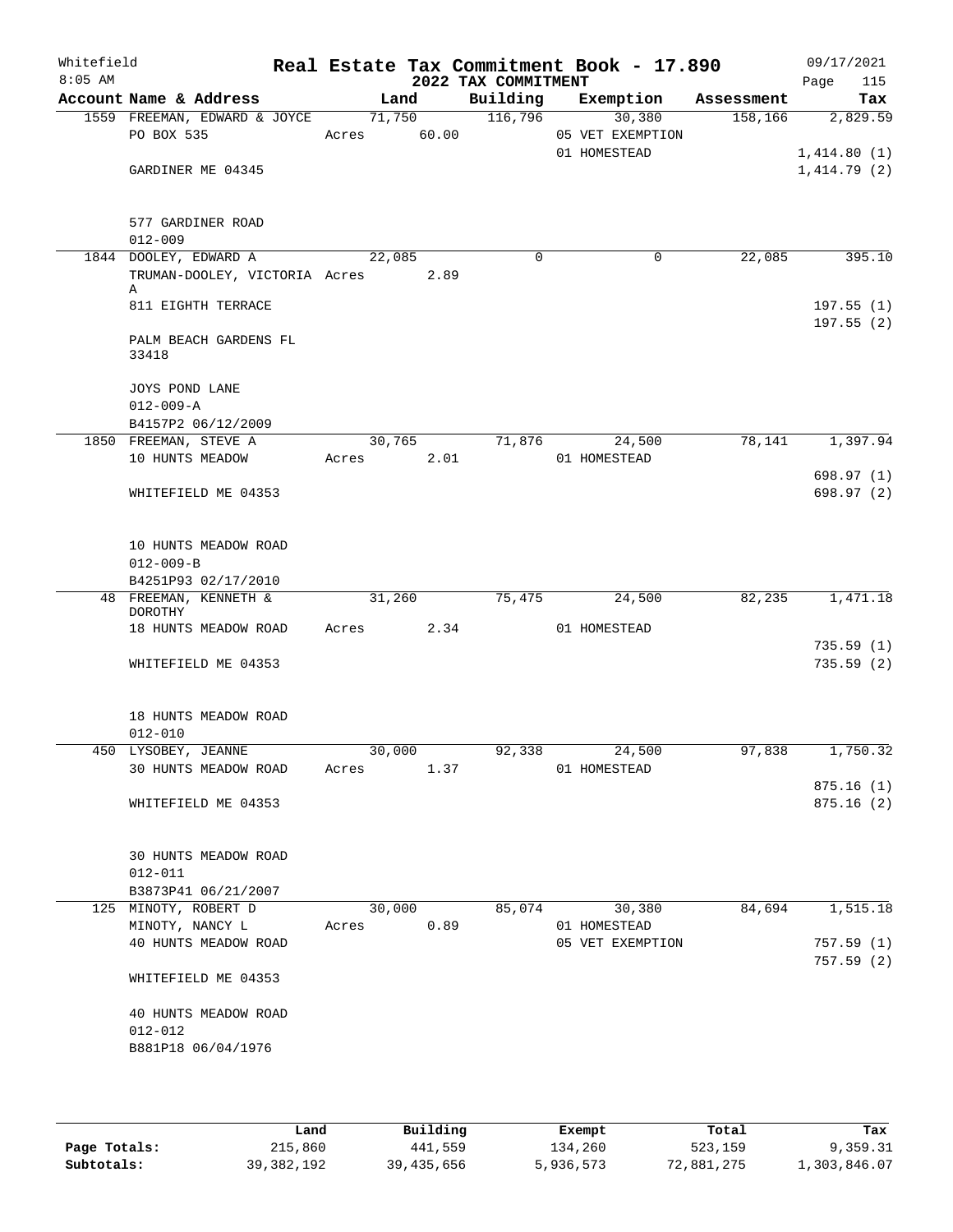| Whitefield<br>$8:05$ AM |                                                                                         |              |            | 2022 TAX COMMITMENT | Real Estate Tax Commitment Book - 17.890 |            | 09/17/2021<br>116<br>Page               |
|-------------------------|-----------------------------------------------------------------------------------------|--------------|------------|---------------------|------------------------------------------|------------|-----------------------------------------|
|                         | Account Name & Address                                                                  |              | Land       |                     | Building Exemption                       | Assessment | Tax                                     |
|                         | 30 FITZ-PATRICK, JAMES E<br>FITZ-PATRICK, CAROLYN M Acres 32.00<br>56 HUNTS MEADOW ROAD |              | 37,894     | 125,452             | 24,500<br>01 HOMESTEAD                   | 138,846    | 2,483.95<br>1,241.98(1)<br>1, 241.97(2) |
|                         | WHITEFIELD ME 04353                                                                     | $TG - HW-30$ |            |                     |                                          |            |                                         |
|                         | 56 HUNTS MEADOW ROAD<br>$012 - 013$                                                     |              |            |                     |                                          |            |                                         |
|                         | B1596P245 01/05/1990                                                                    |              |            |                     |                                          |            |                                         |
|                         | 820 STINSON, JUSTINE N<br>220 BEEDLE RD.                                                |              | 30,270     | 112,244             | $\mathbf 0$                              | 142,514    | 2,549.58                                |
|                         |                                                                                         |              | Acres 1.68 |                     |                                          |            | 1, 274.79(1)                            |
|                         | RICHMOND ME 04357                                                                       |              |            |                     |                                          |            | 1, 274.79(2)                            |
|                         | 48 HUNTS MEADOW ROAD<br>$012 - 013 - A$                                                 |              |            |                     |                                          |            |                                         |
|                         | B5115P71 03/09/2017                                                                     |              |            |                     |                                          |            |                                         |
|                         | 1575 GILBERT-BRUNELLE, DIANN                                                            |              | 33,000     | 54,528              | 24,500                                   | 63,028     | 1,127.57                                |
|                         | 64 HUNTS MEADOW ROAD                                                                    | Acres        | 3.50       |                     | 01 HOMESTEAD                             |            |                                         |
|                         |                                                                                         |              |            |                     |                                          |            | 563.79 (1)                              |
|                         | WHITEFIELD ME 04353                                                                     |              |            |                     |                                          |            | 563.78(2)                               |
|                         | 64 HUNTS MEADOW ROAD<br>$012 - 014$                                                     |              |            |                     |                                          |            |                                         |
|                         | B4315P248 09/13/2010 B2195P128 11/05/1996                                               |              |            |                     |                                          |            |                                         |
|                         | 724 MILLETT, TIMOTHY A &                                                                |              | 31,800     | 132,721             | 24,500                                   | 140,021    | 2,504.98                                |
|                         | MARCIA<br>70 HUNTS MEADOW ROAD                                                          | Acres        | 2.70       |                     | 01 HOMESTEAD                             |            |                                         |
|                         |                                                                                         |              |            |                     |                                          |            | 1, 252.49(1)                            |
|                         | WHITEFIELD ME 04353                                                                     |              |            |                     |                                          |            | 1, 252.49(2)                            |
|                         | 70 HUNTS MEADOW ROAD                                                                    |              |            |                     |                                          |            |                                         |
|                         | $012 - 014 - A$                                                                         |              |            |                     |                                          |            |                                         |
|                         | B1850P138 02/01/1993                                                                    |              |            |                     |                                          |            |                                         |
|                         | 1336 SURETTE, PETER B                                                                   |              | 33, 810    | 105,009             | 24,500                                   | 114, 319   | 2,045.17                                |
|                         | SURETTE, KERRY E                                                                        | Acres        | 4.04       |                     | 01 HOMESTEAD                             |            |                                         |
|                         | 78 HUNTS MEADOW ROAD                                                                    |              |            |                     |                                          |            | 1,022.59(1)                             |
|                         | WHITEFIELD ME 04353                                                                     |              |            |                     |                                          |            | 1,022.58(2)                             |
|                         | 78 HUNTS MEADOW ROAD                                                                    |              |            |                     |                                          |            |                                         |
|                         | $012 - 015 - A$                                                                         |              |            |                     |                                          |            |                                         |
|                         | B5002P197 04/26/2016                                                                    |              |            |                     |                                          |            |                                         |
| 1538                    | RICHARDS, MARK S & LYNN                                                                 |              | 30,960     | 174,052             | 24,500                                   | 180,512    | 3,229.36                                |
|                         | L                                                                                       |              |            |                     |                                          |            |                                         |
|                         | 90 HUNTS MEADOW ROAD                                                                    | Acres        | 2.14       |                     | 01 HOMESTEAD                             |            |                                         |
|                         | WHITEFIELD ME 04353                                                                     |              |            |                     |                                          |            | 1,614.68(1)<br>1,614.68(2)              |
|                         | 90 HUNTS MEADOW ROAD                                                                    |              |            |                     |                                          |            |                                         |
|                         | $012 - 015 - B$                                                                         |              |            |                     |                                          |            |                                         |
|                         | B1704P215 07/16/1991                                                                    |              |            |                     |                                          |            |                                         |
|                         | Land                                                                                    |              | Building   |                     | Exempt                                   | Total      | Tax                                     |
|                         |                                                                                         |              |            |                     |                                          |            |                                         |

**Page Totals:** 197,734 704,006 122,500 779,240 13,940.61 **Subtotals:** 39,579,926 40,139,662 6,059,073 73,660,515 1,317,786.68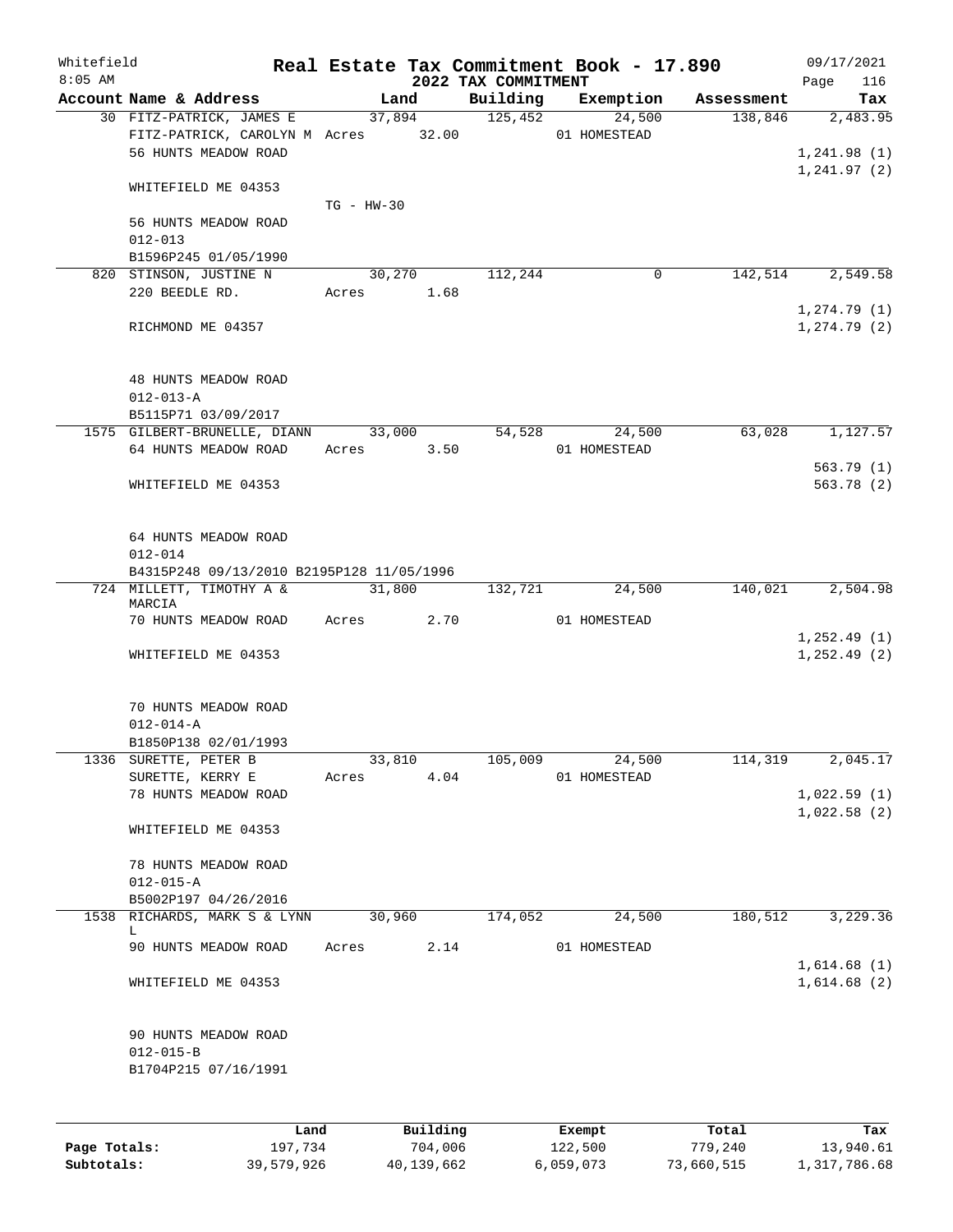| Whitefield<br>$8:05$ AM |                                                        |       |                | 2022 TAX COMMITMENT | Real Estate Tax Commitment Book - 17.890 |            | 09/17/2021                 |
|-------------------------|--------------------------------------------------------|-------|----------------|---------------------|------------------------------------------|------------|----------------------------|
|                         | Account Name & Address                                 |       | Land           | Building            | Exemption                                | Assessment | 117<br>Page<br>Tax         |
|                         | 1457 CARRIGAN, CAROL L                                 |       | 30,750         | 162, 202            | 24,500                                   | 168,452    | 3,013.61                   |
|                         | CARRIGAN, JASON M<br>96 HUNTS MEADOW ROAD              |       | Acres 2.00     |                     | 01 HOMESTEAD                             |            | 1,506.81(1)                |
|                         | WHITEFIELD ME 04353                                    |       |                |                     |                                          |            | 1,506.80(2)                |
|                         | 96 HUNTS MEADOW ROAD<br>$012 - 015 - C$                |       |                |                     |                                          |            |                            |
|                         | B5649P296 01/19/2021                                   |       |                |                     |                                          |            |                            |
|                         | 1330 BEAUMIER, JAMES P                                 |       | 41,378         | 148,469             | 24,500                                   | 165,347    | 2,958.06                   |
|                         | 98 HUNTS MEADOW ROAD                                   | Acres | 12.66          |                     | 01 HOMESTEAD                             |            |                            |
|                         | WHITEFIELD ME 04353                                    |       |                |                     |                                          |            | 1,479.03(1)<br>1,479.03(2) |
|                         | 98 HUNTS MEADOW ROAD<br>$012 - 015 - D$                |       |                |                     |                                          |            |                            |
|                         | B4158P104 06/12/2009                                   |       |                |                     |                                          |            |                            |
|                         | 1410 WEBB, JONATHAN W & JUDY<br>Α                      |       | 47,315         | 0                   | 0                                        | 47,315     | 846.47                     |
|                         | 17A HEAVEN'S WAY LANE                                  | Acres | 51.13          |                     |                                          |            |                            |
|                         |                                                        |       |                |                     |                                          |            | 423.24 (1)                 |
|                         | WHITEFIELD ME 04353                                    |       |                |                     |                                          |            | 423.23(2)                  |
|                         | PITTSTON TOWN LINE                                     |       |                |                     |                                          |            |                            |
|                         | $012 - 016$                                            |       |                |                     |                                          |            |                            |
|                         | B2543P233                                              |       |                |                     |                                          |            |                            |
| 1317                    | WEBB, JONATHAN W & JUDY                                |       | 34,478         | 0                   | 0                                        | 34,478     | 616.81                     |
|                         | Α<br>17 HEAVENS WAY LANE                               | Acres | 31.12          |                     |                                          |            |                            |
|                         |                                                        |       |                |                     |                                          |            | 308.41(1)                  |
|                         | WHITEFIELD ME 04353                                    |       |                |                     |                                          |            | 308.40(2)                  |
|                         | HUNTS MEADOW ROAD                                      |       |                |                     |                                          |            |                            |
|                         | 012-017                                                |       |                |                     |                                          |            |                            |
|                         | B2802P87 02/04/2002                                    |       |                |                     |                                          |            |                            |
| 465                     | BOSSIE, MICHELLE &<br>KENNETH<br>120 HUNTS MEADOW ROAD | Acres | 35,970<br>5.90 | 20,111              | 0                                        | 56,081     | 1,003.29                   |
|                         |                                                        |       |                |                     |                                          |            | 501.65(1)                  |
|                         | WHITEFIELD ME 04353                                    |       |                |                     |                                          |            | 501.64(2)                  |
|                         | 120 HUNTS MEADOW ROAD                                  |       |                |                     |                                          |            |                            |
|                         | $012 - 017 - A$                                        |       |                |                     |                                          |            |                            |
|                         | B2386P115 10/02/1998                                   |       |                |                     |                                          |            |                            |
|                         | 60 LEWIS, MARY G                                       |       | 34,350         | 4,201               | 24,500                                   | 14,051     | 251.37                     |
|                         | 130 HUNTS MEADOW ROAD                                  | Acres | 4.40           |                     | 01 HOMESTEAD                             |            | 125.69(1)                  |
|                         | WHITEFIELD ME 04353                                    |       |                |                     |                                          |            | 125.68(2)                  |
|                         | 130 HUNTS MEADOW ROAD                                  |       |                |                     |                                          |            |                            |
|                         | $012 - 017 - B$                                        |       |                |                     |                                          |            |                            |
|                         | B2046P272 03/20/1995                                   |       |                |                     |                                          |            |                            |
|                         | Land                                                   |       | Building       |                     | Exempt                                   | Total      | Tax                        |
| Page Totals:            | 224,241                                                |       | 334,983        |                     | 73,500                                   | 485,724    | 8,689.61                   |
| Subtotals:              | 39,804,167                                             |       | 40, 474, 645   |                     | 6,132,573                                | 74,146,239 | 1,326,476.29               |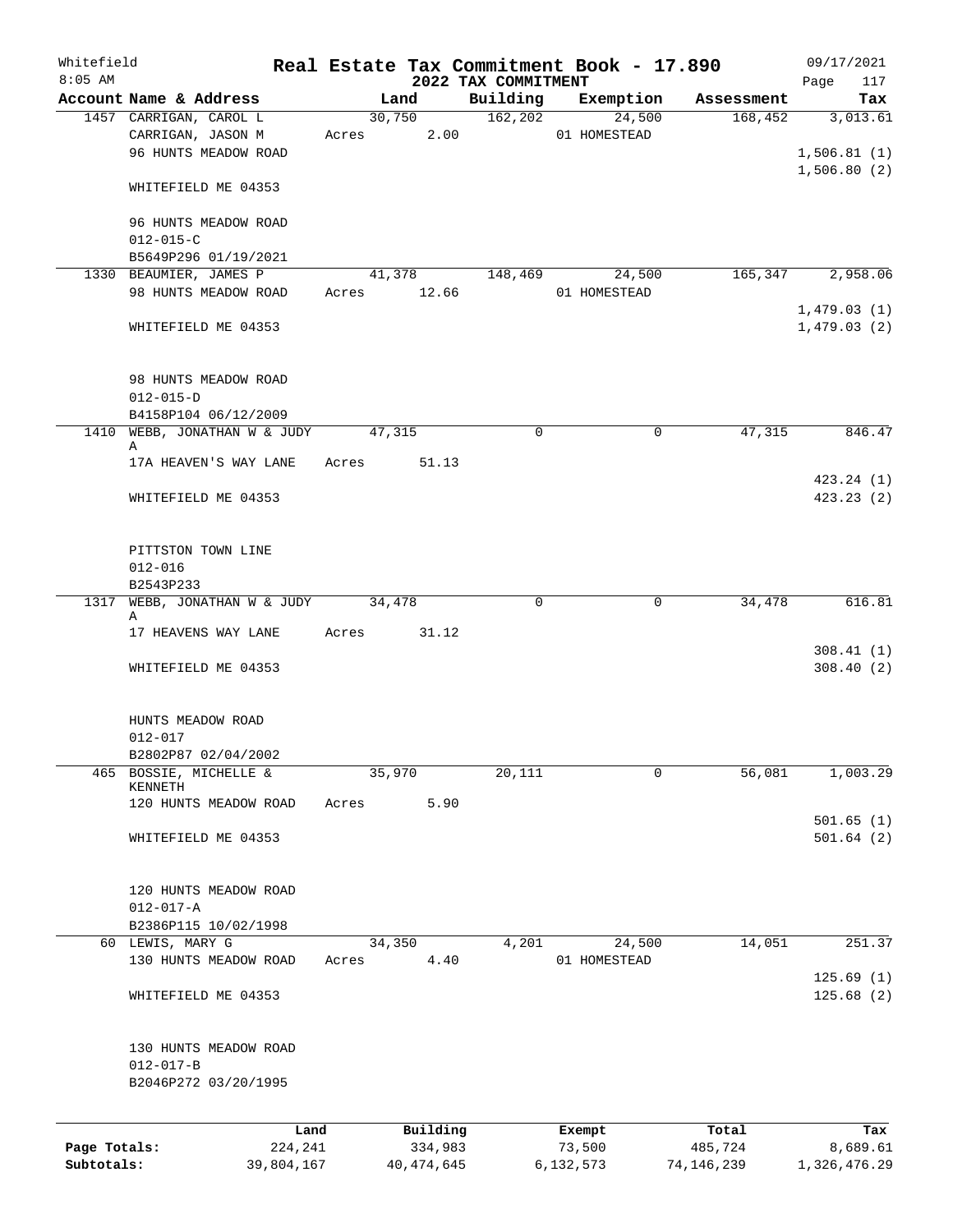| Whitefield<br>$8:05$ AM |                                                  |            |       |            | 2022 TAX COMMITMENT | Real Estate Tax Commitment Book - 17.890 |            | 09/17/2021         |
|-------------------------|--------------------------------------------------|------------|-------|------------|---------------------|------------------------------------------|------------|--------------------|
|                         | Account Name & Address                           |            |       | Land       | Building            | Exemption                                | Assessment | Page<br>118<br>Tax |
|                         | 608 RACKLIFF, BETHANY J                          |            |       | 33,450     | 91,006              | 24,500                                   | 99,956     | 1,788.21           |
|                         | 140 HUNTS MEADOW ROAD                            |            | Acres | 3.80       |                     | 01 HOMESTEAD                             |            |                    |
|                         |                                                  |            |       |            |                     |                                          |            | 894.11 (1)         |
|                         | WHITEFIELD ME 04353                              |            |       |            |                     |                                          |            | 894.10 (2)         |
|                         |                                                  |            |       |            |                     |                                          |            |                    |
|                         |                                                  |            |       |            |                     |                                          |            |                    |
|                         | 140 HUNTS MEADOW ROAD                            |            |       |            |                     |                                          |            |                    |
|                         | $012 - 017 - C$                                  |            |       |            |                     |                                          |            |                    |
|                         | B4061P161 10/10/2008<br>1527 CARLTON, STEVEN F & |            |       | 33,000     | 71,647              | 24,500                                   | 80,147     | 1,433.83           |
|                         | DIANNE M                                         |            |       |            |                     |                                          |            |                    |
|                         | 144 HUNTS MEADOW ROAD                            |            | Acres | 3.50       |                     | 01 HOMESTEAD                             |            |                    |
|                         |                                                  |            |       |            |                     |                                          |            | 716.92(1)          |
|                         | WHITEFIELD ME 04353                              |            |       |            |                     |                                          |            | 716.91(2)          |
|                         |                                                  |            |       |            |                     |                                          |            |                    |
|                         |                                                  |            |       |            |                     |                                          |            |                    |
|                         | 144 HUNTS MEADOW ROAD                            |            |       |            |                     |                                          |            |                    |
|                         | $012 - 017 - D$                                  |            |       |            |                     |                                          |            |                    |
|                         | B2366P332 07/30/1998<br>1282 KALLOCH, JEREMY S & |            |       | 35,970     | 96,753              | 24,500                                   | 108,223    | 1,936.11           |
|                         | WEBB-KALLOCH, LISA                               |            |       |            |                     |                                          |            |                    |
|                         | 110 HUNTS MEADOW ROAD                            |            | Acres | 5.90       |                     | 01 HOMESTEAD                             |            |                    |
|                         |                                                  |            |       |            |                     |                                          |            | 968.06(1)          |
|                         | WHITEFIELD ME 04353                              |            |       |            |                     |                                          |            | 968.05(2)          |
|                         |                                                  |            |       |            |                     |                                          |            |                    |
|                         |                                                  |            |       |            |                     |                                          |            |                    |
|                         | 110 HUNTS MEADOW ROAD                            |            |       |            |                     |                                          |            |                    |
|                         | $012 - 017 - E$                                  |            |       |            |                     |                                          |            |                    |
|                         | B4498P252 03/06/2012<br>1054 WEBB, JONATHAN W    |            |       | 24,850     | $\mathbf 0$         | 0                                        | 24,850     | 444.57             |
|                         | WEBB, CAROLANN M & JUDY Acres 17.00              |            |       |            |                     |                                          |            |                    |
|                         | Α                                                |            |       |            |                     |                                          |            |                    |
|                         | 17 HEAVENS WAY LANE                              |            |       |            |                     |                                          |            | 222.29(1)          |
|                         |                                                  |            |       |            |                     |                                          |            | 222.28(2)          |
|                         | WHITEFIELD ME 04353                              |            |       |            |                     |                                          |            |                    |
|                         |                                                  |            |       |            |                     |                                          |            |                    |
|                         | HUNTS MEADOW ROAD                                |            |       |            |                     |                                          |            |                    |
|                         | $012 - 018$<br>B5292P110 08/10/2018              |            |       |            |                     |                                          |            |                    |
|                         | 633 WEBB, JONATHAN W & JUDY                      |            |       | 36,930     | 133,242             | 24,500                                   | 145,672    | 2,606.07           |
|                         | Α                                                |            |       |            |                     |                                          |            |                    |
|                         | 17 HEAVENS WAY LANE                              |            | Acres | 7.10       |                     | 01 HOMESTEAD                             |            |                    |
|                         |                                                  |            |       |            |                     |                                          |            | 1,303.04(1)        |
|                         | WHITEFIELD ME 04353                              |            |       |            |                     |                                          |            | 1,303.03(2)        |
|                         |                                                  |            |       |            |                     |                                          |            |                    |
|                         |                                                  |            |       |            |                     |                                          |            |                    |
|                         | 17 HEAVENS WAY LANE<br>$012 - 019$               |            |       |            |                     |                                          |            |                    |
|                         | B2802P87 02/04/2002                              |            |       |            |                     |                                          |            |                    |
|                         | 1449 PILLING, JAMES A                            |            |       | 50,175     | 57,898              | 24,500                                   | 83,573     | 1,495.12           |
|                         | 57 ACORN LANE                                    |            | Acres | 24.50      |                     | 01 HOMESTEAD                             |            |                    |
|                         |                                                  |            |       |            |                     |                                          |            | 747.56(1)          |
|                         | WHITEFIELD ME 04353                              |            |       |            |                     |                                          |            | 747.56 (2)         |
|                         |                                                  |            |       |            |                     |                                          |            |                    |
|                         | 57 ACORN LANE                                    |            |       |            |                     |                                          |            |                    |
|                         | $012 - 019 - A$                                  |            |       |            |                     |                                          |            |                    |
|                         | B2097P323 10/27/1995                             |            |       |            |                     |                                          |            |                    |
|                         |                                                  | Land       |       | Building   |                     | Exempt                                   | Total      | Tax                |
| Page Totals:            |                                                  | 214,375    |       | 450,546    |                     | 122,500                                  | 542,421    | 9,703.91           |
| Subtotals:              |                                                  | 40,018,542 |       | 40,925,191 |                     | 6,255,073                                | 74,688,660 | 1,336,180.20       |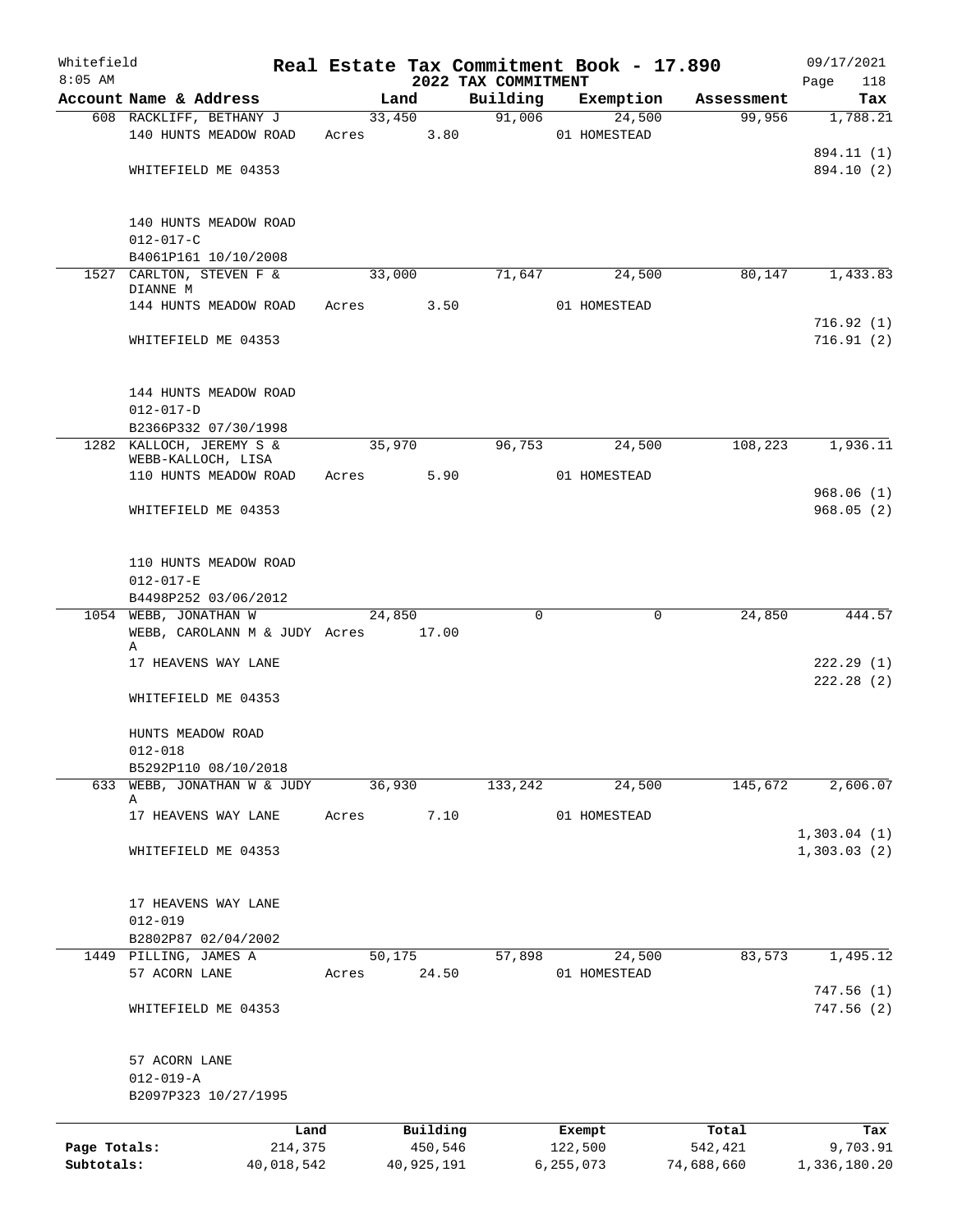| Whitefield<br>$8:05$ AM |                                                                 |                 |                | 2022 TAX COMMITMENT | Real Estate Tax Commitment Book - 17.890 |            | 09/17/2021<br>Page<br>119 |
|-------------------------|-----------------------------------------------------------------|-----------------|----------------|---------------------|------------------------------------------|------------|---------------------------|
|                         | Account Name & Address                                          |                 | Land           | Building            | Exemption                                | Assessment | Tax                       |
|                         | 1724 CHAREST, LAURIER F<br>DUBOIS, DIANE<br>257 OAK HILL ROAD   | 32,850<br>Acres | 3.40           | 31,776              | $\Omega$                                 | 64,626     | 1,156.16<br>578.08(1)     |
|                         | AUBURN ME 04210                                                 |                 |                |                     |                                          |            | 578.08(2)                 |
|                         | 21 ACORN LANE<br>$012 - 019 - B$                                |                 |                |                     |                                          |            |                           |
|                         | B5667P317 02/23/2021                                            |                 |                |                     |                                          |            |                           |
|                         | 1379 KELLEY, JAMES HEIRS                                        |                 | 27,300         | $\mathbf 0$         | 0                                        | 27,300     | 488.40                    |
|                         | C/O ADAM KELLEY,<br>PERSONAL REPRESENTATIVE                     | Acres           | 32.00          |                     |                                          |            |                           |
|                         | 844 SOUTH CLARY ROAD<br>JEFFERSON ME 04348                      |                 |                |                     |                                          |            | 244.20 (1)<br>244.20(2)   |
|                         |                                                                 |                 |                |                     |                                          |            |                           |
|                         | HUNTS MEADOW ROAD<br>$012 - 020$                                |                 |                |                     |                                          |            |                           |
|                         | B2304P128 01/26/1998                                            |                 |                |                     |                                          |            |                           |
|                         | 127 KASELIS, RICHARD M<br>208 HUNTS MEADOW ROAD                 |                 | 44,090         | 121,323             | 24,500                                   | 140,913    | 2,520.93                  |
|                         |                                                                 | Acres           | 16.05          |                     | 01 HOMESTEAD                             |            | 1, 260.47(1)              |
|                         | WHITEFIELD ME 04353                                             |                 |                |                     |                                          |            | 1,260.46(2)               |
|                         | 208 HUNTS MEADOW ROAD<br>$012 - 021$                            |                 |                |                     |                                          |            |                           |
|                         | B2854P82 05/15/2002                                             |                 |                |                     |                                          |            |                           |
|                         | 1483 MAYO, MAE BELLE<br>222 HUNTS MEADOW ROAD                   | Acres           | 36,290<br>6.30 | 94,535              | 24,500<br>01 HOMESTEAD                   | 106,325    | 1,902.15                  |
|                         | WHITEFIELD ME 04353                                             |                 |                |                     |                                          |            | 951.08(1)<br>951.07(2)    |
|                         | 222 HUNTS MEADOW ROAD<br>$012 - 022$<br>B2861P4 05/24/2002      |                 |                |                     |                                          |            |                           |
|                         | 1363 WASHBURN, JESSICA R                                        |                 | 36,130         | 0                   | 0                                        | 36,130     | 646.37                    |
|                         | 8 WENTWORTH LANE                                                | Acres           | 18.60          |                     |                                          |            |                           |
|                         | BAILEY ISLAND ME 04003                                          |                 |                |                     |                                          |            | 323.19(1)<br>323.18(2)    |
|                         |                                                                 |                 |                |                     |                                          |            |                           |
|                         | HUNTS MEADOW ROAD<br>$012 - 023$                                |                 |                |                     |                                          |            |                           |
|                         | B3757P278 11/26/2004                                            |                 |                |                     |                                          |            |                           |
| 1710                    | ALBEE, AMANDA L & ERIC<br>M II                                  |                 | 39,730         | 142,442             | 0                                        | 182,172    | 3,259.06                  |
|                         | 230 HUNTS MEADOW ROAD                                           | Acres           | 10.60          |                     |                                          |            | 1,629.53(1)               |
|                         | WHITEFIELD ME 04353                                             |                 |                |                     |                                          |            | 1,629.53(2)               |
|                         | 230 HUNTS MEADOW ROAD<br>$012 - 023 - C$<br>B4677P59 06/19/2013 |                 |                |                     |                                          |            |                           |
|                         |                                                                 |                 |                |                     |                                          |            |                           |
|                         | Land                                                            |                 | Building       |                     | Exempt                                   | Total      | Tax                       |
| Page Totals:            | 216,390                                                         |                 | 390,076        |                     | 49,000                                   | 557,466    | 9,973.07                  |

**Subtotals:** 40,234,932 41,315,267 6,304,073 75,246,126 1,346,153.27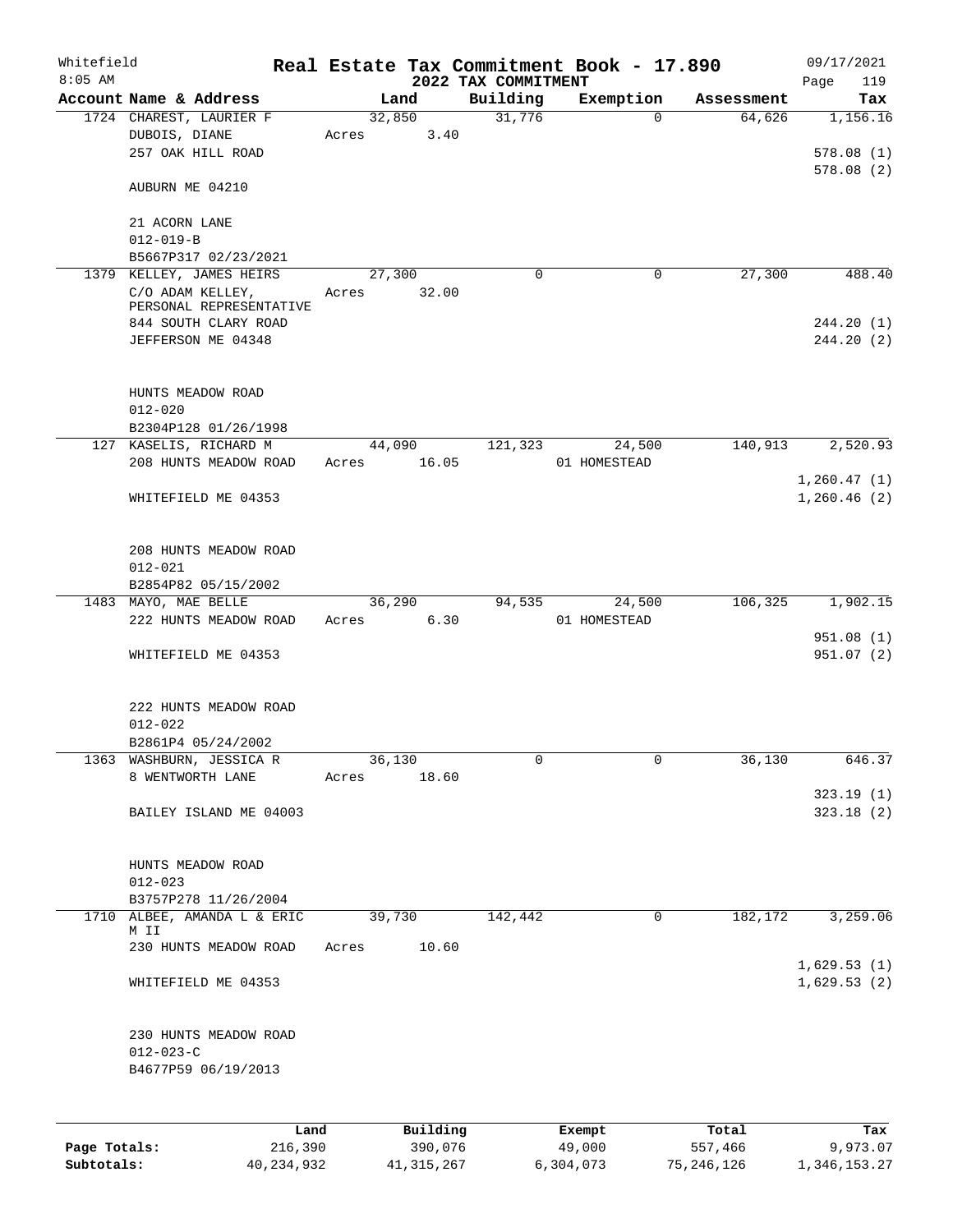| Whitefield<br>$8:05$ AM |                                                             |       |        |                       | 2022 TAX COMMITMENT | Real Estate Tax Commitment Book - 17.890 |            | 09/17/2021<br>Page          | 120        |
|-------------------------|-------------------------------------------------------------|-------|--------|-----------------------|---------------------|------------------------------------------|------------|-----------------------------|------------|
|                         | Account Name & Address                                      |       | Land   |                       | Building            | Exemption                                | Assessment |                             | Tax        |
|                         | 1605 NORTON, JODY M<br>299 HUNTS MEADOW ROAD                |       |        | 66,800<br>Acres 50.10 | 153,866             | 24,500<br>01 HOMESTEAD                   | 196,166    |                             | 3,509.41   |
|                         | WHITEFIELD ME 04353                                         |       |        |                       |                     |                                          |            | 1,754.71(1)<br>1,754.70(2)  |            |
|                         | 299 HUNTS MEADOW ROAD<br>$012 - 024$                        |       |        |                       |                     |                                          |            |                             |            |
|                         | B4543P47 07/05/2012 B2240P259 05/22/1997                    |       |        |                       |                     |                                          |            |                             |            |
|                         | 367 KOOTZ, JOHN P & HEDEVIG                                 |       | 83,000 |                       | 232,018             | 0                                        | 315,018    |                             | 5,635.67   |
|                         | R<br>233 HUNTS MEADOW ROAD                                  | Acres |        | 40.00                 |                     |                                          |            | 2,817.84(1)                 |            |
|                         | WHITEFIELD ME 04353                                         |       |        |                       |                     |                                          |            | 2,817.83(2)                 |            |
|                         | 233 HUNTS MEADOW ROAD<br>$012 - 024 - A$                    |       |        |                       |                     |                                          |            |                             |            |
|                         | B3856P265 05/25/2007                                        |       |        |                       |                     |                                          |            |                             |            |
|                         | 1220 PEDERSEN, JOHN & BONNIE<br>271 HUNTS MEADOW ROAD       | Acres | 62,629 | 43.66                 | 197,950             | 24,500<br>01 HOMESTEAD                   | 236,079    |                             | 4,223.45   |
|                         | WHITEFIELD ME 04353                                         |       |        |                       |                     |                                          |            | 2, 111.73(1)<br>2,111.72(2) |            |
|                         | 271 HUNTS MEADOW ROAD<br>$012 - 024 - B$                    |       |        |                       |                     |                                          |            |                             |            |
|                         | B2293P154 12/05/1997                                        |       |        |                       |                     |                                          |            |                             |            |
|                         | 519 LANDMANN, SELBY W                                       |       | 41,554 |                       | 7,596               | 0                                        | 49,150     |                             | 879.29     |
|                         | 221 HUNTS MEADOW ROAD                                       | Acres |        | 12.88                 |                     |                                          |            |                             |            |
|                         | WHITEFIELD ME 04353                                         |       |        |                       |                     |                                          |            | 439.65(1)                   | 439.64 (2) |
|                         | 221 HUNTS MEADOW ROAD<br>$012 - 024 - C$                    |       |        |                       |                     |                                          |            |                             |            |
|                         | B5010P243 05/31/2016                                        |       |        |                       |                     |                                          |            |                             |            |
|                         | 1702 BARTON, JESSE<br>211 HUNTS MEADOW ROAD                 | Acres | 30,480 | 1.82                  | 76,808              | 24,500<br>01 HOMESTEAD                   | 82,788     |                             | 1,481.08   |
|                         | WHITEFIELD ME 04353                                         |       |        |                       |                     |                                          |            | 740.54(1)<br>740.54(2)      |            |
|                         | 211 HUNTS MEADOW ROAD<br>$012 - 024 - D$                    |       |        |                       |                     |                                          |            |                             |            |
|                         | B4584P293 10/24/2012                                        |       |        |                       |                     |                                          |            |                             |            |
|                         | 1867 DOWNS, ROGER C SR<br>327 HUNTS MEADOW ROAD             | Acres | 21,500 | 2.50                  | 0                   | 0                                        | 21,500     |                             | 384.64     |
|                         | WHITEFIELD ME 04341                                         |       |        |                       |                     |                                          |            | 192.32 (1)                  | 192.32(2)  |
|                         | HUNTS MEADOW ROAD<br>$012 - 024 - E$<br>B5148P42 06/16/2017 |       |        |                       |                     |                                          |            |                             |            |
|                         |                                                             |       |        |                       |                     |                                          |            |                             |            |

|              | Land       | Building   | Exempt    | Total      | Tax          |
|--------------|------------|------------|-----------|------------|--------------|
| Page Totals: | 305,963    | 668,238    | 73,500    | 900,701    | 16,113.54    |
| Subtotals:   | 40,540,895 | 41,983,505 | 6,377,573 | 76,146,827 | 1,362,266.81 |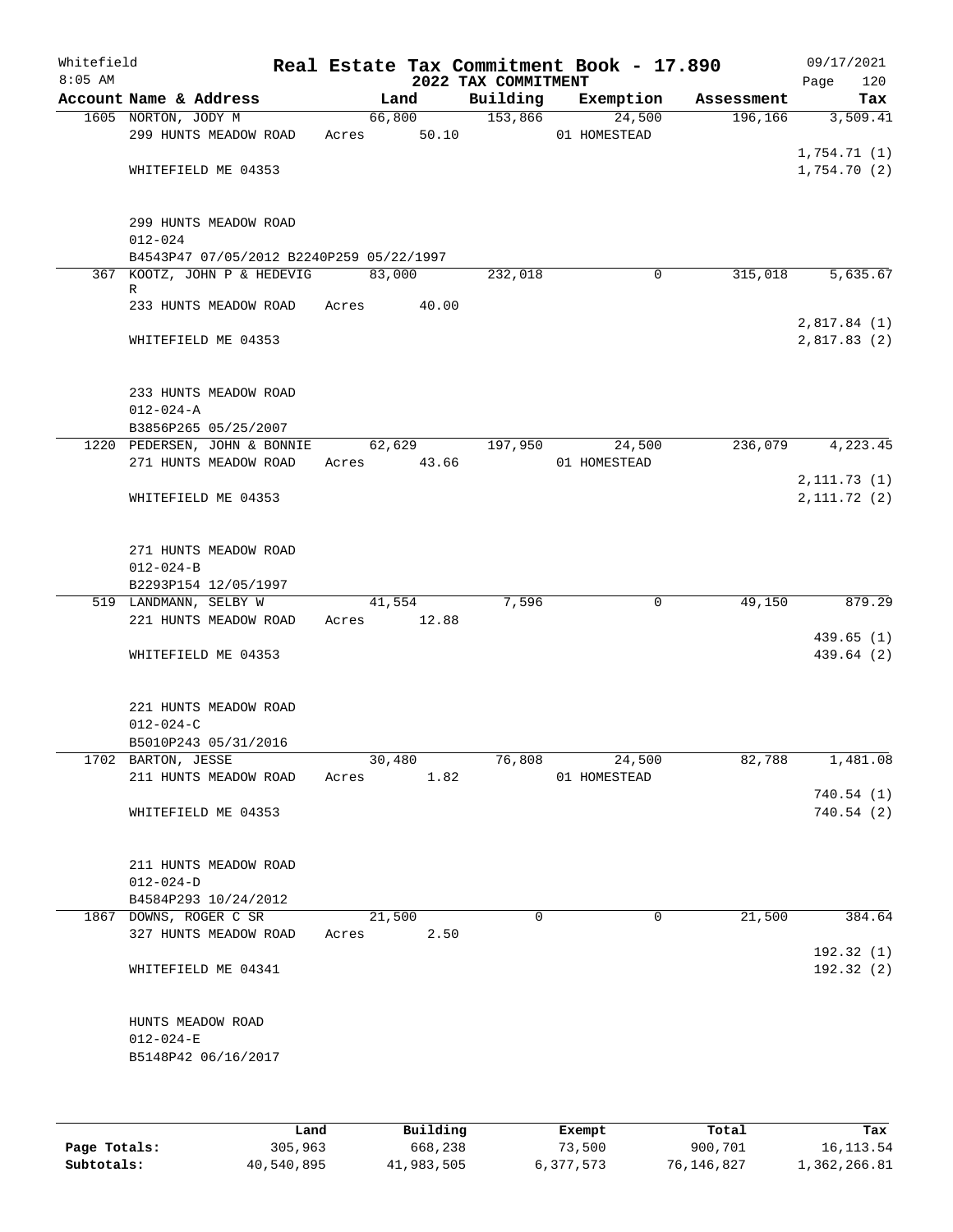| Whitefield<br>$8:05$ AM |                                                                           |            |       |                 | 2022 TAX COMMITMENT | Real Estate Tax Commitment Book - 17.890 |              | 09/17/2021<br>121<br>Page  |
|-------------------------|---------------------------------------------------------------------------|------------|-------|-----------------|---------------------|------------------------------------------|--------------|----------------------------|
|                         | Account Name & Address                                                    |            |       | Land            | Building            | Exemption                                | Assessment   | Tax                        |
|                         | 1115 RIDEOUT, MARK R<br>RIDEOUT, SHANNON                                  |            | Acres | 62,135<br>42.90 | 191, 314            | 24,500<br>01 HOMESTEAD                   | 228,949      | 4,095.90                   |
|                         | 32 HICKORY LANE                                                           |            |       |                 |                     |                                          |              | 2,047.95(1)<br>2,047.95(2) |
|                         | WHITEFIELD ME 04353                                                       |            |       |                 |                     |                                          |              |                            |
|                         | 32 HICKORY LANE<br>$012 - 026$                                            |            |       |                 |                     |                                          |              |                            |
|                         | B5096P279 01/06/2017                                                      |            |       |                 |                     |                                          |              |                            |
|                         | 214 JOHNSON, JOSHUA R                                                     |            |       | 64,638          | 174,376             | 24,500                                   | 214,514      | 3,837.66                   |
|                         | JOHNSON, LAURA K                                                          |            |       | Acres 46.75     |                     | 01 HOMESTEAD                             |              |                            |
|                         | 39 HICKORY LANE                                                           |            |       |                 |                     |                                          |              | 1,918.83(1)                |
|                         | WHITEFIELD ME 04353                                                       |            |       |                 |                     |                                          |              | 1,918.83(2)                |
|                         | 39 HICKORY LANE                                                           |            |       |                 |                     |                                          |              |                            |
|                         | $012 - 026 - A$<br>B5431P142 09/12/2019                                   |            |       |                 |                     |                                          |              |                            |
|                         | 1706 GARTHOFF, JERRY &                                                    |            |       | 31,200          | 171,458             | 24,500                                   | 178,158      | 3,187.25                   |
|                         | KELLEY<br>8 HICKORY LANE                                                  |            | Acres | 2.30            |                     | 01 HOMESTEAD                             |              |                            |
|                         |                                                                           |            |       |                 |                     |                                          |              | 1,593.63(1)                |
|                         | WHITEFIELD ME 04353                                                       |            |       |                 |                     |                                          |              | 1,593.62(2)                |
|                         | 8 HICKORY LANE                                                            |            |       |                 |                     |                                          |              |                            |
|                         | $012 - 026 - B$                                                           |            |       |                 |                     |                                          |              |                            |
|                         | B3069P31 05/30/2003                                                       |            |       |                 |                     |                                          |              |                            |
| 1793                    | NORTH AMERICAN MISSION<br>BOARD OF THE SOUTHERN<br>BAPTIST CONVENTION INC |            |       | 30,825          | 169,886             | $\Omega$                                 | 200,711      | 3,590.72                   |
|                         | 4200 NORTH POINT                                                          |            | Acres | 2.05            |                     |                                          |              |                            |
|                         | PARKWAY                                                                   |            |       |                 |                     |                                          |              |                            |
|                         | ALPHARETTA GA 30022                                                       |            |       |                 |                     |                                          |              | 1,795.36(1)<br>1,795.36(2) |
|                         | 11 HICKORY LANE<br>$012 - 026 - C$                                        |            |       |                 |                     |                                          |              |                            |
|                         | B5042P29 08/10/2016                                                       |            |       |                 |                     |                                          |              |                            |
|                         | 1674 JOHNSON, JOSHUA R                                                    |            |       | 39,018          | $\Omega$            | $\Omega$                                 | 39,018       | 698.03                     |
|                         | JOHNSON, LAURA K                                                          |            | Acres | 22.72           |                     |                                          |              |                            |
|                         | 39 HICKORY LANE                                                           |            |       |                 |                     |                                          |              | 349.02 (1)                 |
|                         | WHITEFIELD ME 04353                                                       |            |       |                 |                     |                                          |              | 349.01(2)                  |
|                         | HUNTS MEADOW ROAD                                                         |            |       |                 |                     |                                          |              |                            |
|                         | $012 - 027$                                                               |            |       |                 |                     |                                          |              |                            |
| 178                     | B5431P142 09/12/2019<br>HART, LISA M TRUSTEE                              |            |       | 39,970          | 102,304             | 24,500                                   | 117,774      | 2,106.98                   |
|                         | PUFFER LINCOLN REALTY<br>TRUST                                            |            | Acres | 10.90           |                     | 01 HOMESTEAD                             |              |                            |
|                         | 161 HUNTS MEADOW ROAD                                                     |            |       |                 |                     |                                          |              | 1,053.49(1)<br>1,053.49(2) |
|                         | WHITEFIELD ME 04353                                                       |            |       |                 |                     |                                          |              |                            |
|                         | 161 HUNTS MEADOW ROAD                                                     |            |       |                 |                     |                                          |              |                            |
|                         | $012 - 027 - A$<br>B5323P202 11/01/2018                                   |            |       |                 |                     |                                          |              |                            |
|                         |                                                                           | Land       |       | Building        |                     | Exempt                                   | Total        | Tax                        |
| Page Totals:            |                                                                           | 267,786    |       | 809,338         |                     | 98,000                                   | 979,124      | 17,516.54                  |
| Subtotals:              |                                                                           | 40,808,681 |       | 42,792,843      |                     | 6,475,573                                | 77, 125, 951 | 1,379,783.35               |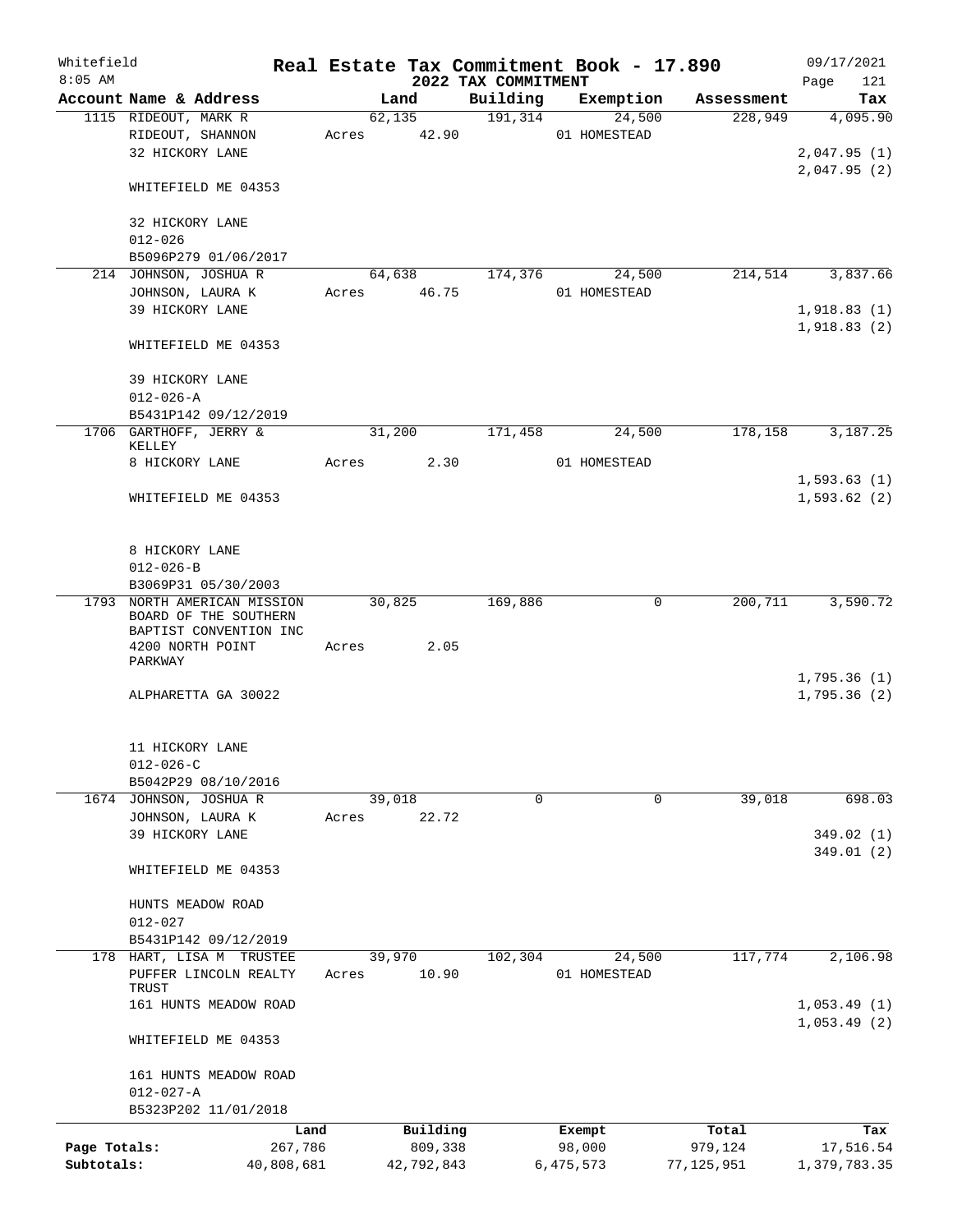| Whitefield   |                                              |                 |       |        |                     |                                 | Real Estate Tax Commitment Book - 17.890 |                  | 09/17/2021                   |
|--------------|----------------------------------------------|-----------------|-------|--------|---------------------|---------------------------------|------------------------------------------|------------------|------------------------------|
| $8:05$ AM    | Account Name & Address                       |                 |       | Land   |                     | 2022 TAX COMMITMENT<br>Building | Exemption                                | Assessment       | 122<br>Page<br>Tax           |
|              | 1021 DEBLOIS, MARIAH                         |                 |       | 31,620 |                     | 101,902                         | $\Omega$                                 | 133,522          | 2,388.71                     |
|              | MORIN, JOSHUA<br>177 HUNTS MEADOW ROAD       |                 | Acres |        | 2.58                |                                 |                                          |                  | 1, 194.36(1)<br>1, 194.35(2) |
|              | WHITEFIELD ME 04353                          |                 |       |        |                     |                                 |                                          |                  |                              |
|              | 177 HUNTS MEADOW ROAD<br>$012 - 027 - B$     |                 |       |        |                     |                                 |                                          |                  |                              |
|              | B5180P318 09/14/2017                         |                 |       |        |                     |                                 |                                          |                  |                              |
|              | 1387 BROCHU, DONALD<br>860 WHITEFIELD ROAD   |                 | Acres | 66,050 | 68.60               | $\Omega$                        | 0                                        | 66,050           | 1,181.63<br>590.82(1)        |
|              | PITTSTON ME 04345                            |                 |       |        |                     |                                 |                                          |                  | 590.81(2)                    |
|              | CLOVER LANE<br>$012 - 028$                   |                 |       |        |                     |                                 |                                          |                  |                              |
|              | B4473P292 12/23/2011                         |                 |       |        |                     |                                 |                                          |                  |                              |
|              | 1528 CLARK, DAVID S & SHARON<br>L            |                 |       | 30,240 |                     | 23,565                          | 0                                        | 53,805           | 962.57                       |
|              | 151 MAIN STREET                              |                 | Acres |        | 1.66                |                                 |                                          |                  |                              |
|              | WHITEFIELD ME 04353                          |                 |       |        |                     |                                 |                                          |                  | 481.29 (1)<br>481.28 (2)     |
|              | 139 HUNTS MEADOW ROAD<br>$012 - 028 - A$     |                 |       |        |                     |                                 |                                          |                  |                              |
|              | B3019P2 03/18/2003                           |                 |       |        |                     |                                 |                                          |                  |                              |
|              | 104 ELWELL, STEVEN C & JOY<br>Η              |                 |       | 37,354 |                     | 183,642                         | 24,500                                   | 196,496          | 3,515.31                     |
|              | 119 HUNTS MEADOW ROAD                        |                 | Acres |        | 7.63                |                                 | 01 HOMESTEAD                             |                  | 1,757.66(1)                  |
|              | WHITEFIELD ME 04353                          |                 |       |        |                     |                                 |                                          |                  | 1,757.65(2)                  |
|              | 119 HUNTS MEADOW ROAD<br>$012 - 028 - B$     |                 |       |        |                     |                                 |                                          |                  |                              |
|              | B1306P130 05/29/1986<br>32 TRUSSELL, DONNA K |                 |       | 37,674 |                     | 144,672                         | 24,500                                   | 157,846          | 2,823.86                     |
|              | 16 CLOVER LANE                               |                 | Acres |        | 8.03                |                                 | 01 HOMESTEAD                             |                  |                              |
|              | WHITEFIELD ME 04353                          |                 |       |        |                     |                                 |                                          |                  | 1,411.93(1)<br>1,411.93(2)   |
|              | 16 CLOVER LANE<br>$012 - 028 - C$            |                 |       |        |                     |                                 |                                          |                  |                              |
|              | B2289P290 11/20/1997                         |                 |       |        |                     |                                 |                                          |                  |                              |
|              | 888 ROY, CONNIE M & DANIEL<br>E.             |                 |       | 30,720 |                     | 145,150                         | 24,500                                   | 151,370          | 2,708.01                     |
|              | 86 TORSEY SHORES                             |                 | Acres |        | 1.98                |                                 | 01 HOMESTEAD                             |                  | 1,354.01(1)                  |
|              | READFIELD ME 04353                           |                 |       |        |                     |                                 |                                          |                  | 1,354.00(2)                  |
|              | 34 CLOVER LANE<br>$012 - 028 - D$            |                 |       |        |                     |                                 |                                          |                  |                              |
|              | B2726P86 08/30/2001                          |                 |       |        |                     |                                 |                                          |                  |                              |
| Page Totals: |                                              | Land<br>233,658 |       |        | Building<br>598,931 |                                 | Exempt<br>73,500                         | Total<br>759,089 | Tax<br>13,580.09             |
|              |                                              |                 |       |        |                     |                                 |                                          |                  |                              |

**Subtotals:** 41,042,339 43,391,774 6,549,073 77,885,040 1,393,363.44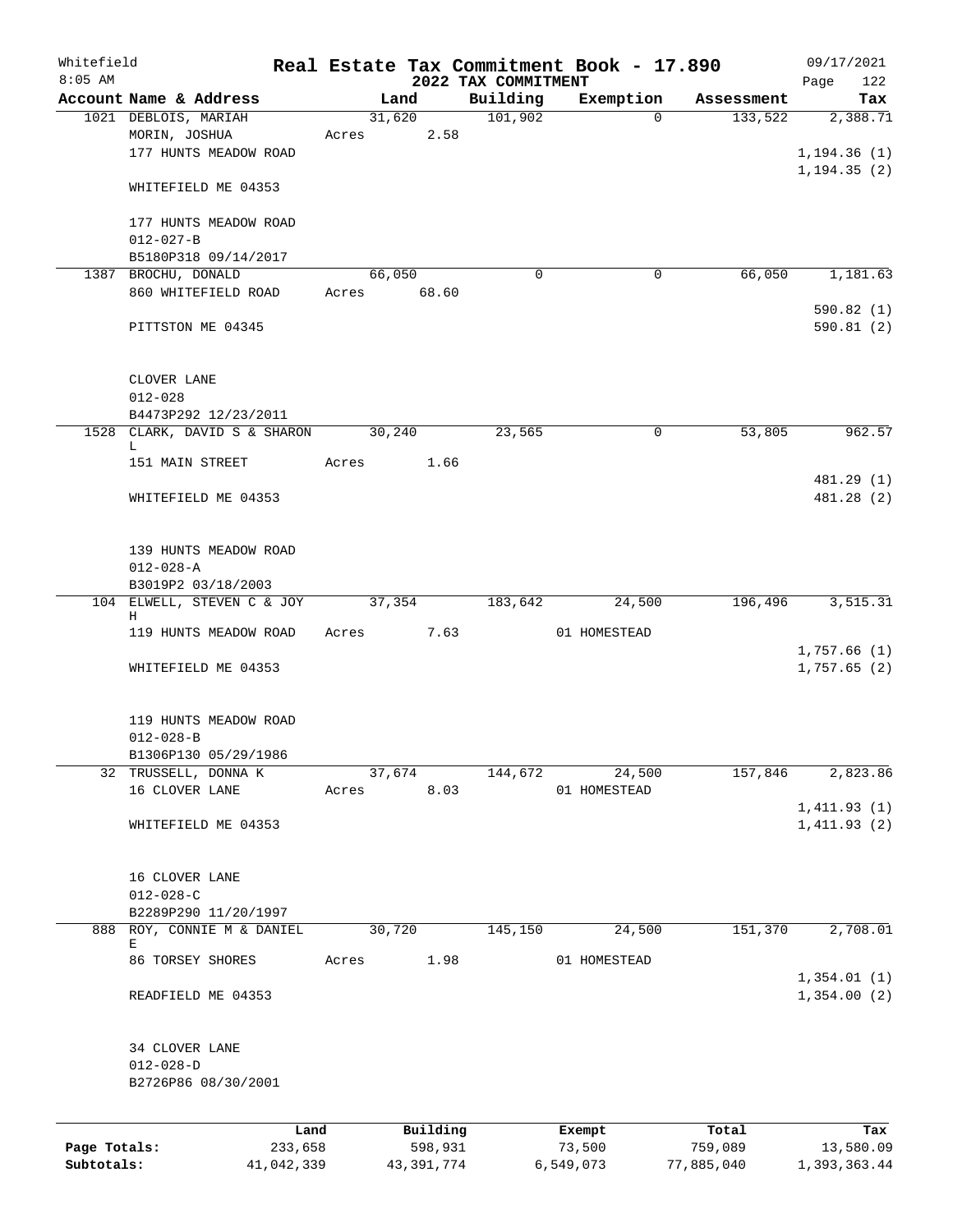| Whitefield<br>$8:05$ AM |                                                |      |       |        |          | 2022 TAX COMMITMENT | Real Estate Tax Commitment Book - 17.890 |            | 09/17/2021<br>123<br>Page |
|-------------------------|------------------------------------------------|------|-------|--------|----------|---------------------|------------------------------------------|------------|---------------------------|
|                         | Account Name & Address                         |      |       | Land   |          | Building            | Exemption                                | Assessment | Tax                       |
|                         | 661 MCKELLAR, MELINDA                          |      |       | 30,000 |          | 82,646              | $\mathbf 0$                              | 112,646    | 2,015.24                  |
|                         | 36 CLOVER LANE                                 |      | Acres |        | 1.50     |                     |                                          |            |                           |
|                         |                                                |      |       |        |          |                     |                                          |            | 1,007.62(1)               |
|                         | WHITEFIELD ME 04353                            |      |       |        |          |                     |                                          |            | 1,007.62(2)               |
|                         |                                                |      |       |        |          |                     |                                          |            |                           |
|                         | 36 CLOVER LANE                                 |      |       |        |          |                     |                                          |            |                           |
|                         | $012 - 028 - E$                                |      |       |        |          |                     |                                          |            |                           |
|                         | B5554P129 07/17/2020                           |      |       |        |          |                     |                                          |            |                           |
|                         | 647 RIDEOUT, MARK R                            |      |       | 30,000 |          | 19,288              | $\mathbf 0$                              | 49,288     | 881.76                    |
|                         | RIDEOUT, SHANNON                               |      | Acres |        | 1.35     |                     |                                          |            |                           |
|                         | 32 CLOVER LANE                                 |      |       |        |          |                     |                                          |            | 440.88 (1)                |
|                         |                                                |      |       |        |          |                     |                                          |            | 440.88 (2)                |
|                         | WHITEFIELD ME 04353                            |      |       |        |          |                     |                                          |            |                           |
|                         | 28 CLOVER LANE                                 |      |       |        |          |                     |                                          |            |                           |
|                         | $012 - 028 - F$                                |      |       |        |          |                     |                                          |            |                           |
|                         | B5640P137 12/23/2020                           |      |       |        |          |                     |                                          |            |                           |
|                         | 1834 ROY, DANIEL E & CONNIE                    |      |       | 27,850 |          | 0                   | 0                                        | 27,850     | 498.24                    |
|                         | М                                              |      |       |        |          |                     |                                          |            |                           |
|                         | 86 TORSEY SHORES                               |      | Acres |        | 8.25     |                     |                                          |            |                           |
|                         | READFIELD ME 04355                             |      |       |        |          |                     |                                          |            | 249.12(1)<br>249.12(2)    |
|                         |                                                |      |       |        |          |                     |                                          |            |                           |
|                         |                                                |      |       |        |          |                     |                                          |            |                           |
|                         | CLOVER LANE                                    |      |       |        |          |                     |                                          |            |                           |
|                         | $012 - 028 - G$                                |      |       |        |          |                     |                                          |            |                           |
|                         | B2726P86 08/30/2001                            |      |       |        |          |                     |                                          |            |                           |
|                         | 1670 ASHLINE, KEVIN                            |      |       | 32,265 |          | 16,910              | 0                                        | 49,175     | 879.74                    |
|                         | 344 NORTH HOWE ROAD                            |      | Acres |        | 3.01     |                     |                                          |            | 439.87 (1)                |
|                         | WHITEFIELD ME 04353                            |      |       |        |          |                     |                                          |            | 439.87 (2)                |
|                         |                                                |      |       |        |          |                     |                                          |            |                           |
|                         |                                                |      |       |        |          |                     |                                          |            |                           |
|                         | 68 CLOVER LANE                                 |      |       |        |          |                     |                                          |            |                           |
|                         | $012 - 028 - H$                                |      |       |        |          |                     |                                          |            |                           |
|                         | B3081P206 06/18/2003<br>319 HOWARD, MURRAY A & |      |       |        |          | 0                   | 0                                        |            |                           |
|                         | CLARISSA R                                     |      |       | 32,410 |          |                     |                                          | 32,410     | 579.81                    |
|                         | 41 MOOSEHEAD LANE                              |      | Acres |        | 13.95    |                     |                                          |            |                           |
|                         |                                                |      |       |        |          |                     |                                          |            | 289.91 (1)                |
|                         | WHITEFIELD ME 04353                            |      |       |        |          |                     |                                          |            | 289.90 (2)                |
|                         |                                                |      |       |        |          |                     |                                          |            |                           |
|                         | MOOSEHEAD LANE                                 |      |       |        |          |                     |                                          |            |                           |
|                         | $012 - 029$                                    |      |       |        |          |                     |                                          |            |                           |
|                         | B2619P41 11/20/2000                            |      |       |        |          |                     |                                          |            |                           |
|                         | 1125 FEENEY, THOMAS M                          |      |       | 30,000 |          | 157,625             | 24,500                                   | 163,125    | 2,918.31                  |
|                         | 81 HUNTS MEADOW ROAD                           |      | Acres |        | 1.50     |                     | 01 HOMESTEAD                             |            |                           |
|                         |                                                |      |       |        |          |                     |                                          |            | 1,459.16(1)               |
|                         | WHITEFIELD ME 04353                            |      |       |        |          |                     |                                          |            | 1,459.15(2)               |
|                         |                                                |      |       |        |          |                     |                                          |            |                           |
|                         | 81 HUNTS MEADOW ROAD                           |      |       |        |          |                     |                                          |            |                           |
|                         | $012 - 029 - A$                                |      |       |        |          |                     |                                          |            |                           |
|                         | B4073P294 11/21/2008                           |      |       |        |          |                     |                                          |            |                           |
|                         |                                                |      |       |        |          |                     |                                          |            |                           |
|                         |                                                |      |       |        |          |                     |                                          |            |                           |
|                         |                                                | Land |       |        | Building |                     | Exempt                                   | Total      | Tax                       |

|              | .          | <u>DULLULUM</u> | <b>BACINDO</b> | ----       | $-0.0$       |
|--------------|------------|-----------------|----------------|------------|--------------|
| Page Totals: | 182,525    | 276,469         | 24,500         | 434,494    | 7,773.10     |
| Subtotals:   | 41,224,864 | 43,668,243      | 6,573,573      | 78,319,534 | 1,401,136.54 |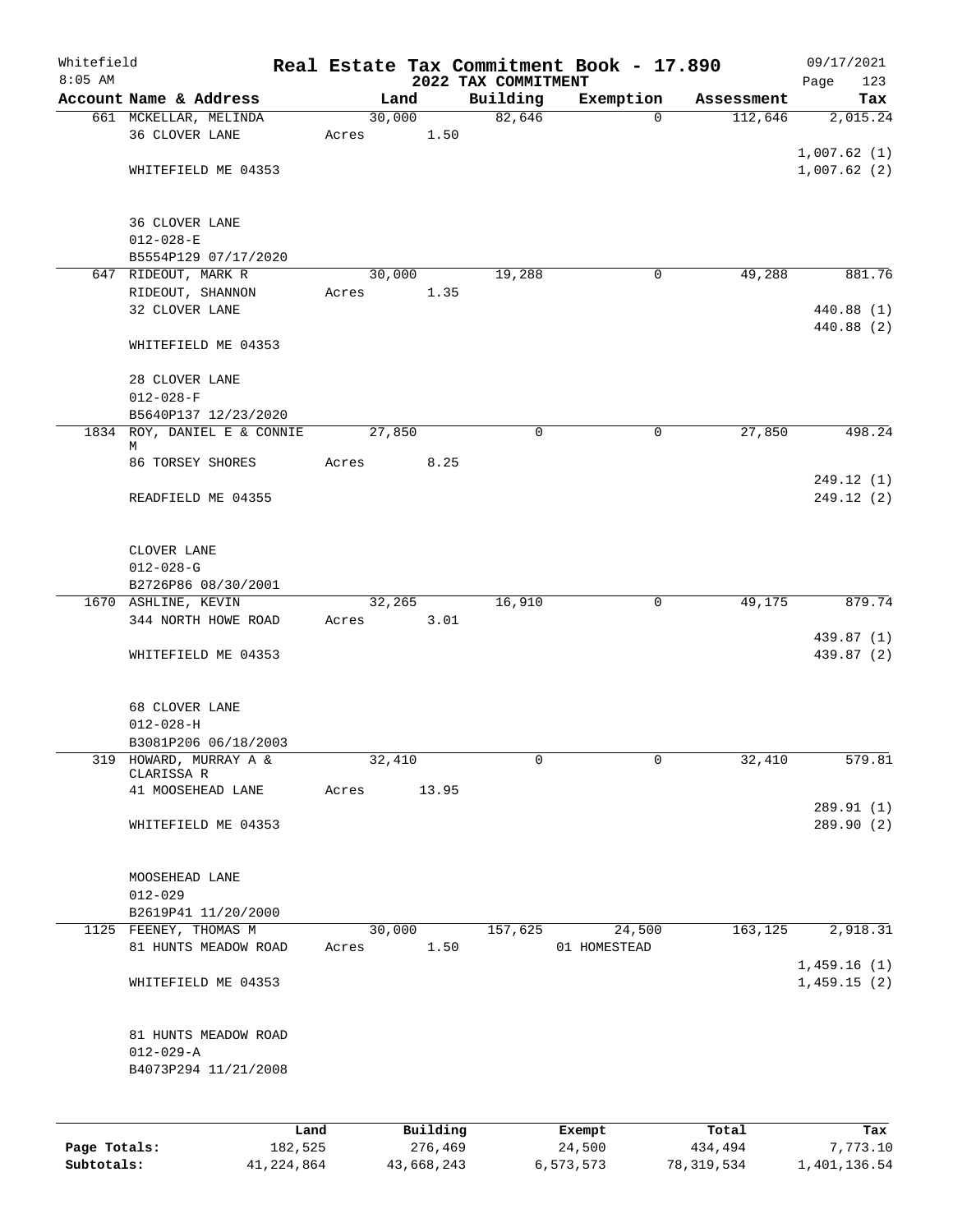| Whitefield<br>$8:05$ AM |                                                  |         |                | 2022 TAX COMMITMENT | Real Estate Tax Commitment Book - 17.890 |            | 09/17/2021<br>124<br>Page    |
|-------------------------|--------------------------------------------------|---------|----------------|---------------------|------------------------------------------|------------|------------------------------|
|                         | Account Name & Address                           |         | Land           | Building            | Exemption                                | Assessment | Tax                          |
|                         | 714 KEENEY, TIMOTHY S &                          |         | 30,000         | 168,735             | 24,500                                   | 174,235    | 3,117.06                     |
|                         | JACOBS, KATHY<br>91 HUNTS MEADOW ROAD            | Acres   | 1.50           |                     | 01 HOMESTEAD                             |            |                              |
|                         |                                                  |         |                |                     |                                          |            | 1,558.53(1)                  |
|                         | WHITEFIELD ME 04353                              |         |                |                     |                                          |            | 1,558.53(2)                  |
|                         | 91 HUNTS MEADOW ROAD                             |         |                |                     |                                          |            |                              |
|                         | $012 - 029 - B$                                  |         |                |                     |                                          |            |                              |
|                         | B2640P217 01/31/2001                             |         |                |                     |                                          |            |                              |
|                         | 1271 GREEN, DAVID W                              |         | 30,000         | 164,372             | 24,500                                   | 169,872    | 3,039.01                     |
|                         | 97 HUNTS MEADOW ROAD                             | Acres   | 1.50           |                     | 01 HOMESTEAD                             |            | 1,519.51(1)                  |
|                         | WHITEFIELD ME 04353                              |         |                |                     |                                          |            | 1,519.50(2)                  |
|                         | 97 HUNTS MEADOW ROAD                             |         |                |                     |                                          |            |                              |
|                         | $012 - 029 - C$                                  |         |                |                     |                                          |            |                              |
|                         | B4251P288 02/18/2010 B2714P230 08/21/2001        |         |                |                     |                                          |            |                              |
|                         | 496 FEENEY, THOMAS M<br>81 HUNTS MEADOW ROAD     | Acres   | 20,615<br>1.91 | $\mathbf 0$         | $\mathbf 0$                              | 20,615     | 368.80                       |
|                         |                                                  |         |                |                     |                                          |            | 184.40(1)                    |
|                         | WHITEFIELD ME 04353                              |         |                |                     |                                          |            | 184.40(2)                    |
|                         | HUNTS MEADOW ROAD                                |         |                |                     |                                          |            |                              |
|                         | $012 - 029 - D$                                  |         |                |                     |                                          |            |                              |
|                         | B4073P294 11/21/2008<br>1288 THOMPSON, GREGORY J |         | 30,000         | 174,855             | 24,500                                   | 180,355    | 3,226.55                     |
|                         | 23 MOOSEHEAD LANE                                | Acres   | 1.50           |                     | 01 HOMESTEAD                             |            |                              |
|                         |                                                  |         |                |                     |                                          |            | 1,613.28(1)                  |
|                         | WHITEFIELD ME 04353                              |         |                |                     |                                          |            | 1,613.27(2)                  |
|                         | 23 MOOSEHEAD LANE<br>$012 - 029 - E$             |         |                |                     |                                          |            |                              |
|                         | B4865P70 03/03/2015 B2722P29 08/21/2001          |         |                |                     |                                          |            |                              |
|                         | 236 HOWARD, MURRAY A &                           |         | 20,045         | 0                   | 0                                        | 20,045     | 358.61                       |
|                         | CLARISSA R<br>41 MOOSEHEAD LANE                  | Acres   | 1.53           |                     |                                          |            |                              |
|                         |                                                  |         |                |                     |                                          |            | 179.31(1)                    |
|                         | WHITEFIELD ME 04353                              |         |                |                     |                                          |            | 179.30(2)                    |
|                         | MOOSEHEAD LANE                                   |         |                |                     |                                          |            |                              |
|                         | $012 - 029 - F$                                  |         |                |                     |                                          |            |                              |
|                         | B2619P39 11/21/2000<br>HOWARD, MURRAY A &        |         |                |                     |                                          | 268,059    |                              |
| 1398                    | CLARISSA R                                       |         | 30,330         | 262,229             | 24,500                                   |            | 4,795.58                     |
|                         | 41 MOOSEHEAD LANE                                | Acres   | 1.72           |                     | 01 HOMESTEAD                             |            |                              |
|                         | WHITEFIELD ME 04353                              |         |                |                     |                                          |            | 2,397.79 (1)<br>2,397.79 (2) |
|                         | 41 MOOSEHEAD LANE                                |         |                |                     |                                          |            |                              |
|                         | $012 - 029 - G$                                  |         |                |                     |                                          |            |                              |
|                         | B2619P39 11/21/2000                              |         |                |                     |                                          |            |                              |
|                         |                                                  | Land    | Building       |                     | Exempt                                   | Total      | Tax                          |
| Page Totals:            |                                                  | 160,990 | 770,191        |                     | 98,000                                   | 833,181    | 14,905.61                    |

**Subtotals:** 41,385,854 44,438,434 6,671,573 79,152,715 1,416,042.15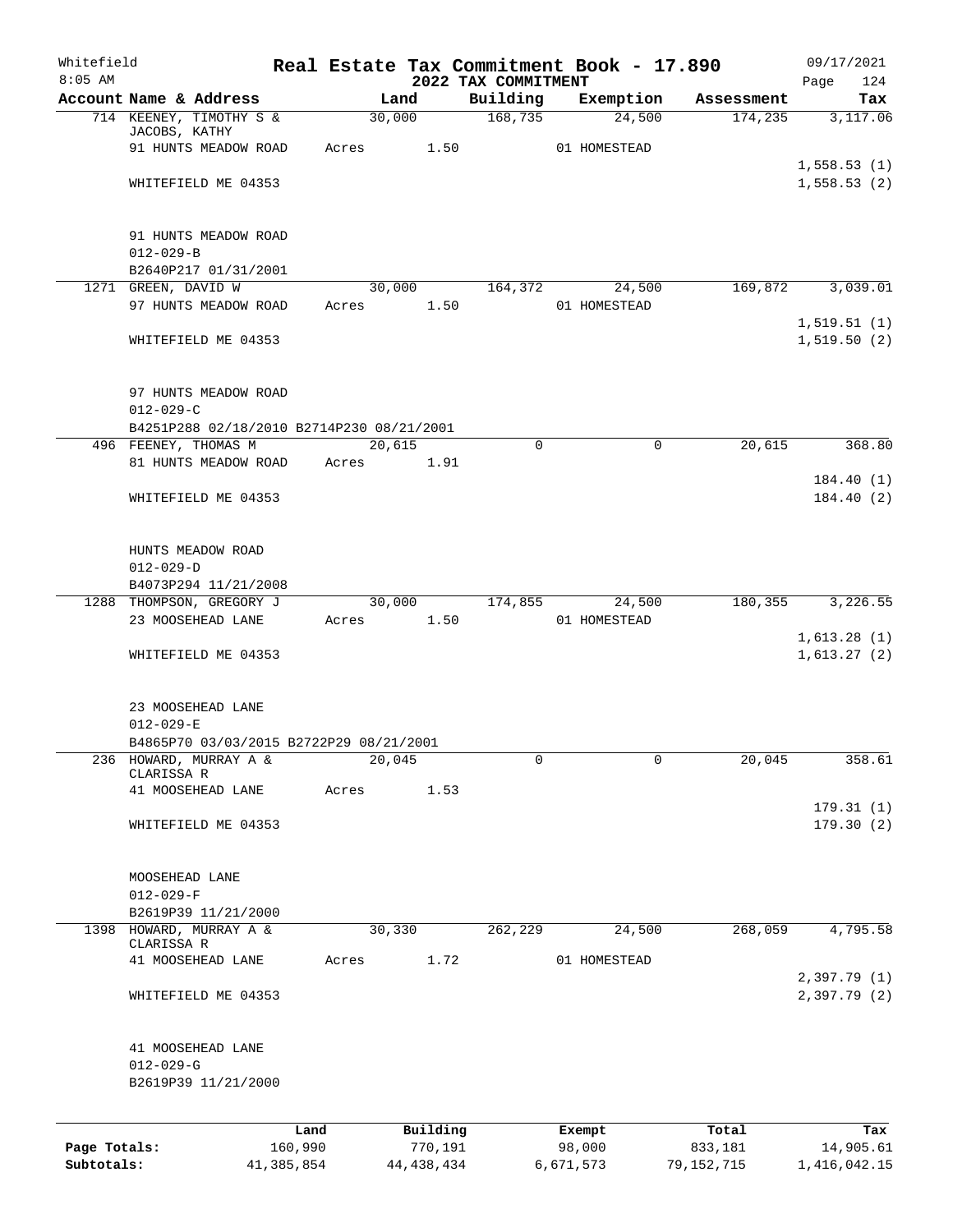| Whitefield<br>$8:05$ AM |                         |       |         |      | 2022 TAX COMMITMENT | Real Estate Tax Commitment Book - 17.890 |                      | 09/17/2021<br>125<br>Page  |
|-------------------------|-------------------------|-------|---------|------|---------------------|------------------------------------------|----------------------|----------------------------|
|                         | Account Name & Address  |       | Land    |      | Building            | Exemption                                | Assessment           | Tax                        |
|                         | 365 THOMPSON, GREGORY J |       | 20, 285 |      | $\mathbf 0$         | $\Omega$                                 | 20, 285              | 362.90                     |
|                         | 23 MOOSEHEAD LANE       | Acres |         | 1.69 |                     |                                          |                      |                            |
|                         |                         |       |         |      |                     |                                          |                      | 181.45(1)                  |
|                         | WHITEFIELD ME 04353     |       |         |      |                     |                                          |                      | 181.45(2)                  |
|                         | MOOSEHEAD LANE          |       |         |      |                     |                                          |                      |                            |
|                         | $012 - 029 - H$         |       |         |      |                     |                                          |                      |                            |
|                         | B5175P289 09/01/2017    |       |         |      |                     |                                          |                      |                            |
|                         | 1028 GREINER, JEFFREY S |       | 30, 120 |      | 146,578             | 24,500                                   | $1\overline{52,198}$ | 2,722.82                   |
|                         | GREINER, KRISTA LEA     | Acres |         | 1.58 |                     | 01 HOMESTEAD                             |                      |                            |
|                         | 28 MOOSEHEAD LANE       |       |         |      |                     |                                          |                      | 1,361.41(1)<br>1,361.41(2) |
|                         | WHITEFIELD ME 04353     |       |         |      |                     |                                          |                      |                            |
|                         | 28 MOOSEHEAD LANE       |       |         |      |                     |                                          |                      |                            |
|                         | $012 - 029 - I$         |       |         |      |                     |                                          |                      |                            |
|                         | B5145P237 06/16/2017    |       |         |      |                     |                                          |                      |                            |
|                         | 253 BEAULIEU, BRIAN I   |       | 30,000  |      | 146,578             | 24,500                                   | 152,078              | 2,720.68                   |
|                         | MERRELL, ERICA M        | Acres |         | 1.50 |                     | 01 HOMESTEAD                             |                      |                            |
|                         | 38 MOOSEHEAD LANE       |       |         |      |                     |                                          |                      | 1,360.34(1)<br>1,360.34(2) |
|                         | WHITEFIELD ME 04353     |       |         |      |                     |                                          |                      |                            |
|                         | 38 MOOSEHEAD LANE       |       |         |      |                     |                                          |                      |                            |
|                         | $012 - 029 - J$         |       |         |      |                     |                                          |                      |                            |
|                         | B4547P88 07/19/2012     |       |         |      |                     |                                          |                      |                            |
|                         | 652 SHOREY, DENA-LEE    |       | 30,000  |      | 160,006             | $\mathbf 0$                              | 190,006              | 3,399.21                   |
|                         | SHOREY, BRIAN R         | Acres |         | 1.50 |                     |                                          |                      |                            |
|                         | 42 MOOSEHEAD LANE       |       |         |      |                     |                                          |                      | 1,699.61(1)<br>1,699.60(2) |
|                         | WHITEFIELD ME 04353     |       |         |      |                     |                                          |                      |                            |
|                         | 42 MOOSEHEAD LANE       |       |         |      |                     |                                          |                      |                            |
|                         | $012 - 029 - K$         |       |         |      |                     |                                          |                      |                            |
|                         | B5000P126 04/29/2016    |       |         |      |                     |                                          |                      |                            |
|                         | 205 WEBB, JONATHAN W    |       | 21,500  |      | 31,536              | 0                                        | 53,036               | 948.81                     |
|                         | WEBB, JUDY A            | Acres |         | 2.50 |                     |                                          |                      |                            |
|                         | 17A HEAVENS WAY LANE    |       |         |      |                     |                                          |                      | 474.41 (1)                 |
|                         | WHITEFIELD ME 04353     |       |         |      |                     |                                          |                      | 474.40 (2)                 |
|                         | 65 HUNTS MEADOW ROAD    |       |         |      |                     |                                          |                      |                            |
|                         | $012 - 030$             |       |         |      |                     |                                          |                      |                            |
|                         | B3222P129 01/15/2004    |       |         |      |                     |                                          |                      |                            |
|                         | 597 LINCOLN, CHAD       |       | 30,900  |      | 79,359              | 0                                        | 110,259              | 1,972.53                   |
|                         | 57 HUNTS MEADOW ROAD    | Acres |         | 2.10 |                     |                                          |                      |                            |
|                         | WHITEFIELD ME 04353     |       |         |      |                     |                                          |                      | 986.27 (1)<br>986.26(2)    |
|                         | 57 HUNTS MEADOW ROAD    |       |         |      |                     |                                          |                      |                            |
|                         | $012 - 031$             |       |         |      |                     |                                          |                      |                            |
|                         | B4258P122 03/15/2010    |       |         |      |                     |                                          |                      |                            |
|                         |                         |       |         |      |                     |                                          |                      |                            |

|              | Land       | Building   | Exempt    | Total      | Tax          |
|--------------|------------|------------|-----------|------------|--------------|
| Page Totals: | 162,805    | 564,057    | 49,000    | 677.862    | 12,126.95    |
| Subtotals:   | 41,548,659 | 45,002,491 | 6,720,573 | 79,830,577 | .,428,169.10 |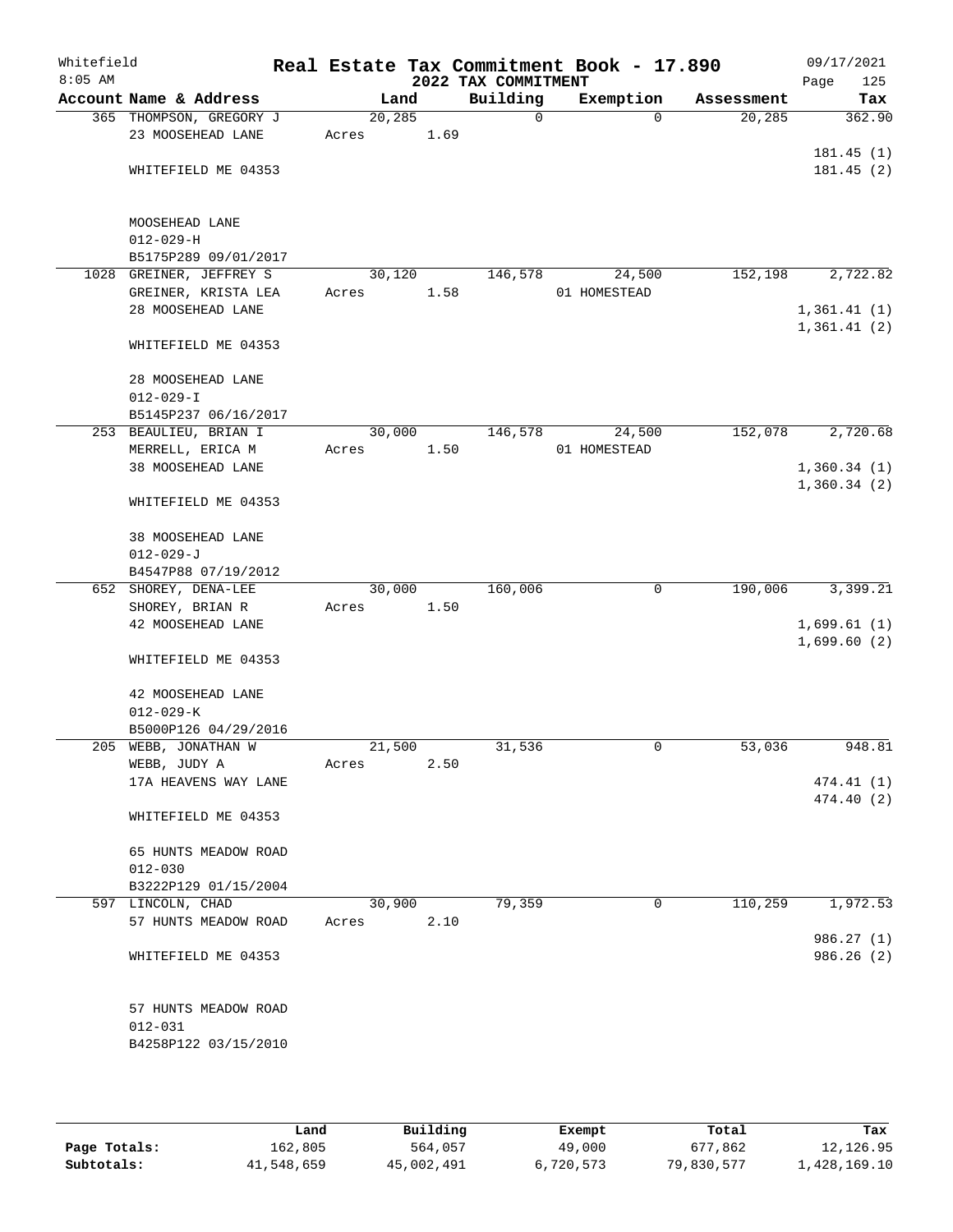| Whitefield<br>$8:05$ AM |                                           |        |          |                                 | Real Estate Tax Commitment Book - 17.890 |            | 09/17/2021                   |
|-------------------------|-------------------------------------------|--------|----------|---------------------------------|------------------------------------------|------------|------------------------------|
|                         | Account Name & Address                    |        | Land     | 2022 TAX COMMITMENT<br>Building | Exemption                                | Assessment | 126<br>Page<br>Tax           |
|                         | 311 GOMEZ (TAYLOR), HOLLY G               |        | 30,000   | 77,324                          | $\Omega$                                 | 107,324    | 1,920.03                     |
|                         | 51 HUNTS MEADOW ROAD                      | Acres  | 0.93     |                                 |                                          |            |                              |
|                         |                                           |        |          |                                 |                                          |            | 960.02(1)                    |
|                         | WHITEFIELD ME 04353                       |        |          |                                 |                                          |            | 960.01(2)                    |
|                         | 51 HUNTS MEADOW ROAD<br>$012 - 032$       |        |          |                                 |                                          |            |                              |
|                         | B1206P266 09/10/1984                      |        |          |                                 |                                          |            |                              |
|                         | 166 LANDRY, MARK E                        | 31,815 |          | $\Omega$                        | 0                                        | 31,815     | 569.17                       |
|                         | ACKERSON, WILLIAM E<br>4 BOUCHER AVENUE   | Acres  | 15.10    |                                 |                                          |            | 284.59 (1)<br>284.58 (2)     |
|                         | AUGUSTA ME 04330                          |        |          |                                 |                                          |            |                              |
|                         | HUNTS MEADOW ROAD<br>$012 - 033$          |        |          |                                 |                                          |            |                              |
|                         | B2058P146 05/17/1995                      |        |          |                                 |                                          |            |                              |
|                         | 344 TOWER, KENNETH V                      |        | 30,120   | 92,653                          | 24,500                                   | 98,273     | 1,758.10                     |
|                         | TOWER, MARY LOU<br>33 HUNTS MEADOW ROAD   | Acres  | 1.58     |                                 | 01 HOMESTEAD                             |            | 879.05 (1)                   |
|                         |                                           |        |          |                                 |                                          |            | 879.05(2)                    |
|                         | WHITEFIELD ME 04353                       |        |          |                                 |                                          |            |                              |
|                         | 33 HUNTS MEADOW ROAD                      |        |          |                                 |                                          |            |                              |
|                         | $012 - 033 - A$                           |        |          |                                 |                                          |            |                              |
|                         | B1543P94 04/18/1989                       |        |          |                                 |                                          |            |                              |
|                         | 547 PEIL, ROBERT C & SARAH<br>L           |        | 31,260   | 143,055                         | 24,500                                   | 149,815    | 2,680.19                     |
|                         | 23 HUNTS MEADOW ROAD                      | Acres  | 2.34     |                                 | 01 HOMESTEAD                             |            | 1,340.10(1)                  |
|                         | WHITEFIELD ME 04353<br>3310               |        |          |                                 |                                          |            | 1,340.09(2)                  |
|                         | 23 HUNTS MEADOW ROAD                      |        |          |                                 |                                          |            |                              |
|                         | $012 - 033 - B$<br>B4882P270 05/05/2015   |        |          |                                 |                                          |            |                              |
| 468                     | DUNN, GERARD J                            | 30,375 |          | 126,659                         | 24,500                                   | 132,534    | 2,371.03                     |
|                         | DUNN, MARY E                              | Acres  | 1.75     |                                 | 01 HOMESTEAD                             |            |                              |
|                         | 43 HUNTS MEADOW ROAD                      |        |          |                                 |                                          |            | 1, 185.52(1)<br>1, 185.51(2) |
|                         | WHITEFIELD ME 04353                       |        |          |                                 |                                          |            |                              |
|                         | 43 HUNTS MEADOW ROAD<br>$012 - 033 - C$   |        |          |                                 |                                          |            |                              |
|                         | B5552P167 07/16/2020                      |        |          |                                 |                                          |            |                              |
|                         | 1099 HANSEN, CLAY W                       | 32,085 |          | 167,780                         | 24,500                                   | 175,365    | 3,137.28                     |
|                         | SCHWARZ, SHEILA R<br>17 HUNTS MEADOW ROAD | Acres  | 2.89     |                                 | 01 HOMESTEAD                             |            | 1,568.64(1)                  |
|                         | WHITEFIELD ME 04353                       |        |          |                                 |                                          |            | 1,568.64(2)                  |
|                         | 17 HUNTS MEADOW ROAD<br>$012 - 034$       |        |          |                                 |                                          |            |                              |
|                         | B5280P107 07/13/2018                      |        |          |                                 |                                          |            |                              |
|                         |                                           |        |          |                                 |                                          |            |                              |
|                         | Land                                      |        | Building |                                 | Exempt                                   | Total      | Tax                          |
| Page Totals:            | 185,655                                   |        | 607,471  |                                 | 98,000                                   | 695,126    | 12,435.80                    |

**Subtotals:** 41,734,314 45,609,962 6,818,573 80,525,703 1,440,604.90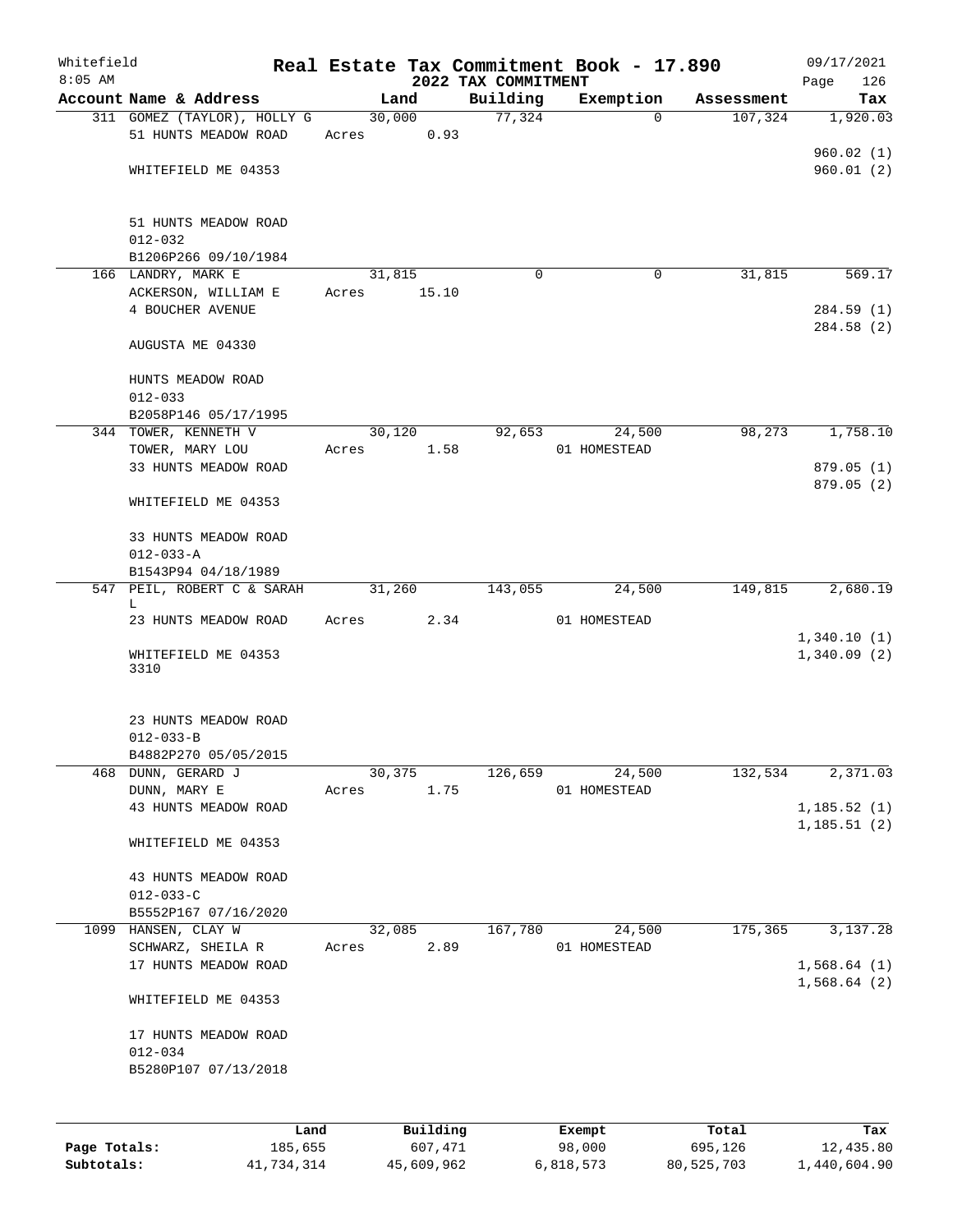| Whitefield<br>$8:05$ AM |                                               |         |       |        |          |                                 | Real Estate Tax Commitment Book - 17.890 |            | 09/17/2021             |
|-------------------------|-----------------------------------------------|---------|-------|--------|----------|---------------------------------|------------------------------------------|------------|------------------------|
|                         | Account Name & Address                        |         |       | Land   |          | 2022 TAX COMMITMENT<br>Building | Exemption                                | Assessment | 127<br>Page<br>Tax     |
|                         | 651 KNOX, BOBBYJO L                           |         |       | 25,000 |          | 13,165                          | $\Omega$                                 | 38,165     | 682.77                 |
|                         | 274 HEATH ROAD                                |         | Acres |        | 0.74     |                                 |                                          |            |                        |
|                         |                                               |         |       |        |          |                                 |                                          |            | 341.39(1)              |
|                         | WHITEFIELD ME 04353                           |         |       |        |          |                                 |                                          |            | 341.38(2)              |
|                         | 527 GARDINER ROAD                             |         |       |        |          |                                 |                                          |            |                        |
|                         | $012 - 035$                                   |         |       |        |          |                                 |                                          |            |                        |
|                         | B4615P246 01/09/2013                          |         |       |        |          |                                 |                                          |            |                        |
|                         | 923 AUGUSTA CORP                              |         |       | 31,050 |          | 8,800                           | 0                                        | 39,850     | 712.92                 |
|                         | 458 AUGUSTA ROAD                              |         | Acres |        | 2.20     |                                 |                                          |            |                        |
|                         | JEFFERSON ME 04348                            |         |       |        |          |                                 |                                          |            | 356.46(1)<br>356.46(2) |
|                         | 515 GARDINER ROAD                             |         |       |        |          |                                 |                                          |            |                        |
|                         | $012 - 036$                                   |         |       |        |          |                                 |                                          |            |                        |
|                         | B5678P277 02/12/2021                          |         |       |        |          |                                 |                                          |            |                        |
|                         | 1516 ACKERSON, WILLIAM E &<br>MARY K          |         |       | 32,250 |          | 152,012                         | 24,500                                   | 159,762    | 2,858.14               |
|                         | 503 GARDINER ROAD                             |         | Acres |        | 3.00     |                                 | 01 HOMESTEAD                             |            |                        |
|                         |                                               |         |       |        |          |                                 |                                          |            | 1,429.07(1)            |
|                         | WHITEFIELD ME 04353                           |         |       |        |          |                                 |                                          |            | 1,429.07(2)            |
|                         | 503 GARDINER ROAD                             |         |       |        |          |                                 |                                          |            |                        |
|                         | $012 - 037$                                   |         |       |        |          |                                 |                                          |            |                        |
|                         | B1876P343 05/27/1993<br>1187 SILVERIO, MARK P |         |       |        |          | 79,649                          | $\mathbf 0$                              |            | 2,064.85               |
|                         | 475 GARDINER ROAD                             |         | Acres | 35,770 | 5.65     |                                 |                                          | 115,419    |                        |
|                         |                                               |         |       |        |          |                                 |                                          |            | 1,032.43(1)            |
|                         | WHITEFIELD ME 04353                           |         |       |        |          |                                 |                                          |            | 1,032.42(2)            |
|                         | 475 GARDINER ROAD                             |         |       |        |          |                                 |                                          |            |                        |
|                         | $012 - 038$                                   |         |       |        |          |                                 |                                          |            |                        |
|                         | B4785P43 06/03/2014                           |         |       |        |          |                                 |                                          |            |                        |
|                         | 333 DEMERCHANT, JEAN                          |         |       | 34,800 |          | 104,874                         | 24,500                                   | 115,174    | 2,060.46               |
|                         | HALEY, BETTY-JEAN                             |         | Acres |        | 4.70     |                                 | 01 HOMESTEAD                             |            | 1,030.23(1)            |
|                         | 493 GARDINER ROAD                             |         |       |        |          |                                 |                                          |            | 1,030.23(2)            |
|                         | WHITEFIELD ME 04353                           |         |       |        |          |                                 |                                          |            |                        |
|                         | 493 GARDINER ROAD                             |         |       |        |          |                                 |                                          |            |                        |
|                         | $012 - 038 - A$                               |         |       |        |          |                                 |                                          |            |                        |
|                         | B5653P67 01/26/2021 B5641P51 12/29/2020       |         |       |        |          |                                 |                                          |            |                        |
|                         | 1582 BELL, JAMES N & DARLENE<br>D             |         |       | 32,445 |          | 171,933                         | 24,500                                   | 179,878    | 3,218.02               |
|                         | 467 GARDINER ROAD                             |         | Acres |        | 3.13     |                                 | 01 HOMESTEAD                             |            |                        |
|                         |                                               |         |       |        |          |                                 |                                          |            | 1,609.01(1)            |
|                         | WHITEFIELD ME 04353                           |         |       |        |          |                                 |                                          |            | 1,609.01(2)            |
|                         | 467 GARDINER ROAD                             |         |       |        |          |                                 |                                          |            |                        |
|                         | $012 - 038 - B$                               |         |       |        |          |                                 |                                          |            |                        |
|                         | B3495P86 06/06/2005                           |         |       |        |          |                                 |                                          |            |                        |
|                         |                                               |         |       |        |          |                                 |                                          |            |                        |
|                         |                                               | Land    |       |        | Building |                                 | Exempt                                   | Total      | Tax                    |
| Page Totals:            |                                               | 191,315 |       |        | 530,433  |                                 | 73,500                                   | 648,248    | 11,597.16              |

**Subtotals:** 41,925,629 46,140,395 6,892,073 81,173,951 1,452,202.06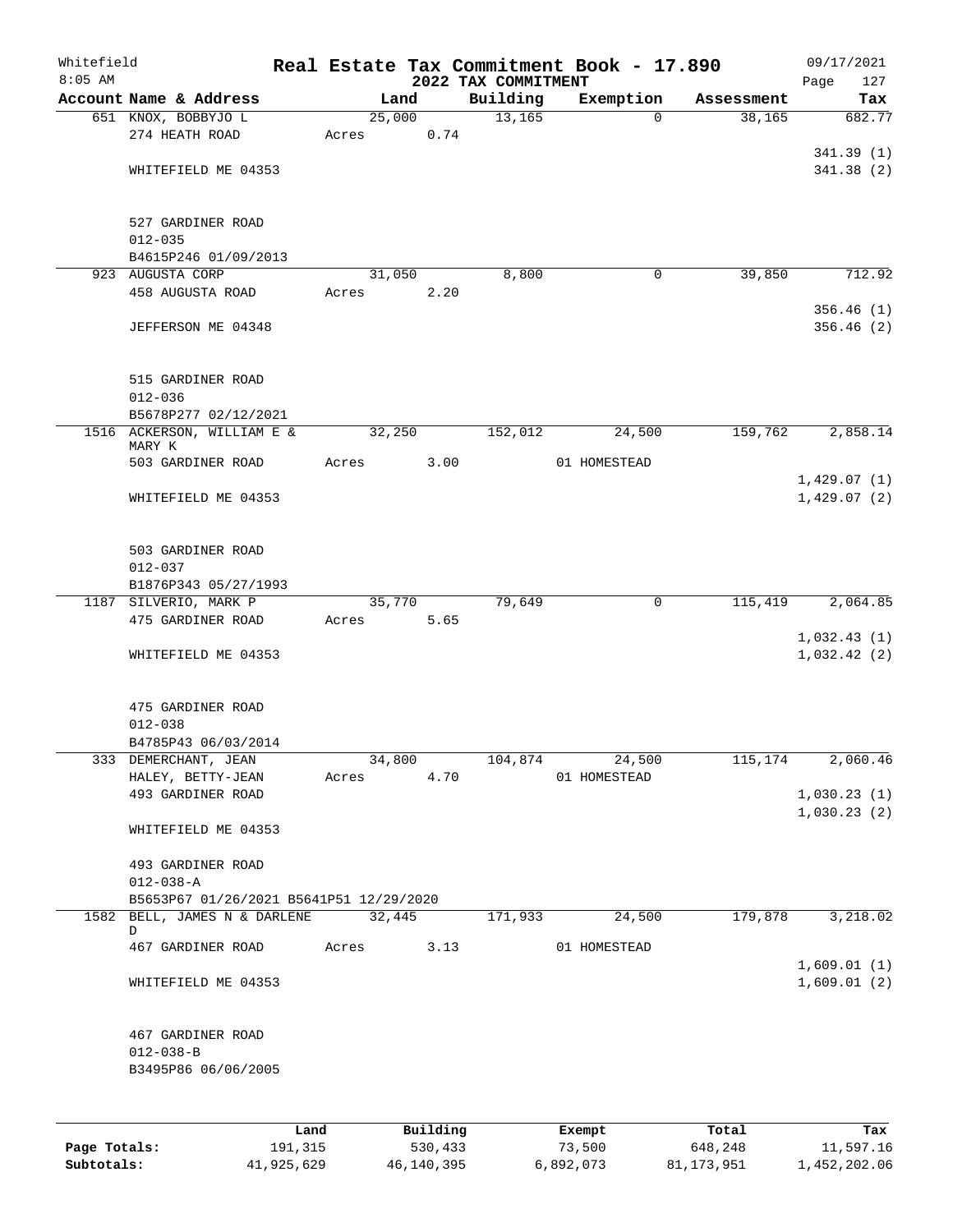| Whitefield<br>$8:05$ AM |                                                    |             |        | 2022 TAX COMMITMENT | Real Estate Tax Commitment Book - 17.890 |            | 09/17/2021<br>128<br>Page |
|-------------------------|----------------------------------------------------|-------------|--------|---------------------|------------------------------------------|------------|---------------------------|
|                         | Account Name & Address                             | Land        |        | Building            | Exemption                                | Assessment | Tax                       |
|                         | 458 DEMERCHANT, KATHLEEN E                         | 23,825      |        | $\Omega$            | $\Omega$                                 | 23,825     | 426.23                    |
|                         | 113 PINECREST ROAD                                 | Acres 4.05  |        |                     |                                          |            |                           |
|                         |                                                    |             |        |                     |                                          |            | 213.12(1)                 |
|                         | PORTLAND ME 04102                                  |             |        |                     |                                          |            | 213.11(2)                 |
|                         |                                                    |             |        |                     |                                          |            |                           |
|                         |                                                    |             |        |                     |                                          |            |                           |
|                         | GARDINER ROAD                                      |             |        |                     |                                          |            |                           |
|                         | $012 - 038 - C$                                    |             |        |                     |                                          |            |                           |
|                         | B4129P2 04/16/2009<br>162 MAGNUSEN, DAVID M &      | 32,450      |        | $\mathbf 0$         | 0                                        | 32,450     | 580.53                    |
|                         | THERESA                                            |             |        |                     |                                          |            |                           |
|                         | 23 ROONEY LANE                                     | Acres       | 14.00  |                     |                                          |            |                           |
|                         |                                                    |             |        |                     |                                          |            | 290.27(1)                 |
|                         | WHITEFIELD ME 04353                                |             |        |                     |                                          |            | 290.26(2)                 |
|                         |                                                    |             |        |                     |                                          |            |                           |
|                         |                                                    |             |        |                     |                                          |            |                           |
|                         | GARDINER ROAD                                      |             |        |                     |                                          |            |                           |
|                         | $012 - 039$                                        |             |        |                     |                                          |            |                           |
|                         | 938 FREEMAN, EDWARD & JOYCE                        | 29,410      |        | $\mathbf 0$         | 0                                        | 29,410     | 526.14                    |
|                         | PO BOX 535                                         | Acres 10.20 |        |                     |                                          |            |                           |
|                         |                                                    |             |        |                     |                                          |            | 263.07(1)<br>263.07(2)    |
|                         | GARDINER ME 04345                                  |             |        |                     |                                          |            |                           |
|                         |                                                    |             |        |                     |                                          |            |                           |
|                         | GARDINER ROAD                                      |             |        |                     |                                          |            |                           |
|                         | $012 - 039 - A$                                    |             |        |                     |                                          |            |                           |
|                         | 1248 BUNTING, WILLIAM H                            | 73,595      |        | 44,050              | 24,500                                   | 93,145     | 1,666.36                  |
|                         | 305 GARDINER ROAD                                  | Acres 63.69 |        |                     | 01 HOMESTEAD                             |            |                           |
|                         |                                                    |             |        |                     |                                          |            | 833.18 (1)                |
|                         | WHITEFIELD                                         |             |        |                     |                                          |            | 833.18 (2)                |
|                         | ME 04353                                           |             |        |                     |                                          |            |                           |
|                         |                                                    |             |        |                     |                                          |            |                           |
|                         | 305 GARDINER ROAD                                  |             |        |                     |                                          |            |                           |
|                         | $012 - 040$                                        |             |        |                     |                                          |            |                           |
|                         | B5463P301 12/02/2019                               |             |        |                     |                                          |            |                           |
|                         | 27 KAMINSKY, CHRISTOPER J                          | 66,100      |        | 106,706             | 24,500                                   | 148,306    | 2,653.19                  |
|                         | KAMINSKY, MARY C                                   | Acres       | 49.00  |                     | 01 HOMESTEAD                             |            |                           |
|                         | 18 LIBBY LANE                                      |             |        |                     |                                          |            | 1,326.60(1)               |
|                         |                                                    |             |        |                     |                                          |            | 1,326.59(2)               |
|                         | WHITEFIELD ME 04353                                |             |        |                     |                                          |            |                           |
|                         |                                                    |             |        |                     |                                          |            |                           |
|                         | 18 LIBBY LANE                                      |             |        |                     |                                          |            |                           |
|                         | $012 - 041$                                        |             |        |                     |                                          |            |                           |
|                         | B2536P275 01/31/2000<br>1358 THORNTON, THOMAS E JR |             | 78,100 |                     | 73,455<br>24,500                         | 127,055    | 2,273.01                  |
|                         | 34 HENRY LANE                                      | Acres 72.70 |        |                     | 01 HOMESTEAD                             |            |                           |
|                         |                                                    |             |        |                     |                                          |            | 1, 136.51(1)              |
|                         | WHITEFIELD ME 04353                                |             |        |                     |                                          |            | 1, 136.50(2)              |
|                         |                                                    |             |        |                     |                                          |            |                           |
|                         |                                                    |             |        |                     |                                          |            |                           |
|                         | 34 HENRY LANE                                      |             |        |                     |                                          |            |                           |
|                         | $012 - 042$                                        |             |        |                     |                                          |            |                           |
|                         | B2657P57 03/26/2001                                |             |        |                     |                                          |            |                           |
|                         |                                                    |             |        |                     |                                          |            |                           |
|                         |                                                    |             |        |                     |                                          |            |                           |

|              | Land       | Building   | Exempt    | Total      | Tax          |
|--------------|------------|------------|-----------|------------|--------------|
| Page Totals: | 303,480    | 224,211    | 73,500    | 454,191    | 8,125.46     |
| Subtotals:   | 42,229,109 | 46,364,606 | 6,965,573 | 81,628,142 | 1,460,327.52 |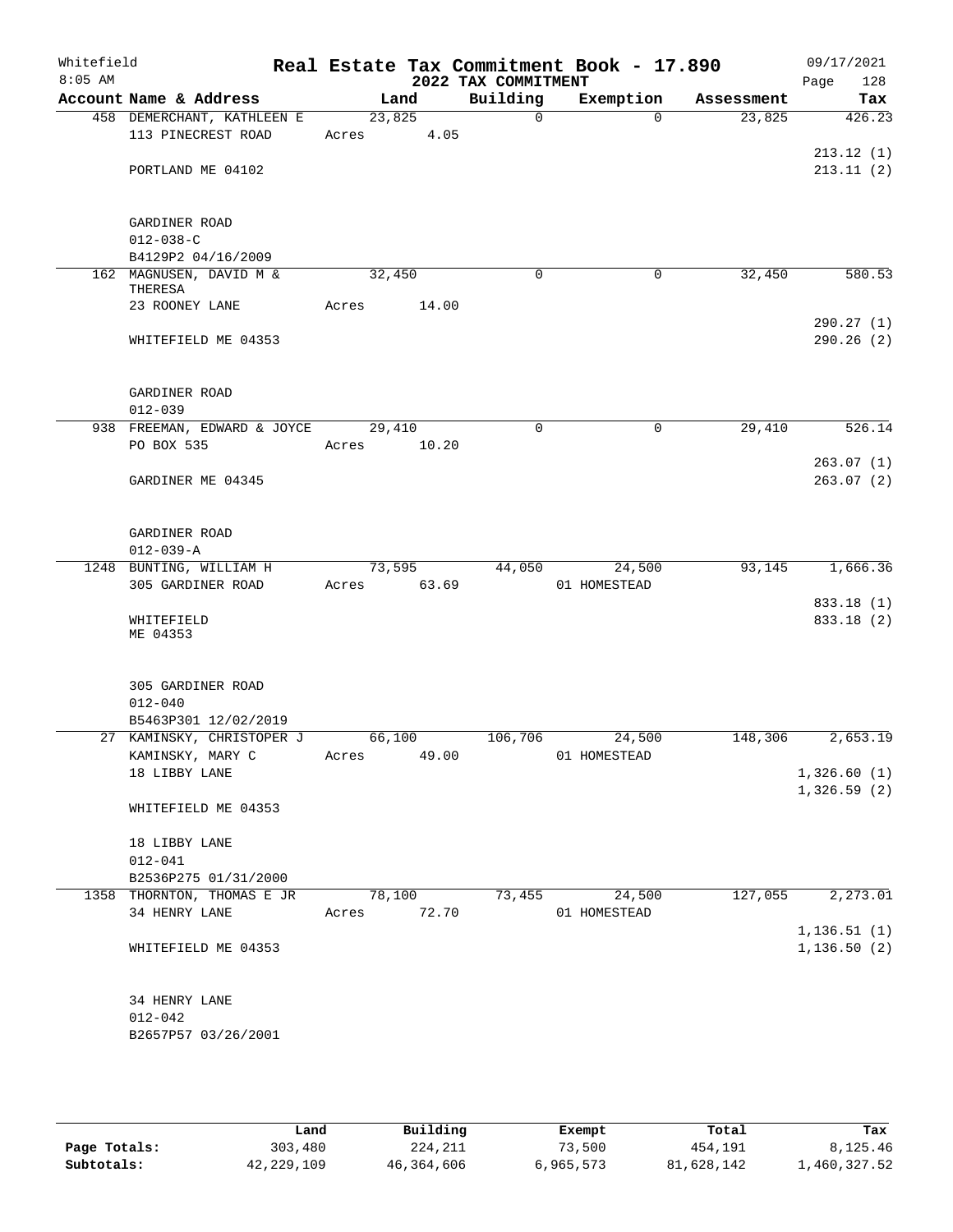| Whitefield   |                                           |       |        |          |                                 | Real Estate Tax Commitment Book - 17.890 |            | 09/17/2021                 |
|--------------|-------------------------------------------|-------|--------|----------|---------------------------------|------------------------------------------|------------|----------------------------|
| $8:05$ AM    | Account Name & Address                    |       | Land   |          | 2022 TAX COMMITMENT<br>Building | Exemption                                | Assessment | Page<br>129<br>Tax         |
|              | 504 THORNTON, THOMAS E III                |       | 30,375 |          | 119,687                         | $\Omega$                                 | 150,062    | 2,684.61                   |
|              | & CHARLENE                                |       |        |          |                                 |                                          |            |                            |
|              | C/O CHARLENE CURRIE                       | Acres |        | 1.75     |                                 |                                          |            |                            |
|              | 85 MITCHELL HILL                          |       |        |          |                                 |                                          |            | 1,342.31(1)                |
|              | SCARBOROUGH ME 04074                      |       |        |          |                                 |                                          |            | 1,342.30(2)                |
|              | 72 HENRY LANE                             |       |        |          |                                 |                                          |            |                            |
|              | $012 - 042 - A$                           |       |        |          |                                 |                                          |            |                            |
|              | B1433P31 10/28/1987                       |       |        |          |                                 |                                          |            |                            |
|              | 1711 THORNTON, ALAN JR &<br>MELISSA ANN   |       | 31,050 |          | 68,392                          | 0                                        | 99,442     | 1,779.02                   |
|              | 16 HENRY LANE                             | Acres |        | 2.20     |                                 |                                          |            |                            |
|              |                                           |       |        |          |                                 |                                          |            | 889.51 (1)                 |
|              | WHITEFIELD ME 04353                       |       |        |          |                                 |                                          |            | 889.51 (2)                 |
|              | 16 HENRY LANE                             |       |        |          |                                 |                                          |            |                            |
|              | $012 - 042 - B$                           |       |        |          |                                 |                                          |            |                            |
|              | B4185P182 08/05/2009                      |       |        |          |                                 |                                          |            |                            |
|              | 1906 THORNTON, GREGORY E                  |       | 20,900 |          | 3,936                           | $\mathbf 0$                              | 24,836     | 444.32                     |
|              | 102 HENRY LANE                            | Acres |        | 2.10     |                                 |                                          |            |                            |
|              |                                           |       |        |          |                                 |                                          |            | 222.16(1)                  |
|              | WHITEFIELD ME 04353                       |       |        |          |                                 |                                          |            | 222.16(2)                  |
|              | 102 HENRY LANE                            |       |        |          |                                 |                                          |            |                            |
|              | $012 - 042 - C$                           |       |        |          |                                 |                                          |            |                            |
|              | B5071P29 10/21/2016                       |       |        |          |                                 |                                          |            |                            |
|              | 1268 MANSIR, PAUL A JR                    |       | 30,000 |          | 78,228                          | $\mathbf 0$                              | 108,228    | 1,936.20                   |
|              | 49 HENRY LANE                             | Acres |        | 1.32     |                                 |                                          |            |                            |
|              | WHITEFIELD ME 04353                       |       |        |          |                                 |                                          |            | 968.10(1)<br>968.10(2)     |
|              |                                           |       |        |          |                                 |                                          |            |                            |
|              | 13 HENRY LANE                             |       |        |          |                                 |                                          |            |                            |
|              | $012 - 043$                               |       |        |          |                                 |                                          |            |                            |
|              | B4559P198 08/14/2012 B4345P197 11/24/2010 |       |        |          |                                 |                                          |            |                            |
| 1129         | THORNTON, ALAN T &                        |       | 30,900 |          | 68,975                          | 30,380                                   | 69,495     | 1, 243.27                  |
|              | JOYCE<br>13 HENRY LANE                    | Acres |        | 2.10     |                                 | 01 HOMESTEAD                             |            |                            |
|              |                                           |       |        |          |                                 | 05 VET EXEMPTION                         |            | 621.64(1)                  |
|              | WHITEFIELD ME 04353                       |       |        |          |                                 |                                          |            | 621.63(2)                  |
|              |                                           |       |        |          |                                 |                                          |            |                            |
|              | 13 HENRY LANE                             |       |        |          |                                 |                                          |            |                            |
|              | $012 - 044$<br>969 MILLER, SAM & CAROLINA |       | 45,170 |          | 77,528                          | 0                                        | 122,698    | 2,195.07                   |
|              | 205 GARDINER ROAD                         | Acres |        | 17.40    |                                 |                                          |            |                            |
|              | WHITEFIELD ME 04353                       |       |        |          |                                 |                                          |            | 1,097.54(1)<br>1,097.53(2) |
|              | 205 GARDINER ROAD                         |       |        |          |                                 |                                          |            |                            |
|              | $012 - 046$                               |       |        |          |                                 |                                          |            |                            |
|              | B5220P39 01/05/2018                       |       |        |          |                                 |                                          |            |                            |
|              |                                           |       |        |          |                                 |                                          |            |                            |
|              | Land                                      |       |        | Building |                                 | Exempt                                   | Total      | Tax                        |
| Page Totals: | 188,395                                   |       |        | 416,746  |                                 | 30,380                                   | 574,761    | 10,282.49                  |

**Subtotals:** 42,417,504 46,781,352 6,995,953 82,202,903 1,470,610.01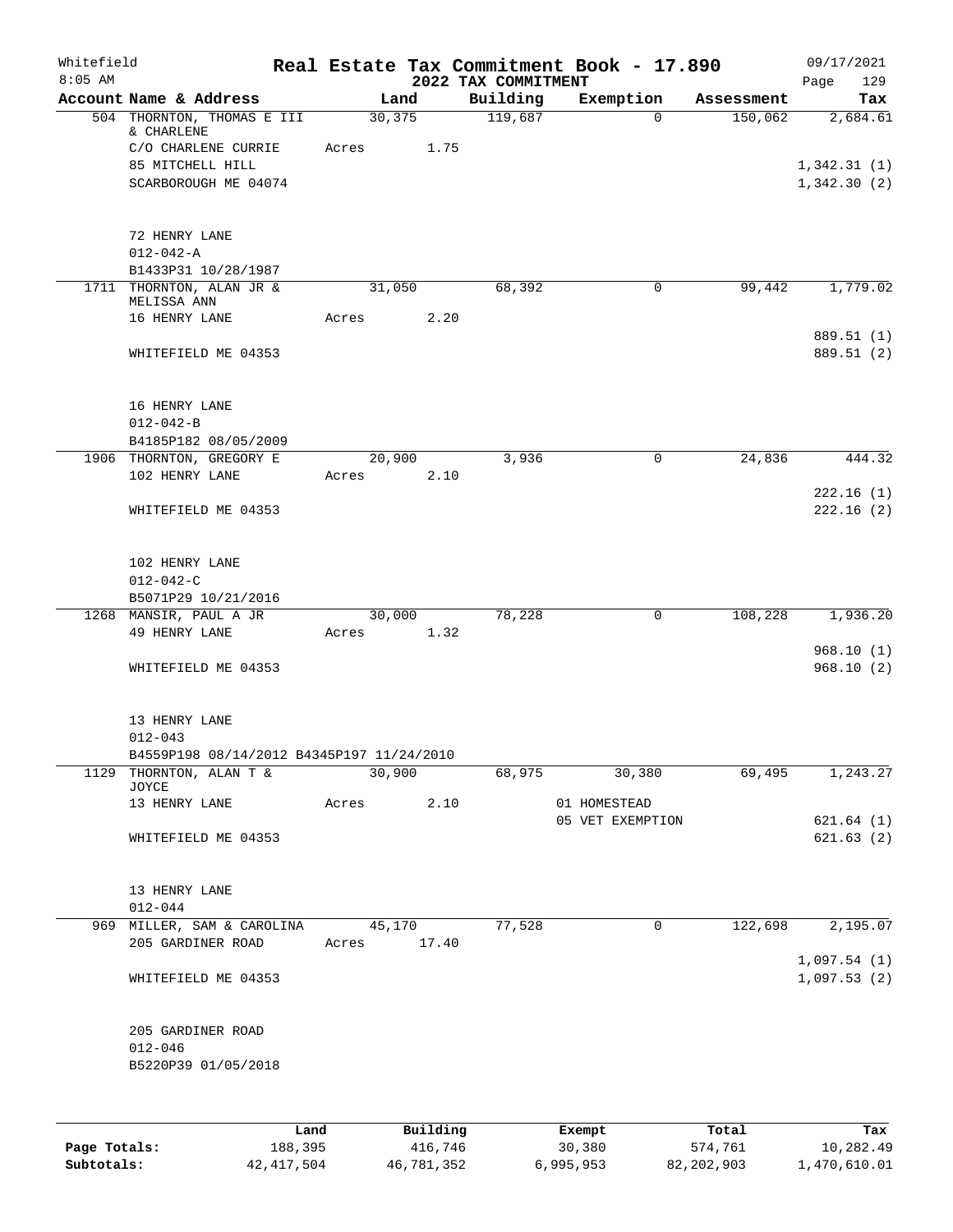| Whitefield   |                                                    |                 |                     |                                 | Real Estate Tax Commitment Book - 17.890 |                    | 09/17/2021         |
|--------------|----------------------------------------------------|-----------------|---------------------|---------------------------------|------------------------------------------|--------------------|--------------------|
| $8:05$ AM    | Account Name & Address                             |                 | Land                | 2022 TAX COMMITMENT<br>Building | Exemption                                | Assessment         | 130<br>Page<br>Tax |
|              | 880 GROSSI, CRAIG ROBERT                           |                 | 44,658              | 246,030                         | $\Omega$                                 | 290,688            | 5,200.41           |
|              | 167 GARDINER ROAD                                  | Acres           | 16.76               |                                 |                                          |                    |                    |
|              |                                                    |                 |                     |                                 |                                          |                    | 2,600.21(1)        |
|              | WHITEFIELD ME 04353                                |                 |                     |                                 |                                          |                    | 2,600.20(2)        |
|              |                                                    |                 |                     |                                 |                                          |                    |                    |
|              |                                                    |                 |                     |                                 |                                          |                    |                    |
|              | 167 GARDINER ROAD                                  |                 |                     |                                 |                                          |                    |                    |
|              | $012 - 047$<br>B5573P93 08/25/2020                 |                 |                     |                                 |                                          |                    |                    |
|              | 54 BARNARD, JAMES R                                |                 | 33,150              | 105,286                         | 24,500                                   | 113,936            | 2,038.32           |
|              | PO BOX 18                                          | Acres           | 3.60                |                                 | 01 HOMESTEAD                             |                    |                    |
|              |                                                    |                 |                     |                                 |                                          |                    | 1,019.16(1)        |
|              | WHITEFIELD ME 04353                                |                 |                     |                                 |                                          |                    | 1,019.16(2)        |
|              |                                                    |                 |                     |                                 |                                          |                    |                    |
|              |                                                    |                 |                     |                                 |                                          |                    |                    |
|              | 109 GARDINER ROAD                                  |                 |                     |                                 |                                          |                    |                    |
|              | $012 - 047 - A$                                    |                 |                     |                                 |                                          |                    |                    |
|              | B1170P105 12/05/1983<br>1295 JAMISON, ROBERTA C &  |                 |                     |                                 |                                          |                    |                    |
|              | THOMAS A                                           |                 | 35,842              | 110,858                         | 30,380                                   | 116,320            | 2,080.96           |
|              | 143 GARDINER ROAD                                  | Acres           |                     | 5.74                            | 01 HOMESTEAD                             |                    |                    |
|              |                                                    |                 |                     |                                 | 05 VET EXEMPTION                         |                    | 1,040.48(1)        |
|              | WHITEFIELD ME 04353                                |                 |                     |                                 |                                          |                    | 1,040.48(2)        |
|              |                                                    |                 |                     |                                 |                                          |                    |                    |
|              |                                                    |                 |                     |                                 |                                          |                    |                    |
|              | 143 GARDINER ROAD                                  |                 |                     |                                 |                                          |                    |                    |
|              | $012 - 047 - B$                                    |                 |                     |                                 |                                          |                    |                    |
|              | B3793P310 12/21/2006<br>794 ROSS, BRYAN W & ANGELA |                 | 30,000              | 72,233                          | 24,500                                   | 77,733             | 1,390.64           |
|              | М                                                  |                 |                     |                                 |                                          |                    |                    |
|              | 145 GARDINER ROAD                                  |                 | Acres 1.50          |                                 | 01 HOMESTEAD                             |                    |                    |
|              |                                                    |                 |                     |                                 |                                          |                    | 695.32(1)          |
|              | WHITEFIELD ME 04353                                |                 |                     |                                 |                                          |                    | 695.32(2)          |
|              |                                                    |                 |                     |                                 |                                          |                    |                    |
|              |                                                    |                 |                     |                                 |                                          |                    |                    |
|              | 145 GARDINER ROAD<br>$012 - 047 - B - 1$           |                 |                     |                                 |                                          |                    |                    |
|              | B3173P229 10/20/2003                               |                 |                     |                                 |                                          |                    |                    |
| 1256         | CENTRAL MAINE POWER                                |                 | 372,000             | 0                               | 0                                        | 372,000            | 6,655.08           |
|              | C/O AVANGRID MANAGEMENT Acres                      |                 | 124.00              |                                 |                                          |                    |                    |
|              | COMPANY-LOCAL TAX                                  |                 |                     |                                 |                                          |                    |                    |
|              | ONE CITY CENTER, 5TH<br><b>FLOOR</b>               |                 |                     |                                 |                                          |                    | 3,327.54(1)        |
|              | PORTLAND ME 04101                                  |                 |                     |                                 |                                          |                    | 3,327.54(2)        |
|              |                                                    |                 |                     |                                 |                                          |                    |                    |
|              |                                                    |                 |                     |                                 |                                          |                    |                    |
|              | GARDINER ROAD                                      |                 |                     |                                 |                                          |                    |                    |
|              | $012 - 048$                                        |                 |                     |                                 |                                          |                    |                    |
|              | B467P454                                           |                 |                     |                                 |                                          |                    |                    |
| 232          | SMITH, ALEXANDER C                                 |                 | 35,490              | 55,015                          | 0                                        | 90, 505            | 1,619.13           |
|              | HIXON, AISHA<br>168 GARDINER ROAD                  | Acres           | 5.30                |                                 |                                          |                    | 809.57(1)          |
|              |                                                    |                 |                     |                                 |                                          |                    | 809.56 (2)         |
|              | WHITEFIELD ME 04353                                |                 |                     |                                 |                                          |                    |                    |
|              |                                                    |                 |                     |                                 |                                          |                    |                    |
|              | 168 GARDINER ROAD                                  |                 |                     |                                 |                                          |                    |                    |
|              | $012 - 049$                                        |                 |                     |                                 |                                          |                    |                    |
|              | B5639P118 12/11/2020                               |                 |                     |                                 |                                          |                    |                    |
|              |                                                    |                 |                     |                                 |                                          |                    |                    |
| Page Totals: |                                                    | Land<br>551,140 | Building<br>589,422 |                                 | Exempt<br>79,380                         | Total<br>1,061,182 | Tax<br>18,984.54   |
| Subtotals:   |                                                    | 42,968,644      | 47,370,774          |                                 | 7,075,333                                | 83, 264, 085       | 1,489,594.55       |
|              |                                                    |                 |                     |                                 |                                          |                    |                    |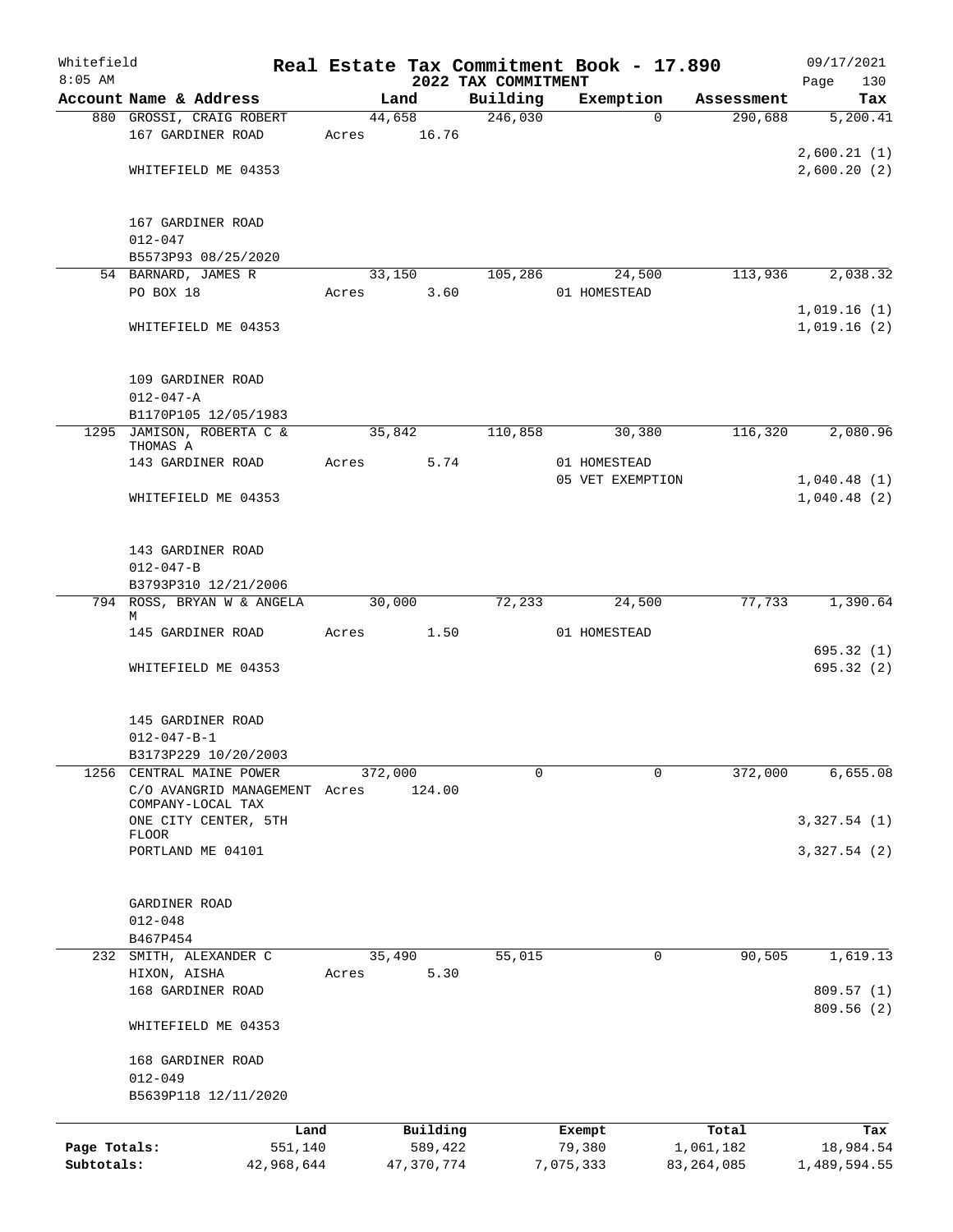| Whitefield   |                                             |        |          | Real Estate Tax Commitment Book - 17.890 |                  |             |            | 09/17/2021   |                          |
|--------------|---------------------------------------------|--------|----------|------------------------------------------|------------------|-------------|------------|--------------|--------------------------|
| $8:05$ AM    | Account Name & Address                      |        | Land     | 2022 TAX COMMITMENT<br>Building          | Exemption        |             | Assessment | Page         | 131<br>Tax               |
|              | 1026 KINNEY, DOUGLAS A                      |        | 40,050   | 131,429                                  |                  | 30,380      | 141,099    |              | 2,524.26                 |
|              | KINNEY, EVELYN A                            | Acres  | 11.00    |                                          | 01 HOMESTEAD     |             |            |              |                          |
|              | 116 GARDINER ROAD                           |        |          |                                          | 05 VET EXEMPTION |             |            | 1,262.13(1)  |                          |
|              |                                             |        |          |                                          |                  |             |            | 1, 262.13(2) |                          |
|              | WHITEFIELD ME 04353                         |        |          |                                          |                  |             |            |              |                          |
|              | 116 GARDINER ROAD                           |        |          |                                          |                  |             |            |              |                          |
|              | $012 - 049 - A$                             |        |          |                                          |                  |             |            |              |                          |
|              | B2388P94 10/08/1998                         |        |          |                                          |                  |             |            |              |                          |
|              | 617 FRANKLIN, ROGER M &                     | 33,000 |          | 94,979                                   | 24,500           |             | 103,479    |              | 1,851.24                 |
|              | CAROL A                                     |        |          |                                          |                  |             |            |              |                          |
|              | 160 GARDINER ROAD                           | Acres  | 3.50     |                                          | 01 HOMESTEAD     |             |            |              |                          |
|              | WHITEFIELD ME 04353                         |        |          |                                          |                  |             |            | 925.62(1)    | 925.62(2)                |
|              |                                             |        |          |                                          |                  |             |            |              |                          |
|              | 160 GARDINER ROAD                           |        |          |                                          |                  |             |            |              |                          |
|              | $012 - 049 - B$                             |        |          |                                          |                  |             |            |              |                          |
|              | B2641P279 02/07/2001<br>1969 GROVER, DEBBIE |        | 22,400   | $\mathbf 0$                              |                  | 0           | 22,400     |              | 400.74                   |
|              | GROVER, BRIAN                               | Acres  | 3.10     |                                          |                  |             |            |              |                          |
|              | 31 PUTNUM PARK ROAD                         |        |          |                                          |                  |             |            | 200.37(1)    |                          |
|              |                                             |        |          |                                          |                  |             |            |              | 200.37(2)                |
|              | PITTSTON ME 04345                           |        |          |                                          |                  |             |            |              |                          |
|              | GARDINER ROAD                               |        |          |                                          |                  |             |            |              |                          |
|              | $012 - 049 - C$                             |        |          |                                          |                  |             |            |              |                          |
|              | B5570P263 08/21/2020                        |        |          |                                          |                  |             |            |              |                          |
|              | 1299 MILLER, SAM & CAROLINA                 | 54,800 |          | $\mathbf 0$                              |                  | $\mathbf 0$ | 54,800     |              | 980.37                   |
|              | 205 GARDINER ROAD                           | Acres  | 47.00    |                                          |                  |             |            |              |                          |
|              | WHITEFIELD ME 04353                         |        |          |                                          |                  |             |            |              | 490.19 (1)<br>490.18 (2) |
|              |                                             |        |          |                                          |                  |             |            |              |                          |
|              | GARDINER ROAD                               |        |          |                                          |                  |             |            |              |                          |
|              | $012 - 050$                                 |        |          |                                          |                  |             |            |              |                          |
|              | B5220P39 01/05/2018                         |        |          |                                          |                  |             |            |              |                          |
|              | 45 NIEWOLA, GLEN                            | 29,250 |          | 0                                        |                  | 0           | 29,250     |              | 523.28                   |
|              | 295 EAST DEERING ROAD                       | Acres  | 10.00    |                                          |                  |             |            |              |                          |
|              | DEERING NH 03244                            |        |          |                                          |                  |             |            |              | 261.64(1)<br>261.64(2)   |
|              |                                             |        |          |                                          |                  |             |            |              |                          |
|              |                                             |        |          |                                          |                  |             |            |              |                          |
|              | GARDINER ROAD                               |        |          |                                          |                  |             |            |              |                          |
|              | $012 - 051$                                 |        |          |                                          |                  |             |            |              |                          |
| 1417         | B2222P243 03/04/1997<br>BUNTING, WILLIAM H  | 16,400 |          | $\Omega$                                 |                  | 0           | 16,400     |              | 293.40                   |
|              | 305 GARDINER ROAD                           | Acres  | 41.00    |                                          |                  |             |            |              |                          |
|              |                                             |        |          |                                          |                  |             |            |              | 146.70 (1)               |
|              | WHITEFIELD<br>ME 04353                      |        |          |                                          |                  |             |            |              | 146.70 (2)               |
|              |                                             |        |          |                                          |                  |             |            |              |                          |
|              | GARDINER ROAD                               |        |          |                                          |                  |             |            |              |                          |
|              | $012 - 052$                                 |        |          |                                          |                  |             |            |              |                          |
|              | B2570P150 06/13/2000                        |        |          |                                          |                  |             |            |              |                          |
|              |                                             |        |          |                                          |                  |             |            |              |                          |
|              | Land                                        |        | Building |                                          | Exempt           |             | Total      |              | Tax                      |
| Page Totals: | 195,900                                     |        | 226,408  |                                          | 54,880           |             | 367,428    |              | 6,573.29                 |

**Subtotals:** 43,164,544 47,597,182 7,130,213 83,631,513 1,496,167.84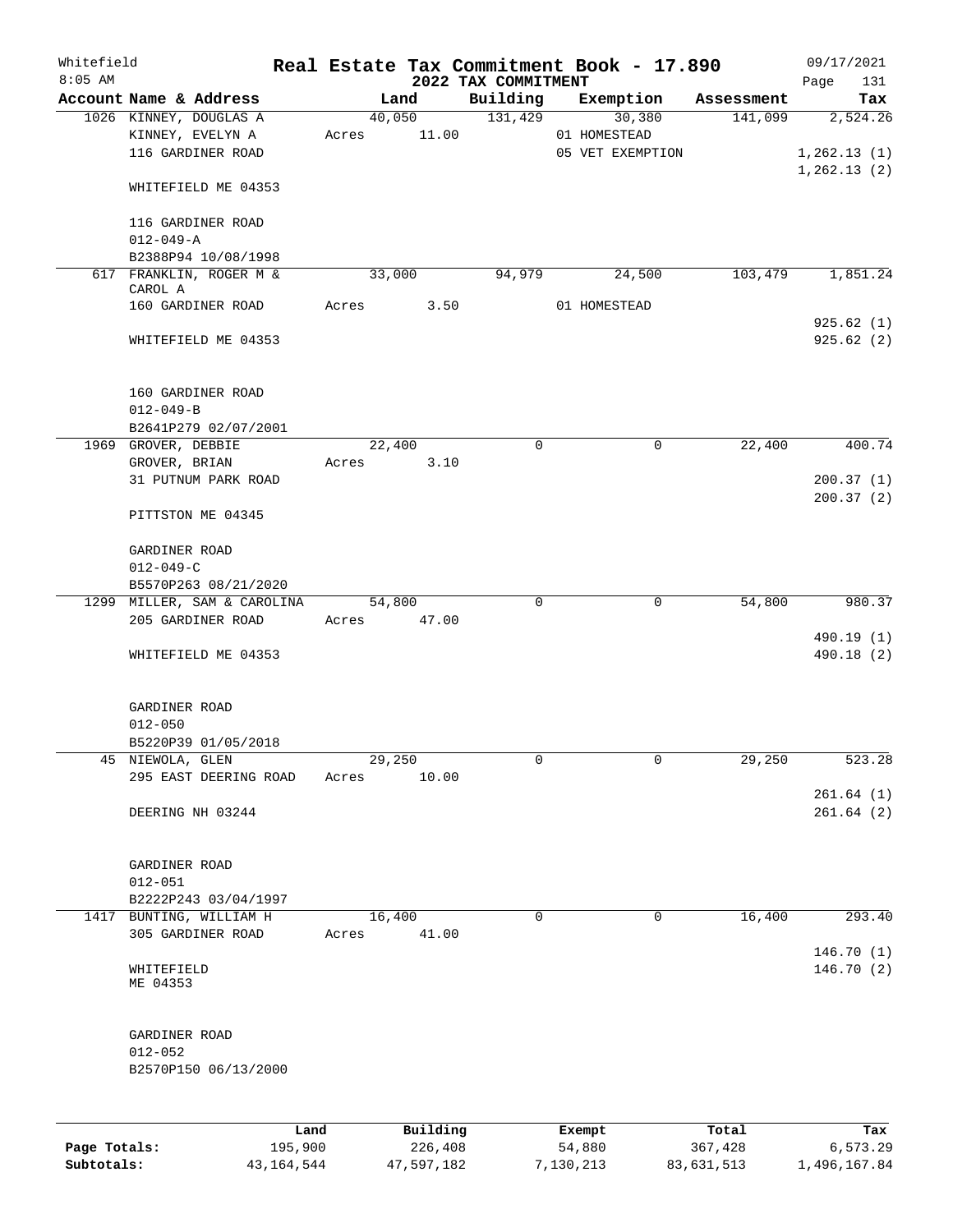| Whitefield   |                                               |                |                    |      |                                 | Real Estate Tax Commitment Book - 17.890 |                 | 09/17/2021              |
|--------------|-----------------------------------------------|----------------|--------------------|------|---------------------------------|------------------------------------------|-----------------|-------------------------|
| $8:05$ AM    | Account Name & Address                        |                | Land               |      | 2022 TAX COMMITMENT<br>Building | Exemption                                | Assessment      | Page<br>132<br>Tax      |
|              | 1284 BUNTING, WILLIAM H                       |                | 19,008             |      | $\mathbf 0$                     | $\Omega$                                 | 19,008          | 340.05                  |
|              | 305 GARDINER ROAD                             | Acres          | 48.00              |      |                                 |                                          |                 |                         |
|              |                                               |                |                    |      |                                 |                                          |                 | 170.03(1)               |
|              | WHITEFIELD<br>ME 04353                        |                |                    |      |                                 |                                          |                 | 170.02(2)               |
|              | GARDINER ROAD                                 |                |                    |      |                                 |                                          |                 |                         |
|              | $012 - 053$                                   |                |                    |      |                                 |                                          |                 |                         |
|              | B704P217 08/27/1971                           |                |                    |      |                                 |                                          |                 |                         |
|              | 1145 TIBBETTS, BARRY &<br><b>ELAINE</b>       |                | 3,000              |      | $\Omega$                        | 0                                        | 3,000           | 53.67                   |
|              | 61 TOWNHOUSE ROAD                             | Acres          |                    | 2.00 |                                 |                                          |                 |                         |
|              | WHITEFIELD ME 04353                           |                |                    |      |                                 |                                          |                 | 26.84(1)<br>26.83(2)    |
|              | GARDINER ROAD                                 |                |                    |      |                                 |                                          |                 |                         |
|              | $012 - 054$                                   |                |                    |      |                                 |                                          |                 |                         |
|              | B2198P17 11/15/1996<br>788 BUNTING, WILLIAM H |                |                    |      | $\mathbf 0$                     | $\mathbf 0$                              | 6,578           | 117.68                  |
|              | 305 GARDINER ROAD                             | Acres          | 6,578<br>16.61     |      |                                 |                                          |                 |                         |
|              |                                               |                |                    |      |                                 |                                          |                 | 58.84(1)                |
|              | WHITEFIELD<br>ME 04353                        |                |                    |      |                                 |                                          |                 | 58.84(2)                |
|              | GARDINER ROAD                                 |                |                    |      |                                 |                                          |                 |                         |
|              | $012 - 055$                                   |                |                    |      |                                 |                                          |                 |                         |
|              | B1390P343 05/19/1987                          |                |                    |      |                                 |                                          |                 |                         |
|              | 1877 THORNTON, COREY J                        |                | 34,335             |      | 16,266                          | 0                                        | 50,601          | 905.25                  |
|              | 356 GARDINER ROAD                             | Acres          |                    | 4.39 |                                 |                                          |                 |                         |
|              | WHITEFIELD ME 04353                           |                |                    |      |                                 |                                          |                 | 452.63(1)<br>452.62 (2) |
|              |                                               |                |                    |      |                                 |                                          |                 |                         |
|              | 356 GARDINER ROAD<br>$012 - 055 - A$          |                |                    |      |                                 |                                          |                 |                         |
|              | B4968P132 01/12/2016                          |                |                    |      |                                 |                                          |                 |                         |
|              | 932 TIBBETTS, BARRY &                         |                | 7,820              |      | $\Omega$                        | $\mathbf 0$                              | 7,820           | 139.90                  |
|              | ELAINE                                        |                |                    |      |                                 |                                          |                 |                         |
|              | 61 TOWNHOUSE ROAD                             | Acres          |                    | 5.40 |                                 |                                          |                 | 69.95(1)                |
|              | WHITEFIELD ME 04353                           |                |                    |      |                                 |                                          |                 | 69.95(2)                |
|              | WEST DEXTER LANE                              |                |                    |      |                                 |                                          |                 |                         |
|              | $012 - 057$                                   |                |                    |      |                                 |                                          |                 |                         |
|              | B2239P90 05/16/1997                           |                |                    |      |                                 |                                          |                 |                         |
|              | 727 CHASE, C PATRICK                          |                | 1,940              |      | 0                               | $\mathbf 0$                              | 1,940           | 34.71                   |
|              | PO BOX 142                                    | Acres          |                    | 4.90 |                                 |                                          |                 |                         |
|              | WHITEFIELD ME 04353                           |                |                    |      |                                 |                                          |                 | 17.36(1)<br>17.35(2)    |
|              | WEST DEXTER LANE                              |                |                    |      |                                 |                                          |                 |                         |
|              | $012 - 058$<br>B3863P141 03/02/2007           |                |                    |      |                                 |                                          |                 |                         |
|              |                                               |                |                    |      |                                 |                                          |                 |                         |
| Page Totals: |                                               | Land<br>72,681 | Building<br>16,266 |      |                                 | Exempt<br>$\mathbf 0$                    | Total<br>88,947 | Tax<br>1,591.26         |
| Subtotals:   | 43, 237, 225                                  |                | 47,613,448         |      |                                 | 7,130,213                                | 83,720,460      | 1,497,759.10            |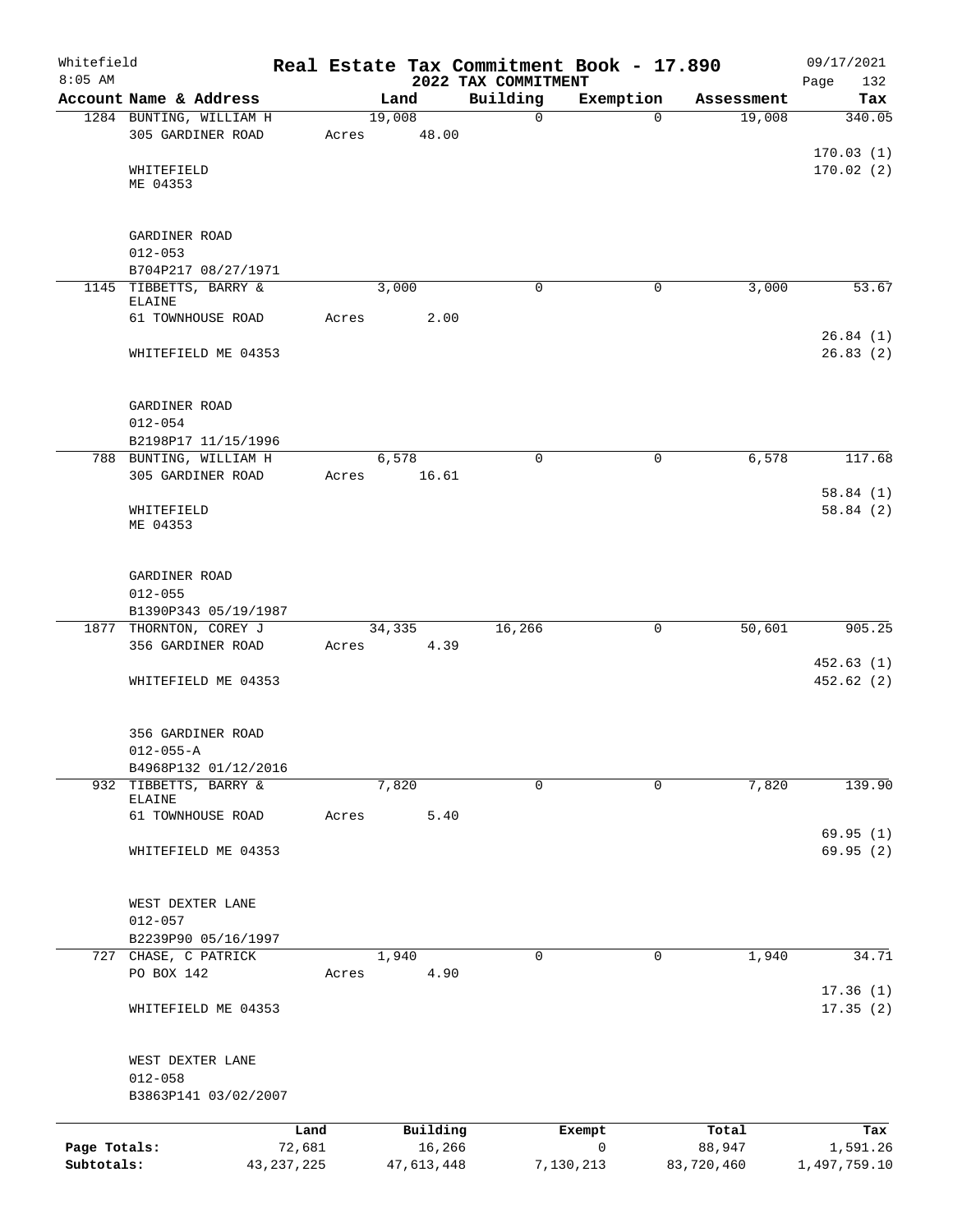| Whitefield<br>$8:05$ AM |                                             |       |        |              | 2022 TAX COMMITMENT | Real Estate Tax Commitment Book - 17.890 |              | 09/17/2021<br>Page<br>133 |
|-------------------------|---------------------------------------------|-------|--------|--------------|---------------------|------------------------------------------|--------------|---------------------------|
|                         | Account Name & Address                      |       | Land   |              | Building            | Exemption                                | Assessment   | Tax                       |
|                         | 245 HAY, LISA M & CARTER,                   |       | 37,900 |              | $\mathsf{O}$        | $\Omega$                                 | 37,900       | 678.03                    |
|                         | CHRISTINE K<br>906 RECREATION DRIVE         | Acres |        | 21.00        |                     |                                          |              |                           |
|                         |                                             |       |        |              |                     |                                          |              | 339.02(1)                 |
|                         | CORPUS CHRISTI TX 78418                     |       |        |              |                     |                                          |              | 339.01(2)                 |
|                         |                                             |       |        |              |                     |                                          |              |                           |
|                         |                                             |       |        |              |                     |                                          |              |                           |
|                         | WEST DEXTER LANE<br>$012 - 059$             |       |        |              |                     |                                          |              |                           |
|                         | B4337P25                                    |       |        |              |                     |                                          |              |                           |
|                         | 939 MAGNUSEN, DAVID M &                     |       | 93,525 |              | $\Omega$            | 0                                        | 93,525       | 1,673.16                  |
|                         | THERESA<br>23 ROONEY LANE                   | Acres |        | 123.55       |                     |                                          |              |                           |
|                         |                                             |       |        |              |                     |                                          |              | 836.58 (1)                |
|                         | WHITEFIELD ME 04353                         |       |        |              |                     |                                          |              | 836.58 (2)                |
|                         |                                             |       |        |              |                     |                                          |              |                           |
|                         |                                             |       |        |              |                     |                                          |              |                           |
|                         | ROONEY LANE<br>$012 - 060$                  |       |        |              |                     |                                          |              |                           |
|                         | 1360 RICHARDS, DOUG & AMY D                 |       | 42,618 |              | 192,858             | 24,500                                   | 210,976      | 3,774.36                  |
|                         | 62 ROONEY LANE                              | Acres |        | 14.21        |                     | 01 HOMESTEAD                             |              |                           |
|                         |                                             |       |        |              |                     |                                          |              | 1,887.18(1)               |
|                         | WHITEFIELD ME 04353                         |       |        |              |                     |                                          |              | 1,887.18(2)               |
|                         |                                             |       |        |              |                     |                                          |              |                           |
|                         | 62 ROONEY LANE                              |       |        |              |                     |                                          |              |                           |
|                         | $012 - 061$                                 |       |        |              |                     |                                          |              |                           |
|                         | B3371P185 09/24/2004                        |       |        |              |                     |                                          |              |                           |
|                         | 1823 RICHARDS, DOUGLAS<br>EUGENE & PAMELA A |       | 32,265 |              | 93,745              | 24,500                                   | 101,510      | 1,816.01                  |
|                         | 42 ROONEY LANE                              | Acres |        | 3.01         |                     | 01 HOMESTEAD                             |              |                           |
|                         |                                             |       |        |              |                     |                                          |              | 908.01(1)                 |
|                         | WHITEFIELD ME 04353                         |       |        |              |                     |                                          |              | 908.00(2)                 |
|                         |                                             |       |        |              |                     |                                          |              |                           |
|                         | 42 ROONEY LANE                              |       |        |              |                     |                                          |              |                           |
|                         | $012 - 061 - A$                             |       |        |              |                     |                                          |              |                           |
|                         | B4021P12 06/26/2008                         |       |        |              |                     |                                          |              |                           |
| 1063                    | KATLER, MAX R & THERESA<br>L                |       | 61,680 |              | 143,369             | 24,500                                   | 180,549      | 3,230.02                  |
|                         | 45 ROONEY LANE                              | Acres |        | 42.20        |                     | 01 HOMESTEAD                             |              |                           |
|                         |                                             |       |        |              |                     |                                          |              | 1,615.01(1)               |
|                         | WHITEFIELD ME 04353                         |       |        |              |                     |                                          |              | 1,615.01(2)               |
|                         |                                             |       |        |              |                     |                                          |              |                           |
|                         | 45 ROONEY LANE                              |       |        |              |                     |                                          |              |                           |
|                         | $012 - 062$                                 |       |        |              |                     |                                          |              |                           |
| 922                     | B4076P7 12/01/2008                          |       |        |              |                     |                                          | 111,199      |                           |
|                         | MAGNUSEN, DAVID M &<br>THERESA              |       | 38,050 |              | 97,649              | 24,500                                   |              | 1,989.35                  |
|                         | 23 ROONEY LANE                              | Acres |        | 8.50         |                     | 01 HOMESTEAD                             |              |                           |
|                         |                                             |       |        |              |                     |                                          |              | 994.68 (1)                |
|                         | WHITEFIELD ME 04353                         |       |        |              |                     |                                          |              | 994.67 (2)                |
|                         |                                             |       |        |              |                     |                                          |              |                           |
|                         | 23 ROONEY LANE                              |       |        |              |                     |                                          |              |                           |
|                         | $012 - 063$                                 |       |        |              |                     |                                          |              |                           |
|                         |                                             |       |        |              |                     |                                          |              |                           |
|                         |                                             | Land  |        | Building     |                     | Exempt                                   | Total        | Tax                       |
| Page Totals:            | 306,038                                     |       |        | 527,621      |                     | 98,000                                   | 735,659      | 13,160.93                 |
| Subtotals:              | 43, 543, 263                                |       |        | 48, 141, 069 |                     | 7,228,213                                | 84, 456, 119 | 1,510,920.03              |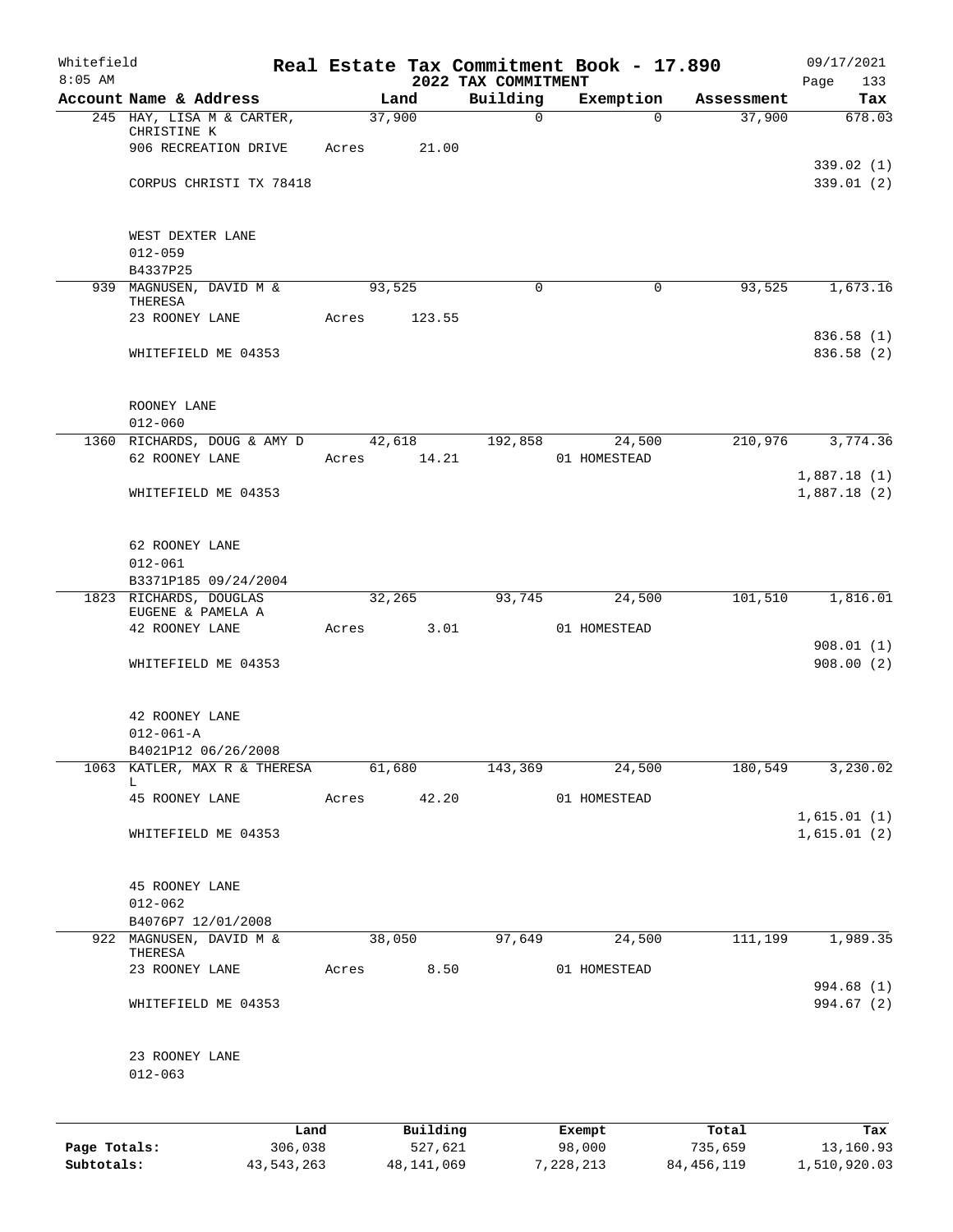| Whitefield<br>$8:05$ AM |                                         |             |      | 2022 TAX COMMITMENT  | Real Estate Tax Commitment Book - 17.890 |            | 09/17/2021<br>Page<br>134     |
|-------------------------|-----------------------------------------|-------------|------|----------------------|------------------------------------------|------------|-------------------------------|
|                         | Account Name & Address                  | Land        |      | Building             | Exemption                                | Assessment | Tax                           |
|                         | 185 MAGNUSEN, DAVID M &                 | 750         |      | $\Omega$             | $\Omega$                                 | 750        | 13.42                         |
|                         | THERESA<br>23 ROONEY LANE               | Acres       | 0.50 |                      |                                          |            |                               |
|                         |                                         |             |      |                      |                                          |            | 6.71(1)                       |
|                         | WHITEFIELD ME 04353                     |             |      |                      |                                          |            | 6.71(2)                       |
|                         | GARDINER ROAD                           |             |      |                      |                                          |            |                               |
|                         | $012 - 064$                             |             |      |                      |                                          |            |                               |
|                         | 973 FREEMAN, CATHY N                    |             |      | 41,410 215,698       | 24,500                                   | 232,608    | 4,161.36                      |
|                         | PO BOX 781                              | Acres 12.70 |      |                      | 01 HOMESTEAD                             |            |                               |
|                         |                                         |             |      |                      |                                          |            | 2,080.68(1)                   |
|                         | GARDINER ME 04345                       |             |      |                      |                                          |            | 2,080.68(2)                   |
|                         | 440 GARDINER ROAD                       |             |      |                      |                                          |            |                               |
|                         | $012 - 064 - A$                         |             |      |                      |                                          |            |                               |
|                         | B2244P58 06/04/1997                     |             |      |                      |                                          |            |                               |
|                         | 1484 CHIARELL, JULIE O                  | 24,500      |      | $\mathbf 0$          | $\mathbf 0$                              | 24,500     | 438.31                        |
|                         | 490 GARDINER ROAD                       | Acres 4.50  |      |                      |                                          |            |                               |
|                         | WHITEFIELD ME 04353                     |             |      |                      |                                          |            | 219.16(1)<br>219.15(2)        |
|                         | GARDINER ROAD                           |             |      |                      |                                          |            |                               |
|                         | $012 - 065$                             |             |      |                      |                                          |            |                               |
|                         | B4277P90 05/18/2010                     |             |      |                      |                                          |            |                               |
|                         | 1737 CHIARELL, JERALD J &<br>JULIE O    | 36,250      |      | 170,519              | 24,500                                   |            | 182,269 3,260.79              |
|                         | 490 GARDINER ROAD                       | Acres       | 6.25 |                      | 01 HOMESTEAD                             |            |                               |
|                         |                                         |             |      |                      |                                          |            | 1,630.40(1)                   |
|                         | WHITEFIELD ME 04353                     |             |      |                      |                                          |            | 1,630.39(2)                   |
|                         | 490 GARDINER ROAD                       |             |      |                      |                                          |            |                               |
|                         | $012 - 065 - A$<br>B3394P107 11/12/2004 |             |      |                      |                                          |            |                               |
|                         | 1738 CHIARELL, JERALD J                 | 26, 354     |      | 0                    | 0                                        | 26, 354    | 471.47                        |
|                         | 490 GARDINER ROAD                       | Acres       | 6.38 |                      |                                          |            |                               |
|                         | WHITEFIELD ME 04353                     |             |      |                      |                                          |            | 235.74(1)<br>235.73(2)        |
|                         |                                         |             |      |                      |                                          |            |                               |
|                         | GARDINER ROAD                           |             |      |                      |                                          |            |                               |
|                         | $012 - 065 - B$                         |             |      |                      |                                          |            |                               |
|                         | B3394P110 11/12/2004                    |             |      |                      |                                          |            |                               |
|                         | 42 NELSON, ZACHARY D                    | 31,500      |      | $1\overline{13,077}$ | $\mathbf 0$                              | 144,577    | 2,586.48                      |
|                         | NELSON, EMMA S                          | Acres       | 2.50 |                      |                                          |            |                               |
|                         | 530 GARDINER ROAD                       |             |      |                      |                                          |            | 1, 293.24(1)<br>1, 293.24 (2) |
|                         | WHITEFIELD ME 04353                     |             |      |                      |                                          |            |                               |
|                         | 530 GARDINER ROAD                       |             |      |                      |                                          |            |                               |
|                         | $012 - 066$<br>B5375P156 04/19/2019     |             |      |                      |                                          |            |                               |
|                         |                                         |             |      |                      |                                          |            |                               |
|                         |                                         |             |      |                      |                                          |            |                               |

|              | Land       | Building   | Exempt    | Total      | Tax          |
|--------------|------------|------------|-----------|------------|--------------|
| Page Totals: | 160,764    | 499,294    | 49,000    | 611,058    | 10,931.83    |
| Subtotals:   | 43,704,027 | 48,640,363 | 7,277,213 | 85,067,177 | 1,521,851.86 |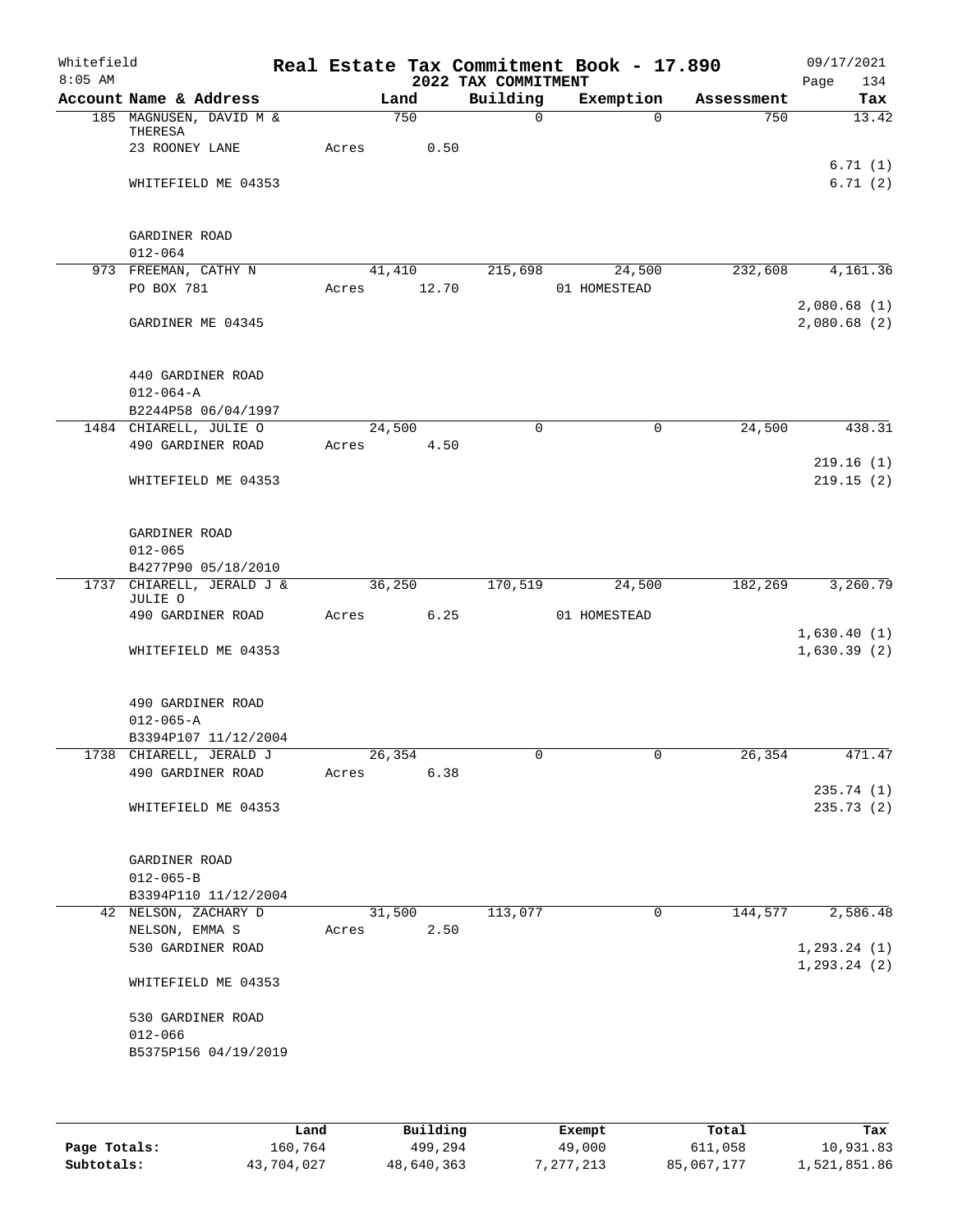| Whitefield   |                                                |       |          |                                 | Real Estate Tax Commitment Book - 17.890 |            | 09/17/2021             |
|--------------|------------------------------------------------|-------|----------|---------------------------------|------------------------------------------|------------|------------------------|
| $8:05$ AM    | Account Name & Address                         |       | Land     | 2022 TAX COMMITMENT<br>Building | Exemption                                | Assessment | 135<br>Page<br>Tax     |
|              | 836 BABB, TYSON J                              |       | 34,500   | 39,301                          | $\mathbf{0}$                             | 73,801     | 1,320.30               |
|              | 524 GARDINER ROAD                              | Acres | 4.50     |                                 |                                          |            |                        |
|              |                                                |       |          |                                 |                                          |            | 660.15(1)              |
|              | WHITEFIELD ME 04353                            |       |          |                                 |                                          |            | 660.15(2)              |
|              |                                                |       |          |                                 |                                          |            |                        |
|              |                                                |       |          |                                 |                                          |            |                        |
|              | 524 GARDINER ROAD                              |       |          |                                 |                                          |            |                        |
|              | $012 - 066 - A$<br>B5396P96 06/19/2019         |       |          |                                 |                                          |            |                        |
|              | 600 POPKIN MICHAEL                             |       | 43,250   | 151,894                         | 0                                        | 195,144    | 3,491.13               |
|              | PO BOX 21                                      | Acres | 15.00    |                                 |                                          |            |                        |
|              |                                                |       |          |                                 |                                          |            | 1,745.57(1)            |
|              | WHITEFIELD ME 04353                            |       |          |                                 |                                          |            | 1,745.56(2)            |
|              | 44 HENRY LANE                                  |       |          |                                 |                                          |            |                        |
|              | $012 - 067$                                    |       |          |                                 |                                          |            |                        |
|              | B1493P163                                      |       |          |                                 |                                          |            |                        |
|              | 317 KOLLER, BERTIE                             |       | 35,378   | 108,725                         | 24,500                                   | 119,603    | 2,139.70               |
|              | KOLLER, REBECCA                                | Acres | 5.16     |                                 | 01 HOMESTEAD                             |            |                        |
|              | 137 HENRY LANE                                 |       |          |                                 |                                          |            | 1,069.85(1)            |
|              | WHITEFIELD ME 04353                            |       |          |                                 |                                          |            | 1,069.85(2)            |
|              | 137 HENRY LANE                                 |       |          |                                 |                                          |            |                        |
|              | $012 - 068$                                    |       |          |                                 |                                          |            |                        |
|              | B5192P204 10/21/2017                           |       |          |                                 |                                          |            |                        |
|              | 1289 CHASE, C PATRICK                          |       | 11,405   | $\mathbf 0$                     | $\mathbf 0$                              | 11,405     | 204.04                 |
|              | PO BOX 142                                     | Acres | 28.80    |                                 |                                          |            |                        |
|              | WHITEFIELD ME 04353                            |       |          |                                 |                                          |            | 102.02(1)<br>102.02(2) |
|              | WEST DEXTER LANE                               |       |          |                                 |                                          |            |                        |
|              | $013 - 002$                                    |       |          |                                 |                                          |            |                        |
|              | B3863P141 03/02/2007                           |       |          |                                 |                                          |            |                        |
|              | 1797 CHASE, ROBIN L &                          |       | 30,330   | 23,204                          | 0                                        | 53,534     | 957.72                 |
|              | PATRICK C                                      |       |          |                                 |                                          |            |                        |
|              | PO BOX 142                                     | Acres | 5.10     |                                 |                                          |            | 478.86(1)              |
|              | WHITEFIELD ME 04353                            |       |          |                                 |                                          |            | 478.86(2)              |
|              |                                                |       |          |                                 |                                          |            |                        |
|              |                                                |       |          |                                 |                                          |            |                        |
|              | 5 WEST DEXTER LANE                             |       |          |                                 |                                          |            |                        |
|              | $013 - 002 - A$                                |       |          |                                 |                                          |            |                        |
|              | B4514P153 04/18/2012<br>1210 TIBBETTS, BARRY & |       | 55,515   | $\Omega$                        | $\mathbf 0$                              | 55,515     | 993.16                 |
|              | ELAINE                                         |       |          |                                 |                                          |            |                        |
|              | 61 TOWNHOUSE ROAD                              | Acres | 48.10    |                                 |                                          |            |                        |
|              |                                                |       |          |                                 |                                          |            | 496.58 (1)             |
|              | WHITEFIELD ME 04353                            |       |          |                                 |                                          |            | 496.58(2)              |
|              | TOWNHOUSE ROAD                                 |       |          |                                 |                                          |            |                        |
|              | $013 - 003$                                    |       |          |                                 |                                          |            |                        |
|              | B2239P90 05/16/1997                            |       |          |                                 |                                          |            |                        |
|              |                                                |       |          |                                 |                                          |            |                        |
|              |                                                | Land  | Building |                                 | Exempt                                   | Total      | Tax                    |
| Page Totals: | 210,378                                        |       | 323,124  |                                 | 24,500                                   | 509,002    | 9,106.05               |

**Subtotals:** 43,914,405 48,963,487 7,301,713 85,576,179 1,530,957.91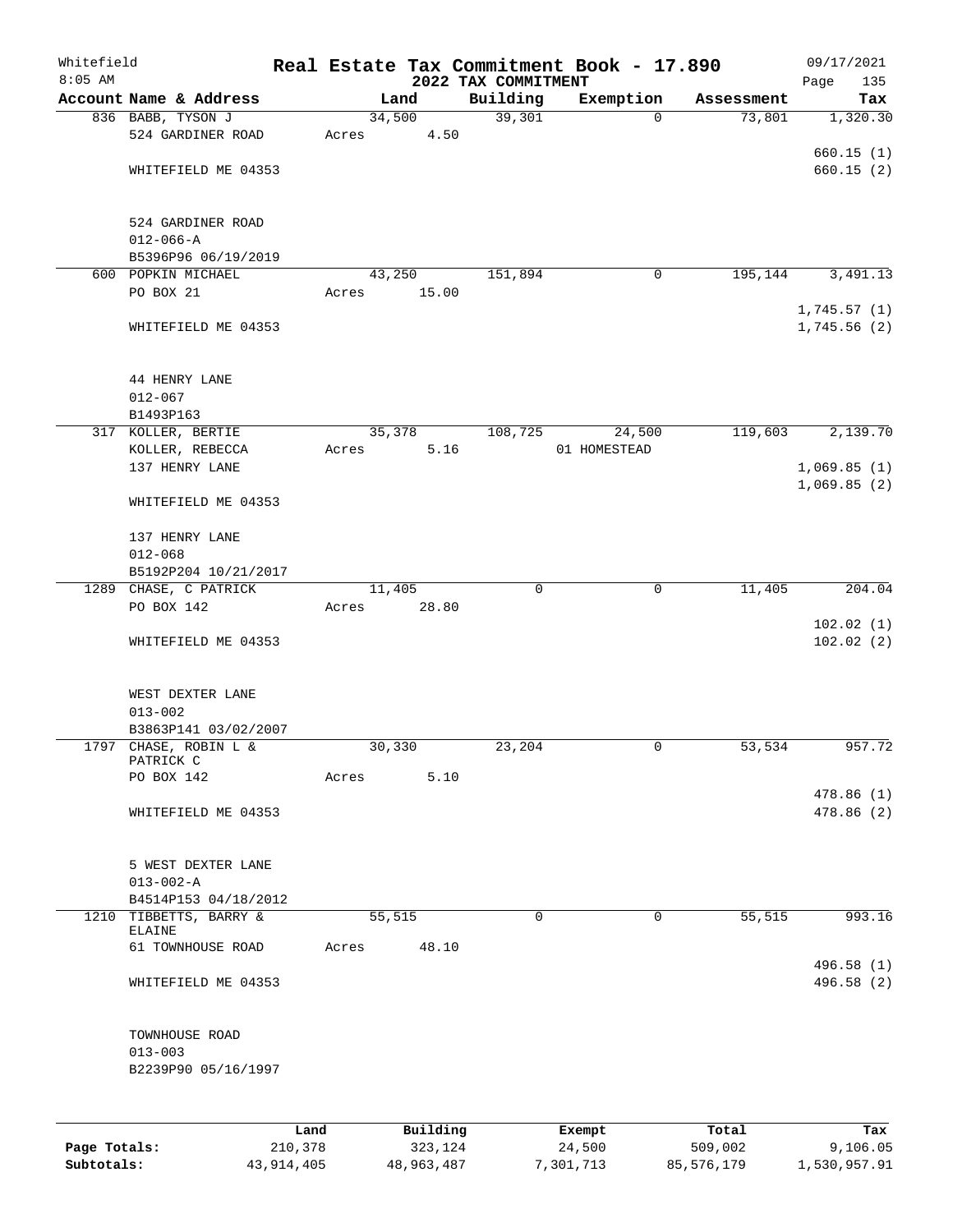| Whitefield<br>$8:05$ AM |                                           |         |            | 2022 TAX COMMITMENT | Real Estate Tax Commitment Book - 17.890 |              | 09/17/2021<br>136<br>Page |
|-------------------------|-------------------------------------------|---------|------------|---------------------|------------------------------------------|--------------|---------------------------|
|                         | Account Name & Address                    |         | Land       | Building            | Exemption                                | Assessment   | Tax                       |
|                         | 483 TIBBETTS, BARRY &                     | 15,740  |            | 0                   | $\Omega$                                 | 15,740       | 281.59                    |
|                         | ELAINE                                    |         |            |                     |                                          |              |                           |
|                         | 61 TOWNHOUSE ROAD                         | Acres   | 15.30      |                     |                                          |              |                           |
|                         |                                           |         |            |                     |                                          |              | 140.80(1)                 |
|                         | WHITEFIELD ME 04353                       |         |            |                     |                                          |              | 140.79(2)                 |
|                         | TOWNHOUSE ROAD                            |         |            |                     |                                          |              |                           |
|                         | $013 - 004$                               |         |            |                     |                                          |              |                           |
|                         | B2198P17 11/15/1996                       |         |            |                     |                                          |              |                           |
|                         | 55 OAK HILL HOMESTEAD LLC                 | 171,600 |            | 270,326             | 0                                        | 441,926      | 7,906.06                  |
|                         | 266 TOWNHOUSE ROAD                        | Acres   | 182.70     |                     |                                          |              |                           |
|                         |                                           |         |            |                     |                                          |              | 3,953.03(1)               |
|                         | WHITEFIELD ME 04353                       |         |            |                     |                                          |              | 3,953.03(2)               |
|                         | 225 TOWNHOUSE ROAD                        |         |            |                     |                                          |              |                           |
|                         | $013 - 005$                               |         |            |                     |                                          |              |                           |
|                         | B5259P023 04/20/2018 B5195P126 10/26/2017 |         |            |                     |                                          |              |                           |
|                         | 499 OAK HILL HOMESTEAD LLC                | 10,000  |            | 93,838              | 0                                        | 103,838      | 1,857.66                  |
|                         | 266 TOWNHOUSE ROAD                        |         |            |                     |                                          |              |                           |
|                         |                                           |         |            |                     |                                          |              | 928.83(1)                 |
|                         | WHITEFIELD ME 04353                       |         |            |                     |                                          |              | 928.83(2)                 |
|                         | 185 TOWNHOUSE ROAD                        |         |            |                     |                                          |              |                           |
|                         | $013 - 005 - ON$                          |         |            |                     |                                          |              |                           |
|                         | B5259P23 04/20/2018                       |         |            |                     |                                          |              |                           |
|                         | 301 MILLER, SAM & CAROLINA                | 4,350   |            | $\mathbf 0$         | 0                                        | 4,350        | 77.82                     |
|                         | 205 GARDINER ROAD                         | Acres   | 2.90       |                     |                                          |              |                           |
|                         | WHITEFIELD ME 04353                       |         |            |                     |                                          |              | 38.91(1)<br>38.91(2)      |
|                         |                                           |         |            |                     |                                          |              |                           |
|                         | GARDINER ROAD<br>$013 - 006$              |         |            |                     |                                          |              |                           |
|                         | B5220P039 01/05/2018                      |         |            |                     |                                          |              |                           |
| 830                     | WATSON-MOODY                              | 73,250  |            | 359,488             | 0                                        | 432,738      | 7,741.68                  |
|                         | ENTERPRISES LLC                           |         |            |                     |                                          |              |                           |
|                         | 163 TOWNHOUSE ROAD                        | Acres   | 63.00      |                     |                                          |              |                           |
|                         |                                           |         |            |                     |                                          |              | 3,870.84(1)               |
|                         | WHITEFIELD ME 04353                       |         |            |                     |                                          |              | 3,870.84(2)               |
|                         | 163 TOWNHOUSE ROAD                        |         |            |                     |                                          |              |                           |
|                         | $013 - 007$                               |         |            |                     |                                          |              |                           |
|                         | B4658P260 05/07/2013                      |         |            |                     |                                          |              |                           |
| 315                     | WILLRODT, CHRISTIANA                      | 98,750  |            | 280,021             | $\mathbf 0$                              | 378,771      | 6,776.21                  |
|                         | TRUSTEE<br>WILLRODT, CHRISTIANA           | Acres   | 114.00     |                     |                                          |              |                           |
|                         | LIVING TRUST<br>PO BOX 168                |         |            |                     |                                          |              | 3,388.11(1)               |
|                         | COMPTCHE CA 95427                         |         |            |                     |                                          |              | 3,388.10(2)               |
|                         |                                           |         |            |                     |                                          |              |                           |
|                         | 95 TOWNHOUSE ROAD<br>$013 - 009 - A$      |         |            |                     |                                          |              |                           |
|                         | B5557P3 07/15/2020                        |         |            |                     |                                          |              |                           |
|                         |                                           |         |            |                     |                                          |              |                           |
|                         | Land                                      |         | Building   |                     | Exempt                                   | Total        | Tax                       |
| Page Totals:            | 373,690                                   |         | 1,003,673  |                     | 0                                        | 1,377,363    | 24,641.02                 |
| Subtotals:              | 44,288,095                                |         | 49,967,160 |                     | 7,301,713                                | 86, 953, 542 | 1,555,598.93              |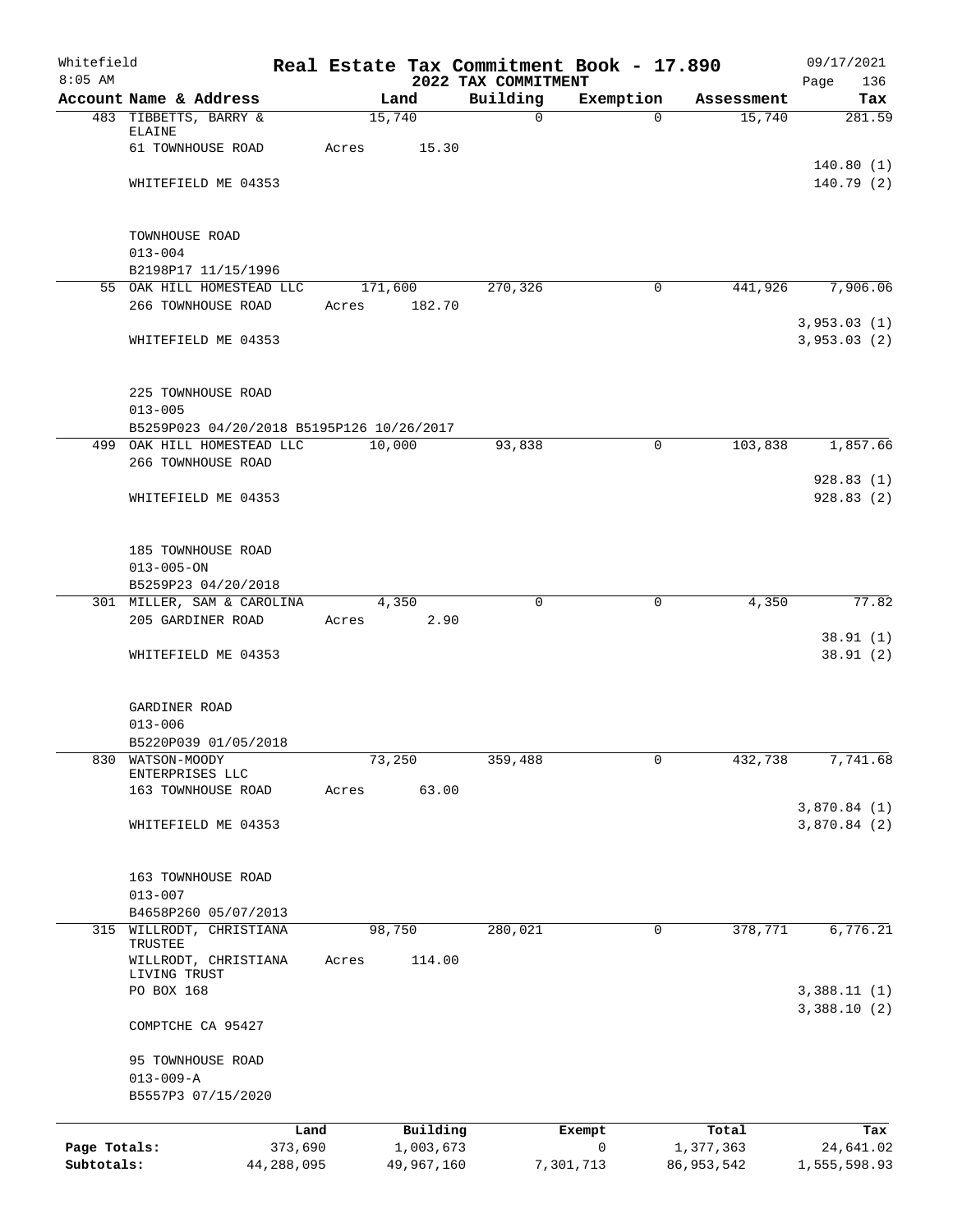| Whitefield<br>$8:05$ AM |                                                             |       |                     | 2022 TAX COMMITMENT | Real Estate Tax Commitment Book - 17.890 |                  | 09/17/2021                 |
|-------------------------|-------------------------------------------------------------|-------|---------------------|---------------------|------------------------------------------|------------------|----------------------------|
|                         | Account Name & Address                                      |       | Land                | Building            | Exemption                                | Assessment       | 137<br>Page<br>Tax         |
|                         | 1350 TIBBETTS, BARRY &                                      |       | 30,000              | 150, 114            | 24,500                                   | 155,614          | 2,783.93                   |
|                         | ELAINE<br>61 TOWNHOUSE ROAD                                 |       |                     |                     |                                          |                  |                            |
|                         |                                                             | Acres | 1.50                |                     | 01 HOMESTEAD                             |                  | 1,391.97(1)                |
|                         | WHITEFIELD ME 04353                                         |       |                     |                     |                                          |                  | 1,391.96(2)                |
|                         | 61 TOWNHOUSE ROAD                                           |       |                     |                     |                                          |                  |                            |
|                         | $013 - 010$                                                 |       |                     |                     |                                          |                  |                            |
|                         | B2198P18 11/15/1996                                         |       |                     |                     |                                          |                  |                            |
|                         | 709 TIBBETTS, BARRY J &<br>ELAINE                           |       | 8,140               | $\mathbf 0$         | 0                                        | 8,140            | 145.62                     |
|                         | 61 TOWNHOUSE ROAD                                           | Acres | 5.80                |                     |                                          |                  |                            |
|                         |                                                             |       |                     |                     |                                          |                  | 72.81(1)                   |
|                         | WHITEFIELD ME 04353                                         |       |                     |                     |                                          |                  | 72.81(2)                   |
|                         | GARDINER ROAD, OFF OF<br>$013 - 011$                        |       |                     |                     |                                          |                  |                            |
|                         | B1420P156 09/08/1987                                        |       |                     |                     |                                          |                  |                            |
|                         | 1454 BOWDEN, GEORGE W JR                                    |       | 41,770              | $\Omega$            | $\mathbf 0$                              | 41,770           | 747.27                     |
|                         | 9 EAST RIVER ROAD                                           | Acres | 19.40               |                     |                                          |                  |                            |
|                         | WHITEFIELD ME 04353<br>3518                                 |       |                     |                     |                                          |                  | 373.64(1)<br>373.63(2)     |
|                         | 45 TOWNHOUSE ROAD<br>$013 - 012 - A$<br>B4084P35 12/12/2008 |       |                     |                     |                                          |                  |                            |
|                         | 1838 BROWN, LOIS                                            |       | 27,330              | $\mathbf 0$         | $\mathbf 0$                              | 27,330           | 488.93                     |
|                         | P O BOX 28                                                  | Acres | 7.60                |                     |                                          |                  |                            |
|                         | WHITEFIELD ME 04353                                         |       |                     |                     |                                          |                  | 244.47 (1)<br>244.46 (2)   |
|                         | TOWNHOUSE ROAD<br>$013 - 012 - D$                           |       |                     |                     |                                          |                  |                            |
|                         | B4084P38 01/02/2009                                         |       |                     |                     |                                          |                  |                            |
|                         | 1338 DOWLING, JESSICA L<br>35 TOWNHOUSE ROAD                | Acres | 33,420<br>3.78      | 115,207             | 0                                        | 148,627          | 2,658.94                   |
|                         |                                                             |       |                     |                     |                                          |                  | 1,329.47(1)                |
|                         | WHITEFIELD ME 04353                                         |       |                     |                     |                                          |                  | 1,329.47(2)                |
|                         | 35 TOWNHOUSE ROAD<br>$013 - 013$                            |       |                     |                     |                                          |                  |                            |
|                         | B4768P233 04/02/2014                                        |       |                     |                     |                                          |                  |                            |
|                         | 1189 VIGUE, GARY                                            |       | 58,632              | 127,139             | 24,500                                   | 161,271          | 2,885.14                   |
|                         | PO BOX 173                                                  | Acres | 37.51               |                     | 01 HOMESTEAD                             |                  |                            |
|                         | WHITEFIELD ME 04353                                         |       |                     |                     |                                          |                  | 1,442.57(1)<br>1,442.57(2) |
|                         | 256 GRAND ARMY ROAD<br>$013 - 014$                          |       |                     |                     |                                          |                  |                            |
|                         | B1739P76 12/26/1991                                         |       |                     |                     |                                          |                  |                            |
| Page Totals:            | 199,292                                                     | Land  | Building<br>392,460 |                     | Exempt<br>49,000                         | Total<br>542,752 | Tax<br>9,709.83            |

**Subtotals:** 44,487,387 50,359,620 7,350,713 87,496,294 1,565,308.76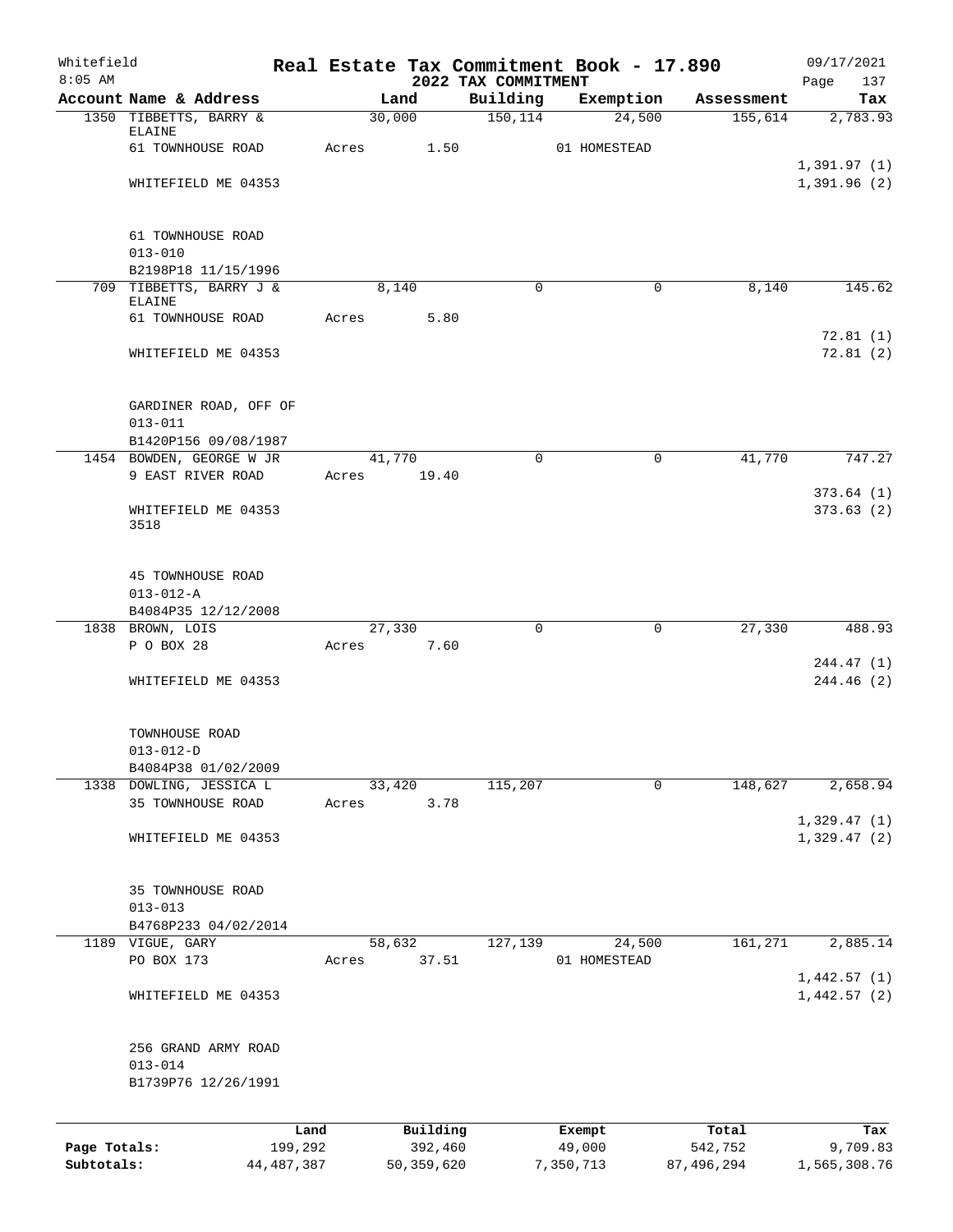| Whitefield<br>$8:05$ AM |                                                       |       |        |      | Real Estate Tax Commitment Book - 17.890<br>2022 TAX COMMITMENT |           |            | 09/17/2021<br>Page<br>138    |
|-------------------------|-------------------------------------------------------|-------|--------|------|-----------------------------------------------------------------|-----------|------------|------------------------------|
|                         | Account Name & Address                                |       | Land   |      | Building                                                        | Exemption | Assessment | Tax                          |
|                         | 1760 VIGUE, GARY M<br>WARREN, SHIRLEY J<br>PO BOX 173 | Acres | 30,495 | 1.83 | 95,531                                                          | $\Omega$  | 126,026    | 2,254.61<br>1, 127.31(1)     |
|                         | WHITEFIELD ME 04353                                   |       |        |      |                                                                 |           |            | 1,127.30(2)                  |
|                         | 29 TOWNHOUSE ROAD<br>$013 - 014 - A$                  |       |        |      |                                                                 |           |            |                              |
|                         | B3626P229 01/20/2006                                  |       |        |      |                                                                 |           |            |                              |
|                         | 1740 CHASE, ABRAM D                                   |       | 1,305  |      | $\mathbf 0$                                                     | 0         | 1,305      | 23.35                        |
|                         | 67 AUGUSTA ROAD                                       | Acres |        | 0.87 |                                                                 |           |            |                              |
|                         | JEFFERSON ME 04348 3896                               |       |        |      |                                                                 |           |            | 11.68(1)<br>11.67(2)         |
|                         | GRAND ARMY ROAD<br>$013 - 015$                        |       |        |      |                                                                 |           |            |                              |
|                         | B3391P203 02/01/2003                                  |       |        |      |                                                                 |           |            |                              |
|                         | 988 GARDINER ROAD REALTY<br>TRUST, 18                 |       | 30,000 |      | 8,415                                                           | 0         | 38,415     | 687.24                       |
|                         | C/O DAN BRINKLER                                      | Acres |        | 1.10 |                                                                 |           |            |                              |
|                         | PO BOX 394<br>NEWCASTLE ME 04553                      |       |        |      |                                                                 |           |            | 343.62(1)<br>343.62 (2)      |
|                         | 18 GARDINER ROAD<br>$013 - 017$                       |       |        |      |                                                                 |           |            |                              |
|                         | B3974P218 03/05/2008                                  |       |        |      |                                                                 |           |            |                              |
|                         | 1323 BRANN, BENJAMIN PATRICK                          |       | 28,450 |      | 0                                                               | 0         | 28,450     | $\overline{508}$ .97         |
|                         | 196 LEIGHTON ROAD                                     | Acres |        | 9.00 |                                                                 |           |            |                              |
|                         |                                                       |       |        |      |                                                                 |           |            | 254.49(1)                    |
|                         | AUGUSTA ME 04330                                      |       |        |      |                                                                 |           |            | 254.48(2)                    |
|                         | 50 GARDINER ROAD<br>$013 - 018$                       |       |        |      |                                                                 |           |            |                              |
|                         | B5631P159 12/04/2020                                  |       |        |      |                                                                 |           |            |                              |
|                         | 1968 DEARBORN, CHRISTOPHER L                          |       | 25,570 |      | 14,833                                                          | 0         | 40,403     | 722.81                       |
|                         | HALL, COURTNIE E                                      | Acres |        | 5.40 |                                                                 |           |            |                              |
|                         | 32 GARDINER ROAD                                      |       |        |      |                                                                 |           |            | 361.41(1)<br>361.40(2)       |
|                         | WHITEFIELD ME 04353                                   |       |        |      |                                                                 |           |            |                              |
|                         | 32 GARDINER ROAD                                      |       |        |      |                                                                 |           |            |                              |
|                         | $013 - 018 - 1$                                       |       |        |      |                                                                 |           |            |                              |
|                         | B5569P302 08/19/2020                                  |       |        |      |                                                                 |           |            |                              |
|                         | 286 PARLIN, ROBERT S                                  |       | 30,000 |      | 106,067                                                         | 0         | 136,067    | 2,434.24                     |
|                         | 90 GARDINER ROAD                                      | Acres |        | 1.00 |                                                                 |           |            |                              |
|                         | WHITEFIELD ME 04353                                   |       |        |      |                                                                 |           |            | 1, 217.12(1)<br>1, 217.12(2) |
|                         | 90 GARDINER ROAD<br>$013 - 019$                       |       |        |      |                                                                 |           |            |                              |
|                         | B4789P35 06/16/2014                                   |       |        |      |                                                                 |           |            |                              |
|                         |                                                       |       |        |      |                                                                 |           |            |                              |

|              | Land       | Building   | Exempt    | Total      | Tax          |
|--------------|------------|------------|-----------|------------|--------------|
| Page Totals: | 145,820    | 224,846    |           | 370,666    | 6,631.22     |
| Subtotals:   | 44,633,207 | 50,584,466 | 7,350,713 | 87,866,960 | 1,571,939.98 |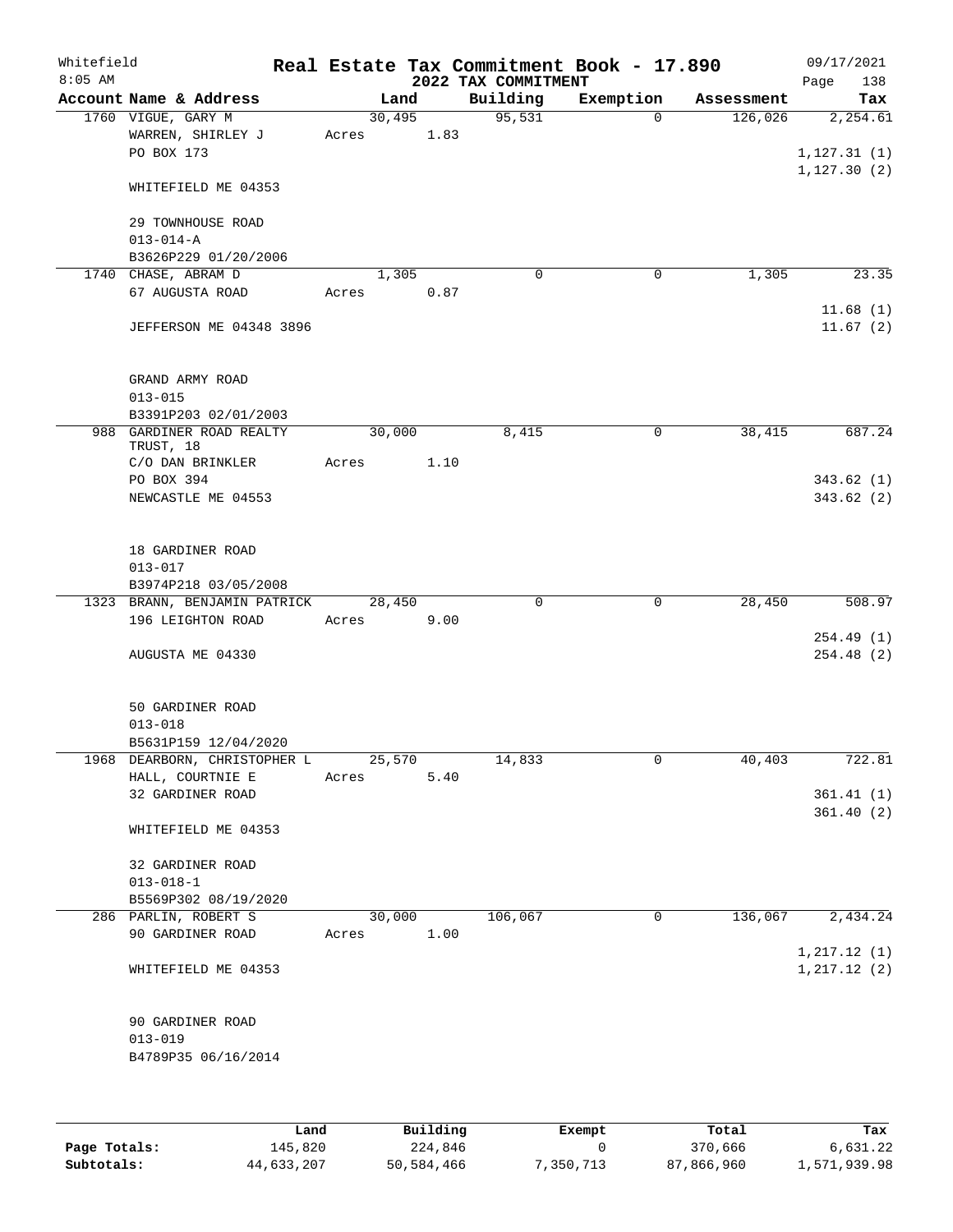| 2022 TAX COMMITMENT<br>Account Name & Address<br>Building<br>Exemption<br>Land<br>Assessment<br>84, 275<br>115,486<br>24,500<br>175,261<br>1636 SILIN, JAMES & ANN<br>17 GORMAN LANE<br>Acres 85.05<br>01 HOMESTEAD<br>WHITEFIELD ME 04353<br>17 GORMAN LANE<br>$013 - 020$<br>B1412P263<br>170 POPKIN, MICHAEL<br>26,000<br>26,000<br>$\Omega$<br>0<br>PO BOX 21<br>Acres<br>30.00<br>232.57(1)<br>WHITEFIELD ME 04353<br><b>GORMAN LANE</b><br>$013 - 020 - A$<br>B2028P278 12/14/1994<br>129,106<br>418 SILIN, JAMES & ANN<br>32,910<br>$\mathbf 0$<br>162,016<br>2,898.47<br>17 GORMAN LANE<br>3.44<br>Acres<br>1,449.24(1)<br>WHITEFIELD ME 04353<br>1,449.23(2)<br>51 GORMAN LANE<br>$013 - 021$<br>B1390P309 05/19/1987<br>103 CENTRAL MAINE POWER<br>46,800<br>$\Omega$<br>0<br>46,800<br>837.25<br>C/O AVANGRID MANAGEMENT Acres 15.60<br>COMPANY-LOCAL TAX<br>ONE CITY CENTER, 5TH<br>FLOOR<br>PORTLAND ME 04101<br>GARDINER ROAD<br>$013 - 022$<br>30,000<br>76,574<br>1,369.91<br>959 ACEDO, STEPHEN F &<br>71,074<br>24,500<br>CAROL P<br>PO BOX 73<br>Acres<br>1.40<br>01 HOMESTEAD<br>684.96 (1)<br>WHITEFIELD ME 04353<br>67 GARDINER ROAD<br>$013 - 023$<br>B1633P191 07/17/1990<br>30,000<br>73,388<br>0<br>103,388<br>1,849.61<br>874 STODDER, JASON<br>61 GARDINER ROAD<br>1.02<br>Acres<br>924.81(1)<br>WHITEFIELD ME 04353<br>61 GARDINER ROAD<br>$013 - 024$<br>B5159P22 07/21/2017<br>Building<br>Land<br>Exempt<br>Total<br>Page Totals:<br>249,985<br>389,054<br>49,000<br>590,039<br>10,555.80 | Whitefield<br>$8:05$ AM |  |  | Real Estate Tax Commitment Book - 17.890 | 09/17/2021         |
|---------------------------------------------------------------------------------------------------------------------------------------------------------------------------------------------------------------------------------------------------------------------------------------------------------------------------------------------------------------------------------------------------------------------------------------------------------------------------------------------------------------------------------------------------------------------------------------------------------------------------------------------------------------------------------------------------------------------------------------------------------------------------------------------------------------------------------------------------------------------------------------------------------------------------------------------------------------------------------------------------------------------------------------------------------------------------------------------------------------------------------------------------------------------------------------------------------------------------------------------------------------------------------------------------------------------------------------------------------------------------------------------------------------------------------------------------------------------------------------------------------------------------|-------------------------|--|--|------------------------------------------|--------------------|
|                                                                                                                                                                                                                                                                                                                                                                                                                                                                                                                                                                                                                                                                                                                                                                                                                                                                                                                                                                                                                                                                                                                                                                                                                                                                                                                                                                                                                                                                                                                           |                         |  |  |                                          | Page<br>139<br>Tax |
|                                                                                                                                                                                                                                                                                                                                                                                                                                                                                                                                                                                                                                                                                                                                                                                                                                                                                                                                                                                                                                                                                                                                                                                                                                                                                                                                                                                                                                                                                                                           |                         |  |  |                                          | 3,135.42           |
|                                                                                                                                                                                                                                                                                                                                                                                                                                                                                                                                                                                                                                                                                                                                                                                                                                                                                                                                                                                                                                                                                                                                                                                                                                                                                                                                                                                                                                                                                                                           |                         |  |  |                                          |                    |
|                                                                                                                                                                                                                                                                                                                                                                                                                                                                                                                                                                                                                                                                                                                                                                                                                                                                                                                                                                                                                                                                                                                                                                                                                                                                                                                                                                                                                                                                                                                           |                         |  |  |                                          | 1,567.71(1)        |
|                                                                                                                                                                                                                                                                                                                                                                                                                                                                                                                                                                                                                                                                                                                                                                                                                                                                                                                                                                                                                                                                                                                                                                                                                                                                                                                                                                                                                                                                                                                           |                         |  |  |                                          | 1,567.71(2)        |
|                                                                                                                                                                                                                                                                                                                                                                                                                                                                                                                                                                                                                                                                                                                                                                                                                                                                                                                                                                                                                                                                                                                                                                                                                                                                                                                                                                                                                                                                                                                           |                         |  |  |                                          |                    |
|                                                                                                                                                                                                                                                                                                                                                                                                                                                                                                                                                                                                                                                                                                                                                                                                                                                                                                                                                                                                                                                                                                                                                                                                                                                                                                                                                                                                                                                                                                                           |                         |  |  |                                          |                    |
|                                                                                                                                                                                                                                                                                                                                                                                                                                                                                                                                                                                                                                                                                                                                                                                                                                                                                                                                                                                                                                                                                                                                                                                                                                                                                                                                                                                                                                                                                                                           |                         |  |  |                                          |                    |
|                                                                                                                                                                                                                                                                                                                                                                                                                                                                                                                                                                                                                                                                                                                                                                                                                                                                                                                                                                                                                                                                                                                                                                                                                                                                                                                                                                                                                                                                                                                           |                         |  |  |                                          | 465.14             |
|                                                                                                                                                                                                                                                                                                                                                                                                                                                                                                                                                                                                                                                                                                                                                                                                                                                                                                                                                                                                                                                                                                                                                                                                                                                                                                                                                                                                                                                                                                                           |                         |  |  |                                          |                    |
|                                                                                                                                                                                                                                                                                                                                                                                                                                                                                                                                                                                                                                                                                                                                                                                                                                                                                                                                                                                                                                                                                                                                                                                                                                                                                                                                                                                                                                                                                                                           |                         |  |  |                                          | 232.57(2)          |
|                                                                                                                                                                                                                                                                                                                                                                                                                                                                                                                                                                                                                                                                                                                                                                                                                                                                                                                                                                                                                                                                                                                                                                                                                                                                                                                                                                                                                                                                                                                           |                         |  |  |                                          |                    |
|                                                                                                                                                                                                                                                                                                                                                                                                                                                                                                                                                                                                                                                                                                                                                                                                                                                                                                                                                                                                                                                                                                                                                                                                                                                                                                                                                                                                                                                                                                                           |                         |  |  |                                          |                    |
|                                                                                                                                                                                                                                                                                                                                                                                                                                                                                                                                                                                                                                                                                                                                                                                                                                                                                                                                                                                                                                                                                                                                                                                                                                                                                                                                                                                                                                                                                                                           |                         |  |  |                                          |                    |
|                                                                                                                                                                                                                                                                                                                                                                                                                                                                                                                                                                                                                                                                                                                                                                                                                                                                                                                                                                                                                                                                                                                                                                                                                                                                                                                                                                                                                                                                                                                           |                         |  |  |                                          |                    |
|                                                                                                                                                                                                                                                                                                                                                                                                                                                                                                                                                                                                                                                                                                                                                                                                                                                                                                                                                                                                                                                                                                                                                                                                                                                                                                                                                                                                                                                                                                                           |                         |  |  |                                          |                    |
|                                                                                                                                                                                                                                                                                                                                                                                                                                                                                                                                                                                                                                                                                                                                                                                                                                                                                                                                                                                                                                                                                                                                                                                                                                                                                                                                                                                                                                                                                                                           |                         |  |  |                                          |                    |
|                                                                                                                                                                                                                                                                                                                                                                                                                                                                                                                                                                                                                                                                                                                                                                                                                                                                                                                                                                                                                                                                                                                                                                                                                                                                                                                                                                                                                                                                                                                           |                         |  |  |                                          |                    |
|                                                                                                                                                                                                                                                                                                                                                                                                                                                                                                                                                                                                                                                                                                                                                                                                                                                                                                                                                                                                                                                                                                                                                                                                                                                                                                                                                                                                                                                                                                                           |                         |  |  |                                          |                    |
|                                                                                                                                                                                                                                                                                                                                                                                                                                                                                                                                                                                                                                                                                                                                                                                                                                                                                                                                                                                                                                                                                                                                                                                                                                                                                                                                                                                                                                                                                                                           |                         |  |  |                                          |                    |
|                                                                                                                                                                                                                                                                                                                                                                                                                                                                                                                                                                                                                                                                                                                                                                                                                                                                                                                                                                                                                                                                                                                                                                                                                                                                                                                                                                                                                                                                                                                           |                         |  |  |                                          |                    |
|                                                                                                                                                                                                                                                                                                                                                                                                                                                                                                                                                                                                                                                                                                                                                                                                                                                                                                                                                                                                                                                                                                                                                                                                                                                                                                                                                                                                                                                                                                                           |                         |  |  |                                          |                    |
|                                                                                                                                                                                                                                                                                                                                                                                                                                                                                                                                                                                                                                                                                                                                                                                                                                                                                                                                                                                                                                                                                                                                                                                                                                                                                                                                                                                                                                                                                                                           |                         |  |  |                                          | 418.63(1)          |
|                                                                                                                                                                                                                                                                                                                                                                                                                                                                                                                                                                                                                                                                                                                                                                                                                                                                                                                                                                                                                                                                                                                                                                                                                                                                                                                                                                                                                                                                                                                           |                         |  |  |                                          | 418.62(2)          |
|                                                                                                                                                                                                                                                                                                                                                                                                                                                                                                                                                                                                                                                                                                                                                                                                                                                                                                                                                                                                                                                                                                                                                                                                                                                                                                                                                                                                                                                                                                                           |                         |  |  |                                          |                    |
|                                                                                                                                                                                                                                                                                                                                                                                                                                                                                                                                                                                                                                                                                                                                                                                                                                                                                                                                                                                                                                                                                                                                                                                                                                                                                                                                                                                                                                                                                                                           |                         |  |  |                                          |                    |
|                                                                                                                                                                                                                                                                                                                                                                                                                                                                                                                                                                                                                                                                                                                                                                                                                                                                                                                                                                                                                                                                                                                                                                                                                                                                                                                                                                                                                                                                                                                           |                         |  |  |                                          |                    |
|                                                                                                                                                                                                                                                                                                                                                                                                                                                                                                                                                                                                                                                                                                                                                                                                                                                                                                                                                                                                                                                                                                                                                                                                                                                                                                                                                                                                                                                                                                                           |                         |  |  |                                          |                    |
|                                                                                                                                                                                                                                                                                                                                                                                                                                                                                                                                                                                                                                                                                                                                                                                                                                                                                                                                                                                                                                                                                                                                                                                                                                                                                                                                                                                                                                                                                                                           |                         |  |  |                                          |                    |
|                                                                                                                                                                                                                                                                                                                                                                                                                                                                                                                                                                                                                                                                                                                                                                                                                                                                                                                                                                                                                                                                                                                                                                                                                                                                                                                                                                                                                                                                                                                           |                         |  |  |                                          | 684.95 (2)         |
|                                                                                                                                                                                                                                                                                                                                                                                                                                                                                                                                                                                                                                                                                                                                                                                                                                                                                                                                                                                                                                                                                                                                                                                                                                                                                                                                                                                                                                                                                                                           |                         |  |  |                                          |                    |
|                                                                                                                                                                                                                                                                                                                                                                                                                                                                                                                                                                                                                                                                                                                                                                                                                                                                                                                                                                                                                                                                                                                                                                                                                                                                                                                                                                                                                                                                                                                           |                         |  |  |                                          |                    |
|                                                                                                                                                                                                                                                                                                                                                                                                                                                                                                                                                                                                                                                                                                                                                                                                                                                                                                                                                                                                                                                                                                                                                                                                                                                                                                                                                                                                                                                                                                                           |                         |  |  |                                          |                    |
|                                                                                                                                                                                                                                                                                                                                                                                                                                                                                                                                                                                                                                                                                                                                                                                                                                                                                                                                                                                                                                                                                                                                                                                                                                                                                                                                                                                                                                                                                                                           |                         |  |  |                                          |                    |
|                                                                                                                                                                                                                                                                                                                                                                                                                                                                                                                                                                                                                                                                                                                                                                                                                                                                                                                                                                                                                                                                                                                                                                                                                                                                                                                                                                                                                                                                                                                           |                         |  |  |                                          | 924.80 (2)         |
|                                                                                                                                                                                                                                                                                                                                                                                                                                                                                                                                                                                                                                                                                                                                                                                                                                                                                                                                                                                                                                                                                                                                                                                                                                                                                                                                                                                                                                                                                                                           |                         |  |  |                                          |                    |
|                                                                                                                                                                                                                                                                                                                                                                                                                                                                                                                                                                                                                                                                                                                                                                                                                                                                                                                                                                                                                                                                                                                                                                                                                                                                                                                                                                                                                                                                                                                           |                         |  |  |                                          |                    |
|                                                                                                                                                                                                                                                                                                                                                                                                                                                                                                                                                                                                                                                                                                                                                                                                                                                                                                                                                                                                                                                                                                                                                                                                                                                                                                                                                                                                                                                                                                                           |                         |  |  |                                          |                    |
|                                                                                                                                                                                                                                                                                                                                                                                                                                                                                                                                                                                                                                                                                                                                                                                                                                                                                                                                                                                                                                                                                                                                                                                                                                                                                                                                                                                                                                                                                                                           |                         |  |  |                                          | Tax                |

**Subtotals:** 44,883,192 50,973,520 7,399,713 88,456,999 1,582,495.78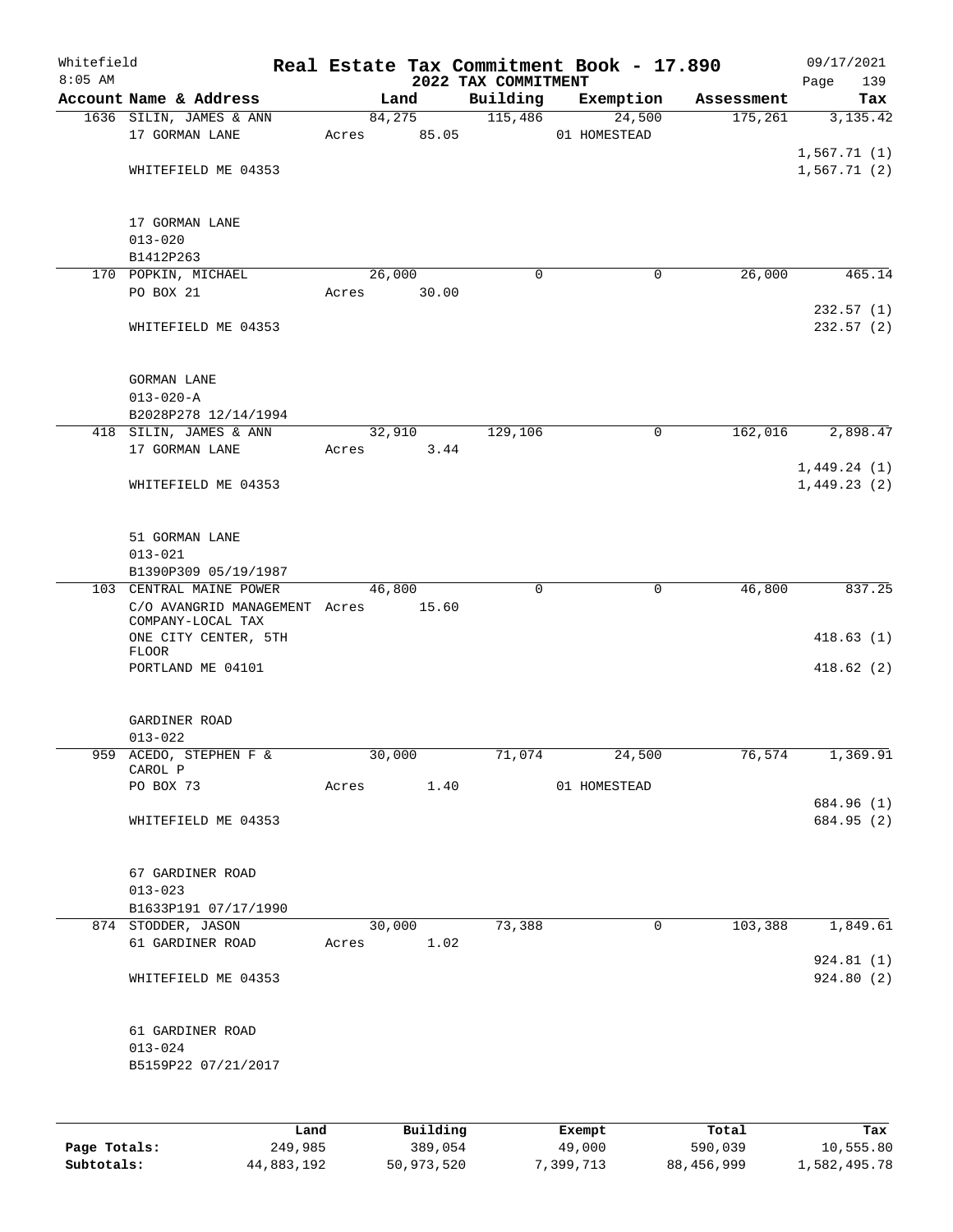| Whitefield<br>$8:05$ AM |                                           |        |      | 2022 TAX COMMITMENT | Real Estate Tax Commitment Book - 17.890 |            | 09/17/2021<br>Page<br>140 |
|-------------------------|-------------------------------------------|--------|------|---------------------|------------------------------------------|------------|---------------------------|
|                         | Account Name & Address                    |        | Land | Building            | Exemption                                | Assessment | Tax                       |
|                         | 467 CROCKER DEANNE                        | 38,114 |      | 123,733             | 24,500                                   | 137,347    | 2,457.14                  |
|                         | PO BOX 98                                 | Acres  | 8.58 |                     | 01 HOMESTEAD                             |            |                           |
|                         |                                           |        |      |                     |                                          |            | 1,228.57(1)               |
|                         | WHITEFIELD ME 04353                       |        |      |                     |                                          |            | 1,228.57(2)               |
|                         | 49 GARDINER ROAD                          |        |      |                     |                                          |            |                           |
|                         | $013 - 025$                               |        |      |                     |                                          |            |                           |
|                         | 755 BERUBE, JAY R                         | 30,030 |      | 86,950              | 24,500                                   | 92,480     | 1,654.47                  |
|                         | 43 GARDINER ROAD                          | Acres  | 1.52 |                     | 01 HOMESTEAD                             |            |                           |
|                         |                                           |        |      |                     |                                          |            | 827.24 (1)                |
|                         | WHITEFIELD ME 04353                       |        |      |                     |                                          |            | 827.23 (2)                |
|                         | 43 GARDINER ROAD                          |        |      |                     |                                          |            |                           |
|                         | $013 - 026$                               |        |      |                     |                                          |            |                           |
|                         | B4992P156 04/04/2016                      |        |      |                     |                                          |            |                           |
|                         | 1287 LOTHROP, BERNAL &<br>DELORES         | 31,050 |      | 60,456              | 24,500                                   | 67,006     | 1,198.74                  |
|                         | PO BOX 129                                | Acres  | 2.20 |                     | 01 HOMESTEAD                             |            |                           |
|                         |                                           |        |      |                     |                                          |            | 599.37(1)                 |
|                         | WHITEFIELD ME 04353                       |        |      |                     |                                          |            | 599.37 (2)                |
|                         | 17 GARDINER ROAD<br>$013 - 027$           |        |      |                     |                                          |            |                           |
|                         | 1616 CLOUTIER, SHAWN S                    | 30,000 |      | 70,293              | $\mathbf 0$                              | 100,293    | 1,794.24                  |
|                         | 255 GRAND ARMY ROAD                       | Acres  | 0.86 |                     |                                          |            |                           |
|                         |                                           |        |      |                     |                                          |            | 897.12 (1)                |
|                         | WHITEFIELD ME 04353                       |        |      |                     |                                          |            | 897.12 (2)                |
|                         | 255 GRAND ARMY ROAD<br>$013 - 029$        |        |      |                     |                                          |            |                           |
|                         | B4779P159 05/14/2014 B4752P248 01/27/2014 |        |      |                     |                                          |            |                           |
|                         | 1482 CLOUTIER, ROSARIO G JR               | 30,000 |      | 97,996              | 24,500                                   | 103,496    | 1,851.54                  |
|                         | CLOUTIER, LINDA                           | Acres  | 0.88 |                     | 01 HOMESTEAD                             |            |                           |
|                         | PO BOX 140                                |        |      |                     |                                          |            | 925.77 (1)<br>925.77(2)   |
|                         | WHITEFIELD ME 04353                       |        |      |                     |                                          |            |                           |
|                         | 247 GRAND ARMY ROAD                       |        |      |                     |                                          |            |                           |
|                         | $013 - 030$                               |        |      |                     |                                          |            |                           |
|                         | 219 CROCKER, RICHARD A SR                 | 25,650 |      | $\Omega$            | $\Omega$                                 | 25,650     | 458.88                    |
|                         | & SHERRI                                  |        |      |                     |                                          |            |                           |
|                         | 34 CENTRAL STREET                         | Acres  | 5.50 |                     |                                          |            |                           |
|                         | RANDOLPH ME 04346                         |        |      |                     |                                          |            | 229.44(1)<br>229.44(2)    |
|                         | GRAND ARMY ROAD<br>$013 - 031$            |        |      |                     |                                          |            |                           |
|                         | B3213P101 12/29/2003                      |        |      |                     |                                          |            |                           |
|                         |                                           |        |      |                     |                                          |            |                           |

|              | úand       | Building     | Exempt   | Total      | Tax          |
|--------------|------------|--------------|----------|------------|--------------|
| Page Totals: | 184,844    | 439,428      | 98,000   | 526,272    | 9,415.01     |
| Subtotals:   | 45,068,036 | 51, 412, 948 | .497.713 | 88,983,271 | 1,591,910.79 |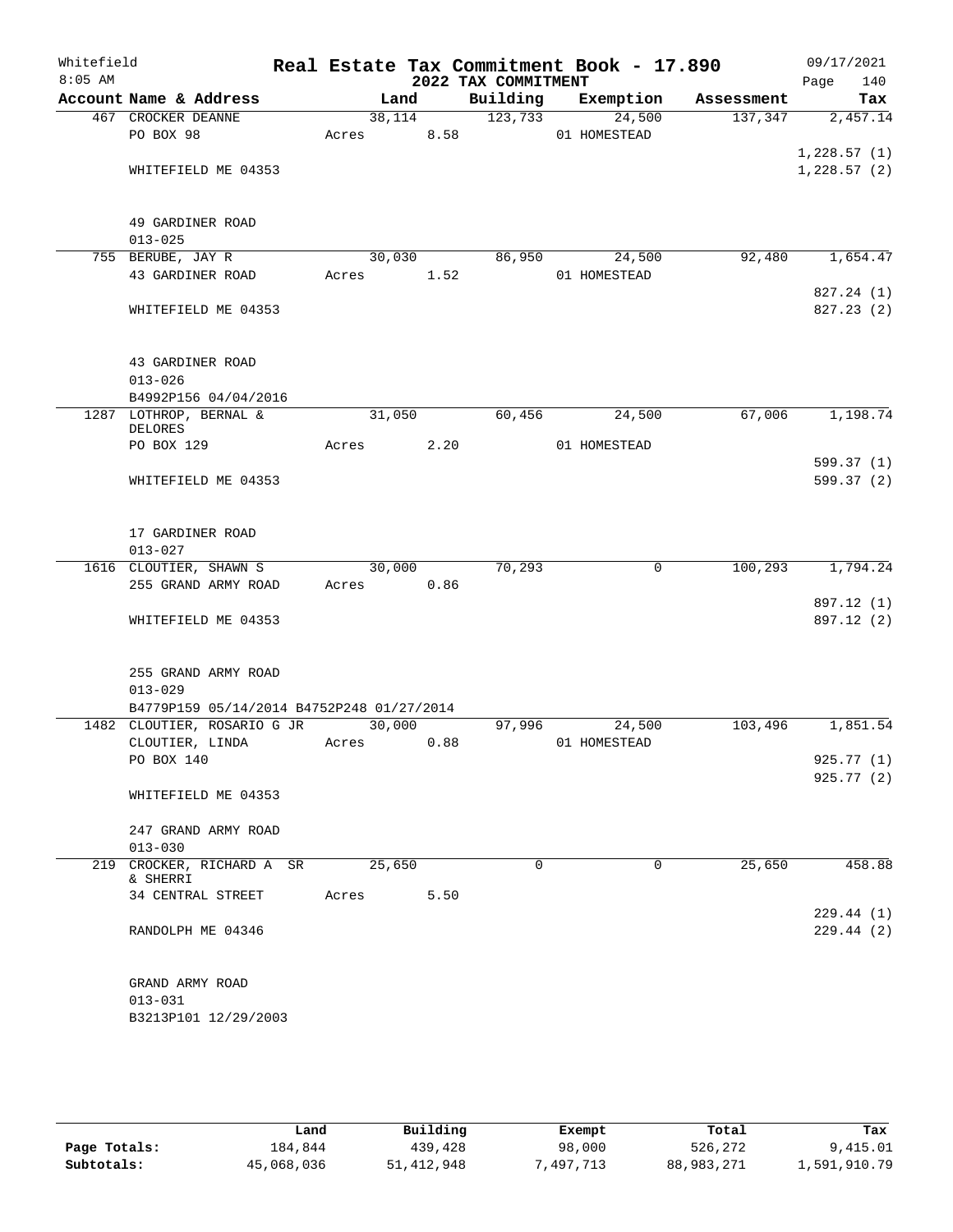| Whitefield<br>$8:05$ AM |                                          |            |        |        | 2022 TAX COMMITMENT | Real Estate Tax Commitment Book - 17.890 |                    | Page | 09/17/2021<br>141          |
|-------------------------|------------------------------------------|------------|--------|--------|---------------------|------------------------------------------|--------------------|------|----------------------------|
|                         | Account Name & Address                   |            | Land   |        | Building            | Exemption                                | Assessment         |      | Tax                        |
|                         | 1581 ELDER, JEROD M &                    |            | 32,100 |        | 94,494              | 24,500                                   | 102,094            |      | 1,826.46                   |
|                         | JULIANNA L                               |            |        |        |                     |                                          |                    |      |                            |
|                         | 8 VIGUE ROAD                             | Acres 2.90 |        |        |                     | 01 HOMESTEAD                             |                    |      |                            |
|                         | WHITEFIELD ME 04353                      |            |        |        |                     |                                          |                    |      | 913.23(1)<br>913.23(2)     |
|                         |                                          |            |        |        |                     |                                          |                    |      |                            |
|                         |                                          |            |        |        |                     |                                          |                    |      |                            |
|                         | 8 VIGUE ROAD                             |            |        |        |                     |                                          |                    |      |                            |
|                         | $013 - 032$                              |            |        |        |                     |                                          |                    |      |                            |
|                         | B4874P189 04/08/2015                     |            |        |        |                     |                                          |                    |      |                            |
|                         | 1463 VIGUE, JEFFREY L &                  |            | 93,150 |        | 135,899             | 24,500                                   | 204,549            |      | 3,659.38                   |
|                         | BETHANY J<br>PO BOX 70                   | Acres      |        | 102.80 |                     | 01 HOMESTEAD                             |                    |      |                            |
|                         |                                          |            |        |        |                     |                                          |                    |      | 1,829.69(1)                |
|                         | WHITEFIELD ME 04353                      |            |        |        |                     |                                          |                    |      | 1,829.69(2)                |
|                         |                                          |            |        |        |                     |                                          |                    |      |                            |
|                         |                                          |            |        |        |                     |                                          |                    |      |                            |
|                         | 37 VIGUE ROAD                            |            |        |        |                     |                                          |                    |      |                            |
|                         | $013 - 033$                              |            |        |        |                     |                                          |                    |      |                            |
|                         | B2129P65 03/12/1996                      |            |        |        |                     |                                          |                    |      |                            |
|                         | 596 VIGUE, DEAN A & JEAN F 36,210        |            |        |        | 100,593             | 24,500                                   | $112,303$ 2,009.10 |      |                            |
|                         | P.O. BOX 147                             | Acres      |        | 6.20   |                     | 01 HOMESTEAD                             |                    |      |                            |
|                         |                                          |            |        |        |                     |                                          |                    |      | 1,004.55(1)<br>1,004.55(2) |
|                         | WHITEFIELD ME 04353                      |            |        |        |                     |                                          |                    |      |                            |
|                         |                                          |            |        |        |                     |                                          |                    |      |                            |
|                         | 127 GRAND ARMY ROAD                      |            |        |        |                     |                                          |                    |      |                            |
|                         | $013 - 033 - A$                          |            |        |        |                     |                                          |                    |      |                            |
|                         | B1575P270 09/21/1989                     |            |        |        |                     |                                          |                    |      |                            |
|                         | 1324 FARRIS, GREGORY                     |            |        |        |                     | 33,600 188,446 24,500                    | 197,546            |      | 3,534.10                   |
|                         | 15 VIGUE ROAD                            | Acres 3.90 |        |        |                     | 01 HOMESTEAD                             |                    |      |                            |
|                         |                                          |            |        |        |                     |                                          |                    |      | 1,767.05(1)                |
|                         | WHITEFIELD ME 04353                      |            |        |        |                     |                                          |                    |      | 1,767.05(2)                |
|                         |                                          |            |        |        |                     |                                          |                    |      |                            |
|                         | 15 VIGUE ROAD                            |            |        |        |                     |                                          |                    |      |                            |
|                         | $013 - 034$                              |            |        |        |                     |                                          |                    |      |                            |
|                         | 337 CAPPER, APRIL MICHELLE 30,000        |            |        |        | 95,616              |                                          | 125,616            |      | 2, 247.27                  |
|                         | 221 GRAND ARMY ROAD                      | Acres      |        | 0.87   |                     |                                          |                    |      |                            |
|                         |                                          |            |        |        |                     |                                          |                    |      | 1, 123.64(1)               |
|                         | WHITEFIELD ME 04353                      |            |        |        |                     |                                          |                    |      | 1, 123.63(2)               |
|                         |                                          |            |        |        |                     |                                          |                    |      |                            |
|                         | 221 GRAND ARMY ROAD                      |            |        |        |                     |                                          |                    |      |                            |
|                         | $013 - 035$                              |            |        |        |                     |                                          |                    |      |                            |
|                         | B4215P65 10/22/2009 B4209P314 10/08/2009 |            |        |        |                     |                                          |                    |      |                            |
|                         | 1214 WALDRON, LEONARD A & 30,750         |            |        |        | 117,282             | 30,380                                   | 117,652            |      | 2,104.79                   |
|                         | HELEN                                    |            |        |        |                     |                                          |                    |      |                            |
|                         | 107 GRAND ARMY ROAD                      | Acres      |        | 2.00   |                     | 01 HOMESTEAD                             |                    |      |                            |
|                         |                                          |            |        |        |                     | 05 VET EXEMPTION                         |                    |      | 1,052.40(1)                |
|                         | WHITEFIELD ME 04353                      |            |        |        |                     |                                          |                    |      | 1,052.39(2)                |
|                         |                                          |            |        |        |                     |                                          |                    |      |                            |
|                         | 107 GRAND ARMY ROAD                      |            |        |        |                     |                                          |                    |      |                            |
|                         | $013 - 036$                              |            |        |        |                     |                                          |                    |      |                            |
|                         | B4756P231 02/12/2014                     |            |        |        |                     |                                          |                    |      |                            |
|                         |                                          |            |        |        |                     |                                          |                    |      |                            |
|                         |                                          |            |        |        |                     |                                          |                    |      |                            |
|                         |                                          |            |        |        |                     |                                          |                    |      |                            |

|              | Land       | Building   | Exempt    | Total      | Tax          |
|--------------|------------|------------|-----------|------------|--------------|
| Page Totals: | 255,810    | 732,330    | 128,380   | 859,760    | 15,381.10    |
| Subtotals:   | 45,323,846 | 52,145,278 | 7,626,093 | 89,843,031 | 1,607,291.89 |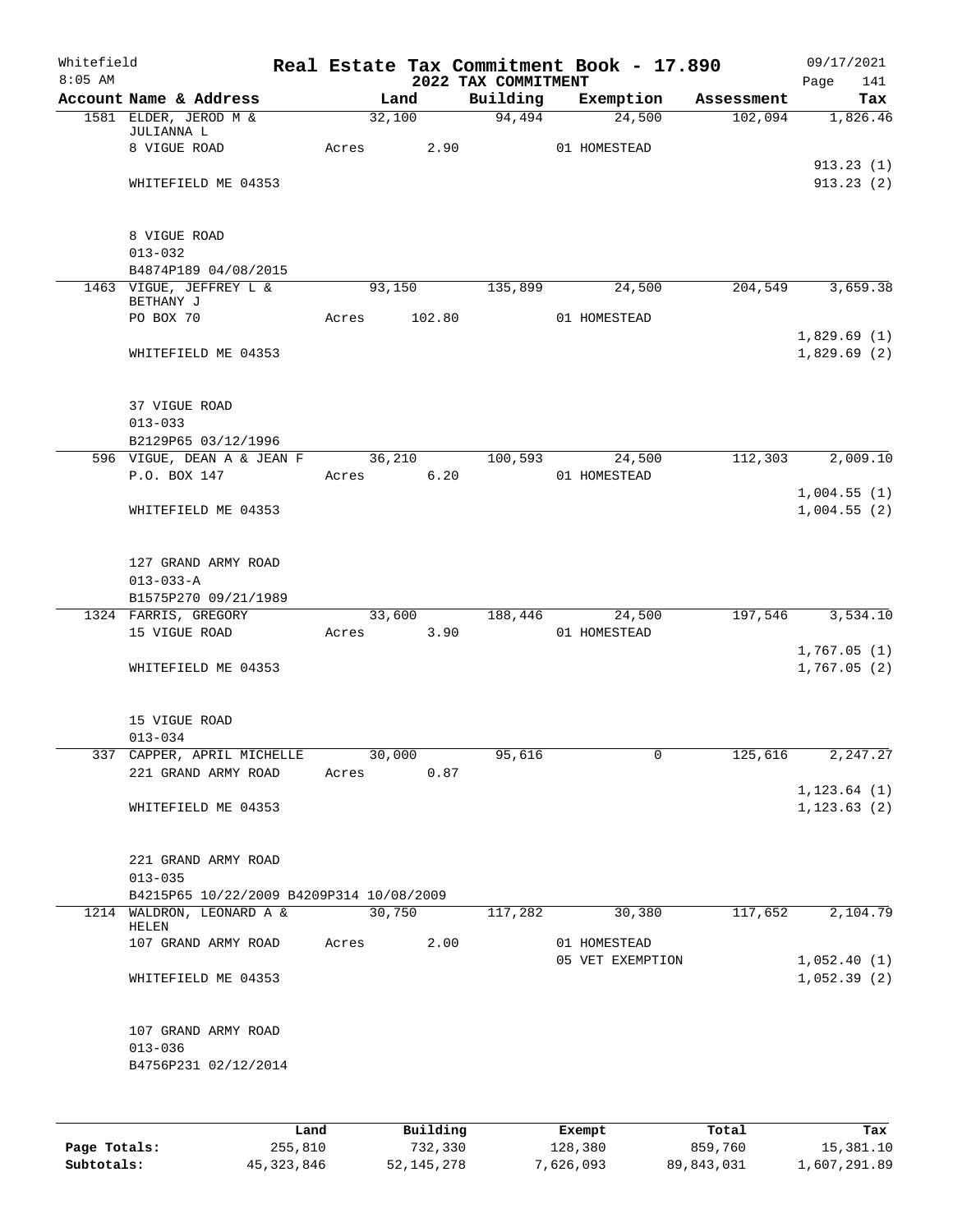| Whitefield<br>$8:05$ AM |                                                        |       |                       | 2022 TAX COMMITMENT | Real Estate Tax Commitment Book - 17.890 |            | 09/17/2021<br>Page<br>142  |
|-------------------------|--------------------------------------------------------|-------|-----------------------|---------------------|------------------------------------------|------------|----------------------------|
|                         | Account Name & Address                                 |       | Land                  | Building            | Exemption                                | Assessment | Tax                        |
|                         | 1128 MCCORMICK, KAREN E<br>PO BOX 164                  | Acres | 30,750<br>2.00        | 83,538              | 24,500<br>01 HOMESTEAD                   | 89,788     | 1,606.31                   |
|                         | WHITEFIELD ME 04353                                    |       |                       |                     |                                          |            | 803.16(1)<br>803.15(2)     |
|                         | 20 BENNER LANE<br>$013 - 037$                          |       |                       |                     |                                          |            |                            |
|                         | B4771P73 04/16/2014                                    |       |                       |                     |                                          |            |                            |
|                         | 824 ELLIOTT, DAVID C<br>85 BENNER ROAD                 |       | 60,525<br>Acres 57.55 | $\mathbf 0$         | 0                                        | 60,525     | 1,082.79                   |
|                         | WHITEFIELD ME 04353                                    |       |                       |                     |                                          |            | 541.40(1)<br>541.39 (2)    |
|                         | BENNER LANE                                            |       |                       |                     |                                          |            |                            |
|                         | $013 - 038$<br>B4819P192 09/18/2014                    |       |                       |                     |                                          |            |                            |
|                         | 1698 BRANN, JAMES L &<br>SHANNON F                     |       | 30,675                | 189,672             | 24,500                                   | 195,847    | 3,503.70                   |
|                         | PO BOX 75                                              | Acres | 1.95                  |                     | 01 HOMESTEAD                             |            |                            |
|                         | WHITEFIELD ME 04353                                    |       |                       |                     |                                          |            | 1,751.85(1)<br>1,751.85(2) |
|                         | 30 BENNER LANE<br>$013 - 038 - A$                      |       |                       |                     |                                          |            |                            |
|                         | B2885P55 07/19/2002                                    |       |                       |                     |                                          |            |                            |
|                         | 425 HUTCHINSON, SANFORD L & 56,800<br>ALICE            |       |                       | 88,883              | 24,500                                   | 121,183    | 2,167.96                   |
|                         | PO BOX 90                                              | Acres | 27.00                 |                     | 01 HOMESTEAD                             |            |                            |
|                         | WHITEFIELD ME 04353                                    |       |                       |                     |                                          |            | 1,083.98(1)<br>1,083.98(2) |
|                         | 63 BENNER LANE<br>$013 - 039$                          |       |                       |                     |                                          |            |                            |
|                         | 1547 POULIN, ADAM                                      |       | 31,500                |                     | 144, 124 24, 500                         | 151,124    | 2,703.61                   |
|                         | IBBITSON JENNA                                         | Acres | 2.50                  |                     | 01 HOMESTEAD                             |            |                            |
|                         | 19 BENNER LANE                                         |       |                       |                     |                                          |            | 1,351.81(1)<br>1,351.80(2) |
|                         | WHITEFIELD ME 04353                                    |       |                       |                     |                                          |            |                            |
|                         | 19 BENNER LANE<br>$013 - 040$                          |       |                       |                     |                                          |            |                            |
|                         | B4926P300 09/09/2015                                   |       |                       |                     |                                          |            |                            |
|                         | 289 CHASE, PETER E                                     |       | 1,500                 | $\Omega$            | $\Omega$                                 | 1,500      | 26.84                      |
|                         | 1204 W. GAMBRELL STREET Acres 1.00                     |       |                       |                     |                                          |            |                            |
|                         | FORT WORTH TX 76115                                    |       |                       |                     |                                          |            | 13.42(1)<br>13.42(2)       |
|                         | GRAND ARMY ROAD<br>$013 - 041$<br>B5317P229 10/22/2018 |       |                       |                     |                                          |            |                            |
|                         |                                                        |       |                       |                     |                                          |            |                            |

|              | Land       | Building   | Exempt    | Total      | Tax          |
|--------------|------------|------------|-----------|------------|--------------|
| Page Totals: | 211,750    | 506,217    | 98,000    | 619,967    | 11,091.21    |
| Subtotals:   | 45,535,596 | 52,651,495 | 7,724,093 | 90,462,998 | 1,618,383.10 |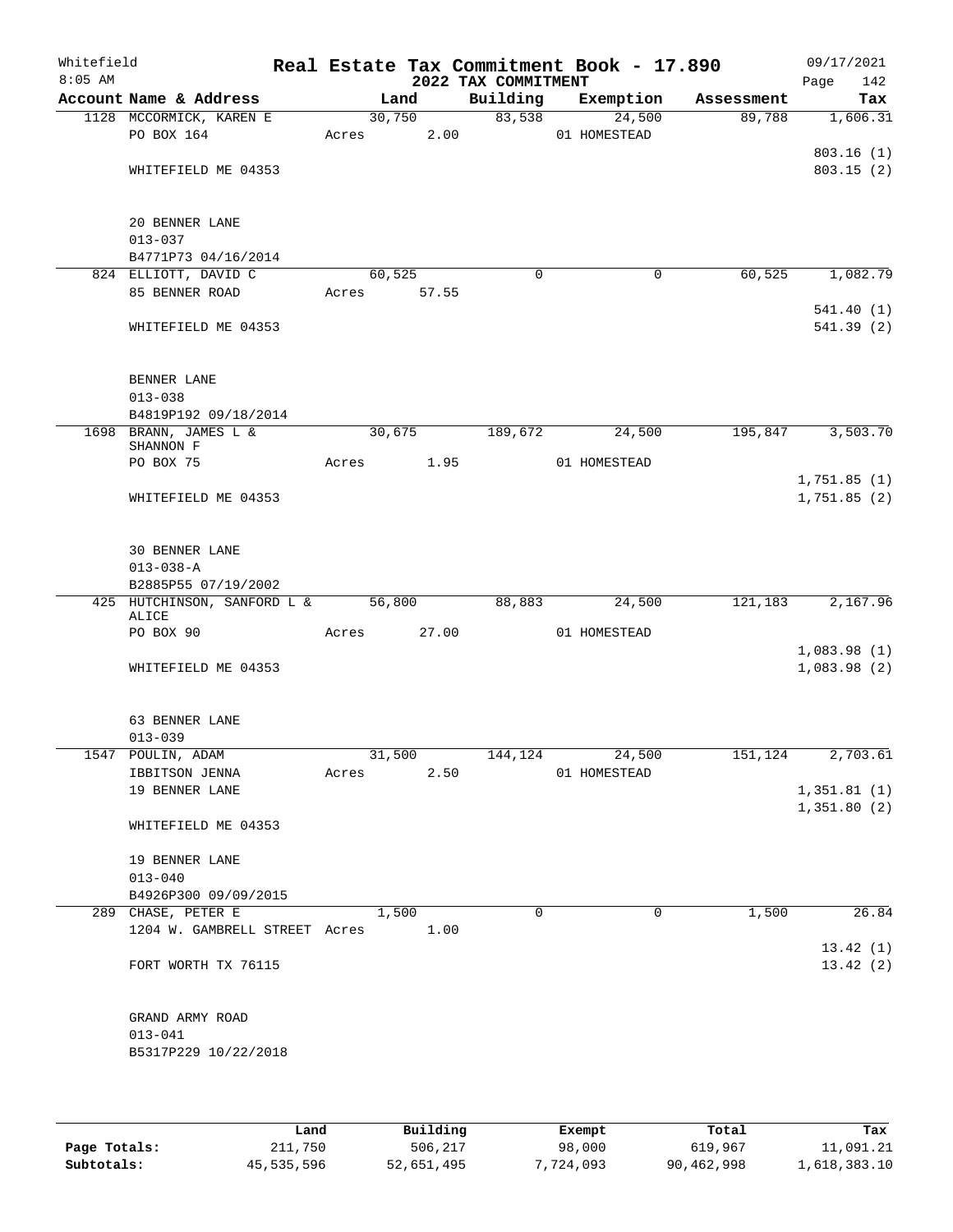| Whitefield |                                               |            |       |                     | Real Estate Tax Commitment Book - 17.890 |            | 09/17/2021               |
|------------|-----------------------------------------------|------------|-------|---------------------|------------------------------------------|------------|--------------------------|
| $8:05$ AM  |                                               |            |       | 2022 TAX COMMITMENT |                                          |            | 143<br>Page              |
|            | Account Name & Address                        | Land       |       | Building            | Exemption                                | Assessment | Tax                      |
|            | 1660 BERRY, ANDREW B &<br>MCLEAN, ELIZABETH A | 37,550     |       | 113,719             | $\Omega$                                 | 151,269    | 2,706.20                 |
|            | 55 GRAND ARMY ROAD                            | Acres      | 3.20  |                     |                                          |            |                          |
|            |                                               |            |       |                     |                                          |            | 1,353.10(1)              |
|            | WHITEFIELD ME 04353                           |            |       |                     |                                          |            | 1,353.10(2)              |
|            | 55 GRAND ARMY ROAD                            |            |       |                     |                                          |            |                          |
|            | $013 - 042$                                   |            |       |                     |                                          |            |                          |
|            | B3389P215 11/05/2004                          |            |       |                     |                                          |            |                          |
|            | 896 SENIOR, ROBERT H                          |            |       | 60,517              | 0                                        | 98,671     | 1,765.22                 |
|            |                                               | 38,154     |       |                     |                                          |            |                          |
|            | PO BOX 68                                     | Acres 8.63 |       |                     |                                          |            |                          |
|            | WHITEFIELD ME 04353                           |            |       |                     |                                          |            | 882.61 (1)<br>882.61 (2) |
|            | 45 EAST RIVER ROAD                            |            |       |                     |                                          |            |                          |
|            | $013 - 043$                                   |            |       |                     |                                          |            |                          |
|            | B5021P25 06/24/2016                           |            |       |                     |                                          |            |                          |
|            | 268 MCCORMICK, STEVEN C &                     | 33,675     |       | 150,019             | 24,500                                   | 159,194    | 2,847.98                 |
|            | LANA                                          |            |       |                     |                                          |            |                          |
|            | 39 EAST RIVER ROAD                            | Acres      | 3.95  |                     | 01 HOMESTEAD                             |            |                          |
|            |                                               |            |       |                     |                                          |            | 1,423.99(1)              |
|            | WHITEFIELD ME 04353                           |            |       |                     |                                          |            | 1,423.99(2)              |
|            | 39 EAST RIVER ROAD                            |            |       |                     |                                          |            |                          |
|            | $013 - 043 - B$                               |            |       |                     |                                          |            |                          |
|            | B1686P302 04/29/1991                          |            |       |                     |                                          |            |                          |
|            | 1102 ROGERS, DEBRA                            | 43,550     |       | $\mathbf 0$         | $\mathbf 0$                              | 43,550     | 779.11                   |
|            | ROGERS, DANA                                  | Acres      | 22.00 |                     |                                          |            |                          |
|            | 17 ARLINGTON LANE                             |            |       |                     |                                          |            | 389.56(1)                |
|            |                                               |            |       |                     |                                          |            | 389.55(2)                |
|            | WHITEFIELD ME 04353                           |            |       |                     |                                          |            |                          |
|            | ARLINGTON LANE                                |            |       |                     |                                          |            |                          |
|            | $013 - 043 - D$                               |            |       |                     |                                          |            |                          |
|            | 803 MALDOVAN, GERALD R                        | 34,650     |       |                     | $105,431$ 30,380                         |            | $109,701$ 1,962.55       |
|            | MALDOVAN, JUDITH A                            | Acres      | 4.60  |                     | 01 HOMESTEAD                             |            |                          |
|            | PO BOX 35                                     |            |       |                     | 07 NMR VET & WIDOW                       |            | 981.28 (1)               |
|            |                                               |            |       |                     |                                          |            | 981.27 (2)               |
|            | WHITEFIELD ME 04353                           |            |       |                     |                                          |            |                          |
|            | 27 EAST RIVER ROAD                            |            |       |                     |                                          |            |                          |
|            | $013 - 043 - F$                               |            |       |                     |                                          |            |                          |
|            | 933 ROGERS, DEBRA G & DANA 32,325             |            |       | 173,350             | 24,500                                   |            | 181, 175 3, 241. 22      |
|            | R                                             |            |       |                     |                                          |            |                          |
|            | 17 ARLINGTON LANE                             | Acres      |       | 3.05                | 01 HOMESTEAD                             |            |                          |
|            |                                               |            |       |                     |                                          |            | 1,620.61(1)              |
|            | WHITEFIELD ME 04353                           |            |       |                     |                                          |            | 1,620.61(2)              |
|            | 17 ARLINGTON LANE                             |            |       |                     |                                          |            |                          |
|            | $013 - 043 - G$                               |            |       |                     |                                          |            |                          |
|            | B3924P312 10/18/2007                          |            |       |                     |                                          |            |                          |
|            |                                               |            |       |                     |                                          |            |                          |

|              | Land       | Building     | Exempt    | Total      | Tax          |
|--------------|------------|--------------|-----------|------------|--------------|
| Page Totals: | 219,904    | 603,036      | 79,380    | 743,560    | 13,302.28    |
| Subtotals:   | 45,755,500 | 53, 254, 531 | 7,803,473 | 91,206,558 | 1,631,685.38 |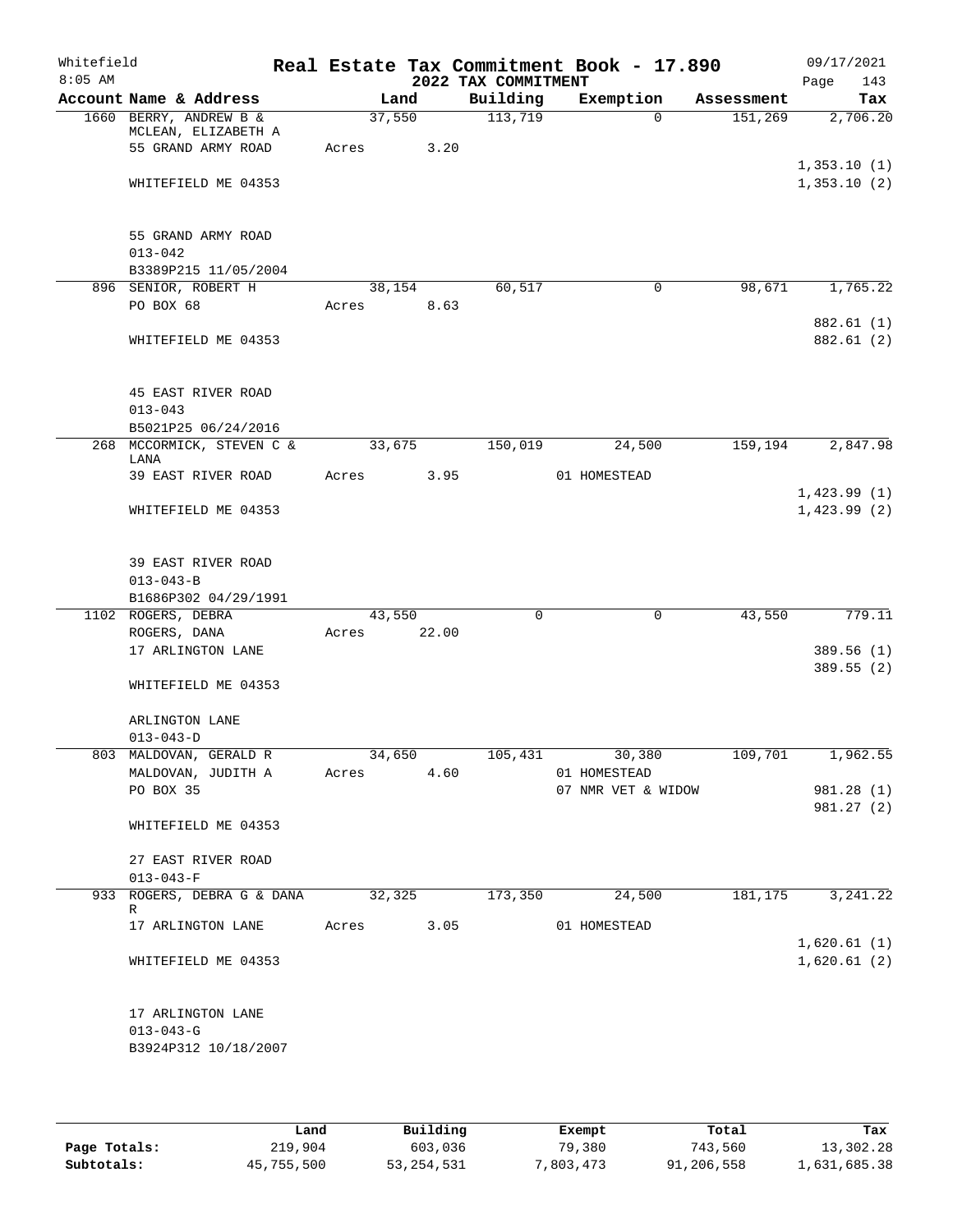| Whitefield<br>$8:05$ AM |                               |        |      | 2022 TAX COMMITMENT | Real Estate Tax Commitment Book - 17.890 |            | 09/17/2021<br>144<br>Page |
|-------------------------|-------------------------------|--------|------|---------------------|------------------------------------------|------------|---------------------------|
|                         | Account Name & Address        |        | Land | Building            | Exemption                                | Assessment | Tax                       |
|                         | 1580 SENIOR LYNN & ROBERT     | 30,840 |      | 145,774             | 24,500                                   | 152, 114   | 2,721.32                  |
|                         | P.O. BOX 68                   | Acres  | 2.06 |                     | 01 HOMESTEAD                             |            |                           |
|                         |                               |        |      |                     |                                          |            | 1,360.66(1)               |
|                         | WHITEFIELD ME 04353           |        |      |                     |                                          |            | 1,360.66(2)               |
|                         |                               |        |      |                     |                                          |            |                           |
|                         |                               |        |      |                     |                                          |            |                           |
|                         | 55 EAST RIVER ROAD            |        |      |                     |                                          |            |                           |
|                         | $013 - 043 - H$               |        |      |                     |                                          |            |                           |
|                         | B2846P56 04/30/2002           | 20,750 |      | $\mathbf 0$         | 0                                        | 20,750     | 371.22                    |
|                         | 81 SENIOR LYNN M              |        |      |                     |                                          |            |                           |
|                         | SENIOR, ROBERT H<br>PO BOX 68 | Acres  | 2.00 |                     |                                          |            |                           |
|                         |                               |        |      |                     |                                          |            | 185.61(1)                 |
|                         |                               |        |      |                     |                                          |            | 185.61(2)                 |
|                         | WHITEFIELD ME 04353           |        |      |                     |                                          |            |                           |
|                         | EAST RIVER ROAD               |        |      |                     |                                          |            |                           |
|                         | $013 - 043 - K$               |        |      |                     |                                          |            |                           |
|                         | B2846P56 04/30/2002           |        |      |                     |                                          |            |                           |
|                         | 779 MAZEIKA, AUDREY L         | 6,500  |      | 0                   | 0                                        | 6,500      | 116.29                    |
|                         | MAZEIKA, DAVID M              | Acres  | 1.00 |                     |                                          |            |                           |
|                         | <b>30 SOUTH MAIN STREET</b>   |        |      |                     |                                          |            | 58.15(1)                  |
|                         |                               |        |      |                     |                                          |            | 58.14(2)                  |
|                         | PETERSHAM MA 01366            |        |      |                     |                                          |            |                           |
|                         |                               |        |      |                     |                                          |            |                           |
|                         | GRAND ARMY ROAD               |        |      |                     |                                          |            |                           |
|                         | $013 - 044$                   |        |      |                     |                                          |            |                           |
|                         | B5270P45 04/20/2018           |        |      |                     |                                          |            |                           |
|                         | 1573 CHASE, TIMOTHY & MARTHA  |        | 480  | $\mathbf 0$         | $\mathbf 0$                              | 480        | 8.59                      |
|                         | PO BOX 78                     | Acres  | 0.32 |                     |                                          |            |                           |
|                         |                               |        |      |                     |                                          |            | 4.30(1)                   |
|                         | WHITEFIELD ME 04353           |        |      |                     |                                          |            | 4.29(2)                   |
|                         |                               |        |      |                     |                                          |            |                           |
|                         |                               |        |      |                     |                                          |            |                           |
|                         | GRAND ARMY ROAD               |        |      |                     |                                          |            |                           |
|                         | $013 - 044 - A$               |        |      |                     |                                          |            |                           |
|                         | 417 KELLER, GORDON R &        | 40,330 |      | 119,043             | 24,500                                   | 134,873    | 2,412.88                  |
|                         | GENEVIEVE M TRUSTEES          |        |      |                     |                                          |            |                           |
|                         | KELLER FAMILY TRUST           | Acres  | 5.10 |                     | 01 HOMESTEAD                             |            |                           |
|                         | 76 GRAND ARMY ROAD            |        |      |                     |                                          |            | 1,206.44(1)               |
|                         |                               |        |      |                     |                                          |            | 1,206.44(2)               |
|                         | WHITEFIELD ME 04353           |        |      |                     |                                          |            |                           |
|                         |                               |        |      |                     |                                          |            |                           |
|                         | 76 GRAND ARMY ROAD            |        |      |                     |                                          |            |                           |
|                         | $013 - 045$                   |        |      |                     |                                          |            |                           |
|                         | B5163P101 07/20/2017          |        |      |                     |                                          |            |                           |
|                         | 1181 KELLER, GORDON R &       |        | 855  | $\Omega$            | $\Omega$                                 | 855        | 15.30                     |
|                         | GENEVIEVE M TRUSTEES          |        |      |                     |                                          |            |                           |
|                         | KELLER FAMILY TRUST           | Acres  | 0.57 |                     |                                          |            |                           |
|                         | 76 GRAND ARMY ROAD            |        |      |                     |                                          |            | 7.65(1)                   |
|                         |                               |        |      |                     |                                          |            | 7.65(2)                   |
|                         | WHITEFIELD ME 04353           |        |      |                     |                                          |            |                           |
|                         |                               |        |      |                     |                                          |            |                           |
|                         | GRAND ARMY ROAD               |        |      |                     |                                          |            |                           |
|                         | $013 - 045 - A$               |        |      |                     |                                          |            |                           |
|                         | B5146P228 06/19/2017          |        |      |                     |                                          |            |                           |
|                         |                               |        |      |                     |                                          |            |                           |
|                         |                               |        |      |                     |                                          |            |                           |

|              | Land       | Building   | Exempt    | Total      | Tax          |
|--------------|------------|------------|-----------|------------|--------------|
| Page Totals: | 99,755     | 264,817    | 49,000    | 315,572    | 5,645.60     |
| Subtotals:   | 45,855,255 | 53,519,348 | 7,852,473 | 91,522,130 | 1,637,330.98 |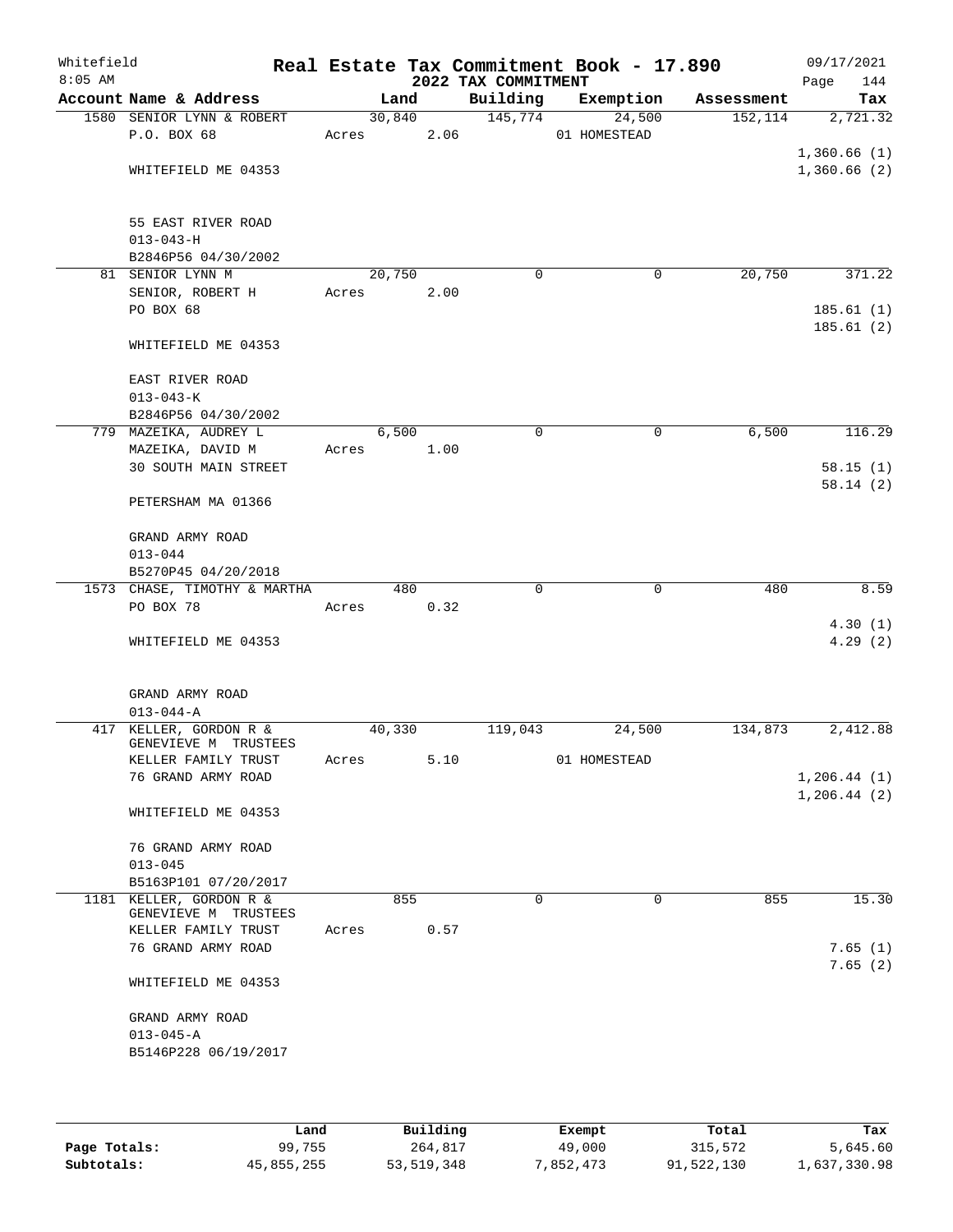| Whitefield<br>$8:05$ AM |                                                                                             |                 |                     | 2022 TAX COMMITMENT | Real Estate Tax Commitment Book - 17.890 |                  | 09/17/2021<br>Page<br>145   |
|-------------------------|---------------------------------------------------------------------------------------------|-----------------|---------------------|---------------------|------------------------------------------|------------------|-----------------------------|
|                         | Account Name & Address                                                                      |                 | Land                | Building            | Exemption                                | Assessment       | Tax                         |
|                         | 623 KELLER, GORDON R &<br>GENEVIEVE M TRUSTEES<br>KELLER FAMILY TRUST<br>76 GRAND ARMY ROAD | Acres           | 20,900<br>2.10      | $\mathbf 0$         | $\Omega$                                 | 20,900           | 373.90<br>186.95(1)         |
|                         | WHITEFIELD ME 04353                                                                         |                 |                     |                     |                                          |                  | 186.95(2)                   |
|                         | 78 GRAND ARMY ROAD                                                                          |                 |                     |                     |                                          |                  |                             |
|                         | $013 - 046$<br>B5146P226 06/08/2017                                                         |                 |                     |                     |                                          |                  |                             |
|                         | 1202 TROYER, ELI A                                                                          |                 | 63,702              | 153,471             | 24,500                                   | 192,673          | 3,446.92                    |
|                         | TROYER, ANNA D &<br>CHRISTENA A<br>84 GRAND ARMY ROAD                                       | Acres           | 73.50               |                     | 01 HOMESTEAD                             |                  | 1,723.46(1)                 |
|                         | WHITEFIELD ME 04353                                                                         |                 |                     |                     |                                          |                  | 1,723.46(2)                 |
|                         | 84 GRAND ARMY ROAD<br>$013 - 047$                                                           |                 |                     |                     |                                          |                  |                             |
|                         | B5256P77 05/14/2018                                                                         |                 |                     |                     |                                          |                  |                             |
|                         | 1354 ATWOOD, RONALD O &                                                                     |                 | 33,750              | 143,347             | 30,380                                   | 146,717          | 2,624.77                    |
|                         | PRISCILLA E<br>PO BOX 7                                                                     | Acres           | 4.00                |                     | 05 VET EXEMPTION                         |                  |                             |
|                         | WHITEFIELD ME 04353                                                                         |                 |                     |                     | 01 HOMESTEAD                             |                  | 1,312.39(1)<br>1,312.38(2)  |
|                         | 35 OXBOW LANE<br>$013 - 047 - A$                                                            |                 |                     |                     |                                          |                  |                             |
|                         | B2840P197 04/19/2002                                                                        |                 |                     |                     |                                          |                  |                             |
|                         | 1510 SIPPLE, JUDY B                                                                         |                 | 32,250              | 138,894             | 24,500                                   | 146,644          | 2,623.46                    |
|                         | PO BOX 193                                                                                  | Acres           | 3.00                |                     | 01 HOMESTEAD                             |                  |                             |
|                         | WHITEFIELD ME 04353                                                                         |                 |                     |                     |                                          |                  | 1,311.73(1)<br>1,311.73(2)  |
|                         | 25 OXBOW LANE<br>$013 - 047 - C$                                                            |                 |                     |                     |                                          |                  |                             |
|                         | B5309P119 09/07/2018                                                                        |                 |                     |                     |                                          |                  |                             |
| 1388                    | TIME WARNER NY CABLE<br>LLC                                                                 |                 | 20,000              | 114,875             | $\mathbf 0$                              | 134,875          | 2,412.91                    |
|                         | C/O TAX DEPARTMENT                                                                          | Acres           | 1.50                |                     |                                          |                  |                             |
|                         | PO BOX 7467<br>CHARLOTTE NC 28241                                                           |                 |                     |                     |                                          |                  | 1,206.46(1)<br>1, 206.45(2) |
|                         | 122 GRAND ARMY ROAD<br>$013 - 047 - D$                                                      |                 |                     |                     |                                          |                  |                             |
|                         | B3728P184 07/31/2006                                                                        |                 |                     |                     |                                          |                  |                             |
|                         | 887 PLATAIS, EDGAR A                                                                        |                 | 35,370              | 41,361              | 0                                        | 76,731           | 1,372.72                    |
|                         | 635 PLEASANT STREET                                                                         | Acres           | 5.15                |                     |                                          |                  | 686.36 (1)                  |
|                         | STOUGHTON MA 02072                                                                          |                 |                     |                     |                                          |                  | 686.36 (2)                  |
|                         | 84 OXBOW LANE<br>$013 - 048$<br>B3647P312 03/13/2006                                        |                 |                     |                     |                                          |                  |                             |
|                         |                                                                                             |                 |                     |                     |                                          |                  |                             |
| Page Totals:            |                                                                                             | Land<br>205,972 | Building<br>591,948 |                     | Exempt<br>79,380                         | Total<br>718,540 | Tax<br>12,854.68            |
| Subtotals:              | 46,061,227                                                                                  |                 | 54, 111, 296        |                     | 7,931,853                                | 92, 240, 670     | 1,650,185.66                |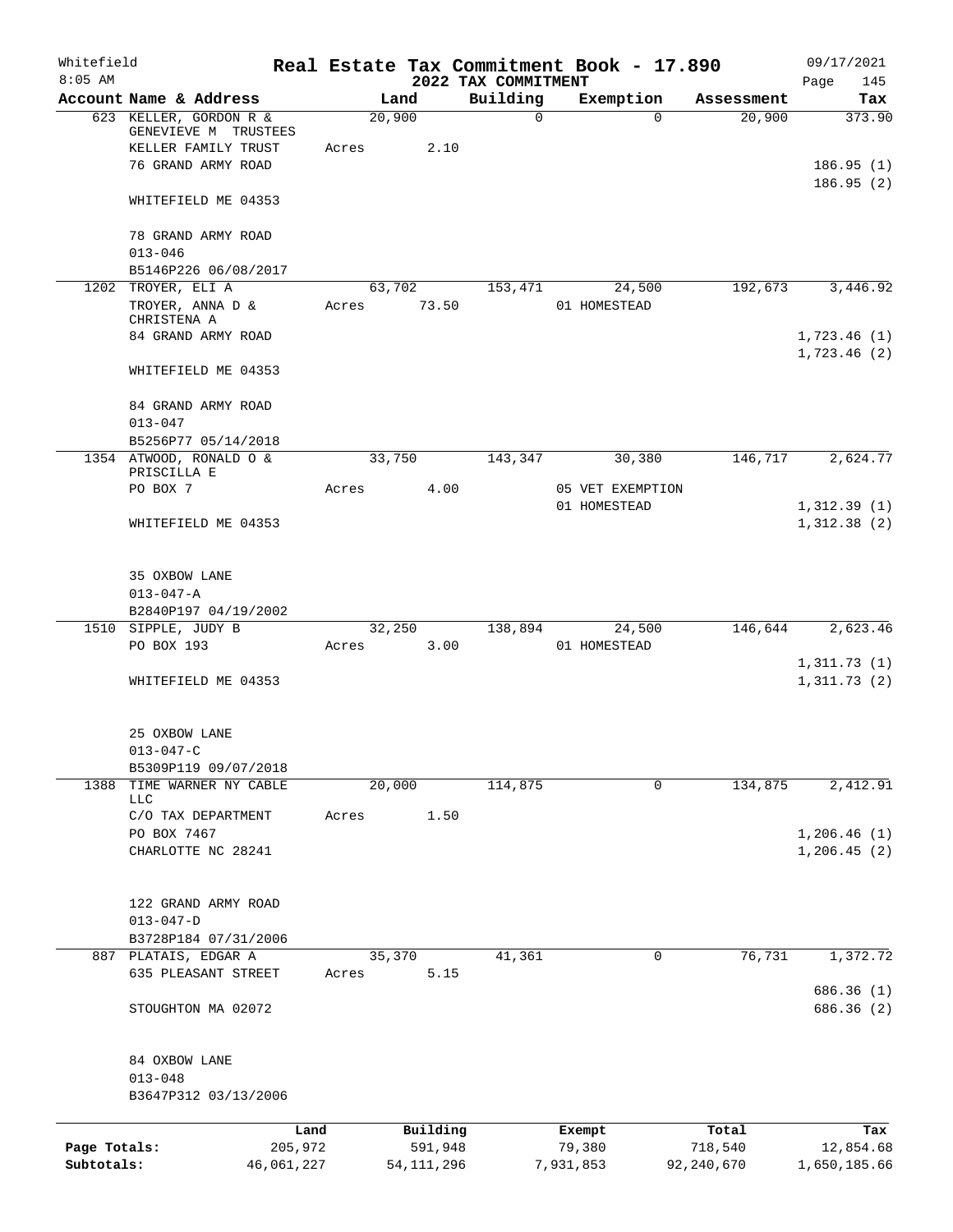| Whitefield<br>$8:05$ AM |                                    |             |        | 2022 TAX COMMITMENT | Real Estate Tax Commitment Book - 17.890 |         | 09/17/2021<br>Page<br>146 |
|-------------------------|------------------------------------|-------------|--------|---------------------|------------------------------------------|---------|---------------------------|
|                         | Account Name & Address             |             | Land   |                     | Building Exemption Assessment            |         | Tax                       |
|                         | 340 HAYDEN, DAVID & BARBARA        |             | 33,450 | 111,532             | 24,500                                   | 120,482 | 2,155.42                  |
|                         | 192 GRAND ARMY ROAD                | Acres 3.80  |        |                     | 01 HOMESTEAD                             |         |                           |
|                         |                                    |             |        |                     |                                          |         | 1,077.71(1)               |
|                         | WHITEFIELD ME 04353                |             |        |                     |                                          |         | 1,077.71(2)               |
|                         |                                    |             |        |                     |                                          |         |                           |
|                         | 192 GRAND ARMY ROAD<br>$013 - 051$ |             |        |                     |                                          |         |                           |
|                         | B689P287 04/21/1971                |             |        |                     |                                          |         |                           |
|                         | 817 BOWDEN, BRADLEY L              | 42,314      |        | $\mathbf 0$         | 0                                        | 42,314  | 757.00                    |
|                         | PO BOX 91                          | Acres 13.83 |        |                     |                                          |         |                           |
|                         |                                    |             |        |                     |                                          |         | 378.50(1)                 |
|                         | WHITEFIELD ME 04353                |             |        |                     |                                          |         | 378.50(2)                 |
|                         | TOWNHOUSE ROAD                     |             |        |                     |                                          |         |                           |
|                         | $013 - 054 - A$                    |             |        |                     |                                          |         |                           |
|                         | B4646P309 04/01/2013               |             |        |                     |                                          |         |                           |
|                         | 394 MARCUS FAMILY FARMS LLC        | 74,865      |        | 332,640             | 0                                        | 407,505 | 7,290.26                  |
|                         | 98 TOWNHOUSE ROAD                  | Acres 56.23 |        |                     |                                          |         |                           |
|                         |                                    |             |        |                     |                                          |         | 3,645.13(1)               |
|                         | WHITEFIELD ME 04353                |             |        |                     |                                          |         | 3,645.13(2)               |
|                         | 98 TOWNHOUSE ROAD                  |             |        |                     |                                          |         |                           |
|                         | $013 - 055$                        |             |        |                     |                                          |         |                           |
|                         | B5476P236 12/31/2019               |             |        |                     |                                          |         |                           |
|                         | 1196 MARCUS FAMILY FARMS LLC       | 25,855      |        | 164,510             | $\mathbf 0$                              | 190,365 | 3,405.63                  |
|                         | 98 TOWNHOUSE ROAD                  | Acres       | 2.07   |                     |                                          |         |                           |
|                         |                                    |             |        |                     |                                          |         | 1,702.82(1)               |
|                         | WHITEFIELD ME 04353                |             |        |                     |                                          |         | 1,702.81(2)               |
|                         | 104 TOWNHOUSE ROAD                 |             |        |                     |                                          |         |                           |
|                         | $013 - 055 - A$                    |             |        |                     |                                          |         |                           |
|                         | B5476P236 12/31/2019               |             |        |                     |                                          |         |                           |
|                         | 797 MOORE, AUSTIN J                | 36,322      |        | 202,642             | 24,500                                   | 214,464 | 3,836.76                  |
|                         | 62 TOWNHOUSE ROAD                  | Acres       | 6.34   |                     | 01 HOMESTEAD                             |         |                           |
|                         |                                    |             |        |                     |                                          |         | 1,918.38(1)               |
|                         | WHITEFIELD ME 04353                |             |        |                     |                                          |         | 1,918.38 (2)              |
|                         | <b>62 TOWNHOUSE ROAD</b>           |             |        |                     |                                          |         |                           |
|                         | $013 - 055 - B$                    |             |        |                     |                                          |         |                           |
|                         | B4064P5 10/23/2008                 |             |        |                     |                                          |         |                           |
|                         | 685 HOWELL, RICHARD W              | 96,100      |        | 123,917             | $\mathbf 0$                              | 220,017 | 3,936.10                  |
|                         | 114 TOWN HOUSE ROAD                | Acres       | 60.20  |                     |                                          |         | 1,968.05(1)               |
|                         | WHITEFIELD ME 04353                |             |        |                     |                                          |         | 1,968.05(2)               |
|                         |                                    |             |        |                     |                                          |         |                           |
|                         | 110 TOWNHOUSE ROAD                 |             |        |                     |                                          |         |                           |
|                         | $013 - 056$                        |             |        |                     |                                          |         |                           |
|                         | B5049P283 09/06/2016               |             |        |                     |                                          |         |                           |
|                         |                                    |             |        |                     |                                          |         |                           |

|              | Land       | Building   | Exempt    | Total        | Tax          |
|--------------|------------|------------|-----------|--------------|--------------|
| Page Totals: | 308,906    | 935,241    | 49,000    | 1,195,147    | 21,381.17    |
| Subtotals:   | 46,370,133 | 55,046,537 | ,980,853" | 93, 435, 817 | 1,671,566.83 |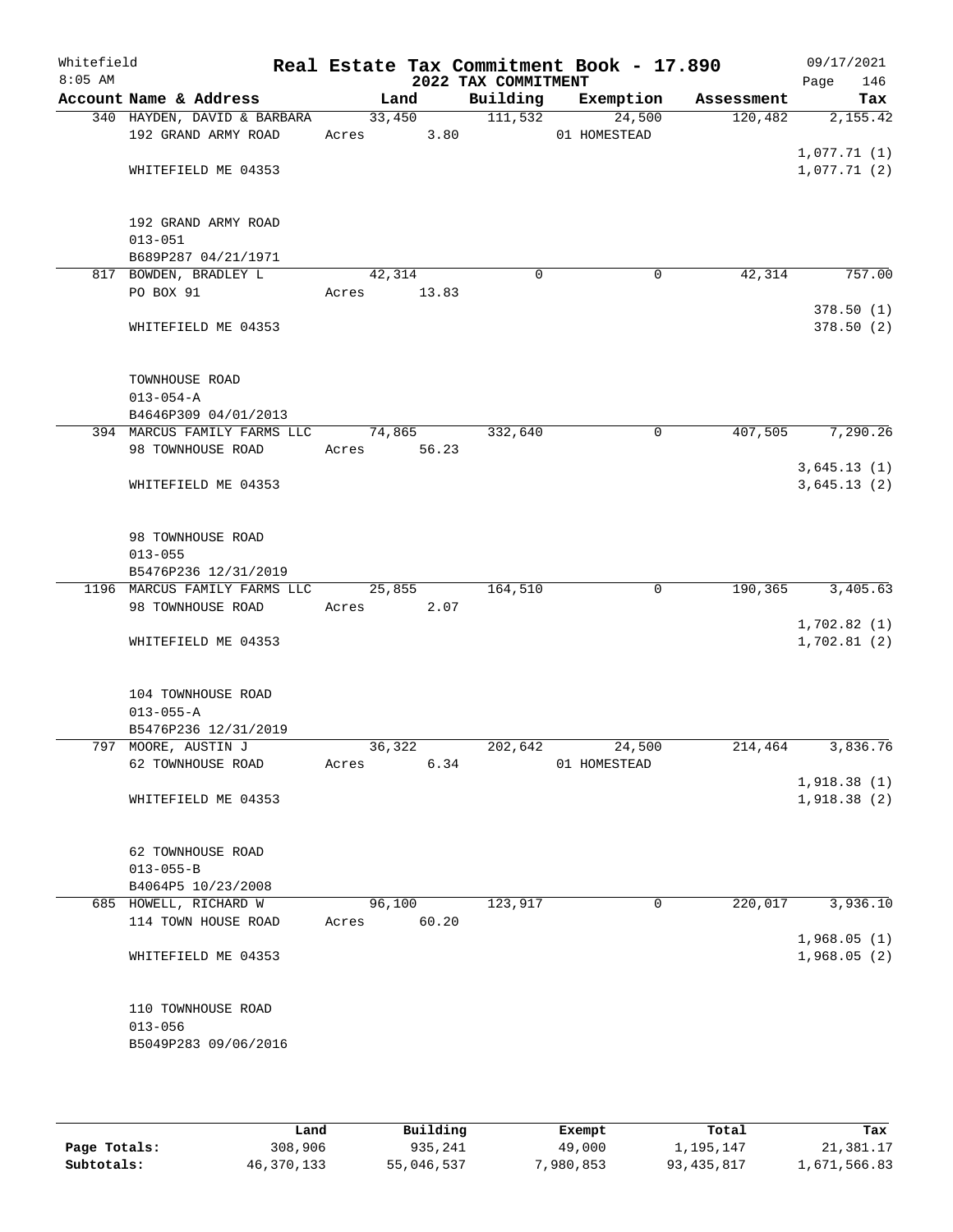| Whitefield<br>$8:05$ AM |                                                    |        |          | 2022 TAX COMMITMENT | Real Estate Tax Commitment Book - 17.890 |            | 09/17/2021<br>147<br>Page |
|-------------------------|----------------------------------------------------|--------|----------|---------------------|------------------------------------------|------------|---------------------------|
|                         | Account Name & Address                             |        | Land     | Building            | Exemption                                | Assessment | Tax                       |
|                         | 1488 HOWELL, RICHARD & SHARI                       | 30,000 |          | 102,001             | 24,500                                   | 107,501    | 1,923.19                  |
|                         | 114 TOWNHOUSE ROAD                                 | Acres  | 1.40     |                     | 01 HOMESTEAD                             |            |                           |
|                         |                                                    |        |          |                     |                                          |            | 961.60(1)                 |
|                         | WHITEFIELD ME 04353                                |        |          |                     |                                          |            | 961.59(2)                 |
|                         |                                                    |        |          |                     |                                          |            |                           |
|                         | 114 TOWNHOUSE ROAD                                 |        |          |                     |                                          |            |                           |
|                         | $013 - 056 - A$                                    |        |          |                     |                                          |            |                           |
|                         | B1874P300 05/19/1993                               |        |          |                     |                                          |            |                           |
|                         | 1916 BURDICK, ASHLEY                               |        | 0        | 79,502              | 24,500                                   | 55,002     | 983.99                    |
|                         | 121 TOWN HOUSE ROAD                                |        |          |                     | 01 HOMESTEAD                             |            |                           |
|                         | WHITEFIELD ME 04353                                |        |          |                     |                                          |            | 492.00 (1)<br>491.99 (2)  |
|                         |                                                    |        |          |                     |                                          |            |                           |
|                         | 121 TOWNHOUSE ROAD                                 |        |          |                     |                                          |            |                           |
|                         | $013 - 056 - ON$                                   |        |          |                     |                                          |            |                           |
|                         | 559 TIBBETTS, BARRY J &<br>ELAINE                  | 54,275 |          | 0                   | 0                                        | 54,275     | 970.98                    |
|                         | 61 TOWNHOUSE ROAD                                  | Acres  | 38.50    |                     |                                          |            |                           |
|                         |                                                    |        |          |                     |                                          |            | 485.49 (1)                |
|                         | WHITEFIELD ME 04353                                |        |          |                     |                                          |            | 485.49 (2)                |
|                         |                                                    |        |          |                     |                                          |            |                           |
|                         | TOWNHOUSE ROAD                                     |        |          |                     |                                          |            |                           |
|                         | $013 - 057$                                        |        |          |                     |                                          |            |                           |
|                         | B1421P295 09/11/1987                               |        |          |                     |                                          |            |                           |
|                         | 899 OAK HILL HOMESTEAD LLC                         | 84,550 |          | $\mathbf 0$         | $\mathbf 0$                              | 84,550     | 1,512.60                  |
|                         | 266 TOWNHOUSE ROAD                                 | Acres  | 95.60    |                     |                                          |            |                           |
|                         |                                                    |        |          |                     |                                          |            | 756.30(1)                 |
|                         | WHITEFIELD ME 04353                                |        |          |                     |                                          |            | 756.30(2)                 |
|                         |                                                    |        |          |                     |                                          |            |                           |
|                         | TOWNHOUSE ROAD                                     |        |          |                     |                                          |            |                           |
|                         | $013 - 058$                                        |        |          |                     |                                          |            |                           |
|                         | B5259P023 04/20/2018<br>1680 NORTHRUP, MATTHEW L & | 30,750 |          | 174,653             | 24,500                                   | 180,903    | 3,236.35                  |
|                         | HEATHER W                                          |        |          |                     |                                          |            |                           |
|                         | 266 TOWNHOUSE ROAD                                 | Acres  | 2.00     |                     | 01 HOMESTEAD                             |            |                           |
|                         |                                                    |        |          |                     |                                          |            | 1,618.18(1)               |
|                         | WHITEFIELD ME 04353                                |        |          |                     |                                          |            | 1,618.17(2)               |
|                         | 266 TOWNHOUSE ROAD                                 |        |          |                     |                                          |            |                           |
|                         | $013 - 058 - A$                                    |        |          |                     |                                          |            |                           |
|                         | B2919P292 09/30/2002                               |        |          |                     |                                          |            |                           |
|                         | 1545 TIBBETTS, BARRY &<br>ELAINE                   | 40,434 |          | 13,314              | $\mathbf 0$                              | 53,748     | 961.55                    |
|                         | 61 TOWNHOUSE ROAD                                  | Acres  | 17.73    |                     |                                          |            |                           |
|                         | WHITEFIELD ME 04353                                |        |          |                     |                                          |            | 480.78 (1)<br>480.77 (2)  |
|                         |                                                    |        |          |                     |                                          |            |                           |
|                         | TOWNHOUSE ROAD                                     |        |          |                     |                                          |            |                           |
|                         | $013 - 059$                                        |        |          |                     |                                          |            |                           |
|                         | B2393P98 10/26/1998                                |        |          |                     |                                          |            |                           |
|                         |                                                    |        |          |                     |                                          |            |                           |
|                         | Land                                               |        | Building |                     | Exempt                                   | Total      | Tax                       |

|              | nana       | <b>DUITOTII</b> | LACINUL   | TOLAT      | ias.         |
|--------------|------------|-----------------|-----------|------------|--------------|
| Page Totals: | 240,009    | 369,470         | 73,500    | 535,979    | 9,588.66     |
| Subtotals:   | 46,610,142 | 55,416,007      | 8,054,353 | 93,971,796 | 1,681,155.49 |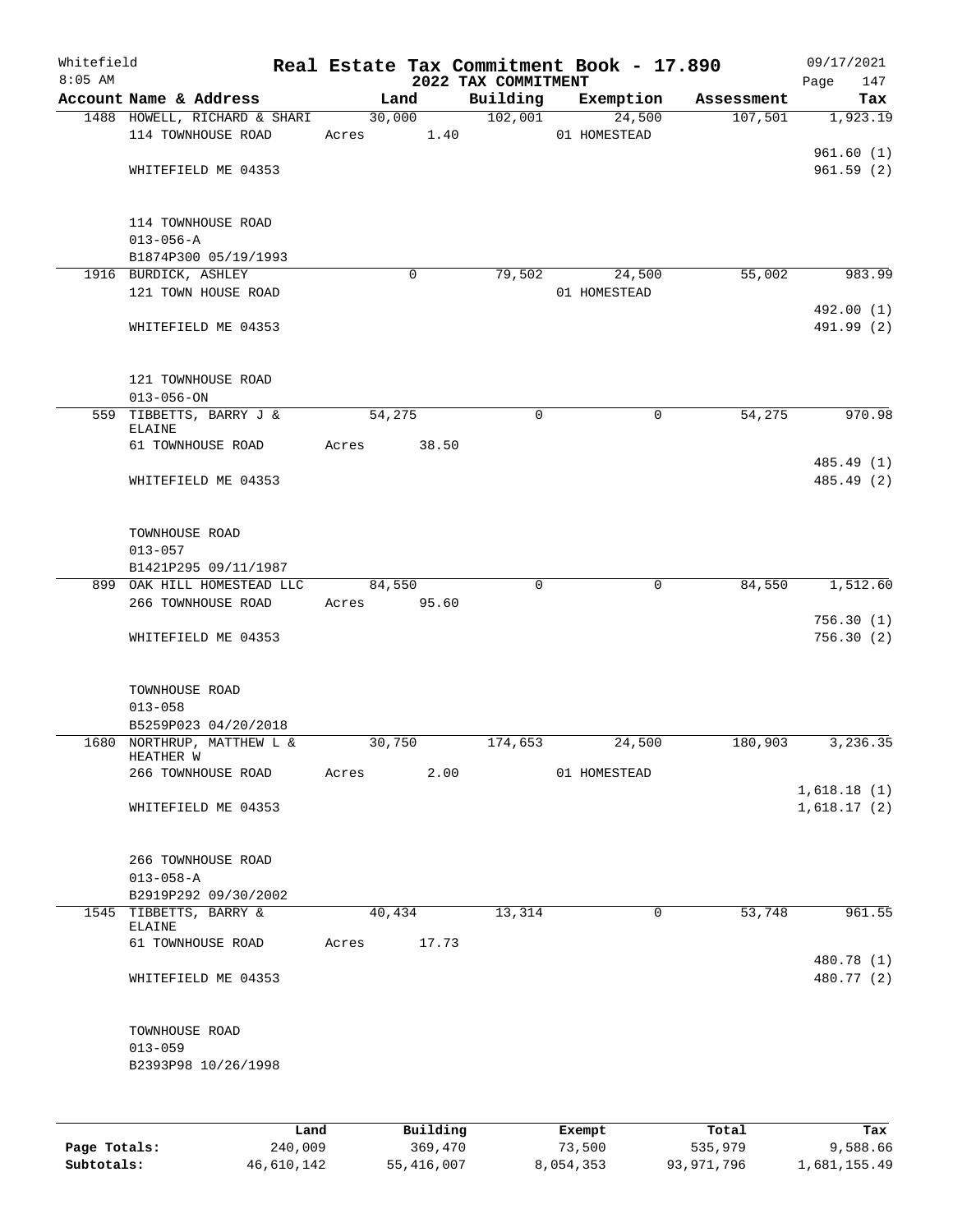| Whitefield<br>$8:05$ AM |                                       |             |          |                                 | Real Estate Tax Commitment Book - 17.890 |            | 09/17/2021         |
|-------------------------|---------------------------------------|-------------|----------|---------------------------------|------------------------------------------|------------|--------------------|
|                         | Account Name & Address                |             | Land     | 2022 TAX COMMITMENT<br>Building | Exemption                                | Assessment | Page<br>148<br>Tax |
|                         | 1808 POTTER, JENNIFER E               |             | 30,405   | 106,759                         | 24,500                                   | 112,664    | 2,015.56           |
|                         | 292 TOWNHOUSE ROAD                    | Acres       | 1.77     |                                 | 01 HOMESTEAD                             |            |                    |
|                         |                                       |             |          |                                 |                                          |            | 1,007.78(1)        |
|                         | WHITEFIELD ME 04353                   |             |          |                                 |                                          |            | 1,007.78(2)        |
|                         |                                       |             |          |                                 |                                          |            |                    |
|                         |                                       |             |          |                                 |                                          |            |                    |
|                         | 292 TOWNHOUSE ROAD<br>$013 - 059 - A$ |             |          |                                 |                                          |            |                    |
|                         | B4211P269 10/14/2009                  |             |          |                                 |                                          |            |                    |
|                         | 1033 BOTHFIELD, DAVID &               |             | 41,210   | $\Omega$                        | 0                                        | 41,210     | 737.25             |
|                         | SEIDEL, KARIN M                       |             |          |                                 |                                          |            |                    |
|                         | 253 JONES ROAD                        | Acres       | 18.70    |                                 |                                          |            |                    |
|                         |                                       |             |          |                                 |                                          |            | 368.63(1)          |
|                         | HYDE PARK VT 05655                    |             |          |                                 |                                          |            | 368.62(2)          |
|                         | EAST RIVER ROAD                       |             |          |                                 |                                          |            |                    |
|                         | $013 - 061$                           |             |          |                                 |                                          |            |                    |
|                         | B4155P236 04/21/2009                  |             |          |                                 |                                          |            |                    |
|                         | 711 SMITH, STEPHEN C                  |             | 50,170   | 160,001                         | 24,500                                   | 185,671    | 3,321.65           |
|                         | SMITH, MARY LOU                       | Acres       | 17.40    |                                 | 01 HOMESTEAD                             |            |                    |
|                         | 279 EAST RIVER RD                     |             |          |                                 |                                          |            | 1,660.83(1)        |
|                         | WHITEFIELD ME 04353                   |             |          |                                 |                                          |            | 1,660.82(2)        |
|                         |                                       |             |          |                                 |                                          |            |                    |
|                         | 279 EAST RIVER ROAD<br>$013 - 062$    |             |          |                                 |                                          |            |                    |
|                         | 550 ELLIS, TRACY A                    |             | 32,970   | 0                               | 0                                        | 32,970     | 589.83             |
|                         | 27 MUNSEY AVENUE                      | Acres       | 8.40     |                                 |                                          |            |                    |
|                         |                                       |             |          |                                 |                                          |            | 294.92 (1)         |
|                         | LIVERMORE FALLS ME                    |             |          |                                 |                                          |            | 294.91 (2)         |
|                         | 04254                                 |             |          |                                 |                                          |            |                    |
|                         | EAST RIVER ROAD                       |             |          |                                 |                                          |            |                    |
|                         | $013 - 063$                           |             |          |                                 |                                          |            |                    |
|                         | B4586P114 10/29/2012                  |             |          |                                 |                                          |            |                    |
|                         | 484 MASON, KRISTIN M &                |             | 39,941   | 173,946                         | 24,500                                   | 189,387    | 3,388.13           |
|                         | JEFFERY J<br>235 EAST RIVER ROAD      | Acres       | 9.00     |                                 | 01 HOMESTEAD                             |            |                    |
|                         |                                       |             |          |                                 |                                          |            | 1,694.07(1)        |
|                         | WHITEFIELD ME 04353                   |             |          |                                 |                                          |            | 1,694.06(2)        |
|                         |                                       |             |          |                                 |                                          |            |                    |
|                         |                                       | $TG - HW-5$ |          |                                 |                                          |            |                    |
|                         | 235 EAST RIVER ROAD                   |             |          |                                 |                                          |            |                    |
|                         | $013 - 064$<br>B3589P232 11/14/2005   |             |          |                                 |                                          |            |                    |
|                         | 1097 FOSTER JR, HARTFORD L &          |             | 51,770   | 220,375                         | 24,500                                   | 247,645    | 4,430.37           |
|                         | SUSAN                                 |             |          |                                 |                                          |            |                    |
|                         | 211 EAST RIVER ROAD                   | Acres       | 19.40    |                                 | 01 HOMESTEAD                             |            |                    |
|                         |                                       |             |          |                                 |                                          |            | 2, 215.19(1)       |
|                         | WHITEFIELD ME 04353                   |             |          |                                 |                                          |            | 2, 215.18 (2)      |
|                         | 211 EAST RIVER ROAD                   |             |          |                                 |                                          |            |                    |
|                         | $013 - 065$                           |             |          |                                 |                                          |            |                    |
|                         | B1308P99 06/04/1986                   |             |          |                                 |                                          |            |                    |
|                         |                                       |             |          |                                 |                                          |            |                    |
|                         |                                       | Land        | Building |                                 | Exempt                                   | Total      | Tax                |
| Page Totals:            | 246,466                               |             | 661,081  |                                 | 98,000                                   | 809,547    | 14,482.79          |

**Subtotals:** 46,856,608 56,077,088 8,152,353 94,781,343 1,695,638.28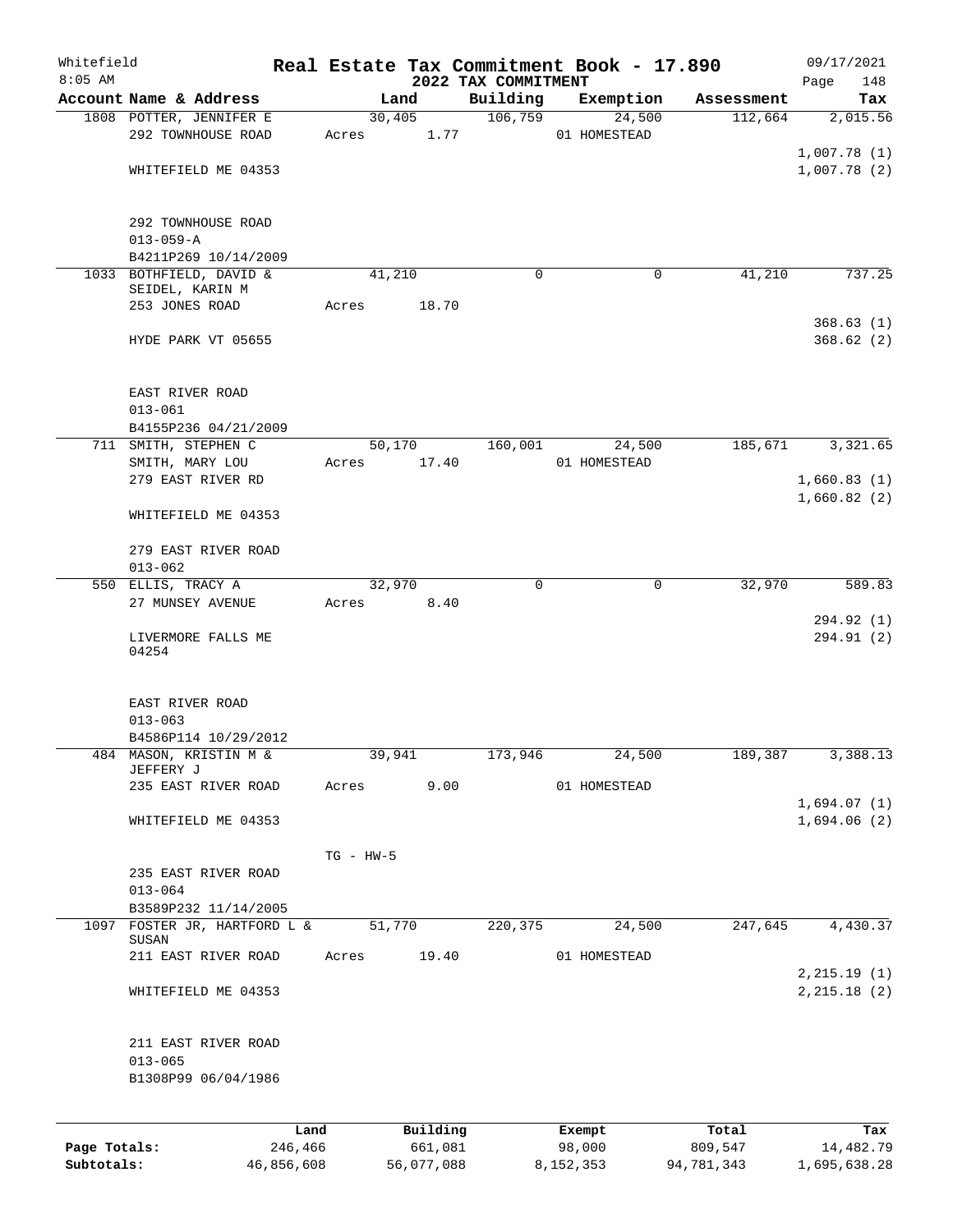| Whitefield<br>$8:05$ AM    |                                                          |       |                       | 2022 TAX COMMITMENT | Real Estate Tax Commitment Book - 17.890 |                       | 09/17/2021<br>149<br>Page  |
|----------------------------|----------------------------------------------------------|-------|-----------------------|---------------------|------------------------------------------|-----------------------|----------------------------|
|                            | Account Name & Address                                   |       | Land                  | Building            | Exemption                                | Assessment            | Tax                        |
|                            | 336 DAUPHIN, KATHY E<br>DAUPHIN, HAROLD E                | Acres | 42,410<br>7.70        | 139,558             | 30,380<br>05 VET EXEMPTION               | 151,588               | 2,711.91                   |
|                            | PO BOX 112                                               |       |                       |                     | 01 HOMESTEAD                             |                       | 1,355.96(1)<br>1,355.95(2) |
|                            | WHITEFIELD ME 04353                                      |       |                       |                     |                                          |                       |                            |
|                            | 183 EAST RIVER ROAD<br>$013 - 066$                       |       |                       |                     |                                          |                       |                            |
|                            | B5080P284 11/08/2016                                     |       |                       |                     |                                          |                       |                            |
|                            | 254 SMITH, NATHAN M &<br>STEPHANIE                       |       | 44,090                | 113,669             | 24,500                                   | 133,259               | 2,384.00                   |
|                            | 135 EAST RIVER ROAD                                      | Acres | 9.80                  |                     | 01 HOMESTEAD                             |                       | 1,192.00(1)                |
|                            | WHITEFIELD ME 04353                                      |       |                       |                     |                                          |                       | 1,192.00(2)                |
|                            | 135 EAST RIVER ROAD<br>$013 - 067$                       |       |                       |                     |                                          |                       |                            |
|                            | B2347P343 06/09/1998                                     |       |                       |                     |                                          |                       |                            |
|                            | 1615 GAGE, DAVID R &                                     |       | 52,250                | 64,840              | 0                                        | 117,090               | 2,094.74                   |
|                            | EPSTEIN, JUDITH L<br>95 READE STREET                     | Acres | 20.00                 |                     |                                          |                       |                            |
|                            | NEW YORK NY 10013                                        |       |                       |                     |                                          |                       | 1,047.37(1)<br>1,047.37(2) |
|                            | 81 EAST RIVER ROAD<br>$013 - 068$<br>B3284P91 05/15/2001 |       |                       |                     |                                          |                       |                            |
|                            | 1237 HARMON, BENJAMIN T                                  |       | 45,554                | 42,983              | 24,500                                   | 64,037                | 1,145.62                   |
|                            | 52 WILD WEST LANE                                        |       | Acres 17.88           |                     | 01 HOMESTEAD                             |                       | 572.81(1)                  |
|                            | WHITEFIELD ME 04353                                      |       |                       |                     |                                          |                       | 572.81(2)                  |
|                            | 52 WILD WEST LANE                                        |       |                       |                     |                                          |                       |                            |
|                            | $013 - 069$<br>B4844P3 12/04/2014                        |       |                       |                     |                                          |                       |                            |
|                            | 1134 HAINKE, HAROLD J JR &<br>TASH, SHERRY               |       | 34,500                | 126,399             | 24,500                                   | 136,399               | 2,440.18                   |
|                            | PO BOX 208                                               | Acres | 4.50                  |                     | 01 HOMESTEAD                             |                       |                            |
|                            | WHITEFIELD ME 04353                                      |       |                       |                     |                                          |                       | 1,220.09(1)<br>1,220.09(2) |
|                            | 18 WILD WEST LANE                                        |       |                       |                     |                                          |                       |                            |
|                            | $013 - 069 - 001$<br>B1735P118                           |       |                       |                     |                                          |                       |                            |
|                            | 352 SMITH, NATHAN M                                      |       | 25,274                | 0                   | 0                                        | 25,274                | 452.15                     |
|                            | SMITH, STEPHANIE K<br>135 EAST RIVER ROAD                | Acres | 5.03                  |                     |                                          |                       | 226.08(1)                  |
|                            | WHITEFIELD ME 04353                                      |       |                       |                     |                                          |                       | 226.07(2)                  |
|                            | EAST RIVER ROAD                                          |       |                       |                     |                                          |                       |                            |
|                            | $013 - 069 - A$<br>B5035P120 07/28/2016                  |       |                       |                     |                                          |                       |                            |
|                            |                                                          | Land  | Building              |                     | Exempt                                   | Total                 | Tax                        |
| Page Totals:<br>Subtotals: | 244,078<br>47,100,686                                    |       | 487,449<br>56,564,537 |                     | 103,880<br>8,256,233                     | 627,647<br>95,408,990 | 11,228.60<br>1,706,866.88  |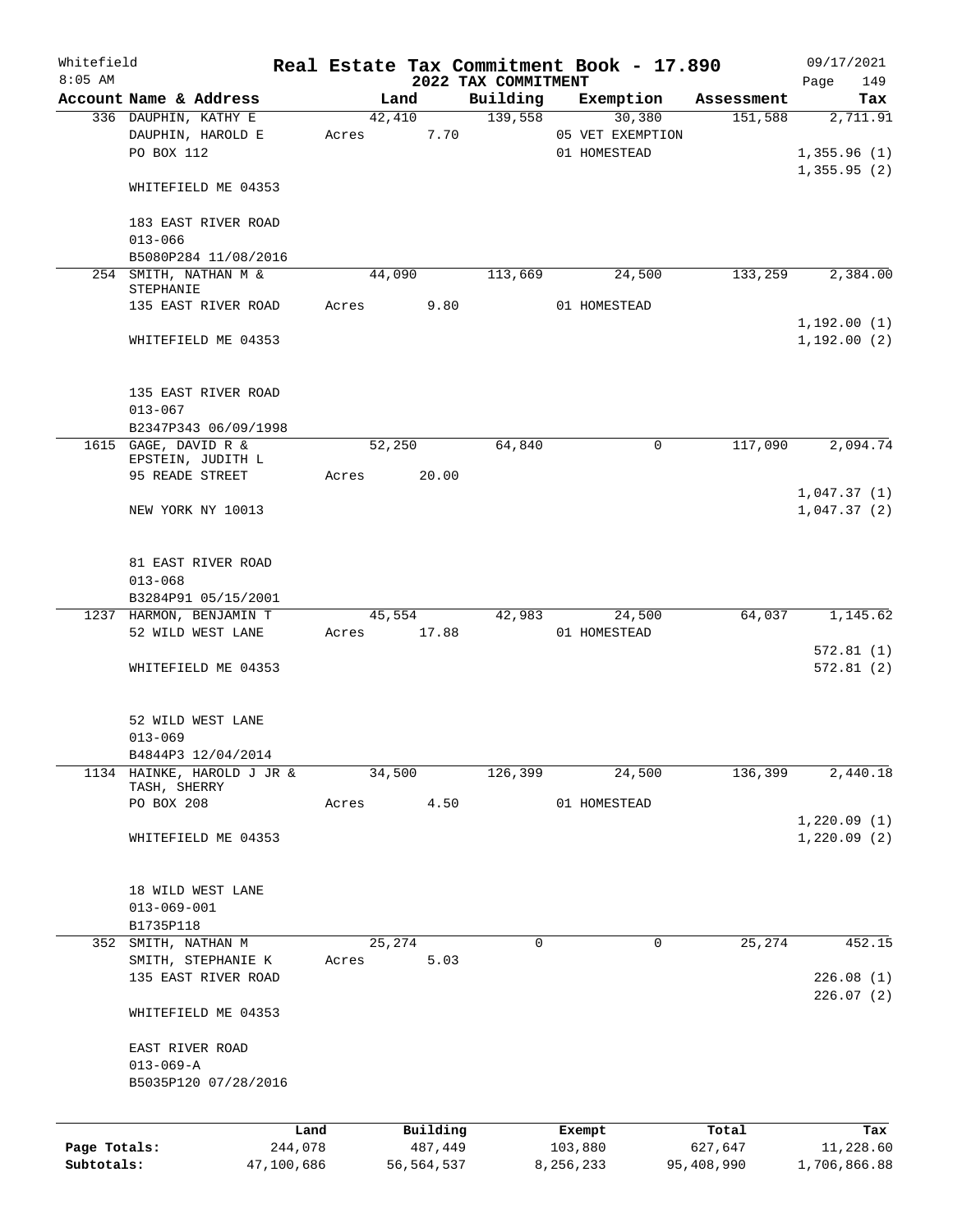| 2022 TAX COMMITMENT<br>Building<br>Account Name & Address<br>Exemption<br>Land<br>Assessment<br>1565 HAINKE, HAROLD J JR<br>25,538<br>$\mathbf 0$<br>$\Omega$<br>25,538<br>5.36<br>TASH, SHERRY<br>Acres<br>PO BOX 208<br>WHITEFIELD ME 04353<br>EAST RIVER ROAD<br>$013 - 069 - B$<br>B5035P118 07/28/2016<br>4 GIBSON, ROBERT J III<br>32,250<br>93,342<br>125,592<br>0<br>1746 HARPSWELL ISLANDS Acres<br>3.00<br><b>ROAD</b><br>1, 123.42(1)<br>ORRS ISLAND ME 04066<br>1, 123.42(2)<br>180 EAST RIVER ROAD<br>$013 - 070$<br>B1903P322 08/24/1993 B808P173 06/06/1974<br>27,050<br>445 FOSTER JR, HARTFORD L &<br>27,050<br>$\Omega$<br>$\mathbf 0$<br>SUSAN<br>63.00<br>211 EAST RIVER ROAD<br>Acres<br>WHITEFIELD ME 04353<br>EAST RIVER ROAD<br>$013 - 071$<br>B1308P99 06/04/1986<br>122 MASON, KRISTIN M &<br>17,175<br>$\mathbf 0$<br>0<br>17,175<br>JEFFREY J<br>235 EAST RIVER ROAD<br>Acres<br>37.00<br>WHITEFIELD ME 04353<br>TG - MW-20 & HW-8<br>EAST RIVER ROAD<br>$013 - 072$<br>B3614P34 12/29/2005<br>71,886<br>1651 ELLIS, TRACY A<br>166,127<br>94,241<br>0<br>47.64<br>27 MUNSEY AVENUE<br>Acres<br>LIVERMORE FALLS ME<br>04254<br>250 EAST RIVER ROAD<br>$013 - 073$<br>B4586P114 10/29/2012<br>8,653<br>8,653<br>444 COOPER, MITCHELL<br>0<br>$\mathbf 0$<br>250 EAST RIVER ROAD<br>WHITEFIELD ME 04353<br>250 EAST RIVER ROAD<br>$013 - 073 - ON$ | Whitefield<br>$8:05$ AM |  |  | Real Estate Tax Commitment Book - 17.890 | 09/17/2021<br>150<br>Page |
|------------------------------------------------------------------------------------------------------------------------------------------------------------------------------------------------------------------------------------------------------------------------------------------------------------------------------------------------------------------------------------------------------------------------------------------------------------------------------------------------------------------------------------------------------------------------------------------------------------------------------------------------------------------------------------------------------------------------------------------------------------------------------------------------------------------------------------------------------------------------------------------------------------------------------------------------------------------------------------------------------------------------------------------------------------------------------------------------------------------------------------------------------------------------------------------------------------------------------------------------------------------------------------------------------------------------------------------------------------------------------|-------------------------|--|--|------------------------------------------|---------------------------|
|                                                                                                                                                                                                                                                                                                                                                                                                                                                                                                                                                                                                                                                                                                                                                                                                                                                                                                                                                                                                                                                                                                                                                                                                                                                                                                                                                                              |                         |  |  |                                          | Tax                       |
|                                                                                                                                                                                                                                                                                                                                                                                                                                                                                                                                                                                                                                                                                                                                                                                                                                                                                                                                                                                                                                                                                                                                                                                                                                                                                                                                                                              |                         |  |  |                                          | 456.87                    |
|                                                                                                                                                                                                                                                                                                                                                                                                                                                                                                                                                                                                                                                                                                                                                                                                                                                                                                                                                                                                                                                                                                                                                                                                                                                                                                                                                                              |                         |  |  |                                          |                           |
|                                                                                                                                                                                                                                                                                                                                                                                                                                                                                                                                                                                                                                                                                                                                                                                                                                                                                                                                                                                                                                                                                                                                                                                                                                                                                                                                                                              |                         |  |  |                                          | 228.44(1)                 |
|                                                                                                                                                                                                                                                                                                                                                                                                                                                                                                                                                                                                                                                                                                                                                                                                                                                                                                                                                                                                                                                                                                                                                                                                                                                                                                                                                                              |                         |  |  |                                          | 228.43(2)                 |
|                                                                                                                                                                                                                                                                                                                                                                                                                                                                                                                                                                                                                                                                                                                                                                                                                                                                                                                                                                                                                                                                                                                                                                                                                                                                                                                                                                              |                         |  |  |                                          |                           |
|                                                                                                                                                                                                                                                                                                                                                                                                                                                                                                                                                                                                                                                                                                                                                                                                                                                                                                                                                                                                                                                                                                                                                                                                                                                                                                                                                                              |                         |  |  |                                          |                           |
|                                                                                                                                                                                                                                                                                                                                                                                                                                                                                                                                                                                                                                                                                                                                                                                                                                                                                                                                                                                                                                                                                                                                                                                                                                                                                                                                                                              |                         |  |  |                                          |                           |
|                                                                                                                                                                                                                                                                                                                                                                                                                                                                                                                                                                                                                                                                                                                                                                                                                                                                                                                                                                                                                                                                                                                                                                                                                                                                                                                                                                              |                         |  |  |                                          |                           |
|                                                                                                                                                                                                                                                                                                                                                                                                                                                                                                                                                                                                                                                                                                                                                                                                                                                                                                                                                                                                                                                                                                                                                                                                                                                                                                                                                                              |                         |  |  |                                          |                           |
|                                                                                                                                                                                                                                                                                                                                                                                                                                                                                                                                                                                                                                                                                                                                                                                                                                                                                                                                                                                                                                                                                                                                                                                                                                                                                                                                                                              |                         |  |  |                                          |                           |
|                                                                                                                                                                                                                                                                                                                                                                                                                                                                                                                                                                                                                                                                                                                                                                                                                                                                                                                                                                                                                                                                                                                                                                                                                                                                                                                                                                              |                         |  |  |                                          | 2,246.84                  |
|                                                                                                                                                                                                                                                                                                                                                                                                                                                                                                                                                                                                                                                                                                                                                                                                                                                                                                                                                                                                                                                                                                                                                                                                                                                                                                                                                                              |                         |  |  |                                          |                           |
|                                                                                                                                                                                                                                                                                                                                                                                                                                                                                                                                                                                                                                                                                                                                                                                                                                                                                                                                                                                                                                                                                                                                                                                                                                                                                                                                                                              |                         |  |  |                                          |                           |
|                                                                                                                                                                                                                                                                                                                                                                                                                                                                                                                                                                                                                                                                                                                                                                                                                                                                                                                                                                                                                                                                                                                                                                                                                                                                                                                                                                              |                         |  |  |                                          |                           |
|                                                                                                                                                                                                                                                                                                                                                                                                                                                                                                                                                                                                                                                                                                                                                                                                                                                                                                                                                                                                                                                                                                                                                                                                                                                                                                                                                                              |                         |  |  |                                          |                           |
|                                                                                                                                                                                                                                                                                                                                                                                                                                                                                                                                                                                                                                                                                                                                                                                                                                                                                                                                                                                                                                                                                                                                                                                                                                                                                                                                                                              |                         |  |  |                                          |                           |
|                                                                                                                                                                                                                                                                                                                                                                                                                                                                                                                                                                                                                                                                                                                                                                                                                                                                                                                                                                                                                                                                                                                                                                                                                                                                                                                                                                              |                         |  |  |                                          |                           |
|                                                                                                                                                                                                                                                                                                                                                                                                                                                                                                                                                                                                                                                                                                                                                                                                                                                                                                                                                                                                                                                                                                                                                                                                                                                                                                                                                                              |                         |  |  |                                          |                           |
|                                                                                                                                                                                                                                                                                                                                                                                                                                                                                                                                                                                                                                                                                                                                                                                                                                                                                                                                                                                                                                                                                                                                                                                                                                                                                                                                                                              |                         |  |  |                                          |                           |
|                                                                                                                                                                                                                                                                                                                                                                                                                                                                                                                                                                                                                                                                                                                                                                                                                                                                                                                                                                                                                                                                                                                                                                                                                                                                                                                                                                              |                         |  |  |                                          |                           |
|                                                                                                                                                                                                                                                                                                                                                                                                                                                                                                                                                                                                                                                                                                                                                                                                                                                                                                                                                                                                                                                                                                                                                                                                                                                                                                                                                                              |                         |  |  |                                          | 483.92                    |
|                                                                                                                                                                                                                                                                                                                                                                                                                                                                                                                                                                                                                                                                                                                                                                                                                                                                                                                                                                                                                                                                                                                                                                                                                                                                                                                                                                              |                         |  |  |                                          |                           |
|                                                                                                                                                                                                                                                                                                                                                                                                                                                                                                                                                                                                                                                                                                                                                                                                                                                                                                                                                                                                                                                                                                                                                                                                                                                                                                                                                                              |                         |  |  |                                          |                           |
|                                                                                                                                                                                                                                                                                                                                                                                                                                                                                                                                                                                                                                                                                                                                                                                                                                                                                                                                                                                                                                                                                                                                                                                                                                                                                                                                                                              |                         |  |  |                                          | 241.96(1)                 |
|                                                                                                                                                                                                                                                                                                                                                                                                                                                                                                                                                                                                                                                                                                                                                                                                                                                                                                                                                                                                                                                                                                                                                                                                                                                                                                                                                                              |                         |  |  |                                          | 241.96(2)                 |
|                                                                                                                                                                                                                                                                                                                                                                                                                                                                                                                                                                                                                                                                                                                                                                                                                                                                                                                                                                                                                                                                                                                                                                                                                                                                                                                                                                              |                         |  |  |                                          |                           |
|                                                                                                                                                                                                                                                                                                                                                                                                                                                                                                                                                                                                                                                                                                                                                                                                                                                                                                                                                                                                                                                                                                                                                                                                                                                                                                                                                                              |                         |  |  |                                          |                           |
|                                                                                                                                                                                                                                                                                                                                                                                                                                                                                                                                                                                                                                                                                                                                                                                                                                                                                                                                                                                                                                                                                                                                                                                                                                                                                                                                                                              |                         |  |  |                                          |                           |
|                                                                                                                                                                                                                                                                                                                                                                                                                                                                                                                                                                                                                                                                                                                                                                                                                                                                                                                                                                                                                                                                                                                                                                                                                                                                                                                                                                              |                         |  |  |                                          |                           |
|                                                                                                                                                                                                                                                                                                                                                                                                                                                                                                                                                                                                                                                                                                                                                                                                                                                                                                                                                                                                                                                                                                                                                                                                                                                                                                                                                                              |                         |  |  |                                          |                           |
|                                                                                                                                                                                                                                                                                                                                                                                                                                                                                                                                                                                                                                                                                                                                                                                                                                                                                                                                                                                                                                                                                                                                                                                                                                                                                                                                                                              |                         |  |  |                                          | 307.26                    |
|                                                                                                                                                                                                                                                                                                                                                                                                                                                                                                                                                                                                                                                                                                                                                                                                                                                                                                                                                                                                                                                                                                                                                                                                                                                                                                                                                                              |                         |  |  |                                          |                           |
|                                                                                                                                                                                                                                                                                                                                                                                                                                                                                                                                                                                                                                                                                                                                                                                                                                                                                                                                                                                                                                                                                                                                                                                                                                                                                                                                                                              |                         |  |  |                                          |                           |
|                                                                                                                                                                                                                                                                                                                                                                                                                                                                                                                                                                                                                                                                                                                                                                                                                                                                                                                                                                                                                                                                                                                                                                                                                                                                                                                                                                              |                         |  |  |                                          | 153.63(1)                 |
|                                                                                                                                                                                                                                                                                                                                                                                                                                                                                                                                                                                                                                                                                                                                                                                                                                                                                                                                                                                                                                                                                                                                                                                                                                                                                                                                                                              |                         |  |  |                                          | 153.63(2)                 |
|                                                                                                                                                                                                                                                                                                                                                                                                                                                                                                                                                                                                                                                                                                                                                                                                                                                                                                                                                                                                                                                                                                                                                                                                                                                                                                                                                                              |                         |  |  |                                          |                           |
|                                                                                                                                                                                                                                                                                                                                                                                                                                                                                                                                                                                                                                                                                                                                                                                                                                                                                                                                                                                                                                                                                                                                                                                                                                                                                                                                                                              |                         |  |  |                                          |                           |
|                                                                                                                                                                                                                                                                                                                                                                                                                                                                                                                                                                                                                                                                                                                                                                                                                                                                                                                                                                                                                                                                                                                                                                                                                                                                                                                                                                              |                         |  |  |                                          |                           |
|                                                                                                                                                                                                                                                                                                                                                                                                                                                                                                                                                                                                                                                                                                                                                                                                                                                                                                                                                                                                                                                                                                                                                                                                                                                                                                                                                                              |                         |  |  |                                          |                           |
|                                                                                                                                                                                                                                                                                                                                                                                                                                                                                                                                                                                                                                                                                                                                                                                                                                                                                                                                                                                                                                                                                                                                                                                                                                                                                                                                                                              |                         |  |  |                                          |                           |
|                                                                                                                                                                                                                                                                                                                                                                                                                                                                                                                                                                                                                                                                                                                                                                                                                                                                                                                                                                                                                                                                                                                                                                                                                                                                                                                                                                              |                         |  |  |                                          | 2,972.01                  |
|                                                                                                                                                                                                                                                                                                                                                                                                                                                                                                                                                                                                                                                                                                                                                                                                                                                                                                                                                                                                                                                                                                                                                                                                                                                                                                                                                                              |                         |  |  |                                          |                           |
|                                                                                                                                                                                                                                                                                                                                                                                                                                                                                                                                                                                                                                                                                                                                                                                                                                                                                                                                                                                                                                                                                                                                                                                                                                                                                                                                                                              |                         |  |  |                                          | 1,486.01(1)               |
|                                                                                                                                                                                                                                                                                                                                                                                                                                                                                                                                                                                                                                                                                                                                                                                                                                                                                                                                                                                                                                                                                                                                                                                                                                                                                                                                                                              |                         |  |  |                                          | 1,486.00(2)               |
|                                                                                                                                                                                                                                                                                                                                                                                                                                                                                                                                                                                                                                                                                                                                                                                                                                                                                                                                                                                                                                                                                                                                                                                                                                                                                                                                                                              |                         |  |  |                                          |                           |
|                                                                                                                                                                                                                                                                                                                                                                                                                                                                                                                                                                                                                                                                                                                                                                                                                                                                                                                                                                                                                                                                                                                                                                                                                                                                                                                                                                              |                         |  |  |                                          |                           |
|                                                                                                                                                                                                                                                                                                                                                                                                                                                                                                                                                                                                                                                                                                                                                                                                                                                                                                                                                                                                                                                                                                                                                                                                                                                                                                                                                                              |                         |  |  |                                          |                           |
|                                                                                                                                                                                                                                                                                                                                                                                                                                                                                                                                                                                                                                                                                                                                                                                                                                                                                                                                                                                                                                                                                                                                                                                                                                                                                                                                                                              |                         |  |  |                                          |                           |
|                                                                                                                                                                                                                                                                                                                                                                                                                                                                                                                                                                                                                                                                                                                                                                                                                                                                                                                                                                                                                                                                                                                                                                                                                                                                                                                                                                              |                         |  |  |                                          |                           |
|                                                                                                                                                                                                                                                                                                                                                                                                                                                                                                                                                                                                                                                                                                                                                                                                                                                                                                                                                                                                                                                                                                                                                                                                                                                                                                                                                                              |                         |  |  |                                          |                           |
|                                                                                                                                                                                                                                                                                                                                                                                                                                                                                                                                                                                                                                                                                                                                                                                                                                                                                                                                                                                                                                                                                                                                                                                                                                                                                                                                                                              |                         |  |  |                                          | 154.80                    |
|                                                                                                                                                                                                                                                                                                                                                                                                                                                                                                                                                                                                                                                                                                                                                                                                                                                                                                                                                                                                                                                                                                                                                                                                                                                                                                                                                                              |                         |  |  |                                          |                           |
|                                                                                                                                                                                                                                                                                                                                                                                                                                                                                                                                                                                                                                                                                                                                                                                                                                                                                                                                                                                                                                                                                                                                                                                                                                                                                                                                                                              |                         |  |  |                                          | 77.40(1)                  |
|                                                                                                                                                                                                                                                                                                                                                                                                                                                                                                                                                                                                                                                                                                                                                                                                                                                                                                                                                                                                                                                                                                                                                                                                                                                                                                                                                                              |                         |  |  |                                          | 77.40(2)                  |
|                                                                                                                                                                                                                                                                                                                                                                                                                                                                                                                                                                                                                                                                                                                                                                                                                                                                                                                                                                                                                                                                                                                                                                                                                                                                                                                                                                              |                         |  |  |                                          |                           |
|                                                                                                                                                                                                                                                                                                                                                                                                                                                                                                                                                                                                                                                                                                                                                                                                                                                                                                                                                                                                                                                                                                                                                                                                                                                                                                                                                                              |                         |  |  |                                          |                           |
|                                                                                                                                                                                                                                                                                                                                                                                                                                                                                                                                                                                                                                                                                                                                                                                                                                                                                                                                                                                                                                                                                                                                                                                                                                                                                                                                                                              |                         |  |  |                                          |                           |
|                                                                                                                                                                                                                                                                                                                                                                                                                                                                                                                                                                                                                                                                                                                                                                                                                                                                                                                                                                                                                                                                                                                                                                                                                                                                                                                                                                              |                         |  |  |                                          |                           |
|                                                                                                                                                                                                                                                                                                                                                                                                                                                                                                                                                                                                                                                                                                                                                                                                                                                                                                                                                                                                                                                                                                                                                                                                                                                                                                                                                                              |                         |  |  |                                          |                           |
|                                                                                                                                                                                                                                                                                                                                                                                                                                                                                                                                                                                                                                                                                                                                                                                                                                                                                                                                                                                                                                                                                                                                                                                                                                                                                                                                                                              |                         |  |  |                                          |                           |
| Building<br>Land<br>Total<br>Exempt                                                                                                                                                                                                                                                                                                                                                                                                                                                                                                                                                                                                                                                                                                                                                                                                                                                                                                                                                                                                                                                                                                                                                                                                                                                                                                                                          |                         |  |  |                                          | Tax                       |
| 196,254<br>173,881<br>0<br>370,135<br>Page Totals:                                                                                                                                                                                                                                                                                                                                                                                                                                                                                                                                                                                                                                                                                                                                                                                                                                                                                                                                                                                                                                                                                                                                                                                                                                                                                                                           |                         |  |  |                                          | 6,621.70                  |

**Subtotals:** 47,296,940 56,738,418 8,256,233 95,779,125 1,713,488.58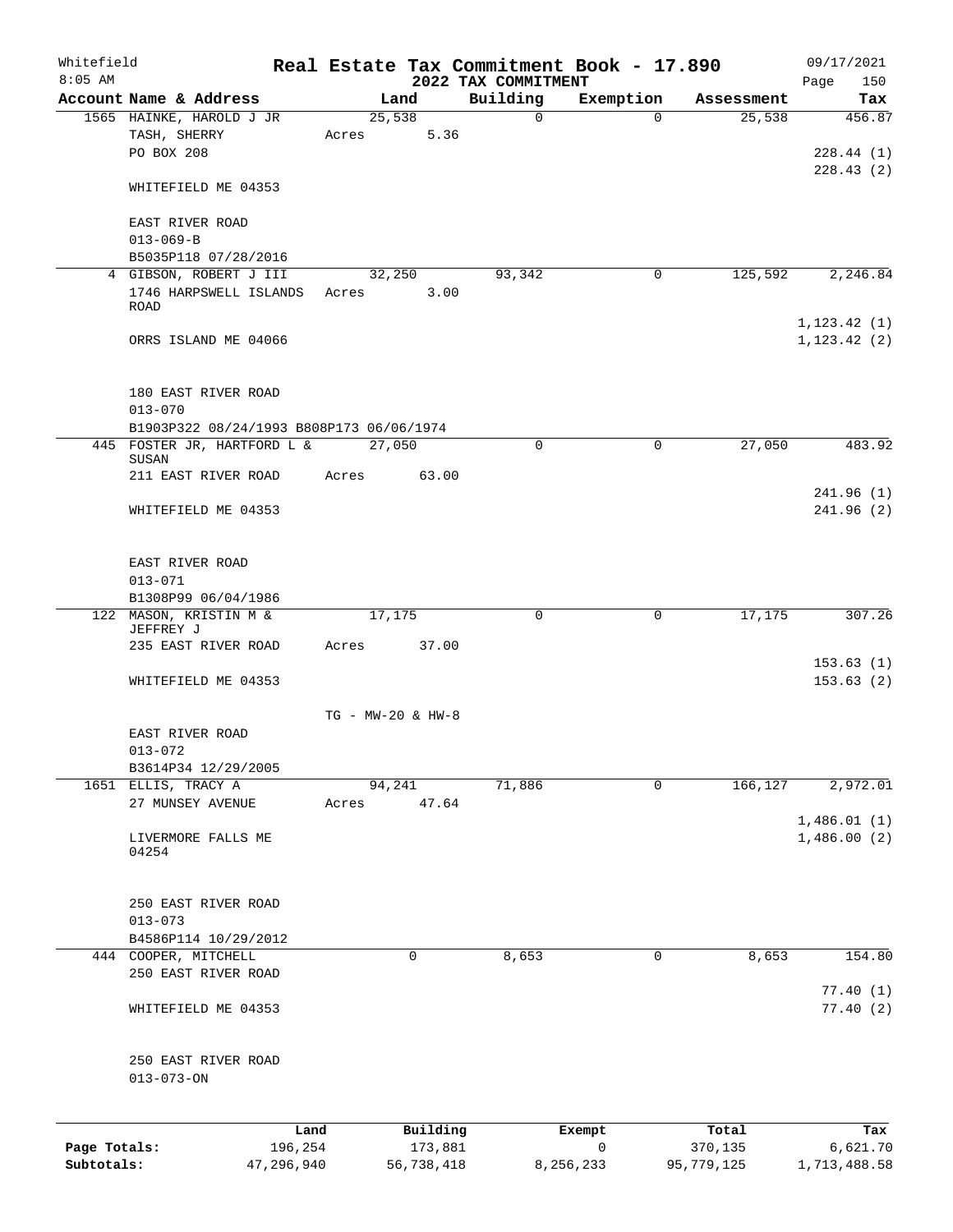| Whitefield<br>$8:05$ AM |                                                             |                 |        | 2022 TAX COMMITMENT | Real Estate Tax Commitment Book - 17.890 |            | 09/17/2021<br>151<br>Page  |
|-------------------------|-------------------------------------------------------------|-----------------|--------|---------------------|------------------------------------------|------------|----------------------------|
|                         | Account Name & Address                                      |                 | Land   | Building            | Exemption                                | Assessment | Tax                        |
|                         | 1120 SMITH, STEPHEN<br>SMITH, MARY LOU<br>279 EAST RIVER RD | 86,600<br>Acres | 109.70 | $\mathbf 0$         | $\Omega$                                 | 86,600     | 1,549.27<br>774.64(1)      |
|                         | WHITEFIELD ME 04353                                         |                 |        |                     |                                          |            | 774.63(2)                  |
|                         | EAST RIVER ROAD<br>$013 - 075$                              |                 |        |                     |                                          |            |                            |
|                         | 1403 CONLEY, GAIL P<br>CONLEY, STEPHEN                      | 11,011<br>Acres | 20.80  | 0                   | $\mathbf 0$                              | 11,011     | 196.99                     |
|                         | PO BOX 22                                                   |                 |        |                     |                                          |            | 98.50(1)<br>98.49(2)       |
|                         | WHITEFIELD ME 04353                                         |                 |        |                     |                                          |            |                            |
|                         | EAST RIVER ROAD<br>$013 - 076$                              |                 |        |                     |                                          |            |                            |
|                         | B4628P193 02/12/2013                                        |                 |        |                     |                                          |            |                            |
|                         | 697 LONG, BRANDON                                           | 27,250          |        | 64,453              | 30,380                                   | 61,323     | 1,097.07                   |
|                         | 321 HILTON ROAD                                             | Acres           | 3.00   |                     | 07 NMR VET & WIDOW                       |            |                            |
|                         |                                                             |                 |        |                     | 01 HOMESTEAD                             |            | 548.54(1)                  |
|                         | WHITEFIELD ME 04353                                         |                 |        |                     |                                          |            | 548.53(2)                  |
|                         | 321 HILTON ROAD<br>$014 - 001$                              |                 |        |                     |                                          |            |                            |
|                         | B5090P158 12/27/2016                                        |                 |        |                     |                                          |            |                            |
|                         | 1009 SWIFT, BRIAN & NANCY                                   | 60,000          |        | 60,270              | $\mathbf 0$                              | 120,270    | 2,151.63                   |
|                         | PO BOX 88                                                   | Acres           | 2.00   |                     |                                          |            |                            |
|                         | WHITEFIELD ME 04353                                         |                 |        |                     |                                          |            | 1,075.82(1)<br>1,075.81(2) |
|                         | 309 HILTON ROAD<br>$014 - 001 - B$                          |                 |        |                     |                                          |            |                            |
|                         | 1578 SCIASCIA, NICOLE M                                     | 31,275          |        | 89,578              | 24,500                                   | 96,353     | 1,723.76                   |
|                         | 325 HILTON ROAD                                             | Acres           | 2.35   |                     | 01 HOMESTEAD                             |            | 861.88(1)                  |
|                         | WHITEFIELD ME 04353                                         |                 |        |                     |                                          |            | 861.88 (2)                 |
|                         | 325 HILTON ROAD<br>$014 - 001 - C$                          |                 |        |                     |                                          |            |                            |
|                         | B4347P311 11/18/2010                                        |                 |        |                     |                                          |            |                            |
|                         | 826 MORIN, TIM & JOAN                                       | 32,460          |        | 147,772             | 24,500                                   | 155,732    | 2,786.05                   |
|                         | PO BOX 34                                                   | Acres           | 3.14   |                     | 01 HOMESTEAD                             |            |                            |
|                         | WHITEFIELD ME 04353                                         |                 |        |                     |                                          |            | 1,393.03(1)<br>1,393.02(2) |
|                         | 38 HEATH ROAD<br>$014 - 001 - D$<br>B1851P157 02/03/1993    |                 |        |                     |                                          |            |                            |

|              | Land       | Building   | Exempt    | Total      | Tax          |
|--------------|------------|------------|-----------|------------|--------------|
| Page Totals: | 248,596    | 362,073    | 79,380    | 531,289    | 9,504.77     |
| Subtotals:   | 47,545,536 | 57,100,491 | 8,335,613 | 96,310,414 | 1,722,993.35 |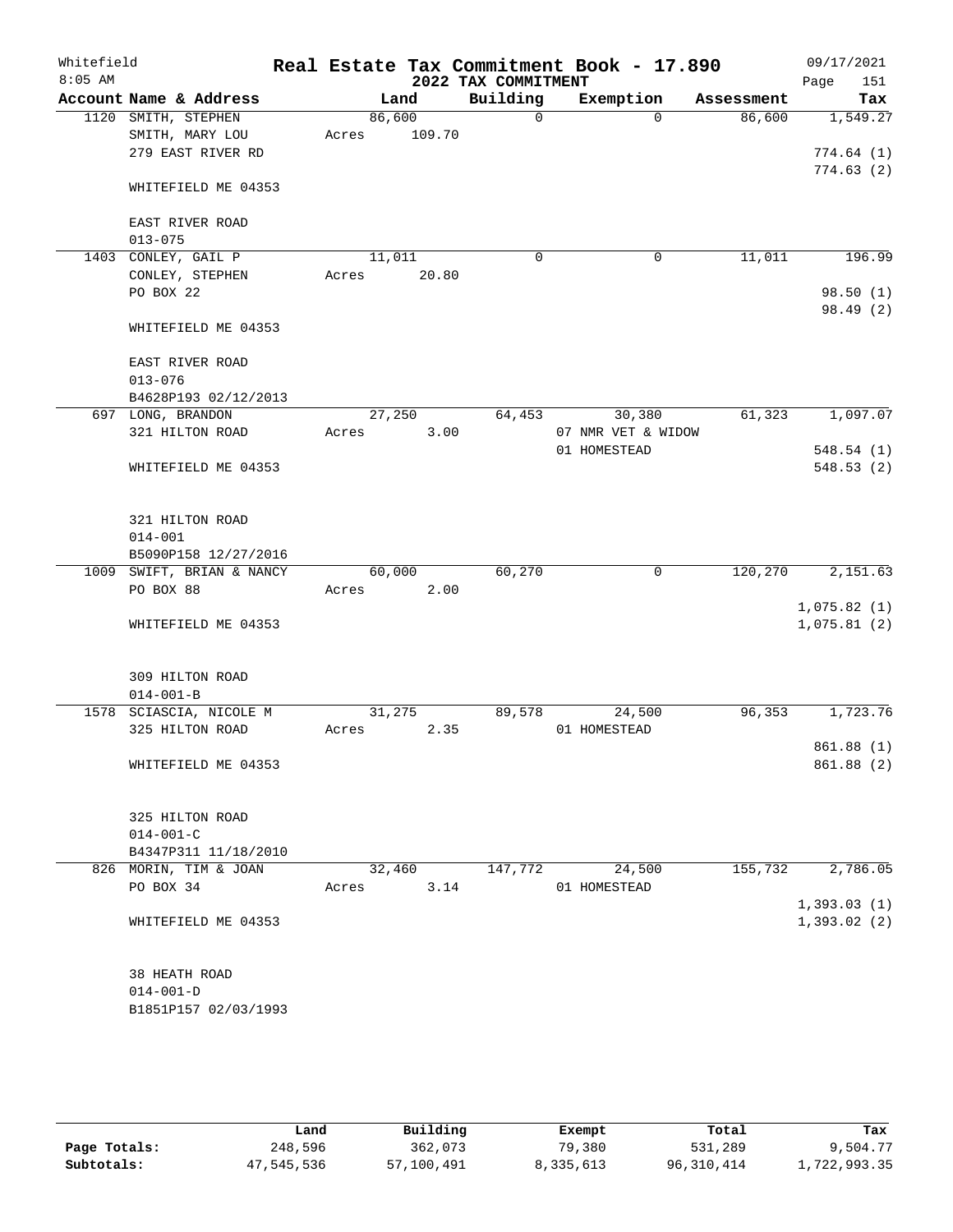| Whitefield |                                                              |       |        |                     | Real Estate Tax Commitment Book - 17.890 |                    | 09/17/2021  |
|------------|--------------------------------------------------------------|-------|--------|---------------------|------------------------------------------|--------------------|-------------|
| $8:05$ AM  |                                                              |       |        | 2022 TAX COMMITMENT |                                          |                    | Page<br>152 |
|            | Account Name & Address                                       |       | Land   | Building            | Exemption                                | Assessment         | Tax         |
|            | 366 BARTLETT, KENNETH                                        |       | 34,650 | 57,077              | 24,500                                   | 67,227             | 1,202.69    |
|            | 287 HILTON ROAD                                              | Acres | 4.60   |                     | 01 HOMESTEAD                             |                    |             |
|            |                                                              |       |        |                     |                                          |                    | 601.35(1)   |
|            | WHITEFIELD ME 04353                                          |       |        |                     |                                          |                    | 601.34(2)   |
|            | 287 HILTON ROAD                                              |       |        |                     |                                          |                    |             |
|            | $014 - 002$                                                  |       |        |                     |                                          |                    |             |
|            | B5353P313 02/06/2019                                         |       |        |                     |                                          |                    |             |
|            | 242 MORIN, TIMOTHY M                                         |       | 21,200 | $\Omega$            |                                          | 21,200<br>0        | 379.27      |
|            | MORIN, JOAN M                                                | Acres | 2.30   |                     |                                          |                    |             |
|            | PO BOX 34                                                    |       |        |                     |                                          |                    | 189.64(1)   |
|            |                                                              |       |        |                     |                                          |                    | 189.63(2)   |
|            | WHITEFIELD ME 04353                                          |       |        |                     |                                          |                    |             |
|            | HEATH ROAD                                                   |       |        |                     |                                          |                    |             |
|            | $014 - 003$                                                  |       |        |                     |                                          |                    |             |
|            | B2430P86 02/09/1999                                          |       |        |                     |                                          |                    |             |
|            | 1035 FLANNERY, CHAD L                                        |       | 31,200 | 186,395             | 24,500                                   | 193,095            | 3, 454.47   |
|            | FLANNERY, LOREAL                                             | Acres | 2.30   |                     | 01 HOMESTEAD                             |                    |             |
|            | 26 HEATH ROAD                                                |       |        |                     |                                          |                    | 1,727.24(1) |
|            | WHITEFIELD ME 04353                                          |       |        |                     |                                          |                    | 1,727.23(2) |
|            | 26 HEATH ROAD                                                |       |        |                     |                                          |                    |             |
|            | $014 - 003 - A$                                              |       |        |                     |                                          |                    |             |
|            | B5337P248 12/14/2018                                         |       |        |                     |                                          |                    |             |
|            | 1174 SHEPARD, BRADFORD S &                                   |       | 31,050 | 185,829             | 30,380                                   | 186,499            | 3,336.47    |
|            | HEIDI M TRUSTEES                                             |       |        |                     |                                          |                    |             |
|            | SHEPARD, BRADFORD S<br>REVOCABLE TRUST &<br>SHEPARD, HEIDI M | Acres | 2.20   |                     | 01 HOMESTEAD                             |                    |             |
|            | REVOCABLE TRUST<br>27 HEATH ROAD                             |       |        |                     | 09 REV TRUST VET.                        |                    | 1,668.24(1) |
|            |                                                              |       |        |                     |                                          |                    | 1,668.23(2) |
|            | WHITEFIELD ME 04353                                          |       |        |                     |                                          |                    |             |
|            | 27 HEATH ROAD                                                |       |        |                     |                                          |                    |             |
|            | $014 - 004$                                                  |       |        |                     |                                          |                    |             |
|            | B4747P107 01/02/2014 B4747P104 01/02/2014                    |       |        |                     |                                          |                    |             |
| 277        | KENOYER, RONALD &<br>PAMELA                                  |       | 20,600 | 0                   |                                          | $\Omega$<br>20,600 | 368.53      |
|            | 254 HILTON ROAD                                              | Acres | 1.90   |                     |                                          |                    |             |
|            |                                                              |       |        |                     |                                          |                    | 184.27(1)   |
|            | WHITEFIELD ME 04353                                          |       |        |                     |                                          |                    | 184.26(2)   |
|            | HILTON ROAD                                                  |       |        |                     |                                          |                    |             |
|            |                                                              |       |        |                     |                                          |                    |             |

014-004-A

|              | Land       | Building   | Exempt    | Total      | Tax         |
|--------------|------------|------------|-----------|------------|-------------|
| Page Totals: | 138,700    | 429,301    | 79,380    | 488,621    | 8,741.43    |
| Subtotals:   | 47,684,236 | 57,529,792 | 8,414,993 | 96,799,035 | ,731,734.78 |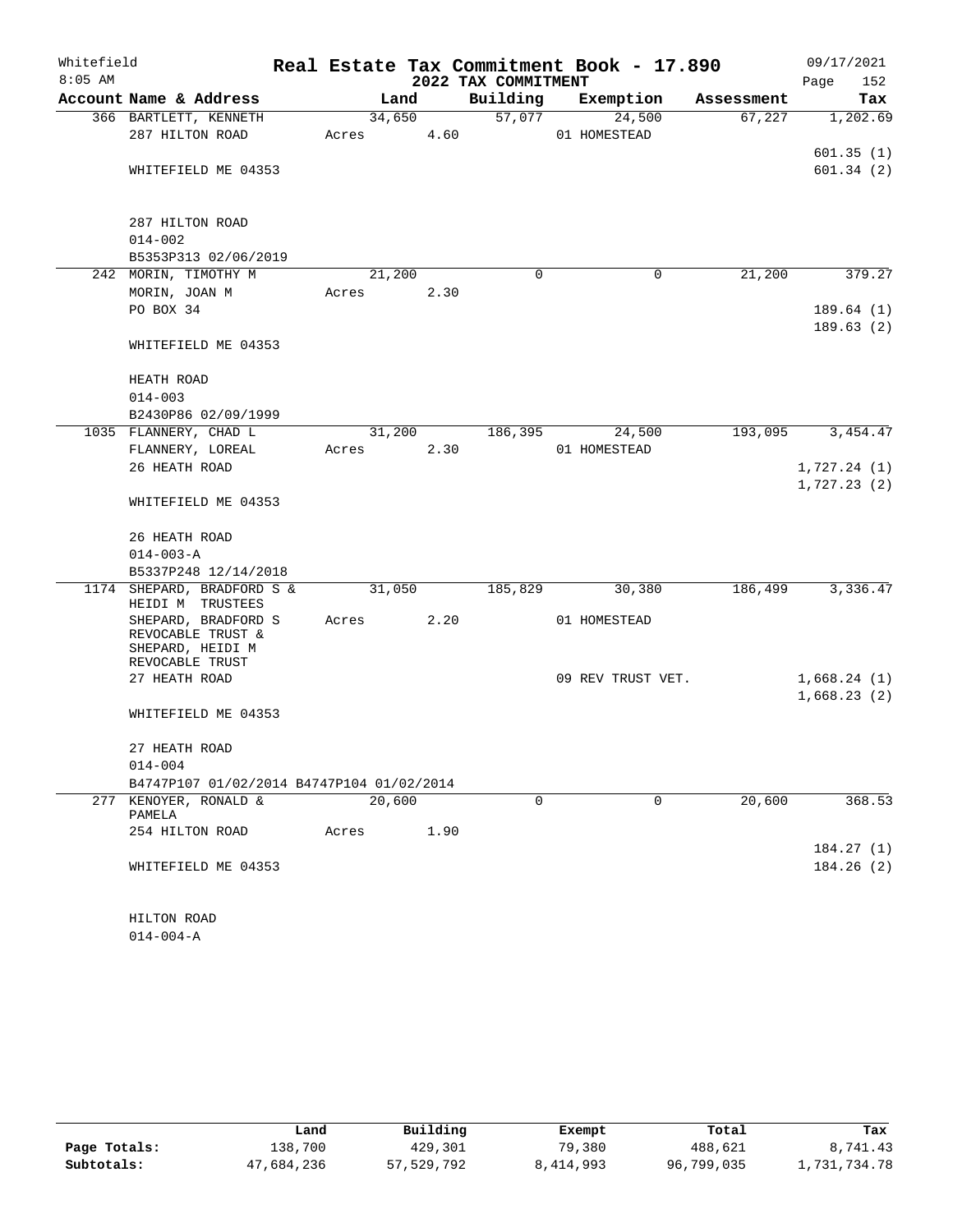| Whitefield<br>$8:05$ AM    |                                                                                                                                                   |                       |                 |                         | 2022 TAX COMMITMENT | Real Estate Tax Commitment Book - 17.890 |                         | 09/17/2021<br>153<br>Page        |
|----------------------------|---------------------------------------------------------------------------------------------------------------------------------------------------|-----------------------|-----------------|-------------------------|---------------------|------------------------------------------|-------------------------|----------------------------------|
|                            | Account Name & Address                                                                                                                            |                       |                 | Land                    | Building            | Exemption                                | Assessment              | Tax                              |
|                            | 748 SHEPARD, BRADFORD S &<br>HEIDI M TRUSTEES<br>SHEPARD, BRADFORD S<br>REVOCABLE TRUST &<br>SHEPARD, HEIDI M<br>REVOCABLE TRUST<br>27 HEATH ROAD |                       | 33,014<br>Acres | 40.79                   | $\mathbf 0$         | $\Omega$                                 | 33,014                  | 590.62<br>295.31(1)<br>295.31(2) |
|                            | WHITEFIELD ME 04353                                                                                                                               |                       |                 |                         |                     |                                          |                         |                                  |
|                            | HEATH ROAD<br>$014 - 005$                                                                                                                         |                       |                 |                         |                     |                                          |                         |                                  |
|                            | B4747P107 01/02/2014 B4747P104 01/02/2014                                                                                                         |                       |                 |                         |                     |                                          |                         |                                  |
|                            | 1543 STICKNEY, GEORGE                                                                                                                             |                       | 31,950          |                         | 74,800              | 24,500                                   | 82,250                  | 1,471.45                         |
|                            | STICKNEY, WANDA                                                                                                                                   |                       | Acres           | 2.80                    |                     | 01 HOMESTEAD                             |                         |                                  |
|                            | 247 HILTON ROAD                                                                                                                                   |                       |                 |                         |                     |                                          |                         | 735.73(1)                        |
|                            | WHITEFIELD ME 04353                                                                                                                               |                       |                 |                         |                     |                                          |                         | 735.72(2)                        |
|                            | 247 HILTON ROAD<br>$014 - 005 - A$<br>B3411P276 12/17/2004                                                                                        |                       |                 |                         |                     |                                          |                         |                                  |
|                            | 110 BISHOP, CHRISTOPHER S                                                                                                                         |                       | 30,450          |                         | 73,916              | $\mathbf 0$                              | 104,366                 | 1,867.11                         |
|                            | BISHOP, ANNE-DORA T<br>239 HILTON ROAD                                                                                                            |                       | Acres           | 1.80                    |                     |                                          |                         | 933.56(1)                        |
|                            |                                                                                                                                                   |                       |                 |                         |                     |                                          |                         | 933.55(2)                        |
|                            | WHITEFIELD ME 04353                                                                                                                               |                       |                 |                         |                     |                                          |                         |                                  |
|                            | 239 HILTON ROAD                                                                                                                                   |                       |                 |                         |                     |                                          |                         |                                  |
|                            | $014 - 005 - B$                                                                                                                                   |                       |                 |                         |                     |                                          |                         |                                  |
|                            | B3582P304 11/02/2005<br>1645 PEASLEE, JUANITA M                                                                                                   |                       | 63,490          |                         | 26,667              | 24,500                                   | 65,657                  | 1,174.60                         |
|                            | PO BOX 119                                                                                                                                        |                       | Acres 16.80     |                         |                     | 01 HOMESTEAD                             |                         |                                  |
|                            | WHITEFIELD ME 04353                                                                                                                               |                       |                 |                         |                     |                                          |                         | 587.30(1)<br>587.30(2)           |
|                            | 37 MAPLE LANE<br>$014 - 006$<br>B2334P220 05/04/1998                                                                                              |                       |                 |                         |                     |                                          |                         |                                  |
|                            | 179 BROWN, DAVID R & LOIS C                                                                                                                       |                       | 30,750          |                         | 14,598              | 24,500                                   | 20,848                  | 372.97                           |
|                            | PO BOX 28                                                                                                                                         |                       | Acres           | 2.00                    |                     | 01 HOMESTEAD                             |                         |                                  |
|                            | WHITEFIELD ME 04353                                                                                                                               |                       |                 |                         |                     |                                          |                         | 186.49(1)<br>186.48(2)           |
|                            | 201 HILTON ROAD<br>$014 - 006 - A$                                                                                                                |                       |                 |                         |                     |                                          |                         |                                  |
|                            | B1400P124 06/22/1987                                                                                                                              |                       |                 |                         |                     |                                          |                         |                                  |
| 353                        | MELVILLE, EDWARD C &<br>MEGAN I                                                                                                                   |                       | 30,375          |                         | 0                   | 0                                        | 30,375                  | 543.41                           |
|                            | 207 HILTON ROAD                                                                                                                                   |                       | Acres           | 1.75                    |                     |                                          |                         |                                  |
|                            | WHITEFIELD ME 04353                                                                                                                               |                       |                 |                         |                     |                                          |                         | 271.71(1)<br>271.70(2)           |
|                            | HILTON ROAD                                                                                                                                       |                       |                 |                         |                     |                                          |                         |                                  |
|                            | $014 - 006 - B$                                                                                                                                   |                       |                 |                         |                     |                                          |                         |                                  |
|                            | B4201P100 09/16/2009                                                                                                                              | Land                  |                 | Building                |                     | Exempt                                   | Total                   | Tax                              |
| Page Totals:<br>Subtotals: |                                                                                                                                                   | 220,029<br>47,904,265 |                 | 189,981<br>57, 719, 773 |                     | 73,500<br>8,488,493                      | 336,510<br>97, 135, 545 | 6,020.16<br>1,737,754.94         |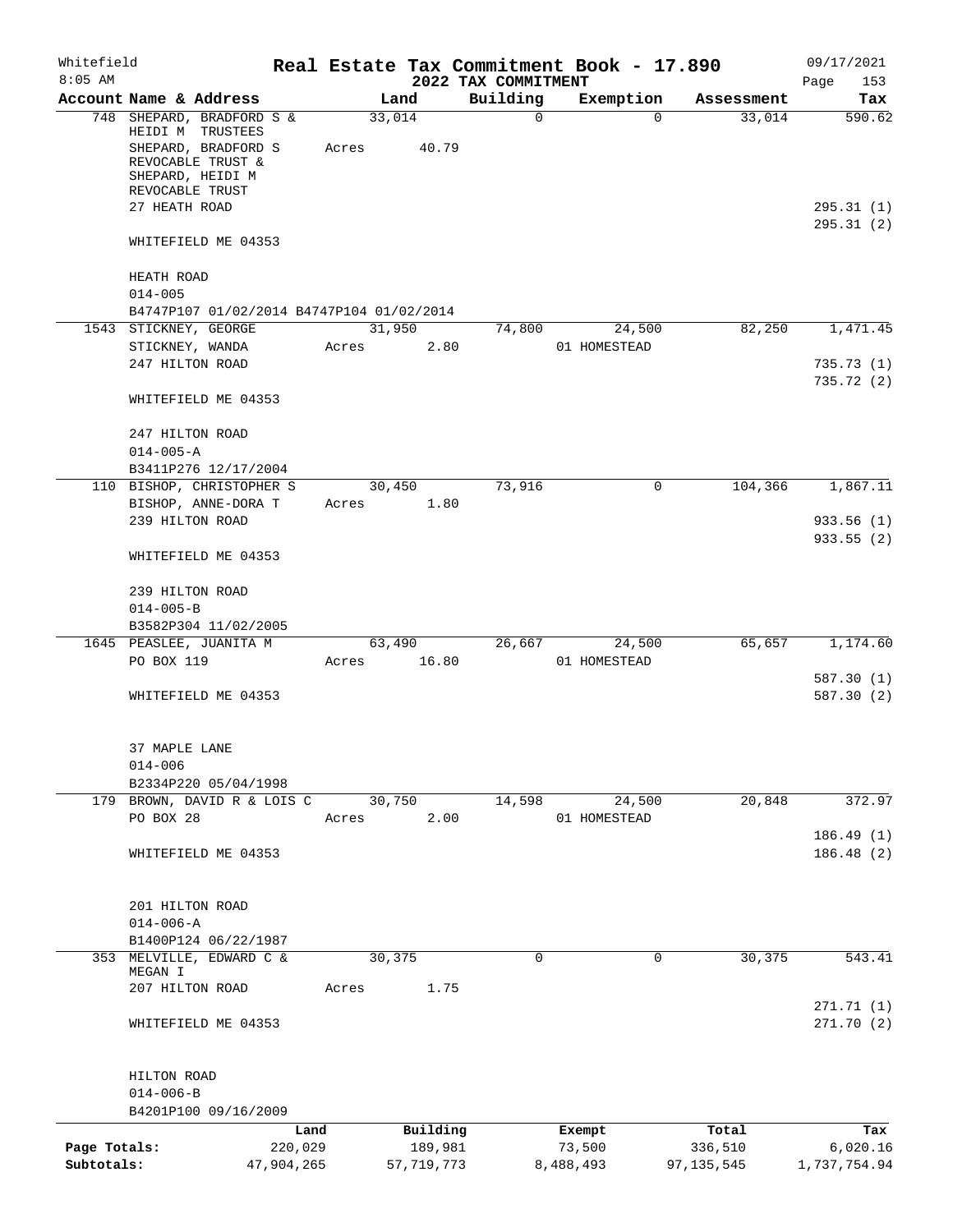| Whitefield<br>$8:05$ AM |                                                              |       |        |                     | 2022 TAX COMMITMENT | Real Estate Tax Commitment Book - 17.890            |                  | 09/17/2021<br>154<br>Page        |
|-------------------------|--------------------------------------------------------------|-------|--------|---------------------|---------------------|-----------------------------------------------------|------------------|----------------------------------|
|                         | Account Name & Address                                       |       | Land   |                     | Building            | Exemption                                           | Assessment       | Tax                              |
|                         | 257 ELLIOTT, CARROLL MARSON<br>ELLIOTT, JUDITH<br>PO BOX 174 | Acres | 30,855 | 2.07                | 11,021              | 30,380<br>12 VET $2-27-61 = 8-5-64$<br>01 HOMESTEAD | 11,496           | 205.66<br>102.83(1)<br>102.83(2) |
|                         | WHITEFIELD ME 04353                                          |       |        |                     |                     |                                                     |                  |                                  |
|                         | 28 MAPLE LANE<br>$014 - 006 - C$                             |       |        |                     |                     |                                                     |                  |                                  |
|                         | B4605P256 12/14/2012                                         |       |        |                     |                     |                                                     |                  |                                  |
|                         | 176 PIAWLOCK, LAURA E                                        |       | 30,525 |                     | 136,462             | $\mathbf 0$                                         | 166,987          | 2,987.40                         |
|                         | PO BOX 1337                                                  | Acres |        | 1.85                |                     |                                                     |                  | 1,493.70(1)                      |
|                         | WESTBROOK ME 04098 1337                                      |       |        |                     |                     |                                                     |                  | 1,493.70(2)                      |
|                         | 29 BEECH LANE<br>$014 - 006 - D$                             |       |        |                     |                     |                                                     |                  |                                  |
|                         | B4269P140 04/16/2010 B3271P216 04/16/2004                    |       |        |                     |                     |                                                     |                  |                                  |
|                         | 944 WILSON, ROBERT D<br>ESTATE                               |       | 36,626 |                     | 10,380              | $\mathbf 0$                                         | 47,006           | 840.94                           |
|                         | C/O ALTA MILLER                                              | Acres |        | 6.72                |                     |                                                     |                  |                                  |
|                         | 2156 WALDEN ROAD<br>MACON GA 31216                           |       |        |                     |                     |                                                     |                  | 420.47(1)<br>420.47(2)           |
|                         | <b>48 BEECH LANE</b><br>$014 - 006 - E$                      |       |        |                     |                     |                                                     |                  |                                  |
|                         | B3592P185 11/18/2005                                         |       |        |                     |                     |                                                     |                  |                                  |
|                         | 384 WILLIAMS, HENRY F                                        |       | 33,705 |                     | 15,195              | $\mathbf 0$                                         | 48,900           | 874.82                           |
|                         | 15 MAPLE LANE                                                | Acres |        | 3.97                |                     |                                                     |                  |                                  |
|                         | WHITEFIELD ME 04353                                          |       |        |                     |                     |                                                     |                  | 437.41 (1)<br>437.41 (2)         |
|                         | 15 MAPLE LANE<br>$014 - 006 - F - A$                         |       |        |                     |                     |                                                     |                  |                                  |
|                         | B4172P136 07/10/2009 B2355P4 06/25/1998                      |       |        |                     |                     |                                                     |                  |                                  |
|                         | 203 PEASLEE, STORM D                                         |       | 34,680 |                     | 45,461              | 0                                                   | 80,141           | 1,433.72                         |
|                         | PEASLEE, PAUL G JR<br>225 HILTON ROAD                        | Acres |        | 4.62                |                     |                                                     |                  | 716.86(1)                        |
|                         | WHITEFIELD ME 04353                                          |       |        |                     |                     |                                                     |                  | 716.86(2)                        |
|                         | 225 HILTON ROAD                                              |       |        |                     |                     |                                                     |                  |                                  |
|                         | $014 - 006 - F - B$                                          |       |        |                     |                     |                                                     |                  |                                  |
|                         | B5633P58 12/08/2020                                          |       |        |                     |                     |                                                     |                  |                                  |
| 1065                    | PEASLEE, ROBERT L &<br>RONDA L                               |       | 30,150 |                     | 10,602              | 0                                                   | 40,752           | 729.05                           |
|                         | C/O TOWN OF WHITEFIELD                                       | Acres |        | 1.60                |                     |                                                     |                  |                                  |
|                         | 36 TOWNHOUSE ROAD<br>WHITEFIELD ME 04353                     |       |        |                     |                     |                                                     |                  | 364.53(1)<br>364.52(2)           |
|                         | 30 BEECH LANE<br>$014 - 006 - G$<br>B4937P205 10/09/2015     |       |        |                     |                     |                                                     |                  |                                  |
|                         |                                                              |       |        |                     |                     |                                                     |                  |                                  |
| Page Totals:            | 196,541                                                      | Land  |        | Building<br>229,121 |                     | Exempt<br>30,380                                    | Total<br>395,282 | Tax<br>7,071.59                  |

**Subtotals:** 48,100,806 57,948,894 8,518,873 97,530,827 1,744,826.53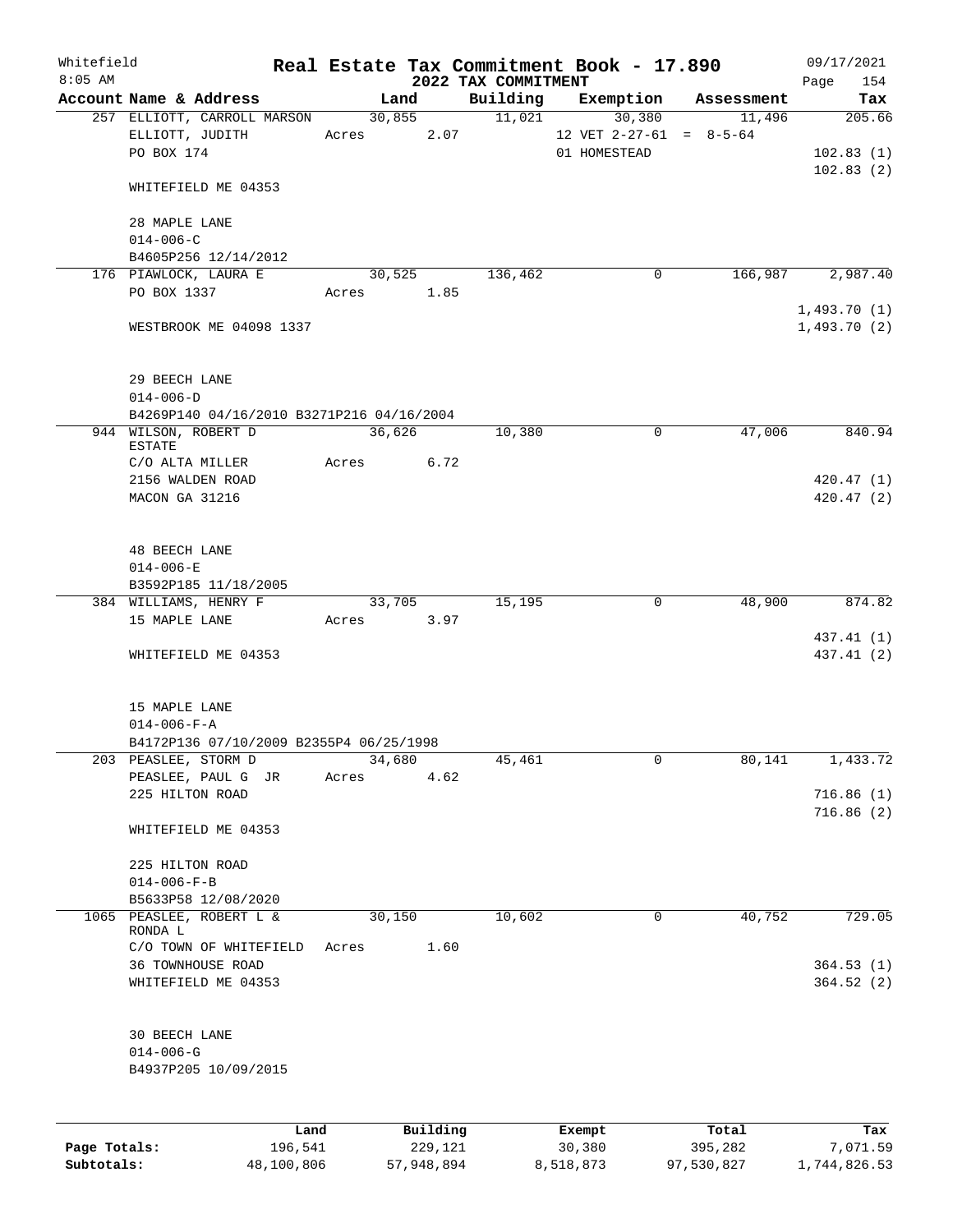| Whitefield<br>$8:05$ AM |                                                     |                          |       | 2022 TAX COMMITMENT | Real Estate Tax Commitment Book - 17.890 |            | 09/17/2021<br>Page<br>155 |
|-------------------------|-----------------------------------------------------|--------------------------|-------|---------------------|------------------------------------------|------------|---------------------------|
|                         | Account Name & Address                              | Land                     |       | Building            | Exemption                                | Assessment | Tax                       |
|                         | 39 PEASLEE, TIMOTHY                                 | 30,750                   |       | 12,545              | $\Omega$                                 | 43,295     | 774.55                    |
|                         | PEASLEE, JODY R                                     | Acres                    | 2.00  |                     |                                          |            |                           |
|                         | PO BOX 56                                           |                          |       |                     |                                          |            | 387.28 (1)                |
|                         | WHITEFIELD ME 04353                                 |                          |       |                     |                                          |            | 387.27(2)                 |
|                         | 32 BEECH LANE                                       |                          |       |                     |                                          |            |                           |
|                         | $014 - 006 - H$                                     |                          |       |                     |                                          |            |                           |
|                         | B4439P315 09/19/2011                                |                          |       |                     |                                          |            |                           |
|                         | 627 MELVILLE, EDWARD C II                           | 31,125                   |       | 71,321              | 24,500                                   | 77,946     | 1,394.45                  |
|                         | MELVILLE, MEGAN I                                   | Acres                    | 2.25  |                     | 01 HOMESTEAD                             |            |                           |
|                         | 207 HILTON ROAD                                     |                          |       |                     |                                          |            | 697.23(1)                 |
|                         | WHITEFIELD ME 04353                                 |                          |       |                     |                                          |            | 697.22(2)                 |
|                         | 207 HILTON ROAD                                     |                          |       |                     |                                          |            |                           |
|                         | $014 - 006 - I$                                     |                          |       |                     |                                          |            |                           |
|                         | B4611P23 12/28/2012                                 |                          |       |                     |                                          |            |                           |
|                         | 1588 SMITH, WAYMOND L                               | 30,870                   |       | 16,786              | $\mathbf 0$                              | 47,656     | 852.57                    |
|                         | PO BOX 146                                          | Acres                    | 2.08  |                     |                                          |            |                           |
|                         |                                                     |                          |       |                     |                                          |            | 426.29(1)                 |
|                         | WHITEFIELD ME 04353                                 |                          |       |                     |                                          |            | 426.28(2)                 |
|                         | 59 BEECH LANE                                       |                          |       |                     |                                          |            |                           |
|                         | $014 - 006 - J$                                     |                          |       |                     |                                          |            |                           |
|                         | B5646P210 01/11/2021                                |                          |       |                     |                                          |            |                           |
|                         | 1809 RIDEOUT, ERIC M                                | 34,050                   |       | 60,756              | 0                                        | 94,806     | 1,696.08                  |
|                         | 74 BEECH LANE                                       | Acres                    | 4.20  |                     |                                          |            |                           |
|                         |                                                     |                          |       |                     |                                          |            | 848.04 (1)                |
|                         | WHITEFIELD ME 04353                                 |                          |       |                     |                                          |            | 848.04 (2)                |
|                         | 74 BEECH LANE                                       |                          |       |                     |                                          |            |                           |
|                         | $014 - 006 - K$                                     |                          |       |                     |                                          |            |                           |
|                         | B3978P200 03/14/2008<br>1566 GRADY, DARRYL & JEANNE | 35,642                   |       | 0                   | $\mathbf 0$                              | 35,642     | 637.64                    |
|                         | ZEHRING, KATHIE G                                   | Acres                    | 17.99 |                     |                                          |            |                           |
|                         | 181 HILTON ROAD                                     |                          |       |                     |                                          |            | 318.82(1)                 |
|                         |                                                     |                          |       |                     |                                          |            | 318.82(2)                 |
|                         | WHITEFIELD ME 04353                                 |                          |       |                     |                                          |            |                           |
|                         | HILTON ROAD                                         |                          |       |                     |                                          |            |                           |
|                         | $014 - 007$                                         |                          |       |                     |                                          |            |                           |
|                         | B5514P286 04/30/2020                                |                          |       |                     |                                          |            |                           |
|                         | 1366 GRADY, DARRYL & JEANNE                         | 38,258                   |       | 10,634              | 24,500                                   | 24,392     | 436.37                    |
|                         | 7 CEDAR LANE                                        | Acres                    | 5.01  |                     | 01 HOMESTEAD                             |            |                           |
|                         | WHITEFIELD ME 04353                                 |                          |       |                     |                                          |            | 218.19(1)<br>218.18(2)    |
|                         |                                                     |                          |       |                     |                                          |            |                           |
|                         |                                                     | Formerly 181 Hilton Road |       |                     |                                          |            |                           |
|                         | 7 CEDAR LANE<br>$014 - 007 - A$                     |                          |       |                     |                                          |            |                           |
|                         | B3974P207 03/06/2008                                |                          |       |                     |                                          |            |                           |
|                         |                                                     |                          |       |                     |                                          |            |                           |
|                         |                                                     |                          |       |                     |                                          |            |                           |
|                         |                                                     |                          |       |                     |                                          |            |                           |

|              | Land       | Building   | Exempt    | Total      | Tax          |
|--------------|------------|------------|-----------|------------|--------------|
| Page Totals: | 200,695    | 172.042    | 49,000    | 323,737    | 5,791.66     |
| Subtotals:   | 48,301,501 | 58,120,936 | 8,567,873 | 97,854,564 | 1,750,618.19 |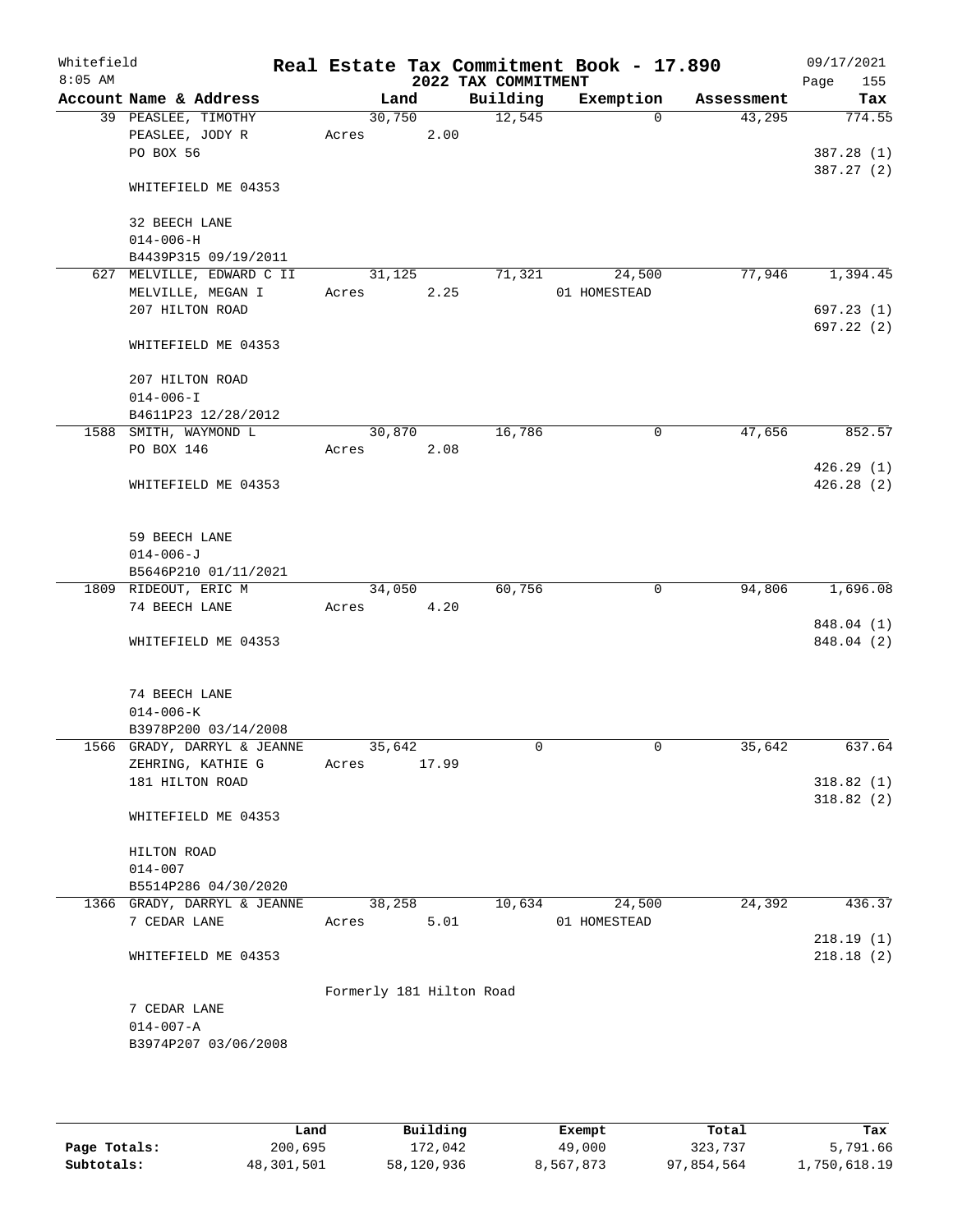| Whitefield<br>$8:05$ AM |                                       |          | 2022 TAX COMMITMENT | Real Estate Tax Commitment Book - 17.890 |            | 09/17/2021<br>156<br>Page |
|-------------------------|---------------------------------------|----------|---------------------|------------------------------------------|------------|---------------------------|
|                         | Account Name & Address                | Land     | Building            | Exemption                                | Assessment | Tax                       |
|                         | 1929 ZEHRING, KATHIE<br>20 CEDAR LANE | $\Omega$ | 12,609              | 12,609<br>01 HOMESTEAD                   | $\Omega$   | 0.00                      |
|                         | WHITEFIELD ME 04353                   |          |                     |                                          |            |                           |
|                         | 20 CEDAR LANE<br>$014 - 007 - A - ON$ |          |                     |                                          |            |                           |
|                         | 1265 HUTTER, FRANCIS W                | 51,605   | 16,984              | 24,500                                   | 44,089     | 788.75                    |
|                         | PO BOX 46                             | Acres    | 26.70               | 01 HOMESTEAD                             |            | 394.38 (1)                |
|                         | WHITEFIELD ME 04353                   |          |                     |                                          |            | 394.37 (2)                |
|                         | 147 HILTON ROAD<br>$014 - 008$        |          |                     |                                          |            |                           |
|                         | B1806P145 08/24/1992                  |          |                     |                                          |            |                           |
|                         | 419 PLIMPTON, TYLER S                 | 40,290   | 89,319              | 24,500                                   | 105,109    | 1,880.40                  |
|                         | ANDERSON, KRISTEN L                   | Acres    | 11.30               | 01 HOMESTEAD                             |            |                           |
|                         | 135 HILTON ROAD                       |          |                     |                                          |            | 940.20(1)                 |
|                         | WHITEFIELD ME 04353                   |          |                     |                                          |            | 940.20(2)                 |
|                         |                                       |          |                     |                                          |            |                           |
|                         | 135 HILTON ROAD<br>$014 - 008 - A$    |          |                     |                                          |            |                           |
|                         | B5183P248 09/18/2017                  |          |                     |                                          |            |                           |
|                         | 869 STANTON, AMY ELIZABETH            | 40,266   | $\mathbf 0$         | $\mathbf 0$                              | 40,266     | 720.36                    |
|                         | 90 HOCKOMOCK ROAD                     | Acres    | 24.64               |                                          |            |                           |
|                         |                                       |          |                     |                                          |            | 360.18(1)                 |
|                         | WOOLWICH ME 04579                     |          |                     |                                          |            | 360.18(2)                 |
|                         | HILTON ROAD                           |          |                     |                                          |            |                           |
|                         | $014 - 009$                           |          |                     |                                          |            |                           |
|                         | B2954P141 11/27/2002                  |          |                     |                                          |            |                           |
|                         | 1000 PRAY, KAREN H                    | 31,950   | 5,078               | 24,500                                   | 12,528     | 224.13                    |
|                         | PO BOX 183                            | Acres    | 2.80                | 01 HOMESTEAD                             |            | 112.07(1)                 |
|                         | WHITEFIELD ME 04353                   |          |                     |                                          |            | 112.06(2)                 |
|                         | 105 HILTON ROAD                       |          |                     |                                          |            |                           |
|                         | $014 - 009 - A$                       |          |                     |                                          |            |                           |
|                         | B2256P268 07/21/1997                  |          |                     |                                          |            |                           |
|                         | 1678 LEE, NATHAN T                    | 30,750   | 58,341              | $\mathbf 0$                              | 89,091     | 1,593.84                  |
|                         | PERFETTO, LUCINDA M                   | Acres    | 2.00                |                                          |            |                           |
|                         | 121 HILTON ROAD                       |          |                     |                                          |            | 796.92 (1)<br>796.92 (2)  |
|                         | WHITEFIELD ME 04353                   |          |                     |                                          |            |                           |
|                         | 121 HILTON ROAD                       |          |                     |                                          |            |                           |
|                         | $014 - 009 - B$                       |          |                     |                                          |            |                           |
|                         | B4738P1 12/02/2013                    |          |                     |                                          |            |                           |
|                         |                                       |          |                     |                                          |            |                           |

|              | Land       | Building   | Exempt    | Total      | Tax          |
|--------------|------------|------------|-----------|------------|--------------|
| Page Totals: | 194,861    | 182,331    | 86,109    | 291,083    | 5,207.48     |
| Subtotals:   | 48,496,362 | 58,303,267 | 8,653,982 | 98,145,647 | 1,755,825.67 |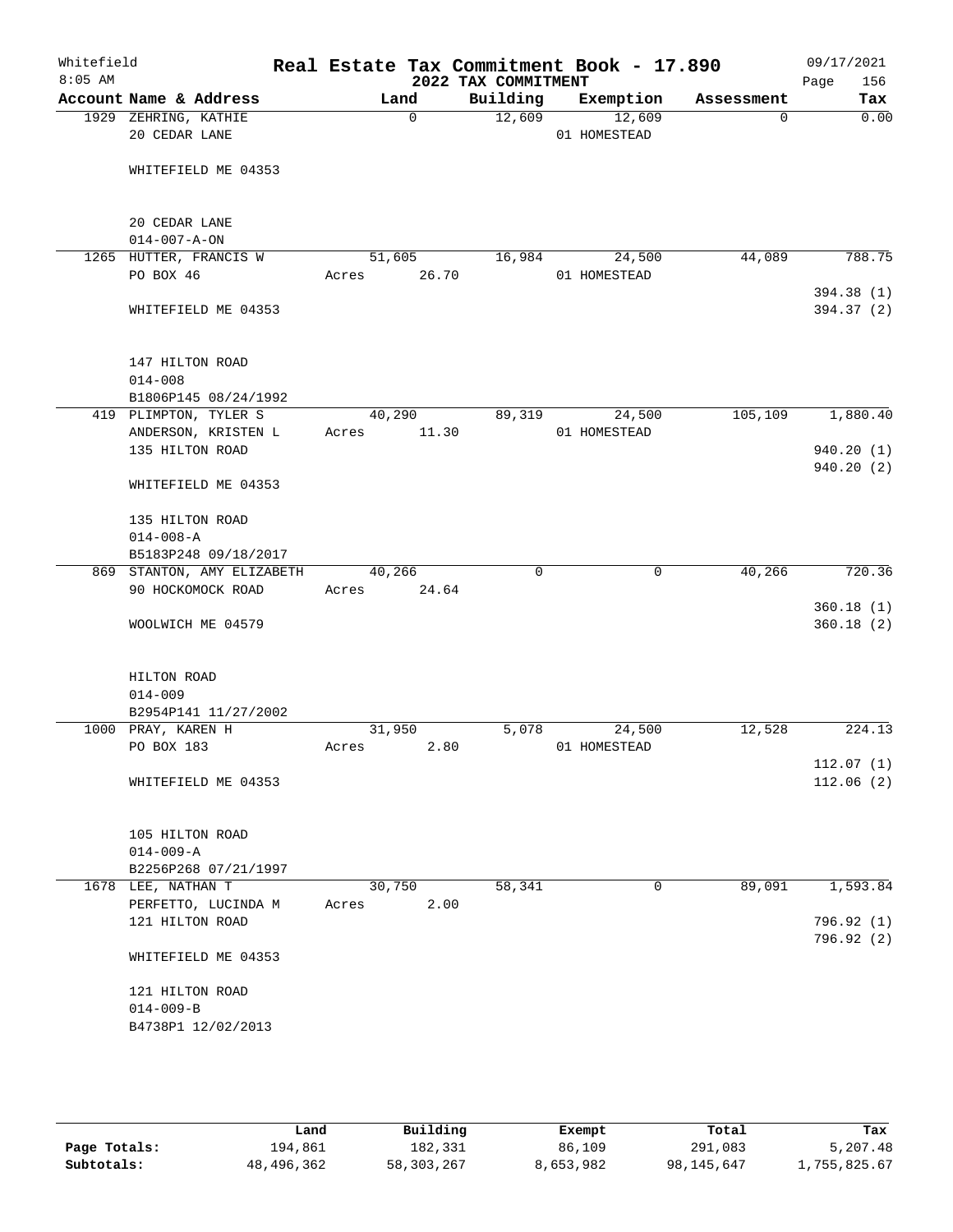| Whitefield<br>$8:05$ AM |                                                              |      |       |        |          | 2022 TAX COMMITMENT | Real Estate Tax Commitment Book - 17.890 |            | 09/17/2021<br>157<br>Page    |
|-------------------------|--------------------------------------------------------------|------|-------|--------|----------|---------------------|------------------------------------------|------------|------------------------------|
|                         | Account Name & Address                                       |      |       | Land   |          | Building            | Exemption                                | Assessment | Tax                          |
|                         | 995 HEATH, HAROLD R JR<br>HEATH, CYNTHIA MARIE<br>PO BOX 132 |      | Acres | 30,000 | 1.14     | 63,674              | 24,500<br>01 HOMESTEAD                   | 69,174     | 1,237.52<br>618.76(1)        |
|                         | WHITEFIELD ME 04353                                          |      |       |        |          |                     |                                          |            | 618.76(2)                    |
|                         | 111 HILTON ROAD<br>$014 - 010$                               |      |       |        |          |                     |                                          |            |                              |
|                         | B2124P40 02/14/1996                                          |      |       |        |          |                     |                                          |            |                              |
|                         | 1408 WILBUR, WAYNE M                                         |      |       | 39,970 |          | 2,151               | $\mathbf 0$                              | 42,121     | 753.54                       |
|                         | 342 LAKEDALE ROAD                                            |      | Acres |        | 10.90    |                     |                                          |            | 376.77(1)                    |
|                         | BERLIN NJ 08009-9503                                         |      |       |        |          |                     |                                          |            | 376.77(2)                    |
|                         | 96 EAST RIVER ROAD<br>$014 - 011$                            |      |       |        |          |                     |                                          |            |                              |
|                         | B4896P190 06/16/2015                                         |      |       |        |          |                     |                                          |            |                              |
|                         | 1110 WOODBURY, KATHLEEN<br>JOYCE                             |      |       | 66,850 |          | 68,285              | 30,380                                   | 104,755    | 1,874.07                     |
|                         | 100 EAST RIVER ROAD                                          |      | Acres |        | 21.00    |                     | 01 HOMESTEAD<br>05 VET EXEMPTION         |            | 937.04 (1)                   |
|                         | WHITEFIELD ME 04353                                          |      |       |        |          |                     |                                          |            | 937.03(2)                    |
|                         | 100 EAST RIVER ROAD                                          |      |       |        |          |                     |                                          |            |                              |
|                         | $014 - 012$<br>B3238P135 02/19/2004                          |      |       |        |          |                     |                                          |            |                              |
|                         | 375 MORANG, DONALD W                                         |      |       | 36,754 |          | 90,196              | 30,380                                   | 96,570     | 1,727.64                     |
|                         | PO BOX 254                                                   |      | Acres |        | 6.88     |                     | 01 HOMESTEAD                             |            |                              |
|                         | WHITEFIELD ME 04353                                          |      |       |        |          |                     | 05 VET EXEMPTION                         |            | 863.82 (1)<br>863.82 (2)     |
|                         | 106 EAST RIVER ROAD                                          |      |       |        |          |                     |                                          |            |                              |
|                         | $014 - 013$                                                  |      |       |        |          |                     |                                          |            |                              |
|                         | B4117P102 03/23/2009                                         |      |       |        |          |                     |                                          |            |                              |
|                         | 228 HAINKE, HAROLD J<br>TASH, SHERRY                         |      | Acres | 33,250 |          | 0                   | $\mathsf{O}$                             | 33,250     | 594.84                       |
|                         | PO BOX 208                                                   |      |       |        | 15.00    |                     |                                          |            | 297.42 (1)                   |
|                         | WHITEFIELD ME 04353                                          |      |       |        |          |                     |                                          |            | 297.42 (2)                   |
|                         | EAST RIVER ROAD                                              |      |       |        |          |                     |                                          |            |                              |
|                         | $014 - 014$<br>B5070P237 11/01/2016                          |      |       |        |          |                     |                                          |            |                              |
|                         | 648 FLOGE, MATTHEW C &<br>SHERI A                            |      |       | 64,140 |          | 85,005              | 24,500                                   | 124,645    | 2, 229.90                    |
|                         | 54 JEFFERSON ROAD                                            |      | Acres |        | 30.60    |                     | 01 HOMESTEAD                             |            |                              |
|                         | WHITEFIELD ME 04353                                          |      |       |        |          |                     |                                          |            | 1, 114.95(1)<br>1, 114.95(2) |
|                         | 54 JEFFERSON ROAD                                            |      |       |        |          |                     |                                          |            |                              |
|                         | $014 - 015$<br>B2826P221 03/20/2002                          |      |       |        |          |                     |                                          |            |                              |
|                         |                                                              |      |       |        |          |                     |                                          |            |                              |
|                         |                                                              | Land |       |        | Building |                     | Exempt                                   | Total      | Tax                          |

|              | ∟and       | Building   | Exempt    | Total      | тах          |
|--------------|------------|------------|-----------|------------|--------------|
| Page Totals: | 270,964    | 309,311    | 109,760   | 470,515    | 8,417.51     |
| Subtotals:   | 48,767,326 | 58,612,578 | 8,763,742 | 98,616,162 | 1,764,243.18 |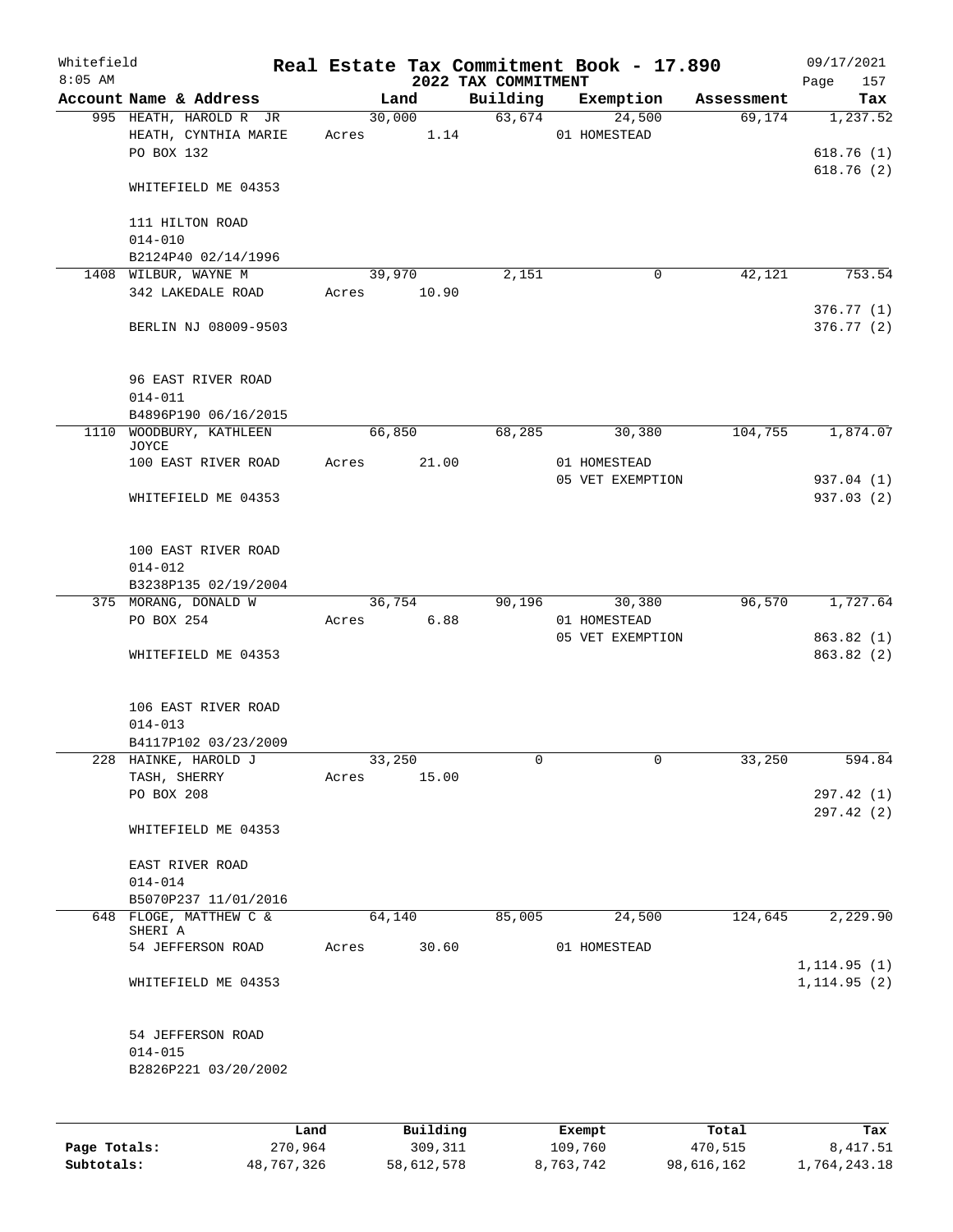| Whitefield<br>$8:05$ AM |                                             |                 |          | 2022 TAX COMMITMENT | Real Estate Tax Commitment Book - 17.890 |            | 09/17/2021<br>Page<br>158     |
|-------------------------|---------------------------------------------|-----------------|----------|---------------------|------------------------------------------|------------|-------------------------------|
|                         | Account Name & Address                      |                 | Land     | Building            | Exemption                                | Assessment | Tax                           |
|                         | 100 MINOTY, PENNY L                         |                 | 30,000   | 44,171              | 24,500                                   | 49,671     | 888.61                        |
|                         | AKA- LORI BARTLETT<br>74 JEFFERSON ROAD     | Acres           | 1.50     |                     | 01 HOMESTEAD                             |            | 444.31 (1)                    |
|                         | WHITEFIELD ME 04353                         |                 |          |                     |                                          |            | 444.30 (2)                    |
|                         | 74 JEFFERSON ROAD<br>$014 - 016$            |                 |          |                     |                                          |            |                               |
|                         | B3268P298 04/13/2004                        |                 |          |                     |                                          |            |                               |
|                         | 640 WINCHENBACH, TIFFANY M<br>& MICHAEL     | 33,090          |          | $\Omega$            | 0                                        | 33,090     | 591.98                        |
|                         | 88 JEFFERESON ROAD                          | Acres           | 14.80    |                     |                                          |            | 295.99(1)                     |
|                         | WHITEFIELD ME 04353                         |                 |          |                     |                                          |            | 295.99(2)                     |
|                         | JEFFERSON ROAD<br>$014 - 017$               |                 |          |                     |                                          |            |                               |
|                         | B4412P1 06/24/2011                          |                 |          |                     |                                          |            |                               |
|                         | 1821 WINCHENBACH, TIFFANY M<br>& MICHAEL    | 45,570          |          | 121,352             | 24,500                                   | 142,422    | 2,547.93                      |
|                         | 88 JEFFERSON ROAD                           | Acres           | 5.40     |                     | 01 HOMESTEAD                             |            |                               |
|                         | WHITEFIELD ME 04353                         |                 |          |                     |                                          |            | 1, 273.97(1)<br>1, 273.96 (2) |
|                         | <b>88 JEFFERSON ROAD</b><br>$014 - 017 - A$ |                 |          |                     |                                          |            |                               |
|                         | B4412P1 06/24/2011                          |                 |          |                     |                                          |            |                               |
|                         | 361 LINSCOTT HOLDINGS LLC                   | 16,950          |          | $\mathbf 0$         | 0                                        | 16,950     | 303.24                        |
|                         | 92 FARM POND LANE                           | Acres 46.00     |          |                     |                                          |            | 151.62(1)                     |
|                         | JEFFERSON ME 04348                          |                 |          |                     |                                          |            | 151.62(2)                     |
|                         |                                             | $TG - MW - 46$  |          |                     |                                          |            |                               |
|                         | 172 JEFFERSON ROAD                          |                 |          |                     |                                          |            |                               |
|                         | $014 - 018$                                 |                 |          |                     |                                          |            |                               |
|                         | B3932P11 11/05/2007                         |                 |          | 0                   | 0                                        | 86,885     |                               |
|                         | 968 SADLER, BARBARA<br>137 WILLOWCREST      | 86,885<br>Acres | 90.27    |                     |                                          |            | 1,554.37                      |
|                         | WAXAHACHIE TX 75165                         |                 |          |                     |                                          |            | 777.19(1)<br>777.18(2)        |
|                         |                                             |                 |          |                     |                                          |            |                               |
|                         | JEFFERSON ROAD<br>$014 - 019$               |                 |          |                     |                                          |            |                               |
|                         | B3174P317 10/21/2003                        |                 |          |                     |                                          |            |                               |
|                         | 1796 LASKEY, STEPHEN E<br>LASKEY, TINA J    | 43,730<br>Acres | 15.60    | 123,341             | 24,500<br>01 HOMESTEAD                   | 142,571    | 2,550.60                      |
|                         | 212 JEFFERSON ROAD                          |                 |          |                     |                                          |            | 1, 275.30(1)<br>1, 275.30(2)  |
|                         | WHITEFIELD ME 04353                         |                 |          |                     |                                          |            |                               |
|                         | 212 JEFFERSON ROAD                          |                 |          |                     |                                          |            |                               |
|                         | $014 - 019 - A$<br>B4382P131 03/11/2011     |                 |          |                     |                                          |            |                               |
|                         |                                             |                 |          |                     |                                          |            |                               |
|                         | Land                                        |                 | Building |                     | Exempt                                   | Total      | Tax                           |
| Page Totals:            | 256,225                                     |                 | 288,864  |                     | 73,500                                   | 471,589    | 8,436.73                      |

**Subtotals:** 49,023,551 58,901,442 8,837,242 99,087,751 1,772,679.91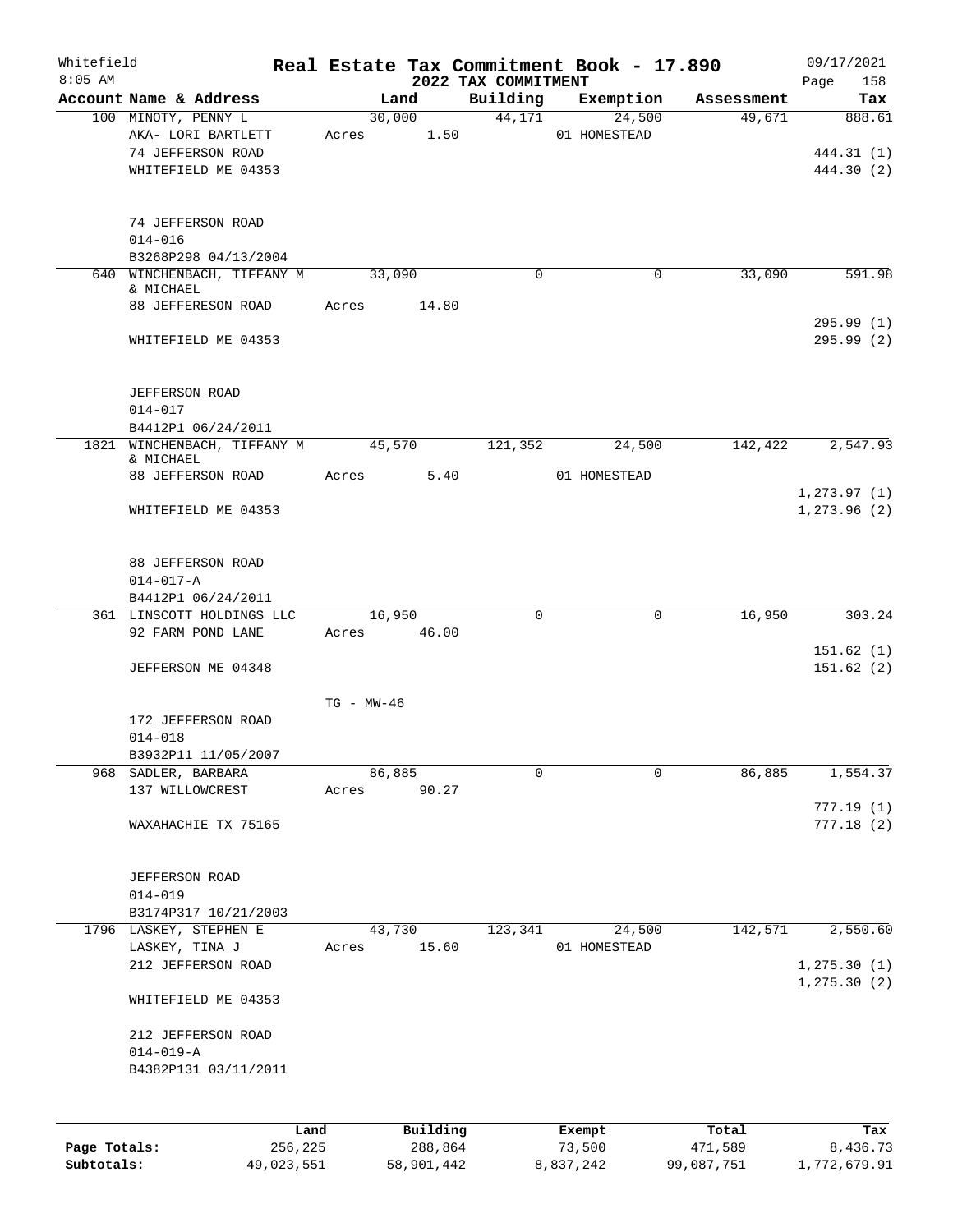| Whitefield<br>$8:05$ AM |                                              |                                 |       | 2022 TAX COMMITMENT | Real Estate Tax Commitment Book - 17.890 |            | 09/17/2021<br>Page<br>159    |
|-------------------------|----------------------------------------------|---------------------------------|-------|---------------------|------------------------------------------|------------|------------------------------|
|                         | Account Name & Address                       |                                 | Land  | Building            | Exemption                                | Assessment | Tax                          |
|                         | 1975 SMOLIN, MARCIA M<br>TRUSTEE             | 31,875                          |       | $\Omega$            | $\Omega$                                 | 31,875     | 570.24                       |
|                         | SMOLIN, MARCIA M LIVING Acres<br>TRUST       |                                 | 2.75  |                     |                                          |            |                              |
|                         | 455 FLANDERS CORNER<br>ROAD                  |                                 |       |                     |                                          |            | 285.12(1)                    |
|                         | WALDOBORO ME 04572                           |                                 |       |                     |                                          |            | 285.12(2)                    |
|                         |                                              |                                 |       |                     |                                          |            |                              |
|                         | HORNPOUT LANE                                |                                 |       |                     |                                          |            |                              |
|                         | $014 - 019 - B$                              |                                 |       |                     |                                          |            |                              |
|                         | B5591P311 09/28/2020<br>1400 NADEAU, RINO    |                                 | 0     | 1,820               | 1,820                                    | 0          | 0.00                         |
|                         | 198 JEFFERSON ROAD                           |                                 |       |                     | 01 HOMESTEAD                             |            |                              |
|                         |                                              |                                 |       |                     |                                          |            |                              |
|                         | WHITEFIELD ME 04353                          |                                 |       |                     |                                          |            |                              |
|                         | 198 JEFFERSON ROAD                           |                                 |       |                     |                                          |            |                              |
|                         | $014 - 019 - ON$                             |                                 |       |                     |                                          |            |                              |
|                         | 677 ROSSO, EDWIN A                           | 79,525                          |       | 292,222             | 24,500                                   | 347,247    | 6,212.25                     |
|                         | 224 JEFFERSON ROAD                           | Acres                           | 25.00 |                     | 01 HOMESTEAD                             |            |                              |
|                         | WHITEFIELD ME 04353                          |                                 |       |                     |                                          |            | 3, 106.13(1)<br>3, 106.12(2) |
|                         |                                              |                                 |       |                     |                                          |            |                              |
|                         | 224 JEFFERSON ROAD<br>$014 - 020$            |                                 |       |                     |                                          |            |                              |
|                         | B2320P121 03/20/1998                         |                                 |       |                     |                                          |            |                              |
|                         | 1116 HOFFMAN, JONATHAN &<br>JULIANA TRUSTEES | 20,834                          |       | 0                   | 0                                        | 20,834     | 372.72                       |
|                         | TRIBBY-PERCY<br>IRREVOCABLE TRUST            | Acres                           | 44.00 |                     |                                          |            |                              |
|                         | 101 OLD MADDEN ROAD                          |                                 |       |                     |                                          |            | 186.36(1)                    |
|                         |                                              |                                 |       |                     |                                          |            | 186.36(2)                    |
|                         | JEFFERSON ME 04348                           |                                 |       |                     |                                          |            |                              |
|                         |                                              | $TG - SW-21$ , $MW-12 & HW-4$   |       |                     |                                          |            |                              |
|                         | <b>JEFFERSON ROAD</b>                        |                                 |       |                     |                                          |            |                              |
|                         | $014 - 021$                                  |                                 |       |                     |                                          |            |                              |
|                         | B5363P307 03/18/2019                         |                                 |       | 0                   | 0                                        |            | 609.24                       |
|                         | 782 FERGUSSON, SARA J &<br>GEORGE            | 34,055                          |       |                     |                                          | 34,055     |                              |
|                         | FERGUSSON, ELIZABETH &<br>COLIN              | Acres                           | 82.00 |                     |                                          |            |                              |
|                         | 341 JEFFERSON ROAD                           |                                 |       |                     |                                          |            | 304.62(1)<br>304.62(2)       |
|                         | WHITEFIELD ME 04353                          |                                 |       |                     |                                          |            |                              |
|                         |                                              | $TG - SW-50$ , $MW-21$ & $HW-2$ |       |                     |                                          |            |                              |
|                         | <b>JEFFERSON ROAD</b>                        |                                 |       |                     |                                          |            |                              |
|                         | $014 - 022$                                  |                                 |       |                     |                                          |            |                              |
|                         | B1462P23 03/30/1988                          |                                 |       |                     |                                          |            |                              |

|              | Land       | Building   | Exempt    | Total      | Tax          |
|--------------|------------|------------|-----------|------------|--------------|
| Page Totals: | 166,289    | 294,042    | 26,320    | 434,011    | 7,764.45     |
| Subtotals:   | 49,189,840 | 59,195,484 | 8,863,562 | 99,521,762 | 1,780,444.36 |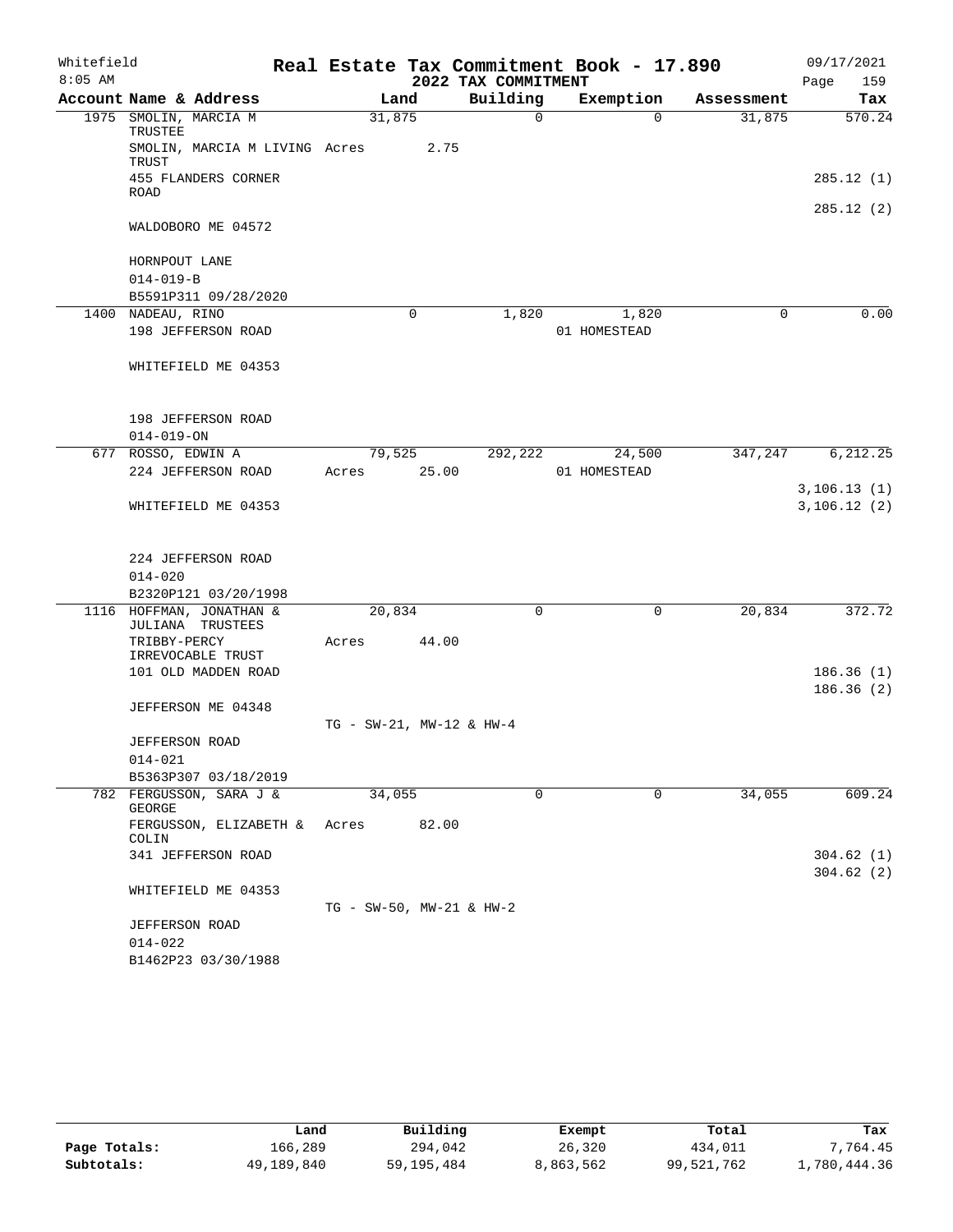| Whitefield<br>$8:05$ AM |                                                             |                       |        | 2022 TAX COMMITMENT | Real Estate Tax Commitment Book - 17.890 |            | 09/17/2021<br>160<br>Page  |
|-------------------------|-------------------------------------------------------------|-----------------------|--------|---------------------|------------------------------------------|------------|----------------------------|
|                         | Account Name & Address                                      | Land                  |        | Building            | Exemption                                | Assessment | Tax                        |
|                         | 1574 FERGUSSON, SARA J<br>341 JEFFERSON ROAD                | 31,650<br>Acres       | 2.60   | 151,615             | 24,500<br>01 HOMESTEAD                   | 158,765    | 2,840.31                   |
|                         | WHITEFIELD ME 04353                                         |                       |        |                     |                                          |            | 1,420.16(1)<br>1,420.15(2) |
|                         | 341 JEFFERSON ROAD<br>$014 - 022 - A$                       |                       |        |                     |                                          |            |                            |
|                         | B4906P293 07/13/2015                                        |                       |        |                     |                                          |            |                            |
|                         | 654 JORDAN, DOUGLAS J &<br>JULIA A                          | 73,255                |        | 100,787             | 24,500                                   | 149,542    | 2,675.31                   |
|                         | PO BOX 223                                                  | Acres                 | 63.01  |                     | 01 HOMESTEAD                             |            | 1,337.66(1)                |
|                         | WHITEFIELD ME 04353                                         |                       |        |                     |                                          |            | 1,337.65(2)                |
|                         | 243 JEFFERSON ROAD<br>$014 - 023$<br>B2512P103 10/28/1999   |                       |        |                     |                                          |            |                            |
|                         | 1556 ROSSO, EDWIN                                           | 114,560               |        | $\mathbf 0$         | $\mathbf 0$                              | 114,560    | 2,049.48                   |
|                         | 224 JEFFERSON ROAD                                          | Acres                 | 174.00 |                     |                                          |            |                            |
|                         | WHITEFIELD ME 04353                                         |                       |        |                     |                                          |            | 1,024.74(1)<br>1,024.74(2) |
|                         |                                                             | $TG$ - $HW-16$        |        |                     |                                          |            |                            |
|                         | 156 HILTON ROAD<br>$014 - 024$                              |                       |        |                     |                                          |            |                            |
|                         | B2320P121 03/20/1998                                        |                       |        |                     |                                          |            |                            |
|                         | 1160 LINSCOTT HOLDINGS LLC<br>92 FARM POND LANE             | 15,638<br>Acres       | 42.00  | 0                   | $\mathbf 0$                              | 15,638     | 279.76<br>139.88(1)        |
|                         | JEFFERSON ME 04348                                          |                       |        |                     |                                          |            | 139.88(2)                  |
|                         | <b>JEFFERSON ROAD</b><br>$014 - 025$<br>B3932P11 11/05/2007 | $TG - SW-32$ & $MW-8$ |        |                     |                                          |            |                            |
|                         | 303 GILMAN, TERRI A                                         | 53,000                |        | 23,740              | 24,500                                   | 52,240     | 934.57                     |
|                         | GILMAN, SARAH M                                             | Acres                 | 5.00   |                     | 01 HOMESTEAD                             |            |                            |
|                         | 97 JEFFERSON ROAD                                           |                       |        |                     |                                          |            | 467.29(1)                  |
|                         | WHITEFIELD ME 04353                                         |                       |        |                     |                                          |            | 467.28(2)                  |
|                         | 97 JEFFERSON ROAD<br>$014 - 025 - A$                        |                       |        |                     |                                          |            |                            |
|                         | B4994P270 04/13/2016                                        |                       |        |                     |                                          |            |                            |
|                         | 1448 LI, ZI WEN<br>7108 8TH AVENUE                          | 30,000<br>Acres       | 0.69   | 132,105             | $\mathbf 0$                              | 162, 105   | 2,900.06<br>1,450.03(1)    |
|                         | BROOKLYN NY 11228                                           |                       |        |                     |                                          |            | 1,450.03(2)                |
|                         | 91 JEFFERSON ROAD<br>$014 - 026$<br>B5263P123 05/30/2018    |                       |        |                     |                                          |            |                            |
|                         |                                                             |                       |        |                     |                                          |            |                            |

|              | Land       | Building   | Exempt    | Total       | Tax          |
|--------------|------------|------------|-----------|-------------|--------------|
| Page Totals: | 318,103    | 408,247    | 73,500    | 652,850     | 11,679.49    |
| Subtotals:   | 49,507,943 | 59,603,731 | 8,937,062 | 100,174,612 | 1,792,123.85 |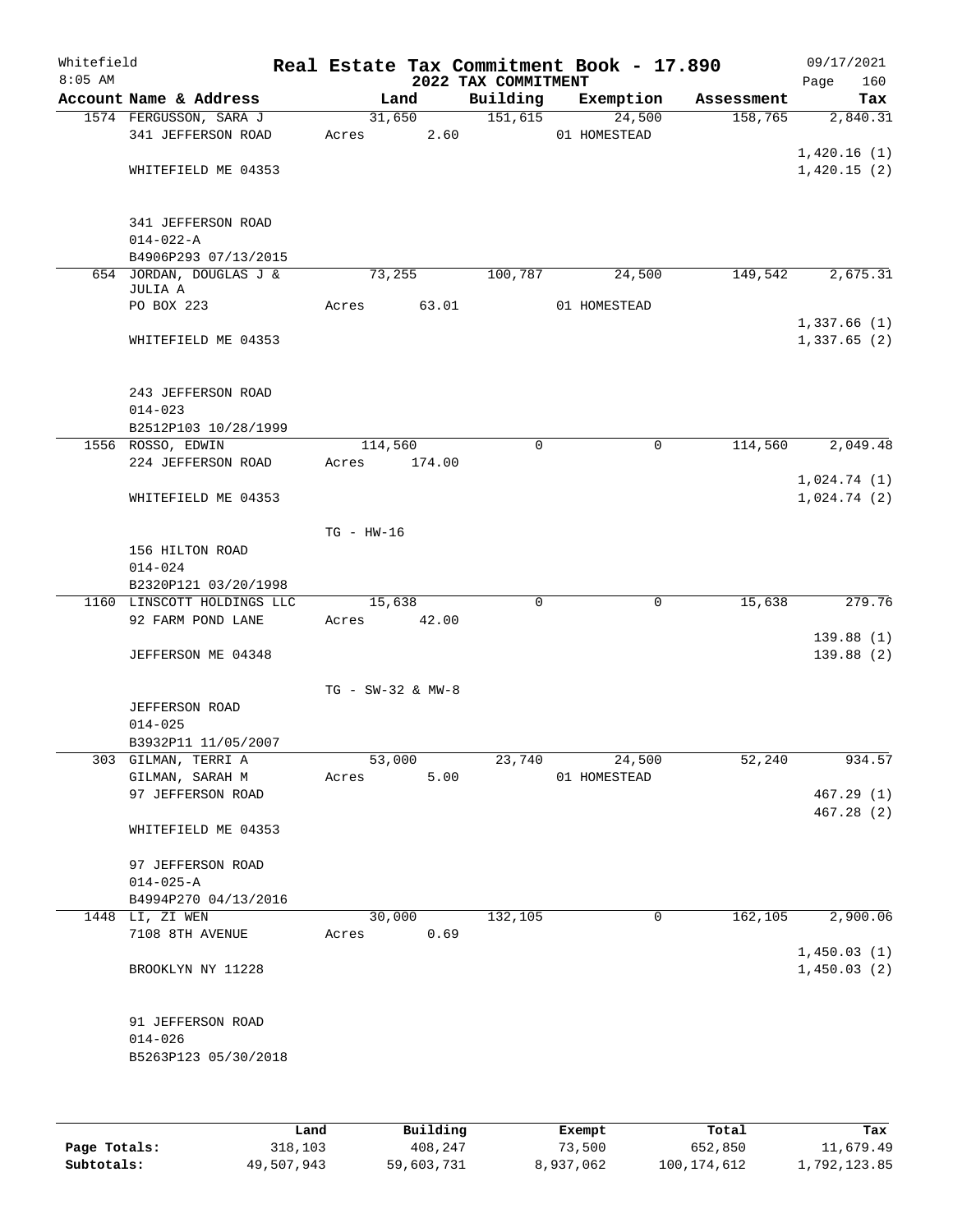| Whitefield<br>$8:05$ AM |                                                                                |                  |                | 2022 TAX COMMITMENT | Real Estate Tax Commitment Book - 17.890 |            | 09/17/2021<br>Page<br>161                |
|-------------------------|--------------------------------------------------------------------------------|------------------|----------------|---------------------|------------------------------------------|------------|------------------------------------------|
|                         | Account Name & Address                                                         |                  | Land           | Building            | Exemption                                | Assessment | Tax                                      |
|                         | 326 LEMAR REALTY LLC<br>C/O WANDA LEMAR<br>285 MIDDLE ROAD<br>DRESDEN ME 04342 | 26, 210<br>Acres | 6.20           | $\Omega$            | $\Omega$                                 | 26,210     | 468.90<br>234.45(1)<br>234.45(2)         |
|                         | <b>JEFFERSON ROAD</b><br>$014 - 027$<br>B5291P66 08/30/2018                    |                  |                |                     |                                          |            |                                          |
|                         | 85 HOWE, EDWARD E<br>MACDOUGALL, JESSIE MAE<br>122 HILTON ROAD                 | 52,450<br>Acres  | 28.00          | 106, 251            | 24,500<br>01 HOMESTEAD                   | 134,201    | 2,400.86<br>1, 200.43(1)<br>1, 200.43(2) |
|                         | WHITEFIELD ME 04353<br>122 HILTON ROAD<br>$014 - 028$<br>B3707P165 07/19/2006  |                  |                |                     |                                          |            |                                          |
|                         | 514 THERIAULT, JOHN &<br><b>ESTHER</b><br>PO BOX 79                            | 40,570<br>Acres  | 11.65          | 110,294             | 24,500<br>01 HOMESTEAD                   | 126,364    | 2,260.65                                 |
|                         | WHITEFIELD ME 04353                                                            |                  |                |                     |                                          |            | 1, 130.33(1)<br>1, 130.32(2)             |
|                         | 192 HILTON ROAD<br>$014 - 030$                                                 |                  |                |                     |                                          |            |                                          |
|                         | 1277 THERIAULT, MARK A<br>PO BOX 20                                            | Acres            | 37,930<br>8.35 | 83,911              | 24,500<br>01 HOMESTEAD                   | 97,341     | 1,741.43<br>870.72 (1)                   |
|                         | WHITEFIELD ME 04353                                                            |                  |                |                     |                                          |            | 870.71 (2)                               |
|                         | 176 HILTON ROAD<br>$014 - 030 - A$<br>B3977P7 03/12/2008                       |                  |                |                     |                                          |            |                                          |
|                         | 64 PEASLEE, EDWARD E<br>PEASLEE, JOYCE A<br>PO BOX 116                         | 37,890<br>Acres  | 8.30           | 34,282              | 24,500<br>01 HOMESTEAD                   | 47,672     | 852.85<br>426.43(1)<br>426.42(2)         |
|                         | WHITEFIELD ME 04353                                                            |                  |                |                     |                                          |            |                                          |
|                         | 216 HILTON ROAD<br>$014 - 031 - A$<br>B1528P25 01/25/1989                      |                  |                |                     |                                          |            |                                          |
|                         | 264 PEASLEE, LISA M<br>224 HILTON ROAD                                         | 30,300<br>Acres  | 1.70           | 15,839              | 0                                        | 46,139     | 825.43<br>412.72 (1)                     |
|                         | WHITEFIELD ME 04353                                                            |                  |                |                     |                                          |            | 412.71 (2)                               |
|                         | 224 HILTON ROAD<br>$014 - 031 - B$<br>B5419P103 08/01/2019                     |                  |                |                     |                                          |            |                                          |

|              | Land       | Building   | Exempt    | Total       | Tax          |
|--------------|------------|------------|-----------|-------------|--------------|
| Page Totals: | 225,350    | 350,577    | 98,000    | 477.927     | 8,550.12     |
| Subtotals:   | 49,733,293 | 59,954,308 | 9,035,062 | 100,652,539 | 1,800,673.97 |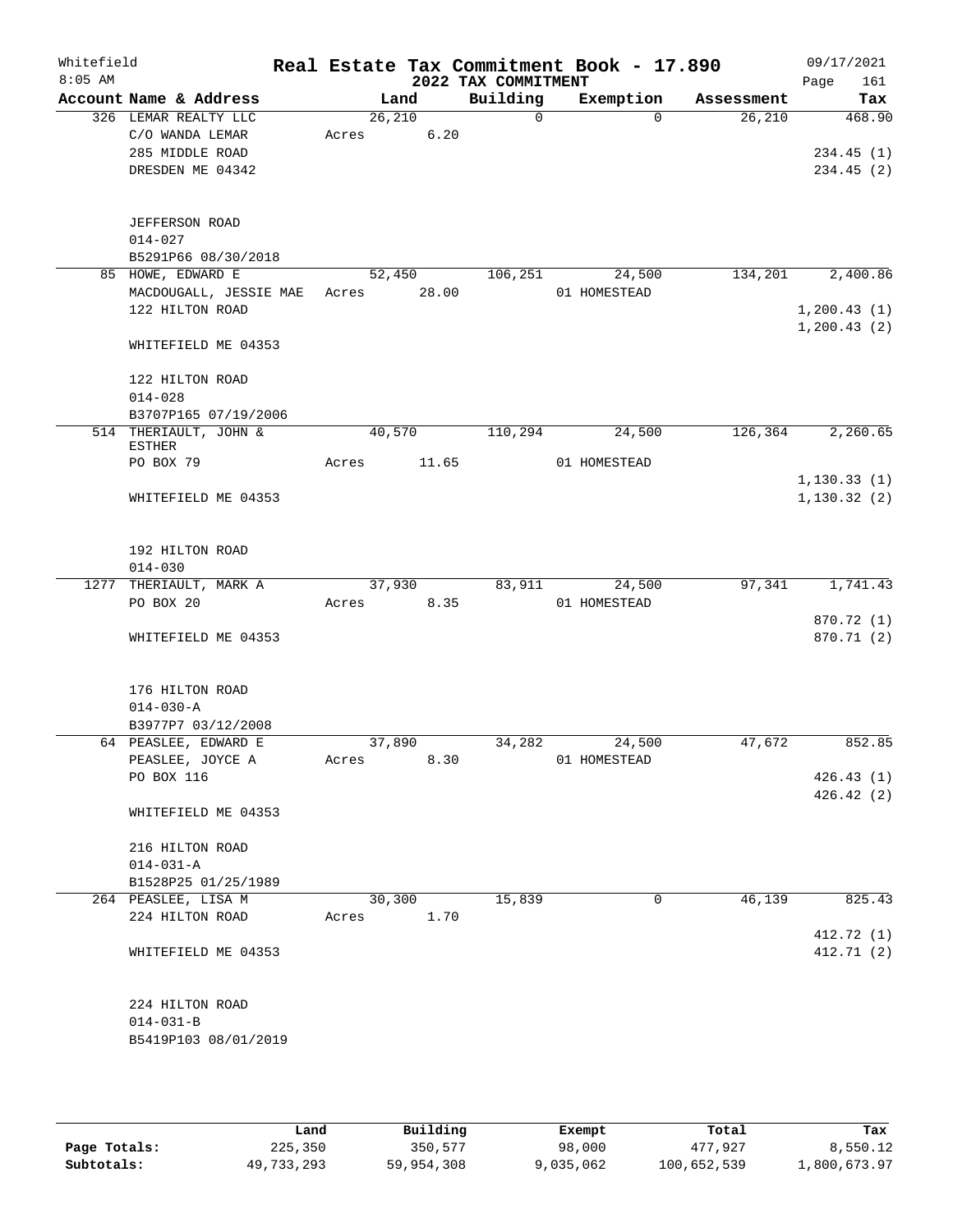| Whitefield<br>$8:05$ AM |                                                |       |          |                                 | Real Estate Tax Commitment Book - 17.890 |            | 09/17/2021                 |
|-------------------------|------------------------------------------------|-------|----------|---------------------------------|------------------------------------------|------------|----------------------------|
|                         | Account Name & Address                         |       | Land     | 2022 TAX COMMITMENT<br>Building | Exemption                                | Assessment | Page<br>162<br>Tax         |
|                         | 501 ROBERTS, JOSHUA A                          |       | 48,472   | 167, 146                        | $\Omega$                                 | 215,618    | 3,857.41                   |
|                         | 268 HILTON ROAD                                | Acres | 16.59    |                                 |                                          |            |                            |
|                         |                                                |       |          |                                 |                                          |            | 1,928.71(1)                |
|                         | WHITEFIELD ME 04353                            |       |          |                                 |                                          |            | 1,928.70(2)                |
|                         | 268 HILTON ROAD                                |       |          |                                 |                                          |            |                            |
|                         | $014 - 033$                                    |       |          |                                 |                                          |            |                            |
|                         | B5406P136 07/15/2020                           |       |          |                                 |                                          |            |                            |
|                         | 1920 KENOYER, RONALD &<br>PAMELA               |       | 40,157   | 96,612                          | 30,380                                   | 106,389    | 1,903.30                   |
|                         | 254 HILTON ROAD                                | Acres | 11.79    |                                 | 01 HOMESTEAD<br>05 VET EXEMPTION         |            | 951.65(1)                  |
|                         | WHITEFIELD ME 04353                            |       |          |                                 |                                          |            | 951.65(2)                  |
|                         | 254 HILTON ROAD<br>$014 - 033 - 1$             |       |          |                                 |                                          |            |                            |
|                         | 43 TRIPP, PATRICIA A                           |       | 41,650   | 97,732                          | 24,500                                   | 114,882    | 2,055.24                   |
|                         | 422 HUNTS MEADOW ROAD                          | Acres | 13.00    |                                 | 01 HOMESTEAD                             |            |                            |
|                         | WHITEFIELD ME 04353                            |       |          |                                 |                                          |            | 1,027.62(1)<br>1,027.62(2) |
|                         | 422 HUNTS MEADOW ROAD                          |       |          |                                 |                                          |            |                            |
|                         | $015 - 004$<br>B4341P129 11/15/2010            |       |          |                                 |                                          |            |                            |
|                         | 225 YOUNG, RICHARD K &<br>JENNIFER C           |       | 31,410   | $\mathbf 0$                     | 0                                        | 31,410     | 561.92                     |
|                         | 468 HUNTS MEADOW ROAD                          | Acres | 12.70    |                                 |                                          |            |                            |
|                         | WHITEFIELD ME 04353                            |       |          |                                 |                                          |            | 280.96(1)<br>280.96(2)     |
|                         | MEAHER LANE                                    |       |          |                                 |                                          |            |                            |
|                         | $015 - 004 - A$                                |       |          |                                 |                                          |            |                            |
|                         | B4272P134 04/27/2010<br>688 YOUNG, RICHARD K & |       | 36,234   | 0                               | 0                                        | 36,234     | 648.23                     |
|                         | JENNIFER C                                     |       |          |                                 |                                          |            |                            |
|                         | 468 HUNTS MEADOW ROAD                          | Acres | 18.73    |                                 |                                          |            | 324.12(1)                  |
|                         | WHITEFIELD ME 04353                            |       |          |                                 |                                          |            | 324.11(2)                  |
|                         | MEAHER LANE                                    |       |          |                                 |                                          |            |                            |
|                         | $015 - 005$<br>B2243P94 06/04/1997             |       |          |                                 |                                          |            |                            |
|                         | 1589 YOUNG, RICHARD &                          |       | 37,570   | 124,183                         | 24,500                                   | 137,253    | 2,455.46                   |
|                         | JENNIFER<br>468 HUNTS MEADOW ROAD              | Acres | 7.90     |                                 | 01 HOMESTEAD                             |            |                            |
|                         | WHITEFIELD ME 04353                            |       |          |                                 |                                          |            | 1,227.73(1)<br>1,227.73(2) |
|                         | 468 HUNTS MEADOW ROAD                          |       |          |                                 |                                          |            |                            |
|                         | $015 - 006$<br>B2243P94 06/07/1997             |       |          |                                 |                                          |            |                            |
|                         |                                                |       |          |                                 |                                          |            |                            |
|                         |                                                | Land  | Building |                                 | Exempt                                   | Total      | Tax                        |
| Page Totals:            | 235,493                                        |       | 485,673  |                                 | 79,380                                   | 641,786    | 11,481.56                  |

**Subtotals:** 49,968,786 60,439,981 9,114,442 101,294,325 1,812,155.53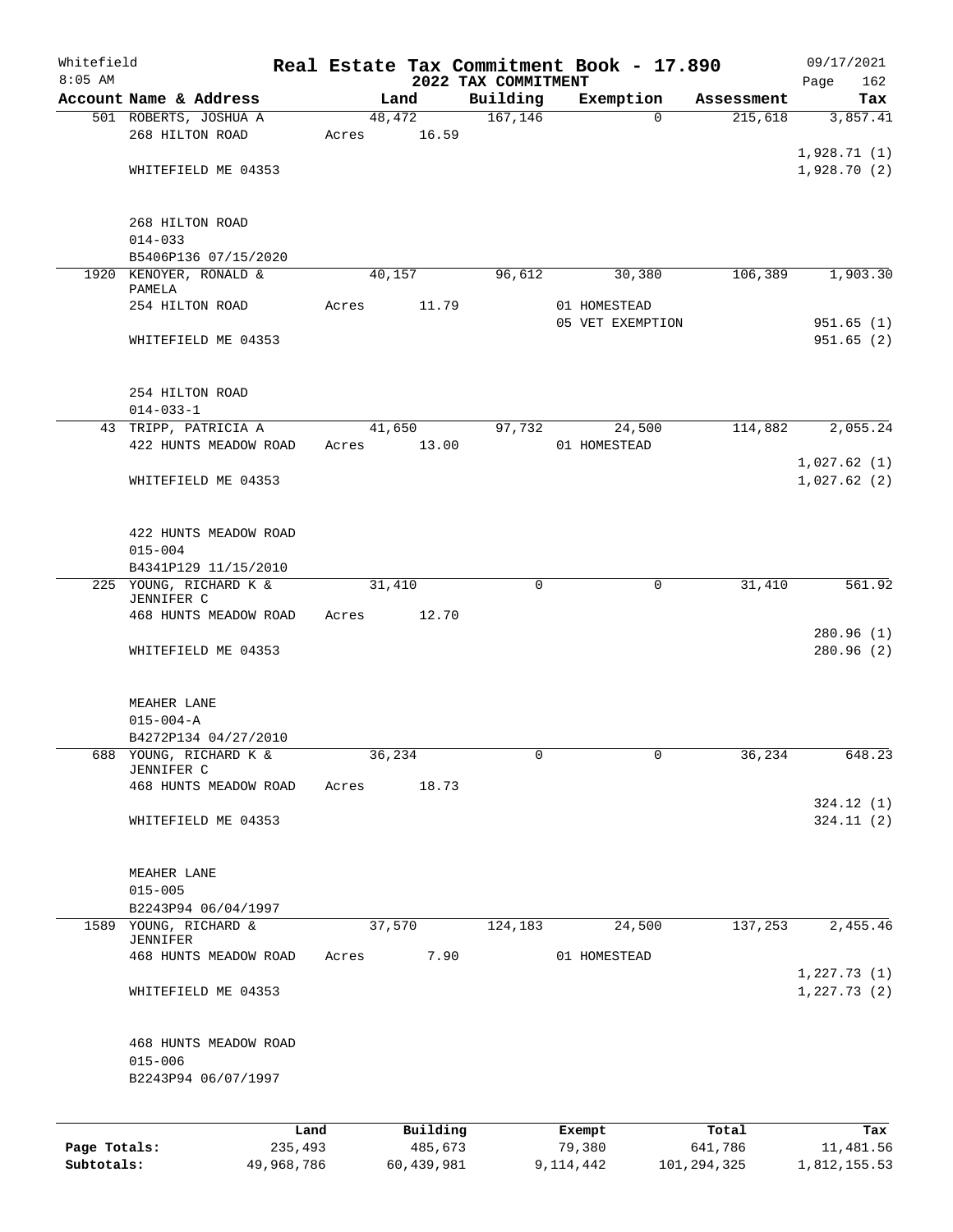| Whitefield<br>$8:05$ AM |                                      | Real Estate Tax Commitment Book - 17.890 | 2022 TAX COMMITMENT |              |            | 09/17/2021<br>Page<br>163 |
|-------------------------|--------------------------------------|------------------------------------------|---------------------|--------------|------------|---------------------------|
|                         | Account Name & Address               | Land                                     | Building            | Exemption    | Assessment | Tax                       |
|                         | 1509 WOODWORTH, PHILIP W &<br>JANICE | 33,180                                   | 84,156              | 24,500       | 92,836     | 1,660.84                  |
|                         | 492 HUNTS MEADOW ROAD                | 3.62<br>Acres                            |                     | 01 HOMESTEAD |            |                           |
|                         |                                      |                                          |                     |              |            | 830.42 (1)                |
|                         | WHITEFIELD ME 04353                  |                                          |                     |              |            | 830.42 (2)                |
|                         | 492 HUNTS MEADOW ROAD                |                                          |                     |              |            |                           |
|                         | $015 - 007$                          |                                          |                     |              |            |                           |
|                         | B1413P215 08/11/1987                 |                                          |                     |              |            |                           |
|                         | 639 EUGLEY, JILL                     | 32,160                                   | 100,971             | 24,500       | 108,631    | 1,943.41                  |
|                         | 18 MEAHER LANE                       | 2.94<br>Acres                            |                     | 01 HOMESTEAD |            |                           |
|                         |                                      |                                          |                     |              |            | 971.71 (1)                |
|                         | WHITEFIELD ME 04353                  |                                          |                     |              |            | 971.70 (2)                |
|                         | 18 MEAHER LANE                       |                                          |                     |              |            |                           |
|                         | $015 - 007 - A$                      |                                          |                     |              |            |                           |
|                         | B4341P177 11/15/2010                 |                                          |                     |              |            |                           |
|                         | 775 MOOERS, EUGENE L III             | 30, 300                                  | 80,069              | 24,500       | 85,869     | 1,536.20                  |
|                         | 498 HUNTS MEADOW ROAD                | 1.70<br>Acres                            |                     | 01 HOMESTEAD |            |                           |
|                         |                                      |                                          |                     |              |            | 768.10(1)                 |
|                         | WHITEFIELD ME 04353                  |                                          |                     |              |            | 768.10(2)                 |
|                         | 498 HUNTS MEADOW ROAD                |                                          |                     |              |            |                           |
|                         | $015 - 007 - C$                      |                                          |                     |              |            |                           |
|                         | 1241 LAFRANCE, ROXY L                | 13,100                                   | $\Omega$            | $\mathbf 0$  | 13,100     | 234.36                    |
|                         | LAFRANCE, LEE J                      | 12.00<br>Acres                           |                     |              |            |                           |
|                         | 16 WALDOBORO ROAD                    |                                          |                     |              |            | 117.18(1)                 |
|                         | JEFFERSON ME 04348                   |                                          |                     |              |            | 117.18(2)                 |
|                         | MEAHER LANE                          |                                          |                     |              |            |                           |
|                         | $015 - 008$                          |                                          |                     |              |            |                           |
|                         | B5623P213 11/24/2020                 |                                          |                     |              |            |                           |
|                         | 886 BENNE, STEPHEN III               | 137,086                                  | 144,726             | 0            | 281,812    | 5,041.62                  |
|                         | PO BOX 99                            | 365.90<br>Acres                          |                     |              |            |                           |
|                         |                                      |                                          |                     |              |            | 2,520.81(1)               |
|                         | WHITEFIELD ME 04353                  |                                          |                     |              |            | 2,520.81(2)               |
|                         | 316 HUNTS MEADOW ROAD                |                                          |                     |              |            |                           |
|                         | $015 - 010$                          |                                          |                     |              |            |                           |
|                         | B1030P199 05/20/1980                 |                                          |                     |              |            |                           |
|                         | 1438 MAXELL, JOHN E                  | 91,750                                   | $\Omega$            | 0            | 91,750     | 1,641.41                  |
|                         | MAXELL, ALISON L                     | 120.00<br>Acres                          |                     |              |            |                           |
|                         | 262 NELSON ROAD                      |                                          |                     |              |            | 820.71 (1)                |
|                         | CHELSEA ME 04330                     |                                          |                     |              |            | 820.70 (2)                |
|                         |                                      |                                          |                     |              |            |                           |
|                         | MEAHER LANE                          |                                          |                     |              |            |                           |
|                         | $015 - 015$                          |                                          |                     |              |            |                           |
|                         | B5190P155 10/13/2017                 |                                          |                     |              |            |                           |
|                         |                                      |                                          |                     |              |            |                           |

|              | Land       | Building   | Exempt    | Total       | Tax          |
|--------------|------------|------------|-----------|-------------|--------------|
| Page Totals: | 337,576    | 409,922    | 73,500    | 673,998     | 12,057.84    |
| Subtotals:   | 50,306,362 | 60,849,903 | 9,187,942 | 101,968,323 | 1,824,213.37 |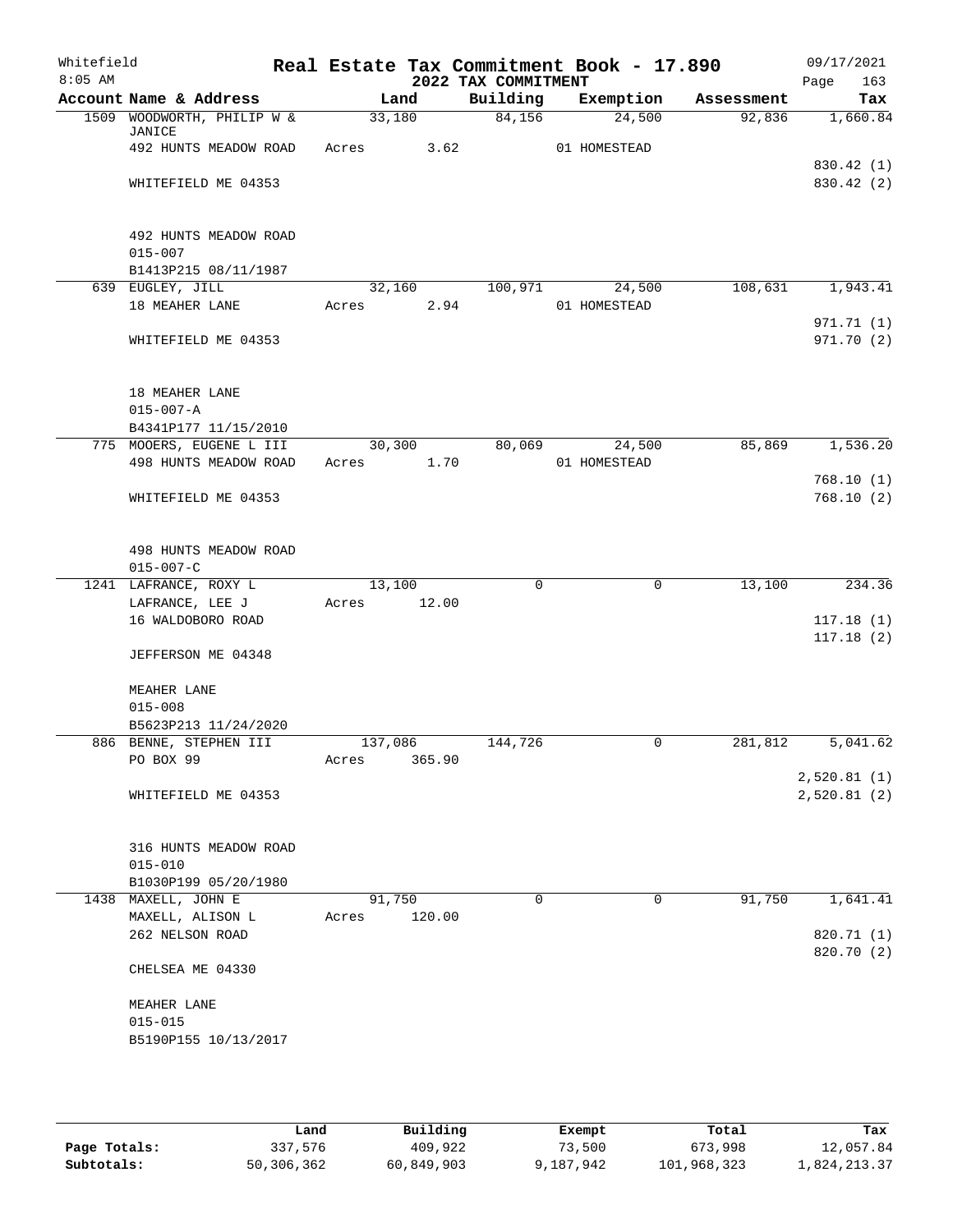| Whitefield   |                               |            |       |                 |                                 | Real Estate Tax Commitment Book - 17.890 |             | 09/17/2021   |
|--------------|-------------------------------|------------|-------|-----------------|---------------------------------|------------------------------------------|-------------|--------------|
| $8:05$ AM    |                               |            |       |                 | 2022 TAX COMMITMENT<br>Building |                                          |             | 164<br>Page  |
|              | Account Name & Address        |            |       | Land            | $\mathbf 0$                     | Exemption<br>$\Omega$                    | Assessment  | Tax          |
|              | 1866 LADD, JERED D            |            |       | 53,500<br>45.00 |                                 |                                          | 53,500      | 957.12       |
|              | LADD, KATIE I                 |            | Acres |                 |                                 |                                          |             |              |
|              | 442 NELSON ROAD               |            |       |                 |                                 |                                          |             | 478.56(1)    |
|              |                               |            |       |                 |                                 |                                          |             | 478.56(2)    |
|              | CHELSEA ME 04330              |            |       |                 |                                 |                                          |             |              |
|              |                               |            |       |                 |                                 |                                          |             |              |
|              | MEAHER LANE                   |            |       |                 |                                 |                                          |             |              |
|              | $015 - 015 - A$               |            |       |                 |                                 |                                          |             |              |
|              | B5384P234 05/20/2019          |            |       |                 |                                 |                                          |             |              |
|              | 19 SCHAU, ROBERT C            |            |       | 83,750          | $\Omega$                        | 0                                        | 83,750      | 1,498.29     |
|              | 1554 MOORINGS DRIVE, 2B Acres |            |       | 104.00          |                                 |                                          |             |              |
|              |                               |            |       |                 |                                 |                                          |             | 749.15(1)    |
|              | RESTON VA 20190               |            |       |                 |                                 |                                          |             | 749.14 (2)   |
|              |                               |            |       |                 |                                 |                                          |             |              |
|              |                               |            |       |                 |                                 |                                          |             |              |
|              | MEAHER LANE                   |            |       |                 |                                 |                                          |             |              |
|              | $015 - 016$                   |            |       |                 |                                 |                                          |             |              |
|              | B3213P99 12/29/2003           |            |       |                 |                                 |                                          |             |              |
|              | 552 COOMBS, JAMES & HOLLY     |            |       | 480             | 0                               | 0                                        | 480         | 8.59         |
|              | HILL-COOMBS                   |            |       |                 |                                 |                                          |             |              |
|              | 131 HOLMES STREET             |            | Acres | 0.32            |                                 |                                          |             |              |
|              |                               |            |       |                 |                                 |                                          |             | 4.30(1)      |
|              | ROCKLAND ME 04841             |            |       |                 |                                 |                                          |             | 4.29(2)      |
|              |                               |            |       |                 |                                 |                                          |             |              |
|              |                               |            |       |                 |                                 |                                          |             |              |
|              | MEAHER LANE                   |            |       |                 |                                 |                                          |             |              |
|              | $015 - 017$                   |            |       |                 |                                 |                                          |             |              |
|              | B3224P46 01/20/2004           |            |       |                 |                                 |                                          |             |              |
|              | 294 PARLIN, MARK A            |            |       | 42,954          | 128,904                         | 24,500                                   | 147,358     | 2,636.23     |
|              | PARLIN, KATHY B               |            | Acres | 18.13           |                                 | 01 HOMESTEAD                             |             |              |
|              | 418 COOPER ROAD               |            |       |                 |                                 |                                          |             | 1,318.12(1)  |
|              |                               |            |       |                 |                                 |                                          |             | 1,318.11(2)  |
|              | WHITEFIELD ME 04353           |            |       |                 |                                 |                                          |             |              |
|              | 3203                          |            |       |                 |                                 |                                          |             |              |
|              |                               |            |       |                 |                                 |                                          |             |              |
|              | 418 COOPER ROAD               |            |       |                 |                                 |                                          |             |              |
|              | $015 - 018$                   |            |       |                 |                                 |                                          |             |              |
|              | B5140P43 05/31/2017           |            |       |                 |                                 |                                          |             |              |
|              | 1105 CHIAPPINI, WALTER R      |            |       | 32,010          | 100, 211                        | 0                                        | 132,221     | 2,365.43     |
|              | STANLEY, VIRGINIA             |            | Acres | 2.84            |                                 |                                          |             |              |
|              | 491 WISCASSET ROAD            |            |       |                 |                                 |                                          |             | 1,182.72 (1) |
|              |                               |            |       |                 |                                 |                                          |             | 1,182.71(2)  |
|              | WHITEFIELD ME 04353           |            |       |                 |                                 |                                          |             |              |
|              |                               |            |       |                 |                                 |                                          |             |              |
|              | 414 COOPER ROAD               |            |       |                 |                                 |                                          |             |              |
|              | $015 - 018 - A$               |            |       |                 |                                 |                                          |             |              |
|              | B2804P137 02/06/2002          |            |       |                 |                                 |                                          |             |              |
|              | 731 MILLER, KURT A & LINDA    |            |       | 1,500           | 0                               | $\mathbf 0$                              | 1,500       | 26.84        |
|              | L.                            |            |       |                 |                                 |                                          |             |              |
|              | 478 COOPER ROAD               |            | Acres | 1.00            |                                 |                                          |             |              |
|              |                               |            |       |                 |                                 |                                          |             | 13.42(1)     |
|              | WHITEFIELD ME 04353           |            |       |                 |                                 |                                          |             | 13.42(2)     |
|              |                               |            |       |                 |                                 |                                          |             |              |
|              |                               |            |       |                 |                                 |                                          |             |              |
|              | COOPER ROAD                   |            |       |                 |                                 |                                          |             |              |
|              | $015 - 018 - B$               |            |       |                 |                                 |                                          |             |              |
|              | B2513P165 11/01/1999          |            |       |                 |                                 |                                          |             |              |
|              |                               |            |       |                 |                                 |                                          |             |              |
|              |                               |            |       |                 |                                 |                                          |             |              |
|              |                               | Land       |       | Building        |                                 | Exempt                                   | Total       | Tax          |
| Page Totals: |                               | 214,194    |       | 229,115         |                                 | 24,500                                   | 418,809     | 7,492.50     |
| Subtotals:   |                               | 50,520,556 |       | 61,079,018      |                                 | 9, 212, 442                              | 102,387,132 | 1,831,705.87 |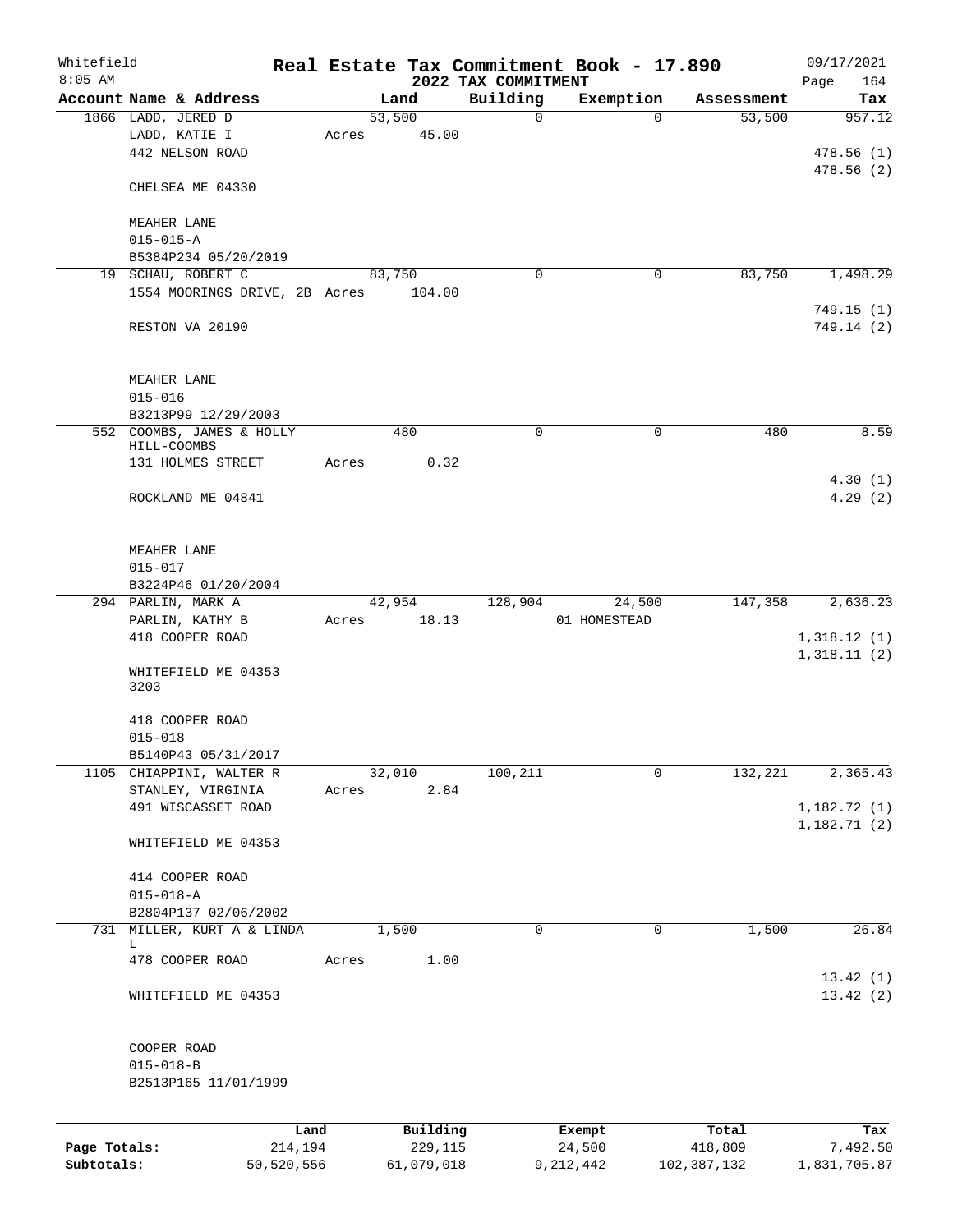| Whitefield<br>$8:05$ AM |                                                            |       |        |       | 2022 TAX COMMITMENT | Real Estate Tax Commitment Book - 17.890 |            | 09/17/2021<br>165<br>Page |
|-------------------------|------------------------------------------------------------|-------|--------|-------|---------------------|------------------------------------------|------------|---------------------------|
|                         | Account Name & Address                                     |       | Land   |       | Building            | Exemption                                | Assessment | Tax                       |
|                         | 1242 GRAZIOSO, ABBY L                                      |       | 35,266 |       | 81,089              | 24,500                                   | 91,855     | 1,643.29                  |
|                         | GRAZIOSO, GREG E                                           |       | Acres  | 5.02  |                     | 01 HOMESTEAD                             |            |                           |
|                         | 454 COOPER ROAD                                            |       |        |       |                     |                                          |            | 821.65(1)                 |
|                         | WHITEFIELD ME 04353                                        |       |        |       |                     |                                          |            | 821.64(2)                 |
|                         | 454 COOPER ROAD                                            |       |        |       |                     |                                          |            |                           |
|                         | $015 - 018 - C$                                            |       |        |       |                     |                                          |            |                           |
|                         | B5104P258 02/02/2017                                       |       |        |       |                     |                                          |            |                           |
|                         | 488 RANKS, JAMES M & PAULA<br>L                            |       | 34,050 |       | 75,382              | 30,380                                   | 79,052     | 1,414.24                  |
|                         | 440 COOPER ROAD                                            | Acres |        | 4.20  |                     | 01 HOMESTEAD                             |            |                           |
|                         |                                                            |       |        |       |                     | 05 VET EXEMPTION                         |            | 707.12(1)                 |
|                         | WHITEFIELD ME 04353                                        |       |        |       |                     |                                          |            | 707.12(2)                 |
|                         | 440 COOPER ROAD                                            |       |        |       |                     |                                          |            |                           |
|                         | $015 - 018 - D$                                            |       |        |       |                     |                                          |            |                           |
|                         | B2600P328 09/21/2000                                       |       |        |       |                     |                                          |            |                           |
|                         | 1275 TIMS, KEVIN J                                         | Acres | 30,750 | 2.00  | 22,323              | $\mathbf 0$                              | 53,073     | 949.48                    |
|                         | 448 COOPER ROAD                                            |       |        |       |                     |                                          |            | 474.74 (1)                |
|                         | WHITEFIELD ME<br>04353-3203                                |       |        |       |                     |                                          |            | 474.74 (2)                |
|                         |                                                            |       |        |       |                     |                                          |            |                           |
|                         | 448 COOPER ROAD                                            |       |        |       |                     |                                          |            |                           |
|                         | $015 - 018 - E$<br>B5311P114 10/02/2018                    |       |        |       |                     |                                          |            |                           |
|                         | 900 MILLER, KURT A                                         |       | 30,300 |       | 39,861              | 24,500                                   | 45,661     | 816.88                    |
|                         | 478 COOPER ROAD                                            | Acres | 1.70   |       |                     | 01 HOMESTEAD                             |            |                           |
|                         |                                                            |       |        |       |                     |                                          |            | 408.44(1)                 |
|                         | WHITEFIELD ME 04353                                        |       |        |       |                     |                                          |            | 408.44 (2)                |
|                         | 478 COOPER ROAD                                            |       |        |       |                     |                                          |            |                           |
|                         | $015 - 019$                                                |       |        |       |                     |                                          |            |                           |
|                         | 605 MILLER, KURT & LINDA<br>478 COOPER ROAD                | Acres | 31,850 | 39.00 | 0                   | $\overline{0}$                           | 31,850     | 569.80                    |
|                         |                                                            |       |        |       |                     |                                          |            | 284.90 (1)                |
|                         | WHITEFIELD ME 04353                                        |       |        |       |                     |                                          |            | 284.90 (2)                |
|                         | COOPER ROAD                                                |       |        |       |                     |                                          |            |                           |
|                         | $015 - 020$                                                |       |        |       |                     |                                          |            |                           |
|                         | B1538P19 03/20/1989                                        |       |        |       |                     |                                          | 109,489    |                           |
|                         | 1426 STODDARD, JAMES L<br>472 COOPER ROAD                  | Acres | 30,750 | 2.00  | 103,239             | 24,500<br>01 HOMESTEAD                   |            | 1,958.76                  |
|                         |                                                            |       |        |       |                     |                                          |            | 979.38 (1)                |
|                         | WHITEFIELD ME 04353                                        |       |        |       |                     |                                          |            | 979.38 (2)                |
|                         | 472 COOPER ROAD<br>$015 - 020 - A$<br>B2098P328 11/01/1995 |       |        |       |                     |                                          |            |                           |
|                         |                                                            |       |        |       |                     |                                          |            |                           |

|              | Land       | Building   | Exempt    | Total       | Tax          |
|--------------|------------|------------|-----------|-------------|--------------|
| Page Totals: | 192,966    | 321,894    | 103,880   | 410,980     | 7,352.45     |
| Subtotals:   | 50,713,522 | 61,400,912 | 9,316,322 | 102,798,112 | 1,839,058.32 |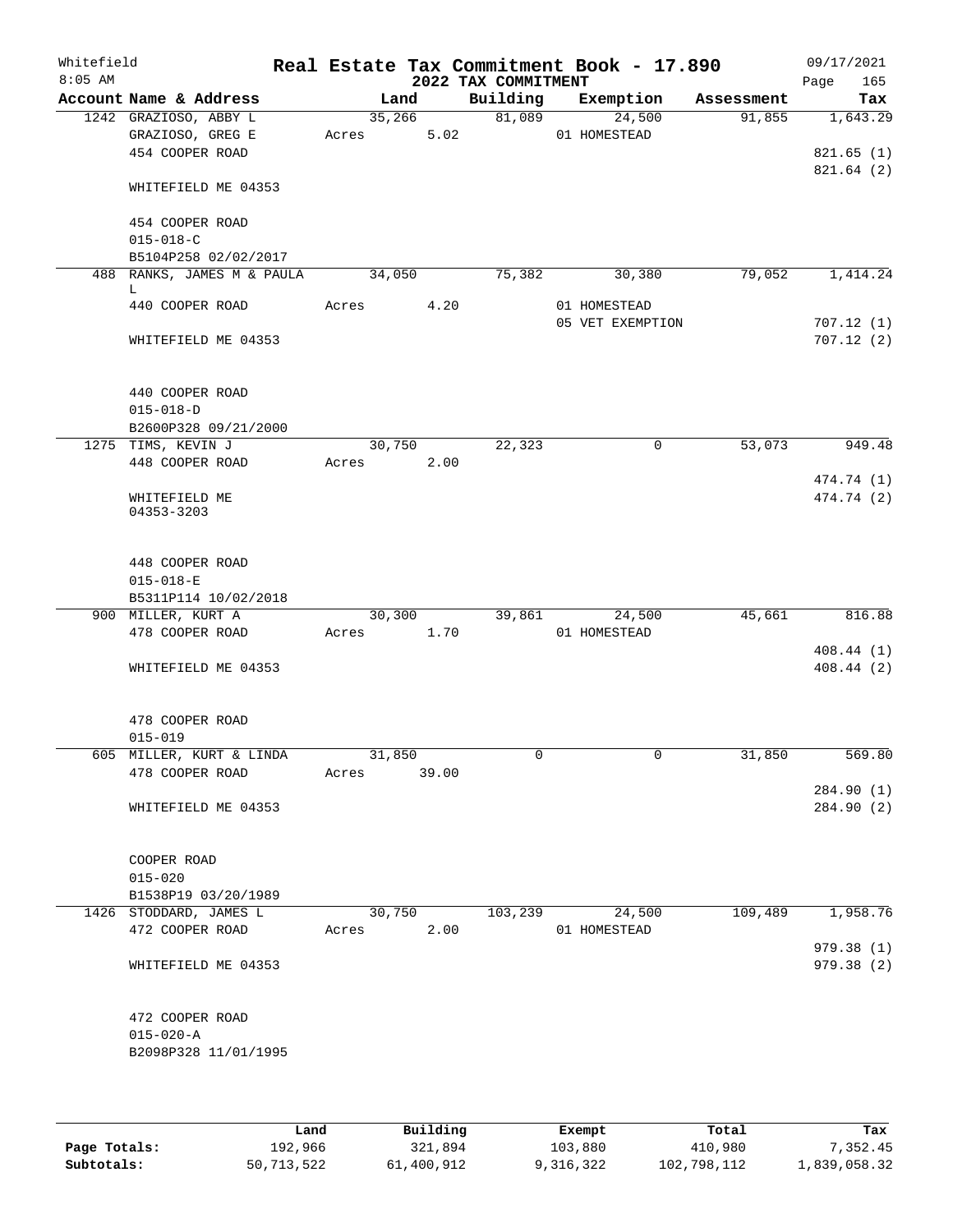| Whitefield<br>$8:05$ AM |                                                           |      |       |                 | 2022 TAX COMMITMENT | Real Estate Tax Commitment Book - 17.890 |            | 09/17/2021<br>166<br>Page  |
|-------------------------|-----------------------------------------------------------|------|-------|-----------------|---------------------|------------------------------------------|------------|----------------------------|
|                         | Account Name & Address                                    |      |       | Land            | Building            | Exemption                                | Assessment | Tax                        |
|                         | 961 MILLER, AARON, KURT &<br>SCOTT<br>JACKSON, TRUDY      |      | Acres | 46,026<br>18.47 | 21,734              | 0                                        | 67,760     | 1,212.23                   |
|                         | 186 WINDSOR ROAD                                          |      |       |                 |                     |                                          |            | 606.12(1)<br>606.11(2)     |
|                         | CHELSEA ME 04353                                          |      |       |                 |                     |                                          |            |                            |
|                         | 516 COOPER ROAD<br>$015 - 020 - B$                        |      |       |                 |                     |                                          |            |                            |
|                         | B5356P257 02/05/2019                                      |      |       |                 |                     |                                          |            |                            |
|                         | 1802 MILLER, FRANCES G                                    |      |       | 38,018          | 5,394               | 24,500                                   | 18,912     | 338.34                     |
|                         | BLUEHER, WILLIAM E &<br>WHITNEY, ROBERTA C                |      | Acres | 8.46            |                     | 01 HOMESTEAD                             |            |                            |
|                         | PO BOX 4603                                               |      |       |                 |                     |                                          |            | 169.17(1)                  |
|                         | AUGUSTA ME 04330                                          |      |       |                 |                     |                                          |            | 169.17(2)                  |
|                         | 514 COOPER ROAD<br>$015 - 020 - C$                        |      |       |                 |                     |                                          |            |                            |
|                         | B4205P311 09/30/2009                                      |      |       |                 |                     |                                          |            |                            |
|                         | 1008 ZOOK, BENJAMIN<br>ZOOK, ANNIE                        |      | Acres | 82,680<br>81.86 | 86,880              | 24,500<br>01 HOMESTEAD                   | 145,060    | 2,595.12                   |
|                         | 544 COOPER ROAD                                           |      |       |                 |                     |                                          |            | 1,297.56(1)                |
|                         | WHITEFIELD ME 04353                                       |      |       |                 |                     |                                          |            | 1,297.56(2)                |
|                         | 544 COOPER ROAD                                           |      |       |                 |                     |                                          |            |                            |
|                         | $015 - 021$                                               |      |       |                 |                     |                                          |            |                            |
|                         | B5270P265 06/18/2018                                      |      |       |                 |                     |                                          |            |                            |
|                         | 163 PERKINS, WILLIAM D JR                                 |      |       | 31,455          | 134,652             | 0                                        | 166, 107   | 2,971.65                   |
|                         | PERKINS, AMY L                                            |      | Acres | 2.47            |                     |                                          |            |                            |
|                         | 604 COOPER ROAD                                           |      |       |                 |                     |                                          |            | 1,485.83(1)<br>1,485.82(2) |
|                         | WHITEFIELD ME 04353                                       |      |       |                 |                     |                                          |            |                            |
|                         | 604 COOPER ROAD<br>$015 - 021 - A$                        |      |       |                 |                     |                                          |            |                            |
|                         | B2399P19 11/12/1998                                       |      |       |                 |                     |                                          |            |                            |
|                         | 721 MILLER, AARON, KURT &                                 |      |       | 52,288          | 85,932              | 24,500                                   | 113,720    | 2,034.45                   |
|                         | SCOTT                                                     |      |       |                 |                     |                                          |            |                            |
|                         | JACKSON, TRUDY                                            |      | Acres | 27.75           |                     | 01 HOMESTEAD                             |            |                            |
|                         | 186 WINDSOR ROAD                                          |      |       |                 |                     |                                          |            | 1,017.23(1)                |
|                         | CHELSEA ME 04353                                          |      |       |                 |                     |                                          |            | 1,017.22(2)                |
|                         | 505 COOPER ROAD                                           |      |       |                 |                     |                                          |            |                            |
|                         | $015 - 022$                                               |      |       |                 |                     |                                          |            |                            |
|                         | B5356P257 02/05/2019                                      |      |       |                 |                     |                                          |            |                            |
|                         | 1874 MILLER, JUSTIN A                                     |      |       | 30,750          | 9,505               | 24,500                                   | 15,755     | 281.86                     |
|                         | 533 COOPER ROAD                                           |      | Acres | 2.00            |                     | 01 HOMESTEAD                             |            |                            |
|                         |                                                           |      |       |                 |                     |                                          |            | 140.93(1)                  |
|                         | WHITEFIELD ME 04353                                       |      |       |                 |                     |                                          |            | 140.93(2)                  |
|                         | 533 COOPER ROAD                                           |      |       |                 |                     |                                          |            |                            |
|                         | $015 - 022 - 1$<br>B4777P10 05/07/2014 B4777P8 05/07/2014 |      |       |                 |                     |                                          |            |                            |
|                         |                                                           |      |       |                 |                     |                                          |            |                            |
|                         |                                                           | Land |       | Building        |                     | Exempt                                   | Total      | Tax                        |

|              | Land       | Building   | Exempt    | Total         | Tax          |
|--------------|------------|------------|-----------|---------------|--------------|
| Page Totals: | 281,217    | 344.097    | 98,000    | 527,314       | 9,433.65     |
| Subtotals:   | 50,994,739 | 61,745,009 | 9,414,322 | 103, 325, 426 | 1,848,491.97 |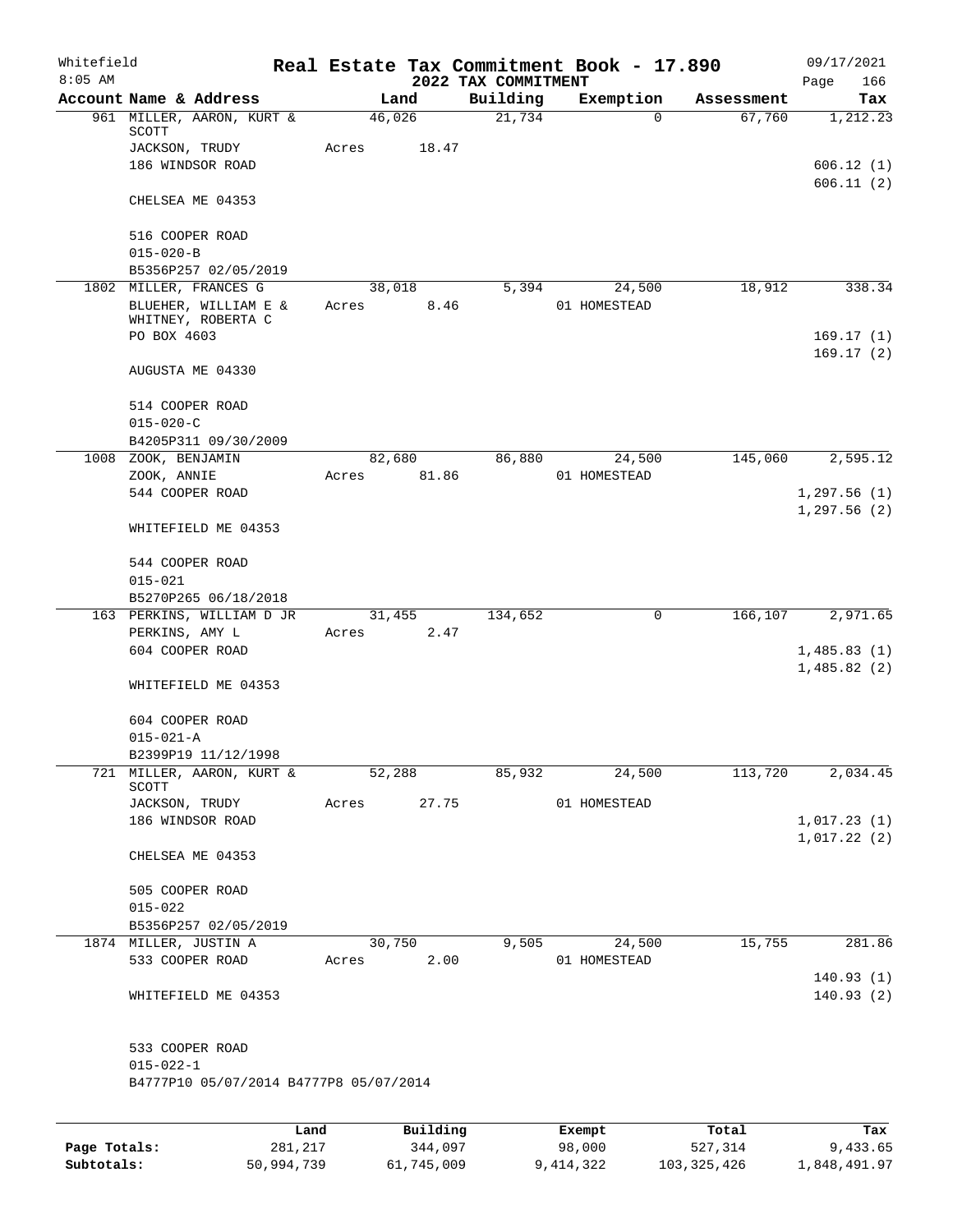| Whitefield   |                                     |         |       |        |          |                                 |   | Real Estate Tax Commitment Book - 17.890 |            | 09/17/2021         |
|--------------|-------------------------------------|---------|-------|--------|----------|---------------------------------|---|------------------------------------------|------------|--------------------|
| $8:05$ AM    | Account Name & Address              |         |       | Land   |          | 2022 TAX COMMITMENT<br>Building |   | Exemption                                | Assessment | 167<br>Page<br>Tax |
|              | 1518 MILLER, KURT E                 |         |       | 30,000 |          | 65,495                          |   | $\Omega$                                 | 95,495     | 1,708.41           |
|              | 6 CLARK LANE                        |         | Acres |        | 1.50     |                                 |   |                                          |            |                    |
|              |                                     |         |       |        |          |                                 |   |                                          |            | 854.21 (1)         |
|              | WHITEFIELD ME 04353                 |         |       |        |          |                                 |   |                                          |            | 854.20 (2)         |
|              |                                     |         |       |        |          |                                 |   |                                          |            |                    |
|              |                                     |         |       |        |          |                                 |   |                                          |            |                    |
|              | 6 CLARK LANE                        |         |       |        |          |                                 |   |                                          |            |                    |
|              | $015 - 022 - A$                     |         |       |        |          |                                 |   |                                          |            |                    |
|              | B2629P152 12/22/2000                |         |       | 49,990 |          |                                 |   |                                          |            |                    |
|              | 587 CUNNINGHAM, PERCY JR<br>TRUSTEE |         |       |        |          |                                 | 0 | 0                                        | 49,990     | 894.32             |
|              | CUNNINGHAM, PERCY M JR              |         | Acres |        | 39.60    |                                 |   |                                          |            |                    |
|              | TRUST                               |         |       |        |          |                                 |   |                                          |            |                    |
|              | 76 CREST DRIVE                      |         |       |        |          |                                 |   |                                          |            | 447.16 (1)         |
|              |                                     |         |       |        |          |                                 |   |                                          |            | 447.16 (2)         |
|              | SOMERSWORTH NH 03878                |         |       |        |          |                                 |   |                                          |            |                    |
|              | COOPER ROAD                         |         |       |        |          |                                 |   |                                          |            |                    |
|              | $015 - 023$                         |         |       |        |          |                                 |   |                                          |            |                    |
|              | B3331P221 07/27/2004                |         |       |        |          |                                 |   |                                          |            |                    |
|              | 1133 HOAR, GARY L                   |         |       | 43,170 |          | 37,476                          |   | 0                                        | 80,646     | 1,442.76           |
|              | JELLISON, ELANA                     |         | Acres |        | 14.90    |                                 |   |                                          |            |                    |
|              | 46 NO HUNTS MEADOW ROAD             |         |       |        |          |                                 |   |                                          |            | 721.38(1)          |
|              |                                     |         |       |        |          |                                 |   |                                          |            | 721.38(2)          |
|              | WHITEFIELD ME 04353                 |         |       |        |          |                                 |   |                                          |            |                    |
|              | NORTH HUNTS MEADOW ROAD             |         |       |        |          |                                 |   |                                          |            |                    |
|              | $015 - 025$                         |         |       |        |          |                                 |   |                                          |            |                    |
|              | B5039P168 08/04/2016                |         |       |        |          |                                 |   |                                          |            |                    |
|              | 348 HOAR, GARY L                    |         |       | 42,370 |          | 168,241                         |   | 24,500                                   | 186,111    | 3,329.53           |
|              | JELLISON, ELANA                     |         | Acres |        | 13.90    |                                 |   | 01 HOMESTEAD                             |            |                    |
|              | 46 NO HUNTS MEADOW ROAD             |         |       |        |          |                                 |   |                                          |            | 1,664.77(1)        |
|              |                                     |         |       |        |          |                                 |   |                                          |            | 1,664.76(2)        |
|              | WHITEFIELD ME 04353                 |         |       |        |          |                                 |   |                                          |            |                    |
|              | 46 NORTH HUNTS MEADOW               |         |       |        |          |                                 |   |                                          |            |                    |
|              | $015 - 026$                         |         |       |        |          |                                 |   |                                          |            |                    |
|              | B5039P166 08/04/2016                |         |       |        |          |                                 |   |                                          |            |                    |
|              | 261 ROPER, BECKY                    |         |       | 58,713 |          |                                 | 0 | 0                                        | 58,713     | 1,050.38           |
|              | 68 NO HUNTS MEADOW ROAD Acres       |         |       |        | 81.18    |                                 |   |                                          |            |                    |
|              |                                     |         |       |        |          |                                 |   |                                          |            | 525.19(1)          |
|              | WHITEFIELD ME 04353                 |         |       |        |          |                                 |   |                                          |            | 525.19(2)          |
|              |                                     |         |       |        |          |                                 |   |                                          |            |                    |
|              | NORTH HUNTS MEADOW ROAD             |         |       |        |          |                                 |   |                                          |            |                    |
|              | $015 - 027$                         |         |       |        |          |                                 |   |                                          |            |                    |
|              | B5563P13 08/07/2020                 |         |       |        |          |                                 |   |                                          |            |                    |
|              | 73 ROPER, BECKY S                   |         |       | 30,795 |          | 125,212                         |   | 24,500                                   | 131,507    | 2,352.66           |
|              | 68 NO HUNTS MEADOW ROAD Acres       |         |       |        | 2.03     |                                 |   | 01 HOMESTEAD                             |            |                    |
|              |                                     |         |       |        |          |                                 |   |                                          |            | 1, 176.33(1)       |
|              | WHITEFIELD ME 04353                 |         |       |        |          |                                 |   |                                          |            | 1, 176.33(2)       |
|              |                                     |         |       |        |          |                                 |   |                                          |            |                    |
|              | 68 NORTH HUNTS MEADOW               |         |       |        |          |                                 |   |                                          |            |                    |
|              | $015 - 027 - A$                     |         |       |        |          |                                 |   |                                          |            |                    |
|              | B5556P320 07/28/2020                |         |       |        |          |                                 |   |                                          |            |                    |
|              |                                     |         |       |        |          |                                 |   |                                          |            |                    |
|              |                                     | Land    |       |        | Building |                                 |   | Exempt                                   | Total      | Tax                |
| Page Totals: |                                     | 255,038 |       |        | 396,424  |                                 |   | 49,000                                   | 602,462    | 10,778.06          |

**Subtotals:** 51,249,777 62,141,433 9,463,322 103,927,888 1,859,270.03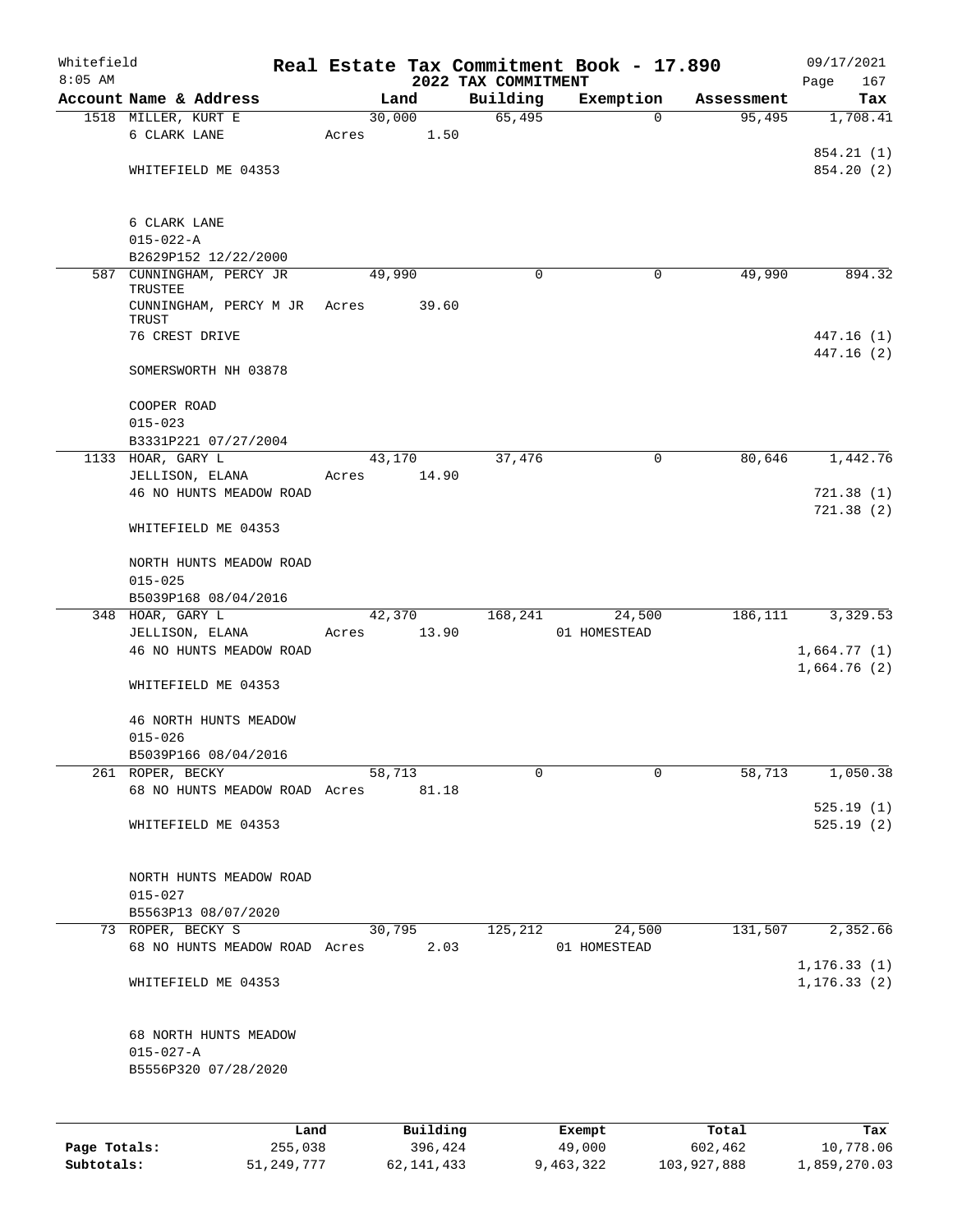| Whitefield<br>$8:05$ AM |                                              | Real Estate Tax Commitment Book - 17.890 | 2022 TAX COMMITMENT |              |               | 09/17/2021<br>168<br>Page  |
|-------------------------|----------------------------------------------|------------------------------------------|---------------------|--------------|---------------|----------------------------|
|                         | Account Name & Address                       | Land                                     | Building            | Exemption    | Assessment    | Tax                        |
|                         | 1621 LUFKIN, LESLIE C                        | 101,500                                  | 36, 252             | 24,500       | 113,252       | 2,026.08                   |
|                         | 127 NO HUNTS MEADOW<br>ROAD                  | 119.50<br>Acres                          |                     | 01 HOMESTEAD |               |                            |
|                         | WHITEFIELD ME 04353                          |                                          |                     |              |               | 1,013.04(1)<br>1,013.04(2) |
|                         |                                              |                                          |                     |              |               |                            |
|                         | 127 NORTH HUNTS MEADOW                       |                                          |                     |              |               |                            |
|                         | $015 - 028$<br>B2762P96 11/26/2001           |                                          |                     |              |               |                            |
|                         | 772 LUFKIN, LESLIE C                         | 20,000                                   | $\mathbf 0$         | 0            | 20,000        | 357.80                     |
|                         | 127 NO HUNTS MEADOW<br>ROAD                  | Acres                                    | 1.50                |              |               |                            |
|                         | WHITEFIELD ME 04353                          |                                          |                     |              |               | 178.90(1)<br>178.90(2)     |
|                         | NORTH HUNTS MEADOW ROAD                      |                                          |                     |              |               |                            |
|                         | $015 - 028 - A$                              |                                          |                     |              |               |                            |
|                         | B3086P233 06/26/2003<br>583 HOPKINS, CLIFTON | 49,600                                   | $\Omega$            | 0            | 49,600        | 887.34                     |
|                         | 377 WINDSOR NECK ROAD                        | Acres                                    | 39.00               |              |               |                            |
|                         | WINDSOR ME 04363                             |                                          |                     |              |               | 443.67 (1)<br>443.67 (2)   |
|                         |                                              |                                          |                     |              |               |                            |
|                         | NORTH HUNTS MEADOW ROAD                      |                                          |                     |              |               |                            |
|                         | $015 - 029$<br>B4599P81 11/29/2012           |                                          |                     |              |               |                            |
|                         | 459 PEDERSEN, JOHN                           | 30,000                                   | 71,984              | 0            | 101,984       | 1,824.49                   |
|                         | PEDERSEN, BONNIE                             | Acres                                    | 0.86                |              |               |                            |
|                         | PO BOX 983                                   |                                          |                     |              |               | 912.25(1)<br>912.24(2)     |
|                         | GARDINER ME 04345                            |                                          |                     |              |               |                            |
|                         | 71 NORTH HUNTS MEADOW<br>$015 - 030$         |                                          |                     |              |               |                            |
|                         | B5098P233 01/17/2017                         |                                          |                     |              |               |                            |
|                         | 844 KEYES, LESTER J JR                       | 61,250                                   | 0                   | 0            | 61,250        | 1,095.76                   |
|                         | C/O PATRICK BOHMER                           | Acres                                    | 59.00               |              |               |                            |
|                         | 401 JENOA DRIVE<br>CASTLE HAYNE NC           |                                          |                     |              |               | 547.88 (1)<br>547.88 (2)   |
|                         | 28429-4603                                   |                                          |                     |              |               |                            |
|                         | NORTH HUNTS MEADOW ROAD                      |                                          |                     |              |               |                            |
|                         | $015 - 031$                                  |                                          |                     |              |               |                            |
|                         | B757P185 01/12/1973                          |                                          |                     |              |               |                            |
|                         | 522 DONOVAN, WILLIAM J                       | 37,570                                   | 137,560             | 24,500       | 150,630       | 2,694.77                   |
|                         | DONOVAN, JANET C<br>PO BOX 821               | Acres                                    | 7.90                | 01 HOMESTEAD |               | 1,347.39(1)                |
|                         | GARDINER ME 04345                            |                                          |                     |              |               | 1,347.38(2)                |
|                         | 25 NORTH HUNTS MEADOW                        |                                          |                     |              |               |                            |
|                         | $015 - 032$                                  |                                          |                     |              |               |                            |
|                         | B971P232 09/18/1978                          |                                          |                     |              |               |                            |
|                         | Land                                         | Building                                 |                     | Exempt       | Total         | Tax                        |
| Page Totals:            | 299,920                                      |                                          | 245,796             | 49,000       | 496,716       | 8,886.24                   |
| Subtotals:              | 51,549,697                                   | 62,387,229                               |                     | 9,512,322    | 104, 424, 604 | 1,868,156.27               |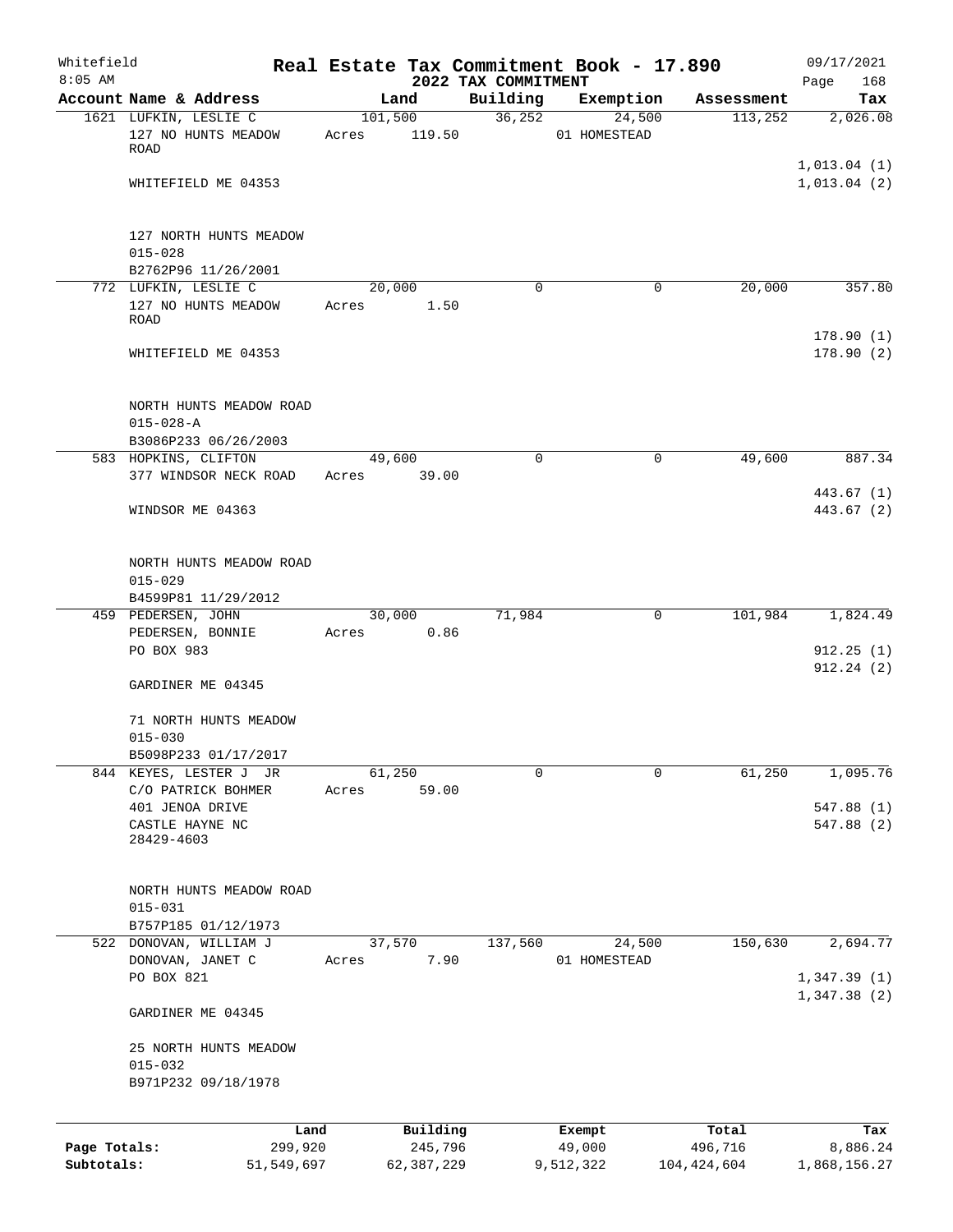| Whitefield<br>$8:05$ AM |                                             |         |            | 2022 TAX COMMITMENT | Real Estate Tax Commitment Book - 17.890 |             | 09/17/2021<br>Page<br>169 |
|-------------------------|---------------------------------------------|---------|------------|---------------------|------------------------------------------|-------------|---------------------------|
|                         | Account Name & Address                      |         | Land       | Building            | Exemption                                | Assessment  | Tax                       |
|                         | 441 NICHOLSON, M FRANCES                    |         | 65,450     | 27,733              | 0                                        | 93,183      | 1,667.04                  |
|                         | TRUST<br>NICHOLSON, M FRANCES &             | Acres   | 48.00      |                     |                                          |             |                           |
|                         | HERBENICK, M FRANCES                        |         |            |                     |                                          |             |                           |
|                         | TRUSTEES                                    |         |            |                     |                                          |             |                           |
|                         | 342 SOUND DRIVE                             |         |            |                     |                                          |             | 833.52 (1)                |
|                         | KEY LARGO FL 33037                          |         |            |                     |                                          |             | 833.52 (2)                |
|                         | 7 NORTH HUNTS MEADOW                        |         |            |                     |                                          |             |                           |
|                         | $015 - 033$                                 |         |            |                     |                                          |             |                           |
|                         | B1354P321 12/05/1986<br>1235 ROPER, DAVID T |         | 35,650     | 0                   | 0                                        | 35,650      | 637.78                    |
|                         | ROPER, KAREN M                              | Acres   | 25.00      |                     |                                          |             |                           |
|                         | 268 COOPER ROAD                             |         |            |                     |                                          |             | 318.89(1)                 |
|                         |                                             |         |            |                     |                                          |             | 318.89(2)                 |
|                         | WHITEFIELD ME 04353                         |         |            |                     |                                          |             |                           |
|                         | COOPER ROAD                                 |         |            |                     |                                          |             |                           |
|                         | $015 - 033 - A$<br>B2292P205 12/02/1997     |         |            |                     |                                          |             |                           |
|                         | 1663 SPICER, DAVID                          |         | 65,000     | 0                   | 0                                        | 65,000      | 1,162.85                  |
|                         | SPICER, SUSAN                               | Acres   | 65.00      |                     |                                          |             |                           |
|                         | 373 HUNTS MEADOW ROAD                       |         |            |                     |                                          |             | 581.43(1)                 |
|                         | WHITEFIELD ME 04353                         |         |            |                     |                                          |             | 581.42 (2)                |
|                         |                                             |         |            |                     |                                          |             |                           |
|                         | COOPER ROAD                                 |         |            |                     |                                          |             |                           |
|                         | $015 - 034$                                 |         |            |                     |                                          |             |                           |
|                         | B5645P134 01/06/2021                        |         |            |                     |                                          |             |                           |
|                         | 1554 BURHOE, LESLIE &<br>KOLLER, BERTIE B   |         | 45,700     | 19,099              | $\mathbf 0$                              | 64,799      | 1,159.25                  |
|                         | 164A HENRY LANE                             | Acres   | 33.00      |                     |                                          |             |                           |
|                         |                                             |         |            |                     |                                          |             | 579.63(1)                 |
|                         | WHITEFIELD ME 04353                         |         |            |                     |                                          |             | 579.62(2)                 |
|                         | 164 HENRY LANE                              |         |            |                     |                                          |             |                           |
|                         | $015 - 035$                                 |         |            |                     |                                          |             |                           |
|                         | B4951P134 11/20/2015                        |         |            |                     |                                          |             |                           |
|                         | 704 WALTER, MICHAEL                         |         | 35,330     | 143,035             | $\mathbf 0$                              | 178,365     | 3,190.95                  |
|                         | MENTING, MICHELLE                           | Acres   | 5.10       |                     |                                          |             |                           |
|                         | 176 HENRY LANE                              |         |            |                     |                                          |             | 1,595.48(1)               |
|                         | WHITEFIELD ME 04353                         |         |            |                     |                                          |             | 1, 595.47(2)              |
|                         |                                             |         |            |                     |                                          |             |                           |
|                         | 176 HENRY LANE                              |         |            |                     |                                          |             |                           |
|                         | $015 - 035 - A$<br>B5574P234 08/27/2020     |         |            |                     |                                          |             |                           |
|                         | 1794 POPE, JOHN T & VOIGT,                  |         | 31,500     | 90,300              | 24,500                                   | 97,300      | 1,740.70                  |
|                         | ELISE K                                     |         |            |                     |                                          |             |                           |
|                         | 164 HENRY LANE                              | Acres   | 2.50       |                     | 01 HOMESTEAD                             |             |                           |
|                         | WHITEFIELD ME 04353                         |         |            |                     |                                          |             | 870.35(1)<br>870.35(2)    |
|                         |                                             |         |            |                     |                                          |             |                           |
|                         | 164 HENRY LANE                              |         |            |                     |                                          |             |                           |
|                         | $015 - 035 - B$                             |         |            |                     |                                          |             |                           |
|                         | B3885P298 07/26/2007                        |         |            |                     |                                          |             |                           |
|                         |                                             | Land    | Building   |                     | Exempt                                   | Total       | Tax                       |
| Page Totals:            |                                             | 278,630 | 280,167    |                     | 24,500                                   | 534,297     | 9,558.57                  |
| Subtotals:              | 51,828,327                                  |         | 62,667,396 |                     | 9,536,822                                | 104,958,901 | 1,877,714.84              |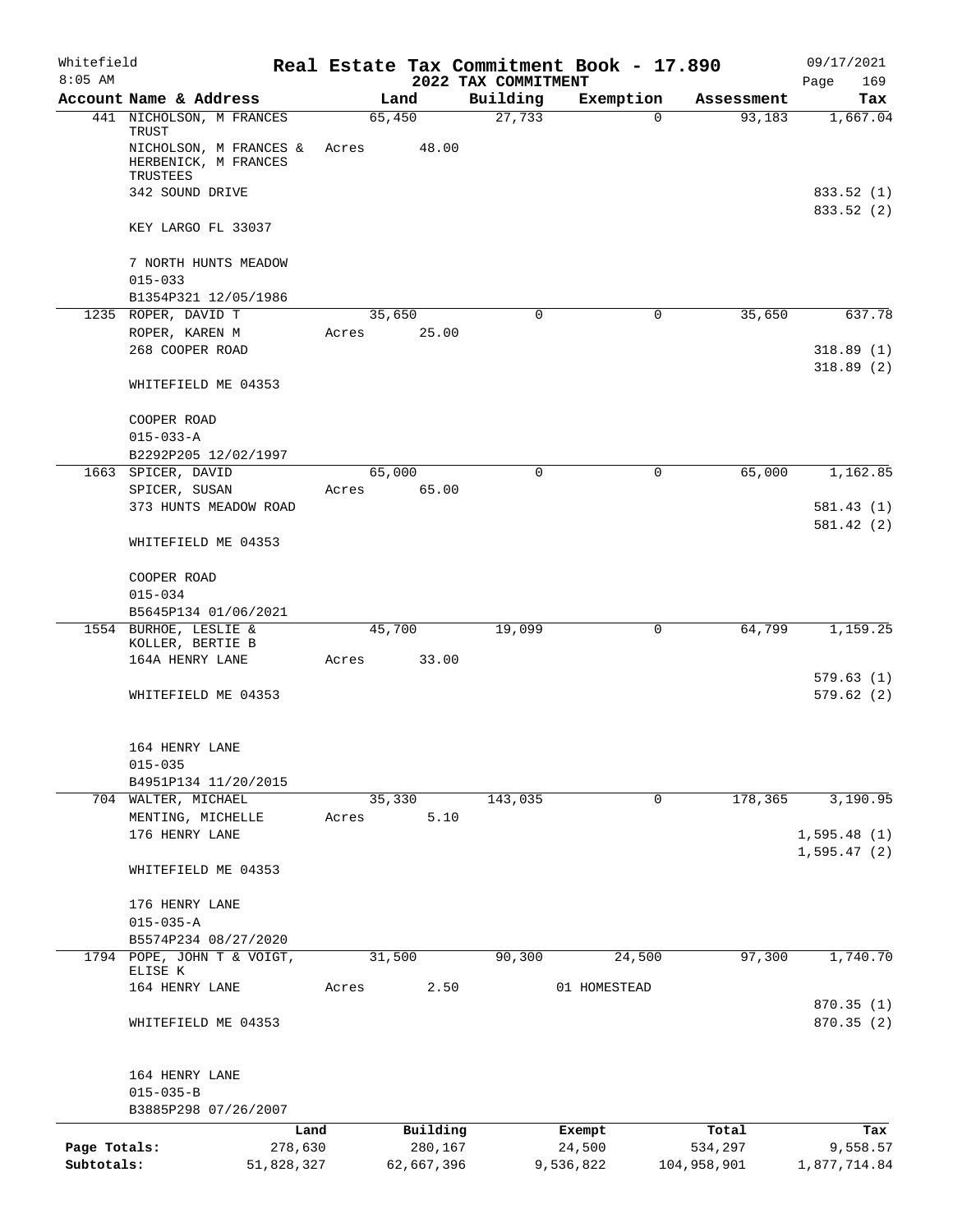| Whitefield<br>$8:05$ AM |                                         |             |        |                             | 2022 TAX COMMITMENT | Real Estate Tax Commitment Book - 17.890    |            | 09/17/2021<br>Page<br>170  |
|-------------------------|-----------------------------------------|-------------|--------|-----------------------------|---------------------|---------------------------------------------|------------|----------------------------|
|                         | Account Name & Address                  |             | Land   |                             | Building            | Exemption                                   | Assessment | Tax                        |
|                         | 1739 ROWLAND, ROBERT S &<br>MARY JANE T |             | 71,750 |                             | 126,632             | 24,500                                      | 173,882    | 3,110.75                   |
|                         | 182 HENRY LANE                          | Acres       |        | 60.00                       |                     | 01 HOMESTEAD                                |            | 1,555.38(1)                |
|                         | WHITEFIELD ME 04353                     |             |        |                             |                     |                                             |            | 1, 555.37(2)               |
|                         | 182 HENRY LANE<br>$015 - 036 - A$       |             |        |                             |                     |                                             |            |                            |
|                         | B3364P210 09/18/2004                    |             |        |                             |                     |                                             |            |                            |
|                         | 114 ROPER, DAVID T & KAREN 53,750<br>М  |             |        |                             | 156,883             | 24,500                                      |            | 186, 133 3, 329. 92        |
|                         | 268 COOPER ROAD                         | Acres       |        | 30.00                       |                     | 01 HOMESTEAD                                |            |                            |
|                         | WHITEFIELD ME 04353                     |             |        |                             |                     |                                             |            | 1,664.96(1)<br>1,664.96(2) |
|                         | 268 COOPER ROAD<br>$015 - 037$          |             |        |                             |                     |                                             |            |                            |
|                         | 1468 TIBBETTS, BARRY J                  |             |        | 51,892                      | 22,375              | $\mathbf 0$                                 |            | 74,267 1,328.64            |
|                         | 61 TOWNHOUSE ROAD                       | Acres 56.50 |        |                             |                     |                                             |            |                            |
|                         | WHITEFIELD ME 04353                     |             |        |                             |                     |                                             |            | 664.32 (1)<br>664.32 (2)   |
|                         | 318 COOPER ROAD<br>$015 - 038$          |             |        |                             |                     |                                             |            |                            |
|                         | B2224P6 03/11/1997                      |             |        |                             |                     |                                             |            |                            |
|                         | 602 ARMSTRONG, DONNA M                  |             |        | 30,300                      | 96,796              | 24,500                                      | 102,596    | 1,835.44                   |
|                         | 340 COOPER ROAD                         | Acres 1.70  |        |                             |                     | 01 HOMESTEAD                                |            |                            |
|                         | WHITEFIELD ME 04353                     |             |        |                             |                     |                                             |            | 917.72 (1)<br>917.72 (2)   |
|                         | 340 COOPER ROAD<br>$015 - 038 - A$      |             |        |                             |                     |                                             |            |                            |
|                         | B4287P268 06/18/2010                    |             |        |                             |                     |                                             |            |                            |
|                         | 1048 MATHIEU, BRIAN VICTOR 34,725       |             |        |                             | 148,143             | 0                                           | 182,868    | 3,271.51                   |
|                         | GOULET, KRISTA ALAYNA                   | Acres       |        | 4.65                        |                     |                                             |            |                            |
|                         | 360 COOPER ROAD                         |             |        |                             |                     |                                             |            | 1,635.76(1)<br>1,635.75(2) |
|                         | WHITEFIELD ME 04353                     |             |        |                             |                     |                                             |            |                            |
|                         | 360 COOPER ROAD<br>$015 - 039$          |             |        |                             |                     |                                             |            |                            |
|                         | B5435P161 09/20/2019                    |             |        |                             |                     |                                             |            |                            |
|                         | 192 MCLAUGHLIN, FRANCIS L<br>IV & KIM M |             | 35,100 |                             | 160,891             | 30,380                                      | 165,611    | 2,962.78                   |
|                         | 348 COOPER ROAD                         | Acres       |        | 4.90                        |                     | 01 HOMESTEAD                                |            |                            |
|                         | WHITEFIELD ME 04353                     |             |        |                             |                     | 10 VET 8-24-1982 = $7-31-1984$ 1,481.39 (1) |            | 1,481.39(2)                |
|                         | 348 COOPER ROAD                         |             |        |                             |                     |                                             |            |                            |
|                         | $015 - 039 - A$<br>B4464P210 11/29/2011 |             |        |                             |                     |                                             |            |                            |
|                         |                                         |             |        |                             |                     |                                             |            |                            |
|                         |                                         |             |        | $P_{11}$ in $I$ is a $\sim$ |                     | $P$ <sub>rr</sub> $\sim$ m $\sim$ +         |            |                            |

|              | Land       | Building   | Exempt    | Total       | Tax          |
|--------------|------------|------------|-----------|-------------|--------------|
| Page Totals: | 277,517    | 711,720    | 103,880   | 885,357     | 15,839.04    |
| Subtotals:   | 52,105,844 | 63,379,116 | 9,640,702 | 105,844,258 | 1,893,553.88 |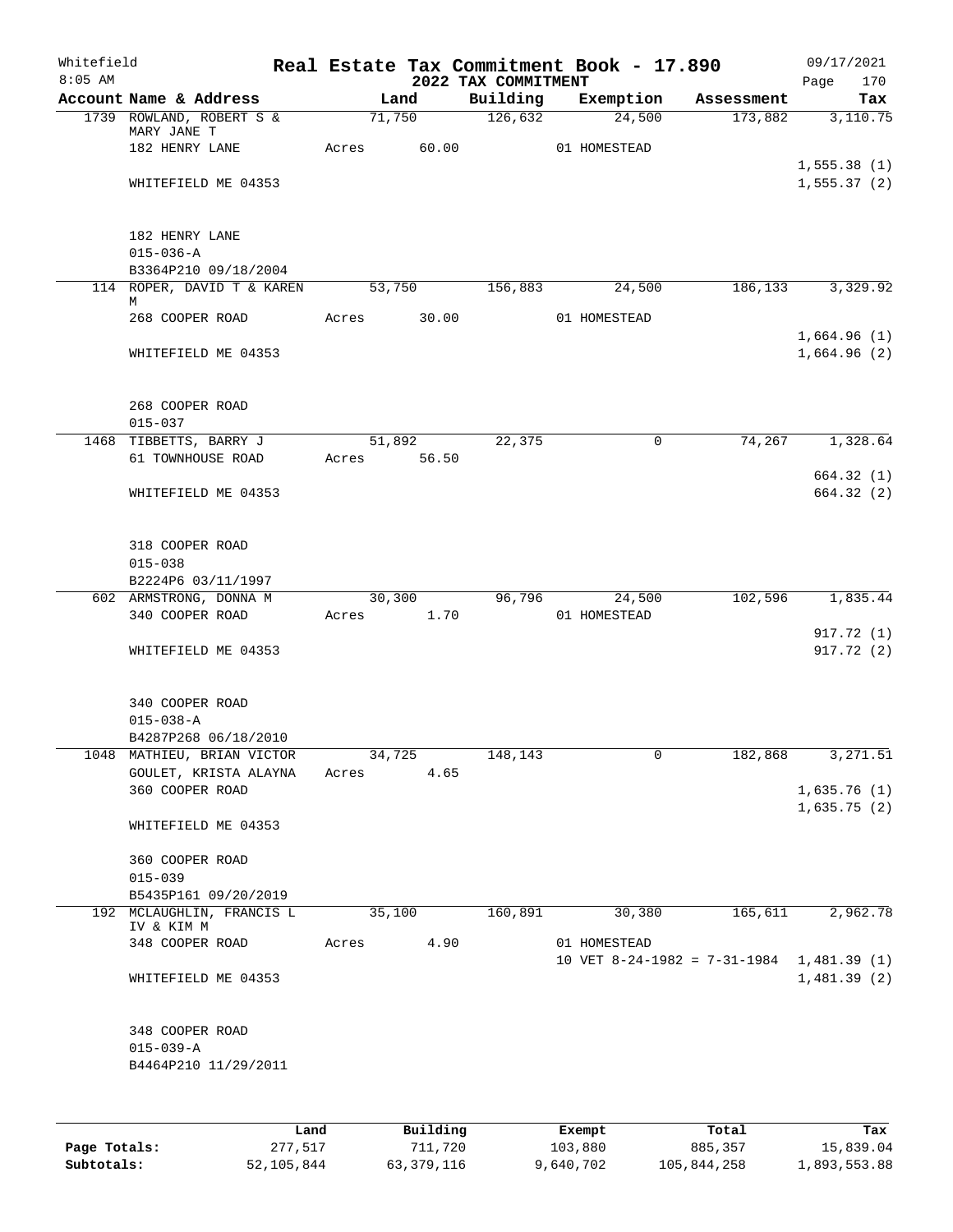| Whitefield<br>$8:05$ AM |                                                    |       |        |      | 2022 TAX COMMITMENT | Real Estate Tax Commitment Book - 17.890 |            | 09/17/2021<br>Page<br>171 |
|-------------------------|----------------------------------------------------|-------|--------|------|---------------------|------------------------------------------|------------|---------------------------|
|                         | Account Name & Address                             |       | Land   |      | Building            | Exemption                                | Assessment | Tax                       |
|                         | 495 TAYLOR, GLENN P &                              |       | 30,930 |      | 93,873              | 24,500                                   | 100, 303   | 1,794.42                  |
|                         | TRACEY L                                           |       |        |      |                     |                                          |            |                           |
|                         | 368 COOPER ROAD                                    | Acres |        | 2.12 |                     | 01 HOMESTEAD                             |            | 897.21 (1)                |
|                         | WHITEFIELD ME 04353                                |       |        |      |                     |                                          |            | 897.21 (2)                |
|                         |                                                    |       |        |      |                     |                                          |            |                           |
|                         |                                                    |       |        |      |                     |                                          |            |                           |
|                         | 368 COOPER ROAD                                    |       |        |      |                     |                                          |            |                           |
|                         | $015 - 040$                                        |       |        |      |                     |                                          |            |                           |
|                         | B4900P81 06/26/2015                                |       |        |      |                     |                                          |            |                           |
|                         | 903 HAYWARD, RICHARD S                             |       | 30,570 |      | 48,860              | 0                                        | 79,430     | 1,421.00                  |
|                         | HAYWARD, DARLENE A                                 | Acres |        | 1.88 |                     |                                          |            |                           |
|                         | 382 COOPER ROAD                                    |       |        |      |                     |                                          |            | 710.50(1)                 |
|                         |                                                    |       |        |      |                     |                                          |            | 710.50(2)                 |
|                         | WHITEFIELD ME 04353                                |       |        |      |                     |                                          |            |                           |
|                         | 382 COOPER ROAD                                    |       |        |      |                     |                                          |            |                           |
|                         | $015 - 041$                                        |       |        |      |                     |                                          |            |                           |
|                         | B5293P250 08/15/2018                               |       |        |      |                     |                                          |            |                           |
|                         | 584 FRANDSEN, BRUCE M                              |       | 30,300 |      | 106,395             | 24,500                                   | 112,195    | 2,007.17                  |
|                         | RATCLIFF, HEATHER                                  | Acres |        | 1.70 |                     | 01 HOMESTEAD                             |            |                           |
|                         | 14 PITTSTON ROAD                                   |       |        |      |                     |                                          |            | 1,003.59(1)               |
|                         |                                                    |       |        |      |                     |                                          |            | 1,003.58(2)               |
|                         | WHITEFIELD ME 04353                                |       |        |      |                     |                                          |            |                           |
|                         |                                                    |       |        |      |                     |                                          |            |                           |
|                         | 386 COOPER ROAD                                    |       |        |      |                     |                                          |            |                           |
|                         | $015 - 042$                                        |       |        |      |                     |                                          |            |                           |
|                         | B5100P149 10/19/2016                               |       |        |      |                     |                                          |            |                           |
|                         | 513 HARTNETT, LISA L                               |       | 30,600 |      | 94,008              | 0                                        | 124,608    | 2,229.24                  |
|                         | 487 HUNTS MEADOW ROAD                              | Acres |        | 1.90 |                     |                                          |            |                           |
|                         |                                                    |       |        |      |                     |                                          |            | 1, 114.62(1)              |
|                         | WHITEFIELD ME 04353                                |       |        |      |                     |                                          |            | 1, 114.62(2)              |
|                         |                                                    |       |        |      |                     |                                          |            |                           |
|                         | 487 HUNTS MEADOW ROAD                              |       |        |      |                     |                                          |            |                           |
|                         | $015 - 043$                                        |       |        |      |                     |                                          |            |                           |
|                         | B5046P32 08/29/2016 B4764P215 03/18/2014 B2837P217 |       |        |      |                     |                                          |            |                           |
|                         | 1420 MELLOR, DANIEL J SR &                         |       | 31,050 |      | 11,106              | $\hat{0}$                                | 42,156     | 754.17                    |
|                         | ANNIE LOUISE                                       |       |        |      |                     |                                          |            |                           |
|                         | 477 HUNTS MEADOW ROAD                              | Acres |        | 2.20 |                     |                                          |            |                           |
|                         |                                                    |       |        |      |                     |                                          |            | 377.09(1)                 |
|                         | WHITEFIELD ME 04353                                |       |        |      |                     |                                          |            | 377.08(2)                 |
|                         |                                                    |       |        |      |                     |                                          |            |                           |
|                         | 477 HUNTS MEADOW ROAD                              |       |        |      |                     |                                          |            |                           |
|                         | $015 - 044$                                        |       |        |      |                     |                                          |            |                           |
|                         | B2899P82 08/19/2002                                |       |        |      |                     |                                          |            |                           |
|                         | 1005 MELLOR, JOHN H                                |       | 31,500 |      | 106,682             | 24,500                                   | 113,682    | 2,033.77                  |
|                         | PO BOX 48                                          | Acres |        | 2.50 |                     | 01 HOMESTEAD                             |            |                           |
|                         |                                                    |       |        |      |                     |                                          |            | 1,016.89(1)               |
|                         | WHITEFIELD ME 04353                                |       |        |      |                     |                                          |            | 1,016.88(2)               |
|                         |                                                    |       |        |      |                     |                                          |            |                           |
|                         |                                                    |       |        |      |                     |                                          |            |                           |
|                         | 471 HUNTS MEADOW ROAD                              |       |        |      |                     |                                          |            |                           |
|                         | $015 - 045$                                        |       |        |      |                     |                                          |            |                           |
|                         | B4468P144 12/07/2011 B1688P287 05/06/1991          |       |        |      |                     |                                          |            |                           |
|                         |                                                    |       |        |      |                     |                                          |            |                           |
|                         |                                                    |       |        |      |                     |                                          |            |                           |

|              | Land       | Building   | Exempt    | Total       | Tax          |
|--------------|------------|------------|-----------|-------------|--------------|
| Page Totals: | 184,950    | 460,924    | 73,500    | 572,374     | 10,239.77    |
| Subtotals:   | 52,290,794 | 63,840,040 | 9,714,202 | 106,416,632 | 1,903,793.65 |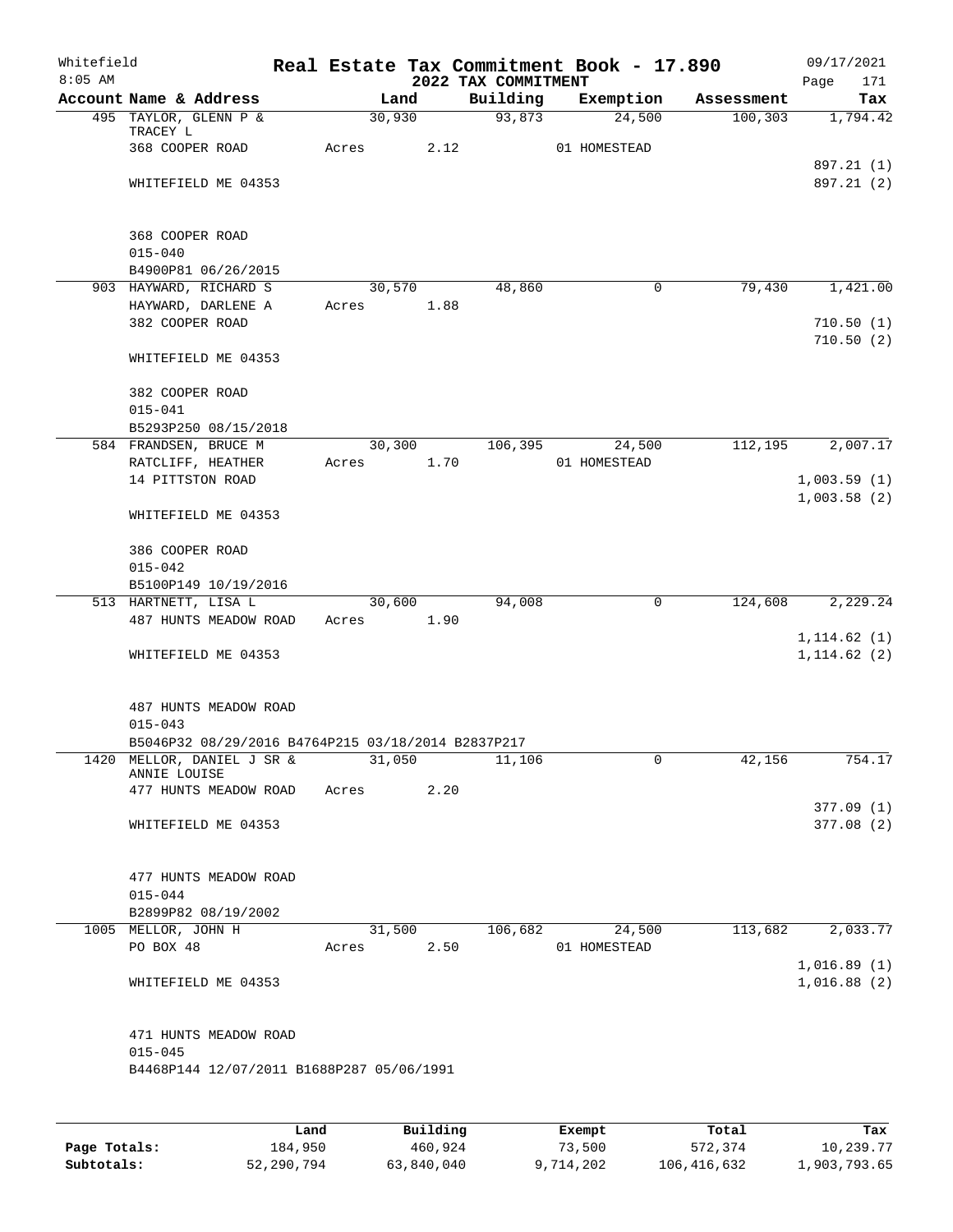| Whitefield<br>$8:05$ AM |                                         |       |                       | 2022 TAX COMMITMENT | Real Estate Tax Commitment Book - 17.890    |            | 09/17/2021<br>172<br>Page |
|-------------------------|-----------------------------------------|-------|-----------------------|---------------------|---------------------------------------------|------------|---------------------------|
|                         | Account Name & Address                  |       | Land                  | Building            | Exemption                                   | Assessment | Tax                       |
|                         | 226 ROBINSON, LUCIA P                   |       | 47,250                | 109,618             | 24,500                                      | 132,368    | 2,368.06                  |
|                         | 457 HUNTS MEADOW ROAD                   | Acres | 20.00                 |                     | 01 HOMESTEAD                                |            |                           |
|                         |                                         |       |                       |                     |                                             |            | 1, 184.03(1)              |
|                         | WHITEFIELD ME 04353                     |       |                       |                     |                                             |            | 1, 184.03(2)              |
|                         |                                         |       |                       |                     |                                             |            |                           |
|                         |                                         |       |                       |                     |                                             |            |                           |
|                         | 457 HUNTS MEADOW ROAD<br>$015 - 046$    |       |                       |                     |                                             |            |                           |
|                         | B1111P141 08/13/1982                    |       |                       |                     |                                             |            |                           |
|                         | 148 DEMERS FAMILY TRUST                 |       | 31,970                | $\mathbf 0$         | 0                                           | 31,970     | 571.94                    |
|                         | 141 MAIN STREET                         |       | Acres 13.40           |                     |                                             |            |                           |
|                         |                                         |       |                       |                     |                                             |            | 285.97(1)                 |
|                         | WHITEFIELD ME 04353                     |       |                       |                     |                                             |            | 285.97(2)                 |
|                         |                                         |       |                       |                     |                                             |            |                           |
|                         |                                         |       |                       |                     |                                             |            |                           |
|                         | HUNTS MEADOW ROAD                       |       |                       |                     |                                             |            |                           |
|                         | $015 - 047$                             |       |                       |                     |                                             |            |                           |
|                         | B4184P56 08/04/2009                     |       |                       |                     |                                             |            |                           |
|                         | 1536 SPICER, SUSAN S<br>SPICER, DAVID A |       | 79,200<br>Acres 74.90 | 142,325             | 24,500<br>01 HOMESTEAD                      | 197,025    | 3,524.78                  |
|                         | 373 HUNTS MEADOW ROAD                   |       |                       |                     |                                             |            | 1,762.39(1)               |
|                         |                                         |       |                       |                     |                                             |            | 1,762.39(2)               |
|                         | WHITEFIELD ME 04353                     |       |                       |                     |                                             |            |                           |
|                         |                                         |       |                       |                     | 391 HUNTS MEADOW RD - MOBILE HOME ON CARD 2 |            |                           |
|                         | 373 HUNTS MEADOW ROAD                   |       |                       |                     |                                             |            |                           |
|                         | $015 - 048$                             |       |                       |                     |                                             |            |                           |
|                         | B2048P335 03/30/1995                    |       |                       |                     |                                             |            |                           |
|                         | 511 DOWNS, ROGER                        |       | 95,250                | 234,287             | 24,500                                      | 305,037    | 5,457.11                  |
|                         | 327 HUNTS MEADOW RD                     | Acres | 107.00                |                     | 01 HOMESTEAD                                |            |                           |
|                         |                                         |       |                       |                     |                                             |            | 2,728.56(1)               |
|                         | WHITEFIELD ME 04353                     |       |                       |                     |                                             |            | 2,728.55 (2)              |
|                         |                                         |       |                       |                     |                                             |            |                           |
|                         | 327 HUNTS MEADOW ROAD                   |       |                       |                     |                                             |            |                           |
|                         | $015 - 049$                             |       |                       |                     |                                             |            |                           |
|                         | 539 COUTTS, CODY & PAMELA               |       | 30,750                | 21,698              | 0                                           | 52,448     | 938.29                    |
|                         | 281 HUNTS MEADOW ROAD                   | Acres | 2.00                  |                     |                                             |            |                           |
|                         |                                         |       |                       |                     |                                             |            | 469.15(1)                 |
|                         | WHITEFIELD ME 04353                     |       |                       |                     |                                             |            | 469.14(2)                 |
|                         |                                         |       |                       |                     |                                             |            |                           |
|                         |                                         |       |                       |                     |                                             |            |                           |
|                         | 281 HUNTS MEADOW ROAD<br>$015 - 050$    |       |                       |                     |                                             |            |                           |
|                         | B4853P108 01/08/2015                    |       |                       |                     |                                             |            |                           |
|                         | 918 PELLECCHIA, STEPHEN                 |       | 39,490                | 174,840             | 30,380                                      | 183,950    | 3,290.87                  |
|                         | DANIEL                                  |       |                       |                     |                                             |            |                           |
|                         | SUTTON, KATHLEEN M                      | Acres | 10.30                 |                     | 01 HOMESTEAD                                |            |                           |
|                         | 241 COOPER ROAD                         |       |                       |                     | 07 NMR VET & WIDOW                          |            | 1,645.44(1)               |
|                         |                                         |       |                       |                     |                                             |            | 1,645.43(2)               |
|                         | WHITEFIELD ME 04353                     |       |                       |                     |                                             |            |                           |
|                         | 241 COOPER ROAD                         |       |                       |                     |                                             |            |                           |
|                         | $015 - 051$                             |       |                       |                     |                                             |            |                           |
|                         | B5237P134 02/28/2018                    |       |                       |                     |                                             |            |                           |
|                         |                                         |       |                       |                     |                                             |            |                           |
|                         |                                         |       |                       |                     |                                             |            |                           |

|              | Land       | Building   | Exempt    | Total       | Tax          |
|--------------|------------|------------|-----------|-------------|--------------|
| Page Totals: | 323,910    | 682,768    | 103,880   | 902,798     | 16, 151.05   |
| Subtotals:   | 52,614,704 | 64,522,808 | 9,818,082 | 107,319,430 | 1,919,944.70 |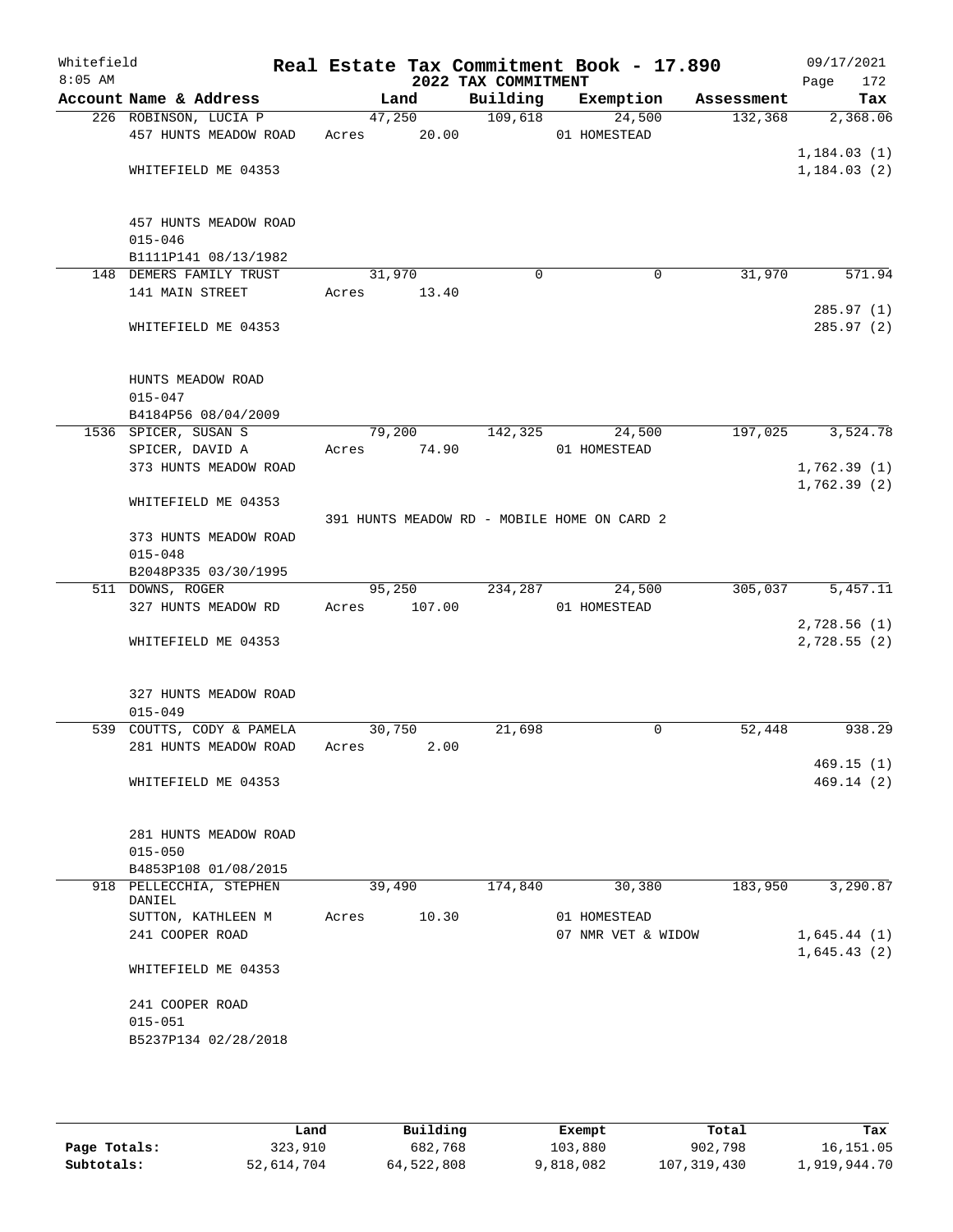| Whitefield<br>$8:05$ AM |                                           |                 |        |                     |                                 | Real Estate Tax Commitment Book - 17.890 |                  | 09/17/2021         |
|-------------------------|-------------------------------------------|-----------------|--------|---------------------|---------------------------------|------------------------------------------|------------------|--------------------|
|                         | Account Name & Address                    |                 | Land   |                     | 2022 TAX COMMITMENT<br>Building | Exemption                                | Assessment       | 173<br>Page<br>Tax |
|                         | 105 SOOHEY, ROBERT S &                    |                 | 41,690 |                     | 331,750                         | 24,500                                   | 348,940          | 6, 242.54          |
|                         | THERESA S                                 |                 |        |                     |                                 |                                          |                  |                    |
|                         | PO BOX 60                                 | Acres           |        | 13.05               |                                 | 01 HOMESTEAD                             |                  |                    |
|                         |                                           |                 |        |                     |                                 |                                          |                  | 3, 121.27 (1)      |
|                         | WHITEFIELD ME 04353                       |                 |        |                     |                                 |                                          |                  | 3, 121.27 (2)      |
|                         | 203 COOPER ROAD                           |                 |        |                     |                                 |                                          |                  |                    |
|                         | $015 - 051 - A$                           |                 |        |                     |                                 |                                          |                  |                    |
|                         | B2240P153 05/21/1997                      |                 |        |                     |                                 |                                          |                  |                    |
|                         | 876 SOOHEY, ROBERT S &<br>THERESA S       |                 | 26,770 |                     | $\Omega$                        | $\mathbf 0$                              | 26,770           | 478.92             |
|                         | PO BOX 60                                 | Acres           |        | 6.90                |                                 |                                          |                  |                    |
|                         |                                           |                 |        |                     |                                 |                                          |                  | 239.46(1)          |
|                         | WHITEFIELD ME 04353                       |                 |        |                     |                                 |                                          |                  | 239.46(2)          |
|                         | COOPER ROAD                               |                 |        |                     |                                 |                                          |                  |                    |
|                         | $015 - 051 - B$                           |                 |        |                     |                                 |                                          |                  |                    |
|                         | B4855P72 01/16/2015                       |                 |        |                     |                                 |                                          |                  |                    |
|                         | 634 BROWN, CAROLE A                       |                 | 42,400 |                     | 136,660                         | 24,500                                   | 154,560          | 2,765.08           |
|                         | BROWN, TIMOTHY M                          |                 | Acres  | 3.10                |                                 | 01 HOMESTEAD                             |                  |                    |
|                         | 34 CLARK LANE                             |                 |        |                     |                                 |                                          |                  | 1,382.54(1)        |
|                         | WHITEFIELD ME 04353                       |                 |        |                     |                                 |                                          |                  | 1,382.54(2)        |
|                         |                                           |                 |        |                     |                                 |                                          |                  |                    |
|                         | 34 CLARK LANE                             |                 |        |                     |                                 |                                          |                  |                    |
|                         | $015 - 052$                               |                 |        |                     |                                 |                                          |                  |                    |
|                         | B5032P18 07/14/2016                       |                 |        |                     |                                 |                                          |                  |                    |
|                         | 1606 BROOKE, WILLIAM W &<br>GAIL D        |                 | 27,090 |                     | $\mathbf 0$                     | 0                                        | 27,090           | 484.64             |
|                         | 41 COOPER ROAD                            | Acres           |        | 7.30                |                                 |                                          |                  |                    |
|                         |                                           |                 |        |                     |                                 |                                          |                  | 242.32(1)          |
|                         | WHITEFIELD ME 04353                       |                 |        |                     |                                 |                                          |                  | 242.32(2)          |
|                         | COOPER ROAD                               |                 |        |                     |                                 |                                          |                  |                    |
|                         | $016 - 001$                               |                 |        |                     |                                 |                                          |                  |                    |
|                         | B1429P298 10/14/1987                      |                 |        |                     |                                 |                                          |                  |                    |
|                         | 1278 BROOKE, WILLIAM W &                  |                 | 6,900  |                     | $\Omega$                        | $\Omega$                                 | 6,900            | 123.44             |
|                         | GAIL D                                    |                 |        |                     |                                 |                                          |                  |                    |
|                         | 41 COOPER ROAD                            | Acres           |        | 4.60                |                                 |                                          |                  | 61.72(1)           |
|                         | WHITEFIELD ME 04353                       |                 |        |                     |                                 |                                          |                  | 61.72(2)           |
|                         | COOPER ROAD                               |                 |        |                     |                                 |                                          |                  |                    |
|                         | $016 - 002$                               |                 |        |                     |                                 |                                          |                  |                    |
|                         | B1429P298 10/14/1987                      |                 |        |                     |                                 |                                          |                  |                    |
| 1349                    | SHERWOOD, RANDOLPH                        |                 | 1,500  |                     | $\Omega$                        | 0                                        | 1,500            | 26.84              |
|                         | 6117 ROCKAFELLA AVE                       | Acres           |        | 1.00                |                                 |                                          |                  |                    |
|                         |                                           |                 |        |                     |                                 |                                          |                  | 13.42(1)           |
|                         | SARASOTA FL 34231                         |                 |        |                     |                                 |                                          |                  | 13.42(2)           |
|                         | COOPER ROAD                               |                 |        |                     |                                 |                                          |                  |                    |
|                         | $016 - 003 - A$                           |                 |        |                     |                                 |                                          |                  |                    |
|                         | B5208P241 12/04/2017 B5197P203 11/02/2017 |                 |        |                     |                                 |                                          |                  |                    |
|                         |                                           |                 |        |                     |                                 |                                          |                  |                    |
| Page Totals:            |                                           | Land<br>146,350 |        | Building<br>468,410 |                                 | Exempt<br>49,000                         | Total<br>565,760 | Tax<br>10,121.46   |
|                         |                                           |                 |        |                     |                                 |                                          |                  |                    |

**Subtotals:** 52,761,054 64,991,218 9,867,082 107,885,190 1,930,066.16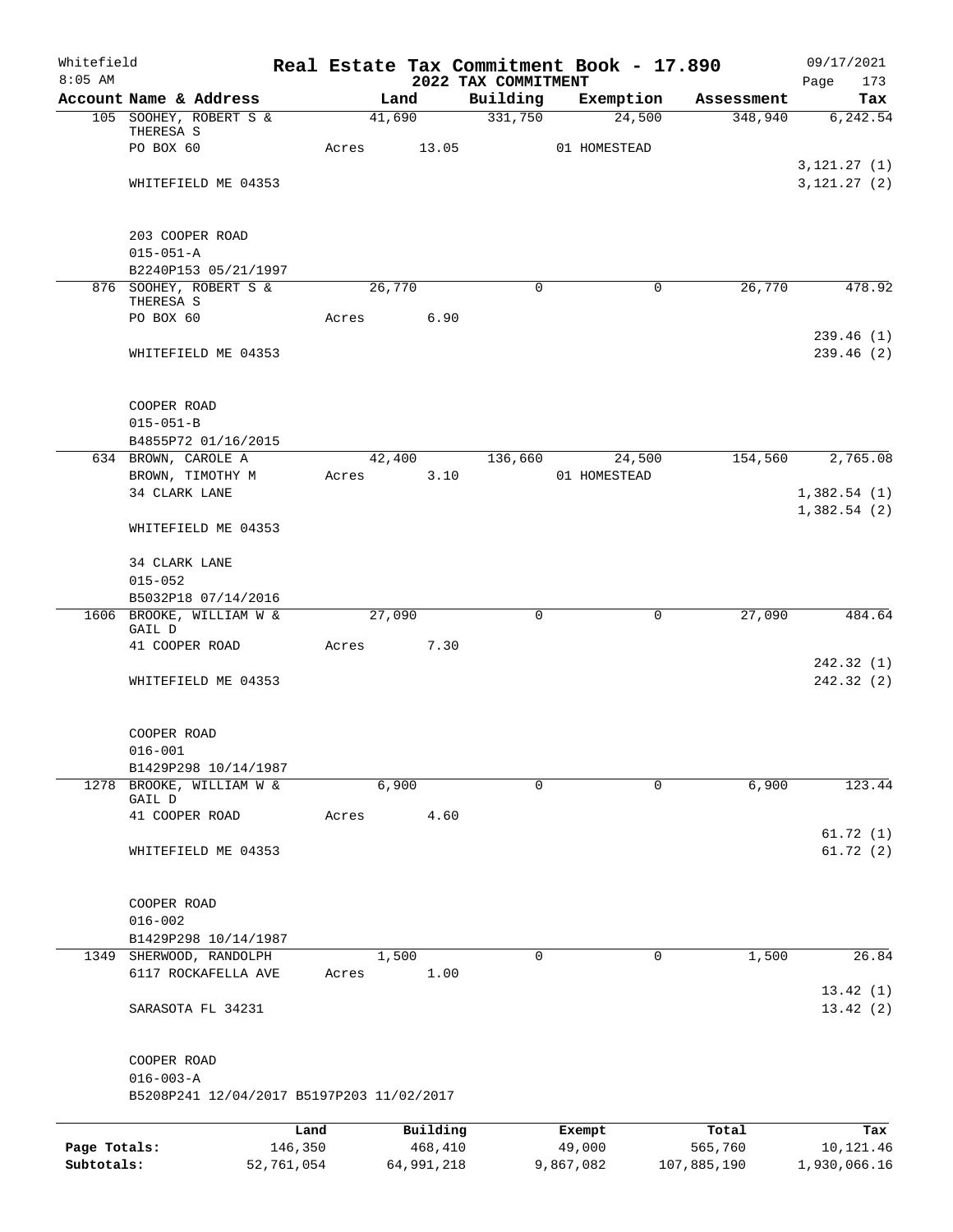| Whitefield<br>$8:05$ AM |                                                 |             |       | 2022 TAX COMMITMENT | Real Estate Tax Commitment Book - 17.890 |            | 09/17/2021<br>174<br>Page  |
|-------------------------|-------------------------------------------------|-------------|-------|---------------------|------------------------------------------|------------|----------------------------|
|                         | Account Name & Address                          | Land        |       | Building            | Exemption                                | Assessment | Tax                        |
|                         | 442 KROOK, PETER E & GAIL                       | 39,250      |       | 107,905             | 24,500                                   | 122,655    | 2,194.30                   |
|                         | 112 COOPER ROAD                                 | Acres 10.00 |       |                     | 01 HOMESTEAD                             |            |                            |
|                         |                                                 |             |       |                     |                                          |            | 1,097.15(1)                |
|                         | WHITEFIELD ME 04353                             |             |       |                     |                                          |            | 1,097.15(2)                |
|                         |                                                 |             |       |                     |                                          |            |                            |
|                         |                                                 |             |       |                     |                                          |            |                            |
|                         | 112 COOPER ROAD                                 |             |       |                     |                                          |            |                            |
|                         | $016 - 004$                                     |             |       |                     |                                          |            |                            |
|                         | B1698P332 06/21/1991                            |             |       |                     |                                          |            |                            |
|                         | 2 SHERWOOD, RANDOLPH P<br>6117 ROCKERFELLER AVE | 64,995      |       | 87,146              | 0                                        | 152,141    | 2,721.80                   |
|                         |                                                 | Acres 47.30 |       |                     |                                          |            |                            |
|                         | SARASOTA FL 34231 8215                          |             |       |                     |                                          |            | 1,360.90(1)<br>1,360.90(2) |
|                         |                                                 |             |       |                     |                                          |            |                            |
|                         |                                                 |             |       |                     |                                          |            |                            |
|                         | 144 COOPER ROAD                                 |             |       |                     |                                          |            |                            |
|                         | $016 - 005$                                     |             |       |                     |                                          |            |                            |
|                         | B3326P61 07/01/2004                             |             |       |                     |                                          |            |                            |
|                         | 291 RANSLOW, CHRISTOPHER D                      | 24,230      |       | 0                   | 0                                        | 24,230     | 433.47                     |
|                         | 6 WINDSOR TERRACE                               | Acres       | 4.32  |                     |                                          |            |                            |
|                         |                                                 |             |       |                     |                                          |            | 216.74(1)                  |
|                         | FARMINGDALE ME 04344                            |             |       |                     |                                          |            | 216.73(2)                  |
|                         |                                                 |             |       |                     |                                          |            |                            |
|                         |                                                 |             |       |                     |                                          |            |                            |
|                         | COOPER ROAD                                     |             |       |                     |                                          |            |                            |
|                         | $016 - 006$                                     |             |       |                     |                                          |            |                            |
|                         | B4123P46 04/03/2009                             |             |       |                     |                                          |            |                            |
|                         | 1100 EDGAR-LARRABEE, MARY L                     | 33,750      |       | 101,520             | 24,500                                   | 110,770    | 1,981.68                   |
|                         | LARRABEE, WARREN H                              | Acres       | 4.00  |                     | 01 HOMESTEAD                             |            |                            |
|                         | 176 COOPER ROAD                                 |             |       |                     |                                          |            | 990.84 (1)                 |
|                         |                                                 |             |       |                     |                                          |            | 990.84 (2)                 |
|                         | WHITEFIELD ME 04353                             |             |       |                     |                                          |            |                            |
|                         |                                                 |             |       |                     |                                          |            |                            |
|                         | 176 COOPER ROAD                                 |             |       |                     |                                          |            |                            |
|                         | $016 - 006 - A$                                 |             |       |                     |                                          |            |                            |
|                         | B2980P299 01/13/2003                            |             |       |                     |                                          |            |                            |
|                         | 852 WRIGHT, LUCILLE M                           | 150,679     |       | 96,091              | 24,500                                   | 222,270    | 3,976.41                   |
|                         | WRIGHT, HUGH H                                  | Acres       | 45.16 |                     | 01 HOMESTEAD                             |            |                            |
|                         | 68 DEVINE ROAD                                  |             |       |                     |                                          |            | 1,988.21(1)                |
|                         |                                                 |             |       |                     |                                          |            | 1,988.20(2)                |
|                         | WHITEFIELD ME 04353                             |             |       |                     |                                          |            |                            |
|                         |                                                 |             |       |                     |                                          |            |                            |
|                         | 68 DEVINE ROAD<br>$016 - 007$                   |             |       |                     |                                          |            |                            |
|                         | B5114P229 03/20/2017                            |             |       |                     |                                          |            |                            |
|                         | 1974 THORNTON, MELISSA A                        | 43,646      |       | $\Omega$            | 0                                        | 43,646     | 780.83                     |
|                         | THORNTON, ALAN T JR                             |             | 29.84 |                     |                                          |            |                            |
|                         | 16 HENRY LANE                                   | Acres       |       |                     |                                          |            | 390.42 (1)                 |
|                         |                                                 |             |       |                     |                                          |            | 390.41(2)                  |
|                         | WHITEFIELD ME 04353                             |             |       |                     |                                          |            |                            |
|                         |                                                 |             |       |                     |                                          |            |                            |
|                         | OFF DEVINE ROAD                                 |             |       |                     |                                          |            |                            |
|                         | $016 - 007 - 1$                                 |             |       |                     |                                          |            |                            |
|                         | B5575P130 08/26/2020                            |             |       |                     |                                          |            |                            |
|                         |                                                 |             |       |                     |                                          |            |                            |
|                         |                                                 |             |       |                     |                                          |            |                            |
|                         |                                                 |             |       |                     |                                          |            |                            |

|              | Land       | Building   | Exempt    | Total       | Tax          |
|--------------|------------|------------|-----------|-------------|--------------|
| Page Totals: | 356,550    | 392,662    | 73,500    | 675,712     | 12,088.49    |
| Subtotals:   | 53,117,604 | 65,383,880 | 9,940,582 | 108,560,902 | 1,942,154.65 |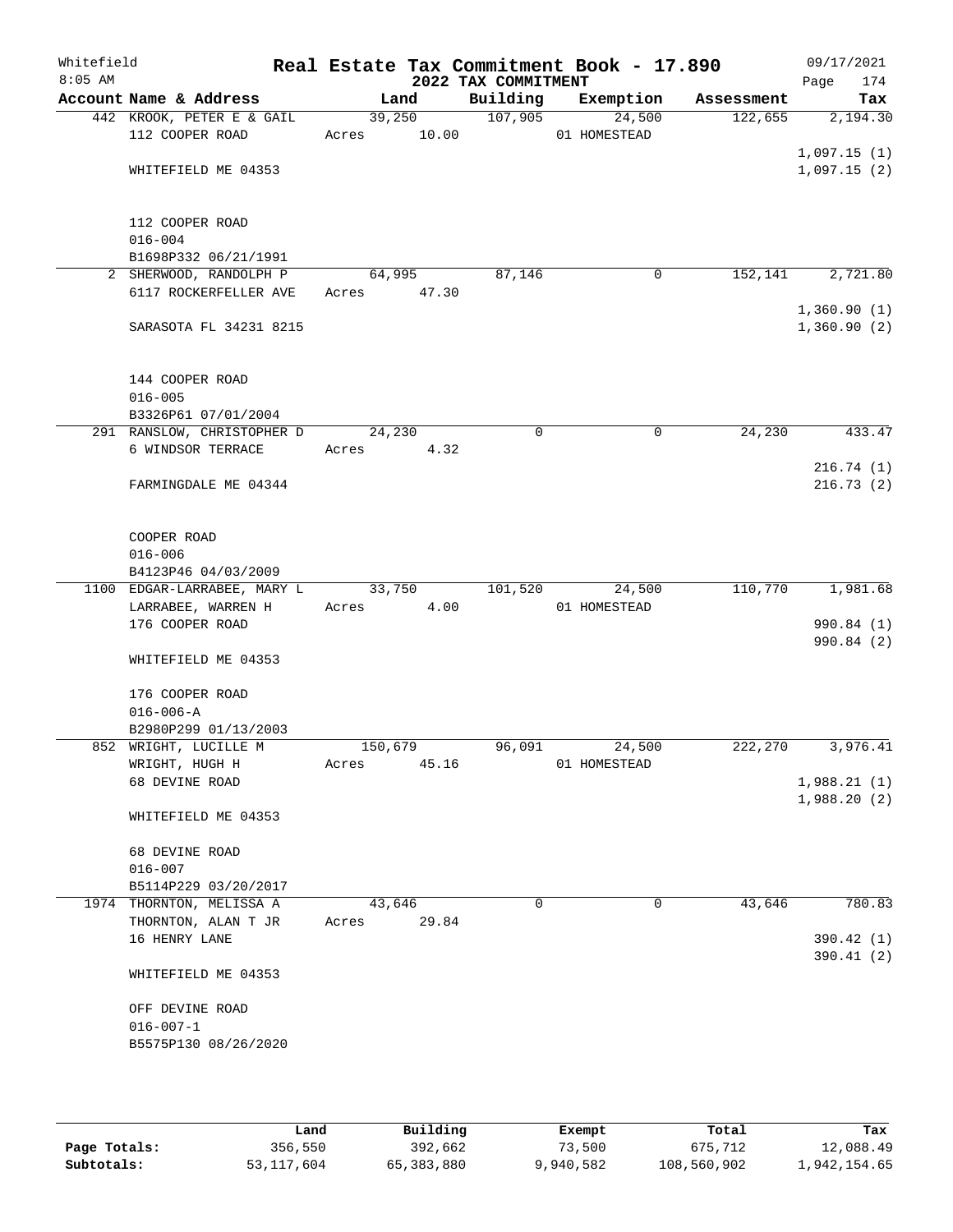| Whitefield |                                          |        |             |                     | Real Estate Tax Commitment Book - 17.890 |            | 09/17/2021  |
|------------|------------------------------------------|--------|-------------|---------------------|------------------------------------------|------------|-------------|
| $8:05$ AM  |                                          |        |             | 2022 TAX COMMITMENT |                                          |            | 175<br>Page |
|            | Account Name & Address                   |        | Land        | Building            | Exemption                                | Assessment | Tax         |
|            | 1973 WRIGHT, LUCILLE M                   | 25,000 |             | $\Omega$            | $\Omega$                                 | 25,000     | 447.25      |
|            | WRIGHT, HUGH H                           | Acres  | 50.00       |                     |                                          |            |             |
|            | 68 DEVINE ROAD                           |        |             |                     |                                          |            | 223.63(1)   |
|            |                                          |        |             |                     |                                          |            | 223.62(2)   |
|            | WHITEFIELD ME 04353                      |        |             |                     |                                          |            |             |
|            |                                          |        |             |                     |                                          |            |             |
|            | OFF DEVINE ROAD                          |        |             |                     |                                          |            |             |
|            | $016 - 007 - 2$                          |        |             |                     |                                          |            |             |
|            | B5114P229 03/20/2017                     |        |             |                     |                                          |            |             |
|            | 1712 PURINGTON, JOHN &<br>CATHERINE J    | 41,877 |             | 158,416             | 24,500                                   | 175,793    | 3,144.94    |
|            | 129 COOPER ROAD                          | Acres  | 31.34       |                     | 01 HOMESTEAD                             |            |             |
|            |                                          |        |             |                     |                                          |            | 1,572.47(1) |
|            | WHITEFIELD ME 04353                      |        |             |                     |                                          |            | 1,572.47(2) |
|            |                                          |        |             |                     |                                          |            |             |
|            |                                          |        |             |                     |                                          |            |             |
|            | 129 COOPER ROAD                          |        |             |                     |                                          |            |             |
|            | $016 - 007 - A$                          |        |             |                     |                                          |            |             |
|            | B3783P262 12/11/2006                     |        |             |                     |                                          |            |             |
|            | 1782 PEASLEE, AMY M KOEHLING             | 30,660 |             | 221,950             | 24,500                                   | 228,110    | 4,080.89    |
|            | 32 DEVINE ROAD                           | Acres  | 1.94        |                     | 01 HOMESTEAD                             |            |             |
|            |                                          |        |             |                     |                                          |            | 2,040.45(1) |
|            | WHITEFIELD ME 04353                      |        |             |                     |                                          |            | 2,040.44(2) |
|            |                                          |        |             |                     |                                          |            |             |
|            | 32 DEVINE ROAD                           |        |             |                     |                                          |            |             |
|            | $016 - 007 - B$                          |        |             |                     |                                          |            |             |
|            | B5136P296 05/23/2017 B4888P24 05/20/2015 |        |             |                     |                                          |            |             |
|            | 1805 WRIGHT, LUCILLE                     |        | $\mathbf 0$ | 9,822               | $\mathbf 0$                              | 9,822      | 175.72      |
|            | 68 DEVINE ROAD                           |        |             |                     |                                          |            |             |
|            |                                          |        |             |                     |                                          |            | 87.86(1)    |
|            | WHITEFIELD ME 04353                      |        |             |                     |                                          |            | 87.86(2)    |
|            |                                          |        |             |                     |                                          |            |             |
|            |                                          |        |             |                     |                                          |            |             |
|            | 32 PENNY LANE                            |        |             |                     |                                          |            |             |
|            | $016 - 007 - ON - 1$                     |        |             |                     |                                          |            |             |
|            | 1858 WRIGHT, LUCILLE                     |        | 0           | 18,499              | 0                                        | 18,499     | 330.95      |
|            | 68 DEVINE ROAD                           |        |             |                     |                                          |            |             |
|            |                                          |        |             |                     |                                          |            | 165.48(1)   |
|            | WHITEFIELD ME 04353                      |        |             |                     |                                          |            | 165.47(2)   |
|            |                                          |        |             |                     |                                          |            |             |
|            |                                          |        |             |                     |                                          |            |             |
|            | 49 PENNY LANE                            |        |             |                     |                                          |            |             |
|            | $016 - 007 - ON - 2$                     |        |             |                     |                                          |            |             |
| 1878       | WRIGHT, LUCILLE                          |        | 0           | 11,687              | 0                                        | 11,687     | 209.08      |
|            | 68 DEVINE ROAD                           |        |             |                     |                                          |            |             |
|            |                                          |        |             |                     |                                          |            | 104.54(1)   |
|            | WHITEFIELD ME 04353                      |        |             |                     |                                          |            | 104.54(2)   |
|            |                                          |        |             |                     |                                          |            |             |
|            |                                          |        |             |                     |                                          |            |             |
|            | 39 PENNY LANE                            |        |             |                     |                                          |            |             |
|            | $016 - 007 - ON - 3$                     |        |             |                     |                                          |            |             |

|              | Land         | Building   | Exempt    | Total       | Tax          |
|--------------|--------------|------------|-----------|-------------|--------------|
| Page Totals: | 97.537       | 420,374    | 49,000    | 468,911     | 8,388.83     |
| Subtotals:   | 53, 215, 141 | 65,804,254 | 9,989,582 | 109,029,813 | 1,950,543.48 |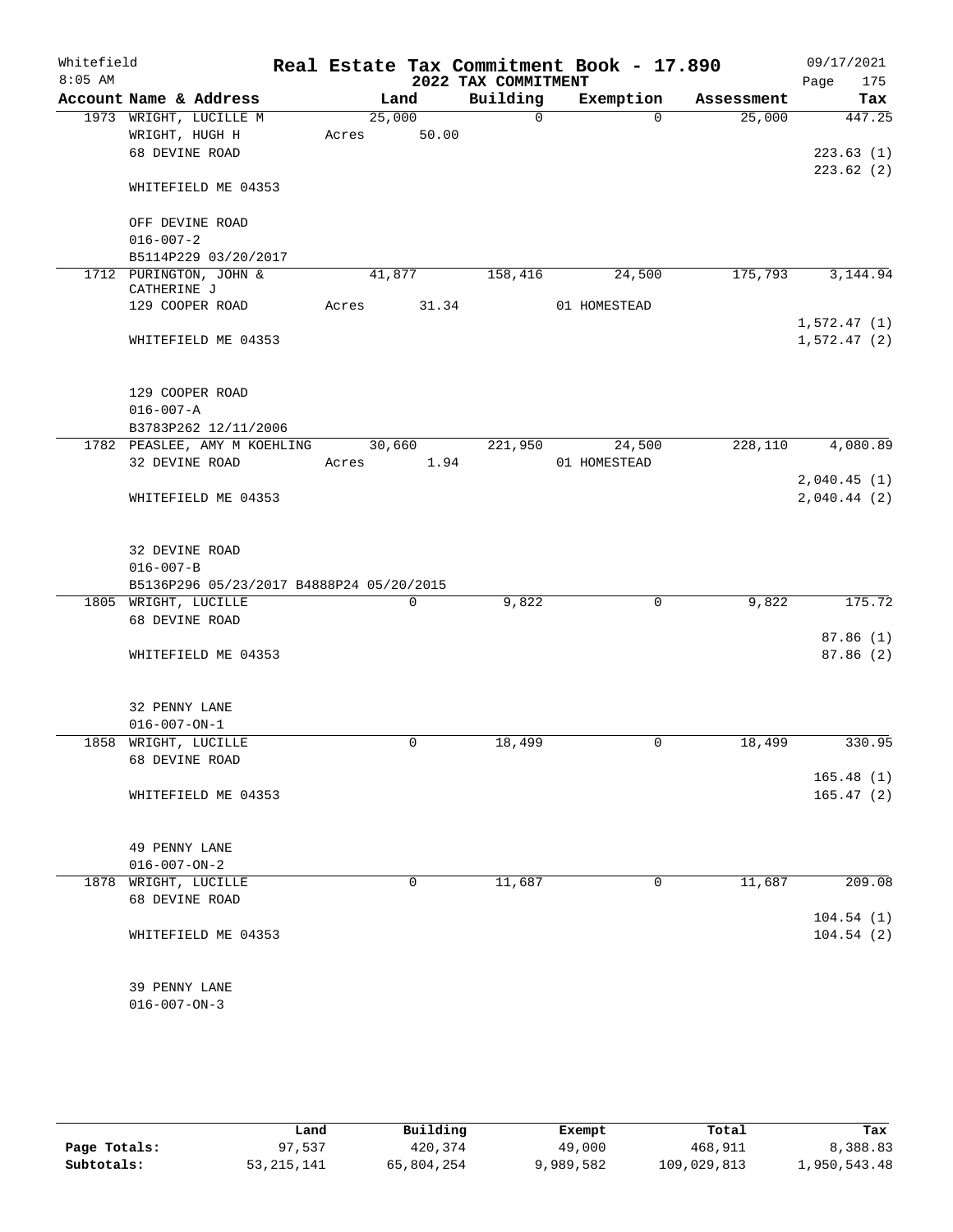| Whitefield<br>$8:05$ AM |                                    |        |             | 2022 TAX COMMITMENT | Real Estate Tax Commitment Book - 17.890 |            | 09/17/2021<br>176<br>Page    |
|-------------------------|------------------------------------|--------|-------------|---------------------|------------------------------------------|------------|------------------------------|
|                         | Account Name & Address             |        | Land        | Building            | Exemption                                | Assessment | Tax                          |
|                         | 1927 WRIGHT, LUCILLE M             |        | $\mathbf 0$ | 17,291              | $\Omega$                                 | 17,291     | 309.34                       |
|                         | 68 DEVINE ROAD                     |        |             |                     |                                          |            |                              |
|                         |                                    |        |             |                     |                                          |            | 154.67(1)                    |
|                         | WHITEFIELD ME 04353                |        |             |                     |                                          |            | 154.67(2)                    |
|                         |                                    |        |             |                     |                                          |            |                              |
|                         | 42 PENNY LANE                      |        |             |                     |                                          |            |                              |
|                         | $016 - 007 - ON - 4$               |        |             |                     |                                          |            |                              |
|                         | 564 WILLETTE, MARY BRENDA          | 32,400 |             | 59,672              | 0                                        | 92,072     | 1,647.17                     |
|                         | 54 DEVINE ROAD                     | Acres  | 3.10        |                     |                                          |            |                              |
|                         |                                    |        |             |                     |                                          |            | 823.59(1)                    |
|                         | WHITEFIELD ME 04353                |        |             |                     |                                          |            | 823.58 (2)                   |
|                         |                                    |        |             |                     |                                          |            |                              |
|                         |                                    |        |             |                     |                                          |            |                              |
|                         | 54 DEVINE ROAD<br>$016 - 008$      |        |             |                     |                                          |            |                              |
|                         | B2268P159 09/03/1997               |        |             |                     |                                          |            |                              |
|                         | 1193 GERRARD, DANAL & ROBIN        | 30,900 |             | 61,187              | 24,500                                   | 67,587     | 1,209.13                     |
|                         | 78 DEVINE ROAD                     | Acres  | 2.10        |                     | 01 HOMESTEAD                             |            |                              |
|                         |                                    |        |             |                     |                                          |            | 604.57(1)                    |
|                         | WHITEFIELD ME 04353                |        |             |                     |                                          |            | 604.56(2)                    |
|                         |                                    |        |             |                     |                                          |            |                              |
|                         |                                    |        |             |                     |                                          |            |                              |
|                         | 78 DEVINE ROAD<br>$016 - 009$      |        |             |                     |                                          |            |                              |
|                         | B2877P264 07/03/2002               |        |             |                     |                                          |            |                              |
|                         | 1301 MARTIN, MICHAEL & TONYA       | 30,300 |             | 79,897              | 24,500                                   | 85,697     | 1,533.12                     |
|                         | 86 DEVINE ROAD                     | Acres  | 1.70        |                     | 01 HOMESTEAD                             |            |                              |
|                         |                                    |        |             |                     |                                          |            | 766.56(1)                    |
|                         | WHITEFIELD ME 04353                |        |             |                     |                                          |            | 766.56 (2)                   |
|                         |                                    |        |             |                     |                                          |            |                              |
|                         | 86 DEVINE ROAD                     |        |             |                     |                                          |            |                              |
|                         | $016 - 010$                        |        |             |                     |                                          |            |                              |
|                         | B2375P179 08/28/1998               |        |             |                     |                                          |            |                              |
|                         | 659 DUBE, GERARD M & SANDRA        | 48,480 |             | 119,032             | 24,500                                   | 143,012    | 2,558.48                     |
|                         | Α                                  |        |             |                     |                                          |            |                              |
|                         | 116 DEVINE ROAD                    | Acres  | 24.20       |                     | 01 HOMESTEAD                             |            |                              |
|                         | WHITEFIELD ME 04353                |        |             |                     |                                          |            | 1, 279.24(1)<br>1, 279.24(2) |
|                         |                                    |        |             |                     |                                          |            |                              |
|                         |                                    |        |             |                     |                                          |            |                              |
|                         | 116 DEVINE ROAD                    |        |             |                     |                                          |            |                              |
|                         | $016 - 011$                        |        |             |                     |                                          |            |                              |
|                         | B1418P167 08/31/1987               |        |             |                     |                                          |            |                              |
|                         | 1418 BURNS, JOHN B & MARTHA<br>J T | 60,250 |             | 173,531             | 24,500                                   | 209,281    | 3,744.04                     |
|                         | 92 DEVINE ROAD                     | Acres  | 40.00       |                     | 01 HOMESTEAD                             |            |                              |
|                         |                                    |        |             |                     |                                          |            | 1,872.02(1)                  |
|                         | WHITEFIELD ME 04353                |        |             |                     |                                          |            | 1,872.02(2)                  |
|                         |                                    |        |             |                     |                                          |            |                              |
|                         |                                    |        |             |                     |                                          |            |                              |
|                         | 92 DEVINE ROAD                     |        |             |                     |                                          |            |                              |
|                         | $016 - 012$                        |        |             |                     |                                          |            |                              |
|                         | B1443P347 12/21/1987               |        |             |                     |                                          |            |                              |
|                         |                                    |        |             |                     |                                          |            |                              |

|              | Land         | Building   | Exempt     | Total       | Tax          |
|--------------|--------------|------------|------------|-------------|--------------|
| Page Totals: | 202,330      | 510,610    | 98,000     | 614,940     | 11,001.28    |
| Subtotals:   | 53, 417, 471 | 66,314,864 | 10,087,582 | 109,644,753 | 1,961,544.76 |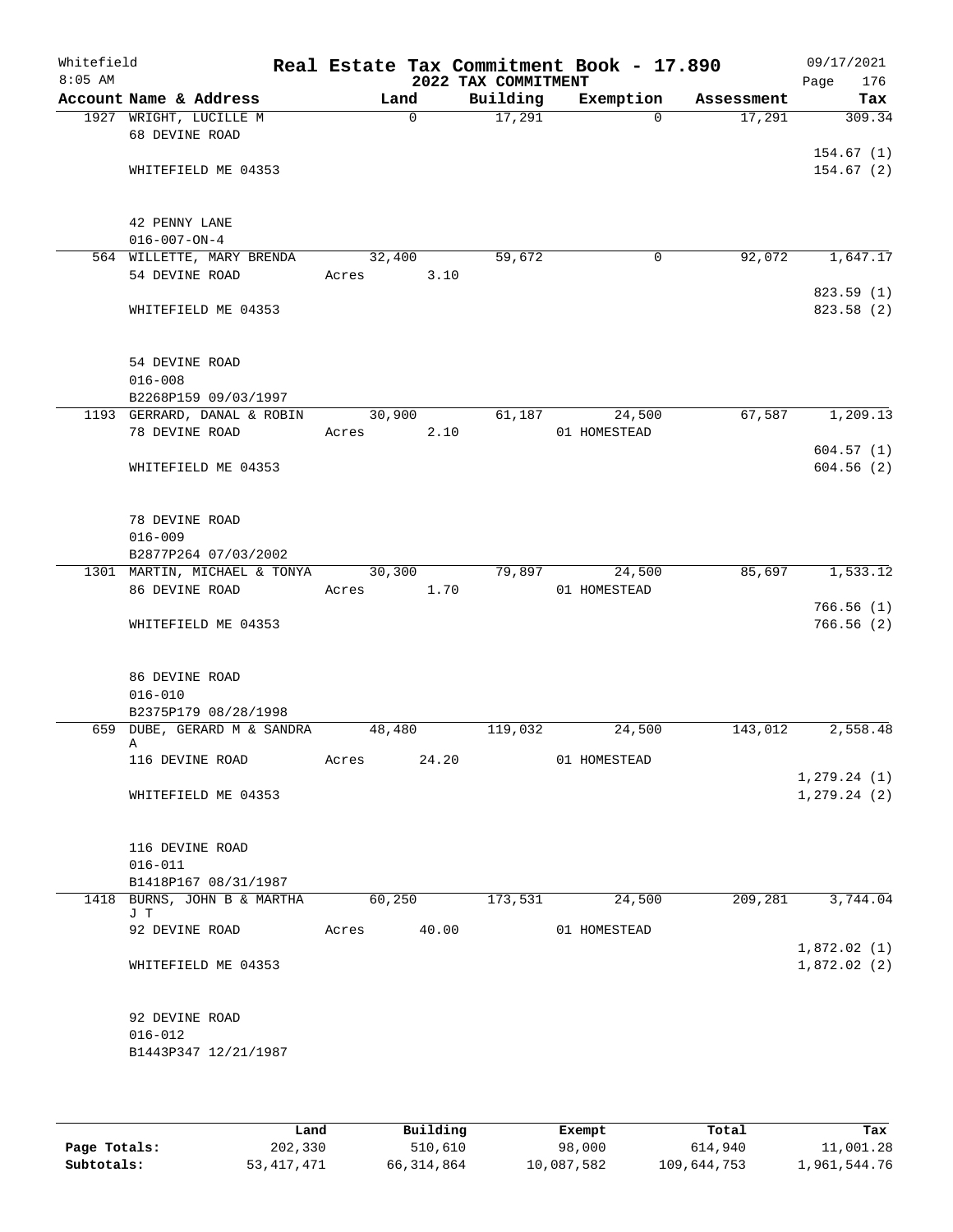| Whitefield |                                                                   |       |        |                     | Real Estate Tax Commitment Book - 17.890 |            | 09/17/2021  |
|------------|-------------------------------------------------------------------|-------|--------|---------------------|------------------------------------------|------------|-------------|
| $8:05$ AM  |                                                                   |       |        | 2022 TAX COMMITMENT |                                          |            | 177<br>Page |
|            | Account Name & Address                                            |       | Land   | Building            | Exemption                                | Assessment | Tax         |
|            | 1286 DULAC, DAWN & RICHARDS,<br>LEE E TRUSTEES                    |       | 33,075 | 31,394              | 24,500                                   | 39,969     | 715.05      |
|            | RICHARDS, VIOLET H<br>IRREVOCABLE TRUST FOR<br>DAWN DULAC & LEE E | Acres | 3.55   |                     | 01 HOMESTEAD                             |            |             |
|            | RICHARDS                                                          |       |        |                     |                                          |            |             |
|            | 188 DEVINE ROAD                                                   |       |        |                     |                                          |            | 357.53(1)   |
|            | WHITEFIELD ME 04353                                               |       |        |                     |                                          |            | 357.52(2)   |
|            | 170 DEVINE ROAD                                                   |       |        |                     |                                          |            |             |
|            | $016 - 013$                                                       |       |        |                     |                                          |            |             |
|            | B4254P220 03/03/2010<br>439 PROKNEE CORPORATION                   |       | 19,500 | $\Omega$            | 0                                        | 19,500     | 348.86      |
|            | C/O LEE RICHARDS                                                  | Acres | 29.85  |                     |                                          |            |             |
|            | 137 DEVINE ROAD                                                   |       |        |                     |                                          |            | 174.43(1)   |
|            | WHITEFIELD ME 04353                                               |       |        |                     |                                          |            | 174.43(2)   |
|            |                                                                   |       |        |                     |                                          |            |             |
|            | DEVINE ROAD                                                       |       |        |                     |                                          |            |             |
|            | $016 - 013 - A$                                                   |       |        |                     |                                          |            |             |
|            | B1254P269                                                         |       |        |                     |                                          |            |             |
|            | 632 RICHARDS, KARL S &                                            |       | 35,250 | 204,699             | 24,500                                   | 215,449    | 3,854.38    |
|            | JUDITH<br>204 DEVINE ROAD                                         | Acres | 5.00   |                     | 01 HOMESTEAD                             |            |             |
|            |                                                                   |       |        |                     |                                          |            | 1,927.19(1) |
|            | WHITEFIELD ME 04353                                               |       |        |                     |                                          |            | 1,927.19(2) |
|            |                                                                   |       |        |                     |                                          |            |             |
|            | 204 DEVINE ROAD<br>$016 - 013 - B$                                |       |        |                     |                                          |            |             |
|            | B1173P188 01/04/1984                                              |       |        |                     |                                          |            |             |
|            | 549 BEARCE, MONIQUE M                                             |       | 31,725 | 157,168             | $\mathbf 0$                              | 188,893    | 3,379.30    |
|            | 208 DEVINE ROAD                                                   | Acres | 2.65   |                     |                                          |            |             |
|            |                                                                   |       |        |                     |                                          |            | 1,689.65(1) |
|            | WHITEFIELD ME 04353                                               |       |        |                     |                                          |            | 1,689.65(2) |
|            |                                                                   |       |        |                     |                                          |            |             |
|            | 208 DEVINE ROAD                                                   |       |        |                     |                                          |            |             |
|            | $016 - 013 - C$                                                   |       |        |                     |                                          |            |             |
|            | B5529P261 06/05/2020                                              |       |        |                     |                                          |            |             |
|            | 1473 RICHARDS, KARL S &<br>JUDITH                                 |       | 21,545 | 0                   | 0                                        | 21,545     | 385.44      |
|            | 204 DEVINE ROAD                                                   | Acres | 2.53   |                     |                                          |            |             |
|            |                                                                   |       |        |                     |                                          |            | 192.72 (1)  |
|            | WHITEFIELD ME 04353                                               |       |        |                     |                                          |            | 192.72 (2)  |
|            | DEVINE ROAD                                                       |       |        |                     |                                          |            |             |
|            | $016 - 013 - D$                                                   |       |        |                     |                                          |            |             |
|            | B1173P188 01/04/1984                                              |       |        |                     |                                          |            |             |

|              | Land       | Building   | Exempt     | Total       | Tax          |
|--------------|------------|------------|------------|-------------|--------------|
| Page Totals: | 141,095    | 393,261    | 49,000     | 485,356     | 8,683.03     |
| Subtotals:   | 53,558,566 | 66,708,125 | 10,136,582 | 110,130,109 | 1,970,227.79 |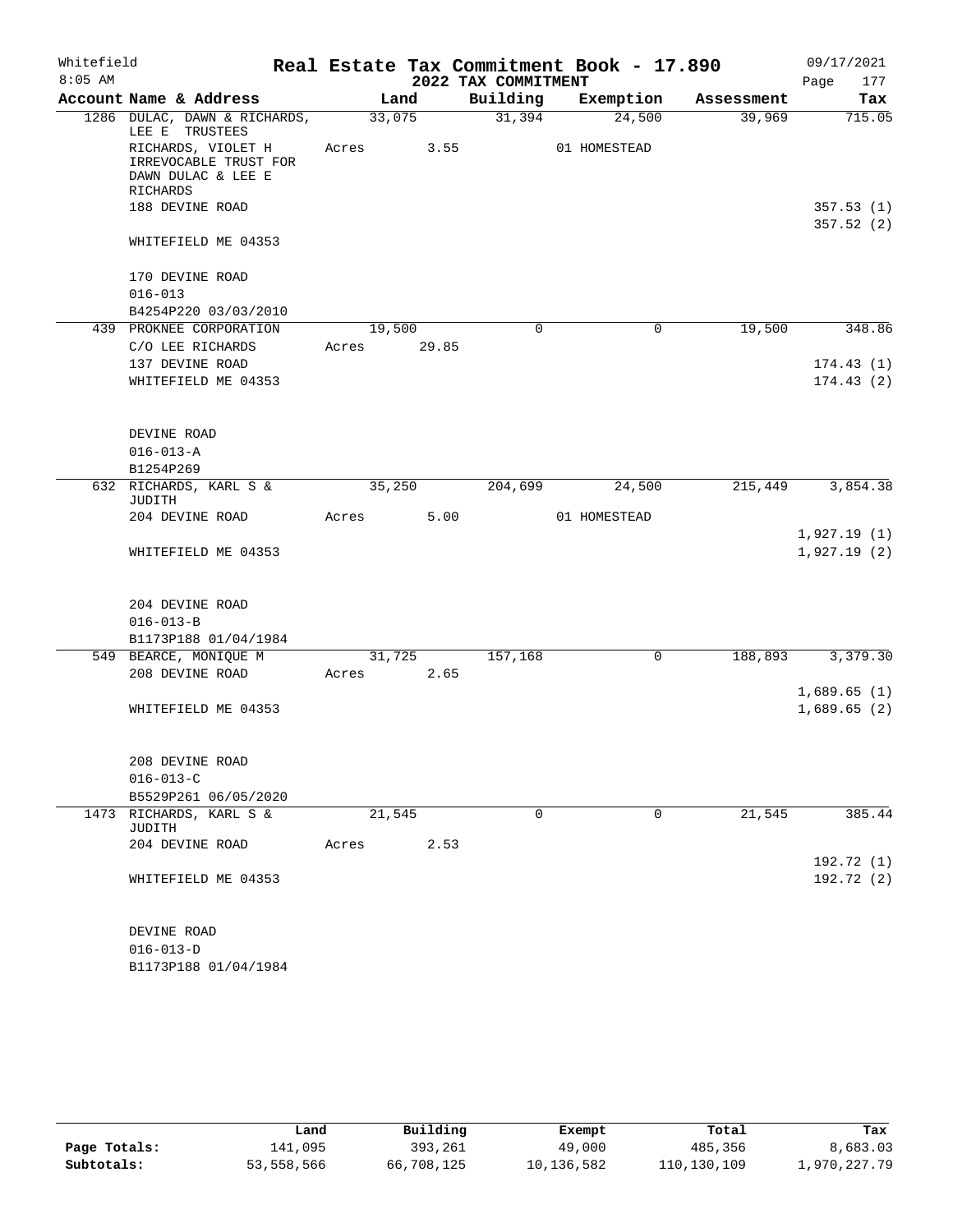| Whitefield |                                     |             |                     |        |                     | Real Estate Tax Commitment Book - 17.890 |            | 09/17/2021             |
|------------|-------------------------------------|-------------|---------------------|--------|---------------------|------------------------------------------|------------|------------------------|
| $8:05$ AM  |                                     |             |                     |        | 2022 TAX COMMITMENT |                                          |            | 178<br>Page            |
|            | Account Name & Address              |             | Land                |        | Building            | Exemption                                | Assessment | Tax                    |
|            | 1223 RICHARDS, KARL S &<br>JUDITH B |             | 51,880              |        | 0                   | $\Omega$                                 | 51,880     | 928.13                 |
|            | 204 DEVINE ROAD                     | Acres       |                     | 55.80  |                     |                                          |            |                        |
|            | WHITEFIELD ME 04353                 |             |                     |        |                     |                                          |            | 464.07(1)<br>464.06(2) |
|            |                                     |             |                     |        |                     |                                          |            |                        |
|            | DEVINE ROAD                         |             |                     |        |                     |                                          |            |                        |
|            | $016 - 013 - E$                     |             |                     |        |                     |                                          |            |                        |
|            | B1173P188 01/04/1984                |             |                     |        |                     |                                          |            |                        |
|            | 1213 RICHARDS, JENNIFER W           |             | $3\overline{5,370}$ |        | 191,556             | 24,500                                   | 202,426    | 3,621.40               |
|            | 134 DEVINE ROAD                     | Acres       |                     | 5.15   |                     | 01 HOMESTEAD                             |            |                        |
|            |                                     |             |                     |        |                     |                                          |            | 1,810.70(1)            |
|            | WHITEFIELD ME 04353                 |             |                     |        |                     |                                          |            | 1,810.70(2)            |
|            |                                     |             |                     |        |                     |                                          |            |                        |
|            | 134 DEVINE ROAD                     |             |                     |        |                     |                                          |            |                        |
|            | $016 - 013 - F$                     |             |                     |        |                     |                                          |            |                        |
|            | B2655P103 03/21/2001                |             |                     |        |                     |                                          |            |                        |
|            | 1728 NOFTALL, JENNIFER &            |             | 35,274              |        | 189,207             | 24,500                                   | 199,981    | 3,577.66               |
|            | CHRISTOPHER                         |             |                     |        |                     |                                          |            |                        |
|            | 162 DEVINE ROAD                     | Acres       |                     | 5.03   |                     | 01 HOMESTEAD                             |            |                        |
|            |                                     |             |                     |        |                     |                                          |            | 1,788.83(1)            |
|            | WHITEFIELD ME 04353                 |             |                     |        |                     |                                          |            | 1,788.83(2)            |
|            | 162 DEVINE ROAD                     |             |                     |        |                     |                                          |            |                        |
|            | $016 - 013 - G$                     |             |                     |        |                     |                                          |            |                        |
|            | B3317P24 06/27/2004                 |             |                     |        |                     |                                          |            |                        |
|            | 1729 DULAC, DAWN & GILLES           |             |                     | 43,466 | 189,257             | 24,500                                   | 208,223    | 3,725.11               |
|            | 188 DEVINE ROAD                     | Acres       |                     | 15.27  |                     | 01 HOMESTEAD                             |            |                        |
|            |                                     |             |                     |        |                     |                                          |            | 1,862.56(1)            |
|            | WHITEFIELD ME 04353                 |             |                     |        |                     |                                          |            | 1,862.55(2)            |
|            |                                     |             |                     |        |                     |                                          |            |                        |
|            | 188 DEVINE ROAD                     |             |                     |        |                     |                                          |            |                        |
|            | $016 - 013 - H$                     |             |                     |        |                     |                                          |            |                        |
|            | B3317P26 06/25/2004                 |             |                     |        |                     |                                          |            |                        |
|            | 1856 RICHARDS, KARL S               |             | 17,260              |        | 0                   | $\Omega$                                 | 17,260     | 308.78                 |
|            | 204 DEVINE ROAD                     | Acres 17.20 |                     |        |                     |                                          |            |                        |
|            |                                     |             |                     |        |                     |                                          |            | 154.39(1)              |
|            | WHITEFIELD ME 04353                 |             |                     |        |                     |                                          |            | 154.39(2)              |
|            |                                     |             |                     |        |                     |                                          |            |                        |
|            | DEVINE ROAD<br>$016 - 013 - I$      |             |                     |        |                     |                                          |            |                        |
|            |                                     |             |                     |        |                     |                                          |            |                        |

B4254P226 03/03/2010

|              | Land       | Building   | Exempt     | Total       | Tax          |
|--------------|------------|------------|------------|-------------|--------------|
| Page Totals: | 183,250    | 570,020    | 73,500     | 679,770     | 12,161.08    |
| Subtotals:   | 53,741,816 | , 278, 145 | 10,210,082 | 110,809,879 | 1,982,388.87 |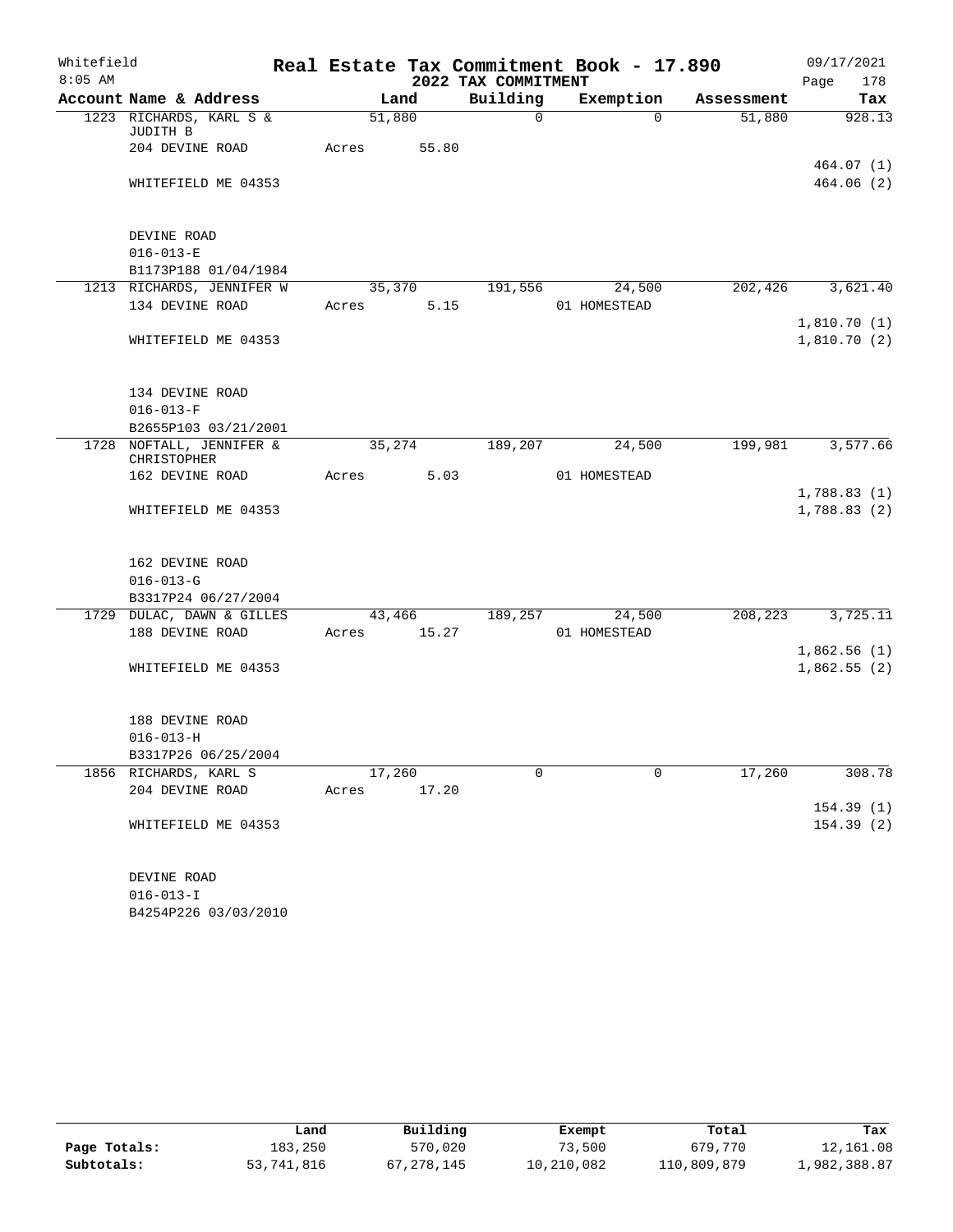|           | Whitefield                                                    |        |        |                     | Real Estate Tax Commitment Book - 17.890 |            | 09/17/2021                  |
|-----------|---------------------------------------------------------------|--------|--------|---------------------|------------------------------------------|------------|-----------------------------|
| $8:05$ AM |                                                               |        |        | 2022 TAX COMMITMENT |                                          |            | 179<br>Page                 |
|           | Account Name & Address                                        |        | Land   | Building            | Exemption                                | Assessment | Tax                         |
|           | 1857 RICHARDS, LEE E &<br>RICHARDS, JORDAN<br>TRUSTEES        | 17,260 |        | 0                   | $\Omega$                                 | 17,260     | 308.78                      |
|           | RICHARDS, VIOLET H<br>IRREVOCABLE TRUST FOR<br>LEE E RICHARDS | Acres  | 17.20  |                     |                                          |            |                             |
|           | 134 DEVINE ROAD                                               |        |        |                     |                                          |            | 154.39(1)                   |
|           |                                                               |        |        |                     |                                          |            | 154.39(2)                   |
|           | WHITEFIELD ME 04353                                           |        |        |                     |                                          |            |                             |
|           | DEVINE ROAD                                                   |        |        |                     |                                          |            |                             |
|           | $016 - 013 - J$                                               |        |        |                     |                                          |            |                             |
|           | B4254P229 03/03/2010                                          |        |        |                     |                                          |            |                             |
|           | 1147 RICHARDS, LEE E &<br>JENNIFER W                          |        | 49,200 | 273,220             | 0                                        | 322,420    | 5,768.09                    |
|           | 137 DEVINE ROAD                                               | Acres  | 23.00  |                     |                                          |            |                             |
|           | WHITEFIELD ME 04353                                           |        |        |                     |                                          |            | 2,884.05(1)<br>2,884.04 (2) |
|           | 137 DEVINE ROAD                                               |        |        |                     |                                          |            |                             |
|           | $016 - 014$                                                   |        |        |                     |                                          |            |                             |
|           | B2527P330                                                     |        |        |                     |                                          |            |                             |
|           | 288 RUSSO, JANE A                                             |        | 60,150 | 111,287             | 30,380                                   | 141,057    | 2,523.51                    |
|           | 217 DEVINE ROAD                                               | Acres  | 50.00  |                     | 01 HOMESTEAD                             |            |                             |
|           | WHITEFIELD ME 04353                                           |        |        |                     | 07 NMR VET & WIDOW                       |            | 1,261.76(1)<br>1,261.75(2)  |
|           | 217 DEVINE ROAD                                               |        |        |                     |                                          |            |                             |
|           | $016 - 014 - A$                                               |        |        |                     |                                          |            |                             |
|           | B1131P290 08/18/1983                                          |        |        |                     |                                          |            |                             |
|           | 791 MCGEE, STEVEN A                                           |        | 94,500 | $\Omega$            | $\mathbf 0$                              | 94,500     | 1,690.61                    |
|           | STEVEN A MCGEE<br>CONSTRUCTION                                | Acres  | 12.60  |                     |                                          |            |                             |
|           | 537 HIGH STREET                                               |        |        |                     |                                          |            | 845.31 (1)                  |
|           | WEST GARDINER ME 04345                                        |        |        |                     |                                          |            | 845.30 (2)                  |
|           |                                                               |        |        |                     |                                          |            |                             |
|           | DEVINE ROAD, BACK OF                                          |        |        |                     |                                          |            |                             |
|           | $016 - 015$                                                   |        |        |                     |                                          |            |                             |
|           | B2317P54 03/10/1998<br>1031 VEROW, SHAIN D                    |        | 44,450 | 129,005             | 24,500                                   | 148,955    | 2,664.80                    |
|           | VEROW, LAUREN E                                               | Acres  | 16.50  |                     | 01 HOMESTEAD                             |            |                             |
|           | 121 DEVINE ROAD                                               |        |        |                     |                                          |            | 1,332.40(1)                 |
|           |                                                               |        |        |                     |                                          |            | 1,332.40(2)                 |
|           | WHITEFIELD ME 04353                                           |        |        |                     |                                          |            |                             |
|           | 121 DEVINE ROAD                                               |        |        |                     |                                          |            |                             |
|           | $016 - 016$                                                   |        |        |                     |                                          |            |                             |
|           | B5435P204 09/20/2019                                          |        |        |                     |                                          |            |                             |

|              | Land       | Building   | Exempt     | Total       | Tax          |
|--------------|------------|------------|------------|-------------|--------------|
| Page Totals: | 265,560    | 513,512    | 54,880     | 724,192     | 12,955.79    |
| Subtotals:   | 54,007,376 | 67,791,657 | 10,264,962 | 111,534,071 | 1,995,344.66 |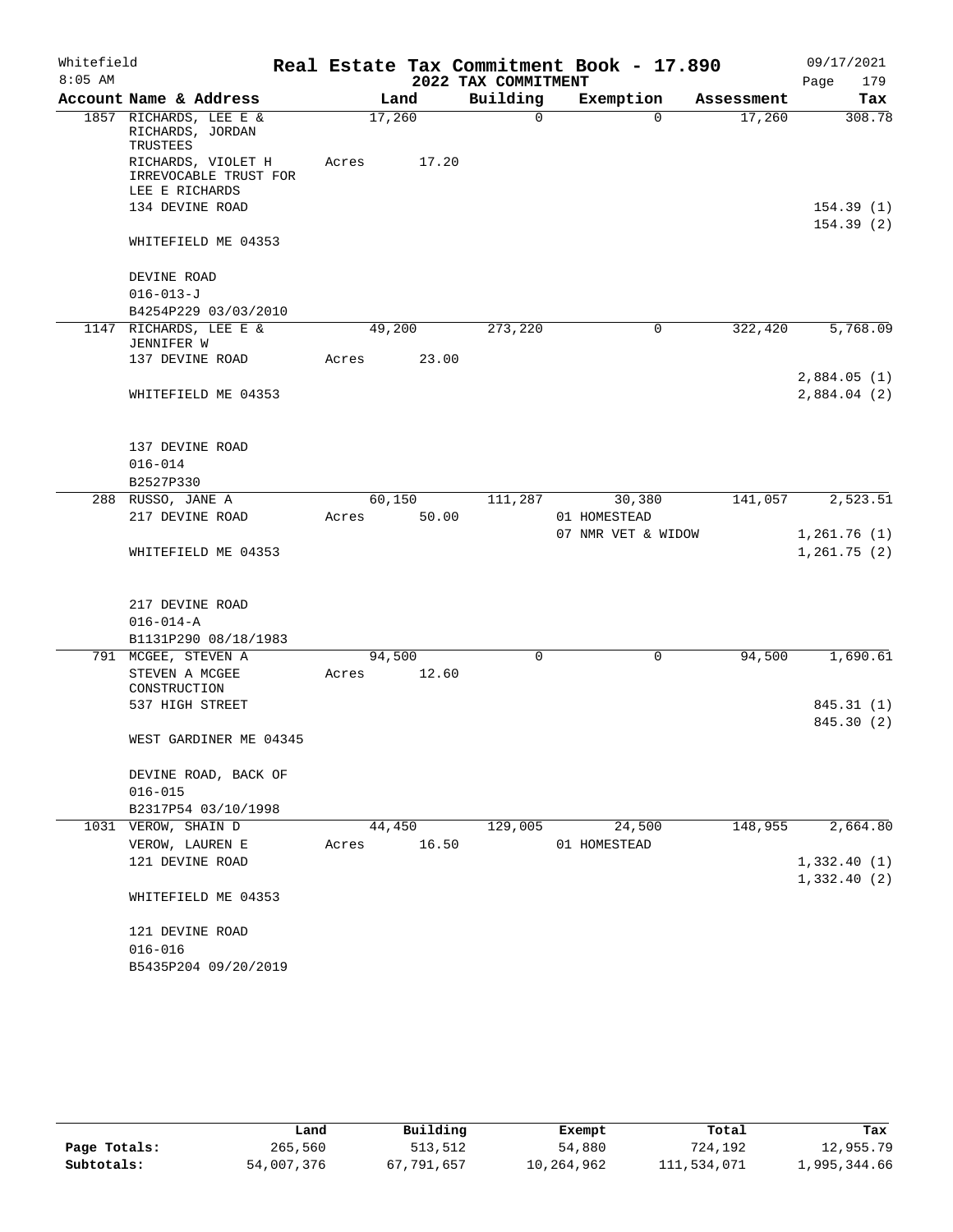| Whitefield<br>$8:05$ AM |                                                    |                       |        |      | 2022 TAX COMMITMENT | Real Estate Tax Commitment Book - 17.890 |            | 09/17/2021<br>180<br>Page |
|-------------------------|----------------------------------------------------|-----------------------|--------|------|---------------------|------------------------------------------|------------|---------------------------|
|                         | Account Name & Address                             |                       | Land   |      | Building            | Exemption                                | Assessment | Tax                       |
|                         | 934 PICARD, TONI                                   |                       | 17,500 |      | $\mathbf 0$         | $\Omega$                                 | 17,500     | 313.08                    |
|                         | 217 DIRIGO ROAD                                    | Acres                 | 17.50  |      |                     |                                          |            |                           |
|                         |                                                    |                       |        |      |                     |                                          |            | 156.54(1)                 |
|                         | CHINA ME 04358                                     |                       |        |      |                     |                                          |            | 156.54(2)                 |
|                         |                                                    |                       |        |      |                     |                                          |            |                           |
|                         |                                                    |                       |        |      |                     |                                          |            |                           |
|                         | DEVINE ROAD, OFF OF                                |                       |        |      |                     |                                          |            |                           |
|                         | $016 - 017$                                        |                       |        |      |                     |                                          |            |                           |
|                         | B5666P63 02/17/2021                                |                       |        |      |                     |                                          |            |                           |
|                         | 1312 CENTRAL MAINE POWER                           |                       | 5,400  |      | $\mathbf 0$         | 0                                        | 5,400      | 96.61                     |
|                         | C/O AVANGRID MANAGEMENT Acres<br>COMPANY-LOCAL TAX |                       | 1.80   |      |                     |                                          |            |                           |
|                         | ONE CITY CENTER, 5TH                               |                       |        |      |                     |                                          |            | 48.31(1)                  |
|                         | <b>FLOOR</b>                                       |                       |        |      |                     |                                          |            |                           |
|                         | PORTLAND ME 04101                                  |                       |        |      |                     |                                          |            | 48.30(2)                  |
|                         |                                                    |                       |        |      |                     |                                          |            |                           |
|                         |                                                    |                       |        |      |                     |                                          |            |                           |
|                         | COOPER ROAD                                        |                       |        |      |                     |                                          |            |                           |
|                         | $016 - 018$                                        |                       |        |      |                     |                                          |            |                           |
|                         | 247 MCGEE, STEVEN A                                |                       | 11,820 |      | $\Omega$            | 0                                        | 11,820     | 211.46                    |
|                         | 537 HIGH STREET                                    | Acres                 | 10.40  |      |                     |                                          |            |                           |
|                         |                                                    |                       |        |      |                     |                                          |            | 105.73(1)                 |
|                         | WEST GARDINER ME 04345                             |                       |        |      |                     |                                          |            | 105.73(2)                 |
|                         |                                                    |                       |        |      |                     |                                          |            |                           |
|                         |                                                    |                       |        |      |                     |                                          |            |                           |
|                         | DEVINE ROAD, OFF OF                                |                       |        |      |                     |                                          |            |                           |
|                         | $016 - 019$                                        |                       |        |      |                     |                                          |            |                           |
|                         | B4766P265 03/26/2014<br>1595 GILBERT, CHAD E       |                       | 30,120 |      | 79,312              | 24,500                                   | 84,932     | 1,519.43                  |
|                         | 81 DEVINE ROAD                                     | Acres                 | 1.58   |      |                     | 01 HOMESTEAD                             |            |                           |
|                         |                                                    |                       |        |      |                     |                                          |            | 759.72 (1)                |
|                         | WHITEFIELD ME 04353                                |                       |        |      |                     |                                          |            | 759.71(2)                 |
|                         |                                                    |                       |        |      |                     |                                          |            |                           |
|                         |                                                    |                       |        |      |                     |                                          |            |                           |
|                         | 81 DEVINE ROAD                                     |                       |        |      |                     |                                          |            |                           |
|                         | $016 - 020$                                        |                       |        |      |                     |                                          |            |                           |
|                         | B4515P260 04/25/2012 B2652P165 03/14/2001          |                       |        |      |                     |                                          |            |                           |
|                         | 378 COTE, DAVID & HOLLY                            | $\frac{36}{36}$ , 370 |        |      |                     |                                          | 36,370     | 650.66                    |
|                         | PO BOX 17                                          | Acres                 | 18.90  |      |                     |                                          |            |                           |
|                         |                                                    |                       |        |      |                     |                                          |            | 325.33(1)                 |
|                         | WHITEFIELD ME 04353                                |                       |        |      |                     |                                          |            | 325.33(2)                 |
|                         |                                                    |                       |        |      |                     |                                          |            |                           |
|                         |                                                    |                       |        |      |                     |                                          |            |                           |
|                         | PARTRIDGE LANE                                     |                       |        |      |                     |                                          |            |                           |
|                         | $016 - 021$                                        |                       |        |      |                     |                                          |            |                           |
|                         | B3443P212 02/10/2005                               |                       |        |      |                     |                                          |            |                           |
|                         | 1169 COTE, DAVID                                   |                       | 33,900 |      | 101,990             | 24,500                                   | 111,390    | 1,992.77                  |
|                         | COTE, HOLLY A                                      | Acres                 |        | 4.10 |                     | 01 HOMESTEAD                             |            |                           |
|                         | PO BOX 17                                          |                       |        |      |                     |                                          |            | 996.39 (1)                |
|                         | WHITEFIELD ME 04353                                |                       |        |      |                     |                                          |            | 996.38 (2)                |
|                         |                                                    |                       |        |      |                     |                                          |            |                           |
|                         | 5 PARTRIDGE LANE                                   |                       |        |      |                     |                                          |            |                           |
|                         | $016 - 021 - A$                                    |                       |        |      |                     |                                          |            |                           |
|                         | B2992P138 01/31/2003                               |                       |        |      |                     |                                          |            |                           |
|                         |                                                    |                       |        |      |                     |                                          |            |                           |
|                         |                                                    |                       |        |      |                     |                                          |            |                           |
|                         |                                                    |                       |        |      |                     |                                          |            |                           |

|              | Land       | Building   | Exempt     | Total       | Tax          |
|--------------|------------|------------|------------|-------------|--------------|
| Page Totals: | 135,110    | 181,302    | 49,000     | 267,412     | 4,784.01     |
| Subtotals:   | 54,142,486 | 67,972,959 | 10,313,962 | 111,801,483 | 2,000,128.67 |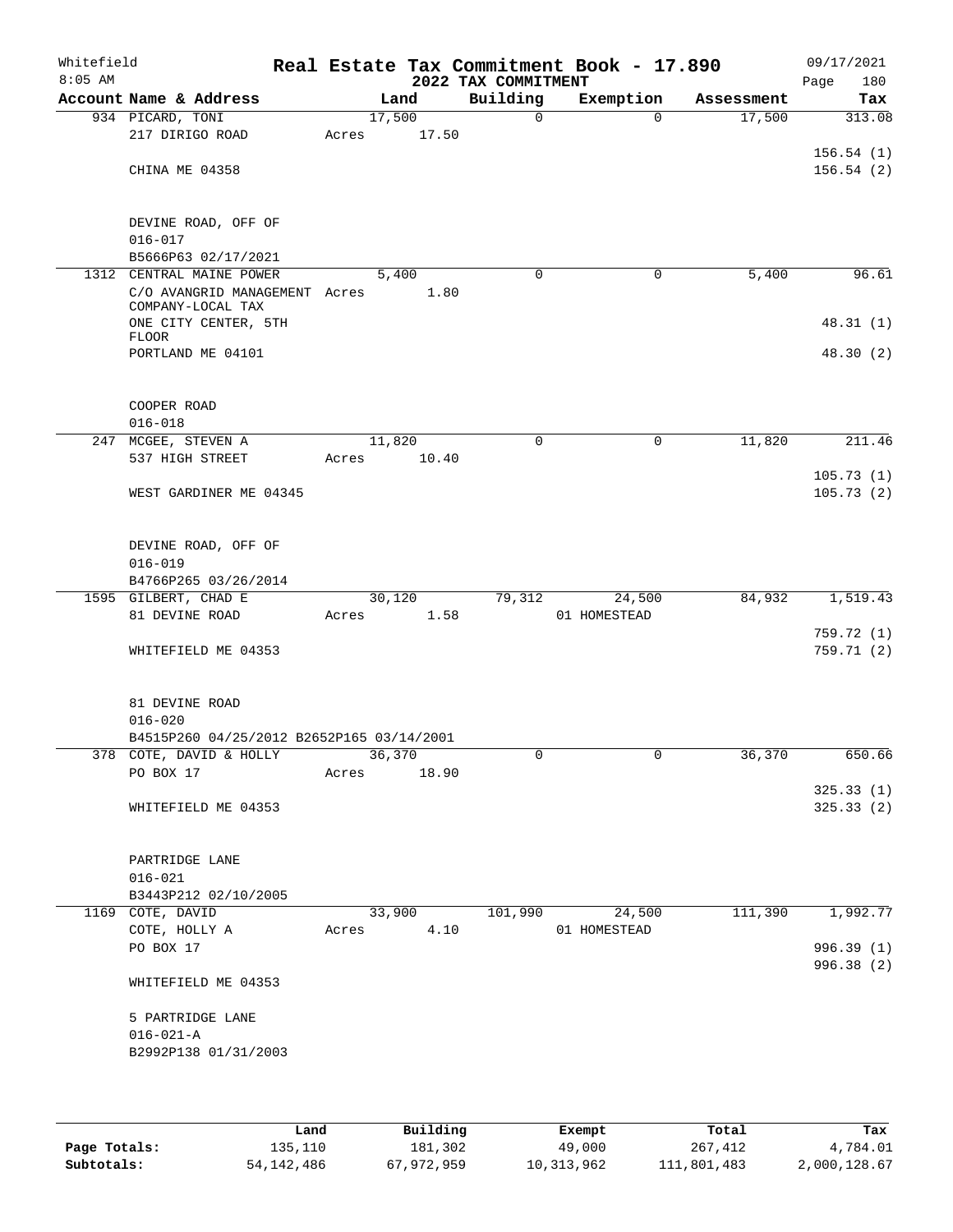| Whitefield<br>$8:05$ AM |                                                       |              | Real Estate Tax Commitment Book - 17.890 | 2022 TAX COMMITMENT |                                    |             |            | 09/17/2021<br>181<br>Page  |
|-------------------------|-------------------------------------------------------|--------------|------------------------------------------|---------------------|------------------------------------|-------------|------------|----------------------------|
|                         | Account Name & Address                                |              | Land                                     | Building            | Exemption                          |             | Assessment | Tax                        |
|                         | 1086 PARRINO, RICHARD J &<br>CONNIE                   |              | 37,090                                   | 105,053             |                                    | 30,380      | 111,763    | 1,999.44                   |
|                         | 55 DEVINE ROAD                                        | Acres        | 7.30                                     |                     | 01 HOMESTEAD<br>07 NMR VET & WIDOW |             |            |                            |
|                         | WHITEFIELD ME 04353                                   |              |                                          |                     |                                    |             |            | 999.72 (1)<br>999.72 (2)   |
|                         | 55 DEVINE ROAD<br>$016 - 022$                         |              |                                          |                     |                                    |             |            |                            |
|                         | B984P208 01/10/1979 B961P148 06/28/1978               |              |                                          |                     |                                    |             |            |                            |
|                         | 987 PURINGTON, JOHN &<br>CATHERINE J                  |              | 18,550                                   | 0                   |                                    | $\Omega$    | 18,550     | 331.86                     |
|                         | 129 COOPER ROAD                                       | Acres        | 27.50                                    |                     |                                    |             |            | 165.93(1)                  |
|                         | WHITEFIELD ME 04353                                   |              |                                          |                     |                                    |             |            | 165.93(2)                  |
|                         | DEVINE ROAD                                           |              |                                          |                     |                                    |             |            |                            |
|                         | $016 - 023$                                           |              |                                          |                     |                                    |             |            |                            |
|                         | B3783P262 12/11/2006                                  |              |                                          |                     |                                    |             |            |                            |
|                         | 848 PURINGTON, JOHN &<br>CATHERINE J                  |              | 15,340                                   | $\Omega$            |                                    | $\mathbf 0$ | 15,340     | 274.43                     |
|                         | 129 COOPER ROAD                                       | Acres        | 14.80                                    |                     |                                    |             |            | 137.22(1)                  |
|                         | WHITEFIELD ME 04353                                   |              |                                          |                     |                                    |             |            | 137.21(2)                  |
|                         | DEVINE ROAD                                           |              |                                          |                     |                                    |             |            |                            |
|                         | $016 - 024$                                           |              |                                          |                     |                                    |             |            |                            |
|                         | B3783P262 12/11/2006                                  |              |                                          |                     |                                    |             |            |                            |
|                         | 462 BROOKE, WILLIAM W &<br>GAIL                       |              | 13,980                                   | 0                   |                                    | $\mathbf 0$ | 13,980     | 250.10                     |
|                         | 41 COOPER ROAD                                        | Acres        | 13.10                                    |                     |                                    |             |            |                            |
|                         | WHITEFIELD ME 04353                                   |              |                                          |                     |                                    |             |            | 125.05(1)<br>125.05(2)     |
|                         | COOPER ROAD<br>$016 - 025$                            |              |                                          |                     |                                    |             |            |                            |
|                         | B1429P298 10/14/1987                                  |              |                                          |                     |                                    |             |            |                            |
| 712                     | BROOKE, WILLIAM & GAIL                                |              | 60,900                                   | 151,852             | 24,500                             |             | 188,252    | 3,367.83                   |
|                         | 41 COOPER ROAD                                        | Acres        | 41.00                                    |                     | 01 HOMESTEAD                       |             |            |                            |
|                         | WHITEFIELD ME 04353                                   |              |                                          |                     |                                    |             |            | 1,683.92(1)<br>1,683.91(2) |
|                         | 41 COOPER ROAD                                        |              |                                          |                     |                                    |             |            |                            |
|                         | $016 - 026$                                           |              |                                          |                     |                                    |             |            |                            |
|                         | B1429P298 10/14/1987                                  |              |                                          |                     |                                    |             |            |                            |
| 1243                    | PRESCOTT, TROY<br>SHEEPSCOT VALLEY<br><b>BUILDERS</b> | Acres        | 231,300<br>30.84                         | 0                   |                                    | 0           | 231,300    | 4,137.96                   |
|                         | PO BOX 341                                            |              |                                          |                     |                                    |             |            | 2,068.98(1)                |
|                         | STE #1<br>SOUTH CHINA ME 04358                        |              |                                          |                     |                                    |             |            | 2,068.98(2)                |
|                         | 40 VIGUE ROAD, PIT                                    |              |                                          |                     |                                    |             |            |                            |
|                         | $016 - 027$<br>B4687P206 07/17/2014                   |              |                                          |                     |                                    |             |            |                            |
|                         |                                                       | Land         | Building                                 |                     | Exempt                             |             | Total      | Tax                        |
| Page Totals:            |                                                       | 377,160      | 256,905                                  |                     | 54,880                             |             | 579,185    | 10,361.62                  |
| Subtotals:              |                                                       | 54, 519, 646 | 68,229,864                               |                     | 10,368,842                         | 112,380,668 |            | 2,010,490.29               |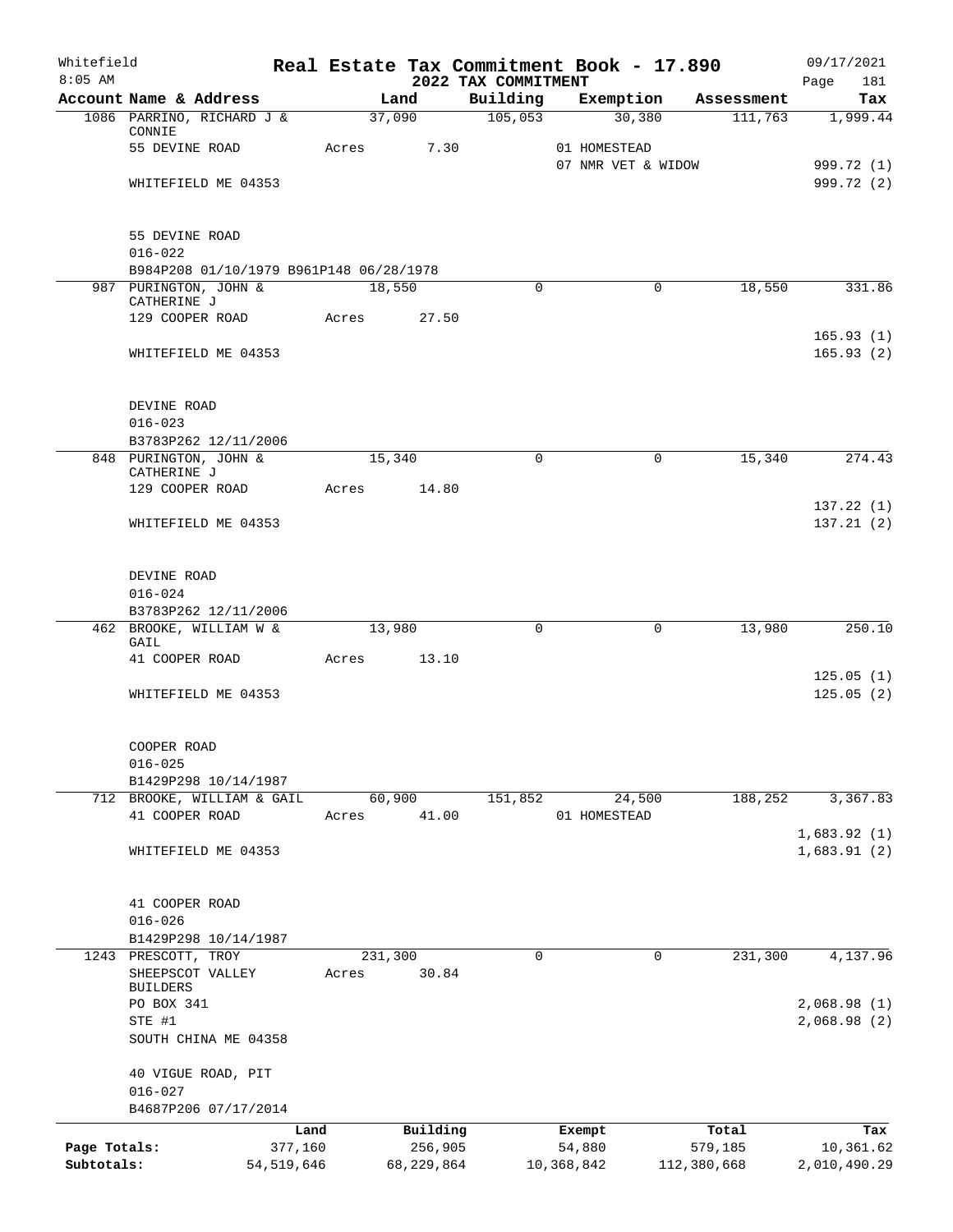| Whitefield<br>$8:05$ AM |                                               |                 |        |                     | 2022 TAX COMMITMENT | Real Estate Tax Commitment Book - 17.890 |                  | 09/17/2021<br>182<br>Page |
|-------------------------|-----------------------------------------------|-----------------|--------|---------------------|---------------------|------------------------------------------|------------------|---------------------------|
|                         | Account Name & Address                        |                 | Land   |                     | Building            | Exemption                                | Assessment       | Tax                       |
|                         | 972 PRESCOTT, TROY                            |                 | 18,750 |                     | $\mathbf 0$         | $\Omega$                                 | 18,750           | 335.44                    |
|                         | SHEEPSCOT VALLEY                              | Acres           |        | 2.50                |                     |                                          |                  |                           |
|                         | <b>BUILDERS</b>                               |                 |        |                     |                     |                                          |                  |                           |
|                         | PO BOX 341                                    |                 |        |                     |                     |                                          |                  | 167.72(1)                 |
|                         | STE #1                                        |                 |        |                     |                     |                                          |                  | 167.72(2)                 |
|                         | SOUTH CHINA ME 04358                          |                 |        |                     |                     |                                          |                  |                           |
|                         | VIGUE ROAD                                    |                 |        |                     |                     |                                          |                  |                           |
|                         | $016 - 028$                                   |                 |        |                     |                     |                                          |                  |                           |
|                         | B4687P206 07/17/2013<br>1607 G & D GRAVEL LLC |                 | 36,930 |                     | 84,183              | $\mathbf 0$                              | 121,113          | 2,166.71                  |
|                         | 488 AUGUSTA ROAD                              | Acres           |        | 7.10                |                     |                                          |                  |                           |
|                         |                                               |                 |        |                     |                     |                                          |                  | 1,083.36(1)               |
|                         | JEFFERSON ME 04348                            |                 |        |                     |                     |                                          |                  | 1,083.35(2)               |
|                         |                                               |                 |        |                     |                     |                                          |                  |                           |
|                         | 116 VIGUE ROAD                                |                 |        |                     |                     |                                          |                  |                           |
|                         | $016 - 029$                                   |                 |        |                     |                     |                                          |                  |                           |
|                         | B4859P237 02/06/2015                          |                 |        |                     |                     |                                          |                  |                           |
|                         | 757 G & D GRAVEL LLC                          |                 | 31,650 |                     | 45,384              | $\mathsf{O}$                             | 77,034           | 1,378.14                  |
|                         | 488 AUGUSTA ROAD                              | Acres           |        | 2.60                |                     |                                          |                  |                           |
|                         |                                               |                 |        |                     |                     |                                          |                  | 689.07 (1)                |
|                         | JEFFERSON ME 04348                            |                 |        |                     |                     |                                          |                  | 689.07 (2)                |
|                         | 116 VIGUE ROAD                                |                 |        |                     |                     |                                          |                  |                           |
|                         | $016 - 029 - A$                               |                 |        |                     |                     |                                          |                  |                           |
|                         | B4859P287 02/06/2015                          |                 |        |                     |                     |                                          |                  |                           |
| 1476                    | MCCRIMMON, CHRISTOPHER                        |                 | 30,975 |                     | 103,715             | 24,500                                   | 110,190          | 1,971.30                  |
|                         | М                                             |                 |        |                     |                     |                                          |                  |                           |
|                         | MCCRIMMON, SARAH A                            | Acres           |        | 2.15                |                     | 01 HOMESTEAD                             |                  |                           |
|                         | 132 VIGUE ROAD                                |                 |        |                     |                     |                                          |                  | 985.65(1)                 |
|                         |                                               |                 |        |                     |                     |                                          |                  | 985.65(2)                 |
|                         | WHITEFIELD ME 04353                           |                 |        |                     |                     |                                          |                  |                           |
|                         | 132 VIGUE ROAD                                |                 |        |                     |                     |                                          |                  |                           |
|                         | $016 - 030$                                   |                 |        |                     |                     |                                          |                  |                           |
|                         | B5027P307 07/13/2016                          |                 |        |                     |                     |                                          |                  |                           |
|                         | 204 FOX, TORRANCE                             |                 | 30,975 |                     | 66,640              | 24,500                                   | 73,115           | 1,308.03                  |
|                         | 152 VIGUE ROAD                                | Acres           |        | 2.15                |                     | 01 HOMESTEAD                             |                  |                           |
|                         |                                               |                 |        |                     |                     |                                          |                  | 654.02(1)                 |
|                         | WHITEFIELD ME 04353                           |                 |        |                     |                     |                                          |                  | 654.01 (2)                |
|                         |                                               |                 |        |                     |                     |                                          |                  |                           |
|                         | 152 VIGUE ROAD                                |                 |        |                     |                     |                                          |                  |                           |
|                         | $016 - 031$                                   |                 |        |                     |                     |                                          |                  |                           |
|                         | B5234P187 03/02/2018                          |                 |        |                     |                     |                                          |                  |                           |
| 1535                    | MCCRAY, MICHAEL C &                           |                 | 20,000 |                     | $\mathbf 0$         | $\mathbf 0$                              | 20,000           | 357.80                    |
|                         | TONIA J                                       |                 |        |                     |                     |                                          |                  |                           |
|                         | 23 MCCRAY LANE                                | Acres           |        | 1.00                |                     |                                          |                  |                           |
|                         | AUGUSTA ME 04330                              |                 |        |                     |                     |                                          |                  | 178.90(1)<br>178.90(2)    |
|                         |                                               |                 |        |                     |                     |                                          |                  |                           |
|                         | VIGUE ROAD                                    |                 |        |                     |                     |                                          |                  |                           |
|                         | $016 - 032$                                   |                 |        |                     |                     |                                          |                  |                           |
|                         | B2546P235 03/13/2000                          |                 |        |                     |                     |                                          |                  |                           |
|                         |                                               |                 |        |                     |                     |                                          |                  |                           |
| Page Totals:            |                                               | Land<br>169,280 |        | Building<br>299,922 |                     | Exempt<br>49,000                         | Total<br>420,202 | Tax<br>7,517.42           |
| Subtotals:              |                                               | 54,688,926      |        | 68,529,786          |                     | 10, 417, 842                             | 112,800,870      | 2,018,007.71              |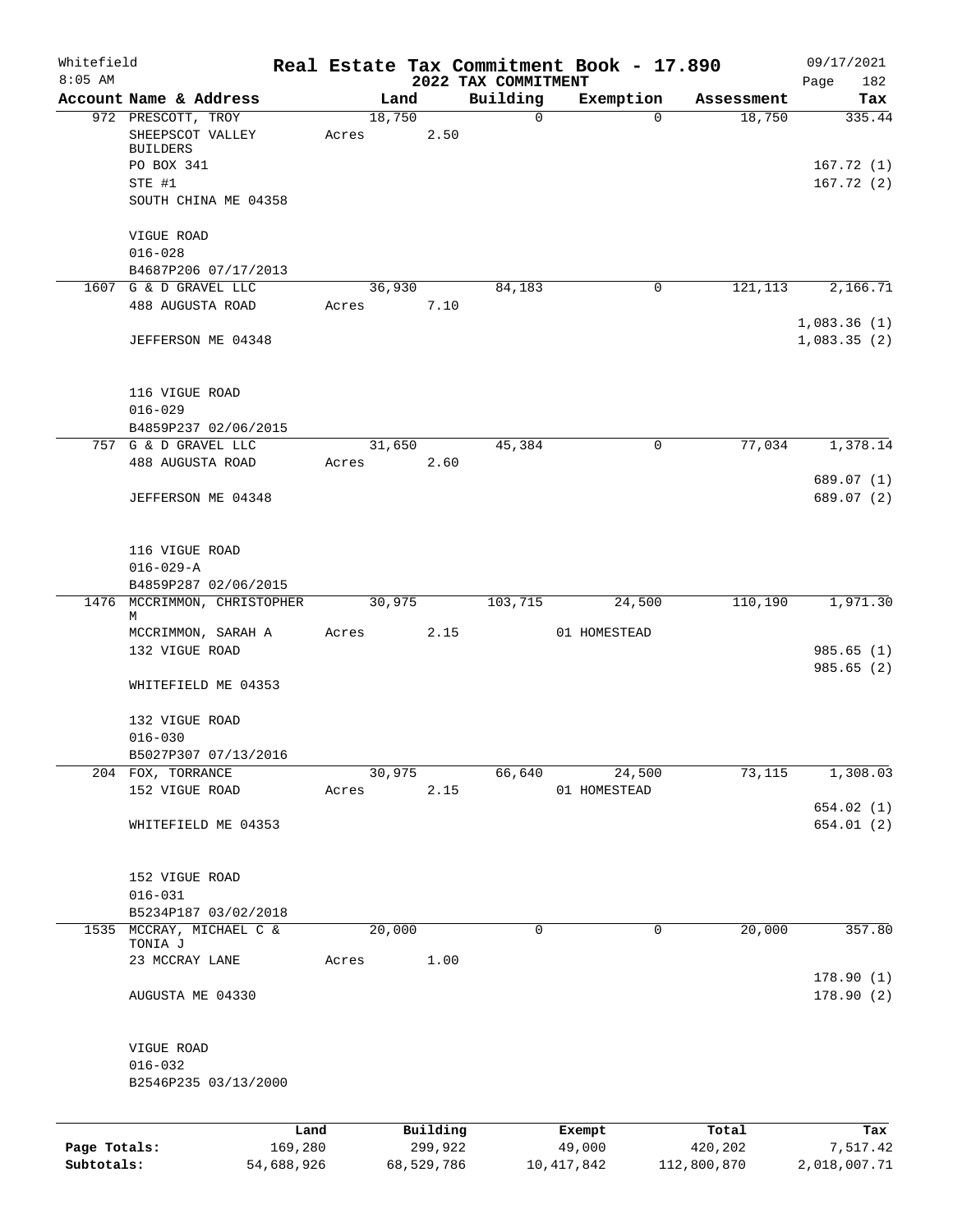| Whitefield |                                                   |      |       |         |             | Real Estate Tax Commitment Book - 17.890 |              |             |            | 09/17/2021                 |     |
|------------|---------------------------------------------------|------|-------|---------|-------------|------------------------------------------|--------------|-------------|------------|----------------------------|-----|
| $8:05$ AM  | Account Name & Address                            |      |       | Land    |             | 2022 TAX COMMITMENT<br>Building          |              | Exemption   | Assessment | 183<br>Page<br>Tax         |     |
|            | 689 POTTER, RICHARD R                             |      |       | 30,000  |             | 101,469                                  |              | 24,500      | 106,969    | 1,913.68                   |     |
|            | LANE, JEANETTE M<br>162 VIGUE ROAD                |      |       |         | Acres 1.50  |                                          | 01 HOMESTEAD |             |            | 956.84(1)                  |     |
|            | WHITEFIELD ME 04353                               |      |       |         |             |                                          |              |             |            | 956.84(2)                  |     |
|            | 162 VIGUE ROAD<br>$016 - 032 - A$                 |      |       |         |             |                                          |              |             |            |                            |     |
|            | B5502P261 03/20/2020                              |      |       |         |             |                                          |              |             |            |                            |     |
|            | 1433 PRESCOTT, TROY                               |      |       | 446,250 |             | $\mathbf 0$                              |              | $\mathbf 0$ | 446,250    | 7,983.41                   |     |
|            | SHEEPSCOT VALLEY<br><b>BUILDERS</b><br>PO BOX 341 |      | Acres |         | 59.50       |                                          |              |             |            | 3,991.71(1)                |     |
|            | STE #1                                            |      |       |         |             |                                          |              |             |            | 3,991.70 (2)               |     |
|            | SOUTH CHINA ME 04358                              |      |       |         |             |                                          |              |             |            |                            |     |
|            | 176 VIGUE ROAD<br>$016 - 033$                     |      |       |         |             |                                          |              |             |            |                            |     |
|            | B4687P206 07/17/2014                              |      |       |         |             |                                          |              |             |            |                            |     |
|            | 1351 WADE, DANNIE G & MARY<br>ELIZABETH           |      |       | 33,345  |             | 152,659                                  |              | 24,500      | 161,504    | 2,889.31                   |     |
|            | 182 VIGUE ROAD                                    |      | Acres |         | 3.73        |                                          | 01 HOMESTEAD |             |            |                            |     |
|            | WHITEFIELD ME 04353                               |      |       |         |             |                                          |              |             |            | 1,444.66(1)<br>1,444.65(2) |     |
|            | 182 VIGUE ROAD                                    |      |       |         |             |                                          |              |             |            |                            |     |
|            | $016 - 034$<br>B1655P52 10/31/1990                |      |       |         |             |                                          |              |             |            |                            |     |
|            | 293 LABELLE, MARK A                               |      |       |         | 47,991      | 23,556                                   |              | 0           | 71,547     | 1,279.98                   |     |
|            | 189 MILLS ROAD                                    |      |       |         | Acres 21.14 |                                          |              |             |            |                            |     |
|            |                                                   |      |       |         |             |                                          |              |             |            | 639.99(1)                  |     |
|            | WHITEFIELD ME 04353                               |      |       |         |             |                                          |              |             |            | 639.99(2)                  |     |
|            | VIGUE ROAD                                        |      |       |         |             |                                          |              |             |            |                            |     |
|            | $016 - 035$<br>B4261P174 03/23/2010               |      |       |         |             |                                          |              |             |            |                            |     |
|            | 1104 LABELLE, MARK A                              |      |       | 30,540  |             | 72,671                                   |              | 0           | 103,211    | 1,846.44                   |     |
|            | LABELLE, LINDA M                                  |      | Acres |         | 1.86        |                                          |              |             |            |                            |     |
|            | 189 MILLS ROAD                                    |      |       |         |             |                                          |              |             |            | 923.22(1)                  |     |
|            | WHITEFIELD ME 04353                               |      |       |         |             |                                          |              |             |            | 923.22 (2)                 |     |
|            | 1 DRAGONFLY LANE                                  |      |       |         |             |                                          |              |             |            |                            |     |
|            | $016 - 035 - A$                                   |      |       |         |             |                                          |              |             |            |                            |     |
|            | B5406P60 07/11/2019<br>1162 PERRY, BURT A         |      |       | 31,800  |             | 169,176                                  |              | 24,500      | 176,476    | 3,157.16                   |     |
|            | 208 VIGUE ROAD                                    |      | Acres |         | 2.70        |                                          | 01 HOMESTEAD |             |            | 1,578.58(1)                |     |
|            | WHITEFIELD ME 04353                               |      |       |         |             |                                          |              |             |            | 1,578.58(2)                |     |
|            | 208 VIGUE ROAD                                    |      |       |         |             |                                          |              |             |            |                            |     |
|            | $016 - 036$                                       |      |       |         |             |                                          |              |             |            |                            |     |
|            | B1410P155 07/28/1987                              |      |       |         |             |                                          |              |             |            |                            |     |
|            |                                                   | Land |       |         | Building    |                                          | Exempt       |             | Total      |                            | Tax |

|              | nana       | <u>DULLULUM</u> | <b>BY CITING</b> | ----        | $-0.2$       |
|--------------|------------|-----------------|------------------|-------------|--------------|
| Page Totals: | 619,926    | 519,531         | 73,500           | 1,065,957   | 19,069.98    |
| Subtotals:   | 55,308,852 | 69,049,317      | 10,491,342       | 113,866,827 | 2,037,077.69 |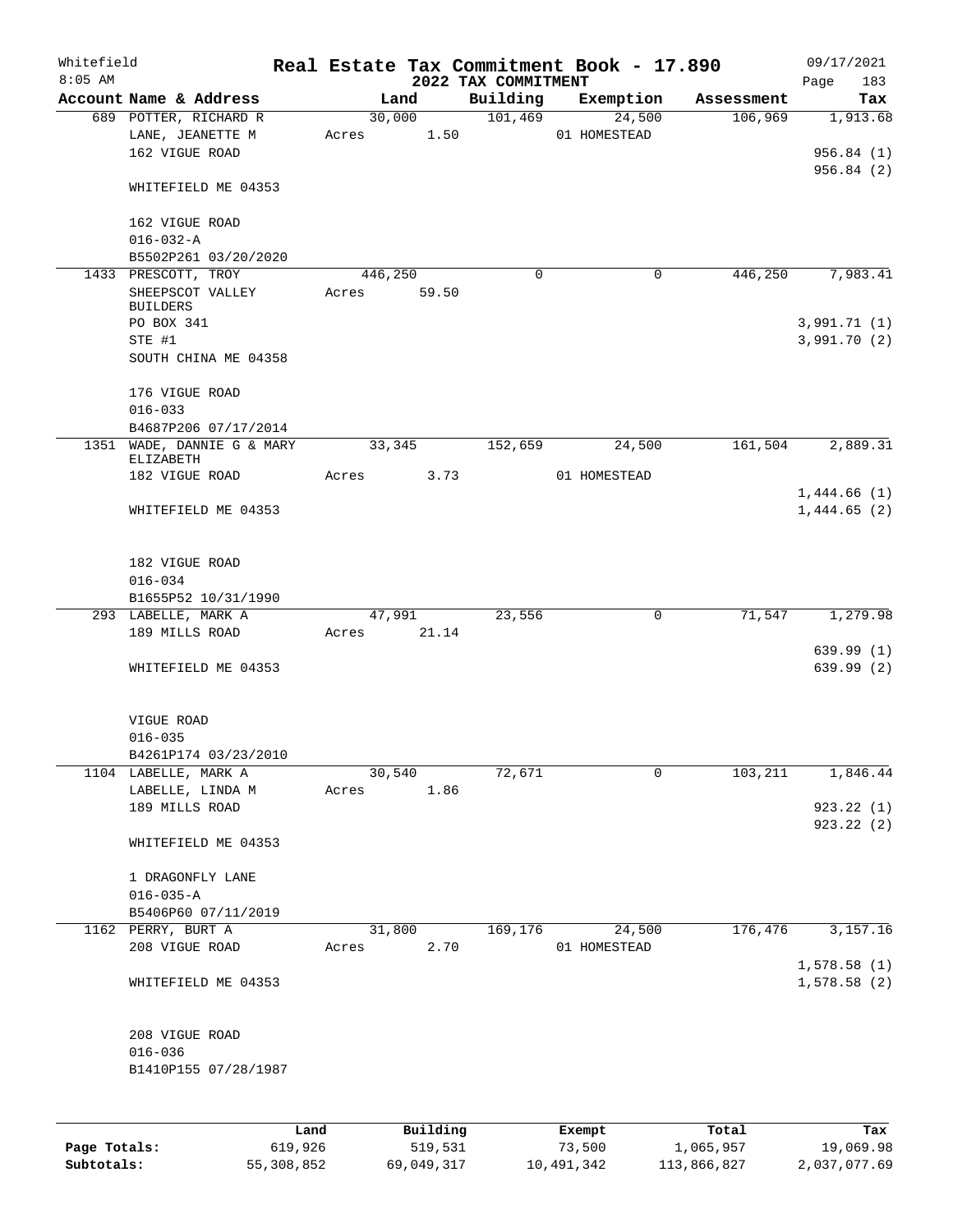| Whitefield<br>$8:05$ AM |                                                  |         |                | 2022 TAX COMMITMENT | Real Estate Tax Commitment Book - 17.890 |            | 09/17/2021<br>Page<br>184  |
|-------------------------|--------------------------------------------------|---------|----------------|---------------------|------------------------------------------|------------|----------------------------|
|                         | Account Name & Address                           |         | Land           | Building            | Exemption                                | Assessment | Tax                        |
|                         | 1090 MULLENS, LAUREL J<br>CUMMINGS, RICHARD L SR | Acres   | 31,200<br>2.30 | 98,325              | 30,380<br>01 HOMESTEAD                   | 99,145     | 1,773.70                   |
|                         | 234 VIGUE ROAD                                   |         |                |                     | 12 VET $2-27-61 = 8-5-64$                |            | 886.85(1)<br>886.85 (2)    |
|                         | WHITEFIELD ME 04353                              |         |                |                     |                                          |            |                            |
|                         | 234 VIGUE ROAD<br>$016 - 037$                    |         |                |                     |                                          |            |                            |
|                         | B2626P267 12/15/2000                             |         |                |                     |                                          |            |                            |
|                         | 244 MULLENS, DEREK R                             |         | 30,105         | 11,497              | $\mathbf 0$                              | 41,602     | 744.26                     |
|                         | 25 WINDSOR NECK ROAD                             | Acres   | 1.57           |                     |                                          |            | 372.13(1)                  |
|                         | WINDSOR ME 04363                                 |         |                |                     |                                          |            | 372.13(2)                  |
|                         | 226 VIGUE ROAD<br>$016 - 037 - A$                |         |                |                     |                                          |            |                            |
|                         | B4316P12 09/13/2010 B3984P230 04/02/2008         |         |                |                     |                                          |            |                            |
|                         | 815 MCGEE, STEVEN A                              | 269,925 |                | 0                   | 0                                        | 269,925    | 4,828.96                   |
|                         | STEVEN A MCGEE<br>CONSTRUCTION                   | Acres   | 35.99          |                     |                                          |            |                            |
|                         | 537 HIGH STREET                                  |         |                |                     |                                          |            | 2,414.48(1)<br>2,414.48(2) |
|                         | WEST GARDINER ME 04345                           |         |                |                     |                                          |            |                            |
|                         | 256 VIGUE ROAD<br>$016 - 038$                    |         |                |                     |                                          |            |                            |
|                         | B2317P54 03/10/1998                              |         |                |                     |                                          |            |                            |
|                         | 1863 REAL, MARGARET                              |         | 30,015         | 132,045             | 30,380                                   | 131,680    | 2,355.76                   |
|                         | REAL, RICKY                                      | Acres   | 1.51           |                     | 05 VET EXEMPTION                         |            |                            |
|                         | 246 VIGUE ROAD                                   |         |                |                     | 01 HOMESTEAD                             |            | 1, 177.88(1)               |
|                         | WHITEFIELD ME 04353                              |         |                |                     |                                          |            | 1, 177.88(2)               |
|                         | 246 VIGUE ROAD                                   |         |                |                     |                                          |            |                            |
|                         | $016 - 038 - A$                                  |         |                |                     |                                          |            |                            |
|                         | B5030P86 06/27/2016                              |         |                |                     |                                          |            |                            |
|                         | 416 DELANO, OSBORN M LIFE<br>ESTATE              | 113,050 |                | 75,079              | 0                                        | 188,129    | 3,365.63                   |
|                         | DELANO, LUKE                                     | Acres   | 18.50          |                     |                                          |            |                            |
|                         | 19 FINN BROOK LANE                               |         |                |                     |                                          |            | 1,682.82(1)                |
|                         | WHITEFIELD ME 04353                              |         |                |                     |                                          |            | 1,682.81(2)                |
|                         | 19 FINN BROOK LANE                               |         |                |                     |                                          |            |                            |
|                         | $016 - 039$                                      |         |                |                     |                                          |            |                            |
|                         | B3659P45 04/10/2006<br>239 DELANO, LUKE A        |         | $\mathbf 0$    | 5,197               | $\mathbf 0$                              | 5,197      | 92.97                      |
|                         | 301 DEVINE ROAD                                  |         |                |                     |                                          |            |                            |
|                         |                                                  |         |                |                     |                                          |            | 46.49(1)                   |
|                         | WHITEFIELD ME 04353                              |         |                |                     |                                          |            | 46.48(2)                   |
|                         | 4 FINN BROOK LANE                                |         |                |                     |                                          |            |                            |
|                         | $016 - 039 - ON$                                 |         |                |                     |                                          |            |                            |
|                         |                                                  |         |                |                     |                                          |            |                            |
|                         |                                                  |         |                |                     |                                          |            |                            |

|              | Land       | Building     | Exempt     | Total       | Tax          |
|--------------|------------|--------------|------------|-------------|--------------|
| Page Totals: | 474,295    | 322,143      | 60,760     | 735,678     | 13, 161, 28  |
| Subtotals:   | 55,783,147 | 69, 371, 460 | 10,552,102 | 114,602,505 | 2,050,238.97 |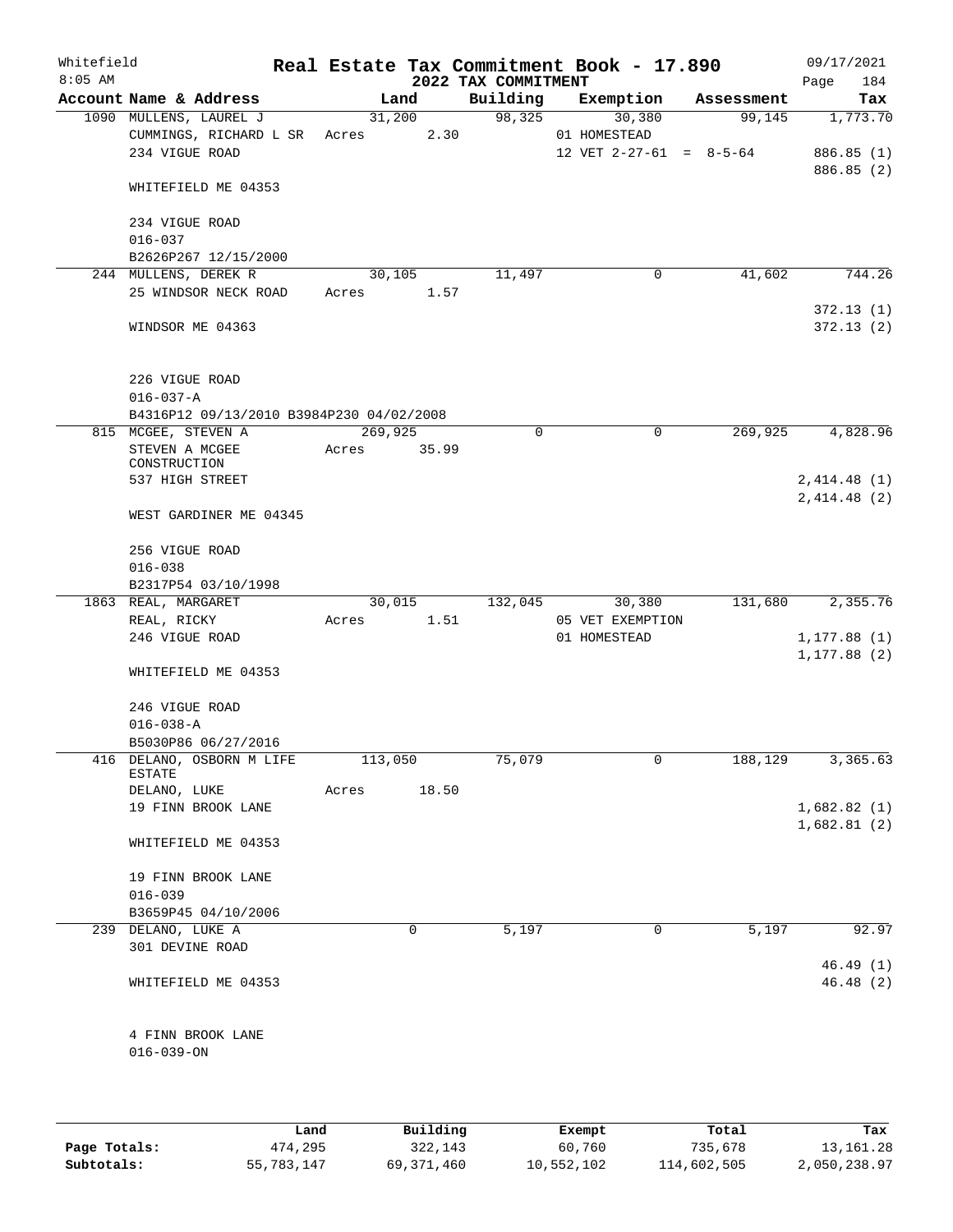| Whitefield<br>$8:05$ AM |                                                  |         |      | 2022 TAX COMMITMENT | Real Estate Tax Commitment Book - 17.890 |            | 09/17/2021<br>185<br>Page |
|-------------------------|--------------------------------------------------|---------|------|---------------------|------------------------------------------|------------|---------------------------|
|                         | Account Name & Address                           | Land    |      | Building            | Exemption                                | Assessment | Tax                       |
|                         | 1511 SMITH, JENNIFER M                           | 30,705  |      | 57,377              | $\Omega$                                 | 88,082     | 1,575.79                  |
|                         | 5 STONE HOUSE COURT                              | Acres   | 1.97 |                     |                                          |            |                           |
|                         |                                                  |         |      |                     |                                          |            | 787.90 (1)                |
|                         | WHITEFIELD ME 04353                              |         |      |                     |                                          |            | 787.89 (2)                |
|                         |                                                  |         |      |                     |                                          |            |                           |
|                         | 5 STONE HOUSE COURT                              |         |      |                     |                                          |            |                           |
|                         | $016 - 040$                                      |         |      |                     |                                          |            |                           |
|                         | B5220P78 12/11/2017                              |         |      |                     |                                          |            |                           |
|                         | 37 MONROE, CHRISTOPHER T<br>42 STONE HOUSE COURT | 30, 555 |      | 231,897             | 24,500<br>01 HOMESTEAD                   | 237,952    | 4,256.96                  |
|                         |                                                  | Acres   | 1.87 |                     |                                          |            | 2,128.48(1)               |
|                         | WHITEFIELD ME 04353                              |         |      |                     |                                          |            | 2,128.48(2)               |
|                         | 42 STONE HOUSE COURT                             |         |      |                     |                                          |            |                           |
|                         | $016 - 040 - A$                                  |         |      |                     |                                          |            |                           |
|                         | B3724P203 08/16/2006                             |         |      |                     |                                          |            |                           |
|                         | 209 MONROE, CHRISTOPHER T                        | 20,030  |      | 0                   | 0                                        | 20,030     | 358.34                    |
|                         | 42 STONE HOUSE COURT                             | Acres   | 1.52 |                     |                                          |            |                           |
|                         |                                                  |         |      |                     |                                          |            | 179.17(1)                 |
|                         | WHITEFIELD ME 04353                              |         |      |                     |                                          |            | 179.17(2)                 |
|                         | STONE HOUSE COURT                                |         |      |                     |                                          |            |                           |
|                         | $016 - 040 - B$                                  |         |      |                     |                                          |            |                           |
|                         | B3724P203 08/16/2006                             |         |      |                     |                                          |            |                           |
|                         | 161 MONROE, CHRISTOPHER T                        | 20,255  |      | $\mathbf 0$         | $\mathbf 0$                              | 20, 255    | 362.36                    |
|                         | 42 STONE HOUSE COURT                             | Acres   | 1.67 |                     |                                          |            |                           |
|                         |                                                  |         |      |                     |                                          |            | 181.18(1)                 |
|                         | WHITEFIELD ME 04353                              |         |      |                     |                                          |            | 181.18(2)                 |
|                         | STONE HOUSE COURT                                |         |      |                     |                                          |            |                           |
|                         | $016 - 040 - C$                                  |         |      |                     |                                          |            |                           |
|                         | B3724P224 08/16/2006                             |         |      |                     |                                          |            |                           |
|                         | 83 GRASS, JOSHUA A                               | 30,975  |      | 158,075             | 30,380                                   | 158,670    | 2,838.61                  |
|                         | BLOOD, KASEY E                                   | Acres   | 2.15 |                     | 05 VET EXEMPTION                         |            |                           |
|                         | 24 STONE HOUSE COURT                             |         |      |                     | 01 HOMESTEAD                             |            | 1,419.31(1)               |
|                         | WHITEFIELD ME 04353                              |         |      |                     |                                          |            | 1,419.30(2)               |
|                         | 24 STONE HOUSE COURT                             |         |      |                     |                                          |            |                           |
|                         | $016 - 040 - D$                                  |         |      |                     |                                          |            |                           |
|                         | B5168P32 08/07/2017                              |         |      |                     |                                          |            |                           |
|                         | 849 DOYON, MARC & BABY GLEN                      | 20,720  |      | $\Omega$            | 0                                        | 20,720     | 370.68                    |
|                         | 16 STONE HOUSE COURT                             | Acres   | 1.98 |                     |                                          |            |                           |
|                         |                                                  |         |      |                     |                                          |            | 185.34(1)                 |
|                         | WHITEFIELD ME 04353                              |         |      |                     |                                          |            | 185.34(2)                 |
|                         | STONE HOUSE COURT                                |         |      |                     |                                          |            |                           |
|                         | $016 - 040 - E$                                  |         |      |                     |                                          |            |                           |
|                         | B4711P273 09/17/2013                             |         |      |                     |                                          |            |                           |
|                         |                                                  |         |      |                     |                                          |            |                           |

|              | Land       | Building   | Exempt     | Total         | Tax          |
|--------------|------------|------------|------------|---------------|--------------|
| Page Totals: | 153,240    | 447,349    | 54,880     | 545,709       | 9,762.74     |
| Subtotals:   | 55,936,387 | 69,818,809 | 10,606,982 | 115, 148, 214 | 2,060,001.71 |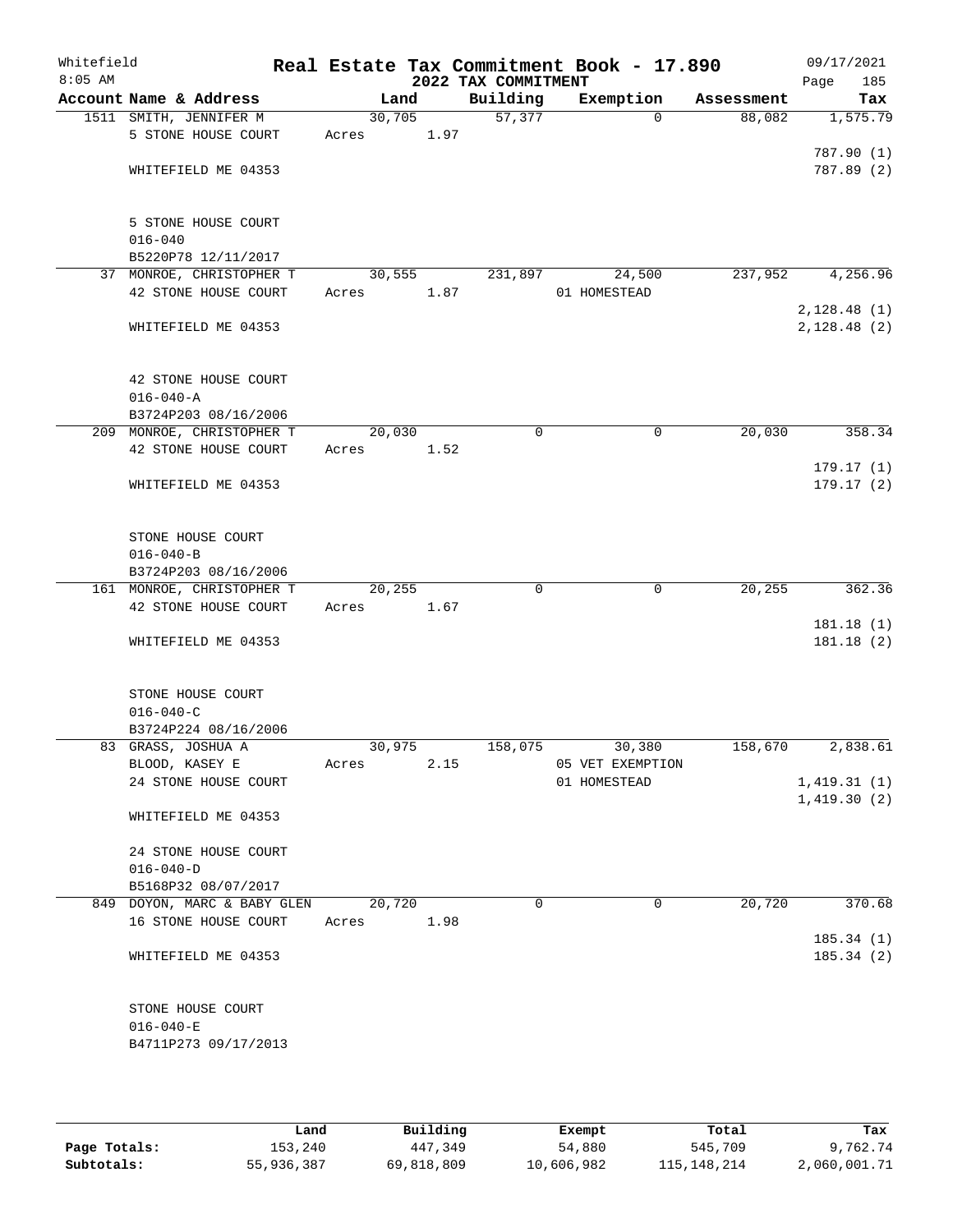| Whitefield   |                                          |       |         |            |                     | Real Estate Tax Commitment Book - 17.890 |             | 09/17/2021   |
|--------------|------------------------------------------|-------|---------|------------|---------------------|------------------------------------------|-------------|--------------|
| $8:05$ AM    |                                          |       |         |            | 2022 TAX COMMITMENT |                                          |             | Page<br>186  |
|              | Account Name & Address                   |       | Land    |            | Building<br>157,970 | Exemption<br>24,500                      | Assessment  | Tax          |
|              | 780 DOYON, MARC                          |       | 33,660  |            |                     | 01 HOMESTEAD                             | 167,130     | 2,989.96     |
|              | DOYON, BABY GLEN<br>16 STONE HOUSE COURT | Acres |         | 3.94       |                     |                                          |             |              |
|              |                                          |       |         |            |                     |                                          |             | 1,494.98(1)  |
|              | WHITEFIELD ME 04353                      |       |         |            |                     |                                          |             | 1,494.98(2)  |
|              |                                          |       |         |            |                     |                                          |             |              |
|              | 16 STONE HOUSE COURT                     |       |         |            |                     |                                          |             |              |
|              | $016 - 040 - F$                          |       |         |            |                     |                                          |             |              |
|              | B5660P278 02/01/2021                     |       |         |            |                     |                                          |             |              |
| 940          | OLIVER, JAN                              |       | 30,270  |            | 181,485             | 0                                        | 211,755     | 3,788.30     |
|              | THOURET, CLAUDE                          | Acres |         | 1.68       |                     |                                          |             |              |
|              | 8 STONE HOUSE COURT                      |       |         |            |                     |                                          |             | 1,894.15(1)  |
|              |                                          |       |         |            |                     |                                          |             | 1,894.15(2)  |
|              | WHITEFIELD ME 04353                      |       |         |            |                     |                                          |             |              |
|              |                                          |       |         |            |                     |                                          |             |              |
|              | 8 STONE HOUSE COURT                      |       |         |            |                     |                                          |             |              |
|              | $016 - 040 - G$                          |       |         |            |                     |                                          |             |              |
|              | B5560P113 07/30/2020                     |       |         |            |                     |                                          |             |              |
| 249          | DUNN, ANDREW E & THOMAS                  |       | 130,010 |            | 190,118             | 0                                        | 320,128     | 5,727.09     |
|              | F TRUSTEES                               |       |         |            |                     |                                          |             |              |
|              | DUNN, AVERY E                            | Acres |         | 154.26     |                     |                                          |             |              |
|              | IRREVOCABLE TRUST<br>10 MADISON LANE     |       |         |            |                     |                                          |             | 2,863.55(1)  |
|              |                                          |       |         |            |                     |                                          |             | 2,863.54(2)  |
|              | ACTON MA 01720                           |       |         |            |                     |                                          |             |              |
|              |                                          |       |         |            |                     |                                          |             |              |
|              | 333 VIGUE ROAD                           |       |         |            |                     |                                          |             |              |
|              | $016 - 041$                              |       |         |            |                     |                                          |             |              |
|              | B5455P238 10/22/2019                     |       |         |            |                     |                                          |             |              |
|              | 1046 RUSSELL, JAMES L                    |       | 30,000  |            | 60,958              | 24,500                                   | 66,458      | 1,188.93     |
|              | 345 VIGUE ROAD                           | Acres |         | 1.50       |                     | 01 HOMESTEAD                             |             |              |
|              |                                          |       |         |            |                     |                                          |             | 594.47 (1)   |
|              | WHITEFIELD ME 04353                      |       |         |            |                     |                                          |             | 594.46(2)    |
|              |                                          |       |         |            |                     |                                          |             |              |
|              |                                          |       |         |            |                     |                                          |             |              |
|              | 345 VIGUE ROAD                           |       |         |            |                     |                                          |             |              |
|              | $016 - 041 - A$                          |       |         |            |                     |                                          |             |              |
|              | B2178P123 09/03/1996                     |       |         |            |                     |                                          |             |              |
|              | 631 RUSSELL, MARGARET A                  |       | 22,130  |            | 0                   | 0                                        | 22,130      | 395.91       |
|              | PO BOX 238                               | Acres |         | 2.92       |                     |                                          |             |              |
|              |                                          |       |         |            |                     |                                          |             | 197.96(1)    |
|              | EAST WINTHROP ME 04343                   |       |         |            |                     |                                          |             | 197.95(2)    |
|              |                                          |       |         |            |                     |                                          |             |              |
|              |                                          |       |         |            |                     |                                          |             |              |
|              | 345 VIGUE ROAD<br>$016 - 041 - B$        |       |         |            |                     |                                          |             |              |
|              | B1978P1 05/23/1994                       |       |         |            |                     |                                          |             |              |
| 1209         | SEELY, DONALD C &                        |       | 31,500  |            | 118,655             | 24,500                                   | 125,655     | 2,247.97     |
|              | SANDRA L TRUSTEES                        |       |         |            |                     |                                          |             |              |
|              | SEELY TRUST                              | Acres |         | 2.50       |                     | 01 HOMESTEAD                             |             |              |
|              | 339 VIGUE ROAD                           |       |         |            |                     |                                          |             | 1, 123.99(1) |
|              |                                          |       |         |            |                     |                                          |             | 1, 123.98(2) |
|              | WHITEFIELD ME 04353                      |       |         |            |                     |                                          |             |              |
|              |                                          |       |         |            |                     |                                          |             |              |
|              | 339 VIGUE ROAD                           |       |         |            |                     |                                          |             |              |
|              | $016 - 041 - C$                          |       |         |            |                     |                                          |             |              |
|              | B5029P139 07/15/2016                     |       |         |            |                     |                                          |             |              |
|              |                                          |       |         |            |                     |                                          |             |              |
|              |                                          | Land  |         | Building   |                     | Exempt                                   | Total       | Tax          |
| Page Totals: | 277,570                                  |       |         | 709,186    |                     | 73,500                                   | 913,256     | 16,338.16    |
| Subtotals:   | 56, 213, 957                             |       |         | 70,527,995 |                     | 10,680,482                               | 116,061,470 | 2,076,339.87 |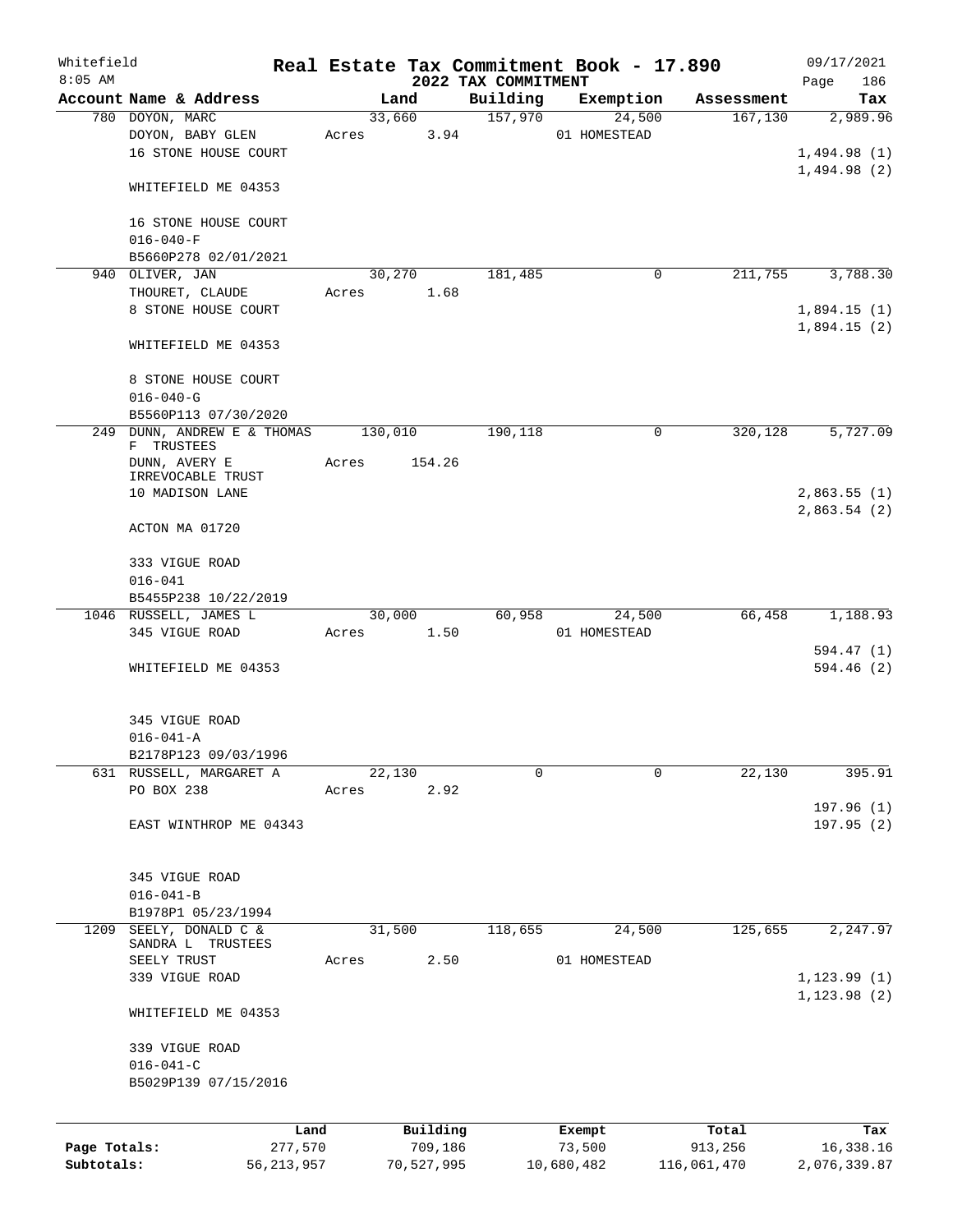| Whitefield<br>$8:05$ AM |                                               |         |        | 2022 TAX COMMITMENT | Real Estate Tax Commitment Book - 17.890 |            | 09/17/2021<br>Page<br>187 |
|-------------------------|-----------------------------------------------|---------|--------|---------------------|------------------------------------------|------------|---------------------------|
|                         | Account Name & Address                        |         | Land   | Building            | Exemption                                | Assessment | Tax                       |
|                         | 1751 RUSSELL, ANN                             |         | 21,515 | $\mathbf 0$         | $\Omega$                                 | 21,515     | 384.90                    |
|                         | 75 GREEN STREET                               | Acres   | 2.51   |                     |                                          |            |                           |
|                         | APT. #1                                       |         |        |                     |                                          |            | 192.45(1)                 |
|                         | AUGUSTA ME 04330                              |         |        |                     |                                          |            | 192.45(2)                 |
|                         |                                               |         |        |                     |                                          |            |                           |
|                         |                                               |         |        |                     |                                          |            |                           |
|                         | BENNER LANE<br>$016 - 041 - E$                |         |        |                     |                                          |            |                           |
|                         | B3520P163 06/28/2005                          |         |        |                     |                                          |            |                           |
|                         | 1604 OAK HILL HOMESTEAD LLC                   | 110,450 |        | 0                   | 0                                        | 110,450    | 1,975.95                  |
|                         | 266 TOWNHOUSE ROAD                            | Acres   | 157.40 |                     |                                          |            |                           |
|                         |                                               |         |        |                     |                                          |            | 987.98 (1)                |
|                         | WHITEFIELD ME 04353                           |         |        |                     |                                          |            | 987.97 (2)                |
|                         |                                               |         |        |                     |                                          |            |                           |
|                         |                                               |         |        |                     |                                          |            |                           |
|                         | VIGUE ROAD                                    |         |        |                     |                                          |            |                           |
|                         | $016 - 042$                                   |         |        |                     |                                          |            |                           |
|                         | B5259P23 04/20/2018 B5195P126 10/26/2017      |         |        |                     |                                          |            |                           |
|                         | 861 VIGUE, JEFFREY L                          |         | 60,055 | 0                   | $\mathbf 0$                              | 60,055     | 1,074.38                  |
|                         | VIGUE, BETHANY J                              | Acres   | 56.61  |                     |                                          |            |                           |
|                         | PO BOX 70                                     |         |        |                     |                                          |            | 537.19(1)                 |
|                         |                                               |         |        |                     |                                          |            | 537.19(2)                 |
|                         | WHITEFIELD ME 04353                           |         |        |                     |                                          |            |                           |
|                         | VIGUE ROAD                                    |         |        |                     |                                          |            |                           |
|                         | $016 - 043$                                   |         |        |                     |                                          |            |                           |
|                         | B5085P277 12/13/2016                          |         |        |                     |                                          |            |                           |
|                         | 17 SCHLOSSER, STEPHEN                         |         | 33,945 | 14,078              | 24,500                                   | 23,523     | 420.83                    |
|                         | 6 SERENITY LANE                               | Acres   | 4.13   |                     | 01 HOMESTEAD                             |            |                           |
|                         |                                               |         |        |                     |                                          |            | 210.42(1)                 |
|                         | WHITEFIELD ME 04353                           |         |        |                     |                                          |            | 210.41(2)                 |
|                         |                                               |         |        |                     |                                          |            |                           |
|                         |                                               |         |        |                     |                                          |            |                           |
|                         | 6 SERENITY LANE                               |         |        |                     |                                          |            |                           |
|                         | $016 - 043 - A$                               |         |        |                     |                                          |            |                           |
|                         | B1448P173 01/12/1988<br>233 CARTER, SHANNON D |         | 33,945 | 134,490             | 24,500                                   | 143,935    | 2,575.00                  |
|                         | 128 BENNER LANE                               | Acres   | 4.13   |                     | 01 HOMESTEAD                             |            |                           |
|                         |                                               |         |        |                     |                                          |            | 1,287.50(1)               |
|                         | WHITEFIELD ME 04353                           |         |        |                     |                                          |            | 1,287.50(2)               |
|                         |                                               |         |        |                     |                                          |            |                           |
|                         |                                               |         |        |                     |                                          |            |                           |
|                         | 128 BENNER LANE                               |         |        |                     |                                          |            |                           |
|                         | $016 - 043 - B$                               |         |        |                     |                                          |            |                           |
|                         | B3902P228 08/31/2007                          |         |        |                     |                                          |            |                           |
|                         | 180 HENLEY, JAMES E                           |         | 33,945 | 68,062              | 24,500                                   | 77,507     | 1,386.60                  |
|                         | 14 SERENITY LANE                              | Acres   | 4.13   |                     | 01 HOMESTEAD                             |            |                           |
|                         |                                               |         |        |                     |                                          |            | 693.30 (1)                |
|                         | WHITEFIELD ME 04353                           |         |        |                     |                                          |            | 693.30 (2)                |
|                         |                                               |         |        |                     |                                          |            |                           |
|                         | 14 SERENITY LANE                              |         |        |                     |                                          |            |                           |
|                         | $016 - 043 - C$                               |         |        |                     |                                          |            |                           |
|                         | B3073P47 06/05/2003                           |         |        |                     |                                          |            |                           |
|                         |                                               |         |        |                     |                                          |            |                           |
|                         |                                               |         |        |                     |                                          |            |                           |

|              | Land       | Building   | Exempt     | Total       | Tax          |
|--------------|------------|------------|------------|-------------|--------------|
| Page Totals: | 293,855    | 216,630    | 73,500     | 436,985     | 7,817.66     |
| Subtotals:   | 56,507,812 | 70,744,625 | 10,753,982 | 116,498,455 | 2,084,157.53 |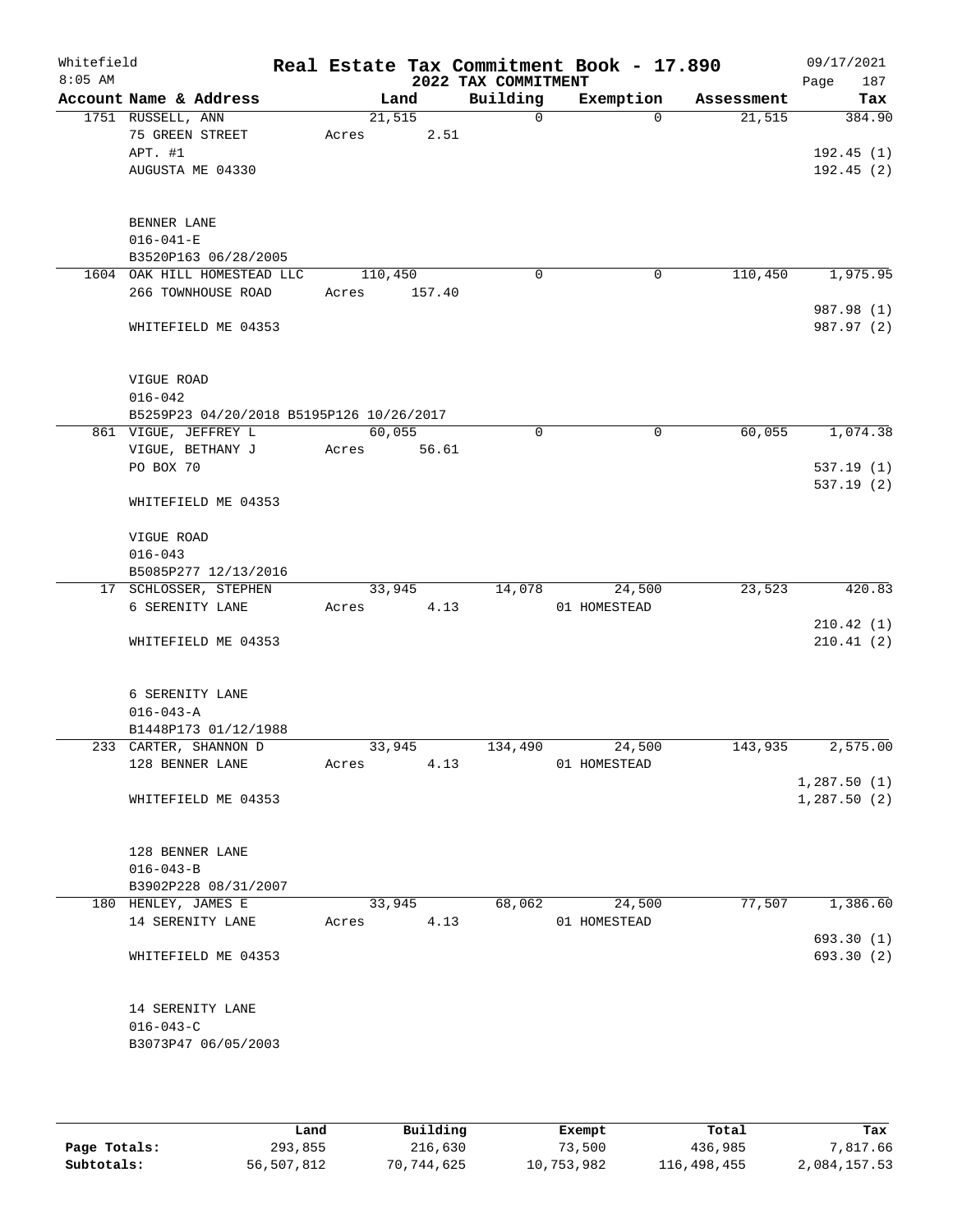| Whitefield<br>$8:05$ AM |                                         |       |                 |               | 2022 TAX COMMITMENT | Real Estate Tax Commitment Book - 17.890 |            | 09/17/2021<br>188<br>Page  |
|-------------------------|-----------------------------------------|-------|-----------------|---------------|---------------------|------------------------------------------|------------|----------------------------|
|                         | Account Name & Address                  |       |                 | Land          | Building            | Exemption                                | Assessment | Tax                        |
|                         | 738 WILLIAMSON, GLENN A &<br>MERLENE A  |       |                 | 39,762        | 101,072             | 24,500                                   | 116,334    | 2,081.22                   |
|                         | 98 BENNER LANE                          | Acres |                 | 10.64         |                     | 01 HOMESTEAD                             |            |                            |
|                         | WHITEFIELD ME 04353                     |       |                 |               |                     |                                          |            | 1,040.61(1)<br>1,040.61(2) |
|                         |                                         |       |                 |               |                     |                                          |            |                            |
|                         | 98 BENNER LANE<br>$016 - 044$           |       |                 |               |                     |                                          |            |                            |
|                         | B3685P168 05/31/2006                    |       |                 |               |                     |                                          |            |                            |
|                         | 1534 DESPARD, DANIEL R                  |       |                 | 36,098        | 140,850             | 24,500                                   | 152,448    | 2,727.29                   |
|                         | DESPARD, LYDIA J                        |       | Acres           | 6.06          |                     | 01 HOMESTEAD                             |            |                            |
|                         | 88 BENNER LANE                          |       |                 |               |                     |                                          |            | 1,363.65(1)<br>1,363.64(2) |
|                         | WHITEFIELD ME 04353                     |       |                 |               |                     |                                          |            |                            |
|                         | 88 BENNER LANE                          |       |                 |               |                     |                                          |            |                            |
|                         | $016 - 044 - A$                         |       |                 |               |                     |                                          |            |                            |
|                         | B5460P239 11/15/2019                    |       |                 |               |                     |                                          |            |                            |
|                         | 376 POTTER, JOHN E III                  |       |                 | 30,765        | 86,332              | 0                                        | 117,097    | 2,094.87                   |
|                         | 96 BENNER LANE                          |       | Acres           | 2.01          |                     |                                          |            |                            |
|                         | WHITEFIELD ME 04353                     |       |                 |               |                     |                                          |            | 1,047.44(1)<br>1,047.43(2) |
|                         | 96 BENNER LANE                          |       |                 |               |                     |                                          |            |                            |
|                         | $016 - 045$                             |       |                 |               |                     |                                          |            |                            |
|                         | B5220P47 01/05/2018                     |       |                 |               |                     |                                          |            |                            |
|                         | 1158 CLARK, SHARON L                    |       | 56,760          |               | 0                   | $\mathbf 0$                              | 56,760     | 1,015.44                   |
|                         | 151 MAIN STREET                         | Acres |                 | 50.02         |                     |                                          |            | 507.72(1)                  |
|                         | WHITEFIELD ME 04353                     |       |                 |               |                     |                                          |            | 507.72(2)                  |
|                         | BENNER LANE                             |       |                 |               |                     |                                          |            |                            |
|                         | $016 - 047$                             |       |                 |               |                     |                                          |            |                            |
|                         | B4509P85 04/04/2012                     |       |                 |               |                     |                                          |            |                            |
|                         | 1346 GRADY, DANIEL M<br>158 BENNER LANE |       | 32,550<br>Acres | 3.20          | 77,849              | 24,500<br>01 HOMESTEAD                   | 85,899     | 1,536.73                   |
|                         |                                         |       |                 |               |                     |                                          |            | 768.37(1)                  |
|                         | WHITEFIELD ME 04353                     |       |                 |               |                     |                                          |            | 768.36 (2)                 |
|                         | 158 BENNER LANE                         |       |                 |               |                     |                                          |            |                            |
|                         | $016 - 047 - A$                         |       |                 |               |                     |                                          |            |                            |
|                         | B2183P311 09/20/1996                    |       |                 |               |                     |                                          |            |                            |
|                         | 1549 GRADY, DANIEL M<br>158 BENNER LANE |       | Acres           | 9,004<br>6.88 | $\Omega$            | $\Omega$                                 | 9,004      | 161.08                     |
|                         |                                         |       |                 |               |                     |                                          |            | 80.54(1)                   |
|                         | WHITEFIELD ME 04353                     |       |                 |               |                     |                                          |            | 80.54(2)                   |
|                         | BENNER LANE                             |       |                 |               |                     |                                          |            |                            |
|                         | $016 - 047 - B$                         |       |                 |               |                     |                                          |            |                            |
|                         | B2183P310 09/20/1996                    |       |                 |               |                     |                                          |            |                            |
|                         |                                         |       |                 |               |                     |                                          |            |                            |
|                         |                                         |       |                 |               |                     |                                          |            |                            |

|              | Land       | Building   | Exempt     | Total       | Tax          |
|--------------|------------|------------|------------|-------------|--------------|
| Page Totals: | 204,939    | 406,103    | 73,500     | 537,542     | 9,616.63     |
| Subtotals:   | 56,712,751 | 71,150,728 | 10,827,482 | 117,035,997 | 2,093,774.16 |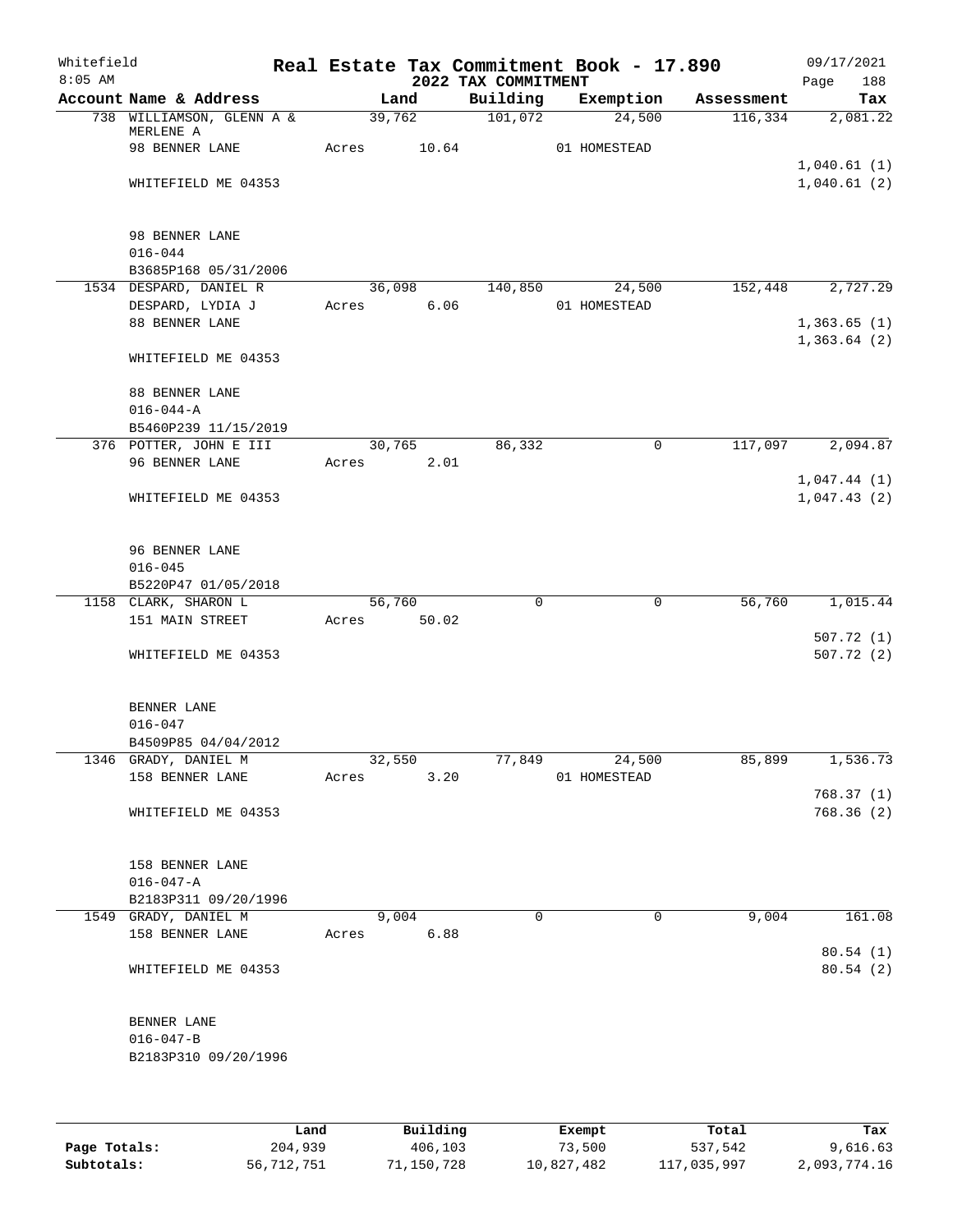| Whitefield<br>$8:05$ AM |                                      |            |            | 2022 TAX COMMITMENT | Real Estate Tax Commitment Book - 17.890 |             | 09/17/2021<br>189<br>Page  |
|-------------------------|--------------------------------------|------------|------------|---------------------|------------------------------------------|-------------|----------------------------|
|                         | Account Name & Address               |            | Land       | Building            | Exemption                                | Assessment  | Tax                        |
|                         | 1467 BOYNTON, DAVID A &              |            | 34,980     | 56, 255             | $\Omega$                                 | 91,235      | 1,632.19                   |
|                         | MELISSA D                            |            |            |                     |                                          |             |                            |
|                         | PO BOX 87                            | Acres      |            | 4.82                |                                          |             |                            |
|                         |                                      |            |            |                     |                                          |             | 816.10(1)                  |
|                         | WHITEFIELD ME 04353                  |            |            |                     |                                          |             | 816.09(2)                  |
|                         | 140 BENNER LANE                      |            |            |                     |                                          |             |                            |
|                         | $016 - 047 - C$                      |            |            |                     |                                          |             |                            |
|                         | B4964P85 12/30/2015                  |            |            |                     |                                          |             |                            |
|                         | 1340 BOYNTON, DAVID A                |            | 7,230      | $\Omega$            | $\mathbf 0$                              | 7,230       | 129.34                     |
|                         | BOYNTON, MELISSA D                   | Acres      |            | 4.82                |                                          |             |                            |
|                         | PO BOX 87                            |            |            |                     |                                          |             | 64.67(1)<br>64.67(2)       |
|                         | WHITEFIELD ME 04353                  |            |            |                     |                                          |             |                            |
|                         | BENNER LANE                          |            |            |                     |                                          |             |                            |
|                         | $016 - 047 - D$                      |            |            |                     |                                          |             |                            |
|                         | B5307P288 09/24/2018                 |            |            |                     |                                          |             |                            |
|                         | 873 ROBBINS, JONATHAN &<br>JUDITH    |            | 77,350     | $-159$              | $\mathbf 0$                              | 77,191      | 1,380.95                   |
|                         | 223 BENNER LANE                      | Acres      | 91.20      |                     |                                          |             |                            |
|                         |                                      |            |            |                     |                                          |             | 690.48(1)                  |
|                         | WHITEFIELD ME 04353                  |            |            |                     |                                          |             | 690.47(2)                  |
|                         | BENNER LANE                          |            |            |                     |                                          |             |                            |
|                         | $016 - 048$                          |            |            |                     |                                          |             |                            |
|                         | B934P21 10/11/1977                   |            |            |                     |                                          |             |                            |
|                         | 1494 BOYNTON, DAVID A &<br>MELISSA D |            | 48,250     | 169,285             | 24,500                                   | 193,035     | 3,453.40                   |
|                         | PO BOX 87                            | Acres      | 15.00      |                     | 01 HOMESTEAD                             |             |                            |
|                         | WHITEFIELD ME 04353                  |            |            |                     |                                          |             | 1,726.70(1)<br>1,726.70(2) |
|                         |                                      |            |            |                     |                                          |             |                            |
|                         | 251 BENNER LANE                      |            |            |                     |                                          |             |                            |
|                         | $016 - 049$                          |            |            |                     |                                          |             |                            |
|                         | B4777P15 05/07/2014                  |            |            |                     |                                          |             |                            |
|                         | 883 ROBBINS, JONATHAN &<br>JUDITH    |            | 60,050     | 120,365             | 30,380                                   | 150,035     | 2,684.13                   |
|                         | 223 BENNER LANE                      | Acres      | 32.00      |                     | 01 HOMESTEAD                             |             |                            |
|                         |                                      |            |            |                     | 07 NMR VET & WIDOW                       |             | 1,342.07(1)                |
|                         | WHITEFIELD ME 04353                  |            |            |                     |                                          |             | 1,342.06(2)                |
|                         |                                      |            |            |                     |                                          |             |                            |
|                         | 223 BENNER LANE<br>$016 - 050$       |            |            |                     |                                          |             |                            |
|                         | B934P21 10/11/1977                   |            |            |                     |                                          |             |                            |
| 296                     | KITTNER, JANET C                     |            | 44,005     | 0                   | 0                                        | 44,005      | 787.25                     |
|                         | C/O- BEVERLY E<br>CRONKHITE          | Acres      | 22.70      |                     |                                          |             |                            |
|                         | 98 MILLS ROAD                        |            |            |                     |                                          |             | 393.63(1)                  |
|                         | WHITEFIELD ME 04353                  |            |            |                     |                                          |             | 393.62(2)                  |
|                         |                                      |            |            |                     |                                          |             |                            |
|                         | BENNER LANE                          |            |            |                     |                                          |             |                            |
|                         | $016 - 051$<br>B5666P33 02/18/2021   |            |            |                     |                                          |             |                            |
|                         |                                      | Land       | Building   |                     | Exempt                                   | Total       | Tax                        |
| Page Totals:            |                                      | 271,865    | 345,746    |                     | 54,880                                   | 562,731     | 10,067.26                  |
| Subtotals:              |                                      | 56,984,616 | 71,496,474 |                     | 10,882,362                               | 117,598,728 | 2,103,841.42               |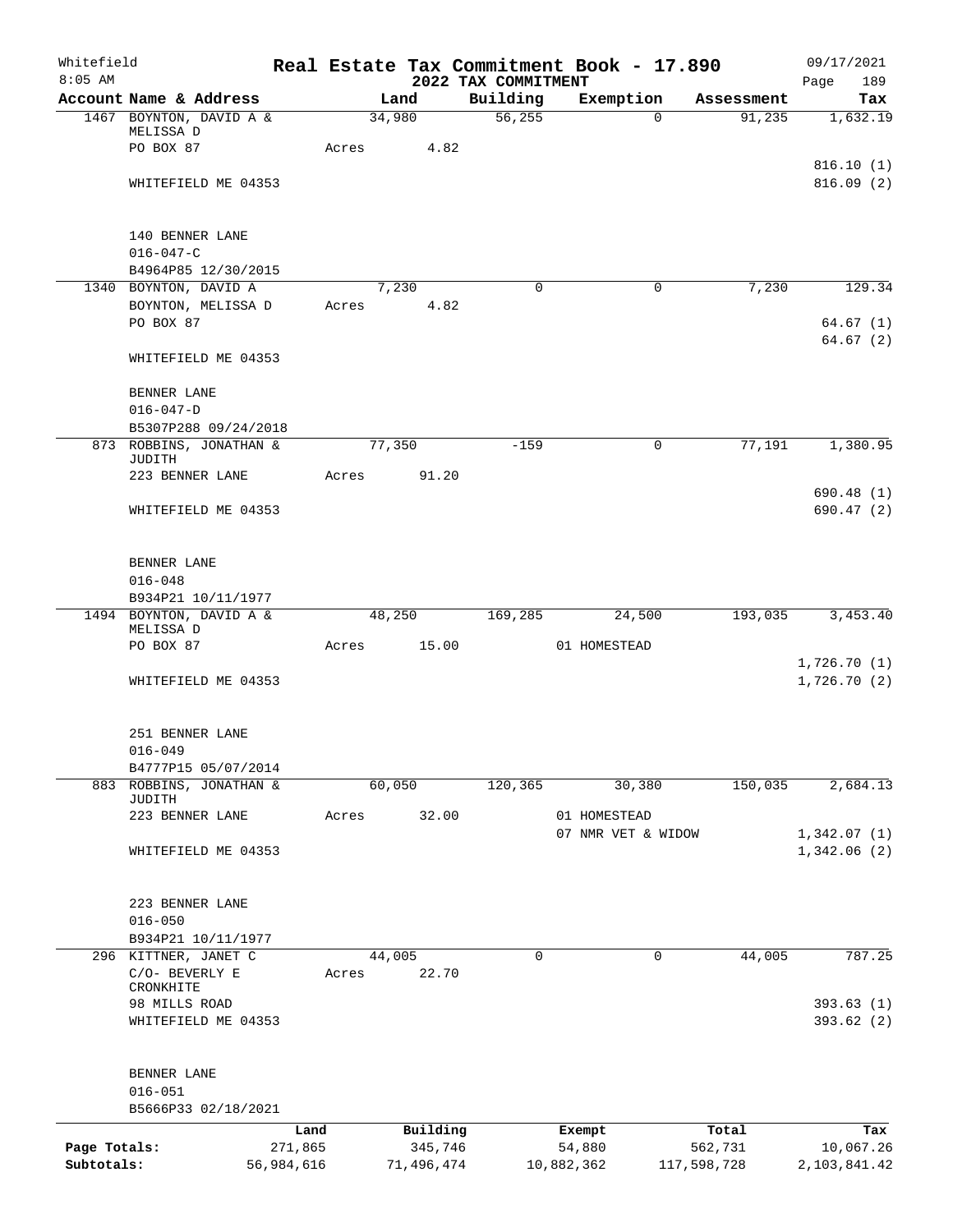| Whitefield   |                                                           |         |                |                                 | Real Estate Tax Commitment Book - 17.890 |             | 09/17/2021                   |
|--------------|-----------------------------------------------------------|---------|----------------|---------------------------------|------------------------------------------|-------------|------------------------------|
| $8:05$ AM    | Account Name & Address                                    |         | Land           | 2022 TAX COMMITMENT<br>Building | Exemption                                | Assessment  | 190<br>Page<br>Tax           |
|              | 1003 FARMER, KAREN S TRUST -<br>FARMER, KAREN & CARROL    |         | 43,850         | 185, 343                        | $\Omega$                                 | 229,193     | 4,100.26                     |
|              | TRUSTEES<br>FARMER, CARROL D TRUST                        | Acres   | 9.50           |                                 |                                          |             |                              |
|              | - FARMER, CARROL &<br>KAREN TRUSTEES<br>521 FENTON AVE NW |         |                |                                 |                                          |             | 2,050.13(1)                  |
|              | PORT CHARLOTTE FL 33952                                   |         |                |                                 |                                          |             | 2,050.13(2)                  |
|              |                                                           |         |                |                                 |                                          |             |                              |
|              | 129 BENNER LANE<br>$016 - 052$                            |         |                |                                 |                                          |             |                              |
|              | B4772P136 04/22/2014                                      |         |                |                                 |                                          |             |                              |
|              | 904 ELLIOTT, DAVID C<br>85 BENNER LANE                    | Acres   | 43,690<br>9.30 | 181,471                         | 24,500<br>01 HOMESTEAD                   | 200,661     | 3,589.83                     |
|              |                                                           |         |                |                                 |                                          |             | 1,794.92(1)                  |
|              | WHITEFIELD ME 04353                                       |         |                |                                 |                                          |             | 1,794.91(2)                  |
|              | 85 BENNER LANE                                            |         |                |                                 |                                          |             |                              |
|              | $016 - 053$                                               |         |                |                                 |                                          |             |                              |
|              | B1283P106 01/06/1986<br>1364 BURNS, DANIEL T &            |         | 59,400         | 75,673                          | $\mathbf 0$                              | 135,073     | 2,416.46                     |
|              | DOROTHY L TRUSTEES                                        |         |                |                                 |                                          |             |                              |
|              | BURNS LIVING TRUST                                        | Acres   | 31.00          |                                 |                                          |             |                              |
|              | 52 JEFFERSON ROAD                                         |         |                |                                 |                                          |             | 1, 208.23(1)<br>1, 208.23(2) |
|              | WHITEFIELD ME 04353                                       |         |                |                                 |                                          |             |                              |
|              | 60 MILLS ROAD                                             |         |                |                                 |                                          |             |                              |
|              | $017 - 001$                                               |         |                |                                 |                                          |             |                              |
|              | B5028P189 07/14/2016                                      |         |                |                                 |                                          |             |                              |
|              | 1066 MOREY, MARYELLEN<br>92 MILLS ROAD                    | Acres   | 30,000<br>0.22 | 79,817                          | $\mathbf 0$                              | 109,817     | 1,964.63                     |
|              |                                                           |         |                |                                 |                                          |             | 982.32 (1)                   |
|              | WHITEFIELD ME 04353                                       |         |                |                                 |                                          |             | 982.31 (2)                   |
|              | 92 MILLS ROAD                                             |         |                |                                 |                                          |             |                              |
|              | $017 - 002$                                               |         |                |                                 |                                          |             |                              |
|              | B5524P213 05/22/2020                                      |         |                |                                 |                                          |             |                              |
|              | 890 CRONKHITE, BEVERLY E                                  |         | 41,610         | 123,757                         | 0                                        | 165,367     | 2,958.42                     |
|              | 98 MILLS ROAD                                             | Acres   | 6.70           |                                 |                                          |             | 1,479.21(1)                  |
|              | WHITEFIELD ME 04353                                       |         |                |                                 |                                          |             | 1,479.21(2)                  |
|              | 98 MILLS ROAD                                             |         |                |                                 |                                          |             |                              |
|              | $017 - 003$                                               |         |                |                                 |                                          |             |                              |
|              | B5666P33 02/18/2021                                       |         |                |                                 |                                          |             |                              |
|              | 186 SPEAR, PAMELA R                                       |         | 30,750         | 87,879                          | 24,500                                   | 94,129      | 1,683.97                     |
|              | ALLEN, PHILIP L<br>104 MILLS ROAD                         | Acres   | 2.00           |                                 | 01 HOMESTEAD                             |             | 841.99 (1)                   |
|              | WHITEFIELD ME 04353                                       |         |                |                                 |                                          |             | 841.98 (2)                   |
|              |                                                           |         |                |                                 |                                          |             |                              |
|              | 104 MILLS ROAD<br>$017 - 004$                             |         |                |                                 |                                          |             |                              |
|              | B4791P239 06/23/2014                                      |         |                |                                 |                                          |             |                              |
|              |                                                           | Land    | Building       |                                 | Exempt                                   | Total       | Tax                          |
| Page Totals: |                                                           | 249,300 | 733,940        |                                 | 49,000                                   | 934,240     | 16,713.57                    |
| Subtotals:   | 57, 233, 916                                              |         | 72, 230, 414   |                                 | 10,931,362                               | 118,532,968 | 2,120,554.99                 |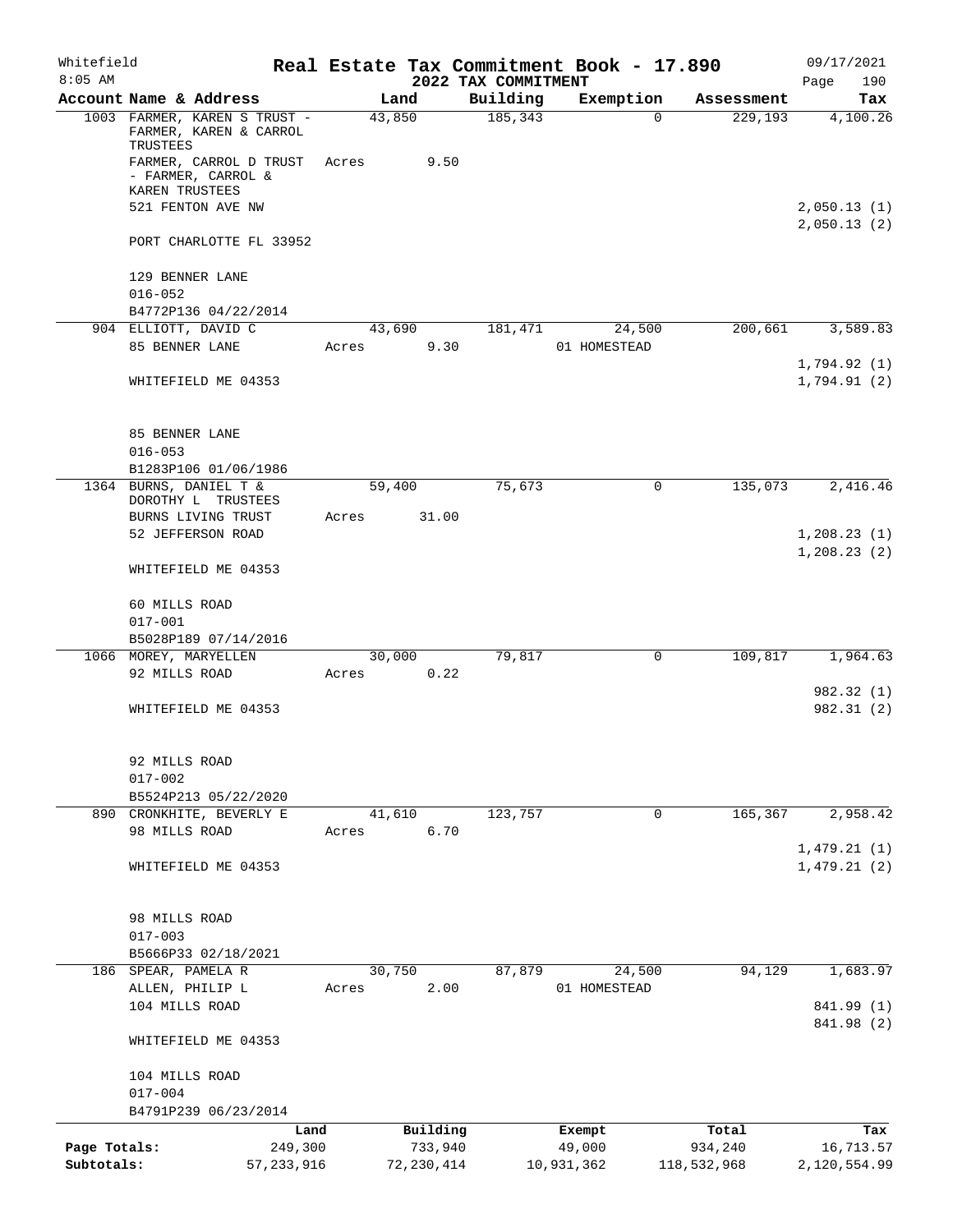| Whitefield<br>$8:05$ AM |                                           |            |       |            |                                 | Real Estate Tax Commitment Book - 17.890 |             | 09/17/2021                 |
|-------------------------|-------------------------------------------|------------|-------|------------|---------------------------------|------------------------------------------|-------------|----------------------------|
|                         | Account Name & Address                    |            |       | Land       | 2022 TAX COMMITMENT<br>Building | Exemption                                | Assessment  | 191<br>Page<br>Tax         |
|                         | 976 AQUAFORTIS ASSOCIATES                 |            |       | 27,100     | 18, 126                         | $\Omega$                                 | 45,226      | 809.09                     |
|                         | LLC                                       |            |       |            |                                 |                                          |             |                            |
|                         | PO BOX 1024                               |            | Acres | 2.90       |                                 |                                          |             |                            |
|                         |                                           |            |       |            |                                 |                                          |             | 404.55(1)                  |
|                         | CAMDEN ME 04843                           |            |       |            |                                 |                                          |             | 404.54(2)                  |
|                         | MILLS ROAD                                |            |       |            |                                 |                                          |             |                            |
|                         | $017 - 004 - A$                           |            |       |            |                                 |                                          |             |                            |
|                         | B4275P85 04/13/2010                       |            |       |            |                                 |                                          |             |                            |
|                         | 1447 HENDERSON, KRISTIAN P                |            |       | 31,005     | 87,938                          | $\mathbf 0$                              | 118,943     | 2,127.89                   |
|                         | MACOMBER, GRACE P                         |            | Acres | 2.17       |                                 |                                          |             |                            |
|                         | 160 MILLS ROAD                            |            |       |            |                                 |                                          |             | 1,063.95(1)<br>1,063.94(2) |
|                         | WHITEFIELD ME 04353                       |            |       |            |                                 |                                          |             |                            |
|                         | 160 MILLS ROAD                            |            |       |            |                                 |                                          |             |                            |
|                         | $017 - 005$                               |            |       |            |                                 |                                          |             |                            |
|                         | B4916P223 08/12/2015                      |            |       |            |                                 |                                          |             |                            |
|                         | 551 STULTZ, CHRISTOPHER R &               |            |       | 58,410     | 238,206                         | 30,380                                   | 266,236     | 4,762.96                   |
|                         | KAREN<br>PO BOX 11                        |            | Acres | 27.70      |                                 | 01 HOMESTEAD                             |             |                            |
|                         |                                           |            |       |            |                                 | 07 NMR VET & WIDOW                       |             | 2,381.48(1)                |
|                         | WHITEFIELD ME 04353                       |            |       |            |                                 |                                          |             | 2,381.48(2)                |
|                         |                                           |            |       |            |                                 |                                          |             |                            |
|                         | 172 MILLS ROAD                            |            |       |            |                                 |                                          |             |                            |
|                         | $017 - 005 - A$                           |            |       |            |                                 |                                          |             |                            |
|                         | B1330P321 08/29/1986                      |            |       |            |                                 |                                          |             |                            |
|                         | 655 SHOREY, LOUIS A & PAULA               |            |       | 58,425     | 78,599                          | 24,500                                   | 112,524     | 2,013.05                   |
|                         | Ρ<br>220 MILLS ROAD                       |            | Acres | 29.50      |                                 | 01 HOMESTEAD                             |             |                            |
|                         |                                           |            |       |            |                                 |                                          |             | 1,006.53(1)                |
|                         | WHITEFIELD ME 04353                       |            |       |            |                                 |                                          |             | 1,006.52(2)                |
|                         |                                           |            |       |            |                                 |                                          |             |                            |
|                         | 220 MILLS ROAD                            |            |       |            |                                 |                                          |             |                            |
|                         | $017 - 006$<br>B1615P111 04/25/1990       |            |       |            |                                 |                                          |             |                            |
|                         | 838 POLAND, PETER D                       |            |       | 30,000     | 92,127                          | 24,500                                   | 97,627      | 1,746.55                   |
|                         | 214 MILLS ROAD                            |            | Acres | 0.68       |                                 | 01 HOMESTEAD                             |             |                            |
|                         |                                           |            |       |            |                                 |                                          |             | 873.28 (1)                 |
|                         | WHITEFIELD ME 04353                       |            |       |            |                                 |                                          |             | 873.27 (2)                 |
|                         | 214 MILLS ROAD                            |            |       |            |                                 |                                          |             |                            |
|                         | $017 - 006 - A$                           |            |       |            |                                 |                                          |             |                            |
|                         | B1956P279 02/24/1994 B1853P161 02/11/1993 |            |       |            |                                 |                                          |             |                            |
|                         | 1050 MULLENS, WAYNE                       |            |       | 29,750     | 5,697                           | 0                                        | 35,447      | 634.15                     |
|                         | BARON, SHANNON MP                         |            | Acres | 2.00       |                                 |                                          |             |                            |
|                         | 458 N HOWE ROAD                           |            |       |            |                                 |                                          |             | 317.08(1)                  |
|                         | WHITEFIELD ME 04353                       |            |       |            |                                 |                                          |             | 317.07(2)                  |
|                         |                                           |            |       |            |                                 |                                          |             |                            |
|                         | MILLS ROAD                                |            |       |            |                                 |                                          |             |                            |
|                         | $017 - 006 - B$                           |            |       |            |                                 |                                          |             |                            |
|                         | B5174P218 08/21/2017                      |            |       |            |                                 |                                          |             |                            |
|                         |                                           | Land       |       | Building   |                                 | Exempt                                   | Total       | Tax                        |
| Page Totals:            |                                           | 234,690    |       | 520,693    |                                 | 79,380                                   | 676,003     | 12,093.69                  |
| Subtotals:              |                                           | 57,468,606 |       | 72,751,107 |                                 | 11,010,742                               | 119,208,971 | 2, 132, 648.68             |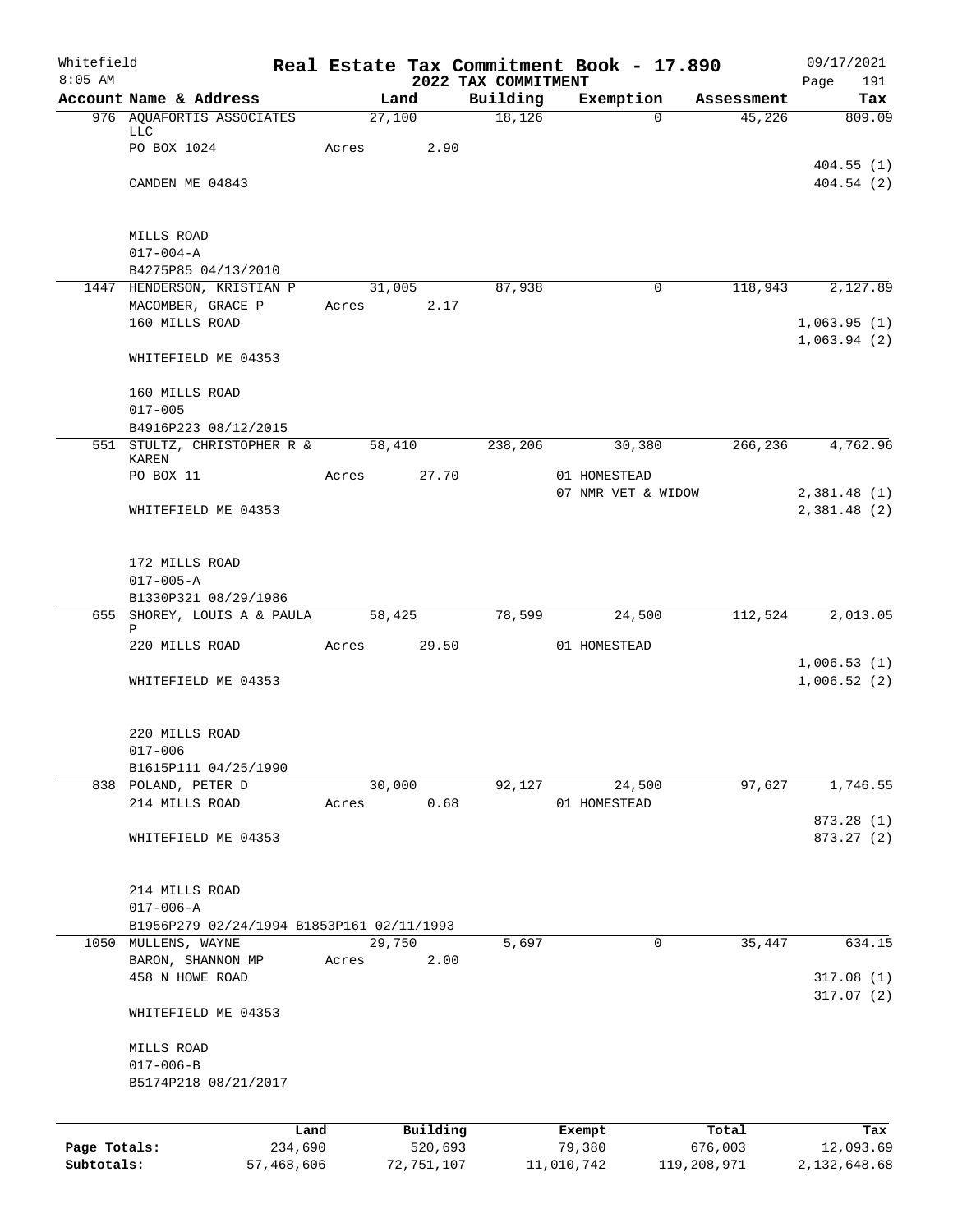| Whitefield   |                                                     |       |        |          |                                 | Real Estate Tax Commitment Book - 17.890 |            | 09/17/2021         |
|--------------|-----------------------------------------------------|-------|--------|----------|---------------------------------|------------------------------------------|------------|--------------------|
| $8:05$ AM    | Account Name & Address                              |       | Land   |          | 2022 TAX COMMITMENT<br>Building | Exemption                                | Assessment | Page<br>192<br>Tax |
|              | 947 MULLENS, WAYNE                                  |       | 30,750 |          | 28,422                          | $\mathbf 0$                              | 59,172     | 1,058.59           |
|              | BARON, SHANNON MP                                   | Acres |        | 2.00     |                                 |                                          |            |                    |
|              | 458 N HOWE ROAD                                     |       |        |          |                                 |                                          |            | 529.30(1)          |
|              |                                                     |       |        |          |                                 |                                          |            | 529.29(2)          |
|              | WHITEFIELD ME 04353                                 |       |        |          |                                 |                                          |            |                    |
|              |                                                     |       |        |          |                                 |                                          |            |                    |
|              | 208 MILLS ROAD                                      |       |        |          |                                 |                                          |            |                    |
|              | $017 - 006 - C$                                     |       |        |          |                                 |                                          |            |                    |
|              | B5174P218 08/21/2017                                |       |        |          |                                 |                                          |            |                    |
|              | 603 BRANN, LARRY & PAULINE                          |       | 40,000 |          | 92,478                          | 24,500                                   | 107,978    | 1,931.73           |
|              | 232 MILLS ROAD                                      | Acres |        | 0.99     |                                 | 01 HOMESTEAD                             |            |                    |
|              |                                                     |       |        |          |                                 |                                          |            | 965.87(1)          |
|              | WHITEFIELD ME 04353                                 |       |        |          |                                 |                                          |            | 965.86 (2)         |
|              |                                                     |       |        |          |                                 |                                          |            |                    |
|              | 232 MILLS ROAD                                      |       |        |          |                                 |                                          |            |                    |
|              | $017 - 007$                                         |       |        |          |                                 |                                          |            |                    |
|              | B1086P27 11/12/1981                                 |       |        |          |                                 |                                          |            |                    |
|              | 276 KING, JERRY                                     |       | 40,410 |          | 168,340                         | 24,500                                   | 184,250    | 3,296.23           |
|              | PO BOX 172                                          | Acres |        | 5.20     |                                 | 01 HOMESTEAD                             |            |                    |
|              |                                                     |       |        |          |                                 |                                          |            | 1,648.12(1)        |
|              | WHITEFIELD ME 04353                                 |       |        |          |                                 |                                          |            | 1,648.11(2)        |
|              |                                                     |       |        |          |                                 |                                          |            |                    |
|              |                                                     |       |        |          |                                 |                                          |            |                    |
|              | 272 MILLS ROAD                                      |       |        |          |                                 |                                          |            |                    |
|              | $017 - 008$                                         |       |        |          |                                 |                                          |            |                    |
|              | B4753P96 01/28/2014                                 |       |        |          |                                 |                                          |            |                    |
|              | 1088 ANDERSON, PATRICIA S                           |       | 41,450 |          | 133,965                         | 0                                        | 175,415    | 3,138.17           |
|              | ANDERSON, ERIN E                                    | Acres |        | 6.50     |                                 |                                          |            |                    |
|              | 67 SOUTH HUNTS MEADOW                               |       |        |          |                                 |                                          |            | 1,569.09(1)        |
|              | ROAD                                                |       |        |          |                                 |                                          |            |                    |
|              |                                                     |       |        |          |                                 |                                          |            | 1,569.08(2)        |
|              | WHITEFIELD ME 04353                                 |       |        |          |                                 |                                          |            |                    |
|              | 246 MILLS ROAD LOT 1                                |       |        |          |                                 |                                          |            |                    |
|              | $017 - 008 - A$                                     |       |        |          |                                 |                                          |            |                    |
|              | B5104P157 02/01/2017 B5104P153 01/31/2017 B5052P308 |       |        |          |                                 |                                          |            |                    |
|              | 06/29/2016                                          |       |        |          |                                 |                                          |            |                    |
|              | 682 GENOVESE, NICHOLAS                              |       | 31,210 |          | $\overline{0}$                  | $\mathbf 0$                              | 31,210     | 558.35             |
|              | GENOVESE, ALLISON                                   | Acres |        | 6.20     |                                 |                                          |            |                    |
|              | PO BOX 43                                           |       |        |          |                                 |                                          |            | 279.18(1)          |
|              |                                                     |       |        |          |                                 |                                          |            | 279.17(2)          |
|              | GARDINER ME 04345                                   |       |        |          |                                 |                                          |            |                    |
|              |                                                     |       |        |          |                                 |                                          |            |                    |
|              | MILLS ROAD                                          |       |        |          |                                 |                                          |            |                    |
|              | $017 - 008 - B$                                     |       |        |          |                                 |                                          |            |                    |
|              | B5563P124 08/07/2020                                |       |        |          |                                 |                                          |            |                    |
|              | 1236 BRIDGFORTH, JUSTIN R                           |       | 30,810 |          | 0                               | 0                                        | 30,810     | 551.19             |
|              | 267 MILLS ROAD                                      | Acres |        | 5.70     |                                 |                                          |            |                    |
|              |                                                     |       |        |          |                                 |                                          |            | 275.60(1)          |
|              | WHITEFIELD ME 04353                                 |       |        |          |                                 |                                          |            | 275.59(2)          |
|              |                                                     |       |        |          |                                 |                                          |            |                    |
|              |                                                     |       |        |          |                                 |                                          |            |                    |
|              | MILLS ROAD LOT 3                                    |       |        |          |                                 |                                          |            |                    |
|              | $017 - 008 - C$                                     |       |        |          |                                 |                                          |            |                    |
|              | B5552P277 07/17/2020                                |       |        |          |                                 |                                          |            |                    |
|              |                                                     |       |        |          |                                 |                                          |            |                    |
|              |                                                     |       |        |          |                                 |                                          |            |                    |
|              |                                                     | Land  |        | Building |                                 | Exempt                                   | Total      | Tax                |
| Page Totals: | 214,630                                             |       |        | 423,205  |                                 | 49,000                                   | 588,835    | 10,534.26          |

**Subtotals:** 57,683,236 73,174,312 11,059,742 119,797,806 2,143,182.94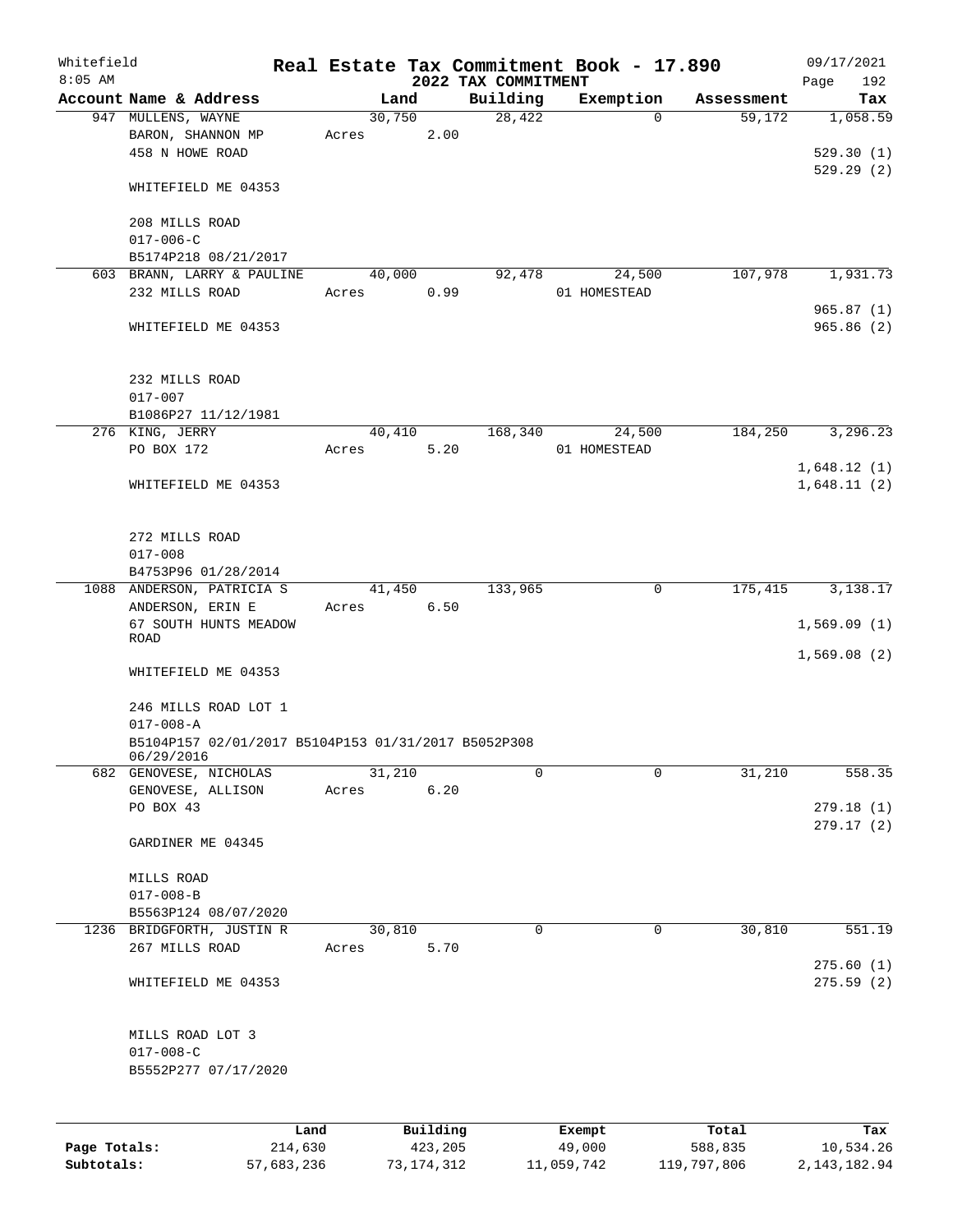| Whitefield<br>$8:05$ AM |                                              |        |        | 2022 TAX COMMITMENT | Real Estate Tax Commitment Book - 17.890 |            | 09/17/2021<br>193<br>Page |
|-------------------------|----------------------------------------------|--------|--------|---------------------|------------------------------------------|------------|---------------------------|
|                         | Account Name & Address                       |        | Land   | Building            | Exemption                                | Assessment | Tax                       |
|                         | 1561 MORSE, AARON R                          |        | 40,930 | 137, 126            | $\Omega$                                 | 178,056    | 3,185.42                  |
|                         | MORSE, JESSICA R                             | Acres  | 5.85   |                     |                                          |            |                           |
|                         | 316 MILLS ROAD                               |        |        |                     |                                          |            | 1,592.71(1)               |
|                         |                                              |        |        |                     |                                          |            | 1,592.71(2)               |
|                         | WHITEFIELD ME 04353                          |        |        |                     |                                          |            |                           |
|                         |                                              |        |        |                     |                                          |            |                           |
|                         | 316 MILLS ROAD                               |        |        |                     |                                          |            |                           |
|                         | $017 - 009$                                  |        |        |                     |                                          |            |                           |
|                         | B5445P27 10/15/2019                          |        |        |                     |                                          |            |                           |
|                         | 58 BASTON, ROGER                             | 31,050 |        | $\mathbf 0$         | 0                                        | 31,050     | 555.48                    |
|                         | BASTON, DIANA S                              | Acres  | 6.00   |                     |                                          |            |                           |
|                         | 287 MILLS ROAD                               |        |        |                     |                                          |            | 277.74(1)                 |
|                         |                                              |        |        |                     |                                          |            | 277.74(2)                 |
|                         | WHITEFIELD ME 04353                          |        |        |                     |                                          |            |                           |
|                         |                                              |        |        |                     |                                          |            |                           |
|                         | MILLS ROAD                                   |        |        |                     |                                          |            |                           |
|                         | $017 - 009 - A$                              |        |        |                     |                                          |            |                           |
|                         | B4068P128 11/04/2008                         |        |        |                     |                                          |            |                           |
|                         | 260 BONENFANT, BARBARA A &                   |        | 41,050 | 125,113             | 24,500                                   | 141,663    | 2,534.35                  |
|                         | DANIEL                                       |        |        |                     |                                          |            |                           |
|                         | 300 MILLS ROAD                               | Acres  | 6.00   |                     | 01 HOMESTEAD                             |            |                           |
|                         |                                              |        |        |                     |                                          |            | 1,267.18(1)               |
|                         | WHITEFIELD ME 04353                          |        |        |                     |                                          |            | 1, 267.17(2)              |
|                         |                                              |        |        |                     |                                          |            |                           |
|                         |                                              |        |        |                     |                                          |            |                           |
|                         | 300 MILLS ROAD                               |        |        |                     |                                          |            |                           |
|                         | $017 - 009 - B$                              |        |        |                     |                                          |            |                           |
|                         | B1898P185 08/04/1993                         |        |        |                     |                                          |            |                           |
| 9                       | WEEKS, DANIEL J                              |        | 44,650 | 106,274             | 24,500                                   | 126,424    | 2,261.73                  |
|                         | WEEKS, ELIZABETH A                           | Acres  | 10.50  |                     | 01 HOMESTEAD                             |            |                           |
|                         | 342 MILLS ROAD                               |        |        |                     |                                          |            | 1,130.87(1)               |
|                         |                                              |        |        |                     |                                          |            | 1,130.86(2)               |
|                         | WHITEFIELD ME 04353                          |        |        |                     |                                          |            |                           |
|                         |                                              |        |        |                     |                                          |            |                           |
|                         | 342 MILLS ROAD                               |        |        |                     |                                          |            |                           |
|                         | $017 - 010$                                  |        |        |                     |                                          |            |                           |
|                         | B5292P252 08/14/2018                         |        |        |                     |                                          |            |                           |
|                         | 1919 WEEKS, JESSICA R                        | 25,250 |        | 0                   | 0                                        | 25,250     | 451.72                    |
|                         | MORSE, AARON                                 | Acres  | 5.00   |                     |                                          |            |                           |
|                         | 316 MILLS ROAD                               |        |        |                     |                                          |            | 225.86(1)                 |
|                         |                                              |        |        |                     |                                          |            | 225.86(2)                 |
|                         | WHITEFIELD ME 04353                          |        |        |                     |                                          |            |                           |
|                         |                                              |        |        |                     |                                          |            |                           |
|                         |                                              |        |        |                     |                                          |            |                           |
|                         | MILLS ROAD                                   |        |        |                     |                                          |            |                           |
|                         | $017 - 010 - A$                              |        |        |                     |                                          |            |                           |
|                         | B5334P123 11/23/2018<br>453 PERKINS, TERRY A |        |        |                     |                                          | 110,173    | 1,970.99                  |
|                         |                                              | 30,300 |        | 104,373             | 24,500                                   |            |                           |
|                         | MONAHAN, APRIL P                             | Acres  | 1.70   |                     | 01 HOMESTEAD                             |            |                           |
|                         | 358 MILLS ROAD                               |        |        |                     |                                          |            | 985.50 (1)                |
|                         |                                              |        |        |                     |                                          |            | 985.49 (2)                |
|                         | WHITEFIELD ME 04353                          |        |        |                     |                                          |            |                           |
|                         |                                              |        |        |                     |                                          |            |                           |
|                         | 358 MILLS ROAD                               |        |        |                     |                                          |            |                           |
|                         | $017 - 011$                                  |        |        |                     |                                          |            |                           |
|                         | B5315P67 10/10/2018 B1586P311 11/14/1989     |        |        |                     |                                          |            |                           |
|                         |                                              |        |        |                     |                                          |            |                           |
|                         |                                              |        |        |                     |                                          |            |                           |

|              | Land       | Building   | Exempt       | Total         | Tax          |
|--------------|------------|------------|--------------|---------------|--------------|
| Page Totals: | 213,230    | 472,886    | 73,500       | 612,616       | 10,959.69    |
| Subtotals:   | 57,896,466 | 73,647,198 | 11, 133, 242 | 120, 410, 422 | 2,154,142.63 |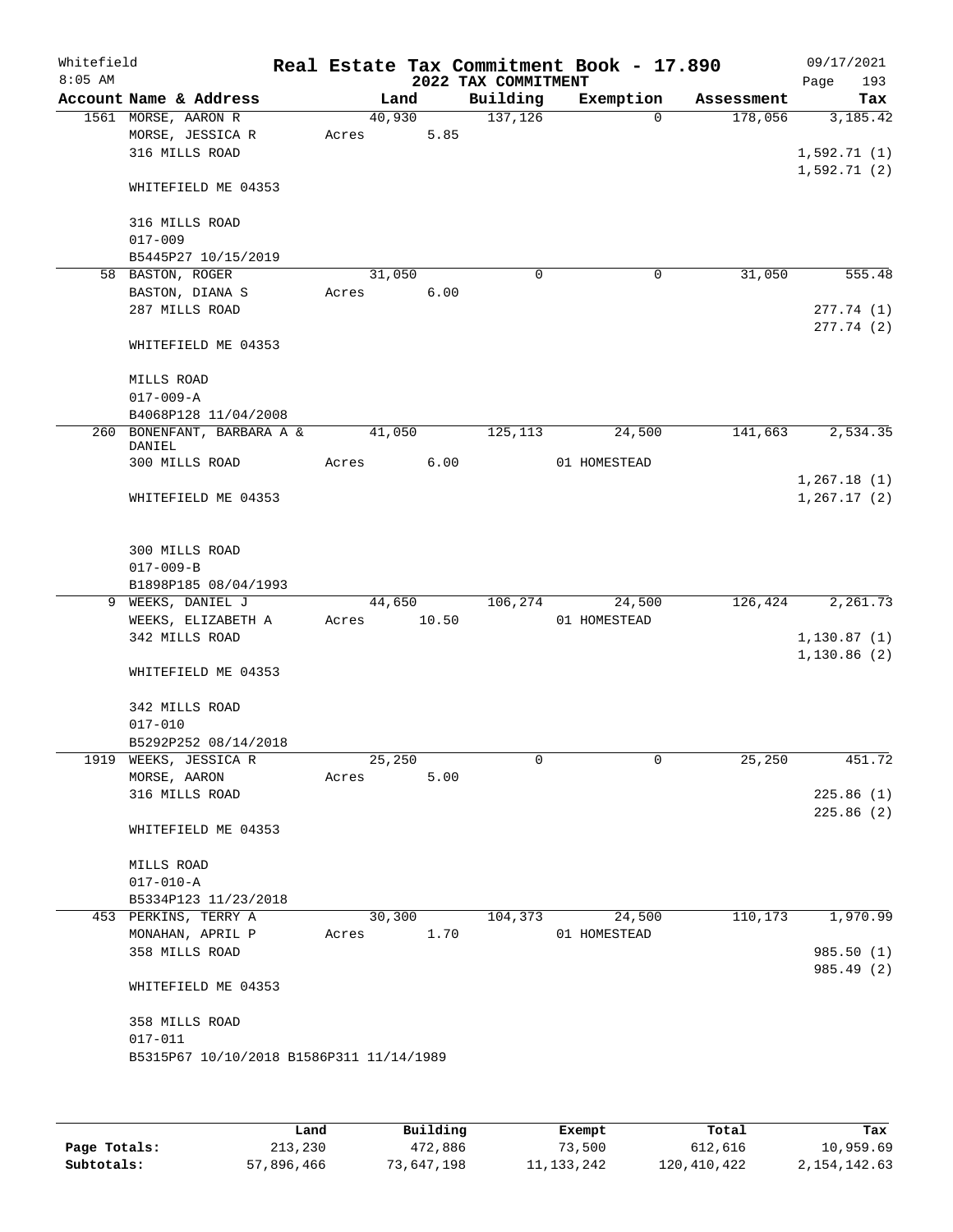| Whitefield<br>$8:05$ AM |                                                             |       |                 |                 | 2022 TAX COMMITMENT | Real Estate Tax Commitment Book - 17.890 |            | 09/17/2021<br>194<br>Page  |
|-------------------------|-------------------------------------------------------------|-------|-----------------|-----------------|---------------------|------------------------------------------|------------|----------------------------|
|                         | Account Name & Address                                      |       |                 | Land            | Building            | Exemption                                | Assessment | Tax                        |
|                         | 129 ROLLINS, RONALD W<br>386 MILLS ROAD                     |       | Acres           | 56,800<br>27.00 | 76,763              | 30,380<br>01 HOMESTEAD                   | 103, 183   | 1,845.94                   |
|                         | WHITEFIELD ME 04353                                         |       |                 |                 |                     | 05 VET EXEMPTION                         |            | 922.97(1)<br>922.97(2)     |
|                         | 386 MILLS ROAD<br>$017 - 012$                               |       |                 |                 |                     |                                          |            |                            |
|                         | 1078 PRESCOTT, EZELDA P<br>ESTATE                           |       | 110,750         |                 | 88,504              | 0                                        | 199,254    | 3,564.65                   |
|                         | PRESCOTT, DENNIS L PER Acres<br>REP<br>C/O- DENNIS PRESCOTT |       |                 | 5.00            |                     |                                          |            | 1,782.33(1)                |
|                         | 60 RIVER ROAD                                               |       |                 |                 |                     |                                          |            | 1,782.32(2)                |
|                         | WOOLWICH ME 04579                                           |       |                 |                 |                     |                                          |            |                            |
|                         | 400 MILLS ROAD<br>$017 - 013$                               |       |                 |                 |                     |                                          |            |                            |
|                         | B5496P15 03/02/2020                                         |       |                 |                 |                     |                                          |            |                            |
|                         | 907 BRADFORD, TAMMY I<br><b>40 TRESTLE LANE</b>             |       | 40,802<br>Acres | 5.69            | 15,732              | 0                                        | 56,534     | 1,011.39                   |
|                         | WHITEFIELD ME 04353                                         |       |                 |                 |                     |                                          |            | 505.70(1)<br>505.69(2)     |
|                         | <b>40 TRESTLE LANE</b><br>$017 - 014$                       |       |                 |                 |                     |                                          |            |                            |
|                         | B5112P183 03/07/2017                                        |       |                 |                 |                     |                                          |            |                            |
|                         | 533 DIXON, GWYN B<br>151 SOUTH HOWE ROAD                    | Acres | 35,025          | 4.85            | 146,348             | 30,380<br>01 HOMESTEAD                   | 150,993    | 2,701.26                   |
|                         | WHITEFIELD ME 04353                                         |       |                 |                 |                     | 05 VET EXEMPTION                         |            | 1,350.63(1)<br>1,350.63(2) |
|                         | 151 SOUTH HOWE ROAD<br>$017 - 015$<br>B919P27 06/20/1977    |       |                 |                 |                     |                                          |            |                            |
|                         | 1954 DIXON, TODD D                                          |       | 76,700          |                 | 0                   | 0                                        | 76,700     | 1,372.16                   |
|                         | 68 WEST ROAD                                                | Acres |                 | 101.50          |                     |                                          |            | 686.08 (1)                 |
|                         | SOLON ME 04979                                              |       |                 |                 |                     |                                          |            | 686.08 (2)                 |
|                         | SOUTH HOWE ROAD<br>$017 - 015 - 001$                        |       |                 |                 |                     |                                          |            |                            |
|                         | B5500P226 03/11/2020                                        |       |                 |                 |                     |                                          |            |                            |
|                         | 1325 NEWCOMBE, PHILIP<br>127 SOUTH HOWE ROAD                |       | 42,050          | Acres 13.50     | 29,092              | 30,380<br>01 HOMESTEAD                   | 40,762     | 729.23                     |
|                         | WHITEFIELD ME 04353                                         |       |                 |                 |                     | 05 VET EXEMPTION                         |            | 364.62(1)<br>364.61(2)     |
|                         | 127 SOUTH HOWE ROAD<br>$017 - 017$<br>B1561P162 07/14/1989  |       |                 |                 |                     |                                          |            |                            |

|              | Land         | Building   | Exempt     | Total       | Tax          |
|--------------|--------------|------------|------------|-------------|--------------|
| Page Totals: | 362,127      | 356,439    | 91,140     | 627,426     | 11,224.63    |
| Subtotals:   | 58, 258, 593 | 74,003,637 | 11,224,382 | 121,037,848 | 2,165,367.26 |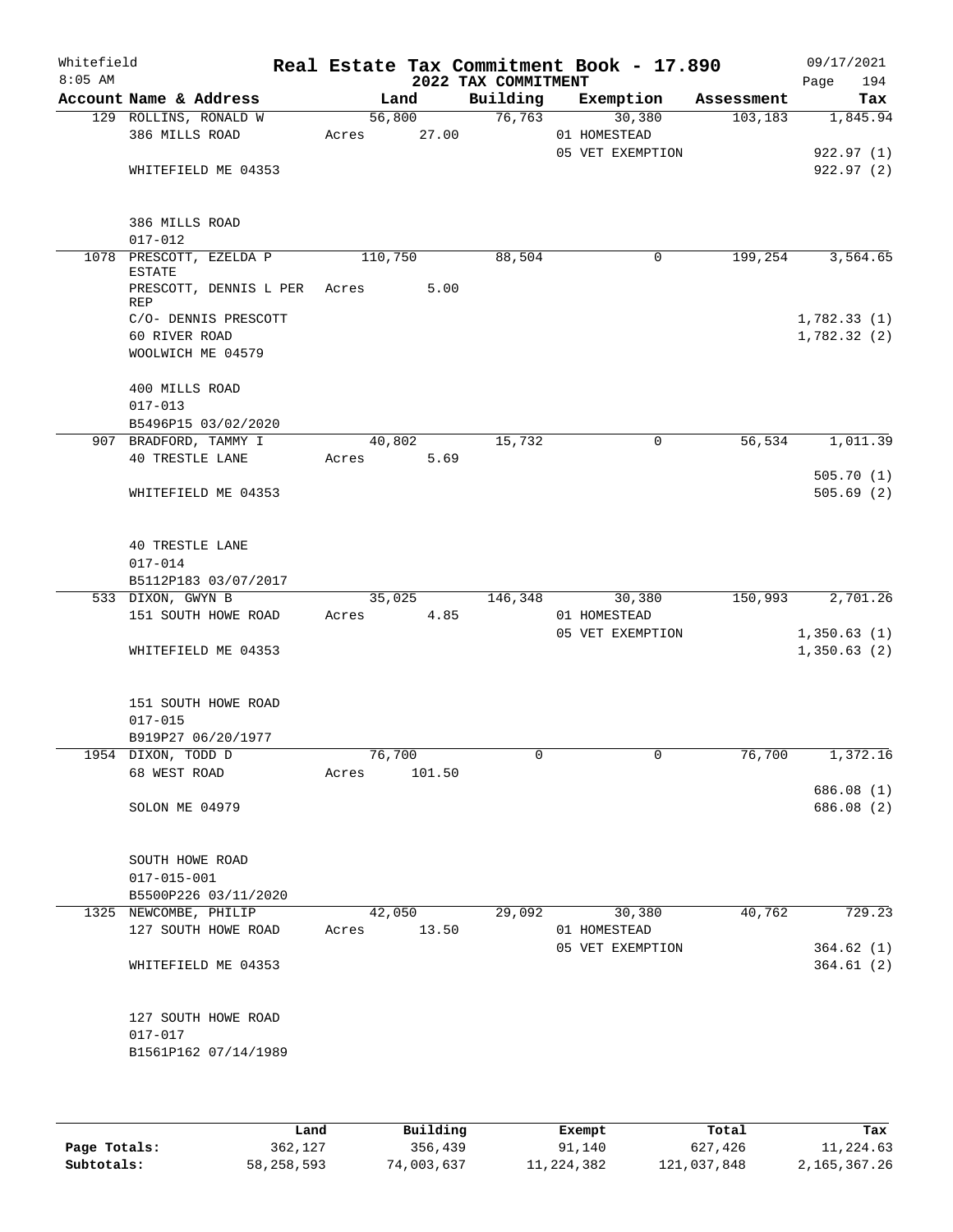| 09/17/2021<br>Real Estate Tax Commitment Book - 17.890<br>2022 TAX COMMITMENT<br>195<br>Page |        |       |                                                    |                                    | Whitefield<br>$8:05$ AM |
|----------------------------------------------------------------------------------------------|--------|-------|----------------------------------------------------|------------------------------------|-------------------------|
| Building<br>Exemption<br>Tax<br>Assessment                                                   | Land   |       |                                                    |                                    | Account Name & Address  |
| 113,673<br>30,380<br>115,243<br>2,061.70                                                     | 31,950 |       | 1508 TURNER, NATALIA E &                           |                                    |                         |
| 2.80<br>01 HOMESTEAD<br>05 VET EXEMPTION<br>1,030.85(1)                                      |        | Acres | 103 SOUTH HOWE ROAD                                | ANTHONY W                          |                         |
| 1,030.85(2)                                                                                  |        |       | WHITEFIELD ME 04353                                |                                    |                         |
|                                                                                              |        |       | 103 SOUTH HOWE ROAD<br>B1543P46 04/18/1989         | $017 - 017 - A$                    |                         |
| $\Omega$<br>$\mathbf 0$<br>45.62<br>2,550                                                    | 2,550  |       |                                                    | 67 NEWCOMBE, PHILIP                |                         |
| 1.70<br>22.81(1)                                                                             | Acres  |       | 127 SOUTH HOWE ROAD                                |                                    |                         |
| 22.81(2)                                                                                     |        |       | WHITEFIELD ME 04353                                |                                    |                         |
|                                                                                              |        |       |                                                    | SOUTH HOWE ROAD<br>$017 - 017 - B$ |                         |
|                                                                                              |        |       | B1561P162 07/14/1989                               |                                    |                         |
| 109,468<br>30,380<br>111,188<br>1,989.15<br>2.90<br>01 HOMESTEAD                             | 32,100 | Acres | 1622 BRANN, GERALD L & TONI<br>113 SOUTH HOWE ROAD |                                    |                         |
| 05 VET EXEMPTION<br>994.58 (1)<br>994.57 (2)                                                 |        |       | WHITEFIELD ME 04353                                |                                    |                         |
|                                                                                              |        |       | 113 SOUTH HOWE ROAD<br>B1470P194 05/13/1988        | $017 - 017 - C$                    |                         |
| 79,358<br>1,419.71<br>54,408<br>24,500                                                       | 49,450 |       |                                                    | 1059 BILLS, ROBERT J               |                         |
| 20.00<br>01 HOMESTEAD                                                                        |        | Acres |                                                    | BILLS, ANNE C                      |                         |
| 709.86(1)                                                                                    |        |       | 158 SOUTH HOWE ROAD                                |                                    |                         |
| 709.85(2)                                                                                    |        |       | WHITEFIELD ME 04353                                |                                    |                         |
|                                                                                              |        |       | 158 SOUTH HOWE ROAD                                | $017 - 018$                        |                         |
|                                                                                              |        |       | B4805P31 08/01/2014 B1410P307 07/30/1987           |                                    |                         |
| 20,313<br>24,500<br>27,313<br>488.63<br>2.50<br>01 HOMESTEAD                                 | 31,500 | Acres | 132 SOUTH HOWE ROAD                                | 198 BRANN, BRUCE                   |                         |
| 244.32 (1)<br>244.31(2)                                                                      |        |       | WHITEFIELD ME 04353                                |                                    |                         |
|                                                                                              |        |       | 132 SOUTH HOWE ROAD<br>B1393P149 05/28/1987        | $017 - 018 - A$                    |                         |
| 32,644<br>584.00<br>33,024<br>30,380                                                         | 30,000 |       |                                                    | 1435 BEST, NORMAN A                |                         |
| 1.50<br>01 HOMESTEAD                                                                         |        | Acres |                                                    | BEST, DOROTHY J                    |                         |
| 05 VET EXEMPTION<br>292.00(1)<br>292.00(2)                                                   |        |       | 114 SOUTH HOWE ROAD                                |                                    |                         |
|                                                                                              |        |       | WHITEFIELD ME 04353                                |                                    |                         |
|                                                                                              |        |       | 114 SOUTH HOWE ROAD                                | $017 - 018 - B$                    |                         |

|              | Land       | Building   | Exempt     | Total       | Tax          |
|--------------|------------|------------|------------|-------------|--------------|
| Page Totals: | 177,550    | 330,886    | 140,140    | 368,296     | 6,588.81     |
| Subtotals:   | 58,436,143 | 74,334,523 | 11,364,522 | 121,406,144 | 2,171,956.07 |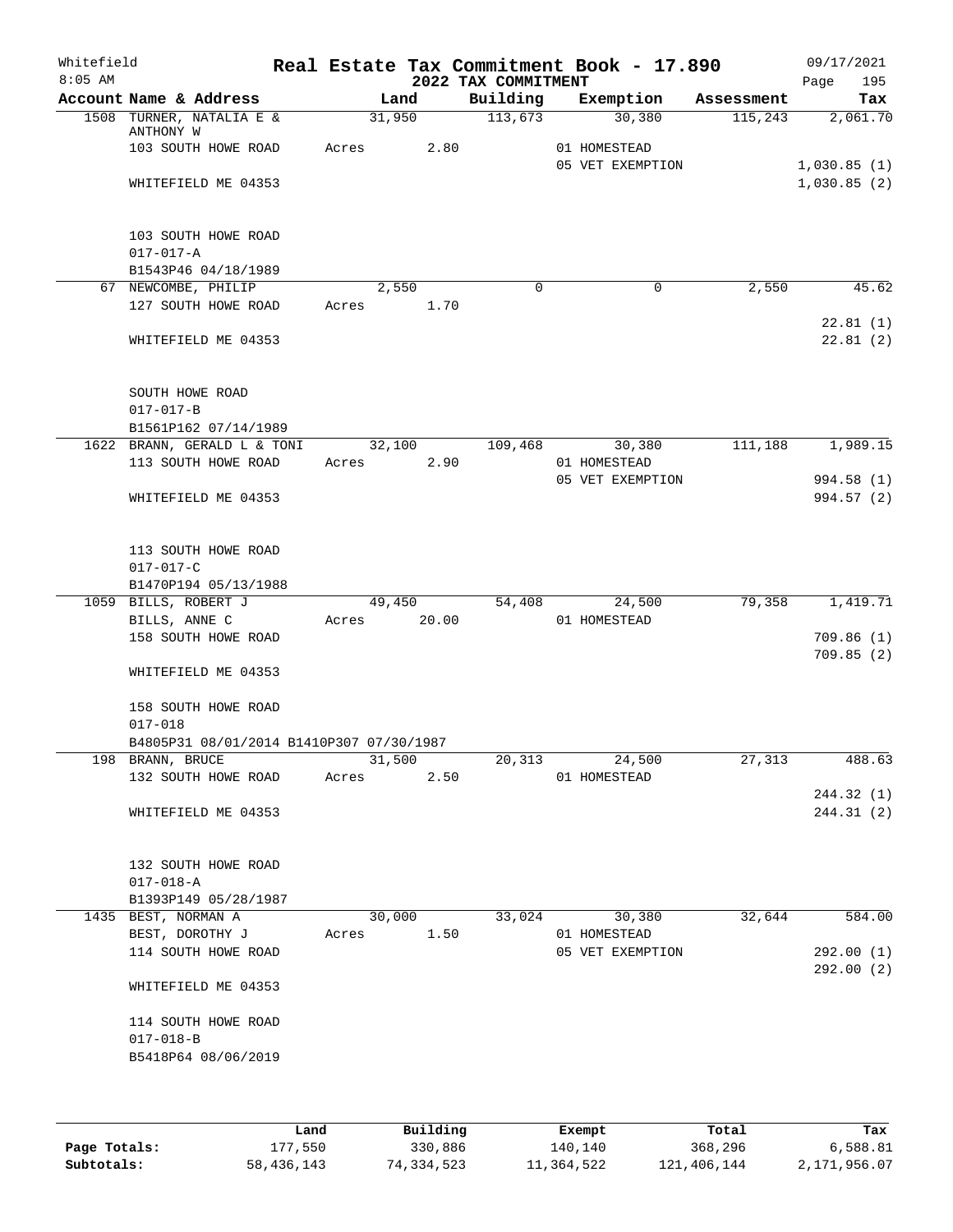| Whitefield<br>$8:05$ AM |                                                               |        |                | 2022 TAX COMMITMENT | Real Estate Tax Commitment Book - 17.890 |            | 09/17/2021<br>196<br>Page  |
|-------------------------|---------------------------------------------------------------|--------|----------------|---------------------|------------------------------------------|------------|----------------------------|
|                         | Account Name & Address                                        |        | Land           | Building            | Exemption                                | Assessment | Tax                        |
|                         | 330 HOLMES, DIANNA M<br>106 SOUTH HOWE ROAD                   | Acres  | 30,780<br>2.02 | 79,722              | 24,500<br>01 HOMESTEAD                   | 86,002     | 1,538.58                   |
|                         | WHITEFIELD ME 04353                                           |        |                |                     |                                          |            | 769.29(1)<br>769.29(2)     |
|                         | 106 SOUTH HOWE ROAD<br>$017 - 018 - C$                        |        |                |                     |                                          |            |                            |
|                         | B4399P245 05/17/2011                                          |        |                |                     |                                          |            |                            |
|                         | 1233 PETERS, RUSTY S & LINDA<br>L.                            | 30,000 |                | 77,777              | 24,500                                   | 83,277     | 1,489.83                   |
|                         | 100 SOUTH HOWE ROAD                                           | Acres  | 1.50           |                     | 01 HOMESTEAD                             |            | 744.92 (1)                 |
|                         | WHITEFIELD ME 04353                                           |        |                |                     |                                          |            | 744.91 (2)                 |
|                         | 100 SOUTH HOWE ROAD<br>$017 - 018 - D$<br>B1308P69 06/04/1986 |        |                |                     |                                          |            |                            |
|                         | 28 ARBOUR, FRANKLIN F SR                                      | 30,750 |                | 3,819               | 24,500                                   | 10,069     | 180.13                     |
|                         | PO BOX 183                                                    | Acres  | 2.00           |                     | 01 HOMESTEAD                             |            |                            |
|                         | COOPERS MILLS ME 04341                                        |        |                |                     |                                          |            | 90.07(1)<br>90.06(2)       |
|                         | 136 SOUTH HOWE ROAD<br>$017 - 019$<br>B2430P170 02/10/1999    |        |                |                     |                                          |            |                            |
|                         | 132 KIRKPATRICK, MICHAEL E                                    | 73,650 |                | 139,577             | 24,500                                   | 188,727    | 3,376.33                   |
|                         | 103 COOKSON LANE                                              | Acres  | 17.00          |                     | 01 HOMESTEAD                             |            |                            |
|                         | WHITEFIELD ME 04353                                           |        |                |                     |                                          |            | 1,688.17(1)<br>1,688.16(2) |
|                         | 103 COOKSON LANE<br>$017 - 021$                               |        |                |                     |                                          |            |                            |
|                         | B5452P104 10/15/2019<br>898 KIRKPATRICK, SHAWN A              |        | 44,050         | 198,914             | 24,500                                   | 218,464    | 3,908.32                   |
|                         | 123 COOKSON LANE                                              | Acres  | 16.00          |                     | 01 HOMESTEAD                             |            |                            |
|                         | WHITEFIELD ME 04353                                           |        |                |                     |                                          |            | 1,954.16(1)<br>1,954.16(2) |
|                         | 123 COOKSON LANE<br>$017 - 021 - A$                           |        |                |                     |                                          |            |                            |
|                         | B4262P271 03/26/2010 B2073P314 07/21/1995                     |        |                |                     |                                          |            |                            |
|                         | 1592 KIRKPATRICK, GWENDOLYN<br>Α                              |        | $\Omega$       | 69,999              | 24,500                                   | 45,499     | 813.98                     |
|                         | 113 COOKSON LANE                                              |        |                |                     | 01 HOMESTEAD                             |            |                            |
|                         | WHITEFIELD ME 04353                                           |        |                |                     |                                          |            | 406.99(1)<br>406.99(2)     |
|                         | 113 COOKSON LANE<br>$017 - 021 - ON$                          |        |                |                     |                                          |            |                            |

|              | Land       | Building   | Exempt     | Total       | Tax             |
|--------------|------------|------------|------------|-------------|-----------------|
| Page Totals: | 209,230    | 569,808    | 147,000    | 632,038     | 11,307.17       |
| Subtotals:   | 58,645,373 | 74,904,331 | 11,511,522 | 122,038,182 | 2, 183, 263. 24 |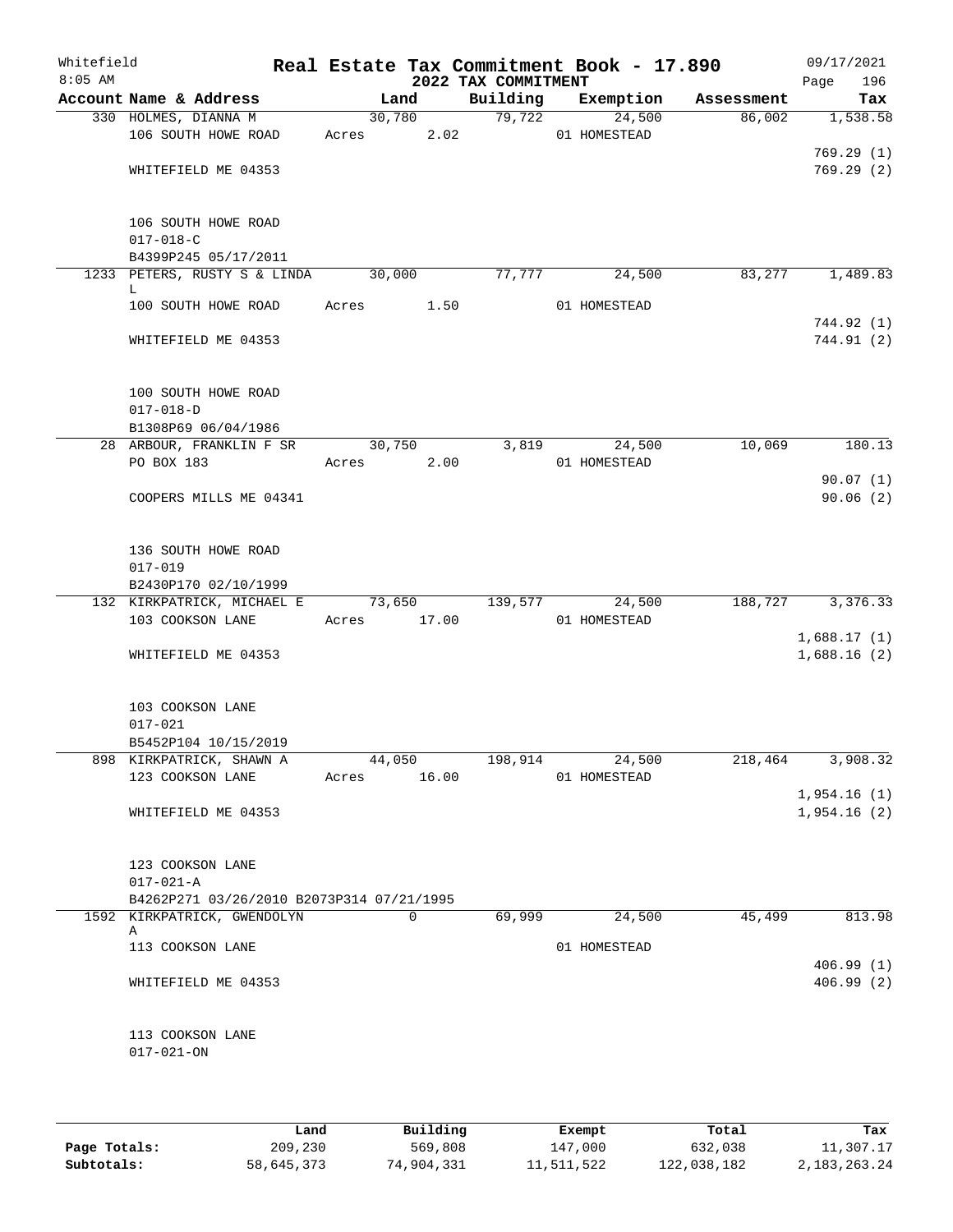| Whitefield<br>$8:05$ AM |                                              |       |        | 2022 TAX COMMITMENT | Real Estate Tax Commitment Book - 17.890 |            | 09/17/2021<br>Page<br>197 |
|-------------------------|----------------------------------------------|-------|--------|---------------------|------------------------------------------|------------|---------------------------|
|                         | Account Name & Address                       |       | Land   | Building            | Exemption                                | Assessment | Tax                       |
|                         | 1368 BOWDEN, BRAD T                          |       | 3,000  | $\mathbf 0$         | $\Omega$                                 | 3,000      | 53.67                     |
|                         | 369 MILLS ROAD                               | Acres | 2.00   |                     |                                          |            |                           |
|                         |                                              |       |        |                     |                                          |            | 26.84(1)                  |
|                         | WHITEFIELD ME 04353                          |       |        |                     |                                          |            | 26.83(2)                  |
|                         |                                              |       |        |                     |                                          |            |                           |
|                         | COOKSON LANE, BACK OF                        |       |        |                     |                                          |            |                           |
|                         | $017 - 023$                                  |       |        |                     |                                          |            |                           |
|                         | B4981P238 03/01/2016                         |       |        |                     |                                          |            |                           |
|                         | 588 D F PARTNERSHIP                          |       | 27,690 | $\mathbf 0$         | 0                                        | 27,690     | 495.37                    |
|                         | PO BOX 2683                                  | Acres | 32.60  |                     |                                          |            |                           |
|                         |                                              |       |        |                     |                                          |            | 247.69(1)                 |
|                         | BELLAIRE TX 77402                            |       |        |                     |                                          |            | 247.68(2)                 |
|                         |                                              |       |        |                     |                                          |            |                           |
|                         |                                              |       |        |                     |                                          |            |                           |
|                         | JEFFERSON TOWN LINE                          |       |        |                     |                                          |            |                           |
|                         | $017 - 024$                                  |       |        |                     |                                          |            |                           |
|                         | B5086P271 12/12/2016<br>199 BARTLETT, SAMUEL |       | 20,000 | 33,129              |                                          | 53,129     | 950.48                    |
|                         | 387 MILLS ROAD                               | Acres | 1.30   |                     | 0                                        |            |                           |
|                         |                                              |       |        |                     |                                          |            | 475.24(1)                 |
|                         | WHITEFIELD ME 04353                          |       |        |                     |                                          |            | 475.24(2)                 |
|                         |                                              |       |        |                     |                                          |            |                           |
|                         |                                              |       |        |                     |                                          |            |                           |
|                         | 393 MILLS ROAD                               |       |        |                     |                                          |            |                           |
|                         | $017 - 025$                                  |       |        |                     |                                          |            |                           |
|                         | B4393P188 04/21/2011                         |       |        |                     |                                          |            |                           |
|                         | 461 BARTLETT, SAMUEL L                       |       | 62,590 | $\mathbf 0$         | $\mathbf 0$                              | 62,590     | 1,119.74                  |
|                         | 387 MILLS ROAD                               | Acres | 97.18  |                     |                                          |            |                           |
|                         |                                              |       |        |                     |                                          |            | 559.87(1)                 |
|                         | WHITEFIELD ME 04353                          |       |        |                     |                                          |            | 559.87(2)                 |
|                         |                                              |       |        |                     |                                          |            |                           |
|                         | MILLS ROAD                                   |       |        |                     |                                          |            |                           |
|                         | $017 - 026$                                  |       |        |                     |                                          |            |                           |
|                         | B4393P188 04/21/2011                         |       |        |                     |                                          |            |                           |
|                         | 1023 BARTLETT, SAMUEL                        |       | 30,150 | 157,559             | 24,500                                   | 163,209    | 2,919.81                  |
|                         | 387 MILLS ROAD                               | Acres | 1.60   |                     | 01 HOMESTEAD                             |            |                           |
|                         |                                              |       |        |                     |                                          |            | 1,459.91(1)               |
|                         | WHITEFIELD ME 04353                          |       |        |                     |                                          |            | 1,459.90(2)               |
|                         |                                              |       |        |                     |                                          |            |                           |
|                         | 387 MILLS ROAD                               |       |        |                     |                                          |            |                           |
|                         | $017 - 027$                                  |       |        |                     |                                          |            |                           |
|                         | B4393P188 04/21/2011                         |       |        |                     |                                          |            |                           |
|                         | 736 LINCOLN, AMY                             |       | 31,200 | 103,749             | 24,500                                   | 110,449    | 1,975.93                  |
|                         | BISHOP, JARED                                | Acres | 2.30   |                     | 01 HOMESTEAD                             |            |                           |
|                         | 379 MILLS ROAD                               |       |        |                     |                                          |            | 987.97 (1)                |
|                         |                                              |       |        |                     |                                          |            | 987.96 (2)                |
|                         | WHITEFIELD ME 04353                          |       |        |                     |                                          |            |                           |
|                         | 3128                                         |       |        |                     |                                          |            |                           |
|                         | 379 MILLS ROAD                               |       |        |                     |                                          |            |                           |
|                         | $017 - 028$                                  |       |        |                     |                                          |            |                           |
|                         | B4924P284 09/02/2015                         |       |        |                     |                                          |            |                           |
|                         |                                              |       |        |                     |                                          |            |                           |
|                         |                                              |       |        |                     |                                          |            |                           |
|                         |                                              |       |        |                     |                                          |            |                           |

|              | Land       | Building   | Exempt     | Total       | Tax          |
|--------------|------------|------------|------------|-------------|--------------|
| Page Totals: | L74,630    | 294,437    | 49,000     | 420,067     | 7,515.00     |
| Subtotals:   | 58,820,003 | 75,198,768 | 11,560,522 | 122,458,249 | 2,190,778.24 |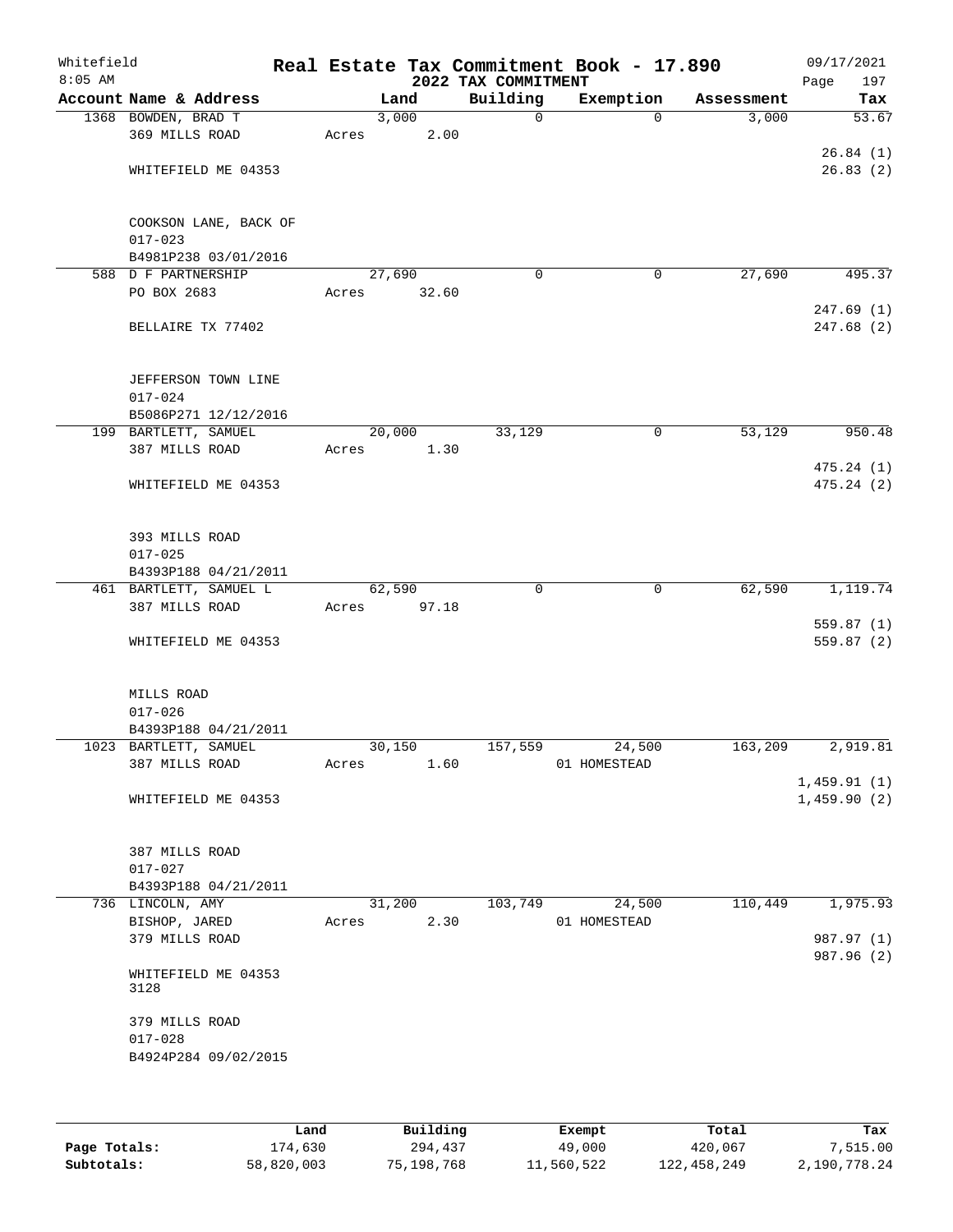| Whitefield<br>$8:05$ AM |                                            |        |          | 2022 TAX COMMITMENT | Real Estate Tax Commitment Book - 17.890 |            | 09/17/2021<br>198<br>Page |
|-------------------------|--------------------------------------------|--------|----------|---------------------|------------------------------------------|------------|---------------------------|
|                         | Account Name & Address                     |        | Land     | Building            | Exemption                                | Assessment | Tax                       |
|                         | 1361 EDGECOMB, VICTOR A &                  | 30,000 |          | 46,985              | 0                                        | 76,985     | 1,377.26                  |
|                         | ANN D<br>130 BAILEY ROAD                   |        | 0.70     |                     |                                          |            |                           |
|                         |                                            | Acres  |          |                     |                                          |            | 688.63(1)                 |
|                         | ALNA ME 04535                              |        |          |                     |                                          |            | 688.63 (2)                |
|                         |                                            |        |          |                     |                                          |            |                           |
|                         |                                            |        |          |                     |                                          |            |                           |
|                         | 363 MILLS ROAD                             |        |          |                     |                                          |            |                           |
|                         | $017 - 029$<br>B4037P209 08/06/2008        |        |          |                     |                                          |            |                           |
|                         | 1183 POOLER, RONALD LEE<br>SR.             |        | 41,322   | 25,189              | 0                                        | 66,511     | 1,189.88                  |
|                         | 347 MILLS ROAD                             | Acres  | 6.34     |                     |                                          |            |                           |
|                         |                                            |        |          |                     |                                          |            | 594.94 (1)                |
|                         | WHITEFIELD ME 04353                        |        |          |                     |                                          |            | 594.94 (2)                |
|                         |                                            |        |          |                     |                                          |            |                           |
|                         | 347 MILLS ROAD                             |        |          |                     |                                          |            |                           |
|                         | $017 - 030$                                |        |          |                     |                                          |            |                           |
|                         | B4117P100 03/23/2009                       |        |          |                     |                                          |            |                           |
|                         | 1733 BOWDEN, BRAD TOBEY                    | 35,100 |          | 98,656              | 30,380                                   | 103,376    | 1,849.40                  |
|                         | 369 MILLS ROAD                             | Acres  | 4.90     |                     | 01 HOMESTEAD                             |            |                           |
|                         |                                            |        |          |                     | 05 VET EXEMPTION                         |            | 924.70 (1)                |
|                         | WHITEFIELD ME 04353                        |        |          |                     |                                          |            | 924.70 (2)                |
|                         |                                            |        |          |                     |                                          |            |                           |
|                         | 369 MILLS ROAD                             |        |          |                     |                                          |            |                           |
|                         | $017 - 030 - B$                            |        |          |                     |                                          |            |                           |
|                         | B4646P307 04/01/2013                       |        |          |                     |                                          |            |                           |
| 1609                    | WEEKS, DANIEL J &                          | 30,450 |          | 52,742              | 0                                        | 83,192     | 1,488.30                  |
|                         | ELIZABETH A                                |        |          |                     |                                          |            |                           |
|                         | 342 MILLS ROAD                             | Acres  | 1.80     |                     |                                          |            | 744.15(1)                 |
|                         | WHITEFIELD ME 04353                        |        |          |                     |                                          |            | 744.15(2)                 |
|                         |                                            |        |          |                     |                                          |            |                           |
|                         |                                            |        |          |                     |                                          |            |                           |
|                         | 337 MILLS ROAD                             |        |          |                     |                                          |            |                           |
|                         | $017 - 031$                                |        |          |                     |                                          |            |                           |
|                         | B4822P8 09/25/2014<br>1279 WEEKS, DANIEL J | 38,420 |          | 11,205              | 0                                        | 49,625     | 887.79                    |
|                         | WEEKS, ELIZABETH A                         | Acres  | 21.80    |                     |                                          |            |                           |
|                         | 342 MILLS ROAD                             |        |          |                     |                                          |            | 443.90 (1)                |
|                         |                                            |        |          |                     |                                          |            | 443.89 (2)                |
|                         | WHITEFIELD ME 04353                        |        |          |                     |                                          |            |                           |
|                         |                                            |        |          |                     |                                          |            |                           |
|                         | 315 MILLS ROAD                             |        |          |                     |                                          |            |                           |
|                         | $017 - 032$<br>B5376P209 04/26/2019        |        |          |                     |                                          |            |                           |
|                         | 434 BONENFANT, BARBARA A &                 | 24,500 |          | $\mathbf 0$         | $\mathbf 0$                              | 24,500     | 438.31                    |
|                         | DANIEL P                                   |        |          |                     |                                          |            |                           |
|                         | 300 MILLS ROAD                             | Acres  | 4.50     |                     |                                          |            |                           |
|                         |                                            |        |          |                     |                                          |            | 219.16(1)                 |
|                         | WHITEFIELD ME 04353                        |        |          |                     |                                          |            | 219.15(2)                 |
|                         |                                            |        |          |                     |                                          |            |                           |
|                         | MILLS ROAD                                 |        |          |                     |                                          |            |                           |
|                         | $017 - 032 - A$                            |        |          |                     |                                          |            |                           |
|                         | B1898P185 08/04/1993                       |        |          |                     |                                          |            |                           |
|                         |                                            |        |          |                     |                                          |            |                           |
|                         |                                            | Land   | Building |                     | Exempt                                   | Total      | Tax                       |
| Page Totals:            | 199,792                                    |        | 234,777  |                     | 30,380                                   | 404,189    | 7,230.94                  |

**Subtotals:** 59,019,795 75,433,545 11,590,902 122,862,438 2,198,009.18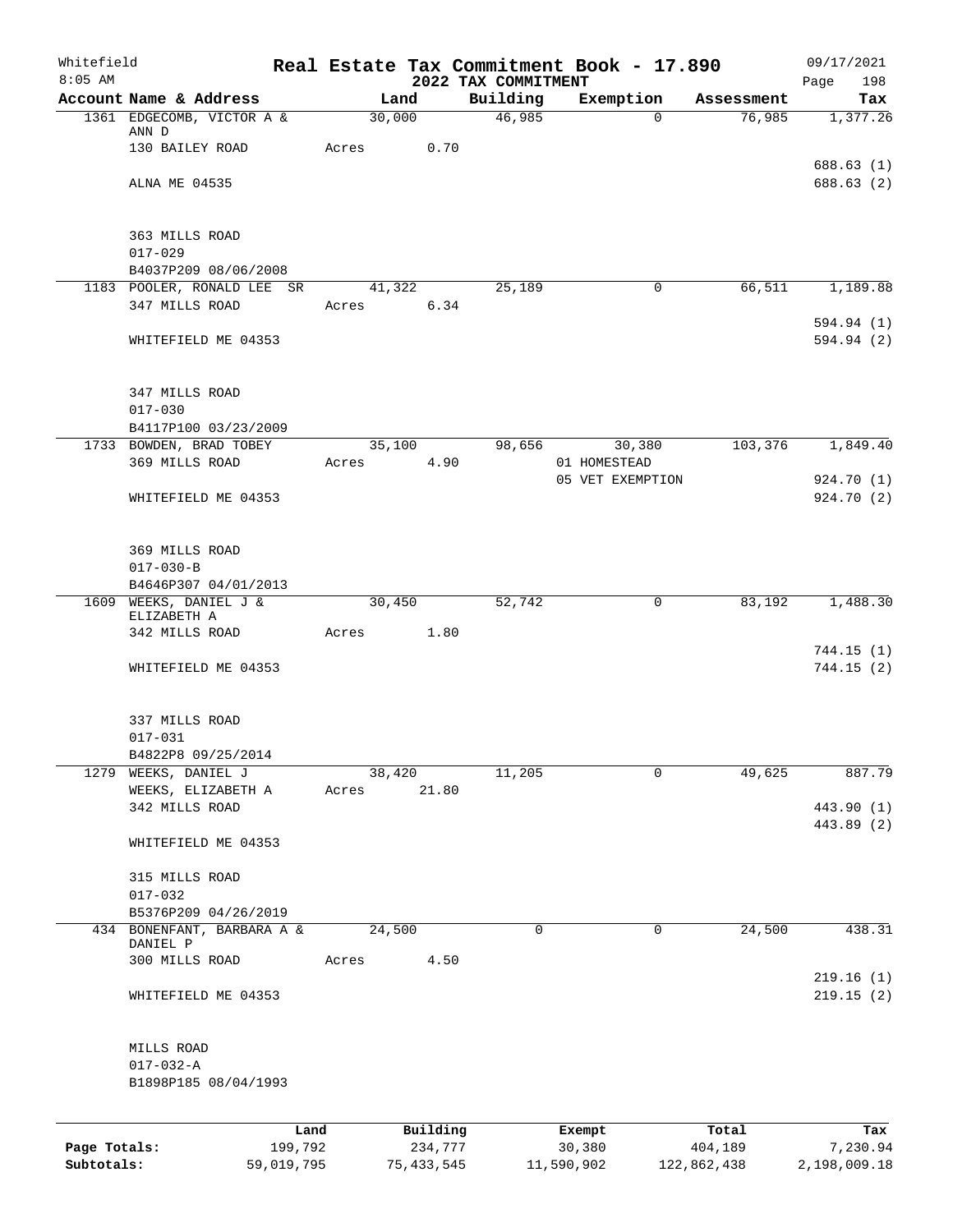| Whitefield<br>$8:05$ AM |                                                       |       |        |       | 2022 TAX COMMITMENT | Real Estate Tax Commitment Book - 17.890 |            | 09/17/2021<br>Page<br>199  |
|-------------------------|-------------------------------------------------------|-------|--------|-------|---------------------|------------------------------------------|------------|----------------------------|
|                         | Account Name & Address                                |       | Land   |       | Building            | Exemption                                | Assessment | Tax                        |
|                         | 1203 BASTON, DIANA & ROGER<br>287 MILLS ROAD          | Acres | 31,380 | 2.42  | 74,044              | 24,500<br>01 HOMESTEAD                   | 80,924     | 1,447.73                   |
|                         | WHITEFIELD ME 04353                                   |       |        |       |                     |                                          |            | 723.87(1)<br>723.86(2)     |
|                         | 287 MILLS ROAD<br>$017 - 033$<br>B4068P128 11/04/2008 |       |        |       |                     |                                          |            |                            |
|                         | 1057 QUEMADO, TAMMY M                                 |       | 30,000 |       | 68,296              | 24,500                                   | 73,796     | 1,320.21                   |
|                         | 36 SENOTT ROAD                                        | Acres |        | 1.50  |                     | 01 HOMESTEAD                             |            | 660.11(1)                  |
|                         | WHITEFIELD ME 04353                                   |       |        |       |                     |                                          |            | 660.10 (2)                 |
|                         | 36 SENOTT ROAD<br>$017 - 034$                         |       |        |       |                     |                                          |            |                            |
|                         | B2145P276 05/14/1996                                  |       |        |       |                     |                                          |            |                            |
|                         | 663 CROSBY, JOHN R                                    |       | 35,650 |       | 131,077             | $\mathbf 0$                              | 166,727    | 2,982.75                   |
|                         | 19 LINDEN STREET                                      | Acres |        | 5.50  |                     |                                          |            |                            |
|                         | MARBLEHEAD MA 01945                                   |       |        |       |                     |                                          |            | 1,491.38(1)<br>1,491.37(2) |
|                         | 52 SENOTT ROAD<br>$017 - 035$<br>B5199P294 11/13/2017 |       |        |       |                     |                                          |            |                            |
|                         | 893 WEEKS, JOHN C                                     |       | 57,775 |       | $\mathbf 0$         | $\mathbf 0$                              | 57,775     | 1,033.59                   |
|                         | RR 1 BOX 144                                          | Acres |        | 52.05 |                     |                                          |            |                            |
|                         |                                                       |       |        |       |                     |                                          |            | 516.80(1)                  |
|                         | SO. THOMASTON ME 04858                                |       |        |       |                     |                                          |            | 516.79(2)                  |
|                         | SENOTT ROAD<br>$017 - 036$                            |       |        |       |                     |                                          |            |                            |
|                         | B662P285 12/04/1969                                   |       |        |       |                     |                                          |            |                            |
|                         | 827 MILLINGTON, DWAYNE &<br>LINDA                     |       | 23,285 |       | $\Omega$            | $\mathbf 0$                              | 23,285     | 416.57                     |
|                         | 256 BAUNEG BEG ROAD                                   | Acres |        | 3.69  |                     |                                          |            |                            |
|                         |                                                       |       |        |       |                     |                                          |            | 208.29(1)                  |
|                         | SANFORD ME 04073                                      |       |        |       |                     |                                          |            | 208.28(2)                  |
|                         | SENOTT ROAD<br>$017 - 037 - 1$                        |       |        |       |                     |                                          |            |                            |
| 1791                    | SHAW, ROBBIE I &                                      |       | 32,640 |       | 122,200             | 24,500                                   | 130,340    | 2,331.78                   |
|                         | KATRINA N<br>140 SENOTT ROAD                          | Acres |        | 3.26  |                     | 01 HOMESTEAD                             |            |                            |
|                         |                                                       |       |        |       |                     |                                          |            | 1,165.89(1)                |
|                         | WHITEFIELD ME 04353                                   |       |        |       |                     |                                          |            | 1, 165.89(2)               |
|                         | 140 SENOTT ROAD<br>$017 - 037 - 2$                    |       |        |       |                     |                                          |            |                            |
|                         | B4195P73 08/31/2009                                   |       |        |       |                     |                                          |            |                            |
|                         |                                                       |       |        |       |                     |                                          |            |                            |

|              | Land       | Building   | Exempt     | Total         | Tax          |
|--------------|------------|------------|------------|---------------|--------------|
| Page Totals: | 210,730    | 395,617    | 73,500     | 532,847       | 9,532.63     |
| Subtotals:   | 59,230,525 | 75,829,162 | 11,664,402 | 123, 395, 285 | 2,207,541.81 |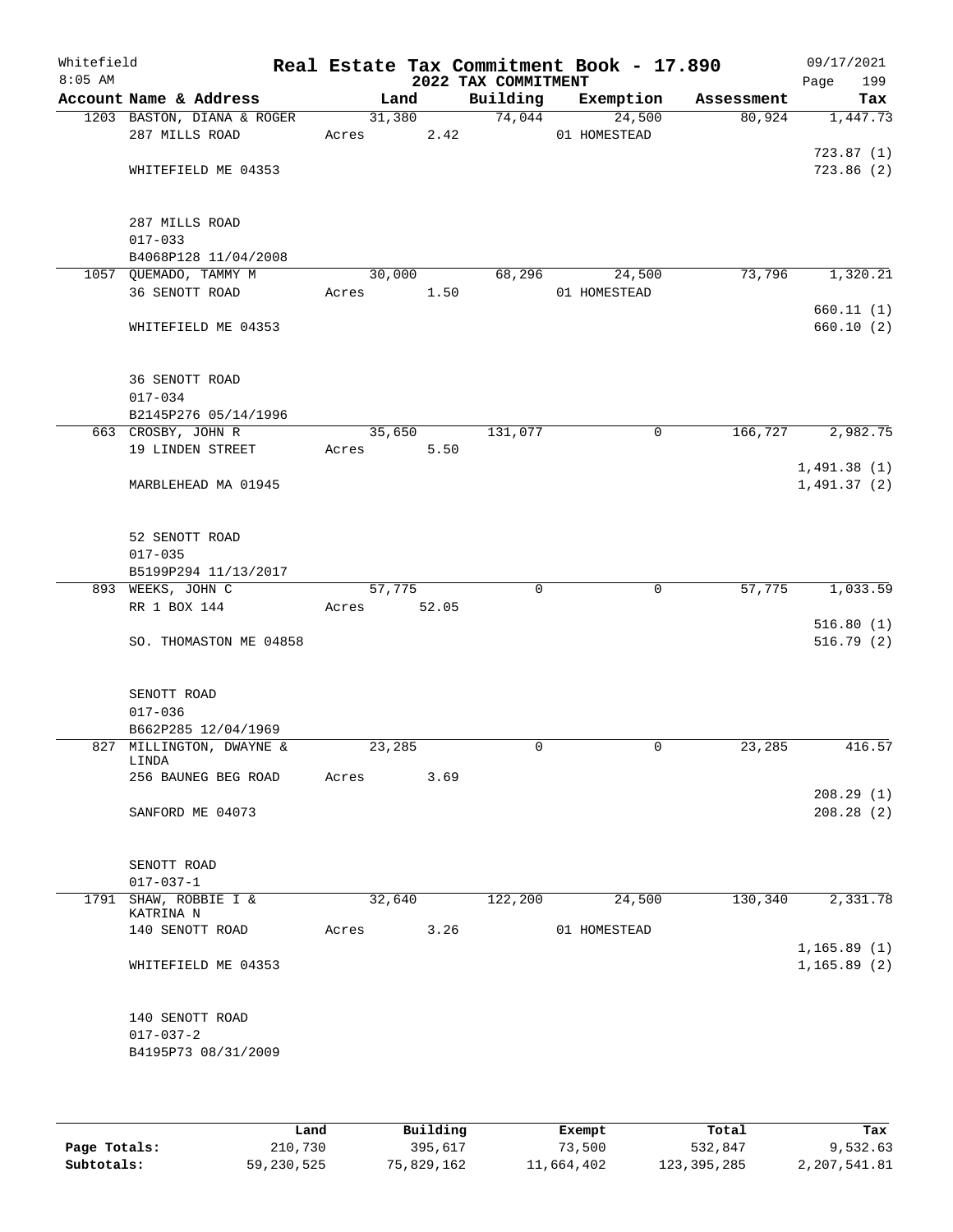| Whitefield<br>$8:05$ AM |                                          |      |       |        |            |                                 | Real Estate Tax Commitment Book - 17.890 |            | 09/17/2021                 |
|-------------------------|------------------------------------------|------|-------|--------|------------|---------------------------------|------------------------------------------|------------|----------------------------|
|                         | Account Name & Address                   |      |       | Land   |            | 2022 TAX COMMITMENT<br>Building | Exemption                                | Assessment | 200<br>Page<br>Tax         |
|                         | 567 RODRIGUEZ, MICHAEL<br>ANTHONY DAVILA |      |       | 39,410 |            | 192,769                         | $\Omega$                                 | 232,179    | 4,153.68                   |
|                         | DAVILA, NAOMI<br>1536 WEST THOMAN STREET |      | Acres |        | 10.20      |                                 |                                          |            | 2,076.84(1)<br>2,076.84(2) |
|                         | SPRINGFIELD MO 65803                     |      |       |        |            |                                 |                                          |            |                            |
|                         | 8 WHITETAIL LANE<br>$017 - 038$          |      |       |        |            |                                 |                                          |            |                            |
|                         | B5571P21 08/20/2020                      |      |       |        |            |                                 |                                          |            |                            |
|                         | 1380 CUNNINGHAM, CHAD                    |      |       | 30,000 |            | 13,037                          | 24,500                                   | 18,537     | 331.63                     |
|                         | 172 SENOTT ROAD                          |      | Acres |        | 1.35       |                                 | 01 HOMESTEAD                             |            | 165.82(1)                  |
|                         | WHITEFIELD ME 04353                      |      |       |        |            |                                 |                                          |            | 165.81(2)                  |
|                         | 172 SENOTT ROAD                          |      |       |        |            |                                 |                                          |            |                            |
|                         | $017 - 038 - A$                          |      |       |        |            |                                 |                                          |            |                            |
|                         | B3090P236 07/01/2003                     |      |       |        |            |                                 |                                          |            |                            |
|                         | 1584 ROBERTS, ANN S                      |      |       | 38,642 |            | 161,373                         | 24,500                                   | 175,515    | 3,139.96                   |
|                         | 160 SENOTT ROAD                          |      | Acres |        | 9.24       |                                 | 01 HOMESTEAD                             |            |                            |
|                         | WHITEFIELD ME 04353                      |      |       |        |            |                                 |                                          |            | 1,569.98(1)<br>1,569.98(2) |
|                         | 160 SENOTT ROAD                          |      |       |        |            |                                 |                                          |            |                            |
|                         | $017 - 038 - B$<br>B1487P83 07/20/1988   |      |       |        |            |                                 |                                          |            |                            |
|                         | 1500 BRANN, TERRIE                       |      |       | 20,291 |            | 400                             | 0                                        | 20,691     | 370.16                     |
|                         | BUCK, AMY & BRANN,<br>CRAIG              |      | Acres |        | 4.41       |                                 |                                          |            |                            |
|                         | 214 SENOTT ROAD                          |      |       |        |            |                                 |                                          |            | 185.08(1)                  |
|                         | WHITEFIELD ME 04353                      |      |       |        |            |                                 |                                          |            | 185.08(2)                  |
|                         | SENOTT ROAD<br>$017 - 038 - C$           |      |       |        |            |                                 |                                          |            |                            |
|                         | B2582P69 07/21/2000                      |      |       |        |            |                                 |                                          |            |                            |
|                         | 1735 BAILEY, REBECCA ANNE                |      |       | 30,300 |            | 97,943                          | 24,500                                   |            | 103,743 1,855.96           |
|                         | BAILEY, JOSHUA OTIS                      |      |       |        | Acres 1.70 |                                 | 01 HOMESTEAD                             |            |                            |
|                         | 15 WHITETAIL LANE                        |      |       |        |            |                                 |                                          |            | 927.98 (1)                 |
|                         | WHITEFIELD ME 04353                      |      |       |        |            |                                 |                                          |            | 927.98 (2)                 |
|                         | 15 WHITETAIL LANE<br>$017 - 038 - D$     |      |       |        |            |                                 |                                          |            |                            |
|                         | B5355P191 01/28/2019 B5303P99 09/11/2018 |      |       |        |            |                                 |                                          |            |                            |
|                         | 167 PARLIN, HAYLEY L                     |      |       |        | 30,810     |                                 | 61,404 24,500                            | 67,714     | 1,211.40                   |
|                         | 176 SENOTT ROAD                          |      |       |        | Acres 2.04 |                                 | 01 HOMESTEAD                             |            |                            |
|                         | WHITEFIELD ME 04353                      |      |       |        |            |                                 |                                          |            | 605.70(1)<br>605.70(2)     |
|                         |                                          |      |       |        |            |                                 |                                          |            |                            |
|                         | 176 SENOTT ROAD                          |      |       |        |            |                                 |                                          |            |                            |
|                         | $017 - 039$<br>B1597P135 01/09/1990      |      |       |        |            |                                 |                                          |            |                            |
|                         |                                          |      |       |        |            |                                 |                                          |            |                            |
|                         |                                          |      |       |        |            |                                 |                                          |            |                            |
|                         |                                          | Land |       |        | Building   |                                 | Exempt                                   | Total      | Tax                        |

|              | Land       | Building   | Exempt     | Total       | Tax          |
|--------------|------------|------------|------------|-------------|--------------|
| Page Totals: | 189,453    | 526,926    | 98,000     | 618,379     | 11,062.79    |
| Subtotals:   | 59,419,978 | 76,356,088 | 11,762,402 | 124,013,664 | 2,218,604.60 |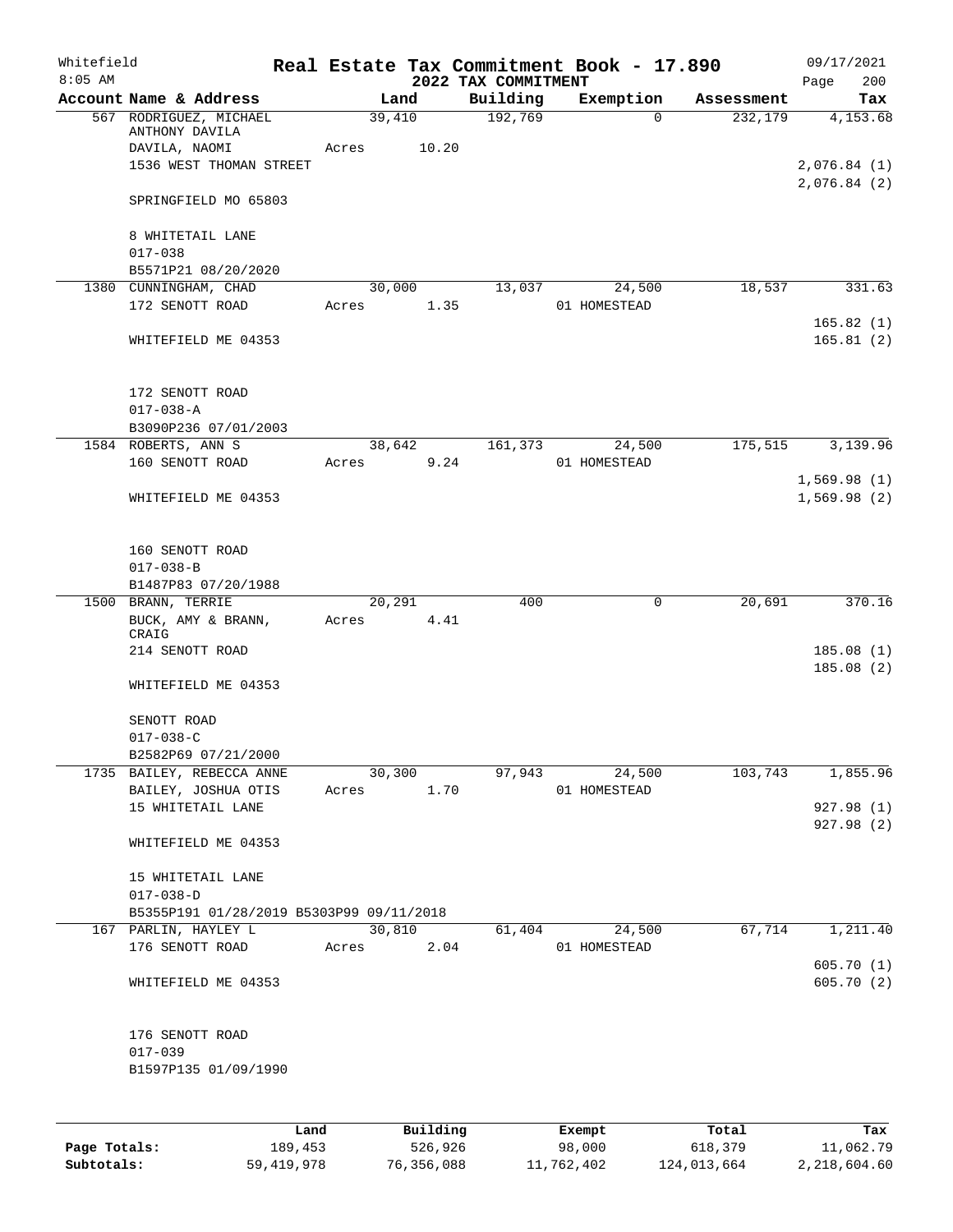| Whitefield<br>$8:05$ AM    |                                            |       |                       |                                 | Real Estate Tax Commitment Book - 17.890 |                          | 09/17/2021               |
|----------------------------|--------------------------------------------|-------|-----------------------|---------------------------------|------------------------------------------|--------------------------|--------------------------|
|                            | Account Name & Address                     |       | Land                  | 2022 TAX COMMITMENT<br>Building | Exemption                                | Assessment               | 201<br>Page<br>Tax       |
|                            | 1252 GOLDEN, LINDA F                       |       | 30,825                | 80,075                          | 24,500                                   | 86,400                   | 1,545.70                 |
|                            | 184 SENOTT ROAD                            | Acres | 2.05                  |                                 | 01 HOMESTEAD                             |                          |                          |
|                            |                                            |       |                       |                                 |                                          |                          | 772.85(1)                |
|                            | WHITEFIELD ME 04353                        |       |                       |                                 |                                          |                          | 772.85(2)                |
|                            |                                            |       |                       |                                 |                                          |                          |                          |
|                            | 184 SENOTT ROAD                            |       |                       |                                 |                                          |                          |                          |
|                            | $017 - 040$                                |       |                       |                                 |                                          |                          |                          |
|                            | B1421P151 09/11/1987                       |       |                       |                                 |                                          |                          |                          |
|                            | 33 BRANN, TERRIE J PLUMMER                 |       | 36,018                | 61,310                          | 24,500                                   | 72,828                   | 1,302.89                 |
|                            | BRANN, CRAIG WOODBURY & Acres              |       | 5.96                  |                                 | 01 HOMESTEAD                             |                          |                          |
|                            | BUCK, AMY WYETH                            |       |                       |                                 |                                          |                          |                          |
|                            | 214 SENOTT ROAD                            |       |                       |                                 |                                          |                          | 651.45 (1)               |
|                            | WHITEFIELD ME 04353                        |       |                       |                                 |                                          |                          | 651.44 (2)               |
|                            |                                            |       |                       |                                 |                                          |                          |                          |
|                            | 214 SENOTT ROAD                            |       |                       |                                 |                                          |                          |                          |
|                            | $017 - 041$                                |       |                       |                                 |                                          |                          |                          |
|                            | B4975P168 02/03/2016                       |       |                       |                                 |                                          |                          |                          |
|                            | 1362 D F PARTNERSHIP                       |       | 61,750                | $\mathbf 0$                     | $\mathbf 0$                              | 61,750                   | 1,104.71                 |
|                            | PO BOX 2683                                | Acres | 60.00                 |                                 |                                          |                          |                          |
|                            |                                            |       |                       |                                 |                                          |                          | 552.36(1)                |
|                            | BELLAIRE TX 77402                          |       |                       |                                 |                                          |                          | 552.35(2)                |
|                            |                                            |       |                       |                                 |                                          |                          |                          |
|                            |                                            |       |                       |                                 |                                          |                          |                          |
|                            | SENOTT ROAD                                |       |                       |                                 |                                          |                          |                          |
|                            | $017 - 042$                                |       |                       |                                 |                                          |                          |                          |
|                            | B5086P271 12/12/2016                       |       |                       |                                 |                                          |                          |                          |
|                            | 1272 DUNCAN, RONALD & HELENE               |       | 100,010               | 0                               | $\mathbf 0$                              | 100,010                  | 1,789.18                 |
|                            | DUNCAN, FREDERICK J &                      | Acres | 201.00                |                                 |                                          |                          |                          |
|                            | NANCY J                                    |       |                       |                                 |                                          |                          |                          |
|                            | 67 HILTON ROAD                             |       |                       |                                 |                                          |                          | 894.59 (1)<br>894.59 (2) |
|                            | WHITEFIELD ME 04353                        |       |                       |                                 |                                          |                          |                          |
|                            |                                            |       |                       |                                 |                                          |                          |                          |
|                            | SENOTT ROAD                                |       |                       |                                 |                                          |                          |                          |
|                            | $017 - 043$                                |       |                       |                                 |                                          |                          |                          |
|                            | B848P250 07/22/1975                        |       |                       |                                 |                                          |                          |                          |
| 389                        | DUNCAN, FREDERICK J &                      |       | 18,570                | 22,390                          | $\mathbf 0$                              | 40,960                   | 732.77                   |
|                            | NANCY J                                    |       |                       |                                 |                                          |                          |                          |
|                            | 10 VATERS HIDEAWAY                         | Acres | 1.88                  |                                 |                                          |                          |                          |
|                            |                                            |       |                       |                                 |                                          |                          | 366.39(1)                |
|                            | JEFFERSON ME 04348                         |       |                       |                                 |                                          |                          | 366.38 (2)               |
|                            |                                            |       |                       |                                 |                                          |                          |                          |
|                            |                                            |       |                       |                                 |                                          |                          |                          |
|                            | 255 SENOTT ROAD                            |       |                       |                                 |                                          |                          |                          |
|                            | $017 - 043 - A$                            |       |                       |                                 |                                          |                          |                          |
|                            | B848P245 07/22/1975                        |       |                       |                                 |                                          |                          |                          |
|                            | 1634 YOUNG, RUSSELL JR<br>81 WILLIAMS ROAD |       | 40,250<br>5.00        | 11,334                          | 0                                        | 51,584                   | 922.84                   |
|                            |                                            | Acres |                       |                                 |                                          |                          | 461.42(1)                |
|                            | CHELSEA ME 04330                           |       |                       |                                 |                                          |                          | 461.42(2)                |
|                            |                                            |       |                       |                                 |                                          |                          |                          |
|                            |                                            |       |                       |                                 |                                          |                          |                          |
|                            | 110 DUNCAN ROAD,                           |       |                       |                                 |                                          |                          |                          |
|                            | $017 - 043 - B$                            |       |                       |                                 |                                          |                          |                          |
|                            | B4752P8 01/23/2014                         |       |                       |                                 |                                          |                          |                          |
|                            |                                            |       |                       |                                 |                                          |                          |                          |
|                            | Land                                       |       | Building              |                                 | Exempt                                   | Total                    | Tax                      |
| Page Totals:<br>Subtotals: | 287,423<br>59,707,401                      |       | 175,109<br>76,531,197 |                                 | 49,000<br>11,811,402                     | 413,532<br>124, 427, 196 | 7,398.09<br>2,226,002.69 |
|                            |                                            |       |                       |                                 |                                          |                          |                          |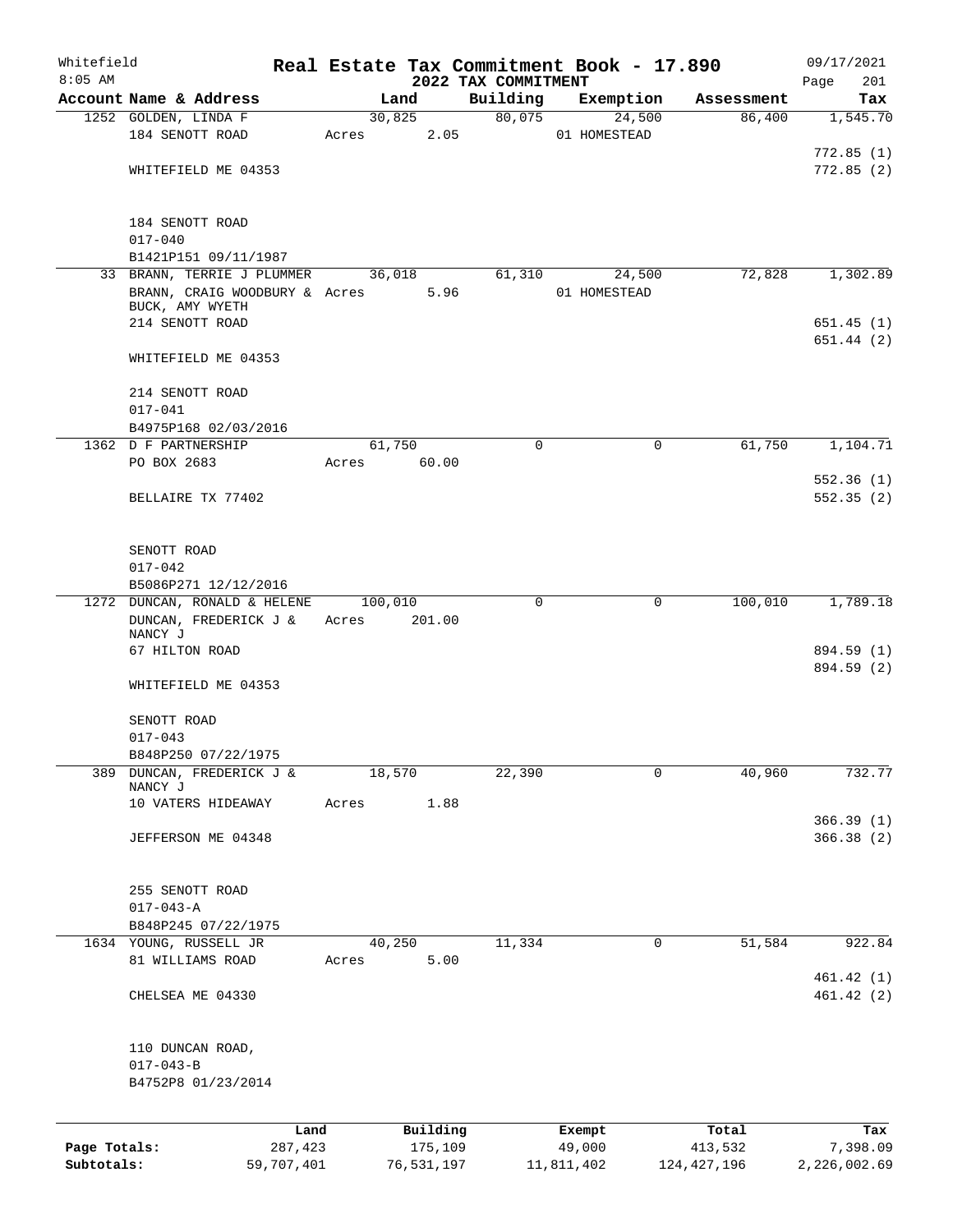| Whitefield<br>$8:05$ AM    |                                         |         |                       | 2022 TAX COMMITMENT | Real Estate Tax Commitment Book - 17.890 |                        | 09/17/2021<br>202<br>Page  |
|----------------------------|-----------------------------------------|---------|-----------------------|---------------------|------------------------------------------|------------------------|----------------------------|
|                            | Account Name & Address                  |         | Land                  | Building            | Exemption                                | Assessment             | Tax                        |
|                            | 516 STRICKLAND, TAMMY A &               |         | 32,770                | 126,790             | 24,500                                   | 135,060                | 2,416.22                   |
|                            | GILBERT, GERALDINE A                    |         |                       |                     |                                          |                        |                            |
|                            | 520 NASH ROAD                           | Acres   | 14.40                 |                     | 01 HOMESTEAD                             |                        |                            |
|                            |                                         |         |                       |                     |                                          |                        | 1, 208.11(1)               |
|                            | PITTSTON ME 04245                       |         |                       |                     |                                          |                        | 1,208.11(2)                |
|                            |                                         |         |                       |                     |                                          |                        |                            |
|                            | 23 CAIRN LANE<br>$017 - 044$            |         |                       |                     |                                          |                        |                            |
|                            | B4982P100 03/03/2016                    |         |                       |                     |                                          |                        |                            |
|                            | 1315 GRAZIOSO, DEE ANN L                |         | 33,150                | $\Omega$            | 0                                        | 33,150                 | 593.05                     |
|                            | 37 SHELDON STREET                       | Acres   | 3.60                  |                     |                                          |                        |                            |
|                            |                                         |         |                       |                     |                                          |                        | 296.53(1)                  |
|                            | FARMINGDALE ME 04344                    |         |                       |                     |                                          |                        | 296.52(2)                  |
|                            |                                         |         |                       |                     |                                          |                        |                            |
|                            | SENOTT ROAD                             |         |                       |                     |                                          |                        |                            |
|                            | $017 - 044 - A$                         |         |                       |                     |                                          |                        |                            |
|                            | B5019P24 06/17/2016 B2787P89 01/10/2002 |         |                       |                     |                                          |                        |                            |
|                            | 133 MCGUIRE, CALEB                      |         | 30, 165               | 95,656              | $\mathbf 0$                              | 125,821                | 2,250.94                   |
|                            | 153 SENOTT ROAD                         | Acres   | 1.61                  |                     |                                          |                        | 1, 125.47(1)               |
|                            | WHITEFIELD ME 04353                     |         |                       |                     |                                          |                        | 1, 125.47(2)               |
|                            |                                         |         |                       |                     |                                          |                        |                            |
|                            | 153 SENOTT ROAD                         |         |                       |                     |                                          |                        |                            |
|                            | $017 - 045$                             |         |                       |                     |                                          |                        |                            |
|                            | B5314P212 10/11/2018                    |         |                       |                     |                                          |                        |                            |
|                            | 897 GAGNON ROLAND J &                   |         | 35,450                | 97,806              | 24,500                                   | 108,756                | 1,945.64                   |
|                            | THERESA                                 |         |                       |                     |                                          |                        |                            |
|                            | 163 SENOTT ROAD                         | Acres   | 5.25                  |                     | 01 HOMESTEAD                             |                        |                            |
|                            | WHITEFIELD ME 04353                     |         |                       |                     |                                          |                        | 972.82(1)<br>972.82(2)     |
|                            |                                         |         |                       |                     |                                          |                        |                            |
|                            | 163 SENOTT ROAD                         |         |                       |                     |                                          |                        |                            |
|                            | $017 - 045 - A$                         |         |                       |                     |                                          |                        |                            |
|                            | B1616P257 05/02/1990                    |         |                       |                     |                                          |                        |                            |
| 1168                       | MCKEEN, WILLIAM C &                     |         | 58,940                | 130,303             | 24,500                                   | 164,743                | 2,947.25                   |
|                            | SUSAN                                   |         |                       |                     |                                          |                        |                            |
|                            | PO BOX 148                              | Acres   | 22.60                 |                     | 01 HOMESTEAD                             |                        |                            |
|                            | WHITEFIELD ME 04353                     |         |                       |                     |                                          |                        | 1,473.63(1)<br>1,473.62(2) |
|                            |                                         |         |                       |                     |                                          |                        |                            |
|                            | 32 MOSQUITO LANE                        |         |                       |                     |                                          |                        |                            |
|                            | $017 - 046 - A$                         |         |                       |                     |                                          |                        |                            |
|                            | B1375P176 03/04/1987                    |         |                       |                     |                                          |                        |                            |
|                            | 1727 MCKEEN, SUSAN B                    |         | 3,600                 | 0                   | 0                                        | 3,600                  | 64.40                      |
|                            | MCKEEN, WILLIAM C                       | Acres   | 2.40                  |                     |                                          |                        |                            |
|                            | PO BOX 148                              |         |                       |                     |                                          |                        | 32.20(1)                   |
|                            | WHITEFIELD ME 04353                     |         |                       |                     |                                          |                        | 32.20(2)                   |
|                            | MOSQUITO LANE                           |         |                       |                     |                                          |                        |                            |
|                            | $017 - 046 - B$                         |         |                       |                     |                                          |                        |                            |
|                            | B5301P291 06/28/2018                    |         |                       |                     |                                          |                        |                            |
|                            |                                         |         |                       |                     |                                          |                        |                            |
|                            |                                         | Land    | Building              |                     | Exempt                                   | Total                  | Tax                        |
| Page Totals:<br>Subtotals: | 59,901,476                              | 194,075 | 450,555<br>76,981,752 |                     | 73,500<br>11,884,902                     | 571,130<br>124,998,326 | 10,217.50<br>2,236,220.19  |
|                            |                                         |         |                       |                     |                                          |                        |                            |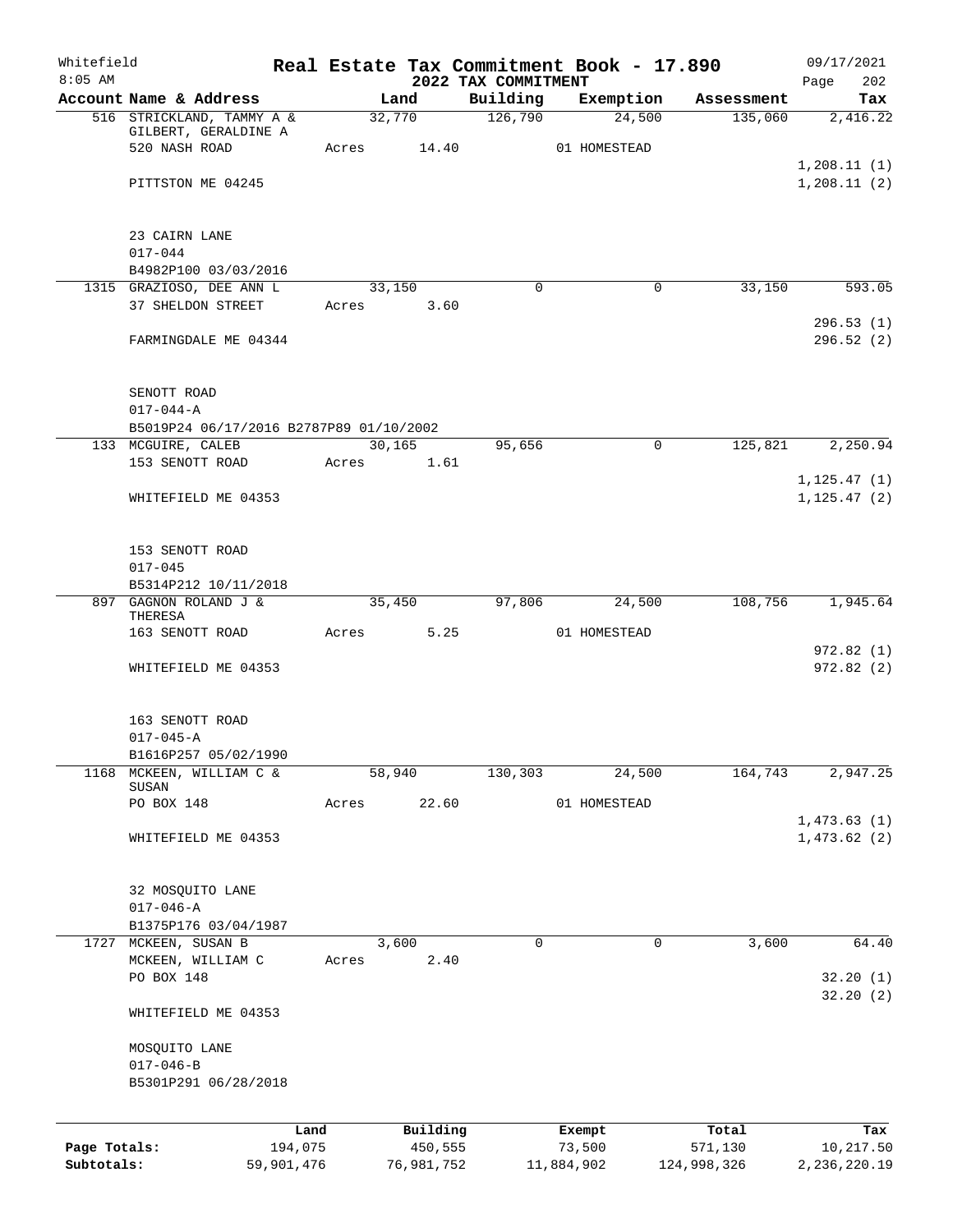| Whitefield |                                                                 |       |       |                |                     | Real Estate Tax Commitment Book - 17.890 |                       | 09/17/2021                  |
|------------|-----------------------------------------------------------------|-------|-------|----------------|---------------------|------------------------------------------|-----------------------|-----------------------------|
| $8:05$ AM  |                                                                 |       |       |                | 2022 TAX COMMITMENT |                                          |                       | 203<br>Page                 |
|            | Account Name & Address<br>889 COOPER-HASKELL, DAWNA             |       |       | Land<br>57,007 | Building<br>112,085 | Exemption<br>24,500                      | Assessment<br>144,592 | Tax<br>2,586.75             |
|            | JEAN                                                            |       |       |                |                     |                                          |                       |                             |
|            | 71 SENOTT ROAD                                                  |       | Acres | 35.01          |                     | 01 HOMESTEAD                             |                       |                             |
|            |                                                                 |       |       |                |                     |                                          |                       | 1, 293.38(1)                |
|            | WHITEFIELD ME 04353                                             |       |       |                |                     |                                          |                       | 1, 293.37(2)                |
|            |                                                                 |       |       |                |                     |                                          |                       |                             |
|            | 71 SENOTT ROAD                                                  |       |       |                |                     |                                          |                       |                             |
|            | $017 - 047$                                                     |       |       |                |                     |                                          |                       |                             |
|            | B4563P2 08/23/2012 B2404P200 11/30/1998<br>703 MATHEWS, BRUCE M |       |       | 30,750         | 99,188              | 30,380                                   | 99,558                | 1,781.09                    |
|            | 75 SENOTT ROAD                                                  |       | Acres | 2.00           |                     | 01 HOMESTEAD                             |                       |                             |
|            |                                                                 |       |       |                |                     | 05 VET EXEMPTION                         |                       | 890.55 (1)                  |
|            | WHITEFIELD ME 04353                                             |       |       |                |                     |                                          |                       | 890.54 (2)                  |
|            |                                                                 |       |       |                |                     |                                          |                       |                             |
|            | 75 SENOTT ROAD                                                  |       |       |                |                     |                                          |                       |                             |
|            | $017 - 047 - A$                                                 |       |       |                |                     |                                          |                       |                             |
|            | B4970P94 01/19/2016                                             |       |       |                |                     |                                          |                       |                             |
|            | 1914 MATHEWS, NICOLE                                            |       |       | 20,735         | 114,135             | $\mathsf{O}$                             | 134,870               | 2,412.82                    |
|            | 67 SENOTT ROAD                                                  |       | Acres | 1.99           |                     |                                          |                       | 1,206.41(1)                 |
|            | WHITEFIELD ME 04353                                             |       |       |                |                     |                                          |                       | 1, 206.41(2)                |
|            |                                                                 |       |       |                |                     |                                          |                       |                             |
|            | 67 SENOTT ROAD                                                  |       |       |                |                     |                                          |                       |                             |
|            | $017 - 047 - B$                                                 |       |       |                |                     |                                          |                       |                             |
|            | B5270P274 06/21/2018                                            |       |       |                |                     |                                          |                       |                             |
|            | 635 HENRY, REMEMBERANCE                                         |       |       | 31,950         | 139,442             | 24,500                                   | 146,892               | 2,627.90                    |
|            | DOYLE, ELIZABETH<br>51 SENOTT ROAD                              |       | Acres | 2.80           |                     | 01 HOMESTEAD                             |                       |                             |
|            |                                                                 |       |       |                |                     |                                          |                       | 1,313.95(1)<br>1,313.95(2)  |
|            | WHITEFIELD ME 04353                                             |       |       |                |                     |                                          |                       |                             |
|            |                                                                 |       |       |                |                     |                                          |                       |                             |
|            | 51 SENOTT ROAD                                                  |       |       |                |                     |                                          |                       |                             |
|            | $017 - 048$<br>B5029P179 07/11/2016                             |       |       |                |                     |                                          |                       |                             |
|            | 1269 BRIDGFORTH, JUSTIN R                                       |       |       | 42,610         | 74,934              | $\mathsf{O}$                             | 117,544               | 2,102.86                    |
|            | 267 MILLS ROAD                                                  |       | Acres | 14.20          |                     |                                          |                       |                             |
|            |                                                                 |       |       |                |                     |                                          |                       | 1,051.43(1)                 |
|            | WHITEFIELD ME 04353                                             |       |       |                |                     |                                          |                       | 1,051.43(2)                 |
|            |                                                                 |       |       |                |                     |                                          |                       |                             |
|            | 267 MILLS ROAD                                                  |       |       |                |                     |                                          |                       |                             |
|            | $017 - 049$                                                     |       |       |                |                     |                                          |                       |                             |
|            | B5552P277 07/20/2020<br>420 PARMENTER, HELEN L &                |       |       | 30,750         | 137,313             | 24,500                                   | 143,563               | 2,568.34                    |
|            | WOODBURY, PAULA P                                               |       |       |                |                     |                                          |                       |                             |
|            | 39 SENOTT ROAD                                                  |       | Acres | 2.00           |                     | 01 HOMESTEAD                             |                       |                             |
|            | WHITEFIELD ME 04353                                             |       |       |                |                     |                                          |                       | 1,284.17(1)<br>1, 284.17(2) |
|            |                                                                 |       |       |                |                     |                                          |                       |                             |
|            |                                                                 |       |       |                |                     |                                          |                       |                             |
|            | 39 SENOTT ROAD                                                  |       |       |                |                     |                                          |                       |                             |
|            | $017 - 049 - A$<br>B4497P75 02/29/2012                          |       |       |                |                     |                                          |                       |                             |
|            |                                                                 |       |       |                |                     |                                          |                       |                             |
|            |                                                                 |       |       |                |                     |                                          |                       |                             |
|            |                                                                 | Land. |       | Building       |                     | <b>Fromnt</b>                            | $T$ ctal              | Tov                         |

|              | Land       | Building   | Exempt     | Total       | Tax          |
|--------------|------------|------------|------------|-------------|--------------|
| Page Totals: | 213,802    | 677,097    | 103,880    | 787,019     | 14,079.76    |
| Subtotals:   | 60,115,278 | 77,658,849 | 11,988,782 | 125,785,345 | 2,250,299.95 |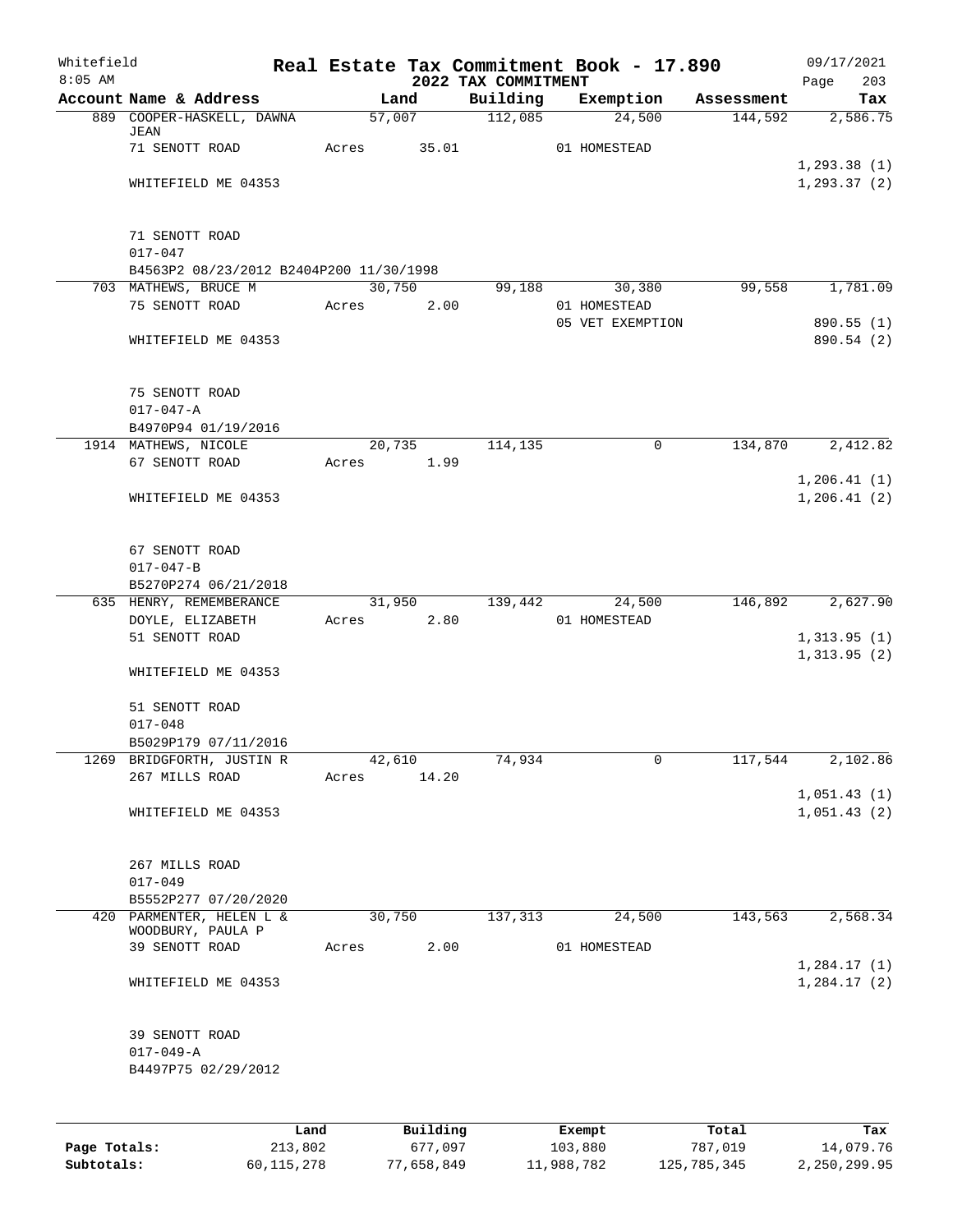| Whitefield<br>$8:05$ AM |                                              |        |       | 2022 TAX COMMITMENT | Real Estate Tax Commitment Book - 17.890 |            | 09/17/2021<br>Page<br>204 |
|-------------------------|----------------------------------------------|--------|-------|---------------------|------------------------------------------|------------|---------------------------|
|                         | Account Name & Address                       |        | Land  | Building            | Exemption                                | Assessment | Tax                       |
|                         | 580 MANSIR PAUL                              | 30,150 |       | 24,486              | $\Omega$                                 | 54,636     | 977.44                    |
|                         | 581 EAST PITTSTON ROAD                       | Acres  | 1.60  |                     |                                          |            |                           |
|                         |                                              |        |       |                     |                                          |            | 488.72 (1)                |
|                         | PITTSTON ME 04345                            |        |       |                     |                                          |            | 488.72 (2)                |
|                         | 9 SENOTT ROAD                                |        |       |                     |                                          |            |                           |
|                         | $017 - 049 - B$                              |        |       |                     |                                          |            |                           |
|                         | B4681P71 06/28/2013                          |        |       |                     |                                          |            |                           |
|                         | 537 LEWIS, BRENDA J                          | 31,485 |       | 91,433              | 24,500                                   | 98,418     | 1,760.70                  |
|                         | 253 MILLS ROAD                               | Acres  | 2.49  |                     | 01 HOMESTEAD                             |            |                           |
|                         |                                              |        |       |                     |                                          |            | 880.35 (1)                |
|                         | WHITEFIELD ME 04353                          |        |       |                     |                                          |            | 880.35 (2)                |
|                         | 253 MILLS ROAD                               |        |       |                     |                                          |            |                           |
|                         | $017 - 049 - C$                              |        |       |                     |                                          |            |                           |
|                         | B4826P65 10/08/2014                          |        |       |                     |                                          |            |                           |
|                         | 1302 HUANG, CARMEN EMILY                     | 30,000 |       | 64,899              | 0                                        | 94,899     | 1,697.74                  |
|                         | 110 EVANS STREET                             | Acres  | 1.09  |                     |                                          |            |                           |
|                         |                                              |        |       |                     |                                          |            | 848.87 (1)                |
|                         | QUINCY MA 02171                              |        |       |                     |                                          |            | 848.87 (2)                |
|                         |                                              |        |       |                     |                                          |            |                           |
|                         | 241 MILLS ROAD<br>$017 - 050$                |        |       |                     |                                          |            |                           |
|                         | B5615P213 11/06/2020                         |        |       |                     |                                          |            |                           |
|                         | 49 GOULD, DONALD & FRANCES                   | 32,700 |       | 86,761              | 34,300                                   | 85,161     | 1,523.53                  |
|                         | 233 MILLS ROAD                               | Acres  | 3.30  |                     | 05 VET EXEMPTION                         |            |                           |
|                         |                                              |        |       |                     | 01 HOMESTEAD                             |            | 761.77 (1)                |
|                         | WHITEFIELD ME 04353                          |        |       |                     | 04 BLIND                                 |            | 761.76(2)                 |
|                         | 233 MILLS ROAD                               |        |       |                     |                                          |            |                           |
|                         | $017 - 051$                                  |        |       |                     |                                          |            |                           |
|                         | B950P157 03/31/1978                          |        |       |                     |                                          |            |                           |
|                         | 1419 SHOREY, LOUIS ALLEN &<br>PAULA PATRICIA | 72,355 |       | 0                   | 0                                        | 72,355     | 1,294.43                  |
|                         | 220 MILLS ROAD                               | Acres  | 61.21 |                     |                                          |            |                           |
|                         |                                              |        |       |                     |                                          |            | 647.22(1)                 |
|                         | WHITEFIELD ME 04353                          |        |       |                     |                                          |            | 647.21(2)                 |
|                         | MILLS ROAD                                   |        |       |                     |                                          |            |                           |
|                         | $017 - 052$                                  |        |       |                     |                                          |            |                           |
|                         | B1615P111 04/25/1990                         |        |       |                     |                                          |            |                           |
|                         | 1557 PURINGTON, JOHN E                       | 31,020 |       | 75,680              | 0                                        | 106,700    | 1,908.86                  |
|                         | PURINGTON, CATHERINE J                       | Acres  | 2.18  |                     |                                          |            |                           |
|                         | 129 COOPER ROAD                              |        |       |                     |                                          |            | 954.43 (1)<br>954.43 (2)  |
|                         | WHITEFIELD ME 04353                          |        |       |                     |                                          |            |                           |
|                         | 211 MILLS ROAD                               |        |       |                     |                                          |            |                           |
|                         | $017 - 052 - A$                              |        |       |                     |                                          |            |                           |
|                         | B4578P123 10/05/2012                         |        |       |                     |                                          |            |                           |
|                         |                                              |        |       |                     |                                          |            |                           |
|                         |                                              |        |       |                     |                                          |            |                           |

|              | Land       | Building   | Exempt     | Total         | Tax          |
|--------------|------------|------------|------------|---------------|--------------|
| Page Totals: | 227,710    | 343,259    | 58,800     | 512,169       | 9,162.70     |
| Subtotals:   | 60,342,988 | 78,002,108 | 12,047,582 | 126, 297, 514 | 2,259,462.65 |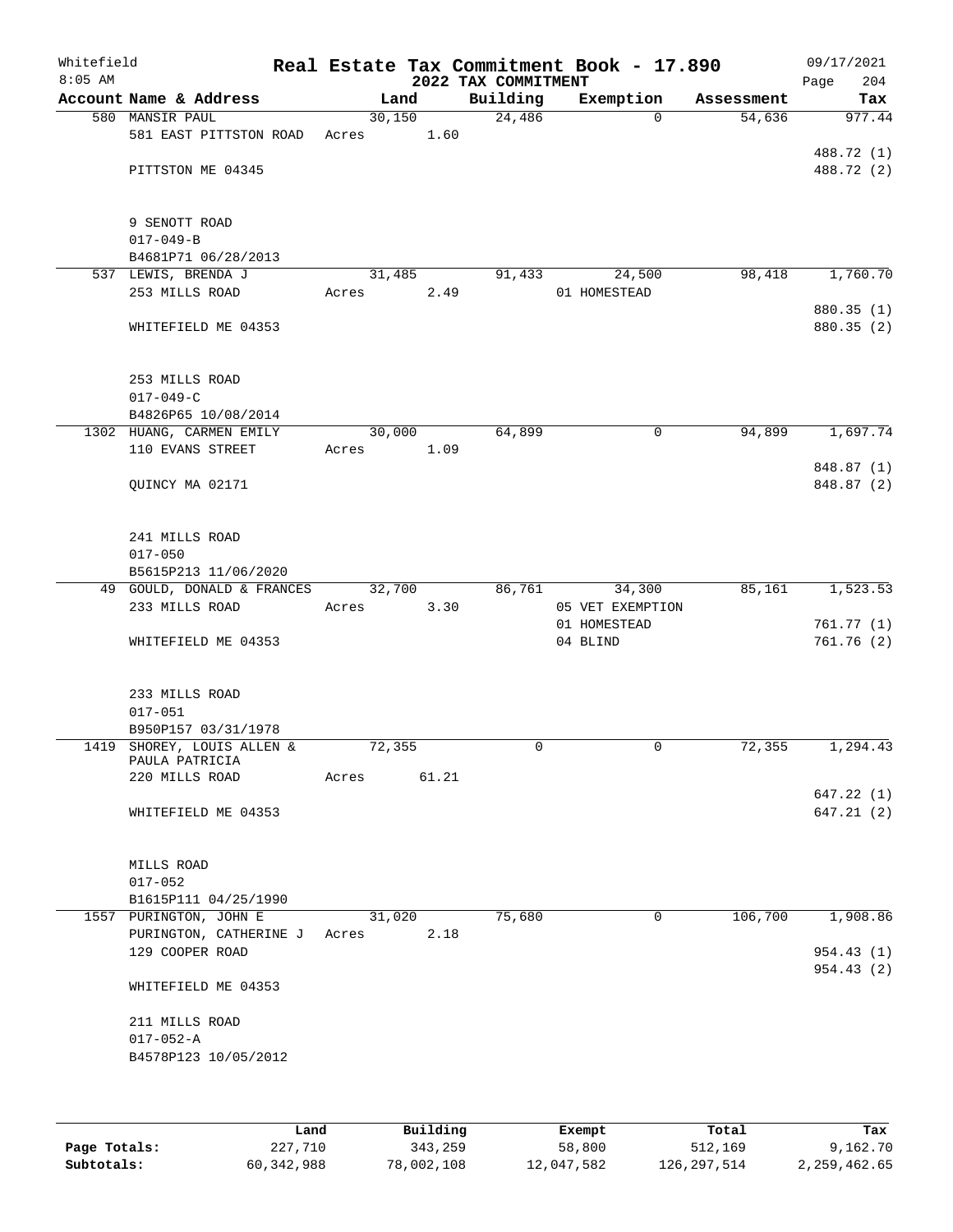| Whitefield<br>$8:05$ AM |                                                       |        |                | Real Estate Tax Commitment Book - 17.890<br>2022 TAX COMMITMENT |              |        |            | 09/17/2021<br>205<br>Page  |
|-------------------------|-------------------------------------------------------|--------|----------------|-----------------------------------------------------------------|--------------|--------|------------|----------------------------|
|                         | Account Name & Address                                |        | Land           | Building                                                        | Exemption    |        | Assessment | Tax                        |
|                         | 123 THURSTON, MIRA-SU<br>199 MILLS ROAD               | Acres  | 30,855<br>2.07 | 161,588                                                         | 01 HOMESTEAD | 24,500 | 167,943    | 3,004.50                   |
|                         | WHITEFIELD ME 04353                                   |        |                |                                                                 |              |        |            | 1,502.25(1)<br>1,502.25(2) |
|                         | 199 MILLS ROAD<br>$017 - 052 - B$                     |        |                |                                                                 |              |        |            |                            |
|                         | B2661P94 04/04/2001<br>626 LABELLE, MARK ALFRED       |        | 94,075         | 115,839                                                         |              | 24,500 | 185,414    | 3,317.06                   |
|                         | 189 MILLS ROAD                                        | Acres  | 32.00          |                                                                 | 01 HOMESTEAD |        |            | 1,658.53(1)                |
|                         | WHITEFIELD ME 04353                                   |        |                |                                                                 |              |        |            | 1,658.53(2)                |
|                         | 179 MILLS ROAD<br>$017 - 053$<br>B5115P136 03/20/2017 |        |                |                                                                 |              |        |            |                            |
|                         | 1091 LABELLE, MARK                                    |        | 0              | 28,985                                                          |              | 0      | 28,985     | 518.54                     |
|                         | 189 MILLS ROAD                                        |        |                |                                                                 |              |        |            | 259.27(1)                  |
|                         | WHITEFIELD ME 04353                                   |        |                |                                                                 |              |        |            | 259.27 (2)                 |
|                         | 189 MILLS ROAD<br>$017 - 053 - ON$                    |        |                |                                                                 |              |        |            |                            |
|                         | 532 ROEVER, DORIS E &<br>KENNETH C                    | 24,875 |                | 0                                                               |              | 0      | 24,875     | 445.01                     |
|                         | 141 MILLS ROAD                                        | Acres  | 4.75           |                                                                 |              |        |            | 222.51(1)                  |
|                         | WHITEFIELD ME 04353                                   |        |                |                                                                 |              |        |            | 222.50(2)                  |
|                         | MILLS ROAD<br>$017 - 054$                             |        |                |                                                                 |              |        |            |                            |
|                         | B2598P92 09/12/2000                                   |        |                |                                                                 |              |        |            |                            |
|                         | 1337 ROEVER, KENNETH C &<br>DORIS E                   | 70,088 |                | 147,321                                                         |              | 24,500 | 192,909    | 3,451.14                   |
|                         | 141 MILLS ROAD                                        | Acres  | 39.75          |                                                                 | 01 HOMESTEAD |        |            |                            |
|                         | WHITEFIELD ME 04353                                   |        |                |                                                                 |              |        |            | 1,725.57(1)<br>1,725.57(2) |
|                         | 141 MILLS ROAD<br>$017 - 054 - A$                     |        |                |                                                                 |              |        |            |                            |
|                         | B2014P235 10/14/1994                                  |        |                |                                                                 |              |        |            |                            |
|                         | 913 COWLES, STEVEN                                    |        | 91,750         | 202,165                                                         |              | 24,500 | 269, 415   | 4,819.83                   |
|                         | COWLES, JULIE                                         | Acres  | 80.00          |                                                                 | 01 HOMESTEAD |        |            |                            |
|                         | 139 MILLS ROAD                                        |        |                |                                                                 |              |        |            | 2,409.92(1)<br>2,409.91(2) |
|                         | WHITEFIELD ME 04353                                   |        |                |                                                                 |              |        |            |                            |
|                         | 139 MILLS ROAD                                        |        |                |                                                                 |              |        |            |                            |
|                         | $017 - 055 - A$<br>B4862P133 02/18/2015               |        |                |                                                                 |              |        |            |                            |
|                         |                                                       |        |                |                                                                 |              |        |            |                            |

|              | Land       | Building   | Exempt     | Total       | Tax          |
|--------------|------------|------------|------------|-------------|--------------|
| Page Totals: | 311,643    | 655,898    | 98,000     | 869,541     | 15,556.08    |
| Subtotals:   | 60,654,631 | 78,658,006 | 12,145,582 | 127,167,055 | 2,275,018.73 |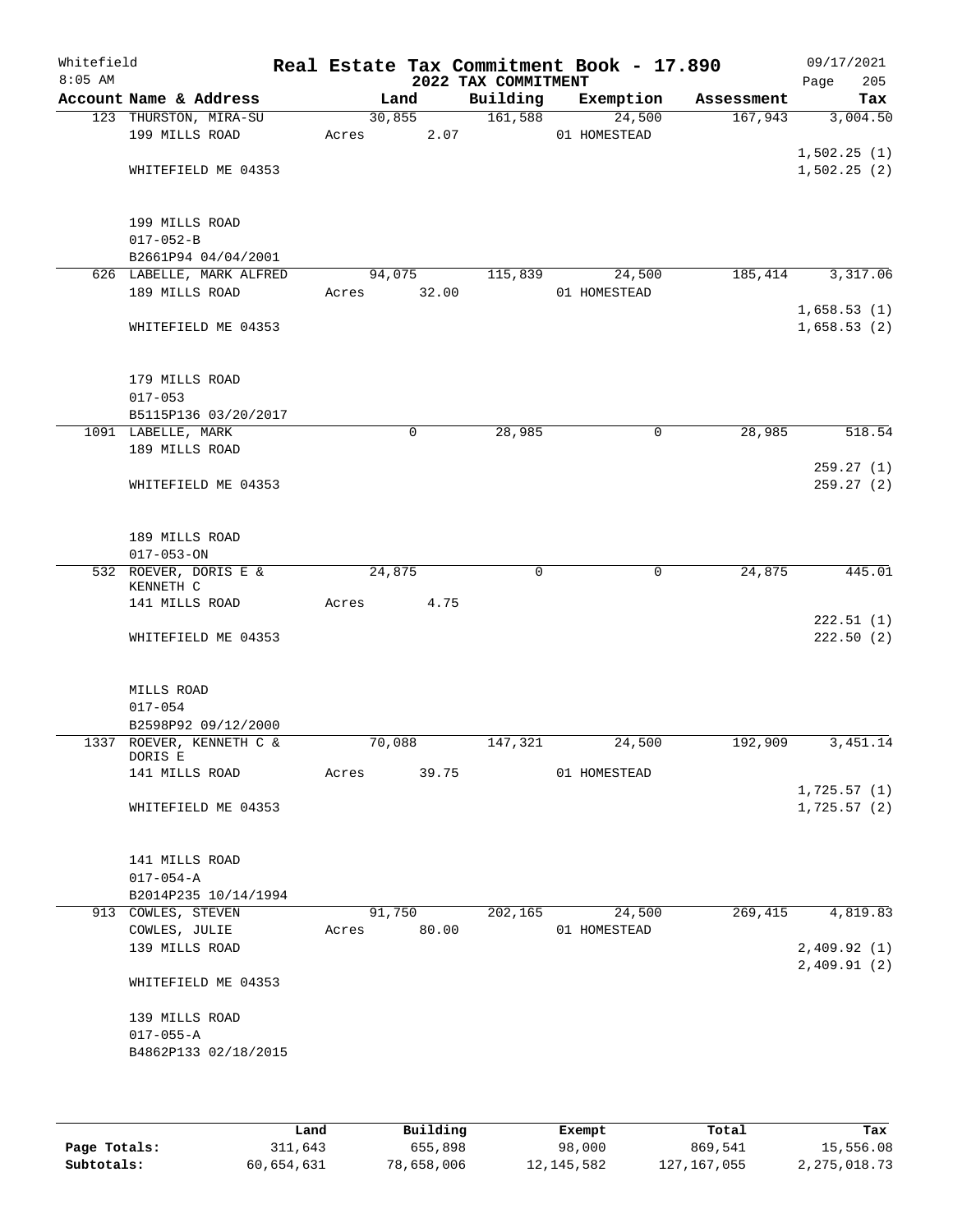| Whitefield<br>$8:05$ AM |                                                                             |                 |             | 2022 TAX COMMITMENT | Real Estate Tax Commitment Book - 17.890 |            | 09/17/2021<br>Page<br>206    |
|-------------------------|-----------------------------------------------------------------------------|-----------------|-------------|---------------------|------------------------------------------|------------|------------------------------|
|                         | Account Name & Address                                                      | Land            |             | Building            | Exemption                                | Assessment | Tax                          |
|                         | 520 AQUAFORTIS ASSOCIATES<br><b>LLC</b>                                     | 35,000          |             | $\mathsf{O}$        | $\Omega$                                 | 35,000     | 626.15                       |
|                         | PO BOX 1024                                                                 | Acres           | 1.05        |                     |                                          |            | 313.08(1)                    |
|                         | CAMDEN ME 04843                                                             |                 |             |                     |                                          |            | 313.07(2)                    |
|                         | MILLS ROAD<br>$017 - 055 - B$                                               |                 |             |                     |                                          |            |                              |
|                         | B4275P85 05/07/2010                                                         |                 |             |                     |                                          |            |                              |
|                         | 1764 AQUAFORTIS ASSOCIATES<br><b>LLC</b>                                    |                 | $\mathbf 0$ | 16,445              | $\mathbf 0$                              | 16,445     | 294.20                       |
|                         | PO BOX 1024                                                                 |                 |             |                     |                                          |            |                              |
|                         | CAMDEN ME 04843                                                             |                 |             |                     |                                          |            | 147.10(1)<br>147.10(2)       |
|                         | 103 MILLS ROAD                                                              |                 |             |                     |                                          |            |                              |
|                         | $017 - 055 - B - ON$                                                        |                 |             |                     |                                          |            |                              |
|                         | B4275P82 04/13/2010                                                         |                 |             |                     |                                          |            |                              |
|                         | 387 CLARK, SHARON L<br>151 MAIN STREET                                      | 46,050<br>Acres | 6.00        | 105,469             | 0                                        | 151,519    | 2,710.67                     |
|                         | WHITEFIELD ME 04353                                                         |                 |             |                     |                                          |            | 1, 355.34(1)<br>1, 355.33(2) |
|                         | 87 MILLS ROAD<br>$017 - 056$<br>B4509P87 04/04/2012                         |                 |             |                     |                                          |            |                              |
|                         | 935 CHASE, TIMOTHY L                                                        | 32,310          |             | 75,950              | 0                                        | 108,260    | 1,936.77                     |
|                         | PO BOX 78                                                                   | Acres           | 3.04        |                     |                                          |            |                              |
|                         | WHITEFIELD ME 04353                                                         |                 |             |                     |                                          |            | 968.39(1)<br>968.38(2)       |
|                         | 45 MILLS ROAD<br>$017 - 057$<br>B2125P162 02/22/1996                        |                 |             |                     |                                          |            |                              |
|                         | 1908 BISHOP, CHRISTOPHER                                                    | 22,550          |             | 0                   | $\mathbf 0$                              | 22,550     | 403.42                       |
|                         | 239 HILTON ROAD                                                             | Acres           | 3.20        |                     |                                          |            | 201.71(1)                    |
|                         | WHITEFIELD ME 04353                                                         |                 |             |                     |                                          |            | 201.71(2)                    |
|                         | MILLS ROAD                                                                  |                 |             |                     |                                          |            |                              |
|                         | $017 - 057 - 1$<br>B5115P48 03/17/2017                                      |                 |             |                     |                                          |            |                              |
|                         | 1137 CHASE, CHARLES P                                                       |                 | 40,650      | 147,260             | 0                                        | 187,910    | 3,361.71                     |
|                         | PO BOX 142                                                                  | Acres 11.75     |             |                     |                                          |            |                              |
|                         | WHITEFIELD ME 04353                                                         |                 |             |                     |                                          |            | 1,680.86(1)<br>1,680.85(2)   |
|                         | 69 MILLS ROAD<br>$017 - 057 - A$<br>B5435P22 09/19/2019 B2520P25 11/24/1999 |                 |             |                     |                                          |            |                              |
|                         |                                                                             |                 |             |                     |                                          |            |                              |

|              | Land       | Building   | Exempt     | Total       | Tax          |
|--------------|------------|------------|------------|-------------|--------------|
| Page Totals: | 176.560    | 345,124    |            | 521,684     | 9,332.92     |
| Subtotals:   | 60,831,191 | 79,003,130 | 12,145,582 | 127,688,739 | 2,284,351.65 |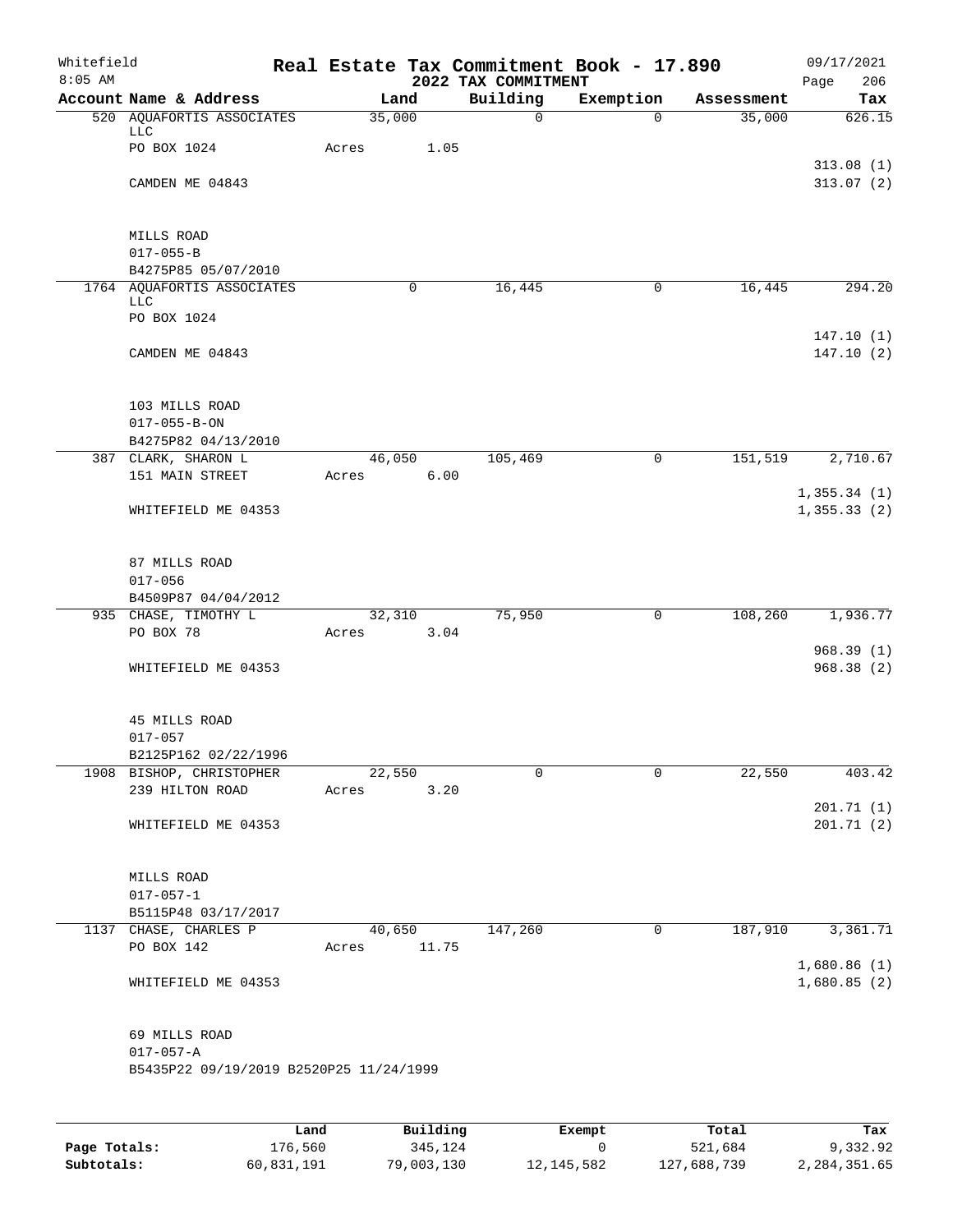| Whitefield<br>$8:05$ AM |                                                    | Real Estate Tax Commitment Book - 17.890 | 2022 TAX COMMITMENT |             |            | 09/17/2021<br>207      |
|-------------------------|----------------------------------------------------|------------------------------------------|---------------------|-------------|------------|------------------------|
|                         | Account Name & Address                             | Land                                     | Building            | Exemption   | Assessment | Page<br>Tax            |
|                         | 1964 SWARTZENTRUBER, MOSIE                         | $\Omega$                                 | 108,959             | $\Omega$    | 108,959    | 1,949.28               |
|                         | 69 MILLS ROAD                                      |                                          |                     |             |            |                        |
|                         |                                                    |                                          |                     |             |            | 974.64(1)              |
|                         | WHITEFIELD ME 04353                                |                                          |                     |             |            | 974.64(2)              |
|                         |                                                    |                                          |                     |             |            |                        |
|                         | MILLS ROAD                                         |                                          |                     |             |            |                        |
|                         | $017 - 057 - A - ON$                               |                                          |                     |             |            |                        |
|                         | 656 RUSSELL, JAMES L                               | 30,370                                   | $\mathbf 0$         | 0           | 30,370     | 543.32                 |
|                         | 345 VIGUE ROAD                                     | 5.15<br>Acres                            |                     |             |            |                        |
|                         | WHITEFIELD ME 04353                                |                                          |                     |             |            | 271.66(1)<br>271.66(2) |
|                         |                                                    |                                          |                     |             |            |                        |
|                         | BENNER LANE                                        |                                          |                     |             |            |                        |
|                         | $017 - 058$                                        |                                          |                     |             |            |                        |
|                         | B1978P3 05/23/1994                                 |                                          |                     |             |            |                        |
|                         | 1464 RUSSELL, MARGARET A                           | 20,000                                   | $\mathbf 0$         | $\mathbf 0$ | 20,000     | 357.80                 |
|                         | PO BOX 238                                         | 1.50<br>Acres                            |                     |             |            |                        |
|                         |                                                    |                                          |                     |             |            | 178.90(1)              |
|                         | EAST WINTHROP ME 04343                             |                                          |                     |             |            | 178.90(2)              |
|                         |                                                    |                                          |                     |             |            |                        |
|                         | 341 VIGUE ROAD<br>$017 - 058 - A$                  |                                          |                     |             |            |                        |
|                         | B2178P126 09/03/1996                               |                                          |                     |             |            |                        |
|                         | 1070 MEHUREN, JOHN G                               | 54,475                                   | $\mathbf 0$         | $\mathbf 0$ | 54,475     | 974.56                 |
|                         | 681 COOPER ROAD                                    | Acres<br>46.50                           |                     |             |            |                        |
|                         |                                                    |                                          |                     |             |            | 487.28 (1)             |
|                         | WHITEFIELD ME 04353                                |                                          |                     |             |            | 487.28 (2)             |
|                         |                                                    |                                          |                     |             |            |                        |
|                         | COOPER ROAD                                        |                                          |                     |             |            |                        |
|                         | $018 - 001$                                        |                                          |                     |             |            |                        |
|                         | B4332P182 10/22/2010                               |                                          |                     |             |            |                        |
|                         | 182 COOPER, GARY E<br>GAGNE, LINDA B TRUSTEE Acres | 39,200<br>23.00                          | $\mathbf 0$         | 0           | 39,200     | 701.29                 |
|                         | C/O CHUCK L COOPER                                 |                                          |                     |             |            | 350.65(1)              |
|                         | 25 CASWELL STREET                                  |                                          |                     |             |            | 350.64 (2)             |
|                         | AUGUSTA ME 04330                                   |                                          |                     |             |            |                        |
|                         | COOPER ROAD                                        |                                          |                     |             |            |                        |
|                         | $018 - 001 - A$                                    |                                          |                     |             |            |                        |
|                         | B2371P232 08/12/1998                               |                                          |                     |             |            |                        |
|                         | 745 ALLEN, WAYNE S                                 | 55,490                                   | 88,553              | 0           | 144,043    | 2,576.93               |
|                         | 728 COOPER ROAD                                    | 6.80<br>Acres                            |                     |             |            |                        |
|                         |                                                    |                                          |                     |             |            | 1,288.47(1)            |
|                         | WHITEFIELD ME 04353                                |                                          |                     |             |            | 1,288.46(2)            |
|                         | 728 COOPER ROAD                                    |                                          |                     |             |            |                        |
|                         | $018 - 002$                                        |                                          |                     |             |            |                        |
|                         | B2145P70 05/13/1996 B2070P41 07/05/1995            |                                          |                     |             |            |                        |
|                         |                                                    |                                          |                     |             |            |                        |
|                         |                                                    |                                          |                     |             |            |                        |

|              | Land       | Building   | Exempt       | Total       | Tax          |
|--------------|------------|------------|--------------|-------------|--------------|
| Page Totals: | 199,535    | 197.512    |              | 397,047     | 7,103.18     |
| Subtotals:   | 61,030,726 | 79,200,642 | 12, 145, 582 | 128,085,786 | 2,291,454.83 |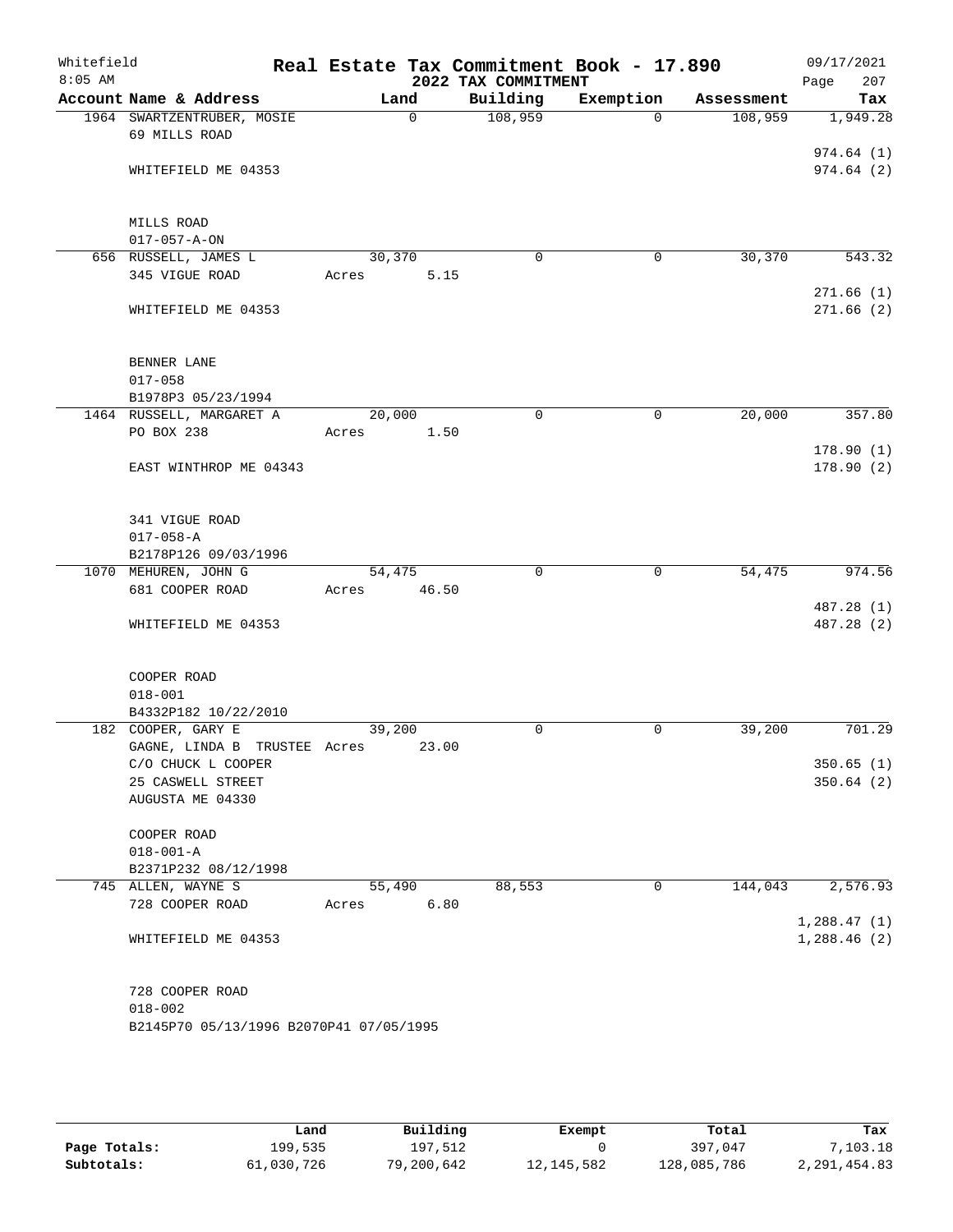| Whitefield<br>$8:05$ AM |                                                    |       |        |       | 2022 TAX COMMITMENT | Real Estate Tax Commitment Book - 17.890 |            | 09/17/2021<br>Page<br>208 |
|-------------------------|----------------------------------------------------|-------|--------|-------|---------------------|------------------------------------------|------------|---------------------------|
|                         | Account Name & Address                             |       | Land   |       | Building            | Exemption                                | Assessment | Tax                       |
|                         | 611 HUANG, XINQIAO                                 |       | 150    |       | $\mathsf{O}$        | $\Omega$                                 | 150        | 2.68                      |
|                         | 754 COOPER ROAD                                    | Acres |        | 0.10  |                     |                                          |            |                           |
|                         |                                                    |       |        |       |                     |                                          |            | 1.34(1)                   |
|                         | CHELSEA ME 04330                                   |       |        |       |                     |                                          |            | 1.34(2)                   |
|                         | COOPER ROAD                                        |       |        |       |                     |                                          |            |                           |
|                         | $018 - 003$                                        |       |        |       |                     |                                          |            |                           |
|                         | B5573P148 08/24/2020                               |       |        |       |                     |                                          |            |                           |
|                         | 515 ADAMS, CLIFTON V JR                            |       | 30,300 |       | 73,909              | $\mathbf 0$                              | 104,209    | 1,864.30                  |
|                         | ADAMS, TINA M                                      | Acres |        | 1.70  |                     |                                          |            |                           |
|                         | 180 AUGUSTA ROAD                                   |       |        |       |                     |                                          |            | 932.15(1)                 |
|                         | WHITEFIELD ME 04353                                |       |        |       |                     |                                          |            | 932.15 (2)                |
|                         | 197 AUGUSTA ROAD                                   |       |        |       |                     |                                          |            |                           |
|                         | $018 - 004$                                        |       |        |       |                     |                                          |            |                           |
|                         | B5298P295 08/28/2018                               |       |        |       |                     |                                          |            |                           |
|                         | 102 CENTRAL MAINE POWER                            |       | 56,640 |       | $\mathbf 0$         | 0                                        | 56,640     | 1,013.29                  |
|                         | C/O AVANGRID MANAGEMENT Acres<br>COMPANY-LOCAL TAX |       |        | 18.88 |                     |                                          |            |                           |
|                         | ONE CITY CENTER, 5TH                               |       |        |       |                     |                                          |            | 506.65(1)                 |
|                         | <b>FLOOR</b><br>PORTLAND ME 04101                  |       |        |       |                     |                                          |            | 506.64(2)                 |
|                         |                                                    |       |        |       |                     |                                          |            |                           |
|                         | ROCKLAND ROAD, OFF OF                              |       |        |       |                     |                                          |            |                           |
|                         | $018 - 005$                                        |       |        |       |                     |                                          |            |                           |
|                         | B4277P76 05/18/2010                                |       |        |       |                     |                                          |            |                           |
|                         | 374 BATCHELDER, PETER<br>PO BOX 185                | Acres | 34,890 | 4.76  | 103,992             | 24,500<br>01 HOMESTEAD                   | 114,382    | 2,046.29                  |
|                         |                                                    |       |        |       |                     |                                          |            | 1,023.15(1)               |
|                         | AUGUSTA ME 04330                                   |       |        |       |                     |                                          |            | 1,023.14(2)               |
|                         |                                                    |       |        |       |                     |                                          |            |                           |
|                         | 48 MOPAR LANE                                      |       |        |       |                     |                                          |            |                           |
|                         | $018 - 006$                                        |       |        |       |                     |                                          |            |                           |
|                         | 281 BATCHELDER, PETER A SR                         |       | 23,985 |       |                     |                                          | 23,985     | 429.09                    |
|                         | BATCHELDER, MURIEL A<br>PO BOX 185                 | Acres |        | 26.90 |                     |                                          |            | 214.55(1)                 |
|                         |                                                    |       |        |       |                     |                                          |            | 214.54(2)                 |
|                         | AUGUSTA ME 04330                                   |       |        |       |                     |                                          |            |                           |
|                         | AUGUSTA ROAD                                       |       |        |       |                     |                                          |            |                           |
|                         | $018 - 007$                                        |       |        |       |                     |                                          |            |                           |
|                         | B5230P108 02/16/2018                               |       |        |       |                     |                                          |            |                           |
|                         | 1643 BATCHELDER, PETER A SR                        |       | 27,330 |       | $\Omega$            | 0                                        | 27,330     | 488.93                    |
|                         | BATCHELDER, MURIEL A<br>PO BOX 185                 | Acres |        | 7.60  |                     |                                          |            | 244.47 (1)                |
|                         |                                                    |       |        |       |                     |                                          |            | 244.46(2)                 |
|                         | AUGUSTA ME 04330                                   |       |        |       |                     |                                          |            |                           |
|                         | AUGUSTA ROAD                                       |       |        |       |                     |                                          |            |                           |
|                         | $018 - 008$                                        |       |        |       |                     |                                          |            |                           |
|                         | B5230P108 02/16/2018                               |       |        |       |                     |                                          |            |                           |
|                         |                                                    |       |        |       |                     |                                          |            |                           |
|                         |                                                    |       |        |       |                     |                                          |            |                           |

|              | Land       | Building   | Exempt     | Total       | Tax          |
|--------------|------------|------------|------------|-------------|--------------|
| Page Totals: | 173,295    | 177,901    | 24,500     | 326,696     | 5,844.58     |
| Subtotals:   | 61,204,021 | 79,378,543 | 12,170,082 | 128,412,482 | 2,297,299.41 |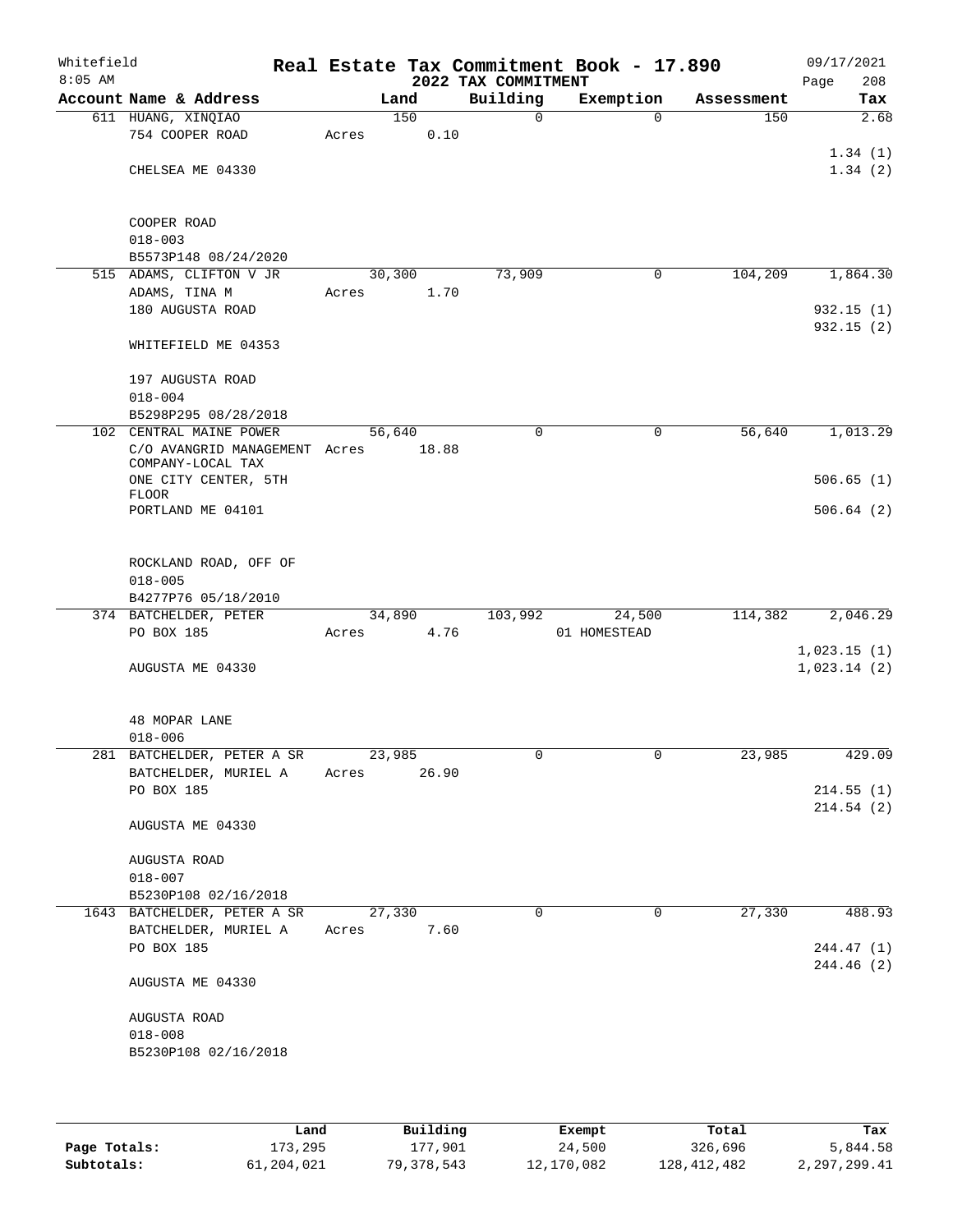| Whitefield<br>$8:05$ AM |                                              |              |       |        |            | 2022 TAX COMMITMENT | Real Estate Tax Commitment Book - 17.890 |             | 09/17/2021<br>Page<br>209 |
|-------------------------|----------------------------------------------|--------------|-------|--------|------------|---------------------|------------------------------------------|-------------|---------------------------|
|                         | Account Name & Address                       |              |       | Land   |            | Building            | Exemption                                | Assessment  | Tax                       |
|                         | 1266 MONROE, FRANK                           |              |       | 30,000 |            | 10,629              | $\Omega$                                 | 40,629      | 726.85                    |
|                         | 183 AUGUSTA ROAD                             |              | Acres |        | 0.69       |                     |                                          |             |                           |
|                         |                                              |              |       |        |            |                     |                                          |             | 363.43(1)                 |
|                         | WHITEFIELD                                   |              |       |        |            |                     |                                          |             | 363.42(2)                 |
|                         | ME 04353                                     |              |       |        |            |                     |                                          |             |                           |
|                         |                                              |              |       |        |            |                     |                                          |             |                           |
|                         | 175 AUGUSTA ROAD                             |              |       |        |            |                     |                                          |             |                           |
|                         | $018 - 009$                                  |              |       |        |            |                     |                                          |             |                           |
|                         | B4689P309 07/23/2013 B2895P40 08/08/2002     |              |       |        |            |                     |                                          |             |                           |
|                         | 1386 CORBIN, BRADLEY F &<br>ELIZABETH J      |              |       | 2,760  |            | $\Omega$            | $\Omega$                                 | 2,760       | 49.38                     |
|                         | 14 ELM LANE                                  |              | Acres |        | 1.84       |                     |                                          |             |                           |
|                         |                                              |              |       |        |            |                     |                                          |             | 24.69(1)                  |
|                         | WINDSOR ME 04363                             |              |       |        |            |                     |                                          |             | 24.69(2)                  |
|                         |                                              |              |       |        |            |                     |                                          |             |                           |
|                         |                                              |              |       |        |            |                     |                                          |             |                           |
|                         | AUGUSTA ROAD                                 |              |       |        |            |                     |                                          |             |                           |
|                         | $018 - 010$                                  |              |       |        |            |                     |                                          |             |                           |
|                         | B2613P248 11/03/2000<br>490 MONROE, FRANK    |              |       | 30,300 |            | 81,797              | 24,500                                   | 87,597      | 1,567.11                  |
|                         | 183 AUGUSTA ROAD                             |              | Acres |        | 1.70       |                     | 01 HOMESTEAD                             |             |                           |
|                         |                                              |              |       |        |            |                     |                                          |             | 783.56(1)                 |
|                         | WHITEFIELD                                   |              |       |        |            |                     |                                          |             | 783.55(2)                 |
|                         | ME 04353                                     |              |       |        |            |                     |                                          |             |                           |
|                         |                                              |              |       |        |            |                     |                                          |             |                           |
|                         | 183 AUGUSTA ROAD                             |              |       |        |            |                     |                                          |             |                           |
|                         | $018 - 010 - A$                              |              |       |        |            |                     |                                          |             |                           |
|                         | B4689P309 07/23/2013 B4106P204 02/27/2009    |              |       |        |            |                     |                                          |             |                           |
|                         | 1766 MONROE, FRANK                           |              |       | 20,480 |            | $\mathbf 0$         | 0                                        | 20,480      | 366.39                    |
|                         | 183 AUGUSTA ROAD                             |              | Acres |        | 1.82       |                     |                                          |             |                           |
|                         |                                              |              |       |        |            |                     |                                          |             | 183.20(1)                 |
|                         | WHITEFIELD<br>ME 04353                       |              |       |        |            |                     |                                          |             | 183.19 (2)                |
|                         |                                              |              |       |        |            |                     |                                          |             |                           |
|                         |                                              |              |       |        |            |                     |                                          |             |                           |
|                         | AUGUSTA ROAD                                 |              |       |        |            |                     |                                          |             |                           |
|                         | $018 - 010 - B$                              |              |       |        |            |                     |                                          |             |                           |
|                         | B4689P309 07/23/2013 B3673P202 05/10/2006    |              |       | 30,000 |            |                     | $\mathbf 0$                              | 220,197     | 3,939.32                  |
|                         | 1836 BROWN, TIMOTHY M<br>34 CLARK LANE       |              | Acres |        | 1.50       | 190,197             |                                          |             |                           |
|                         |                                              |              |       |        |            |                     |                                          |             | 1,969.66(1)               |
|                         | WHITEFIELD ME 04353                          |              |       |        |            |                     |                                          |             | 1,969.66(2)               |
|                         |                                              |              |       |        |            |                     |                                          |             |                           |
|                         |                                              |              |       |        |            |                     |                                          |             |                           |
|                         | 189 AUGUSTA ROAD                             |              |       |        |            |                     |                                          |             |                           |
|                         | $018 - 010 - C$                              |              |       |        |            |                     |                                          |             |                           |
|                         | B5478P201 01/10/2020<br>135 AUGUSTA ROAD LLC |              |       | 25,714 |            | 8,428               | 0                                        | 34,142      | 610.80                    |
|                         | 358 MILLAY ROAD                              |              | Acres |        | 5.58       |                     |                                          |             |                           |
|                         |                                              |              |       |        |            |                     |                                          |             | 305.40(1)                 |
|                         | BOWDOINHAM ME 04008                          |              |       |        |            |                     |                                          |             | 305.40(2)                 |
|                         |                                              |              |       |        |            |                     |                                          |             |                           |
|                         |                                              |              |       |        |            |                     |                                          |             |                           |
|                         | 135 AUGUSTA ROAD                             |              |       |        |            |                     |                                          |             |                           |
|                         | $018 - 011$                                  |              |       |        |            |                     |                                          |             |                           |
|                         | B4385P11 03/22/2011                          |              |       |        |            |                     |                                          |             |                           |
|                         |                                              | Land         |       |        | Building   |                     | Exempt                                   | Total       | Tax                       |
| Page Totals:            |                                              | 139,254      |       |        | 291,051    |                     | 24,500                                   | 405,805     | 7,259.85                  |
| Subtotals:              |                                              | 61, 343, 275 |       |        | 79,669,594 |                     | 12, 194, 582                             | 128,818,287 | 2,304,559.26              |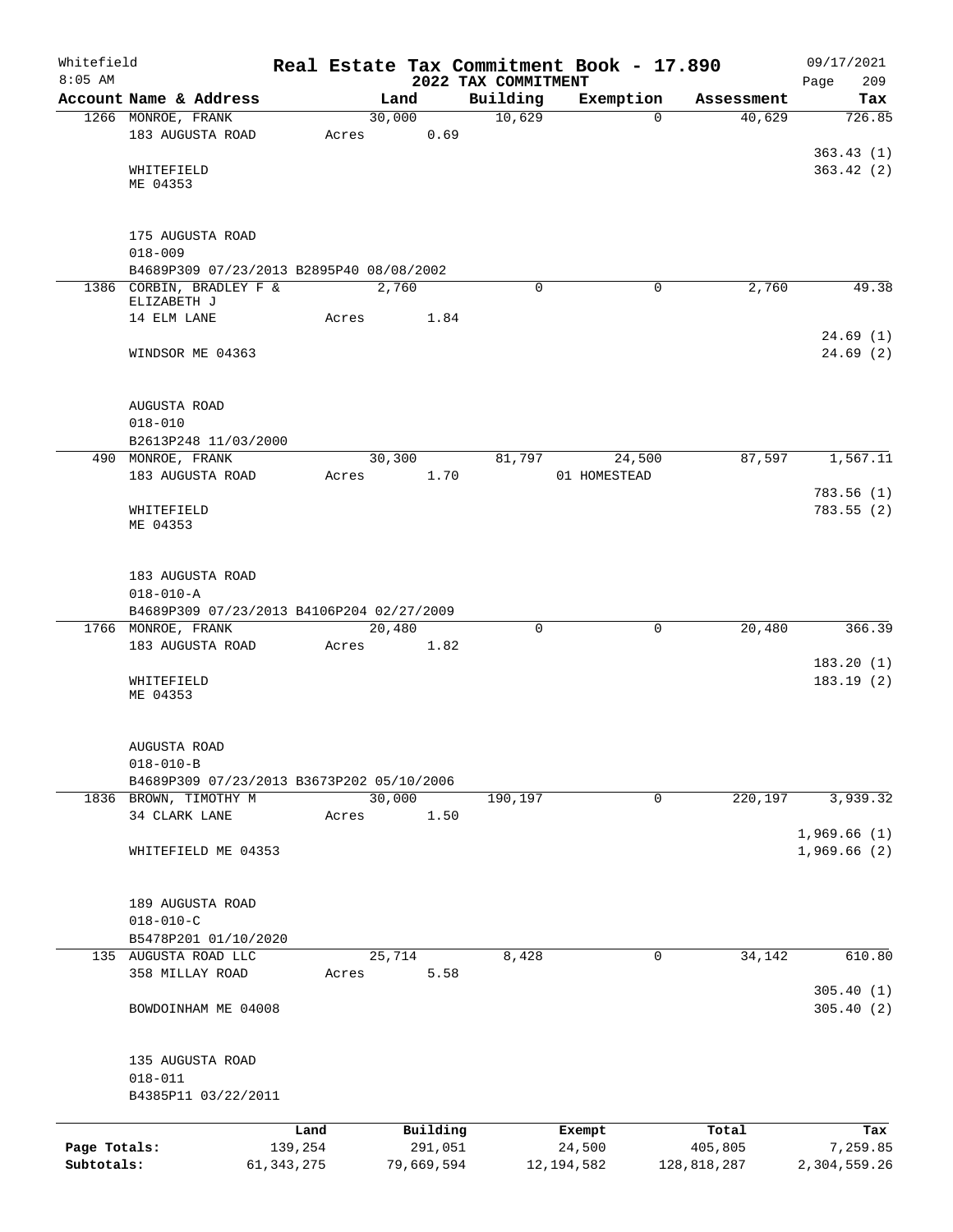| Whitefield<br>$8:05$ AM |                                           |         |       |          | 2022 TAX COMMITMENT | Real Estate Tax Commitment Book - 17.890 |            | 09/17/2021                 |
|-------------------------|-------------------------------------------|---------|-------|----------|---------------------|------------------------------------------|------------|----------------------------|
|                         | Account Name & Address                    |         |       | Land     | Building            | Exemption                                | Assessment | Page<br>210<br>Tax         |
|                         | 1489 BARTLETT, CHERYL                     |         |       | 30,000   | 69,286              | $\Omega$                                 | 99,286     | 1,776.23                   |
|                         | PO BOX 107                                |         | Acres | 0.69     |                     |                                          |            |                            |
|                         |                                           |         |       |          |                     |                                          |            | 888.12 (1)                 |
|                         | WINDSOR ME 04363                          |         |       |          |                     |                                          |            | 888.11 (2)                 |
|                         | 125 AUGUSTA ROAD                          |         |       |          |                     |                                          |            |                            |
|                         | $018 - 012$                               |         |       |          |                     |                                          |            |                            |
|                         | B2276P86 09/29/1997                       |         |       |          |                     |                                          |            |                            |
|                         | 1371 CORBIN, BRADLEY FF &                 |         |       | 29,714   | 0                   | 0                                        | 29,714     | 531.58                     |
|                         | ELIZABETH J                               |         |       |          |                     |                                          |            |                            |
|                         | 14 ELM LANE                               |         | Acres | 10.58    |                     |                                          |            |                            |
|                         | WINDSOR ME 04363                          |         |       |          |                     |                                          |            | 265.79(1)<br>265.79(2)     |
|                         |                                           |         |       |          |                     |                                          |            |                            |
|                         | AUGUSTA ROAD                              |         |       |          |                     |                                          |            |                            |
|                         | $018 - 013$                               |         |       |          |                     |                                          |            |                            |
|                         | B2613P248 11/03/2000                      |         |       |          |                     |                                          |            |                            |
|                         | 510 HARVEY, ROBERT C                      |         |       | 31,500   | 19,412              | 24,500                                   | 26,412     | 472.51                     |
|                         | 95 AUGUSTA ROAD                           |         | Acres | 2.50     |                     | 01 HOMESTEAD                             |            | 236.26(1)                  |
|                         | WHITEFIELD ME 04353                       |         |       |          |                     |                                          |            | 236.25(2)                  |
|                         |                                           |         |       |          |                     |                                          |            |                            |
|                         | 95 AUGUSTA ROAD                           |         |       |          |                     |                                          |            |                            |
|                         | $018 - 013 - A$                           |         |       |          |                     |                                          |            |                            |
|                         | B3398P100 11/19/2004 B2895P105 08/09/2002 |         |       |          |                     |                                          |            |                            |
|                         | 112 CORBIN, BRADLEY &                     |         |       | 8,036    | 0                   | $\mathbf 0$                              | 8,036      | 143.76                     |
|                         | ELIZABETH                                 |         |       |          |                     |                                          |            |                            |
|                         | 14 ELM LANE                               |         | Acres | 5.67     |                     |                                          |            |                            |
|                         | WINDSOR ME 04363                          |         |       |          |                     |                                          |            | 71.88(1)<br>71.88(2)       |
|                         |                                           |         |       |          |                     |                                          |            |                            |
|                         | AUGUSTA ROAD                              |         |       |          |                     |                                          |            |                            |
|                         | $018 - 013 - B$                           |         |       |          |                     |                                          |            |                            |
|                         | B2613P248 11/03/2000                      |         |       |          |                     |                                          |            |                            |
| 621                     | SMITH, STEPHEN C                          |         |       | 39,042   | 117,921             | $\mathbf 0$                              | 156,963    | 2,808.07                   |
|                         | PO BOX 38                                 |         | Acres | 9.74     |                     |                                          |            |                            |
|                         |                                           |         |       |          |                     |                                          |            | 1,404.04(1)<br>1,404.03(2) |
|                         | WHITEFIELD ME 04353                       |         |       |          |                     |                                          |            |                            |
|                         | 69 AUGUSTA ROAD                           |         |       |          |                     |                                          |            |                            |
|                         | $018 - 013 - C$                           |         |       |          |                     |                                          |            |                            |
|                         | B4688P21 07/18/2013                       |         |       |          |                     |                                          |            |                            |
|                         | 1937 CORBIN, SCOTT A                      |         |       | 21,770   | 0                   | $\mathbf 0$                              | 21,770     | 389.47                     |
|                         | CORBIN, NELIA E                           |         | Acres | 2.68     |                     |                                          |            |                            |
|                         | 995 RIVERSIDE DRIVE                       |         |       |          |                     |                                          |            | 194.74 (1)                 |
|                         | AUGUSTA ME 04330                          |         |       |          |                     |                                          |            | 194.73 (2)                 |
|                         |                                           |         |       |          |                     |                                          |            |                            |
|                         | ROUTE 17                                  |         |       |          |                     |                                          |            |                            |
|                         | $018 - 013 - D$                           |         |       |          |                     |                                          |            |                            |
|                         | B5482P193 01/17/2020                      |         |       |          |                     |                                          |            |                            |
|                         |                                           |         |       |          |                     |                                          |            |                            |
|                         |                                           | Land    |       | Building |                     | Exempt                                   | Total      | Tax                        |
| Page Totals:            |                                           | 160,062 |       | 206,619  |                     | 24,500                                   | 342,181    | 6,121.62                   |

**Subtotals:** 61,503,337 79,876,213 12,219,082 129,160,468 2,310,680.88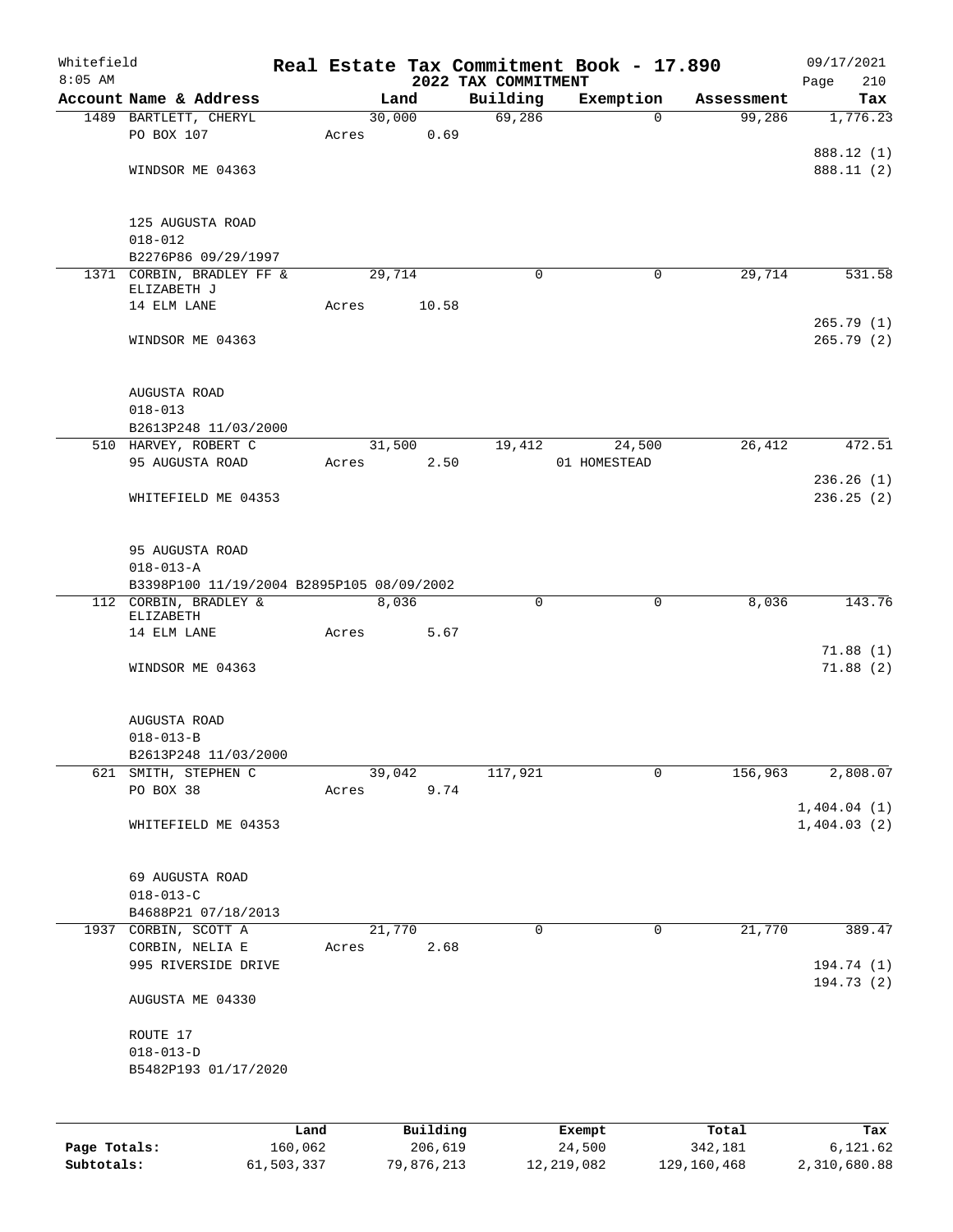| Whitefield<br>$8:05$ AM |                                               |       |                | 2022 TAX COMMITMENT | Real Estate Tax Commitment Book - 17.890 |            | 09/17/2021<br>211<br>Page |
|-------------------------|-----------------------------------------------|-------|----------------|---------------------|------------------------------------------|------------|---------------------------|
|                         | Account Name & Address                        |       | Land           | Building            | Exemption                                | Assessment | Tax                       |
|                         | 591 SMITH, STEPHEN C                          |       | 75,800         | $\mathbf 0$         | $\Omega$                                 | 75,800     | 1,356.06                  |
|                         | PO BOX 38                                     | Acres | 88.10          |                     |                                          |            |                           |
|                         |                                               |       |                |                     |                                          |            | 678.03(1)                 |
|                         | WHITEFIELD ME 04353                           |       |                |                     |                                          |            | 678.03(2)                 |
|                         |                                               |       |                |                     |                                          |            |                           |
|                         |                                               |       |                |                     |                                          |            |                           |
|                         | AUGUSTA ROAD                                  |       |                |                     |                                          |            |                           |
|                         | $018 - 014$                                   |       |                |                     |                                          |            |                           |
|                         | B4688P18 07/18/2013                           |       |                |                     |                                          |            |                           |
|                         | 1416 DUBE, KAREN M & MICHAEL<br>R             |       | 31,200         | 17,006              | 0                                        | 48,206     | 862.41                    |
|                         | 94 AUGUSTA ROAD                               | Acres | 2.30           |                     |                                          |            |                           |
|                         |                                               |       |                |                     |                                          |            | 431.21 (1)                |
|                         | WHITEFIELD ME 04353                           |       |                |                     |                                          |            | 431.20 (2)                |
|                         |                                               |       |                |                     |                                          |            |                           |
|                         |                                               |       |                |                     |                                          |            |                           |
|                         | 94 AUGUSTA ROAD                               |       |                |                     |                                          |            |                           |
|                         | $018 - 014 - A$                               |       |                |                     |                                          |            |                           |
|                         | B2256P94 07/17/1997                           |       |                |                     |                                          |            |                           |
|                         | 1611 KNOX, JORDAN                             |       | 31,200         | 58,268              | 0                                        | 89,468     | 1,600.58                  |
|                         | 29 VALLEY ROAD                                | Acres | 2.30           |                     |                                          |            |                           |
|                         |                                               |       |                |                     |                                          |            | 800.29(1)                 |
|                         | JEFFERSON ME 04348                            |       |                |                     |                                          |            | 800.29(2)                 |
|                         |                                               |       |                |                     |                                          |            |                           |
|                         |                                               |       |                |                     |                                          |            |                           |
|                         | 90 AUGUSTA ROAD                               |       |                |                     |                                          |            |                           |
|                         | $018 - 014 - B$                               |       |                |                     |                                          |            |                           |
|                         | B5577P069 08/31/2020                          |       |                |                     |                                          |            |                           |
|                         | 1524 JELLISON, JESSE F JR<br>452 WINDSOR ROAD |       | 31,800<br>2.70 | 25,626              | 0                                        | 57,426     | 1,027.35                  |
|                         |                                               | Acres |                |                     |                                          |            |                           |
|                         | CHELSEA ME 04330                              |       |                |                     |                                          |            | 513.68(1)<br>513.67(2)    |
|                         |                                               |       |                |                     |                                          |            |                           |
|                         |                                               |       |                |                     |                                          |            |                           |
|                         | 74 AUGUSTA ROAD                               |       |                |                     |                                          |            |                           |
|                         | $018 - 014 - C$                               |       |                |                     |                                          |            |                           |
|                         | B3268P4 04/13/2004                            |       |                |                     |                                          |            |                           |
|                         | 787 MORGAN, SCOTT P                           |       | 33,000         | 142,000             | 24,500                                   | 150,500    | 2,692.45                  |
|                         | MORGAN, MARY L                                | Acres | 3.50           |                     | 01 HOMESTEAD                             |            |                           |
|                         | PO BOX 162                                    |       |                |                     |                                          |            | 1,346.23(1)               |
|                         |                                               |       |                |                     |                                          |            | 1,346.22(2)               |
|                         | WHITEFIELD ME 04353                           |       |                |                     |                                          |            |                           |
|                         |                                               |       |                |                     |                                          |            |                           |
|                         | 60 AUGUSTA ROAD                               |       |                |                     |                                          |            |                           |
|                         | $018 - 014 - D$                               |       |                |                     |                                          |            |                           |
|                         | B2535P232 01/24/2000                          |       |                |                     |                                          |            |                           |
|                         | 491 SMITH, STEPHEN C                          |       | 28,050         | 109,087             | $\mathbf 0$                              | 137,137    | 2,453.38                  |
|                         | SMITH, MARY LOU                               | Acres | 4.00           |                     |                                          |            |                           |
|                         | 279 EAST RIVER RD                             |       |                |                     |                                          |            | 1,226.69(1)               |
|                         |                                               |       |                |                     |                                          |            | 1,226.69(2)               |
|                         | WHITEFIELD ME 04353                           |       |                |                     |                                          |            |                           |
|                         | 52 AUGUSTA ROAD                               |       |                |                     |                                          |            |                           |
|                         | $018 - 014 - F$                               |       |                |                     |                                          |            |                           |
|                         | B2466P120 06/09/1999                          |       |                |                     |                                          |            |                           |
|                         |                                               |       |                |                     |                                          |            |                           |
|                         |                                               |       |                |                     |                                          |            |                           |
|                         |                                               |       |                |                     |                                          |            |                           |

|              | Land       | Building   | Exempt     | Total       | Tax          |
|--------------|------------|------------|------------|-------------|--------------|
| Page Totals: | 231,050    | 351,987    | 24,500     | 558,537     | 9,992.23     |
| Subtotals:   | 61,734,387 | 80,228,200 | 12,243,582 | 129,719,005 | 2,320,673.11 |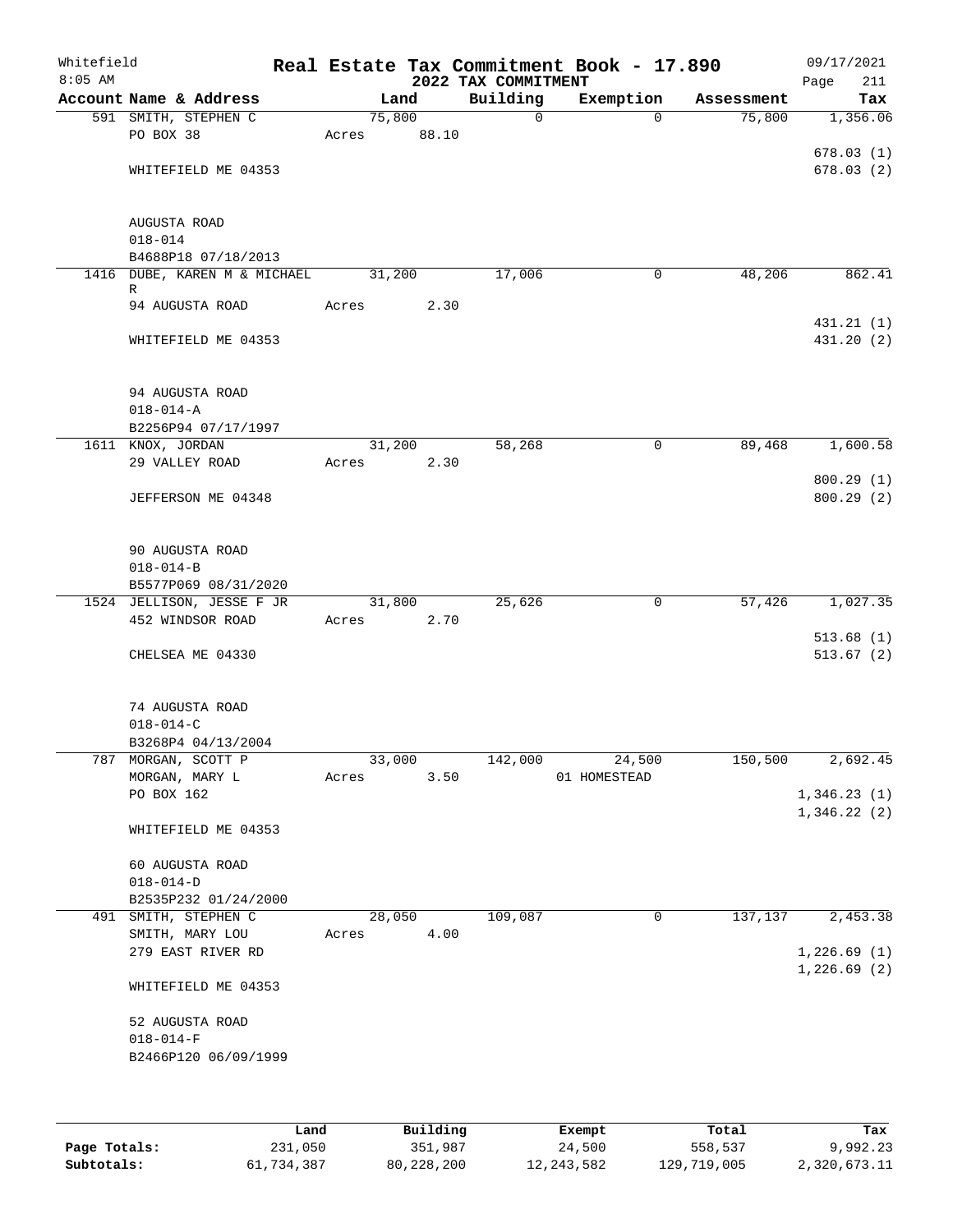| Whitefield<br>$8:05$ AM |                                             |       |        | 2022 TAX COMMITMENT | Real Estate Tax Commitment Book - 17.890 |            | 09/17/2021<br>212<br>Page |
|-------------------------|---------------------------------------------|-------|--------|---------------------|------------------------------------------|------------|---------------------------|
|                         | Account Name & Address                      |       | Land   | Building            | Exemption                                | Assessment | Tax                       |
|                         | 679 SMITH, STEPHEN C                        |       | 25,150 | 149,615             | $\Omega$                                 | 174,765    | 3,126.55                  |
|                         | SMITH, MARY LOU                             | Acres | 1.60   |                     |                                          |            |                           |
|                         | 279 EAST RIVER RD                           |       |        |                     |                                          |            | 1,563.28(1)               |
|                         | WHITEFIELD ME 04353                         |       |        |                     |                                          |            | 1,563.27(2)               |
|                         | 48 AUGUSTA ROAD<br>$018 - 014 - G$          |       |        |                     |                                          |            |                           |
|                         | B2466P120 06/09/1999                        |       |        |                     |                                          |            |                           |
|                         | 1298 MASON, JEFFREY J &                     |       | 21,200 | $\mathbf 0$         | 0                                        | 21,200     | 379.27                    |
|                         | KRISTIN M                                   |       |        |                     |                                          |            |                           |
|                         | 235 EAST RIVER ROAD                         | Acres | 2.30   |                     |                                          |            |                           |
|                         |                                             |       |        |                     |                                          |            | 189.64 (1)                |
|                         | WHITEFIELD ME 04353                         |       |        |                     |                                          |            | 189.63(2)                 |
|                         | AUGUSTA ROAD                                |       |        |                     |                                          |            |                           |
|                         | $018 - 014 - H$                             |       |        |                     |                                          |            |                           |
|                         | B3446P215 08/03/2005                        |       |        |                     |                                          |            |                           |
|                         | 1025 PROKNEE CORPORATION                    |       | 27,010 | 0                   | $\mathbf 0$                              | 27,010     | 483.21                    |
|                         | C/O LEE RICHARDS                            | Acres | 7.20   |                     |                                          |            |                           |
|                         | 137 DEVINE ROAD<br>WHITEFIELD ME 04353      |       |        |                     |                                          |            | 241.61(1)                 |
|                         |                                             |       |        |                     |                                          |            | 241.60(2)                 |
|                         | AUGUSTA ROAD                                |       |        |                     |                                          |            |                           |
|                         | $018 - 017$                                 |       |        |                     |                                          |            |                           |
|                         | B4461P106 11/16/2011<br>324 RICHARDS, LEE E |       | 68,024 | 899,744             | $\mathbf 0$                              | 967,768    | 17, 313.37                |
|                         | 137 DEVINE ROAD                             | Acres | 11.28  |                     |                                          |            |                           |
|                         |                                             |       |        |                     |                                          |            | 8,656.69(1)               |
|                         | WHITEFIELD ME 04353                         |       |        |                     |                                          |            | 8,656.68(2)               |
|                         | 116 AUGUSTA ROAD                            |       |        |                     |                                          |            |                           |
|                         | $018 - 019$                                 |       |        |                     |                                          |            |                           |
|                         | B3640P262 02/28/2006                        |       |        |                     |                                          |            |                           |
|                         | 1047 JAMES, PAULA J                         |       | 30,300 | 83,006              | 24,500                                   | 88,806     | 1,588.74                  |
|                         | JAMES, KARL I                               | Acres | 1.70   |                     | 01 HOMESTEAD                             |            |                           |
|                         | 150 AUGUSTA ROAD                            |       |        |                     |                                          |            | 794.37 (1)                |
|                         | WHITEFIELD ME 04353                         |       |        |                     |                                          |            | 794.37 (2)                |
|                         | 150 AUGUSTA ROAD, LOT 1                     |       |        |                     |                                          |            |                           |
|                         | $018 - 020$                                 |       |        |                     |                                          |            |                           |
|                         | B5327P166 11/15/2018                        |       |        |                     |                                          |            |                           |
|                         | 190 MCCRIMMON, MACK A                       |       | 32,700 | 19,972              | 24,500                                   | 28,172     | 504.00                    |
|                         | 130 AUGUSTA ROAD                            | Acres | 3.30   |                     | 01 HOMESTEAD                             |            |                           |
|                         | WHITEFIELD ME 04353                         |       |        |                     |                                          |            | 252.00(1)<br>252.00(2)    |
|                         |                                             |       |        |                     |                                          |            |                           |
|                         | 130 AUGUSTA ROAD                            |       |        |                     |                                          |            |                           |
|                         | $018 - 020 - A$                             |       |        |                     |                                          |            |                           |
|                         | B1277P177 12/02/1985                        |       |        |                     |                                          |            |                           |
|                         |                                             |       |        |                     |                                          |            |                           |
|                         |                                             |       |        |                     |                                          |            |                           |

|              | Land       | Building   | Exempt     | Total       | Tax          |
|--------------|------------|------------|------------|-------------|--------------|
| Page Totals: | 204,384    | 1,152,337  | 49,000     | 1,307,721   | 23,395.14    |
| Subtotals:   | 61,938,771 | 81,380,537 | 12,292,582 | 131,026,726 | 2,344,068.25 |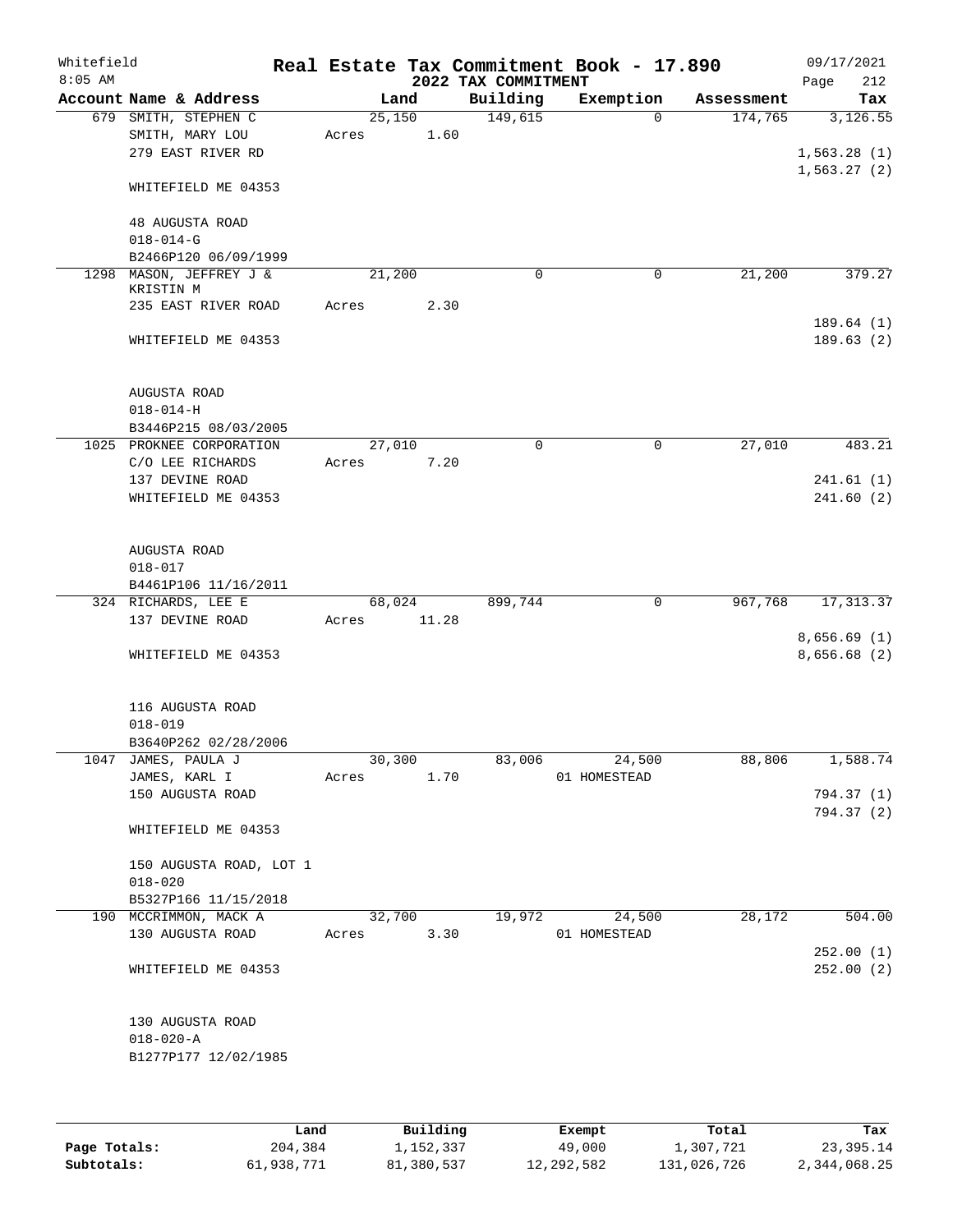| Whitefield<br>$8:05$ AM |                                          |       |        |      | 2022 TAX COMMITMENT | Real Estate Tax Commitment Book - 17.890 |            | 09/17/2021<br>213<br>Page |
|-------------------------|------------------------------------------|-------|--------|------|---------------------|------------------------------------------|------------|---------------------------|
|                         | Account Name & Address                   |       | Land   |      | Building            | Exemption                                | Assessment | Tax                       |
|                         | 1450 MATCH MOTORS INC                    |       | 30,750 |      | 94,232              | $\Omega$                                 | 124,982    | 2, 235.93                 |
|                         | 327 HUNTS MEADOW ROAD                    | Acres |        | 2.00 |                     |                                          |            |                           |
|                         |                                          |       |        |      |                     |                                          |            | 1, 117.97(1)              |
|                         | WHITEFIELD ME 04353                      |       |        |      |                     |                                          |            | 1, 117.96(2)              |
|                         | 178 AUGUSTA ROAD                         |       |        |      |                     |                                          |            |                           |
|                         | $018 - 020 - B$                          |       |        |      |                     |                                          |            |                           |
|                         | B4419P159 07/19/2011                     |       |        |      |                     |                                          |            |                           |
|                         | 320 BRANN-GUIMOND, TINA                  |       | 51,170 |      | 20,394              | 24,500                                   | 47,064     | 841.97                    |
|                         | GUIMOND, PATRICK                         | Acres |        | 3.78 |                     | 01 HOMESTEAD                             |            |                           |
|                         | 138 AUGUSTA ROAD                         |       |        |      |                     |                                          |            | 420.99(1)                 |
|                         | WHITEFIELD ME 04353                      |       |        |      |                     |                                          |            | 420.98 (2)                |
|                         | 138 AUGUSTA ROAD                         |       |        |      |                     |                                          |            |                           |
|                         | $018 - 020 - C$                          |       |        |      |                     |                                          |            |                           |
|                         | B4507P203 03/30/2012 B1977P77 05/19/1994 |       |        |      |                     |                                          |            |                           |
|                         | 669 WOODWORTH, MIKE                      |       | 0      |      | 4,884               | 0                                        | 4,884      | 87.37                     |
|                         | 138 AUGUSTA ROAD                         |       |        |      |                     |                                          |            |                           |
|                         |                                          |       |        |      |                     |                                          |            | 43.69(1)                  |
|                         | WHITEFIELD ME 04353                      |       |        |      |                     |                                          |            | 43.68(2)                  |
|                         |                                          |       |        |      |                     |                                          |            |                           |
|                         | 140 AUGUSTA ROAD                         |       |        |      |                     |                                          |            |                           |
|                         | $018 - 020 - C - ON$                     |       |        |      |                     |                                          |            |                           |
|                         | 1226 TOWER, STACEY A &<br>PAMELA A       |       | 30,000 |      | 121,586             | 0                                        | 151,586    | 2,711.87                  |
|                         | 164 AUGUSTA ROAD                         | Acres |        | 1.50 |                     |                                          |            |                           |
|                         |                                          |       |        |      |                     |                                          |            | 1,355.94(1)               |
|                         | WHITEFIELD ME 04353                      |       |        |      |                     |                                          |            | 1, 355.93(2)              |
|                         | 164 AUGUSTA ROAD                         |       |        |      |                     |                                          |            |                           |
|                         | $018 - 020 - D$                          |       |        |      |                     |                                          |            |                           |
|                         | B3478P118 05/09/2005                     |       |        |      |                     |                                          |            |                           |
|                         | 970 DOAK, DAWN M & TOBY A                |       | 30,750 |      | 60,051              | 0                                        | 90,801     | 1,624.43                  |
|                         | 156 AUGUSTA ROAD                         | Acres |        | 2.00 |                     |                                          |            |                           |
|                         |                                          |       |        |      |                     |                                          |            | 812.22(1)                 |
|                         | WHITEFIELD ME 04353                      |       |        |      |                     |                                          |            | 812.21(2)                 |
|                         | 156 AUGUSTA ROAD                         |       |        |      |                     |                                          |            |                           |
|                         | $018 - 020 - E$                          |       |        |      |                     |                                          |            |                           |
|                         | B3300P270 05/25/2004                     |       |        |      |                     |                                          |            |                           |
|                         | 916 DARVEAU, DARLIN M                    |       | 30,000 |      | 142,659             | $\mathbf 0$                              | 172,659    | 3,088.87                  |
|                         | DARVEAU, RITA L                          | Acres |        | 1.50 |                     |                                          |            |                           |
|                         | 8 LILAC LANE                             |       |        |      |                     |                                          |            | 1,544.44(1)               |
|                         | WHITEFIELD ME 04353                      |       |        |      |                     |                                          |            | 1, 544.43(2)              |
|                         |                                          |       |        |      |                     |                                          |            |                           |
|                         | 8 LILAC LANE                             |       |        |      |                     |                                          |            |                           |
|                         | $018 - 020 - F$                          |       |        |      |                     |                                          |            |                           |
|                         | B4996P21 04/15/2016                      |       |        |      |                     |                                          |            |                           |
|                         |                                          |       |        |      |                     |                                          |            |                           |
|                         |                                          |       |        |      |                     |                                          |            |                           |

|              | Land       | Building   | Exempt     | Total       | Tax          |
|--------------|------------|------------|------------|-------------|--------------|
| Page Totals: | 172,670    | 443,806    | 24,500     | 591,976     | 10,590.44    |
| Subtotals:   | 62,111,441 | 81,824,343 | 12,317,082 | 131,618,702 | 2,354,658.69 |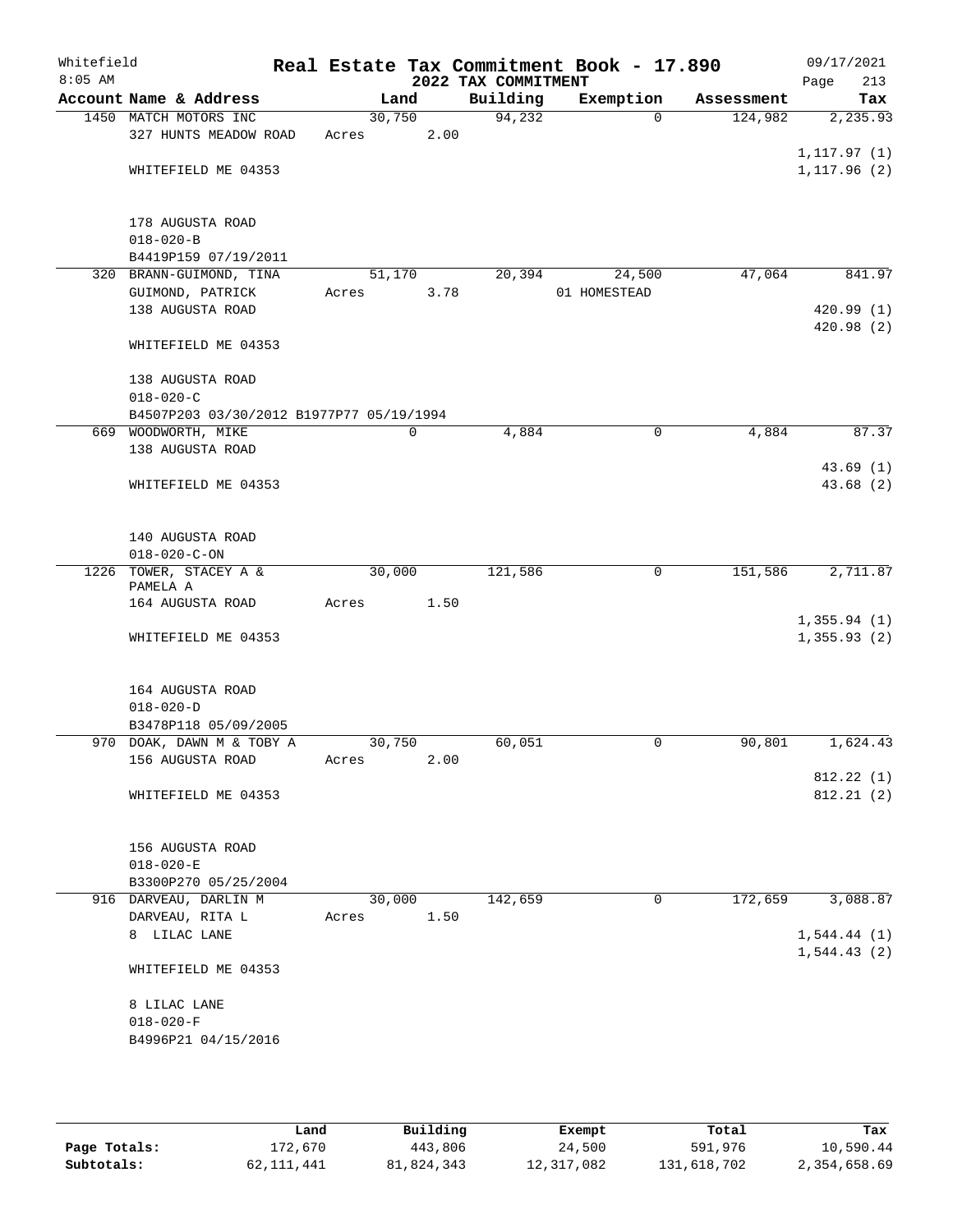| Whitefield<br>$8:05$ AM |                                                 |                 |      | 2022 TAX COMMITMENT | Real Estate Tax Commitment Book - 17.890 |            | 09/17/2021<br>Page<br>214 |
|-------------------------|-------------------------------------------------|-----------------|------|---------------------|------------------------------------------|------------|---------------------------|
|                         | Account Name & Address                          | Land            |      | Building            | Exemption                                | Assessment | Tax                       |
|                         | 471 MCKENNA, KIMBERLY A<br>17 LILAC LANE        | 30,150<br>Acres | 1.60 | 16,511              | 24,500<br>01 HOMESTEAD                   | 22,161     | 396.46                    |
|                         | WHITEFIELD ME 04353                             |                 |      |                     |                                          |            | 198.23(1)<br>198.23(2)    |
|                         | 17 LILAC LANE<br>$018 - 020 - G$                |                 |      |                     |                                          |            |                           |
|                         | B4063P140 10/21/2008                            |                 |      |                     |                                          |            |                           |
|                         | 70 BARTON, DESIREE                              | 30,000          |      | 26, 308             | $\mathbf 0$                              | 56,308     | 1,007.35                  |
|                         | RODRIQUEZ, RICHARD B<br>22 LILAC LANE           | Acres           | 1.50 |                     |                                          |            | 503.68(1)<br>503.67(2)    |
|                         | WHITEFIELD Maine 04353                          |                 |      |                     |                                          |            |                           |
|                         | 22 LILAC LANE<br>$018 - 020 - H$                |                 |      |                     |                                          |            |                           |
|                         | B5390P137 05/31/2019                            |                 |      |                     |                                          |            |                           |
|                         | 975 WEEKS, BRIAN L<br>32 LILAC LANE             | 30,660<br>Acres | 1.94 | 22,375              | 24,500<br>01 HOMESTEAD                   | 28,535     | 510.49                    |
|                         | WHITEFIELD ME 04353                             |                 |      |                     |                                          |            | 255.25(1)<br>255.24(2)    |
|                         | 32 LILAC LANE<br>$018 - 020 - J$                |                 |      |                     |                                          |            |                           |
|                         | 1917 JOHNSON, DANNY J<br>HERNANDEZ-JOHNSON,     | 25,250<br>Acres | 5.00 | $\Omega$            | $\mathbf 0$                              | 25, 250    | 451.72                    |
|                         | STEPHANIE A<br>13854 LA CUARTA STREET           |                 |      |                     |                                          |            | 225.86(1)                 |
|                         | WHITTIER CA 90602-2517                          |                 |      |                     |                                          |            | 225.86(2)                 |
|                         | COOPER ROAD<br>$018 - 021 - B$                  |                 |      |                     |                                          |            |                           |
|                         | B4914P96 08/03/2015                             |                 |      |                     |                                          |            |                           |
|                         | 1155 ALLEN, THOMAS L SR                         | 29,170          |      | $\mathbf 0$         | 0                                        | 29,170     | 521.85                    |
|                         | 759 COOPER ROAD                                 | Acres           | 9.90 |                     |                                          |            | 260.93(1)                 |
|                         | CHELSEA ME 04330                                |                 |      |                     |                                          |            | 260.92(2)                 |
|                         | COOPER ROAD                                     |                 |      |                     |                                          |            |                           |
|                         | $018 - 022$                                     |                 |      |                     |                                          |            |                           |
|                         | B4853P217 01/09/2015<br>299 BOSSIE, RONALD S SR | 30,000          |      | 6,777               | 24,500                                   | 12,277     | 219.64                    |
|                         | 745 COOPER ROAD                                 | Acres           | 1.50 |                     | 01 HOMESTEAD                             |            |                           |
|                         |                                                 |                 |      |                     |                                          |            | 109.82(1)                 |
|                         | WHITEFIELD ME 04353                             |                 |      |                     |                                          |            | 109.82(2)                 |
|                         | 745 COOPER ROAD                                 |                 |      |                     |                                          |            |                           |
|                         | $018 - 022 - A$<br>B5346P142 01/17/2019         |                 |      |                     |                                          |            |                           |
|                         |                                                 |                 |      |                     |                                          |            |                           |

|              | Land       | Building   | Exempt     | Total       | Tax          |
|--------------|------------|------------|------------|-------------|--------------|
| Page Totals: | 175,230    | 71,971     | 73,500     | 173,701     | 3,107.51     |
| Subtotals:   | 62,286,671 | 81,896,314 | 12,390,582 | 131,792,403 | 2,357,766.20 |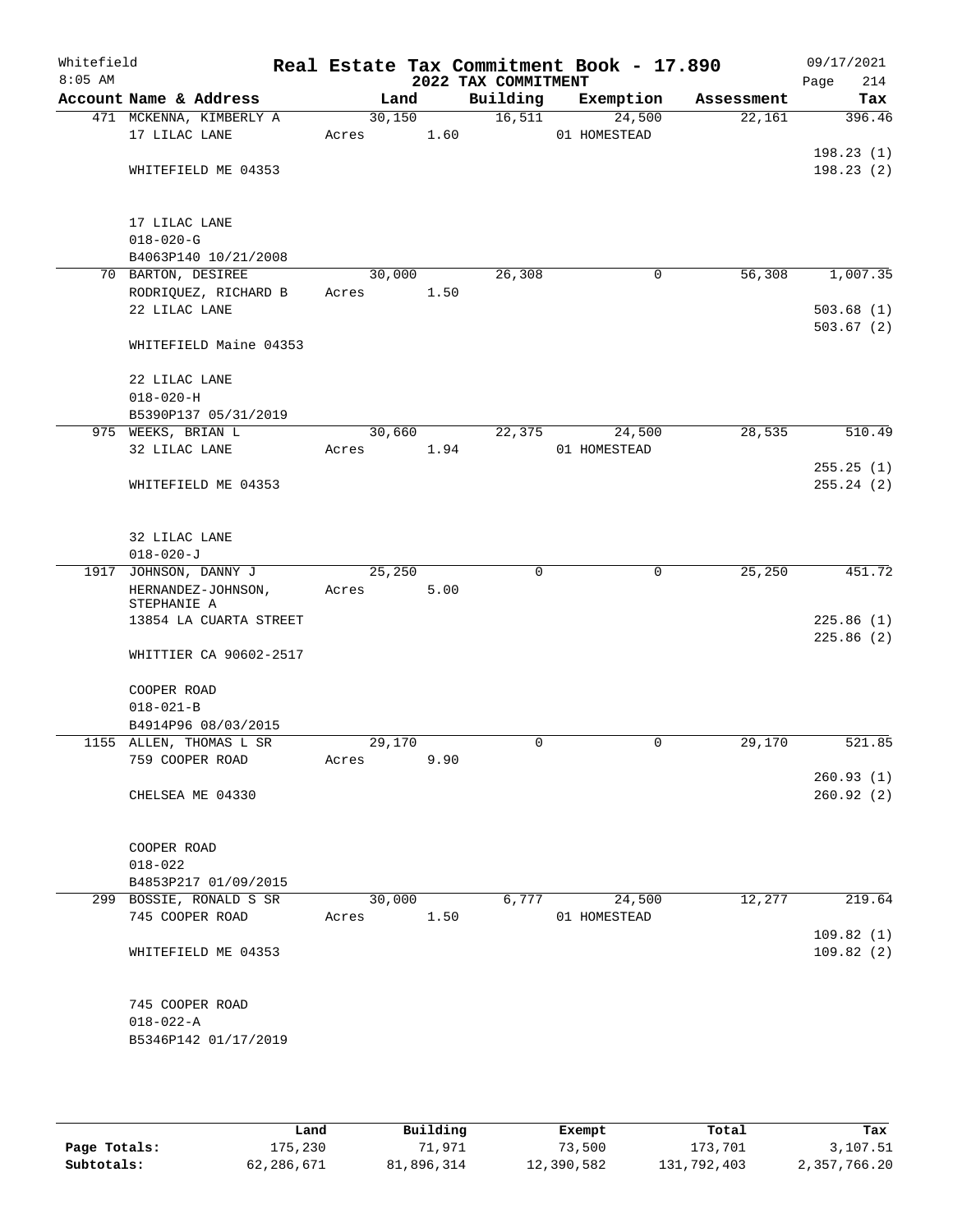| Whitefield<br>$8:05$ AM |                                    |       |          | 2022 TAX COMMITMENT | Real Estate Tax Commitment Book - 17.890 |            | 09/17/2021<br>Page<br>215 |
|-------------------------|------------------------------------|-------|----------|---------------------|------------------------------------------|------------|---------------------------|
|                         | Account Name & Address             |       | Land     | Building            | Exemption                                | Assessment | Tax                       |
|                         | 1075 MEHUREN, JOHN G               |       | 208,700  | 163,387             | 24,500                                   | 347,587    | 6, 218.33                 |
|                         | 681 COOPER ROAD                    | Acres | 275.40   |                     | 01 HOMESTEAD                             |            |                           |
|                         |                                    |       |          |                     |                                          |            | 3,109.17(1)               |
|                         | WHITEFIELD ME 04353                |       |          |                     |                                          |            | 3,109.16(2)               |
|                         |                                    |       |          |                     |                                          |            |                           |
|                         |                                    |       |          |                     |                                          |            |                           |
|                         | 681 COOPER ROAD                    |       |          |                     |                                          |            |                           |
|                         | $018 - 023$                        |       |          |                     |                                          |            |                           |
|                         | B4332P182 10/22/2010               |       |          |                     |                                          |            |                           |
|                         | 183 ADAMS, CLIFTON V JR &<br>TINA  |       | 70,834   | 194,933             | 24,500                                   | 241,267    | 4,316.27                  |
|                         | 180 AUGUSTA ROAD                   | Acres | 13.48    |                     | 01 HOMESTEAD                             |            |                           |
|                         |                                    |       |          |                     |                                          |            | 2,158.14(1)               |
|                         | WHITEFIELD ME 04353                |       |          |                     |                                          |            | 2,158.13(2)               |
|                         |                                    |       |          |                     |                                          |            |                           |
|                         |                                    |       |          |                     |                                          |            |                           |
|                         | 180 AUGUSTA ROAD                   |       |          |                     |                                          |            |                           |
|                         | $018 - 023 - A$                    |       |          |                     |                                          |            |                           |
|                         | B1898P19 08/03/1993                |       |          |                     |                                          |            |                           |
|                         | 1897 ADAMS, SCOTT A & BROOKE       |       | 31,455   | 87,765              | 0                                        | 119,220    | 2,132.85                  |
|                         | М                                  |       |          |                     |                                          |            |                           |
|                         | 198 AUGUSTA ROAD                   | Acres | 2.47     |                     |                                          |            |                           |
|                         |                                    |       |          |                     |                                          |            | 1,066.43(1)               |
|                         | WHITEFIELD ME 04353                |       |          |                     |                                          |            | 1,066.42(2)               |
|                         |                                    |       |          |                     |                                          |            |                           |
|                         | 198 AUGUSTA ROAD                   |       |          |                     |                                          |            |                           |
|                         | $018 - 023 - B$                    |       |          |                     |                                          |            |                           |
|                         | B4440P279 09/12/2011               |       |          |                     |                                          |            |                           |
|                         | 823 MEHUREN, JOHN G                |       | 0        | 10,456              | 0                                        | 10,456     | 187.06                    |
|                         | 681 COOPER ROAD                    |       |          |                     |                                          |            |                           |
|                         |                                    |       |          |                     |                                          |            | 93.53(1)                  |
|                         | WHITEFIELD ME 04353                |       |          |                     |                                          |            | 93.53(2)                  |
|                         |                                    |       |          |                     |                                          |            |                           |
|                         |                                    |       |          |                     |                                          |            |                           |
|                         | 681 COOPER ROAD                    |       |          |                     |                                          |            |                           |
|                         | $018 - 023 - ON$                   |       |          |                     |                                          |            |                           |
|                         | B4332P182 10/22/2010               |       |          |                     |                                          |            |                           |
| 908                     | BROWN, CAROLE A &<br>TIMOTHY M     |       | 52,580   | 23,475              | $\mathbf 0$                              | 76,055     | 1,360.62                  |
|                         | 34 CLARK LANE                      | Acres | 28.20    |                     |                                          |            |                           |
|                         |                                    |       |          |                     |                                          |            | 680.31 (1)                |
|                         | WHITEFIELD ME 04353                |       |          |                     |                                          |            | 680.31 (2)                |
|                         |                                    |       |          |                     |                                          |            |                           |
|                         |                                    |       |          |                     |                                          |            |                           |
|                         | 86 CLARK LANE                      |       |          |                     |                                          |            |                           |
|                         | $018 - 024$                        |       |          |                     |                                          |            |                           |
|                         | B3911P50 09/19/2007                |       |          |                     |                                          |            |                           |
|                         | 534 BROWN, TIMOTHY M               |       | 28,930   | 0                   | $\mathbf 0$                              | 28,930     | 517.56                    |
|                         | 34 CLARK LANE                      | Acres | 9.60     |                     |                                          |            |                           |
|                         |                                    |       |          |                     |                                          |            | 258.78 (1)                |
|                         | WHITEFIELD ME 04353                |       |          |                     |                                          |            | 258.78 (2)                |
|                         |                                    |       |          |                     |                                          |            |                           |
|                         |                                    |       |          |                     |                                          |            |                           |
|                         | CLARK LANE                         |       |          |                     |                                          |            |                           |
|                         | $018 - 025$<br>B5440P79 10/02/2019 |       |          |                     |                                          |            |                           |
|                         |                                    |       |          |                     |                                          |            |                           |
|                         |                                    |       |          |                     |                                          |            |                           |
|                         |                                    | Land  | Building |                     | Exempt                                   | Total      | Tax                       |
| Page Totals:            | 392,499                            |       | 480,016  |                     | 49,000                                   | 823,515    | 14,732.69                 |

**Subtotals:** 62,679,170 82,376,330 12,439,582 132,615,918 2,372,498.89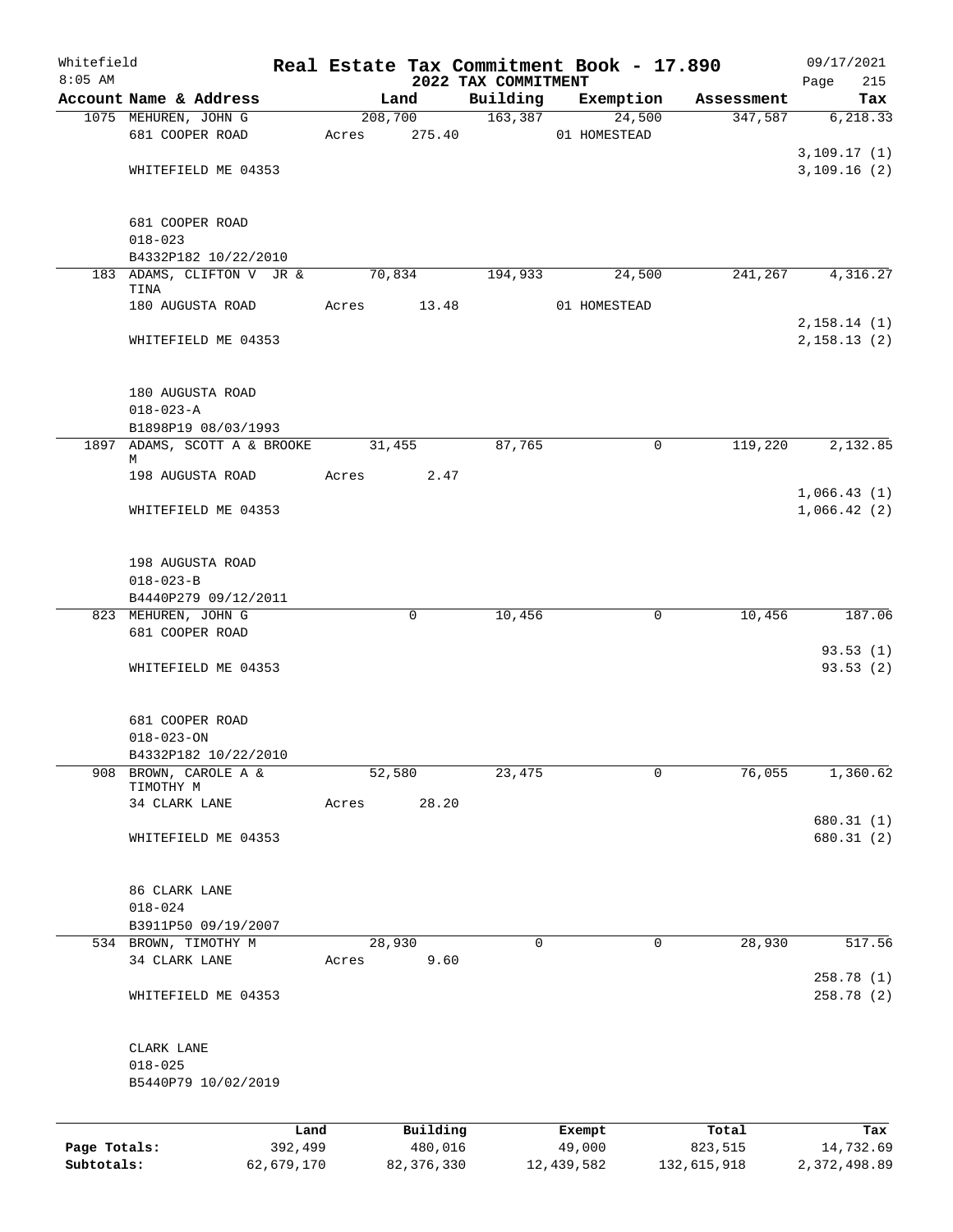| Whitefield   |                                                    |                  |          |                                 | Real Estate Tax Commitment Book - 17.890 |            | 09/17/2021                 |
|--------------|----------------------------------------------------|------------------|----------|---------------------------------|------------------------------------------|------------|----------------------------|
| $8:05$ AM    | Account Name & Address                             |                  | Land     | 2022 TAX COMMITMENT<br>Building | Exemption                                | Assessment | 216<br>Page<br>Tax         |
|              | 790 POWELL, FORD N                                 |                  | 92,505   | 167,437                         | 24,500                                   | 235,442    | 4,212.06                   |
|              | POWELL, JUDITH M<br>149 CLARK LANE                 | Acres 88.25      |          |                                 | 01 HOMESTEAD                             |            | 2,106.03(1)                |
|              | WHITEFIELD ME 04353                                |                  |          |                                 |                                          |            | 2, 106.03(2)               |
|              |                                                    |                  |          | TG - SW-26, MW-46.25 & HW-8     |                                          |            |                            |
|              | 149 CLARK LANE<br>$018 - 026$                      |                  |          |                                 |                                          |            |                            |
|              | B963P81 07/13/1978                                 |                  |          |                                 |                                          |            |                            |
|              | 1812 POWELL, FORD N & JUDITH<br>М                  |                  | 0        | 134,369                         | 0                                        | 134,369    | 2,403.86                   |
|              | 149 CLARK LANE                                     |                  |          |                                 |                                          |            | 1,201.93(1)                |
|              | WHITEFIELD ME 04353                                |                  |          |                                 |                                          |            | 1, 201.93(2)               |
|              | 146 CLARK LANE                                     |                  |          |                                 |                                          |            |                            |
|              | $018 - 026 - ON$<br>706 BURTNER, JENNIFER CAROL    | 18,380           |          | $\mathbf 0$                     | 0                                        | 18,380     | 328.82                     |
|              | PO BOX 461                                         | Acres            | 18.60    |                                 |                                          |            |                            |
|              | HINGHAM MA 02043                                   |                  |          |                                 |                                          |            | 164.41(1)<br>164.41(2)     |
|              | NORTH HUNTS MEADOW RD,                             |                  |          |                                 |                                          |            |                            |
|              | $018 - 027$<br>B4752P215 01/27/2014                |                  |          |                                 |                                          |            |                            |
|              | 449 BAILEY, LYNDAL<br>237 NO. HUNTS MEADOW<br>ROAD | 37,250<br>Acres  | 20.00    | $\mathbf 0$                     | $\mathbf 0$                              | 37,250     | 666.40                     |
|              | WHITEFIELD ME 04353                                |                  |          |                                 |                                          |            | 333.20(1)<br>333.20(2)     |
|              | CLARK LANE                                         |                  |          |                                 |                                          |            |                            |
|              | $018 - 028$                                        |                  |          |                                 |                                          |            |                            |
|              | B1268P197 10/18/1985                               |                  |          |                                 |                                          |            |                            |
|              | 29 LAROCHELLE-LALLEMAND,<br>CONSTANCE M            | 44,690           |          | 27,278                          |                                          | 71,968     | 1,287.51                   |
|              | 7 DEAN COURT                                       | Acres            | 16.80    |                                 |                                          |            |                            |
|              | AUGUSTA ME 04330                                   |                  |          |                                 |                                          |            | 643.76 (1)<br>643.75 (2)   |
|              |                                                    |                  |          |                                 |                                          |            |                            |
|              | 103 CLARK LANE                                     |                  |          |                                 |                                          |            |                            |
|              | $018 - 029$                                        |                  |          |                                 |                                          |            |                            |
|              | B2579P203 07/07/2000                               |                  |          | $\mathbf 0$                     | $\mathbf 0$                              | 221,250    |                            |
|              | 1705 COUTTS BROTHERS INC<br>PO BOX 58              | 221,250<br>Acres | 29.50    |                                 |                                          |            | 3,958.16                   |
|              | GARDINER ME 04345                                  |                  |          |                                 |                                          |            | 1,979.08(1)<br>1,979.08(2) |
|              | NORTH HUNTS MEADOW ROAD                            |                  |          |                                 |                                          |            |                            |
|              | $018 - 030$<br>B4054P224 09/24/2008                |                  |          |                                 |                                          |            |                            |
|              |                                                    |                  |          |                                 |                                          |            |                            |
|              | Land                                               |                  | Building |                                 | Exempt                                   | Total      | Tax                        |
| Page Totals: | 414,075                                            |                  | 329,084  |                                 | 24,500                                   | 718,659    | 12,856.81                  |

**Subtotals:** 63,093,245 82,705,414 12,464,082 133,334,577 2,385,355.70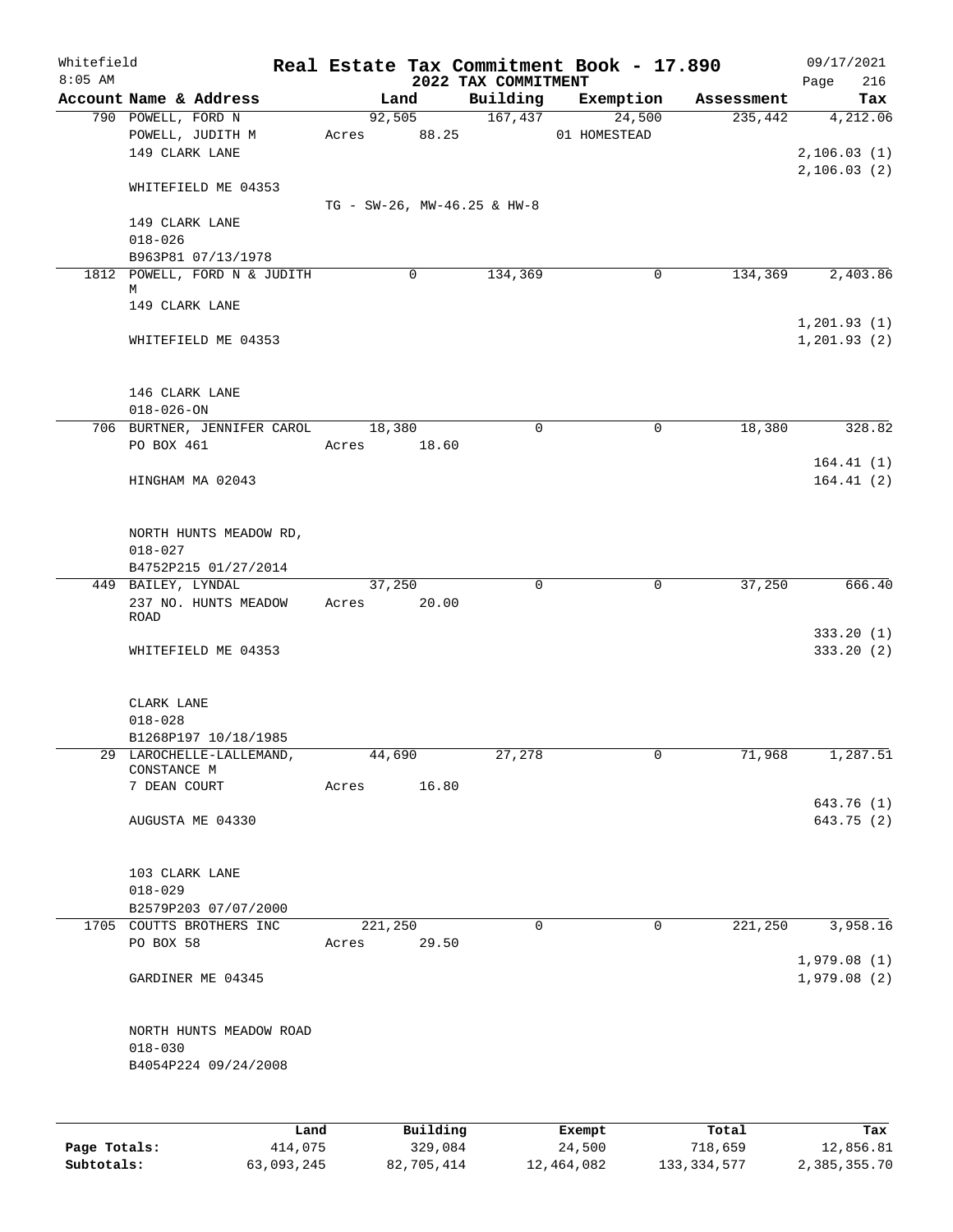| Whitefield<br>$8:05$ AM |                                               |       |             |          | 2022 TAX COMMITMENT | Real Estate Tax Commitment Book - 17.890 |            | 09/17/2021<br>Page<br>217   |
|-------------------------|-----------------------------------------------|-------|-------------|----------|---------------------|------------------------------------------|------------|-----------------------------|
|                         | Account Name & Address                        |       | Land        |          | Building            | Exemption                                | Assessment | Tax                         |
|                         | 1156 BRETON, ARTHUR A &                       |       | 30, 255     |          | 85,068              | 24,500                                   | 90,823     | 1,624.82                    |
|                         | APRIL A<br>122 NO HUNTS MEADOW<br>ROAD        | Acres |             | 1.67     |                     | 01 HOMESTEAD                             |            |                             |
|                         |                                               |       |             |          |                     |                                          |            | 812.41(1)                   |
|                         | WHITEFIELD ME 04353                           |       |             |          |                     |                                          |            | 812.41 (2)                  |
|                         | 122 NORTH HUNTS MEADOW<br>$018 - 030 - A - 1$ |       |             |          |                     |                                          |            |                             |
|                         | B1646P223 09/20/1990<br>1692 DUMAS, WILLIAM A |       | 30,750      |          | 16,977              | $\mathbf 0$                              | 47,727     | 853.84                      |
|                         | 58 JUNIPER LANE                               | Acres |             | 2.00     |                     |                                          |            |                             |
|                         |                                               |       |             |          |                     |                                          |            | 426.92 (1)                  |
|                         | WHITEFIELD ME 04353                           |       |             |          |                     |                                          |            | 426.92(2)                   |
|                         | 58 JUNIPER LANE<br>$018 - 030 - A - 2$        |       |             |          |                     |                                          |            |                             |
|                         | B3541P99 08/24/2005                           |       |             |          |                     |                                          |            |                             |
|                         | 38 DUMAS, STEVEN A<br>34 JUNIPER LANE         | Acres | 53,165      | 5.11     | 133,836             | 0                                        | 187,001    | 3,345.45                    |
|                         |                                               |       |             |          |                     |                                          |            | 1,672.73(1)                 |
|                         | WHITEFIELD ME 04353                           |       |             |          |                     |                                          |            | 1,672.72(2)                 |
|                         | 34 JUNIPER LANE<br>$018 - 030 - A - 3$        |       |             |          |                     |                                          |            |                             |
|                         | B3641P146 03/01/2006<br>593 DUMAS, RONALD     |       | $\mathbf 0$ |          | 14,858              | 0                                        | 14,858     | 265.81                      |
|                         | 50 JUNIPER LANE                               |       |             |          |                     |                                          |            | 132.91(1)                   |
|                         | WHITEFIELD ME 04353                           |       |             |          |                     |                                          |            | 132.90(2)                   |
|                         | 50 JUNIPER LANE<br>$018 - 030 - A - 30N$      |       |             |          |                     |                                          |            |                             |
|                         | 227 DUMAS, STEVEN A                           |       | 20,780      |          | 0                   | 0                                        | 20,780     | 371.75                      |
|                         | 64 JUNIPER LAND                               | Acres |             | 2.02     |                     |                                          |            |                             |
|                         |                                               |       |             |          |                     |                                          |            | 185.88(1)                   |
|                         | WHITEFIELD ME 04353                           |       |             |          |                     |                                          |            | 185.87 (2)                  |
|                         | 64 JUNIPER LANE                               |       |             |          |                     |                                          |            |                             |
|                         | $018 - 030 - A - 4$<br>B3641P146 03/01/2006   |       |             |          |                     |                                          |            |                             |
|                         | 252 GRIFFIN, HOLLY D &                        |       | 47,770      |          | 166,910             | 24,500                                   | 190,180    | 3,402.32                    |
|                         | BRYAN J                                       |       |             |          |                     |                                          |            |                             |
|                         | 184 NO HUNTS MEADOW<br>ROAD                   | Acres |             | 20.80    |                     | 01 HOMESTEAD                             |            |                             |
|                         | WHITEFIELD ME 04353                           |       |             |          |                     |                                          |            | 1,701.16 (1)<br>1,701.16(2) |
|                         | 184 NORTH HUNTS MEADOW<br>$018 - 031$         |       |             |          |                     |                                          |            |                             |
|                         | B3908P175 09/13/2007                          |       |             |          |                     |                                          |            |                             |
|                         |                                               | Land  |             | Building |                     | Exempt                                   | Total      | Tax                         |
| Page Totals:            | 182,720                                       |       |             | 417,649  |                     | 49,000                                   | 551,369    | 9,863.99                    |

**Subtotals:** 63,275,965 83,123,063 12,513,082 133,885,946 2,395,219.69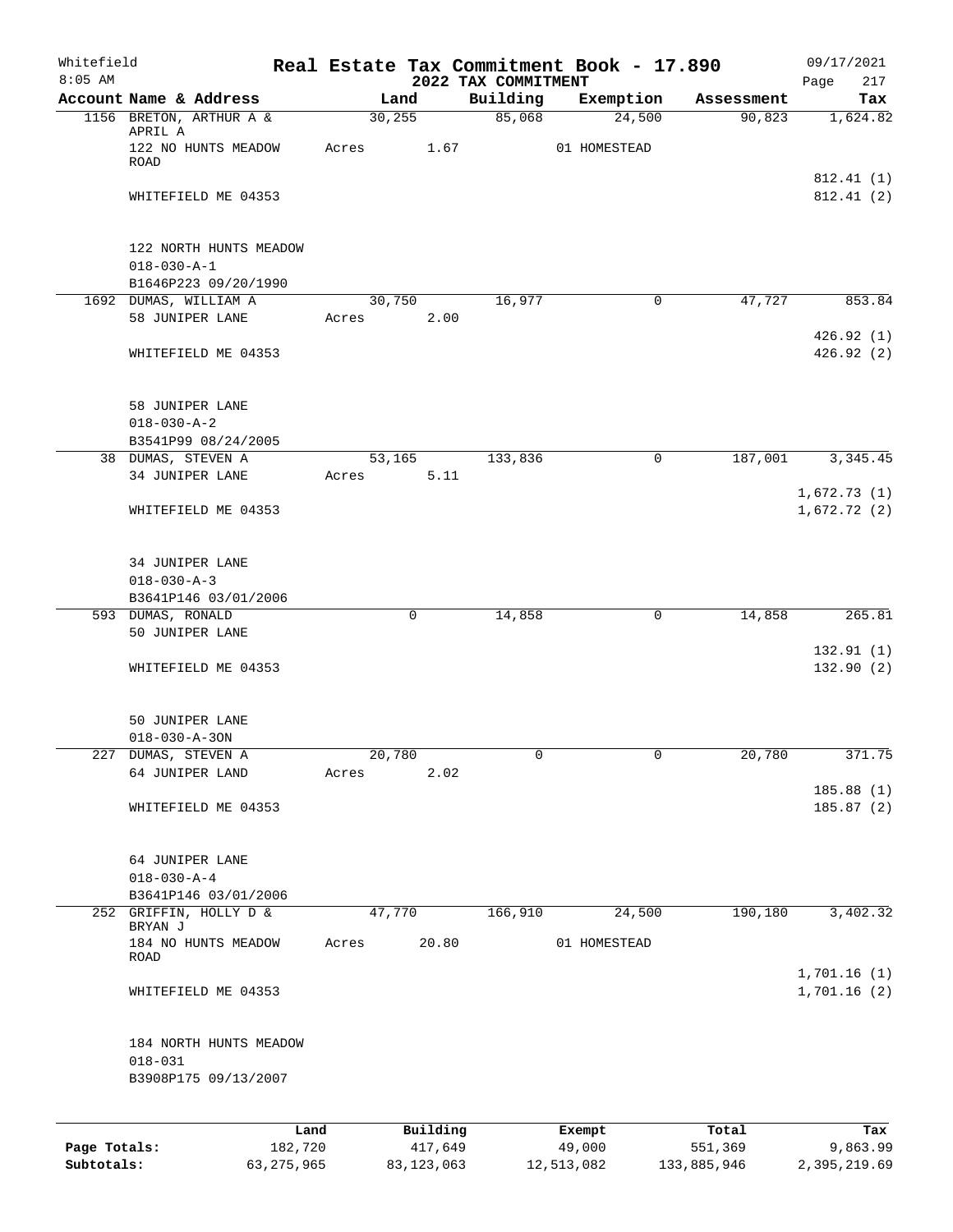| Whitefield |                                                     |        |        |                     | Real Estate Tax Commitment Book - 17.890 |            | 09/17/2021  |
|------------|-----------------------------------------------------|--------|--------|---------------------|------------------------------------------|------------|-------------|
| $8:05$ AM  |                                                     |        |        | 2022 TAX COMMITMENT |                                          |            | 218<br>Page |
|            | Account Name & Address                              |        | Land   | Building            | Exemption                                | Assessment | Tax         |
|            | 984 WOOD, JOHN J                                    | 25,750 |        | 152,041             | 24,500                                   | 153,291    | 2,742.38    |
|            | NADEAU, TIFFANY A                                   | Acres  | 2.00   |                     | 01 HOMESTEAD                             |            |             |
|            | 208 NO HUNTS MEADOW<br>ROAD                         |        |        |                     |                                          |            | 1,371.19(1) |
|            | WHITEFIELD ME 04353                                 |        |        |                     |                                          |            | 1,371.19(2) |
|            | 208 NORTH HUNTS MEADOW                              |        |        |                     |                                          |            |             |
|            | $018 - 032$                                         |        |        |                     |                                          |            |             |
|            | B4864P213 02/27/2015<br>1851 GRIFFIN, BRYAN & HOLLY |        | 25,750 | 1,926               | 0                                        | 27,676     | 495.12      |
|            | 184 NO HUNTS MEADOW RD                              | Acres  | 2.00   |                     |                                          |            |             |
|            |                                                     |        |        |                     |                                          |            | 247.56 (1)  |
|            | WHITEFIELD ME 04353                                 |        |        |                     |                                          |            | 247.56 (2)  |
|            | NORTH HUNTS MEADOW ROAD<br>$018 - 032 - A$          |        |        |                     |                                          |            |             |
|            | B4558P186 08/13/2012<br>1879 BAILEY, RODNEY M       |        | 32,055 | 85,273              | 24,500                                   | 92,828     | 1,660.69    |
|            | BAILEY, MARGO J                                     | Acres  | 2.87   |                     | 01 HOMESTEAD                             |            |             |
|            | 246 NO HUNTS MEADOW                                 |        |        |                     |                                          |            | 830.35(1)   |
|            | ROAD                                                |        |        |                     |                                          |            |             |
|            | WHITEFIELD ME 04353                                 |        |        |                     |                                          |            | 830.34 (2)  |
|            | 246 NORTH HUNTS MEADOW<br>$018 - 033$               |        |        |                     |                                          |            |             |
|            | B4921P173 08/24/2015                                |        |        |                     |                                          |            |             |
|            | 863 BAILEY, RODNEY M &<br>CATHERINE J               | 35,867 |        | 0                   | $\mathbf 0$                              | 35,867     | 641.66      |
|            | BAILEY, MARGO J &<br>BAILEY MARK R                  | Acres  | 101.13 |                     |                                          |            |             |
|            | 255 NO HUNTS MEADOW<br>ROAD                         |        |        |                     |                                          |            | 320.83(1)   |
|            |                                                     |        |        |                     |                                          |            | 320.83(2)   |
|            | WHITEFIELD ME 04353                                 |        |        |                     |                                          |            |             |
|            | 246 NORTH HUNTS MEADOW                              |        |        |                     |                                          |            |             |
|            | $018 - 033$                                         |        |        |                     |                                          |            |             |
|            | B4921P178 08/24/2015                                |        |        |                     |                                          |            |             |
|            | 18 BAILEY, MARK R                                   |        | 30,750 | 143,825             | 24,500                                   | 150,075    | 2,684.84    |
|            | 214 NORTH HUNTS MEADOW<br>ROAD                      | Acres  | 2.00   |                     | 01 HOMESTEAD                             |            |             |
|            |                                                     |        |        |                     |                                          |            | 1,342.42(1) |
|            | WHITEFIELD ME 04353                                 |        |        |                     |                                          |            | 1,342.42(2) |
|            | 214 NORTH HUNTS MEADOW                              |        |        |                     |                                          |            |             |
|            | $018 - 033 - A$                                     |        |        |                     |                                          |            |             |
|            | B4724P209 10/21/2013 B2143P96 05/06/1996            |        |        |                     |                                          |            |             |

|              | Land       | Building   | Exempt     | Total         | Tax          |
|--------------|------------|------------|------------|---------------|--------------|
| Page Totals: | 150.172    | 383,065    | 73,500     | 459,737       | 8,224.69     |
| Subtotals:   | 63,426,137 | 83,506,128 | 12,586,582 | 134, 345, 683 | 2,403,444.38 |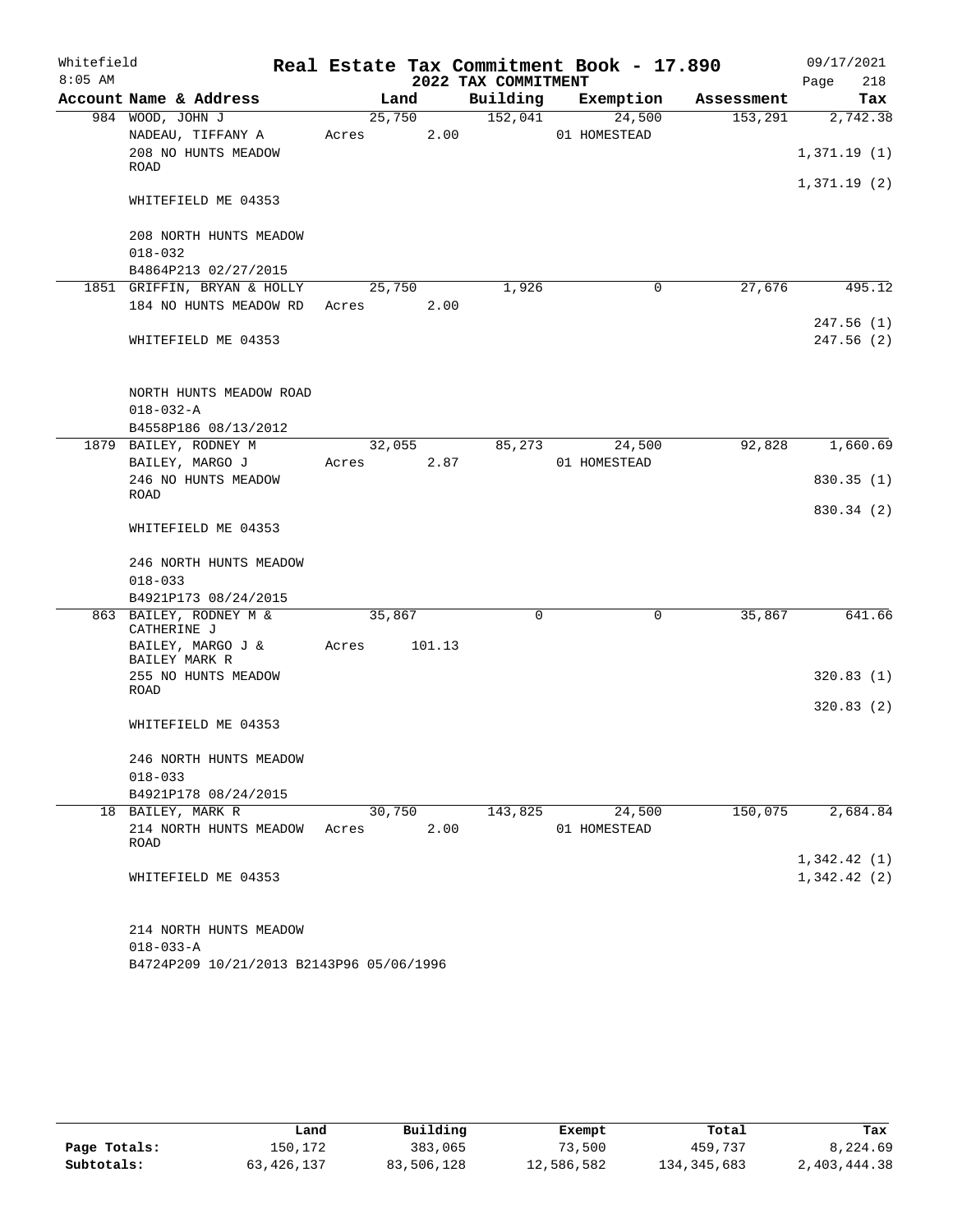| Whitefield<br>$8:05$ AM |                                                           | Real Estate Tax Commitment Book - 17.890 | 2022 TAX COMMITMENT |                        |             | 09/17/2021<br>Page<br>219  |
|-------------------------|-----------------------------------------------------------|------------------------------------------|---------------------|------------------------|-------------|----------------------------|
|                         | Account Name & Address                                    | Land                                     | Building            | Exemption              | Assessment  | Tax                        |
|                         | 741 BURTNER, JENNIFER C &<br>VANESSA J<br>TRUSTEES        | 79,350                                   | 6,066               | $\Omega$               | 85,416      | 1,528.09                   |
|                         | RIVERVIEW TRUST<br>PO BOX 461                             | 95.20<br>Acres                           |                     |                        |             | 764.05(1)<br>764.04(2)     |
|                         | HINGHAM MA 02043                                          |                                          |                     |                        |             |                            |
|                         | NORTH HUNTS MEADOW ROAD<br>$018 - 034$                    |                                          |                     |                        |             |                            |
|                         | B4248P156 02/08/2010                                      |                                          |                     |                        |             |                            |
|                         | 380 BICKFORD, ARNOLD E III<br>304 NO HUNTS MEADOW<br>ROAD | 36,634<br>6.73<br>Acres                  | 57,410              | 24,500<br>01 HOMESTEAD | 69,544      | 1,244.14                   |
|                         | WHITEFIELD ME 04353                                       |                                          |                     |                        |             | 622.07(1)<br>622.07(2)     |
|                         | 304 NORTH HUNTS MEADOW<br>$018 - 035$                     |                                          |                     |                        |             |                            |
|                         | B2470P53 06/21/1999                                       |                                          |                     |                        |             |                            |
|                         | 1176 CARON, RICHARD A &                                   | 31,875                                   | 128,891             | $\mathbf 0$            | 160,766     | 2,876.10                   |
|                         | MALINDA J<br>314 NO HUNTS MEADOW<br>ROAD                  | 2.75<br>Acres                            |                     |                        |             |                            |
|                         | WHITEFIELD ME 04353                                       |                                          |                     |                        |             | 1,438.05(1)<br>1,438.05(2) |
|                         | 314 NORTH HUNTS MEADOW<br>$018 - 035 - A$                 |                                          |                     |                        |             |                            |
|                         | B3988P74 03/13/2008                                       |                                          |                     |                        |             |                            |
|                         | 615 COONS, JEFFERY L<br>830 CLIFTON HILLS<br>STREET       | 32,290<br>13.80<br>Acres                 | $\Omega$            | $\Omega$               | 32,290      | 577.67                     |
|                         | ORLANDO FL 32828                                          |                                          |                     |                        |             | 288.84 (1)<br>288.83(2)    |
|                         | MARINE LANE<br>$018 - 036$                                |                                          |                     |                        |             |                            |
|                         | B4796P22 07/03/2014                                       |                                          |                     |                        |             |                            |
|                         | 1397 SHOREY, TIMOTHY L                                    | 1,650                                    | 0                   | 0                      | 1,650       | 29.52                      |
|                         | 7 COONS ROAD                                              | 1.10<br>Acres                            |                     |                        |             | 14.76(1)                   |
|                         | WINDSOR ME 04363                                          |                                          |                     |                        |             | 14.76 (2)                  |
|                         | MARINE LANE                                               |                                          |                     |                        |             |                            |
|                         | $018 - 036 - A$                                           |                                          |                     |                        |             |                            |
|                         | B2594P260 09/01/2000                                      |                                          | $\Omega$            | $\Omega$               | 21,350      | 381.95                     |
|                         | 967 WENTWORTH, DEREK R<br>WENTWORTH, BEVERLY A            | 21,350<br>2.40<br>Acres                  |                     |                        |             |                            |
|                         | 15 COONS ROAD                                             |                                          |                     |                        |             | 190.98 (1)<br>190.97(2)    |
|                         | WINDSOR ME 04363                                          |                                          |                     |                        |             |                            |
|                         | MARINE LANE                                               |                                          |                     |                        |             |                            |
|                         | $018 - 036 - B$<br>B3533P145 07/18/2005                   |                                          |                     |                        |             |                            |
|                         | Land                                                      | Building                                 |                     | Exempt                 | Total       | Tax                        |
| Page Totals:            | 203,149                                                   | 192,367                                  |                     | 24,500                 | 371,016     | 6,637.47                   |
| Subtotals:              | 63,629,286                                                | 83,698,495                               |                     | 12,611,082             | 134,716,699 | 2,410,081.85               |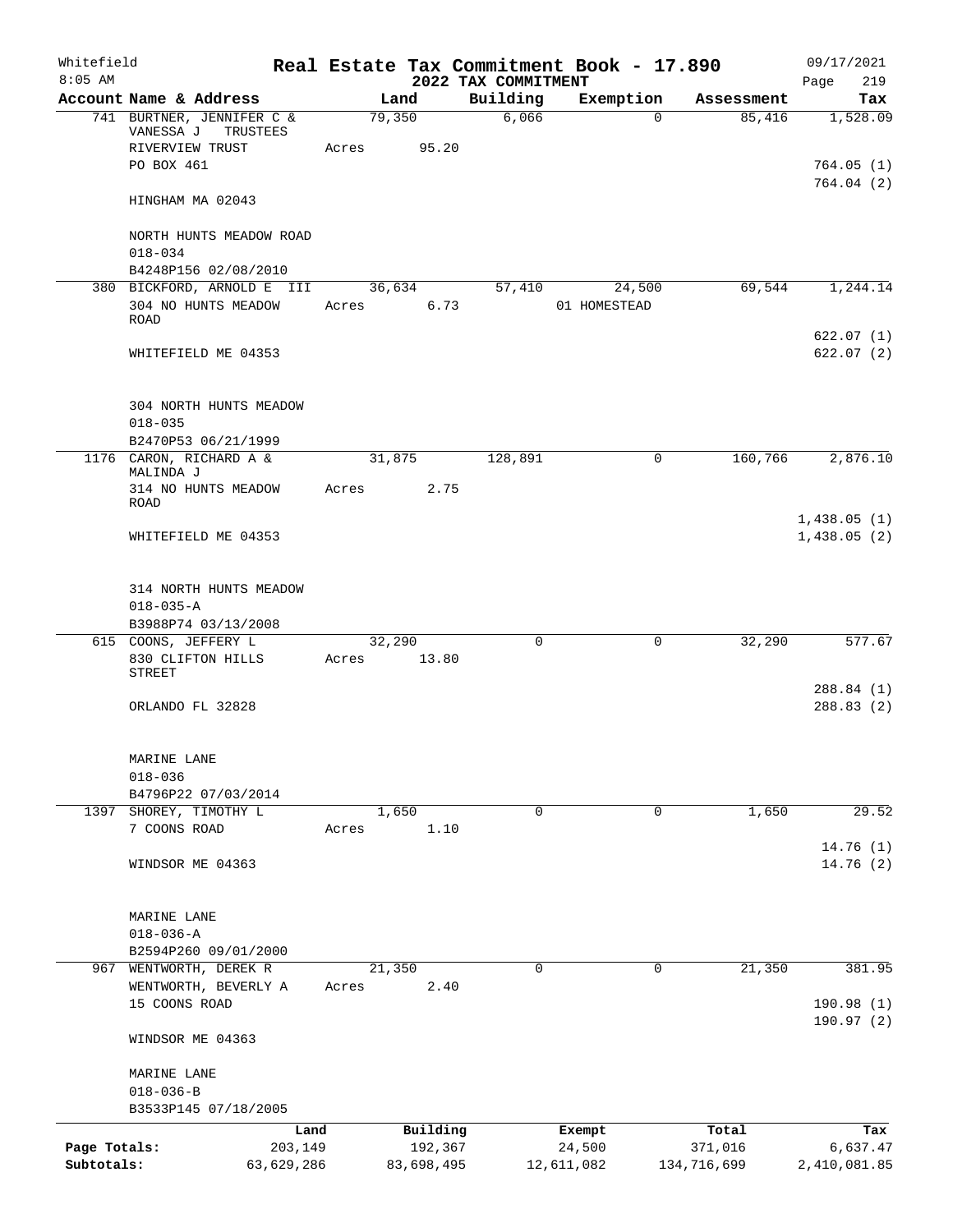| Whitefield<br>$8:05$ AM |                                           |        |      |      | 2022 TAX COMMITMENT | Real Estate Tax Commitment Book - 17.890 |            | 09/17/2021<br>220<br>Page  |
|-------------------------|-------------------------------------------|--------|------|------|---------------------|------------------------------------------|------------|----------------------------|
|                         | Account Name & Address                    | Land   |      |      | Building            | Exemption                                | Assessment | Tax                        |
|                         | 1544 HICKEY, CAROLE                       | 30,750 |      |      | 109,558             | 24,500                                   | 115,808    | 2,071.81                   |
|                         | 100 MARINE LANE                           | Acres  |      | 2.00 |                     | 01 HOMESTEAD                             |            |                            |
|                         |                                           |        |      |      |                     |                                          |            | 1,035.91(1)                |
|                         | WHITEFIELD ME 04353                       |        |      |      |                     |                                          |            | 1,035.90(2)                |
|                         |                                           |        |      |      |                     |                                          |            |                            |
|                         | 100 MARINE LANE                           |        |      |      |                     |                                          |            |                            |
|                         | $018 - 036 - C$                           |        |      |      |                     |                                          |            |                            |
|                         | B1748P90 02/06/1992                       |        |      |      |                     |                                          |            |                            |
|                         | 540 BRANN, RICHARD A                      | 20,840 |      |      | 0                   | 0                                        | 20,840     | 372.83                     |
|                         | 37 BRANN ROAD                             | Acres  | 2.06 |      |                     |                                          |            |                            |
|                         |                                           |        |      |      |                     |                                          |            | 186.42(1)                  |
|                         | WINDSOR ME 04363                          |        |      |      |                     |                                          |            | 186.41(2)                  |
|                         |                                           |        |      |      |                     |                                          |            |                            |
|                         | MARINE LANE<br>$018 - 037$                |        |      |      |                     |                                          |            |                            |
|                         | 1177 BRANN, BENJAMIN R                    | 35,895 |      |      | 193,376             | 24,500                                   | 204,771    | 3,663.35                   |
|                         | PRIKRYL, INGRID                           | Acres  |      | 5.43 |                     | 01 HOMESTEAD                             |            |                            |
|                         | 66 MARINE LANE                            |        |      |      |                     |                                          |            | 1,831.68(1)                |
|                         |                                           |        |      |      |                     |                                          |            | 1,831.67(2)                |
|                         | WHITEFIELD ME 04353                       |        |      |      |                     |                                          |            |                            |
|                         | 66 MARINE LANE                            |        |      |      |                     |                                          |            |                            |
|                         | $018 - 037 - F$                           |        |      |      |                     |                                          |            |                            |
|                         | B5011P296 06/03/2016 B4198P106 09/09/2009 |        |      |      |                     |                                          |            |                            |
|                         | 1909 FRENCH, JANE                         | 32,850 |      |      | $\Omega$            | $\mathbf 0$                              | 32,850     | 587.69                     |
|                         | 150 KINGSLEYS CROSSING Acres              |        | 3.40 |      |                     |                                          |            |                            |
|                         |                                           |        |      |      |                     |                                          |            | 293.85(1)                  |
|                         | PALERMO ME 04354                          |        |      |      |                     |                                          |            | 293.84 (2)                 |
|                         |                                           |        |      |      |                     |                                          |            |                            |
|                         | MARINE LANE                               |        |      |      |                     |                                          |            |                            |
|                         | $018 - 037 - 01$                          |        |      |      |                     |                                          |            |                            |
|                         | B5100P240 01/20/2017                      |        |      |      |                     |                                          |            |                            |
|                         | 1910 BRANN, DEAN                          | 31,950 |      |      | 129,330             | 0                                        | 161,280    | 2,885.30                   |
|                         | BRANN, BARBARA A                          | Acres  | 2.80 |      |                     |                                          |            |                            |
|                         | 51 MARINE LANE                            |        |      |      |                     |                                          |            | 1,442.65(1)<br>1,442.65(2) |
|                         | WHITEFIELD ME                             |        |      |      |                     |                                          |            |                            |
|                         | 04353-3229                                |        |      |      |                     |                                          |            |                            |
|                         | 51 MARINE LANE                            |        |      |      |                     |                                          |            |                            |
|                         | $018 - 037 - 02$                          |        |      |      |                     |                                          |            |                            |
|                         | B5639P64 12/04/2020                       |        |      |      |                     |                                          |            |                            |
|                         | 1911 BRANN, SCOT                          | 32,100 |      |      | 0                   | 0                                        | 32,100     | 574.27                     |
|                         | 242 AUGUSTA-ROCKLAND                      | Acres  | 2.90 |      |                     |                                          |            |                            |
|                         | ROAD                                      |        |      |      |                     |                                          |            |                            |
|                         |                                           |        |      |      |                     |                                          |            | 287.14 (1)                 |
|                         | WINDSOR ME 04363                          |        |      |      |                     |                                          |            | 287.13(2)                  |
|                         |                                           |        |      |      |                     |                                          |            |                            |
|                         | MARINE LANE                               |        |      |      |                     |                                          |            |                            |
|                         | $018 - 037 - 03$                          |        |      |      |                     |                                          |            |                            |
|                         | B5100P237 01/20/2017                      |        |      |      |                     |                                          |            |                            |
|                         |                                           |        |      |      |                     |                                          |            |                            |

|              | Land       | Building   | Exempt     | Total         | Tax          |
|--------------|------------|------------|------------|---------------|--------------|
| Page Totals: | 184,385    | 432,264    | 49,000     | 567,649       | 10,155.25    |
| Subtotals:   | 63,813,671 | 84,130,759 | 12,660,082 | 135, 284, 348 | 2,420,237.10 |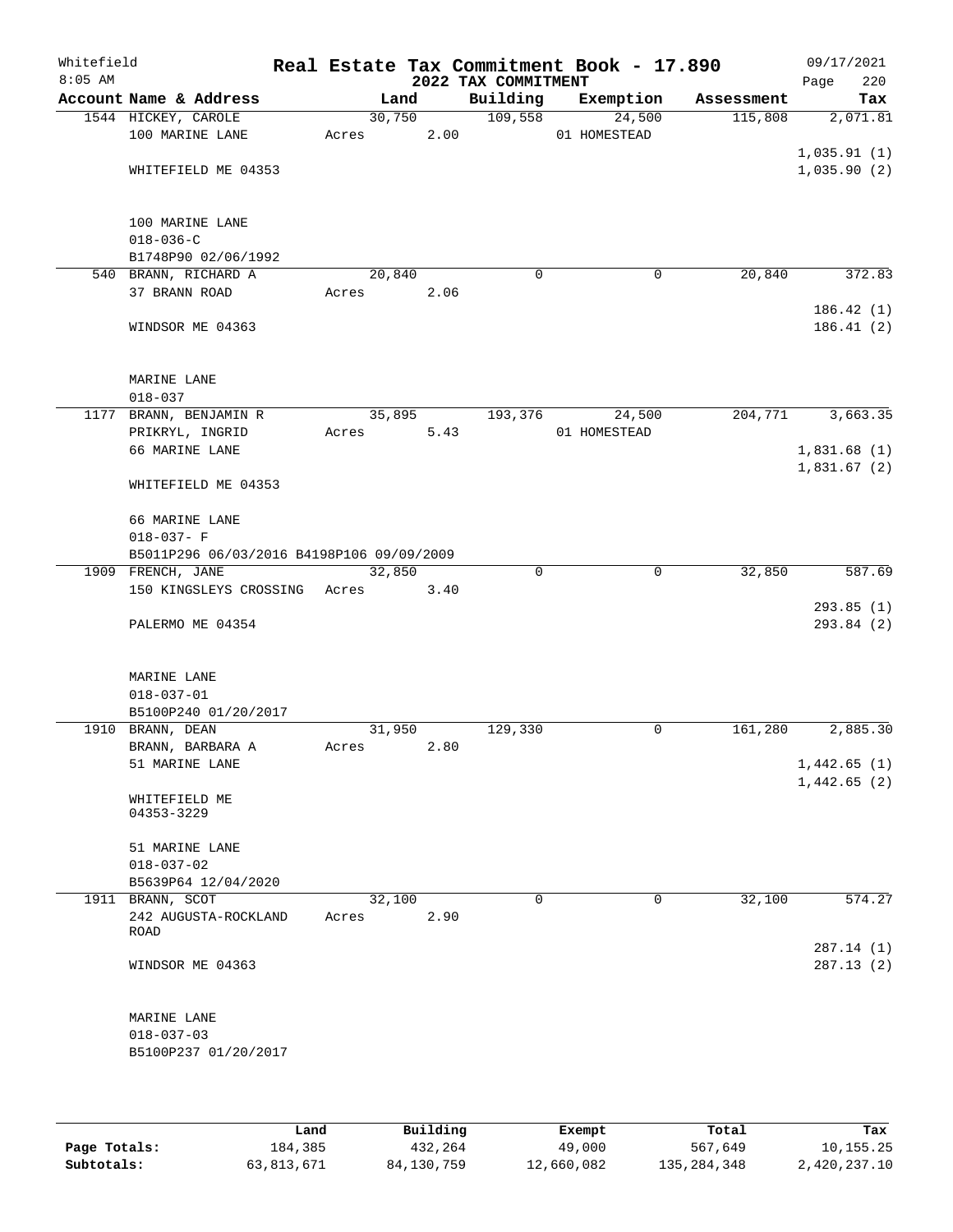| Whitefield<br>$8:05$ AM |                                          |        |      | 2022 TAX COMMITMENT | Real Estate Tax Commitment Book - 17.890 |            | 09/17/2021<br>Page<br>221 |
|-------------------------|------------------------------------------|--------|------|---------------------|------------------------------------------|------------|---------------------------|
|                         | Account Name & Address                   |        | Land | Building            | Exemption                                | Assessment | Tax                       |
|                         | 1912 BRANN, RONNIE                       | 33,900 |      | 0                   | $\Omega$                                 | 33,900     | 606.47                    |
|                         | 19 ERSKINE ROAD                          | Acres  | 4.10 |                     |                                          |            |                           |
|                         |                                          |        |      |                     |                                          |            | 303.24(1)                 |
|                         | WINDSOR ME 04363                         |        |      |                     |                                          |            | 303.23(2)                 |
|                         |                                          |        |      |                     |                                          |            |                           |
|                         |                                          |        |      |                     |                                          |            |                           |
|                         | MARINE LANE<br>$018 - 037 - 04$          |        |      |                     |                                          |            |                           |
|                         | B5100P221 01/20/2017                     |        |      |                     |                                          |            |                           |
|                         | 1348 BRANN, KEITH A &                    | 30,660 |      | 181,226             | 24,500                                   | 187,386    | 3,352.34                  |
|                         | <b>CYNTHIA</b>                           |        |      |                     |                                          |            |                           |
|                         | 17 MARINE LANE                           | Acres  | 1.94 |                     | 01 HOMESTEAD                             |            |                           |
|                         |                                          |        |      |                     |                                          |            | 1,676.17(1)               |
|                         | WHITEFIELD ME 04353                      |        |      |                     |                                          |            | 1,676.17(2)               |
|                         |                                          |        |      |                     |                                          |            |                           |
|                         |                                          |        |      |                     |                                          |            |                           |
|                         | 17 MARINE LANE                           |        |      |                     |                                          |            |                           |
|                         | $018 - 037 - A$                          |        |      |                     |                                          |            |                           |
|                         | B2136P66 04/08/1996                      |        |      |                     |                                          |            |                           |
|                         | 1550 WINKLEY, HENRY                      | 30,585 |      | 76,410              | 24,500                                   | 82,495     | 1,475.84                  |
|                         | 20 MARINE LANE                           | Acres  | 1.89 |                     | 01 HOMESTEAD                             |            |                           |
|                         |                                          |        |      |                     |                                          |            | 737.92(1)                 |
|                         | WHITEFIELD ME 04353                      |        |      |                     |                                          |            | 737.92(2)                 |
|                         |                                          |        |      |                     |                                          |            |                           |
|                         | 20 MARINE LANE                           |        |      |                     |                                          |            |                           |
|                         | $018 - 037 - B$                          |        |      |                     |                                          |            |                           |
|                         | 1471 MULLETT, STEVEN R                   | 30,450 |      | 132,305             | 30,380                                   | 132,375    | 2,368.19                  |
|                         | 85 MARINE LANE                           | Acres  | 1.80 |                     | 01 HOMESTEAD                             |            |                           |
|                         |                                          |        |      |                     | 10 VET 8-24-1982 = 7-31-1984             |            | 1,184.10(1)               |
|                         | WHITEFIELD ME 04353                      |        |      |                     |                                          |            | 1,184.09(2)               |
|                         |                                          |        |      |                     |                                          |            |                           |
|                         |                                          |        |      |                     |                                          |            |                           |
|                         | 85 MARINE LANE                           |        |      |                     |                                          |            |                           |
|                         | $018 - 037 - C$                          |        |      |                     |                                          |            |                           |
|                         | B1952P176 02/07/1994                     |        |      |                     |                                          |            |                           |
|                         | 1725 MASSEY, CHRISTOPHER P               | 31,590 |      | 81,334              | 0                                        | 112,924    | 2,020.21                  |
|                         | 84 MARINE LANE                           | Acres  | 2.56 |                     |                                          |            |                           |
|                         |                                          |        |      |                     |                                          |            | 1,010.11(1)               |
|                         | WHITEFIELD ME 04353                      |        |      |                     |                                          |            | 1,010.10(2)               |
|                         |                                          |        |      |                     |                                          |            |                           |
|                         |                                          |        |      |                     |                                          |            |                           |
|                         | 84 MARINE LANE                           |        |      |                     |                                          |            |                           |
|                         | $018 - 037 - D$                          |        |      |                     |                                          |            |                           |
|                         | B4612P85 12/28/2012<br>1747 BRANN, JESSE | 22,250 |      | $\Omega$            | 0                                        | 22,250     | 398.05                    |
|                         | 132 MT VISTA DRIVE                       | Acres  | 3.00 |                     |                                          |            |                           |
|                         |                                          |        |      |                     |                                          |            | 199.03(1)                 |
|                         | SIDNEY ME 04330                          |        |      |                     |                                          |            | 199.02(2)                 |
|                         |                                          |        |      |                     |                                          |            |                           |
|                         |                                          |        |      |                     |                                          |            |                           |
|                         | MARINE LANE                              |        |      |                     |                                          |            |                           |
|                         | $018 - 037 - E$                          |        |      |                     |                                          |            |                           |
|                         | B4976P168 02/08/2016                     |        |      |                     |                                          |            |                           |
|                         |                                          |        |      |                     |                                          |            |                           |

|              | Land       | Building   | Exempt     | Total       | Tax          |
|--------------|------------|------------|------------|-------------|--------------|
|              |            |            |            |             |              |
| Page Totals: | 179,435    | 471,275    | 79,380     | 571,330     | 10,221.10    |
| Subtotals:   | 63,993,106 | 84,602,034 | 12,739,462 | 135,855,678 | 2,430,458.20 |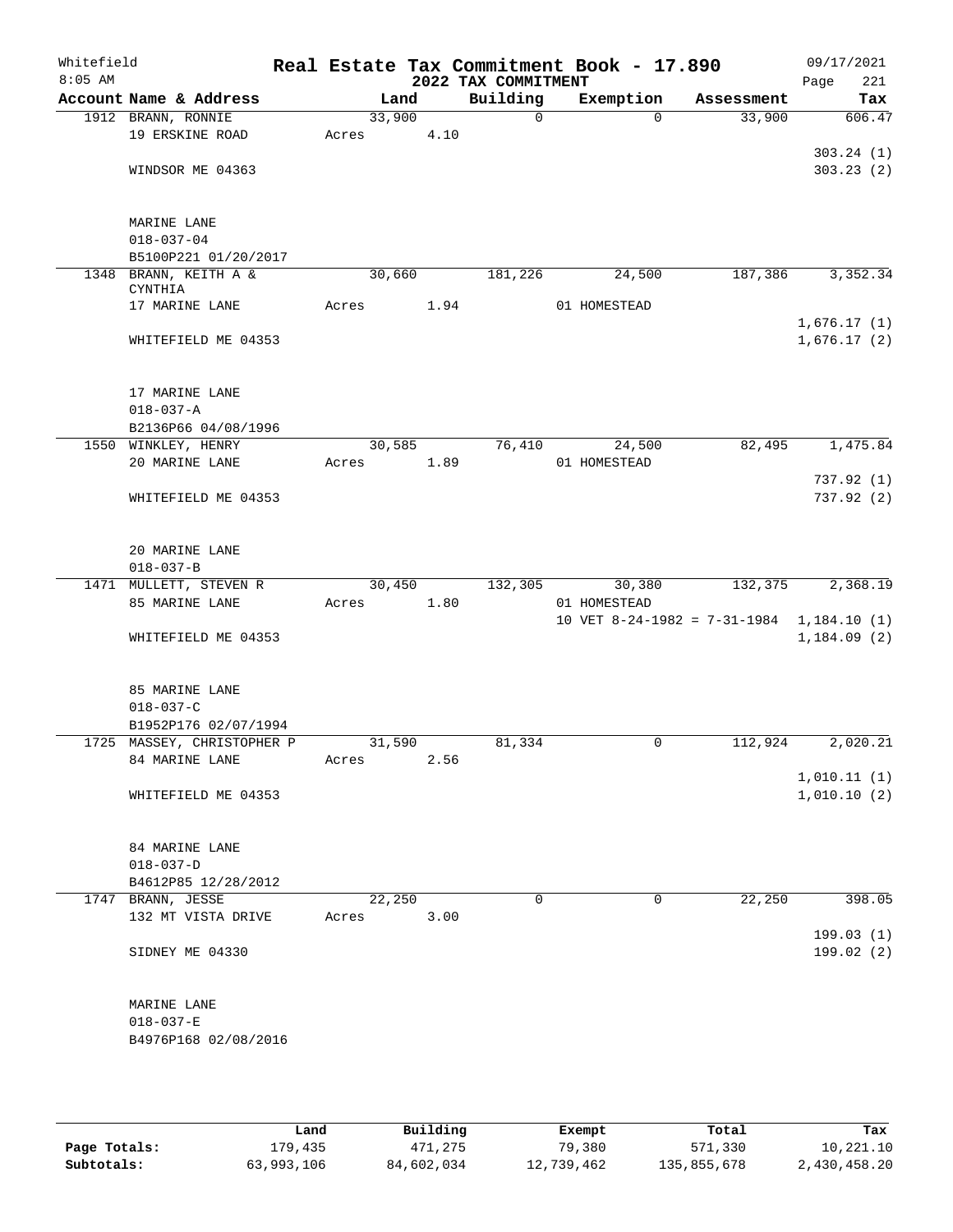| Whitefield<br>$8:05$ AM |                                       | Real Estate Tax Commitment Book - 17.890 | 2022 TAX COMMITMENT |                  |            | 09/17/2021<br>222 |
|-------------------------|---------------------------------------|------------------------------------------|---------------------|------------------|------------|-------------------|
|                         | Account Name & Address                | Land                                     | Building            | Exemption        | Assessment | Page<br>Tax       |
|                         | 1801 MCLEAN, GEORGE                   | $\mathbf 0$                              | 24,242              | $\Omega$         | 24,242     | 433.69            |
|                         | 23 MARINE LANE                        |                                          |                     |                  |            |                   |
|                         |                                       |                                          |                     |                  |            | 216.85(1)         |
|                         | WHITEFIELD ME 04353                   |                                          |                     |                  |            | 216.84(2)         |
|                         |                                       |                                          |                     |                  |            |                   |
|                         |                                       |                                          |                     |                  |            |                   |
|                         | 23 MARINE LANE                        |                                          |                     |                  |            |                   |
|                         | $018 - 037 - ON - 1$                  |                                          |                     |                  |            |                   |
|                         | 980 SHORT, JAMES                      | 0                                        | 18,783              | 18,783           | $\Omega$   | 0.00              |
|                         | 50 MARINE LANE                        |                                          |                     | 01 HOMESTEAD     |            |                   |
|                         |                                       |                                          |                     |                  |            |                   |
|                         | WHITEFIELD ME 04353                   |                                          |                     |                  |            |                   |
|                         |                                       |                                          |                     |                  |            |                   |
|                         | 50 MARINE LANE                        |                                          |                     |                  |            |                   |
|                         | $018 - 037 - ON - 3$                  |                                          |                     |                  |            |                   |
|                         | 1815 PONSANT, CREIG A                 | $\mathbf 0$                              | 25,182              | 25,182           | $\Omega$   | 0.00              |
|                         | PONSANT, VIRGINIA                     |                                          |                     | 05 VET EXEMPTION |            |                   |
|                         | 28 MARINE LANE                        |                                          |                     | 01 HOMESTEAD     |            |                   |
|                         |                                       |                                          |                     |                  |            |                   |
|                         | WHITEFIELD ME 04353                   |                                          |                     |                  |            |                   |
|                         |                                       |                                          |                     |                  |            |                   |
|                         | 28 MARINE LANE                        |                                          |                     |                  |            |                   |
|                         | $018 - 037 - ON - 4$                  |                                          |                     |                  |            |                   |
|                         | 1781 JACKSON, JOHN H III &            | 35,250                                   | 85,152              | 0                | 120,402    | 2,153.99          |
|                         | KATHLEEN C                            |                                          |                     |                  |            |                   |
|                         | 336 NORTH HUNTS MEADOW<br><b>ROAD</b> | 5.00<br>Acres                            |                     |                  |            |                   |
|                         |                                       |                                          |                     |                  |            | 1,077.00(1)       |
|                         | WHITEFIELD ME 04353                   |                                          |                     |                  |            | 1,076.99(2)       |
|                         |                                       |                                          |                     |                  |            |                   |
|                         |                                       |                                          |                     |                  |            |                   |
|                         | 336 NORTH HUNTS MEADOW                |                                          |                     |                  |            |                   |
|                         | $018 - 038$                           |                                          |                     |                  |            |                   |
|                         | B3781P87 12/01/2006                   |                                          |                     |                  |            |                   |
|                         | 1768 BRANN, SCOT M                    | 28,610                                   | $\mathbf 0$         | 0                | 28,610     | 511.83            |
|                         | 242 AUGUSTA-ROCKLAND                  | 9.20<br>Acres                            |                     |                  |            |                   |
|                         | ROAD                                  |                                          |                     |                  |            | 255.92(1)         |
|                         | WINDSOR ME 04363                      |                                          |                     |                  |            | 255.91(2)         |
|                         |                                       |                                          |                     |                  |            |                   |
|                         |                                       |                                          |                     |                  |            |                   |
|                         | WINDSOR LINE, ON                      |                                          |                     |                  |            |                   |
|                         | $018 - 038 - A$                       |                                          |                     |                  |            |                   |
|                         | B4504P39 03/20/2012                   |                                          |                     |                  |            |                   |
|                         | 875 TAIT, MARTHA                      | 14,118                                   | $\Omega$            | $\Omega$         | 14,118     | 252.57            |
|                         | 329 NO HUNTS MEADOW                   | Acres 45.60                              |                     |                  |            |                   |
|                         | ROAD                                  |                                          |                     |                  |            |                   |
|                         |                                       |                                          |                     |                  |            | 126.29(1)         |
|                         | WHITEFIELD ME 04353                   |                                          |                     |                  |            | 126.28(2)         |
|                         |                                       |                                          |                     |                  |            |                   |
|                         |                                       | TG - MW-25 & HW-20.6                     |                     |                  |            |                   |
|                         | NORTH HUNTS MEADOW ROAD               |                                          |                     |                  |            |                   |
|                         | $018 - 038 - B$                       |                                          |                     |                  |            |                   |
|                         | B1979P3 05/26/1994                    |                                          |                     |                  |            |                   |
|                         |                                       |                                          |                     |                  |            |                   |

|              | Land       | Building   | Exempt     | Total       | Tax          |
|--------------|------------|------------|------------|-------------|--------------|
| Page Totals: | 77,978     | 153,359    | 43,965     | 187.372     | 3,352.08     |
| Subtotals:   | 64,071,084 | 84,755,393 | 12,783,427 | 136,043,050 | 2,433,810.28 |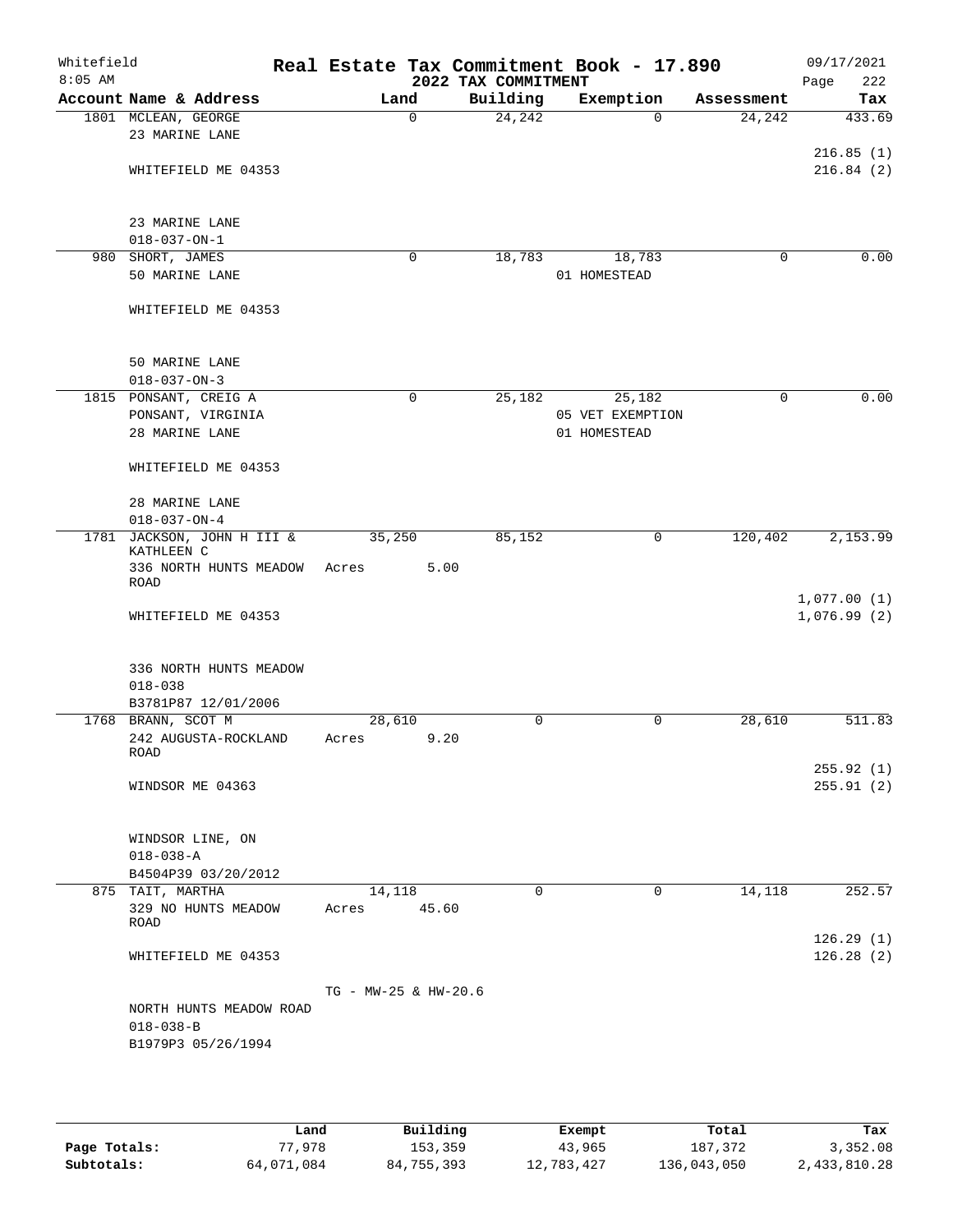| Whitefield |                                                      |       |        |                     | Real Estate Tax Commitment Book - 17.890 |            | 09/17/2021  |
|------------|------------------------------------------------------|-------|--------|---------------------|------------------------------------------|------------|-------------|
| $8:05$ AM  |                                                      |       |        | 2022 TAX COMMITMENT |                                          |            | 223<br>Page |
|            | Account Name & Address                               |       | Land   | Building            | Exemption                                | Assessment | Tax         |
|            | 1496 MURRAY, JOHN & BARBARA<br>J                     |       | 24,350 | 0                   | $\Omega$                                 | 24,350     | 435.62      |
|            | 129 AUGUSTA-ROCKLAND<br>ROAD                         | Acres | 4.40   |                     |                                          |            | 217.81(1)   |
|            | WINDSOR ME 04363                                     |       |        |                     |                                          |            | 217.81(2)   |
|            | WINDSOR TOWN LINE                                    |       |        |                     |                                          |            |             |
|            | $018 - 039$<br>B3982P71 03/17/2008                   |       |        |                     |                                          |            |             |
|            | 949 ANGELL, GLENN B & ROSE<br>MARIE                  |       | 52,385 | 179,413             | 24,500                                   | 207,298    | 3,708.56    |
|            | 380 NO HUNTS MEADOW<br><b>ROAD</b>                   | Acres | 27.90  |                     | 01 HOMESTEAD                             |            |             |
|            |                                                      |       |        |                     |                                          |            | 1,854.28(1) |
|            | WHITEFIELD ME 04353                                  |       |        |                     |                                          |            | 1,854.28(2) |
|            | 380 NORTH HUNTS MEADOW                               |       |        |                     |                                          |            |             |
|            | $018 - 040$                                          |       |        |                     |                                          |            |             |
|            | B1429P3 10/09/1987                                   |       |        |                     |                                          |            |             |
|            | 93 SALOIS, PAUL J                                    |       | 43,250 | 131,440             | 24,500                                   | 150,190    | 2,686.90    |
|            | SALOIS, CRISTINA T<br>366 NORTH HUNTS MEADOW<br>ROAD | Acres | 15.00  |                     | 01 HOMESTEAD                             |            | 1,343.45(1) |
|            | WHITEFIELD ME 04353                                  |       |        |                     |                                          |            | 1,343.45(2) |
|            | 366 NORTH HUNTS MEADOW                               |       |        |                     |                                          |            |             |
|            | $018 - 040 - A$                                      |       |        |                     |                                          |            |             |
|            | B1265P248 10/03/1985                                 |       |        |                     |                                          |            |             |
|            | 1369 CASWELL, MARY E                                 |       | 37,170 | 66,080              | 24,500                                   | 78,750     | 1,408.84    |
|            | 392 NO HUNTS MEADOW<br>ROAD                          | Acres | 7.40   |                     | 01 HOMESTEAD                             |            |             |
|            |                                                      |       |        |                     |                                          |            | 704.42(1)   |
|            | WHITEFIELD ME 04353                                  |       |        |                     |                                          |            | 704.42(2)   |
|            | 392 NORTH HUNTS MEADOW                               |       |        |                     |                                          |            |             |
|            | $018 - 041$                                          |       |        |                     |                                          |            |             |
|            | 508 CASWELL, MARY E                                  |       | 20,000 | 0                   | 0                                        | 20,000     | 357.80      |
|            | 392 NO HUNTS MEADOW<br><b>ROAD</b>                   | Acres | 1.50   |                     |                                          |            | 178.90(1)   |
|            | WHITEFIELD ME 04353                                  |       |        |                     |                                          |            | 178.90(2)   |
|            | NORTH HUNTS MEADOW ROAD                              |       |        |                     |                                          |            |             |
|            | $018 - 041 - A$                                      |       |        |                     |                                          |            |             |
|            | B1618P217 05/11/1990                                 |       |        |                     |                                          |            |             |

|              | Land         | Building     |            | Total       |              |
|--------------|--------------|--------------|------------|-------------|--------------|
|              |              |              | Exempt     |             | Tax          |
| Page Totals: | L77.155      | 376,933      | 73,500     | 480,588     | 8,597.72     |
| Subtotals:   | 64, 248, 239 | 85, 132, 326 | 12,856,927 | 136,523,638 | 2,442,408.00 |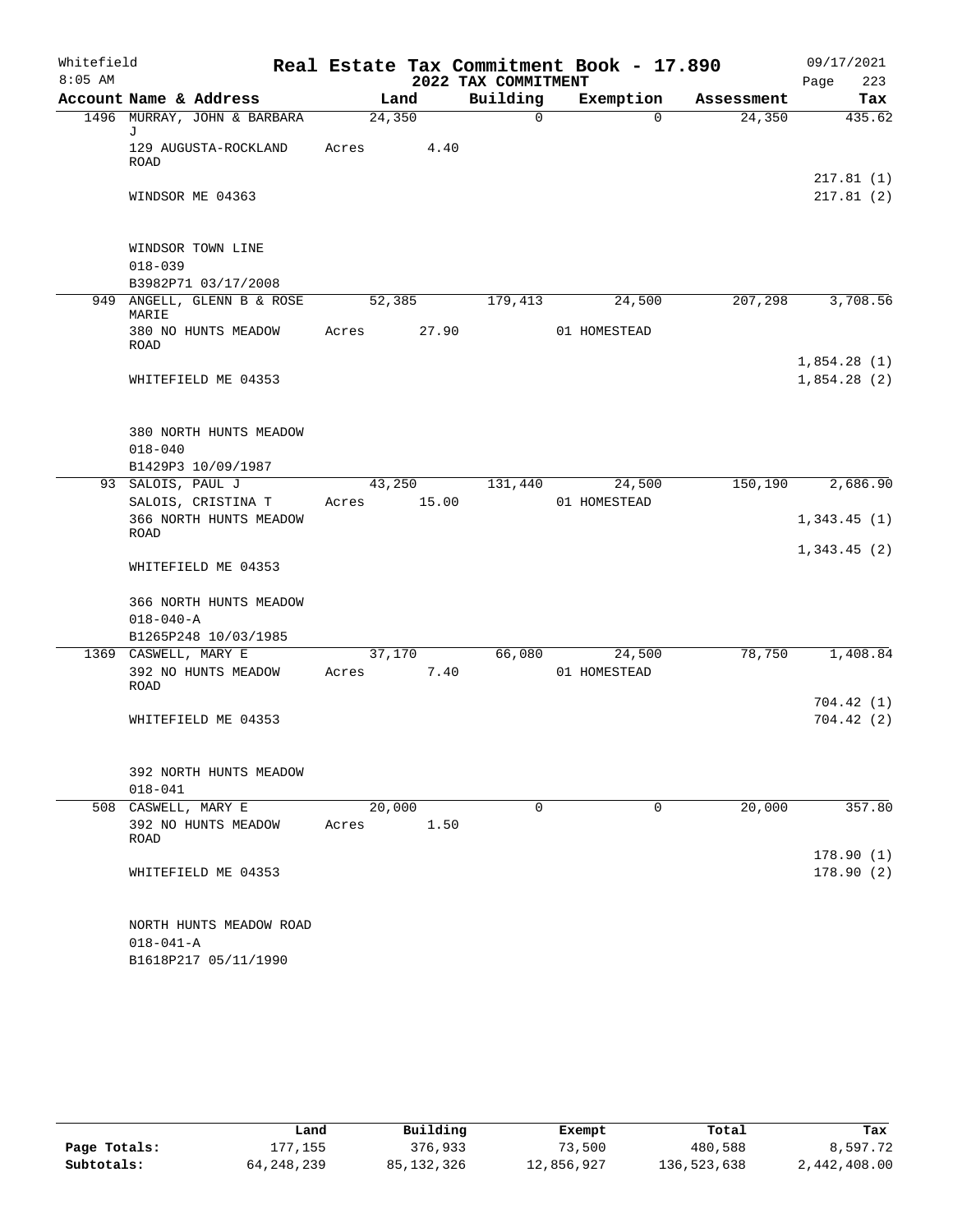| Whitefield |                                                                    |                      |        |                     | Real Estate Tax Commitment Book - 17.890 |            | 09/17/2021                   |
|------------|--------------------------------------------------------------------|----------------------|--------|---------------------|------------------------------------------|------------|------------------------------|
| $8:05$ AM  |                                                                    |                      |        | 2022 TAX COMMITMENT |                                          |            | 224<br>Page                  |
|            | Account Name & Address                                             |                      | Land   | Building            | Exemption                                | Assessment | Tax                          |
|            | 1068 HOWES, MARK & KATRIN                                          |                      | 34,516 | 102, 325            | 24,500                                   | 112,341    | 2,009.78                     |
|            | ACOSTA, MARIA D C<br>404 NORTH HUNTS MEADOW                        | Acres 13.60          |        |                     | 01 HOMESTEAD                             |            |                              |
|            | ROAD                                                               |                      |        |                     |                                          |            | 1,004.89(1)                  |
|            | WHITEFIELD ME 04353                                                |                      |        |                     |                                          |            | 1,004.89(2)                  |
|            | 404 NORTH HUNTS MEADOW<br>$018 - 042$                              |                      |        |                     |                                          |            |                              |
|            | B5041P31 08/12/2016                                                |                      |        |                     |                                          |            |                              |
|            | 804 BRETON, GLEN P & KAREN<br>L                                    | 25,882               |        | 19,653              | 0                                        | 45,535     | 814.62                       |
|            | 375 NO HUNTS MEADOW<br><b>ROAD</b>                                 | Acres                | 5.79   |                     |                                          |            |                              |
|            | WHITEFIELD ME 04353                                                |                      |        |                     |                                          |            | 407.31(1)<br>407.31(2)       |
|            | 375 NORTH HUNTS MEADOW<br>$018 - 044$                              |                      |        |                     |                                          |            |                              |
|            | B4829P133 10/20/2014                                               |                      |        |                     |                                          |            |                              |
|            | 864 SALOIS, PAUL J &                                               | 58,040               |        | $\mathbf 0$         | $\mathbf 0$                              | 58,040     | 1,038.34                     |
|            | CRISTINA T<br>366 NO HUNTS MEADOW<br>ROAD                          | Acres                | 52.58  |                     |                                          |            |                              |
|            | WHITEFIELD ME 04353                                                |                      |        |                     |                                          |            | 519.17(1)<br>519.17(2)       |
|            | NORTH HUNTS MEADOW ROAD<br>$018 - 044 - A$<br>B4829P133 10/20/2014 |                      |        |                     |                                          |            |                              |
|            | 452 TAIT, MARTHA                                                   |                      | 54,693 | 146,660             | 24,500                                   | 176,853    | 3,163.90                     |
|            | 329 NO HUNTS MEADOW<br>ROAD                                        | Acres 66.80          |        |                     | 01 HOMESTEAD                             |            |                              |
|            |                                                                    |                      |        |                     |                                          |            | 1,581.95(1)                  |
|            | WHITEFIELD ME 04353                                                |                      |        |                     |                                          |            | 1,581.95(2)                  |
|            |                                                                    | TG - SW-47 & HW-11.8 |        |                     |                                          |            |                              |
|            | 329 NORTH HUNTS MEADOW<br>$018 - 045$                              |                      |        |                     |                                          |            |                              |
|            | B1979P3 05/26/1994                                                 |                      |        |                     |                                          |            |                              |
|            | 660 SMITH, NICHOLAS P<br>287 NO HUNTS MEADOW<br>ROAD               | 42,850<br>Acres      | 14.50  | 115,435             | 24,500<br>01 HOMESTEAD                   | 133,785    | 2,393.41                     |
|            | WHITEFIELD ME 04353                                                |                      |        |                     |                                          |            | 1, 196.71(1)<br>1, 196.70(2) |
|            | 287 NORTH HUNTS MEADOW<br>$018 - 046$<br>B3513P233 07/08/2005      |                      |        |                     |                                          |            |                              |

|              | Land       | Building   | Exempt     | Total       | Tax          |
|--------------|------------|------------|------------|-------------|--------------|
| Page Totals: | 215,981    | 384,073    | 73,500     | 526,554     | 9,420.05     |
| Subtotals:   | 64,464,220 | 85,516,399 | 12,930,427 | 137,050,192 | 2,451,828.05 |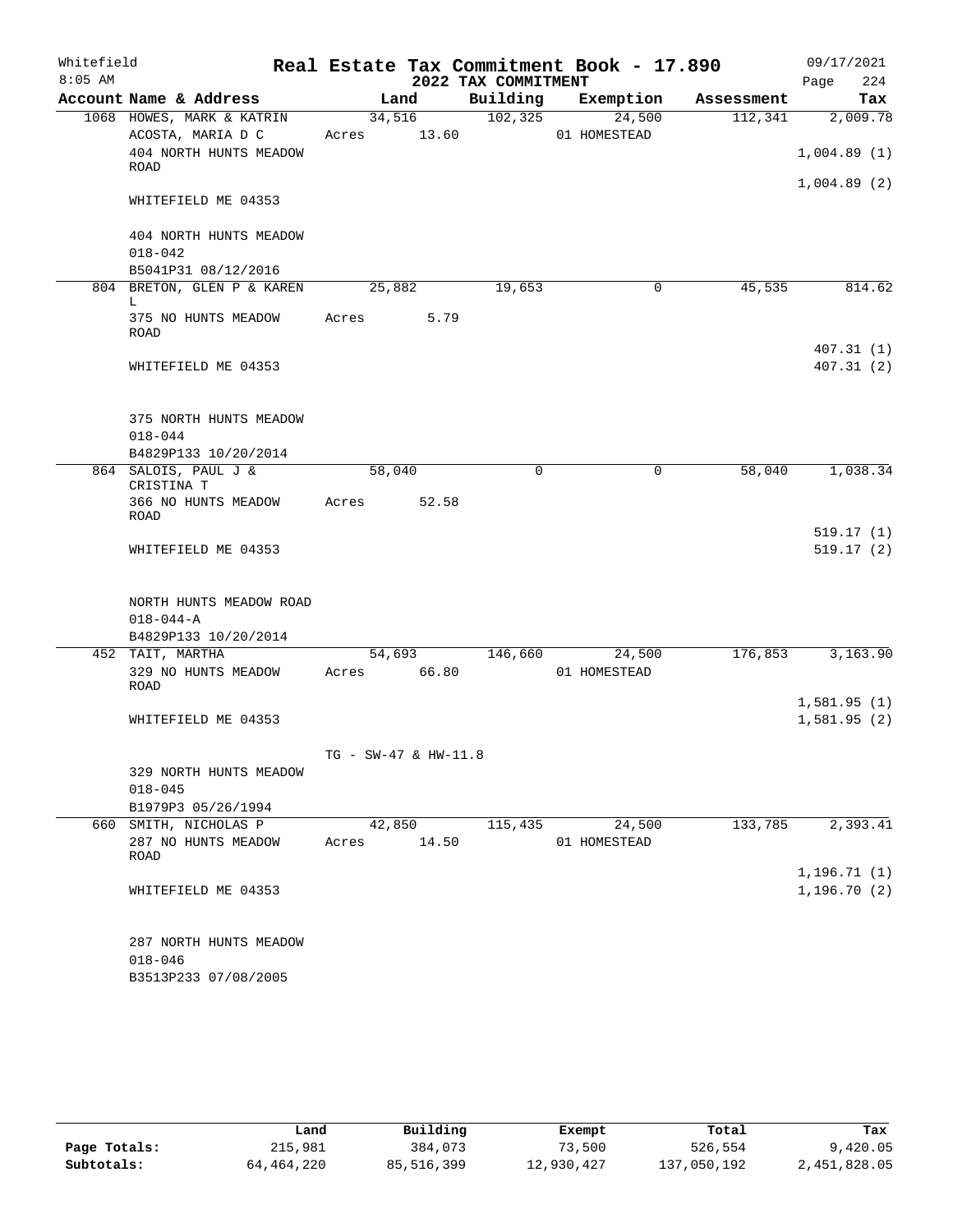| Whitefield |                                                               |       |        |                     | Real Estate Tax Commitment Book - 17.890 |            | 09/17/2021                   |
|------------|---------------------------------------------------------------|-------|--------|---------------------|------------------------------------------|------------|------------------------------|
| $8:05$ AM  |                                                               |       |        | 2022 TAX COMMITMENT |                                          |            | 225<br>Page                  |
|            | Account Name & Address                                        |       | Land   | Building            | Exemption                                | Assessment | Tax                          |
|            | 1466 MOREAU, BRANDON J &<br>ALICIA                            |       | 30,150 | 104, 463            | 24,500                                   | 110,113    | 1,969.92                     |
|            | 275 NO HUNTS MEADOW<br>ROAD                                   | Acres | 1.60   |                     | 01 HOMESTEAD                             |            | 984.96 (1)                   |
|            | WHITEFIELD ME 04353                                           |       |        |                     |                                          |            | 984.96 (2)                   |
|            | 275 NORTH HUNTS MEADOW<br>$018 - 046 - A$                     |       |        |                     |                                          |            |                              |
|            | B3895P219 08/15/2007                                          |       |        |                     |                                          |            |                              |
|            | 606 HOPKINS, CLIFTON E &<br>JULIE L                           |       | 30,000 | 17,839              | 0                                        | 47,839     | 855.84                       |
|            | 377 WINDSOR NECK ROAD                                         | Acres | 1.50   |                     |                                          |            |                              |
|            | WINDSOR ME 04363                                              |       |        |                     |                                          |            | 427.92 (1)<br>427.92 (2)     |
|            | 269 NORTH HUNTS MEADOW<br>$018 - 047$                         |       |        |                     |                                          |            |                              |
|            | B2628P297 12/21/2000<br>322 ACKER, CHARLES W &                |       | 70,950 | 172,982             | 30,380                                   | 213,552    | 3,820.45                     |
|            | BARBARA MAYER                                                 |       |        |                     |                                          |            |                              |
|            | 21 IRON LEDGE LANE                                            | Acres | 72.00  |                     | 07 NMR VET & WIDOW                       |            |                              |
|            | WHITEFIELD ME 04353                                           |       |        |                     | 01 HOMESTEAD                             |            | 1,910.23(1)<br>1,910.22(2)   |
|            | 21 IRON LEDGE LANE<br>$018 - 048$<br>B825P246 11/07/1974      |       |        |                     |                                          |            |                              |
|            | 1564 BAILEY, RODNEY M                                         |       | 30,000 | 101,217             | 24,500                                   | 106,717    | 1,909.17                     |
|            | BAILEY, CATHERINE J                                           | Acres | 0.52   |                     | 01 HOMESTEAD                             |            |                              |
|            | 255 NO HUNTS MEADOW<br>ROAD                                   |       |        |                     |                                          |            | 954.59(1)                    |
|            | WHITEFIELD ME 04353                                           |       |        |                     |                                          |            | 954.58(2)                    |
|            | 255 NORTH HUNTS MEADOW<br>$018 - 049$                         |       |        |                     |                                          |            |                              |
|            | B4921P176 08/24/2015<br>965 BAILEY, LYNDAL                    |       | 69,750 | 96,383              | 30,380                                   | 135,753    | 2,428.62                     |
|            | 237 NORTH HUNTS MEADOW<br>RD                                  | Acres | 56.00  |                     | 01 HOMESTEAD                             |            |                              |
|            | WHITEFIELD ME 04353                                           |       |        |                     | 05 VET EXEMPTION                         |            | 1, 214.31(1)<br>1, 214.31(2) |
|            | 237 NORTH HUNTS MEADOW<br>$018 - 050$<br>B1268P197 10/18/1985 |       |        |                     |                                          |            |                              |

|              | Land       | Building   | Exempt     | Total       | Tax          |
|--------------|------------|------------|------------|-------------|--------------|
| Page Totals: | 230,850    | 492,884    | 109,760    | 613,974     | 10,984.00    |
| Subtotals:   | 64,695,070 | 86,009,283 | 13,040,187 | 137,664,166 | 2,462,812.05 |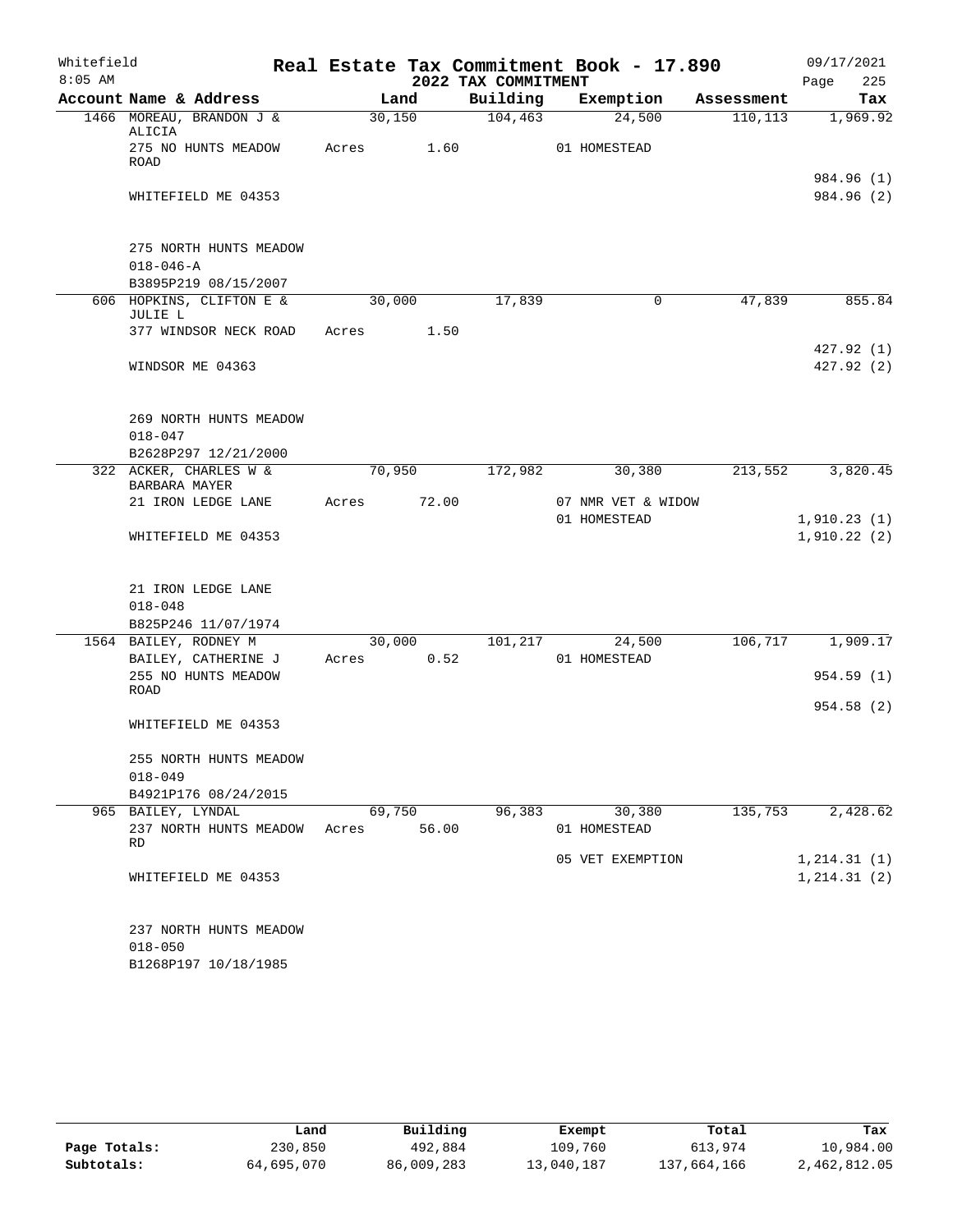| Whitefield |                                                 |                    |       |                     | Real Estate Tax Commitment Book - 17.890 |            | 09/17/2021           |
|------------|-------------------------------------------------|--------------------|-------|---------------------|------------------------------------------|------------|----------------------|
| $8:05$ AM  |                                                 |                    |       | 2022 TAX COMMITMENT |                                          |            | 226<br>Page          |
|            | Account Name & Address                          |                    | Land  | Building            | Exemption                                | Assessment | Tax                  |
|            | 1697 BAILEY, RODNEY M &<br>CATHERINE J          | 5,850              |       | $\mathsf{O}$        | $\Omega$                                 | 5,850      | 104.66               |
|            | 255 NO HUNTS MEADOW<br>ROAD                     | Acres              | 3.90  |                     |                                          |            |                      |
|            | WHITEFIELD ME 04353                             |                    |       |                     |                                          |            | 52.33(1)<br>52.33(2) |
|            | NORTH HUNTS MEADOW ROAD<br>$018 - 050 - A$      |                    |       |                     |                                          |            |                      |
|            | B4921P176 08/24/2015                            |                    |       |                     |                                          |            |                      |
|            | 1424 REED, KAILAH JESSICA                       | 63,794             |       | 98,730              | 24,500                                   | 138,024    | 2,469.25             |
|            | GAYTON, KEVIN BYRON<br>165 NO HUNTS MEADOW      | Acres              | 61.00 |                     | 01 HOMESTEAD                             |            | 1, 234.63(1)         |
|            | ROAD                                            |                    |       |                     |                                          |            |                      |
|            | WHITEFIELD ME 04353                             |                    |       |                     |                                          |            | 1,234.62(2)          |
|            |                                                 | TG - SW-21 & MW-10 |       |                     |                                          |            |                      |
|            | 165 NORTH HUNTS MEADOW                          |                    |       |                     |                                          |            |                      |
|            | $018 - 051$                                     |                    |       |                     |                                          |            |                      |
|            | B5247P109 04/12/2018                            |                    |       |                     |                                          |            |                      |
|            | 524 BROWN-COLLINS, JESSE B                      | 36,690             |       | 94,388              | $\mathbf 0$                              | 131,078    | 2,344.99             |
|            | FLOOD, CHRISTINA L<br>195 NO HUNTS MEADOW       | Acres              | 6.80  |                     |                                          |            | 1, 172.50(1)         |
|            | ROAD                                            |                    |       |                     |                                          |            | 1, 172.49(2)         |
|            | WHITEFIELD ME 04353                             |                    |       |                     |                                          |            |                      |
|            | 195 NORTH HUNTS MEADOW                          |                    |       |                     |                                          |            |                      |
|            | $018 - 051 - A$                                 |                    |       |                     |                                          |            |                      |
|            | B5631P204 12/07/2020                            |                    |       |                     |                                          |            |                      |
|            | 128 NILES, KIMBER & JANE<br>219 NO HUNTS MEADOW | 33,750<br>Acres    | 4.00  | 172,123             | 24,500<br>01 HOMESTEAD                   | 181,373    | 3,244.76             |
|            | ROAD                                            |                    |       |                     |                                          |            |                      |
|            |                                                 |                    |       |                     |                                          |            | 1,622.38(1)          |
|            | WHITEFIELD ME 04353                             |                    |       |                     |                                          |            | 1,622.38(2)          |
|            | 219 NORTH HUNTS MEADOW                          |                    |       |                     |                                          |            |                      |
|            | $018 - 051 - B$                                 |                    |       |                     |                                          |            |                      |
|            | B3877P201 07/07/2007                            |                    |       |                     |                                          |            |                      |
|            | 1089 MILLER, SCOTT V SR                         | 2,145              |       | 0                   | 0                                        | 2,145      | 38.37                |
|            | 186 WINDSOR ROAD                                | Acres              | 1.43  |                     |                                          |            |                      |
|            |                                                 |                    |       |                     |                                          |            | 19.19(1)             |
|            | CHELSEA ME 04330                                |                    |       |                     |                                          |            | 19.18(2)             |
|            |                                                 |                    |       |                     |                                          |            |                      |
|            | COOPER ROAD                                     |                    |       |                     |                                          |            |                      |
|            | $018 - 052$                                     |                    |       |                     |                                          |            |                      |

|              | Land       | Building   | Exempt     | Total       | Tax          |
|--------------|------------|------------|------------|-------------|--------------|
| Page Totals: | 142,229    | 365,241    | 49,000     | 458,470     | 8,202.03     |
| Subtotals:   | 64,837,299 | 86,374,524 | 13,089,187 | 138,122,636 | 2,471,014.08 |

B4699P108 08/14/2013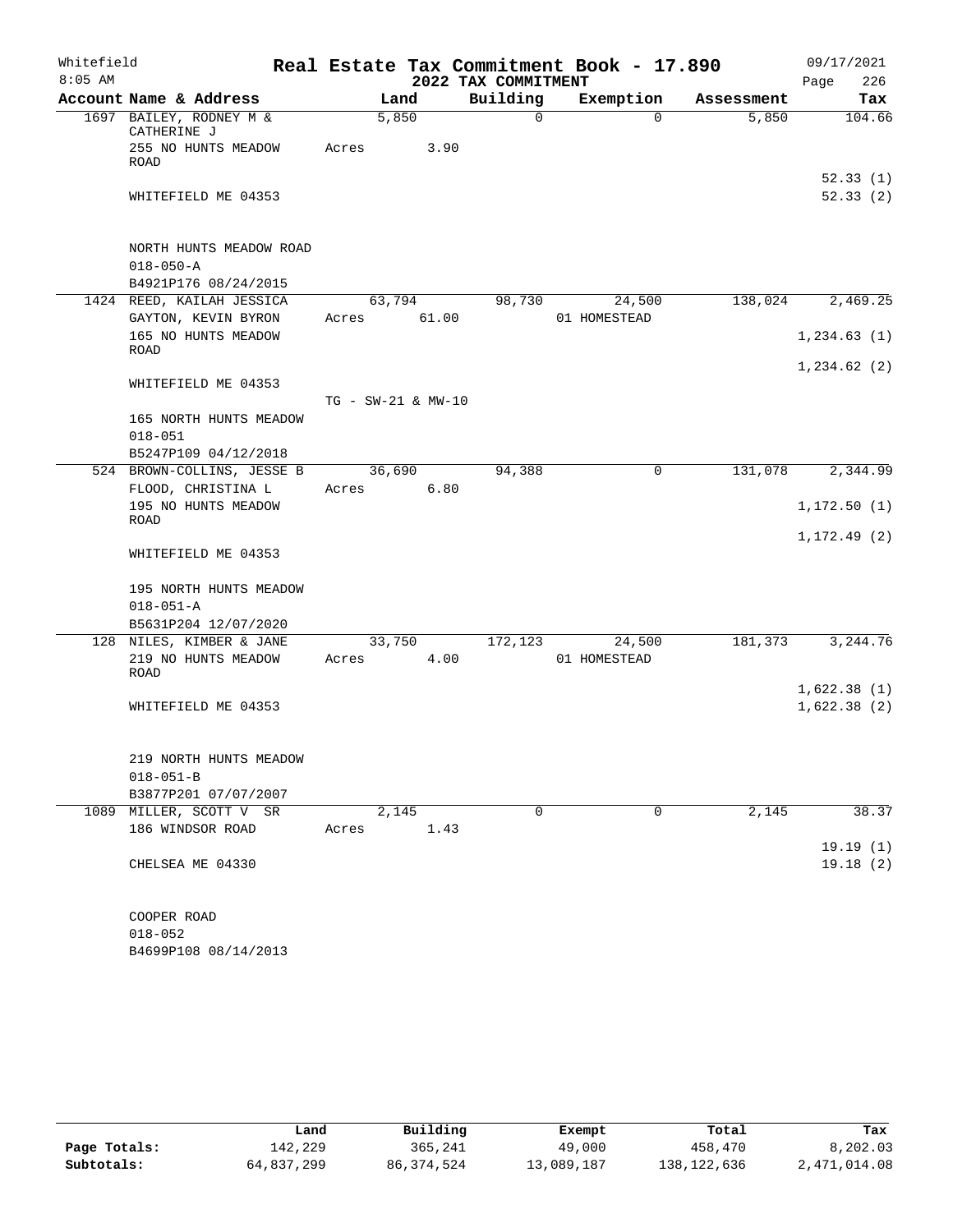| Whitefield<br>$8:05$ AM |                                                |       |             | 2022 TAX COMMITMENT | Real Estate Tax Commitment Book - 17.890 |                        | 09/17/2021<br>Page<br>227 |
|-------------------------|------------------------------------------------|-------|-------------|---------------------|------------------------------------------|------------------------|---------------------------|
|                         | Account Name & Address                         |       | Land        | Building            | Exemption                                | Assessment             | Tax                       |
|                         | 992 MILLER, SCOTT VERNON &                     |       | 14,540      | 0                   |                                          | 14,540<br>$\Omega$     | 260.12                    |
|                         | HEIDI<br>186 WINDSOR ROAD                      | Acres | 13.80       |                     |                                          |                        |                           |
|                         |                                                |       |             |                     |                                          |                        | 130.06(1)                 |
|                         | CHELSEA ME 04330                               |       |             |                     |                                          |                        | 130.06(2)                 |
|                         |                                                |       |             |                     |                                          |                        |                           |
|                         |                                                |       |             |                     |                                          |                        |                           |
|                         | 549 COOPER ROAD                                |       |             |                     |                                          |                        |                           |
|                         | $018 - 053$<br>B1538P23 03/20/1989             |       |             |                     |                                          |                        |                           |
|                         | 1872 MILLER, SCOTT JR                          |       | 30,750      | 9,355               | 24,500                                   | 15,605                 | 279.17                    |
|                         | 549 COOPER ROAD                                | Acres | 2.00        |                     | 01 HOMESTEAD                             |                        |                           |
|                         |                                                |       |             |                     |                                          |                        | 139.59(1)                 |
|                         | WHITEFIELD ME 04353                            |       |             |                     |                                          |                        | 139.58(2)                 |
|                         |                                                |       |             |                     |                                          |                        |                           |
|                         | 549 COOPER ROAD                                |       |             |                     |                                          |                        |                           |
|                         | $018 - 053 - A$                                |       |             |                     |                                          |                        |                           |
|                         | 1773 ADAMS, MICHAEL L                          |       | 31,035      | 18,387              | 24,500                                   | 24,922                 | 445.85                    |
|                         | ADAMS, ROSE A                                  | Acres | 2.19        |                     | 01 HOMESTEAD                             |                        |                           |
|                         | PO BOX 244                                     |       |             |                     |                                          |                        | 222.93(1)                 |
|                         |                                                |       |             |                     |                                          |                        | 222.92(2)                 |
|                         | WHITEFIELD ME 04353                            |       |             |                     |                                          |                        |                           |
|                         | 114 NORTH HUNTS MEADOW                         |       |             |                     |                                          |                        |                           |
|                         | $018 - 054$                                    |       |             |                     |                                          |                        |                           |
|                         | B5215P240 12/15/2017                           |       |             |                     |                                          |                        |                           |
|                         | 732 MAINE NATURAL GAS                          |       | $\mathbf 0$ | 918,220             |                                          | $\mathbf 0$<br>918,220 | 16,426.96                 |
|                         | C/O AVANGRID MANAGEMENT<br>COMPANY - LOCAL TAX |       |             |                     |                                          |                        |                           |
|                         | ONE CITY CENTER, 5TH                           |       |             |                     |                                          |                        | 8, 213.48(1)              |
|                         | <b>FLOOR</b>                                   |       |             |                     |                                          |                        |                           |
|                         | PORTLAND ME 04101                              |       |             |                     |                                          |                        | 8, 213.48(2)              |
|                         |                                                |       |             |                     |                                          |                        |                           |
|                         | AUGUSTA ROAD                                   |       |             |                     |                                          |                        |                           |
|                         | 018-RT 17                                      |       |             |                     |                                          |                        |                           |
| 673                     | COUTTS BROTHERS INC                            |       | 20,300      | 0                   |                                          | 20,300<br>0            | 363.17                    |
|                         | PO BOX 58                                      | Acres | 1.70        |                     |                                          |                        |                           |
|                         |                                                |       |             |                     |                                          |                        | 181.59(1)                 |
|                         | GARDINER ME 04345                              |       |             |                     |                                          |                        | 181.58 (2)                |
|                         |                                                |       |             |                     |                                          |                        |                           |
|                         | NORTH HUNTS MEADOW ROAD                        |       |             |                     |                                          |                        |                           |
|                         | $019 - 001$                                    |       |             |                     |                                          |                        |                           |
|                         | B1624P151 06/07/1990                           |       |             |                     |                                          |                        |                           |
| 383                     | SWARTZENTRUBER, NOAH                           |       | 50,500      | 110,477             | 24,500                                   | 136,477                | 2,441.57                  |
|                         | SWARTZENTRUBER, SUSIE<br>419 NO HUNTS MEADOW   | Acres | 25.00       |                     | 01 HOMESTEAD                             |                        | 1,220.79(1)               |
|                         | ROAD                                           |       |             |                     |                                          |                        |                           |
|                         |                                                |       |             |                     |                                          |                        | 1,220.78(2)               |
|                         | WHITEFIELD ME                                  |       |             |                     |                                          |                        |                           |
|                         | 04353-3218                                     |       |             |                     |                                          |                        |                           |
|                         | 419 NORTH HUNTS MEADOW                         |       |             |                     |                                          |                        |                           |
|                         | $019 - 002$                                    |       |             |                     |                                          |                        |                           |
|                         | B5326P113 11/15/2018                           |       |             |                     |                                          |                        |                           |
|                         |                                                |       |             |                     |                                          |                        |                           |
|                         |                                                | Land  | Building    |                     | Exempt                                   | Total                  | Tax                       |
| Page Totals:            | 147,125                                        |       | 1,056,439   |                     | 73,500                                   | 1,130,064              | 20, 216.84                |
|                         |                                                |       |             |                     |                                          |                        |                           |

**Subtotals:** 64,984,424 87,430,963 13,162,687 139,252,700 2,491,230.92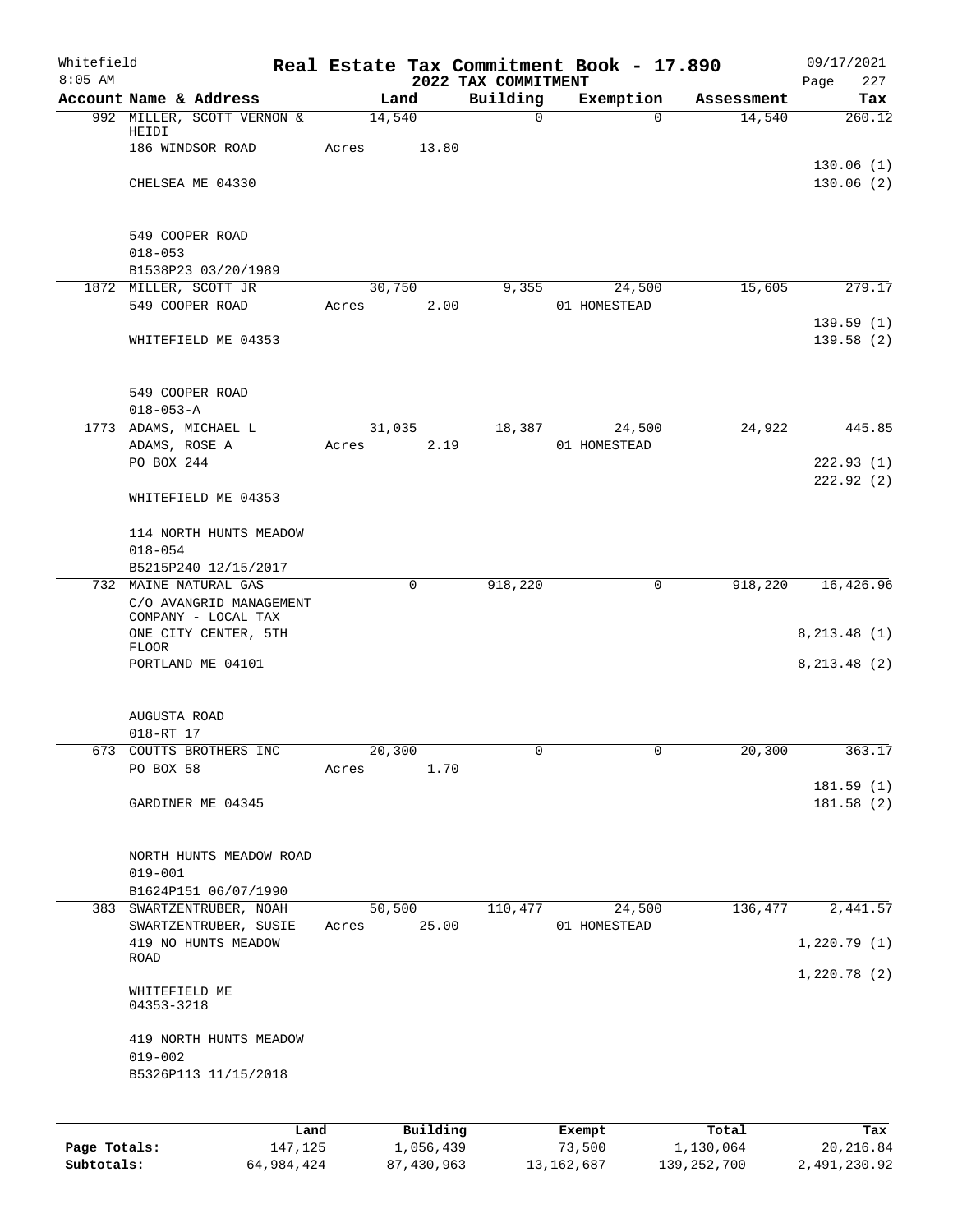| Whitefield<br>$8:05$ AM |                                                    |              |         |            |                                 | Real Estate Tax Commitment Book - 17.890 |             | 09/17/2021              |
|-------------------------|----------------------------------------------------|--------------|---------|------------|---------------------------------|------------------------------------------|-------------|-------------------------|
|                         | Account Name & Address                             |              |         | Land       | 2022 TAX COMMITMENT<br>Building | Exemption                                | Assessment  | 228<br>Page<br>Tax      |
|                         | 255 JAMES, DAVID C                                 |              | 33,300  |            | 97,988                          | 24,500                                   | 106,788     | 1,910.44                |
|                         | 403 NO HUNTS MEADOW<br><b>ROAD</b>                 |              | Acres   | 3.70       |                                 | 01 HOMESTEAD                             |             |                         |
|                         | WHITEFIELD ME 04353                                |              |         |            |                                 |                                          |             | 955.22(1)<br>955.22 (2) |
|                         | 403 NORTH HUNTS MEADOW<br>$019 - 003$              |              |         |            |                                 |                                          |             |                         |
|                         | B1968P332 04/19/1994                               |              |         |            |                                 |                                          |             |                         |
|                         | 131 FECAROTTA, JOSEPH M &<br>PATRICIA E            |              | 108,750 |            | 95,259                          | $\mathbf 0$                              | 204,009     | 3,649.72                |
|                         | 10 LAKEVIEW DRIVE                                  | Acres        |         | 134.00     |                                 |                                          |             | 1,824.86(1)             |
|                         | DANBURY CT 06811                                   |              |         |            |                                 |                                          |             | 1,824.86(2)             |
|                         | 393 NORTH HUNTS MEADOW                             |              |         |            |                                 |                                          |             |                         |
|                         | $019 - 004$<br>B2256P232 07/18/1997                |              |         |            |                                 |                                          |             |                         |
|                         | 763 HALL, ANDREW HEIRS                             |              | 10,700  |            | $\Omega$                        | $\mathbf 0$                              | 10,700      | 191.42                  |
|                         | DUNCAN, NANCY PER REP                              |              | Acres   | 9.00       |                                 |                                          |             |                         |
|                         | 10 VATERS HIDEAWAY                                 |              |         |            |                                 |                                          |             | 95.71 (1)               |
|                         | JEFFERSON ME 04348                                 |              |         |            |                                 |                                          |             | 95.71(2)                |
|                         | DOYLE ROAD, OFF OF<br>$019 - 005$                  |              |         |            |                                 |                                          |             |                         |
|                         | B1655P1 10/31/1990                                 |              |         |            |                                 |                                          |             |                         |
|                         | 1627 BENEDICT, JOSEPH W                            |              | 174,250 |            | 157,742                         | 0                                        | 331,992     | 5,939.34                |
|                         | KELLEY-BENEDICT,<br>PATRICIA                       |              | Acres   | 265.00     |                                 |                                          |             |                         |
|                         | 58 WHITNEY STREET                                  |              |         |            |                                 |                                          |             | 2,969.67(1)             |
|                         |                                                    |              |         |            |                                 |                                          |             | 2,969.67(2)             |
|                         | NORTHBOROUGH MA 01532                              |              |         |            |                                 |                                          |             |                         |
|                         | 242 DEVINE ROAD                                    |              |         |            |                                 |                                          |             |                         |
|                         | $019 - 006$<br>B5007P310 05/23/2016                |              |         |            |                                 |                                          |             |                         |
|                         | 1583 HARRINGTON, PHIL                              |              | 34,050  |            | $\Omega$                        | $\Omega$                                 | 34,050      | 609.15                  |
|                         | 145 FOWLE HILL ROAD                                |              | Acres   | 16.00      |                                 |                                          |             |                         |
|                         | WISCASSET ME 04578                                 |              |         |            |                                 |                                          |             | 304.58(1)<br>304.57(2)  |
|                         | DEVINE ROAD                                        |              |         |            |                                 |                                          |             |                         |
|                         | $019 - 007$                                        |              |         |            |                                 |                                          |             |                         |
|                         | B4883P119 05/06/2015                               |              |         |            |                                 |                                          |             |                         |
|                         | 1283 CENTRAL MAINE POWER                           |              | 76,200  |            | 0                               | 0                                        | 76,200      | 1,363.22                |
|                         | C/O AVANGRID MANAGEMENT Acres<br>COMPANY-LOCAL TAX |              |         | 25.40      |                                 |                                          |             |                         |
|                         | ONE CITY CENTER, 5TH<br><b>FLOOR</b>               |              |         |            |                                 |                                          |             | 681.61 (1)              |
|                         | PORTLAND ME 04101                                  |              |         |            |                                 |                                          |             | 681.61 (2)              |
|                         | DOYLE ROAD                                         |              |         |            |                                 |                                          |             |                         |
|                         | $019 - 008$                                        |              |         |            |                                 |                                          |             |                         |
|                         |                                                    | Land         |         | Building   |                                 | Exempt                                   | Total       | Tax                     |
| Page Totals:            |                                                    | 437,250      |         | 350,989    |                                 | 24,500                                   | 763,739     | 13,663.29               |
| Subtotals:              |                                                    | 65, 421, 674 |         | 87,781,952 |                                 | 13, 187, 187                             | 140,016,439 | 2,504,894.21            |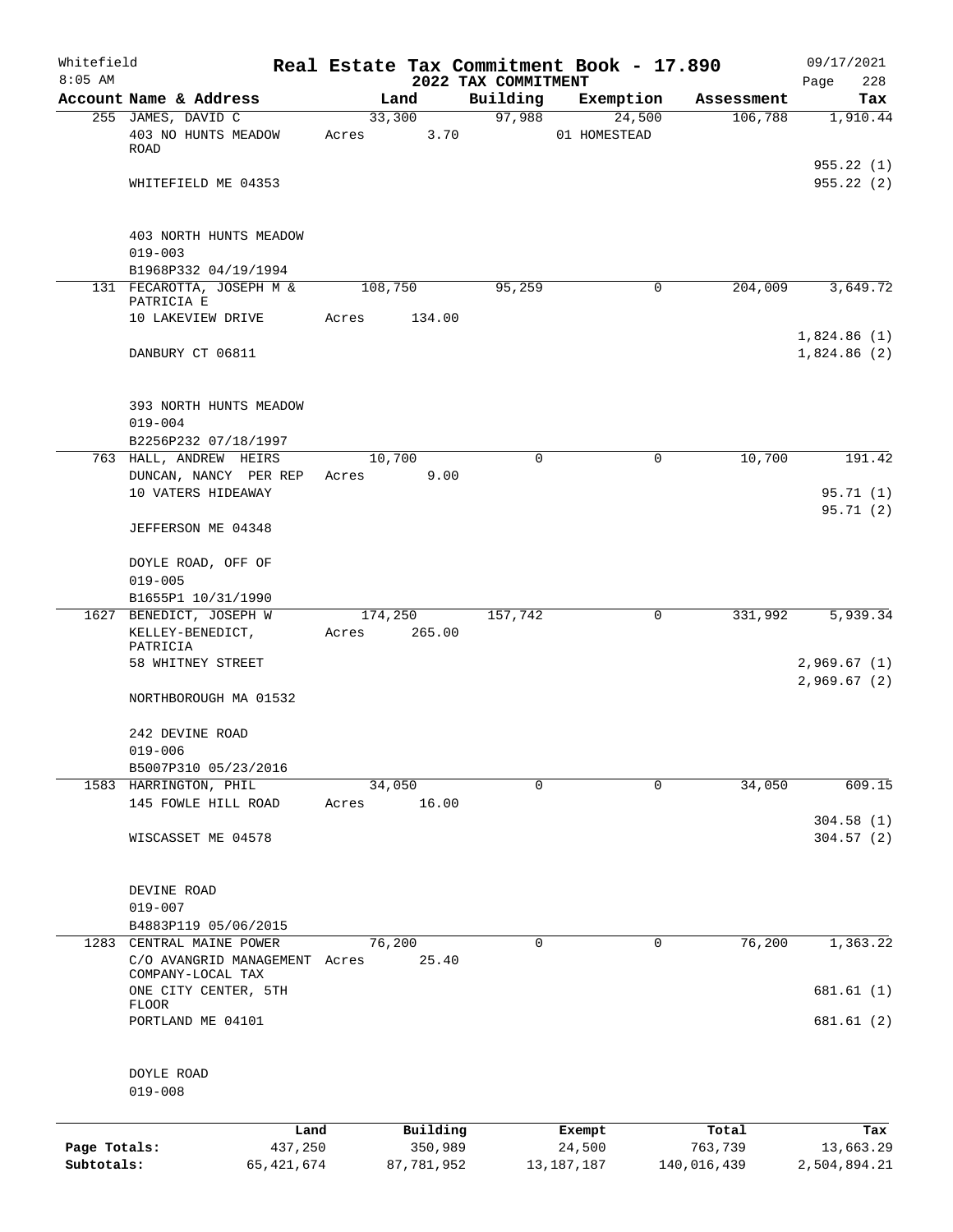| Whitefield |                                                            |       |        |       |                     | Real Estate Tax Commitment Book - 17.890 |            | 09/17/2021             |
|------------|------------------------------------------------------------|-------|--------|-------|---------------------|------------------------------------------|------------|------------------------|
| $8:05$ AM  |                                                            |       |        |       | 2022 TAX COMMITMENT |                                          |            | 229<br>Page            |
|            | Account Name & Address                                     |       | Land   |       | Building            | Exemption                                | Assessment | Tax                    |
|            | 527 NICHOLSON, M FRANCES<br>TRUST                          |       | 20,000 |       | $\mathbf 0$         | $\Omega$                                 | 20,000     | 357.80                 |
|            | NICHOLSON, M FRANCES &<br>HERBENICK, M FRANCES<br>TRUSTEES | Acres |        | 0.96  |                     |                                          |            |                        |
|            | 342 SOUND DRIVE                                            |       |        |       |                     |                                          |            | 178.90(1)              |
|            | KEY LARGO FL 33037                                         |       |        |       |                     |                                          |            | 178.90(2)              |
|            | DEVINE ROAD                                                |       |        |       |                     |                                          |            |                        |
|            | $019 - 011$                                                |       |        |       |                     |                                          |            |                        |
|            | B1354P321 12/05/1986                                       |       |        |       |                     |                                          |            |                        |
|            | 1425 FURROW, JOSEPH J &<br>ANGELA                          |       | 30,000 |       | 41,812              | 24,500                                   | 47,312     | 846.41                 |
|            | 408 DEVINE ROAD                                            | Acres |        | 1.37  |                     | 01 HOMESTEAD                             |            |                        |
|            | WHITEFIELD ME 04353                                        |       |        |       |                     |                                          |            | 423.21(1)<br>423.20(2) |
|            | 408 DEVINE ROAD                                            |       |        |       |                     |                                          |            |                        |
|            | $019 - 011 - A$                                            |       |        |       |                     |                                          |            |                        |
|            | B3741P77 09/12/2006                                        |       |        |       |                     |                                          |            |                        |
|            | 1681 LABELLE, KELLIE-JO<br>PO BOX 5659                     | Acres | 37,970 | 8.40  | 129,506             | 0                                        | 167,476    | 2,996.15               |
|            |                                                            |       |        |       |                     |                                          |            | 1,498.08(1)            |
|            | AUGUSTA ME 04332 5659                                      |       |        |       |                     |                                          |            | 1,498.07(2)            |
|            | 382 DEVINE ROAD                                            |       |        |       |                     |                                          |            |                        |
|            | $019 - 012$                                                |       |        |       |                     |                                          |            |                        |
|            | B3920P239 10/15/2007                                       |       |        |       |                     |                                          |            |                        |
|            | 234 BOYIAN, JUDITH                                         |       | 38,970 |       | 148,542             | 0                                        | 187,512    | 3,354.59               |
|            | 420 VIGUE ROAD                                             | Acres |        | 9.65  |                     |                                          |            | 1,677.30(1)            |
|            | WHITEFIELD ME 04353                                        |       |        |       |                     |                                          |            | 1,677.29(2)            |
|            | 420 VIGUE ROAD                                             |       |        |       |                     |                                          |            |                        |
|            | $019 - 012 - A$                                            |       |        |       |                     |                                          |            |                        |
|            | B2431P293 02/16/1999                                       |       |        |       |                     |                                          |            |                        |
|            | 1486 HUFF, ALICIA & TIMOTHY                                |       | 41,010 |       | 196,349             | 24,500                                   | 212,859    | 3,808.05               |
|            | 366 DEVINE ROAD                                            |       | Acres  | 12.20 |                     | 01 HOMESTEAD                             |            |                        |
|            |                                                            |       |        |       |                     |                                          |            | 1,904.03(1)            |
|            | WHITEFIELD ME 04353                                        |       |        |       |                     |                                          |            | 1,904.02(2)            |
|            | 366 DEVINE ROAD                                            |       |        |       |                     |                                          |            |                        |
|            | $019 - 012 - B$                                            |       |        |       |                     |                                          |            |                        |

B3671P20 05/05/2006

|              | Land       | Building   | Exempt     | Total       | Tax          |
|--------------|------------|------------|------------|-------------|--------------|
| Page Totals: | 167,950    | 516,209    | 49,000     | 635,159     | 11,363.00    |
| Subtotals:   | 65,589,624 | 88,298,161 | 13,236,187 | 140,651,598 | 2,516,257.21 |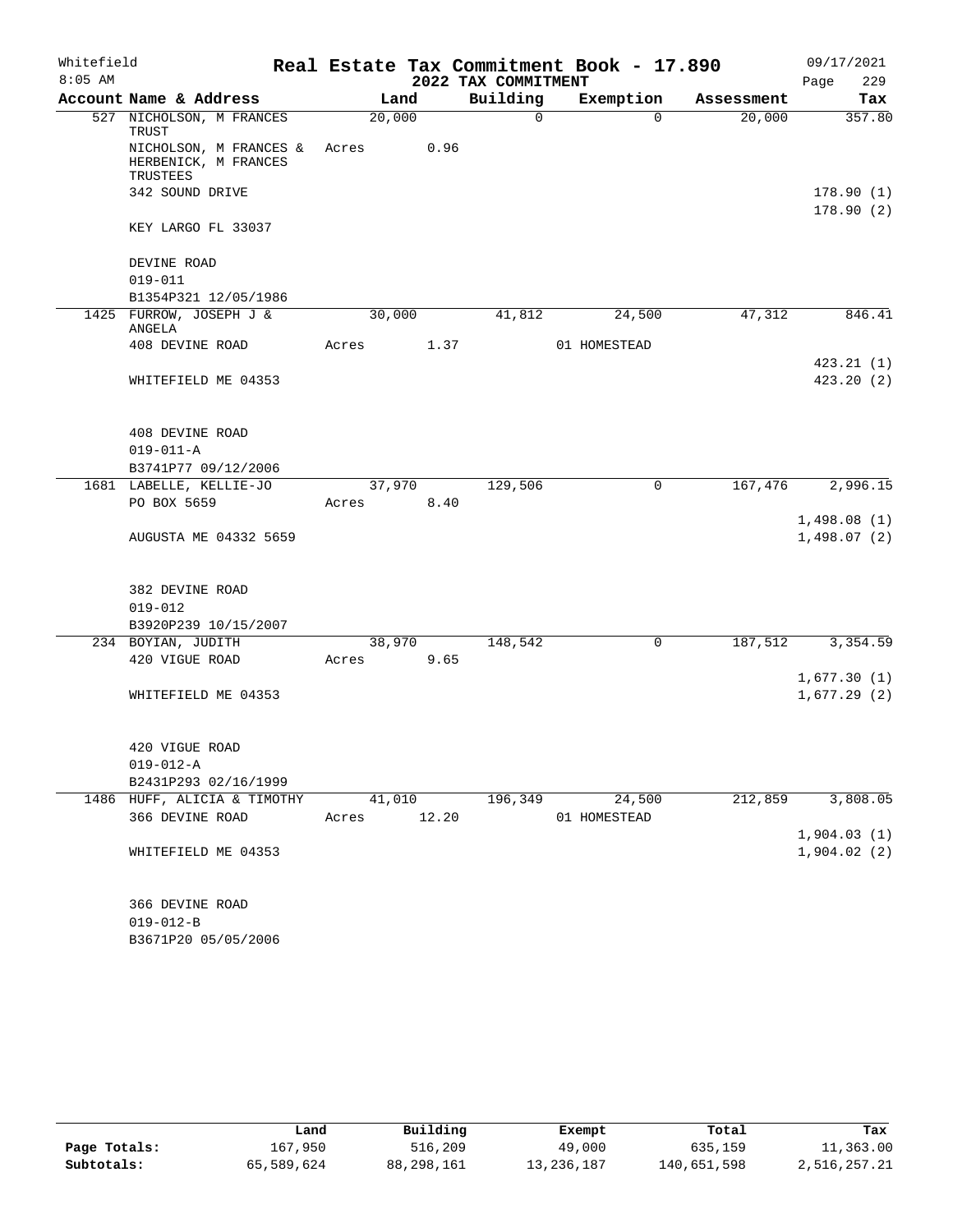| Whitefield   |                                                                                                    |       |                        |                     | Real Estate Tax Commitment Book - 17.890 |                       | 09/17/2021                 |
|--------------|----------------------------------------------------------------------------------------------------|-------|------------------------|---------------------|------------------------------------------|-----------------------|----------------------------|
| $8:05$ AM    |                                                                                                    |       |                        | 2022 TAX COMMITMENT |                                          |                       | 230<br>Page                |
|              | Account Name & Address<br>1682 CLARK, ALAN GEORGE &<br>LINDA JANE TRUSTEES<br>CLARK, ALAN GEORGE & | Acres | Land<br>30,030<br>1.52 | Building<br>112,481 | Exemption<br>$\Omega$                    | Assessment<br>142,511 | Tax<br>2,549.52            |
|              | LINDA JANE LIVING<br>TRUST<br>358 EAST 30 NORTH                                                    |       |                        |                     |                                          |                       | 1,274.76(1)<br>1,274.76(2) |
|              | GRANTSVILLE UT 84029                                                                               |       |                        |                     |                                          |                       |                            |
|              | 392 DEVINE ROAD<br>$019 - 012 - C$                                                                 |       |                        |                     |                                          |                       |                            |
|              | B4664P77 05/20/2013<br>996 STILLMAN, WAYNE D                                                       |       | 30,000                 | 73,076              | 0                                        | 103,076               | 1,844.03                   |
|              | PO BOX 153                                                                                         | Acres | 0.80                   |                     |                                          |                       |                            |
|              | WINDSOR ME 04363                                                                                   |       |                        |                     |                                          |                       | 922.02(1)<br>922.01(2)     |
|              | 442 VIGUE ROAD                                                                                     |       |                        |                     |                                          |                       |                            |
|              | $019 - 013$<br>B4474P216 12/27/2011 B4424P236 08/04/2011 B4184P217<br>07/29/2009                   |       |                        |                     |                                          |                       |                            |
|              | 243 CUMMINGS, RICHARD L JR<br>PO BOX 142                                                           | Acres | 68,680<br>53.86        | 173,260             | 24,500<br>01 HOMESTEAD                   | 217,440               | 3,890.00                   |
|              |                                                                                                    |       |                        |                     |                                          |                       | 1,945.00(1)                |
|              | WINDSOR ME 04363                                                                                   |       |                        |                     |                                          |                       | 1,945.00(2)                |
|              | 4 DOYLE ROAD                                                                                       |       |                        |                     |                                          |                       |                            |
|              | $019 - 014$<br>B2147P251 05/21/1996                                                                |       |                        |                     |                                          |                       |                            |
|              | 1507 LEASK, PAUL L & ALICE                                                                         |       | 24,505                 | $\Omega$            | 0                                        | 24,505                | 438.39                     |
|              | 122 DOYLE ROAD                                                                                     | Acres | 27.70                  |                     |                                          |                       |                            |
|              | WHITEFIELD ME 04353                                                                                |       |                        |                     |                                          |                       | 219.20(1)<br>219.19(2)     |
|              | DOYLE ROAD<br>$019 - 015$                                                                          |       |                        |                     |                                          |                       |                            |
|              | B2109P362 12/18/1995                                                                               |       |                        |                     |                                          |                       |                            |
|              | 111 LEASK, PAUL & ALICE                                                                            |       | 22,700                 | $\Omega$            | $\mathbf 0$                              | 22,700                | 406.10                     |
|              | 122 DOYLE ROAD                                                                                     | Acres | 3.30                   |                     |                                          |                       | 203.05(1)                  |
|              | WHITEFIELD ME 04353                                                                                |       |                        |                     |                                          |                       | 203.05(2)                  |
|              | DOYLE ROAD<br>$019 - 016$                                                                          |       |                        |                     |                                          |                       |                            |
|              | 624 LEASK, PAUL L & ALICE                                                                          |       | 34,950                 | 41,368              | 24,500                                   | 51,818                | 927.02                     |
|              | 122 DOYLE ROAD                                                                                     | Acres | 4.80                   |                     | 01 HOMESTEAD                             |                       |                            |
|              | WHITEFIELD ME 04353                                                                                |       |                        |                     |                                          |                       | 463.51(1)<br>463.51(2)     |
|              | 122 DOYLE ROAD<br>$019 - 017$                                                                      |       |                        |                     |                                          |                       |                            |
|              | B1169P23 11/28/1983                                                                                |       |                        |                     |                                          |                       |                            |
|              | Land                                                                                               |       | Building               |                     | Exempt                                   | Total                 | Tax                        |
| Page Totals: | 210,865                                                                                            |       | 400, 185               |                     | 49,000                                   | 562,050               | 10,055.06                  |

**Subtotals:** 65,800,489 88,698,346 13,285,187 141,213,648 2,526,312.27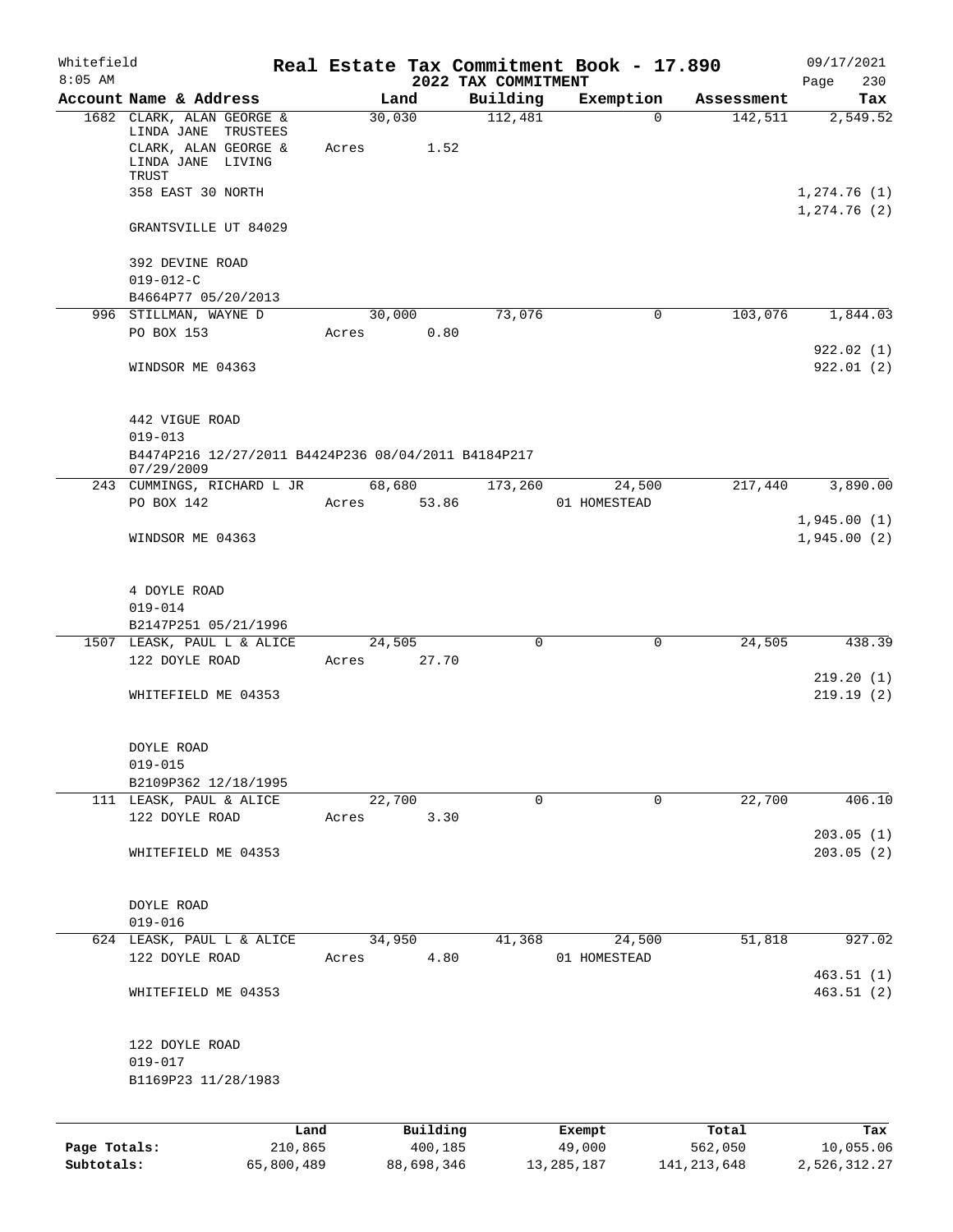| Whitefield<br>$8:05$ AM |                                                             |       |       |                    | 2022 TAX COMMITMENT | Real Estate Tax Commitment Book - 17.890 |            | 09/17/2021              |
|-------------------------|-------------------------------------------------------------|-------|-------|--------------------|---------------------|------------------------------------------|------------|-------------------------|
|                         | Account Name & Address                                      |       |       | Land               | Building            | Exemption                                | Assessment | 231<br>Page<br>Tax      |
|                         | 381 MAHONEY, MICHAEL A                                      |       |       | 33,000             | 24,052              | 24,500                                   | 32,552     | 582.36                  |
|                         | 148 DOYLE ROAD                                              |       | Acres | 3.50               |                     | 01 HOMESTEAD                             |            |                         |
|                         |                                                             |       |       |                    |                     |                                          |            | 291.18(1)               |
|                         | WHITEFIELD ME 04353                                         |       |       |                    |                     |                                          |            | 291.18(2)               |
|                         | 148 DOYLE ROAD                                              |       |       |                    |                     |                                          |            |                         |
|                         | $019 - 018$                                                 |       |       |                    |                     |                                          |            |                         |
|                         | B2537P245 02/02/2000                                        |       |       |                    |                     |                                          |            |                         |
|                         | 991 PARKS, PATRICIA                                         |       |       | 23,238             | $\Omega$            | 0                                        | 23,238     | 415.73                  |
|                         | PO BOX 83                                                   |       | Acres | 67.00              |                     |                                          |            |                         |
|                         | WHITEFIELD ME 04353                                         |       |       |                    |                     |                                          |            | 207.87(1)<br>207.86 (2) |
|                         |                                                             |       |       |                    |                     |                                          |            |                         |
|                         |                                                             |       |       | TG - SW-18 & MW-48 |                     |                                          |            |                         |
|                         | DOYLE ROAD<br>$019 - 019$                                   |       |       |                    |                     |                                          |            |                         |
|                         | B1720P270 09/26/1991                                        |       |       |                    |                     |                                          |            |                         |
|                         | 694 PARKS, PATRICIA E                                       |       |       | 81,850             | 132,945             | 24,500                                   | 190,295    | 3,404.38                |
|                         | PO BOX 83                                                   |       | Acres | 81.00              |                     | 01 HOMESTEAD                             |            |                         |
|                         |                                                             |       |       |                    |                     |                                          |            | 1,702.19(1)             |
|                         | WHITEFIELD ME 04353                                         |       |       |                    |                     |                                          |            | 1,702.19(2)             |
|                         | 176 DOYLE ROAD                                              |       |       |                    |                     |                                          |            |                         |
|                         | $019 - 020$                                                 |       |       |                    |                     |                                          |            |                         |
|                         | B1720P277 09/26/1991                                        |       |       |                    |                     |                                          |            |                         |
|                         | 1094 PUSHARD, CHERYL &                                      |       |       | 101,750            | $\Omega$            | 0                                        | 101,750    | 1,820.31                |
|                         | TRACEE R TRUSTEES<br>PUSHARD, MAXINE B<br>IRREVOCABLE TRUST |       | Acres | 120.00             |                     |                                          |            |                         |
|                         | 2 LOVEJOY STREET                                            |       |       |                    |                     |                                          |            | 910.16(1)<br>910.15(2)  |
|                         | ROCKLAND ME 04841                                           |       |       |                    |                     |                                          |            |                         |
|                         | DOYLE ROAD                                                  |       |       |                    |                     |                                          |            |                         |
|                         | $019 - 021$                                                 |       |       |                    |                     |                                          |            |                         |
|                         | B5636P147 12/07/2020                                        |       |       |                    |                     |                                          |            |                         |
|                         | 1599 PARKS, PATRICIA E                                      |       |       | 21,450             | 0                   | 0                                        | 21,450     | 383.74                  |
|                         | PO BOX 83                                                   |       | Acres | 23.00              |                     |                                          |            |                         |
|                         | WHITEFIELD ME 04353                                         |       |       |                    |                     |                                          |            | 191.87(1)<br>191.87(2)  |
|                         |                                                             |       |       |                    |                     |                                          |            |                         |
|                         | DOYLE ROAD                                                  |       |       |                    |                     |                                          |            |                         |
|                         | $019 - 021 - 001$<br>B2021P159 11/14/1994                   |       |       |                    |                     |                                          |            |                         |
|                         | 710 BHS INC                                                 |       |       | 150,000            | 0                   | 0                                        | 150,000    | 2,683.50                |
|                         | 683 NORTHERN AVENUE                                         |       | Acres | 20.00              |                     |                                          |            |                         |
|                         |                                                             |       |       |                    |                     |                                          |            | 1,341.75(1)             |
|                         | FARMINGDALE ME 04344                                        |       |       |                    |                     |                                          |            | 1,341.75(2)             |
|                         | DOYLE ROAD                                                  |       |       |                    |                     |                                          |            |                         |
|                         | $019 - 021 - 002$                                           |       |       |                    |                     |                                          |            |                         |
|                         | B5003P118 05/12/2016 B1448P82 01/12/1988                    |       |       |                    |                     |                                          |            |                         |
|                         |                                                             |       |       |                    |                     |                                          |            |                         |
|                         |                                                             | Land. |       | <b>Building</b>    |                     | <b>Fromnt</b>                            | $T0+21$    | Tox                     |

|              | Land       | Building   | Exempt     | Total       | Tax          |
|--------------|------------|------------|------------|-------------|--------------|
| Page Totals: | 411,288    | 156,997    | 49,000     | 519,285     | 9,290.02     |
| Subtotals:   | 66,211,777 | 88,855,343 | 13,334,187 | 141,732,933 | 2,535,602.29 |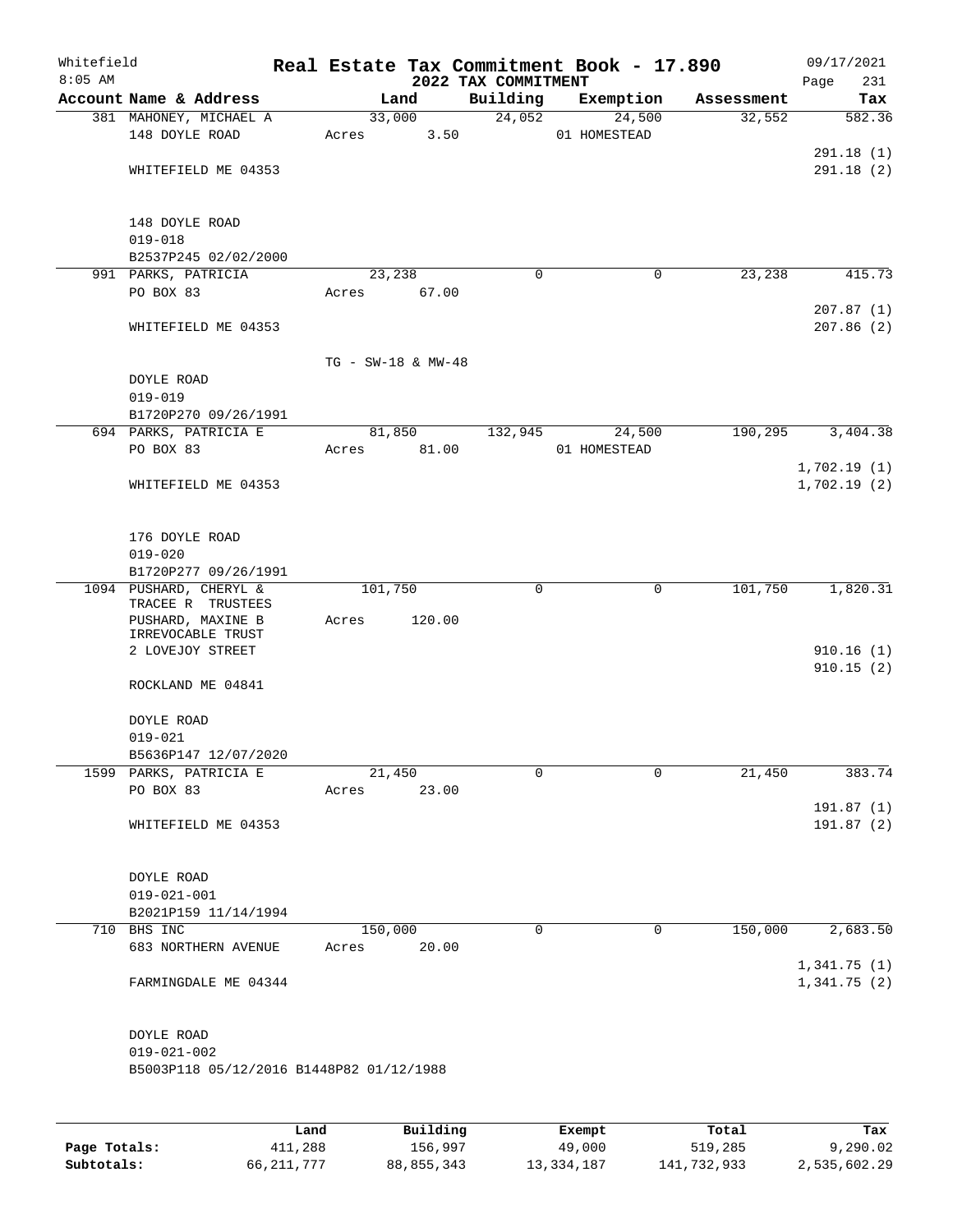| Whitefield<br>$8:05$ AM |                                                | Real Estate Tax Commitment Book - 17.890 | 2022 TAX COMMITMENT |             |            | 09/17/2021<br>232<br>Page |
|-------------------------|------------------------------------------------|------------------------------------------|---------------------|-------------|------------|---------------------------|
|                         | Account Name & Address                         | Land                                     | Building            | Exemption   | Assessment | Tax                       |
|                         | 1505 GRAZIOSO, GLENN & SUSAN<br>258 DOYLE ROAD | $\Omega$                                 | 10,345              | $\Omega$    | 10,345     | 185.07                    |
|                         |                                                |                                          |                     |             |            | 92.54(1)                  |
|                         | WHITEFIELD ME 04353                            |                                          |                     |             |            | 92.53(2)                  |
|                         | 258 DOYLE ROAD                                 |                                          |                     |             |            |                           |
|                         | $019 - 021 - ON$                               |                                          |                     |             |            |                           |
|                         | 795 CUMMINGS, RICHARD L JR                     | 44,794                                   | 4,895               | 0           | 49,689     | 888.94                    |
|                         | PO BOX 142                                     | 16.93<br>Acres                           |                     |             |            |                           |
|                         | WINDSOR ME 04352                               |                                          |                     |             |            | 444.47 (1)<br>444.47 (2)  |
|                         | 292 DOYLE ROAD<br>$019 - 022$                  |                                          |                     |             |            |                           |
|                         | B4583P199 10/22/2012                           |                                          |                     |             |            |                           |
|                         | 1563 CUMMINGS, RICHARD L JR                    | 31,170                                   | 6,553               | 0           | 37,723     | 674.86                    |
|                         | PO BOX 142                                     | 2.28<br>Acres                            |                     |             |            | 337.43(1)                 |
|                         | WINDSOR ME 04352                               |                                          |                     |             |            | 337.43(2)                 |
|                         | 286 DOYLE ROAD                                 |                                          |                     |             |            |                           |
|                         | $019 - 022 - A$                                |                                          |                     |             |            |                           |
|                         | B4583P199 10/22/2012                           |                                          |                     |             |            |                           |
|                         | 1153 CUMMINGS, RICHARD L JR                    | 10,039                                   | $\mathbf 0$         | $\mathbf 0$ | 10,039     | 179.60                    |
|                         | PO BOX 142                                     | Acres<br>1.14                            |                     |             |            | 89.80 (1)                 |
|                         | WINDSOR ME 04352                               |                                          |                     |             |            | 89.80 (2)                 |
|                         |                                                |                                          |                     |             |            |                           |
|                         | DOYLE ROAD                                     |                                          |                     |             |            |                           |
|                         | $019 - 022 - B$                                |                                          |                     |             |            |                           |
|                         | B4583P199 10/22/2012                           |                                          |                     |             |            |                           |
|                         | 1795 PURINGTON, JOHN E &<br>CATHERINE J        | 30,120                                   | 12,604              | 0           | 42,724     | 764.33                    |
|                         | 129 COOPER ROAD                                | 1.58<br>Acres                            |                     |             |            |                           |
|                         |                                                |                                          |                     |             |            | 382.17(1)                 |
|                         | WHITEFIELD ME 04353                            |                                          |                     |             |            | 382.16(2)                 |
|                         | 306 DOYLE ROAD                                 |                                          |                     |             |            |                           |
|                         | $019 - 022 - C$                                |                                          |                     |             |            |                           |
|                         | B4817P184 09/12/2014<br>680 AGJH LLC           | 412,500                                  | 0                   | 0           | 412,500    | 7,379.63                  |
|                         | 54 BISCAY ROAD                                 | 55.00<br>Acres                           |                     |             |            |                           |
|                         |                                                |                                          |                     |             |            | 3,689.82(1)               |
|                         | DAMARISCOTTA ME 04543                          |                                          |                     |             |            | 3,689.81(2)               |
|                         | DOYLE ROAD                                     |                                          |                     |             |            |                           |
|                         | $019 - 023$                                    |                                          |                     |             |            |                           |
|                         | B5101P217 01/31/2017                           |                                          |                     |             |            |                           |

|              | Land       | Building   | Exempt       | Total         | Tax          |
|--------------|------------|------------|--------------|---------------|--------------|
| Page Totals: | 528,623    | 34,397     |              | 563,020       | 10,072.43    |
| Subtotals:   | 66,740,400 | 88,889,740 | 13, 334, 187 | 142, 295, 953 | 2,545,674.72 |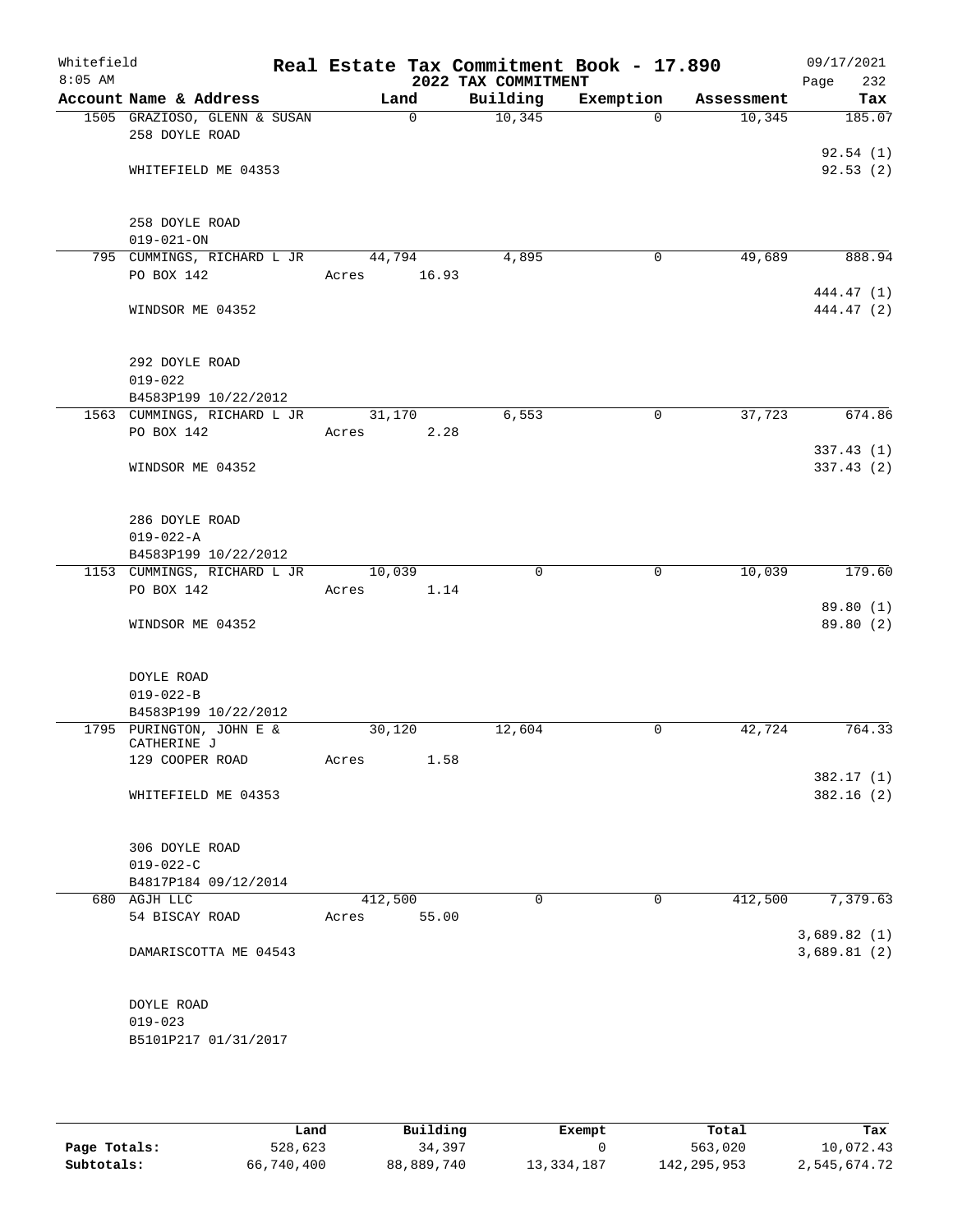| Whitefield<br>$8:05$ AM |                                                      |       |          | 2022 TAX COMMITMENT | Real Estate Tax Commitment Book - 17.890 |            | 09/17/2021<br>233      |
|-------------------------|------------------------------------------------------|-------|----------|---------------------|------------------------------------------|------------|------------------------|
|                         | Account Name & Address                               |       | Land     | Building            | Exemption                                | Assessment | Page<br>Tax            |
|                         | 1571 FERGUSON, ELAINE                                |       | 40,458   | 61,867              | 24,500                                   | 77,825     | 1,392.29               |
|                         | 289 DOYLE ROAD                                       | Acres | 11.51    |                     | 01 HOMESTEAD                             |            |                        |
|                         |                                                      |       |          |                     |                                          |            | 696.15(1)              |
|                         | WHITEFIELD ME 04353                                  |       |          |                     |                                          |            | 696.14(2)              |
|                         | 289 DOYLE ROAD                                       |       |          |                     |                                          |            |                        |
|                         | $019 - 024$                                          |       |          |                     |                                          |            |                        |
|                         | B4004P6 05/16/2008                                   |       |          |                     |                                          |            |                        |
|                         | 720 COTE, MICHAEL J                                  |       | 1,785    | 0                   | 0                                        | 1,785      | 31.93                  |
|                         | COTE, KYRSTIN M                                      | Acres | 1.19     |                     |                                          |            |                        |
|                         | 283 DOYLE ROAD                                       |       |          |                     |                                          |            | 15.97(1)<br>15.96(2)   |
|                         | WHITEFIELD ME 04353                                  |       |          |                     |                                          |            |                        |
|                         | DOYLE ROAD                                           |       |          |                     |                                          |            |                        |
|                         | $019 - 024 - A$                                      |       |          |                     |                                          |            |                        |
|                         | B5661P99 02/16/2021 B5622P210 11/28/2020             |       |          |                     |                                          |            |                        |
|                         | 1212 HOWELL, BRYAN KEITH                             |       | 32,770   | 0                   | $\mathbf 0$                              | 32,770     | 586.26                 |
|                         | 2260 BOGARD LANE                                     | Acres | 14.40    |                     |                                          |            |                        |
|                         | MOUNT WASHINGTON KY                                  |       |          |                     |                                          |            | 293.13(1)<br>293.13(2) |
|                         | 40047                                                |       |          |                     |                                          |            |                        |
|                         | DOYLE ROAD                                           |       |          |                     |                                          |            |                        |
|                         | $019 - 025$                                          |       |          |                     |                                          |            |                        |
|                         | B5080P239 10/27/2016                                 |       |          |                     |                                          |            |                        |
|                         | 390 LADD, LEON E SR                                  |       | 30,000   | 31,872              | 0                                        | 61,872     | 1,106.89               |
|                         | LADD, LEON E &<br>BATCHELDER, LORI<br>241 DOYLE ROAD | Acres | 1.10     |                     |                                          |            | 553.45(1)              |
|                         | WHITEFIELD ME 04353                                  |       |          |                     |                                          |            | 553.44(2)              |
|                         | 241 DOYLE ROAD                                       |       |          |                     |                                          |            |                        |
|                         | $019 - 026$                                          |       |          |                     |                                          |            |                        |
|                         | B4426P158 08/08/2011                                 |       |          |                     |                                          |            |                        |
|                         | 341 COTE, MICHAEL J                                  |       | 34,725   | 119,438             | 24,500                                   | 129,663    | 2,319.67               |
|                         | COTE, KYRSTIN M                                      | Acres | 4.65     |                     | 01 HOMESTEAD                             |            |                        |
|                         | 283 DOYLE ROAD                                       |       |          |                     |                                          |            | 1, 159.84(1)           |
|                         | WHITEFIELD ME 04353                                  |       |          |                     |                                          |            | 1, 159.83(2)           |
|                         | 283 DOYLE ROAD                                       |       |          |                     |                                          |            |                        |
|                         | $019 - 027$                                          |       |          |                     |                                          |            |                        |
|                         | B5622P210 11/28/2020                                 |       | 79,275   |                     |                                          |            |                        |
|                         | 50 PETERS, NANCY E<br>PETERS, ARTHUR J               | Acres | 40.00    | 21,533              | 5,880<br>05 VET EXEMPTION                | 94,928     | 1,698.26               |
|                         | 239 DOYLE ROAD                                       |       |          |                     |                                          |            | 849.13 (1)             |
|                         | WHITEFIELD ME 04353                                  |       |          |                     |                                          |            | 849.13 (2)             |
|                         | 239 DOYLE ROAD                                       |       |          |                     |                                          |            |                        |
|                         | $019 - 028$                                          |       |          |                     |                                          |            |                        |
|                         | B720P107 01/28/1972                                  |       |          |                     |                                          |            |                        |
|                         |                                                      |       |          |                     |                                          |            |                        |
|                         |                                                      | Land  | Building |                     | Exempt                                   | Total      | Tax                    |
| Page Totals:            | 219,013                                              |       | 234,710  |                     | 54,880                                   | 398,843    | 7,135.30               |

**Subtotals:** 66,959,413 89,124,450 13,389,067 142,694,796 2,552,810.02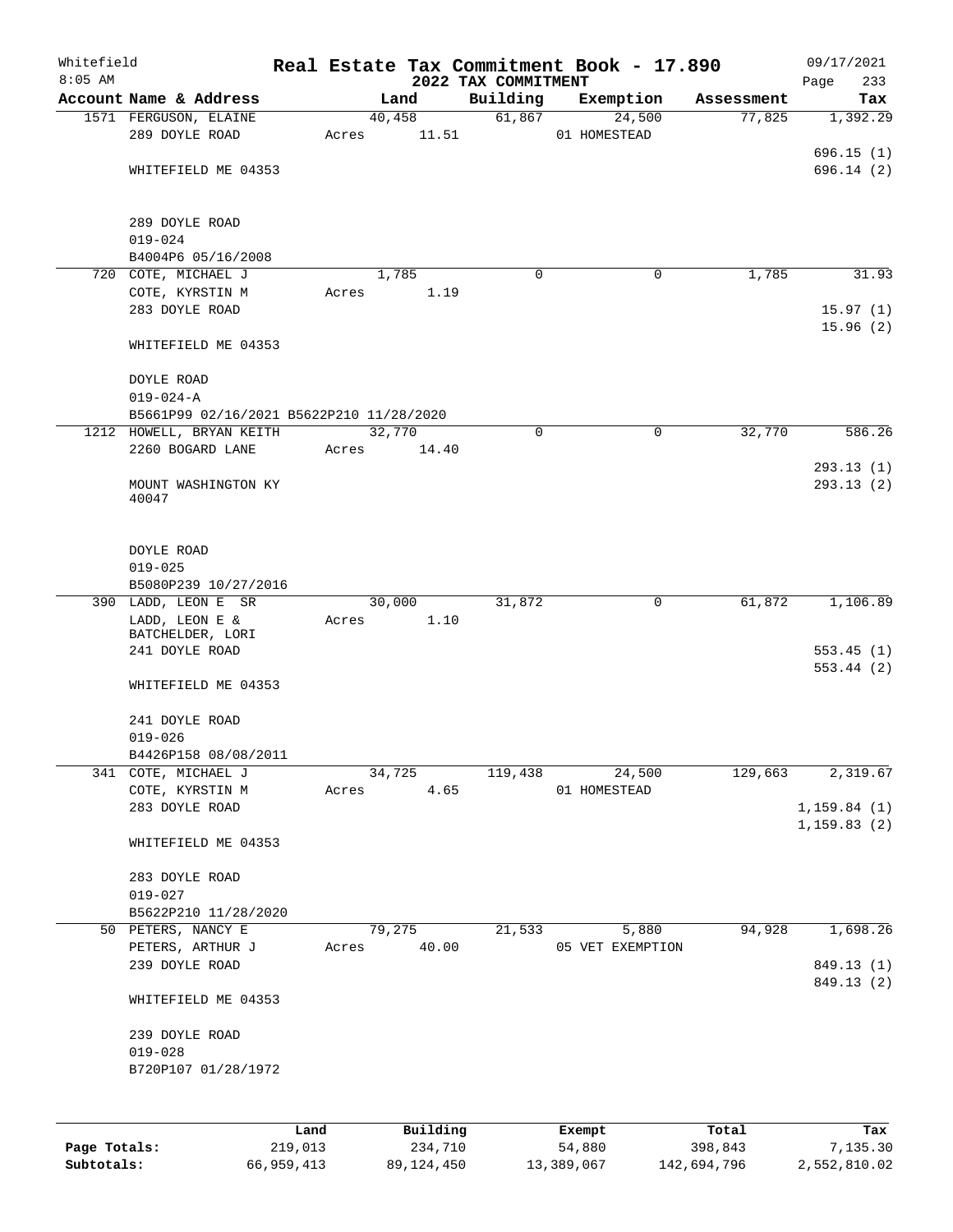| Whitefield<br>$8:05$ AM |                                        | Real Estate Tax Commitment Book - 17.890 | 2022 TAX COMMITMENT |              |            | 09/17/2021<br>234<br>Page |
|-------------------------|----------------------------------------|------------------------------------------|---------------------|--------------|------------|---------------------------|
|                         | Account Name & Address                 | Land                                     | Building            | Exemption    | Assessment | Tax                       |
|                         | 675 CAYER, LIONEL J & JILL             | 30,645                                   | 136,107             | 24,500       | 142,252    | 2,544.89                  |
|                         | D<br>229 DOYLE ROAD                    | Acres<br>1.93                            |                     | 01 HOMESTEAD |            |                           |
|                         |                                        |                                          |                     |              |            | 1,272.45(1)               |
|                         | WHITEFIELD ME 04353                    |                                          |                     |              |            | 1, 272.44 (2)             |
|                         | 229 DOYLE ROAD                         |                                          |                     |              |            |                           |
|                         | $019 - 029$                            |                                          |                     |              |            |                           |
|                         | B2151P265 07/24/1985                   |                                          |                     |              |            |                           |
|                         | 1480 SAWYER, MARK G                    | 30,000                                   | 164,516             | 24,500       | 170,016    | 3,041.59                  |
|                         | PO BOX 363                             | Acres 1.50                               |                     | 01 HOMESTEAD |            |                           |
|                         |                                        |                                          |                     |              |            | 1,520.80(1)               |
|                         | COOPERS MILLS ME 04341                 |                                          |                     |              |            | 1,520.79(2)               |
|                         | 203 DOYLE ROAD                         |                                          |                     |              |            |                           |
|                         | $019 - 029 - A$                        |                                          |                     |              |            |                           |
|                         | B1244P177 06/13/1985                   |                                          |                     |              |            |                           |
|                         | 26 SAWYER, MARK G                      | 20,750                                   | $\mathbf 0$         | $\mathbf 0$  | 20,750     | 371.22                    |
|                         | PO BOX 363                             | 2.00<br>Acres                            |                     |              |            |                           |
|                         |                                        |                                          |                     |              |            | 185.61(1)                 |
|                         | COOPERS MILLS ME 04341                 |                                          |                     |              |            | 185.61(2)                 |
|                         |                                        |                                          |                     |              |            |                           |
|                         | DOYLE ROAD                             |                                          |                     |              |            |                           |
|                         | $019 - 029 - B$<br>B1156P60 08/25/1983 |                                          |                     |              |            |                           |
|                         | 1664 PARKS, PATRICIA                   | 26,827                                   | $\Omega$            | $\mathbf 0$  | 26,827     | 479.94                    |
|                         | PO BOX 83                              | Acres 82.00                              |                     |              |            |                           |
|                         |                                        |                                          |                     |              |            | 239.97(1)                 |
|                         | WHITEFIELD ME 04353                    |                                          |                     |              |            | 239.97(2)                 |
|                         |                                        | TG - MW-56 & HW-26                       |                     |              |            |                           |
|                         | DOYLE ROAD                             |                                          |                     |              |            |                           |
|                         | $019 - 030$                            |                                          |                     |              |            |                           |
|                         | B2159P345 06/27/1996                   |                                          |                     |              |            |                           |
|                         | 906 STORY, LOUANNE                     | 46, 450                                  | 109,646             | 24,500       | 131,596    | 2,354.25                  |
|                         | 113 DOYLE ROAD                         | 16.50<br>Acres                           |                     | 01 HOMESTEAD |            |                           |
|                         |                                        |                                          |                     |              |            | 1, 177.13(1)              |
|                         | WHITEFIELD ME 04353                    |                                          |                     |              |            | 1, 177.12(2)              |
|                         | 113 DOYLE ROAD                         |                                          |                     |              |            |                           |
|                         | $019 - 031$                            |                                          |                     |              |            |                           |
|                         | B2627P198 12/18/2000                   |                                          |                     |              |            |                           |
|                         | 1854 JOSLYN, LYMAN GARRETT             | 0                                        | 8,457               | 0            | 8,457      | 151.30                    |
|                         | 113 DOYLE ROAD                         |                                          |                     |              |            |                           |
|                         |                                        |                                          |                     |              |            | 75.65(1)                  |
|                         | WHITEFIELD ME 04353                    |                                          |                     |              |            | 75.65(2)                  |
|                         | 113 DOYLE ROAD                         |                                          |                     |              |            |                           |
|                         | $019 - 031 - ON$                       |                                          |                     |              |            |                           |
|                         |                                        |                                          |                     |              |            |                           |
|                         |                                        |                                          |                     |              |            |                           |

|              | Land       | Building   | Exempt     | Total       | Tax          |
|--------------|------------|------------|------------|-------------|--------------|
| Page Totals: | 154,672    | 418,726    | 73,500     | 499,898     | 8,943.19     |
| Subtotals:   | 67,114,085 | 89,543,176 | 13,462,567 | 143,194,694 | 2,561,753.21 |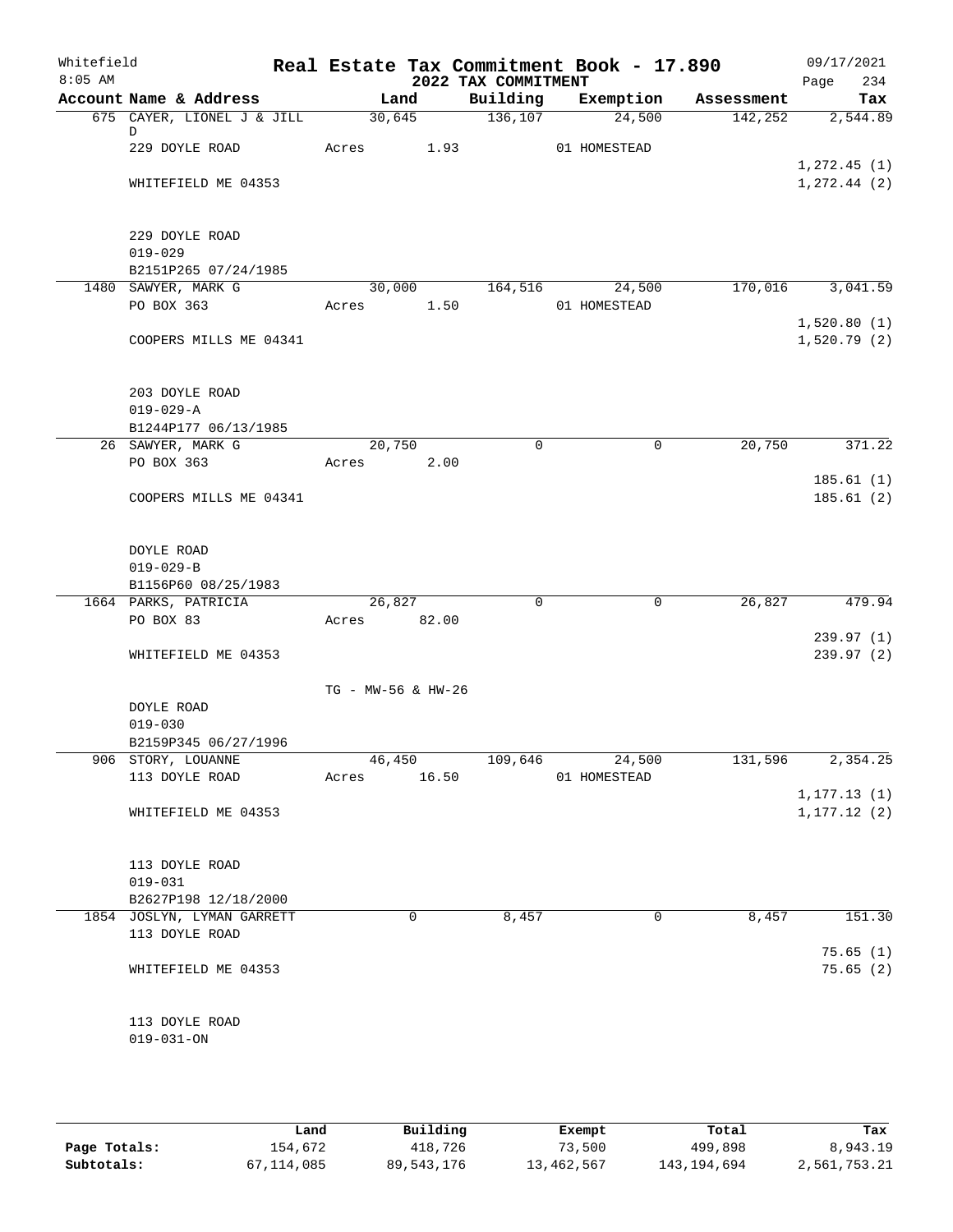| Whitefield<br>$8:05$ AM |                                                                                                                                     |            |                 | 2022 TAX COMMITMENT | Real Estate Tax Commitment Book - 17.890 |            | 09/17/2021<br>235<br>Page            |
|-------------------------|-------------------------------------------------------------------------------------------------------------------------------------|------------|-----------------|---------------------|------------------------------------------|------------|--------------------------------------|
|                         | Account Name & Address                                                                                                              |            | Land            | Building            | Exemption                                | Assessment | Tax                                  |
|                         | 586 CENTRAL MAINE POWER<br>C/O AVANGRID MANAGEMENT Acres<br>COMPANY-LOCAL TAX<br>ONE CITY CENTER, 5TH<br>FLOOR<br>PORTLAND ME 04101 |            | 73,200<br>24.40 | $\mathbf 0$         | $\Omega$                                 | 73,200     | 1,309.55<br>654.78 (1)<br>654.77 (2) |
|                         | DOYLE ROAD<br>$019 - 032$                                                                                                           |            |                 |                     |                                          |            |                                      |
|                         | 517 OXFORD PROPERTIES LLC<br>PO BOX 151                                                                                             | Acres      | 91,030<br>42.70 | $\mathbf 0$         | $\mathbf 0$                              | 91,030     | 1,628.53<br>814.27 (1)               |
|                         | SOUTH PARIS ME 04281                                                                                                                |            |                 |                     |                                          |            | 814.26(2)                            |
|                         | PINE RIDGE TRAILER PARK<br>$019 - 033$<br>B2947P166 11/15/2002                                                                      |            |                 |                     |                                          |            |                                      |
|                         | 1230 BROWN, JULIE                                                                                                                   |            | 0               | 15,509              | 0                                        | 15,509     | 277.46                               |
|                         | 25 PINE RIDGE DRIVE<br>WINDSOR ME 04363                                                                                             |            |                 |                     |                                          |            | 138.73(1)<br>138.73(2)               |
|                         | 25 PINE RIDGE TRAILER<br>$019 - 033 - AON$                                                                                          |            |                 |                     |                                          |            |                                      |
|                         | 945 OXFORD PROPERTIES LLC                                                                                                           |            | 0               | 10,580              | 0                                        | 10,580     | 189.28                               |
|                         | PO BOX 151<br>SOUTH PARIS ME 04281<br>23 PINE RIDGE                                                                                 |            |                 |                     |                                          |            | 94.64(1)<br>94.64(2)                 |
|                         | $019 - 033 - ON$                                                                                                                    |            |                 |                     |                                          |            |                                      |
|                         | 412 NICKERSON III, MILLARD<br>E TRUSTEE                                                                                             |            | 23,750          | 50,896              | 0                                        | 74,646     | 1,335.42                             |
|                         | NICKIES REVOCABLE<br>FAMILY TRUST<br>497 AUGUSTA ROCKLAND                                                                           | Acres 4.00 |                 |                     |                                          |            | 667.71(1)                            |
|                         | ROAD                                                                                                                                |            |                 |                     |                                          |            | 667.71 (2)                           |
|                         | WINDSOR ME 04363                                                                                                                    |            |                 |                     |                                          |            |                                      |
|                         | 497 AUGUSTA ROCKLAND<br>$019 - 034$<br>B5556P98 07/27/2020                                                                          |            |                 |                     |                                          |            |                                      |
|                         | 1633 OXFORD PROPERTIES LLC                                                                                                          |            | 22,700          | $\Omega$            | $\mathbf 0$                              | 22,700     | 406.10                               |
|                         | PO BOX 151                                                                                                                          | Acres      | 3.30            |                     |                                          |            | 203.05(1)                            |
|                         | SOUTH PARIS ME 04281                                                                                                                |            |                 |                     |                                          |            | 203.05(2)                            |
|                         | PINE RIDGE TRAILER PARK<br>$019 - 035$<br>B2947P166 11/15/2002                                                                      |            |                 |                     |                                          |            |                                      |
|                         |                                                                                                                                     |            |                 |                     |                                          |            |                                      |

|              | Land       | Building   | Exempt     | Total       | Tax          |
|--------------|------------|------------|------------|-------------|--------------|
| Page Totals: | 210,680    | 76,985     |            | 287,665     | 5,146.34     |
| Subtotals:   | 67,324,765 | 89,620,161 | 13,462,567 | 143,482,359 | 2,566,899.55 |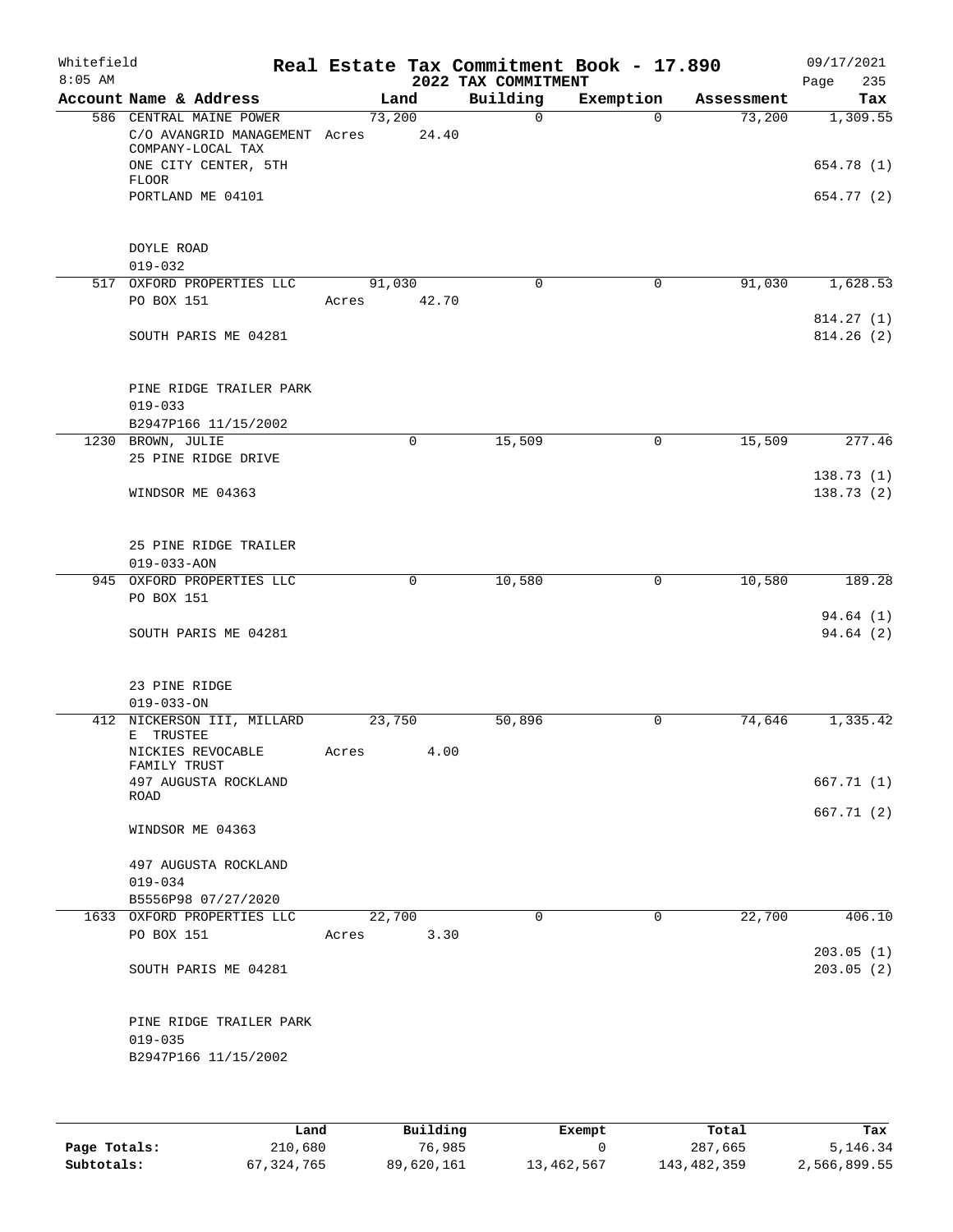| Whitefield<br>$8:05$ AM |                                                  |       |        |       | 2022 TAX COMMITMENT | Real Estate Tax Commitment Book - 17.890 |            | 09/17/2021<br>236<br>Page |
|-------------------------|--------------------------------------------------|-------|--------|-------|---------------------|------------------------------------------|------------|---------------------------|
|                         | Account Name & Address                           |       | Land   |       | Building            | Exemption                                | Assessment | Tax                       |
|                         | 230 BOUDREAU, SHERRY                             |       | 2,250  |       | $\mathsf{O}$        | $\Omega$                                 | 2,250      | 40.25                     |
|                         | 214 HUNTS MEADOW ROAD                            | Acres |        | 1.50  |                     |                                          |            |                           |
|                         |                                                  |       |        |       |                     |                                          |            | 20.13(1)                  |
|                         | PITTSTON ME 04345                                |       |        |       |                     |                                          |            | 20.12(2)                  |
|                         |                                                  |       |        |       |                     |                                          |            |                           |
|                         | VIGUE ROAD                                       |       |        |       |                     |                                          |            |                           |
|                         | $019 - 036$                                      |       |        |       |                     |                                          |            |                           |
|                         | B1302P59 05/12/1986                              |       |        |       |                     |                                          |            |                           |
|                         | 150 BOUDREAU, SHERRY                             |       | 10,140 |       | $\mathbf 0$         | $\mathbf 0$                              | 10,140     | 181.40                    |
|                         | 214 HUNTS MEADOW ROAD                            | Acres |        | 8.30  |                     |                                          |            |                           |
|                         |                                                  |       |        |       |                     |                                          |            | 90.70(1)                  |
|                         | PITTSTON ME 04345                                |       |        |       |                     |                                          |            | 90.70 (2)                 |
|                         |                                                  |       |        |       |                     |                                          |            |                           |
|                         |                                                  |       |        |       |                     |                                          |            |                           |
|                         | VIGUE ROAD, REAR                                 |       |        |       |                     |                                          |            |                           |
|                         | $019 - 037$                                      |       |        |       |                     |                                          |            |                           |
|                         | B1302P59 05/12/1986<br>505 VANDERBILT, BARBARA S |       | 47,066 |       | 138,178             | 24,500                                   | 160,744    | 2,875.71                  |
|                         | CUREWITZ, RICHARD                                | Acres |        | 19.77 |                     | 01 HOMESTEAD                             |            |                           |
|                         | 85 DOYLE ROAD                                    |       |        |       |                     |                                          |            | 1,437.86(1)               |
|                         |                                                  |       |        |       |                     |                                          |            | 1,437.85(2)               |
|                         | WHITEFIELD ME 04353                              |       |        |       |                     |                                          |            |                           |
|                         |                                                  |       |        |       |                     |                                          |            |                           |
|                         | 85 DOYLE ROAD                                    |       |        |       |                     |                                          |            |                           |
|                         | $019 - 038$                                      |       |        |       |                     |                                          |            |                           |
|                         | B5290P116 08/08/2018                             |       |        |       |                     |                                          |            |                           |
|                         | 400 VANDERBILT, BARBARA S                        |       | 4,410  |       | $\mathbf 0$         | $\mathbf 0$                              | 4,410      | 78.89                     |
|                         | CUREWITZ, RICHARD                                | Acres |        | 2.94  |                     |                                          |            |                           |
|                         | 85 DOYLE ROAD                                    |       |        |       |                     |                                          |            | 39.45(1)                  |
|                         | WHITEFIELD ME 04353                              |       |        |       |                     |                                          |            | 39.44(2)                  |
|                         |                                                  |       |        |       |                     |                                          |            |                           |
|                         | DOYLE ROAD                                       |       |        |       |                     |                                          |            |                           |
|                         | $019 - 038 - 001$                                |       |        |       |                     |                                          |            |                           |
|                         | B5290P116 08/08/2018                             |       |        |       |                     |                                          |            |                           |
|                         | 1130 MIDCOAST CONSERVANCY                        |       | 47,780 |       | 0                   | 0                                        | 47,780     | 854.78                    |
|                         | PO BOX 439                                       | Acres |        | 36.20 |                     |                                          |            |                           |
|                         |                                                  |       |        |       |                     |                                          |            | 427.39(1)                 |
|                         | EDGECOMB ME 04556                                |       |        |       |                     |                                          |            | 427.39 (2)                |
|                         |                                                  |       |        |       |                     |                                          |            |                           |
|                         |                                                  |       |        |       |                     |                                          |            |                           |
|                         | VIGUE ROAD<br>$019 - 039$                        |       |        |       |                     |                                          |            |                           |
|                         | B4219P169 11/04/2009                             |       |        |       |                     |                                          |            |                           |
|                         | 269 VANDERBILT, BARBARA S                        |       | 9,140  |       | $\Omega$            | $\mathbf 0$                              | 9,140      | 163.51                    |
|                         | 85 DOYLE ROAD                                    | Acres |        | 7.05  |                     |                                          |            |                           |
|                         |                                                  |       |        |       |                     |                                          |            | 81.76 (1)                 |
|                         | WHITEFIELD ME 04353                              |       |        |       |                     |                                          |            | 81.75(2)                  |
|                         |                                                  |       |        |       |                     |                                          |            |                           |
|                         |                                                  |       |        |       |                     |                                          |            |                           |
|                         | DOYLE ROAD                                       |       |        |       |                     |                                          |            |                           |
|                         | $019 - 039 - A$                                  |       |        |       |                     |                                          |            |                           |
|                         | B1611P190 04/03/1990                             |       |        |       |                     |                                          |            |                           |
|                         |                                                  |       |        |       |                     |                                          |            |                           |
|                         |                                                  |       |        |       |                     |                                          |            |                           |

|              | Land       | Building   | Exempt     | Total       | Tax          |
|--------------|------------|------------|------------|-------------|--------------|
| Page Totals: | 120,786    | 138.178    | 24,500     | 234,464     | 4,194.54     |
| Subtotals:   | 67,445,551 | 89,758,339 | 13,487,067 | 143,716,823 | 2,571,094.09 |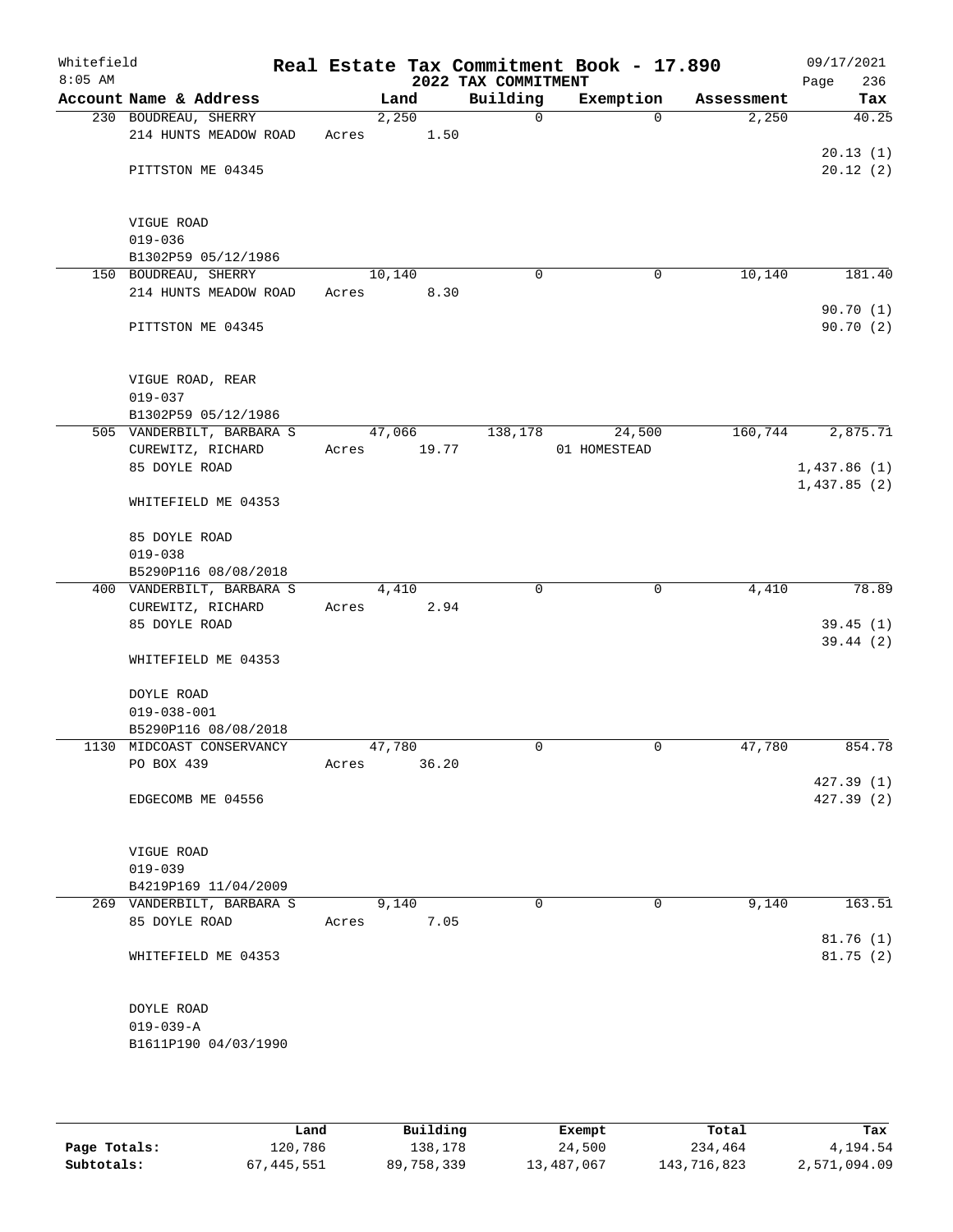| Whitefield<br>$8:05$ AM |                                    |        |       | 2022 TAX COMMITMENT | Real Estate Tax Commitment Book - 17.890 |            | 09/17/2021<br>237<br>Page |
|-------------------------|------------------------------------|--------|-------|---------------------|------------------------------------------|------------|---------------------------|
|                         | Account Name & Address             | Land   |       | Building            | Exemption                                | Assessment | Tax                       |
|                         | 1493 O'MAHONEY, JANE               | 30,870 |       | 79,906              | 24,500                                   | 86,276     | 1,543.48                  |
|                         | O'CONNOR, MAUREEN                  | Acres  | 2.08  |                     | 01 HOMESTEAD                             |            |                           |
|                         | 51 DOYLE ROAD                      |        |       |                     |                                          |            | 771.74(1)                 |
|                         | WHITEFIELD ME 04353                |        |       |                     |                                          |            | 771.74(2)                 |
|                         | 51 DOYLE ROAD                      |        |       |                     |                                          |            |                           |
|                         | $019 - 039 - B$                    |        |       |                     |                                          |            |                           |
|                         | B4729P84 11/04/2013                |        |       |                     |                                          |            |                           |
|                         | 399 VANDERBILT, BARBARA            | 27,594 |       | $\mathbf 0$         | 0                                        | 27,594     | 493.66                    |
|                         | 85 DOYLE ROAD                      | Acres  | 7.93  |                     |                                          |            |                           |
|                         | WHITEFIELD ME 04353                |        |       |                     |                                          |            | 246.83(1)<br>246.83 (2)   |
|                         | DOYLE ROAD                         |        |       |                     |                                          |            |                           |
|                         | $019 - 039 - C$                    |        |       |                     |                                          |            |                           |
|                         | B2306P168 02/02/1998               |        |       |                     |                                          |            |                           |
|                         | 563 JOURDAN, ADAM P                | 30,000 |       | 109,873             | 0                                        | 139,873    | 2,502.33                  |
|                         | JOURDAN, SAMANTHA J                | Acres  | 1.10  |                     |                                          |            |                           |
|                         | 468 VIGUE ROAD                     |        |       |                     |                                          |            | 1,251.17(1)               |
|                         | WHITEFIELD ME 04353                |        |       |                     |                                          |            | 1,251.16(2)               |
|                         |                                    |        |       |                     |                                          |            |                           |
|                         | 468 VIGUE ROAD                     |        |       |                     |                                          |            |                           |
|                         | $019 - 040$                        |        |       |                     |                                          |            |                           |
|                         | B5644P62 12/31/2020                |        |       |                     |                                          |            |                           |
|                         | 994 LILLY, HAROLD W JR             | 51,200 |       | 19,708              | $\mathbf 0$                              | 70,908     | 1,268.54                  |
|                         | C/O SAVINGS BANK OF                | Acres  | 2.30  |                     |                                          |            |                           |
|                         | MAINE                              |        |       |                     |                                          |            |                           |
|                         | PO BOX 310<br>CAMDEN ME 04843-0310 |        |       |                     |                                          |            | 634.27 (1)<br>634.27 (2)  |
|                         |                                    |        |       |                     |                                          |            |                           |
|                         | 480 VIGUE ROAD                     |        |       |                     |                                          |            |                           |
|                         | $019 - 041$                        |        |       |                     |                                          |            |                           |
|                         | B2785P320 01/09/2002               |        |       |                     |                                          |            |                           |
|                         | 672 YORKUS, IMELDA                 | 21,350 |       | 0                   | 0                                        | 21,350     | 381.95                    |
|                         | 99 DAM POND ROAD                   | Acres  | 2.40  |                     |                                          |            |                           |
|                         |                                    |        |       |                     |                                          |            | 190.98(1)                 |
|                         | AUGUSTA ME 04330-8452              |        |       |                     |                                          |            | 190.97(2)                 |
|                         |                                    |        |       |                     |                                          |            |                           |
|                         | VIGUE ROAD                         |        |       |                     |                                          |            |                           |
|                         | $019 - 042$                        |        |       |                     |                                          |            |                           |
|                         | 1951 YODER, AARON H                | 66,500 |       | 81,168              | 24,500                                   | 123,168    | 2,203.48                  |
|                         | YODER, NOAH D                      | Acres  | 69.50 |                     | 01 HOMESTEAD                             |            |                           |
|                         | 594 VIGUE ROAD                     |        |       |                     |                                          |            | 1, 101.74(1)              |
|                         | WHITEFIELD ME 04353                |        |       |                     |                                          |            | 1, 101.74(2)              |
|                         |                                    |        |       |                     |                                          |            |                           |
|                         | 594 VIGUE ROAD                     |        |       |                     |                                          |            |                           |
|                         | $019 - 042 - 001$                  |        |       |                     |                                          |            |                           |
|                         | B5441P192 10/04/2019               |        |       |                     |                                          |            |                           |
|                         |                                    |        |       |                     |                                          |            |                           |
|                         |                                    |        |       |                     |                                          |            |                           |

|              | Land       | Building   | Exempt     | Total       | Tax          |
|--------------|------------|------------|------------|-------------|--------------|
| Page Totals: | 227,514    | 290,655    | 49,000     | 469,169     | 8,393.44     |
| Subtotals:   | 67,673,065 | 90,048,994 | 13,536,067 | 144,185,992 | 2,579,487.53 |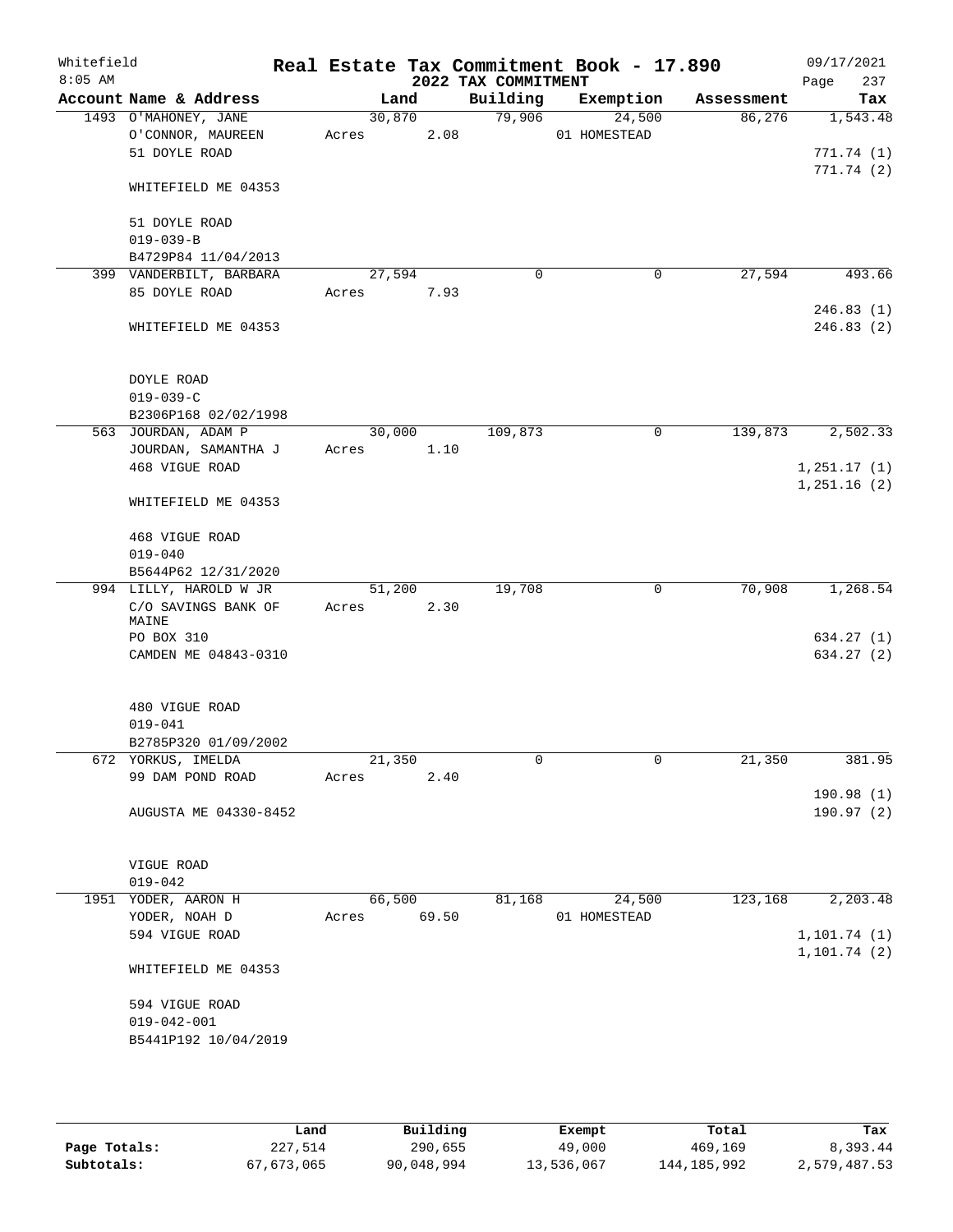| Whitefield<br>$8:05$ AM |                                          |        |          | 2022 TAX COMMITMENT | Real Estate Tax Commitment Book - 17.890 |            | 09/17/2021<br>Page<br>238 |
|-------------------------|------------------------------------------|--------|----------|---------------------|------------------------------------------|------------|---------------------------|
|                         | Account Name & Address                   |        | Land     | Building            | Exemption                                | Assessment | Tax                       |
|                         | 578 CLEAVES, RHONDA R                    |        | 50, 500  | 59,004              | $\Omega$                                 | 109,504    | 1,959.03                  |
|                         | PO BOX 46                                | Acres  | 25.00    |                     |                                          |            |                           |
|                         |                                          |        |          |                     |                                          |            | 979.52(1)                 |
|                         | COOPERS MILLS ME 04341                   |        |          |                     |                                          |            | 979.51 (2)                |
|                         | 668 VIGUE ROAD                           |        |          |                     |                                          |            |                           |
|                         | $019 - 043$                              |        |          |                     |                                          |            |                           |
|                         | B3128P15 08/19/2003                      |        |          |                     |                                          |            |                           |
|                         | 1492 MILLS, ROGER H III                  |        | 1,500    | 0                   | 0                                        | 1,500      | 26.84                     |
|                         | MILLS, ROGER H &<br>LUCILLE A            | Acres  | 1.00     |                     |                                          |            |                           |
|                         | 710 VIGUE ROAD                           |        |          |                     |                                          |            | 13.42(1)                  |
|                         |                                          |        |          |                     |                                          |            | 13.42(2)                  |
|                         | WINDSOR ME 04363                         |        |          |                     |                                          |            |                           |
|                         | VIGUE ROAD                               |        |          |                     |                                          |            |                           |
|                         | $019 - 044$                              |        |          |                     |                                          |            |                           |
|                         | B2090P110 09/26/1995                     |        |          |                     |                                          |            |                           |
|                         | 1095 DMITRIEFF, JASON                    |        | 46,650   | 79,093              | 24,500                                   | 101,243    | 1,811.24                  |
|                         | 479 VIGUE ROAD                           | Acres  | 13.00    |                     | 01 HOMESTEAD                             |            |                           |
|                         | WHITEFIELD ME 04353                      |        |          |                     |                                          |            | 905.62(1)<br>905.62(2)    |
|                         | 479 VIGUE ROAD                           |        |          |                     |                                          |            |                           |
|                         | $019 - 045$                              |        |          |                     |                                          |            |                           |
|                         | B4556P22 08/07/2012                      |        |          |                     |                                          |            |                           |
|                         | 300 DMITRIEFF, JASON                     | 30,250 |          | 0                   | $\mathbf 0$                              | 30,250     | 541.17                    |
|                         | 479 VIGUE ROAD                           | Acres  | 5.00     |                     |                                          |            |                           |
|                         | WHITEFIELD ME 04353                      |        |          |                     |                                          |            | 270.59(1)<br>270.58(2)    |
|                         |                                          |        |          |                     |                                          |            |                           |
|                         | VIGUE ROAD<br>$019 - 046$                |        |          |                     |                                          |            |                           |
|                         | B4556P22 08/07/2012 B1414P228 08/14/1987 |        |          |                     |                                          |            |                           |
| 220                     | SCALLY, SUSIE F                          | 30,000 |          | 84,482              | 0                                        | 114,482    | 2,048.08                  |
|                         | PATRICK, DAVID M                         | Acres  | 1.50     |                     |                                          |            |                           |
|                         | 117 ELM STREET                           |        |          |                     |                                          |            | 1,024.04(1)               |
|                         | SACO ME 04072                            |        |          |                     |                                          |            | 1,024.04(2)               |
|                         | 443 VIGUE ROAD                           |        |          |                     |                                          |            |                           |
|                         | $019 - 047$                              |        |          |                     |                                          |            |                           |
|                         | B4145P187 05/22/2009                     |        |          |                     |                                          |            |                           |
|                         | 765 NEWCOMBE, RICHARD J &<br>PEGGY K     | 47,770 |          | 212,329             | 30,380                                   | 229,719    | 4,109.67                  |
|                         | 38 SOUTH HOWE ROAD                       | Acres  | 20.80    |                     | 01 HOMESTEAD<br>05 VET EXEMPTION         |            | 2,054.84(1)               |
|                         | WHITEFIELD ME 04353                      |        |          |                     |                                          |            | 2,054.83(2)               |
|                         | 38 SOUTH HOWE ROAD                       |        |          |                     |                                          |            |                           |
|                         | $019 - 048$                              |        |          |                     |                                          |            |                           |
|                         | B3204P303 12/09/2003                     |        |          |                     |                                          |            |                           |
|                         |                                          |        |          |                     |                                          |            |                           |
|                         |                                          | Land   | Building |                     | Exempt                                   | Total      | Tax                       |

|              | Land       | Building   | Exempt     | тосат       | тах          |
|--------------|------------|------------|------------|-------------|--------------|
| Page Totals: | 206,670    | 434,908    | 54,880     | 586,698     | 10,496.03    |
| Subtotals:   | 67,879,735 | 90,483,902 | 13,590,947 | 144,772,690 | 2,589,983.56 |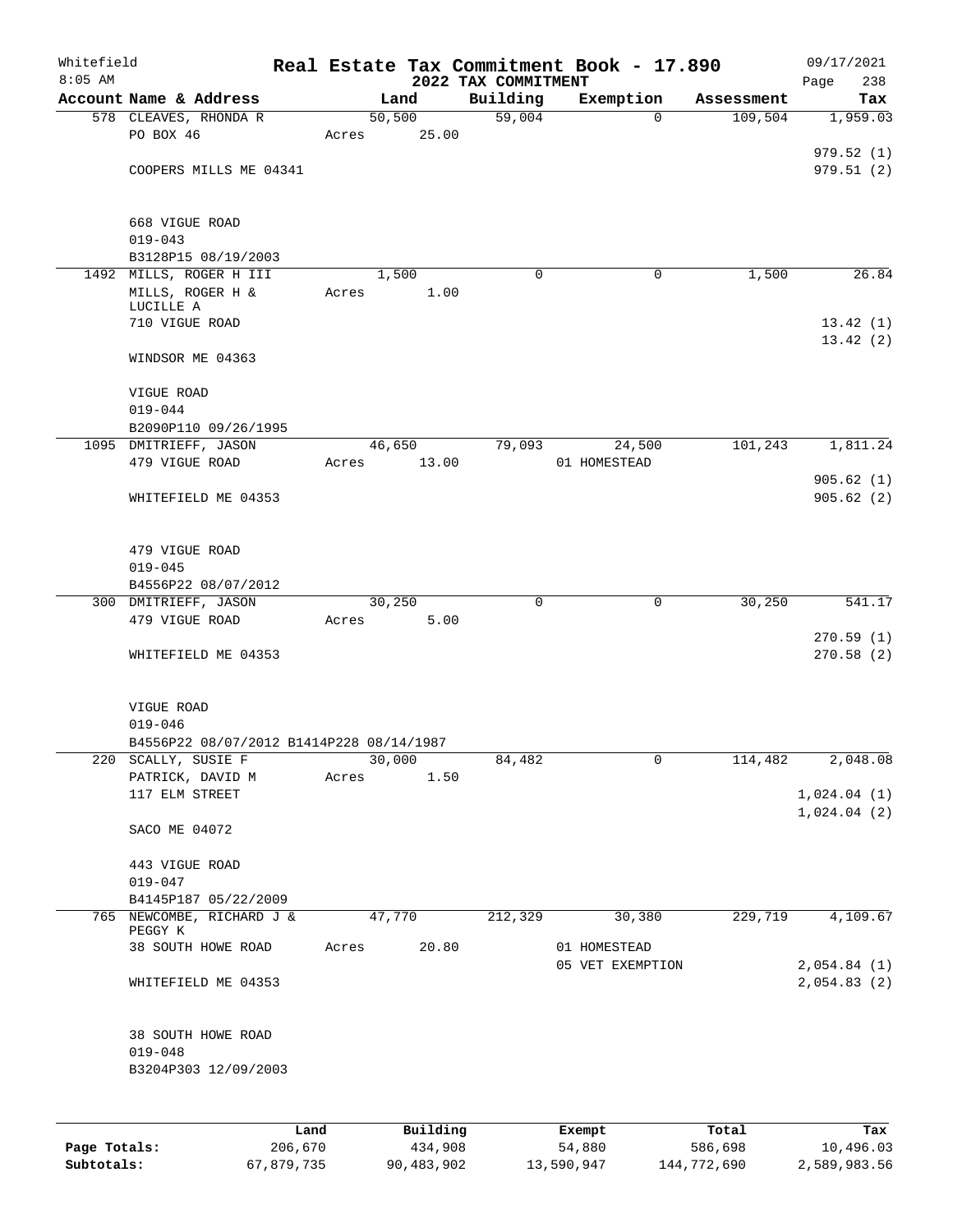| Whitefield<br>$8:05$ AM |                                           |            |       |            | 2022 TAX COMMITMENT | Real Estate Tax Commitment Book - 17.890 |               | 09/17/2021<br>239<br>Page  |
|-------------------------|-------------------------------------------|------------|-------|------------|---------------------|------------------------------------------|---------------|----------------------------|
|                         | Account Name & Address                    |            |       | Land       | Building            | Exemption                                | Assessment    | Tax                        |
|                         | 1707 TRUNDY, ERIN N                       |            |       | 48,810     | 172,856             | 24,500                                   | 197,166       | 3,527.30                   |
|                         | GIGUERE, BENJAMIN O<br>72 SOUTH HOWE ROAD |            | Acres | 15.70      |                     | 01 HOMESTEAD                             |               | 1,763.65(1)<br>1,763.65(2) |
|                         | WHITEFIELD ME 04353                       |            |       |            |                     |                                          |               |                            |
|                         | 72 SOUTH HOWE ROAD<br>$019 - 048 - A$     |            |       |            |                     |                                          |               |                            |
|                         | B3275P168 04/23/2004                      |            |       |            |                     |                                          |               |                            |
|                         | 1204 SOLOMON, GLADYS MAE<br><b>ESTATE</b> |            |       | 49,015     | $\Omega$            | 0                                        | 49,015        | 876.88                     |
|                         | SOLOMON, MICHAEL DAVID Acres<br>PER REP   |            |       | 38.10      |                     |                                          |               |                            |
|                         | 15 TEDDY BEAR LANE                        |            |       |            |                     |                                          |               | 438.44 (1)<br>438.44 (2)   |
|                         | AUGUSTA ME 04330                          |            |       |            |                     |                                          |               |                            |
|                         | 75 SOUTH HOWE ROAD<br>$019 - 049$         |            |       |            |                     |                                          |               |                            |
|                         | B4678P56 06/21/2013                       |            |       |            |                     |                                          |               |                            |
|                         | 1355 SOLOMON, GLADYS ESTATE               |            |       | 31,500     |                     | $\Omega$<br>0                            | 31,500        | 563.54                     |
|                         | SOLOMON, MICHAEL DAVID<br>PER REP         |            | Acres | 2.50       |                     |                                          |               |                            |
|                         | 15 TEDDY BEAR LANE                        |            |       |            |                     |                                          |               | 281.77 (1)<br>281.77 (2)   |
|                         | AUGUSTA ME 04330                          |            |       |            |                     |                                          |               |                            |
|                         | 25 SOUTH HOWE ROAD<br>$019 - 049 - A$     |            |       |            |                     |                                          |               |                            |
|                         | B4678P56 06/21/2013                       |            |       |            |                     |                                          |               |                            |
|                         | 609 SOLOMON, GLADYS MAE                   |            |       | 49,005     | 24,124              | $\mathbf 0$                              | 73,129        | 1,308.28                   |
|                         | <b>ESTATE</b><br>SOLOMON, MICHAEL DAVID   |            | Acres | 22.70      |                     |                                          |               |                            |
|                         | PER REP<br>15 TEDDY BEAR LANE             |            |       |            |                     |                                          |               | 654.14 (1)                 |
|                         | AUGUSTA ME 04330                          |            |       |            |                     |                                          |               | 654.14(2)                  |
|                         | 386 VIGUE ROAD                            |            |       |            |                     |                                          |               |                            |
|                         | $019 - 050$                               |            |       |            |                     |                                          |               |                            |
|                         | B4678P56 06/21/2013                       |            |       |            |                     |                                          |               |                            |
|                         | 1392 NEWELL, ANITA M                      |            |       | 30,000     | 46,330              | 24,500                                   | 51,830        | 927.24                     |
|                         | PO BOX 361                                |            | Acres |            | 1.50                | 01 HOMESTEAD                             |               |                            |
|                         | COOPERS MILLS ME 04341                    |            |       |            |                     |                                          |               | 463.62(1)<br>463.62(2)     |
|                         | 359 DEVINE ROAD                           |            |       |            |                     |                                          |               |                            |
|                         | $019 - 050 - A$                           |            |       |            |                     |                                          |               |                            |
|                         | B1817P187 10/02/1992                      |            |       |            |                     |                                          |               |                            |
|                         | 1011 DELANO, OSBORN M HEIRS               |            |       | 9,820      |                     | $\mathbf 0$<br>$\mathbf 0$               | 9,820         | 175.68                     |
|                         | 19 FINN BROOK LANE                        |            | Acres | 7.90       |                     |                                          |               | 87.84 (1)                  |
|                         | WHITEFIELD ME 04353                       |            |       |            |                     |                                          |               | 87.84 (2)                  |
|                         | DEVINE ROAD                               |            |       |            |                     |                                          |               |                            |
|                         | $019 - 051$                               |            |       |            |                     |                                          |               |                            |
|                         | B3659P45 04/10/2006                       |            |       |            |                     |                                          |               |                            |
|                         |                                           | Land       |       | Building   |                     | Exempt                                   | Total         | Tax                        |
| Page Totals:            |                                           | 218,150    |       | 243,310    |                     | 49,000                                   | 412,460       | 7,378.92                   |
| Subtotals:              |                                           | 68,097,885 |       | 90,727,212 |                     | 13,639,947                               | 145, 185, 150 | 2,597,362.48               |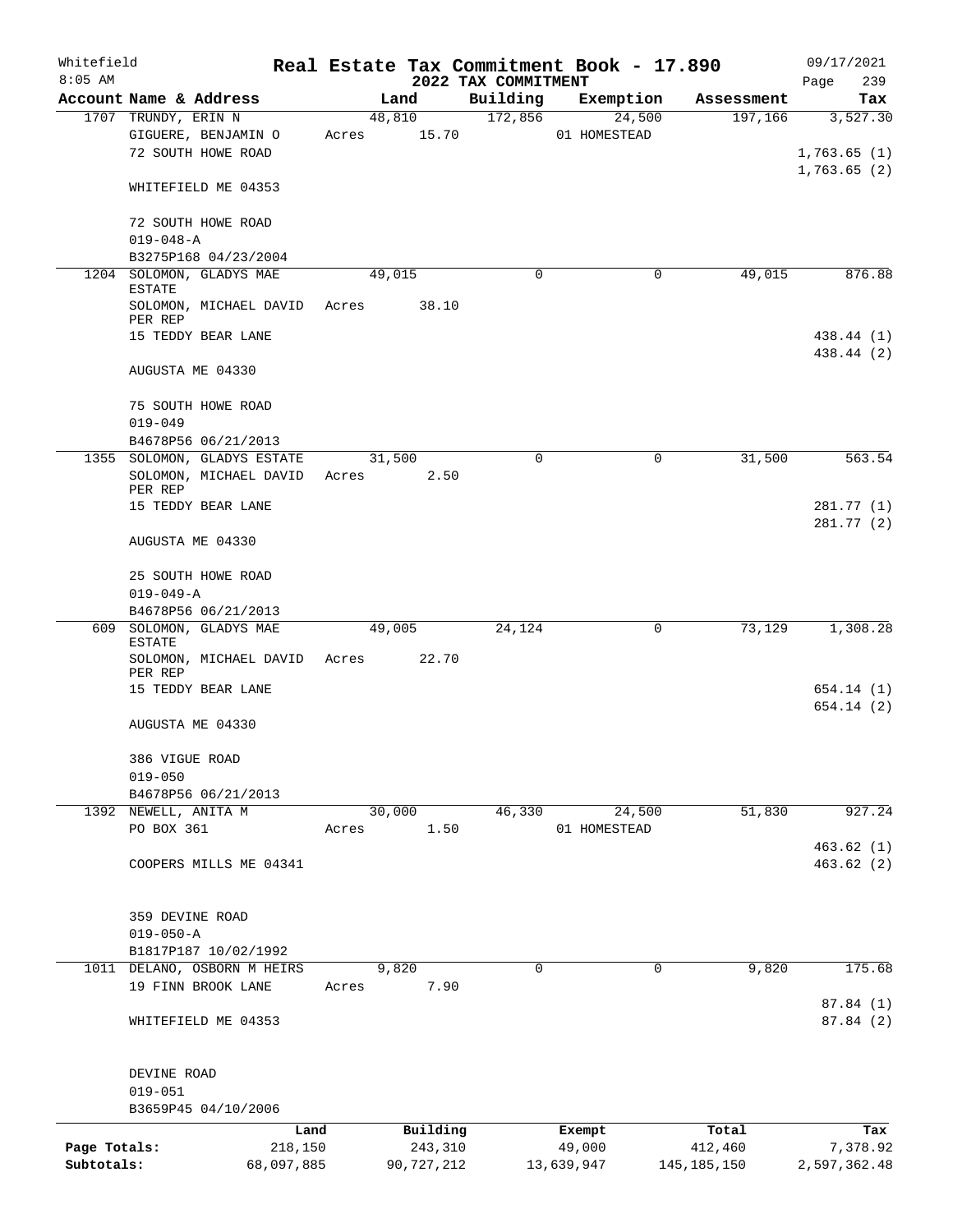| Whitefield<br>$8:05$ AM |                                                                                                       |         |                 | 2022 TAX COMMITMENT | Real Estate Tax Commitment Book - 17.890 |            | 09/17/2021<br>240<br>Page     |
|-------------------------|-------------------------------------------------------------------------------------------------------|---------|-----------------|---------------------|------------------------------------------|------------|-------------------------------|
|                         | Account Name & Address                                                                                |         | Land            | Building            | Exemption                                | Assessment | Tax                           |
|                         | 723 CENTRAL MAINE POWER<br>C/O AVANGRID MANAGEMENT Acres<br>COMPANY-LOCAL TAX<br>ONE CITY CENTER, 5TH | 174,000 | 58.00           | $\mathbf 0$         | $\Omega$                                 | 174,000    | 3,112.86<br>1,556.43(1)       |
|                         | <b>FLOOR</b><br>PORTLAND ME 04101<br>DEVINE ROAD                                                      |         |                 |                     |                                          |            | 1,556.43(2)                   |
|                         | $019 - 052$                                                                                           |         |                 |                     |                                          |            |                               |
|                         | 590 DELANO, LUKE A<br>301 DEVINE ROAD                                                                 | Acres   | 41,150<br>26.00 | 0                   | 0                                        | 41,150     | 736.17                        |
|                         | WHITEFIELD ME 04353                                                                                   |         |                 |                     |                                          |            | 368.09(1)<br>368.08(2)        |
|                         | FINN BROOK LANE<br>$019 - 053$<br>B3530P36 08/05/2005                                                 |         |                 |                     |                                          |            |                               |
|                         | 793 DELANO, LUKE A                                                                                    |         | 52,290          | 99,280              | 24,500                                   | 127,070    | 2,273.28                      |
|                         | 301 DEVINE ROAD                                                                                       | Acres   | 13.80           |                     | 01 HOMESTEAD                             |            |                               |
|                         | WHITEFIELD ME 04353                                                                                   |         |                 |                     |                                          |            | 1, 136.64(1)<br>1, 136.64 (2) |
|                         | 301 DEVINE ROAD<br>$019 - 053 - A$                                                                    |         |                 |                     |                                          |            |                               |
|                         | B2425P130 01/25/1999<br>1506 BENEDICT, JOSEPH W                                                       |         | 32,370          | 0                   | 0                                        | 32,370     | 579.10                        |
|                         | KELLEY-BENEDICT,<br>PATRICIA<br>58 WHITNEY STREET                                                     | Acres   | 13.90           |                     |                                          |            | 289.55(1)                     |
|                         | NORTHBOROUGH MA 01532                                                                                 |         |                 |                     |                                          |            | 289.55(2)                     |
|                         | DEVINE ROAD<br>$019 - 054$                                                                            |         |                 |                     |                                          |            |                               |
|                         | B5007P310 05/23/2016                                                                                  |         |                 |                     |                                          |            |                               |
|                         | 1384 PERCY, ELLIS R<br>TRIBBY, JOANN                                                                  | Acres   | 62,070<br>42.80 | 83,391              | 0                                        | 145,461    | 2,602.30                      |
|                         | 101 OLD MADDEN ROAD                                                                                   |         |                 |                     |                                          |            | 1,301.15(1)<br>1,301.15(2)    |
|                         | JEFFERSON ME 04348                                                                                    |         |                 |                     |                                          |            |                               |
|                         | 190 NORTH HOWE ROAD<br>$020 - 001$                                                                    |         |                 |                     |                                          |            |                               |
|                         | B4672P261 06/10/2013                                                                                  |         |                 |                     |                                          |            |                               |
|                         | 1894 PAETOW, ERIC<br>PAETOW, SVETLANA                                                                 | Acres   | 37,250<br>7.50  | 115,086             | 24,500<br>01 HOMESTEAD                   | 127,836    | 2,286.99                      |
|                         | 268 NORTH HOWE ROAD                                                                                   |         |                 |                     |                                          |            | 1, 143.50(1)<br>1, 143.49(2)  |
|                         | WHITEFIELD ME 04353                                                                                   |         |                 |                     |                                          |            |                               |
|                         | 268 NORTH HOWE ROAD<br>$020 - 001 - A$<br>B5423P207 08/16/2019                                        |         |                 |                     |                                          |            |                               |
|                         |                                                                                                       |         |                 |                     |                                          |            |                               |
|                         |                                                                                                       | Land    | Building        |                     | Exempt                                   | Total      | Tax                           |

|              | Lanu       | <b>BUILQING</b> | Lxempt     | TOLAT       | rax.         |
|--------------|------------|-----------------|------------|-------------|--------------|
| Page Totals: | 399,130    | 297.757         | 49,000     | 647,887     | 11,590.70    |
| Subtotals:   | 68,497,015 | 91,024,969      | 13,688,947 | 145,833,037 | 2,608,953.18 |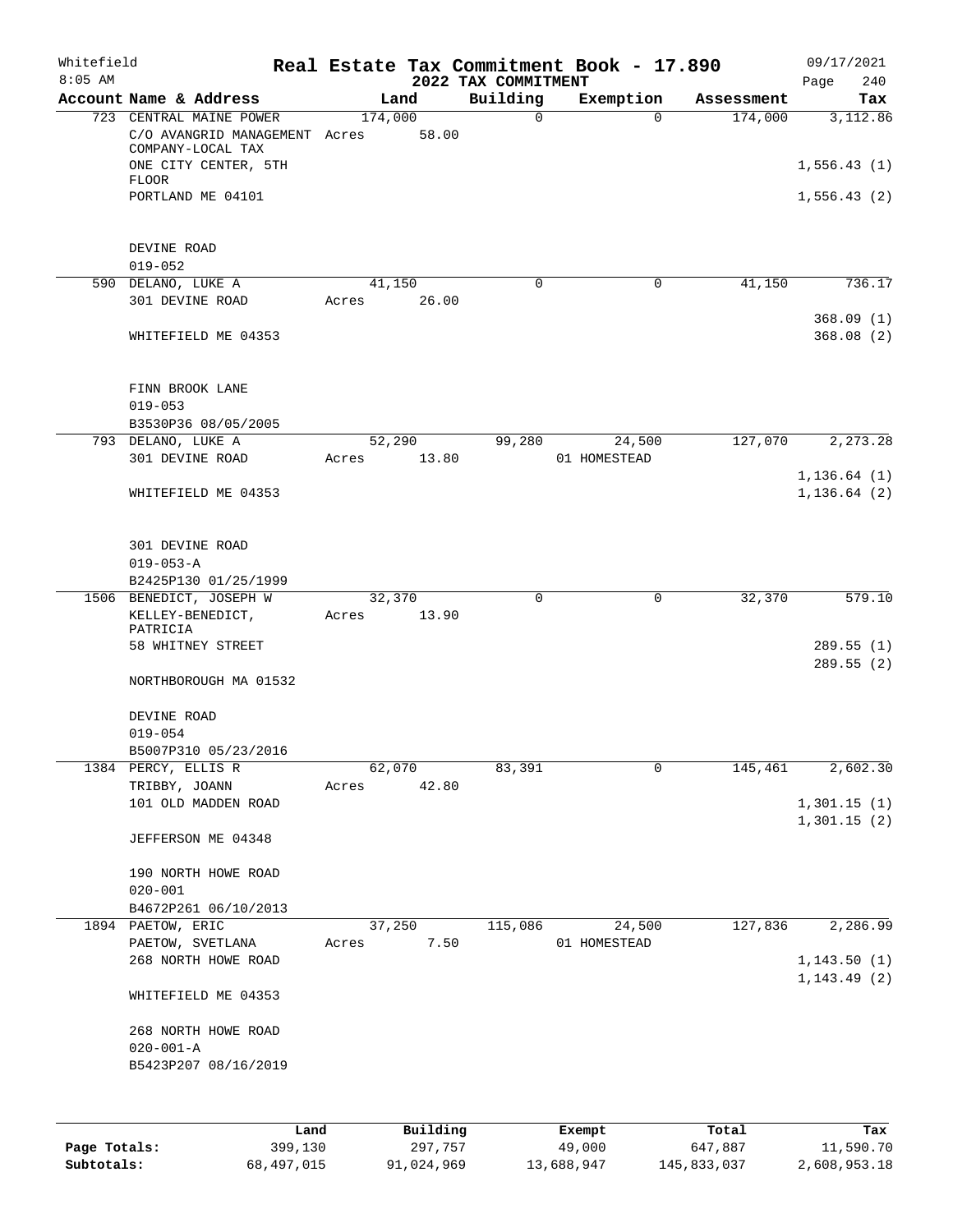| Whitefield<br>$8:05$ AM |                                                                             | Real Estate Tax Commitment Book - 17.890 | 2022 TAX COMMITMENT |                            |            | 09/17/2021<br>241<br>Page   |
|-------------------------|-----------------------------------------------------------------------------|------------------------------------------|---------------------|----------------------------|------------|-----------------------------|
|                         | Account Name & Address                                                      | Land                                     | Building            | Exemption                  | Assessment | Tax                         |
|                         | 1042 CUTHBERTSON, TIMOTHY<br>CUTHBERTSON, JO A<br>278 NORTH HOWE ROAD       | 48,410<br>15.20<br>Acres                 | 131,536             | 24,500<br>01 HOMESTEAD     | 155,446    | 2,780.93<br>1,390.47(1)     |
|                         | WHITEFIELD ME 04353                                                         |                                          |                     |                            |            | 1,390.46(2)                 |
|                         | 278 NORTH HOWE ROAD<br>$020 - 002$                                          |                                          |                     |                            |            |                             |
|                         | B1030P181 05/20/1980<br>1197 CUTHBERTSON, MICHAEL W<br>CUTHBERTSON, PAULA A | 30,750<br>2.00<br>Acres                  | 193,749             | 24,500<br>01 HOMESTEAD     | 199,999    | 3,577.98                    |
|                         | 288 HOWE ROAD                                                               |                                          |                     |                            |            | 1,788.99(1)<br>1,788.99(2)  |
|                         | WHITEFIELD ME 04353                                                         |                                          |                     |                            |            |                             |
|                         | 288 NORTH HOWE ROAD<br>$020 - 002 - A$<br>B2602P63 09/27/2000               |                                          |                     |                            |            |                             |
|                         | 308 CUTHBERTSON, TIMOTHY W                                                  | 22,132                                   | $\mathbf 0$         | $\mathbf 0$                | 22,132     | 395.94                      |
|                         | CUTHBERTSON, JO A<br>278 NORTH HOWE ROAD                                    | Acres<br>17.04                           |                     |                            |            | 197.97(1)                   |
|                         | WHITEFIELD ME 04353                                                         |                                          |                     |                            |            | 197.97(2)                   |
|                         | NORTH HOWE ROAD<br>$020 - 003$                                              |                                          |                     |                            |            |                             |
|                         | B2664P4 04/13/2001                                                          |                                          |                     |                            |            |                             |
|                         | 1085 BEAUSOLEIL, RICHARD R &<br>CYNTHIA J<br>292 NORTH HOWE ROAD            | 31,065<br>2.21<br>Acres                  | 83,653              | 30,380<br>05 VET EXEMPTION | 84,338     | 1,508.81                    |
|                         |                                                                             |                                          |                     | 01 HOMESTEAD               |            | 754.41(1)                   |
|                         | WHITEFIELD ME 04353                                                         |                                          |                     |                            |            | 754.40(2)                   |
|                         | 292 NORTH HOWE ROAD<br>$020 - 003 - A$                                      |                                          |                     |                            |            |                             |
|                         | B2872P21 06/20/2002                                                         |                                          |                     |                            |            |                             |
|                         | 200 NORTHRUP LLC<br>66 GOOSE HILL ROAD                                      | 49,413<br>Acres<br>31.02                 | 0                   | 0                          | 49,413     | 884.00<br>442.00 (1)        |
|                         | JEFFERSON ME 04248                                                          |                                          |                     |                            |            | 442.00 (2)                  |
|                         | NORTH HOWE ROAD<br>$020 - 004$                                              |                                          |                     |                            |            |                             |
|                         | B5387P185 05/29/2019                                                        |                                          |                     |                            |            |                             |
|                         | 960 AUBEE, PAULINE<br>PO BOX 135                                            | 42,714<br>14.33<br>Acres                 | 125,376             | 24,500<br>01 HOMESTEAD     | 143,590    | 2,568.83                    |
|                         | COOPERS MILLS ME 04341                                                      |                                          |                     |                            |            | 1,284.42(1)<br>1, 284.41(2) |
|                         | 318 NORTH HOWE ROAD<br>$020 - 004 - A$                                      |                                          |                     |                            |            |                             |
|                         | B1740P189 01/02/1992 B1725P242 10/21/1991                                   |                                          |                     |                            |            |                             |
|                         |                                                                             |                                          |                     |                            |            |                             |

|              | Land       | Building   | Exempt     | Total       | Tax          |
|--------------|------------|------------|------------|-------------|--------------|
| Page Totals: | 224,484    | 534,314    | 103,880    | 654,918     | 11,716.49    |
| Subtotals:   | 68,721,499 | 91,559,283 | 13,792,827 | 146,487,955 | 2,620,669.67 |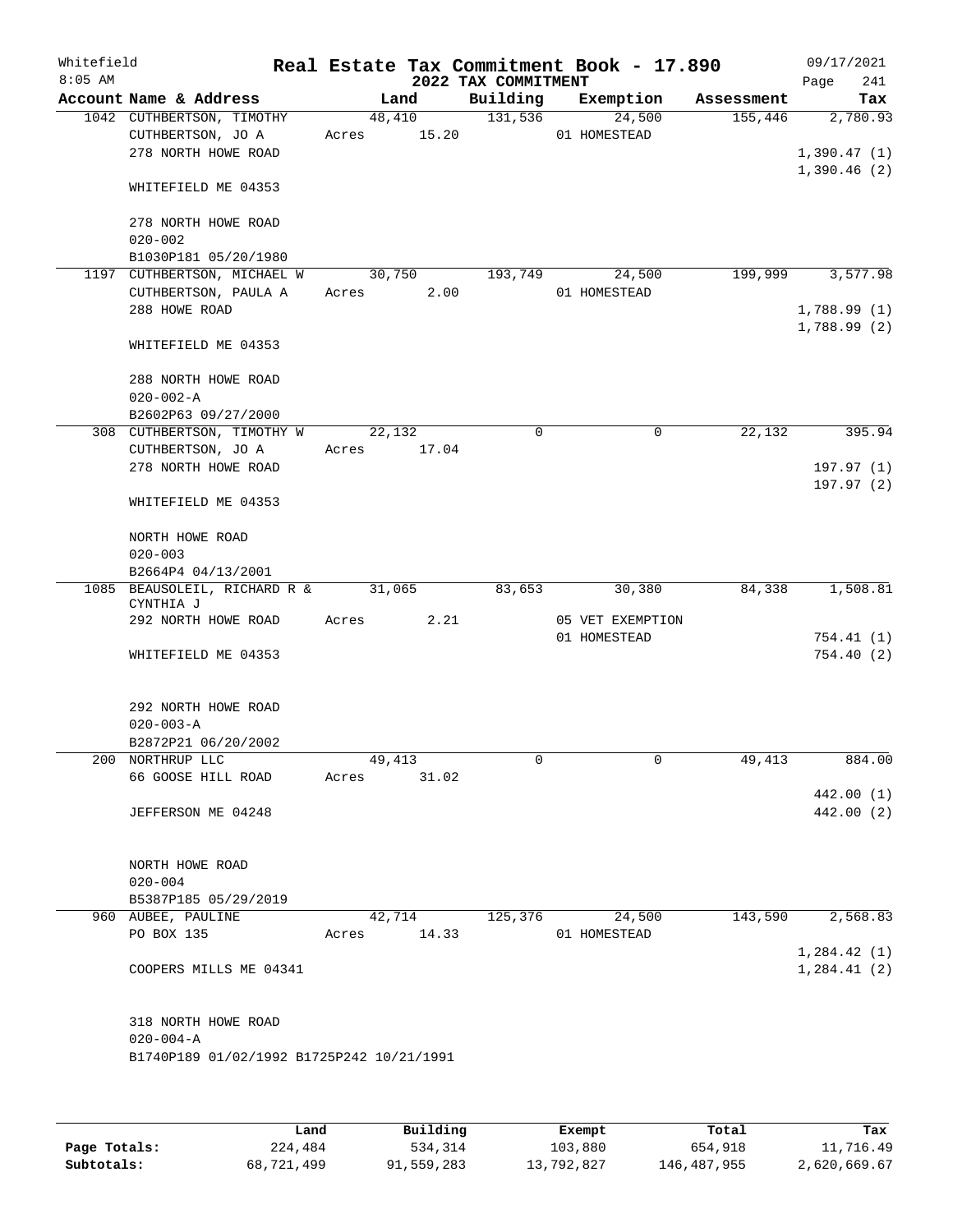| Whitefield<br>$8:05$ AM |                                         |       |        |             | 2022 TAX COMMITMENT | Real Estate Tax Commitment Book - 17.890 |            | 09/17/2021<br>242<br>Page |
|-------------------------|-----------------------------------------|-------|--------|-------------|---------------------|------------------------------------------|------------|---------------------------|
|                         | Account Name & Address                  |       | Land   |             | Building            | Exemption                                | Assessment | Tax                       |
|                         | 560 TAYLOR, CARLOS R SR &               |       | 36,650 |             | 142,459             | 30,380                                   | 148,729    | 2,660.76                  |
|                         | SANDY LYNN                              |       |        |             |                     |                                          |            |                           |
|                         | PO BOX 168                              | Acres |        | 6.75        |                     | 07 NMR VET & WIDOW                       |            |                           |
|                         |                                         |       |        |             |                     | 01 HOMESTEAD                             |            | 1,330.38(1)               |
|                         | WHITEFIELD ME 04353                     |       |        |             |                     |                                          |            | 1,330.38(2)               |
|                         |                                         |       |        |             |                     |                                          |            |                           |
|                         | 304 NORTH HOWE ROAD                     |       |        |             |                     |                                          |            |                           |
|                         | $020 - 004 - B$                         |       |        |             |                     |                                          |            |                           |
|                         | B1572P267 09/06/1989                    |       |        |             |                     |                                          |            |                           |
|                         | 1127 DINSMORE, RAYMOND J JR             |       | 26,426 |             | $\Omega$            | 0                                        | 26,426     | 472.76                    |
|                         | 25 ELEANOR DRIVE                        |       |        | Acres 6.47  |                     |                                          |            |                           |
|                         |                                         |       |        |             |                     |                                          |            | 236.38(1)                 |
|                         | SEEKONK MA 02771                        |       |        |             |                     |                                          |            | 236.38(2)                 |
|                         |                                         |       |        |             |                     |                                          |            |                           |
|                         |                                         |       |        |             |                     |                                          |            |                           |
|                         | NORTH HOWE ROAD                         |       |        |             |                     |                                          |            |                           |
|                         | $020 - 004 - C$<br>B3069P118 05/30/2003 |       |        |             |                     |                                          |            |                           |
|                         | 1440 NORTHRUP, CLAUDENE O               |       |        | 54,473      | 111,953             | 24,500                                   | 141,926    | 2,539.06                  |
|                         | 28 COWBOY LANE                          |       |        | Acres 23.42 |                     | 01 HOMESTEAD                             |            |                           |
|                         |                                         |       |        |             |                     |                                          |            | 1, 269.53(1)              |
|                         | WHITEFIELD ME 04353                     |       |        |             |                     |                                          |            | 1, 269.53(2)              |
|                         |                                         |       |        |             |                     |                                          |            |                           |
|                         |                                         |       |        |             |                     |                                          |            |                           |
|                         | 28 COWBOY LANE                          |       |        |             |                     |                                          |            |                           |
|                         | $020 - 005$                             |       |        |             |                     |                                          |            |                           |
|                         | B5356P183 02/22/2019                    |       |        |             |                     |                                          |            |                           |
|                         | 1952 NORTHRUP LLC<br>66 GOOSE HILL ROAD | Acres | 50,700 | 33.00       | $\Omega$            | 0                                        | 50,700     | 907.02                    |
|                         |                                         |       |        |             |                     |                                          |            | 453.51(1)                 |
|                         | JEFFERSON ME 04248                      |       |        |             |                     |                                          |            | 453.51(2)                 |
|                         |                                         |       |        |             |                     |                                          |            |                           |
|                         |                                         |       |        |             |                     |                                          |            |                           |
|                         | COWBOY LANE                             |       |        |             |                     |                                          |            |                           |
|                         | $020 - 005 - 001$                       |       |        |             |                     |                                          |            |                           |
|                         | B5387P185 05/29/2019                    |       |        |             |                     |                                          |            |                           |
|                         | 568 BINNS, SUSAN ELAINE                 |       | 31,500 |             | 97,127              | 24,500                                   | 104,127    | 1,862.83                  |
|                         | 334 NORTH HOWE ROAD                     | Acres |        | 2.50        |                     | 01 HOMESTEAD                             |            |                           |
|                         | WHITEFIELD ME 04353                     |       |        |             |                     |                                          |            | 931.42 (1)<br>931.41 (2)  |
|                         |                                         |       |        |             |                     |                                          |            |                           |
|                         |                                         |       |        |             |                     |                                          |            |                           |
|                         | 334 NORTH HOWE ROAD                     |       |        |             |                     |                                          |            |                           |
|                         | $020 - 005 - A$                         |       |        |             |                     |                                          |            |                           |
|                         | B1725P79 10/18/1991                     |       |        |             |                     |                                          |            |                           |
|                         | 174 ALBERT, TINA                        |       | 31,950 |             | 120,367             | 24,500                                   | 127,817    | 2,286.65                  |
|                         | 344 NORTH HOWE ROAD                     | Acres |        | 2.80        |                     | 01 HOMESTEAD                             |            |                           |
|                         |                                         |       |        |             |                     |                                          |            | 1, 143.33(1)              |
|                         | WHITEFIELD ME 04353                     |       |        |             |                     |                                          |            | 1, 143.32(2)              |
|                         |                                         |       |        |             |                     |                                          |            |                           |
|                         | 344 NORTH HOWE ROAD                     |       |        |             |                     |                                          |            |                           |
|                         | $020 - 005 - B$                         |       |        |             |                     |                                          |            |                           |
|                         | B4154P275 06/10/2009                    |       |        |             |                     |                                          |            |                           |
|                         |                                         |       |        |             |                     |                                          |            |                           |
|                         |                                         |       |        |             |                     |                                          |            |                           |
|                         |                                         |       |        |             |                     |                                          |            |                           |

|              | Land       | Building   | Exempt     | Total       | Tax          |
|--------------|------------|------------|------------|-------------|--------------|
| Page Totals: | 231,699    | 471,906    | 103,880    | 599,725     | 10,729.08    |
| Subtotals:   | 68,953,198 | 92,031,189 | 13,896,707 | 147,087,680 | 2,631,398.75 |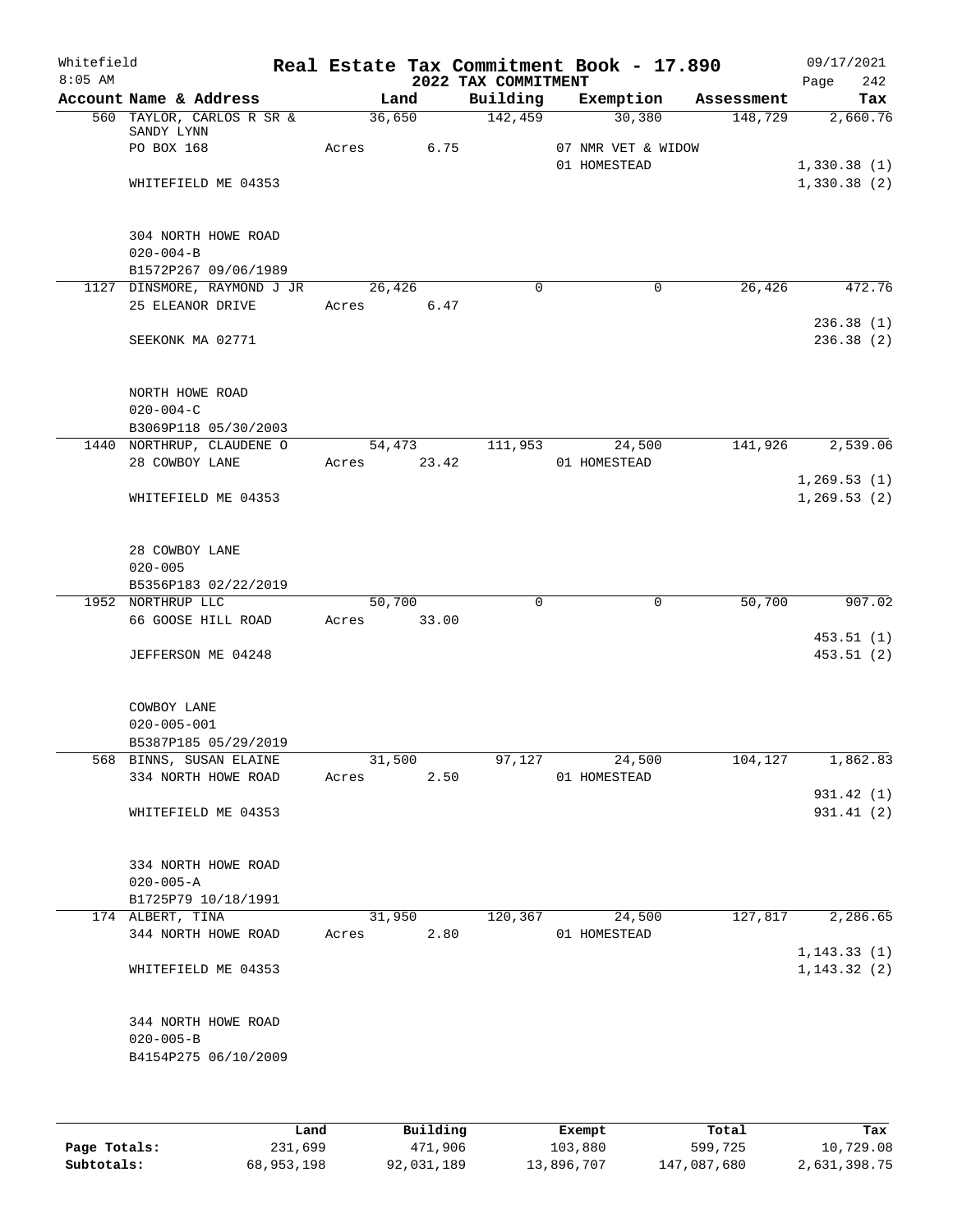| Whitefield<br>$8:05$ AM |                                           |       |        |       | 2022 TAX COMMITMENT | Real Estate Tax Commitment Book - 17.890 |            | 09/17/2021<br>243<br>Page   |
|-------------------------|-------------------------------------------|-------|--------|-------|---------------------|------------------------------------------|------------|-----------------------------|
|                         | Account Name & Address                    |       | Land   |       | Building            | Exemption                                | Assessment | Tax                         |
|                         | 702 WARREN, KELLEY D                      |       | 32,250 |       | 68,815              | 24,500                                   | 76, 565    | 1,369.75                    |
|                         | 368 NORTH HOWE ROAD                       | Acres |        | 3.00  |                     | 01 HOMESTEAD                             |            |                             |
|                         |                                           |       |        |       |                     |                                          |            | 684.88 (1)                  |
|                         | WHITEFIELD ME 04353                       |       |        |       |                     |                                          |            | 684.87 (2)                  |
|                         | 368 NORTH HOWE ROAD                       |       |        |       |                     |                                          |            |                             |
|                         | $020 - 005 - C$                           |       |        |       |                     |                                          |            |                             |
|                         | B5250P97 04/25/2018                       |       |        |       |                     |                                          |            |                             |
|                         | 1639 BALMERT, JAMES M &                   |       | 32,100 |       | 83,770              | 24,500                                   | 91,370     | 1,634.61                    |
|                         | WERBER, TAMMY L                           |       |        |       |                     |                                          |            |                             |
|                         | 358 NORTH HOWE ROAD                       | Acres |        | 2.90  |                     | 01 HOMESTEAD                             |            |                             |
|                         |                                           |       |        |       |                     |                                          |            | 817.31(1)<br>817.30 (2)     |
|                         | WHITEFIELD ME 04353                       |       |        |       |                     |                                          |            |                             |
|                         | 358 NORTH HOWE ROAD                       |       |        |       |                     |                                          |            |                             |
|                         | $020 - 005 - D$                           |       |        |       |                     |                                          |            |                             |
|                         | B4959P302 12/17/2015 B4759P149 02/26/2014 |       |        |       |                     |                                          |            |                             |
|                         | 1672 DELOREY, DAVID R                     |       | 32,670 |       | 83,426              | 30,380                                   | 85,716     | 1,533.46                    |
|                         | 16 COWBOY LANE                            | Acres |        | 3.28  |                     | 01 HOMESTEAD                             |            |                             |
|                         |                                           |       |        |       |                     | 05 VET EXEMPTION                         |            | 766.73(1)                   |
|                         | WHITEFIELD ME 04353                       |       |        |       |                     |                                          |            | 766.73(2)                   |
|                         |                                           |       |        |       |                     |                                          |            |                             |
|                         | 16 COWBOY LANE                            |       |        |       |                     |                                          |            |                             |
|                         | $020 - 005 - E$                           |       |        |       |                     |                                          |            |                             |
|                         | B4936P280 10/07/2015                      |       |        |       |                     |                                          |            |                             |
|                         | 72 WILDES, DENISE                         |       | 80,250 |       | 71,033              | 24,500                                   | 126,783    | 2,268.15                    |
|                         | WILDES, CHRISTIAN<br>390 NO HOWE ROAD     | Acres |        | 67.00 |                     | 01 HOMESTEAD                             |            |                             |
|                         |                                           |       |        |       |                     |                                          |            | 1,134.08(1)<br>1, 134.07(2) |
|                         | WHITEFIELD ME 04353                       |       |        |       |                     |                                          |            |                             |
|                         | 390 NORTH HOWE ROAD                       |       |        |       |                     |                                          |            |                             |
|                         | $020 - 006$                               |       |        |       |                     |                                          |            |                             |
|                         | B5453P207 11/01/2019                      |       |        |       |                     |                                          |            |                             |
|                         | 581 MCDONALD, RICHARD &                   |       | 30,030 |       | 73,522              | 24,500                                   | 79,052     | 1,414.24                    |
|                         | DEBORAH<br>PO BOX 146                     |       |        | 1.52  |                     | 01 HOMESTEAD                             |            |                             |
|                         |                                           | Acres |        |       |                     |                                          |            | 707.12(1)                   |
|                         | COOPERS MILLS ME 04341                    |       |        |       |                     |                                          |            | 707.12(2)                   |
|                         |                                           |       |        |       |                     |                                          |            |                             |
|                         | 400 NORTH HOWE ROAD                       |       |        |       |                     |                                          |            |                             |
|                         | $020 - 007$                               |       |        |       |                     |                                          |            |                             |
|                         | B2577P18 07/03/2000                       |       |        |       |                     |                                          |            |                             |
|                         | 749 CAMPBELL, RICHARD W                   |       | 30,720 |       | 45,441              | $\mathbf 0$                              | 76,161     | 1,362.52                    |
|                         | 414 NORTH HOWE ROAD                       | Acres |        | 1.98  |                     |                                          |            |                             |
|                         |                                           |       |        |       |                     |                                          |            | 681.26 (1)                  |
|                         | WHITEFIELD ME 04353                       |       |        |       |                     |                                          |            | 681.26 (2)                  |
|                         | 414 NORTH HOWE ROAD                       |       |        |       |                     |                                          |            |                             |
|                         | $020 - 007 - A$                           |       |        |       |                     |                                          |            |                             |
|                         | B2748P78 10/23/2000 B2353P45 06/22/1998   |       |        |       |                     |                                          |            |                             |
|                         |                                           |       |        |       |                     |                                          |            |                             |
|                         |                                           |       |        |       |                     |                                          |            |                             |
|                         |                                           |       |        |       |                     |                                          |            |                             |

|              | Land       | Building   | Exempt     | Total       | Tax          |
|--------------|------------|------------|------------|-------------|--------------|
| Page Totals: | 238,020    | 426,007    | 128,380    | 535,647     | 9,582.73     |
| Subtotals:   | 69,191,218 | 92,457,196 | 14,025,087 | 147,623,327 | 2,640,981.48 |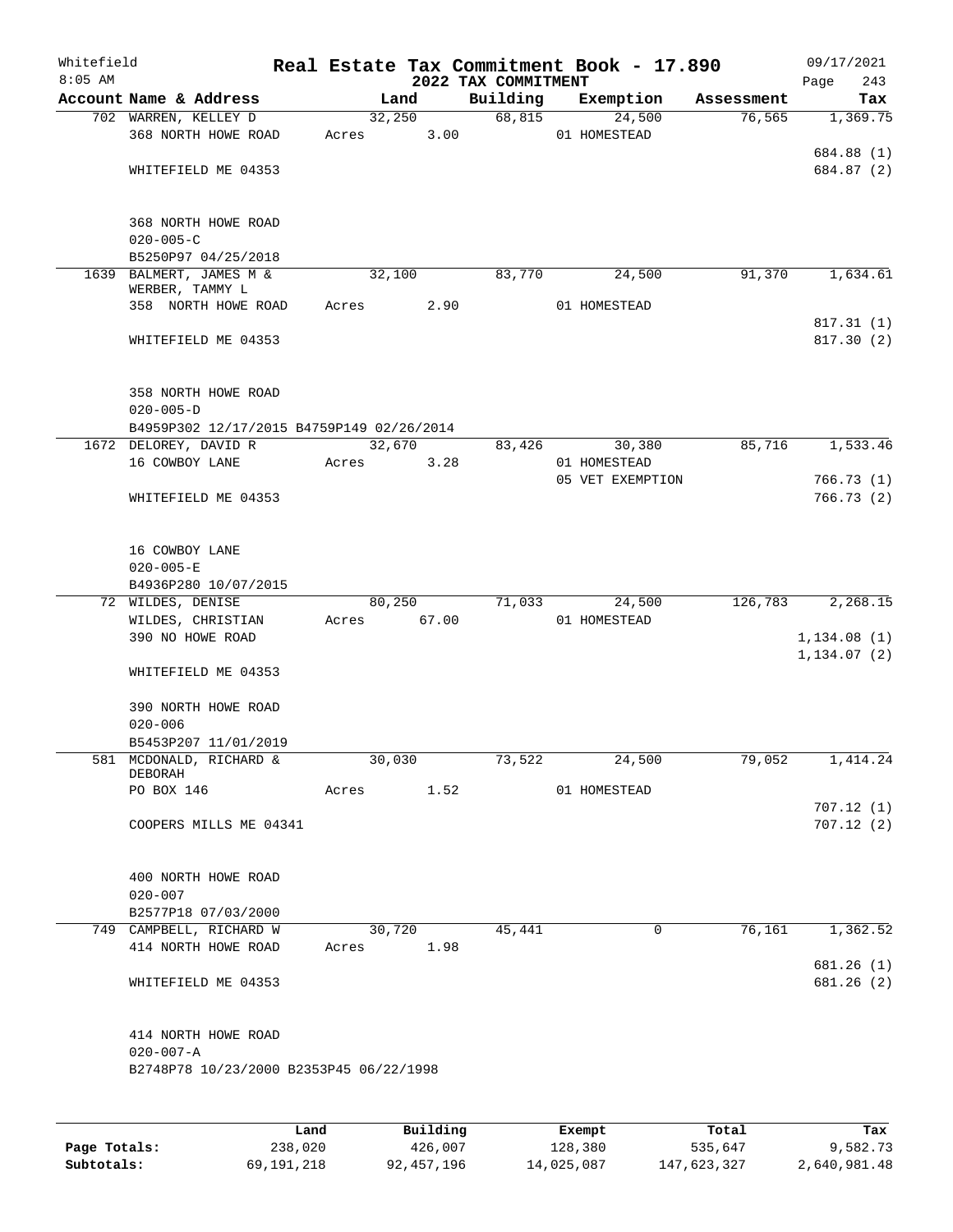| Whitefield<br>$8:05$ AM |                                                  |                 |        | 2022 TAX COMMITMENT | Real Estate Tax Commitment Book - 17.890 |             | 09/17/2021<br>244<br>Page  |
|-------------------------|--------------------------------------------------|-----------------|--------|---------------------|------------------------------------------|-------------|----------------------------|
|                         | Account Name & Address                           | Land            |        | Building            | Exemption                                | Assessment  | Tax                        |
|                         | 297 STEVENS, JOHN & SHERI<br>428 NORTH HOWE ROAD | Acres 22.50     | 53,875 | 150,677             | 24,500<br>01 HOMESTEAD                   | 180,052     | 3,221.13                   |
|                         | WHITEFIELD ME 04353                              |                 |        |                     |                                          |             | 1,610.57(1)<br>1,610.56(2) |
|                         | 428 NORTH HOWE ROAD<br>$020 - 008$               |                 |        |                     |                                          |             |                            |
|                         | B1171P298 12/17/1983                             |                 |        |                     |                                          |             |                            |
|                         | 89 SPENCER, STEPHEN W                            | 30,330          |        | $\Omega$            |                                          | 30,330<br>0 | 542.60                     |
|                         | SEIGARS, LIBBEY A                                | Acres           | 1.72   |                     |                                          |             |                            |
|                         | 442 NORTH HOWE ROAD                              |                 |        |                     |                                          |             | 271.30(1)<br>271.30(2)     |
|                         | WHITEFIELD ME 04353                              |                 |        |                     |                                          |             |                            |
|                         | 450 NORTH HOWE ROAD                              |                 |        |                     |                                          |             |                            |
|                         | $020 - 009 - A$                                  |                 |        |                     |                                          |             |                            |
|                         | B5030P270 06/29/2016                             |                 |        |                     |                                          |             |                            |
|                         | 188 SEIGARS, LIBBEY A                            |                 | 30,960 | 65,886              | 24,500                                   | 72,346      | 1,294.27                   |
|                         | SPENCER, STEVEN W                                | Acres           | 2.14   |                     | 01 HOMESTEAD                             |             |                            |
|                         | 442 NORTH HOWE ROAD                              |                 |        |                     |                                          |             | 647.14 (1)                 |
|                         | WHITEFIELD ME 04353                              |                 |        |                     |                                          |             | 647.13(2)                  |
|                         | 442 NORTH HOWE ROAD                              |                 |        |                     |                                          |             |                            |
|                         | $020 - 009 - C$                                  |                 |        |                     |                                          |             |                            |
|                         | B3491P176 05/26/2005                             |                 |        |                     |                                          |             |                            |
|                         | 1136 BARON, SHANNON M P                          |                 | 30,285 | 99,028              | 24,500                                   | 104,813     | 1,875.10                   |
|                         | MULLENS, WAYNE                                   | Acres           | 1.69   |                     | 01 HOMESTEAD                             |             |                            |
|                         | 458 NORTH HOWE ROAD                              |                 |        |                     |                                          |             | 937.55(1)                  |
|                         | WHITEFIELD ME 04353                              |                 |        |                     |                                          |             | 937.55(2)                  |
|                         | 458 NORTH HOWE ROAD                              |                 |        |                     |                                          |             |                            |
|                         | $020 - 009 - D$                                  |                 |        |                     |                                          |             |                            |
|                         | B5000P186 04/20/2016                             |                 |        |                     |                                          |             | 2,033.84                   |
|                         | 1073 EDWARDS, MICHAEL P &<br>CARMEN C            | 30,315          |        | 107,871             | 24,500                                   | 113,686     |                            |
|                         | PO BOX 228                                       | Acres           | 1.71   |                     | 01 HOMESTEAD                             |             |                            |
|                         |                                                  |                 |        |                     |                                          |             | 1,016.92(1)                |
|                         | COOPERS MILLS ME 04341                           |                 |        |                     |                                          |             | 1,016.92(2)                |
|                         |                                                  |                 |        |                     |                                          |             |                            |
|                         | 17 ASHFORD LANE                                  |                 |        |                     |                                          |             |                            |
|                         | $020 - 010$                                      |                 |        |                     |                                          |             |                            |
|                         | B4085P61 01/06/2009                              |                 |        |                     |                                          |             |                            |
|                         | 1716 CARTLIDGE, JACQUELINE M<br>12 ASHFORD LANE  | 32,595<br>Acres | 3.23   | 63,587              | 24,500<br>01 HOMESTEAD                   | 71,682      | 1,282.39                   |
|                         |                                                  |                 |        |                     |                                          |             | 641.20(1)                  |
|                         | WHITEFIELD ME 04353                              |                 |        |                     |                                          |             | 641.19(2)                  |
|                         | 12 ASHFORD LANE                                  |                 |        |                     |                                          |             |                            |
|                         | $020 - 010 - A$                                  |                 |        |                     |                                          |             |                            |
|                         | B3142P82 09/02/2003                              |                 |        |                     |                                          |             |                            |
|                         |                                                  |                 |        |                     |                                          |             |                            |
|                         |                                                  |                 |        |                     |                                          |             |                            |
|                         |                                                  |                 |        |                     |                                          |             |                            |

|              | Land       | Building   | Exempt       | Total       | Tax          |
|--------------|------------|------------|--------------|-------------|--------------|
| Page Totals: | 208,360    | 487,049    | 122,500      | 572,909     | 10,249.33    |
| Subtotals:   | 69,399,578 | 92,944,245 | 14, 147, 587 | 148,196,236 | 2,651,230.81 |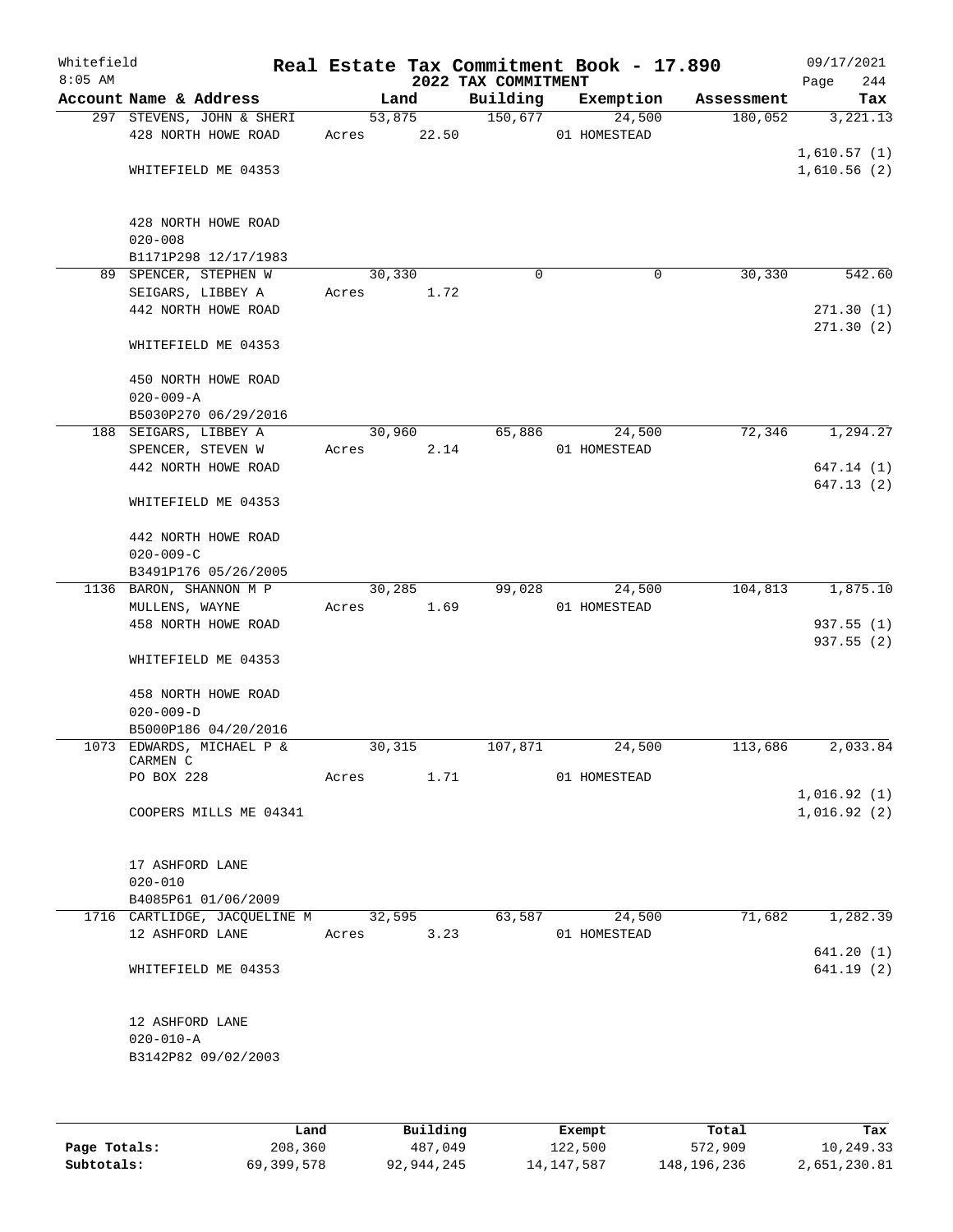| Whitefield<br>$8:05$ AM |                                                |            |       |            | 2022 TAX COMMITMENT | Real Estate Tax Commitment Book - 17.890 |             | 09/17/2021<br>Page<br>245 |
|-------------------------|------------------------------------------------|------------|-------|------------|---------------------|------------------------------------------|-------------|---------------------------|
|                         | Account Name & Address                         |            |       | Land       | Building            | Exemption                                | Assessment  | Tax                       |
|                         | 1835 CLARK, DAVID S                            |            |       | 48,105     | $\mathbf 0$         | $\Omega$                                 | 48,105      | 860.60                    |
|                         | 151 MAIN STREET                                |            | Acres | 36.70      |                     |                                          |             |                           |
|                         |                                                |            |       |            |                     |                                          |             | 430.30 (1)                |
|                         | WHITEFIELD ME 04353                            |            |       |            |                     |                                          |             | 430.30 (2)                |
|                         |                                                |            |       |            |                     |                                          |             |                           |
|                         |                                                |            |       |            |                     |                                          |             |                           |
|                         | NORTH HOWE ROAD                                |            |       |            |                     |                                          |             |                           |
|                         | $020 - 010 - C$                                |            |       |            |                     |                                          |             |                           |
|                         | B4737P136 11/27/2013                           |            |       |            |                     |                                          |             |                           |
|                         | 1893 AMES, NICKOLAS B                          |            |       | 30,645     | 32,061              | 0                                        | 62,706      | 1,121.81                  |
|                         | WITWICKI, LINDSAY M                            |            | Acres | 1.93       |                     |                                          |             |                           |
|                         | 54 GIBBS ROAD                                  |            |       |            |                     |                                          |             | 560.91(1)<br>560.90(2)    |
|                         | WISCASSETT ME 04578                            |            |       |            |                     |                                          |             |                           |
|                         |                                                |            |       |            |                     |                                          |             |                           |
|                         | 464 NORTH HOWE ROAD                            |            |       |            |                     |                                          |             |                           |
|                         | $020 - 010 - C - 1$                            |            |       |            |                     |                                          |             |                           |
|                         | B5008P318 05/16/2016                           |            |       |            | 156,176             | 24,500                                   | 168,251     | 3,010.01                  |
|                         | 604 MARTINELLI, BENJAMIN C<br>81 FOX FARM LANE |            |       | 36, 575    |                     | 01 HOMESTEAD                             |             |                           |
|                         |                                                |            | Acres | 2.55       |                     |                                          |             | 1,505.01(1)               |
|                         | WHITEFIELD ME 04353                            |            |       |            |                     |                                          |             | 1,505.00(2)               |
|                         | 3001                                           |            |       |            |                     |                                          |             |                           |
|                         |                                                |            |       |            |                     |                                          |             |                           |
|                         |                                                |            |       |            |                     |                                          |             |                           |
|                         | 81 FOX FARM LANE                               |            |       |            |                     |                                          |             |                           |
|                         | $020 - 011 - A$                                |            |       |            |                     |                                          |             |                           |
|                         | B5115P218 03/20/2017                           |            |       |            |                     |                                          |             |                           |
|                         | 813 COATES, KELLIE A &<br>CHRISTOPHER A        |            |       | 38,750     | 142,441             | 24,500                                   | 156,691     | 2,803.20                  |
|                         | 104 FOX FARM LANE                              |            | Acres | 4.00       |                     | 01 HOMESTEAD                             |             |                           |
|                         |                                                |            |       |            |                     |                                          |             | 1,401.60(1)               |
|                         | WHITEFIELD ME 04353                            |            |       |            |                     |                                          |             | 1,401.60(2)               |
|                         |                                                |            |       |            |                     |                                          |             |                           |
|                         |                                                |            |       |            |                     |                                          |             |                           |
|                         | 104 FOX FARM LANE                              |            |       |            |                     |                                          |             |                           |
|                         | $020 - 011 - B$                                |            |       |            |                     |                                          |             |                           |
|                         | B4784P99 05/30/2014                            |            |       |            |                     |                                          |             |                           |
| 742                     | HINES, JAMES W &<br>MORROW, GRETCHEN L         |            |       | 36,200     | 236,589             | 24,500                                   | 248,289     | 4,441.89                  |
|                         | 71 FOX FARM LANE                               |            | Acres | 2.30       |                     | 01 HOMESTEAD                             |             |                           |
|                         |                                                |            |       |            |                     |                                          |             | 2, 220.95(1)              |
|                         | WHITEFIELD ME 04353                            |            |       |            |                     |                                          |             | 2,220.94(2)               |
|                         |                                                |            |       |            |                     |                                          |             |                           |
|                         |                                                |            |       |            |                     |                                          |             |                           |
|                         | 71 FOX FARM LANE                               |            |       |            |                     |                                          |             |                           |
|                         | $020 - 011 - C$                                |            |       |            |                     |                                          |             |                           |
|                         | B4264P127 03/31/2010                           |            |       |            |                     |                                          |             |                           |
|                         | 1171 WINSLOW, JEFFREY G &<br>CHRISTINE         |            |       | 375        | $\mathbf 0$         | 0                                        | 375         | 6.71                      |
|                         | 47 MOLSAM ROAD                                 |            | Acres | 0.25       |                     |                                          |             |                           |
|                         |                                                |            |       |            |                     |                                          |             | 3.36(1)                   |
|                         | WINDSOR ME 04363                               |            |       |            |                     |                                          |             | 3.35(2)                   |
|                         |                                                |            |       |            |                     |                                          |             |                           |
|                         |                                                |            |       |            |                     |                                          |             |                           |
|                         | WINDSOR LINE, ON                               |            |       |            |                     |                                          |             |                           |
|                         | $020 - 012$                                    |            |       |            |                     |                                          |             |                           |
|                         | B3229P11 01/30/2004                            |            |       |            |                     |                                          |             |                           |
|                         |                                                | Land       |       | Building   |                     | Exempt                                   | Total       | Tax                       |
| Page Totals:            |                                                | 190,650    |       | 567,267    |                     | 73,500                                   | 684,417     | 12,244.22                 |
| Subtotals:              |                                                | 69,590,228 |       | 93,511,512 |                     | 14, 221, 087                             | 148,880,653 | 2,663,475.03              |
|                         |                                                |            |       |            |                     |                                          |             |                           |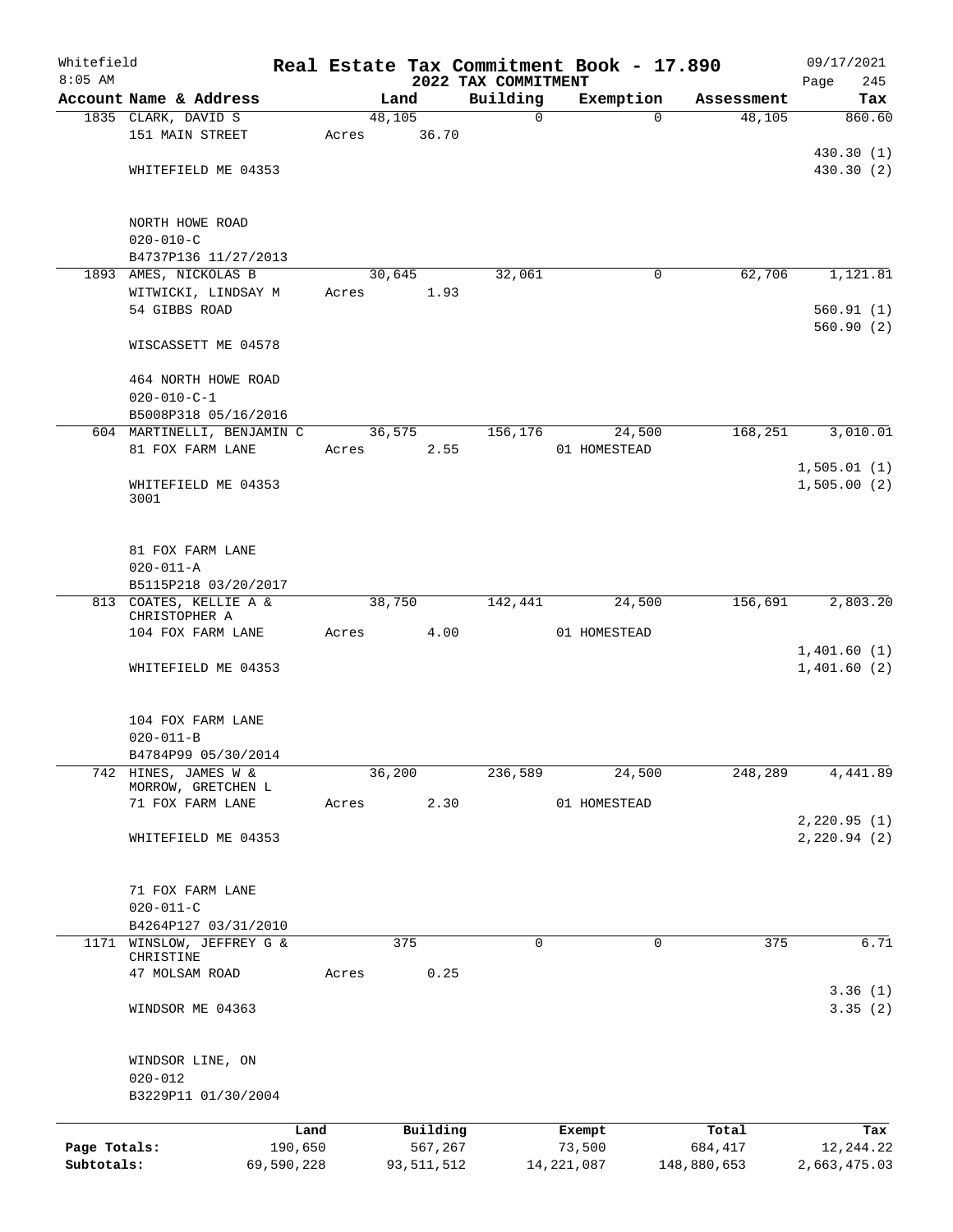| Whitefield<br>$8:05$ AM |                                                                |      |       |        |             | 2022 TAX COMMITMENT | Real Estate Tax Commitment Book - 17.890 |            | 09/17/2021<br>Page<br>246    |
|-------------------------|----------------------------------------------------------------|------|-------|--------|-------------|---------------------|------------------------------------------|------------|------------------------------|
|                         | Account Name & Address                                         |      |       | Land   |             | Building            | Exemption                                | Assessment | Tax                          |
|                         | 1051 PARISE, SHELDON R<br>PARISE, ANGELINA M<br>717 VIGUE ROAD |      | Acres |        | 960<br>0.64 | $\mathsf{O}$        | $\Omega$                                 | 960        | 17.17<br>8.59(1)             |
|                         | WINDSOR ME 04363                                               |      |       |        |             |                     |                                          |            | 8.58(2)                      |
|                         | VIGUE ROAD<br>$020 - 013$                                      |      |       |        |             |                     |                                          |            |                              |
|                         | B5236P316 03/14/2018                                           |      |       |        |             |                     |                                          |            |                              |
|                         | 891 CLEAVES, RHONDA R                                          |      |       | 37,630 |             | 6,981               | $\mathsf{O}$                             | 44,611     | 798.09                       |
|                         | PO BOX 46                                                      |      | Acres |        | 40.20       |                     |                                          |            |                              |
|                         | COOPERS MILLS ME 04341                                         |      |       |        |             |                     |                                          |            | 399.05(1)<br>399.04 (2)      |
|                         | VIGUE ROAD<br>$020 - 014$                                      |      |       |        |             |                     |                                          |            |                              |
|                         | B3128P15 08/19/2003                                            |      |       |        |             |                     |                                          |            |                              |
|                         | 69 CLEAVES, BRIAN G                                            |      |       | 33,750 |             | 107,306             | 30,380                                   | 110,676    | 1,979.99                     |
|                         | CLEAVES, RHONDA R                                              |      | Acres |        | 4.00        |                     | 05 VET EXEMPTION                         |            |                              |
|                         | PO BOX 46                                                      |      |       |        |             |                     | 01 HOMESTEAD                             |            | 990.00 (1)                   |
|                         | COOPERS MILLS ME 04341                                         |      |       |        |             |                     |                                          |            | 989.99 (2)                   |
|                         | 681 VIGUE ROAD                                                 |      |       |        |             |                     |                                          |            |                              |
|                         | $020 - 014 - A$                                                |      |       |        |             |                     |                                          |            |                              |
|                         | B1233P283 04/09/1985                                           |      |       |        |             |                     |                                          |            |                              |
|                         | 1305 GLIDDEN, LYNN ELEANOR                                     |      |       | 31,950 |             | 118,726             | 24,500                                   | 126, 176   | 2,257.29                     |
|                         | PO BOX 52                                                      |      | Acres |        | 2.80        |                     | 01 HOMESTEAD                             |            |                              |
|                         | WHITEFIELD ME 04353                                            |      |       |        |             |                     |                                          |            | 1, 128.65(1)<br>1, 128.64(2) |
|                         | 645 VIGUE ROAD                                                 |      |       |        |             |                     |                                          |            |                              |
|                         | $020 - 014 - B$                                                |      |       |        |             |                     |                                          |            |                              |
|                         | B2327P340 04/14/1998                                           |      |       |        |             |                     |                                          |            |                              |
|                         | 543 REILLY, MATTHEW A &<br>JAMES<br>7 GUINEVERE CIRCLE         |      | Acres | 68,250 | 63.00       | 0                   | $\mathsf{O}$                             | 68,250     | 1,220.99                     |
|                         | SHREWSBURY MA 01545                                            |      |       |        |             |                     |                                          |            | 610.50(1)<br>610.49(2)       |
|                         |                                                                |      |       |        |             |                     |                                          |            |                              |
|                         | VIGUE ROAD                                                     |      |       |        |             |                     |                                          |            |                              |
|                         | $020 - 015$                                                    |      |       |        |             |                     |                                          |            |                              |
|                         | B887P250 08/04/1976                                            |      |       |        |             |                     |                                          |            |                              |
|                         | 770 MIDCOAST CONSERVANCY                                       |      |       | 66,750 |             | $\Omega$            | $\Omega$                                 | 66,750     | 1,194.16                     |
|                         | PO BOX 439                                                     |      | Acres |        | 60.00       |                     |                                          |            | 597.08(1)                    |
|                         | EDGECOMB ME 04556                                              |      |       |        |             |                     |                                          |            | 597.08 (2)                   |
|                         | VIGUE ROAD                                                     |      |       |        |             |                     |                                          |            |                              |
|                         | $020 - 016$                                                    |      |       |        |             |                     |                                          |            |                              |
|                         | B4219P169 11/04/2009                                           |      |       |        |             |                     |                                          |            |                              |
|                         |                                                                |      |       |        |             |                     |                                          |            |                              |
|                         |                                                                | Land |       |        | Building    |                     | Exempt                                   | Total      | Tax                          |

|              | Land       | Building   | Exempt       | Total       | Tax          |
|--------------|------------|------------|--------------|-------------|--------------|
| Page Totals: | 239,290    | 233,013    | 54,880       | 417,423     | 7,467.69     |
| Subtotals:   | 69,829,518 | 93,744,525 | 14, 275, 967 | 149,298,076 | 2,670,942.72 |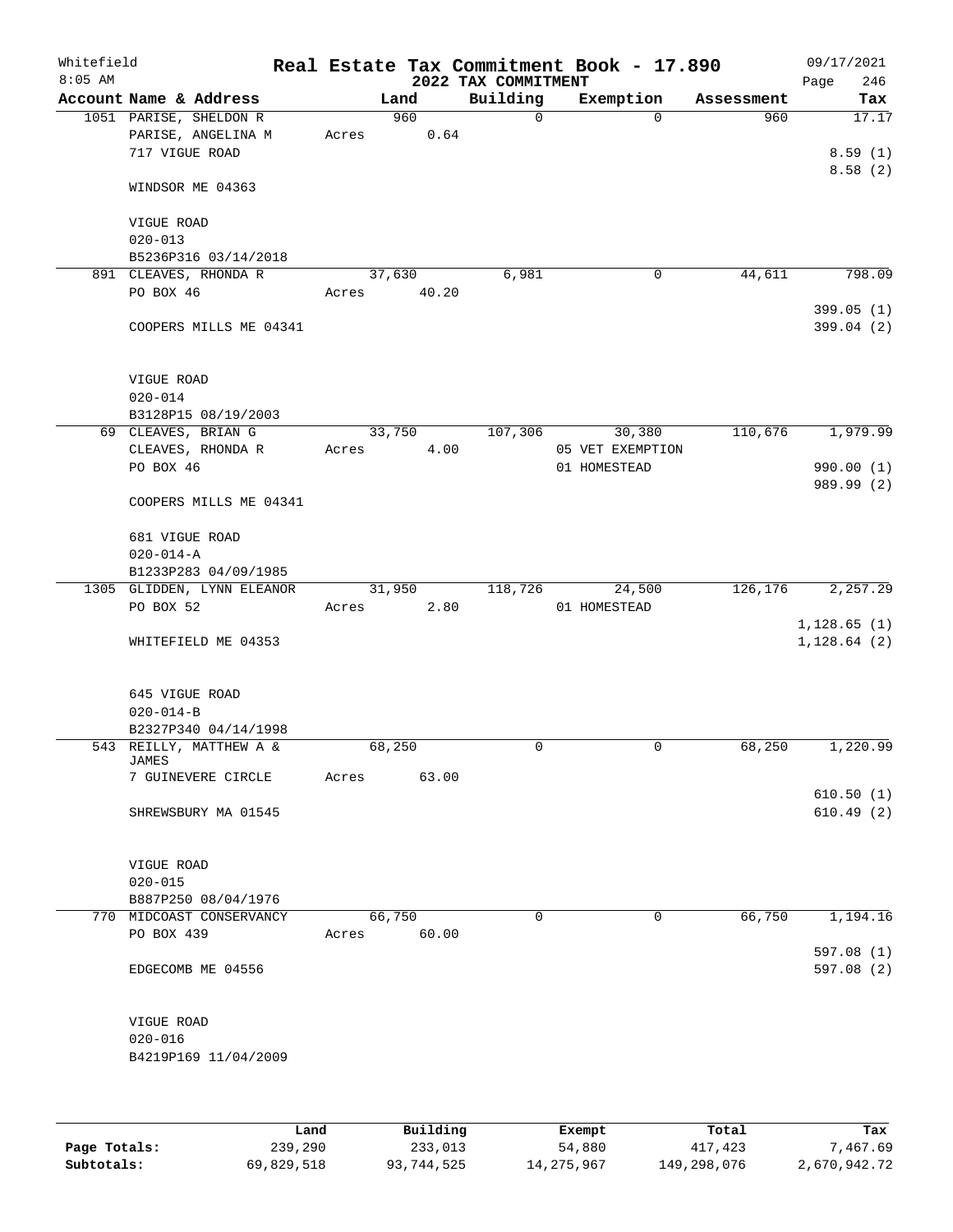| Whitefield   |                                        |            |       |            |                                 | Real Estate Tax Commitment Book - 17.890 |             | 09/17/2021             |
|--------------|----------------------------------------|------------|-------|------------|---------------------------------|------------------------------------------|-------------|------------------------|
| $8:05$ AM    | Account Name & Address                 |            |       | Land       | 2022 TAX COMMITMENT<br>Building | Exemption                                | Assessment  | 247<br>Page<br>Tax     |
|              | 722 NEWCOMBE, PHILIP J                 |            |       | 38,250     | $\mathbf 0$                     | $\Omega$                                 | 38,250      | 684.29                 |
|              | 127 SOUTH HOWE ROAD                    |            | Acres | 15.00      |                                 |                                          |             |                        |
|              |                                        |            |       |            |                                 |                                          |             | 342.15(1)              |
|              | WHITEFIELD ME 04353                    |            |       |            |                                 |                                          |             | 342.14(2)              |
|              | AUGUSTA-ROCKLAND ROAD                  |            |       |            |                                 |                                          |             |                        |
|              | $020 - 017$                            |            |       |            |                                 |                                          |             |                        |
|              | B2600P124 09/19/2000                   |            |       | 25,250     | $\Omega$                        | 0                                        | 25,250      | 451.72                 |
| 1039         | SEIGARS, LIBBEY &<br>GLORIA            |            |       |            |                                 |                                          |             |                        |
|              | 442 NORTH HOWE ROAD                    |            | Acres | 5.00       |                                 |                                          |             |                        |
|              | WHITEFIELD ME 04353                    |            |       |            |                                 |                                          |             | 225.86(1)<br>225.86(2) |
|              | NORTH HOWE ROAD                        |            |       |            |                                 |                                          |             |                        |
|              | $020 - 018$                            |            |       |            |                                 |                                          |             |                        |
|              | B1520P293 12/19/1988                   |            |       |            |                                 |                                          |             |                        |
|              | 10 STEVENS, JOHN E                     |            |       | 45,110     | $\mathbf 0$                     | 0                                        | 45,110      | 807.02                 |
|              | STEVENS, SHERI R<br>428 HOWE ROAD      |            | Acres | 24.40      |                                 |                                          |             | 403.51(1)              |
|              |                                        |            |       |            |                                 |                                          |             | 403.51 (2)             |
|              | WHITEFIELD ME 04353                    |            |       |            |                                 |                                          |             |                        |
|              | NORTH HOWE ROAD                        |            |       |            |                                 |                                          |             |                        |
|              | $020 - 019$<br>B1561P171 07/14/1989    |            |       |            |                                 |                                          |             |                        |
|              | 747 KIMBALL, MICHAEL A &               |            |       | 1,305      | 0                               | 0                                        | 1,305       | 23.35                  |
|              | GLENNA                                 |            |       |            |                                 |                                          |             |                        |
|              | PO BOX 356                             |            | Acres | 0.87       |                                 |                                          |             | 11.68(1)               |
|              | CAPE NEDDICK ME 03902                  |            |       |            |                                 |                                          |             | 11.67(2)               |
|              | NORTH HOWE ROAD                        |            |       |            |                                 |                                          |             |                        |
|              | $020 - 020$                            |            |       |            |                                 |                                          |             |                        |
|              | B2353P46 06/22/1998                    |            |       |            |                                 |                                          |             |                        |
| 141          | GAGNE, TIMOTHY J                       |            |       | 47,060     | 0                               | 0                                        | 47,060      | 841.90                 |
|              | SOLOMON, LILA H<br>399 NORTH HOWE ROAD |            | Acres | 27.40      |                                 |                                          |             | 420.95 (1)             |
|              |                                        |            |       |            |                                 |                                          |             | 420.95 (2)             |
|              | WHITEFIELD ME 04353                    |            |       |            |                                 |                                          |             |                        |
|              | 399 NORTH HOWE ROAD                    |            |       |            |                                 |                                          |             |                        |
|              | $020 - 021$                            |            |       |            |                                 |                                          |             |                        |
|              | B5453P158 11/04/2019                   |            |       |            |                                 |                                          |             |                        |
| 841          | WEEKS, TIMOTHY &<br>JENNIFER           |            |       | 62,527     | 137,533                         | 0                                        | 200,060     | 3,579.07               |
|              | 375 NORTH HOWE ROAD                    |            | Acres | 35.81      |                                 |                                          |             |                        |
|              |                                        |            |       |            |                                 |                                          |             | 1,789.54(1)            |
|              | WHITEFIELD ME 04353                    |            |       |            |                                 |                                          |             | 1,789.53(2)            |
|              | 375 NORTH HOWE ROAD                    |            |       |            |                                 |                                          |             |                        |
|              | $020 - 022$                            |            |       |            |                                 |                                          |             |                        |
|              | B4751P283 01/23/2014                   |            |       |            |                                 |                                          |             |                        |
|              |                                        | Land       |       | Building   |                                 | Exempt                                   | Total       | Tax                    |
| Page Totals: |                                        | 219,502    |       | 137,533    |                                 | 0                                        | 357,035     | 6,387.35               |
| Subtotals:   |                                        | 70,049,020 |       | 93,882,058 |                                 | 14, 275, 967                             | 149,655,111 | 2,677,330.07           |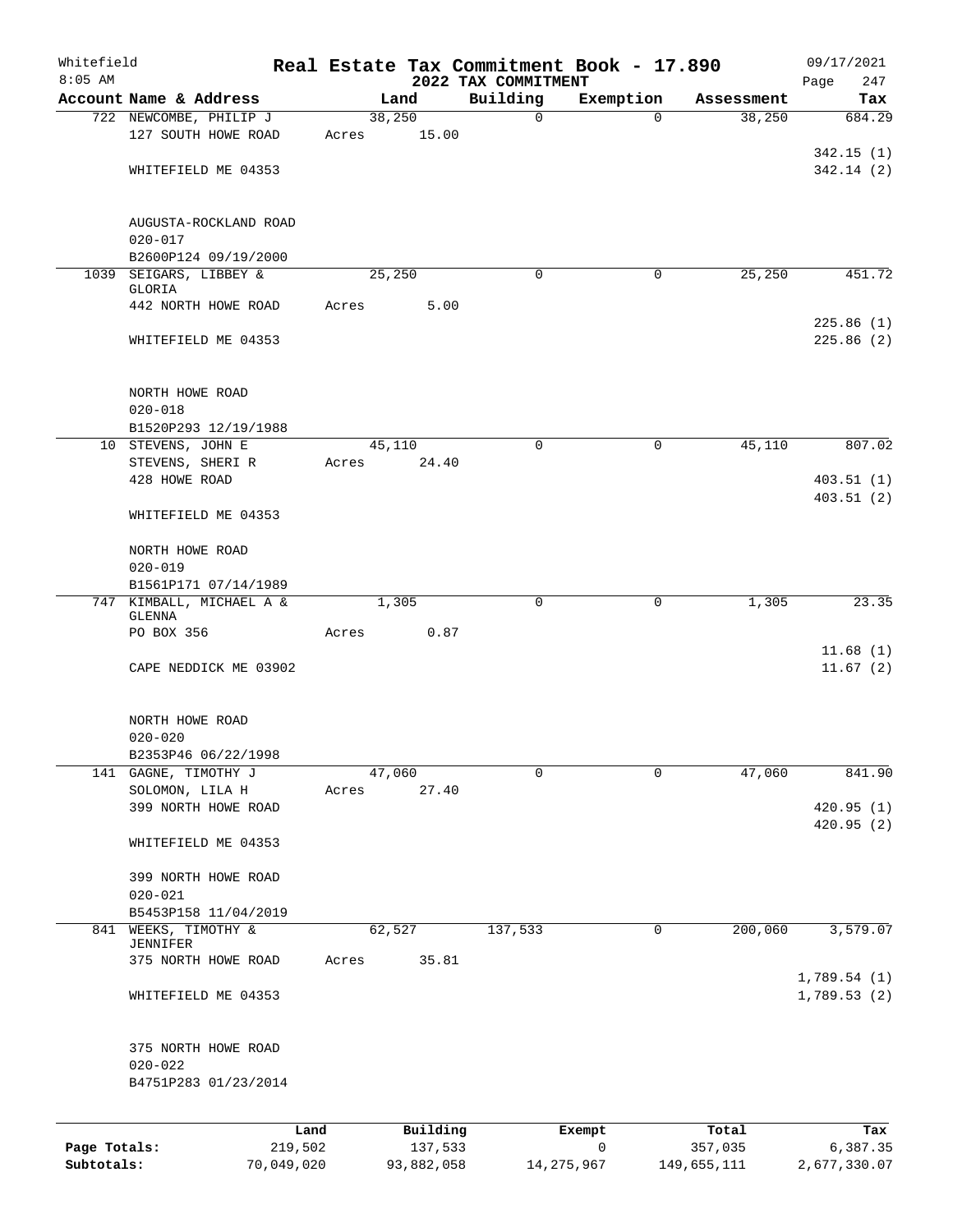| Whitefield<br>$8:05$ AM |                                                               |       |         | 2022 TAX COMMITMENT | Real Estate Tax Commitment Book - 17.890 |            | 09/17/2021<br>248<br>Page |
|-------------------------|---------------------------------------------------------------|-------|---------|---------------------|------------------------------------------|------------|---------------------------|
|                         | Account Name & Address                                        |       | Land    | Building            | Exemption                                | Assessment | Tax                       |
|                         | 1642 SCHOENDORF, LOUIS                                        |       | 33,240  | 91,034              | 24,500                                   | 99,774     | 1,784.96                  |
|                         | 355 NORTH HOWE ROAD                                           | Acres | 3.66    |                     | 01 HOMESTEAD                             |            |                           |
|                         |                                                               |       |         |                     |                                          |            | 892.48 (1)                |
|                         | WHITEFIELD ME 04353                                           |       |         |                     |                                          |            | 892.48 (2)                |
|                         | 355 NORTH HOWE ROAD                                           |       |         |                     |                                          |            |                           |
|                         | $020 - 022 - A$                                               |       |         |                     |                                          |            |                           |
|                         | B4841P62 11/25/2014                                           |       |         |                     |                                          |            |                           |
|                         | 196 LI, HUAN YING                                             |       | 30,480  | 134,911             | 0                                        | 165,391    | 2,958.84                  |
|                         | 333 NORTH HOWE ROAD                                           | Acres | 1.82    |                     |                                          |            | 1,479.42(1)               |
|                         | WHITEFIELD ME 04353                                           |       |         |                     |                                          |            | 1,479.42(2)               |
|                         | 333 NORTH HOWE ROAD                                           |       |         |                     |                                          |            |                           |
|                         | $020 - 022 - B$                                               |       |         |                     |                                          |            |                           |
|                         | B5462P224 11/22/2019                                          |       |         |                     |                                          |            |                           |
|                         | 116 LEACH, JEFFREY S &                                        |       | 30,000  | 160,456             | 30,380                                   | 160,076    | 2,863.76                  |
|                         | JACQUELINE M<br>361 NORTH HOWE ROAD                           |       | 1.50    |                     | 01 HOMESTEAD                             |            |                           |
|                         |                                                               | Acres |         |                     | 05 VET EXEMPTION                         |            | 1,431.88(1)               |
|                         | WHITEFIELD ME 04353                                           |       |         |                     |                                          |            | 1,431.88(2)               |
|                         | 361 NORTH HOWE ROAD<br>$020 - 022 - C$<br>B3333P45 07/28/2004 |       |         |                     |                                          |            |                           |
|                         | 728 CUTHBERTSON, LEE                                          |       | 40,250  | $\mathbf 0$         | $\mathbf 0$                              | 40,250     | 720.07                    |
|                         | CUTHBERTSON, VICTORIA R Acres 17.50                           |       |         |                     |                                          |            |                           |
|                         | 88 OAK GROVE ROAD                                             |       |         |                     |                                          |            | 360.04(1)<br>360.03(2)    |
|                         | VASSALBORO ME 04989                                           |       |         |                     |                                          |            |                           |
|                         | NORTH HOWE ROAD<br>$020 - 023$                                |       |         |                     |                                          |            |                           |
|                         | B5218P21 12/05/2017 B2182P2 09/13/1996                        |       |         |                     |                                          |            |                           |
|                         | 1497 PANOSIAN, MICHAEL G &<br>APRIL                           |       | 33, 825 | 147,742             | 30,380                                   | 151, 187   | 2,704.74                  |
|                         | 293 NORTH HOWE ROAD                                           | Acres | 4.05    |                     | 01 HOMESTEAD                             |            |                           |
|                         |                                                               |       |         |                     | 07 NMR VET & WIDOW                       |            | 1,352.37(1)               |
|                         | WHITEFIELD ME 04353                                           |       |         |                     |                                          |            | 1,352.37(2)               |
|                         | 293 NORTH HOWE ROAD                                           |       |         |                     |                                          |            |                           |
|                         | $020 - 023 - A$                                               |       |         |                     |                                          |            |                           |
|                         | 52 LEE, DONNA                                                 |       | 49,186  | 83,620              | 24,500                                   | 108,306    | 1,937.59                  |
|                         | 311 NORTH HOWE ROAD                                           | Acres | 16.17   |                     | 01 HOMESTEAD                             |            |                           |
|                         |                                                               |       |         |                     |                                          |            | 968.80(1)                 |
|                         | WHITEFIELD ME 04353                                           |       |         |                     |                                          |            | 968.79 (2)                |
|                         | 311 NORTH HOWE ROAD                                           |       |         |                     |                                          |            |                           |
|                         | $020 - 023 - B$                                               |       |         |                     |                                          |            |                           |
|                         | B5004P51 05/10/2016                                           |       |         |                     |                                          |            |                           |
|                         |                                                               |       |         |                     |                                          |            |                           |

|              | Land       | Building   | Exempt     | Total       | Tax          |
|--------------|------------|------------|------------|-------------|--------------|
| Page Totals: | 216,981    | 617,763    | 109,760    | 724,984     | 12,969.96    |
| Subtotals:   | 70,266,001 | 94,499,821 | 14,385,727 | 150,380,095 | 2,690,300.03 |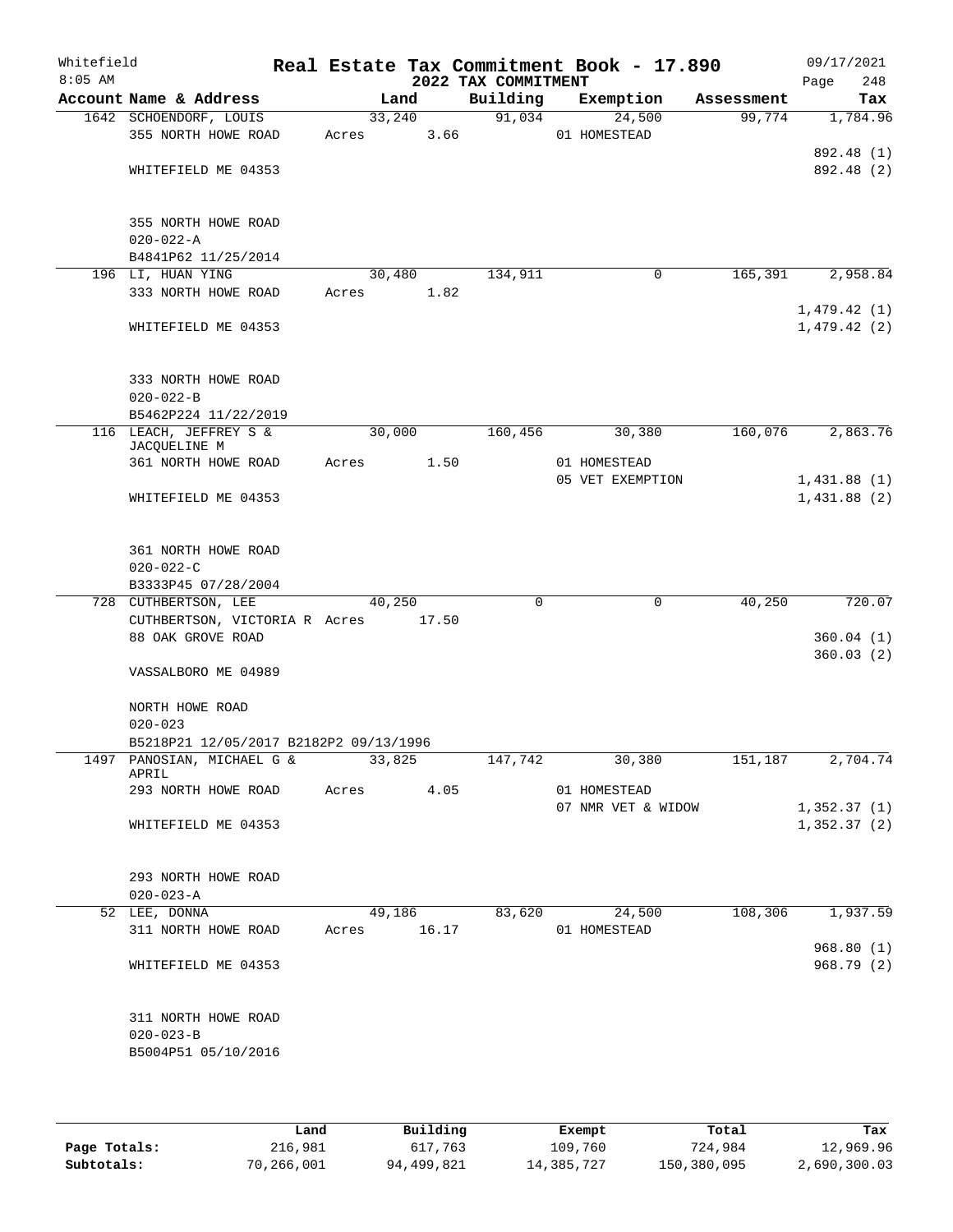| Whitefield |                                                                |       |        |                     | Real Estate Tax Commitment Book - 17.890 |            | 09/17/2021                   |
|------------|----------------------------------------------------------------|-------|--------|---------------------|------------------------------------------|------------|------------------------------|
| $8:05$ AM  |                                                                |       |        | 2022 TAX COMMITMENT |                                          |            | 249<br>Page                  |
|            | Account Name & Address                                         |       | Land   | Building            | Exemption                                | Assessment | Tax                          |
|            | 612 CROXFORD, SHARON V &<br>ENOS, ROBERT                       |       | 31,950 | 76,708              | 24,500                                   | 84,158     | 1,505.59                     |
|            | 301 NORTH HOWE ROAD                                            | Acres | 2.80   |                     | 01 HOMESTEAD                             |            |                              |
|            | WHITEFIELD ME 04353                                            |       |        |                     |                                          |            | 752.80(1)<br>752.79(2)       |
|            | 301 NORTH HOWE ROAD<br>$020 - 024$                             |       |        |                     |                                          |            |                              |
|            | B4415P258 07/06/2011 B1014P254 11/09/1979                      |       |        |                     |                                          |            |                              |
|            | 187 COONS, KERRY LYNN<br><b>ESTATE</b>                         |       | 27,910 | $\Omega$            | $\Omega$                                 | 27,910     | 499.31                       |
|            | COONS, DAVID W<br>PER<br>REP                                   | Acres | 3.44   |                     |                                          |            |                              |
|            | 1604 RIVERSIDE DRIVE                                           |       |        |                     |                                          |            | 249.66(1)                    |
|            | VASSALBORO ME<br>04989-4127                                    |       |        |                     |                                          |            | 249.65(2)                    |
|            | NORTH HOWE ROAD<br>$020 - 025$                                 |       |        |                     |                                          |            |                              |
|            | B5259P021 05/16/2018                                           |       |        |                     |                                          |            |                              |
|            | 1714 MORROW, RYAN J &<br>WILSON, JENNIFER L                    |       | 30,750 | 92,313              | 24,500                                   | 98,563     | 1,763.29                     |
|            | 279 NORTH HOWE ROAD                                            | Acres | 2.00   |                     | 01 HOMESTEAD                             |            |                              |
|            | WHITEFIELD ME 04353                                            |       |        |                     |                                          |            | 881.65(1)<br>881.64 (2)      |
|            | 279 NORTH HOWE ROAD<br>$020 - 025 - A$<br>B4229P125 12/03/2009 |       |        |                     |                                          |            |                              |
|            | 476 MAGUIRE, MARIE E &                                         |       | 62,050 | 270,607             | 0                                        | 332,657    | 5,951.23                     |
|            | PHILIP G<br>11 MAYFLOWER DRIVE                                 | Acres | 15.00  |                     |                                          |            |                              |
|            | MANSFIELD MA 02048                                             |       |        |                     |                                          |            | 2,975.62(1)<br>2,975.61(2)   |
|            | 237 NORTH HOWE ROAD<br>$020 - 026$                             |       |        |                     |                                          |            |                              |
|            | B2664P235 04/17/2001                                           |       |        |                     |                                          |            |                              |
|            | 857 SPROUL STANLEY &<br>CYNTHIA                                |       | 30,900 | 117,137             | 24,500                                   | 123,537    | 2,210.08                     |
|            | 269 NORTH HOWE ROAD                                            | Acres | 2.10   |                     | 01 HOMESTEAD                             |            |                              |
|            | WHITEFIELD ME 04353                                            |       |        |                     |                                          |            | 1, 105.04(1)<br>1, 105.04(2) |
|            | 269 NORTH HOWE ROAD<br>$020 - 026 - B$<br>B2597P82 09/11/2000  |       |        |                     |                                          |            |                              |

|              | Land       | Building   | Exempt     | Total       | Tax          |
|--------------|------------|------------|------------|-------------|--------------|
| Page Totals: | 183,560    | 556,765    | 73,500     | 666,825     | 11,929.50    |
| Subtotals:   | 70,449,561 | 95,056,586 | 14,459,227 | 151,046,920 | 2,702,229.53 |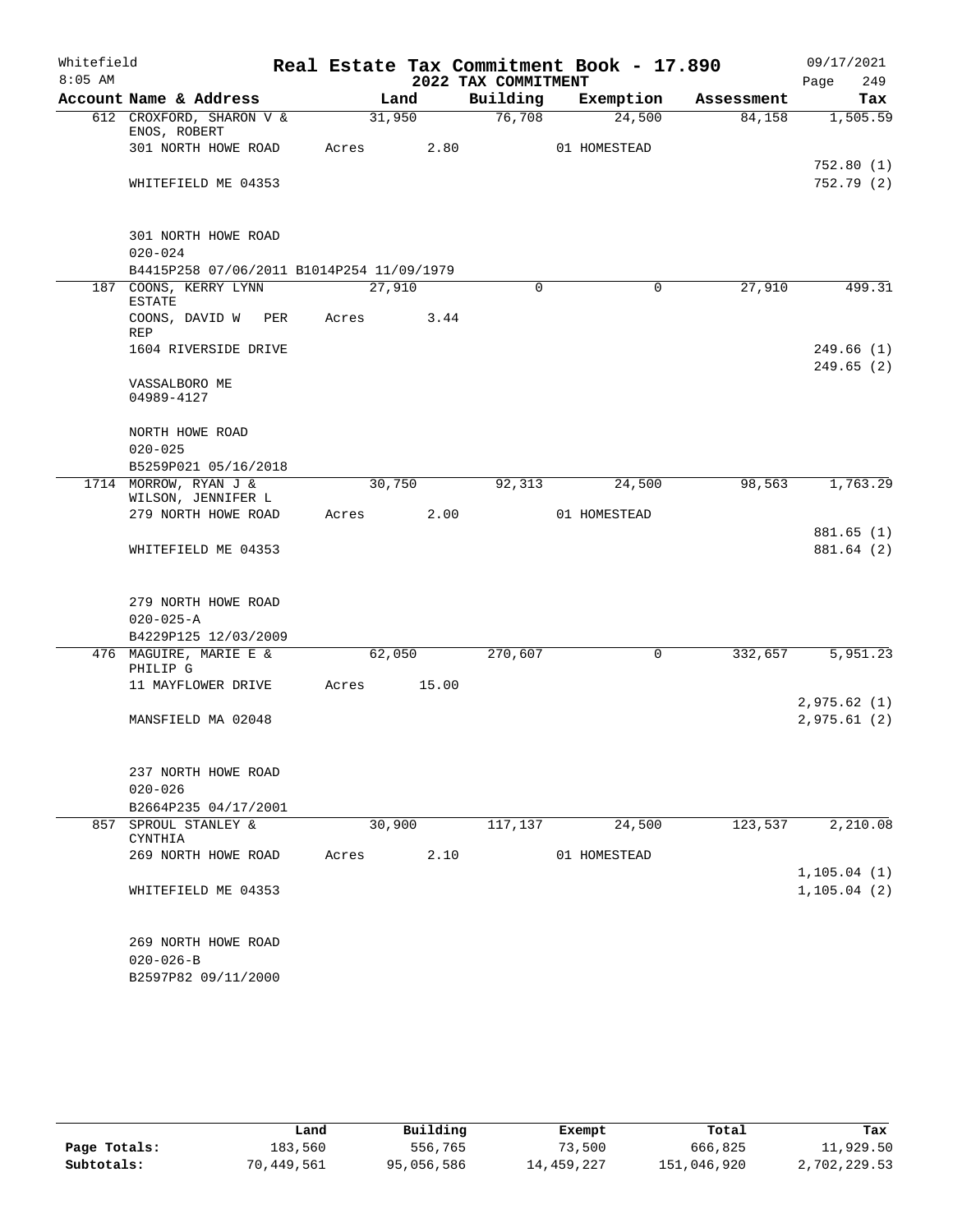| Whitefield<br>$8:05$ AM |                                           |        |       | 2022 TAX COMMITMENT | Real Estate Tax Commitment Book - 17.890 |            | 09/17/2021<br>Page<br>250 |
|-------------------------|-------------------------------------------|--------|-------|---------------------|------------------------------------------|------------|---------------------------|
|                         | Account Name & Address                    |        | Land  | Building            | Exemption                                | Assessment | Tax                       |
|                         | 396 LEDOGAR, KATE                         | 35,645 |       | $\mathsf{O}$        | $\Omega$                                 | 35,645     | 637.69                    |
|                         | 61 MAIN STREET                            | Acres  | 13.30 |                     |                                          |            |                           |
|                         |                                           |        |       |                     |                                          |            | 318.85(1)                 |
|                         | BOWDOINHAM ME 04008                       |        |       |                     |                                          |            | 318.84(2)                 |
|                         |                                           |        |       |                     |                                          |            |                           |
|                         |                                           |        |       |                     |                                          |            |                           |
|                         | 428 MILLS ROAD                            |        |       |                     |                                          |            |                           |
|                         | $020 - 027$                               |        |       |                     |                                          |            |                           |
|                         | B3945P262 12/10/2007<br>1195 MIETE, JON A |        |       |                     |                                          |            |                           |
|                         | 428 MILLS ROAD                            | 31,575 |       | 44,920              | 5,880                                    | 70,615     | 1,263.30                  |
|                         |                                           | Acres  | 2.55  |                     | 05 VET EXEMPTION                         |            | 631.65(1)                 |
|                         | WHITEFIELD ME 04353                       |        |       |                     |                                          |            | 631.65(2)                 |
|                         |                                           |        |       |                     |                                          |            |                           |
|                         |                                           |        |       |                     |                                          |            |                           |
|                         | 428 MILLS ROAD                            |        |       |                     |                                          |            |                           |
|                         | $020 - 027 - A$                           |        |       |                     |                                          |            |                           |
|                         | B5140P287 05/09/2017                      |        |       |                     |                                          |            |                           |
|                         | 644 TEELE, ASHLEIGH M                     | 30,705 |       | 112,493             | 0                                        | 143,198    | 2,561.81                  |
|                         | 420 MILLS ROAD                            | Acres  | 1.97  |                     |                                          |            |                           |
|                         |                                           |        |       |                     |                                          |            | 1,280.91(1)               |
|                         | WHITEFIELD ME 04353                       |        |       |                     |                                          |            | 1,280.90(2)               |
|                         |                                           |        |       |                     |                                          |            |                           |
|                         |                                           |        |       |                     |                                          |            |                           |
|                         | 420 MILLS ROAD                            |        |       |                     |                                          |            |                           |
|                         | $020 - 027 - A - 1$                       |        |       |                     |                                          |            |                           |
|                         | B5379P13 04/30/2019 B5355P101 02/15/2019  |        |       |                     |                                          |            |                           |
|                         | 1415 YOUNG, STEVEN E & CAROL              | 30,750 |       | 162,567             | 30,380                                   | 162,937    | 2,914.94                  |
|                         | 9 TRESTLE LANE                            | Acres  | 2.00  |                     | 01 HOMESTEAD                             |            |                           |
|                         |                                           |        |       |                     | 05 VET EXEMPTION                         |            | 1,457.47(1)               |
|                         | WHITEFIELD ME 04353                       |        |       |                     |                                          |            | 1,457.47(2)               |
|                         |                                           |        |       |                     |                                          |            |                           |
|                         | 9 TRESTLE LANE                            |        |       |                     |                                          |            |                           |
|                         | $020 - 027 - B$                           |        |       |                     |                                          |            |                           |
|                         | B1682P306 04/08/1991                      |        |       |                     |                                          |            |                           |
|                         | 753 MATHEWS, JACOB N &                    | 31,065 |       | 98,909              | 24,500                                   | 105,474    | 1,886.93                  |
|                         | JESSICA J                                 |        |       |                     |                                          |            |                           |
|                         | 434 MILLS ROAD                            | Acres  | 2.21  |                     | 01 HOMESTEAD                             |            |                           |
|                         |                                           |        |       |                     |                                          |            | 943.47 (1)                |
|                         | WHITEFIELD ME 04353                       |        |       |                     |                                          |            | 943.46 (2)                |
|                         |                                           |        |       |                     |                                          |            |                           |
|                         |                                           |        |       |                     |                                          |            |                           |
|                         | 434 MILLS ROAD                            |        |       |                     |                                          |            |                           |
|                         | $020 - 028$                               |        |       |                     |                                          |            |                           |
|                         | 1383 PETERS FAMILY TRUST                  | 31,650 |       | $\Omega$            | $\Omega$                                 | 31,650     | 566.22                    |
|                         | PETERS, WALTER TODD &<br>MARGOT ELIZABETH | Acres  | 13.00 |                     |                                          |            |                           |
|                         | TRUSTEES                                  |        |       |                     |                                          |            |                           |
|                         | PO BOX 33                                 |        |       |                     |                                          |            | 283.11(1)                 |
|                         |                                           |        |       |                     |                                          |            | 283.11 (2)                |
|                         | WHITEFIELD ME 04353                       |        |       |                     |                                          |            |                           |
|                         |                                           |        |       |                     |                                          |            |                           |
|                         | MILLS ROAD                                |        |       |                     |                                          |            |                           |
|                         | $020 - 029$                               |        |       |                     |                                          |            |                           |
|                         | B4657P129 05/02/2013                      |        |       |                     |                                          |            |                           |
|                         |                                           |        |       |                     |                                          |            |                           |
|                         |                                           |        |       |                     |                                          |            |                           |

|              | Land       | Building   | Exempt     | Total       | Tax          |
|--------------|------------|------------|------------|-------------|--------------|
| Page Totals: | 191,390    | 418,889    | 60,760     | 549,519     | 9,830.89     |
| Subtotals:   | 70,640,951 | 95,475,475 | 14,519,987 | 151,596,439 | 2,712,060.42 |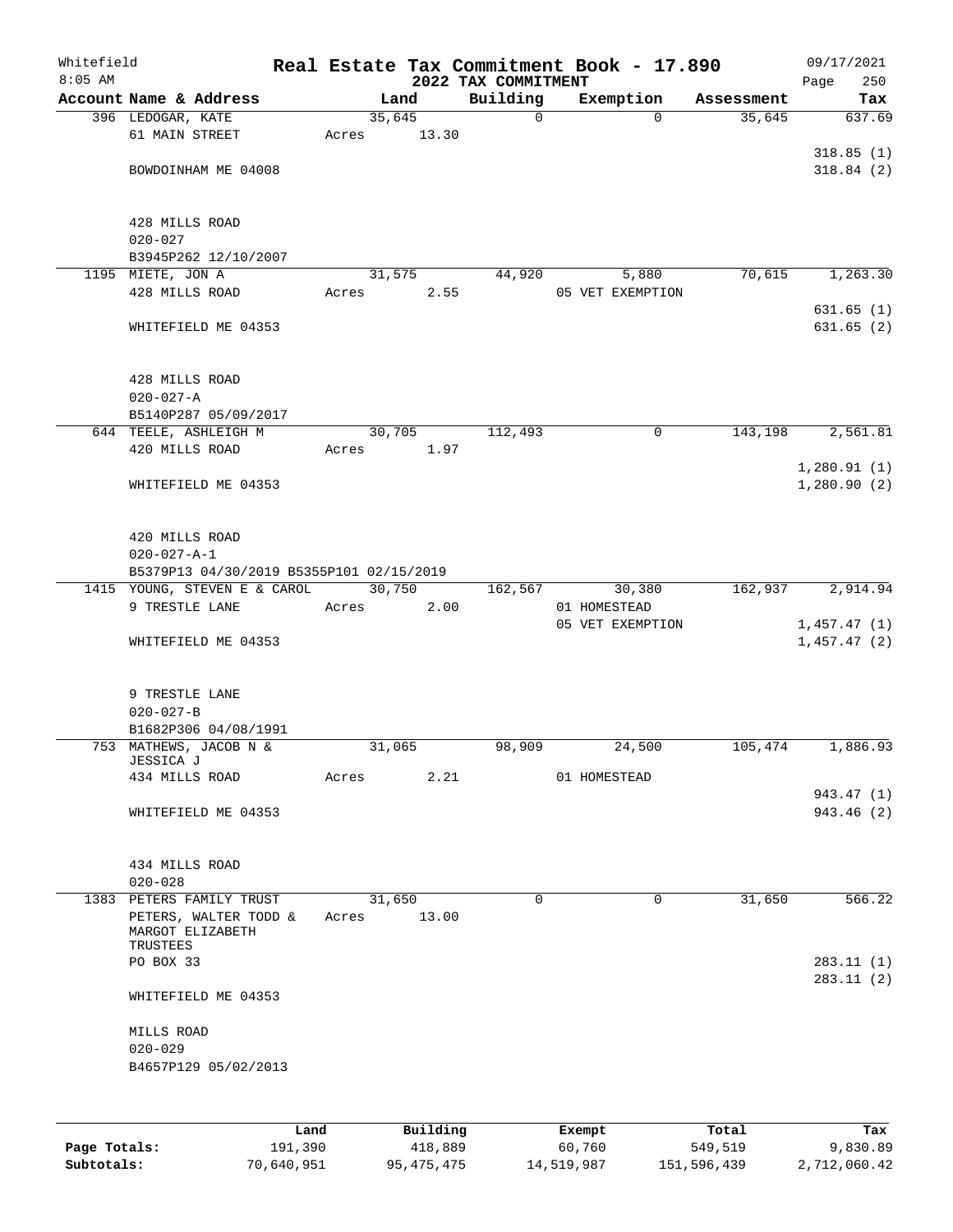| Whitefield<br>$8:05$ AM |                                                   | Real Estate Tax Commitment Book - 17.890 | 2022 TAX COMMITMENT |              |            | 09/17/2021<br>Page<br>251 |
|-------------------------|---------------------------------------------------|------------------------------------------|---------------------|--------------|------------|---------------------------|
|                         | Account Name & Address                            | Land                                     | Building            | Exemption    | Assessment | Tax                       |
|                         | 1717 FARRELL, JOHN J                              | 31,245                                   | 57,525              | $\Omega$     | 88,770     | 1,588.10                  |
|                         | 442 MILLS ROAD                                    | 2.33<br>Acres                            |                     |              |            |                           |
|                         |                                                   |                                          |                     |              |            | 794.05(1)                 |
|                         | WHITEFIELD ME 04353                               |                                          |                     |              |            | 794.05(2)                 |
|                         |                                                   |                                          |                     |              |            |                           |
|                         |                                                   |                                          |                     |              |            |                           |
|                         | 442 MILLS ROAD                                    |                                          |                     |              |            |                           |
|                         | $020 - 029 - A$                                   |                                          |                     |              |            |                           |
|                         | B4560P311 08/16/2012<br>1861 RIDEOUT, TED & SARAH | 30,750                                   | 44,675              | 0            | 75,425     | 1,349.35                  |
|                         | 452 MILLS ROAD                                    | 2.00<br>Acres                            |                     |              |            |                           |
|                         |                                                   |                                          |                     |              |            | 674.68(1)                 |
|                         | WHITEFIELD ME 04353                               |                                          |                     |              |            | 674.67(2)                 |
|                         |                                                   |                                          |                     |              |            |                           |
|                         |                                                   |                                          |                     |              |            |                           |
|                         | 452 MILLS ROAD                                    |                                          |                     |              |            |                           |
|                         | $020 - 029 - B$                                   |                                          |                     |              |            |                           |
|                         | B4275P121 05/10/2010                              |                                          |                     |              |            |                           |
|                         | 1201 DONAHUE, CHARLENE P                          | 45,970                                   | 114,482             | 24,500       | 135,952    | 2,432.18                  |
|                         | MASON, BRIAN S                                    | 18.40<br>Acres                           |                     | 01 HOMESTEAD |            |                           |
|                         | 460 MILLS ROAD                                    |                                          |                     |              |            | 1,216.09(1)               |
|                         |                                                   |                                          |                     |              |            | 1,216.09(2)               |
|                         | WHITEFIELD ME 04353                               |                                          |                     |              |            |                           |
|                         |                                                   |                                          |                     |              |            |                           |
|                         | 460 MILLS ROAD                                    |                                          |                     |              |            |                           |
|                         | $020 - 030$                                       |                                          |                     |              |            |                           |
|                         | B5175P21 08/23/2017                               |                                          |                     |              |            |                           |
|                         | 1596 ROUSSEAU, CHRISTY A                          | 30,000                                   | 78,445              | 24,500       | 83,945     | 1,501.78                  |
|                         | 472 MILLS ROAD                                    | 0.69<br>Acres                            |                     | 01 HOMESTEAD |            |                           |
|                         |                                                   |                                          |                     |              |            | 750.89(1)                 |
|                         | WHITEFIELD ME 04353                               |                                          |                     |              |            | 750.89(2)                 |
|                         |                                                   |                                          |                     |              |            |                           |
|                         | 472 MILLS ROAD                                    |                                          |                     |              |            |                           |
|                         | $020 - 031$                                       |                                          |                     |              |            |                           |
|                         | B4839P51 11/19/2014 B2607P4 10/16/2000            |                                          |                     |              |            |                           |
|                         | 1300 TONDREAU, RAYMOND R &                        | 30,000                                   | 68,654              | 24,500       | 74,154     | 1,326.62                  |
|                         | SONYA                                             |                                          |                     |              |            |                           |
|                         | 480 MILLS ROAD                                    | Acres<br>1.20                            |                     | 01 HOMESTEAD |            |                           |
|                         |                                                   |                                          |                     |              |            | 663.31(1)                 |
|                         | WHITEFIELD ME 04353                               |                                          |                     |              |            | 663.31(2)                 |
|                         |                                                   |                                          |                     |              |            |                           |
|                         |                                                   |                                          |                     |              |            |                           |
|                         | 480 MILLS ROAD                                    |                                          |                     |              |            |                           |
|                         | $020 - 032$                                       |                                          |                     |              |            |                           |
|                         | B1470P264 05/16/1988                              |                                          |                     |              |            |                           |
|                         | 1185 HENDSBEE, GEORGE JR                          | 62,741                                   | 119,781             | 24,500       | 158,022    | 2,827.01                  |
|                         | HENDSBEE, BONNIE RAE                              | 36.14<br>Acres                           |                     | 01 HOMESTEAD |            |                           |
|                         | 516 MILLS ROAD                                    |                                          |                     |              |            | 1,413.51(1)               |
|                         |                                                   |                                          |                     |              |            | 1,413.50(2)               |
|                         | WHITEFIELD ME 04353                               |                                          |                     |              |            |                           |
|                         |                                                   |                                          |                     |              |            |                           |
|                         | 516 MILLS ROAD<br>$020 - 033$                     |                                          |                     |              |            |                           |
|                         | B1119P132 10/25/1982                              |                                          |                     |              |            |                           |
|                         |                                                   |                                          |                     |              |            |                           |
|                         |                                                   |                                          |                     |              |            |                           |
|                         |                                                   |                                          |                     |              |            |                           |

|              | Land       | Building   | Exempt     | Total       | Tax          |
|--------------|------------|------------|------------|-------------|--------------|
| Page Totals: | 230,706    | 483,562    | 98,000     | 616,268     | 11,025.04    |
| Subtotals:   | 70,871,657 | 95,959,037 | 14,617,987 | 152,212,707 | 2,723,085.46 |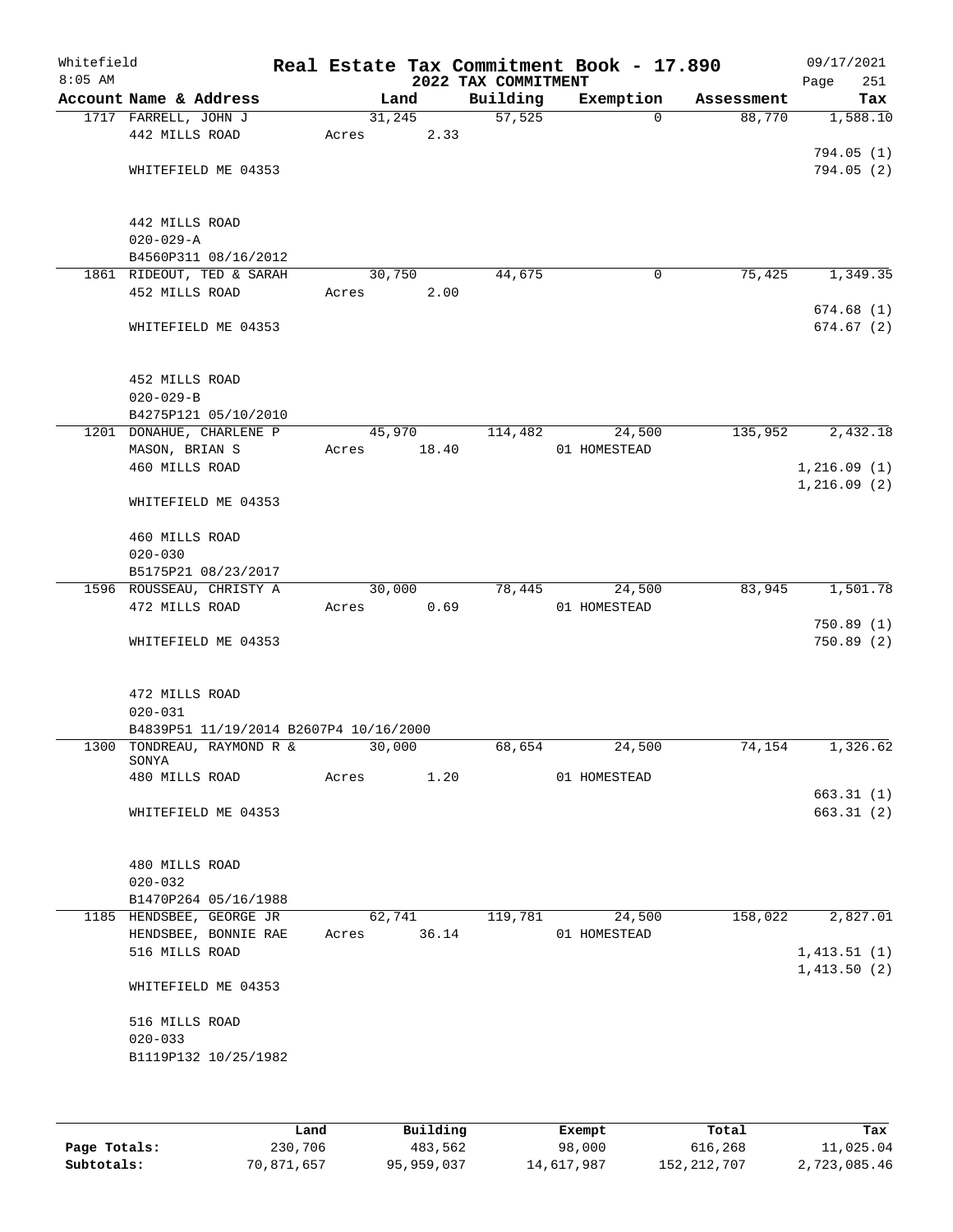| Whitefield<br>$8:05$ AM |                            |             |      | 2022 TAX COMMITMENT | Real Estate Tax Commitment Book - 17.890 |            | 09/17/2021<br>252<br>Page |
|-------------------------|----------------------------|-------------|------|---------------------|------------------------------------------|------------|---------------------------|
|                         | Account Name & Address     |             | Land | Building            | Exemption                                | Assessment | Tax                       |
|                         | 1579 DIXON, SEAN MATTHEW   | 30,570      |      | 79,586              | 24,500                                   | 85,656     | 1,532.39                  |
|                         | DIXON, CHRISTINA M         | Acres 1.88  |      |                     | 01 HOMESTEAD                             |            |                           |
|                         | 542 MILLS ROAD             |             |      |                     |                                          |            | 766.20(1)                 |
|                         | WHITEFIELD ME 04353        |             |      |                     |                                          |            | 766.19(2)                 |
|                         |                            |             |      |                     |                                          |            |                           |
|                         | 542 MILLS ROAD             |             |      |                     |                                          |            |                           |
|                         | $020 - 033 - B$            |             |      |                     |                                          |            |                           |
|                         | B5681P142 03/17/2021       |             |      |                     |                                          |            |                           |
|                         | 457 GAGNE, CHRISTINE J     | 30,750      |      | 159,968             | 24,500                                   | 166, 218   | 2,973.64                  |
|                         | 532 MILLS ROAD             | Acres       | 2.00 |                     | 01 HOMESTEAD                             |            |                           |
|                         |                            |             |      |                     |                                          |            | 1,486.82(1)               |
|                         | WHITEFIELD ME 04353        |             |      |                     |                                          |            | 1,486.82(2)               |
|                         | 532 MILLS ROAD             |             |      |                     |                                          |            |                           |
|                         | $020 - 033 - C$            |             |      |                     |                                          |            |                           |
|                         | B2419P155 01/05/1999       |             |      |                     |                                          |            |                           |
|                         | 429 GOGGIN, WILLIAM F      | 37,962      |      | 125,400             | 24,500                                   | 138,862    | 2,484.24                  |
|                         | 586 MILLS ROAD             | Acres 8.39  |      |                     | 01 HOMESTEAD                             |            |                           |
|                         |                            |             |      |                     |                                          |            | 1, 242.12(1)              |
|                         | WHITEFIELD ME 04353        |             |      |                     |                                          |            | 1, 242.12(2)              |
|                         | 586 MILLS ROAD             |             |      |                     |                                          |            |                           |
|                         | $020 - 034$                |             |      |                     |                                          |            |                           |
|                         | B5303P008 09/07/2018       |             |      |                     |                                          |            |                           |
|                         | 80 RYAN, COLLEEN ELIZABETH | 65,302      |      | 183,833             | 0                                        | 249, 135   | 4,457.03                  |
|                         | 554 MILLS ROAD             | Acres 40.08 |      |                     |                                          |            |                           |
|                         |                            |             |      |                     |                                          |            | 2,228.52(1)               |
|                         | WHITEFIELD ME 04353        |             |      |                     |                                          |            | 2,228.51(2)               |
|                         |                            |             |      |                     |                                          |            |                           |
|                         | 554 MILLS ROAD             |             |      |                     |                                          |            |                           |
|                         | $020 - 035$                |             |      |                     |                                          |            |                           |
|                         | B5000P93 04/05/2016        |             |      |                     |                                          |            |                           |
|                         | 853 HANSON, WALTER KING II | 31,230      |      | 70,235              | 24,500                                   | 76,965     | 1,376.90                  |
|                         | 600 MILLS ROAD             | Acres       | 2.32 |                     | 01 HOMESTEAD                             |            | 688.45(1)                 |
|                         | WHITEFIELD ME 04353        |             |      |                     |                                          |            | 688.45 (2)                |
|                         |                            |             |      |                     |                                          |            |                           |
|                         | 600 MILLS ROAD             |             |      |                     |                                          |            |                           |
|                         | $020 - 035 - A$            |             |      |                     |                                          |            |                           |
|                         | B4465P90 11/30/2011        |             |      |                     |                                          |            |                           |
|                         | 912 HANSON, WALTER KING II | 22,850      |      | 1,257               | 0                                        | 24,107     | 431.27                    |
|                         | 600 MILLS ROAD             | Acres       | 3.40 |                     |                                          |            |                           |
|                         |                            |             |      |                     |                                          |            | 215.64(1)                 |
|                         | WHITEFIELD ME 04353        |             |      |                     |                                          |            | 215.63(2)                 |
|                         | MILLS ROAD                 |             |      |                     |                                          |            |                           |
|                         | $020 - 036$                |             |      |                     |                                          |            |                           |
|                         | B4465P90 11/30/2011        |             |      |                     |                                          |            |                           |
|                         |                            |             |      |                     |                                          |            |                           |

|              | Land       | Building   | Exempt     | Total       | Tax          |
|--------------|------------|------------|------------|-------------|--------------|
| Page Totals: | 218,664    | 620,279    | 98,000     | 740,943     | 13, 255. 47  |
| Subtotals:   | 71,090,321 | 96,579,316 | 14,715,987 | 152,953,650 | 2,736,340.93 |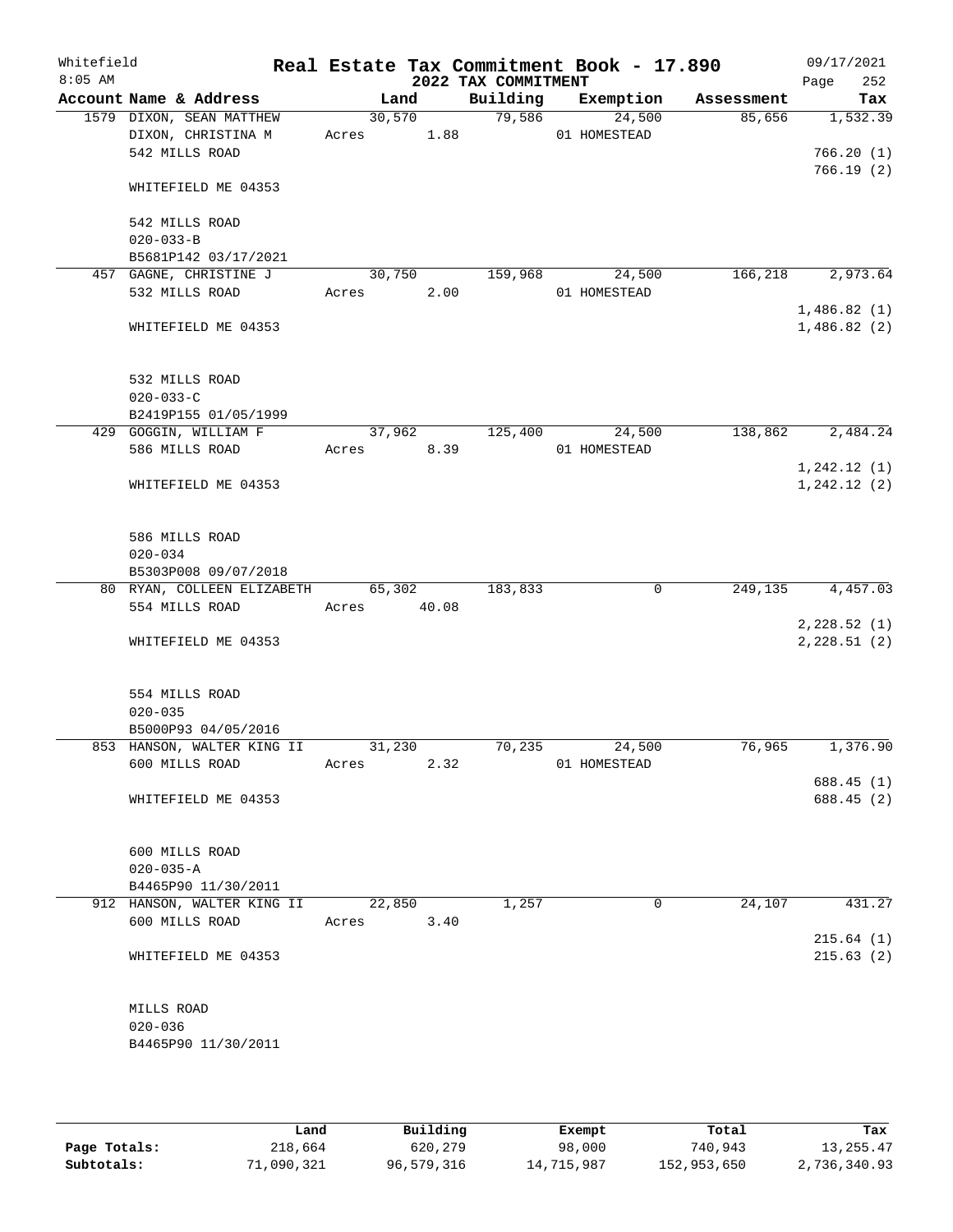| Whitefield<br>$8:05$ AM |                                   |                                           |       |                 | 2022 TAX COMMITMENT | Real Estate Tax Commitment Book - 17.890 |            | 09/17/2021<br>253<br>Page  |
|-------------------------|-----------------------------------|-------------------------------------------|-------|-----------------|---------------------|------------------------------------------|------------|----------------------------|
|                         |                                   | Account Name & Address                    |       | Land            | Building            | Exemption                                | Assessment | Tax                        |
|                         | 846 MILLER, MOSE H                |                                           |       | 43,100          | $\mathbf 0$         | $\Omega$                                 | 43,100     | 771.06                     |
|                         |                                   | MILLER, CLARA A                           | Acres | 29.00           |                     |                                          |            |                            |
|                         |                                   | 522 ROCKLAND ROAD                         |       |                 |                     |                                          |            | 385.53(1)                  |
|                         |                                   | JEFFERSON ME 04348 4270                   |       |                 |                     |                                          |            | 385.53(2)                  |
|                         | NOYES LANE<br>$020 - 037$         |                                           |       |                 |                     |                                          |            |                            |
|                         |                                   | B5065P299 10/15/2016                      |       |                 |                     |                                          |            |                            |
|                         | 1902 KNOX, VIOLET                 |                                           |       | 35,250          | 5,823               | 0                                        | 41,073     | 734.80                     |
|                         | PO BOX 114                        |                                           | Acres | 5.00            |                     |                                          |            |                            |
|                         |                                   | COOPERS MILLS ME 04341                    |       |                 |                     |                                          |            | 367.40(1)<br>367.40(2)     |
|                         | 41 NOYES LANE                     |                                           |       |                 |                     |                                          |            |                            |
|                         | $020 - 037 - 1$                   |                                           |       |                 |                     |                                          |            |                            |
|                         |                                   | B5065P299 10/15/2016                      |       |                 | 97,255              | 24,500                                   | 137,965    | 2,468.19                   |
|                         | 589 MILLS ROAD                    | 1182 RIDEOUT, ROBERT L                    | Acres | 65,210<br>47.63 |                     | 01 HOMESTEAD                             |            |                            |
|                         |                                   |                                           |       |                 |                     |                                          |            | 1,234.10(1)                |
|                         |                                   | WHITEFIELD ME 04353                       |       |                 |                     |                                          |            | 1, 234.09(2)               |
|                         | 589 MILLS ROAD<br>$020 - 039$     |                                           |       |                 |                     |                                          |            |                            |
|                         |                                   | B5284P245 07/26/2018 B5284P243 07/26/2018 |       |                 |                     |                                          |            |                            |
|                         |                                   | 329 KENNEDY, PETER J                      |       | 30,690          | 81,220              | $\mathbf 0$                              | 111,910    | 2,002.07                   |
|                         |                                   | BOLDUC, ANITA M                           | Acres | 1.96            |                     |                                          |            |                            |
|                         | 577 MILLS ROAD                    |                                           |       |                 |                     |                                          |            | 1,001.04(1)                |
|                         |                                   | WHITEFIELD ME 04353                       |       |                 |                     |                                          |            | 1,001.03(2)                |
|                         | 577 MILLS ROAD<br>$020 - 039 - A$ |                                           |       |                 |                     |                                          |            |                            |
|                         |                                   | B5245P56 03/30/2018                       |       |                 |                     |                                          |            |                            |
|                         |                                   | 536 BALDIGA, KIMBERLY R                   |       | 32,475          | 70,797              | 0                                        | 103,272    | 1,847.54                   |
|                         | 19A ABBY LANE                     |                                           | Acres | 3.15            |                     |                                          |            |                            |
|                         |                                   |                                           |       |                 |                     |                                          |            | 923.77 (1)                 |
|                         |                                   | WHITEFIELD ME 04353                       |       |                 |                     |                                          |            | 923.77 (2)                 |
|                         | 19 ABBY LANE                      |                                           |       |                 |                     |                                          |            |                            |
|                         | $020 - 039 - B$                   |                                           |       |                 |                     |                                          |            |                            |
|                         |                                   | B5215P48 12/19/2017                       |       |                 |                     |                                          |            |                            |
|                         |                                   | 485 HARTLEY, STEVEN J                     |       | 34,080          | 221,203             | 24,500                                   | 230,783    | 4,128.71                   |
|                         | 23 ABBY LANE                      |                                           | Acres | 4.22            |                     | 01 HOMESTEAD                             |            |                            |
|                         |                                   | WHITEFIELD ME 04353                       |       |                 |                     |                                          |            | 2,064.36(1)<br>2,064.35(2) |
|                         |                                   |                                           |       |                 |                     |                                          |            |                            |
|                         | 23 ABBY LANE                      |                                           |       |                 |                     |                                          |            |                            |
|                         | $020 - 039 - C$                   | B4669P103 05/31/2013                      |       |                 |                     |                                          |            |                            |
|                         |                                   |                                           |       |                 |                     |                                          |            |                            |

|              | Land       | Building   | Exempt     | Total       | Tax          |
|--------------|------------|------------|------------|-------------|--------------|
| Page Totals: | 240,805    | 476,298    | 49,000     | 668,103     | 11,952.37    |
| Subtotals:   | 71,331,126 | 97,055,614 | 14,764,987 | 153,621,753 | 2,748,293.30 |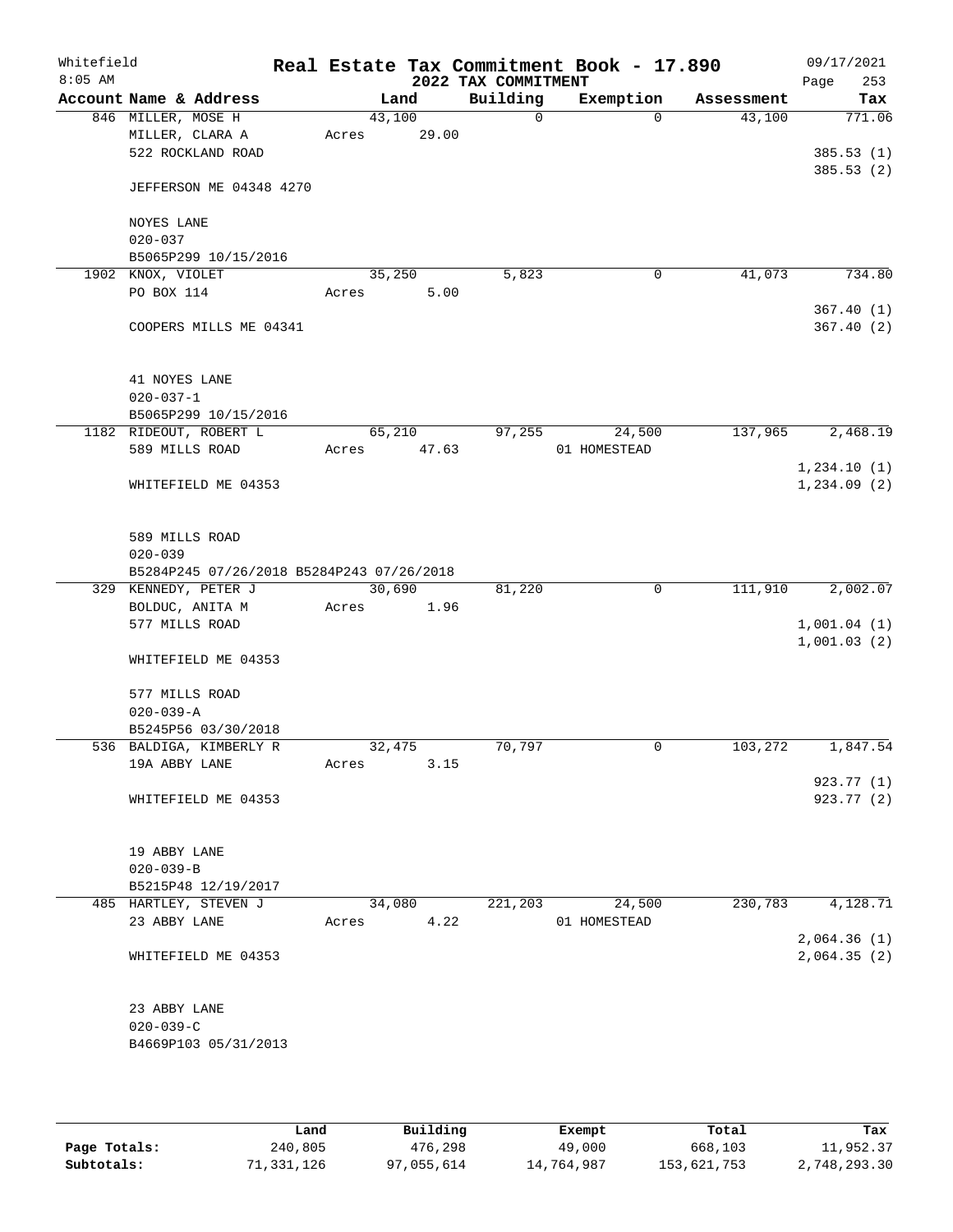| Whitefield<br>$8:05$ AM |                                              |            |       | Real Estate Tax Commitment Book - 17.890 |                                 |                    |             |             | 09/17/2021                   |
|-------------------------|----------------------------------------------|------------|-------|------------------------------------------|---------------------------------|--------------------|-------------|-------------|------------------------------|
|                         | Account Name & Address                       |            |       | Land                                     | 2022 TAX COMMITMENT<br>Building | Exemption          |             | Assessment  | 254<br>Page<br>Tax           |
|                         | 643 KOPP, FRANKLIN H &                       |            |       | 33,000                                   | 107,818                         |                    | 30,380      | 110,438     | 1,975.74                     |
|                         | ALICE                                        |            |       |                                          |                                 |                    |             |             |                              |
|                         | 543 MILLS ROAD                               |            | Acres | 3.50                                     |                                 | 01 HOMESTEAD       |             |             |                              |
|                         |                                              |            |       |                                          |                                 | 07 NMR VET & WIDOW |             |             | 987.87 (1)<br>987.87 (2)     |
|                         | WHITEFIELD ME 04353                          |            |       |                                          |                                 |                    |             |             |                              |
|                         | 543 MILLS ROAD                               |            |       |                                          |                                 |                    |             |             |                              |
|                         | $020 - 040$                                  |            |       |                                          |                                 |                    |             |             |                              |
|                         | B1023P277 03/04/1980                         |            |       |                                          |                                 |                    |             |             |                              |
|                         | 13 HENDSBEE, GEORGE JR                       |            |       | 68,840<br>74.18                          | 13,741                          |                    | $\mathbf 0$ | 82,581      | 1,477.37                     |
|                         | HENDSBEE, BONNIE RAE<br>516 MILLS ROAD       |            | Acres |                                          |                                 |                    |             |             | 738.69(1)                    |
|                         |                                              |            |       |                                          |                                 |                    |             |             | 738.68(2)                    |
|                         | WHITEFIELD ME 04353                          |            |       |                                          |                                 |                    |             |             |                              |
|                         | 515 MILLS ROAD                               |            |       |                                          |                                 |                    |             |             |                              |
|                         | $020 - 041$                                  |            |       |                                          |                                 |                    |             |             |                              |
|                         | B1119P132 10/25/1982                         |            |       |                                          |                                 |                    |             |             |                              |
|                         | 761 DOWDY, PHILLIP J &                       |            |       | 36,530                                   | 138,218                         |                    | 24,500      | 150,248     | 2,687.94                     |
|                         | JENNIFER L<br>489 MILLS ROAD                 |            | Acres | 6.60                                     |                                 | 01 HOMESTEAD       |             |             |                              |
|                         |                                              |            |       |                                          |                                 |                    |             |             | 1,343.97(1)                  |
|                         | WHITEFIELD ME 04353                          |            |       |                                          |                                 |                    |             |             | 1,343.97(2)                  |
|                         | 489 MILLS ROAD                               |            |       |                                          |                                 |                    |             |             |                              |
|                         | $020 - 042$                                  |            |       |                                          |                                 |                    |             |             |                              |
|                         | B3560P88 09/25/2005                          |            |       |                                          |                                 |                    |             |             |                              |
|                         | 628 SULLIVAN, LORETTA<br><b>ESTATE</b>       |            |       | 58,050                                   | 75,472                          |                    | 0           | 133,522     | 2,388.71                     |
|                         | SULLIVAN, D MICHAEL<br>PERS REP              |            | Acres | 10.00                                    |                                 |                    |             |             |                              |
|                         | 477 MILLS ROAD                               |            |       |                                          |                                 |                    |             |             | 1, 194.36(1)<br>1, 194.35(2) |
|                         | WHITEFIELD ME 04353                          |            |       |                                          |                                 |                    |             |             |                              |
|                         | 477 MILLS ROAD                               |            |       |                                          |                                 |                    |             |             |                              |
|                         | $020 - 043$<br>B2664P40 B1409P132 07/24/1987 |            |       |                                          |                                 |                    |             |             |                              |
|                         | 500 DONAHUE, CHARLENE P                      |            |       | 28,450                                   | $\mathbf 0$                     |                    | $\mathbf 0$ | 28,450      | 508.97                       |
|                         | MASON, BRIAN S                               |            | Acres | 9.00                                     |                                 |                    |             |             |                              |
|                         | 460 MILLS ROAD                               |            |       |                                          |                                 |                    |             |             | 254.49(1)                    |
|                         | WHITEFIELD ME 04353                          |            |       |                                          |                                 |                    |             |             | 254.48(2)                    |
|                         |                                              |            |       |                                          |                                 |                    |             |             |                              |
|                         | MILLS ROAD                                   |            |       |                                          |                                 |                    |             |             |                              |
|                         | $020 - 044$<br>B5175P21 08/23/2017           |            |       |                                          |                                 |                    |             |             |                              |
| 140                     | MONSEN, ARTHUR III                           |            |       | 33,442                                   | 0                               |                    | 0           | 33,442      | 598.28                       |
|                         | 506 BANTON ROAD                              |            | Acres | 15.24                                    |                                 |                    |             |             | 299.14 (1)                   |
|                         | PALMERO ME 04354                             |            |       |                                          |                                 |                    |             |             | 299.14 (2)                   |
|                         | COOKSON LANE                                 |            |       |                                          |                                 |                    |             |             |                              |
|                         | $020 - 045$                                  |            |       |                                          |                                 |                    |             |             |                              |
|                         | B5558P239 07/24/2020                         |            |       |                                          |                                 |                    |             |             |                              |
|                         |                                              | Land       |       | Building                                 |                                 | Exempt             |             | Total       | Tax                          |
| Page Totals:            |                                              | 258,312    |       | 335,249                                  |                                 | 54,880             |             | 538,681     | 9,637.01                     |
| Subtotals:              |                                              | 71,589,438 |       | 97,390,863                               |                                 | 14,819,867         |             | 154,160,434 | 2,757,930.31                 |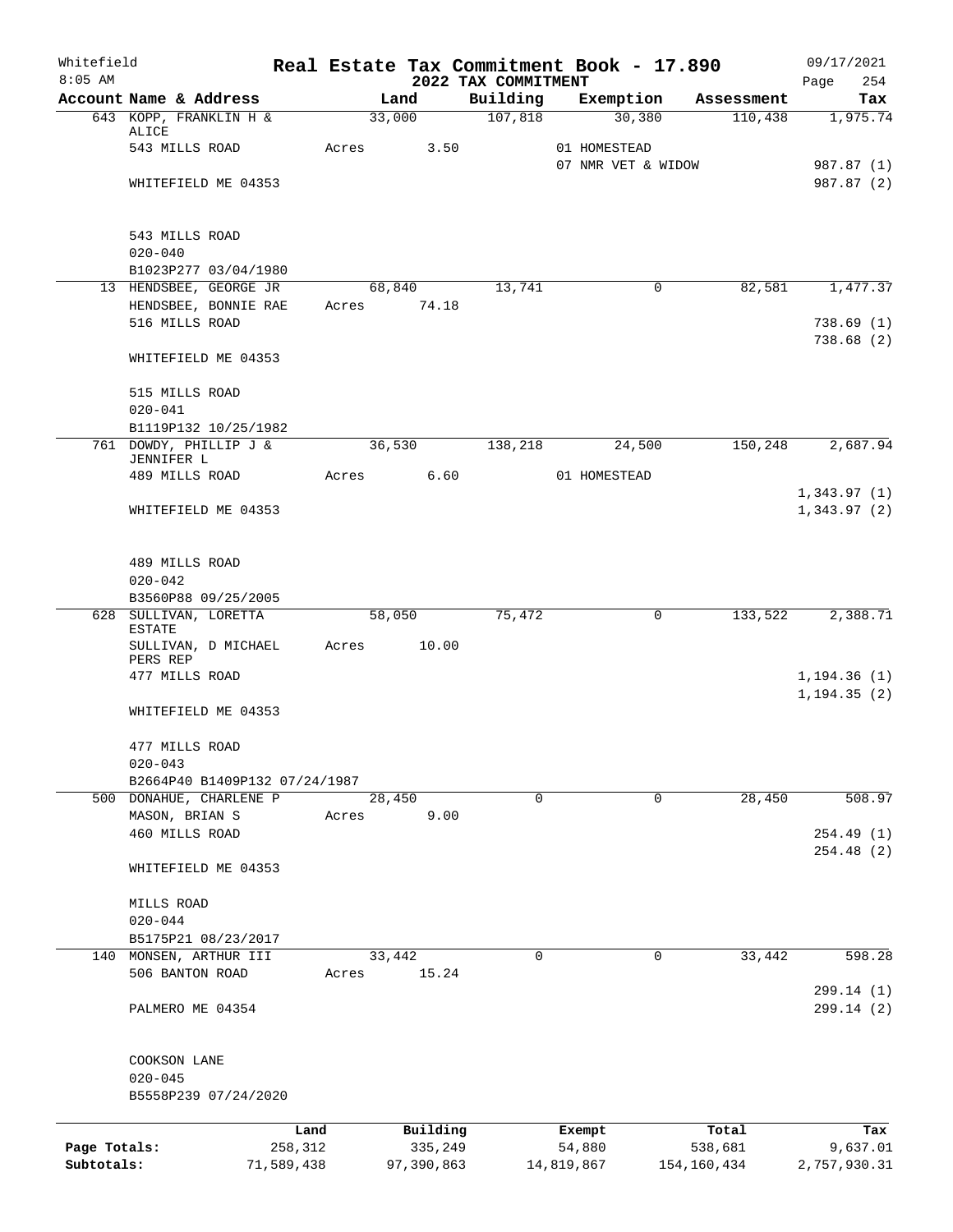| Whitefield<br>$8:05$ AM |                                          |         |              |                                 | Real Estate Tax Commitment Book - 17.890 |             | 09/17/2021                 |
|-------------------------|------------------------------------------|---------|--------------|---------------------------------|------------------------------------------|-------------|----------------------------|
|                         | Account Name & Address                   |         | Land         | 2022 TAX COMMITMENT<br>Building | Exemption                                | Assessment  | Page<br>255<br>Tax         |
|                         | 882 MONSEN, ARTHUR M JR                  |         | 26, 242      | $\mathbf 0$                     | $\Omega$                                 | 26, 242     | 469.47                     |
|                         | 140 INGRAHAM ROAD                        | Acres   | 6.24         |                                 |                                          |             |                            |
|                         |                                          |         |              |                                 |                                          |             | 234.74 (1)                 |
|                         | WEEKS MILLS ME 04358                     |         |              |                                 |                                          |             | 234.73 (2)                 |
|                         |                                          |         |              |                                 |                                          |             |                            |
|                         |                                          |         |              |                                 |                                          |             |                            |
|                         | COOKSON LANE<br>$020 - 045 - A$          |         |              |                                 |                                          |             |                            |
|                         | B1186P289 05/10/1984                     |         |              |                                 |                                          |             |                            |
|                         | 498 GOMES, MATTHEW D &                   |         | 33,000       | 150,569                         | 24,500                                   | 159,069     | 2,845.74                   |
|                         | LESLIE                                   |         |              |                                 |                                          |             |                            |
|                         | 453 MILLS ROAD                           | Acres   | 3.50         |                                 | 01 HOMESTEAD                             |             |                            |
|                         | WHITEFIELD ME 04353                      |         |              |                                 |                                          |             | 1,422.87(1)<br>1,422.87(2) |
|                         |                                          |         |              |                                 |                                          |             |                            |
|                         |                                          |         |              |                                 |                                          |             |                            |
|                         | 453 MILLS ROAD                           |         |              |                                 |                                          |             |                            |
|                         | $020 - 045 - B$                          |         |              |                                 |                                          |             |                            |
|                         | B2168P220 07/29/1996                     |         |              |                                 |                                          |             |                            |
|                         | 356 LACKEY, TIMOTHY C &<br>HEIDI E       |         | 42,386       | 200,384                         | 24,500                                   | 218,270     | 3,904.85                   |
|                         | 110 COOKSON LANE                         | Acres   | 13.92        |                                 | 01 HOMESTEAD                             |             |                            |
|                         |                                          |         |              |                                 |                                          |             | 1,952.43(1)                |
|                         | WHITEFIELD ME 04353                      |         |              |                                 |                                          |             | 1,952.42(2)                |
|                         |                                          |         |              |                                 |                                          |             |                            |
|                         |                                          |         |              |                                 |                                          |             |                            |
|                         | 110 COOKSON LANE                         |         |              |                                 |                                          |             |                            |
|                         | $020 - 046$<br>B3461P207 04/05/2005      |         |              |                                 |                                          |             |                            |
|                         | 1743 PADGETT, JAMES H                    |         | 40,050       | 191,906                         | 24,500                                   | 207,456     | 3,711.39                   |
|                         | 102 COOKSON LANE                         | Acres   | 11.00        |                                 | 01 HOMESTEAD                             |             |                            |
|                         |                                          |         |              |                                 |                                          |             | 1,855.70(1)                |
|                         | WHITEFIELD ME 04353                      |         |              |                                 |                                          |             | 1,855.69(2)                |
|                         |                                          |         |              |                                 |                                          |             |                            |
|                         |                                          |         |              |                                 |                                          |             |                            |
|                         | 102 COOKSON LANE<br>$020 - 046 - A$      |         |              |                                 |                                          |             |                            |
|                         | B4778P181 05/12/2014                     |         |              |                                 |                                          |             |                            |
|                         | 305 FLANAGAN, MARGARET A                 |         | 39,090       | 119,575                         | 24,500                                   | 134,165     | 2,400.21                   |
|                         | FLANAGAN, MICHAEL E                      | Acres   | 9.80         |                                 | 01 HOMESTEAD                             |             |                            |
|                         | 87 COOKSON LANE                          |         |              |                                 |                                          |             | 1, 200.11(1)               |
|                         |                                          |         |              |                                 |                                          |             | 1,200.10(2)                |
|                         | WHITEFIELD ME 04353                      |         |              |                                 |                                          |             |                            |
|                         | 87 COOKSON LANE                          |         |              |                                 |                                          |             |                            |
|                         | $020 - 047$                              |         |              |                                 |                                          |             |                            |
|                         | B5169P225 08/11/2017                     |         |              |                                 |                                          |             |                            |
| 620                     | DOWLING, JAMES A HEIRS                   |         | 30,150       | 62,672                          | 0                                        | 92,822      | 1,660.59                   |
|                         | ΟF                                       |         |              |                                 |                                          |             |                            |
|                         | DOWLING, FLORENCE I<br>HEIRS OF          | Acres   | 1.60         |                                 |                                          |             |                            |
|                         | C/O LORI ALLEN                           |         |              |                                 |                                          |             | 830.30 (1)                 |
|                         | 45 COOKSON LANE                          |         |              |                                 |                                          |             | 830.29 (2)                 |
|                         | WHITEFIELD ME 04353                      |         |              |                                 |                                          |             |                            |
|                         |                                          |         |              |                                 |                                          |             |                            |
|                         | 47 COOKSON LANE<br>$020 - 048$           |         |              |                                 |                                          |             |                            |
|                         | B1290P354 03/03/1986 B1009P42 09/17/1979 |         |              |                                 |                                          |             |                            |
|                         |                                          |         |              |                                 |                                          |             |                            |
|                         |                                          | Land    | Building     |                                 | Exempt                                   | Total       | Tax                        |
| Page Totals:            |                                          | 210,918 | 725,106      |                                 | 98,000                                   | 838,024     | 14,992.25                  |
| Subtotals:              | 71,800,356                               |         | 98, 115, 969 |                                 | 14,917,867                               | 154,998,458 | 2,772,922.56               |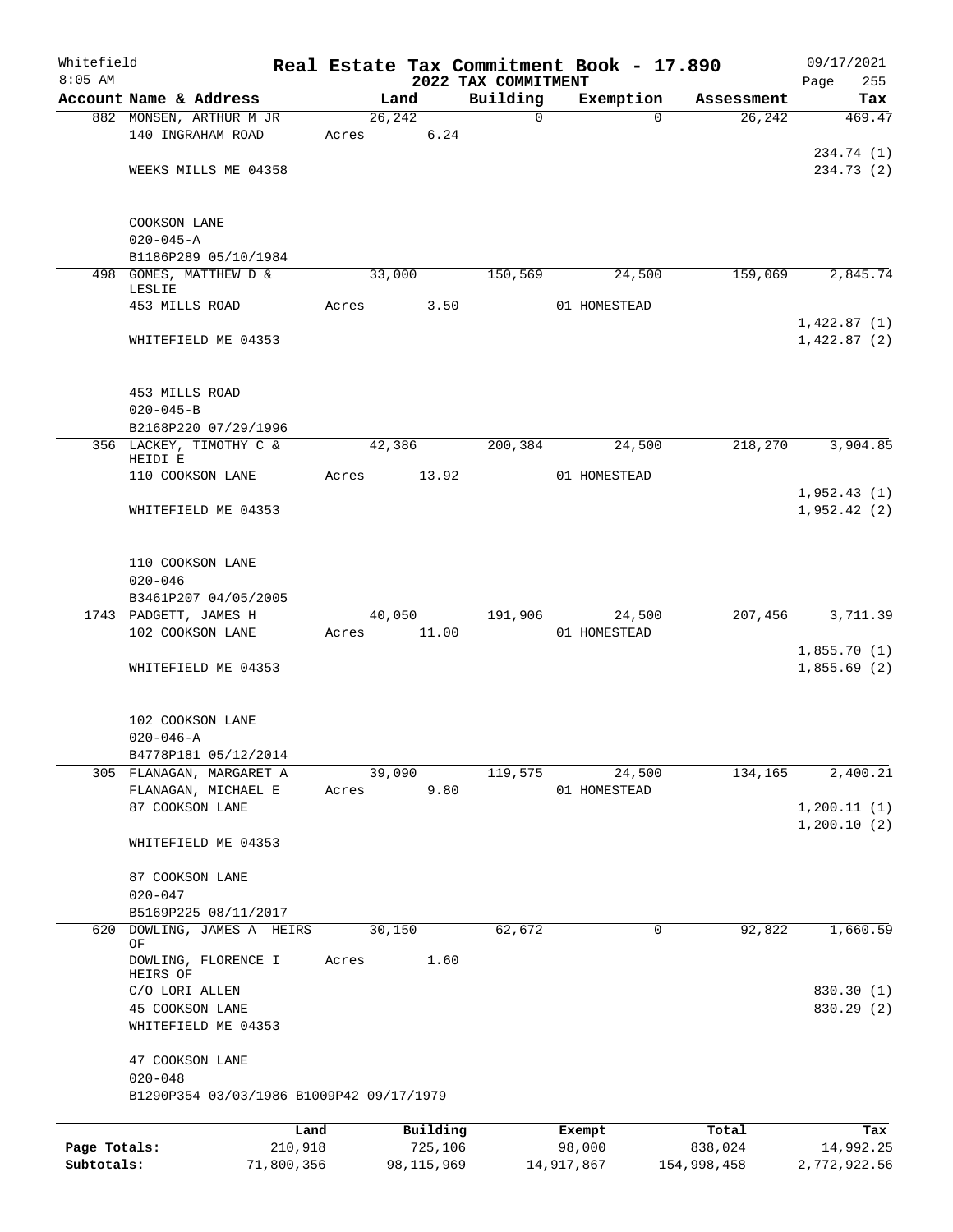| Whitefield<br>$8:05$ AM |                                        |             |        | 2022 TAX COMMITMENT | Real Estate Tax Commitment Book - 17.890 |            | 09/17/2021<br>Page<br>256 |
|-------------------------|----------------------------------------|-------------|--------|---------------------|------------------------------------------|------------|---------------------------|
|                         | Account Name & Address                 | Land        |        | Building            | Exemption                                | Assessment | Tax                       |
|                         | 1143 ALLEN, JON C & LORI               | 25,600      |        | 63,305              | 24,500                                   | 64,405     | 1,152.21                  |
|                         | 45 COOKSON LANE                        | Acres       | 1.90   |                     | 01 HOMESTEAD                             |            |                           |
|                         |                                        |             |        |                     |                                          |            | 576.11(1)                 |
|                         | WHITEFIELD ME 04353                    |             |        |                     |                                          |            | 576.10(2)                 |
|                         | 45 COOKSON LANE                        |             |        |                     |                                          |            |                           |
|                         | $020 - 048 - 001$                      |             |        |                     |                                          |            |                           |
|                         | B2053P299 04/26/1995                   |             |        |                     |                                          |            |                           |
|                         | 1441 ENGSTROM, KRAIG E SR &<br>PAULA J | 30,000      |        | 53,551              | 24,500                                   | 59,051     | 1,056.42                  |
|                         | ENGSTROM, KRAIG E JR                   | Acres       | 1.50   |                     | 01 HOMESTEAD                             |            |                           |
|                         | 39 COOKSON LANE                        |             |        |                     |                                          |            | 528.21(1)                 |
|                         | WHITEFIELD ME 04353                    |             |        |                     |                                          |            | 528.21(2)                 |
|                         | 39 COOKSON LANE                        |             |        |                     |                                          |            |                           |
|                         | $020 - 048 - A$                        |             |        |                     |                                          |            |                           |
|                         | B3528P43 08/05/2005                    |             |        |                     |                                          |            |                           |
|                         | 1251 CUNNINGHAM, LILLIAN M             |             | 47,250 | 76,486              | 24,500                                   | 99,236     | 1,775.33                  |
|                         | 417 MILLS ROAD                         | Acres 20.00 |        |                     | 01 HOMESTEAD                             |            |                           |
|                         |                                        |             |        |                     |                                          |            | 887.67 (1)                |
|                         | WHITEFIELD ME 04353                    |             |        |                     |                                          |            | 887.66 (2)                |
|                         | 417 MILLS ROAD                         |             |        |                     |                                          |            |                           |
|                         | $020 - 049$                            |             |        |                     |                                          |            |                           |
|                         | B5381P36 05/09/2019                    |             |        |                     |                                          |            |                           |
|                         | 401 ROGERS, L JAMES &<br>CECELIA       | 30,600      |        | 4,945               | 0                                        | 35,545     | 635.90                    |
|                         | 3 COOKSON LANE                         | Acres       | 1.90   |                     |                                          |            |                           |
|                         |                                        |             |        |                     |                                          |            | 317.95(1)                 |
|                         | WHITEFIELD ME 04353                    |             |        |                     |                                          |            | 317.95(2)                 |
|                         | 3 COOKSON LANE                         |             |        |                     |                                          |            |                           |
|                         | $020 - 049 - A$                        |             |        |                     |                                          |            |                           |
|                         | 1875 COLBY, MEAGAN M                   |             |        | 54,424              |                                          | 54,424     | 973.65                    |
|                         | C/O L JAMES & CECELIA<br>ROGERS        |             |        |                     |                                          |            |                           |
|                         | 3 COOKSON LANE                         |             |        |                     |                                          |            | 486.83 (1)                |
|                         | WHITEFIELD ME 04353                    |             |        |                     |                                          |            | 486.82 (2)                |
|                         | 3 COOKSON LANE                         |             |        |                     |                                          |            |                           |
|                         | $020 - 049 - A - ON$                   |             |        |                     |                                          |            |                           |
|                         | 1647 MARCACCIO, MARY-ANN               | 30,825      |        | 23,051              | 24,500                                   | 29,376     | 525.54                    |
|                         | 65 COOKSON LANE                        | Acres       | 2.05   |                     | 01 HOMESTEAD                             |            |                           |
|                         |                                        |             |        |                     |                                          |            | 262.77 (1)                |
|                         | WHITEFIELD ME 04353                    |             |        |                     |                                          |            | 262.77(2)                 |
|                         | 65 COOKSON LANE                        |             |        |                     |                                          |            |                           |
|                         | $020 - 049 - B$                        |             |        |                     |                                          |            |                           |
|                         | B3717P285 08/07/2006                   |             |        |                     |                                          |            |                           |
|                         |                                        |             |        |                     |                                          |            |                           |

|              | Land       | Building   | Exempt     | Total       | Tax          |
|--------------|------------|------------|------------|-------------|--------------|
| Page Totals: | 164,275    | 275,762    | 98,000     | 342,037     | 6, 119.05    |
| Subtotals:   | 71,964,631 | 98,391,731 | 15,015,867 | 155,340,495 | 2,779,041.61 |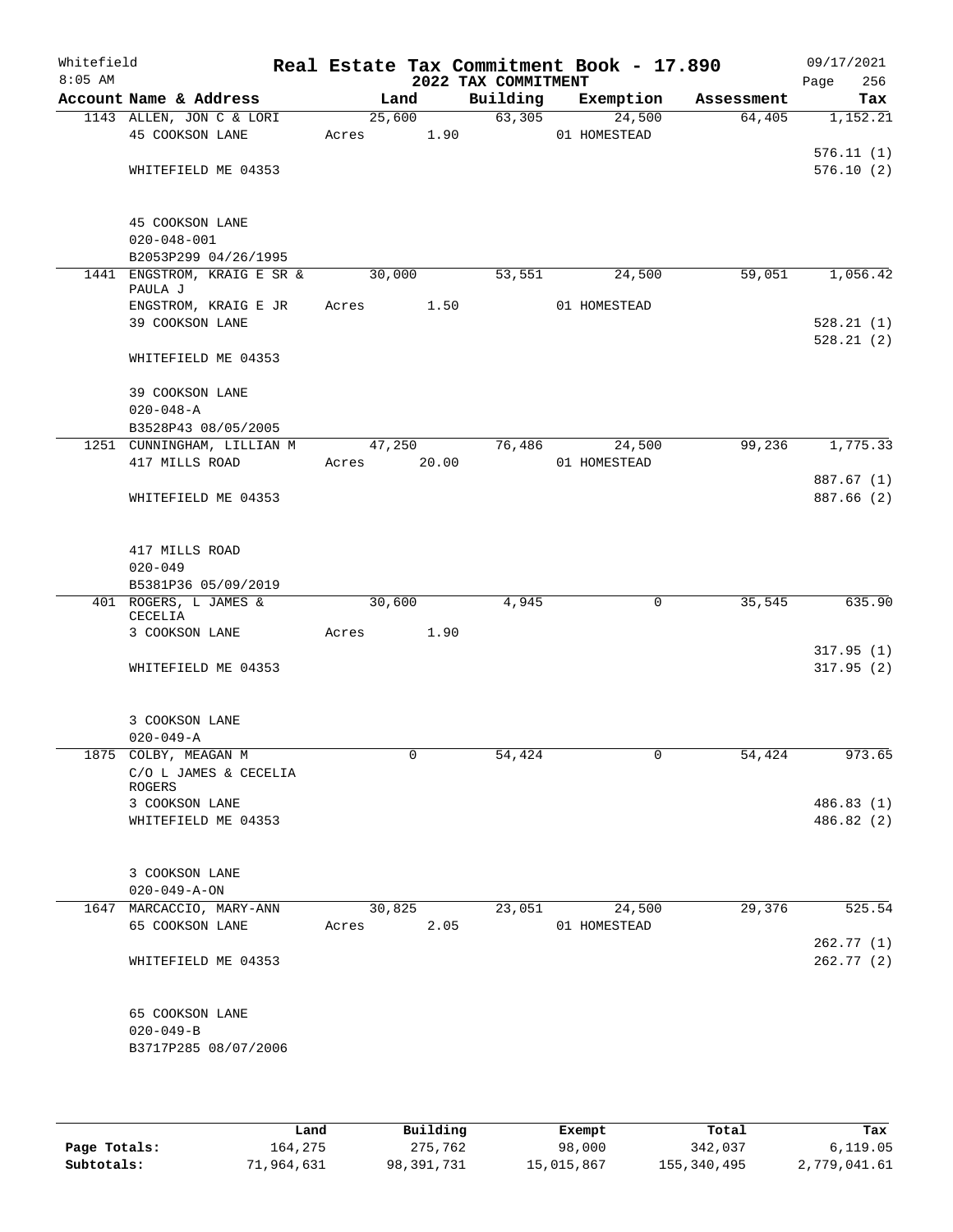| Whitefield<br>$8:05$ AM    |                                                               |         |        |                       | Real Estate Tax Commitment Book - 17.890<br>2022 TAX COMMITMENT |            |                  |             | 09/17/2021<br>257<br>Page |
|----------------------------|---------------------------------------------------------------|---------|--------|-----------------------|-----------------------------------------------------------------|------------|------------------|-------------|---------------------------|
|                            | Account Name & Address                                        |         | Land   |                       | Building                                                        |            | Exemption        | Assessment  | Tax                       |
|                            | 521 ROGERS, LEROY JAMES &<br>CECELIA A                        |         | 31,200 |                       | 111,519                                                         |            | 24,500           | 118,219     | 2,114.94                  |
|                            | 3 COOKSON LANE                                                | Acres   |        | 2.30                  |                                                                 |            | 01 HOMESTEAD     |             |                           |
|                            |                                                               |         |        |                       |                                                                 |            |                  |             | 1,057.47(1)               |
|                            | WHITEFIELD ME 04353                                           |         |        |                       |                                                                 |            |                  |             | 1,057.47(2)               |
|                            | 13 COOKSON LANE                                               |         |        |                       |                                                                 |            |                  |             |                           |
|                            | $020 - 049 - C$                                               |         |        |                       |                                                                 |            |                  |             |                           |
|                            | B1576P320 09/27/1989<br>1443 WATSON, MAXINE                   |         | 30,300 |                       | 84,064                                                          |            | 30,380           | 83,984      | 1,502.47                  |
|                            | 31 COOKSON LANE                                               | Acres   |        | 1.70                  |                                                                 |            | 01 HOMESTEAD     |             |                           |
|                            |                                                               |         |        |                       |                                                                 |            | 05 VET EXEMPTION |             | 751.24(1)                 |
|                            | WHITEFIELD ME 04353                                           |         |        |                       |                                                                 |            |                  |             | 751.23(2)                 |
|                            | 31 COOKSON LANE                                               |         |        |                       |                                                                 |            |                  |             |                           |
|                            | $020 - 049 - D$                                               |         |        |                       |                                                                 |            |                  |             |                           |
|                            | B1277P14 11/27/1985                                           |         |        |                       |                                                                 |            |                  |             |                           |
|                            | 1188 GALLAGHER, DAVID W<br><b>ESTATE</b><br>COOPER, WENDY S & | Acres   | 30,975 | 2.15                  | 61,090                                                          |            | $\mathbf 0$      | 92,065      | 1,647.04                  |
|                            | GALLAGHER, JENNIFER N<br>PER REPS                             |         |        |                       |                                                                 |            |                  |             |                           |
|                            | 59 COOKSON LANE                                               |         |        |                       |                                                                 |            |                  |             | 823.52(1)<br>823.52 (2)   |
|                            | WHITEFIELD ME 04353                                           |         |        |                       |                                                                 |            |                  |             |                           |
|                            | 59 COOKSON LANE                                               |         |        |                       |                                                                 |            |                  |             |                           |
|                            | $020 - 049 - E$                                               |         |        |                       |                                                                 |            |                  |             |                           |
|                            | B5647P197 01/11/2021 B1291P1 03/03/1986                       |         |        |                       |                                                                 |            |                  |             |                           |
|                            | 1144 BAIRD, WILLIAM R<br>16 WOOD LANE                         | Acres   | 30,780 | 2.02                  | 39,433                                                          |            | 0                | 70,213      | 1,256.11                  |
|                            |                                                               |         |        |                       |                                                                 |            |                  |             | 628.06(1)                 |
|                            | WHITEFIELD ME 04353                                           |         |        |                       |                                                                 |            |                  |             | 628.05(2)                 |
|                            | 16 WOOD LANE                                                  |         |        |                       |                                                                 |            |                  |             |                           |
|                            | $020 - 049 - F$                                               |         |        |                       |                                                                 |            |                  |             |                           |
|                            | B5627P117 12/01/2020                                          |         |        |                       |                                                                 |            |                  |             |                           |
|                            | 676 SCHENA, SUSAN A &<br>ROBERT A                             |         | 31,740 |                       | 117,255                                                         |            | 24,500           | 124,495     | 2,227.22                  |
|                            | 24 WOOD LANE                                                  | Acres   |        | 2.66                  |                                                                 |            | 01 HOMESTEAD     |             |                           |
|                            |                                                               |         |        |                       |                                                                 |            |                  |             | 1, 113.61(1)              |
|                            | WHITEFIELD ME 04353                                           |         |        |                       |                                                                 |            |                  |             | 1, 113.61(2)              |
|                            | 24 WOOD LANE                                                  |         |        |                       |                                                                 |            |                  |             |                           |
|                            | $020 - 049 - G$                                               |         |        |                       |                                                                 |            |                  |             |                           |
|                            | B3052P87 05/09/2003                                           |         |        |                       |                                                                 |            |                  |             |                           |
|                            | 259 GALLAGHER, EARL                                           |         | 23,420 |                       | $\Omega$                                                        |            | $\Omega$         | 23,420      | 418.98                    |
|                            | 410 SOMERVILLE ROAD                                           | Acres   |        | 3.78                  |                                                                 |            |                  |             | 209.49(1)                 |
|                            | SOMERVILLE ME 04348                                           |         |        |                       |                                                                 |            |                  |             | 209.49(2)                 |
|                            | WOOD LANE                                                     |         |        |                       |                                                                 |            |                  |             |                           |
|                            | $020 - 049 - H$                                               |         |        |                       |                                                                 |            |                  |             |                           |
|                            | B2180P316 09/10/1996                                          |         |        |                       |                                                                 |            |                  |             |                           |
|                            |                                                               | Land    |        | Building              |                                                                 | Exempt     |                  | Total       | Tax                       |
| Page Totals:<br>Subtotals: |                                                               | 178,415 |        | 413,361<br>98,805,092 |                                                                 | 79,380     |                  | 512,396     | 9,166.76                  |
|                            | 72,143,046                                                    |         |        |                       |                                                                 | 15,095,247 |                  | 155,852,891 | 2,788,208.37              |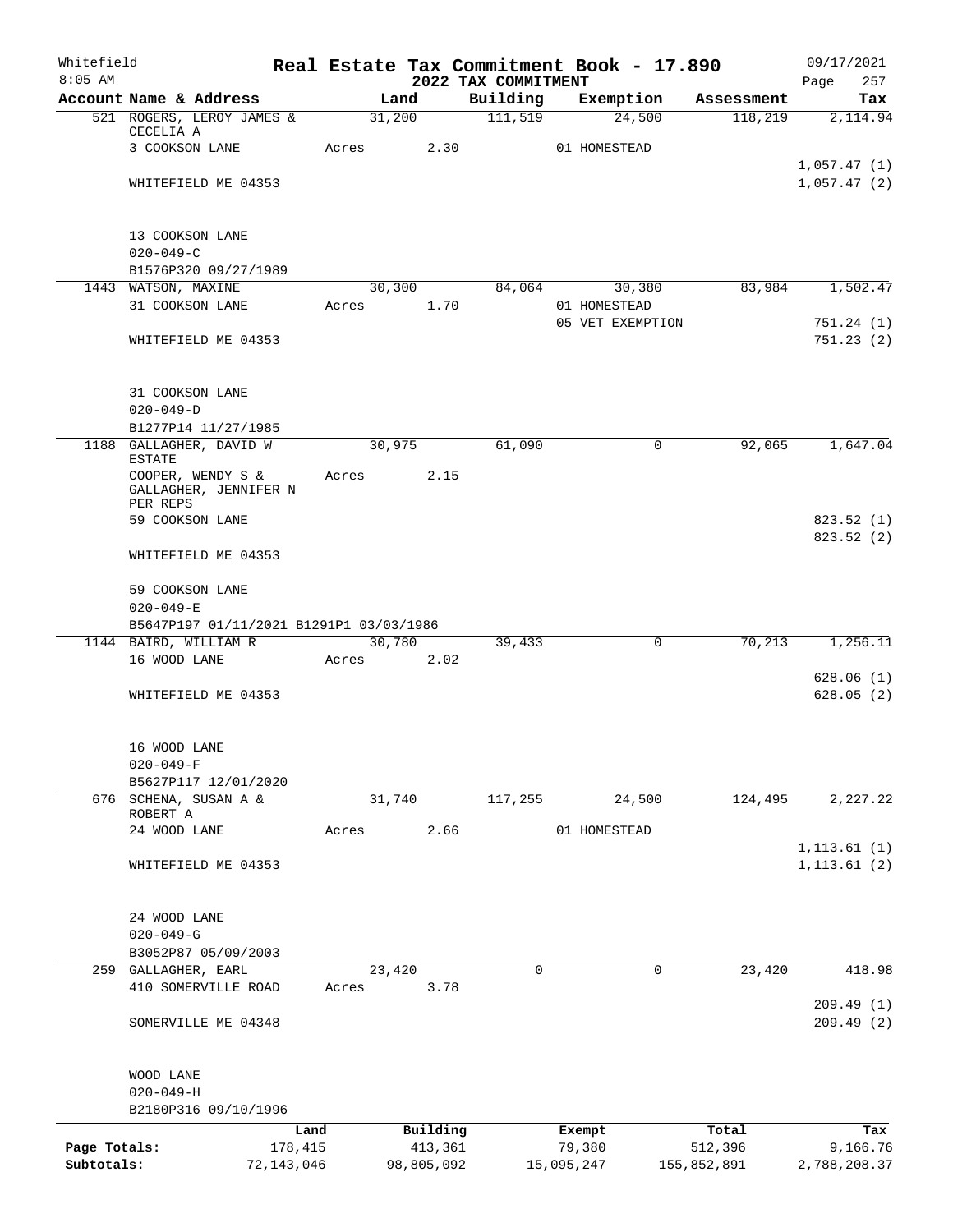| Whitefield<br>$8:05$ AM |                                                  |        |      | 2022 TAX COMMITMENT | Real Estate Tax Commitment Book - 17.890 |            | 09/17/2021<br>258<br>Page |
|-------------------------|--------------------------------------------------|--------|------|---------------------|------------------------------------------|------------|---------------------------|
|                         | Account Name & Address                           | Land   |      | Building            | Exemption                                | Assessment | Tax                       |
|                         | 1141 GEORGES, PHILIP                             | 30,675 |      | 8,130               | 24,500                                   | 14,305     | 255.92                    |
|                         | 27 WOOD LANE                                     | Acres  | 1.95 |                     | 01 HOMESTEAD                             |            |                           |
|                         |                                                  |        |      |                     |                                          |            | 127.96(1)                 |
|                         | WHITEFIELD ME 04353                              |        |      |                     |                                          |            | 127.96(2)                 |
|                         | 27 WOOD LANE                                     |        |      |                     |                                          |            |                           |
|                         | $020 - 049 - I$                                  |        |      |                     |                                          |            |                           |
|                         | B4756P317 02/13/2014                             |        |      |                     |                                          |            |                           |
|                         | 1741 JOSLYN, BETHANY A                           | 30,675 |      | 29,132              | 0                                        | 59,807     | 1,069.95                  |
|                         | 45 COOKSON LANE                                  | Acres  | 1.95 |                     |                                          |            | 534.98 (1)                |
|                         | WHITEFIELD ME 04353                              |        |      |                     |                                          |            | 534.97 (2)                |
|                         | 29 WOOD LANE                                     |        |      |                     |                                          |            |                           |
|                         | $020 - 049 - J$                                  |        |      |                     |                                          |            |                           |
|                         | B5488P221 02/07/2020                             |        |      |                     |                                          |            |                           |
|                         | 668 SENTER, ROGER O                              | 32,550 |      | 3,053               | 0                                        | 35,603     | 636.94                    |
|                         | 448 STEADMANS LANDING<br>ROAD                    | Acres  | 3.20 |                     |                                          |            |                           |
|                         |                                                  |        |      |                     |                                          |            | 318.47(1)                 |
|                         | DOVER FOXCROFT ME 04426                          |        |      |                     |                                          |            | 318.47(2)                 |
|                         | 76 SOUTH HOWE ROAD<br>$020 - 050$                |        |      |                     |                                          |            |                           |
|                         | B5006P314 04/29/2016<br>1478 NEWCOMBE, PHILLIP J | 31,875 |      | 65,253              | 0                                        | 97,128     | 1,737.62                  |
|                         | NEWCOMBE, DARLENE S                              | Acres  | 2.75 |                     |                                          |            |                           |
|                         | 127 SOUTH HOWE ROAD                              |        |      |                     |                                          |            | 868.81(1)                 |
|                         |                                                  |        |      |                     |                                          |            | 868.81(2)                 |
|                         | WHITEFIELD ME 04353                              |        |      |                     |                                          |            |                           |
|                         | 88 SOUTH HOWE ROAD                               |        |      |                     |                                          |            |                           |
|                         | $020 - 050 - A$                                  |        |      |                     |                                          |            |                           |
|                         | B4625P175 02/04/2013                             |        |      |                     |                                          |            |                           |
|                         | 71 BRANN, WAYNE & CAROL                          | 34,500 |      | 93,575              | 24,500                                   | 103,575    | 1,852.96                  |
|                         | 473 NORTH HOWE ROAD                              | Acres  | 4.50 |                     | 01 HOMESTEAD                             |            |                           |
|                         |                                                  |        |      |                     |                                          |            | 926.48(1)                 |
|                         | WHITEFIELD ME 04353                              |        |      |                     |                                          |            | 926.48(2)                 |
|                         | 473 NORTH HOWE ROAD                              |        |      |                     |                                          |            |                           |
|                         | $021 - 001$                                      |        |      |                     |                                          |            |                           |
| 1194                    | JOSLYN, RAYMOND E &<br>JUDITH A                  | 30,000 |      | 21,913              | 0                                        | 51,913     | 928.72                    |
|                         | 43 JOSLYN ROAD                                   | Acres  | 0.16 |                     |                                          |            |                           |
|                         |                                                  |        |      |                     |                                          |            | 464.36(1)                 |
|                         | WINDSOR ME 04363                                 |        |      |                     |                                          |            | 464.36(2)                 |
|                         | 190 ROCKLAND ROAD                                |        |      |                     |                                          |            |                           |
|                         | $021 - 004$                                      |        |      |                     |                                          |            |                           |
|                         | B1385P205 04/24/1987                             |        |      |                     |                                          |            |                           |
|                         |                                                  |        |      |                     |                                          |            |                           |

|              | Land       | Building   | Exempt       | Total       | Tax          |
|--------------|------------|------------|--------------|-------------|--------------|
| Page Totals: | 190,275    | 221,056    | 49,000       | 362,331     | 6,482.11     |
| Subtotals:   | 72,333,321 | 99,026,148 | 15, 144, 247 | 156,215,222 | 2,794,690.48 |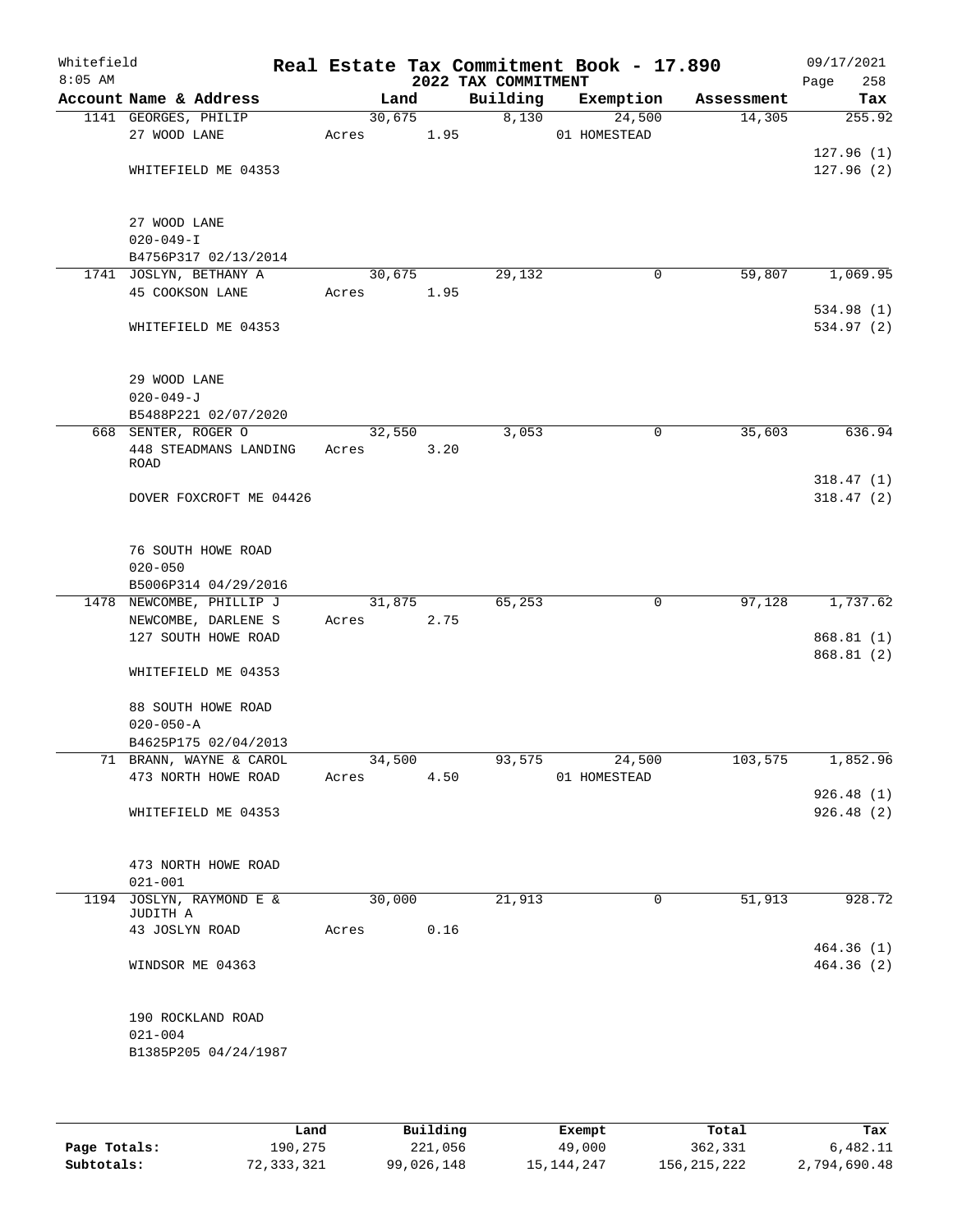| Whitefield<br>$8:05$ AM |                                                     |                 |       | 2022 TAX COMMITMENT | Real Estate Tax Commitment Book - 17.890 |            | 09/17/2021<br>Page<br>259  |
|-------------------------|-----------------------------------------------------|-----------------|-------|---------------------|------------------------------------------|------------|----------------------------|
|                         | Account Name & Address                              | Land            |       | Building            | Exemption                                | Assessment | Tax                        |
|                         | 767 HARVILLE, THOMAS W                              | 30,750          |       | 50,184              | $\Omega$                                 | 80,934     | 1,447.91                   |
|                         | 17 HESELTON ST                                      | Acres           | 2.00  |                     |                                          |            | 723.96(1)                  |
|                         | SKOWHEGAN ME 04976                                  |                 |       |                     |                                          |            | 723.95(2)                  |
|                         | 194 ROCKLAND ROAD<br>$021 - 005$                    |                 |       |                     |                                          |            |                            |
|                         | B5681P38 03/16/2021 B5636P85 12/15/2020             |                 |       |                     |                                          |            |                            |
|                         | 925 MCLELLAN, SHAWN                                 | 30,150          |       | 104,512             | 0                                        | 134,662    | 2,409.10                   |
|                         | 474 NORTH HOWE ROAD                                 | Acres           | 1.60  |                     |                                          |            | 1, 204.55(1)               |
|                         | WHITEFIELD ME 04353                                 |                 |       |                     |                                          |            | $1, 204.55$ (2)            |
|                         | 474 NORTH HOWE ROAD<br>$021 - 005 - A$              |                 |       |                     |                                          |            |                            |
|                         | B5128P46 03/31/2017                                 |                 |       |                     |                                          |            |                            |
|                         | 1157 MICHAUD, GARY R<br>480 NORTH HOWE ROAD         | 30,000<br>Acres | 1.50  | 65,224              | 24,500<br>01 HOMESTEAD                   | 70,724     | 1, 265.25                  |
|                         |                                                     |                 |       |                     |                                          |            | 632.63(1)                  |
|                         | WHITEFIELD ME 04353                                 |                 |       |                     |                                          |            | 632.62(2)                  |
|                         | 480 NORTH HOWE ROAD<br>$021 - 005 - B$              |                 |       |                     |                                          |            |                            |
|                         | B3157P171 09/29/2003                                |                 |       |                     |                                          |            |                            |
|                         | 1044 CUTHBERTSON, MICHAEL W<br>CUTHBERTSON, PAULA A | 34,125<br>Acres | 4.25  | 261,646             | $\mathbf 0$                              | 295,771    | 5,291.34                   |
|                         | 288 HOWE ROAD                                       |                 |       |                     |                                          |            | 2,645.67(1)<br>2,645.67(2) |
|                         | WHITEFIELD ME 04353                                 |                 |       |                     |                                          |            |                            |
|                         | 208 ROCKLAND ROAD<br>$021 - 006$                    |                 |       |                     |                                          |            |                            |
|                         | B3700P251 06/30/2006                                |                 |       |                     |                                          |            |                            |
|                         | 955 DROLET, ROGER M                                 | 49,317          |       | 170,956             | 24,500                                   | 195,773    | 3,502.38                   |
|                         | DROLET, BETHANY L                                   | Acres           | 23.18 |                     | 01 HOMESTEAD                             |            |                            |
|                         | 230 ROCKLAND ROAD                                   |                 |       |                     |                                          |            | 1,751.19(1)<br>1,751.19(2) |
|                         | WHITEFIELD ME 04353                                 |                 |       |                     |                                          |            |                            |
|                         | 230 ROCKLAND ROAD                                   |                 |       |                     |                                          |            |                            |
|                         | $021 - 007$<br>B2884P82 07/17/2002                  |                 |       |                     |                                          |            |                            |
|                         | 97 CUTHBERTSON, MICHAEL W                           | 37,346          |       | 24,167              | 0                                        | 61,513     | 1,100.47                   |
|                         | CUTHBERTSON, PAULA A                                | Acres           | 7.62  |                     |                                          |            |                            |
|                         | 288 HOWE ROAD                                       |                 |       |                     |                                          |            | 550.24(1)<br>550.23(2)     |
|                         | WHITEFIELD ME 04353                                 |                 |       |                     |                                          |            |                            |
|                         | 224 ROCKLAND ROAD                                   |                 |       |                     |                                          |            |                            |
|                         | $021 - 007 - A$                                     |                 |       |                     |                                          |            |                            |
|                         | B4289P203 06/23/2010                                |                 |       |                     |                                          |            |                            |
|                         |                                                     |                 |       |                     |                                          |            |                            |

|              | Land       | Building   | Exempt       | Total       | Tax          |
|--------------|------------|------------|--------------|-------------|--------------|
| Page Totals: | 211,688    | 676,689    | 49,000       | 839,377     | 15,016.45    |
| Subtotals:   | 72,545,009 | 99,702,837 | 15, 193, 247 | 157,054,599 | 2,809,706.93 |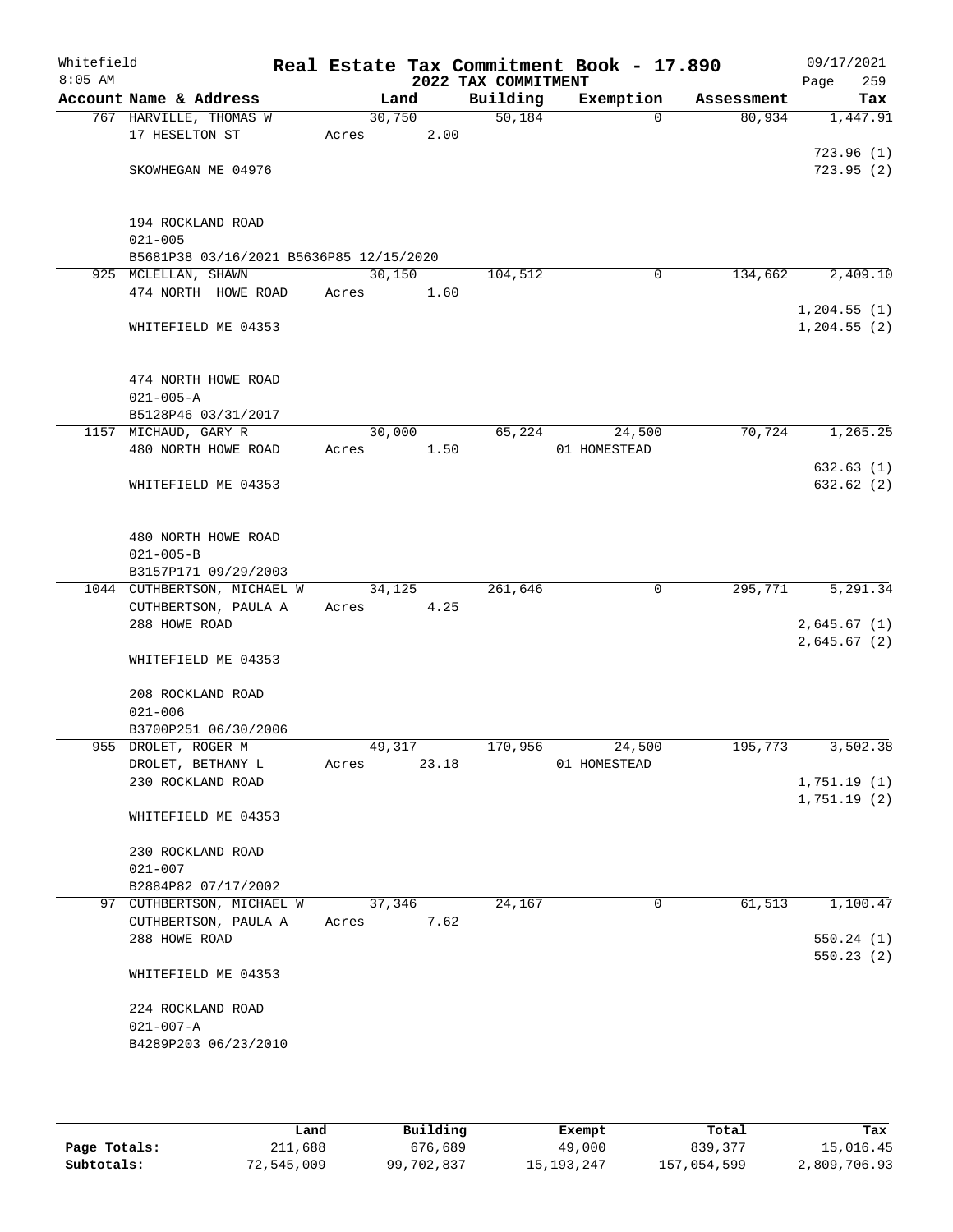| Whitefield<br>$8:05$ AM |                                                                          |      |       |        |          | 2022 TAX COMMITMENT | Real Estate Tax Commitment Book - 17.890 |            | 09/17/2021<br>260<br>Page |
|-------------------------|--------------------------------------------------------------------------|------|-------|--------|----------|---------------------|------------------------------------------|------------|---------------------------|
|                         | Account Name & Address                                                   |      |       | Land   |          | Building            | Exemption                                | Assessment | Tax                       |
|                         | 674 YORK, DOROTHY B ESTATE<br>YORK, BRIAN R PERS REP Acres<br>PO BOX 152 |      |       | 630    | 0.42     | $\mathbf 0$         | $\Omega$                                 | 630        | 11.27<br>5.64(1)          |
|                         | SOUTH CHINA ME 04358                                                     |      |       |        |          |                     |                                          |            | 5.63(2)                   |
|                         | <b>MAIN STREET</b><br>$021 - 008$                                        |      |       |        |          |                     |                                          |            |                           |
|                         | B2837P41 04/10/2002                                                      |      |       |        |          |                     |                                          |            |                           |
|                         | 256 MAINVILLE, SIDNEY &                                                  |      |       | 30,000 |          | 79,957              | 24,500                                   | 85,457     | 1,528.83                  |
|                         | <b>BONNIE</b><br>PO BOX 235                                              |      | Acres |        | 0.80     |                     | 01 HOMESTEAD                             |            | 764.42(1)                 |
|                         | COOPERS MILLS ME 04341                                                   |      |       |        |          |                     |                                          |            | 764.41(2)                 |
|                         | 192 MAIN STREET<br>$021 - 009$                                           |      |       |        |          |                     |                                          |            |                           |
|                         | B1487P307 07/21/1988                                                     |      |       |        |          |                     |                                          |            |                           |
|                         | 406 KING, ERIN                                                           |      |       | 600    |          | $\mathbf 0$         | $\mathsf{O}$                             | 600        | 10.73                     |
|                         | 184 MAIN STREET                                                          |      | Acres |        | 0.40     |                     |                                          |            |                           |
|                         | WHITEFIELD ME 04353                                                      |      |       |        |          |                     |                                          |            | 5.37(1)<br>5.36(2)        |
|                         | <b>MAIN STREET</b>                                                       |      |       |        |          |                     |                                          |            |                           |
|                         | $021 - 010$                                                              |      |       |        |          |                     |                                          |            |                           |
|                         | B5120P147 04/04/2017                                                     |      |       |        |          |                     |                                          |            |                           |
|                         | 802 KING, ERIN<br>184 MAIN STREET                                        |      |       | 60,000 | 1.50     | 269,375             | $\mathbf 0$                              | 329,375    | 5,892.52                  |
|                         |                                                                          |      | Acres |        |          |                     |                                          |            | 2,946.26(1)               |
|                         | WHITEFIELD ME 04353                                                      |      |       |        |          |                     |                                          |            | 2,946.26(2)               |
|                         | 184 MAIN STREET<br>$021 - 011$                                           |      |       |        |          |                     |                                          |            |                           |
|                         | B5120P147 04/04/2017                                                     |      |       |        |          |                     |                                          |            |                           |
|                         | 509 GAUVIN, WILLIAM R &<br>FRANCES A                                     |      |       | 30,000 |          | 0                   | 0                                        | 30,000     | 536.70                    |
|                         | 29 MAIN STREET                                                           |      | Acres |        | 1.20     |                     |                                          |            |                           |
|                         | WHITEFIELD ME 04353                                                      |      |       |        |          |                     |                                          |            | 268.35(1)<br>268.35(2)    |
|                         | 168 MAIN STREET<br>$021 - 012$                                           |      |       |        |          |                     |                                          |            |                           |
|                         | B2669P252 04/18/2001                                                     |      |       |        |          |                     |                                          |            |                           |
|                         | 391 COLBY, CAROLYN J                                                     |      |       | 375    |          | $\mathbf 0$         | $\mathbf 0$                              | 375        | 6.71                      |
|                         | 219 MAIN STREET                                                          |      | Acres |        | 0.25     |                     |                                          |            | 3.36(1)                   |
|                         | WINDSOR ME 04363                                                         |      |       |        |          |                     |                                          |            | 3.35(2)                   |
|                         | MAIN STREET                                                              |      |       |        |          |                     |                                          |            |                           |
|                         | $021 - 013$<br>B5507P182 03/23/2020                                      |      |       |        |          |                     |                                          |            |                           |
|                         |                                                                          |      |       |        |          |                     |                                          |            |                           |
|                         |                                                                          | Land |       |        | Building |                     | Exempt                                   | Total      | Tax                       |

**Page Totals:** 121,605 349,332 24,500 446,437 7,986.76 **Subtotals:** 72,666,614 100,052,169 15,217,747 157,501,036 2,817,693.69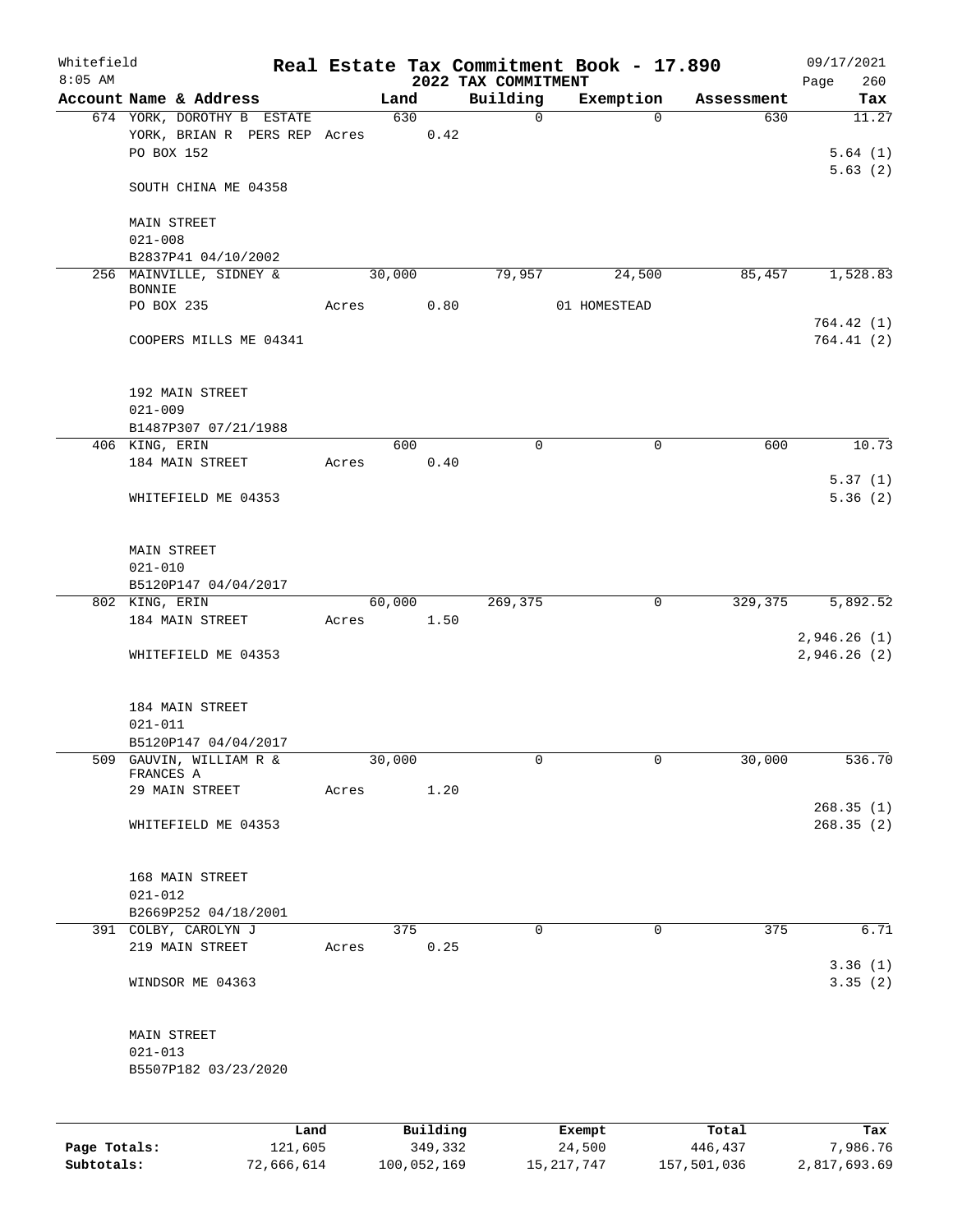| Whitefield   |                                       |       |        |             |                                 | Real Estate Tax Commitment Book - 17.890 |             | 09/17/2021         |
|--------------|---------------------------------------|-------|--------|-------------|---------------------------------|------------------------------------------|-------------|--------------------|
| $8:05$ AM    | Account Name & Address                |       | Land   |             | 2022 TAX COMMITMENT<br>Building | Exemption                                | Assessment  | 261<br>Page<br>Tax |
|              | 902 BARON, SHANNON M P                |       | 30,000 |             | 95,716                          | $\Omega$                                 | 125,716     | 2,249.06           |
|              | 458 NORTH HOWE ROAD                   | Acres |        | 0.98        |                                 |                                          |             |                    |
|              |                                       |       |        |             |                                 |                                          |             | 1, 124.53(1)       |
|              | WHITEFIELD ME 04353                   |       |        |             |                                 |                                          |             | 1, 124.53(2)       |
|              | 187 MAIN STREET                       |       |        |             |                                 |                                          |             |                    |
|              | $021 - 015$                           |       |        |             |                                 |                                          |             |                    |
|              | B3566P73 09/30/2005                   |       |        |             |                                 |                                          |             |                    |
| 1173         | GOODRIDGE, MARK R &<br>SUSAN          |       | 30,000 |             | 117,217                         | 30,380                                   | 116,837     | 2,090.21           |
|              | PO BOX 117                            | Acres |        | 0.25        |                                 | 01 HOMESTEAD                             |             |                    |
|              |                                       |       |        |             |                                 | 05 VET EXEMPTION                         |             | 1,045.11(1)        |
|              | COOPERS MILLS ME 04341                |       |        |             |                                 |                                          |             | 1,045.10(2)        |
|              | 177 MAIN STREET                       |       |        |             |                                 |                                          |             |                    |
|              | $021 - 016$                           |       |        |             |                                 |                                          |             |                    |
|              | 61 FRIEL, DENNIS E &                  |       | 45,000 |             | 99,022                          | 24,500                                   | 119,522     | 2,138.25           |
|              | CHARLOTTE J<br>FRIEL, IAM E           | Acres |        | 1.50        |                                 | 01 HOMESTEAD                             |             |                    |
|              | 171 MAIN STREET                       |       |        |             |                                 |                                          |             | 1,069.13(1)        |
|              |                                       |       |        |             |                                 |                                          |             | 1,069.12(2)        |
|              | WHITEFIELD ME 04353                   |       |        |             |                                 |                                          |             |                    |
|              | 171 MAIN STREET                       |       |        |             |                                 |                                          |             |                    |
|              | $021 - 017$                           |       |        |             |                                 |                                          |             |                    |
|              | B2733P89 09/18/2001                   |       |        |             |                                 |                                          |             |                    |
|              | 1453 SMITH, RONALD A &<br>KATHERINE H |       | 30,000 |             | 131,268                         | 24,500                                   | 136,768     | 2,446.78           |
|              | PO BOX 162                            | Acres |        | 1.00        |                                 | 01 HOMESTEAD                             |             |                    |
|              |                                       |       |        |             |                                 |                                          |             | 1,223.39(1)        |
|              | COOPERS MILLS ME 04341                |       |        |             |                                 |                                          |             | 1, 223.39(2)       |
|              | 159 MAIN STREET                       |       |        |             |                                 |                                          |             |                    |
|              | $021 - 018$                           |       |        |             |                                 |                                          |             |                    |
|              | B1395P83 06/05/1987                   |       |        |             |                                 |                                          |             |                    |
| 388          | CLARK, DAVID S & SHARON<br>L          |       | 30,000 |             | 133,990                         | 24,500                                   | 139,490     | 2,495.48           |
|              | 151 MAIN STREET                       | Acres |        | 1.40        |                                 | 01 HOMESTEAD                             |             |                    |
|              |                                       |       |        |             |                                 |                                          |             | 1, 247.74(1)       |
|              | WHITEFIELD ME 04353                   |       |        |             |                                 |                                          |             | 1, 247.74(2)       |
|              | 151 MAIN STREET                       |       |        |             |                                 |                                          |             |                    |
|              | $021 - 019$                           |       |        |             |                                 |                                          |             |                    |
|              | B2108P180 12/12/1995                  |       |        |             |                                 |                                          |             |                    |
| 342          | BUNKER, HILLBURN C &<br>LENORA        |       | 30,000 |             | 50,037                          | 30,380                                   | 49,657      | 888.36             |
|              | 90 MAIN STREET                        | Acres |        | 0.38        |                                 | 01 HOMESTEAD                             |             |                    |
|              |                                       |       |        |             |                                 | 05 VET EXEMPTION                         |             | 444.18 (1)         |
|              | WHITEFIELD ME 04353                   |       |        |             |                                 |                                          |             | 444.18 (2)         |
|              | 90 MAIN STREET                        |       |        |             |                                 |                                          |             |                    |
|              | $022 - 003$                           |       |        |             |                                 |                                          |             |                    |
|              | B1457P188 03/03/1988                  |       |        |             |                                 |                                          |             |                    |
|              |                                       | Land  |        | Building    |                                 | Exempt                                   | Total       | Tax                |
| Page Totals: | 195,000                               |       |        | 627,250     |                                 | 134,260                                  | 687,990     | 12,308.14          |
| Subtotals:   | 72,861,614                            |       |        | 100,679,419 |                                 | 15,352,007                               | 158,189,026 | 2,830,001.83       |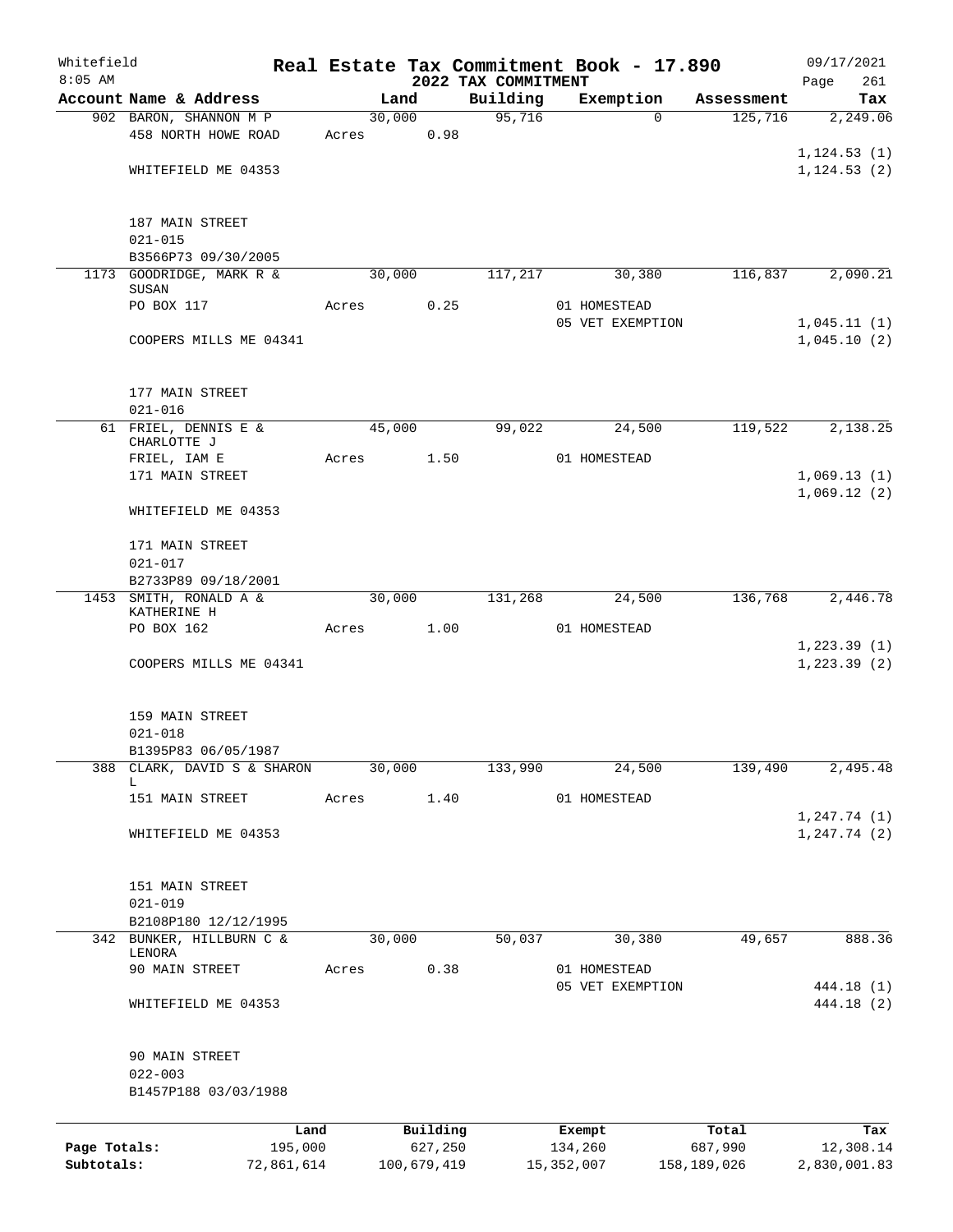| Whitefield   |                                   |                 |       |                |                     |                     | Real Estate Tax Commitment Book - 17.890 |                      | 09/17/2021       |
|--------------|-----------------------------------|-----------------|-------|----------------|---------------------|---------------------|------------------------------------------|----------------------|------------------|
| $8:05$ AM    | Account Name & Address            |                 |       |                |                     | 2022 TAX COMMITMENT |                                          |                      | 262<br>Page      |
|              | 195 IHW REAL ESTATE LLC           |                 |       | Land<br>30,105 |                     | Building<br>27,045  | Exemption<br>$\mathbf 0$                 | Assessment<br>57,150 | Tax<br>1,022.41  |
|              | 184 COOPERS MILLS ROAD            |                 | Acres |                | 1.57                |                     |                                          |                      |                  |
|              |                                   |                 |       |                |                     |                     |                                          |                      | 511.21(1)        |
|              | WINDSOR ME 04363                  |                 |       |                |                     |                     |                                          |                      | 511.20(2)        |
|              |                                   |                 |       |                |                     |                     |                                          |                      |                  |
|              |                                   |                 |       |                |                     |                     |                                          |                      |                  |
|              | 107 ROCKLAND ROAD<br>$022 - 004$  |                 |       |                |                     |                     |                                          |                      |                  |
|              | B5158P161 07/20/2017              |                 |       |                |                     |                     |                                          |                      |                  |
| 1715         | BLACK TREE REAL ESTATE            |                 |       | 30,300         |                     | 96,733              | 0                                        | 127,033              | 2,272.62         |
|              | 9072 SILVER LAKE DRIVE            |                 | Acres |                | 1.70                |                     |                                          |                      |                  |
|              |                                   |                 |       |                |                     |                     |                                          |                      | 1, 136.31(1)     |
|              | CEDAR HILLS UT 84062              |                 |       |                |                     |                     |                                          |                      | 1, 136.31(2)     |
|              |                                   |                 |       |                |                     |                     |                                          |                      |                  |
|              | 94 MAIN STREET                    |                 |       |                |                     |                     |                                          |                      |                  |
|              | $022 - 004 - B$                   |                 |       |                |                     |                     |                                          |                      |                  |
|              | B4465P297 12/01/2011              |                 |       |                |                     |                     |                                          |                      |                  |
|              | 1461 PIGNATELLO, SEAN &           |                 |       | 37,400         |                     | 159,766             | 24,500                                   | 172,666              | 3,088.99         |
|              | LAUREN<br>PO BOX 24               |                 | Acres |                | 3.10                |                     | 01 HOMESTEAD                             |                      |                  |
|              |                                   |                 |       |                |                     |                     |                                          |                      | 1,544.50(1)      |
|              | COOPERS MILLS ME 04341            |                 |       |                |                     |                     |                                          |                      | 1,544.49(2)      |
|              |                                   |                 |       |                |                     |                     |                                          |                      |                  |
|              | 98 MAIN STREET                    |                 |       |                |                     |                     |                                          |                      |                  |
|              | $022 - 005$                       |                 |       |                |                     |                     |                                          |                      |                  |
|              | B2828P185 03/22/2002              |                 |       |                |                     |                     |                                          |                      |                  |
|              | 1625 PIGNATELLO, SEAN             |                 |       | 6,305          |                     | 0                   | 0                                        | 6,305                | 112.80           |
|              | PIGNATELLO, LAUREN                |                 | Acres |                | 0.87                |                     |                                          |                      |                  |
|              | PO BOX 24                         |                 |       |                |                     |                     |                                          |                      | 56.40(1)         |
|              | COOPERS MILLS ME 04341            |                 |       |                |                     |                     |                                          |                      | 56.40(2)         |
|              |                                   |                 |       |                |                     |                     |                                          |                      |                  |
|              | <b>MAIN STREET</b>                |                 |       |                |                     |                     |                                          |                      |                  |
|              | $022 - 007$                       |                 |       |                |                     |                     |                                          |                      |                  |
|              | B2828P185 03/22/2002              |                 |       |                |                     |                     |                                          |                      |                  |
|              | 332 MARTIN, RYAN F                |                 |       | 35,000         |                     | 128,357             | 0                                        | 163,357              | 2,922.46         |
|              | 450 WEST 24TH STREET,<br>APT 11AB |                 | Acres |                | 1.50                |                     |                                          |                      |                  |
|              |                                   |                 |       |                |                     |                     |                                          |                      | 1,461.23(1)      |
|              | NEW YORK NY 10011                 |                 |       |                |                     |                     |                                          |                      | 1,461.23(2)      |
|              |                                   |                 |       |                |                     |                     |                                          |                      |                  |
|              | 110 MAIN STREET                   |                 |       |                |                     |                     |                                          |                      |                  |
|              | $022 - 008$                       |                 |       |                |                     |                     |                                          |                      |                  |
|              | B4911P230 07/28/2015              |                 |       |                |                     |                     |                                          |                      |                  |
|              | 936 GRIFFIN, JAMES L              |                 |       | 35,000         |                     | 55,846              | 24,500                                   | 66,346               | 1,186.93         |
|              | PO BOX 58                         |                 | Acres |                | 0.71                |                     | 01 HOMESTEAD                             |                      |                  |
|              |                                   |                 |       |                |                     |                     |                                          |                      | 593.47(1)        |
|              | COOPERS MILLS ME<br>04341-0058    |                 |       |                |                     |                     |                                          |                      | 593.46(2)        |
|              |                                   |                 |       |                |                     |                     |                                          |                      |                  |
|              |                                   |                 |       |                |                     |                     |                                          |                      |                  |
|              | 114 MAIN STREET<br>$022 - 009$    |                 |       |                |                     |                     |                                          |                      |                  |
|              | B5242P133 03/28/2018              |                 |       |                |                     |                     |                                          |                      |                  |
|              |                                   |                 |       |                |                     |                     |                                          |                      |                  |
|              |                                   |                 |       |                |                     |                     |                                          |                      |                  |
| Page Totals: |                                   | Land<br>174,110 |       |                | Building<br>467,747 |                     | Exempt<br>49,000                         | Total<br>592,857     | Tax<br>10,606.21 |
| Subtotals:   |                                   | 73,035,724      |       |                | 101, 147, 166       |                     | 15,401,007                               | 158,781,883          | 2,840,608.04     |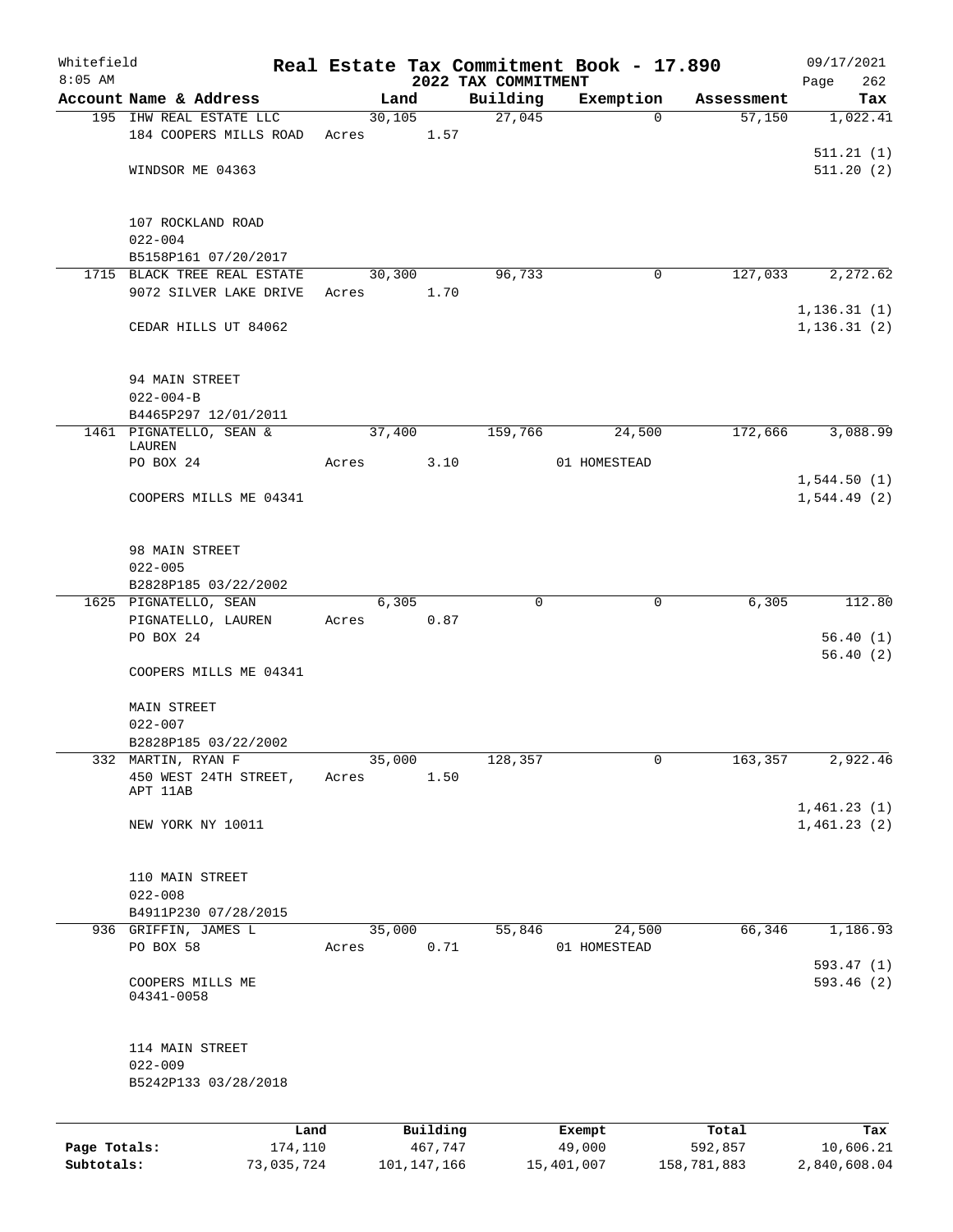| Whitefield   |                                            |         |        |             |                                 | Real Estate Tax Commitment Book - 17.890  |             | 09/17/2021                 |
|--------------|--------------------------------------------|---------|--------|-------------|---------------------------------|-------------------------------------------|-------------|----------------------------|
| $8:05$ AM    | Account Name & Address                     |         | Land   |             | 2022 TAX COMMITMENT<br>Building | Exemption                                 | Assessment  | 263<br>Page<br>Tax         |
|              | 1106 WRIGHT, NEIL A &                      |         | 35,000 |             | 108,061                         | $\mathbf 0$                               | 143,061     | 2,559.36                   |
|              | CHELSEE M                                  |         |        |             |                                 |                                           |             |                            |
|              | 120 MAIN STREET                            | Acres   |        | 0.87        |                                 |                                           |             |                            |
|              | WHITEFIELD ME 04353                        |         |        |             |                                 |                                           |             | 1,279.68(1)<br>1,279.68(2) |
|              |                                            |         |        |             |                                 |                                           |             |                            |
|              |                                            |         |        |             |                                 |                                           |             |                            |
|              | 120 MAIN STREET                            |         |        |             |                                 |                                           |             |                            |
|              | $022 - 010$<br>B4783P52 05/29/2014         |         |        |             |                                 |                                           |             |                            |
|              | 1503 BERRY, STEPHEN                        |         | 35,000 |             | 112,026                         | 0                                         | 147,026     | 2,630.30                   |
|              | 124 MAIN STREET                            | Acres   |        | 1.10        |                                 |                                           |             |                            |
|              |                                            |         |        |             |                                 |                                           |             | 1,315.15(1)                |
|              | WHITEFIELD ME 04353                        |         |        |             |                                 |                                           |             | 1,315.15(2)                |
|              |                                            |         |        |             |                                 |                                           |             |                            |
|              | 124 MAIN STREET                            |         |        |             |                                 |                                           |             |                            |
|              | $022 - 011$                                |         |        |             |                                 |                                           |             |                            |
|              | B5263P107 05/31/2018                       |         |        |             |                                 |                                           |             |                            |
|              | 1205 RUSSELL, BEVERLY L                    |         | 20,000 |             | 83,804                          | $\mathbf 0$                               | 103,804     | 1,857.05                   |
|              | 40 LEAVITT ROAD                            | Acres   |        | 0.23        |                                 |                                           |             | 928.53(1)                  |
|              | AUGUSTA ME 04330                           |         |        |             |                                 |                                           |             | 928.52(2)                  |
|              |                                            |         |        |             |                                 |                                           |             |                            |
|              |                                            |         |        |             |                                 |                                           |             |                            |
|              | 128 MAIN STREET                            |         |        |             |                                 |                                           |             |                            |
|              | $022 - 012$                                |         |        |             |                                 |                                           |             |                            |
|              | B2705P212 07/13/2001<br>1045 COUNTRY MANOR |         | 76,562 |             | 467,826                         | 0                                         | 544,388     | 9,739.10                   |
|              | ASSOCIATES                                 |         |        |             |                                 |                                           |             |                            |
|              | PO BOX 209                                 | Acres   |        | 8.14        |                                 |                                           |             |                            |
|              |                                            |         |        |             |                                 |                                           |             | 4,869.55(1)                |
|              | COOPERS MILLS ME 04341                     |         |        |             |                                 |                                           |             | 4,869.55(2)                |
|              |                                            |         |        |             |                                 |                                           |             |                            |
|              | 132 MAIN STREET                            |         |        |             |                                 |                                           |             |                            |
|              | $022 - 013$                                |         |        |             |                                 |                                           |             |                            |
|              | B1540P85                                   |         |        |             |                                 |                                           |             |                            |
| 920          | DEMERS, RONALD J &<br>SUSAN                |         | 30,000 |             | 25,283                          | 24,500                                    | 30,783      | 550.71                     |
|              | 141 MAIN STREET                            | Acres   |        | 0.19        |                                 | 01 HOMESTEAD                              |             |                            |
|              |                                            |         |        |             |                                 |                                           |             | 275.36(1)                  |
|              | WHITEFIELD ME 04353                        |         |        |             |                                 |                                           |             | 275.35(2)                  |
|              |                                            |         |        |             |                                 |                                           |             |                            |
|              | 141 MAIN STREET                            |         |        |             |                                 |                                           |             |                            |
|              | $022 - 014$                                |         |        |             |                                 |                                           |             |                            |
|              | B1686P139 04/25/1991                       |         |        |             |                                 |                                           |             |                            |
|              | 799 MONTAG, SUSAN A                        |         | 30,000 |             | 85,582                          | 30,380                                    | 85,202      | 1,524.26                   |
|              | MONTAG, RICHARD O<br>133 MAIN STREET       | Acres   |        | 0.53        |                                 | 01 HOMESTEAD<br>12 VET $2-27-61 = 8-5-64$ |             | 762.13(1)                  |
|              |                                            |         |        |             |                                 |                                           |             | 762.13(2)                  |
|              | WHITEFIELD ME 04353                        |         |        |             |                                 |                                           |             |                            |
|              |                                            |         |        |             |                                 |                                           |             |                            |
|              | 133 MAIN STREET<br>$022 - 016$             |         |        |             |                                 |                                           |             |                            |
|              | B5259P243 05/09/2018                       |         |        |             |                                 |                                           |             |                            |
|              |                                            |         |        |             |                                 |                                           |             |                            |
|              |                                            | Land    |        | Building    |                                 | Exempt                                    | Total       | Tax                        |
| Page Totals: |                                            | 226,562 |        | 882,582     |                                 | 54,880                                    | 1,054,264   | 18,860.78                  |
| Subtotals:   | 73, 262, 286                               |         |        | 102,029,748 |                                 | 15,455,887                                | 159,836,147 | 2,859,468.82               |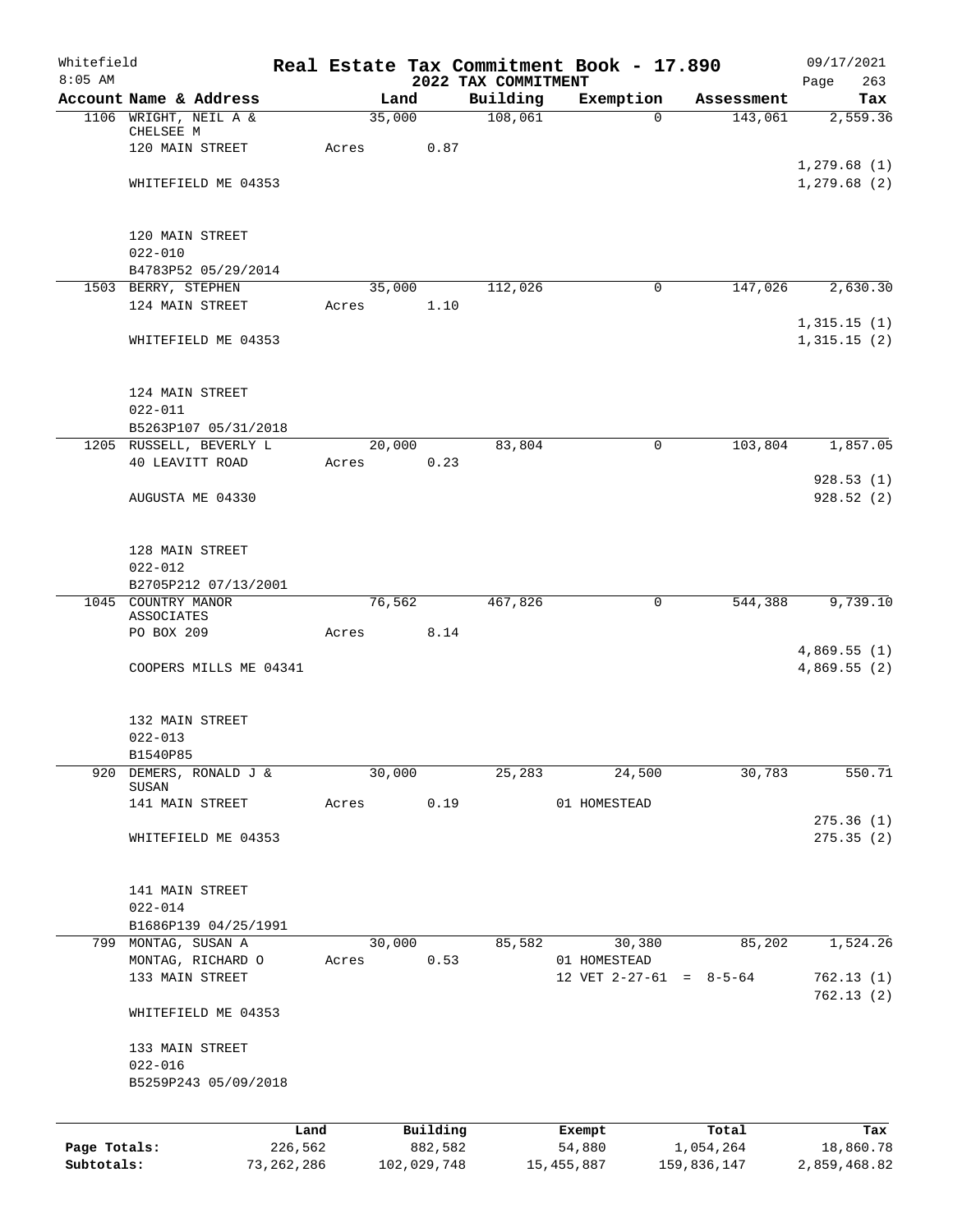| Whitefield<br>$8:05$ AM |                                               |                 |                     | 2022 TAX COMMITMENT | Real Estate Tax Commitment Book - 17.890 |                       | 09/17/2021<br>264<br>Page  |
|-------------------------|-----------------------------------------------|-----------------|---------------------|---------------------|------------------------------------------|-----------------------|----------------------------|
|                         | Account Name & Address                        | Land            |                     | Building            | Exemption                                | Assessment            | Tax                        |
|                         | 754 VICKERS, ELLEN                            | 30,000          |                     | 87,566              | 24,500                                   | 93,066                | 1,664.95                   |
|                         | GOODRIDGE                                     |                 |                     |                     |                                          |                       |                            |
|                         | PO BOX 241                                    | Acres           | 0.46                |                     | 01 HOMESTEAD                             |                       | 832.48 (1)                 |
|                         | COOPERS MILLS ME 04341                        |                 |                     |                     |                                          |                       | 832.47 (2)                 |
|                         |                                               |                 |                     |                     |                                          |                       |                            |
|                         | 129 MAIN STREET                               |                 |                     |                     |                                          |                       |                            |
|                         | $022 - 017$<br>B4899P249 06/24/2015           |                 |                     |                     |                                          |                       |                            |
|                         | 426 BAKER, SEAN M                             | 35,338          |                     | 156,382             | 24,500                                   | 167,220               | 2,991.57                   |
|                         | BAKER, SARAH L                                | Acres           | 5.11                |                     | 01 HOMESTEAD                             |                       |                            |
|                         | 125 MAIN STREET                               |                 |                     |                     |                                          |                       | 1,495.79(1)<br>1,495.78(2) |
|                         | WHITEFIELD ME 04353                           |                 |                     |                     |                                          |                       |                            |
|                         | 125 MAIN STREET                               |                 |                     |                     |                                          |                       |                            |
|                         | $022 - 018$                                   |                 |                     |                     |                                          |                       |                            |
|                         | B5455P287 11/02/2019                          |                 |                     |                     |                                          |                       |                            |
|                         | 1946 BIRCH, NANCY J<br>67 GARY L. MAIETTA     | 23,105<br>Acres | 3.57                | $\mathbf 0$         |                                          | 23,105<br>$\mathbf 0$ | 413.35                     |
|                         | PARKWAY #3                                    |                 |                     |                     |                                          |                       |                            |
|                         |                                               |                 |                     |                     |                                          |                       | 206.68(1)                  |
|                         | SOUTH PORTLAND ME 04126                       |                 |                     |                     |                                          |                       | 206.67(2)                  |
|                         | MAIN STREET                                   |                 |                     |                     |                                          |                       |                            |
|                         | $022 - 018 - A$                               |                 |                     |                     |                                          |                       |                            |
|                         | B5488P284 02/05/2020                          |                 |                     |                     |                                          |                       |                            |
|                         | 1950 BIRCH, ANDREW W                          | 25,474          |                     | $\mathbf 0$         |                                          | $\mathbf 0$<br>25,474 | 455.73                     |
|                         | 7 COLUMBIA STREET                             | Acres           | 5.28                |                     |                                          |                       |                            |
|                         | AUGUSTA ME 04330                              |                 |                     |                     |                                          |                       | 227.87(1)<br>227.86 (2)    |
|                         |                                               |                 |                     |                     |                                          |                       |                            |
|                         | MAIN STREET                                   |                 |                     |                     |                                          |                       |                            |
|                         | $022 - 018 - A - 1$                           |                 |                     |                     |                                          |                       |                            |
|                         | B5488P281 02/05/2020<br>44 VAUGHAN, CHARLES M | 30,000          |                     |                     |                                          | $\mathbf 0$<br>43,611 | 780.20                     |
|                         | VAUGHAN, HARRIET F                            | Acres           | 1.00                | 13,611              |                                          |                       |                            |
|                         | PO BOX 345                                    |                 |                     |                     |                                          |                       | 390.10(1)                  |
|                         |                                               |                 |                     |                     |                                          |                       | 390.10(2)                  |
|                         | COOPERS MILLS ME 04341                        |                 |                     |                     |                                          |                       |                            |
|                         | 18 WINDSOR ROAD                               |                 |                     |                     |                                          |                       |                            |
|                         | $022 - 019$                                   |                 |                     |                     |                                          |                       |                            |
|                         | B4285P37 06/11/2010                           |                 |                     |                     |                                          |                       |                            |
|                         | 840 VAUGHAN, CHARLES M &<br>HARRIET F         | 30,000          |                     | 92,186              | 24,500                                   | 97,686                | 1,747.60                   |
|                         | PO BOX 345                                    | Acres           | 1.00                |                     | 01 HOMESTEAD                             |                       |                            |
|                         | COOPERS MILLS ME 04341                        |                 |                     |                     |                                          |                       | 873.80 (1)<br>873.80 (2)   |
|                         |                                               |                 |                     |                     |                                          |                       |                            |
|                         | 119 MAIN STREET                               |                 |                     |                     |                                          |                       |                            |
|                         | $022 - 019 - A$                               |                 |                     |                     |                                          |                       |                            |
|                         | B4285P37 06/09/2010                           |                 |                     |                     |                                          |                       |                            |
|                         |                                               |                 |                     |                     |                                          |                       |                            |
| Page Totals:            | 173,917                                       | Land            | Building<br>349,745 |                     | Exempt<br>73,500                         | Total<br>450,162      | Tax<br>8,053.40            |
| Subtotals:              | 73,436,203                                    |                 | 102,379,493         |                     | 15,529,387                               | 160,286,309           | 2,867,522.22               |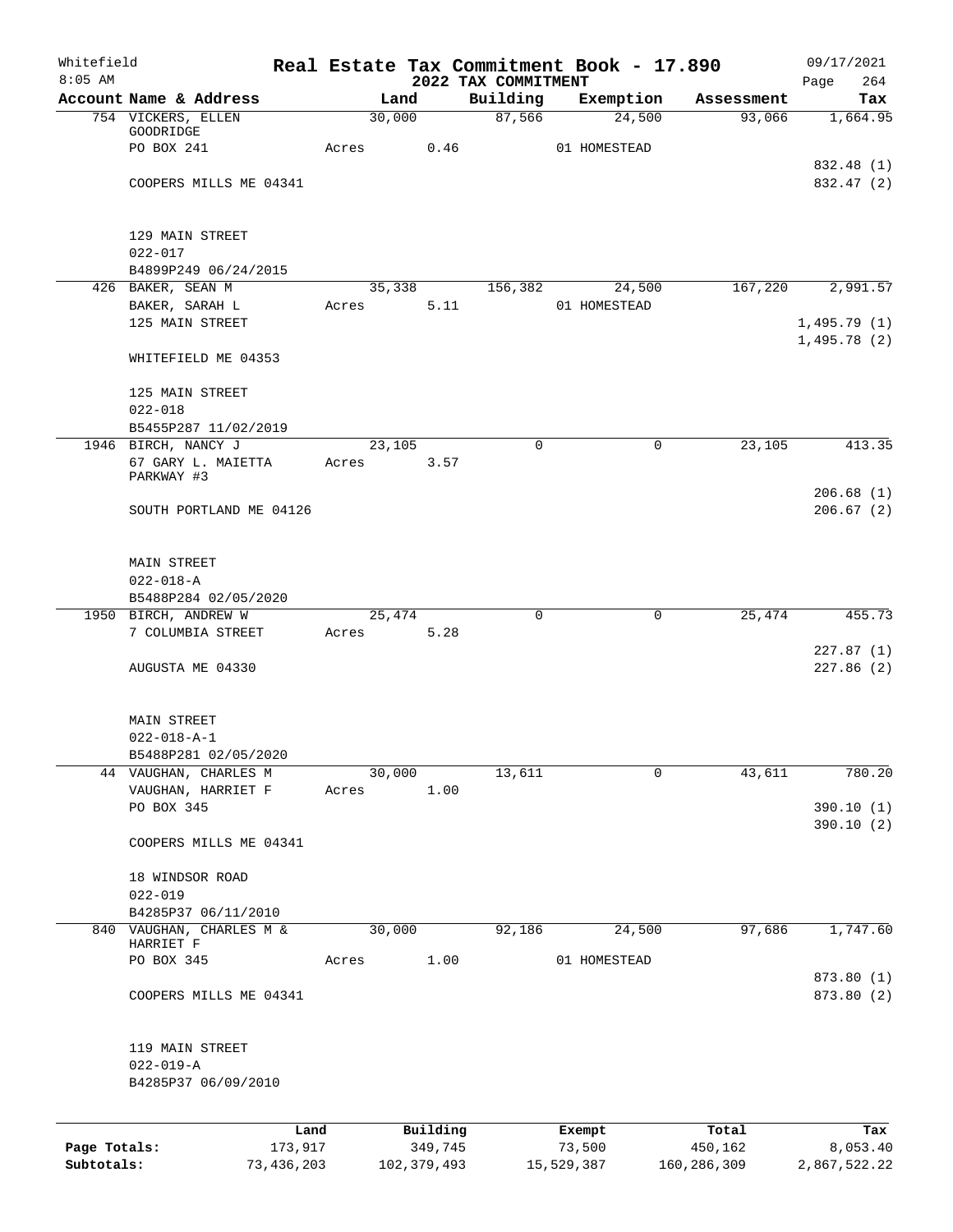| Whitefield<br>$8:05$ AM |                                             |       |                | 2022 TAX COMMITMENT | Real Estate Tax Commitment Book - 17.890 |            | 09/17/2021<br>265<br>Page  |
|-------------------------|---------------------------------------------|-------|----------------|---------------------|------------------------------------------|------------|----------------------------|
|                         | Account Name & Address                      |       | Land           | Building            | Exemption                                | Assessment | Tax                        |
|                         | 743 DUBORD, NICHOLAS H<br>DUBORD, HEATHER A | Acres | 30,000<br>1.50 | 86,195              | 24,500<br>01 HOMESTEAD                   | 91,695     | 1,640.42                   |
|                         | 10 BIRCH LANE                               |       |                |                     |                                          |            | 820.21 (1)<br>820.21 (2)   |
|                         | WHITEFIELD ME 04353                         |       |                |                     |                                          |            |                            |
|                         | 10 BIRCH LANE<br>$022 - 020$                |       |                |                     |                                          |            |                            |
|                         | B5265P231 05/24/2018                        |       |                |                     |                                          |            |                            |
|                         | 1165 MASON, WILLIAM J                       |       | 975            | $\mathbf 0$         | $\mathbf 0$                              | 975        | 17.44                      |
|                         | MASON, PAMELA J                             | Acres | 0.65           |                     |                                          |            |                            |
|                         | 769 COOPERS MILLS ROAD                      |       |                |                     |                                          |            | 8.72(1)<br>8.72(2)         |
|                         | WINDSOR ME 04363-3830                       |       |                |                     |                                          |            |                            |
|                         | WINDSOR ROAD<br>$022 - 021$                 |       |                |                     |                                          |            |                            |
|                         | B5409P103 07/05/2019                        |       |                |                     |                                          |            |                            |
|                         | 835 GROTTON, EVELINA J &                    |       | 37,775         | 14,302              | 0                                        | 52,077     | 931.66                     |
|                         | MICHAEL S<br>PO BOX 186                     | Acres | 3.35           |                     |                                          |            |                            |
|                         |                                             |       |                |                     |                                          |            | 465.83(1)                  |
|                         | COOPERS MILLS ME 04341                      |       |                |                     |                                          |            | 465.83(2)                  |
|                         | 37 WINDSOR ROAD                             |       |                |                     |                                          |            |                            |
|                         | $022 - 022$                                 |       |                |                     |                                          |            |                            |
|                         | B2508P89 10/14/1999                         |       |                |                     |                                          |            |                            |
|                         | 759 CHOATE, DIANA L                         |       | 30,000         | 87,328              | 24,500                                   | 92,828     | 1,660.69                   |
|                         | 31 WINDSOR ROAD                             | Acres | 0.35           |                     | 01 HOMESTEAD                             |            |                            |
|                         |                                             |       |                |                     |                                          |            | 830.35 (1)                 |
|                         | WHITEFIELD ME 04353                         |       |                |                     |                                          |            | 830.34 (2)                 |
|                         | 31 WINDSOR ROAD                             |       |                |                     |                                          |            |                            |
|                         | $022 - 023$                                 |       |                |                     |                                          |            |                            |
|                         | B2418P210 01/04/1999                        |       |                |                     |                                          |            |                            |
|                         | 607 RZYCKI, WOJCIECH                        |       | 30,000         | 85,382              | 0                                        | 115,382    | 2,064.18                   |
|                         | 195 BIRCH POINT ROAD                        | Acres | 0.84           |                     |                                          |            |                            |
|                         | WISCASSET ME 04578                          |       |                |                     |                                          |            | 1,032.09(1)<br>1,032.09(2) |
|                         | 25 WINDSOR ROAD                             |       |                |                     |                                          |            |                            |
|                         | $022 - 024$                                 |       |                |                     |                                          |            |                            |
|                         | B4906P278 07/13/2015                        |       |                |                     |                                          |            |                            |
|                         | 215 LACASSE, ROBERT V &                     |       | 30,000         | 93,951              | 24,500                                   | 99,451     | 1,779.18                   |
|                         | NANCY                                       |       |                |                     |                                          |            |                            |
|                         | 17 WINDSOR ROAD                             | Acres | 1.00           |                     | 01 HOMESTEAD                             |            |                            |
|                         | WHITEFIELD ME 04353                         |       |                |                     |                                          |            | 889.59 (1)<br>889.59 (2)   |
|                         |                                             |       |                |                     |                                          |            |                            |
|                         | 17 WINDSOR ROAD                             |       |                |                     |                                          |            |                            |
|                         | $022 - 025$                                 |       |                |                     |                                          |            |                            |
|                         | B970P29 09/15/1978                          |       |                |                     |                                          |            |                            |
|                         |                                             |       |                |                     |                                          |            |                            |
|                         | Land.                                       |       | $P1$ ilding    |                     | <b>Fromnt</b>                            | $T0+2T$    | ma-                        |

|              | Land       | Building    | Exempt     | Total       | Tax          |
|--------------|------------|-------------|------------|-------------|--------------|
| Page Totals: | 158,750    | 367,158     | 73,500     | 452,408     | 8,093.57     |
| Subtotals:   | 73,594,953 | 102,746,651 | 15,602,887 | 160,738,717 | 2,875,615.79 |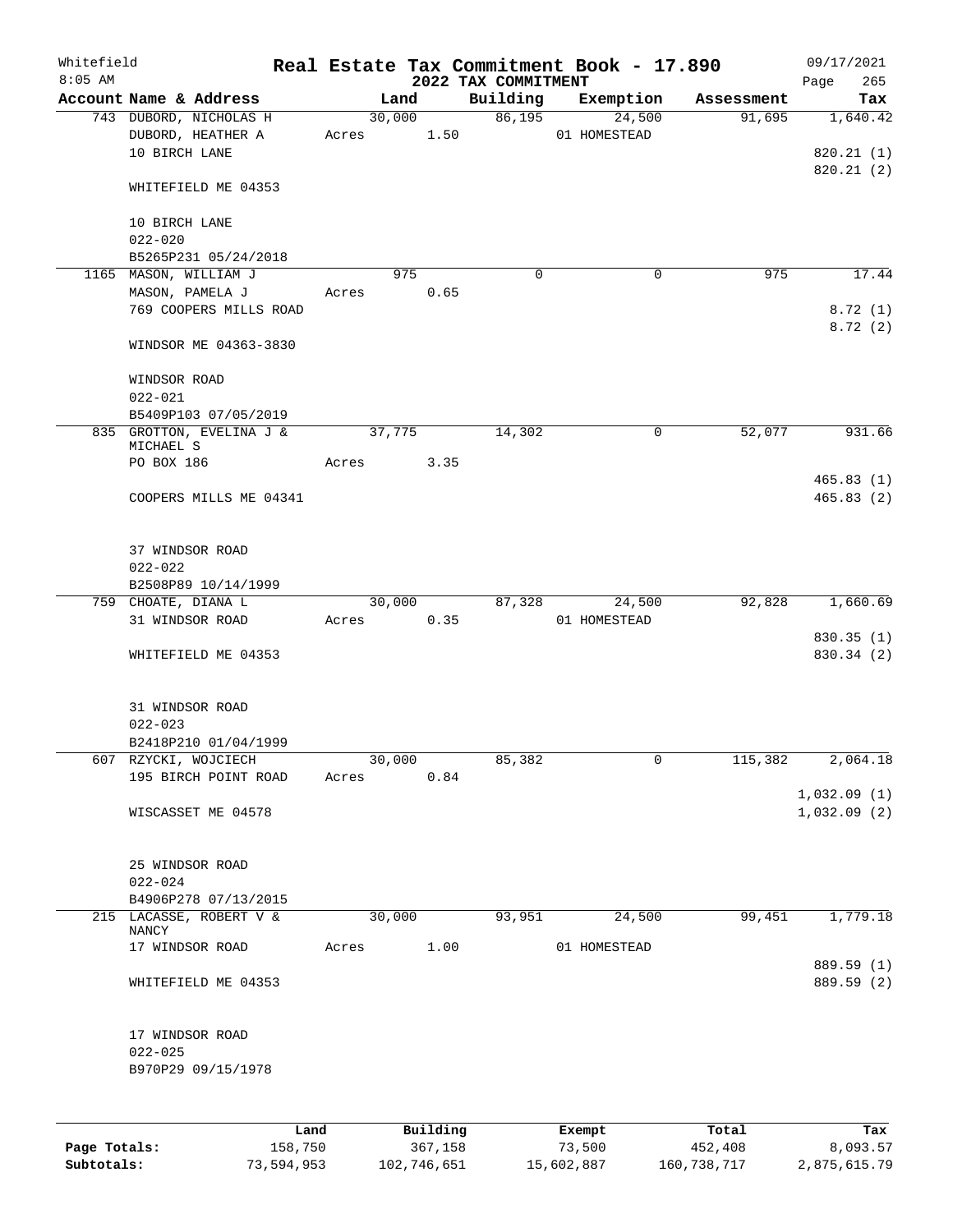| Whitefield   |                                          |            |       |                |             |                     | Real Estate Tax Commitment Book - 17.890 |                                    | 09/17/2021      |
|--------------|------------------------------------------|------------|-------|----------------|-------------|---------------------|------------------------------------------|------------------------------------|-----------------|
| $8:05$ AM    | Account Name & Address                   |            |       |                |             | 2022 TAX COMMITMENT |                                          |                                    | 266<br>Page     |
|              | 474 BINEAU, MARJORIE O                   |            |       | Land<br>30,600 |             | Building<br>109,511 | Exemption                                | Assessment<br>$\overline{115,611}$ | Tax<br>2,068.28 |
|              | PO BOX 100                               |            | Acres |                | 1.90        |                     | 24,500<br>01 HOMESTEAD                   |                                    |                 |
|              |                                          |            |       |                |             |                     |                                          |                                    | 1,034.14(1)     |
|              | COOPERS MILLS ME 04341                   |            |       |                |             |                     |                                          |                                    | 1,034.14(2)     |
|              |                                          |            |       |                |             |                     |                                          |                                    |                 |
|              | 113 MAIN STREET                          |            |       |                |             |                     |                                          |                                    |                 |
|              | $022 - 026$                              |            |       |                |             |                     |                                          |                                    |                 |
|              | B1418P122 08/31/1987                     |            |       |                |             |                     |                                          |                                    |                 |
|              | 392 STORIES MAINE, LLC                   |            |       | 30,000         |             | 24,992              |                                          | 54,992<br>0                        | 983.81          |
|              | BROOKE A JOSLYN                          |            | Acres |                | 0.22        |                     |                                          |                                    |                 |
|              | 450 WEST 24TH STREET                     |            |       |                |             |                     |                                          |                                    | 491.91 (1)      |
|              | APT 11AB<br>NEW YORK NY 10011            |            |       |                |             |                     |                                          |                                    | 491.90 (2)      |
|              |                                          |            |       |                |             |                     |                                          |                                    |                 |
|              | 111 MAIN STREET                          |            |       |                |             |                     |                                          |                                    |                 |
|              | $022 - 027$                              |            |       |                |             |                     |                                          |                                    |                 |
|              | B5642P243 12/28/2020                     |            |       |                |             |                     |                                          |                                    |                 |
|              | 137 STORIES MAINE, LLC                   |            |       | 40,810         |             | 62,715              |                                          | 0<br>103,525                       | 1,852.06        |
|              | BROOKE A JOSLYN                          |            | Acres |                | 5.70        |                     |                                          |                                    |                 |
|              | 450 WEST 24TH STREET<br>APT 11AB         |            |       |                |             |                     |                                          |                                    | 926.03(1)       |
|              | NEW YORK NY 10011                        |            |       |                |             |                     |                                          |                                    | 926.03(2)       |
|              |                                          |            |       |                |             |                     |                                          |                                    |                 |
|              | 107 MAIN STREET                          |            |       |                |             |                     |                                          |                                    |                 |
|              | $022 - 028$                              |            |       |                |             |                     |                                          |                                    |                 |
|              | B5642P234 12/28/2020                     |            |       |                |             |                     |                                          |                                    |                 |
|              | 1376 STORIES MAINE, LLC                  |            |       | 30,000         |             | 24,079              |                                          | 0<br>54,079                        | 967.47          |
|              | BROOKE A JOSLYN                          |            | Acres |                | 0.07        |                     |                                          |                                    |                 |
|              | 450 WEST 24TH STREET<br>APT 11AB         |            |       |                |             |                     |                                          |                                    | 483.74 (1)      |
|              | NEW YORK NY 10011                        |            |       |                |             |                     |                                          |                                    | 483.73 (2)      |
|              |                                          |            |       |                |             |                     |                                          |                                    |                 |
|              | 105 MAIN STREET                          |            |       |                |             |                     |                                          |                                    |                 |
|              | $022 - 029$                              |            |       |                |             |                     |                                          |                                    |                 |
|              | B5642P243 12/28/2020                     |            |       |                |             | $\Omega$            |                                          |                                    |                 |
|              | 718 HUNTLEY, BRIAN D<br>PO BOX 145       |            | Acres | 7,600          | 1.90        |                     |                                          | 0<br>7,600                         | 135.96          |
|              |                                          |            |       |                |             |                     |                                          |                                    | 67.98(1)        |
|              | COOPERS MILLS ME 04341                   |            |       |                |             |                     |                                          |                                    | 67.98(2)        |
|              | <b>BASIN LANE</b>                        |            |       |                |             |                     |                                          |                                    |                 |
|              | $022 - 032$                              |            |       |                |             |                     |                                          |                                    |                 |
|              | B4352P58 12/14/2010 B1399P342 06/19/1987 |            |       |                |             |                     |                                          |                                    |                 |
|              | 585 JOSLYN, BROOKE A                     |            |       | 30,000         |             | 130,210             |                                          | 160, 210<br>0                      | 2,866.16        |
|              | 450 WEST 24TH STREET,                    |            | Acres |                | 0.66        |                     |                                          |                                    |                 |
|              | APT 11AB                                 |            |       |                |             |                     |                                          |                                    | 1,433.08(1)     |
|              | NEW YORK NY 10011                        |            |       |                |             |                     |                                          |                                    | 1,433.08(2)     |
|              | 97 MAIN STREET                           |            |       |                |             |                     |                                          |                                    |                 |
|              | $022 - 033$                              |            |       |                |             |                     |                                          |                                    |                 |
|              | B5158P286 07/20/2017                     |            |       |                |             |                     |                                          |                                    |                 |
|              |                                          | Land       |       |                | Building    |                     | Exempt                                   | Total                              | Tax             |
| Page Totals: |                                          | 169,010    |       |                | 351,507     |                     | 24,500                                   | 496,017                            | 8,873.74        |
| Subtotals:   |                                          | 73,763,963 |       |                | 103,098,158 |                     | 15,627,387                               | 161, 234, 734                      | 2,884,489.53    |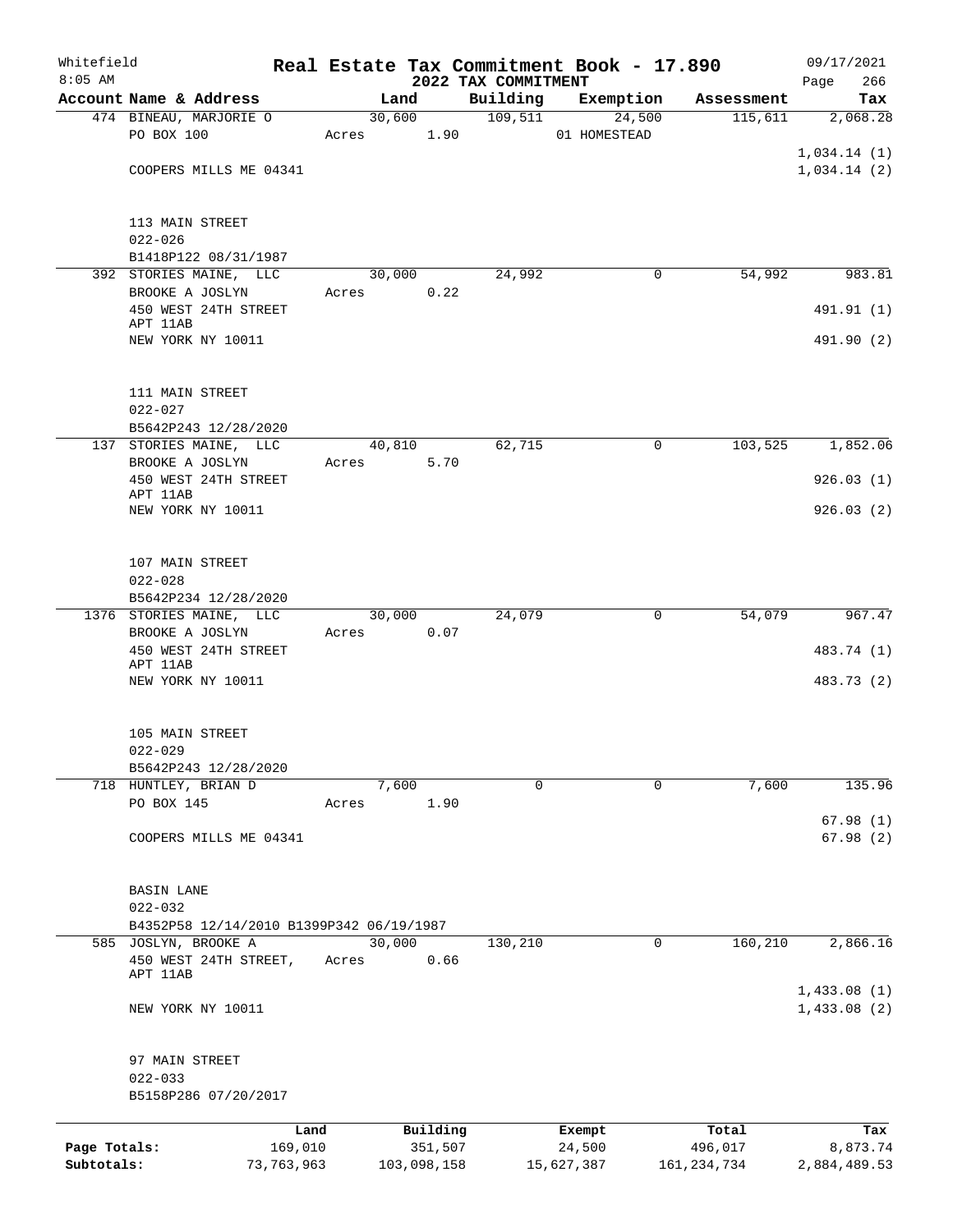| Whitefield<br>$8:05$ AM |                                      |       |                     |                                 | Real Estate Tax Commitment Book - 17.890 |                  | 09/17/2021         |
|-------------------------|--------------------------------------|-------|---------------------|---------------------------------|------------------------------------------|------------------|--------------------|
|                         | Account Name & Address               |       | Land                | 2022 TAX COMMITMENT<br>Building | Exemption                                | Assessment       | 267<br>Page<br>Tax |
|                         | 460 MARTINELLI, BENJAMIN C           |       | 30,000              | 127,500                         | $\Omega$                                 | 157,500          | 2,817.68           |
|                         | 81 FOX FARM ROAD                     | Acres | 0.25                |                                 |                                          |                  |                    |
|                         |                                      |       |                     |                                 |                                          |                  | 1,408.84(1)        |
|                         | WHITEFIELD ME 04343                  |       |                     |                                 |                                          |                  | 1,408.84(2)        |
|                         | 95 MAIN STREET                       |       |                     |                                 |                                          |                  |                    |
|                         | $022 - 034$                          |       |                     |                                 |                                          |                  |                    |
|                         | B5208P6 11/30/2017                   |       |                     |                                 |                                          |                  |                    |
|                         | 107 LIBBY, JERRY                     |       | 48,095              | 45,800                          | 24,500                                   | 69,395           | 1,241.48           |
|                         | LIBBY, MARY                          | Acres | 21.30               |                                 | 01 HOMESTEAD                             |                  |                    |
|                         | 89 MAIN STREET                       |       |                     |                                 |                                          |                  | 620.74(1)          |
|                         | WHITEFIELD ME 04353                  |       |                     |                                 |                                          |                  | 620.74(2)          |
|                         | 89 MAIN STREET                       |       |                     |                                 |                                          |                  |                    |
|                         | $022 - 035$                          |       |                     |                                 |                                          |                  |                    |
|                         | B4927P45 09/10/2015                  |       |                     |                                 |                                          |                  |                    |
|                         | 877 PIGNATELLO, LAUREN M &<br>SEAN M |       | 31,500              | 2,588                           | 0                                        | 34,088           | 609.83             |
|                         | PO BOX 24                            | Acres | 2.50                |                                 |                                          |                  |                    |
|                         |                                      |       |                     |                                 |                                          |                  | 304.92(1)          |
|                         | COOPERS MILLS ME 04341               |       |                     |                                 |                                          |                  | 304.91(2)          |
|                         | <b>MAIN STREET</b>                   |       |                     |                                 |                                          |                  |                    |
|                         | $022 - 035 - A$                      |       |                     |                                 |                                          |                  |                    |
|                         | B4180P250 07/24/2009                 |       |                     |                                 |                                          |                  |                    |
|                         | 346 MASON, DAVID J &                 |       | 30,000              | 53,837                          | 0                                        | 83,837           | 1,499.84           |
|                         | KRAMER, SARAH M<br>79 MAIN STREET    | Acres | 0.98                |                                 |                                          |                  |                    |
|                         |                                      |       |                     |                                 |                                          |                  | 749.92 (1)         |
|                         | WHITEFIELD ME 04353                  |       |                     |                                 |                                          |                  | 749.92 (2)         |
|                         | 79 MAIN STREET                       |       |                     |                                 |                                          |                  |                    |
|                         | $022 - 036$                          |       |                     |                                 |                                          |                  |                    |
|                         | B4344P214 11/23/2010                 |       |                     |                                 |                                          |                  |                    |
| 865                     | GLIDDEN, GEORGIA E &                 |       | 30,345              | 105,529                         | 5,880                                    | 129,994          | 2,325.59           |
|                         | NEWELL R E<br>PO BOX 37              | Acres | 1.73                |                                 | 05 VET EXEMPTION                         |                  |                    |
|                         |                                      |       |                     |                                 |                                          |                  | 1,162.80(1)        |
|                         | COOPERS MILLS ME 04341               |       |                     |                                 |                                          |                  | 1,162.79(2)        |
|                         | 75 MAIN STREET                       |       |                     |                                 |                                          |                  |                    |
|                         | $022 - 037$                          |       |                     |                                 |                                          |                  |                    |
|                         | B4446P166 10/07/2011                 |       |                     |                                 |                                          |                  |                    |
|                         | 610 OSTROFF, MARK R                  |       | 46,130              | 112,788                         | 24,500                                   | 134,418          | 2,404.74           |
|                         | HUNTLEY, ROBIN M                     | Acres | 18.60               |                                 | 01 HOMESTEAD                             |                  |                    |
|                         | PO BOX 224                           |       |                     |                                 |                                          |                  | 1, 202.37(1)       |
|                         | COOPERS MILLS ME 04341               |       |                     |                                 |                                          |                  | 1, 202.37(2)       |
|                         | 63 MAIN STREET                       |       |                     |                                 |                                          |                  |                    |
|                         | $022 - 038$                          |       |                     |                                 |                                          |                  |                    |
|                         | B5493P53 02/21/2020                  |       |                     |                                 |                                          |                  |                    |
|                         |                                      |       |                     |                                 |                                          |                  |                    |
| Page Totals:            | Land<br>216,070                      |       | Building<br>448,042 |                                 | Exempt<br>54,880                         | Total<br>609,232 | Tax<br>10,899.16   |
| Subtotals:              | 73,980,033                           |       | 103,546,200         |                                 | 15,682,267                               | 161,843,966      | 2,895,388.69       |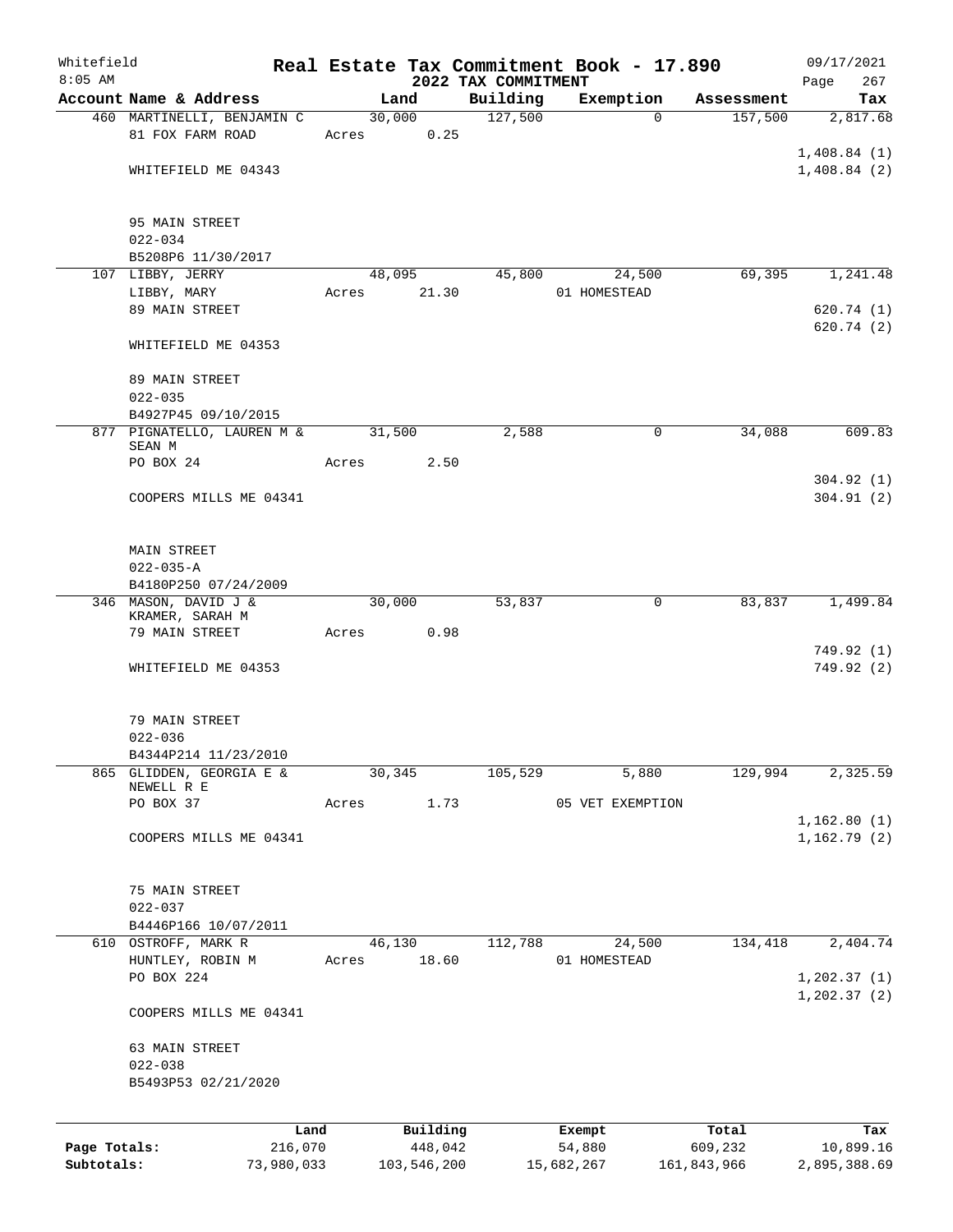| Whitefield<br>$8:05$ AM |                                          |        |       | 2022 TAX COMMITMENT | Real Estate Tax Commitment Book - 17.890 |            | 09/17/2021<br>268<br>Page |
|-------------------------|------------------------------------------|--------|-------|---------------------|------------------------------------------|------------|---------------------------|
|                         | Account Name & Address                   |        | Land  | Building            | Exemption                                | Assessment | Tax                       |
|                         | 691 HUNTLEY, BRIAN D                     | 21,450 |       | $\mathbf 0$         | $\Omega$                                 | 21,450     | 383.74                    |
|                         | PO BOX 145                               | Acres  | 23.00 |                     |                                          |            |                           |
|                         |                                          |        |       |                     |                                          |            | 191.87(1)                 |
|                         | COOPERS MILLS ME 04341                   |        |       |                     |                                          |            | 191.87(2)                 |
|                         |                                          |        |       |                     |                                          |            |                           |
|                         |                                          |        |       |                     |                                          |            |                           |
|                         | <b>BASIN LANE</b>                        |        |       |                     |                                          |            |                           |
|                         | $022 - 040$                              |        |       |                     |                                          |            |                           |
|                         | B4352P58 12/14/2010 B1380P138 03/31/1987 |        |       |                     |                                          |            |                           |
|                         | 1013 MITCHELL, LANCE                     | 30,150 |       | 120,385             | 24,500                                   | 126,035    | 2,254.77                  |
|                         | 28 SOMERVILLE ROAD                       | Acres  | 1.60  |                     | 01 HOMESTEAD                             |            |                           |
|                         |                                          |        |       |                     |                                          |            | 1, 127.39(1)              |
|                         | WHITEFIELD ME 04353                      |        |       |                     |                                          |            | 1, 127.38(2)              |
|                         |                                          |        |       |                     |                                          |            |                           |
|                         |                                          |        |       |                     |                                          |            |                           |
|                         | 28 SOMERVILLE ROAD                       |        |       |                     |                                          |            |                           |
|                         | $023 - 001$                              |        |       |                     |                                          |            |                           |
|                         | B5086P245 12/15/2016                     |        |       |                     |                                          |            |                           |
|                         | 1810 WELLMAN, AARON O                    | 20,150 |       | 8,163               | $\mathbf 0$                              | 28,313     | 506.52                    |
|                         | PERKINS, KRISTY A                        | Acres  | 1.60  |                     |                                          |            |                           |
|                         | <b>34 SOMERVILLE ROAD</b>                |        |       |                     |                                          |            | 253.26(1)                 |
|                         |                                          |        |       |                     |                                          |            | 253.26(2)                 |
|                         | WHITEFIELD ME                            |        |       |                     |                                          |            |                           |
|                         | 04353-3165                               |        |       |                     |                                          |            |                           |
|                         |                                          |        |       |                     |                                          |            |                           |
|                         | <b>34 SOMERVILLE ROAD</b>                |        |       |                     |                                          |            |                           |
|                         | $023 - 001 - A$                          |        |       |                     |                                          |            |                           |
|                         | B5260P192 05/25/2018                     |        |       |                     |                                          |            |                           |
|                         | 725 BROWN, JOSEPH E                      | 33,890 |       | $\mathbf 0$         | $\mathbf 0$                              | 33,890     | 606.29                    |
|                         | BROWN, MARILYN G                         | Acres  | 15.80 |                     |                                          |            |                           |
|                         | 64 SOMERVILLE ROAD                       |        |       |                     |                                          |            | 303.15(1)                 |
|                         |                                          |        |       |                     |                                          |            | 303.14(2)                 |
|                         | JEFFERSON ME 04348                       |        |       |                     |                                          |            |                           |
|                         |                                          |        |       |                     |                                          |            |                           |
|                         | SOMERVILLE ROAD                          |        |       |                     |                                          |            |                           |
|                         | $023 - 002$                              |        |       |                     |                                          |            |                           |
|                         | B5325P305 10/25/2018                     |        |       |                     |                                          |            |                           |
|                         | 63 KING, GAIL R & ROBERT D               | 65,890 |       | 78,343              | 24,500                                   | 119,733    | 2,142.02                  |
|                         | 624 MILLS ROAD, FRONT                    | Acres  | 7.30  |                     | 01 HOMESTEAD                             |            |                           |
|                         |                                          |        |       |                     |                                          |            | 1,071.01(1)               |
|                         | WHITEFIELD ME 04353                      |        |       |                     |                                          |            | 1,071.01(2)               |
|                         |                                          |        |       |                     |                                          |            |                           |
|                         |                                          |        |       |                     |                                          |            |                           |
|                         | 624 MILLS ROAD, FRONT                    |        |       |                     |                                          |            |                           |
|                         | $024 - 001$                              |        |       |                     |                                          |            |                           |
|                         | B1579P204 10/10/1989                     |        |       |                     |                                          |            |                           |
|                         | 1427 BRANN, LINDA                        | 43,890 |       | 6,097               | $\mathbf 0$                              | 49,987     | 894.27                    |
|                         | PO BOX 30                                | Acres  | 15.80 |                     |                                          |            |                           |
|                         |                                          |        |       |                     |                                          |            | 447.14 (1)                |
|                         | COOPERS MILLS ME 04341                   |        |       |                     |                                          |            | 447.13 (2)                |
|                         |                                          |        |       |                     |                                          |            |                           |
|                         |                                          |        |       |                     |                                          |            |                           |
|                         | 636 MILLS ROAD                           |        |       |                     |                                          |            |                           |
|                         | $024 - 002$                              |        |       |                     |                                          |            |                           |
|                         | B860P145 11/05/1975                      |        |       |                     |                                          |            |                           |
|                         |                                          |        |       |                     |                                          |            |                           |
|                         |                                          |        |       |                     |                                          |            |                           |
|                         |                                          |        |       |                     |                                          |            |                           |

|              | Land       | Building    | Exempt     | Total       | Tax          |
|--------------|------------|-------------|------------|-------------|--------------|
| Page Totals: | 215,420    | 212,988     | 49,000     | 379,408     | 6,787.61     |
| Subtotals:   | 74,195,453 | 103,759,188 | 15,731,267 | 162,223,374 | 2,902,176.30 |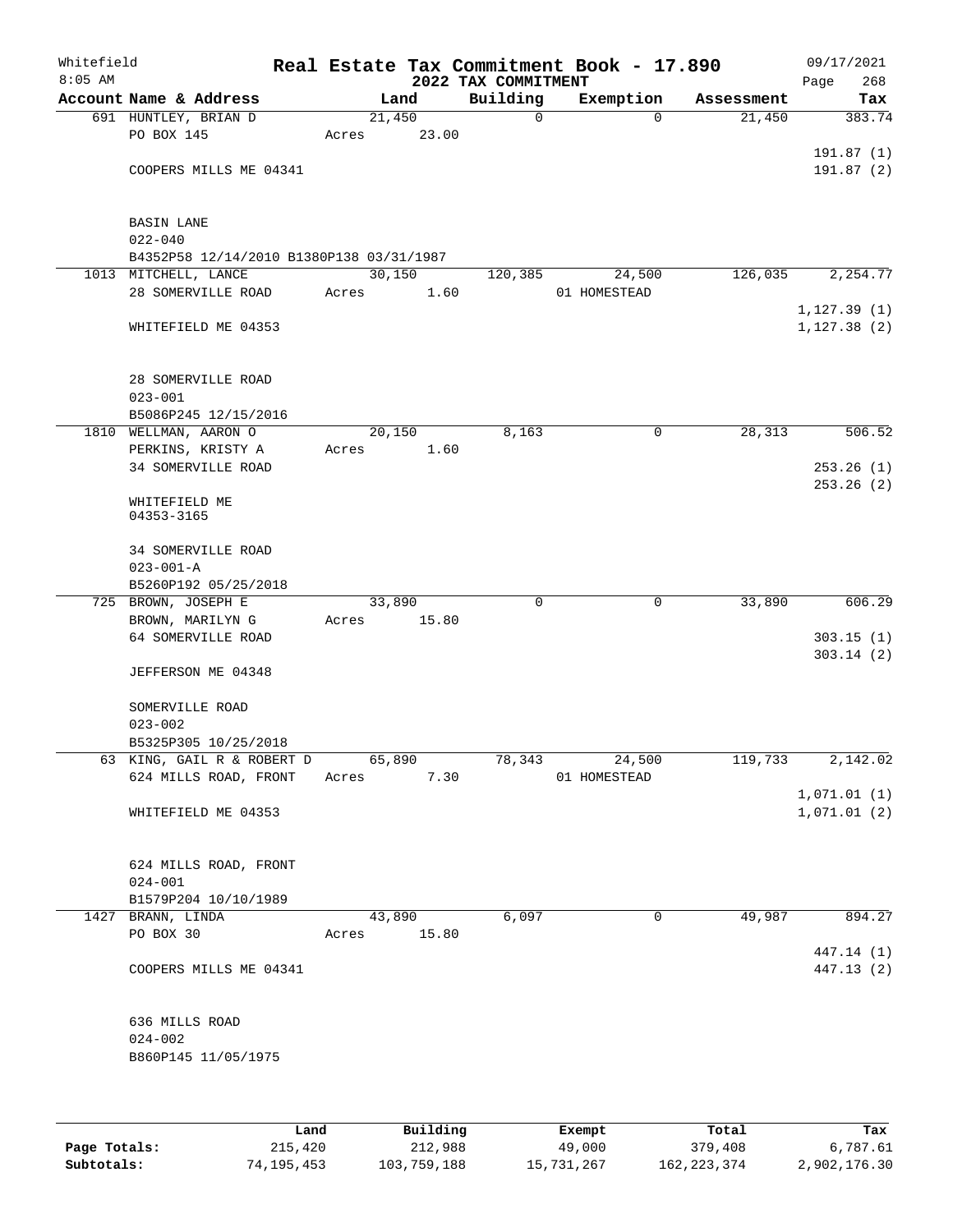| Whitefield |                                           |      |            |        |          |                     | Real Estate Tax Commitment Book - 17.890 |            | 09/17/2021             |
|------------|-------------------------------------------|------|------------|--------|----------|---------------------|------------------------------------------|------------|------------------------|
| $8:05$ AM  | Account Name & Address                    |      |            | Land   |          | 2022 TAX COMMITMENT |                                          |            | 269<br>Page            |
|            |                                           |      |            |        | 30,000   |                     | Building Exemption<br>16,537<br>24,500   | Assessment | Tax                    |
|            | 1296 BRANN, LINDA L                       |      |            |        |          |                     |                                          | 22,037     | 394.24                 |
|            | PO BOX 30                                 |      | Acres 1.50 |        |          |                     | 01 HOMESTEAD                             |            |                        |
|            |                                           |      |            |        |          |                     |                                          |            | 197.12(1)<br>197.12(2) |
|            | COOPERS MILLS ME 04341                    |      |            |        |          |                     |                                          |            |                        |
|            | 638 MILLS ROAD<br>$024 - 003$             |      |            |        |          |                     |                                          |            |                        |
|            | B2730P111 09/10/2001 B2678P296 04/26/2001 |      |            |        |          |                     |                                          |            |                        |
|            | 538 MILLER, GREGORY J                     |      |            | 44,010 |          | 12,394              | $\mathbf 0$                              | 56,404     | 1,009.07               |
|            | MILLER, DIANE M                           |      | Acres      |        | 9.70     |                     |                                          |            |                        |
|            | 18424 98TH AVENUE NORTH                   |      |            |        |          |                     |                                          |            | 504.54(1)              |
|            | MAPLE GROVE MN 55311                      |      |            |        |          |                     |                                          |            | 504.53(2)              |
|            | 20 OTTER LANE<br>$024 - 004$              |      |            |        |          |                     |                                          |            |                        |
|            | B5062P203 10/06/2016                      |      |            |        |          |                     |                                          |            |                        |
|            | 1344 WILSON, CLIFFORD E                   |      |            |        | 52,250   | 21,677              | 24,500                                   | 49,427     | 884.25                 |
|            | 19 HILLSIDE LANE                          |      | Acres 3.00 |        |          |                     | 01 HOMESTEAD                             |            |                        |
|            |                                           |      |            |        |          |                     |                                          |            | 442.13 (1)             |
|            | WHITEFIELD ME 04353                       |      |            |        |          |                     |                                          |            | 442.12 (2)             |
|            |                                           |      |            |        |          |                     |                                          |            |                        |
|            |                                           |      |            |        |          |                     |                                          |            |                        |
|            | 19 HILLSIDE LANE                          |      |            |        |          |                     |                                          |            |                        |
|            | $024 - 004 - A$<br>B1412P261 08/06/1987   |      |            |        |          |                     |                                          |            |                        |
|            | 1548 COLE, CHARLES DOUGLAS                |      |            |        | 46,275   | 32,223              | 24,500                                   | 53,998     | 966.02                 |
|            | PO BOX 82                                 |      | Acres      |        | 2.35     |                     | 01 HOMESTEAD                             |            |                        |
|            |                                           |      |            |        |          |                     |                                          |            | 483.01 (1)             |
|            | COOPERS MILLS ME 04341                    |      |            |        |          |                     |                                          |            | 483.01 (2)             |
|            |                                           |      |            |        |          |                     |                                          |            |                        |
|            | 1 OTTER LANE                              |      |            |        |          |                     |                                          |            |                        |
|            | $024 - 004 - B$                           |      |            |        |          |                     |                                          |            |                        |
|            | B5173P101 08/23/2017                      |      |            |        |          |                     |                                          |            |                        |
|            | 1465 PAETOW, GARDNER V                    |      |            | 42,490 |          | 138,690             | 0                                        | 181,180    | 3, 241.31              |
|            | PO BOX 136                                |      | Acres      |        | 7.80     |                     |                                          |            |                        |
|            |                                           |      |            |        |          |                     |                                          |            | 1,620.66(1)            |
|            | COOPERS MILLS ME 04341                    |      |            |        |          |                     |                                          |            | 1,620.65(2)            |
|            | 30 HILLSIDE LANE                          |      |            |        |          |                     |                                          |            |                        |
|            | $024 - 004 - C$                           |      |            |        |          |                     |                                          |            |                        |
|            | B5367P60 03/29/2019                       |      |            |        |          |                     |                                          |            |                        |
| 1007       | BURMAN, LORENE MAE                        |      |            | 30,978 |          | $\mathbf 0$         | 0                                        | 30,978     | 554.20                 |
|            | <b>ESTATE</b>                             |      |            |        |          |                     |                                          |            |                        |
|            | BURMAN, WILLIAM HOWARD<br>PER REP         |      | Acres      |        | 5.91     |                     |                                          |            |                        |
|            | 16 STEEP HILL ROAD                        |      |            |        |          |                     |                                          |            | 277.10(1)              |
|            | ORRINGTON ME 04474                        |      |            |        |          |                     |                                          |            | 277.10(2)              |
|            | ROCKLAND ROAD                             |      |            |        |          |                     |                                          |            |                        |
|            | $024 - 006$                               |      |            |        |          |                     |                                          |            |                        |
|            | B5662P121 02/08/2021                      |      |            |        |          |                     |                                          |            |                        |
|            |                                           |      |            |        |          |                     |                                          |            |                        |
|            |                                           |      |            |        |          |                     |                                          |            |                        |
|            |                                           | Land |            |        | Building |                     | Exempt                                   | Total      | Tax                    |

|              | ⊥and       | Building    | Exempt     | Total       | тах          |
|--------------|------------|-------------|------------|-------------|--------------|
| Page Totals: | 246,003    | 221,521     | 73,500     | 394,024     | 7,049.09     |
| Subtotals:   | 74,441,456 | 103,980,709 | 15,804,767 | 162,617,398 | 2,909,225.39 |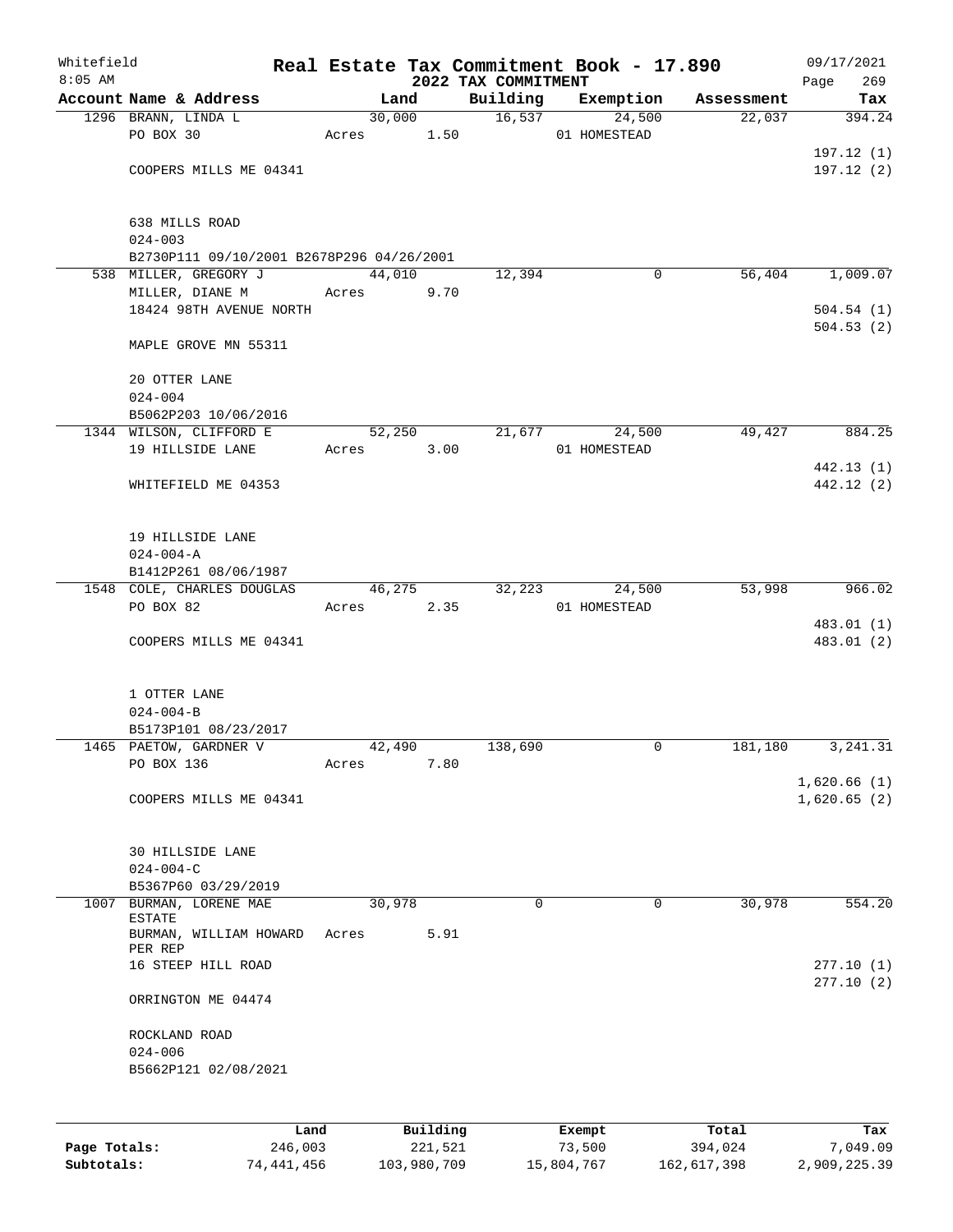| Whitefield   |                                              |                 |       |        |                     |                                 | Real Estate Tax Commitment Book - 17.890 |                      | 09/17/2021             |
|--------------|----------------------------------------------|-----------------|-------|--------|---------------------|---------------------------------|------------------------------------------|----------------------|------------------------|
| $8:05$ AM    | Account Name & Address                       |                 |       | Land   |                     | 2022 TAX COMMITMENT<br>Building | Exemption                                |                      | 270<br>Page<br>Tax     |
|              | 948 LIBBY, L JON                             |                 |       | 30,750 |                     | 53,020                          | $\Omega$                                 | Assessment<br>83,770 | 1,498.65               |
|              | 32 MAIN STREET                               |                 | Acres |        | 2.00                |                                 |                                          |                      |                        |
|              |                                              |                 |       |        |                     |                                 |                                          |                      | 749.33(1)              |
|              | WHITEFIELD ME 04353                          |                 |       |        |                     |                                 |                                          |                      | 749.32 (2)             |
|              |                                              |                 |       |        |                     |                                 |                                          |                      |                        |
|              | 32 MAIN STREET                               |                 |       |        |                     |                                 |                                          |                      |                        |
|              | $024 - 007$                                  |                 |       |        |                     |                                 |                                          |                      |                        |
|              | B2292P140 12/02/1997 B1726P96 10/23/1991     |                 |       |        |                     |                                 |                                          |                      |                        |
|              | 95 CLARK, DANA E                             |                 |       | 31,500 |                     | 19,269                          | 0                                        | 50,769               | 908.26                 |
|              | 192 ATKINS ROAD                              |                 | Acres |        | 2.50                |                                 |                                          |                      |                        |
|              |                                              |                 |       |        |                     |                                 |                                          |                      | 454.13 (1)             |
|              | JEFFERSON ME 04348 3249                      |                 |       |        |                     |                                 |                                          |                      | 454.13(2)              |
|              | 73 ROCKLAND ROAD                             |                 |       |        |                     |                                 |                                          |                      |                        |
|              | $024 - 007 - A$                              |                 |       |        |                     |                                 |                                          |                      |                        |
|              | B1890P11 07/02/1993                          |                 |       |        |                     |                                 |                                          |                      |                        |
|              | 1676 CONSOLIDATED                            |                 |       |        | $\mathbf 0$         | 58,311                          | 0                                        | 58,311               | 1,043.18               |
|              | COMMUNICATIONS                               |                 |       |        |                     |                                 |                                          |                      |                        |
|              | NORTHERN NEW ENGLAND<br>TELEPHONE OPERATIONS |                 |       |        |                     |                                 |                                          |                      |                        |
|              | NORTHERN NEW ENGLAND                         |                 |       |        |                     |                                 |                                          |                      | 521.59(1)              |
|              | TELEPHONE OPERATIONS                         |                 |       |        |                     |                                 |                                          |                      |                        |
|              | ATTN: TAX 2-4                                |                 |       |        |                     |                                 |                                          |                      | 521.59(2)              |
|              | 121 SOUTH 17TH STREET                        |                 |       |        |                     |                                 |                                          |                      |                        |
|              | MATTOON IL 61938                             |                 |       |        |                     |                                 |                                          |                      |                        |
|              | <b>40 MAIN STREET</b>                        |                 |       |        |                     |                                 |                                          |                      |                        |
|              | $024 - 007 - ON$                             |                 |       |        |                     |                                 |                                          |                      |                        |
|              | 667 HUNTLEY, BRIAN D                         |                 |       | 20,000 |                     | 2,324                           | 0                                        | 22, 324              | 399.38                 |
|              | PO BOX 145                                   |                 | Acres |        | 1.50                |                                 |                                          |                      |                        |
|              |                                              |                 |       |        |                     |                                 |                                          |                      | 199.69(1)<br>199.69(2) |
|              | COOPERS MILLS ME 04341                       |                 |       |        |                     |                                 |                                          |                      |                        |
|              | 72 MAIN STREET                               |                 |       |        |                     |                                 |                                          |                      |                        |
|              | $024 - 008$                                  |                 |       |        |                     |                                 |                                          |                      |                        |
|              | B4352P58 12/14/2010 B1726P170 10/24/1991     |                 |       |        |                     |                                 |                                          |                      |                        |
|              | 402 GAUVIN, WILLIAM R &<br>FRANCES A         |                 |       | 36,290 |                     | 46,804                          | 24,500                                   | 58,594               | 1,048.25               |
|              | 29 MAIN STREET                               |                 | Acres |        | 6.30                |                                 | 01 HOMESTEAD                             |                      |                        |
|              |                                              |                 |       |        |                     |                                 |                                          |                      | 524.13(1)              |
|              | WHITEFIELD ME 04353                          |                 |       |        |                     |                                 |                                          |                      | 524.12(2)              |
|              |                                              |                 |       |        |                     |                                 |                                          |                      |                        |
|              | 29 MAIN STREET                               |                 |       |        |                     |                                 |                                          |                      |                        |
|              | $024 - 010$                                  |                 |       |        |                     |                                 |                                          |                      |                        |
|              | B3614P99 12/30/2005                          |                 |       |        |                     |                                 |                                          |                      |                        |
|              | 1654 BRANN, ROBERT & FAITH                   |                 |       | 47,210 |                     | 61,930                          | 24,500                                   | 84,640               | 1,514.21               |
|              | PO BOX 32                                    |                 | Acres |        | 19.95               |                                 | 01 HOMESTEAD                             |                      |                        |
|              | COOPERS MILLS ME 04341                       |                 |       |        |                     |                                 |                                          |                      | 757.11(1)<br>757.10(2) |
|              |                                              |                 |       |        |                     |                                 |                                          |                      |                        |
|              | 18 NORTHEAST LANE                            |                 |       |        |                     |                                 |                                          |                      |                        |
|              | $025 - 001$                                  |                 |       |        |                     |                                 |                                          |                      |                        |
|              | B868P270 02/02/1976                          |                 |       |        |                     |                                 |                                          |                      |                        |
|              |                                              |                 |       |        |                     |                                 |                                          |                      |                        |
| Page Totals: |                                              | Land<br>165,750 |       |        | Building<br>241,658 |                                 | Exempt<br>49,000                         | Total<br>358,408     | Tax<br>6,411.93        |
|              |                                              |                 |       |        |                     |                                 |                                          |                      |                        |

**Subtotals:** 74,607,206 104,222,367 15,853,767 162,975,806 2,915,637.32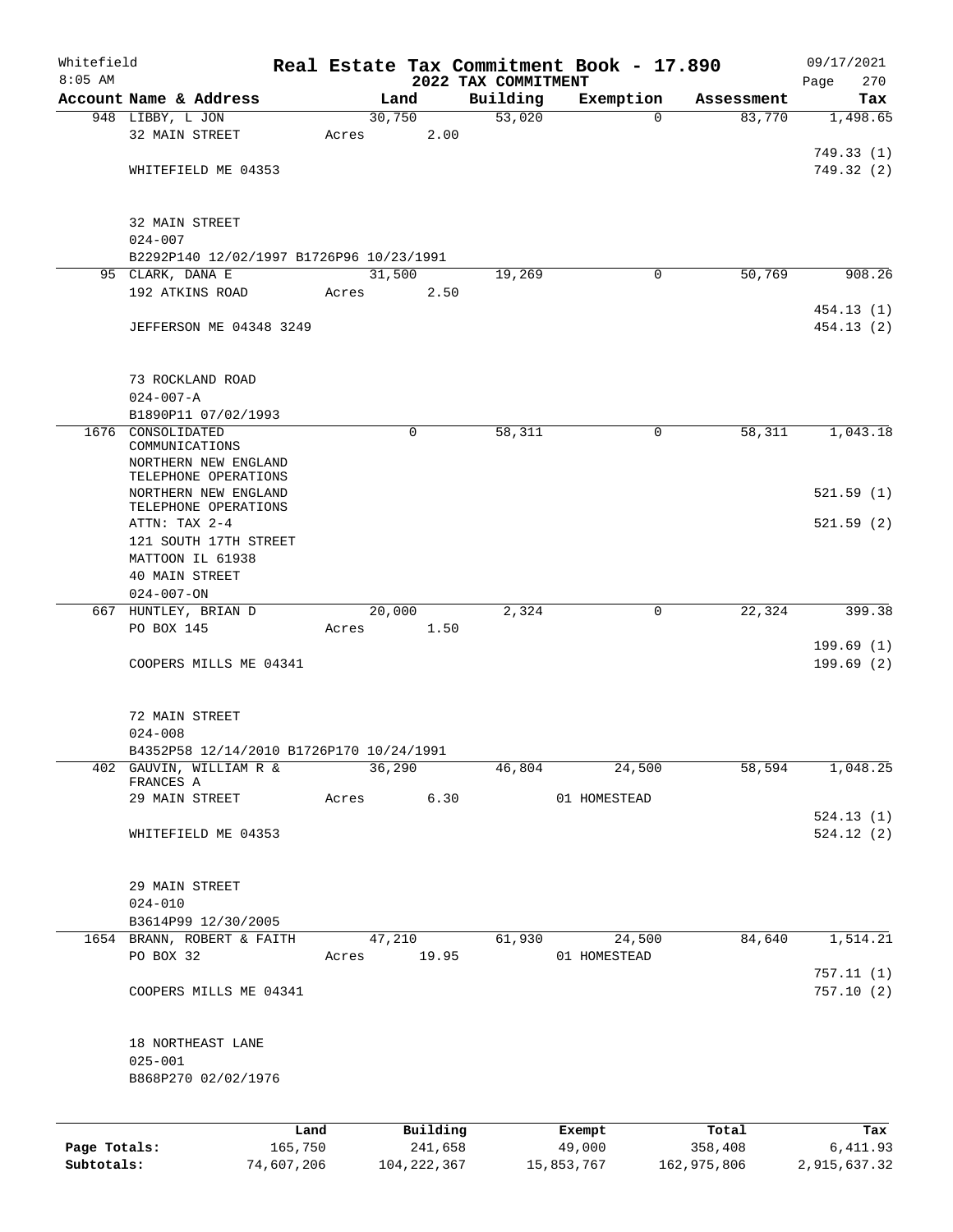| Whitefield<br>$8:05$ AM |                                                              |       |        |             | 2022 TAX COMMITMENT | Real Estate Tax Commitment Book - 17.890 |            | 09/17/2021<br>271<br>Page |
|-------------------------|--------------------------------------------------------------|-------|--------|-------------|---------------------|------------------------------------------|------------|---------------------------|
|                         | Account Name & Address                                       |       | Land   |             | Building            | Exemption                                | Assessment | Tax                       |
|                         | 1726 BRANN, ROBERT A JR<br>BRANN, KRISTY J<br>PO BOX 32      |       | 40,890 | Acres 12.05 | 23,382              | $\Omega$                                 | 64,272     | 1,149.83<br>574.92(1)     |
|                         | COOPERS MILLS ME 04341                                       |       |        |             |                     |                                          |            | 574.91(2)                 |
|                         | 13 NORTHEAST LANE<br>$025 - 001 - A$<br>B3272P199 04/16/2004 |       |        |             |                     |                                          |            |                           |
|                         | 1327 NORTHRUP, NATHAN O                                      |       | 2,100  |             | $\mathbf 0$         | $\mathbf 0$                              | 2,100      | 37.57                     |
|                         | 66 GOOSE HILL ROAD                                           |       |        | Acres 1.40  |                     |                                          |            |                           |
|                         | JEFFERSON ME 04348                                           |       |        |             |                     |                                          |            | 18.79(1)<br>18.78(2)      |
|                         | AUGUSTA ROAD<br>$025 - 002$                                  |       |        |             |                     |                                          |            |                           |
|                         | B4918P66 08/14/2015                                          |       |        |             |                     |                                          |            |                           |
|                         | 1234 COOLEY, ARTHUR B &<br>CAROL                             |       | 30,000 |             | 93,241              | 30,380                                   | 92,861     | 1,661.28                  |
|                         | 18 ROCKLAND ROAD                                             |       | Acres  | 1.00        |                     | 01 HOMESTEAD                             |            |                           |
|                         | WHITEFIELD ME 04353                                          |       |        |             |                     | 05 VET EXEMPTION                         |            | 830.64 (1)<br>830.64 (2)  |
|                         | 18 ROCKLAND ROAD<br>$025 - 003$                              |       |        |             |                     |                                          |            |                           |
|                         | B873P89 03/30/1976                                           |       |        |             | $\Omega$            |                                          |            |                           |
|                         | 351 COOLEY, ARTHUR B &<br>CAROL B                            |       |        | 255         |                     | $\mathbf 0$                              | 255        | 4.56                      |
|                         | 18 ROCKLAND ROAD                                             | Acres |        | 0.17        |                     |                                          |            |                           |
|                         |                                                              |       |        |             |                     |                                          |            | 2.28(1)                   |
|                         | WHITEFIELD ME 04353                                          |       |        |             |                     |                                          |            | 2.28(2)                   |
|                         | ROCKLAND ROAD<br>$025 - 003 - A$                             |       |        |             |                     |                                          |            |                           |
|                         | B2444P2 03/31/1999                                           |       |        |             |                     |                                          |            |                           |
|                         | 477 GLIDDEN, NEWELL R E<br>PO BOX 37                         |       |        | 210<br>0.14 | 0                   | $\Omega$                                 | 210        | 3.76                      |
|                         |                                                              | Acres |        |             |                     |                                          |            | 1.88(1)                   |
|                         | COOPERS MILLS ME 04341                                       |       |        |             |                     |                                          |            | 1.88(2)                   |
|                         | MAIN STREET                                                  |       |        |             |                     |                                          |            |                           |
|                         | $025 - 004$                                                  |       |        |             |                     |                                          |            |                           |
|                         | 101 GLIDDEN, NEWELL R E<br>PO BOX 37                         | Acres |        | 615<br>0.41 | $\Omega$            | $\mathbf 0$                              | 615        | 11.00                     |
|                         |                                                              |       |        |             |                     |                                          |            | 5.50(1)                   |
|                         | COOPERS MILLS ME 04341                                       |       |        |             |                     |                                          |            | 5.50(2)                   |
|                         | MAIN STREET<br>$025 - 005$                                   |       |        |             |                     |                                          |            |                           |
|                         |                                                              |       |        |             |                     |                                          |            |                           |

|              | Land       | Building    | Exempt     | Total       | Tax          |
|--------------|------------|-------------|------------|-------------|--------------|
| Page Totals: | 74,070     | 116,623     | 30,380     | 160,313     | 2,868.00     |
| Subtotals:   | 74,681,276 | 104,338,990 | 15,884,147 | 163,136,119 | 2,918,505.32 |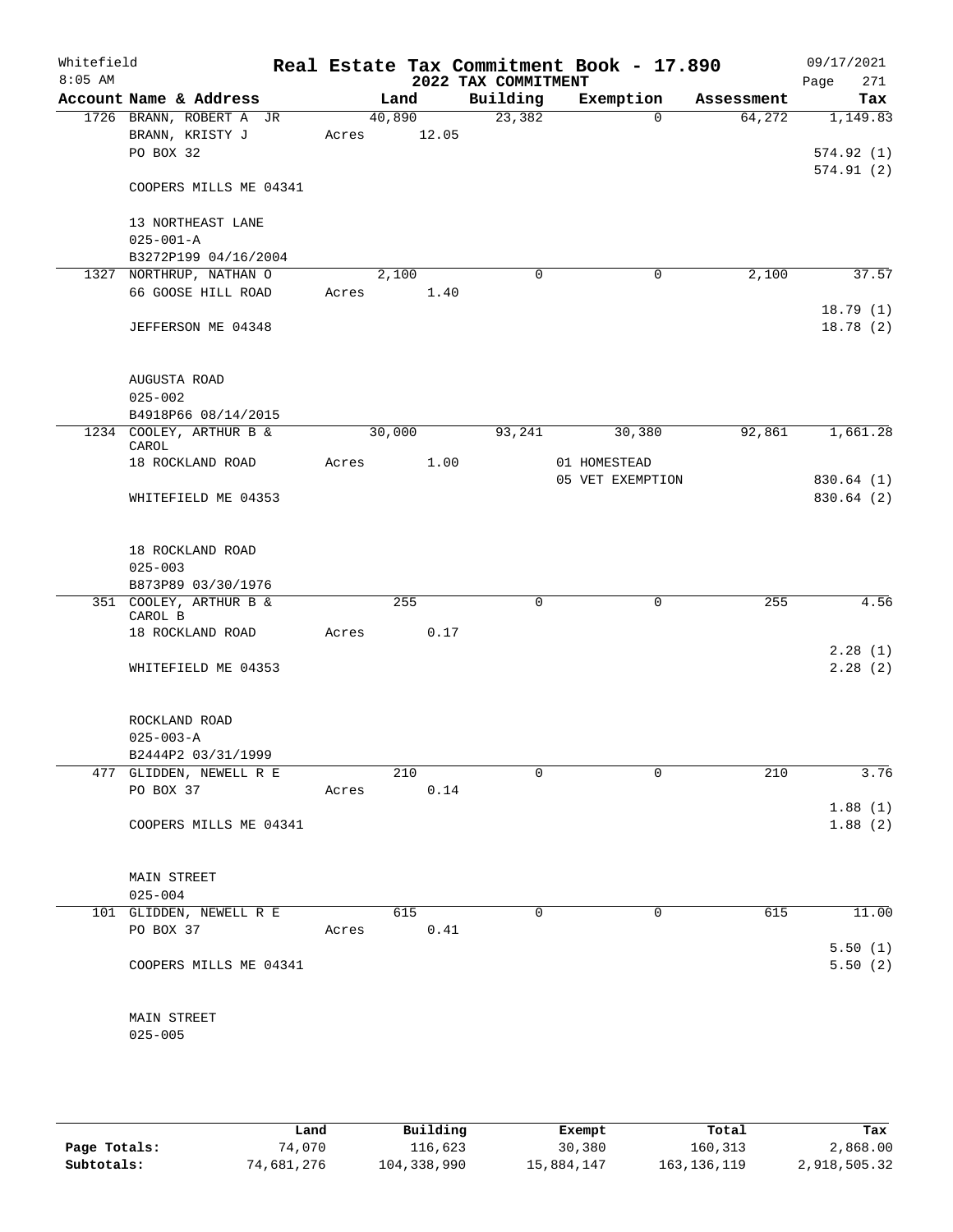| Whitefield<br>$8:05$ AM |                                                |        |      | 2022 TAX COMMITMENT | Real Estate Tax Commitment Book - 17.890 |            | 09/17/2021<br>272<br>Page |
|-------------------------|------------------------------------------------|--------|------|---------------------|------------------------------------------|------------|---------------------------|
|                         | Account Name & Address                         | Land   |      | Building            | Exemption                                | Assessment | Tax                       |
|                         | 1833 PEASLEE, FOREST E JR                      | 11,800 |      | 70,744              | $\Omega$                                 | 82,544     | 1,476.71                  |
|                         | 545 ROCKLAND ROAD                              | Acres  | 2.70 |                     |                                          |            |                           |
|                         | JEFFERSON ME 04348                             |        |      |                     |                                          |            | 738.36(1)<br>738.35(2)    |
|                         |                                                |        |      |                     |                                          |            |                           |
|                         | ROCKLAND ROAD                                  |        |      |                     |                                          |            |                           |
|                         | $025 - 006$                                    |        |      |                     |                                          |            |                           |
|                         | B3673P155 05/04/2006                           |        |      |                     |                                          |            |                           |
|                         | 1828 ANDERSON, PATRICIA S                      | 30,135 |      | 36,759              | 0                                        | 66,894     | 1,196.73                  |
|                         | ANDERSON, ERIN E                               | Acres  | 1.59 |                     |                                          |            |                           |
|                         | 67 S. HUNTS MEADOW ROAD                        |        |      |                     |                                          |            | 598.37 (1)                |
|                         | WHITEFIELD ME 04353                            |        |      |                     |                                          |            | 598.36 (2)                |
|                         | 35 SOMERVILLE ROAD                             |        |      |                     |                                          |            |                           |
|                         | $025 - 006 - 1$                                |        |      |                     |                                          |            |                           |
|                         | B5143P256 06/08/2017                           |        |      |                     |                                          |            |                           |
|                         | 1829 PEASLEE, FOREST E JR                      | 20,750 |      | 0                   | 0                                        | 20,750     | 371.22                    |
|                         | 545 ROCKLAND ROAD                              | Acres  | 2.00 |                     |                                          |            | 185.61(1)                 |
|                         | JEFFERSON ME 04348                             |        |      |                     |                                          |            | 185.61(2)                 |
|                         |                                                |        |      |                     |                                          |            |                           |
|                         | 27 SOMERVILLE ROAD                             |        |      |                     |                                          |            |                           |
|                         | $025 - 006 - 2$                                |        |      |                     |                                          |            |                           |
|                         | B3673P155 05/04/2006                           | 22,430 |      | $\Omega$            | $\mathbf 0$                              | 22,430     | 401.27                    |
|                         | 1830 PEASLEE, FOREST E JR<br>545 ROCKLAND ROAD | Acres  | 3.12 |                     |                                          |            |                           |
|                         |                                                |        |      |                     |                                          |            | 200.64(1)                 |
|                         | JEFFERSON ME 04348                             |        |      |                     |                                          |            | 200.63(2)                 |
|                         | SOMERVILLE ROAD                                |        |      |                     |                                          |            |                           |
|                         | $025 - 006 - 3$                                |        |      |                     |                                          |            |                           |
|                         | B3673P155 05/04/2006                           |        |      |                     |                                          |            |                           |
|                         | 1832 PEASLEE, FOREST E JR                      | 20,090 |      | $\mathbf 0$         | 0                                        | 20,090     | 359.41                    |
|                         | 545 ROCKLAND ROAD                              | Acres  | 1.56 |                     |                                          |            |                           |
|                         |                                                |        |      |                     |                                          |            | 179.71 (1)                |
|                         | JEFFERSON ME 04348                             |        |      |                     |                                          |            | 179.70(2)                 |
|                         | MAIN STREET                                    |        |      |                     |                                          |            |                           |
|                         | $025 - 006 - 4$                                |        |      |                     |                                          |            |                           |
|                         | B3673P155 05/04/2006                           |        |      |                     |                                          |            |                           |
|                         | 931 PEASLEE, FOREST E JR                       | 30,180 |      | 56,277              | 0                                        | 86,457     | 1,546.72                  |
|                         | 545 ROCKLAND ROAD                              | Acres  | 1.62 |                     |                                          |            |                           |
|                         | JEFFERSON ME 04348                             |        |      |                     |                                          |            | 773.36(1)<br>773.36(2)    |
|                         |                                                |        |      |                     |                                          |            |                           |
|                         | 3 MAIN STREET                                  |        |      |                     |                                          |            |                           |
|                         | $025 - 006 - 5$                                |        |      |                     |                                          |            |                           |
|                         | B3673P155 05/04/2006                           |        |      |                     |                                          |            |                           |
|                         |                                                |        |      |                     |                                          |            |                           |

|              | Land       | Building    | Exempt     | Total         | Tax          |
|--------------|------------|-------------|------------|---------------|--------------|
| Page Totals: | 135,385    | 163,780     |            | 299,165       | 5,352.06     |
| Subtotals:   | 74,816,661 | 104,502,770 | 15,884,147 | 163, 435, 284 | 2,923,857.38 |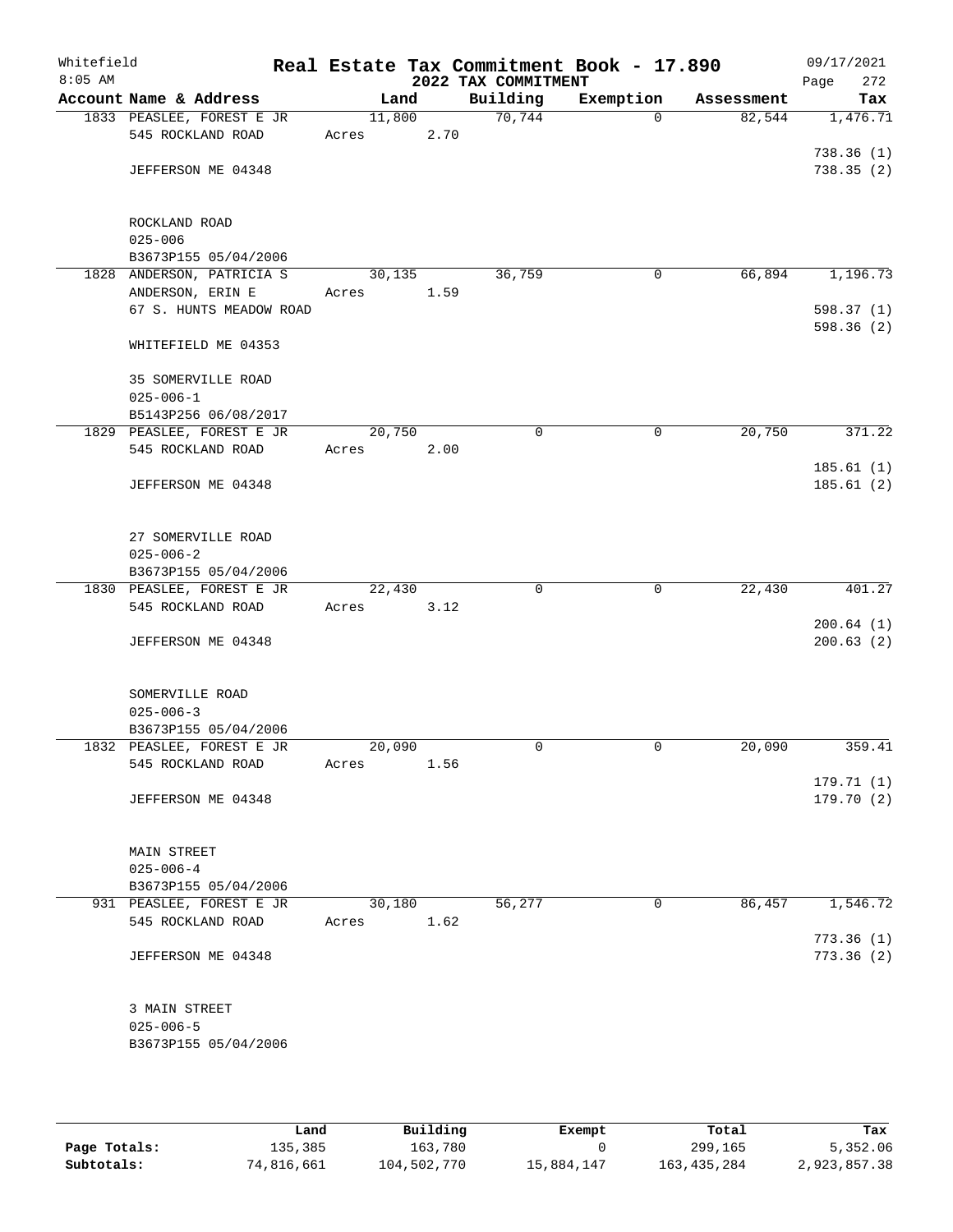| Whitefield   |                                       |            | Real Estate Tax Commitment Book - 17.890 |             |                                 |                  |             |             | 09/17/2021                 |
|--------------|---------------------------------------|------------|------------------------------------------|-------------|---------------------------------|------------------|-------------|-------------|----------------------------|
| $8:05$ AM    | Account Name & Address                |            | Land                                     |             | 2022 TAX COMMITMENT<br>Building | Exemption        |             | Assessment  | Page<br>273<br>Tax         |
|              | 859 GLIDDEN, KERMIT D &               |            | 30,000                                   |             |                                 | 55,107           | 24,500      | 60,607      | 1,084.26                   |
|              | LAURIE A                              |            |                                          |             |                                 |                  |             |             |                            |
|              | PO BOX 232                            |            | Acres                                    | 1.40        |                                 | 01 HOMESTEAD     |             |             |                            |
|              | COOPERS MILLS ME 04341                |            |                                          |             |                                 |                  |             |             | 542.13(1)<br>542.13(2)     |
|              |                                       |            |                                          |             |                                 |                  |             |             |                            |
|              | 14 SOMERVILLE ROAD                    |            |                                          |             |                                 |                  |             |             |                            |
|              | $025 - 007$                           |            |                                          |             |                                 |                  |             |             |                            |
|              | B4110P242 03/10/2009                  |            |                                          |             |                                 |                  |             |             |                            |
|              | 963 MICHAUD, GERALD<br>MICHAUD, AMBER |            | 30,750                                   | 2.00        | 60,596                          |                  | 0           | 91,346      | 1,634.18                   |
|              | 61 JEFFERSON ROAD                     |            | Acres                                    |             |                                 |                  |             |             | 817.09 (1)                 |
|              |                                       |            |                                          |             |                                 |                  |             |             | 817.09(2)                  |
|              | WHITEFIELD ME 04353                   |            |                                          |             |                                 |                  |             |             |                            |
|              | 61 JEFFERSON ROAD                     |            |                                          |             |                                 |                  |             |             |                            |
|              | $026 - 001$                           |            |                                          |             |                                 |                  |             |             |                            |
|              | B5067P139 10/19/2016                  |            |                                          |             |                                 |                  |             |             |                            |
|              | 686 FEYLER, JENNIE                    |            | 33,750                                   |             | 18,237                          |                  | 30,380      | 21,607      | 386.55                     |
|              | PO BOX 6                              |            | Acres                                    | 4.00        |                                 | 05 VET EXEMPTION |             |             | 193.28(1)                  |
|              | WHITEFIELD ME 04353                   |            |                                          |             |                                 | 01 HOMESTEAD     |             |             | 193.27(2)                  |
|              |                                       |            |                                          |             |                                 |                  |             |             |                            |
|              | 43 JEFFERSON ROAD                     |            |                                          |             |                                 |                  |             |             |                            |
|              | $026 - 002$                           |            |                                          |             |                                 |                  |             |             |                            |
|              | 855 FEYLER, DWAYNE &                  |            | 30,900                                   |             | 62,355                          |                  | 24,500      | 68,755      | 1,230.03                   |
|              | LORRAINE                              |            |                                          |             |                                 |                  |             |             |                            |
|              | PO BOX 6                              |            | Acres                                    | 2.10        |                                 | 01 HOMESTEAD     |             |             | 615.02(1)                  |
|              | WHITEFIELD ME 04353                   |            |                                          |             |                                 |                  |             |             | 615.01(2)                  |
|              | 33 JEFFERSON ROAD                     |            |                                          |             |                                 |                  |             |             |                            |
|              | $026 - 002 - A$                       |            |                                          |             |                                 |                  |             |             |                            |
|              | B1254P56 08/01/1985                   |            |                                          |             |                                 |                  |             |             |                            |
|              | 558 FIELDINGS OIL CO INC              |            | 30,000                                   |             | 178,138                         |                  |             | 208,138     | 3,723.59                   |
|              | 420 US ROUTE 1                        |            | Acres                                    | 1.40        |                                 |                  |             |             |                            |
|              |                                       |            |                                          |             |                                 |                  |             |             | 1,861.80(1)                |
|              | SCARBOROUGH ME 04070                  |            |                                          |             |                                 |                  |             |             | 1,861.79(2)                |
|              |                                       |            |                                          |             |                                 |                  |             |             |                            |
|              | 6 EAST RIVER ROAD<br>$026 - 003$      |            |                                          |             |                                 |                  |             |             |                            |
|              | B4518P80 05/01/2012                   |            |                                          |             |                                 |                  |             |             |                            |
|              | 1813 FIELDINGS OIL AND                |            | $\mathbf 0$                              |             | 137,118                         |                  | $\mathbf 0$ | 137,118     | 2,453.04                   |
|              | PROPANE, INC                          |            |                                          |             |                                 |                  |             |             |                            |
|              | PO BOX 364                            |            |                                          |             |                                 |                  |             |             |                            |
|              | SCARBOROUGH ME 04070                  |            |                                          |             |                                 |                  |             |             | 1,226.52(1)<br>1,226.52(2) |
|              | 0364                                  |            |                                          |             |                                 |                  |             |             |                            |
|              |                                       |            |                                          |             |                                 |                  |             |             |                            |
|              | 6 EAST RIVER ROAD<br>$026 - 003 - ON$ |            |                                          |             |                                 |                  |             |             |                            |
|              | B4518P80 05/01/2012                   |            |                                          |             |                                 |                  |             |             |                            |
|              |                                       |            |                                          |             |                                 |                  |             |             |                            |
|              |                                       | Land       |                                          | Building    |                                 | Exempt           |             | Total       | Tax                        |
| Page Totals: |                                       | 155,400    |                                          | 511,551     |                                 | 79,380           |             | 587,571     | 10,511.65                  |
| Subtotals:   |                                       | 74,972,061 |                                          | 105,014,321 |                                 | 15,963,527       |             | 164,022,855 | 2,934,369.03               |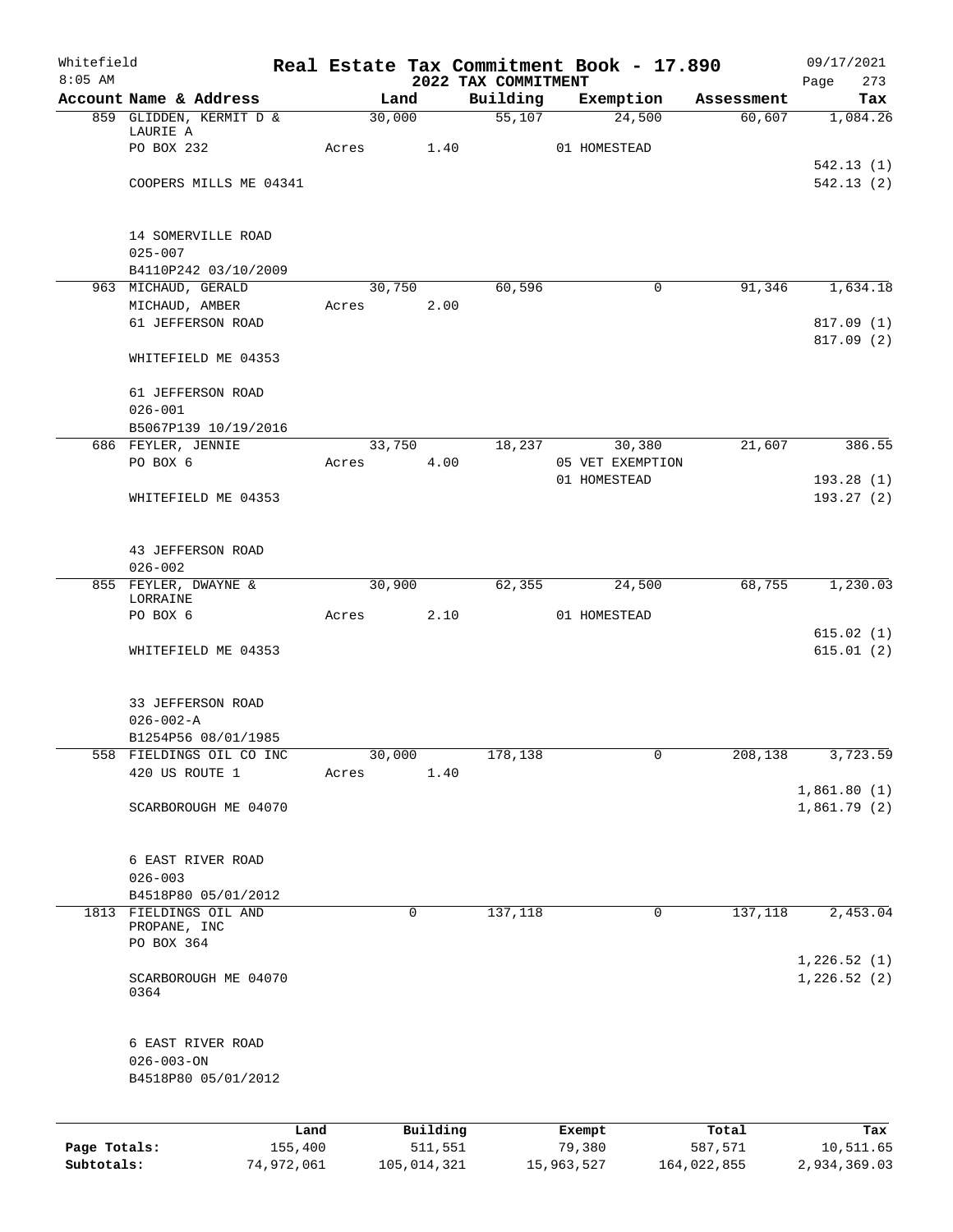| Whitefield<br>$8:05$ AM |                                          |      |       |          |      | 2022 TAX COMMITMENT | Real Estate Tax Commitment Book - 17.890 |            | 09/17/2021<br>274<br>Page |
|-------------------------|------------------------------------------|------|-------|----------|------|---------------------|------------------------------------------|------------|---------------------------|
|                         | Account Name & Address                   |      |       | Land     |      | Building            | Exemption                                | Assessment | Tax                       |
|                         | 1460 BOUCHER, BRANDON                    |      |       | 33,150   |      | 25,118              | $\Omega$                                 | 58,268     | 1,042.41                  |
|                         | 221 GRAND ARMY ROAD                      |      | Acres |          | 3.60 |                     |                                          |            |                           |
|                         |                                          |      |       |          |      |                     |                                          |            | 521.21(1)                 |
|                         | WHITEFIELD ME 04353                      |      |       |          |      |                     |                                          |            | 521.20(2)                 |
|                         |                                          |      |       |          |      |                     |                                          |            |                           |
|                         | 14 HILTON ROAD<br>$026 - 004$            |      |       |          |      |                     |                                          |            |                           |
|                         | B4769P188 04/08/2014 B4766P12 03/24/2014 |      |       |          |      |                     |                                          |            |                           |
|                         | 1103 MILLER, JERRY J                     |      |       | 31,040   |      | 63,567              | 0                                        | 94,607     | 1,692.52                  |
|                         | MILLER, KATIE ANN                        |      | Acres |          | 2.80 |                     |                                          |            |                           |
|                         | 25 MILLS ROAD                            |      |       |          |      |                     |                                          |            | 846.26(1)                 |
|                         |                                          |      |       |          |      |                     |                                          |            | 846.26(2)                 |
|                         | WHITEFIELD ME 04353                      |      |       |          |      |                     |                                          |            |                           |
|                         | 5 HILTON ROAD                            |      |       |          |      |                     |                                          |            |                           |
|                         | $026 - 005$                              |      |       |          |      |                     |                                          |            |                           |
|                         | B5396P296 06/13/2019                     |      |       |          |      |                     |                                          |            |                           |
|                         | 1352 BOWDEN, GEORGE W JR                 |      |       | 30,000   |      | 54,558              | 24,500                                   | 60,058     | 1,074.44                  |
|                         | 9 EAST RIVER ROAD                        |      | Acres |          | 1.00 |                     | 01 HOMESTEAD                             |            |                           |
|                         |                                          |      |       |          |      |                     |                                          |            | 537.22 (1)                |
|                         | WHITEFIELD ME 04353                      |      |       |          |      |                     |                                          |            | 537.22(2)                 |
|                         | 3518                                     |      |       |          |      |                     |                                          |            |                           |
|                         | 9 EAST RIVER ROAD                        |      |       |          |      |                     |                                          |            |                           |
|                         | $026 - 006$                              |      |       |          |      |                     |                                          |            |                           |
|                         | B3288P13 05/17/2004                      |      |       |          |      |                     |                                          |            |                           |
|                         | 229 TSCHAMLER, VIVIAN                    |      |       | 30,000   |      | 58,338              | 0                                        | 88,338     | 1,580.37                  |
|                         | 2 GRAND ARMY ROAD                        |      | Acres |          | 0.65 |                     |                                          |            |                           |
|                         |                                          |      |       |          |      |                     |                                          |            | 790.19 (1)                |
|                         | WHITEFIELD ME 04353                      |      |       |          |      |                     |                                          |            | 790.18(2)                 |
|                         |                                          |      |       |          |      |                     |                                          |            |                           |
|                         | 2 GRAND ARMY ROAD                        |      |       |          |      |                     |                                          |            |                           |
|                         | $026 - 007$                              |      |       |          |      |                     |                                          |            |                           |
|                         | B5638P69 12/22/2020                      |      |       |          |      |                     |                                          |            |                           |
|                         | 1620 BAILEY, RANDALL &<br>KIMBERLY       |      |       | 30,000   |      | 108,064             | 24,500                                   | 113,564    | 2,031.66                  |
|                         | 4 GRAND ARMY ROAD                        |      | Acres |          | 0.77 |                     | 01 HOMESTEAD                             |            |                           |
|                         |                                          |      |       |          |      |                     |                                          |            | 1,015.83(1)               |
|                         | WHITEFIELD ME 04353                      |      |       |          |      |                     |                                          |            | 1,015.83(2)               |
|                         |                                          |      |       |          |      |                     |                                          |            |                           |
|                         | 4 GRAND ARMY ROAD                        |      |       |          |      |                     |                                          |            |                           |
|                         | $026 - 008$                              |      |       |          |      |                     |                                          |            |                           |
|                         | B2389P162 10/14/1998                     |      |       |          |      |                     |                                          |            |                           |
|                         | 555 GALLANT, DENNIS                      |      |       | 30,000   |      | 81,775              | 24,500                                   | 87,275     | 1,561.35                  |
|                         | PO BOX 232                               |      | Acres |          | 0.29 |                     | 01 HOMESTEAD                             |            |                           |
|                         |                                          |      |       |          |      |                     |                                          |            | 780.68(1)                 |
|                         | WHITEFIELD ME 04353                      |      |       |          |      |                     |                                          |            | 780.67(2)                 |
|                         |                                          |      |       |          |      |                     |                                          |            |                           |
|                         | 12 GRAND ARMY ROAD                       |      |       |          |      |                     |                                          |            |                           |
|                         | $026 - 009$                              |      |       |          |      |                     |                                          |            |                           |
|                         | B2607P173 10/17/2000                     |      |       |          |      |                     |                                          |            |                           |
|                         |                                          |      |       |          |      |                     |                                          |            |                           |
|                         |                                          | Land |       | Building |      |                     | Exempt                                   | Total      | Tax                       |

|              | .          | <u>DULLULUM</u> | <b>BACINDO</b> | - 2001      | $-0.2$       |
|--------------|------------|-----------------|----------------|-------------|--------------|
| Page Totals: | 184,190    | 391,420         | 73,500         | 502,110     | 8,982.75     |
| Subtotals:   | 75,156,251 | 105,405,741     | 16,037,027     | 164,524,965 | 2,943,351.78 |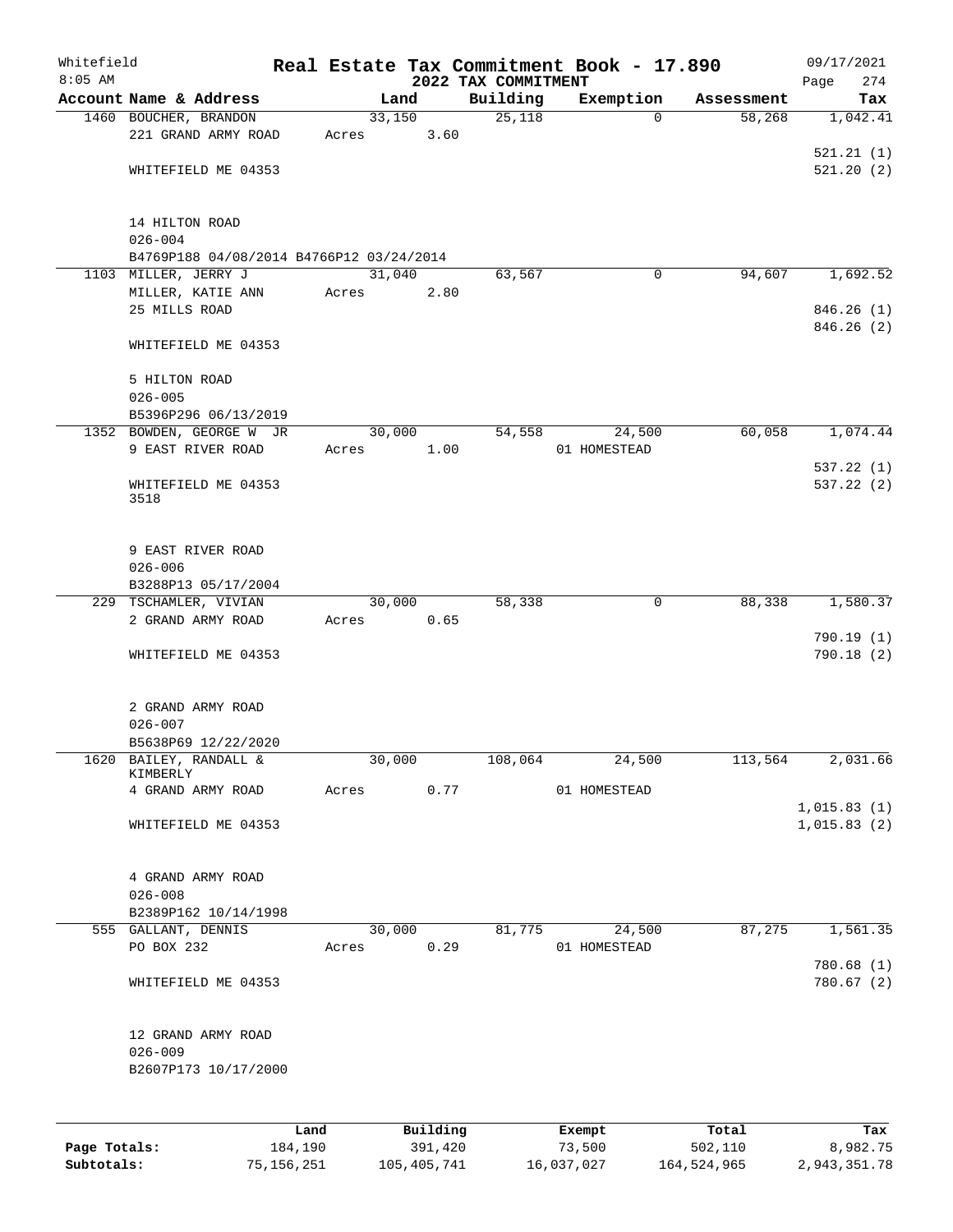| $8:05$ AM<br>2022 TAX COMMITMENT<br>Account Name & Address<br>Building<br>Exemption<br>Land<br>Assessment<br>30,000<br>80,637<br>705 JONES, JONI S<br>24,500<br>86,137<br>PO BOX 19<br>0.29<br>01 HOMESTEAD<br>Acres<br>WHITEFIELD ME 04353<br>14 GRAND ARMY ROAD<br>$026 - 010$<br>B2897P1 08/13/2002 B2767P204 12/05/2001<br>30,000<br>107,632<br>79 BELLEFLEUR, CARLINE A<br>102,132<br>24,500<br>PO BOX 163<br>0.61<br>01 HOMESTEAD<br>Acres<br>WHITEFIELD ME 04353 | 275<br>Page                |
|-------------------------------------------------------------------------------------------------------------------------------------------------------------------------------------------------------------------------------------------------------------------------------------------------------------------------------------------------------------------------------------------------------------------------------------------------------------------------|----------------------------|
|                                                                                                                                                                                                                                                                                                                                                                                                                                                                         | Tax                        |
|                                                                                                                                                                                                                                                                                                                                                                                                                                                                         | 1,540.99                   |
|                                                                                                                                                                                                                                                                                                                                                                                                                                                                         |                            |
|                                                                                                                                                                                                                                                                                                                                                                                                                                                                         | 770.50(1)                  |
|                                                                                                                                                                                                                                                                                                                                                                                                                                                                         | 770.49(2)                  |
|                                                                                                                                                                                                                                                                                                                                                                                                                                                                         |                            |
|                                                                                                                                                                                                                                                                                                                                                                                                                                                                         |                            |
|                                                                                                                                                                                                                                                                                                                                                                                                                                                                         |                            |
|                                                                                                                                                                                                                                                                                                                                                                                                                                                                         |                            |
|                                                                                                                                                                                                                                                                                                                                                                                                                                                                         | 1,925.54                   |
|                                                                                                                                                                                                                                                                                                                                                                                                                                                                         |                            |
|                                                                                                                                                                                                                                                                                                                                                                                                                                                                         | 962.77 (1)                 |
|                                                                                                                                                                                                                                                                                                                                                                                                                                                                         | 962.77 (2)                 |
|                                                                                                                                                                                                                                                                                                                                                                                                                                                                         |                            |
|                                                                                                                                                                                                                                                                                                                                                                                                                                                                         |                            |
| 18 GRAND ARMY ROAD<br>$026 - 011$                                                                                                                                                                                                                                                                                                                                                                                                                                       |                            |
| B1488P6 07/22/1988                                                                                                                                                                                                                                                                                                                                                                                                                                                      |                            |
| 10,750<br>10,750<br>575 BERRY, ANDREW &<br>0<br>0                                                                                                                                                                                                                                                                                                                                                                                                                       | 192.32                     |
| MACKENNEY, ELIZABETH                                                                                                                                                                                                                                                                                                                                                                                                                                                    |                            |
| 55 GRAND ARMY ROAD<br>0.50<br>Acres                                                                                                                                                                                                                                                                                                                                                                                                                                     |                            |
|                                                                                                                                                                                                                                                                                                                                                                                                                                                                         | 96.16(1)                   |
| WHITEFIELD ME 04353                                                                                                                                                                                                                                                                                                                                                                                                                                                     | 96.16(2)                   |
|                                                                                                                                                                                                                                                                                                                                                                                                                                                                         |                            |
| GRAND ARMY ROAD                                                                                                                                                                                                                                                                                                                                                                                                                                                         |                            |
| $026 - 014$                                                                                                                                                                                                                                                                                                                                                                                                                                                             |                            |
| B3389P215 11/04/2004                                                                                                                                                                                                                                                                                                                                                                                                                                                    |                            |
| 152 CHASE, TIMOTHY & MARTHA<br>233,612<br>246,874<br>43,642<br>30,380                                                                                                                                                                                                                                                                                                                                                                                                   | 4,416.58                   |
| PO BOX 78<br>15.49<br>01 HOMESTEAD<br>Acres                                                                                                                                                                                                                                                                                                                                                                                                                             |                            |
| 05 VET EXEMPTION                                                                                                                                                                                                                                                                                                                                                                                                                                                        | 2,208.29(1)                |
| WHITEFIELD ME 04353                                                                                                                                                                                                                                                                                                                                                                                                                                                     | 2,208.29(2)                |
|                                                                                                                                                                                                                                                                                                                                                                                                                                                                         |                            |
| 23 GRAND ARMY ROAD                                                                                                                                                                                                                                                                                                                                                                                                                                                      |                            |
| $026 - 015$                                                                                                                                                                                                                                                                                                                                                                                                                                                             |                            |
| B5406P77 06/25/2019                                                                                                                                                                                                                                                                                                                                                                                                                                                     |                            |
| 930 CHASE, MATTHEW J<br>31,500<br>110,558<br>24,500<br>117,558                                                                                                                                                                                                                                                                                                                                                                                                          | 2,103.11                   |
| PO BOX 181<br>2.50<br>Acres<br>01 HOMESTEAD                                                                                                                                                                                                                                                                                                                                                                                                                             |                            |
|                                                                                                                                                                                                                                                                                                                                                                                                                                                                         | 1,051.56(1)<br>1,051.55(2) |
| WHITEFIELD ME 04353                                                                                                                                                                                                                                                                                                                                                                                                                                                     |                            |
|                                                                                                                                                                                                                                                                                                                                                                                                                                                                         |                            |
| 11 PIPER ROAD                                                                                                                                                                                                                                                                                                                                                                                                                                                           |                            |
| $026 - 015 - A$                                                                                                                                                                                                                                                                                                                                                                                                                                                         |                            |
| B2354P318 06/24/1998                                                                                                                                                                                                                                                                                                                                                                                                                                                    |                            |
| 404 KIERSTEAD, JOHN T &<br>$\Omega$<br>$\mathbf 0$<br>390<br>390<br>JOAN                                                                                                                                                                                                                                                                                                                                                                                                | 6.98                       |
| PO BOX 171<br>0.26<br>Acres                                                                                                                                                                                                                                                                                                                                                                                                                                             |                            |
|                                                                                                                                                                                                                                                                                                                                                                                                                                                                         | 3.49(1)                    |
| WHITEFIELD ME 04353                                                                                                                                                                                                                                                                                                                                                                                                                                                     | 3.49(2)                    |
|                                                                                                                                                                                                                                                                                                                                                                                                                                                                         |                            |
| GRAND ARMY ROAD                                                                                                                                                                                                                                                                                                                                                                                                                                                         |                            |
| $026 - 016$                                                                                                                                                                                                                                                                                                                                                                                                                                                             |                            |
| B1117P53 10/04/1982                                                                                                                                                                                                                                                                                                                                                                                                                                                     |                            |
|                                                                                                                                                                                                                                                                                                                                                                                                                                                                         |                            |
| Building<br>Total<br>Land<br>Exempt                                                                                                                                                                                                                                                                                                                                                                                                                                     | Tax                        |

|              | ⊥ano       | Building    | Exempt     | тосат       | тах          |
|--------------|------------|-------------|------------|-------------|--------------|
| Page Totals: | 146,282    | 526,939     | 103,880    | 569,341     | 10,185.52    |
| Subtotals:   | 75,302,533 | 105,932,680 | 16,140,907 | 165,094,306 | 2,953,537.30 |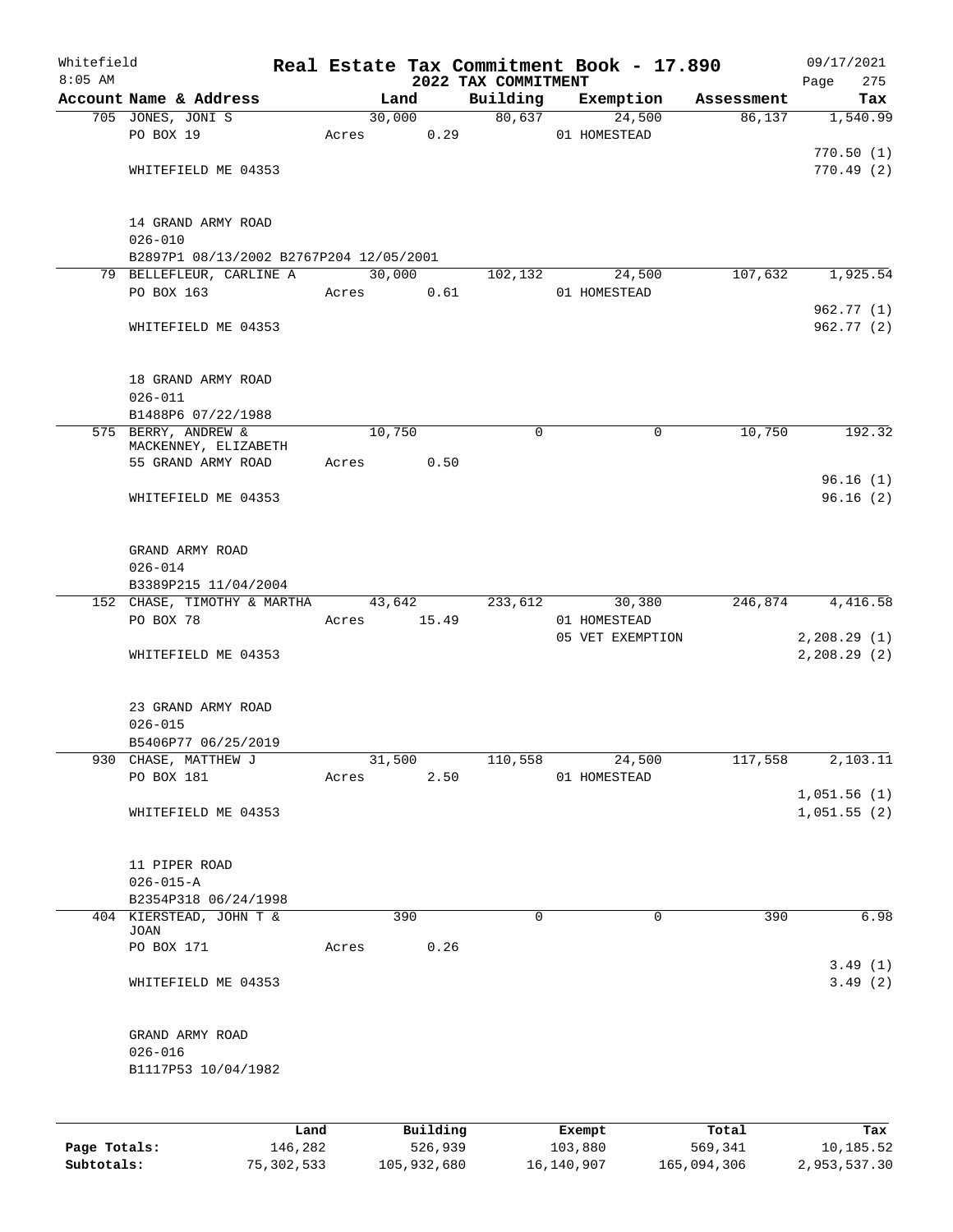| Whitefield<br>$8:05$ AM |                                              |       |               | 2022 TAX COMMITMENT | Real Estate Tax Commitment Book - 17.890 |             | 09/17/2021<br>276<br>Page      |
|-------------------------|----------------------------------------------|-------|---------------|---------------------|------------------------------------------|-------------|--------------------------------|
|                         | Account Name & Address                       |       | Land          | Building            | Exemption                                | Assessment  | Tax                            |
|                         | 321 KIERSTEAD, JOHN T &                      |       | 30,000        | 123,010             | $\Omega$                                 | 153,010     | 2,737.35                       |
|                         | <b>JOAN</b>                                  |       |               |                     |                                          |             |                                |
|                         | PO BOX 171                                   | Acres | 0.30          |                     |                                          |             |                                |
|                         |                                              |       |               |                     |                                          |             | 1,368.68(1)<br>1,368.67(2)     |
|                         | WHITEFIELD ME 04353                          |       |               |                     |                                          |             |                                |
|                         |                                              |       |               |                     |                                          |             |                                |
|                         | 15 GRAND ARMY ROAD<br>$026 - 017$            |       |               |                     |                                          |             |                                |
|                         | B1117P53 10/04/1982                          |       |               |                     |                                          |             |                                |
|                         | 681 BICKFORD, JILL J                         |       | 30,000        | 125,602             | 24,500                                   | 131,102     | 2,345.41                       |
|                         | 11 GRAND ARMY ROAD                           | Acres | 0.80          |                     | 01 HOMESTEAD                             |             |                                |
|                         |                                              |       |               |                     |                                          |             | 1, 172.71(1)                   |
|                         | WHITEFIELD ME 04353                          |       |               |                     |                                          |             | 1, 172.70(2)                   |
|                         |                                              |       |               |                     |                                          |             |                                |
|                         | 11 GRAND ARMY ROAD                           |       |               |                     |                                          |             |                                |
|                         | $026 - 018$<br>B1744P305 01/21/1992          |       |               |                     |                                          |             |                                |
|                         | 1297 GARAGE MAHAL LLC                        |       | 20,000        | 2,661               | 0                                        | 22,661      | 405.41                         |
|                         | 8 MILLS ROAD                                 | Acres | 0.06          |                     |                                          |             |                                |
|                         |                                              |       |               |                     |                                          |             | 202.71(1)                      |
|                         | WHITEFIELD ME 04353                          |       |               |                     |                                          |             | 202.70(2)                      |
|                         |                                              |       |               |                     |                                          |             |                                |
|                         | 8 MILLS ROAD                                 |       |               |                     |                                          |             |                                |
|                         | $026 - 019$                                  |       |               |                     |                                          |             |                                |
|                         | B4996P6 04/15/2016                           |       |               |                     |                                          |             |                                |
|                         | 1396 GALVANI, THOMAS J &                     |       | 30,000        | 48,807              | 30,380                                   | 48,427      | 866.36                         |
|                         | FRANCES H<br>DECARVALHO, JULIKAY G           | Acres | 0.40          |                     | 01 HOMESTEAD                             |             |                                |
|                         | 20 MILLS ROAD                                |       |               |                     | 07 NMR VET & WIDOW                       |             | 433.18 (1)                     |
|                         |                                              |       |               |                     |                                          |             | 433.18 (2)                     |
|                         | WHITEFIELD ME 04353                          |       |               |                     |                                          |             |                                |
|                         | 20 MILLS ROAD                                |       |               |                     |                                          |             |                                |
|                         | $026 - 021$                                  |       |               |                     |                                          |             |                                |
|                         | B4414P57 06/30/2011                          |       |               |                     |                                          |             |                                |
| 479                     | GALVANI, THOMAS J &                          |       | 20,000        | $\mathbf 0$         | 0                                        | 20,000      | 357.80                         |
|                         | FRANCES H                                    |       |               |                     |                                          |             |                                |
|                         | DECARVALHO, JULIKAY G                        | Acres | 0.52          |                     |                                          |             |                                |
|                         | 20 MILLS ROAD                                |       |               |                     |                                          |             | 178.90 (1)<br>178.90(2)        |
|                         | WHITEFIELD ME 04353                          |       |               |                     |                                          |             |                                |
|                         | MILLS ROAD                                   |       |               |                     |                                          |             |                                |
|                         | $026 - 022$                                  |       |               |                     |                                          |             |                                |
|                         | B4414P57 06/30/2011                          |       |               |                     |                                          |             |                                |
| 363                     | NORTHERN NEW ENGLAND<br>TELEPHONE OPERATIONS |       | 20,000        | 226,604             | 0                                        | 246,604     | 4, 411.75                      |
|                         | <b>LLC</b>                                   |       |               |                     |                                          |             |                                |
|                         | 770 ELM STREET                               | Acres | 0.22          |                     |                                          |             |                                |
|                         | MANCHESTER NH 03101                          |       |               |                     |                                          |             | 2, 205.88 (1)<br>2, 205.87 (2) |
|                         |                                              |       |               |                     |                                          |             |                                |
|                         | 32 MILLS ROAD                                |       |               |                     |                                          |             |                                |
|                         | $026 - 023$                                  |       |               |                     |                                          |             |                                |
|                         | B3985P49 03/31/2008                          |       |               |                     |                                          |             |                                |
|                         |                                              | Land  | Building      |                     | Exempt                                   | Total       | Tax                            |
| Page Totals:            | 150,000                                      |       | 526,684       |                     | 54,880                                   | 621,804     | 11,124.08                      |
| Subtotals:              | 75, 452, 533                                 |       | 106, 459, 364 |                     | 16,195,787                               | 165,716,110 | 2,964,661.38                   |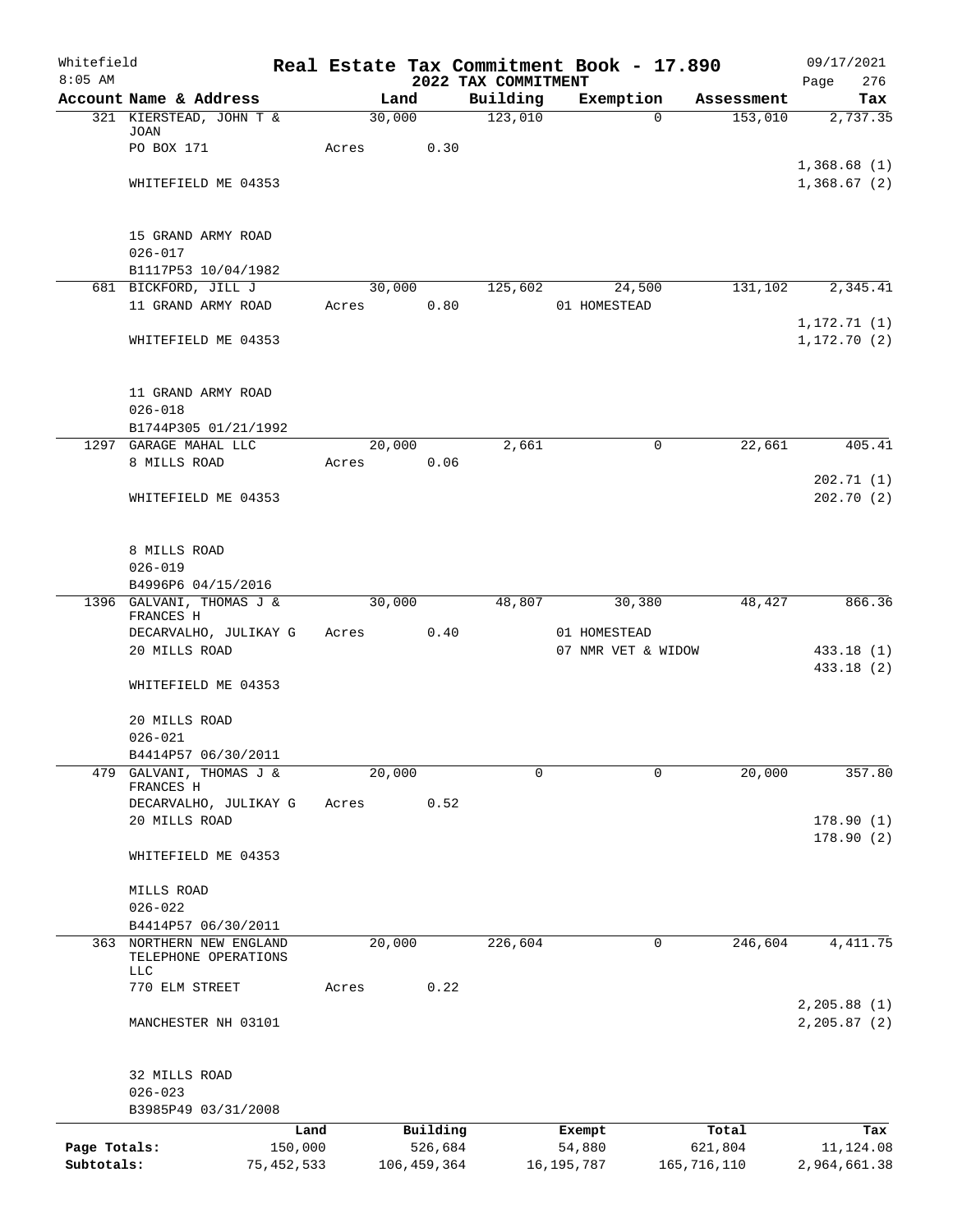| Whitefield<br>$8:05$ AM |                             |        |       | 2022 TAX COMMITMENT | Real Estate Tax Commitment Book - 17.890 |            | 09/17/2021<br>277<br>Page |
|-------------------------|-----------------------------|--------|-------|---------------------|------------------------------------------|------------|---------------------------|
|                         | Account Name & Address      | Land   |       | Building            | Exemption                                | Assessment | Tax                       |
|                         | 217 CLARK, SHARON L         | 33,255 |       | 68,283              | $\Omega$                                 | 101,538    | 1,816.51                  |
|                         | 151 MAIN ST                 | Acres  | 3.67  |                     |                                          |            |                           |
|                         |                             |        |       |                     |                                          |            | 908.26(1)                 |
|                         | WHITEFIELD ME 04353         |        |       |                     |                                          |            | 908.25(2)                 |
|                         | 36 MILLS ROAD               |        |       |                     |                                          |            |                           |
|                         | $026 - 024$                 |        |       |                     |                                          |            |                           |
|                         | B1184P37 04/18/1984         |        |       |                     |                                          |            |                           |
|                         | 90 GRADY, DANIEL M          | 20,450 |       | 3,988               | $\mathbf 0$                              | 24,438     | 437.20                    |
|                         | 158 BENNER LANE             | Acres  | 1.80  |                     |                                          |            |                           |
|                         |                             |        |       |                     |                                          |            | 218.60(1)                 |
|                         | WHITEFIELD ME 04353         |        |       |                     |                                          |            | 218.60(2)                 |
|                         | 65 PIPER ROAD               |        |       |                     |                                          |            |                           |
|                         | $026 - 026$                 |        |       |                     |                                          |            |                           |
|                         | B4727P313 10/30/2013        |        |       |                     |                                          |            |                           |
|                         | 23 NILSEN, RUNE             | 30,825 |       | 116,741             | 24,500                                   | 123,066    | 2,201.65                  |
|                         | 41 PIPER ROAD               | Acres  | 2.05  |                     | 01 HOMESTEAD                             |            |                           |
|                         |                             |        |       |                     |                                          |            | 1,100.83(1)               |
|                         | WHITEFIELD ME 04353         |        |       |                     |                                          |            | 1,100.82(2)               |
|                         | 41 PIPER ROAD               |        |       |                     |                                          |            |                           |
|                         | $026 - 027$                 |        |       |                     |                                          |            |                           |
|                         | B5364P228 03/18/2019        |        |       |                     |                                          |            |                           |
|                         | 1736 VIGUE, GARY            | 22,175 |       | $\mathbf 0$         | $\mathbf 0$                              | 22,175     | 396.71                    |
|                         | PO BOX 173                  | Acres  | 2.95  |                     |                                          |            |                           |
|                         |                             |        |       |                     |                                          |            | 198.36 (1)                |
|                         | WHITEFIELD ME 04353         |        |       |                     |                                          |            | 198.35(2)                 |
|                         | PIPER ROAD                  |        |       |                     |                                          |            |                           |
|                         | $026 - 027 - A$             |        |       |                     |                                          |            |                           |
|                         | B4432P72 08/24/2011         |        |       |                     |                                          |            |                           |
|                         | 350 MILLER, JERRY J         | 46,634 |       | 240,370             | 0                                        | 287,004    | 5,134.50                  |
|                         | MILLER, KATIE ANN D         | Acres  | 19.23 |                     |                                          |            |                           |
|                         | 25 MILLS ROAD               |        |       |                     |                                          |            | 2,567.25(1)               |
|                         |                             |        |       |                     |                                          |            | 2,567.25(2)               |
|                         | WHITEFIELD ME 04353         |        |       |                     |                                          |            |                           |
|                         | 25 MILLS ROAD               |        |       |                     |                                          |            |                           |
|                         | $026 - 028$                 |        |       |                     |                                          |            |                           |
|                         | B5567P101 07/30/2020        |        |       |                     |                                          |            |                           |
|                         | 1149 ALESSANDRO CORPORATION | 33,945 |       | 185,434             | 0                                        | 219,379    | 3,924.69                  |
|                         | C/O- STEVE SMITH            | Acres  | 4.13  |                     |                                          |            |                           |
|                         | PO BOX 38                   |        |       |                     |                                          |            | 1,962.35(1)               |
|                         | WHITEFIELD ME 04353         |        |       |                     |                                          |            | 1,962.34(2)               |
|                         | 17 MILLS ROAD               |        |       |                     |                                          |            |                           |
|                         | $026 - 028 - A$             |        |       |                     |                                          |            |                           |
|                         | B4060P105 10/08/2008        |        |       |                     |                                          |            |                           |
|                         |                             |        |       |                     |                                          |            |                           |
|                         |                             |        |       |                     |                                          |            |                           |

|              | Land       | Building    | Exempt     | Total       | Tax          |
|--------------|------------|-------------|------------|-------------|--------------|
| Page Totals: | 187,284    | 614,816     | 24,500     | 777,600     | 13,911.26    |
| Subtotals:   | 75,639,817 | 107,074,180 | 16,220,287 | 166,493,710 | 2,978,572.64 |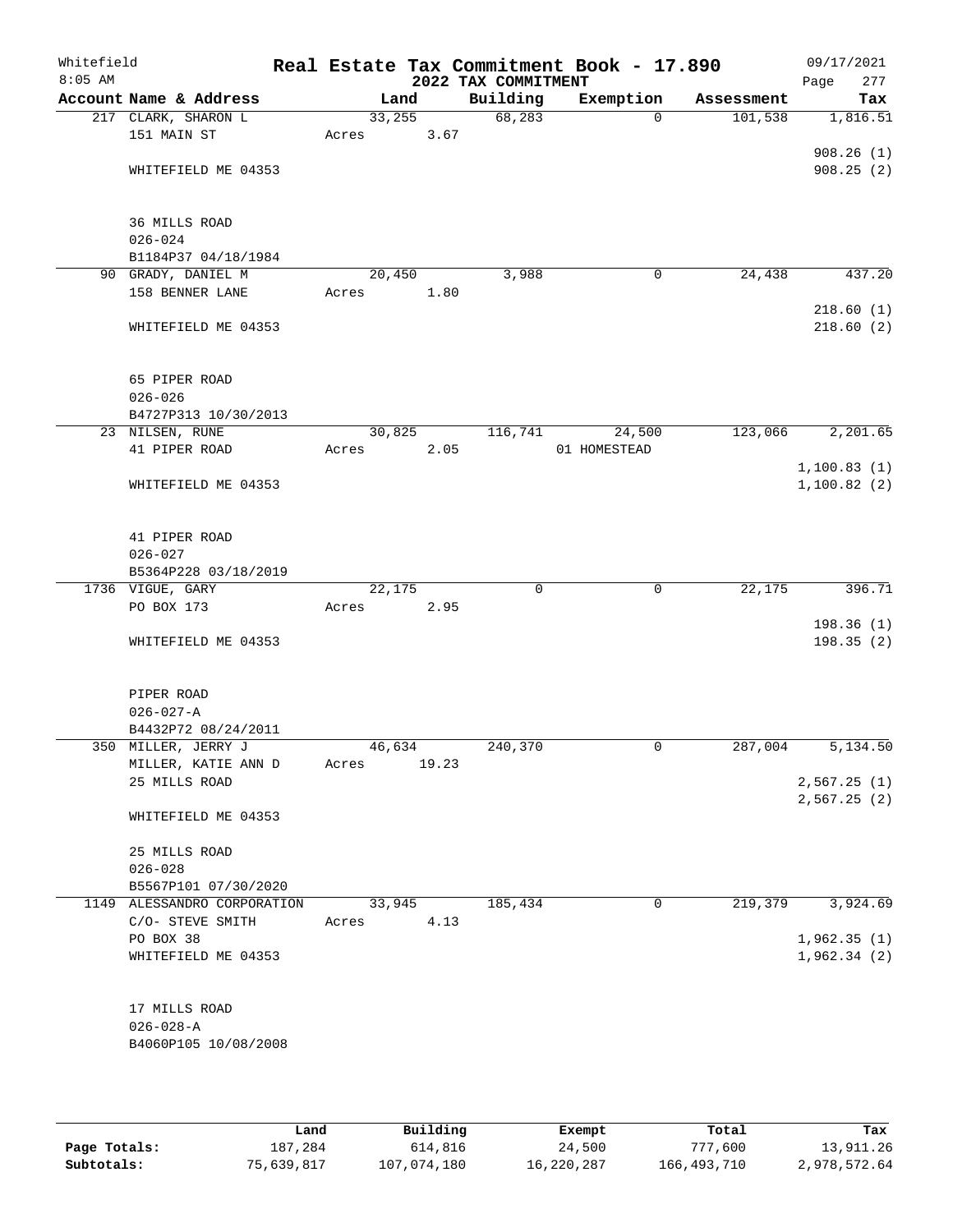| Whitefield   |                                         |            |                      |                |                                 | Real Estate Tax Commitment Book - 17.890 |               | 09/17/2021                 |
|--------------|-----------------------------------------|------------|----------------------|----------------|---------------------------------|------------------------------------------|---------------|----------------------------|
| $8:05$ AM    | Account Name & Address                  |            |                      | Land           | 2022 TAX COMMITMENT<br>Building | Exemption                                | Assessment    | 278<br>Page<br>Tax         |
|              | 964 CROCKER, STEVEN                     |            |                      | 30,000         | 195,272                         | $\Omega$                                 | 225, 272      | 4,030.12                   |
|              | PO BOX 98                               |            | Acres                | 0.27           |                                 |                                          |               |                            |
|              |                                         |            |                      |                |                                 |                                          |               | 2,015.06(1)                |
|              | WHITEFIELD ME 04353                     |            |                      |                |                                 |                                          |               | 2,015.06(2)                |
|              |                                         |            |                      |                |                                 |                                          |               |                            |
|              |                                         |            | WHITEFIELD SUPERETTE |                |                                 |                                          |               |                            |
|              | 3 MILLS ROAD<br>$026 - 029$             |            |                      |                |                                 |                                          |               |                            |
|              | B946P156 02/16/1978                     |            |                      |                |                                 |                                          |               |                            |
|              | 825 GOULD, ARTHUR J SR &                |            |                      | 30,000         | 61,092                          | 24,500                                   | 66,592        | 1,191.33                   |
|              | CLARA                                   |            |                      |                |                                 |                                          |               |                            |
|              | GOULD, ARTHUR J JR                      |            | Acres                | 1.40           |                                 | 01 HOMESTEAD                             |               |                            |
|              | PO BOX 54                               |            |                      |                |                                 |                                          |               | 595.67(1)<br>595.66(2)     |
|              | WHITEFIELD ME 04353                     |            |                      |                |                                 |                                          |               |                            |
|              |                                         |            |                      |                |                                 |                                          |               |                            |
|              | 6 JEFFERSON ROAD                        |            |                      |                |                                 |                                          |               |                            |
|              | $026 - 030$                             |            |                      |                |                                 |                                          |               |                            |
|              | B1661P326                               |            |                      |                |                                 |                                          |               |                            |
|              | 915 POST OFFICE EQUITIES<br>LLC         |            |                      | 30,000         | 257,745                         | $\mathsf{O}$                             | 287,745       | 5,147.76                   |
|              | 300 MAIN ST PL 5                        |            | Acres                | 0.69           |                                 |                                          |               |                            |
|              |                                         |            |                      |                |                                 |                                          |               | 2,573.88(1)                |
|              | STAMFORD CT 06901                       |            |                      |                |                                 |                                          |               | 2,573.88(2)                |
|              |                                         |            |                      |                |                                 |                                          |               |                            |
|              |                                         |            |                      |                |                                 |                                          |               |                            |
|              | 32 JEFFERSON ROAD                       |            |                      |                |                                 |                                          |               |                            |
|              | $026 - 032$<br>B5032P52 04/11/2016      |            |                      |                |                                 |                                          |               |                            |
|              | 809 PENN, SPENCER R III                 |            |                      | 30,600         | 76, 139                         | 0                                        | 106,739       | 1,909.56                   |
|              | 42 JEFFERSON ROAD                       |            | Acres                | 1.90           |                                 |                                          |               |                            |
|              |                                         |            |                      |                |                                 |                                          |               | 954.78 (1)                 |
|              | WHITEFIELD ME 04353                     |            |                      |                |                                 |                                          |               | 954.78 (2)                 |
|              |                                         |            |                      |                |                                 |                                          |               |                            |
|              | 42 JEFFERSON ROAD                       |            |                      |                |                                 |                                          |               |                            |
|              | $026 - 033$                             |            |                      |                |                                 |                                          |               |                            |
|              | B5524P92 05/21/2020                     |            |                      |                |                                 |                                          |               |                            |
| 108          | BURNS, DANIEL T &                       |            |                      | 37,970         | 183,490                         | 24,500                                   | 196,960       | 3,523.61                   |
|              | DOROTHY L<br>TRUSTEES                   |            |                      |                |                                 |                                          |               |                            |
|              | BURNS LIVING TRUST<br>52 JEFFERSON ROAD |            | Acres                | 11.90          |                                 | 01 HOMESTEAD                             |               |                            |
|              |                                         |            |                      |                |                                 |                                          |               | 1,761.81(1)<br>1,761.80(2) |
|              | WHITEFIELD ME 04353                     |            |                      |                |                                 |                                          |               |                            |
|              |                                         |            |                      |                |                                 |                                          |               |                            |
|              | 52 JEFFERSON ROAD                       |            |                      |                |                                 |                                          |               |                            |
|              | $026 - 034$                             |            |                      |                |                                 |                                          |               |                            |
|              | B5028P187 02/11/2016                    |            |                      |                |                                 |                                          |               |                            |
|              | 760 CADWALLADER, JOHN R III             |            |                      | 32,040<br>2.86 | 83,259                          | 0                                        | 115,299       | 2,062.70                   |
|              | 203 MARSTON ROAD                        |            | Acres                |                |                                 |                                          |               | 1,031.35(1)                |
|              | RICHMOND ME 04357                       |            |                      |                |                                 |                                          |               | 1,031.35(2)                |
|              |                                         |            |                      |                |                                 |                                          |               |                            |
|              |                                         |            |                      |                |                                 |                                          |               |                            |
|              | 93 HILTON ROAD                          |            |                      |                |                                 |                                          |               |                            |
|              | $027 - 001$                             |            |                      |                |                                 |                                          |               |                            |
|              | B4977P58 02/10/2016                     |            |                      |                |                                 |                                          |               |                            |
|              |                                         |            |                      |                |                                 |                                          |               |                            |
|              |                                         | Land       |                      | Building       |                                 | Exempt                                   | Total         | Tax                        |
| Page Totals: |                                         | 190,610    |                      | 856,997        |                                 | 49,000                                   | 998,607       | 17,865.08                  |
| Subtotals:   |                                         | 75,830,427 |                      | 107,931,177    |                                 | 16,269,287                               | 167, 492, 317 | 2,996,437.72               |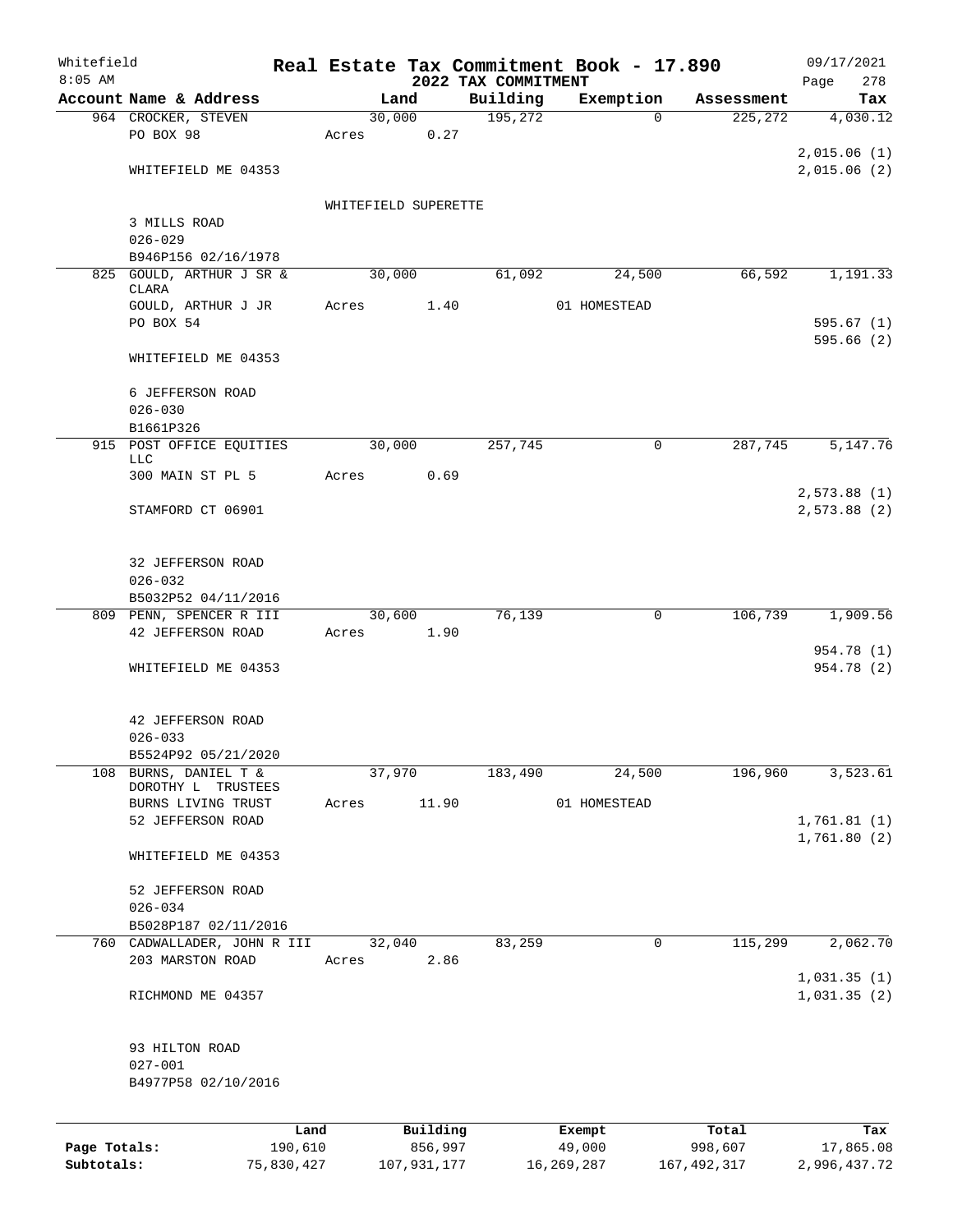| Whitefield<br>$8:05$ AM |                                           |       |             |          | 2022 TAX COMMITMENT |        | Real Estate Tax Commitment Book - 17.890 |            | 09/17/2021<br>279<br>Page |
|-------------------------|-------------------------------------------|-------|-------------|----------|---------------------|--------|------------------------------------------|------------|---------------------------|
|                         | Account Name & Address                    |       | Land        |          | Building            |        | Exemption                                | Assessment | Tax                       |
|                         | 433 DUNCAN, HELENE                        |       | 36,154      |          | 109, 176            |        | 30,380                                   | 114,950    | 2,056.46                  |
|                         | 67 HILTON ROAD                            | Acres |             | 6.13     |                     |        | 01 HOMESTEAD                             |            |                           |
|                         |                                           |       |             |          |                     |        | 05 VET EXEMPTION                         |            | 1,028.23(1)               |
|                         | WHITEFIELD ME 04353                       |       |             |          |                     |        |                                          |            | 1,028.23(2)               |
|                         |                                           |       |             |          |                     |        |                                          |            |                           |
|                         | 67 HILTON ROAD                            |       |             |          |                     |        |                                          |            |                           |
|                         | $027 - 002$                               |       |             |          |                     |        |                                          |            |                           |
|                         | B760P27 02/06/1973                        |       |             |          |                     |        |                                          |            |                           |
|                         | 1765 SHAW, DAVID E                        |       | 32,475      |          | 197,363             |        | 24,500                                   | 205,338    | 3,673.50                  |
|                         | DUNCAN-SHAW, MICHELLE M Acres             |       |             | 3.15     |                     |        | 01 HOMESTEAD                             |            |                           |
|                         | 81 HILTON ROAD                            |       |             |          |                     |        |                                          |            | 1,836.75(1)               |
|                         |                                           |       |             |          |                     |        |                                          |            | 1,836.75(2)               |
|                         | WHITEFIELD ME 04353                       |       |             |          |                     |        |                                          |            |                           |
|                         | 81 HILTON ROAD                            |       |             |          |                     |        |                                          |            |                           |
|                         | $027 - 002 - A$                           |       |             |          |                     |        |                                          |            |                           |
|                         | B3669P161 05/02/2006                      |       |             |          |                     |        |                                          |            |                           |
|                         | 347 PEZZOLESI, DAVID &                    |       | 20,000      |          | 17,946              |        | 0                                        | 37,946     | 678.85                    |
|                         | ANNETTE                                   |       |             |          |                     |        |                                          |            |                           |
|                         | PO BOX 512                                | Acres |             | 0.45     |                     |        |                                          |            |                           |
|                         |                                           |       |             |          |                     |        |                                          |            | 339.43(1)                 |
|                         | ASHBURNHAM MA 01430                       |       |             |          |                     |        |                                          |            | 339.42(2)                 |
|                         | 61 HILTON ROAD                            |       |             |          |                     |        |                                          |            |                           |
|                         | $027 - 003$                               |       |             |          |                     |        |                                          |            |                           |
|                         | B1650P287 10/11/1990                      |       |             |          |                     |        |                                          |            |                           |
|                         | 1239 BLAIR, SALLY A & TERRY               |       | 64,450      |          | 129,672             |        | 24,500                                   | 169,622    | 3,034.54                  |
|                         | L<br>47 HILTON ROAD                       |       | Acres 18.00 |          |                     |        | 01 HOMESTEAD                             |            |                           |
|                         |                                           |       |             |          |                     |        |                                          |            | 1, 517.27(1)              |
|                         | WHITEFIELD ME 04353                       |       |             |          |                     |        |                                          |            | 1, 517.27(2)              |
|                         |                                           |       |             |          |                     |        |                                          |            |                           |
|                         | 47 HILTON ROAD                            |       |             |          |                     |        |                                          |            |                           |
|                         | $027 - 004$                               |       |             |          |                     |        |                                          |            |                           |
|                         | B1510P26 10/25/1988                       |       |             |          |                     |        |                                          |            |                           |
|                         | 1695 BLAIR, TERRY L JR                    |       | 30,075      |          | 96,819              |        | 0                                        | 126,894    | 2,270.13                  |
|                         | 23 HILTON ROAD                            | Acres |             | 1.55     |                     |        |                                          |            |                           |
|                         |                                           |       |             |          |                     |        |                                          |            | 1, 135.07(1)              |
|                         | WHITEFIELD ME 04353                       |       |             |          |                     |        |                                          |            | 1, 135.06(2)              |
|                         |                                           |       |             |          |                     |        |                                          |            |                           |
|                         | 23 HILTON ROAD                            |       |             |          |                     |        |                                          |            |                           |
|                         | $027 - 004 - A$                           |       |             |          |                     |        |                                          |            |                           |
|                         | B4750P282 01/17/2014 B4623P272 01/30/2013 |       |             |          |                     |        |                                          |            |                           |
|                         | 65 MILLER, JERRY                          |       | 2,100       |          | 0                   |        | $\mathbf 0$                              | 2,100      | 37.57                     |
|                         | MILLER, KATIE ANN                         | Acres |             | 1.40     |                     |        |                                          |            |                           |
|                         | 25 MILLS ROAD                             |       |             |          |                     |        |                                          |            | 18.79(1)<br>18.78(2)      |
|                         | WHITEFIELD ME 04353                       |       |             |          |                     |        |                                          |            |                           |
|                         | HILTON ROAD                               |       |             |          |                     |        |                                          |            |                           |
|                         | $027 - 006$                               |       |             |          |                     |        |                                          |            |                           |
|                         | B5396P300 06/13/2019                      |       |             |          |                     |        |                                          |            |                           |
|                         |                                           |       |             |          |                     |        |                                          |            |                           |
|                         |                                           | Land  |             | Building |                     | Exempt |                                          | Total      | Tax                       |

|              | .          | <u>DULLULUM</u> | <b>BACINDO</b> | ----        | $-0.0$       |
|--------------|------------|-----------------|----------------|-------------|--------------|
| Page Totals: | 185,254    | 550,976         | 79,380         | 656,850     | 11,751.05    |
| Subtotals:   | 76,015,681 | 108,482,153     | 16,348,667     | 168,149,167 | 3,008,188.77 |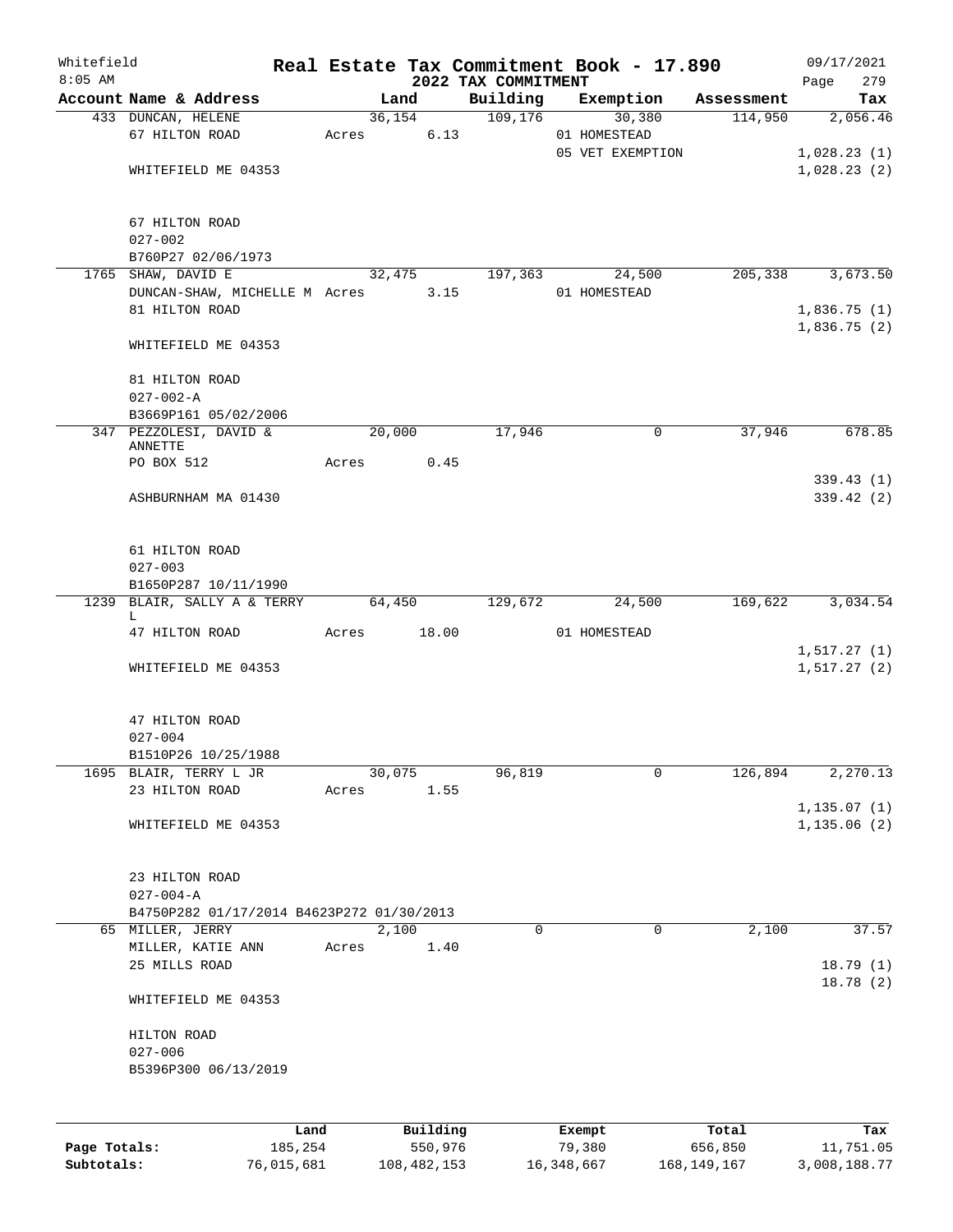| Whitefield<br>$8:05$ AM |                                                     |       |            |             |                                 | Real Estate Tax Commitment Book - 17.890 |             | 09/17/2021         |
|-------------------------|-----------------------------------------------------|-------|------------|-------------|---------------------------------|------------------------------------------|-------------|--------------------|
|                         | Account Name & Address                              |       | Land       |             | 2022 TAX COMMITMENT<br>Building | Exemption                                | Assessment  | 280<br>Page<br>Tax |
|                         | 1632 CUMMINGS, TODD                                 |       | 30,600     |             | 166,208                         | 24,500                                   | 172,308     | 3,082.59           |
|                         | CUMMINGS, GRETA M                                   |       | Acres 1.90 |             |                                 | 01 HOMESTEAD                             |             |                    |
|                         | 34 EAST RIVER ROAD                                  |       |            |             |                                 |                                          |             | 1,541.30(1)        |
|                         |                                                     |       |            |             |                                 |                                          |             | 1,541.29(2)        |
|                         | WHITEFIELD ME 04353                                 |       |            |             |                                 |                                          |             |                    |
|                         | 34 EAST RIVER ROAD                                  |       |            |             |                                 |                                          |             |                    |
|                         | $027 - 007$                                         |       |            |             |                                 |                                          |             |                    |
|                         | B5359P233 02/28/2019 B4405P146 06/06/2011           |       |            |             |                                 |                                          |             |                    |
|                         | 1375 BLAIR, TERRY L & SALLY                         |       | 30,210     |             | 11,366                          | 0                                        | 41,576      | 743.79             |
|                         | Α<br>47 HILTON ROAD                                 | Acres |            | 1.64        |                                 |                                          |             |                    |
|                         |                                                     |       |            |             |                                 |                                          |             | 371.90(1)          |
|                         | WHITEFIELD ME 04353                                 |       |            |             |                                 |                                          |             | 371.89(2)          |
|                         |                                                     |       |            |             |                                 |                                          |             |                    |
|                         |                                                     |       |            |             |                                 |                                          |             |                    |
|                         | 42 EAST RIVER ROAD                                  |       |            |             |                                 |                                          |             |                    |
|                         | $027 - 008$                                         |       |            |             |                                 |                                          |             |                    |
|                         | B3684P263 06/05/2006<br>339 BROWN, DAVID R & LOIS C |       | 31,215     |             | 18,265                          | 0                                        | 49,480      | 885.20             |
|                         | PO BOX 28                                           | Acres |            | 2.31        |                                 |                                          |             |                    |
|                         |                                                     |       |            |             |                                 |                                          |             | 442.60(1)          |
|                         | WHITEFIELD ME 04353                                 |       |            |             |                                 |                                          |             | 442.60 (2)         |
|                         |                                                     |       |            |             |                                 |                                          |             |                    |
|                         | 64 EAST RIVER ROAD                                  |       |            |             |                                 |                                          |             |                    |
|                         | $027 - 009$                                         |       |            |             |                                 |                                          |             |                    |
|                         | B4858P75 02/03/2015                                 |       |            |             |                                 |                                          |             |                    |
|                         | 1108 MCCORMICK, SEAN &                              |       | 30,600     |             | 136,183                         | 24,500                                   | 142,283     | 2,545.44           |
|                         | LESLIE                                              |       |            |             |                                 |                                          |             |                    |
|                         | 80 EAST RIVER ROAD                                  |       | Acres      | 1.90        |                                 | 01 HOMESTEAD                             |             |                    |
|                         |                                                     |       |            |             |                                 |                                          |             | 1,272.72(1)        |
|                         | WHITEFIELD ME 04353                                 |       |            |             |                                 |                                          |             | $1, 272.72$ (2)    |
|                         |                                                     |       |            |             |                                 |                                          |             |                    |
|                         | 80 EAST RIVER ROAD                                  |       |            |             |                                 |                                          |             |                    |
|                         | $027 - 010$                                         |       |            |             |                                 |                                          |             |                    |
|                         | B2362P176 07/15/1998                                |       |            |             |                                 |                                          |             |                    |
| 546                     | WHITMORE, RUBY D                                    |       | 32,250     |             | 8,080                           | 28,420                                   | 11,910      | 213.07             |
|                         | 20 HILTON ROAD                                      | Acres |            | 3.00        |                                 | 01 HOMESTEAD                             |             |                    |
|                         |                                                     |       |            |             |                                 | 04 BLIND                                 |             | 106.54(1)          |
|                         | WHITEFIELD ME 04353                                 |       |            |             |                                 |                                          |             | 106.53(2)          |
|                         | 20 HILTON ROAD                                      |       |            |             |                                 |                                          |             |                    |
|                         | $027 - 012$                                         |       |            |             |                                 |                                          |             |                    |
|                         | B1615P252 04/26/1990                                |       |            |             |                                 |                                          |             |                    |
| 440                     | BOWDEN, BRADLEY L &                                 |       | 30,000     |             | 41,433                          | 24,500                                   | 46,933      | 839.63             |
|                         | SHARI                                               |       |            |             |                                 |                                          |             |                    |
|                         | PO BOX 91                                           | Acres |            | 1.10        |                                 | 01 HOMESTEAD                             |             |                    |
|                         |                                                     |       |            |             |                                 |                                          |             | 419.82 (1)         |
|                         | WHITEFIELD ME 04353                                 |       |            |             |                                 |                                          |             | 419.81 (2)         |
|                         |                                                     |       |            |             |                                 |                                          |             |                    |
|                         | 28 HILTON ROAD                                      |       |            |             |                                 |                                          |             |                    |
|                         | $027 - 013$                                         |       |            |             |                                 |                                          |             |                    |
|                         | B3957P306 01/15/2008                                |       |            |             |                                 |                                          |             |                    |
|                         |                                                     | Land  |            | Building    |                                 | Exempt                                   | Total       | Tax                |
| Page Totals:            | 184,875                                             |       |            | 381,535     |                                 | 101,920                                  | 464,490     | 8,309.72           |
| Subtotals:              | 76,200,556                                          |       |            | 108,863,688 |                                 | 16,450,587                               | 168,613,657 | 3,016,498.49       |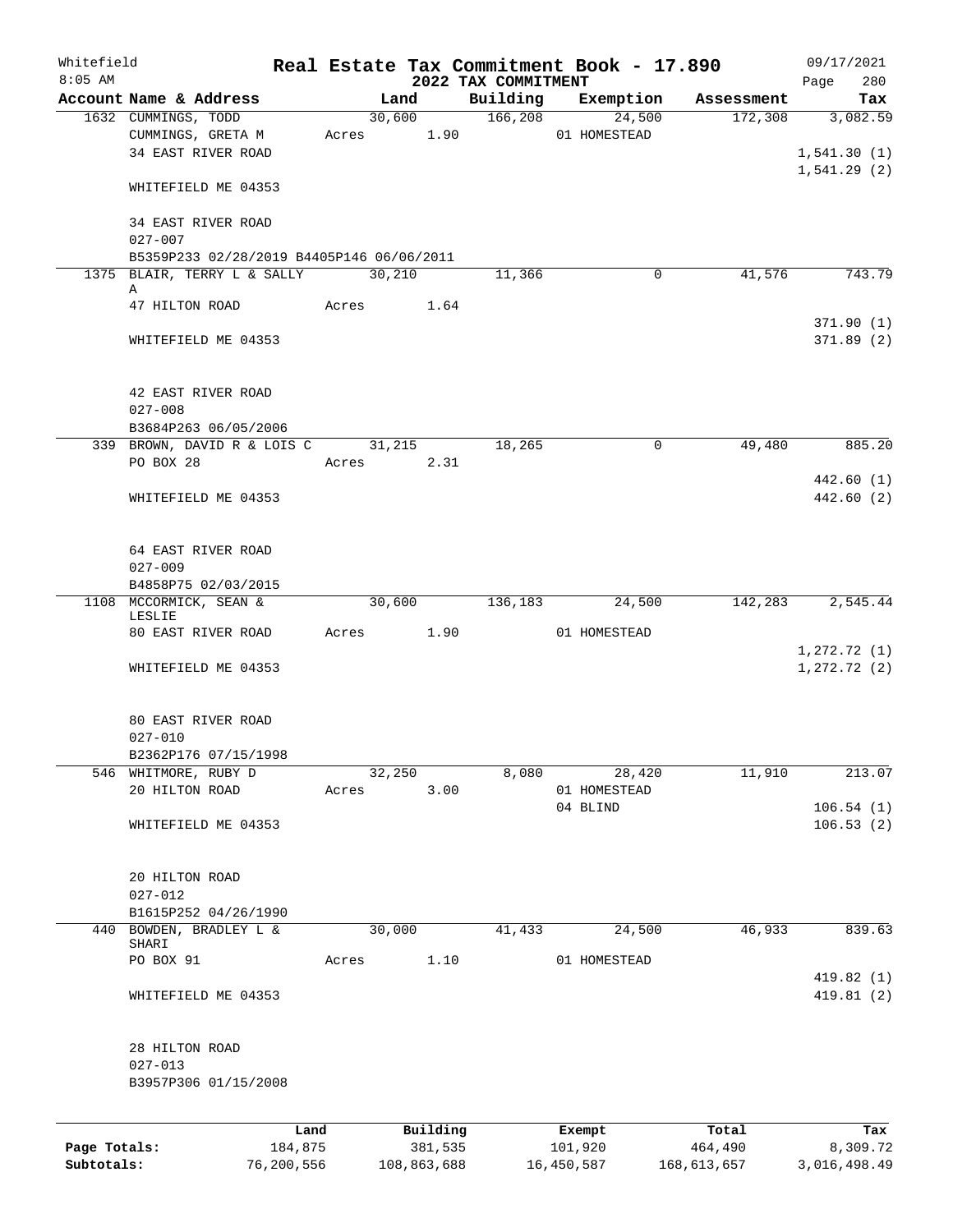| Whitefield   |                                              |       |                |                                 | Real Estate Tax Commitment Book - 17.890 |               | 09/17/2021             |
|--------------|----------------------------------------------|-------|----------------|---------------------------------|------------------------------------------|---------------|------------------------|
| $8:05$ AM    | Account Name & Address                       |       | Land           | 2022 TAX COMMITMENT<br>Building | Exemption                                | Assessment    | 281<br>Page<br>Tax     |
|              | 292 EMERY, MICHAEL &                         |       | 30,750         | 137,934                         | 24,500                                   | 144,184       | 2,579.45               |
|              | <b>JEANNINE</b>                              |       |                |                                 |                                          |               |                        |
|              | 42 HILTON ROAD                               | Acres | 2.00           |                                 | 01 HOMESTEAD                             |               | 1,289.73(1)            |
|              | WHITEFIELD ME 04353                          |       |                |                                 |                                          |               | 1,289.72(2)            |
|              | 42 HILTON ROAD                               |       |                |                                 |                                          |               |                        |
|              | $027 - 014$                                  |       |                |                                 |                                          |               |                        |
|              | 1590 MCLENNAN, ERICA SUSAN<br>(DUNCAN)       |       | 40,850         | 10,801                          | 0                                        | 51,651        | 924.04                 |
|              | MCLENNAN, ADAM P                             | Acres | 12.00          |                                 |                                          |               |                        |
|              | 3915 SOLDIERFISH STREET                      |       |                |                                 |                                          |               | 462.02(1)<br>462.02(2) |
|              | WALDORF MD 20605                             |       |                |                                 |                                          |               |                        |
|              | 62 HILTON ROAD                               |       |                |                                 |                                          |               |                        |
|              | $027 - 015$                                  |       |                |                                 |                                          |               |                        |
|              | B4814P222 09/03/2014                         |       |                |                                 |                                          |               |                        |
|              | 151 WALTZ, ALEX P                            |       | 36,354<br>6.38 | 115,665                         | 24,500<br>01 HOMESTEAD                   | 127,519       | 2, 281.31              |
|              | 38 SPLIT ROCK ROAD                           | Acres |                |                                 |                                          |               | 1,140.66(1)            |
|              | WALPOLE ME 04573                             |       |                |                                 |                                          |               | 1, 140.65(2)           |
|              |                                              |       |                |                                 |                                          |               |                        |
|              | 79 JEFFERSON ROAD                            |       |                |                                 |                                          |               |                        |
|              | $027 - 016$                                  |       |                |                                 |                                          |               |                        |
|              | B5176P69 09/06/2017                          |       |                |                                 |                                          |               |                        |
|              | 929 SWEET, PATRICIA D &<br>CHARLES T         |       | 35,650         | 131,966                         | 0                                        | 167,616       | 2,998.65               |
|              | SWEET, CHARLES T (LIFE                       | Acres | 5.50           |                                 |                                          |               |                        |
|              | ESTATE)<br>PO BOX 1475                       |       |                |                                 |                                          |               | 1,499.33(1)            |
|              |                                              |       |                |                                 |                                          |               | 1,499.32(2)            |
|              | WATERVILLE ME 04903                          |       |                |                                 |                                          |               |                        |
|              | 65 JEFFERSON ROAD                            |       |                |                                 |                                          |               |                        |
|              | $027 - 016 - A$                              |       |                |                                 |                                          |               |                        |
|              | B1313P19 06/23/1986                          |       |                |                                 |                                          |               |                        |
|              | 437 DOE, MARK L                              |       | 40,000         | 111,751                         | $\Omega$                                 | 151,751       | 2,714.83               |
|              | DOE, TARA A<br>96 SHEEPSCOT ROAD             | Acres | 1.40           |                                 |                                          |               | 1,357.42(1)            |
|              |                                              |       |                |                                 |                                          |               | 1,357.41(2)            |
|              | NEWCASTLE ME 04553                           |       |                |                                 |                                          |               |                        |
|              | 111 CLARY LAKE LANE                          |       |                |                                 |                                          |               |                        |
|              | $028 - 001$                                  |       |                |                                 |                                          |               |                        |
| 142          | B5391P251 06/07/2019<br>HILLSTROM, DAVID S & |       | 35,000         | 53,355                          | 0                                        | 88,355        | 1,580.67               |
|              | GAIL A                                       |       |                |                                 |                                          |               |                        |
|              | 81 NORTHERN AVENUE                           | Acres | 0.90           |                                 |                                          |               | 790.34 (1)             |
|              | FARMINGDALE ME 04344                         |       |                |                                 |                                          |               | 790.33(2)              |
|              | 110 CLARY LAKE LANE                          |       |                |                                 |                                          |               |                        |
|              | $028 - 002$                                  |       |                |                                 |                                          |               |                        |
|              | B4902P144 06/30/2015                         |       |                |                                 |                                          |               |                        |
|              |                                              | Land  | Building       |                                 | Exempt                                   | Total         | Tax                    |
| Page Totals: | 218,604                                      |       | 561,472        |                                 | 49,000                                   | 731,076       | 13,078.95              |
| Subtotals:   | 76,419,160                                   |       | 109, 425, 160  |                                 | 16,499,587                               | 169, 344, 733 | 3,029,577.44           |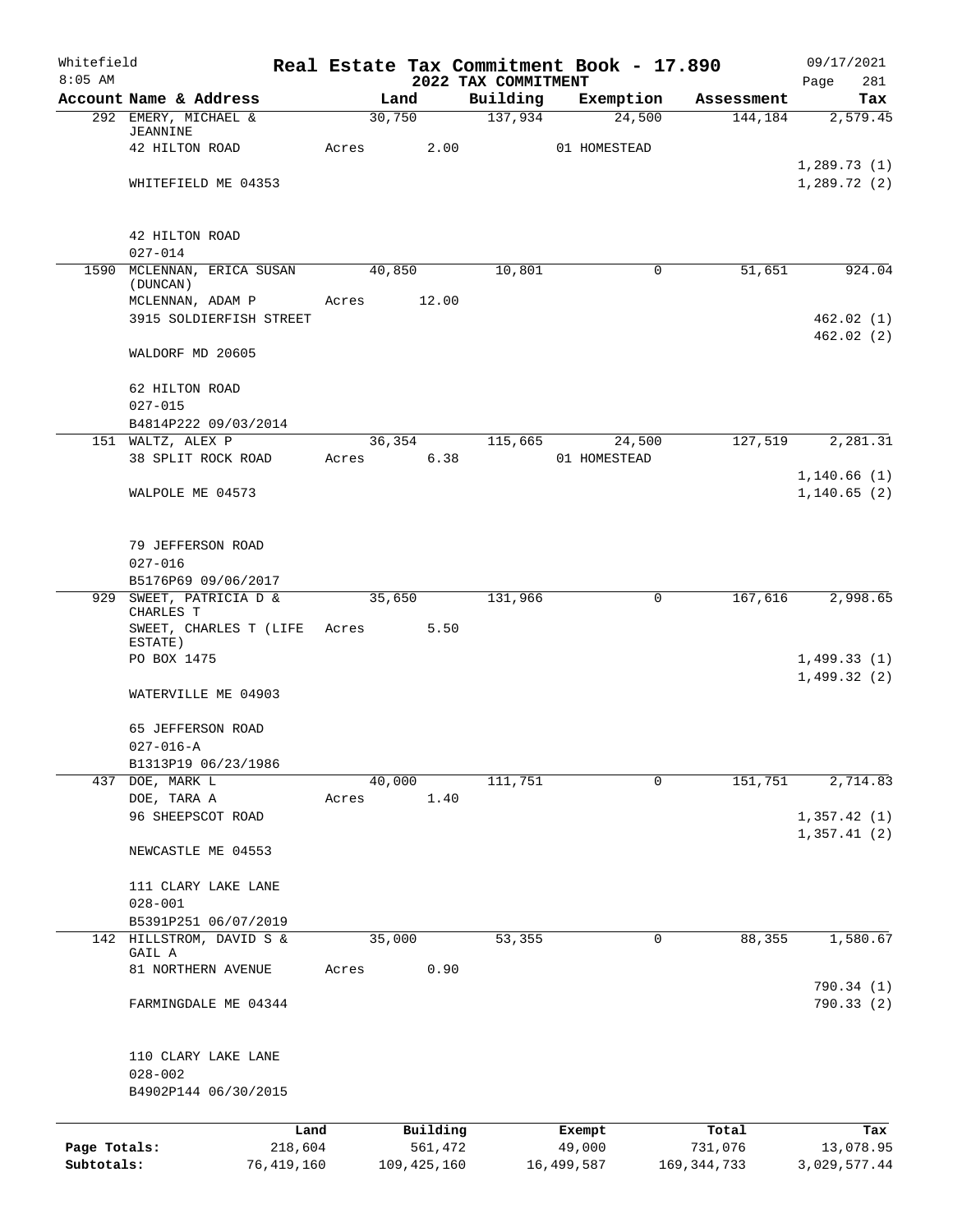| Whitefield   |                                                                       |       |        |          |                                 | Real Estate Tax Commitment Book - 17.890 |                      | 09/17/2021                 |
|--------------|-----------------------------------------------------------------------|-------|--------|----------|---------------------------------|------------------------------------------|----------------------|----------------------------|
| $8:05$ AM    | Account Name & Address                                                |       | Land   |          | 2022 TAX COMMITMENT<br>Building |                                          |                      | 282<br>Page                |
|              | 884 HARKINS, TIMOTHY II                                               |       | 30,000 |          | $\overline{52,263}$             | Exemption<br>24,500                      | Assessment<br>57,763 | Tax<br>1,033.38            |
|              | PO BOX 93                                                             |       | Acres  | 0.92     |                                 | 01 HOMESTEAD                             |                      |                            |
|              |                                                                       |       |        |          |                                 |                                          |                      | 516.69(1)                  |
|              | WHITEFIELD ME 04353                                                   |       |        |          |                                 |                                          |                      | 516.69(2)                  |
|              |                                                                       |       |        |          |                                 |                                          |                      |                            |
|              |                                                                       |       |        |          |                                 |                                          |                      |                            |
|              | 104 CLARY LAKE LANE                                                   |       |        |          |                                 |                                          |                      |                            |
|              | $028 - 002 - A$                                                       |       |        |          |                                 |                                          |                      |                            |
|              | B4716P38 09/26/2013 B1632P126 07/10/1990<br>16 ANDERSEN, WILLIAM H &  |       | 38,000 |          |                                 | 0                                        | 69,648               |                            |
|              | ANDERSEN, CHARLENE                                                    |       |        |          | 31,648                          |                                          |                      | 1,246.00                   |
|              | DUDLEY, PENNILYN                                                      |       | Acres  | 0.61     |                                 |                                          |                      |                            |
|              | C/O CHARLENE ANDERSEN                                                 |       |        |          |                                 |                                          |                      | 623.00(1)                  |
|              | 54 GARLAND ROAD                                                       |       |        |          |                                 |                                          |                      | 623.00(2)                  |
|              | NOTTINGHAM NH 03290                                                   |       |        |          |                                 |                                          |                      |                            |
|              |                                                                       |       |        |          |                                 |                                          |                      |                            |
|              | 102 CLARY LAKE LANE                                                   |       |        |          |                                 |                                          |                      |                            |
|              | $028 - 003$                                                           |       |        |          |                                 |                                          |                      |                            |
|              | B5569P300 08/13/2020 B4804P65 07/30/2014<br>1532 ANDERSEN, CHARLENE & |       | 35,000 |          | 39,781                          | 0                                        | 74,781               | 1,337.83                   |
|              | ANDERSEN, WILLIAM                                                     |       |        |          |                                 |                                          |                      |                            |
|              | DUDLEY, PENNILYN                                                      |       | Acres  | 0.61     |                                 |                                          |                      |                            |
|              | C/O WILLIAM ANDERSEN                                                  |       |        |          |                                 |                                          |                      | 668.92(1)                  |
|              | 19 PIMILICO POND ROAD                                                 |       |        |          |                                 |                                          |                      | 668.91(2)                  |
|              | FORESTDALE MA 02641                                                   |       |        |          |                                 |                                          |                      |                            |
|              | 100 CLARY LAKE LANE                                                   |       |        |          |                                 |                                          |                      |                            |
|              | $028 - 004$                                                           |       |        |          |                                 |                                          |                      |                            |
|              | B1565P240 08/02/1989                                                  |       |        |          |                                 |                                          |                      |                            |
|              | 1166 CURTIS, CAROLYN E                                                |       | 35,000 |          | 40,885                          | 0                                        | 75,885               | 1,357.58                   |
|              | DEVLIN, PAUL J                                                        | Acres |        | 0.41     |                                 |                                          |                      |                            |
|              | 5 SUMMIT WAY                                                          |       |        |          |                                 |                                          |                      | 678.79(1)                  |
|              |                                                                       |       |        |          |                                 |                                          |                      | 678.79 (2)                 |
|              | SACO ME 04072                                                         |       |        |          |                                 |                                          |                      |                            |
|              |                                                                       |       |        |          |                                 |                                          |                      |                            |
|              | 13 HORNPOUT LANE                                                      |       |        |          |                                 |                                          |                      |                            |
|              | $028 - 005$                                                           |       |        |          |                                 |                                          |                      |                            |
|              | B5421P4 08/16/2019 B5412P30 07/26/2019                                |       | 40,000 |          |                                 | 0                                        |                      | 2,662.12                   |
|              | 1394 LORDI, JUNE<br>PO BOX 55                                         | Acres |        | 0.34     | 108,805                         |                                          | 148,805              |                            |
|              |                                                                       |       |        |          |                                 |                                          |                      | 1,331.06(1)                |
|              | WHITEFIELD ME 04353                                                   |       |        |          |                                 |                                          |                      | 1,331.06 (2)               |
|              |                                                                       |       |        |          |                                 |                                          |                      |                            |
|              |                                                                       |       |        |          |                                 |                                          |                      |                            |
|              | 26 HORNPOUT LANE                                                      |       |        |          |                                 |                                          |                      |                            |
|              | $028 - 006$                                                           |       |        |          |                                 |                                          |                      |                            |
|              | B5421P4 08/16/2019 B5281P216 07/18/2018                               |       |        |          |                                 |                                          |                      |                            |
|              | 1345 CRUMMETT, THURLOW E                                              |       | 35,000 |          | 115,500                         | 0                                        | 150,500              | 2,692.45                   |
|              | STUTZER, KAREN S                                                      | Acres |        | 0.38     |                                 |                                          |                      |                            |
|              | 5 VALLEY VIEW COURT                                                   |       |        |          |                                 |                                          |                      | 1,346.23(1)<br>1,346.22(2) |
|              | NEWTON NJ 07860                                                       |       |        |          |                                 |                                          |                      |                            |
|              |                                                                       |       |        |          |                                 |                                          |                      |                            |
|              | 21 HORNPOUT LANE                                                      |       |        |          |                                 |                                          |                      |                            |
|              | $028 - 007$                                                           |       |        |          |                                 |                                          |                      |                            |
|              | B5188P270 09/18/2017                                                  |       |        |          |                                 |                                          |                      |                            |
|              |                                                                       |       |        |          |                                 |                                          |                      |                            |
|              |                                                                       |       |        |          |                                 |                                          |                      |                            |
|              |                                                                       | Land  |        | Building |                                 | Exempt                                   | Total                | Tax<br>10,329.36           |
| Page Totals: | 213,000                                                               |       |        | 388,882  |                                 | 24,500                                   | 577,382              |                            |

**Subtotals:** 76,632,160 109,814,042 16,524,087 169,922,115 3,039,906.80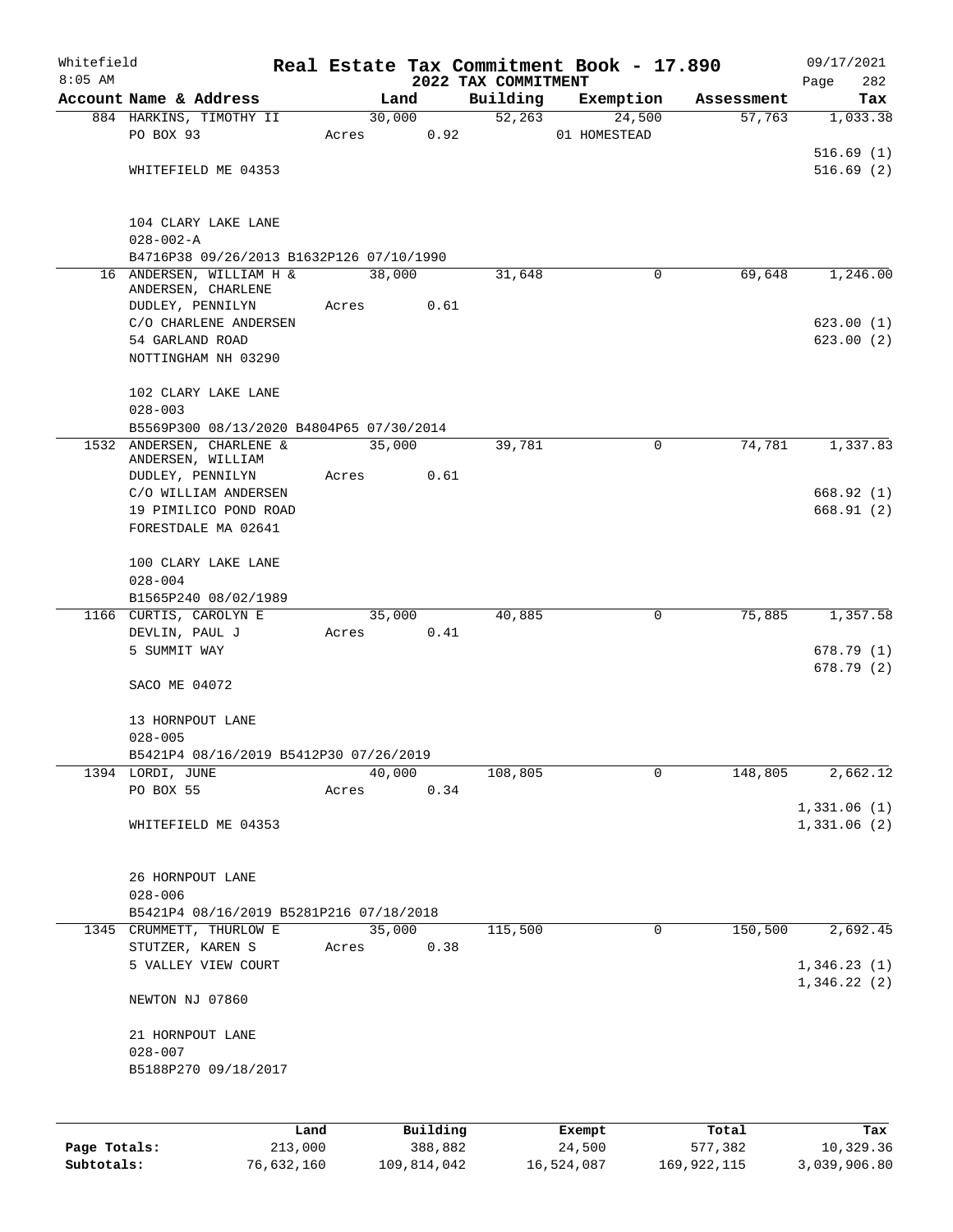| Whitefield |                                           |       |                |                     | Real Estate Tax Commitment Book - 17.890 |                      | 09/17/2021    |
|------------|-------------------------------------------|-------|----------------|---------------------|------------------------------------------|----------------------|---------------|
| $8:05$ AM  |                                           |       |                | 2022 TAX COMMITMENT |                                          |                      | 283<br>Page   |
|            | Account Name & Address                    |       | Land           | Building            | Exemption                                | Assessment<br>48,965 | Tax<br>875.98 |
|            | 1041 BARNSTEIN JOHN & SHEILA<br>PO BOX 5  | Acres | 35,000<br>0.26 | 13,965              | 0                                        |                      |               |
|            |                                           |       |                |                     |                                          |                      | 437.99 (1)    |
|            | WARREN ME 04864                           |       |                |                     |                                          |                      | 437.99 (2)    |
|            |                                           |       |                |                     |                                          |                      |               |
|            |                                           |       |                |                     |                                          |                      |               |
|            | 35 HORNPOUT LANE                          |       |                |                     |                                          |                      |               |
|            | $028 - 008$<br>B5628P57 12/03/2020        |       |                |                     |                                          |                      |               |
|            | 625 GOLDBERG, ELEANOR J                   |       | 43,345         | 95,244              | 0                                        | 138,589              | 2,479.36      |
|            | 146 WHITNEY AVENUE                        | Acres | 3.73           |                     |                                          |                      |               |
|            |                                           |       |                |                     |                                          |                      | 1,239.68(1)   |
|            | PORTLAND ME 04102                         |       |                |                     |                                          |                      | 1,239.68(2)   |
|            |                                           |       |                |                     |                                          |                      |               |
|            | 39 HORNPOUT LANE                          |       |                |                     |                                          |                      |               |
|            | $028 - 009$                               |       |                |                     |                                          |                      |               |
|            | B4569P142 09/13/2012 B1169P199 11/21/1983 |       |                |                     |                                          |                      |               |
|            | 115 FERGUSSON, SARA J                     |       | 43,000         | 12,838              | 0                                        | 55,838               | 998.94        |
|            | FERGUSSON, GEORGE                         | Acres | 3.50           |                     |                                          |                      |               |
|            | 341 JEFFERSON ROAD                        |       |                |                     |                                          |                      | 499.47 (1)    |
|            |                                           |       |                |                     |                                          |                      | 499.47 (2)    |
|            | WHITEFIELD ME 04353                       |       |                |                     |                                          |                      |               |
|            | 342 JEFFERSON ROAD                        |       |                |                     |                                          |                      |               |
|            | $029 - 001$                               |       |                |                     |                                          |                      |               |
|            | B1462P23 03/30/1988                       |       |                |                     |                                          |                      |               |
|            | 831 FERGUSSON, GEORGE S &                 |       | 40,000         | 98,728              | 24,500                                   | 114,228              | 2,043.54      |
|            | MARGARET ANNE<br>326 JEFFERSON ROAD       | Acres | 0.86           |                     | 01 HOMESTEAD                             |                      |               |
|            |                                           |       |                |                     |                                          |                      | 1,021.77(1)   |
|            | WHITEFIELD ME 04353                       |       |                |                     |                                          |                      | 1,021.77(2)   |
|            |                                           |       |                |                     |                                          |                      |               |
|            |                                           |       |                |                     |                                          |                      |               |
|            | 326 JEFFERSON ROAD                        |       |                |                     |                                          |                      |               |
|            | $029 - 001 - A$<br>B4989P255 03/25/2016   |       |                |                     |                                          |                      |               |
|            | 1411 VIGUE, THOMAS                        |       | 40,000         | 79,687              | 24,500                                   | 95,187               | 1,702.90      |
|            | PO BOX 173                                | Acres | 1.15           |                     | 01 HOMESTEAD                             |                      |               |
|            |                                           |       |                |                     |                                          |                      | 851.45 (1)    |
|            | WHITEFIELD ME 04353                       |       |                |                     |                                          |                      | 851.45 (2)    |
|            |                                           |       |                |                     |                                          |                      |               |
|            | 318 JEFFERSON ROAD                        |       |                |                     |                                          |                      |               |
|            | $029 - 002$                               |       |                |                     |                                          |                      |               |
|            | B4951P90 11/19/2015                       |       |                |                     |                                          |                      |               |
|            | 1276 JORDAN, DOUGLAS J &                  |       | 44,986         | 2,236               | 0                                        | 47,222               | 844.80        |
|            | JULIA A<br>PO BOX 223                     | Acres | 17.17          |                     |                                          |                      |               |
|            |                                           |       |                |                     |                                          |                      | 422.40(1)     |
|            | WHITEFIELD ME 04353                       |       |                |                     |                                          |                      | 422.40(2)     |
|            |                                           |       |                |                     |                                          |                      |               |
|            |                                           |       |                |                     |                                          |                      |               |
|            | JEFFERSON ROAD                            |       |                |                     |                                          |                      |               |
|            | $029 - 003$<br>B2512P103 10/28/1999       |       |                |                     |                                          |                      |               |
|            |                                           |       |                |                     |                                          |                      |               |
|            |                                           |       |                |                     |                                          |                      |               |
|            | Land                                      |       | Building       |                     | Exempt                                   | Total                | Tax           |

**Page Totals:** 246,331 302,698 49,000 500,029 8,945.52 **Subtotals:** 76,878,491 110,116,740 16,573,087 170,422,144 3,048,852.32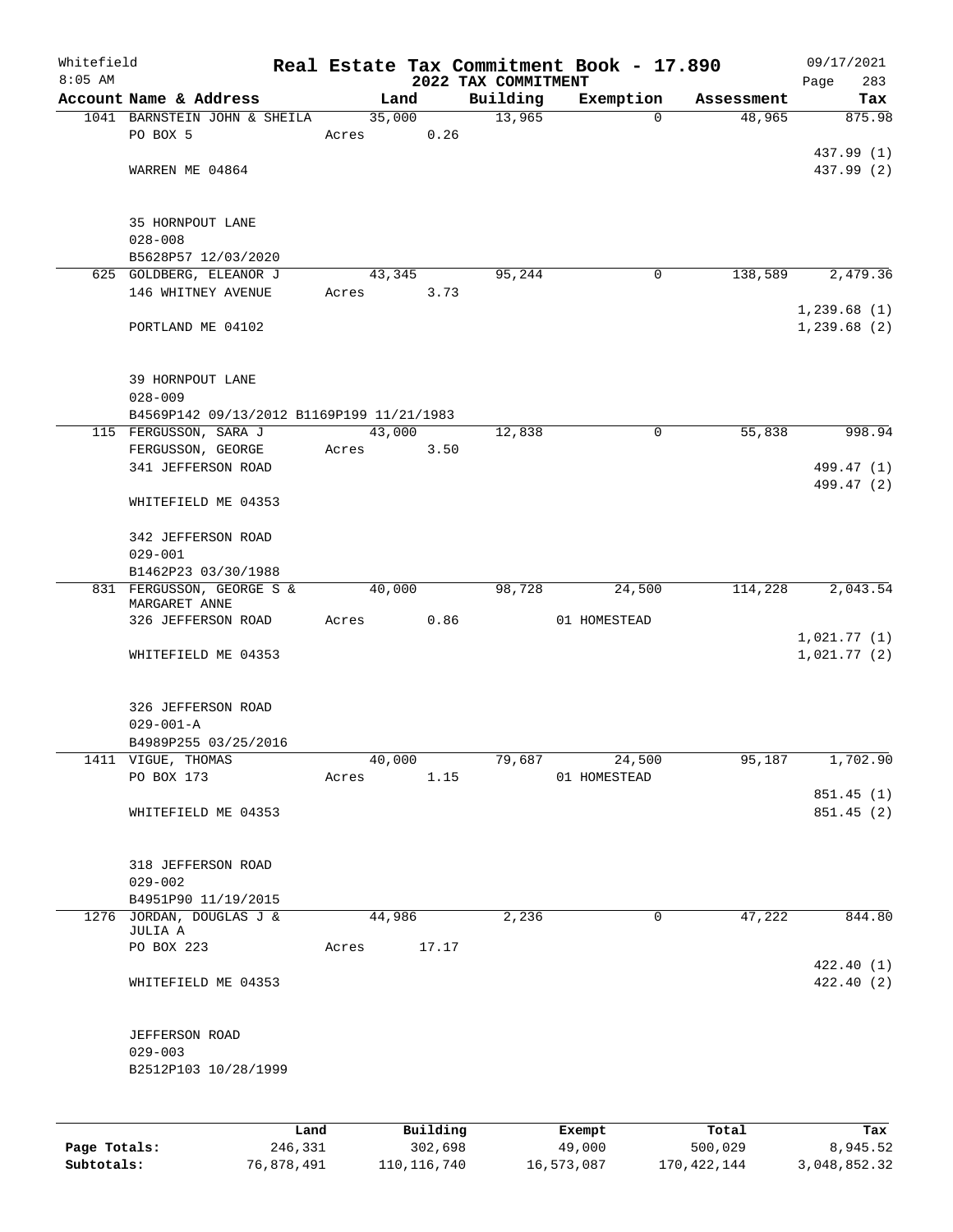| Whitefield   |                                                        |       |               |                                 | Real Estate Tax Commitment Book - 17.890 |             | 09/17/2021                    |
|--------------|--------------------------------------------------------|-------|---------------|---------------------------------|------------------------------------------|-------------|-------------------------------|
| $8:05$ AM    | Account Name & Address                                 |       | Land          | 2022 TAX COMMITMENT<br>Building | Exemption                                | Assessment  | 284<br>Page<br>Tax            |
|              | 1172 CLARY LAKE REALTY TRUST                           |       | 35,000        | 90, 360                         | $\mathbf 0$                              | 125,360     | 2,242.69                      |
|              | PRESCOTT, LARRY E &<br>SANDRA G TRUSTEES               | Acres | 0.30          |                                 |                                          |             |                               |
|              | 17 KINGS ROAD                                          |       |               |                                 |                                          |             | 1, 121.35(1)<br>1, 121.34 (2) |
|              | YORK ME 03909                                          |       |               |                                 |                                          |             |                               |
|              | 23 PICKEREL LANE                                       |       |               |                                 |                                          |             |                               |
|              | $029 - 004$<br>B2517P146 11/15/1999                    |       |               |                                 |                                          |             |                               |
|              | 165 POTTER, MICHAEL &                                  |       | 40,000        | 26,096                          | 0                                        | 66,096      | 1,182.46                      |
|              | PRATT, GAIL                                            |       |               |                                 |                                          |             |                               |
|              | 264 STARBIRD CORNER<br><b>ROAD</b>                     | Acres | 0.17          |                                 |                                          |             |                               |
|              |                                                        |       |               |                                 |                                          |             | 591.23(1)                     |
|              | BOWDOIN ME 04287                                       |       |               |                                 |                                          |             | 591.23(2)                     |
|              | 25 PICKEREL LANE                                       |       |               |                                 |                                          |             |                               |
|              | $029 - 005$                                            |       |               |                                 |                                          |             |                               |
|              | B3970P82 02/25/2008                                    |       |               |                                 |                                          |             |                               |
|              | 1024 SHAW, ERNEST D                                    |       | 35,000        | 33,092                          | 0                                        | 68,092      | 1,218.17                      |
|              | GINGROW-SHAW, MARY M                                   | Acres | 0.25          |                                 |                                          |             |                               |
|              | 865 SOUTH BELFAST<br>AVENUE                            |       |               |                                 |                                          |             | 609.09(1)                     |
|              |                                                        |       |               |                                 |                                          |             | 609.08(2)                     |
|              | AUGUSTA ME 04330                                       |       |               |                                 |                                          |             |                               |
|              | 31 PICKEREL LANE                                       |       |               |                                 |                                          |             |                               |
|              | $029 - 006$                                            |       |               |                                 |                                          |             |                               |
|              | B2384P135 09/25/1998                                   |       |               |                                 |                                          |             |                               |
|              | 924 ROLLINS, RONALD                                    |       | 35,000        | 53,412                          | $\mathbf 0$                              | 88,412      | 1,581.69                      |
|              | 386 MILLS ROAD                                         | Acres | 0.10          |                                 |                                          |             |                               |
|              | WHITEFIELD ME 04353                                    |       |               |                                 |                                          |             | 790.85(1)<br>790.84(2)        |
|              | 15 BASS LANE                                           |       |               |                                 |                                          |             |                               |
|              | $029 - 007$                                            |       |               |                                 |                                          |             |                               |
|              | 692 VITI, STEPHEN F                                    |       | 40,000        | 59,227                          | $\Omega$                                 | 99,227      | 1,775.17                      |
|              | 18 HOWARDS HILL ROAD                                   | Acres | 0.14          |                                 |                                          |             |                               |
|              | HARPSWELL ME 04079                                     |       |               |                                 |                                          |             | 887.59 (1)<br>887.58 (2)      |
|              |                                                        |       |               |                                 |                                          |             |                               |
|              | 17 BASS LANE                                           |       |               |                                 |                                          |             |                               |
|              | $029 - 008$<br>B2112P40 12/26/1995 B1250P51 07/12/1985 |       |               |                                 |                                          |             |                               |
|              | 267 PRESCOTT, DENNIS L                                 |       | 40,000        | 95,936                          | 0                                        | 135,936     | 2,431.90                      |
|              | PRESCOTT, ASHLEY                                       | Acres | 0.09          |                                 |                                          |             |                               |
|              | 60 RIVER ROAD                                          |       |               |                                 |                                          |             | 1, 215.95(1)                  |
|              | WOOLWICH ME 04579                                      |       |               |                                 |                                          |             | 1, 215.95(2)                  |
|              |                                                        |       |               |                                 |                                          |             |                               |
|              | 68 PLEASANT POND LANE<br>$029 - 009$                   |       |               |                                 |                                          |             |                               |
|              | B5564P184 08/04/2020                                   |       |               |                                 |                                          |             |                               |
|              |                                                        | Land  | Building      |                                 | Exempt                                   | Total       | Tax                           |
| Page Totals: | 225,000                                                |       | 358,123       |                                 | 0                                        | 583,123     | 10,432.08                     |
| Subtotals:   | 77,103,491                                             |       | 110, 474, 863 |                                 | 16,573,087                               | 171,005,267 | 3,059,284.40                  |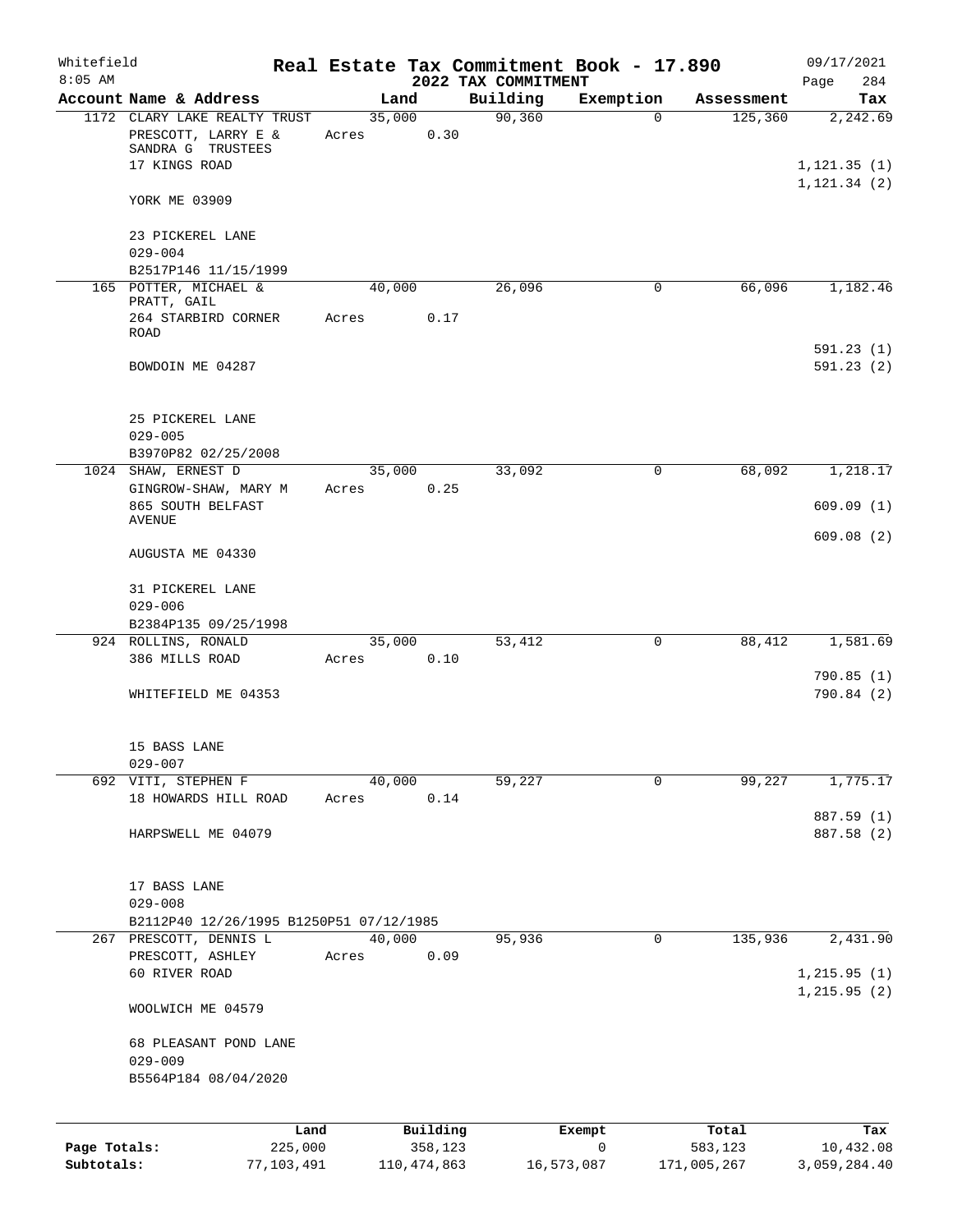| Whitefield<br>$8:05$ AM |                                                                                   |                 |      | 2022 TAX COMMITMENT | Real Estate Tax Commitment Book - 17.890 |            | 09/17/2021<br>Page<br>285        |
|-------------------------|-----------------------------------------------------------------------------------|-----------------|------|---------------------|------------------------------------------|------------|----------------------------------|
|                         | Account Name & Address                                                            | Land            |      | Building            | Exemption                                | Assessment | Tax                              |
|                         | 1971 PRESCOTT, TROY K<br>STANHOPE, JENNIFER R &<br>BRITTO, MORGAN P<br>PO BOX 341 | 30,000<br>Acres | 0.09 | 0                   | $\Omega$                                 | 30,000     | 536.70<br>268.35(1)<br>268.35(2) |
|                         | SOUTH CHINA ME 04358                                                              |                 |      |                     |                                          |            |                                  |
|                         | PLEASANT POND LANE<br>$029 - 009 - 1$<br>B5564P178 08/04/2020                     |                 |      |                     |                                          |            |                                  |
|                         | 1972 PRESCOTT, EZELDA P<br><b>ESTATE</b>                                          | 20,000          |      | $\Omega$            | $\mathbf 0$                              | 20,000     | 357.80                           |
|                         | C/O- DENNIS PRESCOTT<br>60 RIVER ROAD<br>WOOLWICH ME 04579                        | Acres           | 0.18 |                     |                                          |            | 178.90(1)<br>178.90(2)           |
|                         | PLEASANT POND LANE<br>$029 - 009 - 2$<br>B2862P282 06/03/2002                     |                 |      |                     |                                          |            |                                  |
|                         | 421 ROLLINS, RONALD W                                                             | 35,000          |      | 85,560              | $\mathbf 0$                              | 120,560    | 2,156.82                         |
|                         | 386 MILLS ROAD                                                                    | Acres           | 0.08 |                     |                                          |            | 1,078.41(1)                      |
|                         | WHITEFIELD ME 04353                                                               |                 |      |                     |                                          |            | 1,078.41(2)                      |
|                         | 60 PLEASANT POND LANE<br>$029 - 010$                                              |                 |      |                     |                                          |            |                                  |
|                         | 1539 GIUFFRIDA, STEPHEN                                                           | 33,450          |      | 65,533              | 24,500                                   | 74,483     | 1,332.50                         |
|                         | 112 PITTSTON ROAD                                                                 | Acres           | 3.80 |                     | 01 HOMESTEAD                             |            | 666.25(1)                        |
|                         | WHITEFIELD ME 04353                                                               |                 |      |                     |                                          |            | 666.25(2)                        |
|                         | 112 PITTSTON ROAD<br>$030 - 001$                                                  |                 |      |                     |                                          |            |                                  |
|                         | 554 MECK, W LAWRENCE &<br>EDITH M                                                 | 20,000          |      | 0                   | $\mathsf{O}$                             | 20,000     | 357.80                           |
|                         | 980 MANOR LANE                                                                    | Acres           | 0.53 |                     |                                          |            |                                  |
|                         | SOUTHAMPTON PA 18966                                                              |                 |      |                     |                                          |            | 178.90(1)<br>178.90(2)           |
|                         | 152 PITTSTON ROAD<br>$030 - 002$<br>B2088P276 09/21/1995                          |                 |      |                     |                                          |            |                                  |
|                         | 475 JACKSON, DAVID W                                                              | 30,000          |      | 10,550              | 0                                        | 40,550     | 725.44                           |
|                         | 147 PITTSTON ROAD                                                                 | Acres           | 0.74 |                     |                                          |            |                                  |
|                         | WHITEFIELD ME 04353                                                               |                 |      |                     |                                          |            | 362.72(1)<br>362.72(2)           |
|                         | 147 PITTSTON ROAD<br>$030 - 003$<br>B4039P162 08/09/2008                          |                 |      |                     |                                          |            |                                  |

|              | Land       | Building    | Exempt     | Total       | Tax          |
|--------------|------------|-------------|------------|-------------|--------------|
| Page Totals: | 168,450    | 161,643     | 24,500     | 305,593     | 5,467.06     |
| Subtotals:   | 77,271,941 | 110,636,506 | 16,597,587 | 171,310,860 | 3,064,751.46 |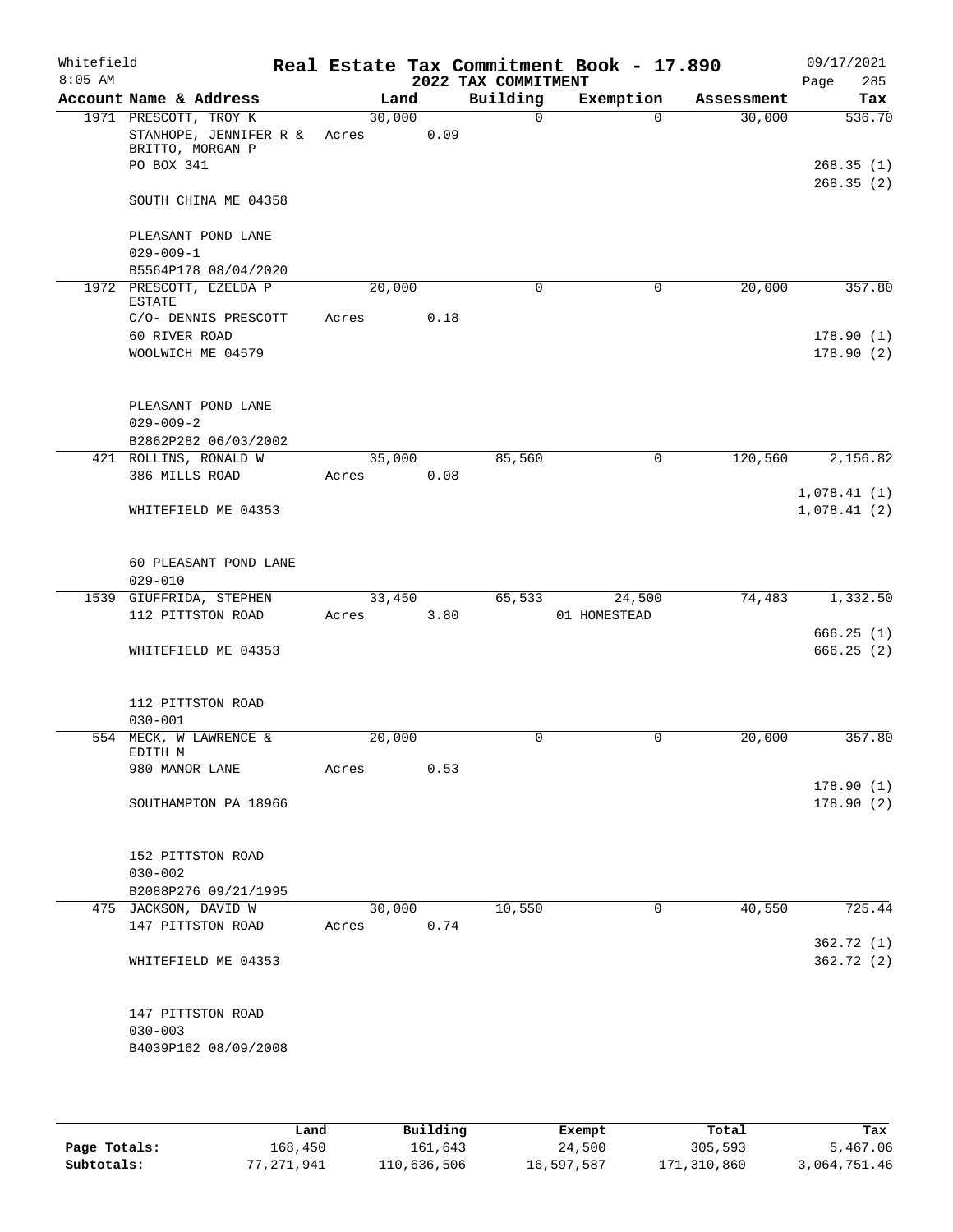| Whitefield                 |                                   |       |                        |      |                                 | Real Estate Tax Commitment Book - 17.890 |                        | 09/17/2021               |
|----------------------------|-----------------------------------|-------|------------------------|------|---------------------------------|------------------------------------------|------------------------|--------------------------|
| $8:05$ AM                  | Account Name & Address            |       | Land                   |      | 2022 TAX COMMITMENT<br>Building | Exemption                                | Assessment             | 286<br>Page<br>Tax       |
|                            | 1594 SCOTT, FREDERICK             |       | 270                    |      | $\mathbf 0$                     | $\Omega$                                 | 270                    | 4.83                     |
|                            | DANCER, JOHN                      | Acres |                        | 0.18 |                                 |                                          |                        |                          |
|                            | 22 VILLAGE VIEW LN                |       |                        |      |                                 |                                          |                        | 2.42(1)                  |
|                            |                                   |       |                        |      |                                 |                                          |                        | 2.41(2)                  |
|                            | WHITEFIELD ME 04353               |       |                        |      |                                 |                                          |                        |                          |
|                            | PITTSTON ROAD                     |       |                        |      |                                 |                                          |                        |                          |
|                            | $030 - 005$                       |       |                        |      |                                 |                                          |                        |                          |
|                            | 224 PRESBY, ELIZABETH S &         |       | 20,000                 |      | $\Omega$                        | 0                                        | 20,000                 | 357.80                   |
|                            | PETER L<br>22 VILLAGE VIEW LANE   | Acres |                        | 0.37 |                                 |                                          |                        |                          |
|                            |                                   |       |                        |      |                                 |                                          |                        | 178.90(1)                |
|                            | WHITEFIELD ME 04353               |       |                        |      |                                 |                                          |                        | 178.90(2)                |
|                            | VILLAGE VIEW LANE<br>$030 - 006$  |       |                        |      |                                 |                                          |                        |                          |
|                            | B4442P290 09/12/2011              |       |                        |      |                                 |                                          |                        |                          |
|                            | 119 SCOTT, LYDIA B &              |       | 30,000                 |      | 93,243                          | 24,500                                   | 98,743                 | 1,766.51                 |
|                            | ELIZABETH S PRESBY                |       |                        |      |                                 |                                          |                        |                          |
|                            | 22 VILLAGE VIEW LANE              | Acres |                        | 1.00 |                                 | 01 HOMESTEAD                             |                        |                          |
|                            | WHITEFIELD ME 04353               |       |                        |      |                                 |                                          |                        | 883.26 (1)<br>883.25 (2) |
|                            |                                   |       |                        |      |                                 |                                          |                        |                          |
|                            | 22 VILLAGE VIEW LANE              |       |                        |      |                                 |                                          |                        |                          |
|                            | $030 - 007$                       |       |                        |      |                                 |                                          |                        |                          |
|                            | B4443P119 09/29/2011              |       |                        |      |                                 |                                          |                        |                          |
|                            | 466 BOURQUE, STEPHEN & LOIS       |       | 32,100                 |      | 67,517                          | 24,500                                   | 75,117                 | 1,343.84                 |
|                            | PO BOX 57                         | Acres |                        | 2.90 |                                 | 01 HOMESTEAD                             |                        |                          |
|                            | WHITEFIELD ME 04353               |       |                        |      |                                 |                                          |                        | 671.92(1)<br>671.92(2)   |
|                            | 15 VILLAGE VIEW LANE              |       |                        |      |                                 |                                          |                        |                          |
|                            | $030 - 008$                       |       |                        |      |                                 |                                          |                        |                          |
|                            | B1231P266 03/22/1985              |       |                        |      |                                 |                                          |                        |                          |
|                            | 1098 RUSSELL, LYNNETTE R          |       | 31,200                 |      | 54,606                          |                                          | 85,806                 | 1,535.07                 |
|                            | CONROY, DANIEL R                  | Acres |                        | 2.30 |                                 |                                          |                        |                          |
|                            | 129 PITTSTON ROAD                 |       |                        |      |                                 |                                          |                        | 767.54(1)                |
|                            | WHITEFIELD ME 04353               |       |                        |      |                                 |                                          |                        | 767.53(2)                |
|                            |                                   |       |                        |      |                                 |                                          |                        |                          |
|                            | 129 PITTSTON ROAD                 |       |                        |      |                                 |                                          |                        |                          |
|                            | $030 - 009$                       |       |                        |      |                                 |                                          |                        |                          |
|                            | B3659P123 04/07/2006              |       |                        |      |                                 |                                          |                        |                          |
| 1629                       | DANCER, HELLEN BRAWN<br>ESTATE OF |       | 26,690                 |      | 0                               | $\Omega$                                 | 26,690                 | 477.48                   |
|                            | BOURQUE, LOIS D PER<br>REP        | Acres |                        | 6.80 |                                 |                                          |                        |                          |
|                            | C/O- LOIS DANCER                  |       |                        |      |                                 |                                          |                        | 238.74 (1)               |
|                            | <b>BOURQUE</b>                    |       |                        |      |                                 |                                          |                        |                          |
|                            | PO BOX 57                         |       |                        |      |                                 |                                          |                        | 238.74 (2)               |
|                            | WHITEFIELD ME 04353               |       |                        |      |                                 |                                          |                        |                          |
|                            | PITTSTON ROAD                     |       |                        |      |                                 |                                          |                        |                          |
|                            | $030 - 011$                       |       |                        |      |                                 |                                          |                        |                          |
|                            | B5507P120 04/08/2020              |       |                        |      |                                 |                                          |                        |                          |
|                            |                                   |       |                        |      |                                 |                                          |                        |                          |
|                            |                                   | Land  | Building               |      |                                 | Exempt                                   | Total                  | Tax                      |
| Page Totals:<br>Subtotals: | 140,260<br>77, 412, 201           |       | 215,366<br>110,851,872 |      |                                 | 49,000<br>16,646,587                     | 306,626<br>171,617,486 | 5,485.53<br>3,070,236.99 |
|                            |                                   |       |                        |      |                                 |                                          |                        |                          |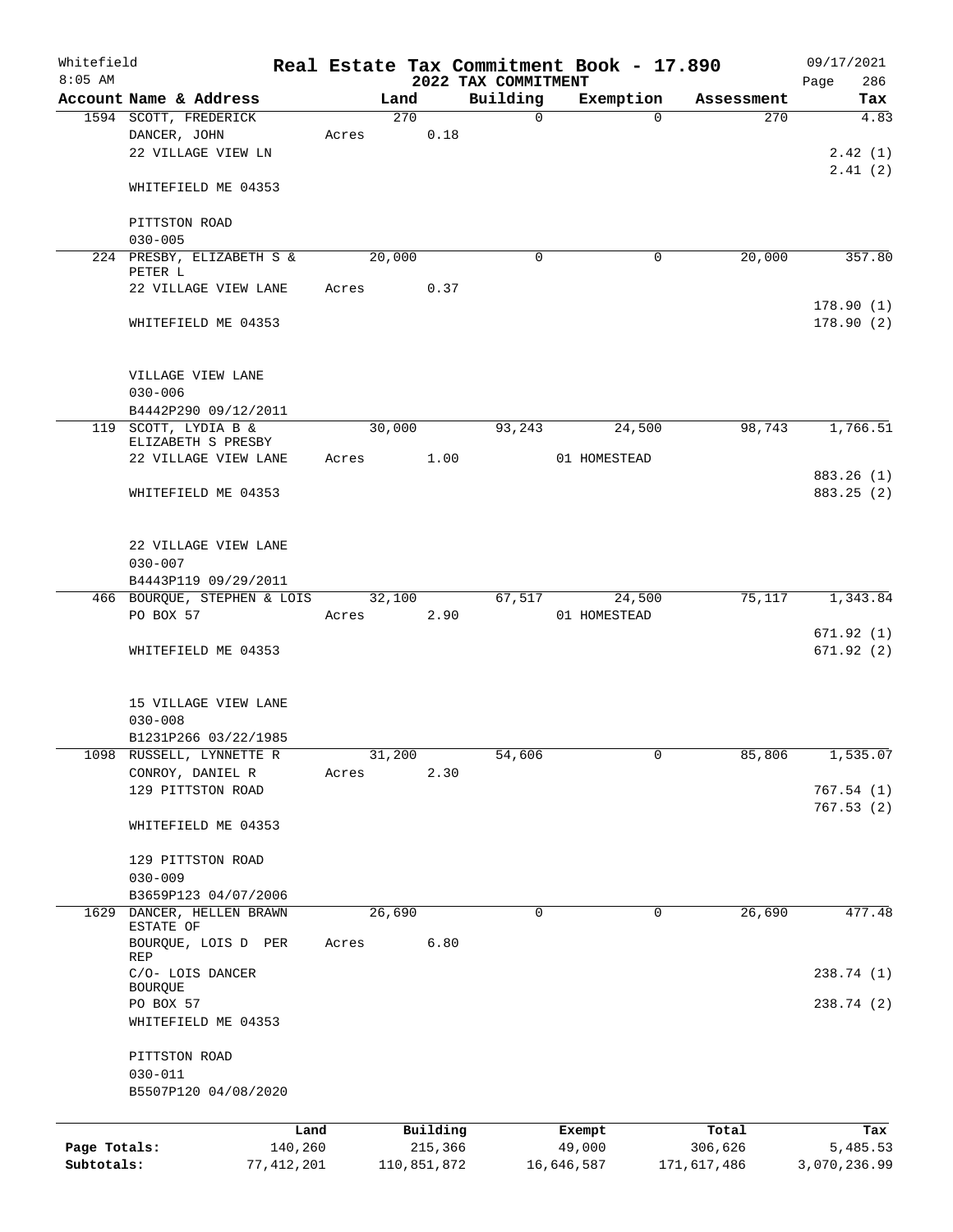| Whitefield<br>$8:05$ AM |                                                |       |               |                                 | Real Estate Tax Commitment Book - 17.890 |            | 09/17/2021                 |
|-------------------------|------------------------------------------------|-------|---------------|---------------------------------|------------------------------------------|------------|----------------------------|
|                         | Account Name & Address                         |       | Land          | 2022 TAX COMMITMENT<br>Building | Exemption                                | Assessment | 287<br>Page<br>Tax         |
|                         | 1341 HATCH, KENNETH L III                      |       | 40,490        | 139,272                         | 24,500                                   | 155,262    | 2,777.64                   |
|                         | 44 CHAMBERLAIN BROOK<br>LANE                   | Acres | 11.55         |                                 | 01 HOMESTEAD                             |            |                            |
|                         | WHITEFIELD ME 04353                            |       |               |                                 |                                          |            | 1,388.82(1)<br>1,388.82(2) |
|                         | 44 CHAMBERLAIN BROOK                           |       |               |                                 |                                          |            |                            |
|                         | $030 - 012$<br>B3475P306 05/05/2005            |       |               |                                 |                                          |            |                            |
|                         | 482 BROWN, DOUGLAS                             |       | 32,250        | 146,363                         | 24,500                                   | 154,113    | 2,757.08                   |
|                         | BROWN, ELIZABETH                               | Acres | 3.00          |                                 | 01 HOMESTEAD                             |            |                            |
|                         | 63 PITTSTON ROAD                               |       |               |                                 |                                          |            | 1,378.54(1)<br>1,378.54(2) |
|                         | WHITEFIELD ME<br>04353-3918                    |       |               |                                 |                                          |            |                            |
|                         | 63 PITTSTON ROAD<br>$030 - 012 - A$            |       |               |                                 |                                          |            |                            |
|                         | B5309P303 09/28/2018                           |       |               |                                 |                                          |            |                            |
|                         | 41 FLAGG, JOHN B                               |       | 31,875        | 143,602                         | $\mathbf 0$                              | 175,477    | 3,139.28                   |
|                         | 31 MELVIN LANE                                 | Acres | 2.75          |                                 |                                          |            |                            |
|                         | GARDINER ME 04345                              |       |               |                                 |                                          |            | 1,569.64(1)<br>1,569.64(2) |
|                         | 22 CHAMBERLAIN BROOK<br>$030 - 012 - B$        |       |               |                                 |                                          |            |                            |
|                         | B5444P93 10/02/2019                            |       |               |                                 |                                          |            |                            |
|                         | 1221 DUMONT, SHAWN W                           |       | 30,345        | 25,765                          | 0                                        | 56,110     | 1,003.81                   |
|                         | 41 PITTSTON ROAD                               | Acres | 1.73          |                                 |                                          |            | 501.91(1)                  |
|                         | WHITEFIELD ME 04353                            |       |               |                                 |                                          |            | 501.90(2)                  |
|                         | 41 PITTSTON ROAD                               |       |               |                                 |                                          |            |                            |
|                         | $030 - 013$                                    |       |               |                                 |                                          |            |                            |
|                         | B4233P268 12/16/2009<br>368 GREGOIRE, BETH M   |       | 31,815        | 49,312                          | 24,500                                   | 56,627     | 1,013.06                   |
|                         | 47 PITTSTON ROAD                               | Acres | 2.71          |                                 | 01 HOMESTEAD                             |            |                            |
|                         | WHITEFIELD ME 04353                            |       |               |                                 |                                          |            | 506.53(1)<br>506.53(2)     |
|                         |                                                |       |               |                                 |                                          |            |                            |
|                         | 47 PITTSTON ROAD                               |       |               |                                 |                                          |            |                            |
|                         | $030 - 013 - A$                                |       |               |                                 |                                          |            |                            |
|                         | B5235P255 02/07/2018                           |       |               | $\mathbf 0$                     | $\mathbf 0$                              |            |                            |
|                         | 854 SHEAFFER, JOHNNA E H<br>71 PINE CREST LANE | Acres | 1,350<br>0.90 |                                 |                                          | 1,350      | 24.15                      |
|                         | WHITEFIELD ME 04353                            |       |               |                                 |                                          |            | 12.08(1)<br>12.07(2)       |
|                         | PITTSTON ROAD                                  |       |               |                                 |                                          |            |                            |
|                         | $030 - 013 - A - 1$<br>B4222P210 11/16/2009    |       |               |                                 |                                          |            |                            |
|                         |                                                |       |               |                                 |                                          |            |                            |
|                         | Land                                           |       | Building      |                                 | Exempt                                   | Total      | Tax                        |
| Page Totals:            | 168,125                                        |       | 504,314       |                                 | 73,500                                   | 598,939    | 10,715.02                  |

**Subtotals:** 77,580,326 111,356,186 16,720,087 172,216,425 3,080,952.01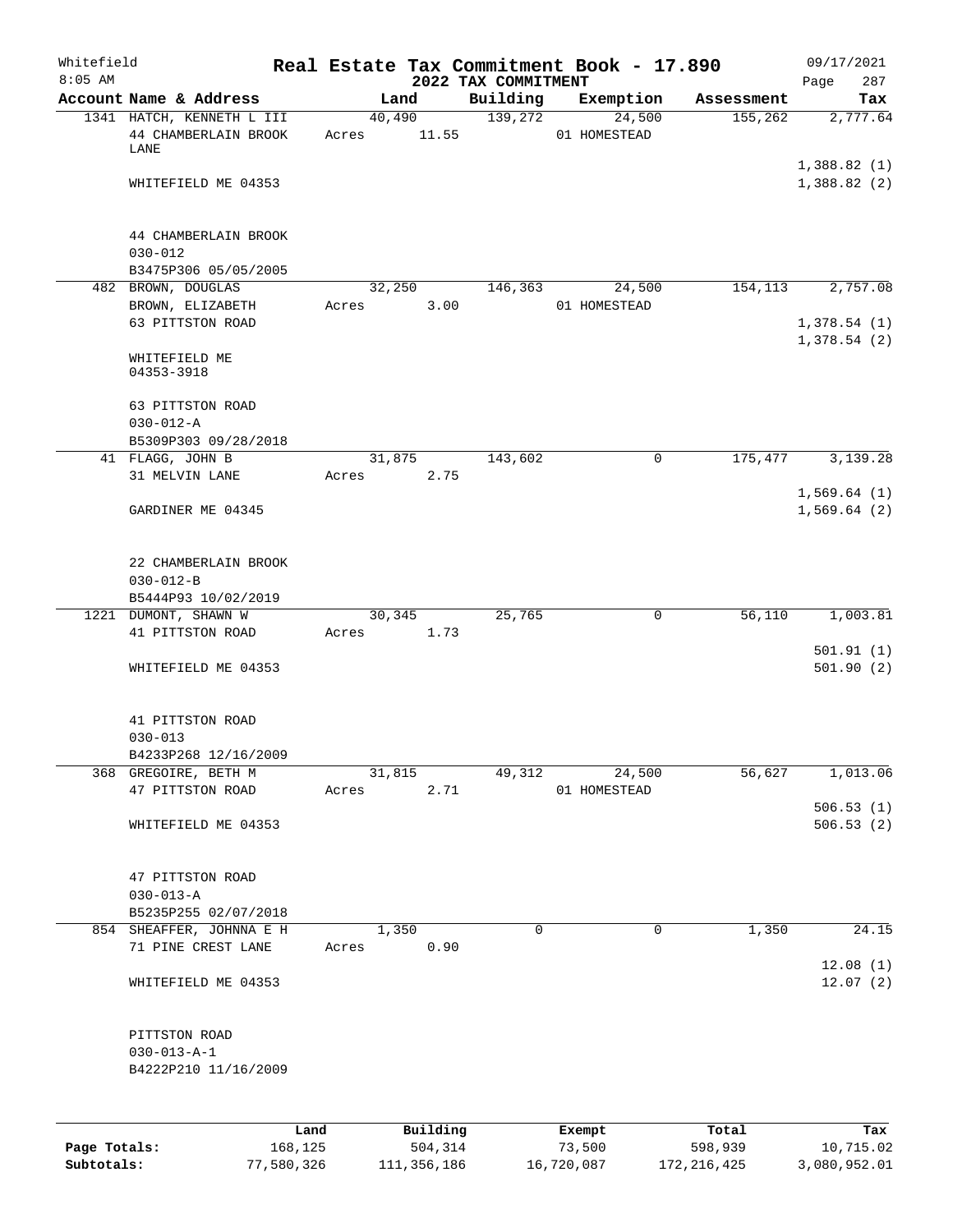| Whitefield<br>$8:05$ AM    |                                                |            |       |             |         |                                 | Real Estate Tax Commitment Book - 17.890 |   |             | 09/17/2021                 |
|----------------------------|------------------------------------------------|------------|-------|-------------|---------|---------------------------------|------------------------------------------|---|-------------|----------------------------|
|                            | Account Name & Address                         |            |       | Land        |         | 2022 TAX COMMITMENT<br>Building | Exemption                                |   | Assessment  | 288<br>Page<br>Tax         |
|                            | 1083 SWAIN, ARMAND J                           |            |       | 30,000      |         | 26,012                          | 24,500                                   |   | 31,512      | 563.75                     |
|                            | RAYMOND, MARK G<br>50 PITTSTON ROAD            |            | Acres |             | 1.37    |                                 | 01 HOMESTEAD                             |   |             | 281.88(1)                  |
|                            | WHITEFIELD ME 04353                            |            |       |             |         |                                 |                                          |   |             | 281.87(2)                  |
|                            | 50 PITTSTON ROAD                               |            |       |             |         |                                 |                                          |   |             |                            |
|                            | $030 - 014$<br>B5459P128 11/15/2019            |            |       |             |         |                                 |                                          |   |             |                            |
|                            | 717 HALL, GEORGE W JR                          |            |       | 120         |         | 0                               | 0                                        |   | 120         | 2.15                       |
|                            | PIACOPOLOS, HAROLD                             |            | Acres |             | 0.08    |                                 |                                          |   |             |                            |
|                            | 822 TOWNHOUSE ROAD                             |            |       |             |         |                                 |                                          |   |             | 1.08(1)<br>1.07(2)         |
|                            | WHITEFIELD ME 04353                            |            |       |             |         |                                 |                                          |   |             |                            |
|                            | PITTSTON ROAD<br>$030 - 015$                   |            |       |             |         |                                 |                                          |   |             |                            |
|                            | B1572P148 09/05/1989                           |            |       |             |         |                                 |                                          |   |             |                            |
|                            | 952 BROWN, DOUGLAS                             |            |       | 23,000      |         | 0                               |                                          | 0 | 23,000      | 411.47                     |
|                            | BROWN, ELIZABETH A                             |            | Acres |             | 3.50    |                                 |                                          |   |             |                            |
|                            | 63 PITTSTON ROAD                               |            |       |             |         |                                 |                                          |   |             | 205.74(1)                  |
|                            | WHITEFIELD ME<br>04353-3918                    |            |       |             |         |                                 |                                          |   |             | 205.73(2)                  |
|                            | PITTSTON ROAD<br>$030 - 016$                   |            |       |             |         |                                 |                                          |   |             |                            |
|                            | B5309P303 09/28/2018                           |            |       |             |         |                                 |                                          |   |             |                            |
|                            | 866 RANDALL, RONALD F SR &<br>LINDA F TRUSTEES |            |       | 39,962      |         | 240,027                         |                                          | 0 | 279,989     | 5,009.00                   |
|                            | RANDALL FAMILY<br>REVOCABLE TRUST              |            | Acres |             | 10.89   |                                 |                                          |   |             |                            |
|                            | 211 ANNA DRIVE                                 |            |       |             |         |                                 |                                          |   |             | 2,504.50(1)<br>2,504.50(2) |
|                            | EAST BRIDGEWATER MA<br>02333                   |            |       |             |         |                                 |                                          |   |             |                            |
|                            | 12 CROCKER AVENUE NORTH                        |            |       |             |         |                                 |                                          |   |             |                            |
|                            | $030 - 017$<br>B5230P21 02/10/2018             |            |       |             |         |                                 |                                          |   |             |                            |
|                            | 1959 GIUFFRIDA, STEPHEN                        |            |       | 3,000       |         | $\mathbf 0$                     | 0                                        |   | 3,000       | 53.67                      |
|                            | 112 PITTSTON ROAD                              |            | Acres |             | 0.18    |                                 |                                          |   |             |                            |
|                            |                                                |            |       |             |         |                                 |                                          |   |             | 26.84(1)                   |
|                            | WHITEFIELD ME 04353                            |            |       |             |         |                                 |                                          |   |             | 26.83(2)                   |
|                            | PITTSTON ROAD                                  |            |       |             |         |                                 |                                          |   |             |                            |
|                            | $030 - 1 - 1$                                  |            |       |             |         |                                 |                                          |   |             |                            |
|                            | B815P233 08/01/1974                            |            |       |             |         |                                 |                                          |   |             |                            |
|                            | 223 DENHAM, ROY                                |            |       | 33,250      |         | 0                               | 0                                        |   | 33,250      | 594.84                     |
|                            | 309 WISCASSET ROAD                             |            | Acres |             | 15.00   |                                 |                                          |   |             |                            |
|                            | WHITEFIELD ME 04353                            |            |       |             |         |                                 |                                          |   |             | 297.42 (1)<br>297.42 (2)   |
|                            | 45 WISCASSET ROAD                              |            |       |             |         |                                 |                                          |   |             |                            |
|                            | $031 - 001$<br>B5490P246 02/12/2020            |            |       |             |         |                                 |                                          |   |             |                            |
|                            |                                                | Land       |       | Building    |         |                                 | Exempt                                   |   | Total       | Tax                        |
| Page Totals:<br>Subtotals: |                                                | 129,332    |       |             | 266,039 |                                 | 24,500                                   |   | 370,871     | 6,634.88                   |
|                            |                                                | 77,709,658 |       | 111,622,225 |         |                                 | 16,744,587                               |   | 172,587,296 | 3,087,586.89               |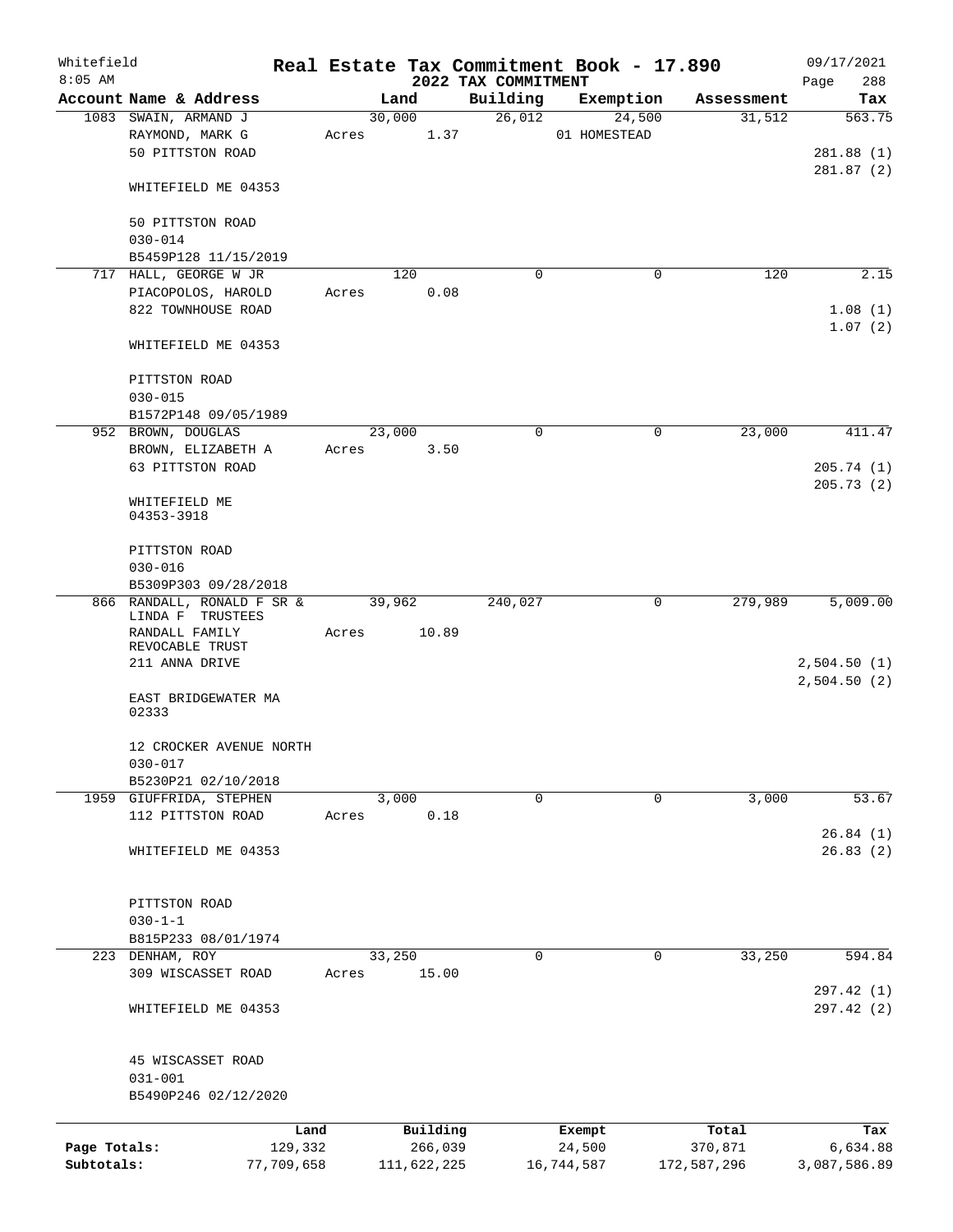| Whitefield   |                                                  |       |                |          |                     | Real Estate Tax Commitment Book - 17.890 |                      | 09/17/2021      |
|--------------|--------------------------------------------------|-------|----------------|----------|---------------------|------------------------------------------|----------------------|-----------------|
| $8:05$ AM    |                                                  |       |                |          | 2022 TAX COMMITMENT |                                          |                      | 289<br>Page     |
|              | Account Name & Address<br>1585 STAPLES, SANDRA L |       | Land<br>30,000 |          | Building<br>13,217  | Exemption<br>$\Omega$                    | Assessment<br>43,217 | Tax<br>773.15   |
|              | 7 WISCASSET ROAD                                 | Acres |                | 1.00     |                     |                                          |                      |                 |
|              |                                                  |       |                |          |                     |                                          |                      | 386.58 (1)      |
|              | WHITEFIELD ME 04353                              |       |                |          |                     |                                          |                      | 386.57(2)       |
|              |                                                  |       |                |          |                     |                                          |                      |                 |
|              | 11 WISCASSET ROAD                                |       |                |          |                     |                                          |                      |                 |
|              | $031 - 002$                                      |       |                |          |                     |                                          |                      |                 |
|              | B5453P69 10/01/2019                              |       |                |          |                     |                                          |                      |                 |
|              | 1470 STAPLES, LYMAN                              |       | 32,850         |          | 65,654              | $\mathbf 0$                              | 98,504               | 1,762.24        |
|              | 7 WISCASSET ROAD                                 | Acres |                | 3.40     |                     |                                          |                      | 881.12 (1)      |
|              | WHITEFIELD ME 04353                              |       |                |          |                     |                                          |                      | 881.12 (2)      |
|              | 7 WISCASSET ROAD                                 |       |                |          |                     |                                          |                      |                 |
|              | $031 - 003$                                      |       |                |          |                     |                                          |                      |                 |
|              | <b>B31P3</b>                                     |       |                |          |                     |                                          |                      |                 |
|              | 746 WHITE, DAVID L                               |       | 30,000         |          | 135,275             | 0                                        | 165,275              | 2,956.77        |
|              | WHITE, NICOLE M                                  | Acres |                | 0.73     |                     |                                          |                      |                 |
|              | 2151 JAMIESON AVE, UNIT<br>1104                  |       |                |          |                     |                                          |                      | 1,478.39(1)     |
|              | ALEXANDRIA VA 22314                              |       |                |          |                     |                                          |                      | 1,478.38(2)     |
|              | 20 PITTSTON ROAD                                 |       |                |          |                     |                                          |                      |                 |
|              | $031 - 004$                                      |       |                |          |                     |                                          |                      |                 |
|              | B5255P1 05/10/2018                               |       |                |          |                     |                                          |                      |                 |
|              | 345 BARTER, ERNEST & EILEEN<br>30 PITTSTON ROAD  | Acres | 30,750         | 2.00     | 67,408              | 0                                        | 98,158               | 1,756.05        |
|              |                                                  |       |                |          |                     |                                          |                      | 878.03 (1)      |
|              | WHITEFIELD ME 04353                              |       |                |          |                     |                                          |                      | 878.02(2)       |
|              | 30 PITTSTON ROAD                                 |       |                |          |                     |                                          |                      |                 |
|              | $031 - 005$                                      |       |                |          |                     |                                          |                      |                 |
|              | B3325P144 07/02/2004                             |       |                |          |                     |                                          |                      |                 |
|              | 1217 BRYANT, DAVID S & NANCY                     |       | 30,000         |          | 156,634             | 24,500                                   | 162,134              | 2,900.58        |
|              | К<br>36 PITTSTON ROAD                            | Acres |                | 0.75     |                     | 01 HOMESTEAD                             |                      |                 |
|              |                                                  |       |                |          |                     |                                          |                      | 1,450.29(1)     |
|              | WHITEFIELD ME 04353                              |       |                |          |                     |                                          |                      | 1,450.29(2)     |
|              | 36 PITTSTON ROAD                                 |       |                |          |                     |                                          |                      |                 |
|              | $031 - 006$                                      |       |                |          |                     |                                          |                      |                 |
|              | B1744P133 01/21/1992                             |       |                |          |                     |                                          |                      |                 |
|              | 1131 BRYANT, GLENICE F &<br>DAVID HEIRS          |       | 35,100         |          | 162,836             | $\mathsf{O}$                             | 197,936              | 3,541.08        |
|              | 35 PITTSTON ROAD                                 | Acres |                | 4.90     |                     |                                          |                      |                 |
|              |                                                  |       |                |          |                     |                                          |                      | 1,770.54(1)     |
|              | WHITEFIELD ME 04353                              |       |                |          |                     |                                          |                      | 1,770.54(2)     |
|              | 35 PITTSTON ROAD                                 |       |                |          |                     |                                          |                      |                 |
|              | $031 - 007$                                      |       |                |          |                     |                                          |                      |                 |
|              | B1943P7 12/30/1993                               |       |                |          |                     |                                          |                      |                 |
|              |                                                  | Land  |                | Building |                     | Exempt                                   | Total                | Tax             |
| Page Totals: | 188,700                                          |       |                | 601,024  |                     | 24,500                                   | 765,224              | 13,689.87       |
| Subtotals:   | 77,898,358                                       |       | 112, 223, 249  |          |                     | 16,769,087                               | 173,352,520          | 3, 101, 276. 76 |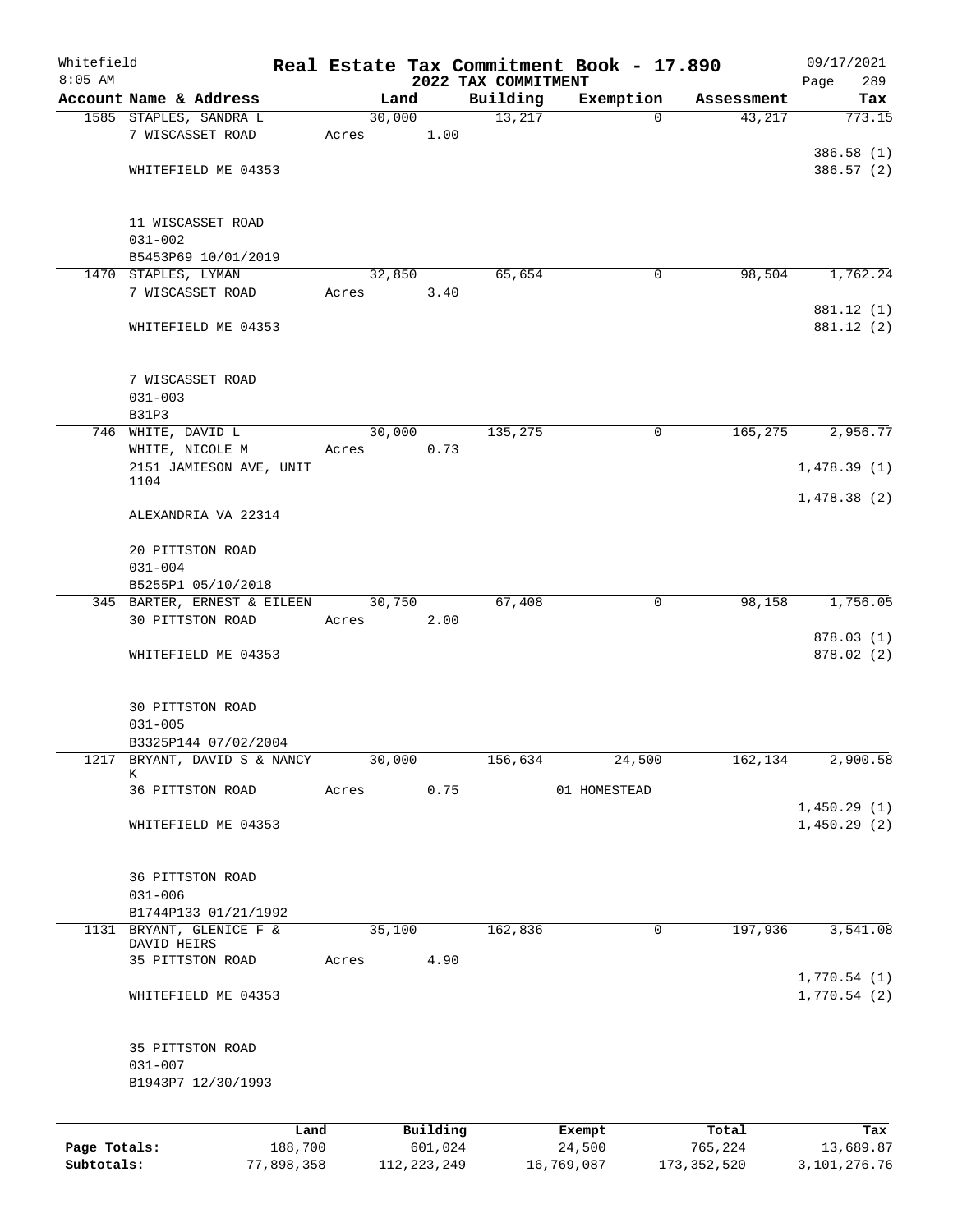| Whitefield<br>$8:05$ AM |                                     |       |        |          |                                 | Real Estate Tax Commitment Book - 17.890 |            | 09/17/2021         |
|-------------------------|-------------------------------------|-------|--------|----------|---------------------------------|------------------------------------------|------------|--------------------|
|                         | Account Name & Address              |       | Land   |          | 2022 TAX COMMITMENT<br>Building | Exemption                                | Assessment | 290<br>Page<br>Tax |
|                         | 990 PRENTICE CORA                   |       | 39,950 |          | 106,872                         | 24,500                                   | 122,322    | 2,188.34           |
|                         | 910 TOWNHOUSE ROAD                  | Acres |        | 4.80     |                                 | 01 HOMESTEAD                             |            |                    |
|                         |                                     |       |        |          |                                 |                                          |            | 1,094.17(1)        |
|                         | WHITEFIELD ME 04353                 |       |        |          |                                 |                                          |            | 1,094.17(2)        |
|                         |                                     |       |        |          |                                 |                                          |            |                    |
|                         |                                     |       |        |          |                                 |                                          |            |                    |
|                         | 910 TOWNHOUSE ROAD<br>$031 - 011$   |       |        |          |                                 |                                          |            |                    |
|                         | B4897P103 06/17/2015                |       |        |          |                                 |                                          |            |                    |
|                         | 59 BRANN, JAMES M                   |       | 35,000 |          | 63,229                          | 24,500                                   | 73,729     | 1,319.01           |
|                         | BRANN, SYLVIA M                     | Acres |        | 0.62     |                                 | 01 HOMESTEAD                             |            |                    |
|                         | 3 PITTSTON ROAD                     |       |        |          |                                 |                                          |            | 659.51(1)          |
|                         |                                     |       |        |          |                                 |                                          |            | 659.50 (2)         |
|                         | WHITEFIELD ME 04353                 |       |        |          |                                 |                                          |            |                    |
|                         | 3 PITTSTON ROAD                     |       |        |          |                                 |                                          |            |                    |
|                         | $031 - 012$                         |       |        |          |                                 |                                          |            |                    |
|                         | B1366P67 01/13/1987                 |       |        |          |                                 |                                          |            |                    |
|                         | 1491 LINCOLN, DIANE M &             |       | 35,000 |          | 66,950                          | $\mathsf{O}$                             | 101,950    | 1,823.89           |
|                         | LINCOLN, GARY J<br>LINCOLN, JERRY A |       |        | 0.56     |                                 |                                          |            |                    |
|                         | 525 HEATH ROAD                      | Acres |        |          |                                 |                                          |            | 911.95(1)          |
|                         |                                     |       |        |          |                                 |                                          |            | 911.94 (2)         |
|                         | WHITEFIELD ME 04353                 |       |        |          |                                 |                                          |            |                    |
|                         |                                     |       |        |          |                                 |                                          |            |                    |
|                         | 921 EAST RIVER ROAD                 |       |        |          |                                 |                                          |            |                    |
|                         | $031 - 014$<br>B5061P112 09/26/2016 |       |        |          |                                 |                                          |            |                    |
|                         | 216 FORDHAM, NICOLE E               |       | 35,000 |          | 94,232                          | 0                                        | 129,232    | 2,311.96           |
|                         | ROBERTS, JOHN E                     | Acres |        | 0.64     |                                 |                                          |            |                    |
|                         | 48 KINGS COVE                       |       |        |          |                                 |                                          |            | 1, 155.98(1)       |
|                         |                                     |       |        |          |                                 |                                          |            | 1, 155.98(2)       |
|                         | SOUTH BRISTOL ME 04568              |       |        |          |                                 |                                          |            |                    |
|                         | 10 WISCASSET ROAD                   |       |        |          |                                 |                                          |            |                    |
|                         | $031 - 017$                         |       |        |          |                                 |                                          |            |                    |
|                         | B5641P135 12/18/2020                |       |        |          |                                 |                                          |            |                    |
|                         | 1610 BONAPARTE, HANNAH B            |       | 25,270 |          | 0                               | 0                                        | 25,270     | 452.08             |
|                         | 1625 GRANVILLE AVE,                 | Acres |        | 1.68     |                                 |                                          |            |                    |
|                         | #301                                |       |        |          |                                 |                                          |            | 226.04(1)          |
|                         | LOS ANGELES CA 90025                |       |        |          |                                 |                                          |            | 226.04(2)          |
|                         |                                     |       |        |          |                                 |                                          |            |                    |
|                         |                                     |       |        |          |                                 |                                          |            |                    |
|                         | WISCASSET ROAD                      |       |        |          |                                 |                                          |            |                    |
|                         | $031 - 018$<br>B5453P67 10/01/2019  |       |        |          |                                 |                                          |            |                    |
|                         | 576 WESTGATE, GEORGE                |       | 30,450 |          | 184,613                         | 0                                        | 215,063    | 3,847.48           |
|                         | 32 WISCASSET ROAD                   | Acres |        | 1.80     |                                 |                                          |            |                    |
|                         |                                     |       |        |          |                                 |                                          |            | 1,923.74(1)        |
|                         | WHITEFIELD ME 04353                 |       |        |          |                                 |                                          |            | 1,923.74(2)        |
|                         |                                     |       |        |          |                                 |                                          |            |                    |
|                         | 32 WISCASSET ROAD                   |       |        |          |                                 |                                          |            |                    |
|                         | $031 - 019$                         |       |        |          |                                 |                                          |            |                    |
|                         | B5445P268 10/18/2019                |       |        |          |                                 |                                          |            |                    |
|                         |                                     |       |        |          |                                 |                                          |            |                    |
|                         |                                     |       |        |          |                                 |                                          |            |                    |
|                         |                                     | Land  |        | Building |                                 | Exempt                                   | Total      | Tax                |
| Page Totals:            | 200,670                             |       |        | 515,896  |                                 | 49,000                                   | 667,566    | 11,942.76          |

**Subtotals:** 78,099,028 112,739,145 16,818,087 174,020,086 3,113,219.52